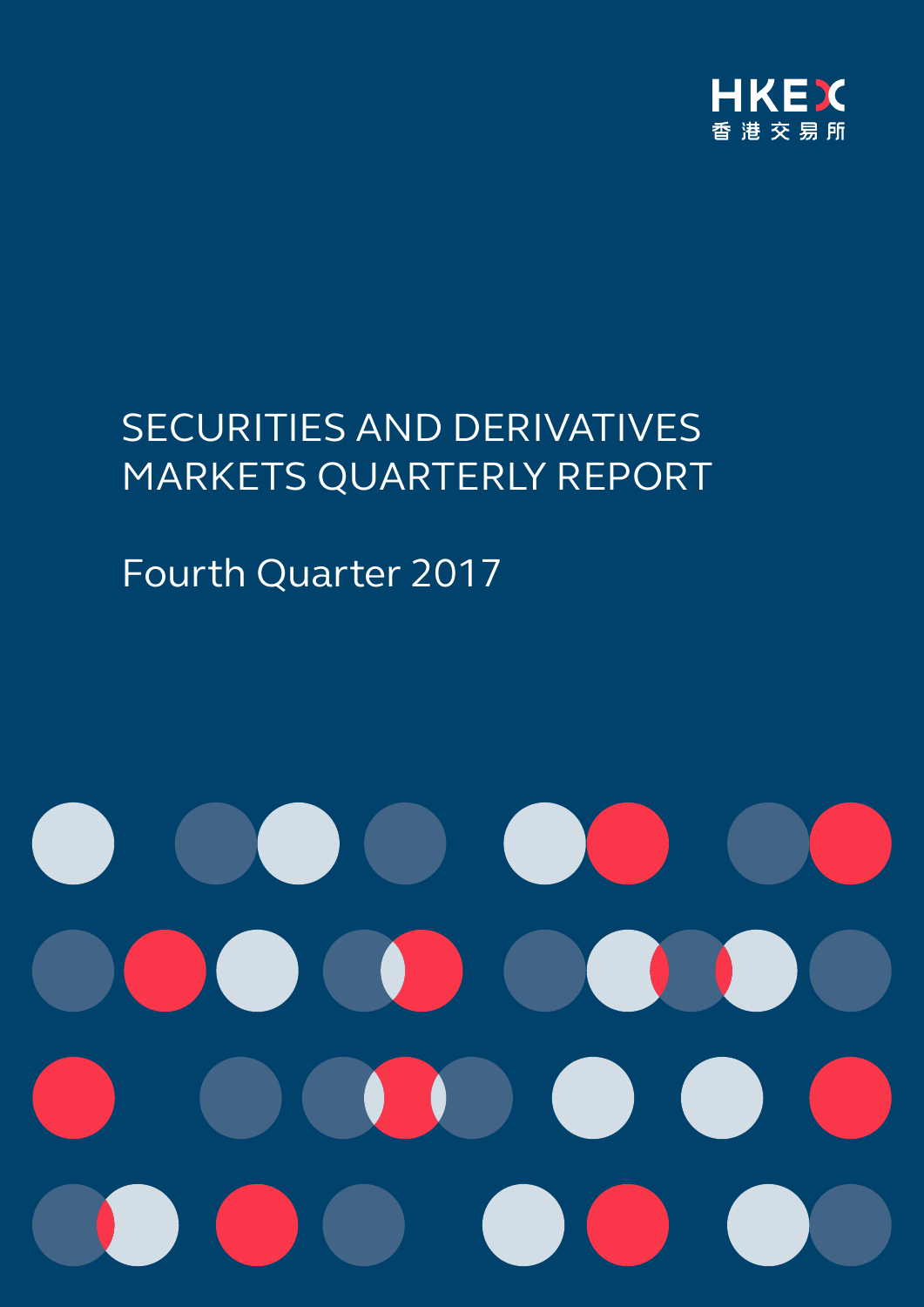### MARKET HIGHLIGHTS

#### **Market Highlights – Main Board**

| <b>Highlights</b>                      | 4th Quarter 2017   | 4th Quarter 2016   |  |
|----------------------------------------|--------------------|--------------------|--|
| No. of listed companies                | 1,794              | 1,713              |  |
| No. of listed securities               | 12,478             | 8,330              |  |
| Equities                               |                    |                    |  |
| Ordinary shares                        | 1,795              | 1,714              |  |
| Preference shares                      | 16                 | 10                 |  |
| Warrants                               | 6,101              | 3,713              |  |
| Equity                                 | 7                  | 8                  |  |
| Derivative                             | 6,094              | 3,705              |  |
| Equity linked instrument               | 0                  | $\mathbf 0$        |  |
| Callable bull/bear contracts           | 3,374              | 1,844              |  |
| Unit trusts/mutual funds               | 145                | 157                |  |
| Debt securities                        | 1,047              | 892                |  |
| No. of trading only stocks             |                    |                    |  |
| Nasdaq stocks                          | 6                  | 6                  |  |
| <b>iShares</b>                         | 0                  | $\overline{2}$     |  |
|                                        |                    |                    |  |
| No. of trading days                    | 61                 | 61                 |  |
| Total turnover in value (HK\$mil.) *   | 6,500,307.96       | 3,897,077.94       |  |
| Total turnover in shares (mil. shs)    | 11,858,696.80      | 9,620,079.20       |  |
| Total number of trades (deals)         | 84,078,608         | 63,494,503         |  |
| Total market capitalisation (HK\$mil.) | 33,717,995.17      | 24,450,434.51      |  |
| Average P/E ratio (times)              | 16.34              | 10.53              |  |
| Average dividend yield (%)             | 2.79               | 3.24               |  |
| Number of exchange participants        |                    |                    |  |
| - Trading                              | 622                | 556                |  |
| - Non-trading                          | 32                 | 36                 |  |
| Turnover in value (HK\$mil.)           |                    |                    |  |
| Highest                                | 171,931.66 (30/11) | 104,157.60 (09/11) |  |
| Lowest                                 | 71,829.60 (22/12)  | 47,614.32 (21/12)  |  |
| Turnover in shares (mil. shs)          |                    |                    |  |
| Highest                                | 308,353.16 (06/12) | 206,399.46 (15/12) |  |
| Lowest                                 | 103,975.37 (27/12) | 110,034.85 (28/12) |  |
| Total number of trades (deals)         |                    |                    |  |
| Highest                                | 2,040,431 (06/12)  | 1,558,248 (09/11)  |  |
| Lowest                                 | 991,262 (22/12)    | 772,172 (23/12)    |  |
|                                        |                    |                    |  |

\* Included turnover value traded in non-HKD currency securities.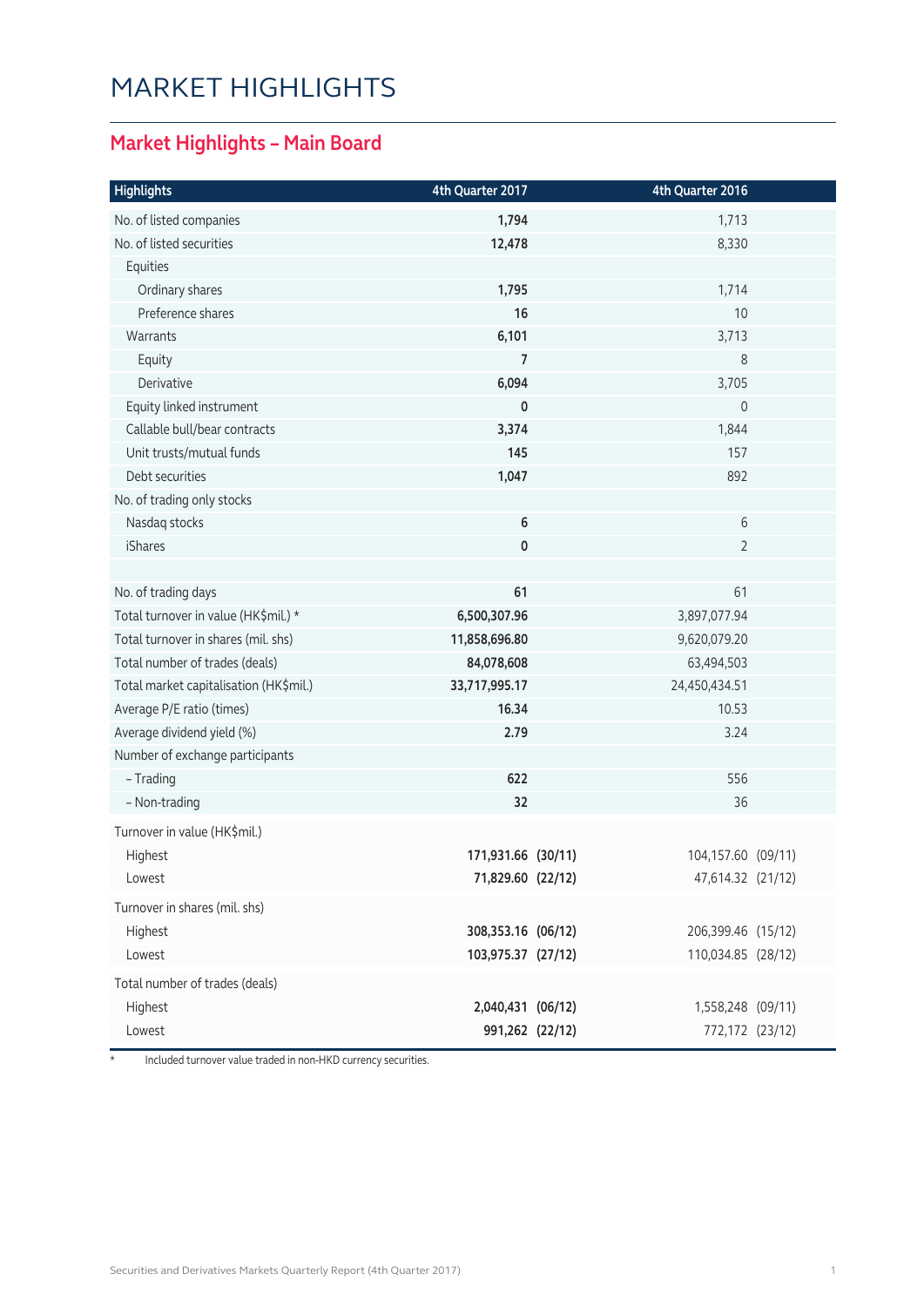### MARKET HIGHLIGHTS

#### **Market Highlights – Growth Enterprise Market (GEM)**

| <b>Highlights</b>                      | 4th Quarter 2017 |                | 4th Quarter 2016 |                |
|----------------------------------------|------------------|----------------|------------------|----------------|
| No. of listed companies                | 324              |                | 260              |                |
| No. of listed securities               | 325              |                | 261              |                |
| Equities                               | 324              |                | 260              |                |
| Warrants                               | $\mathbf{1}$     |                | 1                |                |
|                                        |                  |                |                  |                |
| No. of trading days                    | 61               |                | 61               |                |
| Total turnover in value (HK\$mil.) *   | 44,257.68        |                | 26,609.10        |                |
| Total turnover in shares (mil. shs)    | 120,074.53       |                | 101,836.66       |                |
| Total number of trades (deals)         | 1,499,343        |                | 769,986          |                |
| Total market capitalisation (HK\$mil.) | 280,841.44       |                | 310,871.86       |                |
| Average P/E ratio (times)              | 36.65            |                | 71.31            |                |
| Average dividend yield (%)             | 0.38             |                | 0.25             |                |
| Turnover in value (HK\$mil.)           |                  |                |                  |                |
| Highest                                | 1,204.48 (16/10) |                |                  | 708.65 (13/10) |
| Lowest                                 |                  | 442.90 (20/12) |                  | 281.99 (24/11) |
| Turnover in shares (mil. shs)          |                  |                |                  |                |
| Highest                                | 3,388.84 (01/11) |                | 4,466.48 (12/12) |                |
| Lowest                                 | 1,163.79 (12/12) |                |                  | 872.32 (20/12) |
| Total number of trades (deals)         |                  |                |                  |                |
| Highest                                |                  | 54,758 (16/10) |                  | 18,436 (04/10) |
| Lowest                                 |                  | 13,584 (20/12) |                  | 7,628 (24/11)  |
|                                        |                  |                |                  |                |

Included turnover value traded in non-HKD currency securities.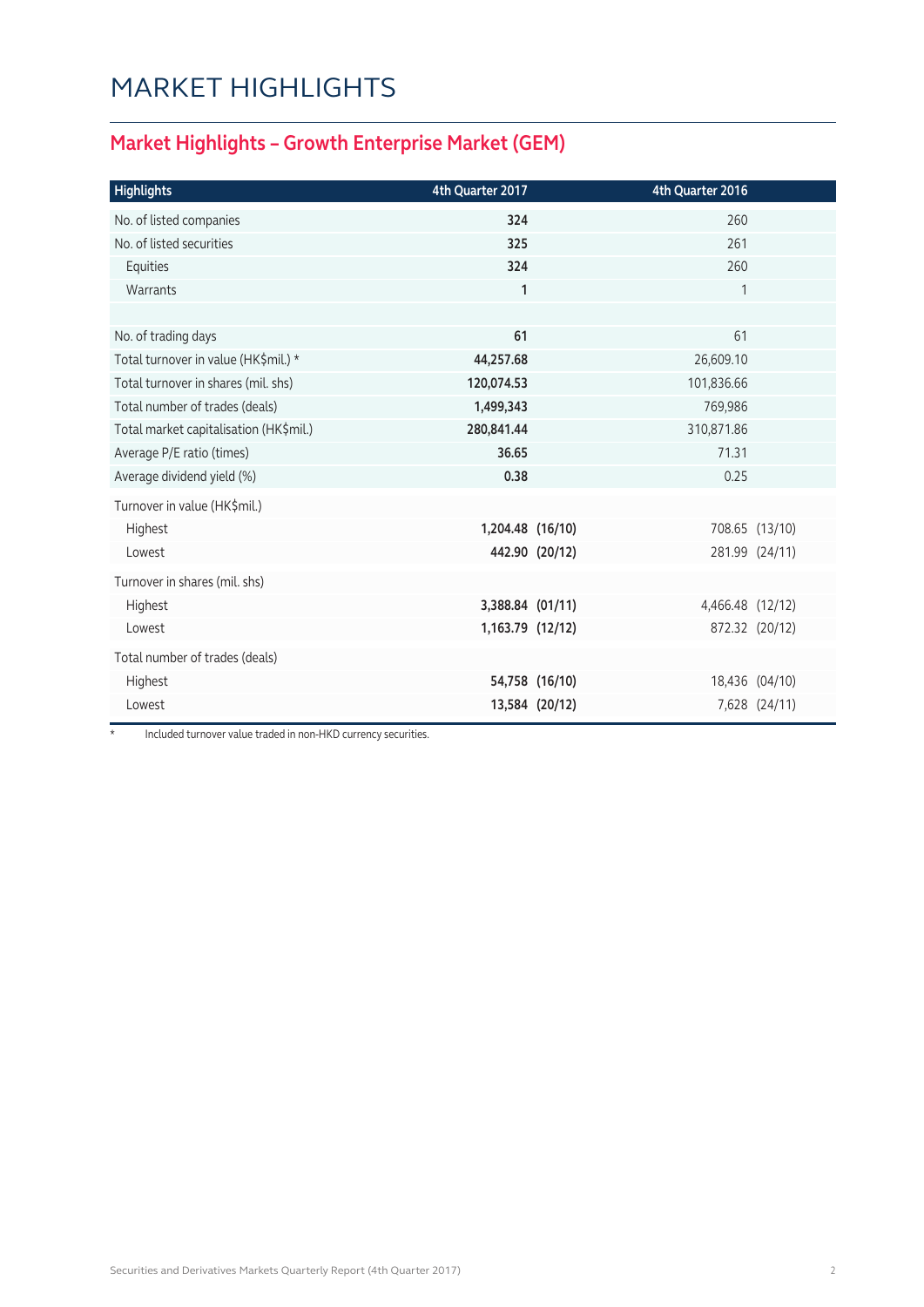### MARKET HIGHLIGHTS

#### **Derivatives Market Highlights**

| <b>Highlights</b>                                                                                       | <b>4th Quarter</b> | <b>4th Quarter</b> |
|---------------------------------------------------------------------------------------------------------|--------------------|--------------------|
|                                                                                                         | 2017               | 2016               |
|                                                                                                         |                    |                    |
| All futures and options products (excluding stock options)                                              |                    |                    |
| No. of trading days                                                                                     | 61.0               | 62.0               |
| Total contract volume                                                                                   | 29,588,179         | 27,071,832         |
| Equity index products                                                                                   | 29,221,903         | 26,825,869         |
| Equity products<br>Bond Futures *                                                                       | 24,443<br>130      | 40,813             |
|                                                                                                         | 260                | 40                 |
| Interest rates products                                                                                 |                    |                    |
| RMB Currency products                                                                                   | 201,796            | 202,204            |
| Gold Futures <sup>#</sup><br>Iron Ore Futures <sup>^</sup>                                              | 120,805            |                    |
|                                                                                                         | 18,230             |                    |
| London Metal Mini products                                                                              | 612                | 2,906              |
| Average daily contract volume                                                                           | 485,052            | 436,642            |
| Total open interest as at the quarter end (contracts)                                                   | 2,851,073          | 2,968,607          |
| Equity index products                                                                                   | 2,815,844          | 2,915,908          |
| Equity products                                                                                         | 5,555              | 5,365              |
| Bond Futures *                                                                                          |                    |                    |
| Interest rates products                                                                                 | 470                | 40                 |
| RMB Currency products                                                                                   | 28,331             | 47,241             |
| Gold Futures <sup>#</sup>                                                                               | 422                |                    |
| Iron Ore Futures <sup>^</sup>                                                                           | 424                |                    |
| London Metal Mini Futures                                                                               | 27                 | 53                 |
| $^\star$<br>Trading in Bond Futures commenced on 10 Apr 2017 and suspended with effect from 08 Dec 2017 |                    |                    |
| Trading in Gold Futures commenced on 10 Jul 2017                                                        |                    |                    |
| Trading in Iron Ore Futures commenced on 13 Nov 2017                                                    |                    |                    |
| <b>Stock options</b>                                                                                    |                    |                    |
| No. of newly introduced stock options classes                                                           | 0                  | $\overline{0}$     |
| No. of stock options as at the quarter end                                                              |                    |                    |
| Class                                                                                                   | 86                 | 84                 |
| <b>Series</b>                                                                                           | 31,186             | 31,080             |
| Total premium (HK\$mil.)                                                                                | 26,473.83          | 9,144.11           |
| Call                                                                                                    | 17,523.97          | 4,317.48           |
| Put                                                                                                     | 8,949.86           | 4,826.63           |
| Average daily premium (HK\$mil.)                                                                        | 434.00             | 147.49             |
| Total contract volume                                                                                   | 32,091,870         | 18,636,926         |
| Call                                                                                                    | 17,898,721         | 9,692,449          |
| Put                                                                                                     | 14,193,149         | 8,944,477          |
| Average daily contract volume                                                                           | 526,096            | 300,596            |
| Total open interest as at the quarter end (contracts)                                                   | 8,304,697          | 6,327,503          |
| Call                                                                                                    | 4,591,102          | 3,522,728          |
| Put                                                                                                     | 3,713,595          | 2,804,775          |
| Total number of trades                                                                                  | 1,263,398          | 705,900            |
| avorago daily numbor of trados                                                                          | 20711              | 11 2 2 5           |

| Average daily number of trades              | 20,711    | 11.385    |
|---------------------------------------------|-----------|-----------|
| Total contracts exercised                   | 2,621,332 | 1,629,290 |
| Average premium per contract (HK\$)         | 824.94    | 490.64    |
| Average contract per trade (contracts)      | 25        | 26        |
| Put volume/call volume                      | 0.79      | 0.92      |
| Average daily contract volume/open interest | 6.3%      | 4.8%      |
|                                             |           |           |

| All futures and options products                      |            |            |
|-------------------------------------------------------|------------|------------|
| $\sqrt{2}$ Total contract volume                      | 61.680.049 | 45.708.758 |
| Total open interest as at the quarter end (contracts) | 11.155.770 | 9.296.110  |

Securities and Derivatives Markets Quarterly Report (4th Quarter 2017) 33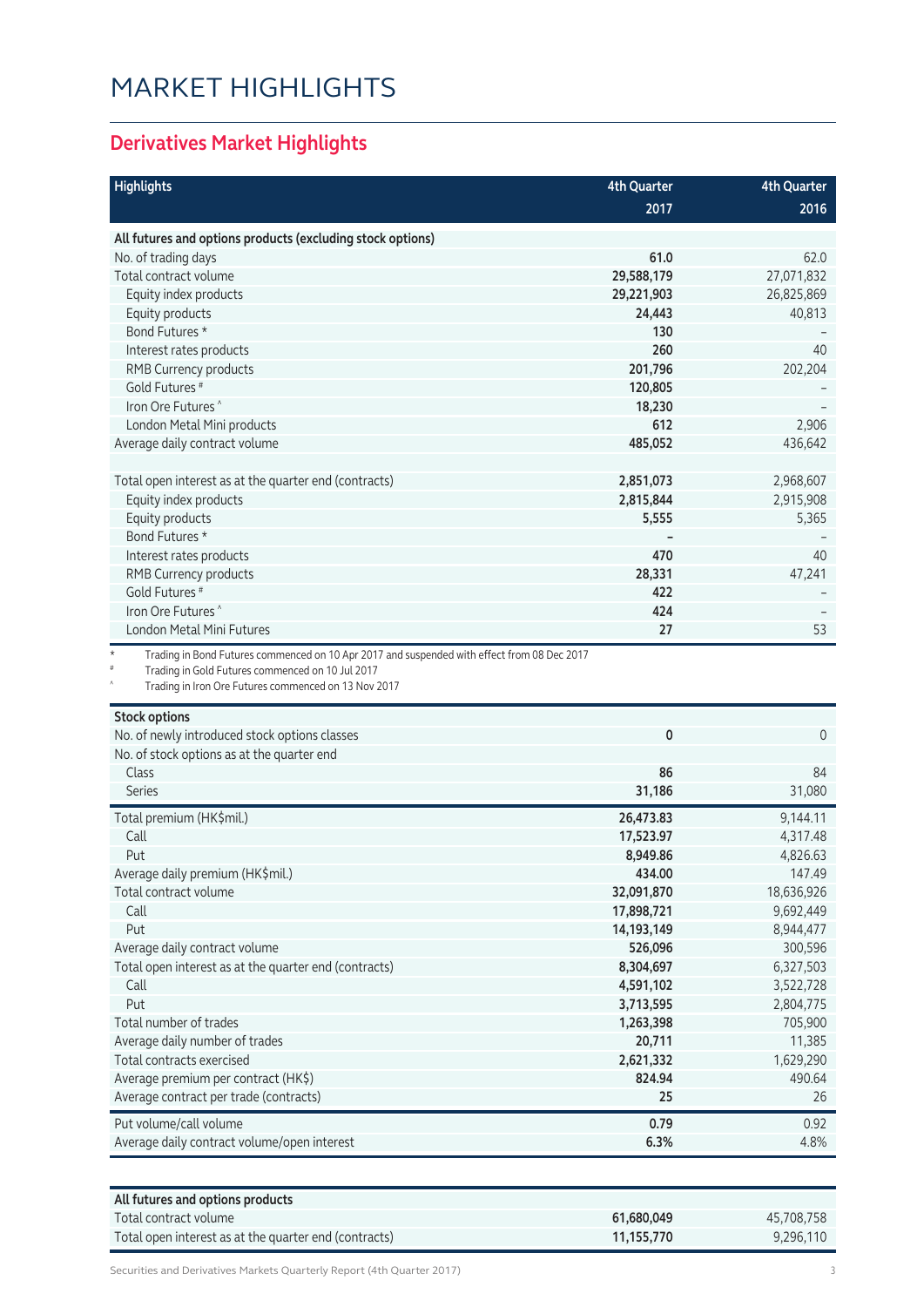#### **Clearing and Settlement Statistics**

| <b>Securities Market</b>                                                        | 4th Quarter 2017 | 4th Quarter 2016 |
|---------------------------------------------------------------------------------|------------------|------------------|
| Average Daily Exchange Trades Handled by CCASS                                  |                  |                  |
| - Number of trades                                                              | 1,402,286        | 1,052,858        |
| - Value of trades (HK\$bil.)                                                    | 107.1            | 64.2             |
| - Share quantity Involved (bil shares)                                          | 196.4            | 159.4            |
| Average Daily Settlement Instructions ("SIs") Settled by CCASS                  |                  |                  |
| - Number of SIs                                                                 | 100,956          | 83,191           |
| - Value of SIs (HK\$bil.)                                                       | 248.5            | 181.3            |
| - Share quantity involved (bil. shares)                                         | 52.0             | 45.8             |
| Average Daily Investor SIs ("ISIs") Settled by CCASS                            |                  |                  |
| - Number of ISIs                                                                | 352              | 266              |
| - Value of ISIs (HK\$mil.)                                                      | 241.2            | 133.7            |
| - Share quantity involved (mil. shares)                                         | 80.7             | 55.5             |
| Average Daily Settlement Efficiency of CNS Stock Positions on Due Day (T+2) (%) | 99.89            | 99.90            |
| Average Daily Settlement Efficiency of CNS Stock Positions                      |                  |                  |
| on the Day following the Due Day (T+3) (%)                                      | 99.99            | 99.99            |
| Average Daily Buy-ins Executed on T+3                                           |                  |                  |
| - Number of brokers involved                                                    | 5                | 1                |
| - Number of buy-ins                                                             | 4                |                  |
| - Value of buy-ins (HK\$mil)                                                    | 2.5              | 1.0              |
| Shares Deposited in the CCASS Depository *                                      |                  |                  |
| - Number of shares (bil shares)                                                 | 6,404.2          | 5,878.9          |
| - Percentage of total issued shares of the admitted securities                  | 75.30            | 74.27            |
| - Value of shares (HK\$bil)                                                     | 21,768.7         | 15,381.5         |
| - Percentage of the total market capitalisation of the admitted securities      | 58.70            | 56.60            |

| <b>Derivatives Market</b>                 | 4th Quarter 2017 | 4th Quarter 2016 |
|-------------------------------------------|------------------|------------------|
| Open Interest                             |                  |                  |
|                                           |                  |                  |
| - Equity Index Futures                    | 475,151          | 572,757          |
| - Stock Futures                           | 5,555            | 5,365            |
| - 5-Year MOF T-Bond Futures ^             |                  |                  |
| - Interest Rates Futures                  | 470              | 40               |
| - RMB Currency Futures                    | 25,218           | 47,241           |
| - Gold Futures +                          | 422              |                  |
| - Iron Ore Futures ^^                     | 424              |                  |
| - London Metal Mini Futures               | 27               | 53               |
| - Equity Index Options                    | 2,340,693        | 2,343,151        |
| - Stock Options                           | 8,304,697        | 6,327,503        |
| - RMB Currency Options #                  | 3,113            |                  |
| <b>Cumulative Stock Options Exercised</b> |                  |                  |
| - Share quantity involved (mil. shs)      | 2,470            | 1,766            |
| - Value of shares (HK\$bil.)              | 66               | 31               |

\* Share quantity and market value of securities in non-HKD currency are included

^ Trading in 5-Year MOF T-Bond Futures commenced on 10 Apr 2017 and suspended with effect from 08 Dec 2017

+ Trading in Gold Futures commenced on 10 Jul 2017

^^ Trading in Iron Ore Futures commenced on 13 Nov 2017

# Trading in RMB Currency Options commenced on 20 Mar 2017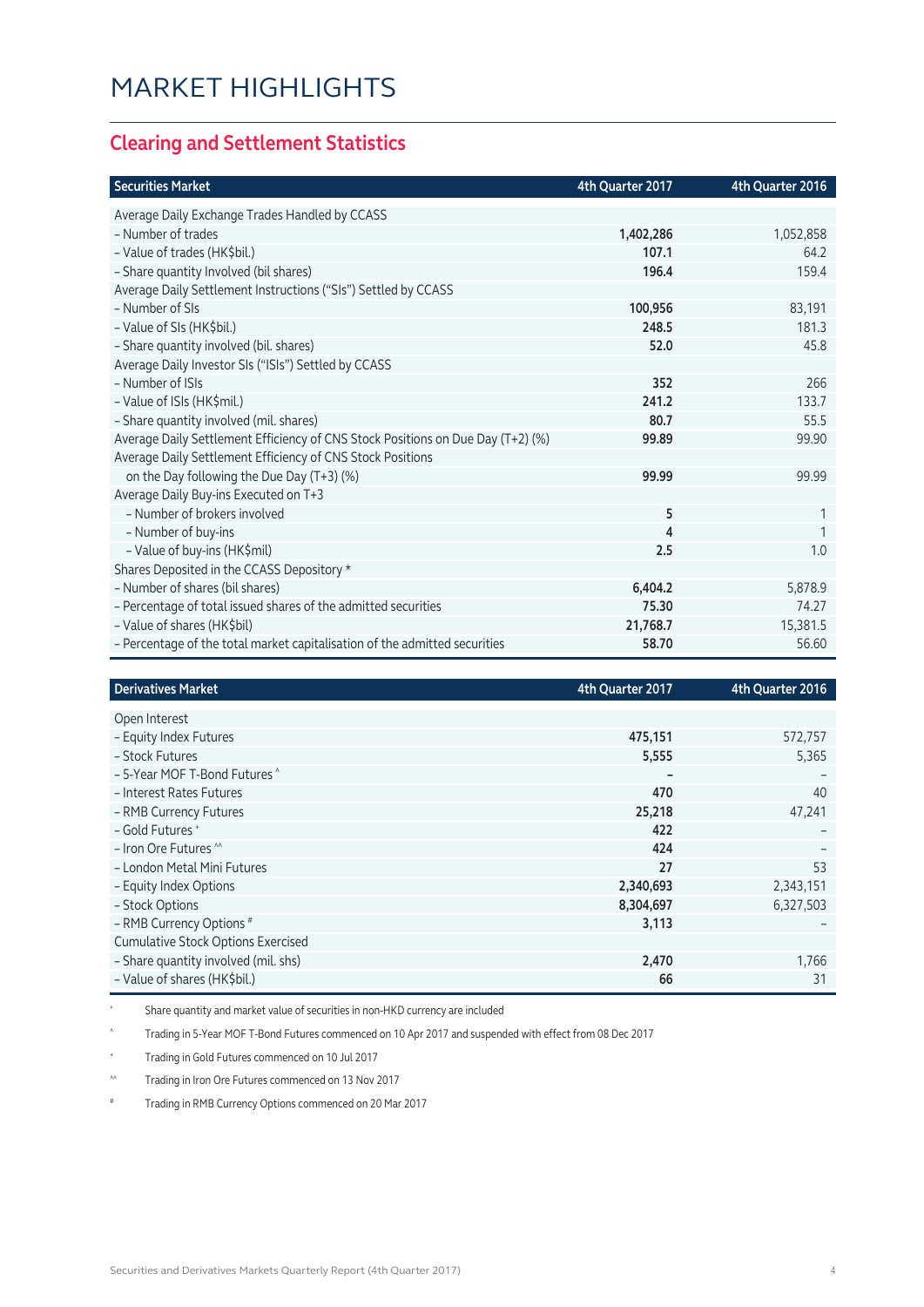#### **Equity Turnover**

|      |                | <b>Share</b><br>(mil. shs) | Value<br>(HK\$ mil.) | No. of deals |
|------|----------------|----------------------------|----------------------|--------------|
|      |                |                            |                      |              |
| 2016 | Q4             | 806,179.21                 | 2,860,715.28         | 51,911,116   |
| 2017 | Q1             | 880,448.96                 | 3,261,722.31         | 57,223,517   |
|      | Q <sub>2</sub> | 888,545.35                 | 3,419,708.45         | 55,686,986   |
|      | Q3             | 961,543.54                 | 4,503,339.92         | 65,867,472   |
|      | Q4             | 905,785.89                 | 4,868,645.15         | 66,454,083   |

### **Equity Trading Statistics**

|      |                | No. of<br>trading days | Average daily<br>turnover (HK\$ mil.) | Average<br>value per deal |
|------|----------------|------------------------|---------------------------------------|---------------------------|
| 2016 | Q4             | 61                     | 46,896.97                             | 55,108                    |
| 2017 | Q1             | 62                     | 52,608.42                             | 57,000                    |
|      | Q <sub>2</sub> | 59                     | 57,961.16                             | 61,409                    |
|      | Q <sub>3</sub> | 64                     | 70,364.69                             | 68,370                    |
|      | Q4             | 61                     | 79,813.85                             | 73,263                    |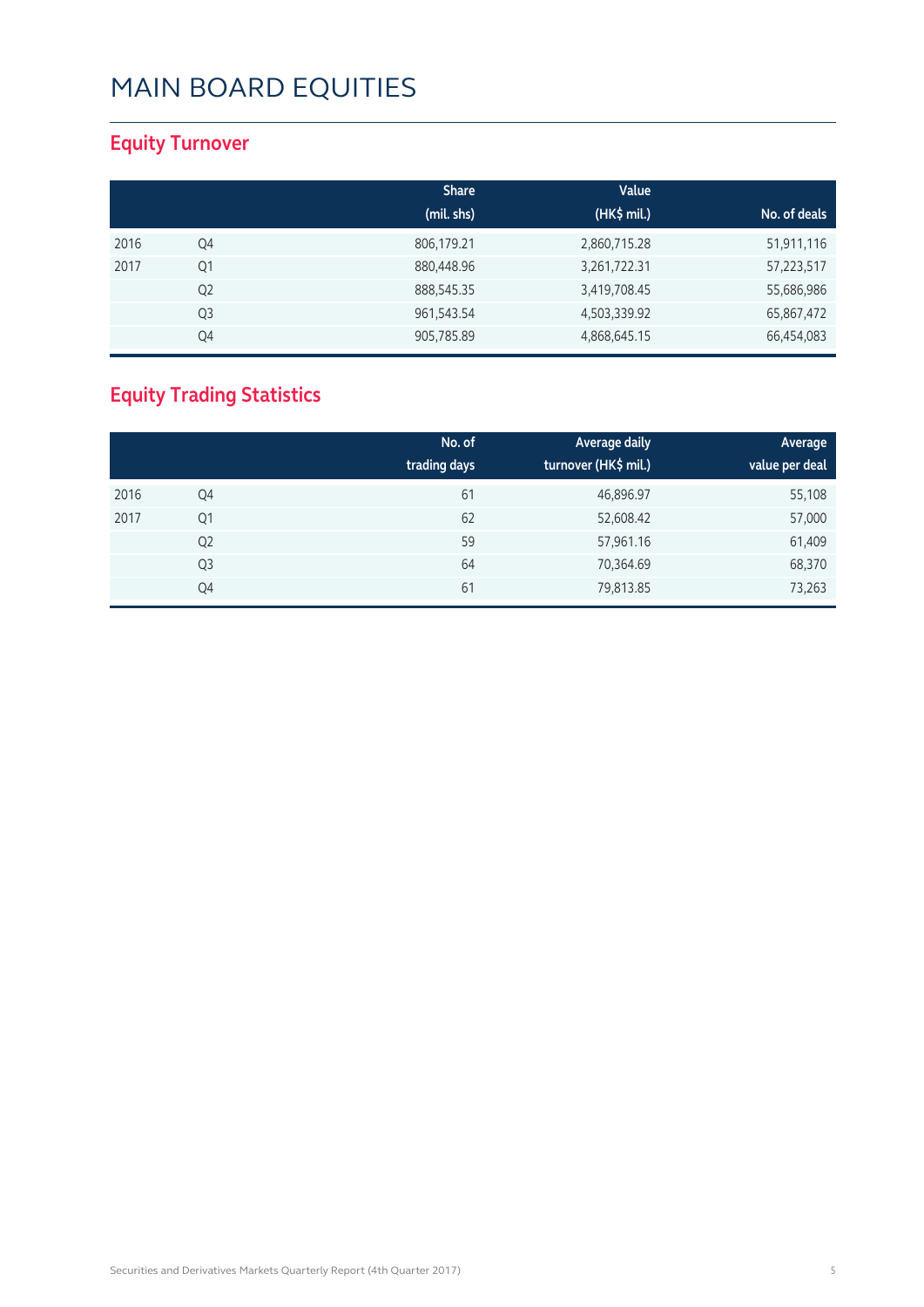#### **20 Most Advanced Stocks**

for 4th quarter 2017

|                |       |                        | <b>Closing price</b> |                 |                         |
|----------------|-------|------------------------|----------------------|-----------------|-------------------------|
| Rank           | Code  | <b>Stock</b>           | End of Dec 2017      | End of Sep 2017 | % up                    |
|                | 00365 | <b>UNIS HOLDINGS</b>   | 5.140                | 1.500           | 242.67                  |
| $\overline{2}$ | 01367 | SFUND INTL HLDG        | 8.480                | 2.580           | 228.68                  |
| 3              | 00397 | <b>JUN YANG FIN</b>    | 0.360                | 0.119           | 202.52                  |
| $\overline{4}$ | 01630 | KIN SHING HLDGS        | 4.070                | 1.400           | 190.71                  |
| 5              | 01548 | <b>GENSCRIPT BIO</b>   | 19.980               | 7.460           | 167.83                  |
| 6              | 00059 | <b>SKYFAME REALTY</b>  | 4.090                | 1.740           | 135.06                  |
| 7              | 00612 | <b>CHINA INV FUND</b>  | 8.570                | 4.180           | 105.02                  |
| 8              | 01573 | CH UNIENERGY           | 10.940               | 5.370           | 103.72                  |
| 9              | 00582 | <b>LANDING INTL</b>    | 0.310                | 0.157           | 97.45                   |
| 10             | 00668 | DOYEN INTL HOLD        | 0.700                | 0.355           | 97.18                   |
| 11             | 00186 | <b>GRANDE HOLDINGS</b> | 1.450                | 0.750           | 93.33                   |
| 12             | 00943 | <b>EFORCE HOLDINGS</b> | 0.104                | 0.054           | 92.59<br>$\overline{A}$ |
| 13             | 00197 | <b>HENG TAI</b>        | 0.690                | 0.360           | 91.67                   |
| 14             | 01143 | CH HCARE ENT           | 0.290                | 0.152           | 90.79                   |
| 15             | 00558 | LK TECH                | 1.240                | 0.650           | 90.77                   |
| 16             | 00572 | <b>FUTURE WORLD FH</b> | 0.360                | 0.189           | 90.48                   |
| 17             | 01499 | <b>LEAP HLDGS GP</b>   | 0.475                | 0.250           | 90.00                   |
| 18             | 01031 | <b>KINGSTON FIN</b>    | 7.500                | 3.980           | 88.44                   |
| 19             | 00856 | <b>VSTECS</b>          | 4.820                | 2.580           | 86.82                   |
| 20             | 01609 | <b>CHONG KIN GP</b>    | 1.910                | 1.030           | 85.44                   |

A Adjusted

#### **20 Most Declined Stocks**

for 4th quarter 2017

|                |       |                        |                 | <b>Closing price</b>    |          |  |
|----------------|-------|------------------------|-----------------|-------------------------|----------|--|
| Rank           | Code  | <b>Stock</b>           | End of Dec 2017 | End of Sep 2017         | % down   |  |
| 1              | 01676 | C SHENGHAI FOOD        | 0.730           | 2.580                   | $-71.71$ |  |
| $\overline{2}$ | 00577 | THE 13 HOLDINGS        | 0.315           | 0.840                   | $-62.50$ |  |
| 3              | 01192 | <b>TITAN PETROCHEM</b> | 0.103           | 0.240                   | $-57.08$ |  |
| 4              | 01259 | CH CHILD CARE          | 0.200           | 0.455                   | $-56.04$ |  |
| 5              | 03830 | KIDDIELAND             | 0.305           | 0.660                   | $-53.79$ |  |
| 6              | 02266 | <b>LAI SI ENT</b>      | 1.100           | 2.170                   | $-49.31$ |  |
| 7              | 00309 | <b>XH NEWS MEDIA</b>   | 0.300           | 0.590                   | $-49.15$ |  |
| 8              | 01082 | HK EDU INTL            | 0.640           | 1.250                   | $-48.80$ |  |
| 9              | 03638 | <b>HUABANG FIN</b>     | 0.490           | 0.950                   | $-48.42$ |  |
| 10             | 00804 | <b>PINESTONE</b>       | 0.097           | 0.180                   | $-46.11$ |  |
| 11             | 00378 | <b>FDG KINETIC</b>     | 0.750           | 1.350                   | $-44.44$ |  |
| 12             | 01027 | CHINA JICHENG          | 0.112           | 0.200<br>$\overline{A}$ | $-44.00$ |  |
| 13             | 01315 | <b>VISION FAME</b>     | 0.305           | 0.520                   | $-41.35$ |  |
| 14             | 01709 | <b>SEASON PACIFIC</b>  | 0.325           | 0.550                   | $-40.91$ |  |
| 15             | 00091 | INT'L STD RES          | 0.037           | 0.062                   | $-40.32$ |  |
| 16             | 00948 | Z-OBEE                 | 2.030           | 3.357<br>$\overline{A}$ | $-39.53$ |  |
| 17             | 01380 | <b>CHI KINGSTONE</b>   | 0.068           | 0.112                   | $-39.29$ |  |
| 18             | 00994 | WIN WIN WAY            | 0.840           | 1.380                   | $-39.13$ |  |
| 19             | 00540 | <b>SPEEDY GLOBAL</b>   | 0.830           | 1.360                   | $-38.97$ |  |
| 20             | 00630 | AMCO UNITED            | 0.108           | 0.176                   | $-38.64$ |  |

A Adjusted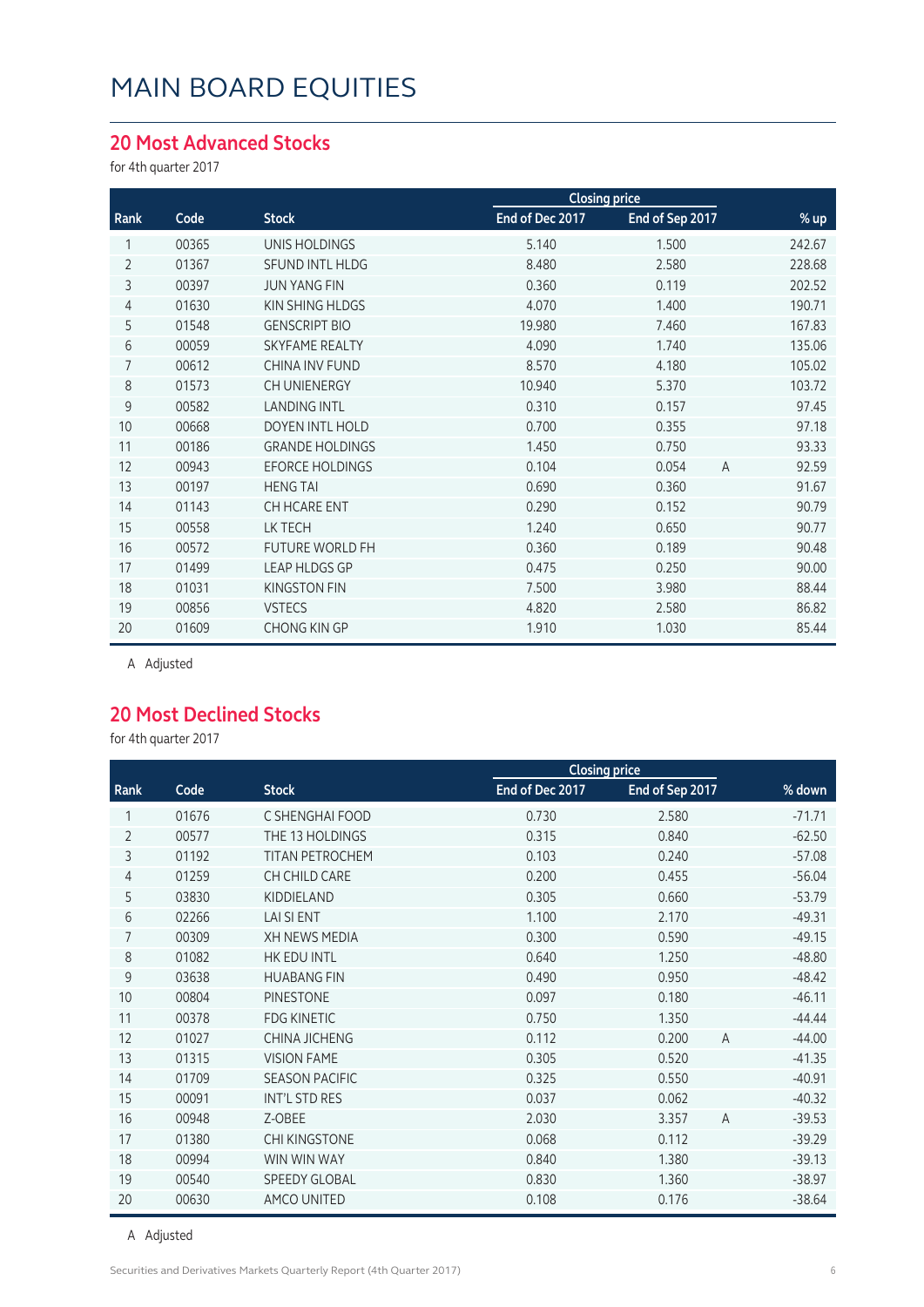### **20 Most Active Stocks by Value**

for 4th quarter 2017

| Rank           | Code  | <b>Stock</b>         | Turnover (HK\$ mil.) | % of total |
|----------------|-------|----------------------|----------------------|------------|
| 1              | 00700 | <b>TENCENT</b>       | 591,468.30           | 12.15      |
| $\overline{2}$ | 02318 | PING AN              | 256,105.97           | 5.26       |
| 3              | 00939 | CCB                  | 126,720.84           | 2.60       |
| 4              | 00388 | <b>HKEX</b>          | 117,404.34           | 2.41       |
| 5              | 01398 | <b>ICBC</b>          | 116,600.97           | 2.39       |
| 6              | 00005 | <b>HSBC HOLDINGS</b> | 114,235.08           | 2.35       |
| $\overline{7}$ | 02628 | CHINA LIFE           | 92,504.95            | 1.90       |
| 8              | 00175 | <b>GEELY AUTO</b>    | 83,118.16            | 1.71       |
| $\mathsf 9$    | 01299 | <b>AIA</b>           | 83,067.09            | 1.71       |
| 10             | 03988 | <b>BANK OF CHINA</b> | 76,000.56            | 1.56       |
| 11             | 02382 | <b>SUNNY OPTICAL</b> | 75,785.46            | 1.56       |
| 12             | 01918 | <b>SUNAC</b>         | 69,519.42            | 1.43       |
| 13             | 00941 | <b>CHINA MOBILE</b>  | 66,333.63            | 1.36       |
| 14             | 00981 | <b>SMIC</b>          | 65,056.03            | 1.34       |
| 15             | 02018 | AAC TECH             | 48,869.95            | 1.00       |
| 16             | 03333 | EVERGRANDE           | 46,850.95            | 0.96       |
| 17             | 00883 | <b>CNOOC</b>         | 44,889.54            | 0.92       |
| 18             | 03968 | <b>CM BANK</b>       | 43,227.82            | 0.89       |
| 19             | 01211 | <b>BYD COMPANY</b>   | 41,784.75            | 0.86       |
| 20             | 00857 | PETROCHINA           | 41,359.41            | 0.85       |
| Total          |       |                      | 2,200,903.23         | 45.21      |

#### **20 Most Active Stock by Shares**

for 4th quarter 2017

| Rank           | Code  | <b>Stock</b>           | Turnover (mil. shs) | % of total |
|----------------|-------|------------------------|---------------------|------------|
|                | 00136 | <b>HENGTEN NET</b>     | 51,080.38           | 5.64       |
| $\overline{2}$ | 00582 | <b>LANDING INTL</b>    | 28,299.73           | 3.12       |
| 3              | 03988 | <b>BANK OF CHINA</b>   | 19,563.18           | 2.16       |
| 4              | 01398 | <b>ICBC</b>            | 18,786.17           | 2.07       |
| 5              | 00939 | CCB                    | 18,374.01           | 2.03       |
| 6              | 03800 | <b>GCL-POLY ENERGY</b> | 13,933.96           | 1.54       |
| 7              | 00364 | <b>BLOCKCHAIN GP</b>   | 13,926.99           | 1.54       |
| 8              | 01250 | BE CLEAN ENERGY        | 13,799.51           | 1.52       |
| 9              | 00261 | <b>CCT LAND</b>        | 10,800.14           | 1.19       |
| 10             | 00273 | MASON GP HOLD          | 10,679.35           | 1.18       |
| 11             | 01288 | ABC                    | 8,044.41            | 0.89       |
| 12             | 00572 | <b>FUTURE WORLD FH</b> | 7,927.85            | 0.88       |
| 13             | 00857 | PETROCHINA             | 7,837.21            | 0.87       |
| 14             | 00547 | DIGITAL DOMAIN         | 7,232.20            | 0.80       |
| 15             | 00386 | SINOPEC CORP           | 5,998.20            | 0.66       |
| 16             | 00299 | <b>NEW SPORTS</b>      | 5,774.93            | 0.64       |
| 17             | 00139 | CH SOFT POWER          | 5,669.42            | 0.63       |
| 18             | 00493 | <b>GOME RETAIL</b>     | 5,636.70            | 0.62       |
| 19             | 00648 | WAH YAN-NEW            | 5,589.71            | 0.62       |
| 20             | 00981 | <b>SMIC</b>            | 5,518.71            | 0.61       |
| Total          |       |                        | 264,472.76          | 29.20      |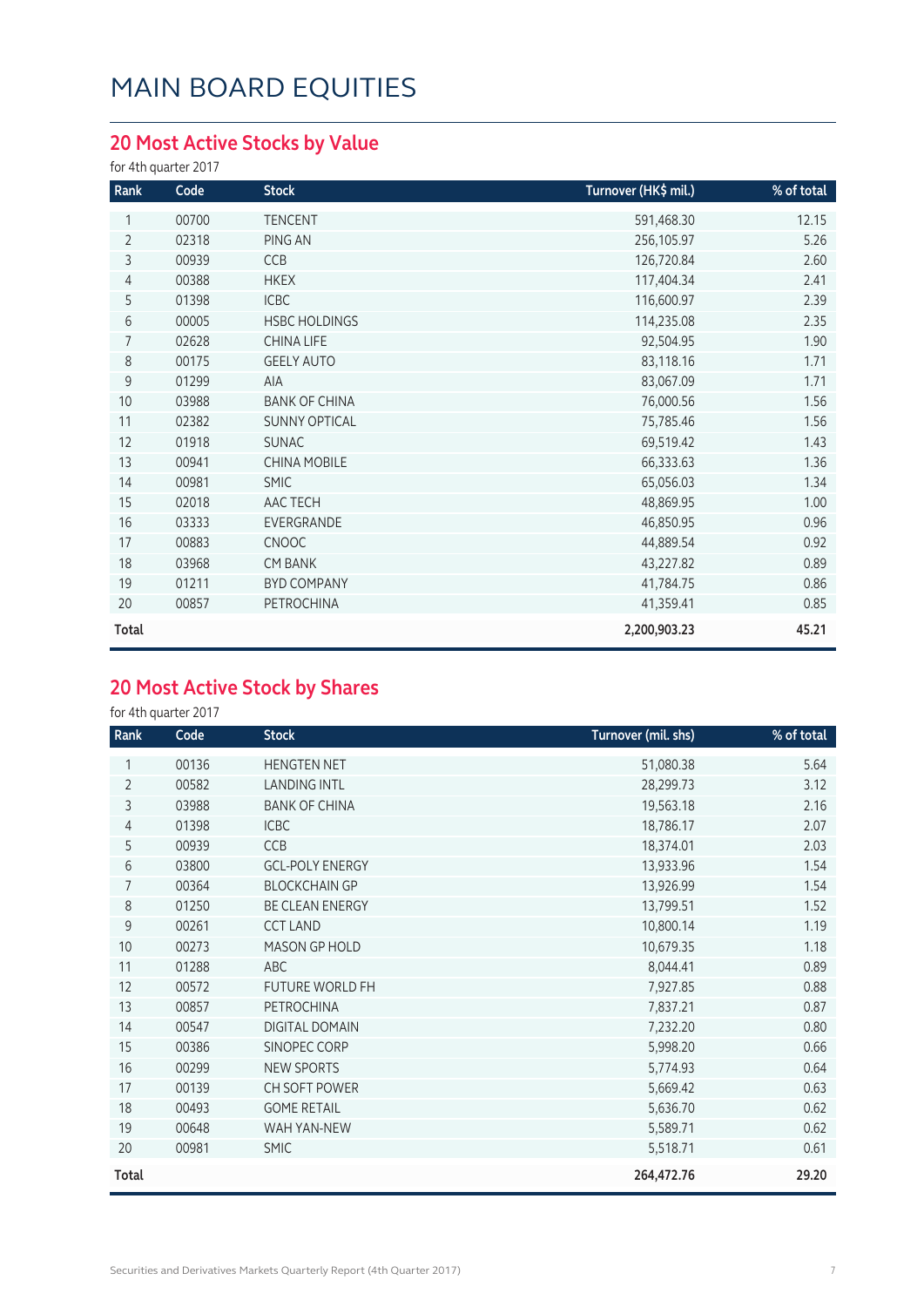#### **Market Capitalisation of Listed Companies for Main Board**

|      |                | HK\$ mil.     |
|------|----------------|---------------|
| 2016 | Q4             | 24,450,434.51 |
| 2017 | Q1             | 26,911,572.81 |
|      | Q <sub>2</sub> | 28,412,843.17 |
|      | Q3             | 31,140,799.89 |
|      | 04             | 33,717,995.17 |

#### **Market Capitalisation by Hang Seng Industry Classification System\* – Main Board**

Quarter-end figures



\* Hang Seng Industry Classification System (HSICS) is provided by Hang Seng Indexes Company Limited. Note: New Hang Seng Industry Classification System took effect on 9 September 2013.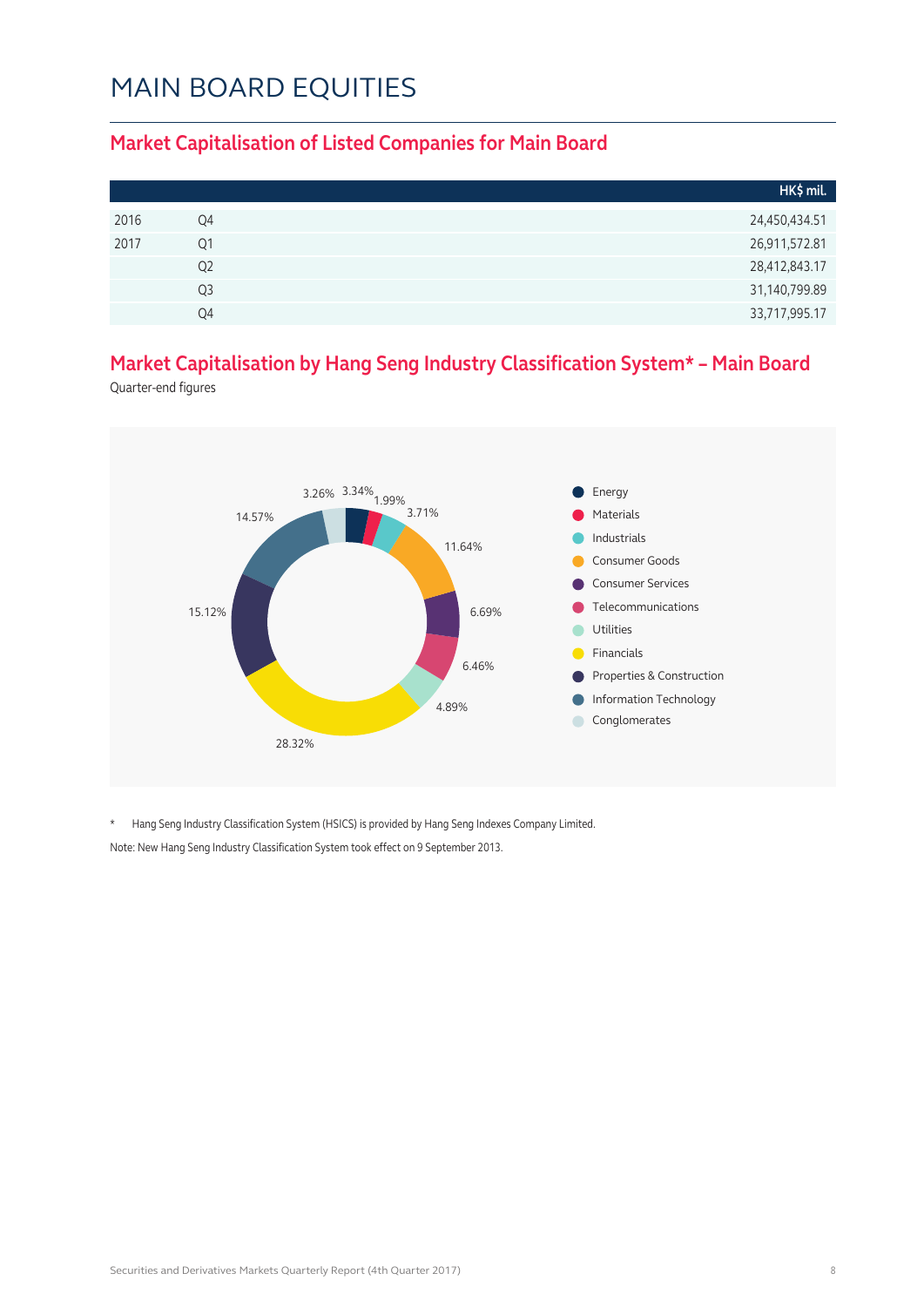#### **50 Leading Companies by Market Capitalisation**

as at the 4th quarter end 2017

|                     |       | <b>Market capitalisation</b>                            |               |                    |
|---------------------|-------|---------------------------------------------------------|---------------|--------------------|
| Rank                | Code  | Company                                                 | (HK\$ mil.)   | % of market total  |
| 1                   | 00700 | Tencent Holdings Ltd.                                   | 3,856,589.92  | 11.44              |
| $\overline{2}$      | 00939 | China Construction Bank Corporation - H Shares          | 1,731,004.70  | 5.13               |
| 3                   | 00005 | <b>HSBC Holdings plc</b>                                | 1,624,600.61  | 4.82               |
| 4                   | 00941 | China Mobile Ltd.                                       | 1,622,682.02  | 4.81               |
| 5                   | 01299 | AIA Group Ltd.                                          | 804,768.19    | 2.39               |
| 6                   | 02318 | Ping An Insurance (Group) Co. of China, Ltd. - H Shares | 605,860.38    | 1.80               |
| 7                   | 01398 | Industrial and Commercial Bank of China Ltd. - H Shares | 545,934.54    | 1.62               |
| 8                   | 00805 | Glencore plc *                                          |               | 534,515.24<br>N.A. |
| $\mathsf 9$         | 02378 | Prudential plc *                                        |               | 507,086.39<br>N.A. |
| 10                  | 00883 | CNOOC Ltd.                                              | 500,944.46    | 1.49               |
| 11                  | 02388 | BOC Hong Kong (Holdings) Ltd.                           | 418,682.10    | 1.24               |
| 12                  | 00001 | CK Hutchison Holdings Ltd.                              | 378,438.26    | 1.12               |
| 13                  | 00016 | Sun Hung Kai Properties Ltd.                            | 377,736.11    | 1.12               |
| 14                  | 00011 | Hang Seng Bank Ltd.                                     | 370,897.49    | 1.10               |
| 15                  | 03333 | China Evergrande Group                                  | 354,739.59    | 1.05               |
| 16                  | 00267 | CITIC Ltd.                                              | 328,138.16    | 0.97               |
| 17                  | 01928 | Sands China Ltd.                                        | 325,767.67    | 0.97               |
| 18                  | 00945 | Manulife Financial Corporation *                        |               | 324,398.69<br>N.A. |
| 19                  | 00762 | China Unicom (Hong Kong) Ltd.                           | 323,116.19    | 0.96               |
| 20                  | 03988 | Bank of China Ltd. - H Shares                           | 321,109.54    | 0.95               |
| 21                  | 02007 | Country Garden Holdings Co. Ltd.                        | 317,070.34    | 0.94               |
| 22                  | 00388 | Hong Kong Exchanges and Clearing Ltd.                   | 297,306.31    | 0.88               |
| 23                  | 00688 | China Overseas Land & Investment Ltd.                   | 275,548.47    | 0.82               |
| 24                  | 00066 | MTR Corporation Ltd.                                    | 275,118.53    | 0.82               |
| 25                  | 00027 | Galaxy Entertainment Group Ltd.                         | 270,059.51    | 0.80               |
| 26                  | 02888 | <b>Standard Chartered PLC</b>                           | 267,661.40    | 0.79               |
| 27                  | 01113 | CK Asset Holdings Ltd.                                  | 252,539.15    | 0.75               |
| 28                  | 00175 | Geely Automobile Holdings Ltd.                          | 243,100.94    | 0.72               |
| 29                  | 00003 | Hong Kong and China Gas Co. Ltd., The                   | 214,290.74    | 0.64               |
| 30                  | 00012 | Henderson Land Development Co. Ltd.                     | 206,059.03    | 0.61               |
| 31                  | 03328 | Bank of Communications Co., Ltd. - H Shares             | 203,068.80    | 0.60               |
| 32                  | 00002 | CLP Holdings Ltd.                                       | 201,989.72    | 0.60               |
| 33                  | 02628 | China Life Insurance Co. Ltd. - H Shares                | 182,680.85    | 0.54               |
| 34                  | 01038 | CK Infrastructure Holdings Ltd.                         | 177,992.90    | 0.53               |
| 35                  | 02018 | AAC Technologies Holdings Inc.                          | 170,346.80    | 0.51               |
| 36                  | 01109 | China Resources Land Ltd.                               | 159,411.61    | 0.47               |
| 37                  | 01997 | Wharf Real Estate Investment Co. Ltd.                   | 157,883.82    | 0.47               |
| 38                  | 00656 | Fosun International Ltd.                                | 148,758.40    | 0.44               |
| 39                  | 01972 | Swire Properties Ltd.                                   | 147,420.00    | 0.44               |
| 40                  | 00386 | China Petroleum & Chemical Corporation - H Shares       | 146,192.00    | 0.43               |
| 41                  | 03968 | China Merchants Bank Co., Ltd. - H Shares               | 142,777.03    | 0.42               |
| 42                  | 01918 | Sunac China Holdings Ltd.                               | 142,225.29    | 0.42               |
| 43                  | 00006 | Power Assets Holdings Ltd.                              | 140,754.56    | 0.42               |
| 44                  | 00288 | WH Group Ltd.                                           | 129,298.06    | 0.38               |
| 45                  | 01128 | Wynn Macau, Ltd.                                        | 128,601.42    | 0.38               |
| 46                  | 00960 | Longfor Properties Co. Ltd.                             | 115,656.83    | 0.34               |
| 47                  | 00017 | New World Development Co. Ltd.                          | 115,498.80    | 0.34               |
| 48                  | 00857 | PetroChina Co. Ltd. - H Shares                          | 114,989.01    | 0.34               |
| 49                  | 00020 | Wheelock and Co. Ltd.                                   | 113,929.61    | 0.34               |
| 50                  | 01288 | Agricultural Bank of China Ltd. - H Shares              | 111,889.32    | 0.33               |
| <b>Total</b>        |       |                                                         | 20,061,129.18 | 59.50              |
| <b>Market Total</b> |       |                                                         | 33,717,995.17 | 100.00             |

Notes:

\* not included in Market Total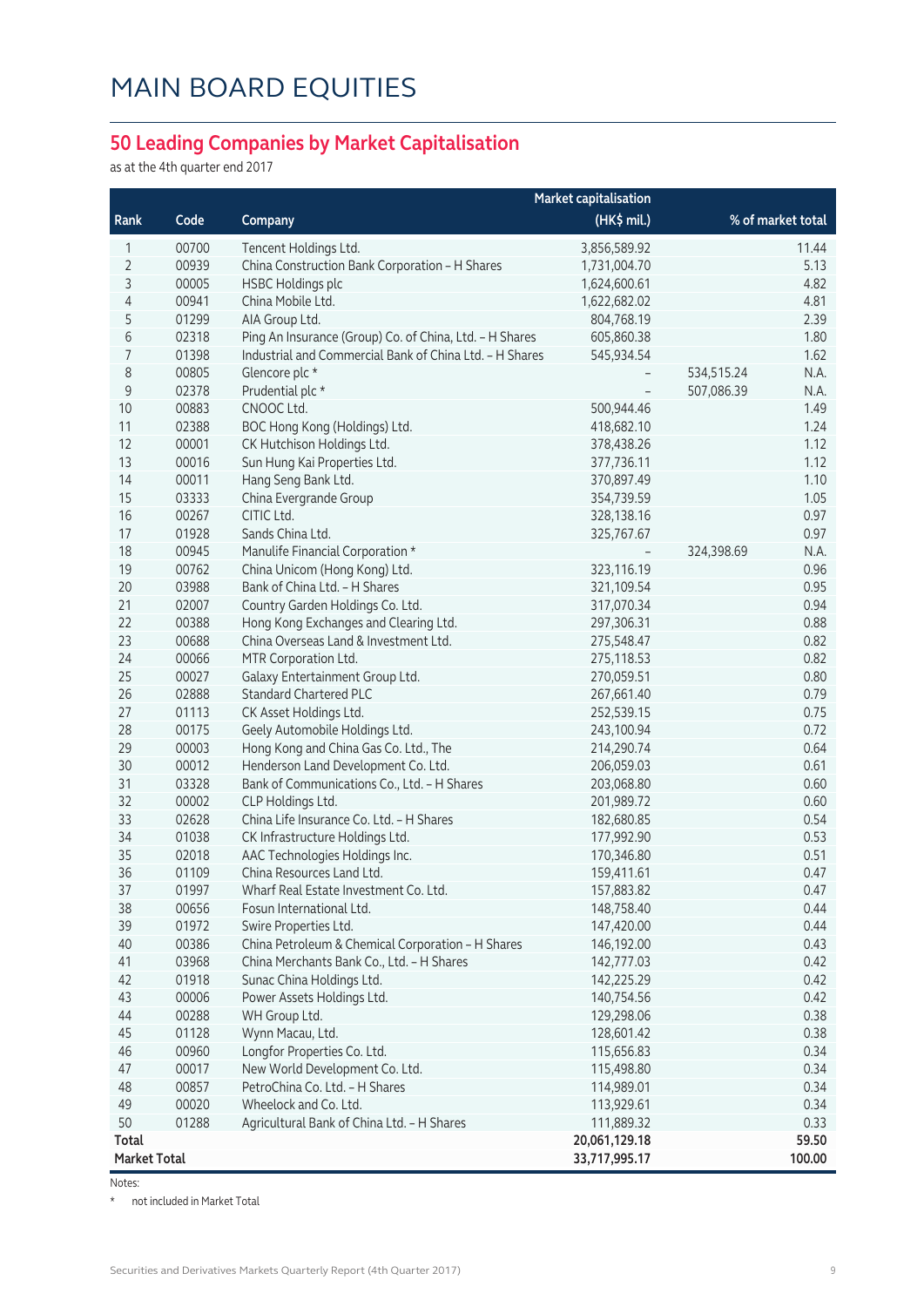#### **Short Selling (value)**

|      |    | Short selling turnover (HK\$ mil.) | Market turnover (HK\$ mil.) * | % of market total |
|------|----|------------------------------------|-------------------------------|-------------------|
| 2016 | Q4 | 406,569.77                         | 3,923,687.04                  | 10.36             |
| 2017 | Q1 | 475,997.96                         | 4,608,747.71                  | 10.33             |
|      | Q2 | 504,352.77                         | 4,591,129.68                  | 10.99             |
|      | Q3 | 589,099.69                         | 5,964,717.45                  | 9.88              |
|      | Q4 | 648,919.41                         | 6,544,565.64                  | 9.92              |

**Included Market total for Main Board and GEM** 

#### **Short Selling (share)**

|      |    | Short selling turnover (mil. shs) | Market turnover (mil. shs) $\star$ | % of market total |
|------|----|-----------------------------------|------------------------------------|-------------------|
| 2016 | Q4 | 47,872.62                         | 9,721,915.86                       | 0.49              |
| 2017 | Q1 | 52,950.87                         | 12,564,132.55                      | 0.42              |
|      | Q2 | 49,419.09                         | 9,197,573.22                       | 0.54              |
|      | Q3 | 55,768.04                         | 10,542,397.64                      | 0.53              |
|      | Q4 | 52,727.59                         | 11,978,771.34                      | 0.44              |

Included Market total for Main Board and GEM

#### **New Listing Companies Statistics**

|      |                | No. of newly<br>listed companies | No. of companies<br>transferred from GEM * | <b>Funds raised</b><br>(HK\$ mil.) $*$ |
|------|----------------|----------------------------------|--------------------------------------------|----------------------------------------|
| 2016 | Q4             | 29                               |                                            | 56,716.17                              |
| 2017 | Q1             | 20                               |                                            | 12,108.95                              |
|      | Q <sub>2</sub> | 13                               | 3                                          | 40,164.53                              |
|      | Q3             | 18                               | 4                                          | 30,967.64                              |
|      | Q4             | 30                               | 5                                          | 39,356.51                              |

Included only the transfers of listing from GEM to Main Board pursuant to the revised Rule 9.24 of GEM Listing Rules and to the new Chapter 9A of the Main Board Listing Rules effective from 1 July 2008

All funds raised are attributed to the initial public offers of newly listed companies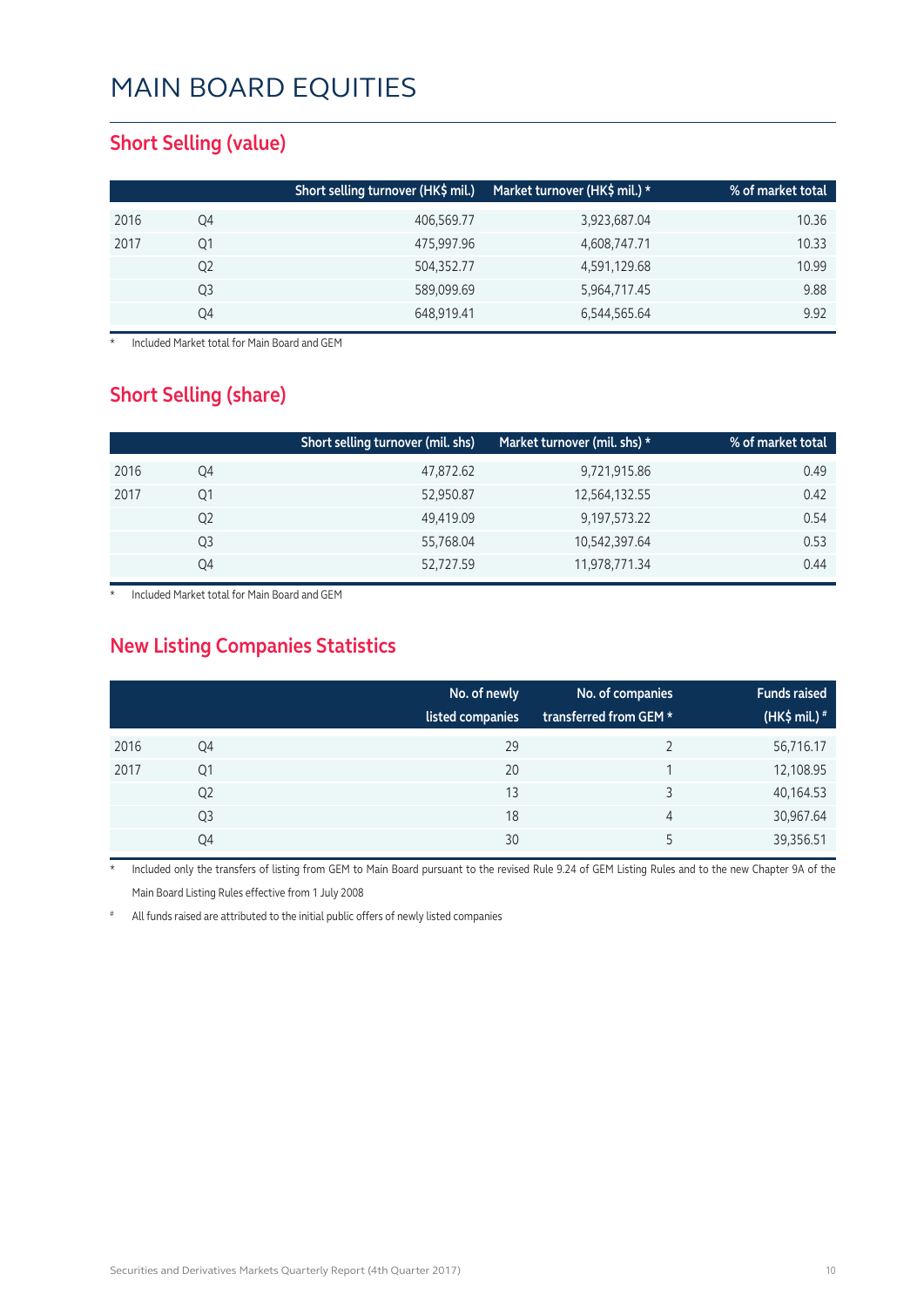#### **Newly Listed Companies**

for 4th quarter 2017

| Code  | Company                                              | <b>Listing date</b> | No. of issued shares | Funds raised (HK\$ mil.) |
|-------|------------------------------------------------------|---------------------|----------------------|--------------------------|
| 06885 | Henan Jinma Energy Co. Ltd. - H Shares               | 2017/10/10          | 135,421,000          | 406.26                   |
| 01707 | Geotech Holdings Ltd.                                | 2017/10/12          | 1,400,000,000        | 147.00                   |
| 02337 | United Strength Power Holdings Ltd.                  | 2017/10/16          | 234,502,000          | 157.12                   |
| 02225 | Kakiko Group Ltd.                                    | 2017/10/17          | 1,230,000,000        | 159.90                   |
| 06080 | Wing Chi Holdings Ltd.                               | 2017/10/20          | 933,750,000          | 134.55                   |
| 02663 | KPa-BM Holdings Ltd. *                               | 2017/10/24          | 600,000,000          |                          |
| 01546 | Thelloy Development Group Ltd. *                     | 2017/10/26          | 800,000,000          |                          |
| 02232 | Crystal International Group Ltd.                     | 2017/11/03          | 2,852,822,000        | 3,996.60                 |
| 00772 | China Literature Ltd.                                | 2017/11/08          | 906,417,239          | 9,574.26                 |
| 01720 | Putian Communication Group Ltd.                      | 2017/11/09          | 1,100,000,000        | 181.50                   |
| 03919 | Golden Power Group Holdings Ltd. *                   | 2017/11/10          | 240,000,000          |                          |
| 02122 | Kidsland International Holdings Ltd.                 | 2017/11/10          | 800,000,000          | 310.00                   |
| 01337 | Razer Inc.                                           | 2017/11/13          | 9,022,560,913        | 4,745.78                 |
| 01706 | Shuang Yun Holdings Ltd.                             | 2017/11/15          | 1,000,000,000        | 140.00                   |
| 06083 | World-Link Logistics (Asia) Holding Ltd. *           | 2017/11/15          | 480,000,000          |                          |
| 03358 | Bestway Global Holding Inc.                          | 2017/11/16          | 1,058,391,000        | 1,158.94                 |
| 01975 | Sun Hing Printing Holdings Ltd.                      | 2017/11/16          | 480,000,000          | 165.60                   |
| 02858 | Yixin Group Ltd.                                     | 2017/11/16          | 6,276,322,474        | 6,765.84                 |
| 01710 | Trio Industrial Electronics Group Ltd.               | 2017/11/23          | 1,000,000,000        | 155.00                   |
| 01997 | Wharf Real Estate Investment Co. Ltd.                | 2017/11/23          | 3,036,227,327        |                          |
| 01697 | Shandong International Trust Co., Ltd. - H Shares    | 2017/12/08          | 647,075,000          | 2,950.66                 |
| 01475 | Nissin Foods Co. Ltd.                                | 2017/12/11          | 1,074,319,480        | 950.77                   |
| 01417 | Riverine China Holdings Ltd.                         | 2017/12/11          | 400,000,000          | 162.75                   |
| 02227 | Solis Holdings Ltd.                                  | 2017/12/11          | 840,000,000          | 178.50                   |
| 06090 | Centurion Corporation Ltd.                           | 2017/12/12          | 840,778,624          | 114.48                   |
| 00839 | China Education Group Holdings Ltd.                  | 2017/12/15          | 2,020,202,000        | 3,355.30                 |
| 02022 | Digital Hollywood Interactive Ltd.                   | 2017/12/15          | 2,000,000,000        | 315.00                   |
| 01727 | Hebei Construction Group Corporation Ltd. - H Shares | 2017/12/15          | 461,383,500          | 2,057.77                 |
| 01722 | Kin Pang Holdings Ltd.                               | 2017/12/15          | 1,000,000,000        | 120.00                   |
| 06877 | KVB Kunlun Financial Group Ltd. *                    | 2017/12/15          | 2,033,290,000        |                          |
| 01789 | AK Medical Holdings Ltd.                             | 2017/12/20          | 1,000,000,000        | 503.13                   |
| 03878 | Vicon Holdings Ltd.                                  | 2017/12/22          | 400,000,000          | 120.00                   |
| 02708 | IBO Technology Co. Ltd.                              | 2017/12/28          | 400,000,000          | 150.00                   |
| 00784 | Ling Yui Holdings Ltd.                               | 2017/12/28          | 800,000,000          | 100.00                   |
| 01730 | LHN Ltd.                                             | 2017/12/29          | 402,445,400          | 79.80                    |
| Total |                                                      |                     |                      | 39,356.51                |

\* Transfers of listing from GEM to Main Board pursuant to the revised Rule 9.24 of the GEM Listing Rules and to the new Chapter 9A of the Main Board Listing Rules effective from 1 July 2008.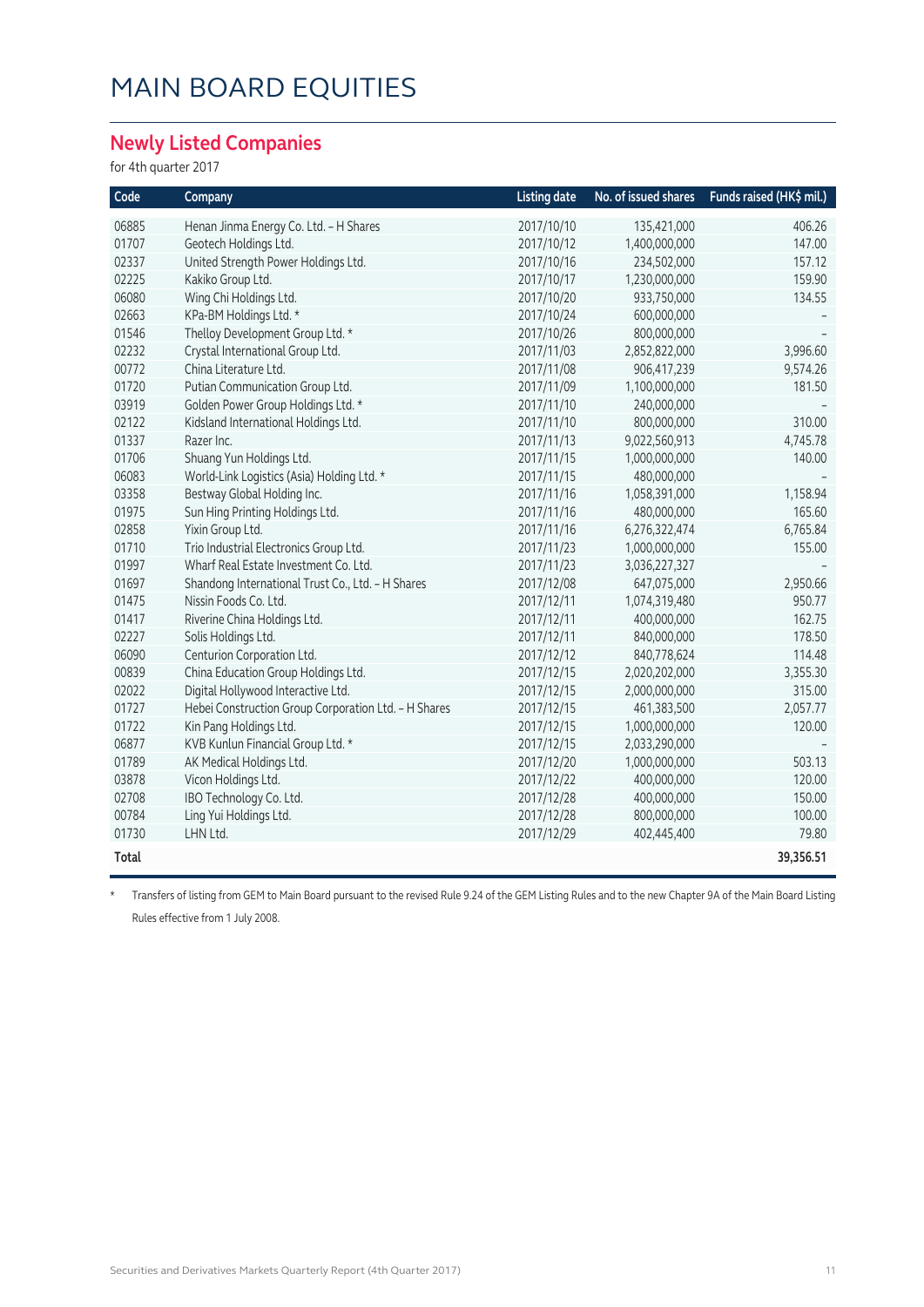#### **Withdrawal of Listed Companies**

for 4th quarter 2017

| Code  | Company                                 | Last trading date | <b>Delisted date</b> |
|-------|-----------------------------------------|-------------------|----------------------|
| 00319 | China Metal International Holdings Inc. | 2017/09/22        | 2017/10/09           |
| 01163 | Dejin Resources Group Co. Ltd.          | 2014/05/15        | 2017/10/27           |
| 00963 | Bloomage BioTechnology Corporation Ltd. | 2017/10/17        | 2017/11/02           |
| 00170 | China Assets (Holdings) Ltd.            | 2017/10/26        | 2017/11/07           |
| 01136 | TCC International Holdings Ltd.         | 2017/09/19        | 2017/11/20           |
| 03868 | Qunxing Paper Holdings Co. Ltd.         | 2011/03/29        | 2017/11/30           |
|       |                                         |                   |                      |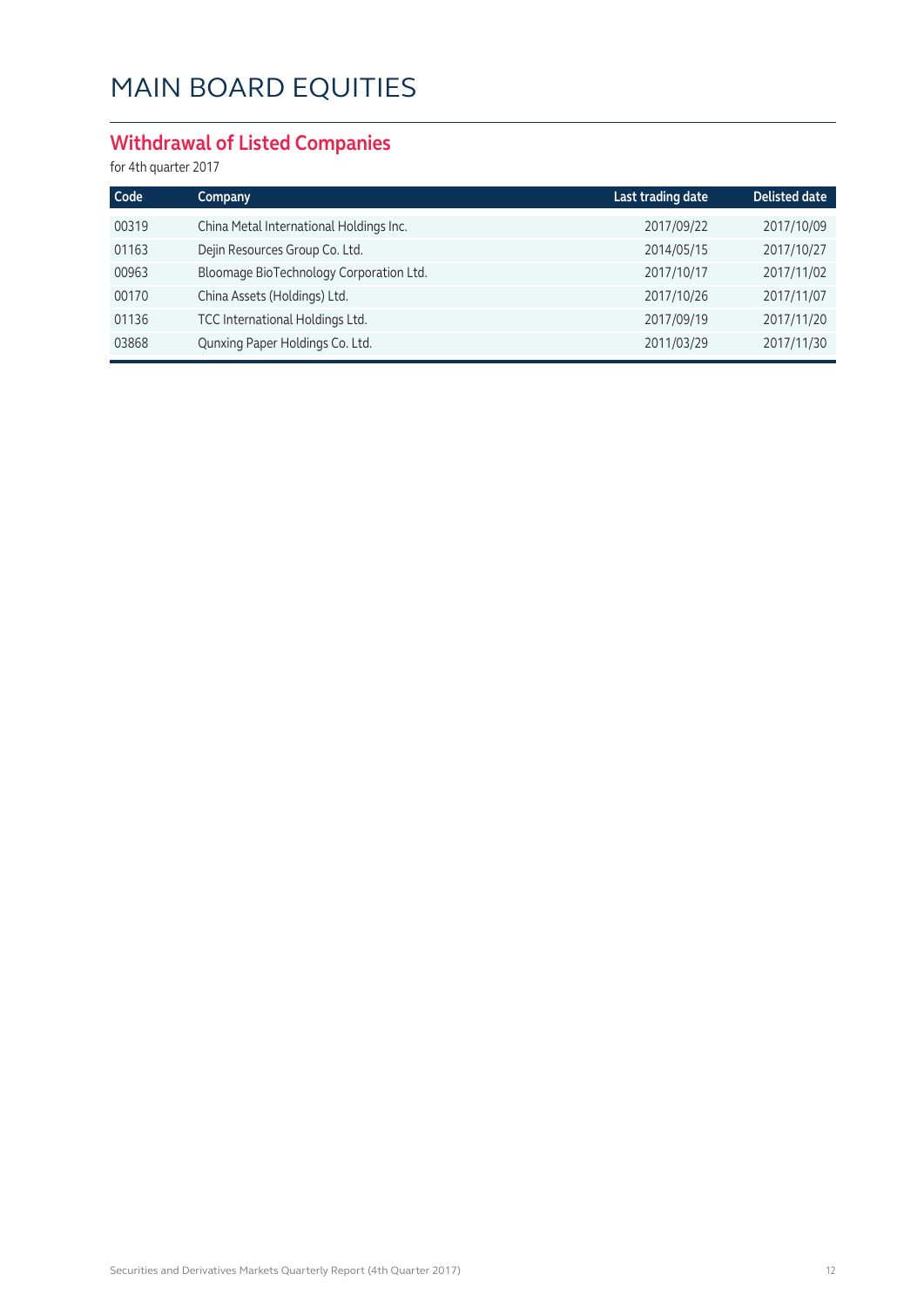#### **Company Name Changes**

for 4th quarter 2017

| Code  | Old name                                    | New name                                     | <b>Effective date</b> | <b>Adoption date</b> |
|-------|---------------------------------------------|----------------------------------------------|-----------------------|----------------------|
| 01239 | Jin Bao Bao Holdings Ltd.                   | Teamway International Group Holdings Ltd.    | 2017/08/17            | 2017/10/04           |
| 01246 | Ngai Shun Holdings Ltd.                     | Boill Healthcare Holdings Ltd.               | 2017/09/12            | 2017/10/04           |
| 00070 | Neptune Group Ltd.                          | Rich Goldman Holdings Ltd.                   | 2017/09/27            | 2017/10/09           |
| 00985 | NetMind Financial Holdings Ltd.             | CST Group Ltd.                               | 2017/09/22            | 2017/10/16           |
| 00412 | China Innovative Finance Group Ltd.         | China Shandong Hi-Speed Financial Group Ltd. | 2017/09/14            | 2017/10/19           |
| 00061 | North Asia Resources Holdings Ltd.          | Green Leader Holdings Group Ltd.             | 2017/09/01            | 2017/10/24           |
| 01520 | Runway Global Holdings Co. Ltd.             | CEFC Hong Kong Financial Investment Co. Ltd. | 2017/10/09            | 2017/11/01           |
| 01616 | Silverman Holdings Ltd.                     | Starrise Media Holdings Ltd.                 | 2017/09/18            | 2017/11/03           |
| 01889 | Wuyi International Pharmaceutical Co. Ltd.  | Sanai Health Industry Group Co. Ltd.         | 2017/09/25            | 2017/11/07           |
| 02326 | BEP International Holdings Ltd.             | New Provenance Everlasting Holdings Ltd.     | 2017/11/06            | 2017/11/20           |
| 00442 | KTL International Holdings Group Ltd.       | Hifood Group Holdings Co., Ltd.              | 2017/10/24            | 2017/11/23           |
| 00364 | Ping Shan Tea Group Ltd.                    | Blockchain Group Co. Ltd.                    | 2017/10/27            | 2017/11/23           |
| 01470 | Tic Tac International Holdings Co. Ltd.     | Prosper One International Holdings Co. Ltd.  | 2017/10/26            | 2017/11/28           |
| 00195 | L'sea Resources International Holdings Ltd. | Greentech Technology International Ltd.      | 2017/10/20            | 2017/12/01           |
| 06388 | Coach, Inc. -RS                             | Tapestry, Inc. -RS                           | 2017/10/31            | 2017/12/04           |
| 00521 | HNA Holding Group Co. Ltd.                  | CWT International Ltd.                       | 2017/12/11            | 2017/12/20           |
| 00982 | iOne Holdings Ltd.                          | HJ Capital (International) Holdings Co. Ltd. | 2017/10/25            | 2017/12/21           |
| 01367 | Hanbo Enterprises Holdings Ltd.             | SFund International Holdings Ltd.            | 2017/11/16            | 2017/12/21           |
| 00486 | United Company RUSAL Plc <sup>#</sup>       | United Company RUSAL Plc                     | 2017/11/22            | 2017/12/22           |
| 00557 | City e-Solutions Ltd.                       | China Tian Yuan Healthcare Group Ltd.        | 2017/11/14            | 2017/12/29           |

# Change of Chinese name only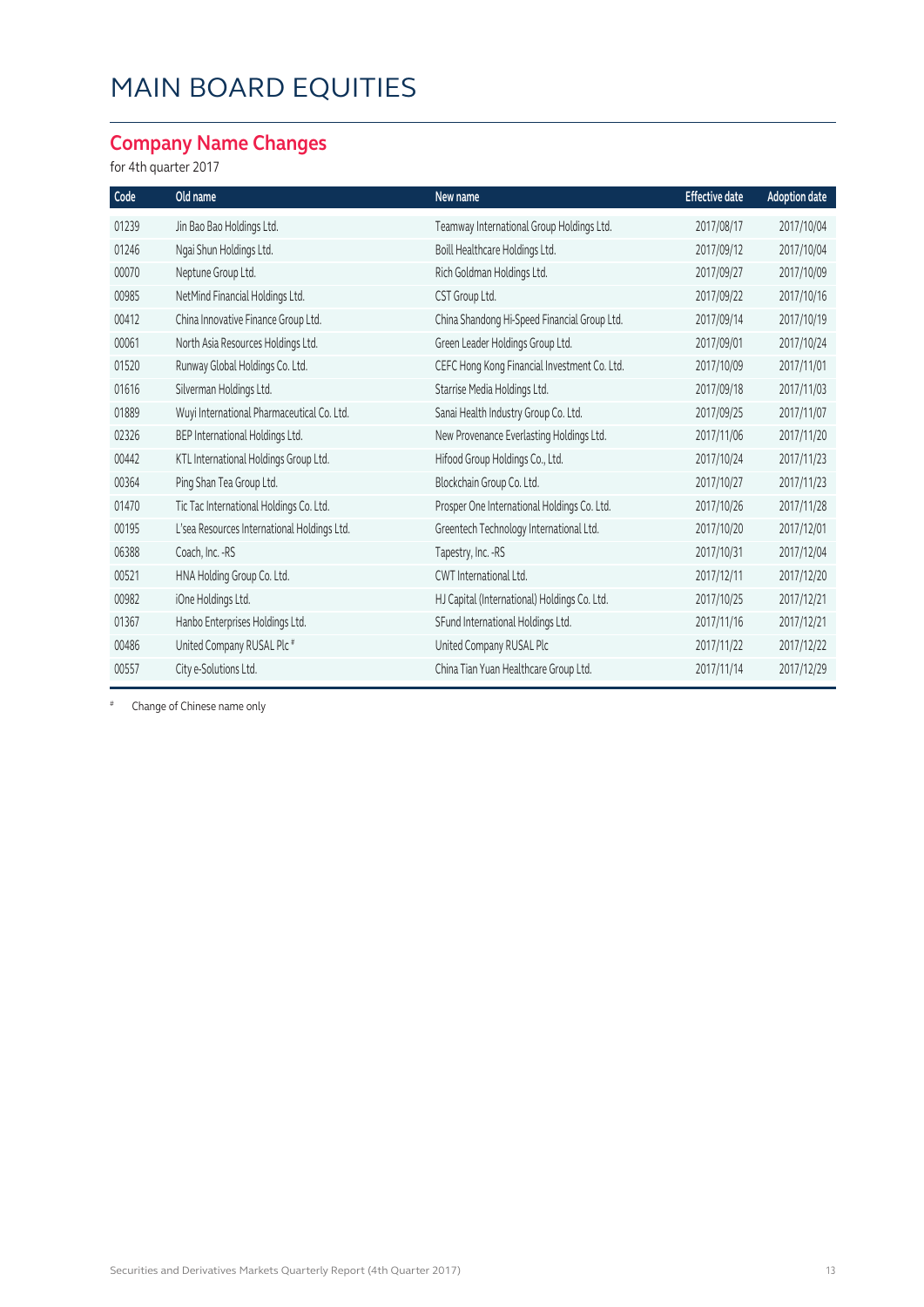#### **Bonus Issues/Bonus Warrants**

for 4th quarter 2017

| Code | Company | <b>Particulars</b> | Ex-date' |
|------|---------|--------------------|----------|
| Nil  |         |                    |          |

#### **Share Split/Consolidation**

for 4th quarter 2017

| Code  | Company                           | <b>Particulars</b>      | <b>Effective date</b> |
|-------|-----------------------------------|-------------------------|-----------------------|
| 01027 | China Jicheng Holdings Ltd.       | Consolidation 20 into 1 | 2017/10/10            |
| 00948 | Z-Obee Holdings Ltd.              | Consolidation 20 into 1 | 2017/10/17            |
| 00092 | Champion Technology Holdings Ltd. | Consolidation 20 into 1 | 2017/10/26            |
| 00622 | Enerchina Holdings Ltd.           | Consolidation 5 into 1  | 2017/11/07            |
| 00648 | China Wah Yan Healthcare Ltd.     | Consolidation 20 into 1 | 2017/11/20            |
| 00932 | RM Group Holdings Ltd.            | Split 1 into 4          | 2017/12/05            |
| 00299 | New Sports Group Ltd.             | Consolidation 20 into 1 | 2017/12/21            |
|       |                                   |                         |                       |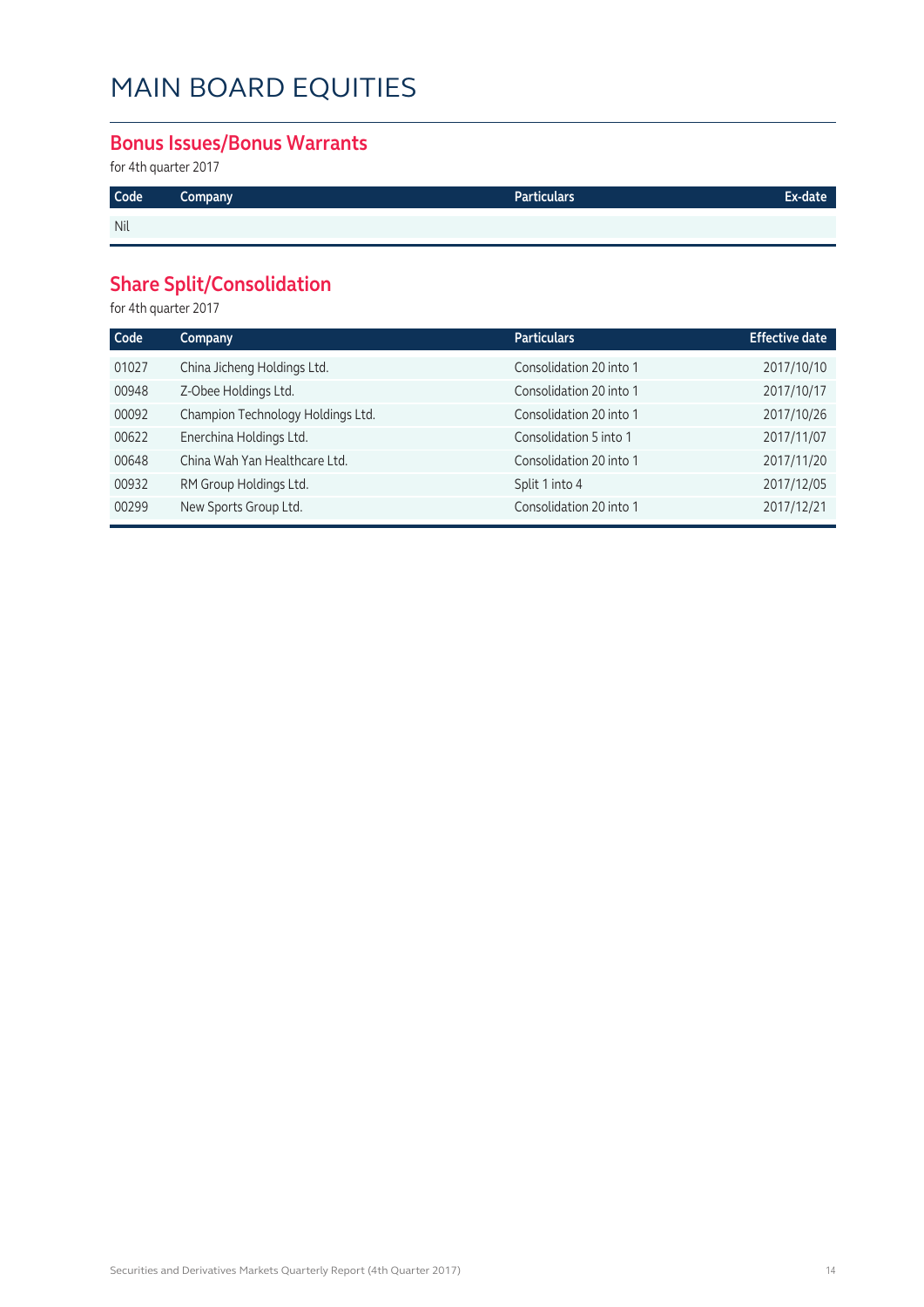#### **Rights Issues & Open Offers**

for 4th quarter 2017

| Month | Code  | Company                                              | Ratio                           | Funds raised (HK\$ mil.) |
|-------|-------|------------------------------------------------------|---------------------------------|--------------------------|
| Oct   | 03311 | China State Construction International Holdings Ltd. | Rts 1 for 8 @\$11.33            | 6,356.33                 |
|       | 00706 | Beautiful China Holdings Co. Ltd.                    | Rts 3 for 4 @\$0.067            | 263.87                   |
|       | 00176 | Superactive Group Co. Ltd.                           | Open offer 1 for 2 @\$0.50      | 338.76                   |
| Nov   | 00876 | Mega Medical Technology Ltd.                         | Rts 1 for 3 @\$0.40             | 510.16                   |
|       | 00697 | Shougang Concord International Enterprises Co. Ltd.  | Open offer 1 for 1 @\$0.225     | 2,015.53                 |
|       | 02323 | China HKBridge Holdings Ltd.                         | Rts 1 for 2 @\$2.20             | 1,610.40                 |
|       | 00948 | Z-Obee Holdings Ltd.                                 | Open offer 2 for 5 @US\$0.16    | 19.04                    |
|       |       |                                                      | (after consolidation 20 into 1) |                          |
| Dec   | 02380 | China Power International Development Ltd.           | Rts 1 for 3 @\$1.82             | 4,462.13                 |
|       | 00943 | eForce Holdings Ltd.                                 | Rts 4 for 1 @\$0.055            | 317.42                   |
|       | 00149 | China Agri-Products Exchange Ltd.                    | Rts 5 for 1 @\$0.088            | 729.89                   |
|       | 00244 | Sincere Co. Ltd., The                                | Rts 3 for 5 @\$0.27             | 93.04                    |
|       | 00495 | Paladin Ltd.                                         | Open offer 1 Convertible Note   | 19.38 *                  |
|       |       |                                                      | or 1 new share for 5 @\$0.25    |                          |
|       | 00515 | TC Orient Lighting Holdings Ltd.                     | Rts 1 for 1 @\$0.13             | 133.85                   |
|       | 01227 | National Investments Fund Ltd.                       | Rts 1 for 2 @\$0.035            | 42.04                    |
| Total |       |                                                      |                                 | 16,911.83                |

\* Fund raised amount excludes the portion from convertible notes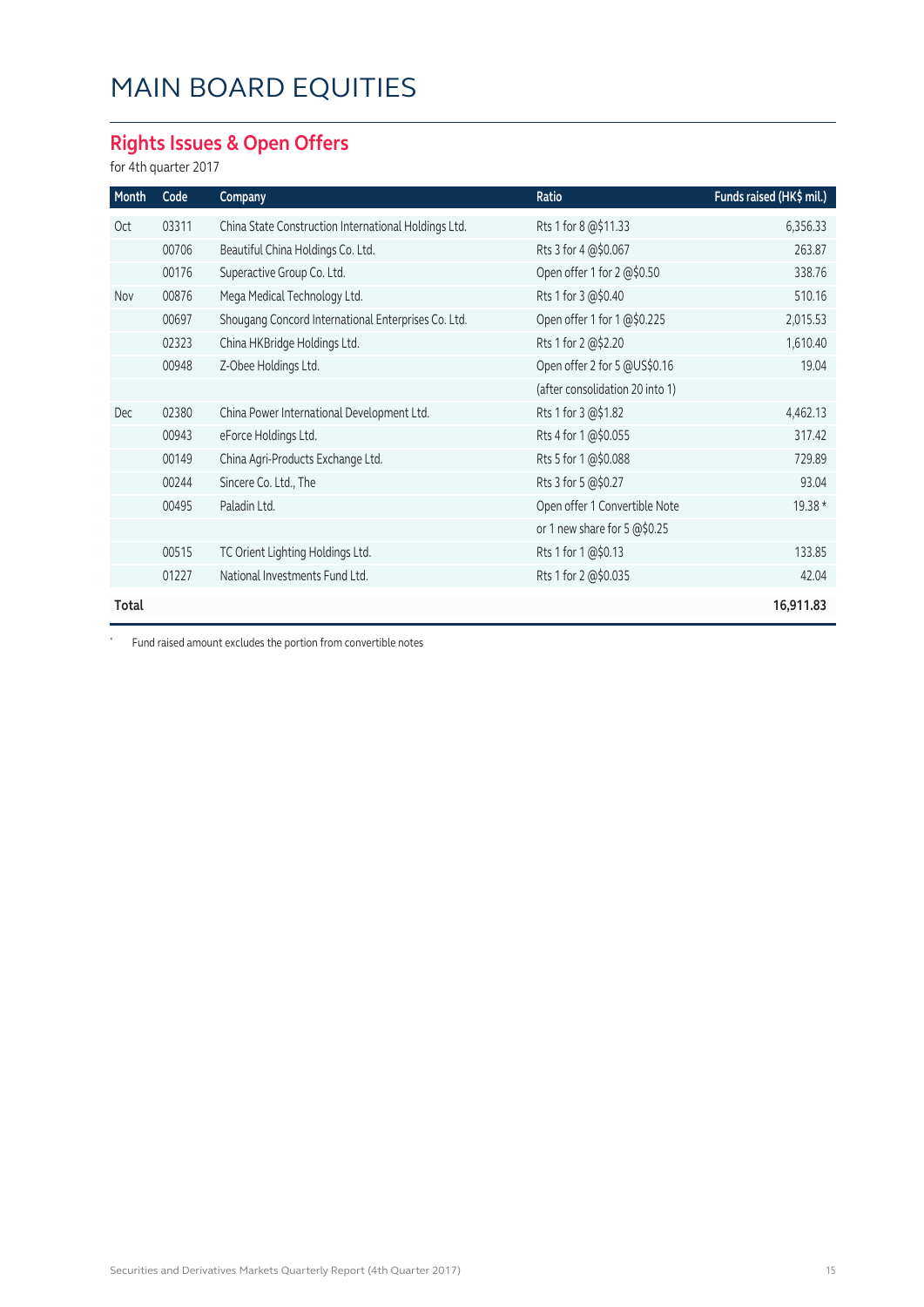### **Placing\***

|       |       |                            | No. of new    | <b>Placing price</b> | <b>Funds raised</b> |
|-------|-------|----------------------------|---------------|----------------------|---------------------|
| Month | Code  | Company                    | shares placed | (HK\$)               | (HK\$ mil.)         |
| 2017  |       |                            |               |                      |                     |
| Oct   | 00959 | <b>AMAX INT HOLD</b>       | 30,000,000    | 0.3600               | 10.80               |
|       | 00030 | <b>BAN LOONG HOLD</b>      | 908,025,360   | 0.2200               | 199.77              |
|       | 04615 | <b>BOJZ 17USDPREF</b>      | 74,800,000    | 156.0000             | 11,668.80           |
|       | 03818 | CHINA DONGXIANG            | 138,410,025   | 1.2600               | 174.40              |
|       | 02198 | <b>CHINA SANJIANG</b>      | 196,896,000   | 2.2800               | 448.92              |
|       | 04614 | CMB 17USDPREF              | 50,000,000    | 156.0000             | 7,800.00            |
|       | 00712 | <b>COMTEC SOLAR</b>        | 190,912,714   | 0.2500               | 47.73               |
|       | 01093 | <b>CSPC PHARMA</b>         | 189,000,000   | 12.4400              | 2,351.16            |
|       | 00547 | <b>DIGITAL DOMAIN</b>      | 1,866,660,000 | 0.2250               | 420.00              |
|       | 00844 | <b>GREATIME INTL</b>       | 82,388,000    | 0.8500               | 70.03               |
|       | 01682 | <b>HIGHLIGHT IOT</b>       | 32,200,000    | 0.9300               | 29.95               |
|       | 01559 | <b>KWAN ON HLDGS</b>       | 140,000,000   | 1.3000               | 182.00              |
|       | 01089 | LEYOU TECH H               | 146,230,000   | 1.7000               | 248.59              |
|       | 01079 | PINE TECH                  | 141,316,956   | 0.6400               | 90.44               |
|       | 01385 | <b>SHANGHAI FUDAN</b>      | 42,000,000    | 5.3300               | 223.86              |
|       | 00058 | <b>SUNWAY INT'L</b>        | 1,070,000,000 | 0.0970               | 103.79              |
|       | 00732 | TRULY INT'L                | 53,330,000    | 2.0200               | 107.73              |
|       | 04613 | ZZBNK 17USDPREF            | 59,550,000    | 156.0000             | 9,289.80            |
| Nov   | 00264 | <b>ASCENT INT'L</b>        | 34,800,000    | 0.7050               | 24.53               |
|       | 01803 | <b>BJ SPORTS &amp; ENT</b> | 122,000,000   | 1.8800               | 229.36              |
|       | 01094 | C P PROCUREMENT            | 268,586,000   | 0.2370               | 63.65               |
|       | 01143 | CH HCARE ENT               | 990,000,000   | 0.3000               | 297.00              |
|       | 01282 | CHINA GOLDJOY              | 862,068,000   | 0.5800               | 500.00              |
|       | 00762 | CHINA UNICOM               | 6,651,043,262 | 13.2400              | 88,059.81           |
|       | 01378 | CHINAHONGQIAO              | 806,640,670   | 6.8000               | 5,485.16            |
|       | 01681 | <b>CONSUN PHARMA</b>       | 43,585,680    | 6.6000               | 287.67              |
|       | 00727 | CROWNICORP                 | 310,000,000   | 1.0800               | 334.80              |
|       | 01580 | DA SEN HLDGS               | 149,400,000   | 0.6000               | 89.64               |
|       | 00936 | <b>EAGLE LEGEND</b>        | 100,000,000   | 1.1000               | 110.00              |
|       | 02341 | <b>ECOGREEN</b>            | 100,000,000   | 1.5300               | 153.00              |
|       | 01102 | <b>ENVIRO ENERGY</b>       | 1,507,900,000 | 0.1300               | 196.03              |
|       | 00141 | <b>GREAT CHINA</b>         | 31,390,000    | 1.5000               | 47.09               |
|       | 02280 | <b>HC INTL</b>             | 87,642,857    | 7.0000               | 613.50              |
|       | 00992 | LENOVO GROUP               | 906,136,890   | 4.3100               | 3,905.45            |
|       | 03301 | <b>RONSHINECHINA</b>       | 142,452,500   | 8.5200               | 1,213.70            |
|       | 01889 | SANAI HEALTH GP            | 451,350,000   | 0.2400               | 108.32              |
|       | 00970 | SPARKLE ROLL               | 800,000,000   | 0.5681               | 454.48              |
|       | 03939 | WANGUO MINING              | 66,000,000    | 1.8600               | 122.76              |
|       | 06169 | YUHUA EDU                  | 253,150,000   | 3.7000               | 936.66              |
|       | 03737 | ZHONGZHIPHARM              | 40,000,000    | 1.5300               | 61.20               |
|       | 00948 | Z-OBEE                     | 200,846,247   | 1.2480               | 250.66              |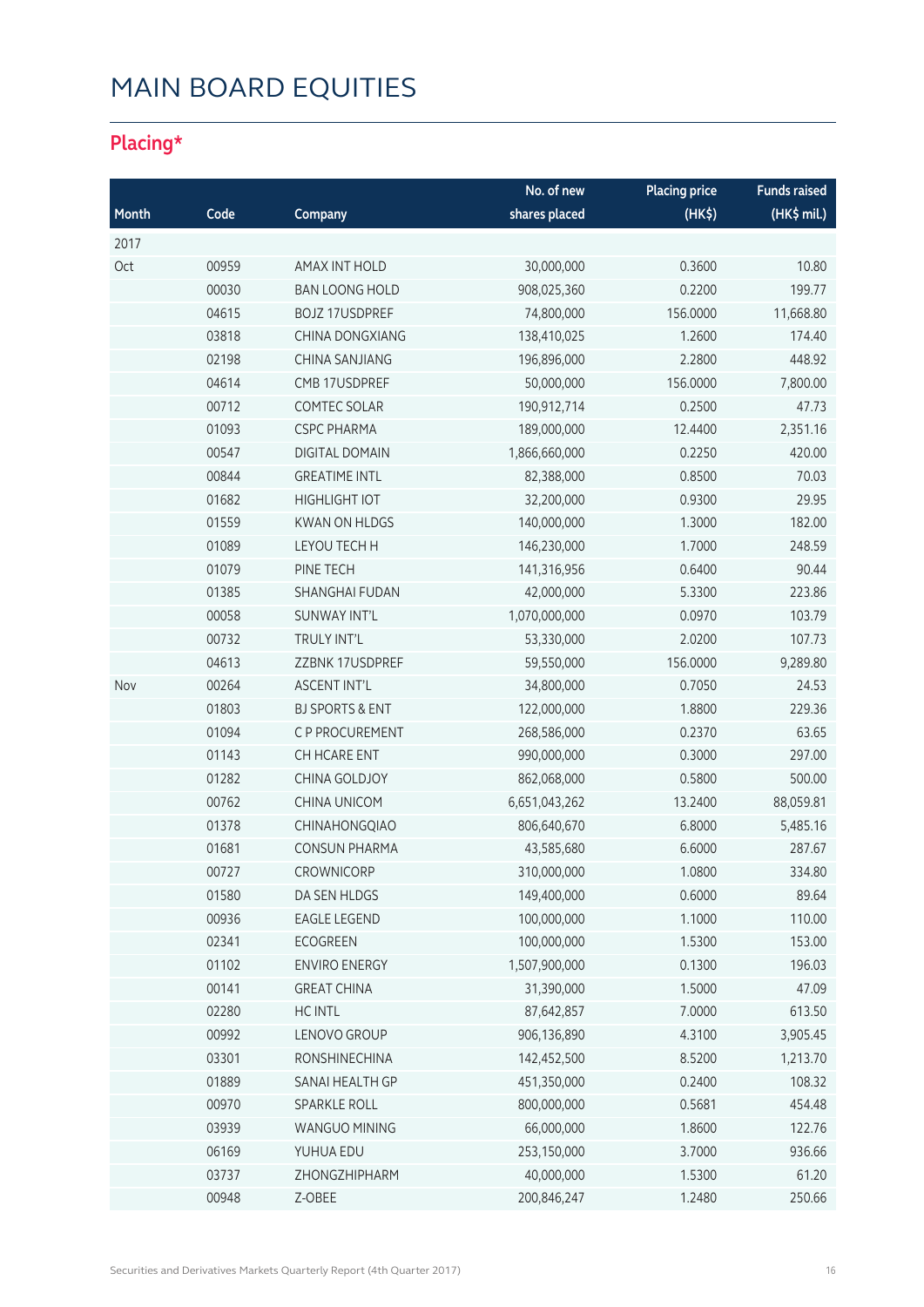|       |       |                           | No. of new    | <b>Placing price</b> | <b>Funds raised</b> |
|-------|-------|---------------------------|---------------|----------------------|---------------------|
| Month | Code  | Company                   | shares placed | (HK\$)               | (HK\$mil.)          |
| Dec   | 00922 | ANXIANYUAN CH             | 460,000,000   | 0.1000               | 46.00               |
|       | 04616 | <b>BCQ 17USDPREF</b>      | 37,500,000    | 156.0000             | 5,850.00            |
|       | 02309 | <b>BIRMINGHAM SPTS</b>    | 1,214,286,000 | 0.1400               | 170.00              |
|       | 01908 | <b>C&amp;D INTL GROUP</b> | 196,000,000   | 4.5100               | 883.96              |
|       | 06818 | <b>CEB BANK</b>           | 5,810,000,000 | 5.3283               | 30,957.42           |
|       | 01282 | <b>CHINA GOLDJOY</b>      | 1,666,664,000 | 0.6300               | 1,050.00            |
|       | 01290 | CHINA HUIRONG             | 50,000,000    | 1.1000               | 55.00               |
|       | 00707 | CO-PROSPERITY             | 1,175,944,000 | 0.4000               | 470.38              |
|       | 00356 | DT CAPITAL                | 379,900,000   | 0.0940               | 35.71               |
|       | 00339 | <b>EARNEST INV</b>        | 23,200,000    | 0.6800               | 15.78               |
|       | 00221 | <b>EASY ONE FIN</b>       | 92,000,000    | 0.2350               | 21.62               |
|       | 01682 | <b>HIGHLIGHT IOT</b>      | 103,950,000   | 0.7000               | 72.77               |
|       | 01087 | <b>INVESTECH HLDGS</b>    | 195,000,000   | 0.3300               | 64.35               |
|       | 02768 | <b>JIAYUAN INTL</b>       | 232,000,000   | 6.1100               | 1,417.52            |
|       | 02221 | <b>NEW CONCEPTS</b>       | 10,164,000    | 3.7100               | 37.71               |
|       | 00299 | <b>NEW SPORTS</b>         | 340,521,351   | 0.5500               | 187.29              |
|       | 00860 | O LUXE HOLD               | 250,904,000   | 1.5000               | 376.36              |
|       | 01140 | OP FIN INV                | 740,000,000   | 2.1000               | 1,554.00            |
|       | 06899 | OURGAME                   | 71,351,351    | 1.8500               | 132.00              |
|       | 02668 | PAK TAK INT'L             | 862,400,000   | 0.2240               | 193.18              |
|       | 01478 | Q TECH                    | 20,000,000    | 10.8000              | 216.00              |
|       | 00766 | SINO PROSPER GP           | 118,500,000   | 0.1050               | 12.44               |
|       | 00981 | <b>SMIC</b>               | 241,418,625   | 10.6500              | 2,571.11            |
|       | 00580 | <b>SUN.KING ELEC</b>      | 200,000,000   | 1.7200               | 344.00              |
|       | 01918 | <b>SUNAC</b>              | 251,500,000   | 31.1000              | 7,821.65            |
|       | 02608 | <b>SUNSHINE 100</b>       | 235,055,000   | 3.1000               | 728.67              |
|       | 02012 | <b>SUNSHINE OIL</b>       | 60,606,500    | 0.2640               | 16.00               |
|       | 00627 | U-RIGHT INT'L             | 2,727,280,000 | 0.2200               | 600.00              |
|       | 01728 | ZHENGTONGAUTO             | 50,000,000    | 7.6000               | 380.00              |
| Total |       |                           |               |                      | 193,293.12          |

\* Due to the reporting time-lag, placing figures for the quarter are provisional.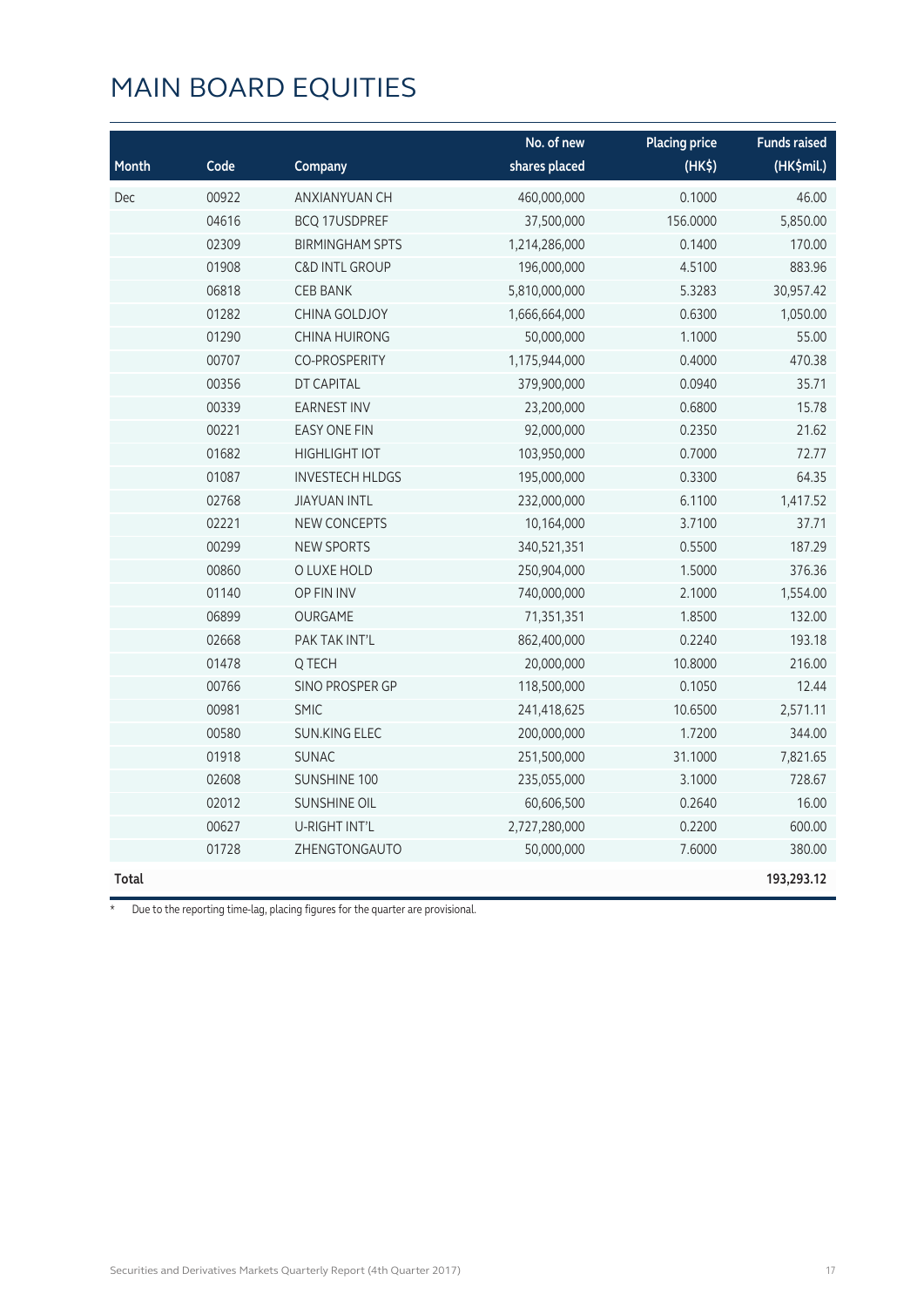#### **Warrant Trading Statistics**

|      |                | <b>Equity wts</b><br>(HK\$ mil.) | Derivative wts<br>(HK\$ mil.) | <b>Total</b><br>(HK\$ mil.) |
|------|----------------|----------------------------------|-------------------------------|-----------------------------|
| 2016 | Q4             | 70.69                            | 514,959.75                    | 515,030.44                  |
| 2017 | Q1             | 81.08                            | 725,133.37                    | 725,214.45                  |
|      | Q <sub>2</sub> | 77.29                            | 534,338.11                    | 534,415.40                  |
|      | Q <sub>3</sub> | 18.64                            | 795,264.76                    | 795,283.40                  |
|      | Q4             | 19.27                            | 952,919.10                    | 952,938.38                  |

#### **Warrant Market Value**

|      |                | <b>Number</b> | <b>Equity wts</b><br>(HK\$ mil.) | <b>Number</b> | Derivative wts<br>$(HK$$ mil.) | Total no. | <b>Total</b><br>(HK\$ mil.) |
|------|----------------|---------------|----------------------------------|---------------|--------------------------------|-----------|-----------------------------|
| 2016 | Q4             | 8             | 847.55                           | 3,705         | 42,844.32                      | 3,713     | 43,691.87                   |
| 2017 | Q1             |               | 550.11                           | 3,988         | 58,457.44                      | 3,995     | 59,007.55                   |
|      | Q <sub>2</sub> | 8             | 507.43                           | 4,360         | 96,450.95                      | 4,368     | 96,958.38                   |
|      | Q <sub>3</sub> |               | 389.34                           | 5,373         | 136,754.02                     | 5,380     | 137, 143. 36                |
|      | Q4             |               | 236.46                           | 6.094         | 165,919.23                     | 6.101     | 166,155.69                  |

#### **New Listing Statistics – Warrants**

|      |                | No. of newly listed<br>equity wts | No. of newly listed<br>derivative wts | Amount raised<br>(HK\$ mil.) |
|------|----------------|-----------------------------------|---------------------------------------|------------------------------|
| 2016 | Q4             | 0                                 | 1,200                                 | 23,813.28                    |
| 2017 | Q1             |                                   | 1,502                                 | 26,809.66                    |
|      | Q <sub>2</sub> |                                   | 1,532                                 | 29,325.10                    |
|      | Q <sub>3</sub> | 0                                 | 2,448                                 | 46,575.04                    |
|      | Q4             | 0                                 | 2,507                                 | 54,250.29                    |

#### **Newly Listed Equity Warrants**

for 4th quarter 2017

|             |                        | <b>Initial issued</b> |              |               | Amount raised            |
|-------------|------------------------|-----------------------|--------------|---------------|--------------------------|
| <b>Code</b> | <b>Equity warrants</b> | amount (HK\$)         | Listing date | <b>Expiry</b> | (HK\$ mil.)              |
| <b>Nil</b>  |                        |                       |              |               |                          |
| Total       |                        |                       |              |               | $\overline{\phantom{a}}$ |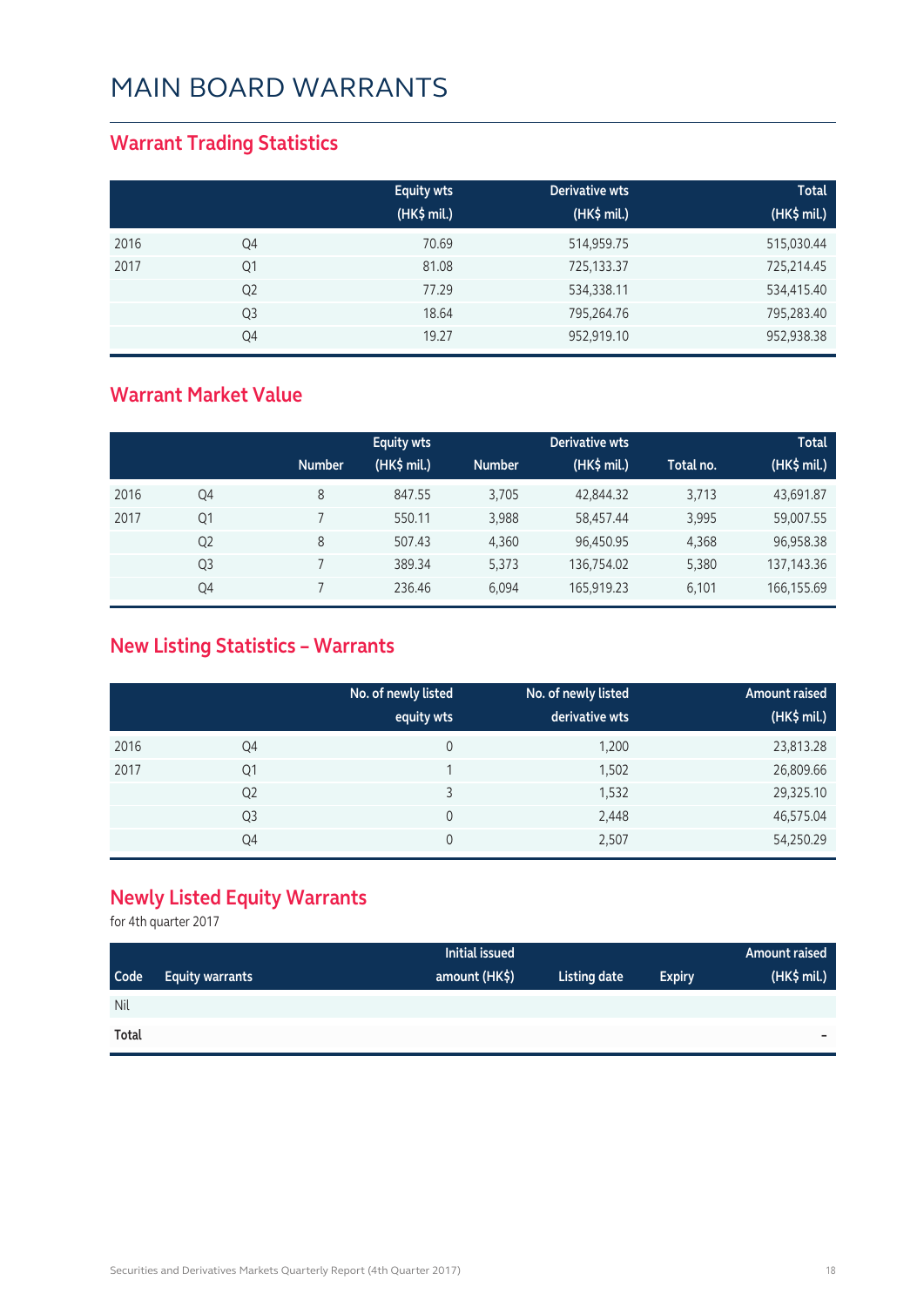#### **Newly Listed Derivative Warrants**

for 4th quarter 2017

|       |                                                              |              |                     |               | Amount      |
|-------|--------------------------------------------------------------|--------------|---------------------|---------------|-------------|
|       |                                                              | No. of issue |                     |               | raised      |
| Code  | Derivative warrants                                          | (units)      | <b>Listing date</b> | <b>Expiry</b> | (HK\$ mil.) |
| 17198 | BNP Paribas Issuance B.V. - ZTE European Wts Jul 2018 A      | 60,000,000   | 2017/10/03          | 2018/07/04    | 15.60       |
| 17208 | Credit Suisse AG - China Life European Warrants Mar 2018 C   | 70,000,000   | 2017/10/03          | 2018/03/22    | 17.50       |
| 17207 | Credit Suisse AG - Lee & Man Paper European Warrants Oct 18A | 40,000,000   | 2017/10/03          | 2018/10/31    | 10.00       |
| 17215 | Credit Suisse AG - Tencent Holdings European Wts Feb 2018 M  | 150,000,000  | 2017/10/03          | 2018/02/28    | 25.50       |
| 17228 | Goldman Sachs SP (Asia) - AIA European Warrants Feb 2018 D   | 80,000,000   | 2017/10/03          | 2018/02/23    | 18.40       |
| 17232 | Goldman Sachs SP (Asia) - China Mobile Euro Wts Feb 2018 E   | 100,000,000  | 2017/10/03          | 2018/02/23    | 32.50       |
| 17233 | Goldman Sachs SP (Asia) - PetroChina European Wts Mar 2018 A | 80,000,000   | 2017/10/03          | 2018/03/27    | 12.00       |
| 17231 | Goldman Sachs SP (Asia) - Ping An European Wts Mar 2018 C    | 100,000,000  | 2017/10/03          | 2018/03/21    | 22.10       |
| 17188 | Haitong Int'l Sec - BYD European Put Warrants Mar 2018 D     | 60,000,000   | 2017/10/03          | 2018/03/15    | 10.80       |
| 17181 | Haitong Int'l Sec - CPIC European Warrants Jan 2018 A        | 70,000,000   | 2017/10/03          | 2018/01/24    | 10.50       |
| 17197 | Haitong Int'l Sec - CPIC European Warrants Mar 2018 A        | 70,000,000   | 2017/10/03          | 2018/03/02    | 10.50       |
| 17178 | Haitong Int'l Sec - China Shenhua European Warrants May 18 A | 100,000,000  | 2017/10/03          | 2018/05/09    | 25.00       |
| 17175 | Haitong Int'l Sec - ICBC European Warrants Apr 2018 A        | 60,000,000   | 2017/10/03          | 2018/04/09    | 18.00       |
| 17186 | Haitong Int'l Sec - MTRC European Warrants Apr 2018 A        | 60,000,000   | 2017/10/03          | 2018/04/03    | 10.20       |
| 17180 | Haitong Int'l Sec - New World Dev European Warrants Apr 18 A | 30,000,000   | 2017/10/03          | 2018/04/03    | 11.40       |
| 17184 | Haitong Int'l Sec - Wharf European Warrants Feb 2018 A       | 40,000,000   | 2017/10/03          | 2018/02/27    | 13.60       |
| 17219 | J P Morgan SP BV - China Coal European Warrants Mar 2018 A   | 70,000,000   | 2017/10/03          | 2018/03/09    | 10.99       |
| 17224 | J P Morgan SP BV - China Life European Warrants Aug 2018 A   | 100,000,000  | 2017/10/03          | 2018/08/31    | 15.10       |
| 17217 | J P Morgan SP BV - IGG European Warrants Mar 2018 B          | 70,000,000   | 2017/10/03          | 2018/03/16    | 10.85       |
| 17218 | J P Morgan SP BV - Meitu European Warrants Mar 2018 A        | 60,000,000   | 2017/10/03          | 2018/03/07    | 10.74       |
| 17216 | J P Morgan SP BV - Nine Dragons European Warrants Apr 2018 A | 60,000,000   | 2017/10/03          | 2018/04/30    | 15.00       |
| 17220 | J P Morgan SP BV - ZTE European Warrants Apr 2018 A          | 60,000,000   | 2017/10/03          | 2018/04/30    | 15.00       |
| 17199 | Macquarie Bank Ltd. - Longfor PPT European Wts Apr 2018 A    | 40,000,000   | 2017/10/03          | 2018/04/04    | 10.00       |
| 17203 | Macquarie Bank Ltd. - Tencent European Warrants May 2018 B   | 6,500,000    | 2017/10/03          | 2018/05/03    | 10.02       |
| 17204 | Macquarie Bank Ltd. - Tencent European Warrants May 2018 C   | 10,000,000   | 2017/10/03          | 2018/05/03    | 10.00       |
| 17190 | SG Issuer - Ch Mob European Warrants Apr 2018 B              | 60,000,000   | 2017/10/03          | 2018/04/06    | 15.00       |
| 17194 | SG Issuer - Galaxy Ent European Warrants Apr 2018 B          | 60,000,000   | 2017/10/03          | 2018/04/06    | 15.00       |
| 17195 | SG Issuer - Galaxy Ent European Put Warrants May 2018 B      | 40,000,000   | 2017/10/03          | 2018/05/04    | 16.80       |
| 17196 | SG Issuer - Sands China European Put Warrants Apr 2018 C     | 40,000,000   | 2017/10/03          | 2018/04/06    | 10.60       |
| 17288 | BOCI Asia Ltd. - Evergrande European Warrants Mar 2018 A     | 20,000,000   | 2017/10/04          | 2018/03/26    | 10.38       |
| 17284 | BOCI Asia Ltd. - SUNAC European Warrants Mar 2018 A          | 20,000,000   | 2017/10/04          | 2018/03/29    | 10.28       |
| 17292 | Goldman Sachs SP (Asia) - China Mobile Euro Wts Mar 2018 A   | 80,000,000   | 2017/10/04          | 2018/03/22    | 22.32       |
| 17293 | Goldman Sachs SP (Asia) - ICBC European Warrants Mar 2018 C  | 80,000,000   | 2017/10/04          | 2018/03/05    | 17.60       |
| 17289 | Goldman Sachs SP (Asia) - Tencent European Wt Mar 2018 I     | 200,000,000  | 2017/10/04          | 2018/03/27    | 45.00       |
| 17291 | Goldman Sachs SP (Asia) - Tencent European Wt Mar 2018 J     | 200,000,000  | 2017/10/04          | 2018/03/22    | 30.40       |
| 17294 | Goldman Sachs SP (Asia) - Tencent European Wt Mar 2018 K     | 200,000,000  | 2017/10/04          | 2018/03/26    | 38.60       |
| 17253 | HK Bank - CC Bank European Warrants Apr 2018 A               | 40,000,000   | 2017/10/04          | 2018/04/03    | 14.00       |
| 17258 | HK Bank - China Life European Warrants Mar 2018 A            | 80,000,000   | 2017/10/04          | 2018/03/22    | 12.00       |
| 17271 | HK Bank - HSI European Put Warrants Mar 2018 G               | 150,000,000  | 2017/10/04          | 2018/03/28    | 22.50       |
| 17255 | HK Bank - ICBC European Warrants Apr 2018 A                  | 40,000,000   | 2017/10/04          | 2018/04/03    | 12.00       |
| 17262 | HK Bank - Ping An European Warrants Apr 2018 A               | 50,000,000   | 2017/10/04          | 2018/04/03    | 17.50       |
| 17273 | J P Morgan SP BV - HSI European Warrants Jan 2019 A          | 300,000,000  | 2017/10/04          | 2019/01/30    | 45.60       |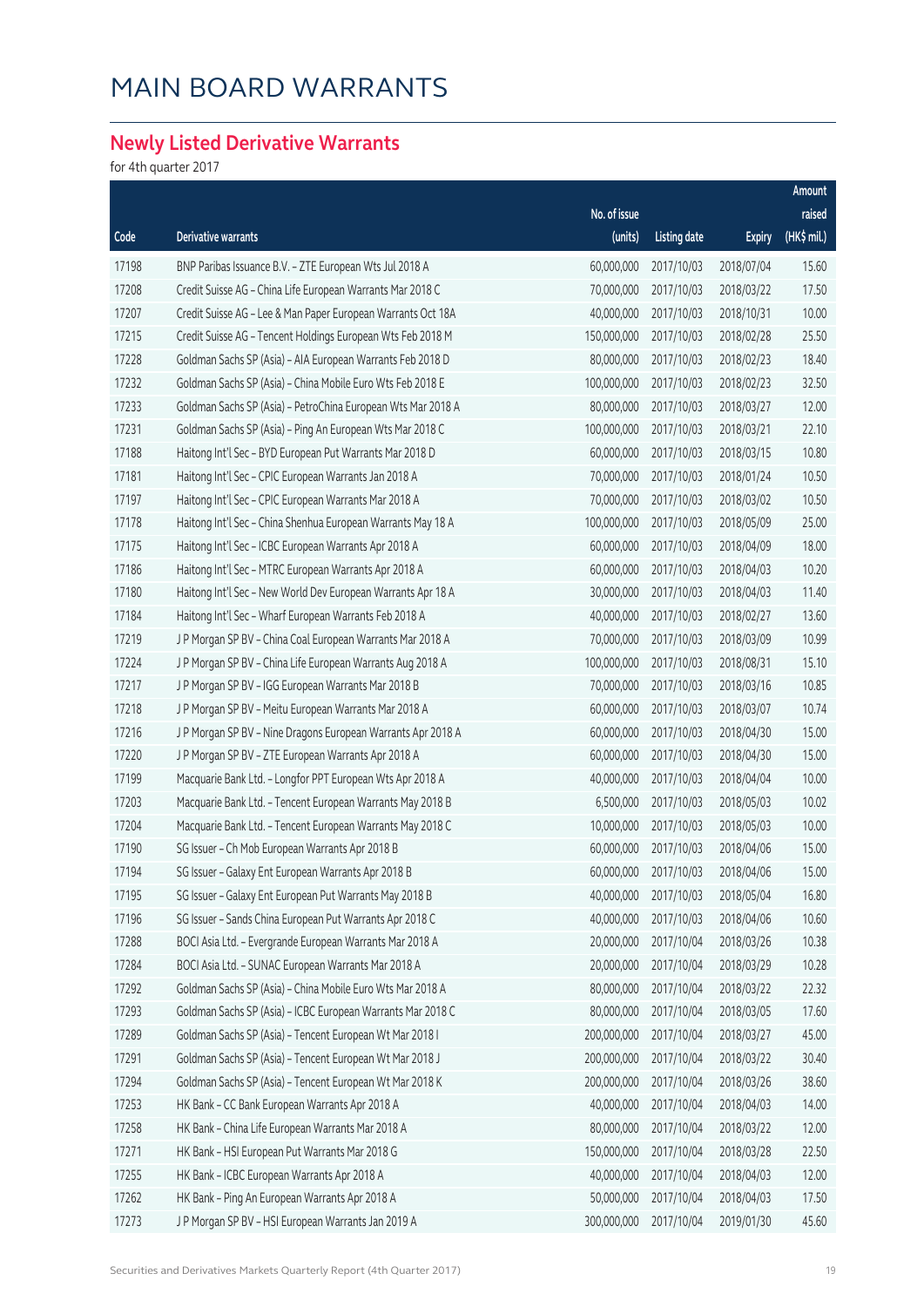|         |                                                              |              |                       |               | Amount      |
|---------|--------------------------------------------------------------|--------------|-----------------------|---------------|-------------|
|         |                                                              | No. of issue |                       |               | raised      |
| Code    | <b>Derivative warrants</b>                                   | (units)      | <b>Listing date</b>   | <b>Expiry</b> | (HK\$ mil.) |
| 17280   | J P Morgan SP BV - Tencent European Warrants Feb 2018 G      | 200,000,000  | 2017/10/04            | 2018/02/21    | 30.60       |
| 17235   | Macquarie Bank Ltd. - HSBC European Warrants Apr 2018 D      | 5,000,000    | 2017/10/04            | 2018/04/04    | 10.49       |
| 17244   | Macquarie Bank Ltd. - HSBC European Warrants Aug 2018 B      | 30,000,000   | 2017/10/04            | 2018/08/02    | 10.02       |
| 17250   | Macquarie Bank Ltd. - HSBC European Put Warrants Apr 2018 E  | 9,000,000    | 2017/10/04            | 2018/04/04    | 10.68       |
| 17252   | Macquarie Bank Ltd. - Stanchart European Warrants Apr 2018 A | 16,000,000   | 2017/10/04            | 2018/04/04    | 10.51       |
| 17281   | UBS AG - Tencent Holdings European Warrants Mar 2018 C       | 300,000,000  | 2017/10/04            | 2018/03/22    | 52.80       |
| 26674 # | HK Bank - Minsheng Bank European Warrants Dec 2018 A         | 80,000,000   | 2017/10/04            | 2018/12/04    | 11.44       |
| 17334   | BOCI Asia Ltd. - ICBC European Warrants Jul 2018 A           | 100,000,000  | 2017/10/06            | 2018/07/30    | 18.90       |
| 17333   | BOCI Asia Ltd. - Ping An European Warrants Mar 2018 B        | 100,000,000  | 2017/10/06            | 2018/03/02    | 18.50       |
| 17330   | Credit Suisse AG - BYD European Warrants Jul 2019 A          | 100,000,000  | 2017/10/06            | 2019/07/31    | 25.00       |
| 17331   | Credit Suisse AG - China State Con European Warrants Dec 18A | 40,000,000   | 2017/10/06            | 2018/12/31    | 10.00       |
| 17328   | Credit Suisse AG - IGG European Warrants Apr 2018 A          | 40,000,000   | 2017/10/06            | 2018/04/20    | 10.00       |
| 17327   | Credit Suisse AG - Stanchart European Warrants Apr 2018 A    | 30,000,000   | 2017/10/06            | 2018/04/06    | 12.00       |
| 17325   | Credit Suisse AG - SUNAC European Warrants Apr 2018 A        | 15,000,000   | 2017/10/06            | 2018/04/30    | 10.50       |
| 17329   | Credit Suisse AG - Wharf European Warrants Feb 2018 B        | 30,000,000   | 2017/10/06            | 2018/02/28    | 10.20       |
| 17313   | HK Bank - BYD European Warrants Dec 2018 B                   | 150,000,000  | 2017/10/06            | 2018/12/31    | 37.50       |
| 17310   | HK Bank - BYD European Warrants Jun 2019 A                   | 150,000,000  | 2017/10/06            | 2019/06/28    | 37.50       |
| 17306   | HK Bank - PetroChina European Warrants Apr 2018 A            | 40,000,000   | 2017/10/06            | 2018/04/30    | 10.00       |
| 17302   | HK Bank - Tencent European Warrants Feb 2018 D               | 150,000,000  | 2017/10/06            | 2018/02/09    | 27.00       |
| 17301   | HK Bank - Tencent European Warrants Jun 2018 B               | 150,000,000  | 2017/10/06            | 2018/06/26    | 22.50       |
| 17316   | Macquarie Bank Ltd. - BYD European Put Warrants Oct 2019 A   | 40,000,000   | 2017/10/06            | 2019/10/03    | 10.00       |
| 17332   | Macquarie Bank Ltd. - BYD Electronic European Wts Sep 2018 A | 18,000,000   | 2017/10/06            | 2018/09/14    | 10.06       |
| 17295   | Macquarie Bank Ltd. - Jiangxi Copper European Wts May 2018 A | 8,000,000    | 2017/10/06            | 2018/05/03    | 10.08       |
| 17318   | Macquarie Bank Ltd. - Meitu European Warrants Jul 2018 A     | 36,000,000   | 2017/10/06            | 2018/07/04    | 10.62       |
| 17315   | Macquarie Bank Ltd. - PetroChina European Wts Jun 2018 A     | 37,000,000   | 2017/10/06            | 2018/06/04    | 10.03       |
| 17312   | SG Issuer - BYD European Warrants Nov 2019 A                 | 120,000,000  | 2017/10/06            | 2019/11/05    | 30.00       |
| 17311   | SG Issuer - ZTE European Warrants May 2018 A                 |              | 40,000,000 2017/10/06 | 2018/05/04    | 10.00       |
| 17299   | Bank Vontobel - BOC HK European Warrants Jul 2018 A          | 80,000,000   | 2017/10/06            | 2018/07/09    | 20.88       |
| 17297   | Bank Vontobel - BOCL European Warrants Aug 2018 A            | 80,000,000   | 2017/10/06            | 2018/08/24    | 15.44       |
| 17298   | Bank Vontobel - China Shenhua European Warrants Sep 2018 A   | 80,000,000   | 2017/10/06            | 2018/09/26    | 20.88       |
| 17300   | Bank Vontobel - China Unicom European Warrants Dec 2018 A    | 100,000,000  | 2017/10/06            | 2018/12/19    | 15.50       |
| 17296   | Bank Vontobel - Sands China European Warrants Apr 2018 A     | 90,000,000   | 2017/10/06            | 2018/04/09    | 24.30       |
| 17359   | BOCI Asia Ltd. - BYD European Warrants Mar 2019 A            | 200,000,000  | 2017/10/09            | 2019/03/29    | 50.00       |
| 17353   | BOCI Asia Ltd. - Country Garden European Warrants Jul 2018 A | 100,000,000  | 2017/10/09            | 2018/07/30    | 15.00       |
| 17368   | BOCI Asia Ltd. - Ping An European Warrants May 2018 A        | 100,000,000  | 2017/10/09            | 2018/05/28    | 25.20       |
| 17350   | BOCI Asia Ltd. - Sands China European Warrants Mar 2018 C    | 100,000,000  | 2017/10/09            | 2018/03/26    | 21.10       |
| 17356   | BOCI Asia Ltd. - Tencent Holdings European Wts Feb 2018 G    | 200,000,000  | 2017/10/09            | 2018/02/21    | 30.00       |
| 17357   | BOCI Asia Ltd. - Tencent Holdings European Wts Mar 2018 E    | 200,000,000  | 2017/10/09            | 2018/03/26    | 47.40       |
| 17355   | BOCI Asia Ltd. - Tencent Holdings European Wts Jun 2018 C    | 200,000,000  | 2017/10/09            | 2018/06/25    | 36.80       |
| 17358   | BOCI Asia Ltd. - Tencent Holdings European Put Wts Mar 2018F | 100,000,000  | 2017/10/09            | 2018/03/26    | 26.20       |
| 17352   | BOCI Asia Ltd. - ZTE European Warrants Apr 2018 A            | 50,000,000   | 2017/10/09            | 2018/04/23    | 12.65       |
| 17337   | BNP Paribas Issuance B.V. - BOCL European Wts May 2018 A     | 40,000,000   | 2017/10/09            | 2018/05/03    | 10.00       |
| 17338   | BNP Paribas Issuance B.V. - BYD European Wts Apr 2018 C      | 30,000,000   | 2017/10/09            | 2018/04/04    | 20.10       |
| 17336   | BNP Paribas Issuance B.V. - CITIC Sec Euro Wts Jan 2019 A    | 40,000,000   | 2017/10/09            | 2019/01/03    | 10.00       |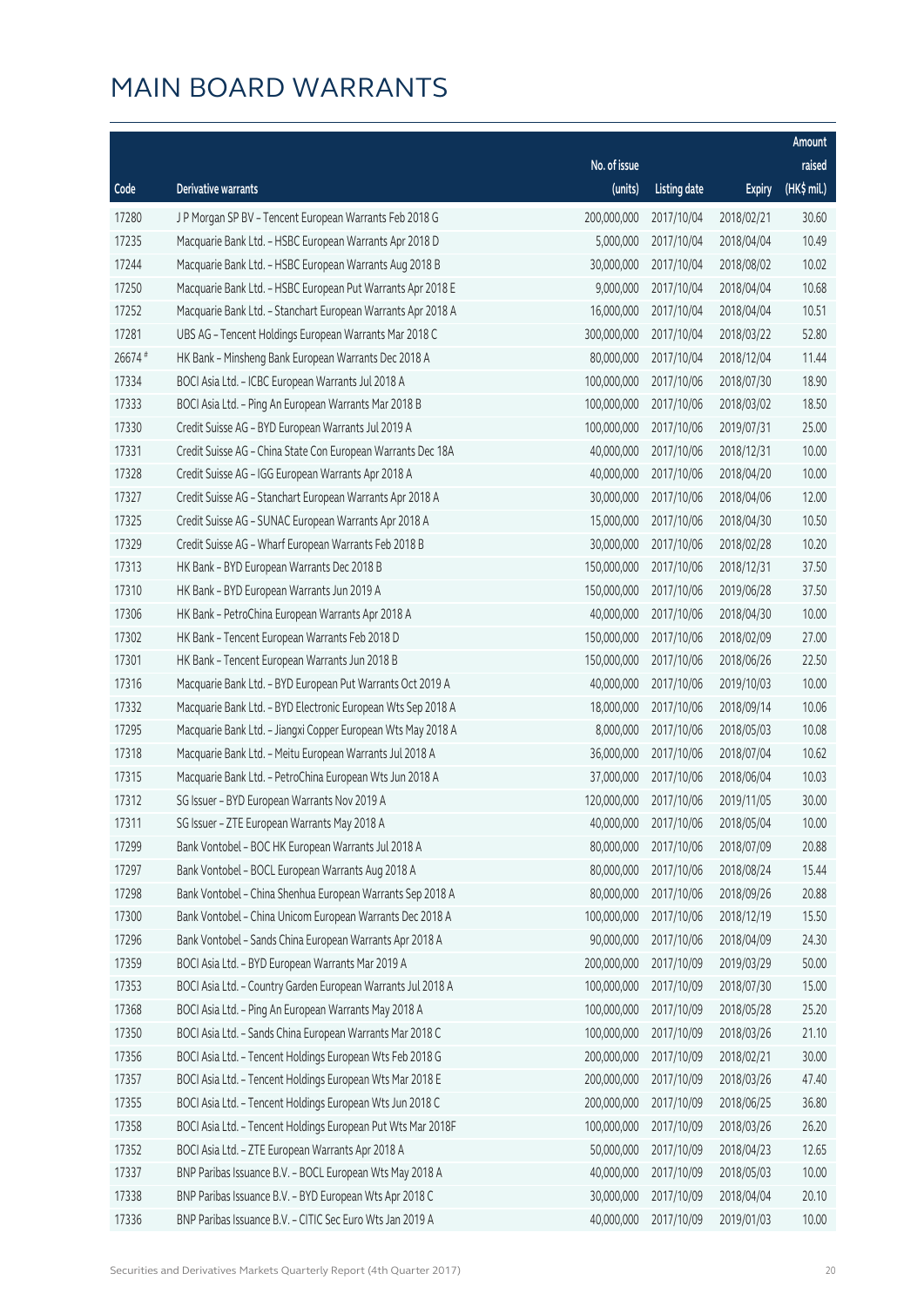|       |                                                              |              |                       |               | Amount      |
|-------|--------------------------------------------------------------|--------------|-----------------------|---------------|-------------|
|       |                                                              | No. of issue |                       |               | raised      |
| Code  | Derivative warrants                                          | (units)      | <b>Listing date</b>   | <b>Expiry</b> | (HK\$ mil.) |
| 17366 | Credit Suisse AG - China Cinda European Warrants Mar 2018 B  | 50,000,000   | 2017/10/09            | 2018/03/02    | 10.00       |
| 17364 | Credit Suisse AG - CKH Holdings European Warrants Feb 2018 B | 50,000,000   | 2017/10/09            | 2018/02/02    | 10.00       |
| 17362 | Credit Suisse AG - Jiangxi Copper European Wts Aug 2018 A    | 80,000,000   | 2017/10/09            | 2018/08/21    | 16.40       |
| 17367 | Credit Suisse AG - China Mengniu European Wts Jul 2018 A     | 40,000,000   | 2017/10/09            | 2018/07/31    | 10.00       |
| 17376 | Goldman Sachs SP (Asia) - AIA European Warrants Jan 2018 C   | 80,000,000   | 2017/10/09            | 2018/01/15    | 13.04       |
| 17374 | Goldman Sachs SP (Asia) - BYD European Warrants Apr 2018 C   | 40,000,000   | 2017/10/09            | 2018/04/30    | 10.00       |
| 17373 | Goldman Sachs SP (Asia) - CC Bank European Wts Mar 2018 B    | 80,000,000   | 2017/10/09            | 2018/03/27    | 13.84       |
| 17372 | Goldman Sachs SP (Asia) - HSBC European Warrants Jan 2018 H  | 80,000,000   | 2017/10/09            | 2018/01/09    | 23.68       |
| 17377 | Goldman Sachs SP (Asia) - Ping An European Wts Mar 2018 D    | 100,000,000  | 2017/10/09            | 2018/03/23    | 15.00       |
| 17345 | HK Bank - HSI European Put Warrants Mar 2018 H               | 180,000,000  | 2017/10/09            | 2018/03/28    | 27.00       |
| 17347 | Macquarie Bank Ltd. - Tencent European Warrants May 2018 D   | 40,000,000   | 2017/10/09            | 2018/05/03    | 13.64       |
| 17349 | Macquarie Bank Ltd. - Tencent European Warrants May 2018 E   | 8,000,000    | 2017/10/09            | 2018/05/03    | 17.85       |
| 17344 | Bank Vontobel - CC Bank European Warrants Apr 2018 A         | 50,000,000   | 2017/10/09            | 2018/04/09    | 12.85       |
| 17339 | Bank Vontobel - China Mobile European Warrants Apr 2018 A    | 40,000,000   | 2017/10/09            | 2018/04/09    | 10.12       |
| 17342 | Bank Vontobel - Greatwall Motor European Warrants Oct 2018 A | 80,000,000   | 2017/10/09            | 2018/10/15    | 12.24       |
| 17341 | Bank Vontobel - JIANC European Warrants Aug 2018 A           | 80,000,000   | 2017/10/09            | 2018/08/01    | 20.08       |
| 17343 | Bank Vontobel - Tencent European Put Warrants Mar 2018 C     | 100,000,000  | 2017/10/09            | 2018/03/26    | 21.00       |
| 17426 | Goldman Sachs SP (Asia) - AIA European Warrants Jan 2018 D   | 80,000,000   | 2017/10/10            | 2018/01/10    | 13.52       |
| 17428 | Goldman Sachs SP (Asia) - Ch Comm Cons Euro Wts Apr 2018 A   | 25,000,000   | 2017/10/10            | 2018/04/10    | 10.00       |
| 17425 | Goldman Sachs SP (Asia) - HKEX European Warrants Apr 2018 A  | 150,000,000  | 2017/10/10            | 2018/04/24    | 22.50       |
| 17424 | Goldman Sachs SP (Asia) - HSI European Put Wts Mar 2018 E    | 150,000,000  | 2017/10/10            | 2018/03/28    | 22.50       |
| 17427 | Goldman Sachs SP (Asia) - Ping An European Wts Feb 2018 C    | 80,000,000   | 2017/10/10            | 2018/02/26    | 22.40       |
| 17399 | HK Bank - AIA European Warrants Apr 2018 A                   | 50,000,000   | 2017/10/10            | 2018/04/09    | 12.50       |
| 17404 | HK Bank - AIA European Warrants May 2018 A                   | 50,000,000   | 2017/10/10            | 2018/05/31    | 19.00       |
| 17382 | Haitong Int'l Sec - AIA European Warrants Apr 2018 A         | 60,000,000   | 2017/10/10            | 2018/04/16    | 15.00       |
| 17379 | Haitong Int'l Sec - HKEX European Put Warrants Apr 2018 A    | 100,000,000  | 2017/10/10            | 2018/04/23    | 15.00       |
| 17378 | Haitong Int'l Sec - HSBC European Put Warrants Apr 2018 A    |              | 60,000,000 2017/10/10 | 2018/04/16    | 21.00       |
| 17409 | Haitong Int'l Sec - HSI European Warrants Jun 2018 A         | 150,000,000  | 2017/10/10            | 2018/06/28    | 38.25       |
| 17410 | Haitong Int'l Sec - HSI European Put Warrants Jun 2018 B     | 150,000,000  | 2017/10/10            | 2018/06/28    | 37.50       |
| 17380 | Haitong Int'l Sec - Ping An European Put Warrants Jan 2018 E | 70,000,000   | 2017/10/10            | 2018/01/31    | 14.00       |
| 17381 | Haitong Int'l Sec - Tencent European Put Warrants Apr 2018 B | 100,000,000  | 2017/10/10            | 2018/04/16    | 25.00       |
| 17419 | J P Morgan SP BV - AIA European Warrants Feb 2018 B          | 100,000,000  | 2017/10/10            | 2018/02/28    | 15.20       |
| 17423 | J P Morgan SP BV - Sands China European Warrants May 2018 A  | 100,000,000  | 2017/10/10            | 2018/05/03    | 25.10       |
| 17414 | Macquarie Bank Ltd. - BYD European Warrants Jul 2018 B       | 8,000,000    | 2017/10/10            | 2018/07/04    | 10.02       |
| 17415 | Macquarie Bank Ltd. - China Life European Wts May 2018 B     | 6,000,000    | 2017/10/10            | 2018/05/03    | 10.04       |
| 17417 | Macquarie Bank Ltd. - Tencent European Put Wts May 2018 F    | 5,000,000    | 2017/10/10            | 2018/05/03    | 14.65       |
| 17383 | SG Issuer - AIA European Warrants Mar 2018 A                 | 80,000,000   | 2017/10/10            | 2018/03/05    | 19.20       |
| 17386 | SG Issuer - BYD European Warrants Jun 2018 A                 | 10,000,000   | 2017/10/10            | 2018/06/05    | 10.00       |
| 17388 | SG Issuer - CCCCL European Warrants Dec 2018 A               | 80,000,000   | 2017/10/10            | 2018/12/05    | 12.00       |
| 17387 | SG Issuer - CITIC Bank European Warrants May 2018 A          | 27,000,000   | 2017/10/10            | 2018/05/04    | 10.13       |
| 17406 | SG Issuer - CNOOC European Warrants May 2018 A               | 25,000,000   | 2017/10/10            | 2018/05/04    | 10.00       |
| 17389 | SG Issuer - China Tel European Warrants May 2018 A           | 32,000,000   | 2017/10/10            | 2018/05/04    | 10.08       |
| 17390 | SG Issuer - Huaneng Power European Warrants Jun 2018 A       | 20,000,000   | 2017/10/10            | 2018/06/05    | 10.00       |
| 17391 | SG Issuer - JIANC European Warrants Sep 2018 A               | 80,000,000   | 2017/10/10            | 2018/09/04    | 12.80       |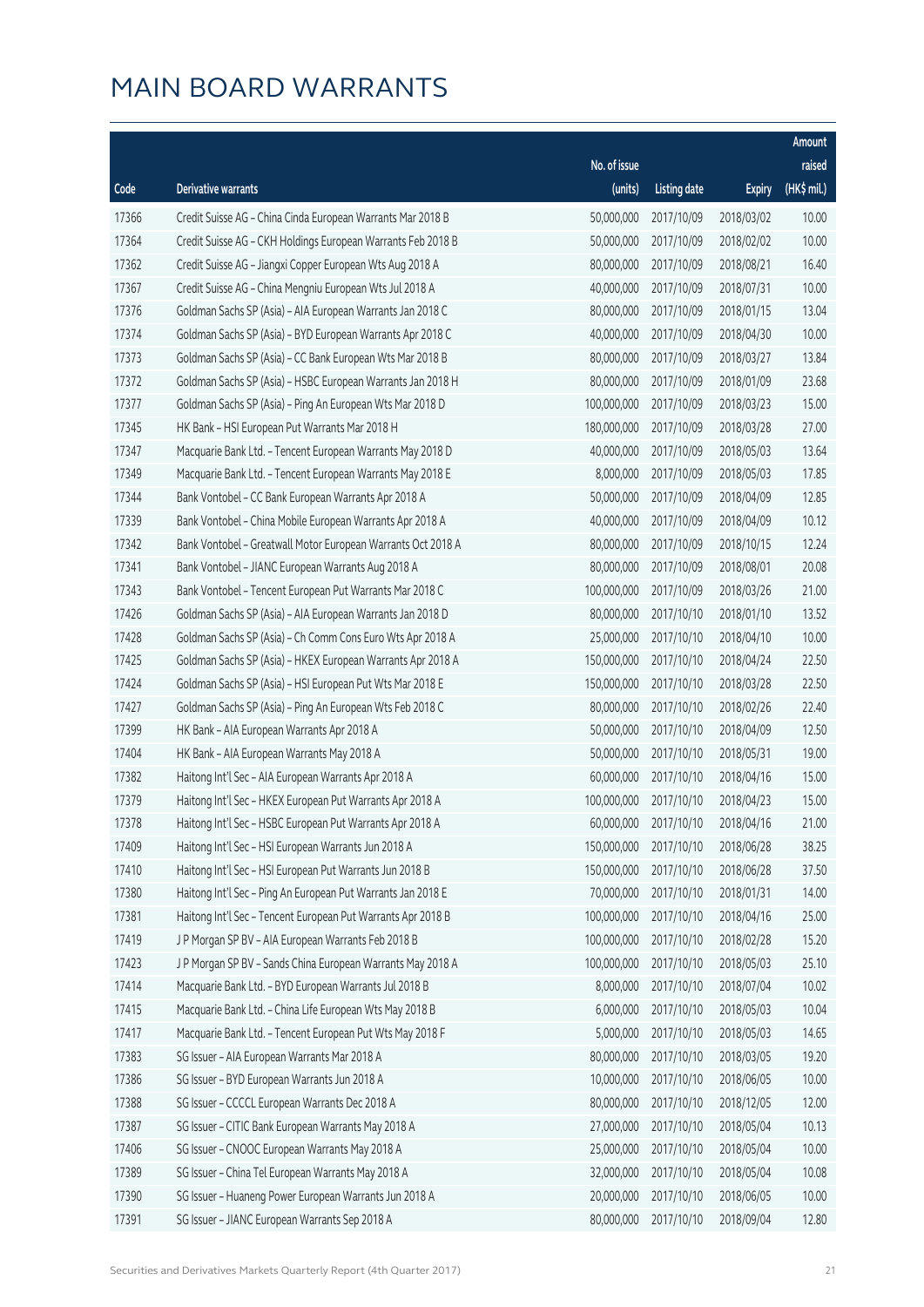|       |                                                              |              |                       |               | Amount      |
|-------|--------------------------------------------------------------|--------------|-----------------------|---------------|-------------|
|       |                                                              | No. of issue |                       |               | raised      |
| Code  | Derivative warrants                                          | (units)      | <b>Listing date</b>   | <b>Expiry</b> | (HK\$ mil.) |
| 17392 | SG Issuer - SHK Ppt European Warrants Jun 2018 A             | 15,000,000   | 2017/10/10            | 2018/06/05    | 10.05       |
| 17407 | SG Issuer - Zijin Mining European Warrants Jun 2018 A        | 32,000,000   | 2017/10/10            | 2018/06/05    | 10.08       |
| 17393 | UBS AG - Sands China European Warrants Apr 2018 A            | 70,000,000   | 2017/10/10            | 2018/04/09    | 17.50       |
| 17398 | UBS AG - Wynn Macau European Warrants Apr 2018 A             | 70,000,000   | 2017/10/10            | 2018/04/09    | 17.50       |
| 17442 | BOCI Asia Ltd. - AIA European Warrants Apr 2018 A            | 100,000,000  | 2017/10/11            | 2018/04/23    | 25.20       |
| 17443 | BOCI Asia Ltd. - CC Bank European Warrants Mar 2018 B        | 100,000,000  | 2017/10/11            | 2018/03/28    | 15.10       |
| 17438 | BOCI Asia Ltd. - CNOOC European Warrants Mar 2018 A          | 100,000,000  | 2017/10/11            | 2018/03/14    | 28.20       |
| 17445 | BOCI Asia Ltd. - Geely Auto European Warrants Apr 2018 A     | 100,000,000  | 2017/10/11            | 2018/04/23    | 28.20       |
| 17444 | BOCI Asia Ltd. - ICBC European Warrants Feb 2018 C           | 100,000,000  | 2017/10/11            | 2018/02/26    | 16.90       |
| 17455 | Credit Suisse AG - AIA European Warrants Feb 2018 B          | 70,000,000   | 2017/10/11            | 2018/02/20    | 10.50       |
| 17451 | Credit Suisse AG - Zijin Mining European Warrants Feb 2018 A | 45,000,000   | 2017/10/11            | 2018/02/28    | 10.13       |
| 17457 | Goldman Sachs SP (Asia) - AIA European Warrants Mar 2018 A   | 80,000,000   | 2017/10/11            | 2018/03/27    | 12.00       |
| 17460 | Goldman Sachs SP (Asia) - CC Bank European Wts Feb 2018 F    | 80,000,000   | 2017/10/11            | 2018/02/23    | 31.52       |
| 17459 | Goldman Sachs SP (Asia) - CC Bank European Wts Mar 2018 C    | 80,000,000   | 2017/10/11            | 2018/03/26    | 16.32       |
| 17458 | Goldman Sachs SP (Asia) - CNOOC European Warrants Mar 2018 B | 80,000,000   | 2017/10/11            | 2018/03/14    | 19.44       |
| 17462 | Goldman Sachs SP (Asia) - ICBC European Warrants Mar 2018 D  | 80,000,000   | 2017/10/11            | 2018/03/27    | 18.08       |
| 17449 | J P Morgan SP BV - ICBC European Warrants May 2018 A         | 100,000,000  | 2017/10/11            | 2018/05/07    | 26.00       |
| 17450 | J P Morgan SP BV - ICBC European Put Wts Feb 2018 D          | 100,000,000  | 2017/10/11            | 2018/02/28    | 16.70       |
| 17437 | Macquarie Bank Ltd. - CNBM European Warrants May 2018 A      | 26,000,000   | 2017/10/11            | 2018/05/03    | 10.01       |
| 17431 | Macquarie Bank Ltd. - Geely Auto European Wts Apr 2018 B     | 33,000,000   | 2017/10/11            | 2018/04/04    | 10.07       |
| 17434 | SG Issuer - Geely Auto European Warrants May 2018 E          | 40,000,000   | 2017/10/11            | 2018/05/04    | 10.00       |
| 17435 | SG Issuer - ICBC European Warrants May 2018 A                | 60,000,000   | 2017/10/11            | 2018/05/04    | 15.00       |
| 17429 | SG Issuer - MGM China European Warrants Aug 2018 A           | 40,000,000   | 2017/10/11            | 2018/08/03    | 10.00       |
| 17436 | SG Issuer - Sands China European Warrants Jun 2018 A         | 60,000,000   | 2017/10/11            | 2018/06/05    | 15.00       |
| 17433 | SG Issuer - Wynn European Warrants May 2018 A                | 40,000,000   | 2017/10/11            | 2018/05/04    | 10.00       |
| 17447 | UBS AG - HSCEI European Warrants Nov 2018 A                  | 100,000,000  | 2017/10/11            | 2018/11/29    | 16.90       |
| 17448 | UBS AG - ICBC European Warrants Apr 2018 A                   |              | 70,000,000 2017/10/11 | 2018/04/23    | 17.50       |
| 17446 | UBS AG - ZTE European Warrants Apr 2018 B                    | 50,000,000   | 2017/10/11            | 2018/04/23    | 12.50       |
| 17526 | Credit Suisse AG - CC Bank European Warrants Apr 2018 A      | 50,000,000   | 2017/10/12            | 2018/04/20    | 12.50       |
| 17528 | Credit Suisse AG - Geely Auto European Warrants Apr 2018 B   | 80,000,000   | 2017/10/12            | 2018/04/30    | 20.00       |
| 17525 | Credit Suisse AG - ICBC European Warrants Apr 2018 A         | 50,000,000   | 2017/10/12            | 2018/04/20    | 12.50       |
| 17523 | Credit Suisse AG - ZTE European Warrants Apr 2018 B          | 35,000,000   | 2017/10/12            | 2018/04/20    | 10.15       |
| 17510 | Goldman Sachs SP (Asia) - CC Bank European Wts Feb 2018 G    | 80,000,000   | 2017/10/12            | 2018/02/23    | 12.00       |
| 17503 | Goldman Sachs SP (Asia) - Geely Auto European Wts Apr 2018 B | 80,000,000   | 2017/10/12            | 2018/04/12    | 20.00       |
| 17505 | Goldman Sachs SP (Asia) - HKEX European Warrants May 2018 C  | 150,000,000  | 2017/10/12            | 2018/05/29    | 22.50       |
| 17501 | Goldman Sachs SP (Asia) - HSBC European Warrants Jan 2018 I  | 100,000,000  | 2017/10/12            | 2018/01/24    | 15.00       |
| 17511 | Goldman Sachs SP (Asia) - HSBC European Warrants Jan 2018 J  | 100,000,000  | 2017/10/12            | 2018/01/26    | 31.00       |
| 17507 | Goldman Sachs SP (Asia) - Tencent European Wt Jun 2018 C     | 200,000,000  | 2017/10/12            | 2018/06/22    | 30.00       |
| 17487 | HK Bank - CC Bank European Warrants Mar 2018 B               | 50,000,000   | 2017/10/12            | 2018/03/23    | 12.50       |
| 17491 | HK Bank - Geely Auto European Warrants Apr 2018 B            | 100,000,000  | 2017/10/12            | 2018/04/30    | 25.00       |
| 17486 | HK Bank - ICBC European Warrants Feb 2018 B                  | 60,000,000   | 2017/10/12            | 2018/02/27    | 12.00       |
| 17489 | HK Bank - Ping An European Warrants Mar 2018 B               | 60,000,000   | 2017/10/12            | 2018/03/21    | 18.60       |
| 17473 | Haitong Int'l Sec - Agricultural Bk European Warrants Jun18A | 60,000,000   | 2017/10/12            | 2018/06/01    | 15.00       |
| 17478 | Haitong Int'l Sec - BOCL European Warrants Apr 2018 A        | 60,000,000   | 2017/10/12            | 2018/04/23    | 15.00       |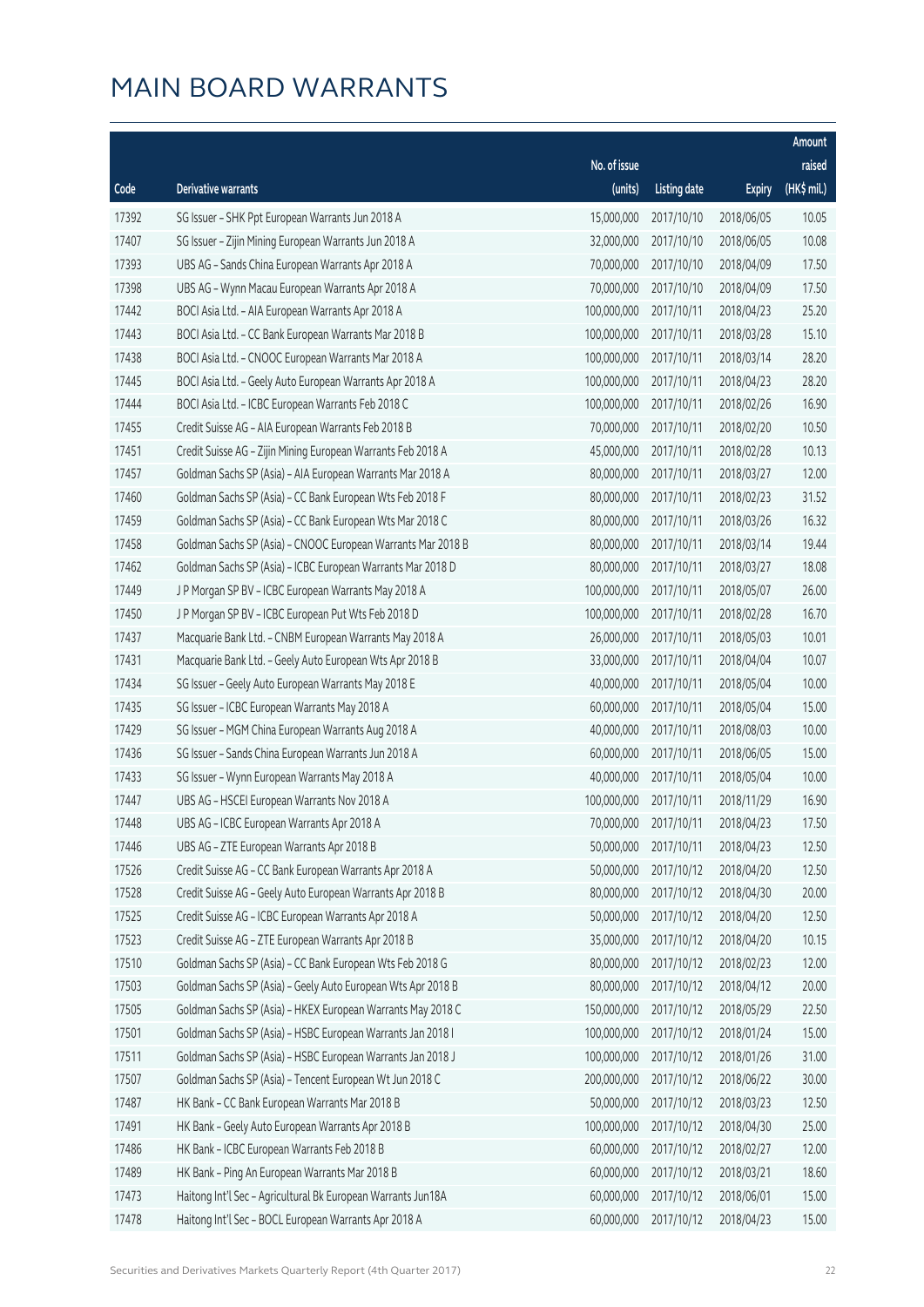|       |                                                              |              |                       |               | Amount      |
|-------|--------------------------------------------------------------|--------------|-----------------------|---------------|-------------|
|       |                                                              | No. of issue |                       |               | raised      |
| Code  | Derivative warrants                                          | (units)      | <b>Listing date</b>   | <b>Expiry</b> | (HK\$ mil.) |
| 17477 | Haitong Int'l Sec - BOCL European Warrants May 2018 A        | 70,000,000   | 2017/10/12            | 2018/05/28    | 10.50       |
| 17484 | Haitong Int'l Sec - HSCEI European Warrants Apr 2018 A       | 150,000,000  | 2017/10/12            | 2018/04/27    | 29.85       |
| 17485 | Haitong Int'l Sec - HSCEI European Warrants Dec 2018 A       | 150,000,000  | 2017/10/12            | 2018/12/28    | 33.75       |
| 17480 | Haitong Int'l Sec - HSI European Warrants Mar 2018 G         | 150,000,000  | 2017/10/12            | 2018/03/28    | 26.10       |
| 17482 | Haitong Int'l Sec - HSI European Warrants Apr 2018 A         | 300,000,000  | 2017/10/12            | 2018/04/27    | 47.70       |
| 17483 | Haitong Int'l Sec - HSI European Put Warrants Mar 2018 H     | 150,000,000  | 2017/10/12            | 2018/03/28    | 25.95       |
| 17479 | Haitong Int'l Sec - HTSC European Warrants Jun 2018 A        | 80,000,000   | 2017/10/12            | 2018/06/01    | 20.00       |
| 17466 | Haitong Int'l Sec - ICBC European Warrants Apr 2018 B        | 60,000,000   | 2017/10/12            | 2018/04/23    | 16.20       |
| 17472 | Haitong Int'l Sec - ICBC European Warrants May 2018 A        | 60,000,000   | 2017/10/12            | 2018/05/02    | 15.00       |
| 17529 | J P Morgan SP BV - BYD European Warrants Apr 2019 A          | 150,000,000  | 2017/10/12            | 2019/04/30    | 37.65       |
| 17532 | J P Morgan SP BV - CITIC Bank European Warrants Feb 2018 A   | 100,000,000  | 2017/10/12            | 2018/02/01    | 15.30       |
| 17465 | Macquarie Bank Ltd. - AIA European Warrants Feb 2018 A       | 40,000,000   | 2017/10/12            | 2018/02/02    | 10.04       |
| 17518 | Macquarie Bank Ltd. - CC Bank European Warrants Apr 2018 C   | 29,000,000   | 2017/10/12            | 2018/04/04    | 10.09       |
| 17464 | Macquarie Bank Ltd. - CNOOC European Warrants May 2018 B     | 25,000,000   | 2017/10/12            | 2018/05/03    | 10.20       |
| 17522 | Macquarie Bank Ltd. - Evergrande European Wts Jun 2018 A     | 9,200,000    | 2017/10/12            | 2018/06/04    | 10.01       |
| 17520 | Macquarie Bank Ltd. - Evergrande European Wts Oct 2018 A     | 8,300,000    | 2017/10/12            | 2018/10/04    | 10.01       |
| 17492 | SG Issuer - BOCL European Put Warrants May 2018 A            | 50,000,000   | 2017/10/12            | 2018/05/04    | 10.00       |
| 17494 | SG Issuer - CCB European Put Warrants May 2018 A             | 40,000,000   | 2017/10/12            | 2018/05/04    | 11.40       |
| 17493 | SG Issuer - China Cinda European Warrants May 2018 A         | 40,000,000   | 2017/10/12            | 2018/05/04    | 10.00       |
| 17496 | SG Issuer - HKEX European Put Warrants Apr 2018 E            | 100,000,000  | 2017/10/12            | 2018/04/06    | 18.00       |
| 17497 | SG Issuer - HSBC European Put Warrants Jun 2018 A            | 60,000,000   | 2017/10/12            | 2018/06/05    | 15.00       |
| 17495 | SG Issuer - HSI European Put Warrants Mar 2018 J             | 150,000,000  | 2017/10/12            | 2018/03/28    | 23.25       |
| 17498 | SG Issuer - Ping An European Put Warrants May 2018 B         | 60,000,000   | 2017/10/12            | 2018/05/04    | 15.30       |
| 17499 | SG Issuer - Tencent European Put Warrants Apr 2018 J         | 150,000,000  | 2017/10/12            | 2018/04/04    | 36.75       |
| 17516 | UBS AG - CC Bank European Put Warrants Feb 2018 B            | 70,000,000   | 2017/10/12            | 2018/02/26    | 19.32       |
| 17512 | UBS AG - Geely Auto European Warrants Apr 2018 B             | 100,000,000  | 2017/10/12            | 2018/04/11    | 25.00       |
| 17513 | UBS AG - Geely Auto European Put Warrants Mar 2018 D         |              | 50,000,000 2017/10/12 | 2018/03/22    | 14.35       |
| 17515 | UBS AG - ICBC European Put Warrants Feb 2018 C               | 70,000,000   | 2017/10/12            | 2018/02/23    | 11.20       |
| 17544 | BOCI Asia Ltd. - BYD European Warrants Jul 2019 A            | 200,000,000  | 2017/10/13            | 2019/07/24    | 47.20       |
| 17542 | BOCI Asia Ltd. - Geely Auto European Warrants Apr 2018 B     | 100,000,000  | 2017/10/13            | 2018/04/16    | 25.30       |
| 17554 | Credit Suisse AG - Ch Comm Cons European Warrants Apr 2018 A | 20,000,000   | 2017/10/13            | 2018/04/12    | 11.60       |
| 17552 | Credit Suisse AG - China Huarong European Warrants Apr 2018A | 40,000,000   | 2017/10/13            | 2018/04/30    | 10.00       |
| 17555 | Credit Suisse AG - A50 China European Warrants Mar 2018 A    | 50,000,000   | 2017/10/13            | 2018/03/29    | 10.00       |
| 17551 | Credit Suisse AG - Geely Auto European Warrants Apr 2018 C   | 40,000,000   | 2017/10/13            | 2018/04/30    | 13.60       |
| 17553 | Credit Suisse AG - Shenzhen Int'l European Wts Sep 2018 B    | 40,000,000   | 2017/10/13            | 2018/09/28    | 10.00       |
| 17559 | Goldman Sachs SP (Asia) - CC Bank European Wts Mar 2018 D    | 80,000,000   | 2017/10/13            | 2018/03/27    | 12.00       |
| 17557 | Goldman Sachs SP (Asia) - CSOP A50 ETF Euro Wts Feb 2018 B   | 80,000,000   | 2017/10/13            | 2018/02/26    | 40.08       |
| 17561 | Goldman Sachs SP (Asia) - HSBC European Warrants Mar 2018 B  | 100,000,000  | 2017/10/13            | 2018/03/27    | 15.00       |
| 17558 | Goldman Sachs SP (Asia) - ICBC European Warrants Apr 2018 A  | 80,000,000   | 2017/10/13            | 2018/04/16    | 20.00       |
| 17560 | Goldman Sachs SP (Asia) - SUNAC European Warrants Apr 2018 B | 30,000,000   | 2017/10/13            | 2018/04/30    | 11.22       |
| 17537 | Haitong Int'l Sec - AIA European Warrants Mar 2018 A         | 70,000,000   | 2017/10/13            | 2018/03/27    | 10.50       |
| 17535 | Haitong Int'l Sec - BOCom European Warrants Feb 2018 A       | 40,000,000   | 2017/10/13            | 2018/02/27    | 10.80       |
| 17536 | Haitong Int'l Sec - BOCom European Warrants Jun 2018 A       | 40,000,000   | 2017/10/13            | 2018/06/11    | 10.00       |
| 17538 | Haitong Int'l Sec - CKH European Warrants Apr 2018 A         | 40,000,000   | 2017/10/13            | 2018/04/23    | 10.00       |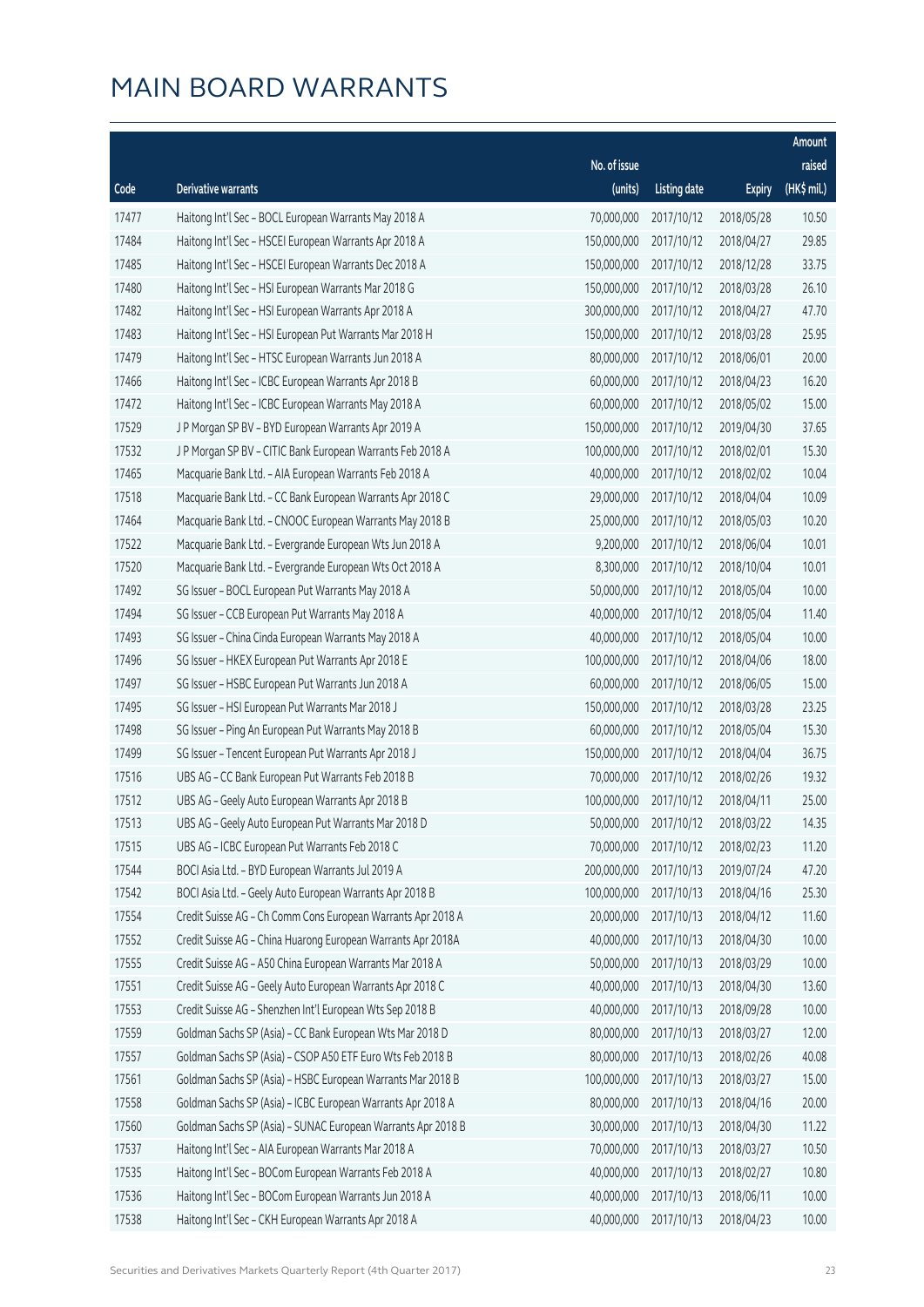|       |                                                              |              |                       |               | Amount      |
|-------|--------------------------------------------------------------|--------------|-----------------------|---------------|-------------|
|       |                                                              | No. of issue |                       |               | raised      |
| Code  | <b>Derivative warrants</b>                                   | (units)      | <b>Listing date</b>   | <b>Expiry</b> | (HK\$ mil.) |
| 17533 | Haitong Int'l Sec - China Mobile European Wts Apr 2018 A     | 60,000,000   | 2017/10/13            | 2018/04/30    | 15.60       |
| 17534 | Haitong Int'l Sec - HSBC European Warrants Mar 2018 B        | 60,000,000   | 2017/10/13            | 2018/03/09    | 14.70       |
| 17549 | J P Morgan SP BV - Chsouthcity European Warrants Jun 2018 A  | 60,000,000   | 2017/10/13            | 2018/06/01    | 19.62       |
| 17547 | J P Morgan SP BV - Geely Auto European Warrants May 2018 A   | 100,000,000  | 2017/10/13            | 2018/05/03    | 34.40       |
| 17548 | J P Morgan SP BV - Geely Auto European Put Warrants Apr 18 F | 60,000,000   | 2017/10/13            | 2018/04/30    | 21.90       |
| 17545 | Macquarie Bank Ltd. - Li Ning European Warrants Aug 2019 A   | 40,000,000   | 2017/10/13            | 2019/08/16    | 10.00       |
| 17541 | UBS AG - AIA European Warrants Feb 2018 A                    | 100,000,000  | 2017/10/13            | 2018/02/15    | 16.90       |
| 17539 | UBS AG - China Life European Put Warrants Jan 2018 B         | 70,000,000   | 2017/10/13            | 2018/01/26    | 11.48       |
| 17581 | Credit Suisse AG - Geely Auto European Put Wts Apr 2018 D    | 40,000,000   | 2017/10/16            | 2018/04/30    | 12.00       |
| 17583 | Credit Suisse AG - Huaneng Power European Warrants Apr 2018A | 25,000,000   | 2017/10/16            | 2018/04/30    | 10.00       |
| 17584 | Credit Suisse AG - SMIC European Warrants Jan 2019 B         | 40,000,000   | 2017/10/16            | 2019/01/18    | 10.00       |
| 17593 | Goldman Sachs SP (Asia) - AIA European Warrants Mar 2018 B   | 80,000,000   | 2017/10/16            | 2018/03/26    | 12.00       |
| 17589 | Goldman Sachs SP (Asia) - CKA European Warrants Mar 2018 A   | 40,000,000   | 2017/10/16            | 2018/03/26    | 10.00       |
| 17588 | Goldman Sachs SP (Asia) - Geely Auto European Wts Mar 2018 B | 50,000,000   | 2017/10/16            | 2018/03/19    | 17.30       |
| 17590 | Goldman Sachs SP (Asia) - HSBC European Warrants Mar 2018 C  | 100,000,000  | 2017/10/16            | 2018/03/27    | 15.00       |
| 17587 | Goldman Sachs SP (Asia) - HSI European Put Wts Mar 2018 F    | 150,000,000  | 2017/10/16            | 2018/03/28    | 22.50       |
| 17580 | Haitong Int'l Sec - BOCL European Warrants Feb 2019 A        | 50,000,000   | 2017/10/16            | 2019/02/28    | 12.50       |
| 17579 | Haitong Int'l Sec - China Huarong European Warrants Apr 18 A | 40,000,000   | 2017/10/16            | 2018/04/18    | 10.00       |
| 17577 | Haitong Int'l Sec - Ch South City European Warrants May 18 A | 60,000,000   | 2017/10/16            | 2018/05/25    | 20.40       |
| 17578 | Haitong Int'l Sec - GJ Int'l European Warrants Jul 2018 A    | 30,000,000   | 2017/10/16            | 2018/07/30    | 11.10       |
| 17576 | Haitong Int'l Sec - ICBC European Warrants Jun 2018 A        | 50,000,000   | 2017/10/16            | 2018/06/29    | 19.75       |
| 17575 | Haitong Int'l Sec - Shenzhen Int'l European Warrants Sep 18A | 40,000,000   | 2017/10/16            | 2018/09/28    | 10.00       |
| 17574 | J P Morgan SP BV - HKEX European Warrants Jan 2018 B         | 100,000,000  | 2017/10/16            | 2018/01/31    | 53.70       |
| 17570 | Macquarie Bank Ltd. - CGN Power European Warrants Oct 2018 A | 35,000,000   | 2017/10/16            | 2018/10/03    | 10.01       |
| 17568 | Macquarie Bank Ltd. - Ch Oilfield European Wts Oct 2019 A    | 40,000,000   | 2017/10/16            | 2019/10/16    | 10.00       |
| 17571 | SG Issuer - BYD European Warrants May 2019 A                 | 120,000,000  | 2017/10/16            | 2019/05/06    | 30.00       |
| 17572 | SG Issuer - CKI Holdings European Warrants May 2018 A        |              | 22,000,000 2017/10/16 | 2018/05/04    | 10.01       |
| 17562 | SG Issuer - Dongfeng European Warrants Jun 2018 A            | 11,000,000   | 2017/10/16            | 2018/06/05    | 10.01       |
| 17563 | SG Issuer - Geely Auto European Warrants Jun 2018 B          | 35,000,000   | 2017/10/16            | 2018/06/05    | 10.15       |
| 17564 | SG Issuer - Meitu European Warrants Jun 2018 A               | 50,000,000   | 2017/10/16            | 2018/06/05    | 12.50       |
| 17573 | SG Issuer - Tencent European Warrants May 2018 D             | 200,000,000  | 2017/10/16            | 2018/05/04    | 31.00       |
| 17586 | UBS AG - CGS European Warrants Jan 2018 A                    | 30,000,000   | 2017/10/16            | 2018/01/29    | 10.26       |
| 17585 | UBS AG - HTSC European Warrants Oct 2018 A                   | 40,000,000   | 2017/10/16            | 2018/10/29    | 10.08       |
| 17566 | Bank Vontobel - HSI European Warrants Mar 2018 C             | 100,000,000  | 2017/10/16            | 2018/03/28    | 15.10       |
| 17565 | Bank Vontobel - HSI European Put Warrants Mar 2018 B         | 100,000,000  | 2017/10/16            | 2018/03/28    | 15.10       |
| 17635 | BNP Paribas Issuance B.V. - Anta Sports Euro Wt Jul 2018 A   | 40,000,000   | 2017/10/17            | 2018/07/04    | 14.40       |
| 17617 | BNP Paribas Issuance B.V. - CKH European Wts Jun 2018 A      | 30,000,000   | 2017/10/17            | 2018/06/04    | 13.20       |
| 17612 | BNP Paribas Issuance B.V. - Minsheng Bk Euro Wt Aug 2018 A   | 40,000,000   | 2017/10/17            | 2018/08/02    | 11.60       |
| 17606 | BNP Paribas Issuance B.V. - CRCC European Wts May 2018 A     | 30,000,000   | 2017/10/17            | 2018/05/03    | 11.40       |
| 17636 | BNP Paribas Issuance B.V. - Chsouthcity Euro Wts Jul 2018 A  | 40,000,000   | 2017/10/17            | 2018/07/04    | 16.00       |
| 17611 | BNP Paribas Issuance B.V. - HKEX European Wts Jul 2018 B     | 80,000,000   | 2017/10/17            | 2018/07/04    | 12.00       |
| 17615 | BNP Paribas Issuance B.V. - HLand Dev Euro Wts Jul 2018 A    | 40,000,000   | 2017/10/17            | 2018/07/04    | 10.00       |
| 17608 | BNP Paribas Issuance B.V. - HSI European Wts Apr 2018 A      | 60,000,000   | 2017/10/17            | 2018/04/27    | 15.00       |
| 17609 | BNP Paribas Issuance B.V. - HSI Euro Put Wts Apr 2018 B      | 60,000,000   | 2017/10/17            | 2018/04/27    | 15.60       |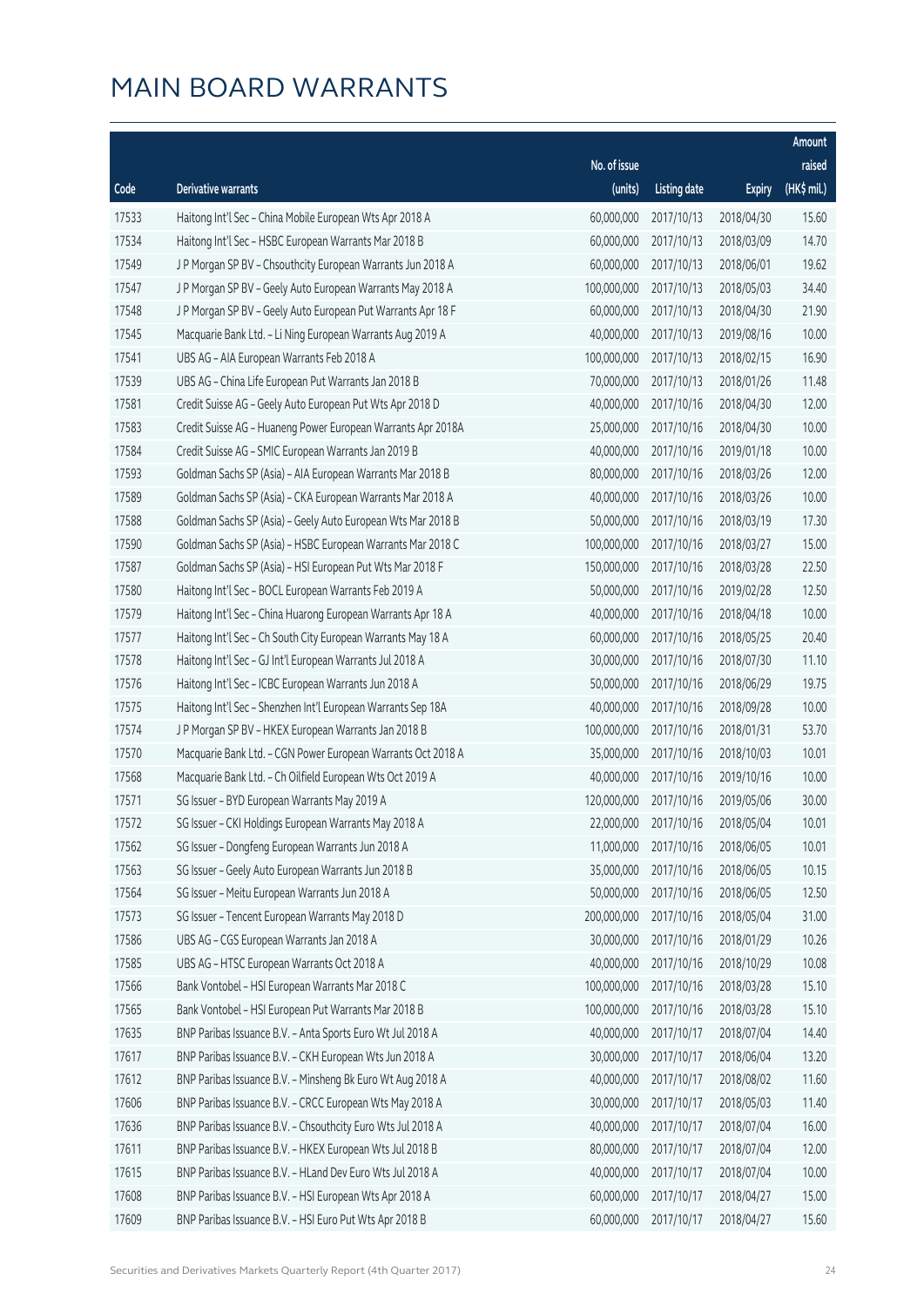|       |                                                              |              |                       |               | Amount      |
|-------|--------------------------------------------------------------|--------------|-----------------------|---------------|-------------|
|       |                                                              | No. of issue |                       |               | raised      |
| Code  | <b>Derivative warrants</b>                                   | (units)      | <b>Listing date</b>   | <b>Expiry</b> | (HK\$ mil.) |
| 17616 | BNP Paribas Issuance B.V. - Sands China Euro Wt Jul 2018 B   | 40,000,000   | 2017/10/17            | 2018/07/04    | 10.40       |
| 17610 | BNP Paribas Issuance B.V. - Tencent Euro Wts Oct 2018 D      | 80,000,000   | 2017/10/17            | 2018/10/03    | 20.00       |
| 17622 | Bank of East Asia - BYD European Warrants Oct 2018 A         | 40,000,000   | 2017/10/17            | 2018/10/02    | 10.00       |
| 17620 | Bank of East Asia - BYD European Warrants Dec 2018 C         | 40,000,000   | 2017/10/17            | 2018/12/31    | 10.04       |
| 17618 | Bank of East Asia - BYD European Warrants May 2019 A         | 40,000,000   | 2017/10/17            | 2019/05/08    | 10.16       |
| 17649 | Goldman Sachs SP (Asia) - AIA European Warrants Mar 2018 C   | 100,000,000  | 2017/10/17            | 2018/03/28    | 18.20       |
| 17647 | Goldman Sachs SP (Asia) - HSBC European Warrants Mar 2018 D  | 100,000,000  | 2017/10/17            | 2018/03/26    | 25.50       |
| 17651 | Goldman Sachs SP (Asia) - Ping An European Wts Feb 2018 D    | 100,000,000  | 2017/10/17            | 2018/02/23    | 28.90       |
| 17653 | Goldman Sachs SP (Asia) - Ping An European Wts Mar 2018 E    | 100,000,000  | 2017/10/17            | 2018/03/26    | 15.00       |
| 17650 | Goldman Sachs SP (Asia) - Tencent European Wt Apr 2018 D     | 150,000,000  | 2017/10/17            | 2018/04/27    | 40.05       |
| 17627 | Haitong Int'l Sec - Henderson Land Dev European Wts Apr 18 A | 40,000,000   | 2017/10/17            | 2018/04/18    | 15.28       |
| 17628 | Haitong Int'l Sec - Henderson Land Dev European Wts Jun 18 A | 40,000,000   | 2017/10/17            | 2018/06/29    | 10.00       |
| 17634 | Haitong Int'l Sec - Li Ning European Warrants Aug 2019 A     | 50,000,000   | 2017/10/17            | 2019/08/08    | 13.85       |
| 17632 | Haitong Int'l Sec - Meitu European Warrants Apr 2018 A       | 100,000,000  | 2017/10/17            | 2018/04/18    | 26.60       |
| 17633 | Haitong Int'l Sec - SUNAC European Warrants May 2018 A       | 30,000,000   | 2017/10/17            | 2018/05/18    | 21.15       |
| 17629 | Haitong Int'l Sec - ZTE European Warrants Apr 2018 B         | 40,000,000   | 2017/10/17            | 2018/04/18    | 17.36       |
| 17631 | Haitong Int'l Sec - ZTE European Warrants Jun 2018 A         | 40,000,000   | 2017/10/17            | 2018/06/29    | 17.08       |
| 17644 | J P Morgan SP BV - China East Air European Warrants Apr 18 A | 40,000,000   | 2017/10/17            | 2018/04/30    | 12.32       |
| 17643 | J P Morgan SP BV - CITIC European Warrants Mar 2018 A        | 40,000,000   | 2017/10/17            | 2018/03/01    | 10.12       |
| 17645 | J P Morgan SP BV - China Tel European Warrants Apr 2018 A    | 70,000,000   | 2017/10/17            | 2018/04/30    | 10.57       |
| 17641 | J P Morgan SP BV - Henderson Land Dev European Wt May 2018 A | 60,000,000   | 2017/10/17            | 2018/05/03    | 15.00       |
| 17640 | J P Morgan SP BV - HSBC European Warrants Apr 2018 B         | 100,000,000  | 2017/10/17            | 2018/04/30    | 15.30       |
| 17642 | J P Morgan SP BV - New World Dev European Wts Apr 2018 B     | 50,000,000   | 2017/10/17            | 2018/04/30    | 15.70       |
| 17624 | Macquarie Bank Ltd. - CITIC Sec European Warrants Jun 2018 A | 38,000,000   | 2017/10/17            | 2018/06/04    | 10.03       |
| 17625 | Macquarie Bank Ltd. - CITIC Sec European Warrants Dec 2018 A | 40,000,000   | 2017/10/17            | 2018/12/04    | 10.04       |
| 17637 | SG Issuer - HSBC European Warrants May 2018 D                | 100,000,000  | 2017/10/17            | 2018/05/04    | 16.50       |
| 17626 | SG Issuer - ZTE European Warrants Apr 2018 B                 |              | 40,000,000 2017/10/17 | 2018/04/16    | 10.00       |
| 17638 | UBS AG - Geely Auto European Warrants Apr 2018 C             | 40,000,000   | 2017/10/17            | 2018/04/20    | 14.52       |
| 17595 | Bank Vontobel - AIA European Warrants Apr 2018 A             | 60,000,000   | 2017/10/17            | 2018/04/16    | 15.48       |
| 17594 | Bank Vontobel - HKEX European Warrants Jun 2018 A            | 100,000,000  | 2017/10/17            | 2018/06/01    | 15.30       |
| 17604 | Bank Vontobel - HKEX European Warrants Jun 2018 B            | 150,000,000  | 2017/10/17            | 2018/06/29    | 29.85       |
| 17599 | Bank Vontobel - HSBC European Put Warrants Apr 2018 C        | 40,000,000   | 2017/10/17            | 2018/04/16    | 10.04       |
| 17605 | Bank Vontobel - Ping An European Warrants Jun 2018 A         | 50,000,000   | 2017/10/17            | 2018/06/29    | 24.50       |
| 17698 | BOCI Asia Ltd. - China Life European Put Warrants Jun 2018 A | 100,000,000  | 2017/10/18            | 2018/06/26    | 15.10       |
| 17696 | BOCI Asia Ltd. - China Tel European Warrants Apr 2018 A      | 100,000,000  | 2017/10/18            | 2018/04/30    | 21.70       |
| 17697 | BOCI Asia Ltd. - Geely Auto European Warrants Feb 2018 E     | 100,000,000  | 2017/10/18            | 2018/02/28    | 47.60       |
| 17691 | BOCI Asia Ltd. - HSBC European Warrants Mar 2018 B           | 200,000,000  | 2017/10/18            | 2018/03/28    | 30.60       |
| 17692 | BOCI Asia Ltd. - HSBC European Put Warrants Apr 2018 B       | 100,000,000  | 2017/10/18            | 2018/04/23    | 29.20       |
| 17693 | BOCI Asia Ltd. - ZTE European Warrants Apr 2018 B            | 50,000,000   | 2017/10/18            | 2018/04/16    | 11.10       |
| 17670 | Credit Suisse AG - HKEX European Warrants May 2018 C         | 150,000,000  | 2017/10/18            | 2018/05/31    | 22.50       |
| 17718 | Goldman Sachs SP (Asia) - CITIC Bank European Wts Jan 2018 A | 50,000,000   | 2017/10/18            | 2018/01/29    | 10.00       |
| 17656 | Goldman Sachs SP (Asia) - CITIC Sec European Wts Nov 2018 A  | 80,000,000   | 2017/10/18            | 2018/11/27    | 12.00       |
| 17655 | Goldman Sachs SP (Asia) - China Life Euro Wts May 2018 A     | 100,000,000  | 2017/10/18            | 2018/05/18    | 15.10       |
| 17657 | Goldman Sachs SP (Asia) - Ch Overseas European Wts May 2018A | 80,000,000   | 2017/10/18            | 2018/05/28    | 13.44       |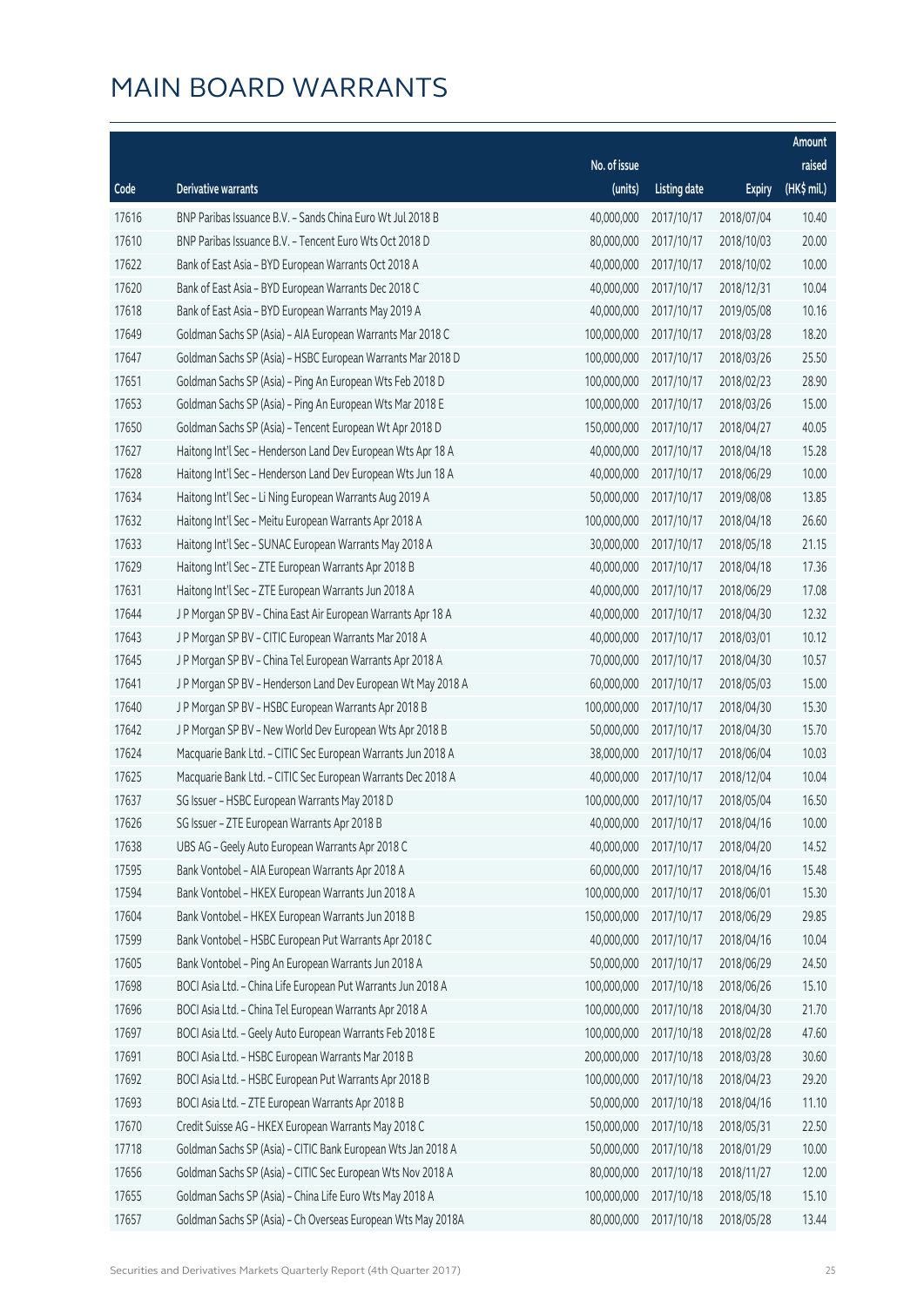|         |                                                              |              |                       |               | Amount      |
|---------|--------------------------------------------------------------|--------------|-----------------------|---------------|-------------|
|         |                                                              | No. of issue |                       |               | raised      |
| Code    | Derivative warrants                                          | (units)      | <b>Listing date</b>   | <b>Expiry</b> | (HK\$ mil.) |
| 17658   | Goldman Sachs SP (Asia) - CRRC European Warrants Jan 2018 A  | 30,000,000   | 2017/10/18            | 2018/01/29    | 10.05       |
| 17660   | Goldman Sachs SP (Asia) - CRRC European Warrants Feb 2018 A  | 30,000,000   | 2017/10/18            | 2018/02/28    | 10.02       |
| 17654   | Goldman Sachs SP (Asia) - HSBC European Warrants Mar 2018 E  | 100,000,000  | 2017/10/18            | 2018/03/26    | 15.00       |
| 17717   | Goldman Sachs SP (Asia) - PetroChina European Wts Jan 2018 C | 80,000,000   | 2017/10/18            | 2018/01/25    | 12.00       |
| 17706   | HK Bank - Geely Auto European Warrants Mar 2018 E            | 150,000,000  | 2017/10/18            | 2018/03/29    | 54.00       |
| 17707   | HK Bank - Geely Auto European Warrants Mar 2018 F            | 150,000,000  | 2017/10/18            | 2018/03/22    | 75.00       |
| 17708   | HK Bank - Geely Auto European Put Warrants Apr 2018 C        | 100,000,000  | 2017/10/18            | 2018/04/30    | 25.00       |
| 17709   | HK Bank - Tencent European Put Warrants Mar 2018 D           | 100,000,000  | 2017/10/18            | 2018/03/19    | 21.00       |
| 17682   | Haitong Int'l Sec - CC Bank European Warrants Feb 2018 B     | 68,000,000   | 2017/10/18            | 2018/02/26    | 10.88       |
| 17683   | Haitong Int'l Sec - CC Bank European Warrants Jul 2018 A     | 50,000,000   | 2017/10/18            | 2018/07/09    | 17.00       |
| 17686   | Haitong Int'l Sec - China Mobile European Wts Jul 2019 A     | 80,000,000   | 2017/10/18            | 2019/07/05    | 20.88       |
| 17680   | Haitong Int'l Sec - Dongfeng European Warrants Mar 2018 A    | 15,000,000   | 2017/10/18            | 2018/03/28    | 13.95       |
| 17681   | Haitong Int'l Sec - Dongfeng European Warrants Jul 2018 A    | 15,000,000   | 2017/10/18            | 2018/07/18    | 13.95       |
| 17699   | Haitong Int'l Sec - GWMC European Warrants Dec 2018 A        | 100,000,000  | 2017/10/18            | 2018/12/28    | 25.00       |
| 17700   | Haitong Int'l Sec - GWMC European Warrants Jun 2019 A        | 100,000,000  | 2017/10/18            | 2019/06/28    | 25.00       |
| 17677   | Haitong Int'l Sec - New World Dev European Warrants Apr 18 B | 28,000,000   | 2017/10/18            | 2018/04/18    | 20.44       |
| 17678   | Haitong Int'l Sec - New World Dev European Warrants Jun 18 A | 28,000,000   | 2017/10/18            | 2018/06/29    | 12.04       |
| 17687   | Haitong Int'l Sec - Sands China European Warrants Mar 2018 A | 50,000,000   | 2017/10/18            | 2018/03/27    | 10.25       |
| 17688   | Haitong Int'l Sec - Sands China European Warrants Mar 2018 B | 100,000,000  | 2017/10/18            | 2018/03/29    | 15.00       |
| 17675   | Haitong Int'l Sec - SHK Ppt European Warrants Jun 2018 A     | 30,000,000   | 2017/10/18            | 2018/06/29    | 13.41       |
| 17689   | Haitong Int'l Sec - Stanchart European Warrants Apr 2018 A   | 18,000,000   | 2017/10/18            | 2018/04/18    | 11.30       |
| 17690   | Haitong Int'l Sec - Stanchart European Warrants Jun 2018 A   | 30,000,000   | 2017/10/18            | 2018/06/29    | 11.58       |
| 17714   | J P Morgan SP BV - CNOOC European Warrants Mar 2018 A        | 100,000,000  | 2017/10/18            | 2018/03/14    | 30.20       |
| 17712   | J P Morgan SP BV - COSCO Sh Hold European Warrants Apr 2018A | 60,000,000   | 2017/10/18            | 2018/04/17    | 24.24       |
| 17715   | J P Morgan SP BV - HSBC European Warrants Jan 2018 E         | 100,000,000  | 2017/10/18            | 2018/01/31    | 18.30       |
| 17716   | J P Morgan SP BV - Ping An European Warrants May 2018 B      | 100,000,000  | 2017/10/18            | 2018/05/02    | 25.10       |
| 17711   | Macquarie Bank Ltd. - PICC Group European Wts Jun 2018 A     |              | 29,000,000 2017/10/18 | 2018/06/04    | 10.01       |
| 17674   | Macquarie Bank Ltd. - Shimao Ppt European Wts Mar 2019 A     | 19,000,000   | 2017/10/18            | 2019/03/19    | 10.30       |
| 17710   | Macquarie Bank Ltd. - Tencent European Put Wts May 2018 G    | 40,000,000   | 2017/10/18            | 2018/05/03    | 14.52       |
| 17671   | SG Issuer - China Tel European Warrants May 2018 B           | 43,000,000   | 2017/10/18            | 2018/05/04    | 10.11       |
| 17701   | SG Issuer - Greatwall Motor European Warrants Sep 2018 A     | 80,000,000   | 2017/10/18            | 2018/09/03    | 13.60       |
| 17704   | SG Issuer - Kingsoft European Warrants Aug 2018 A            | 40,000,000   | 2017/10/18            | 2018/08/03    | 10.00       |
| 17705   | SG Issuer - SMIC European Warrants Dec 2018 A                | 60,000,000   | 2017/10/18            | 2018/12/05    | 15.00       |
| 17663   | Bank Vontobel - CKA European Warrants Jun 2018 A             | 50,000,000   | 2017/10/18            | 2018/06/19    | 13.25       |
| 17669   | Bank Vontobel - CKH European Warrants Jun 2018 A             | 40,000,000   | 2017/10/18            | 2018/06/29    | 10.04       |
| 17668   | Bank Vontobel - Sinopec Corp European Warrants Apr 2018 A    | 60,000,000   | 2017/10/18            | 2018/04/03    | 10.80       |
| 17673   | Bank Vontobel - CSOP A50 ETF European Warrants Feb 2018 A    | 40,000,000   | 2017/10/18            | 2018/02/28    | 10.28       |
| 17666   | Bank Vontobel - CSOP A50 ETF European Warrants Jul 2018 A    | 40,000,000   | 2017/10/18            | 2018/07/09    | 10.60       |
| 17665   | Bank Vontobel - SHK Ppt European Warrants May 2018 A         | 40,000,000   | 2017/10/18            | 2018/05/29    | 13.96       |
| 29978 # | Credit Suisse AG - Tencent Holdings European Wts Mar 2018 G  | 100,000,000  | 2017/10/18            | 2018/03/29    | 15.30       |
| 17733   | Credit Suisse AG - CICC European Warrants Jun 2018 A         | 40,000,000   | 2017/10/19            | 2018/06/29    | 10.60       |
| 17730   | Credit Suisse AG - CNOOC European Warrants Mar 2018 A        | 40,000,000   | 2017/10/19            | 2018/03/14    | 12.80       |
| 17729   | Credit Suisse AG - HSBC European Wts Apr 2018 A              | 100,000,000  | 2017/10/19            | 2018/04/30    | 15.00       |
| 17731   | Credit Suisse AG - NCI European Warrants May 2018 A          | 40,000,000   | 2017/10/19            | 2018/05/30    | 10.00       |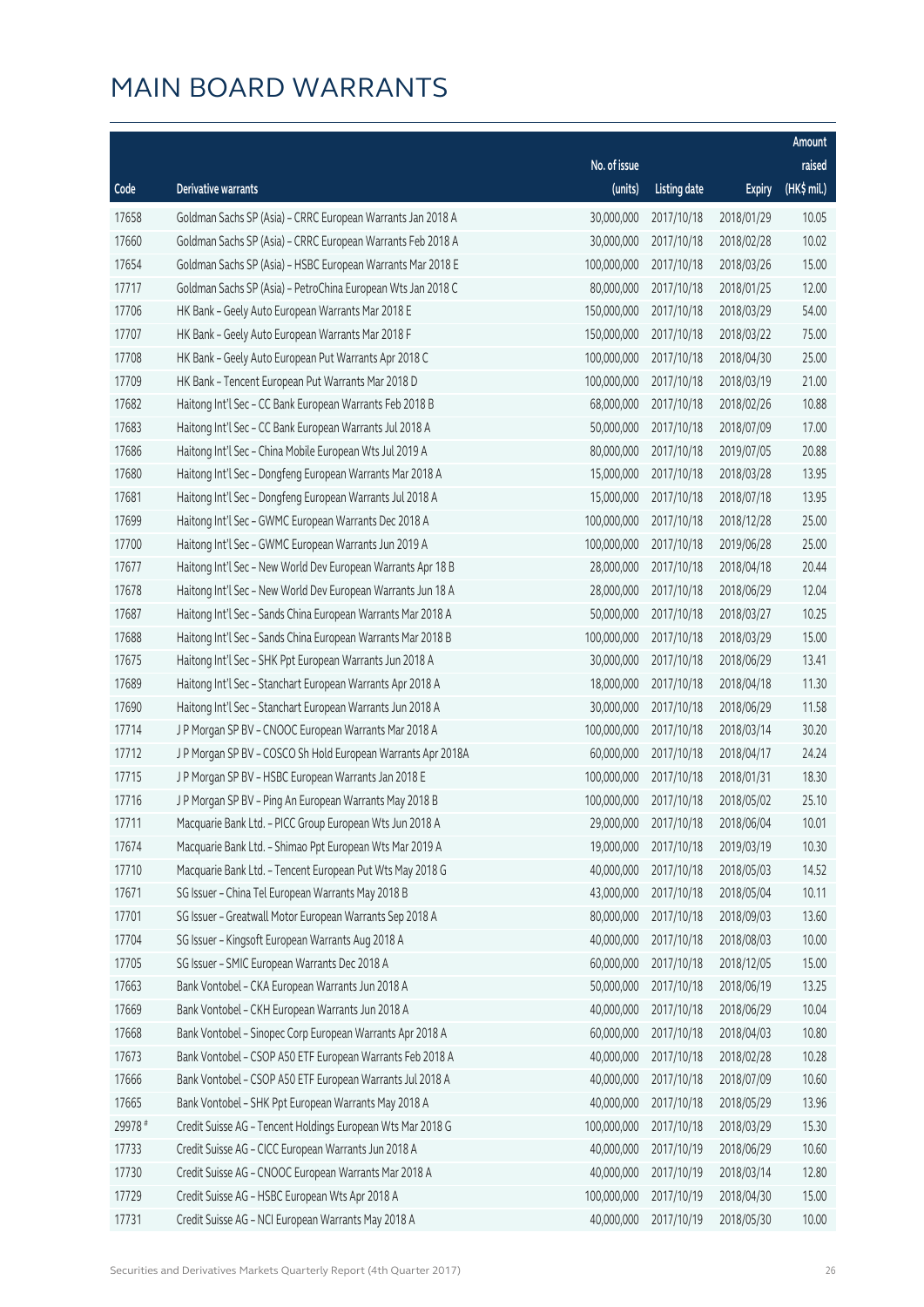|       |                                                              |              |                       |               | Amount      |
|-------|--------------------------------------------------------------|--------------|-----------------------|---------------|-------------|
|       |                                                              | No. of issue |                       |               | raised      |
| Code  | <b>Derivative warrants</b>                                   | (units)      | <b>Listing date</b>   | <b>Expiry</b> | (HK\$ mil.) |
| 17732 | Credit Suisse AG - PICC Group European Warrants Mar 2018 A   | 70,000,000   | 2017/10/19            | 2018/03/02    | 10.50       |
| 17737 | Goldman Sachs SP (Asia) - CKH European Wts Mar 2018 A        | 50,000,000   | 2017/10/19            | 2018/03/22    | 10.00       |
| 17738 | Goldman Sachs SP (Asia) - Sinopec Corp Euro Wts Feb 2018 B   | 60,000,000   | 2017/10/19            | 2018/02/22    | 10.02       |
| 17742 | Goldman Sachs SP (Asia) - China Tel European Wts Mar 2018 A  | 50,000,000   | 2017/10/19            | 2018/03/26    | 10.00       |
| 17719 | Goldman Sachs SP (Asia) - Geely Auto European Wts Apr 2018 C | 40,000,000   | 2017/10/19            | 2018/04/30    | 10.00       |
| 17724 | Goldman Sachs SP (Asia) - Kingsoft European Wts Apr 2018 A   | 40,000,000   | 2017/10/19            | 2018/04/16    | 10.00       |
| 17720 | Goldman Sachs SP (Asia) - PetroChina European Wts Feb 2018 C | 80,000,000   | 2017/10/19            | 2018/02/27    | 14.48       |
| 17725 | Goldman Sachs SP (Asia) - Sands China Euro Wts Mar 2018 C    | 80,000,000   | 2017/10/19            | 2018/03/28    | 12.00       |
| 17727 | HK Bank - SHK Ppt European Warrants Apr 2018 A               | 40,000,000   | 2017/10/19            | 2018/04/30    | 14.00       |
| 17728 | HK Bank - SMIC European Warrants Dec 2018 A                  | 80,000,000   | 2017/10/19            | 2018/12/17    | 12.00       |
| 17736 | J P Morgan SP BV - China Mob European Wts Jan 2018 B         | 100,000,000  | 2017/10/19            | 2018/01/31    | 23.40       |
| 17726 | SG Issuer - Ch Mob European Warrants Jan 2018 B              | 60,000,000   | 2017/10/19            | 2018/01/31    | 11.40       |
| 17735 | UBS AG - BYD European Warrants Mar 2019 A                    | 200,000,000  | 2017/10/19            | 2019/03/18    | 50.00       |
| 17745 | BOCI Asia Ltd. - AIA European Warrants Apr 2018 B            | 100,000,000  | 2017/10/20            | 2018/04/30    | 25.00       |
| 17746 | BOCI Asia Ltd. - CKA European Warrants Mar 2018 A            | 60,000,000   | 2017/10/20            | 2018/03/26    | 15.72       |
| 17743 | BOCI Asia Ltd. - HSBC European Warrants Mar 2018 C           | 200,000,000  | 2017/10/20            | 2018/03/27    | 32.20       |
| 17744 | BOCI Asia Ltd. - PetroChina European Warrants Apr 2018 A     | 80,000,000   | 2017/10/20            | 2018/04/27    | 12.08       |
| 17780 | Goldman Sachs SP (Asia) - CC Bank European Wts Apr 2018 A    | 80,000,000   | 2017/10/20            | 2018/04/30    | 23.92       |
| 17783 | Goldman Sachs SP (Asia) - HSBC European Warrants Mar 2018 F  | 80,000,000   | 2017/10/20            | 2018/03/26    | 27.68       |
| 17782 | Goldman Sachs SP (Asia) - ICBC European Warrants Mar 2018 E  | 80,000,000   | 2017/10/20            | 2018/03/28    | 30.64       |
| 17781 | Goldman Sachs SP (Asia) - Ping An European Wts Feb 2018 E    | 80,000,000   | 2017/10/20            | 2018/02/22    | 12.40       |
| 17784 | Goldman Sachs SP (Asia) - SHK Ppt European Wts Apr 2018 A    | 40,000,000   | 2017/10/20            | 2018/04/26    | 10.04       |
| 17759 | HK Bank - AIA European Put Warrants Apr 2018 B               | 40,000,000   | 2017/10/20            | 2018/04/20    | 10.00       |
| 17760 | HK Bank - China Life European Warrants Aug 2018 A            | 80,000,000   | 2017/10/20            | 2018/08/28    | 12.00       |
| 17756 | HK Bank - Minsheng Bank European Warrants Apr 2018 A         | 30,000,000   | 2017/10/20            | 2018/04/30    | 12.00       |
| 17758 | HK Bank - HSI European Put Warrants Mar 2018 I               | 150,000,000  | 2017/10/20            | 2018/03/28    | 22.50       |
| 17757 | HK Bank - Sands China European Put Warrants Apr 2018 A       |              | 40,000,000 2017/10/20 | 2018/04/30    | 10.00       |
| 17785 | J P Morgan SP BV - AIA European Put Warrants Apr 2018 B      | 100,000,000  | 2017/10/20            | 2018/04/30    | 25.20       |
| 17787 | J P Morgan SP BV - China Gas Hold European Wts Jun 2018 A    | 60,000,000   | 2017/10/20            | 2018/06/04    | 15.48       |
| 17786 | J P Morgan SP BV - China Cinda European Warrants Apr 2018 A  | 70,000,000   | 2017/10/20            | 2018/04/30    | 10.99       |
| 17789 | J P Morgan SP BV - HSI European Warrants Aug 2018 A          | 300,000,000  | 2017/10/20            | 2018/08/30    | 75.00       |
| 10482 | J P Morgan SP BV - N225 Index Euro Wts Jun 2018 A            | 100,000,000  | 2017/10/20            | 2018/06/08    | 25.90       |
| 10483 | J P Morgan SP BV - N225 Idx Euro Put Wts Jun 2018 B          | 100,000,000  | 2017/10/20            | 2018/06/08    | 15.50       |
| 17788 | J P Morgan SP BV - ZTE European Warrants Apr 2018 B          | 70,000,000   | 2017/10/20            | 2018/04/13    | 10.64       |
| 17764 | Macquarie Bank Ltd. - BankComm European Warrants Oct 2018 A  | 19,000,000   | 2017/10/20            | 2018/10/03    | 10.47       |
| 17762 | Macquarie Bank Ltd. - CRRC European Warrants Apr 2018 A      | 11,000,000   | 2017/10/20            | 2018/04/23    | 10.04       |
| 17763 | Macquarie Bank Ltd. - PCCW European Warrants Oct 2018 A      | 25,000,000   | 2017/10/20            | 2018/10/15    | 10.00       |
| 17753 | Macquarie Bank Ltd. - Tencent European Warrants May 2018 H   | 40,000,000   | 2017/10/20            | 2018/05/03    | 22.24       |
| 17747 | Macquarie Bank Ltd. - ZTE European Warrants Feb 2019 A       | 16,000,000   | 2017/10/20            | 2019/02/04    | 10.10       |
| 17767 | SG Issuer - AIA European Warrants Mar 2018 B                 | 80,000,000   | 2017/10/20            | 2018/03/29    | 12.00       |
| 17768 | SG Issuer - CPIC Eur Wt Apr 2018 B                           | 30,000,000   | 2017/10/20            | 2018/04/30    | 10.05       |
| 17771 | SG Issuer - CRCC European Warrants Apr 2018 A                | 15,000,000   | 2017/10/20            | 2018/04/30    | 10.05       |
| 17772 | SG Issuer - CRRC European Warrants Apr 2018 A                | 14,000,000   | 2017/10/20            | 2018/04/30    | 10.08       |
| 17765 | SG Issuer - CSOP A50 ETF European Warrants Apr 2018 A        | 30,000,000   | 2017/10/20            | 2018/04/30    | 10.05       |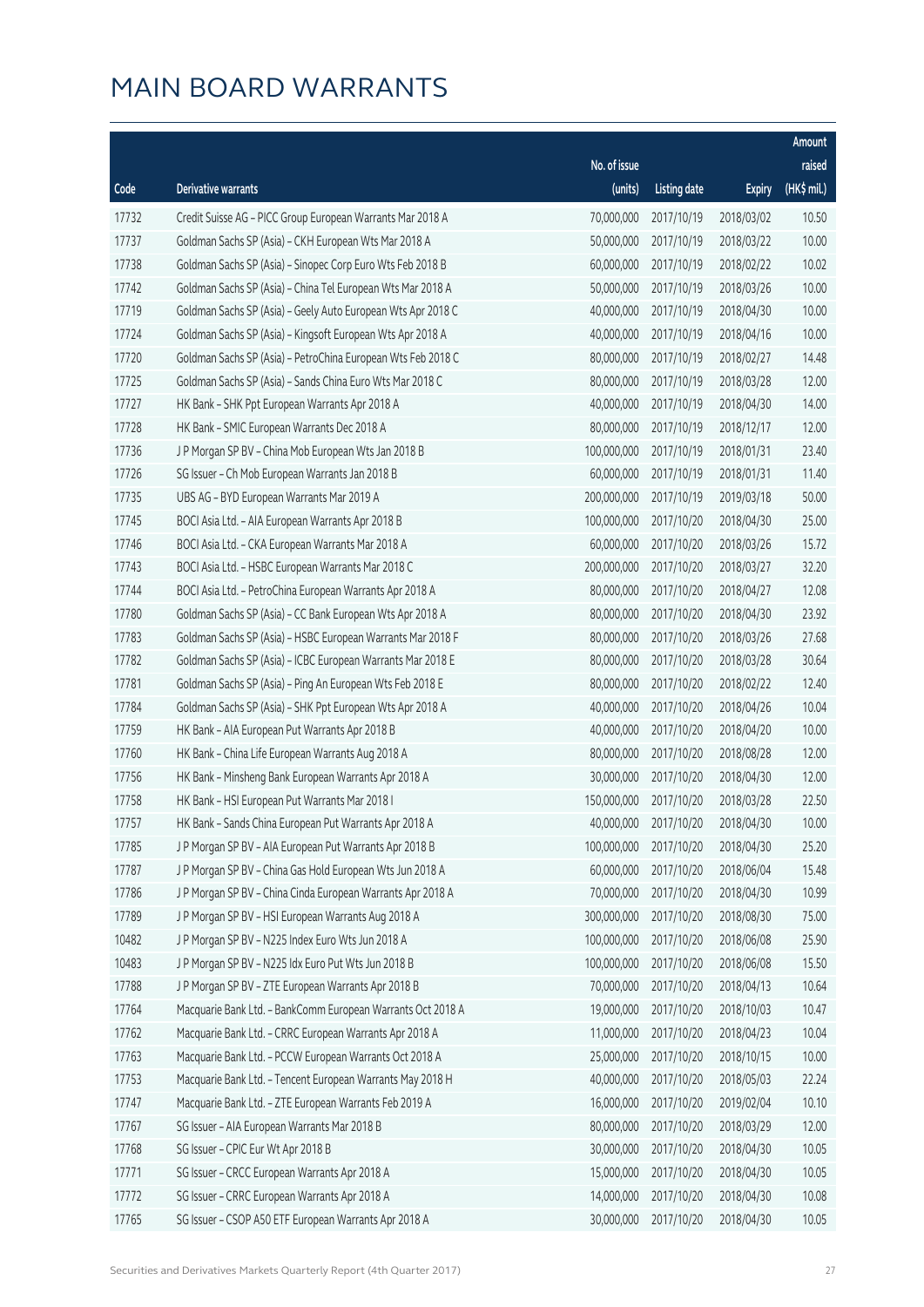|       |                                                              |              |                       |               | Amount      |
|-------|--------------------------------------------------------------|--------------|-----------------------|---------------|-------------|
|       |                                                              | No. of issue |                       |               | raised      |
| Code  | Derivative warrants                                          | (units)      | <b>Listing date</b>   | <b>Expiry</b> | (HK\$ mil.) |
| 17766 | SG Issuer - A50 China European Warrants Apr 2018 A           | 20,000,000   | 2017/10/20            | 2018/04/30    | 10.00       |
| 17775 | SG Issuer - Lenovo European Warrants Apr 2018 A              | 40,000,000   | 2017/10/20            | 2018/04/30    | 10.00       |
| 17778 | SG Issuer - NCI European Warrants Apr 2018 A                 | 23,000,000   | 2017/10/20            | 2018/04/30    | 10.12       |
| 17779 | SG Issuer - Tencent European Warrants Mar 2018 M             | 200,000,000  | 2017/10/20            | 2018/03/29    | 30.00       |
| 17751 | Bank Vontobel - China Life European Warrants May 2018 A      | 100,000,000  | 2017/10/20            | 2018/05/02    | 25.20       |
| 17750 | Bank Vontobel - CNOOC European Warrants Apr 2018 A           | 40,000,000   | 2017/10/20            | 2018/04/19    | 12.92       |
| 17749 | Bank Vontobel - China Overseas European Warrants Jun 2018 A  | 80,000,000   | 2017/10/20            | 2018/06/04    | 20.24       |
| 17752 | Bank Vontobel - ICBC European Warrants Apr 2018 B            | 50,000,000   | 2017/10/20            | 2018/04/27    | 12.65       |
| 17748 | Bank Vontobel - Sands China European Warrants May 2018 A     | 80,000,000   | 2017/10/20            | 2018/05/02    | 22.72       |
| 17829 | BOCI Asia Ltd. - ICBC European Warrants Apr 2018 A           | 100,000,000  | 2017/10/23            | 2018/04/09    | 21.60       |
| 17828 | BOCI Asia Ltd. - SUNAC European Warrants Apr 2018 A          | 20,000,000   | 2017/10/23            | 2018/04/23    | 11.56       |
| 17801 | BNP Paribas Issuance B.V. - Ch Comm Cons Eur Wt Dec 2018 A   | 80,000,000   | 2017/10/23            | 2018/12/04    | 12.00       |
| 17798 | BNP Paribas Issuance B.V. - CRRC European Wts Aug 2018 A     | 40,000,000   | 2017/10/23            | 2018/08/02    | 12.00       |
| 17800 | BNP Paribas Issuance B.V. - Nine Dragons Eur Wt May 2018 A   | 50,000,000   | 2017/10/23            | 2018/05/03    | 12.50       |
| 17799 | BNP Paribas Issuance B.V. - ZTE European Wts May 2018 C      | 50,000,000   | 2017/10/23            | 2018/05/03    | 14.00       |
| 17832 | Credit Suisse AG - China Cinda European Warrants May 2018 A  | 60,000,000   | 2017/10/23            | 2018/05/28    | 10.02       |
| 17833 | Credit Suisse AG - GCL-Poly Energy European Wts Sep 2018 B   | 60,000,000   | 2017/10/23            | 2018/09/28    | 15.00       |
| 17831 | Credit Suisse AG - Nexteer European Warrants Apr 2018 A      | 40,000,000   | 2017/10/23            | 2018/04/30    | 10.00       |
| 17849 | Goldman Sachs SP (Asia) - CC Bank European Wts Apr 2018 B    | 80,000,000   | 2017/10/23            | 2018/04/13    | 12.00       |
| 17851 | Goldman Sachs SP (Asia) - Greatwall Motor Eur Wts Aug 2018 A | 80,000,000   | 2017/10/23            | 2018/08/20    | 12.00       |
| 17844 | Goldman Sachs SP (Asia) - HKEX European Warrants Jan 2018 C  | 30,000,000   | 2017/10/23            | 2018/01/26    | 10.02       |
| 17842 | Goldman Sachs SP (Asia) - HKEX European Warrants May 2018 D  | 150,000,000  | 2017/10/23            | 2018/05/28    | 22.50       |
| 17848 | Goldman Sachs SP (Asia) - Tencent European Wt Jan 2018 G     | 30,000,000   | 2017/10/23            | 2018/01/26    | 10.02       |
| 17804 | HK Bank - Greatwall Motor European Warrants Oct 2018 B       | 100,000,000  | 2017/10/23            | 2018/10/25    | 15.00       |
| 17802 | HK Bank - HKEX European Put Warrants Feb 2018 C              | 100,000,000  | 2017/10/23            | 2018/02/23    | 15.00       |
| 17803 | HK Bank - Tencent European Warrants Mar 2018 E               | 150,000,000  | 2017/10/23            | 2018/03/23    | 22.50       |
| 17810 | Haitong Int'l Sec - China East Air European Warrants Jun 18A |              | 20,000,000 2017/10/23 | 2018/06/29    | 13.40       |
| 17818 | Haitong Int'l Sec - CPIC European Warrants Jun 2018 A        | 40,000,000   | 2017/10/23            | 2018/06/29    | 13.52       |
| 17819 | Haitong Int'l Sec - CPIC European Warrants Jun 2018 B        | 40,000,000   | 2017/10/23            | 2018/06/29    | 10.00       |
| 17816 | Haitong Int'l Sec - CRRC European Warrants Apr 2018 A        | 20,000,000   | 2017/10/23            | 2018/04/30    | 14.20       |
| 17811 | Haitong Int'l Sec - Global Brands European Warrants Aug 18 A | 60,000,000   | 2017/10/23            | 2018/08/08    | 16.80       |
| 17827 | Haitong Int'l Sec - HN Renewables European Wts Aug 2018 A    | 25,000,000   | 2017/10/23            | 2018/08/08    | 11.50       |
| 17815 | Haitong Int'l Sec - NCI European Warrants May 2018 A         | 50,000,000   | 2017/10/23            | 2018/05/18    | 18.55       |
| 17814 | Haitong Int'l Sec - NCI European Warrants Oct 2018 A         | 50,000,000   | 2017/10/23            | 2018/10/30    | 20.25       |
| 17812 | Haitong Int'l Sec - SMIC European Warrants Oct 2018 A        | 80,000,000   | 2017/10/23            | 2018/10/18    | 20.00       |
| 17813 | Haitong Int'l Sec - Zoomlion European Warrants Aug 2018 A    | 15,000,000   | 2017/10/23            | 2018/08/08    | 10.50       |
| 17840 | J P Morgan SP BV - Foxconn European Warrants Jun 2018 A      | 60,000,000   | 2017/10/23            | 2018/06/11    | 10.32       |
| 17839 | J P Morgan SP BV - GJ Int'l European Warrants Apr 2018 A     | 60,000,000   | 2017/10/23            | 2018/04/30    | 15.18       |
| 17838 | J P Morgan SP BV - Ping An European Warrants Dec 2019 A      | 100,000,000  | 2017/10/23            | 2019/12/31    | 25.80       |
| 17835 | Macquarie Bank Ltd. - GCL-Poly Energy European Wts Apr 2019B | 32,000,000   | 2017/10/23            | 2019/04/02    | 10.02       |
| 17790 | Macquarie Bank Ltd. - Geely Auto European Wts May 2018 E     | 33,000,000   | 2017/10/23            | 2018/05/02    | 10.03       |
| 17792 | Macquarie Bank Ltd. - Ping An European Warrants May 2018 C   | 20,000,000   | 2017/10/23            | 2018/05/03    | 10.06       |
| 17820 | SG Issuer - Fosun Intl European Warrants Apr 2018 A          | 40,000,000   | 2017/10/23            | 2018/04/30    | 10.00       |
| 17821 | SG Issuer - Geely Auto European Warrants Mar 2018 E          | 30,000,000   | 2017/10/23            | 2018/03/29    | 10.50       |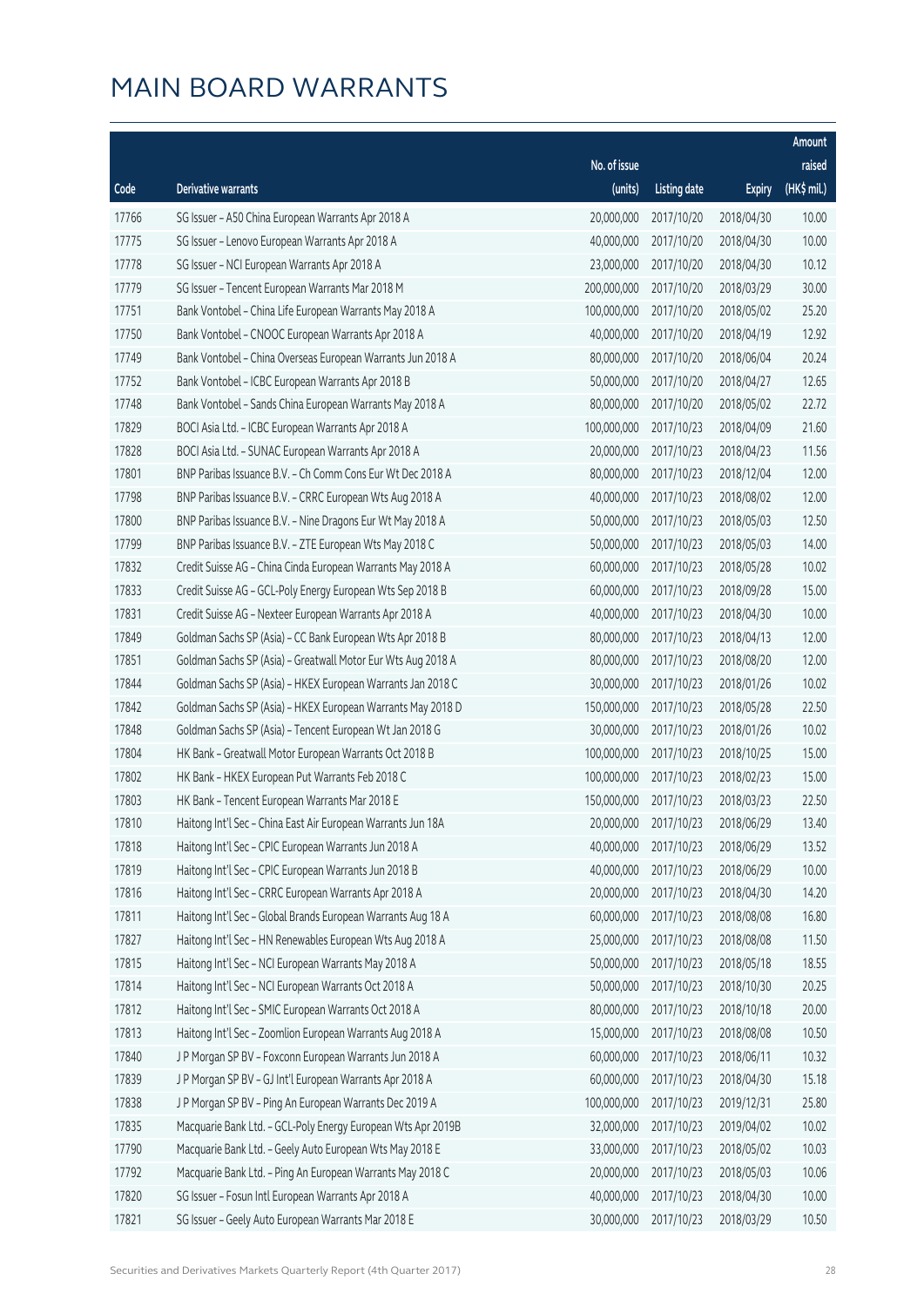|         |                                                              |              |                       |               | Amount      |
|---------|--------------------------------------------------------------|--------------|-----------------------|---------------|-------------|
|         |                                                              | No. of issue |                       |               | raised      |
| Code    | Derivative warrants                                          | (units)      | <b>Listing date</b>   | <b>Expiry</b> | (HK\$ mil.) |
| 17825   | SG Issuer - HKEX European Warrants Feb 2018 E                | 16,000,000   | 2017/10/23            | 2018/02/28    | 10.40       |
| 17823   | SG Issuer - HSCEI European Warrants Aug 2018 B               | 150,000,000  | 2017/10/23            | 2018/08/30    | 37.50       |
| 17824   | SG Issuer - HSI European Warrants Mar 2018 K                 | 150,000,000  | 2017/10/23            | 2018/03/28    | 22.50       |
| 17794   | SG Issuer - HSI European Put Warrants Apr 2018 H             | 150,000,000  | 2017/10/23            | 2018/04/27    | 37.50       |
| 17796   | SG Issuer - HSI European Put Warrants Apr 2018 I             | 150,000,000  | 2017/10/23            | 2018/04/27    | 37.50       |
| 17826   | SG Issuer - Tencent European Warrants Feb 2018 H             | 20,000,000   | 2017/10/23            | 2018/02/28    | 16.60       |
| 17808   | UBS AG - Greatwall Motor European Warrants Feb 2018 B        | 15,000,000   | 2017/10/23            | 2018/02/23    | 11.04       |
| 17806   | UBS AG - HKEX European Put Warrants Mar 2018 C               | 200,000,000  | 2017/10/23            | 2018/03/21    | 30.80       |
| 17809   | UBS AG - Nine Dragons European Warrants Apr 2018 A           | 50,000,000   | 2017/10/23            | 2018/04/23    | 10.30       |
| 17836   | UBS AG - Tencent Holdings European Put Warrants Apr 2018 D   | 200,000,000  | 2017/10/23            | 2018/04/23    | 62.00       |
| 28978 # | Credit Suisse AG - HKEX European Warrants Mar 2018 A         | 120,000,000  | 2017/10/23            | 2018/03/29    | 10.44       |
| 17861   | BNP Paribas Issuance B.V. - CGS European Warrants May 2018 A | 30,000,000   | 2017/10/24            | 2018/05/03    | 11.70       |
| 17858   | BNP Paribas Issuance B.V. - China Cinda Eur Wts Oct 2018 A   | 40,000,000   | 2017/10/24            | 2018/10/03    | 10.40       |
| 17860   | BNP Paribas Issuance B.V. - Ch Molybdenum Eur Wts Aug 2018 A | 40,000,000   | 2017/10/24            | 2018/08/02    | 32.40       |
| 17859   | BNP Paribas Issuance B.V. - Haitong Sec Eu Wts Apr 2019 A    | 60,000,000   | 2017/10/24            | 2019/04/02    | 15.00       |
| 17882   | Credit Suisse AG - Fosun Intl European Warrants May 2018 A   | 50,000,000   | 2017/10/24            | 2018/05/31    | 12.50       |
| 17883   | Credit Suisse AG - HKEX European Warrants Feb 2018 E         | 40,000,000   | 2017/10/24            | 2018/02/28    | 21.60       |
| 17886   | Goldman Sachs SP (Asia) - BOC HK European Wts Feb 2018 A     | 80,000,000   | 2017/10/24            | 2018/02/26    | 12.32       |
| 17887   | Goldman Sachs SP (Asia) - HKEX European Warrants Jun 2018 B  | 150,000,000  | 2017/10/24            | 2018/06/15    | 22.50       |
| 17889   | Goldman Sachs SP (Asia) - Tencent European Wt Feb 2018 Q     | 30,000,000   | 2017/10/24            | 2018/02/23    | 24.63       |
| 17873   | HK Bank - China Mobile European Warrants Feb 2018 A          | 40,000,000   | 2017/10/24            | 2018/02/27    | 12.80       |
| 17868   | HK Bank - Sunny Optical European Warrants May 2018 A         | 100,000,000  | 2017/10/24            | 2018/05/31    | 30.00       |
| 17871   | HK Bank - Sunny Optical European Warrants Jul 2018 A         | 100,000,000  | 2017/10/24            | 2018/07/31    | 25.00       |
| 17885   | J P Morgan SP BV - GCL-Poly European Warrants Aug 2018 A     | 60,000,000   | 2017/10/24            | 2018/08/31    | 15.06       |
| 17884   | J P Morgan SP BV - Greatwall Motor European Wts Oct 2018 B   | 60,000,000   | 2017/10/24            | 2018/10/24    | 10.08       |
| 17867   | Macquarie Bank Ltd. - Fosun Intl European Warrants Oct 2018A | 29,000,000   | 2017/10/24            | 2018/10/12    | 10.01       |
| 17876   | Macquarie Bank Ltd. - Sh Pharma European Warrants Oct 2018 A |              | 35,000,000 2017/10/24 | 2018/10/16    | 10.01       |
| 17877   | Macquarie Bank Ltd. - Tencent European Warrants Apr 2018 K   | 34,000,000   | 2017/10/24            | 2018/04/25    | 10.03       |
| 17879   | SG Issuer - AGBK European Warrants Apr 2018 B                | 40,000,000   | 2017/10/24            | 2018/04/30    | 10.00       |
| 17880   | SG Issuer - CMB European Warrants Apr 2018 B                 | 50,000,000   | 2017/10/24            | 2018/04/30    | 10.25       |
| 17865   | UBS AG - BYD European Warrants Apr 2018 B                    | 50,000,000   | 2017/10/24            | 2018/04/23    | 48.20       |
| 17862   | UBS AG - China EB Int'l European Warrants Nov 2018 A         | 40,000,000   | 2017/10/24            | 2018/11/26    | 10.00       |
| 17864   | UBS AG - Huaneng Power European Warrants Feb 2018 A          | 70,000,000   | 2017/10/24            | 2018/02/21    | 11.20       |
| 17863   | UBS AG - ZTE European Warrants May 2018 A                    | 40,000,000   | 2017/10/24            | 2018/05/09    | 12.44       |
| 17852   | Bank Vontobel - BOCL European Warrants Dec 2018 A            | 80,000,000   | 2017/10/24            | 2018/12/27    | 20.16       |
| 17853   | Bank Vontobel - CC Bank European Warrants Mar 2018 A         | 50,000,000   | 2017/10/24            | 2018/03/02    | 10.65       |
| 17857   | Bank Vontobel - China Shenhua European Warrants May 2018 A   | 80,000,000   | 2017/10/24            | 2018/05/03    | 13.60       |
| 17856   | Bank Vontobel - Greatwall Motor European Warrants Oct 2018 B | 80,000,000   | 2017/10/24            | 2018/10/31    | 13.36       |
| 17854   | Bank Vontobel - Tencent European Put Warrants Apr 2018 A     | 100,000,000  | 2017/10/24            | 2018/04/30    | 25.30       |
| 17951   | BOCI Asia Ltd. - Agricultural Bk European Wts Mar 2018 A     | 100,000,000  | 2017/10/25            | 2018/03/29    | 15.20       |
| 17952   | BOCI Asia Ltd. - Minsheng Bank European Warrants Jul 2018 A  | 50,000,000   | 2017/10/25            | 2018/07/26    | 20.75       |
| 17956   | BOCI Asia Ltd. - China Mobile European Warrants Mar 2018 B   | 200,000,000  | 2017/10/25            | 2018/03/23    | 47.80       |
| 17954   | BOCI Asia Ltd. - China Shenhua European Warrants May 2018 A  | 80,000,000   | 2017/10/25            | 2018/05/02    | 12.16       |
| 17953   | BOCI Asia Ltd. - JIANC European Warrants Sep 2018 A          | 100,000,000  | 2017/10/25            | 2018/09/24    | 15.00       |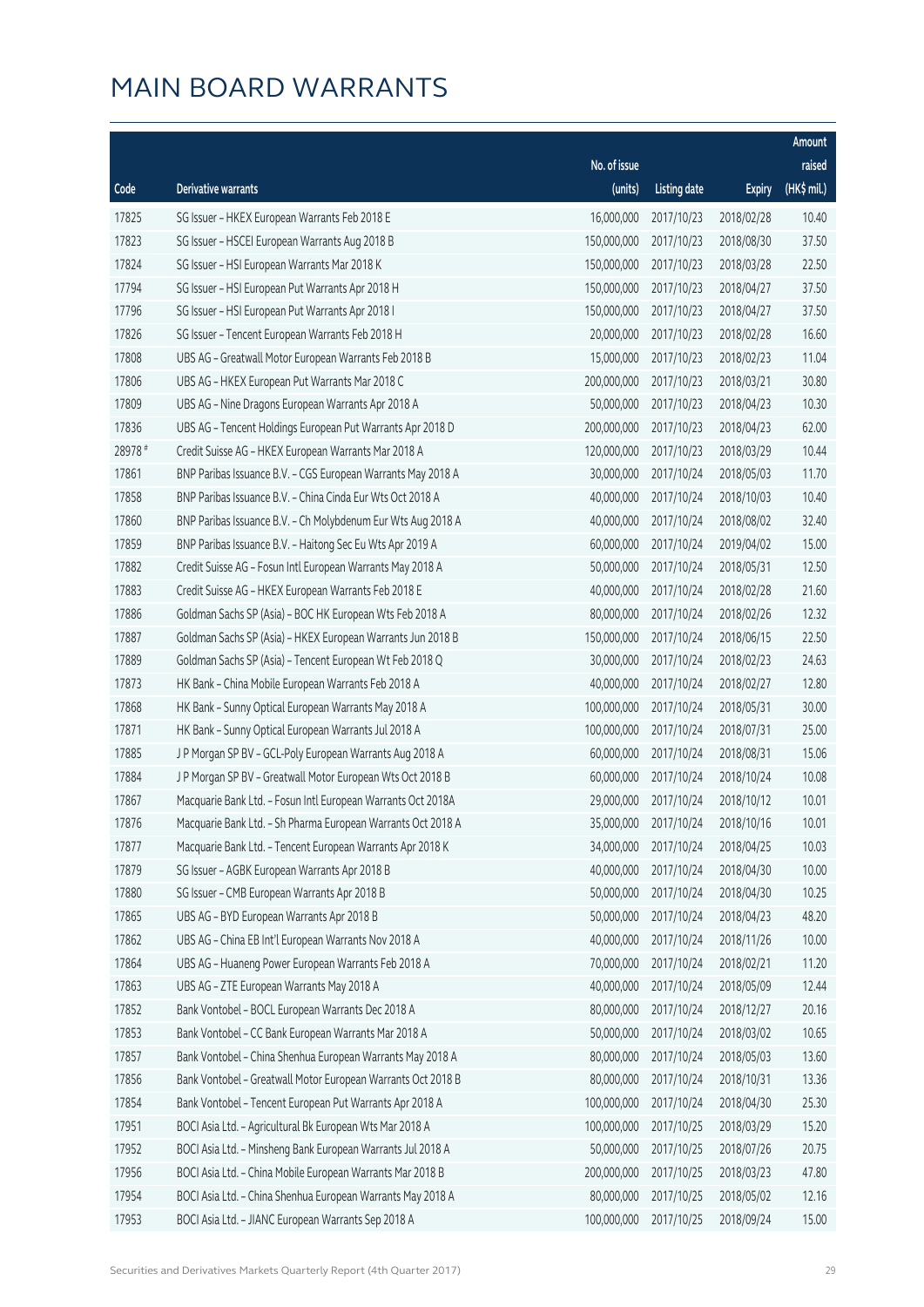|         |                                                              |              |                       |               | Amount      |
|---------|--------------------------------------------------------------|--------------|-----------------------|---------------|-------------|
|         |                                                              | No. of issue |                       |               | raised      |
| Code    | <b>Derivative warrants</b>                                   | (units)      | <b>Listing date</b>   | <b>Expiry</b> | (HK\$ mil.) |
| 17955   | BOCI Asia Ltd. - Meitu European Warrants Apr 2018 A          | 100,000,000  | 2017/10/25            | 2018/04/16    | 22.00       |
| 17900   | BNP Paribas Issuance B.V. - Geely Auto Euro Wts Jul 2018 E   | 60,000,000   | 2017/10/25            | 2018/07/04    | 18.60       |
| 17940   | Credit Suisse AG - China EB Ltd European Warrants Oct 2018 A | 40,000,000   | 2017/10/25            | 2018/10/31    | 10.00       |
| 17936   | Credit Suisse AG - CSDC European Warrants Mar 2018 A         | 60,000,000   | 2017/10/25            | 2018/03/01    | 10.02       |
| 17937   | Credit Suisse AG - COSCO Sh Hold European Warrants Apr 2018A | 20,000,000   | 2017/10/25            | 2018/04/30    | 10.00       |
| 17933   | Credit Suisse AG - GAC European Warrants May 2018 A          | 40,000,000   | 2017/10/25            | 2018/05/18    | 10.00       |
| 17934   | Credit Suisse AG - Haier Elec European Warrants Apr 2018 A   | 40,000,000   | 2017/10/25            | 2018/04/30    | 10.00       |
| 17939   | Credit Suisse AG - Ping An European Warrants Feb 2018 D      | 100,000,000  | 2017/10/25            | 2018/02/28    | 15.00       |
| 17944   | Goldman Sachs SP (Asia) - China Mobile Euro Wts Apr 2018 A   | 100,000,000  | 2017/10/25            | 2018/04/25    | 25.00       |
| 17943   | Goldman Sachs SP (Asia) - China Unicom Euro Wts Mar 2018 A   | 50,000,000   | 2017/10/25            | 2018/03/27    | 21.05       |
| 17945   | Goldman Sachs SP (Asia) - China Unicom Euro Wts Dec 2018 A   | 100,000,000  | 2017/10/25            | 2018/12/19    | 15.00       |
| 17950   | Goldman Sachs SP (Asia) - Geely Auto European Wts Feb 2018 C | 80,000,000   | 2017/10/25            | 2018/02/23    | 26.00       |
| 17948   | Goldman Sachs SP (Asia) - HKEX European Warrants Feb 2018 D  | 30,000,000   | 2017/10/25            | 2018/02/23    | 10.02       |
| 17949   | Goldman Sachs SP (Asia) - Tencent European Put Wt Apr 2018 E | 150,000,000  | 2017/10/25            | 2018/04/25    | 36.15       |
| 17916   | HK Bank - China Life European Warrants Apr 2018 B            | 100,000,000  | 2017/10/25            | 2018/04/06    | 15.00       |
| 17917   | HK Bank - Ping An European Warrants Feb 2018 B               | 80,000,000   | 2017/10/25            | 2018/02/27    | 12.00       |
| 17918   | HK Bank - Sunny Optical European Warrants Mar 2018 B         | 100,000,000  | 2017/10/25            | 2018/03/29    | 15.00       |
| 17892   | Haitong Int'l Sec - BOC HK European Warrants May 2018 A      | 50,000,000   | 2017/10/25            | 2018/05/30    | 12.50       |
| 17913   | Haitong Int'l Sec - China Mobile European Wts Jan 2018 C     | 100,000,000  | 2017/10/25            | 2018/01/30    | 24.50       |
| 17914   | Haitong Int'l Sec - China Mobile European Wts Jun 2018 A     | 100,000,000  | 2017/10/25            | 2018/06/29    | 43.70       |
| 17890   | Haitong Int'l Sec - CRRC European Warrants Jun 2018 A        | 25,000,000   | 2017/10/25            | 2018/06/08    | 12.00       |
| 17911   | Haitong Int'l Sec - Tencent European Warrants Mar 2018 F     | 200,000,000  | 2017/10/25            | 2018/03/23    | 30.00       |
| 17912   | Haitong Int'l Sec - Tencent European Warrants Mar 2018 G     | 200,000,000  | 2017/10/25            | 2018/03/05    | 30.20       |
| 17941   | J P Morgan SP BV - Sinopec Corp European Warrants May 2018 A | 100,000,000  | 2017/10/25            | 2018/05/02    | 25.70       |
| 17942   | J P Morgan SP BV - Sunny Optical European Warrants Mar 2018B | 100,000,000  | 2017/10/25            | 2018/03/29    | 15.00       |
| 17896   | Macquarie Bank Ltd. - CC Bank European Warrants May 2018 A   | 33,000,000   | 2017/10/25            | 2018/05/03    | 10.10       |
| 17932   | Macquarie Bank Ltd. - China Gas Hold Euro Wts Dec 2018 A     |              | 23,000,000 2017/10/25 | 2018/12/14    | 10.28       |
| 17931   | Macquarie Bank Ltd. - Want Want China European Wts Nov 2018A | 15,000,000   | 2017/10/25            | 2018/11/02    | 10.01       |
| 17919   | SG Issuer - China Life European Warrants Mar 2018 C          | 150,000,000  | 2017/10/25            | 2018/03/29    | 22.50       |
| 17920   | SG Issuer - Meitu European Warrants Mar 2018 B               | 50,000,000   | 2017/10/25            | 2018/03/21    | 12.75       |
| 17897   | SG Issuer - Ping An European Warrants Mar 2018 F             | 100,000,000  | 2017/10/25            | 2018/03/29    | 16.50       |
| 17899   | SG Issuer - Ping An European Warrants Apr 2018 C             | 100,000,000  | 2017/10/25            | 2018/04/30    | 15.00       |
| 17922   | UBS AG - China Life European Warrants Apr 2018 B             | 100,000,000  | 2017/10/25            | 2018/04/06    | 15.10       |
| 17923   | UBS AG - GAC European Warrants Jul 2018 A                    | 70,000,000   | 2017/10/25            | 2018/07/10    | 17.50       |
| 17929   | UBS AG - Meitu European Warrants Mar 2018 A                  | 70,000,000   | 2017/10/25            | 2018/03/07    | 14.56       |
| 17925   | UBS AG - PICC Group European Warrants Feb 2018 A             | 70,000,000   | 2017/10/25            | 2018/02/26    | 10.92       |
| 17910   | Bank Vontobel - BOCL European Warrants Apr 2018 A            | 80,000,000   | 2017/10/25            | 2018/04/25    | 12.00       |
| 17907   | Bank Vontobel - China Mobile European Warrants May 2018 A    | 40,000,000   | 2017/10/25            | 2018/05/02    | 20.04       |
| 17909   | Bank Vontobel - JIANC European Warrants Oct 2018 A           | 80,000,000   | 2017/10/25            | 2018/10/02    | 12.16       |
| 17904   | Bank Vontobel - Tencent European Warrants May 2018 B         | 100,000,000  | 2017/10/25            | 2018/05/18    | 15.20       |
| 29757 # | Credit Suisse AG - China Life European Warrants Jan 2018 C   | 130,000,000  | 2017/10/25            | 2018/01/29    | 10.14       |
| 17981   | Credit Suisse AG - Cathay Pacific European Wts Apr 2018 A    | 20,000,000   | 2017/10/26            | 2018/04/25    | 16.00       |
| 17978   | Credit Suisse AG - China Shenhua European Wts May 2018 A     | 70,000,000   | 2017/10/26            | 2018/05/02    | 10.50       |
| 17986   | Credit Suisse AG - Dongfeng Motor European Warrants Feb 18 A | 30,000,000   | 2017/10/26            | 2018/02/28    | 18.00       |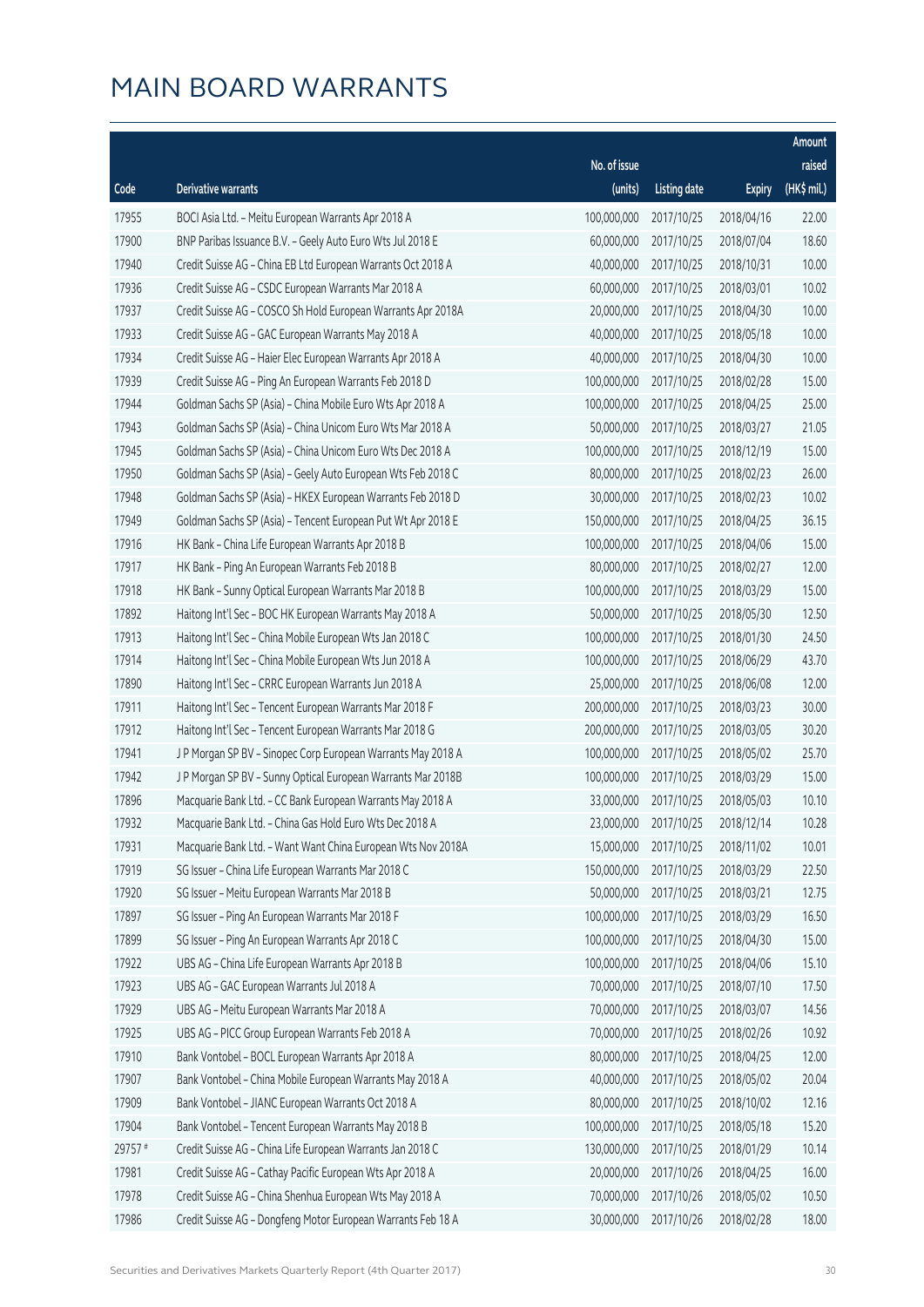|        |                                                              |              |                        |               | Amount      |
|--------|--------------------------------------------------------------|--------------|------------------------|---------------|-------------|
|        |                                                              | No. of issue |                        |               | raised      |
| Code   | Derivative warrants                                          | (units)      | <b>Listing date</b>    | <b>Expiry</b> | (HK\$ mil.) |
| 17977  | Credit Suisse AG - Jiangxi Copper European Wts Sep 2018 A    | 80,000,000   | 2017/10/26             | 2018/09/24    | 12.00       |
| 17979  | Credit Suisse AG - Meitu European Warrants Mar 2018 B        | 70,000,000   | 2017/10/26             | 2018/03/21    | 18.20       |
| 17985  | Credit Suisse AG - Ping An European Warrants Feb 2018 E      | 100,000,000  | 2017/10/26             | 2018/02/28    | 30.00       |
| 17987  | Credit Suisse AG - Ping An European Warrants Mar 2018 B      | 100,000,000  | 2017/10/26             | 2018/03/29    | 17.00       |
| 17982  | Credit Suisse AG - SUNAC European Warrants Apr 2018 B        | 15,000,000   | 2017/10/26             | 2018/04/30    | 12.00       |
| 18002  | Goldman Sachs SP (Asia) - Agri Bk European Wts Jan 2018 B    | 80,000,000   | 2017/10/26             | 2018/01/29    | 12.00       |
| 18001  | Goldman Sachs SP (Asia) - China Life Euro Wts Aug 2018 A     | 100,000,000  | 2017/10/26             | 2018/08/28    | 15.00       |
| 17994  | Goldman Sachs SP (Asia) - HKEX European Warrants Jun 2018 C  | 150,000,000  | 2017/10/26             | 2018/06/26    | 23.55       |
| 17969  | HK Bank - China Railway European Warrants Apr 2018 A         | 30,000,000   | 2017/10/26             | 2018/04/30    | 10.50       |
| 17967  | HK Bank - CSOP A50 ETF European Warrants Apr 2018 A          | 20,000,000   | 2017/10/26             | 2018/04/30    | 12.00       |
| 17968  | HK Bank - Meitu European Warrants Apr 2018 A                 | 60,000,000   | 2017/10/26             | 2018/04/30    | 15.00       |
| 17960  | HK Bank - ZTE European Warrants Apr 2018 A                   | 60,000,000   | 2017/10/26             | 2018/04/30    | 15.00       |
| 17990  | J P Morgan SP BV - CNBM European Warrants May 2018 A         | 60,000,000   | 2017/10/26             | 2018/05/02    | 27.42       |
| 17988  | J P Morgan SP BV - Nine Dragons European Warrants Jun 2018 A | 80,000,000   | 2017/10/26             | 2018/06/04    | 12.96       |
| 17993  | J P Morgan SP BV - Sh Petrochem European Warrants Mar 2018 A | 38,000,000   | 2017/10/26             | 2018/03/02    | 10.18       |
| 17976  | Macquarie Bank Ltd. - Chow Tai Fook European Wts Apr 2019 A  | 40,000,000   | 2017/10/26             | 2019/04/15    | 10.00       |
| 17973  | Macquarie Bank Ltd. - GAC European Wts Aug 2018 A            | 40,000,000   | 2017/10/26             | 2018/08/02    | 10.00       |
| 17975  | Macquarie Bank Ltd. - GAC European Put Warrants May 2018 C   | 32,500,000   | 2017/10/26             | 2018/05/02    | 10.11       |
| 17958  | Macquarie Bank Ltd. - Ping An European Put Warrants May 18 D | 24,000,000   | 2017/10/26             | 2018/05/03    | 10.03       |
| 17959  | Macquarie Bank Ltd. - SUNAC European Warrants Aug 2018 A     | 11,000,000   | 2017/10/26             | 2018/08/02    | 10.26       |
| 17971  | UBS AG - Haitong Sec European Warrants Apr 2018 A            | 20,000,000   | 2017/10/26             | 2018/04/25    | 10.18       |
| 17972  | UBS AG - Nine Dragons European Warrants Jun 2018 B           | 50,000,000   | 2017/10/26             | 2018/06/22    | 12.50       |
| 17970  | UBS AG - Tencent Holdings European Warrants Feb 2018 I       | 300,000,000  | 2017/10/26             | 2018/02/28    | 47.40       |
| 17962  | Bank Vontobel - HKEX European Warrants Jun 2018 C            | 150,000,000  | 2017/10/26             | 2018/06/04    | 38.85       |
| 17961  | Bank Vontobel - HSBC European Warrants May 2018 A            | 40,000,000   | 2017/10/26             | 2018/05/30    | 20.44       |
| 17963  | Bank Vontobel - Tencent European Warrants Jun 2018 A         | 100,000,000  | 2017/10/26             | 2018/06/19    | 41.80       |
| 16681# | Credit Suisse AG - Tencent Holdings European Wts Mar 2018 H  |              | 100,000,000 2017/10/26 | 2018/03/29    | 13.20       |
| 18031  | BNP Paribas Issuance B.V. - CNBM European Wts May 2018 A     | 30,000,000   | 2017/10/27             | 2018/05/03    | 17.70       |
| 18015  | BNP Paribas Issuance B.V. - GAC European Warrants Dec 2018 B | 60,000,000   | 2017/10/27             | 2018/12/04    | 16.80       |
| 18016  | BNP Paribas Issuance B.V. - Greatwall Motor Eu Wt Nov 2018 B | 80,000,000   | 2017/10/27             | 2018/11/02    | 12.80       |
| 18017  | BNP Paribas Issuance B.V. - New World Dev Eu Wt Jul 2018 A   | 40,000,000   | 2017/10/27             | 2018/07/04    | 10.80       |
| 18044  | Credit Suisse AG - CNBM European Warrants May 2018 A         | 25,000,000   | 2017/10/27             | 2018/05/02    | 11.00       |
| 18053  | Credit Suisse AG - China Railway European Warrants Mar 2018A | 30,000,000   | 2017/10/27             | 2018/03/12    | 10.50       |
| 18049  | Credit Suisse AG - CSOP A50 ETF European Warrants Feb 2018 A | 40,000,000   | 2017/10/27             | 2018/02/28    | 12.40       |
| 18051  | Credit Suisse AG - GAC European Warrants Jul 2018 A          | 70,000,000   | 2017/10/27             | 2018/07/30    | 17.50       |
| 18050  | Credit Suisse AG - Nine Dragons European Warrants Jun 2018 A | 60,000,000   | 2017/10/27             | 2018/06/04    | 11.40       |
| 18046  | Credit Suisse AG - CRRC Times European Warrants May 2018 A   | 30,000,000   | 2017/10/27             | 2018/05/30    | 12.45       |
| 18054  | Goldman Sachs SP (Asia) - China Mobile Euro Wts Jan 2018 C   | 95,000,000   | 2017/10/27             | 2018/01/29    | 14.25       |
| 18055  | Goldman Sachs SP (Asia) - Tencent European Wt Mar 2018 L     | 150,000,000  | 2017/10/27             | 2018/03/23    | 34.95       |
| 18023  | HK Bank - BYD European Warrants Sep 2018 A                   | 100,000,000  | 2017/10/27             | 2018/09/21    | 16.00       |
| 18022  | HK Bank - BYD European Warrants Dec 2018 C                   | 100,000,000  | 2017/10/27             | 2018/12/20    | 15.00       |
| 18020  | HK Bank - GAC European Warrants Apr 2018 A                   | 50,000,000   | 2017/10/27             | 2018/04/30    | 12.50       |
| 18019  | HK Bank - Geely Auto European Warrants Mar 2018 G            | 100,000,000  | 2017/10/27             | 2018/03/26    | 58.00       |
| 18028  | Haitong Int'l Sec - CM Bank European Warrants May 2018 A     | 80,000,000   | 2017/10/27             | 2018/05/08    | 20.00       |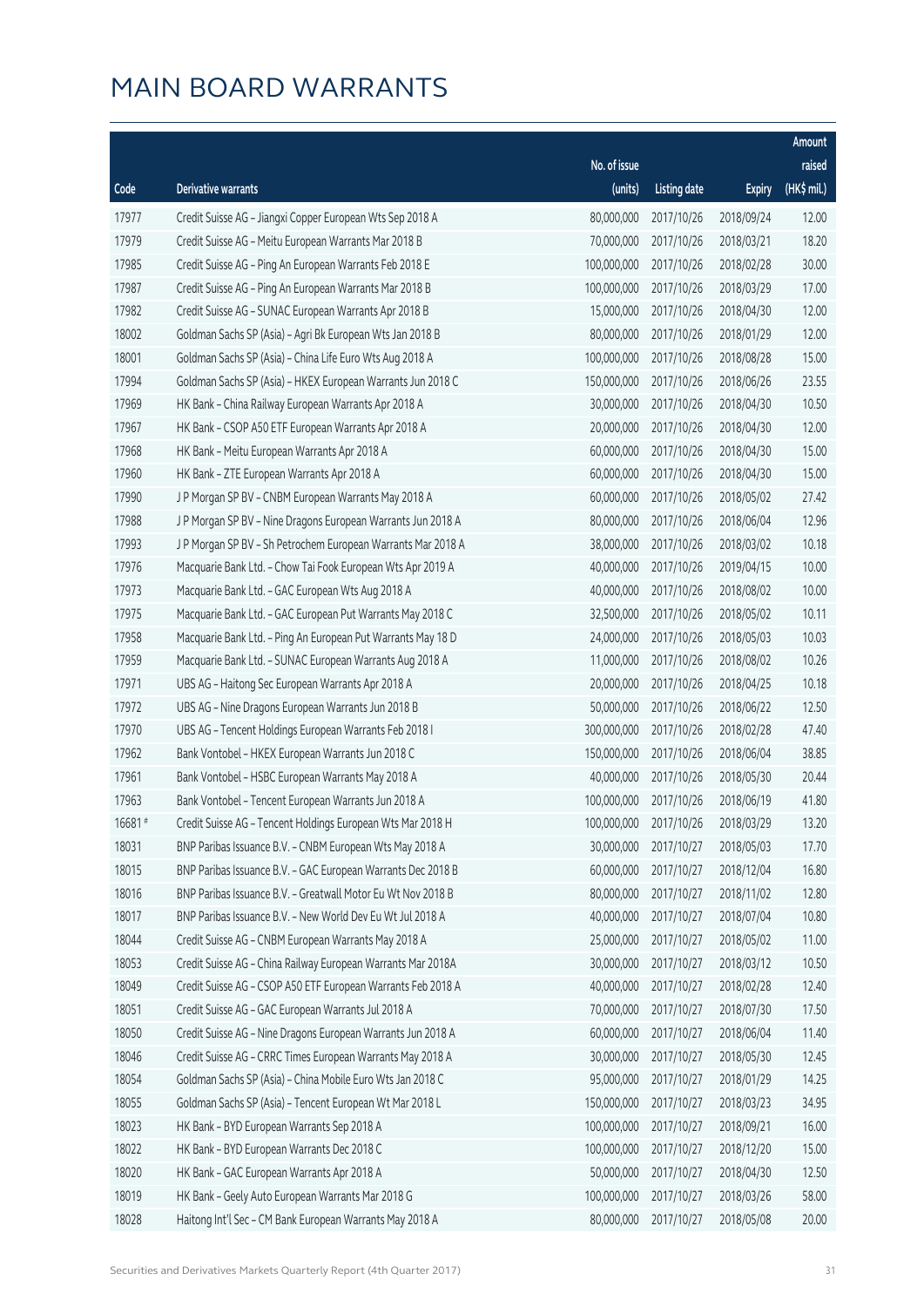|       |                                                              |              |                       |               | Amount      |
|-------|--------------------------------------------------------------|--------------|-----------------------|---------------|-------------|
|       |                                                              | No. of issue |                       |               | raised      |
| Code  | Derivative warrants                                          | (units)      | <b>Listing date</b>   | <b>Expiry</b> | (HK\$ mil.) |
| 18029 | Haitong Int'l Sec - CM Bank European Warrants Aug 2018 A     | 80,000,000   | 2017/10/27            | 2018/08/16    | 20.00       |
| 18027 | Haitong Int'l Sec - CNBM European Warrants May 2018 A        | 25,000,000   | 2017/10/27            | 2018/05/03    | 16.25       |
| 18030 | Haitong Int'l Sec - Ch Unicom European Warrants Dec 2018 A   | 100,000,000  | 2017/10/27            | 2018/12/19    | 15.00       |
| 18043 | J P Morgan SP BV - GAC European Warrants Jun 2018 A          | 60,000,000   | 2017/10/27            | 2018/06/29    | 15.06       |
| 18042 | J P Morgan SP BV - Kingdee Intl European Warrants May 2018 A | 60,000,000   | 2017/10/27            | 2018/05/02    | 22.86       |
| 18040 | J P Morgan SP BV - Ping An European Put Warrants Apr 2018 B  | 100,000,000  | 2017/10/27            | 2018/04/30    | 36.50       |
| 18038 | J P Morgan SP BV - Tencent European Warrants Mar 2018 J      | 300,000,000  | 2017/10/27            | 2018/03/22    | 45.00       |
| 18036 | Macquarie Bank Ltd. - CICC European Warrants Aug 2018 A      | 31,500,000   | 2017/10/27            | 2018/08/15    | 10.05       |
| 18034 | Macquarie Bank Ltd. - Ch Molybdenum European Wts Jun 2018 A  | 15,000,000   | 2017/10/27            | 2018/06/15    | 10.44       |
| 18037 | Macquarie Bank Ltd. - CNBM European Put Warrants Oct 2018 A  | 9,000,000    | 2017/10/27            | 2018/10/03    | 10.02       |
| 18033 | Macquarie Bank Ltd. - Kingdee Int'l European Wts May 2018 A  | 20,000,000   | 2017/10/27            | 2018/05/16    | 10.00       |
| 18026 | Macquarie Bank Ltd. - Nexteer European Warrants Jul 2018 A   | 39,000,000   | 2017/10/27            | 2018/07/13    | 10.06       |
| 18025 | SG Issuer - CNBM European Warrants Apr 2018 B                | 18,000,000   | 2017/10/27            | 2018/04/30    | 10.08       |
| 18024 | SG Issuer - Cathay Pacific European Warrants May 2018 A      | 10,000,000   | 2017/10/27            | 2018/05/31    | 10.00       |
| 18003 | SG Issuer - HSCEI European Put Warrants May 2018 A           | 150,000,000  | 2017/10/27            | 2018/05/30    | 37.50       |
| 18006 | SG Issuer - HSI European Put Warrants May 2018 C             | 150,000,000  | 2017/10/27            | 2018/05/30    | 37.50       |
| 18032 | UBS AG - China National Building European Wts Apr 2018 A     | 30,000,000   | 2017/10/27            | 2018/04/26    | 17.28       |
| 18007 | Bank Vontobel - AIA European Warrants May 2018 A             | 60,000,000   | 2017/10/27            | 2018/05/02    | 29.28       |
| 18012 | Bank Vontobel - Sinopec Corp European Warrants May 2018 A    | 50,000,000   | 2017/10/27            | 2018/05/30    | 19.90       |
| 18008 | Bank Vontobel - Geely Auto European Warrants May 2018 A      | 50,000,000   | 2017/10/27            | 2018/05/02    | 13.05       |
| 18009 | Bank Vontobel - Geely Auto European Warrants Jun 2018 A      | 50,000,000   | 2017/10/27            | 2018/06/01    | 12.65       |
| 18011 | Bank Vontobel - Ping An European Warrants Jul 2018 A         | 50,000,000   | 2017/10/27            | 2018/07/30    | 49.00       |
| 10485 | BNP Paribas Issuance B.V. - AUD/USD European Wts Jun 2018 A  | 50,000,000   | 2017/10/30            | 2018/06/22    | 12.50       |
| 10486 | BNP Paribas Issuance B.V. - AUD/USD Euro Put Wts Jun 2018 B  | 50,000,000   | 2017/10/30            | 2018/06/22    | 13.00       |
| 18082 | BNP Paribas Issuance B.V. - China Life Euro Wts Feb 2019 A   | 60,000,000   | 2017/10/30            | 2019/02/04    | 15.00       |
| 10484 | BNP Paribas Issuance B.V. - GBP/USD European Wts Jun 2018 A  | 50,000,000   | 2017/10/30            | 2018/06/22    | 12.50       |
| 10487 | BNP Paribas Issuance B.V. - Gold European Wts Jun 2018 A     |              | 50,000,000 2017/10/30 | 2018/06/22    | 12.50       |
| 10488 | BNP Paribas Issuance B.V. - Gold Euro Put Wts Jun 2018 B     | 50,000,000   | 2017/10/30            | 2018/06/22    | 12.50       |
| 18092 | Goldman Sachs SP (Asia) - Galaxy Ent European Wts Mar 2018 B | 80,000,000   | 2017/10/30            | 2018/03/12    | 25.12       |
| 18095 | Goldman Sachs SP (Asia) - HSI European Put Wts Apr 2018 B    | 150,000,000  | 2017/10/30            | 2018/04/27    | 22.50       |
| 18089 | Goldman Sachs SP (Asia) - Haitong Sec Euro Wts Feb 2018 A    | 30,000,000   | 2017/10/30            | 2018/02/26    | 10.20       |
| 18091 | Goldman Sachs SP (Asia) - Lenovo European Wts Jan 2018 A     | 60,000,000   | 2017/10/30            | 2018/01/30    | 10.02       |
| 18090 | Goldman Sachs SP (Asia) - Ping An European Wts Feb 2018 F    | 100,000,000  | 2017/10/30            | 2018/02/23    | 15.00       |
| 18093 | Goldman Sachs SP (Asia) - Ping An European Wts Apr 2018 A    | 100,000,000  | 2017/10/30            | 2018/04/25    | 23.70       |
| 18071 | HK Bank - China Life European Warrants Apr 2018 C            | 80,000,000   | 2017/10/30            | 2018/04/30    | 12.00       |
| 18060 | Haitong Int'l Sec - Anhui Conch European Warrants Apr 2018 B | 40,000,000   | 2017/10/30            | 2018/04/30    | 10.00       |
| 18061 | Haitong Int'l Sec - CGN Power European Warrants Mar 2018 A   | 40,000,000   | 2017/10/30            | 2018/03/29    | 10.00       |
| 18062 | Haitong Int'l Sec - CGN Power European Warrants Aug 2018 A   | 40,000,000   | 2017/10/30            | 2018/08/08    | 10.00       |
| 18083 | Haitong Int'l Sec - China Life European Warrants Apr 2018 A  | 150,000,000  | 2017/10/30            | 2018/04/26    | 22.50       |
| 18069 | Haitong Int'l Sec - China Life European Warrants May 2019 A  | 150,000,000  | 2017/10/30            | 2019/05/29    | 37.50       |
| 18058 | Haitong Int'l Sec - Cathay Pacific European Warrants May 18A | 12,000,000   | 2017/10/30            | 2018/05/21    | 10.56       |
| 18063 | Haitong Int'l Sec - COSCO Sh Hold European Warrants Jun 18 A | 20,000,000   | 2017/10/30            | 2018/06/19    | 12.20       |
| 18065 | Haitong Int'l Sec - Ping An European Warrants Mar 2018 D     | 60,000,000   | 2017/10/30            | 2018/03/29    | 12.78       |
| 18068 | Haitong Int'l Sec - Sunny Optical European Wts Jun 2018 B    | 100,000,000  | 2017/10/30            | 2018/06/29    | 18.80       |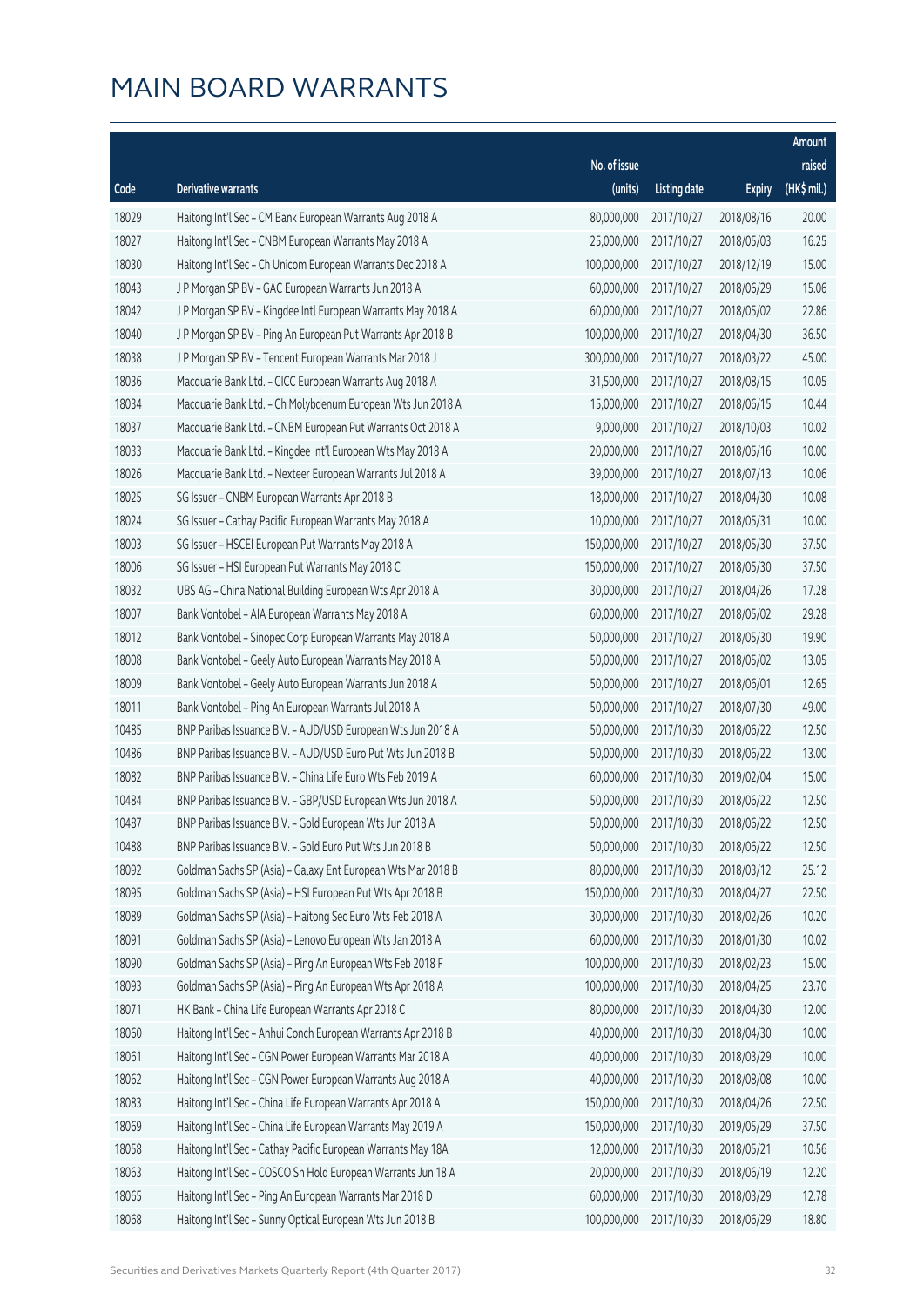|       |                                                              |              |                       |               | Amount      |
|-------|--------------------------------------------------------------|--------------|-----------------------|---------------|-------------|
|       |                                                              | No. of issue |                       |               | raised      |
| Code  | Derivative warrants                                          | (units)      | <b>Listing date</b>   | <b>Expiry</b> | (HK\$ mil.) |
| 18064 | Haitong Int'l Sec - Goldwind European Warrants Aug 2018 A    | 60,000,000   | 2017/10/30            | 2018/08/28    | 15.00       |
| 18059 | Haitong Int'l Sec - ZTE European Warrants May 2018 A         | 40,000,000   | 2017/10/30            | 2018/05/30    | 14.36       |
| 18087 | J P Morgan SP BV - Fosun Intl European Warrants Apr 2018 B   | 80,000,000   | 2017/10/30            | 2018/04/23    | 16.16       |
| 18088 | J P Morgan SP BV - SMIC European Wts Oct 2018 A              | 60,000,000   | 2017/10/30            | 2018/10/09    | 11.28       |
| 18086 | J P Morgan SP BV - Tencent European Warrants May 2018 B      | 250,000,000  | 2017/10/30            | 2018/05/30    | 37.50       |
| 18079 | Macquarie Bank Ltd. - CNBM European Warrants Jun 2018 A      | 22,000,000   | 2017/10/30            | 2018/06/04    | 10.01       |
| 18072 | Macquarie Bank Ltd. - Sunny Optical European Wts Sep 2018 A  | 40,000,000   | 2017/10/30            | 2018/09/21    | 10.00       |
| 18074 | SG Issuer - China Life European Warrants Apr 2018 C          | 12,000,000   | 2017/10/30            | 2018/04/30    | 10.08       |
| 18075 | SG Issuer - Ch Mob European Warrants Apr 2018 C              | 60,000,000   | 2017/10/30            | 2018/04/30    | 21.90       |
| 18076 | SG Issuer - ChiUnicom European Warrants Apr 2018 B           | 10,000,000   | 2017/10/30            | 2018/04/30    | 10.50       |
| 18077 | SG Issuer - GAC European Warrants May 2018 C                 | 40,000,000   | 2017/10/30            | 2018/05/31    | 10.00       |
| 18084 | UBS AG - Sands China European Put Warrants Mar 2018 A        | 50,000,000   | 2017/10/30            | 2018/03/22    | 11.50       |
| 18085 | UBS AG - SJM Holdings European Warrants Apr 2018 A           | 20,000,000   | 2017/10/30            | 2018/04/30    | 10.18       |
| 18147 | BOCI Asia Ltd. - BOCL European Warrants Jul 2018 A           | 100,000,000  | 2017/10/31            | 2018/07/30    | 15.50       |
| 18152 | BOCI Asia Ltd. - China Life European Warrants Apr 2018 B     | 100,000,000  | 2017/10/31            | 2018/04/30    | 15.10       |
| 18137 | BOCI Asia Ltd. - CM Bank European Warrants May 2018 A        | 100,000,000  | 2017/10/31            | 2018/05/31    | 25.50       |
| 18148 | BOCI Asia Ltd. - GAC European Warrants Apr 2018 A            | 100,000,000  | 2017/10/31            | 2018/04/23    | 21.80       |
| 18143 | BOCI Asia Ltd. - Kingsoft European Warrants Jul 2018 A       | 100,000,000  | 2017/10/31            | 2018/07/30    | 27.50       |
| 18150 | BOCI Asia Ltd. - NCI European Warrants Apr 2018 A            | 50,000,000   | 2017/10/31            | 2018/04/25    | 19.90       |
| 18151 | BOCI Asia Ltd. - Ping An European Warrants Feb 2018 B        | 200,000,000  | 2017/10/31            | 2018/02/22    | 52.60       |
| 18149 | BOCI Asia Ltd. - Sands China European Warrants May 2018 A    | 100,000,000  | 2017/10/31            | 2018/05/21    | 25.00       |
| 18139 | BOCI Asia Ltd. - Tencent Holdings European Wts Apr 2018 D    | 200,000,000  | 2017/10/31            | 2018/04/23    | 48.60       |
| 18141 | BOCI Asia Ltd. - Tencent Holdings European Wts Jun 2018 D    | 200,000,000  | 2017/10/31            | 2018/06/04    | 43.60       |
| 18120 | BNP Paribas Issuance B.V. - CNOOC European Wts Nov 2018 A    | 40,000,000   | 2017/10/31            | 2018/11/02    | 11.20       |
| 18097 | BNP Paribas Issuance B.V. - CPIC European Wts Jun 2018 A     | 40,000,000   | 2017/10/31            | 2018/06/04    | 10.40       |
| 18119 | BNP Paribas Issuance B.V. - Chi Res Land Eu Wt Dec 2018 A    | 60,000,000   | 2017/10/31            | 2018/12/04    | 15.60       |
| 18099 | BNP Paribas Issuance B.V. - NCI European Wts May 2018 B      |              | 40,000,000 2017/10/31 | 2018/05/03    | 12.80       |
| 18101 | BNP Paribas Issuance B.V. - PICC Group Euro Wts Jun 2018 A   | 40,000,000   | 2017/10/31            | 2018/06/04    | 10.00       |
| 18098 | BNP Paribas Issuance B.V. - Ping An European Wt Oct 2018 B   | 40,000,000   | 2017/10/31            | 2018/10/03    | 12.00       |
| 18129 | Credit Suisse AG - Anhui Conch European Warrants Apr 2018 A  | 40,000,000   | 2017/10/31            | 2018/04/30    | 10.00       |
| 18130 | Credit Suisse AG - SMIC European Warrants Oct 2018 A         | 60,000,000   | 2017/10/31            | 2018/10/09    | 10.20       |
| 18096 | Goldman Sachs SP (Asia) - China Life Euro Wts Apr 2018 A     | 100,000,000  | 2017/10/31            | 2018/04/26    | 15.00       |
| 18133 | Goldman Sachs SP (Asia) - CSOP A50 ETF Euro Wts Feb 2018 C   | 80,000,000   | 2017/10/31            | 2018/02/22    | 12.96       |
| 18123 | Goldman Sachs SP (Asia) - HKEX European Warrants Jun 2018 D  | 100,000,000  | 2017/10/31            | 2018/06/22    | 15.00       |
| 18135 | Goldman Sachs SP (Asia) - ICBC European Warrants Apr 2018 B  | 80,000,000   | 2017/10/31            | 2018/04/16    | 12.00       |
| 18136 | Goldman Sachs SP (Asia) - Sands China Euro Wts Mar 2018 D    | 80,000,000   | 2017/10/31            | 2018/03/26    | 12.00       |
| 18125 | HK Bank - HSI European Put Warrants Apr 2018 E               | 80,000,000   | 2017/10/31            | 2018/04/27    | 12.00       |
| 18103 | Haitong Int'l Sec - Fosun Intl European Warrants May 2018 A  | 60,000,000   | 2017/10/31            | 2018/05/23    | 15.00       |
| 18104 | Haitong Int'l Sec - Fosun Intl European Warrants May 2018 B  | 60,000,000   | 2017/10/31            | 2018/05/11    | 16.80       |
| 18107 | Haitong Int'l Sec - Tencent European Warrants Mar 2018 H     | 100,000,000  | 2017/10/31            | 2018/03/22    | 15.00       |
| 18106 | Haitong Int'l Sec - Tencent European Warrants Apr 2018 C     | 100,000,000  | 2017/10/31            | 2018/04/23    | 15.00       |
| 18131 | J P Morgan SP BV - Tencent European Warrants Jun 2018 E      | 200,000,000  | 2017/10/31            | 2018/06/22    | 30.20       |
| 18132 | J P Morgan SP BV - Tencent European Warrants Aug 2018 C      | 200,000,000  | 2017/10/31            | 2018/08/31    | 30.20       |
| 18126 | Macquarie Bank Ltd. - Air China European Warrants Sep 2018 A | 10,000,000   | 2017/10/31            | 2018/09/14    | 10.08       |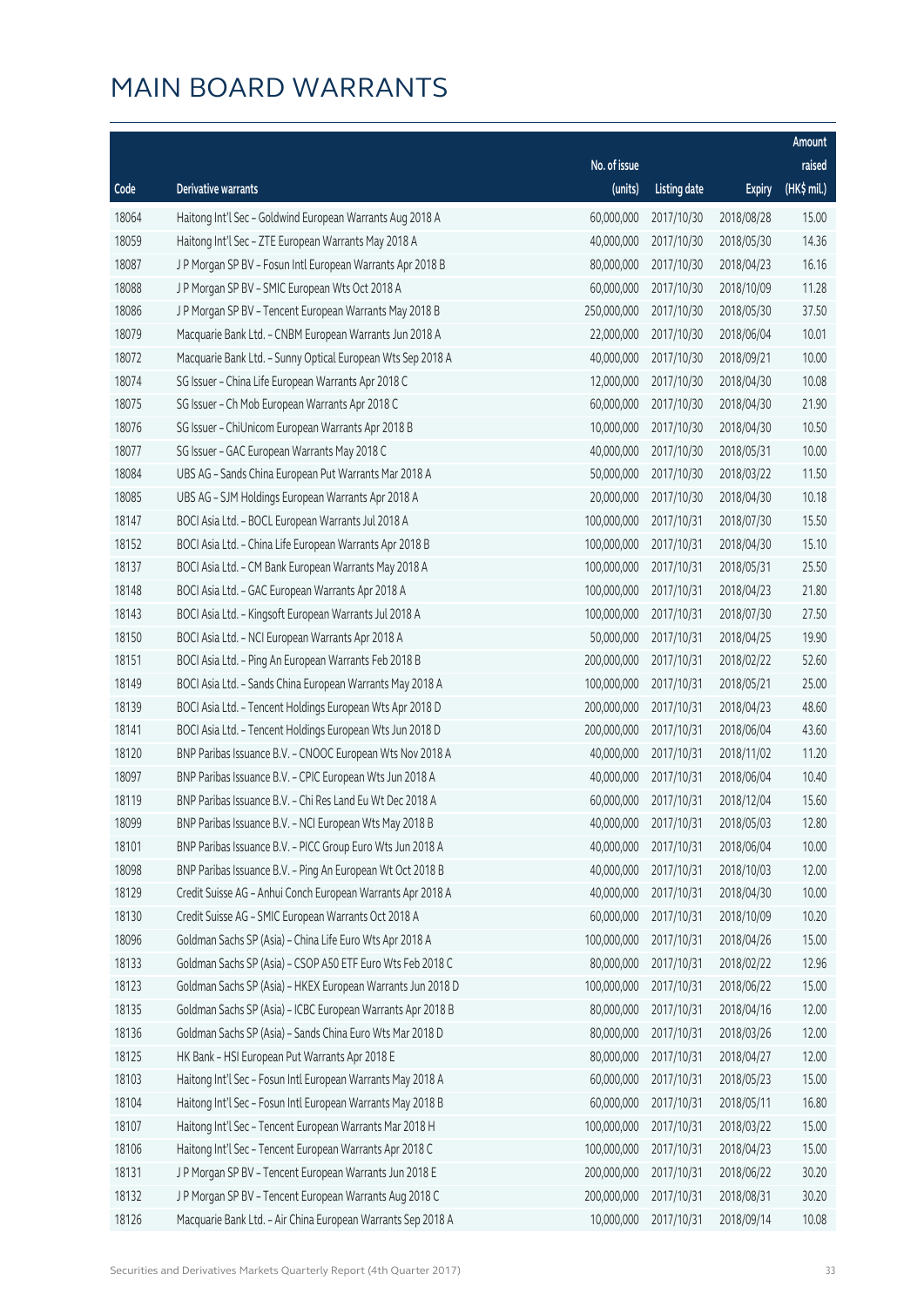|       |                                                              |              |                       |               | Amount      |
|-------|--------------------------------------------------------------|--------------|-----------------------|---------------|-------------|
|       |                                                              | No. of issue |                       |               | raised      |
| Code  | <b>Derivative warrants</b>                                   | (units)      | <b>Listing date</b>   | <b>Expiry</b> | (HK\$ mil.) |
| 18121 | Macquarie Bank Ltd. - ICBC European Put Warrants Aug 2018 B  | 21,000,000   | 2017/10/31            | 2018/08/02    | 10.12       |
| 18122 | Macquarie Bank Ltd. - ICBC European Put Warrants Oct 2018 A  | 33,000,000   | 2017/10/31            | 2018/10/03    | 10.03       |
| 18102 | Macquarie Bank Ltd. - Ping An European Warrants Mar 2018 C   | 38,000,000   | 2017/10/31            | 2018/03/02    | 10.11       |
| 18108 | UBS AG - BYD European Warrants Dec 2018 A                    | 100,000,000  | 2017/10/31            | 2018/12/20    | 16.50       |
| 18111 | UBS AG - China Mobile European Warrants Feb 2018 C           | 100,000,000  | 2017/10/31            | 2018/02/08    | 15.40       |
| 18112 | UBS AG - CRRC European Warrants Dec 2019 A                   | 100,000,000  | 2017/10/31            | 2019/12/20    | 15.00       |
| 18128 | UBS AG - HSBC European Warrants Mar 2018 B                   | 100,000,000  | 2017/10/31            | 2018/03/27    | 15.10       |
| 18116 | Bank Vontobel - CSOP A50 ETF European Warrants May 2018 A    | 40,000,000   | 2017/10/31            | 2018/05/02    | 16.68       |
| 18118 | Bank Vontobel - SHK Ppt European Warrants Mar 2018 A         | 40,000,000   | 2017/10/31            | 2018/03/02    | 28.80       |
| 18183 | BNP Paribas Issuance B.V. - Agricultural Bank Eu Wt Aug 18 A | 60,000,000   | 2017/11/01            | 2018/08/02    | 12.00       |
| 18181 | BNP Paribas Issuance B.V. - CHALCO European Wts Jul 2018 A   | 40,000,000   | 2017/11/01            | 2018/07/04    | 31.20       |
| 18182 | BNP Paribas Issuance B.V. - BYD European Wts Oct 2018 A      | 120,000,000  | 2017/11/01            | 2018/10/03    | 20.40       |
| 18180 | BNP Paribas Issuance B.V. - Ch Shenhua Euro Wts Jan 2019 A   | 50,000,000   | 2017/11/01            | 2019/01/03    | 14.50       |
| 18184 | BNP Paribas Issuance B.V. - SMIC European Wts Oct 2018 A     | 80,000,000   | 2017/11/01            | 2018/10/16    | 15.20       |
| 18168 | Credit Suisse AG - China Life European Warrants Apr 2018 A   | 100,000,000  | 2017/11/01            | 2018/04/26    | 15.00       |
| 18188 | Goldman Sachs SP (Asia) - China Mobile Euro Wts Apr 2018 B   | 100,000,000  | 2017/11/01            | 2018/04/24    | 37.00       |
| 18190 | Goldman Sachs SP (Asia) - CNOOC European Warrants Mar 2018 C | 80,000,000   | 2017/11/01            | 2018/03/21    | 43.12       |
| 18185 | Goldman Sachs SP (Asia) - Sinopec Corp Euro Wts Mar 2018 A   | 80,000,000   | 2017/11/01            | 2018/03/26    | 12.00       |
| 18186 | Goldman Sachs SP (Asia) - China Tel European Wts Mar 2018 B  | 50,000,000   | 2017/11/01            | 2018/03/12    | 10.00       |
| 18189 | Goldman Sachs SP (Asia) - Tencent European Wt Feb 2018 R     | 150,000,000  | 2017/11/01            | 2018/02/21    | 39.60       |
| 18157 | HK Bank - CITIC Bank European Warrants Jun 2018 A            | 40,000,000   | 2017/11/01            | 2018/06/29    | 10.00       |
| 18156 | HK Bank - SMIC European Warrants Oct 2018 A                  | 80,000,000   | 2017/11/01            | 2018/10/09    | 12.00       |
| 18175 | J P Morgan SP BV - China EB Int'l European Wts Oct 2018 A    | 60,000,000   | 2017/11/01            | 2018/10/05    | 15.00       |
| 18176 | J P Morgan SP BV - CKH European Warrants Mar 2018 B          | 100,000,000  | 2017/11/01            | 2018/03/29    | 15.00       |
| 18179 | J P Morgan SP BV - CKI Holdings European Warrants Mar 2018 A | 45,000,000   | 2017/11/01            | 2018/03/05    | 10.22       |
| 18173 | J P Morgan SP BV - Kingboard Chem European Warrants May 18 B | 60,000,000   | 2017/11/01            | 2018/05/14    | 20.52       |
| 18178 | J P Morgan SP BV - PWR Assets European Warrants Jul 2018 A   |              | 60,000,000 2017/11/01 | 2018/07/03    | 16.98       |
| 18159 | Macquarie Bank Ltd. - AIA European Warrants May 2018 A       | 47,000,000   | 2017/11/01            | 2018/05/03    | 10.01       |
| 18162 | Macquarie Bank Ltd. - Cathay Pacific European Wts Aug 2018 A | 10,000,000   | 2017/11/01            | 2018/08/02    | 10.50       |
| 18161 | Macquarie Bank Ltd. - HKEX European Warrants May 2018 D      | 6,250,000    | 2017/11/01            | 2018/05/03    | 10.12       |
| 18163 | Macquarie Bank Ltd. - Tencent European Warrants Jun 2018 A   | 24,400,000   | 2017/11/01            | 2018/06/04    | 10.00       |
| 18154 | SG Issuer - China Life European Warrants Apr 2018 D          | 150,000,000  | 2017/11/01            | 2018/04/30    | 22.50       |
| 18164 | SG Issuer - Fosun Intl European Warrants May 2018 A          | 40,000,000   | 2017/11/01            | 2018/05/31    | 10.00       |
| 18165 | SG Issuer - Huaneng Power European Warrants Jul 2018 A       | 20,000,000   | 2017/11/01            | 2018/07/31    | 10.00       |
| 18166 | SG Issuer - Stanchart European Warrants Jun 2018 A           | 16,000,000   | 2017/11/01            | 2018/06/29    | 10.08       |
| 18167 | SG Issuer - ZTE European Warrants May 2018 B                 | 30,000,000   | 2017/11/01            | 2018/05/18    | 12.30       |
| 18171 | UBS AG - Agricultural Bank European Warrants Jul 2018 A      | 70,000,000   | 2017/11/01            | 2018/07/27    | 18.76       |
| 18170 | UBS AG - BOCL European Warrants Apr 2018 A                   | 70,000,000   | 2017/11/01            | 2018/04/16    | 12.25       |
| 18169 | UBS AG - CC Bank European Warrants Mar 2018 A                | 70,000,000   | 2017/11/01            | 2018/03/23    | 19.53       |
| 18196 | BNP Paribas Issuance B.V. - Evergrande Euro Wts Jun 2018 A   | 40,000,000   | 2017/11/02            | 2018/06/04    | 20.40       |
| 18197 | BNP Paribas Issuance B.V. - China Mengniu Eu Wt Aug 2018 A   | 40,000,000   | 2017/11/02            | 2018/08/02    | 10.40       |
| 18216 | Credit Suisse AG - CC Bank European Warrants Mar 2018 C      | 60,000,000   | 2017/11/02            | 2018/03/22    | 10.02       |
| 18217 | Credit Suisse AG - China EB Int'l European Wts Sep 2018 A    | 40,000,000   | 2017/11/02            | 2018/09/28    | 10.00       |
| 18218 | Credit Suisse AG - CRRC European Warrants Feb 2018 A         | 40,000,000   | 2017/11/02            | 2018/02/12    | 10.00       |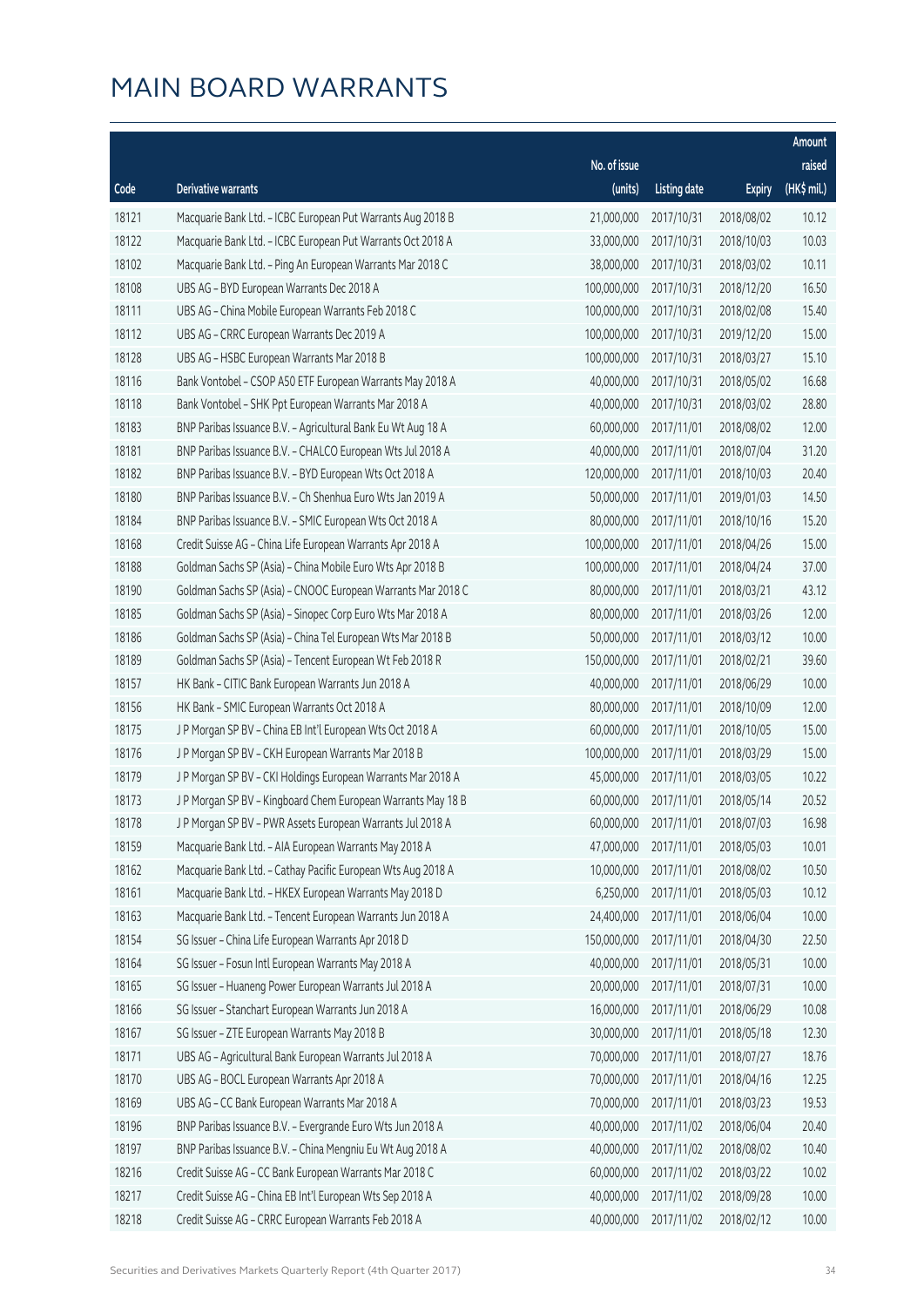|       |                                                              |              |                       |               | Amount      |
|-------|--------------------------------------------------------------|--------------|-----------------------|---------------|-------------|
|       |                                                              | No. of issue |                       |               | raised      |
| Code  | Derivative warrants                                          | (units)      | <b>Listing date</b>   | <b>Expiry</b> | (HK\$ mil.) |
| 18245 | Goldman Sachs SP (Asia) - Agri Bk European Wts Apr 2018 A    | 80,000,000   | 2017/11/02            | 2018/04/23    | 12.00       |
| 18242 | Goldman Sachs SP (Asia) - AIA European Warrants May 2018 A   | 80,000,000   | 2017/11/02            | 2018/05/02    | 25.44       |
| 18243 | Goldman Sachs SP (Asia) - BOCL European Warrants Apr 2018 A  | 80,000,000   | 2017/11/02            | 2018/04/16    | 12.00       |
| 18244 | Goldman Sachs SP (Asia) - Ping An European Wts Mar 2018 F    | 80,000,000   | 2017/11/02            | 2018/03/27    | 25.44       |
| 18212 | HK Bank - AIA European Warrants May 2018 B                   | 40,000,000   | 2017/11/02            | 2018/05/31    | 12.00       |
| 18213 | HK Bank - China Mobile European Warrants Feb 2018 B          | 60,000,000   | 2017/11/02            | 2018/02/05    | 10.20       |
| 18210 | HK Bank - Lenovo European Warrants May 2018 A                | 40,000,000   | 2017/11/02            | 2018/05/02    | 10.00       |
| 18209 | HK Bank - China Vanke European Warrants May 2018 A           | 40,000,000   | 2017/11/02            | 2018/05/02    | 10.00       |
| 18206 | Haitong Int'l Sec - AIA European Warrants Feb 2018 A         | 70,000,000   | 2017/11/02            | 2018/02/15    | 10.50       |
| 18232 | Haitong Int'l Sec - China EB Int'l European Warrants Oct 18A | 40,000,000   | 2017/11/02            | 2018/10/02    | 10.00       |
| 18205 | Haitong Int'l Sec - China Shenhua European Warrants Jun 18 B | 100,000,000  | 2017/11/02            | 2018/06/13    | 25.00       |
| 18214 | Haitong Int'l Sec - GAC European Warrants May 2018 A         | 80,000,000   | 2017/11/02            | 2018/05/14    | 20.00       |
| 18215 | Haitong Int'l Sec - GAC European Warrants Jul 2018 B         | 80,000,000   | 2017/11/02            | 2018/07/03    | 20.00       |
| 18199 | Haitong Int'l Sec - Lenovo European Warrants May 2018 A      | 60,000,000   | 2017/11/02            | 2018/05/14    | 15.90       |
| 18200 | Haitong Int'l Sec - Lenovo European Warrants Jun 2018 A      | 60,000,000   | 2017/11/02            | 2018/06/20    | 15.00       |
| 18204 | Haitong Int'l Sec - PetroChina European Warrants May 2018 B  | 60,000,000   | 2017/11/02            | 2018/05/14    | 15.00       |
| 18207 | Haitong Int'l Sec - PICC Group European Warrants Mar 2018 A  | 70,000,000   | 2017/11/02            | 2018/03/28    | 10.50       |
| 18208 | Haitong Int'l Sec - PICC Group European Warrants May 2018 A  | 60,000,000   | 2017/11/02            | 2018/05/24    | 18.60       |
| 18202 | Haitong Int'l Sec - Tencent European Warrants Aug 2018 B     | 100,000,000  | 2017/11/02            | 2018/08/31    | 18.00       |
| 18198 | Macquarie Bank Ltd. - Anhui Conch European Wts Jul 2018 A    | 40,000,000   | 2017/11/02            | 2018/07/04    | 10.08       |
| 18223 | Macquarie Bank Ltd. - Angang Steel European Wts May 2018 A   | 10,800,000   | 2017/11/02            | 2018/05/21    | 10.01       |
| 18221 | Macquarie Bank Ltd. - China Huarong European Warrants Jul18A | 29,000,000   | 2017/11/02            | 2018/07/17    | 10.06       |
| 18224 | Macquarie Bank Ltd. - CITIC European Warrants Jul 2018 A     | 15,000,000   | 2017/11/02            | 2018/07/04    | 10.04       |
| 18219 | Macquarie Bank Ltd. - GAC European Wts Jul 2018 A            | 30,000,000   | 2017/11/02            | 2018/07/04    | 12.30       |
| 18220 | Macquarie Bank Ltd. - Greatwall Motor European Put Wt Dec18A | 40,000,000   | 2017/11/02            | 2018/12/04    | 10.00       |
| 18222 | Macquarie Bank Ltd. - WH Group European Warrants Nov 2019 A  | 40,000,000   | 2017/11/02            | 2019/11/18    | 10.16       |
| 18194 | SG Issuer - CSOP A50 ETF European Warrants May 2018 A        |              | 20,000,000 2017/11/02 | 2018/05/31    | 11.20       |
| 18195 | SG Issuer - A50 China European Warrants May 2018 A           | 40,000,000   | 2017/11/02            | 2018/05/31    | 10.00       |
| 18193 | SG Issuer - SMIC European Warrants Oct 2018 A                | 60,000,000   | 2017/11/02            | 2018/10/09    | 11.40       |
| 18229 | UBS AG - CAM CSI300 European Warrants Mar 2018 A             | 70,000,000   | 2017/11/02            | 2018/03/12    | 11.27       |
| 18231 | UBS AG - Brilliance Chi European Warrants Mar 2018 A         | 70,000,000   | 2017/11/02            | 2018/03/14    | 10.92       |
| 18228 | UBS AG - Dongfeng Motor European Warrants Feb 2018 A         | 25,000,000   | 2017/11/02            | 2018/02/23    | 10.43       |
| 18227 | UBS AG - China Vanke European Warrants Apr 2018 A            | 50,000,000   | 2017/11/02            | 2018/04/26    | 11.10       |
| 18237 | Bank Vontobel - CHALCO European Warrants Jun 2018 A          | 20,000,000   | 2017/11/02            | 2018/06/11    | 20.10       |
| 18233 | Bank Vontobel - Ch Comm Cons European Warrants Mar 2018 A    | 30,000,000   | 2017/11/02            | 2018/03/29    | 11.79       |
| 18236 | Bank Vontobel - CITIC Sec European Warrants Dec 2018 A       | 70,000,000   | 2017/11/02            | 2018/12/04    | 10.57       |
| 18238 | Bank Vontobel - HKEX European Put Warrants Mar 2018 B        | 100,000,000  | 2017/11/02            | 2018/03/26    | 18.60       |
| 18241 | Bank Vontobel - Kingsoft European Warrants Jun 2018 A        | 50,000,000   | 2017/11/02            | 2018/06/15    | 12.80       |
| 18266 | Credit Suisse AG - Brilliance Chi European Wts Feb 2018 C    | 50,000,000   | 2017/11/03            | 2018/02/28    | 10.50       |
| 18265 | Credit Suisse AG - China Life European Put Wts Jun 2018 A    | 50,000,000   | 2017/11/03            | 2018/06/29    | 12.50       |
| 18286 | Goldman Sachs SP (Asia) - AIA European Warrants Apr 2018 A   | 80,000,000   | 2017/11/03            | 2018/04/23    | 12.00       |
| 18281 | Goldman Sachs SP (Asia) - China Life Euro Wts Apr 2018 B     | 100,000,000  | 2017/11/03            | 2018/04/16    | 15.00       |
| 18285 | Goldman Sachs SP (Asia) - China Mobile Euro Wts Mar 2018 B   | 80,000,000   | 2017/11/03            | 2018/03/27    | 12.00       |
| 18284 | Goldman Sachs SP (Asia) - China Unicom Euro Wts Feb 2018 A   | 40,000,000   | 2017/11/03            | 2018/02/05    | 10.00       |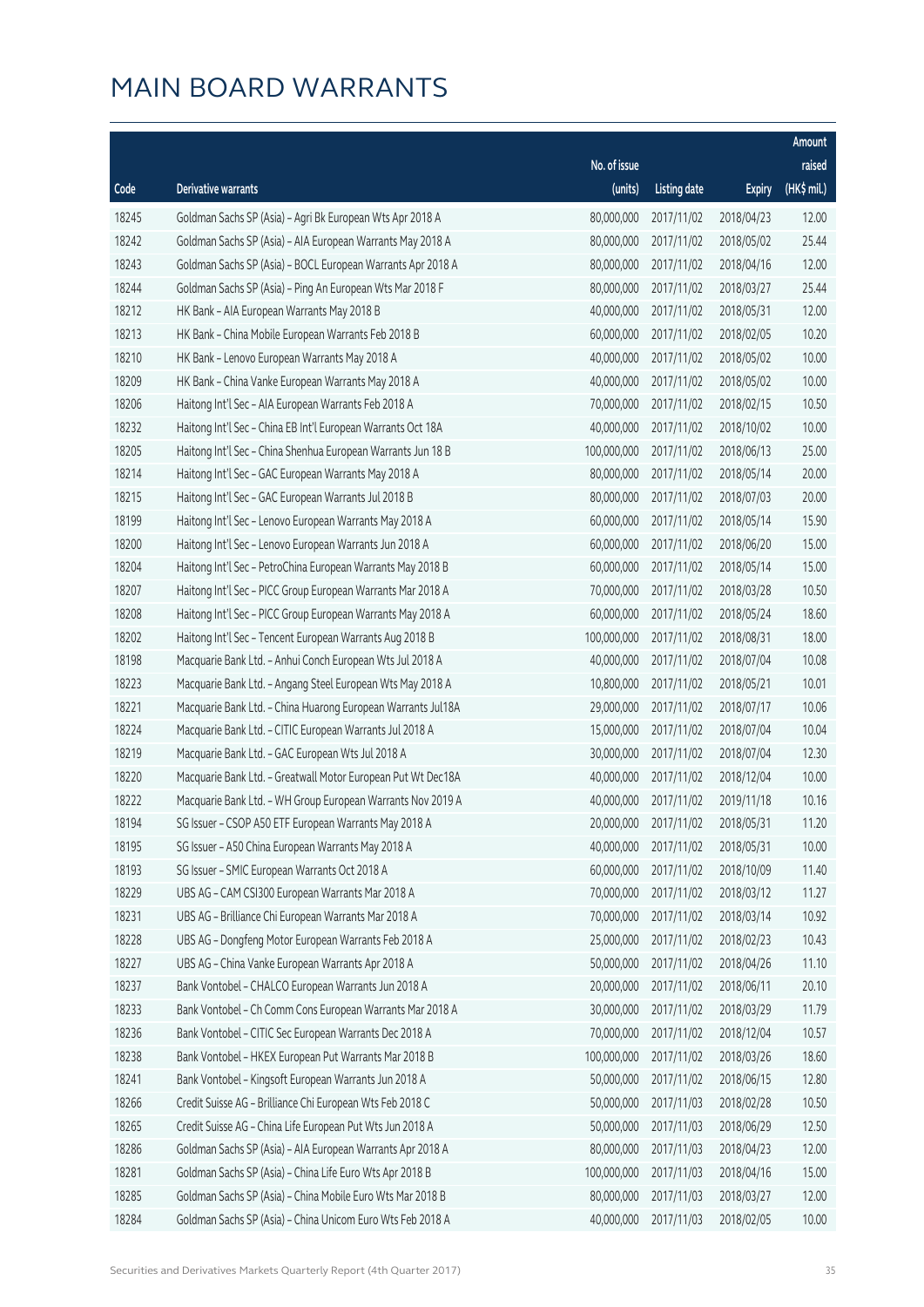|       |                                                              |                        |                     |               | <b>Amount</b> |
|-------|--------------------------------------------------------------|------------------------|---------------------|---------------|---------------|
|       |                                                              | No. of issue           |                     |               | raised        |
| Code  | Derivative warrants                                          | (units)                | <b>Listing date</b> | <b>Expiry</b> | (HK\$ mil.)   |
| 18287 | Goldman Sachs SP (Asia) - HKEX European Warrants Sep 2018 A  | 200,000,000            | 2017/11/03          | 2018/09/26    | 30.00         |
| 18259 | HK Bank - Agricultural Bank European Warrants Aug 2018 A     | 50,000,000             | 2017/11/03          | 2018/08/31    | 12.50         |
| 18261 | HK Bank - BOCL European Warrants Jul 2018 A                  | 50,000,000             | 2017/11/03          | 2018/07/26    | 12.50         |
| 18258 | HK Bank - CC Bank European Warrants Jul 2018 B               | 50,000,000             | 2017/11/03          | 2018/07/31    | 17.50         |
| 18256 | HK Bank - GAC European Warrants May 2018 A                   | 80,000,000             | 2017/11/03          | 2018/05/02    | 20.00         |
| 18260 | HK Bank - ICBC European Warrants Jul 2018 A                  | 50,000,000             | 2017/11/03          | 2018/07/31    | 15.00         |
| 18257 | HK Bank - Yanzhou Coal European Warrants Aug 2019 A          | 80,000,000             | 2017/11/03          | 2019/08/23    | 12.80         |
| 18278 | Haitong Int'l Sec - Car Inc European Warrants Aug 2020 A     | 80,000,000             | 2017/11/03          | 2020/08/18    | 20.00         |
| 18280 | Haitong Int'l Sec - China Life European Warrants Apr 2018 B  | 100,000,000            | 2017/11/03          | 2018/04/26    | 15.00         |
| 18279 | Haitong Int'l Sec - CSDC European Warrants Jun 2018 A        | 40,000,000             | 2017/11/03          | 2018/06/29    | 10.00         |
| 18277 | Haitong Int'l Sec - Guangshen Rail European Warrants Dec 18B | 20,000,000             | 2017/11/03          | 2018/12/31    | 17.00         |
| 18274 | Haitong Int'l Sec - HS Bank European Warrants Jun 2018 A     | 60,000,000             | 2017/11/03          | 2018/06/29    | 15.00         |
| 18276 | Haitong Int'l Sec - Maanshan Iron European Warrants Jun 18 A | 20,000,000             | 2017/11/03          | 2018/06/20    | 11.00         |
| 18275 | Haitong Int'l Sec - MTRC European Warrants Jun 2018 A        | 40,000,000             | 2017/11/03          | 2018/06/29    | 12.12         |
| 18272 | J P Morgan SP BV - BOCL European Warrants Jul 2018 A         | 100,000,000            | 2017/11/03          | 2018/07/31    | 16.00         |
| 18269 | J P Morgan SP BV - CC Bank European Wts Apr 2018 A           | 100,000,000            | 2017/11/03          | 2018/04/13    | 15.00         |
| 18268 | J P Morgan SP BV - China Unicom European Warrants Dec 2018 A | 100,000,000            | 2017/11/03          | 2018/12/19    | 15.00         |
| 18273 | J P Morgan SP BV - Ping An European Warrants May 2018 C      | 100,000,000            | 2017/11/03          | 2018/05/02    | 25.10         |
| 18262 | Macquarie Bank Ltd. - China Life European Wts Jun 2018 A     | 5,000,000              | 2017/11/03          | 2018/06/04    | 10.03         |
| 18264 | Macquarie Bank Ltd. - HTSC European Warrants Oct 2018 A      | 40,000,000             | 2017/11/03          | 2018/10/16    | 10.00         |
| 18263 | Macquarie Bank Ltd. - Meitu European Warrants May 2018 B     | 28,000,000             | 2017/11/03          | 2018/05/15    | 10.16         |
| 18251 | SG Issuer - China Life European Warrants Oct 2018 B          | 150,000,000            | 2017/11/03          | 2018/10/31    | 37.50         |
| 18252 | SG Issuer - ICBC European Put Wt May 2018 B                  | 40,000,000             | 2017/11/03          | 2018/05/31    | 11.00         |
| 18253 | SG Issuer - PICC European Warrants May 2018 A                | 35,000,000             | 2017/11/03          | 2018/05/31    | 10.15         |
| 18255 | SG Issuer - Ping An European Warrants Apr 2018 D             | 80,000,000             | 2017/11/03          | 2018/04/30    | 26.80         |
| 18249 | UBS AG - CSOP A50 ETF European Warrants Mar 2018 A           | 70,000,000             | 2017/11/03          | 2018/03/07    | 11.76         |
| 18246 | UBS AG - Ping An European Warrants Feb 2018 C                | 100,000,000 2017/11/03 |                     | 2018/02/21    | 17.20         |
| 18247 | UBS AG - Ping An European Put Warrants Feb 2018 D            | 100,000,000            | 2017/11/03          | 2018/02/28    | 26.50         |
| 18335 | BOCI Asia Ltd. - China Life European Warrants Oct 2018 A     | 200,000,000            | 2017/11/06          | 2018/10/22    | 51.00         |
| 18336 | BOCI Asia Ltd. - Galaxy Ent European Warrants May 2018 A     | 100,000,000            | 2017/11/06          | 2018/05/07    | 25.40         |
| 18341 | BOCI Asia Ltd. - HKEX European Warrants May 2018 B           | 200,000,000            | 2017/11/06          | 2018/05/29    | 30.40         |
| 18342 | BOCI Asia Ltd. - IGG European Warrants Mar 2018 A            | 60,000,000             | 2017/11/06          | 2018/03/12    | 11.40         |
| 18338 | BOCI Asia Ltd. - Kingsoft European Warrants Jun 2018 A       | 80,000,000             | 2017/11/06          | 2018/06/11    | 22.56         |
| 18337 | BOCI Asia Ltd. - Lenovo European Warrants May 2018 A         | 100,000,000            | 2017/11/06          | 2018/05/28    | 24.70         |
| 18334 | BOCI Asia Ltd. - Link REIT European Warrants May 2018 A      | 40,000,000             | 2017/11/06          | 2018/05/07    | 10.00         |
| 18340 | BOCI Asia Ltd. - Meitu European Warrants Mar 2018 A          | 100,000,000            | 2017/11/06          | 2018/03/27    | 19.20         |
| 18339 | BOCI Asia Ltd. - Sunny Optical European Warrants Jun 2018 C  | 100,000,000            | 2017/11/06          | 2018/06/29    | 17.20         |
| 18312 | BNP Paribas Issuance B.V. - BYD Electronic Euro Wts Aug 18 A | 40,000,000             | 2017/11/06          | 2018/08/02    | 14.00         |
| 18293 | BNP Paribas Issuance B.V. - Ch Mobile Euro Wts Jul 2018 B    | 40,000,000             | 2017/11/06          | 2018/07/04    | 10.00         |
| 18313 | BNP Paribas Issuance B.V. - CPIC European Wts Jul 2018 A     | 40,000,000             | 2017/11/06          | 2018/07/04    | 10.00         |
| 18311 | BNP Paribas Issuance B.V. - CRRC European Wts Oct 2018 A     | 40,000,000             | 2017/11/06          | 2018/10/03    | 12.00         |
| 18314 | BNP Paribas Issuance B.V. - CSOP A50 ETF Eu Wts Sep 2018 A   | 40,000,000             | 2017/11/06          | 2018/09/04    | 10.40         |
| 18298 | BNP Paribas Issuance B.V. - GAC European Warrants Aug 2018 A | 60,000,000             | 2017/11/06          | 2018/08/02    | 15.60         |
| 18294 | BNP Paribas Issuance B.V. - ICBC European Wts Aug 2018 A     | 40,000,000             | 2017/11/06          | 2018/08/02    | 10.40         |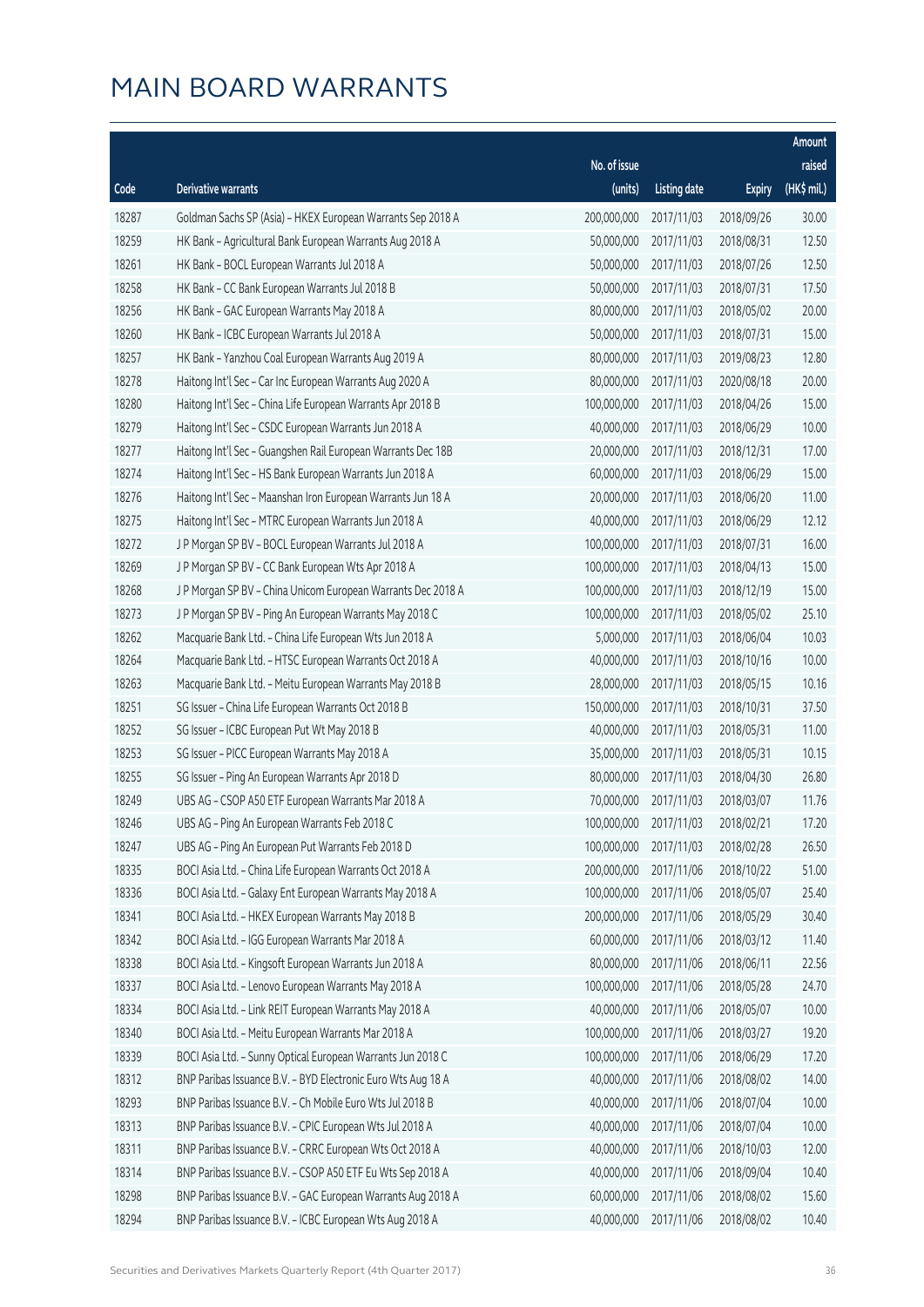|       |                                                              |              |                       |               | Amount      |
|-------|--------------------------------------------------------------|--------------|-----------------------|---------------|-------------|
|       |                                                              | No. of issue |                       |               | raised      |
| Code  | <b>Derivative warrants</b>                                   | (units)      | <b>Listing date</b>   | <b>Expiry</b> | (HK\$ mil.) |
| 18297 | BNP Paribas Issuance B.V. - ICBC European Wts Oct 2018 C     | 40,000,000   | 2017/11/06            | 2018/10/03    | 10.40       |
| 18288 | BNP Paribas Issuance B.V. - Tencent Euro Wts Jun 2018 A      | 80,000,000   | 2017/11/06            | 2018/06/04    | 20.80       |
| 18291 | BNP Paribas Issuance B.V. - Tencent Euro Wts Aug 2018 E      | 80,000,000   | 2017/11/06            | 2018/08/02    | 20.80       |
| 18316 | Credit Suisse AG - CHALCO European Wts May 2018 A            | 30,000,000   | 2017/11/06            | 2018/05/07    | 25.80       |
| 18318 | Credit Suisse AG - Angang Steel European Warrants May 2018 A | 30,000,000   | 2017/11/06            | 2018/05/07    | 30.00       |
| 18317 | Credit Suisse AG - Ch Molybdenum European Warrants May 2018A | 30,000,000   | 2017/11/06            | 2018/05/07    | 19.80       |
| 18315 | Credit Suisse AG - Geely Auto European Warrants Mar 2018 B   | 80,000,000   | 2017/11/06            | 2018/03/19    | 17.60       |
| 18319 | Credit Suisse AG - Maanshan Iron European Warrants May 2018A | 20,000,000   | 2017/11/06            | 2018/05/31    | 10.00       |
| 18320 | Credit Suisse AG - Ping An European Warrants May 2018 A      | 100,000,000  | 2017/11/06            | 2018/05/07    | 25.00       |
| 18327 | Goldman Sachs SP (Asia) - Agri Bk European Wts Mar 2018 A    | 80,000,000   | 2017/11/06            | 2018/03/27    | 12.00       |
| 18326 | Goldman Sachs SP (Asia) - CM Bank European Wts Apr 2018 A    | 60,000,000   | 2017/11/06            | 2018/04/23    | 10.02       |
| 18328 | Goldman Sachs SP (Asia) - CSOP A50 ETF Euro Wts Mar 2018 C   | 80,000,000   | 2017/11/06            | 2018/03/05    | 12.00       |
| 18325 | Goldman Sachs SP (Asia) - Galaxy Ent European Wts Mar 2018 C | 80,000,000   | 2017/11/06            | 2018/03/22    | 14.72       |
| 18324 | Goldman Sachs SP (Asia) - Ping An European Wts May 2018 A    | 100,000,000  | 2017/11/06            | 2018/05/07    | 25.00       |
| 18323 | J P Morgan SP BV - CM Bank European Warrants May 2018 B      | 70,000,000   | 2017/11/06            | 2018/05/31    | 10.78       |
| 18331 | J P Morgan SP BV - HKEX European Warrants Sep 2018 A         | 200,000,000  | 2017/11/06            | 2018/09/24    | 30.00       |
| 18321 | J P Morgan SP BV - ICBC European Warrants Apr 2018 B         | 100,000,000  | 2017/11/06            | 2018/04/19    | 15.10       |
| 18301 | Macquarie Bank Ltd. - A50 China European Warrants Jun 2018 A | 20,000,000   | 2017/11/06            | 2018/06/04    | 10.30       |
| 18299 | SG Issuer - China Life European Warrants May 2018 C          | 14,000,000   | 2017/11/06            | 2018/05/31    | 10.36       |
| 18300 | SG Issuer - China Life European Put Warrants Jul 2018 A      | 100,000,000  | 2017/11/06            | 2018/07/31    | 25.00       |
| 18310 | UBS AG - CNOOC European Warrants Mar 2018 B                  | 40,000,000   | 2017/11/06            | 2018/03/28    | 12.32       |
| 18308 | UBS AG - PetroChina European Put Warrants May 2018 A         | 40,000,000   | 2017/11/06            | 2018/05/07    | 10.00       |
| 18303 | Bank Vontobel - HSI European Warrants May 2018 A             | 100,000,000  | 2017/11/06            | 2018/05/30    | 26.90       |
| 18306 | Bank Vontobel - HSI European Warrants Jun 2018 B             | 100,000,000  | 2017/11/06            | 2018/06/28    | 27.00       |
| 18307 | Bank Vontobel - HSI European Put Warrants Apr 2018 A         | 100,000,000  | 2017/11/06            | 2018/04/27    | 15.80       |
| 18305 | Bank Vontobel - HSI European Put Warrants Jun 2018 A         | 100,000,000  | 2017/11/06            | 2018/06/28    | 25.50       |
| 18345 | BNP Paribas Issuance B.V. - CM Bank Euro Warrants Aug 2018 A |              | 40,000,000 2017/11/07 | 2018/08/02    | 12.00       |
| 18348 | BNP Paribas Issuance B.V. - Fosun Intl European Wts Sep 18 A | 60,000,000   | 2017/11/07            | 2018/09/04    | 15.00       |
| 18347 | BNP Paribas Issuance B.V. - Nine Dragons Eur Wt Sep 2018 A   | 50,000,000   | 2017/11/07            | 2018/09/04    | 12.50       |
| 18346 | BNP Paribas Issuance B.V. - SHK Ppt Euro Warrants May 2018 A | 40,000,000   | 2017/11/07            | 2018/05/03    | 11.60       |
| 18366 | Credit Suisse AG - BOCL European Warrants May 2018 C         | 50,000,000   | 2017/11/07            | 2018/05/07    | 12.50       |
| 18365 | Credit Suisse AG - CNOOC European Warrants May 2018 A        | 40,000,000   | 2017/11/07            | 2018/05/07    | 10.00       |
| 18363 | Credit Suisse AG - HSBC European Wts Mar 2018 B              | 100,000,000  | 2017/11/07            | 2018/03/27    | 15.00       |
| 18362 | Credit Suisse AG - Tencent Holdings European Wts May 2018 A  | 150,000,000  | 2017/11/07            | 2018/05/18    | 22.50       |
| 18364 | Credit Suisse AG - Want Want European Warrants May 2018 A    | 30,000,000   | 2017/11/07            | 2018/05/07    | 10.50       |
| 18374 | Goldman Sachs SP (Asia) - BOCL European Warrants Apr 2018 B  | 80,000,000   | 2017/11/07            | 2018/04/25    | 12.00       |
| 18371 | Goldman Sachs SP (Asia) - HKEX European Warrants Sep 2018 B  | 150,000,000  | 2017/11/07            | 2018/09/24    | 22.50       |
| 18370 | Goldman Sachs SP (Asia) - ICBC European Warrants Apr 2018 C  | 80,000,000   | 2017/11/07            | 2018/04/25    | 28.72       |
| 18372 | Goldman Sachs SP (Asia) - Ping An European Wts Apr 2018 B    | 80,000,000   | 2017/11/07            | 2018/04/25    | 12.00       |
| 18373 | Goldman Sachs SP (Asia) - Ping An Euro Put Wts Feb 2018 G    | 80,000,000   | 2017/11/07            | 2018/02/23    | 12.00       |
| 18369 | J P Morgan SP BV - CNOOC European Warrants Apr 2018 B        | 100,000,000  | 2017/11/07            | 2018/04/03    | 19.10       |
| 18367 | J P Morgan SP BV - A50 China European Warrants May 2018 A    | 80,000,000   | 2017/11/07            | 2018/05/07    | 20.16       |
| 18349 | Macquarie Bank Ltd. - Galaxy Ent European Wts Jun 2018 A     | 24,000,000   | 2017/11/07            | 2018/06/04    | 10.13       |
| 18343 | SG Issuer - AIA European Warrants Apr 2018 B                 | 60,000,000   | 2017/11/07            | 2018/04/30    | 15.00       |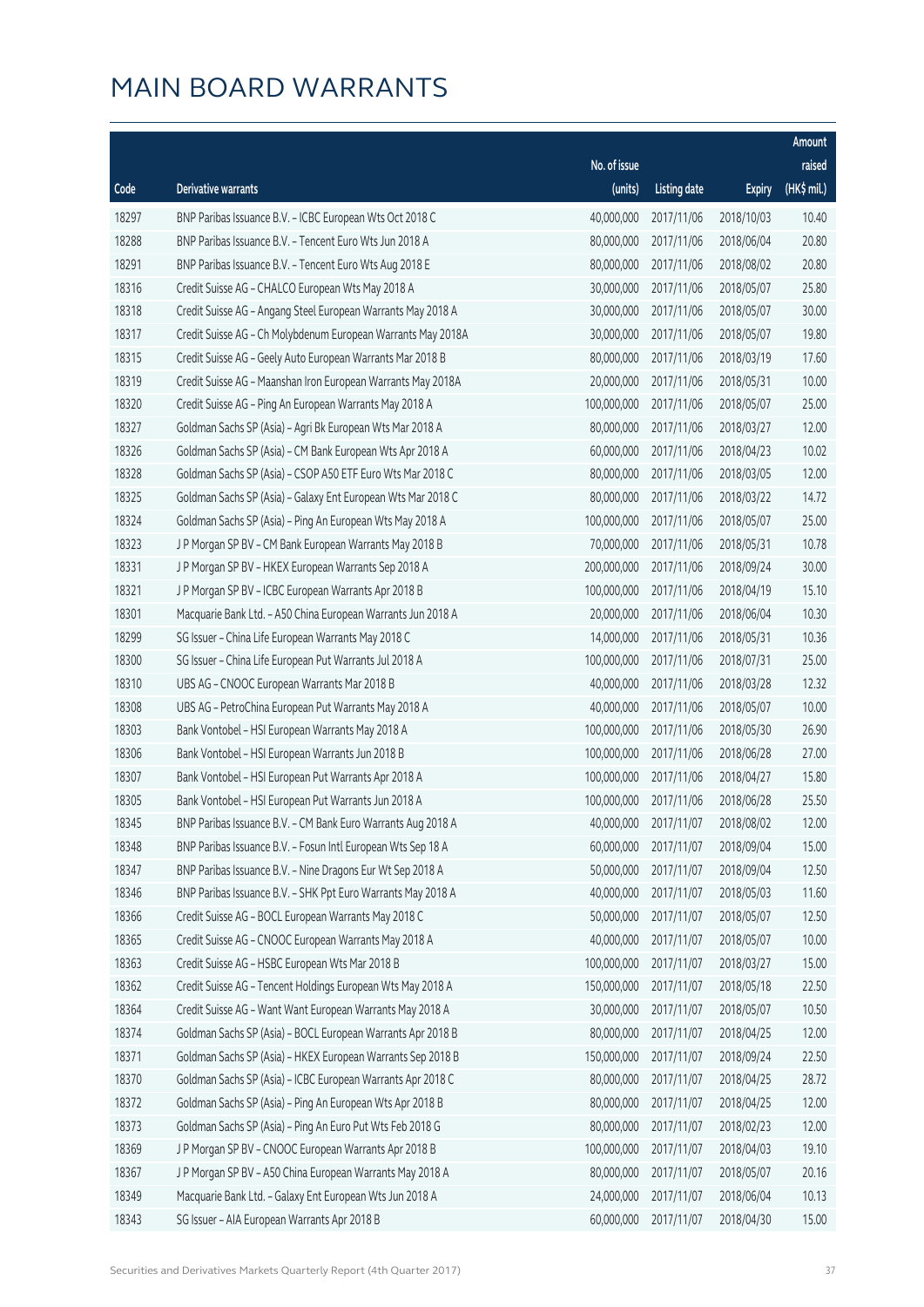|         |                                                              |              |                       |               | Amount      |
|---------|--------------------------------------------------------------|--------------|-----------------------|---------------|-------------|
|         |                                                              | No. of issue |                       |               | raised      |
| Code    | Derivative warrants                                          | (units)      | <b>Listing date</b>   | <b>Expiry</b> | (HK\$ mil.) |
| 18344   | SG Issuer - BOCL European Warrants May 2018 B                | 60,000,000   | 2017/11/07            | 2018/05/31    | 12.90       |
| 18358   | SG Issuer - CCCCL European Warrants May 2018 A               | 13,000,000   | 2017/11/07            | 2018/05/31    | 10.01       |
| 18360   | UBS AG - ASM Pacific European Warrants Jun 2018 A            | 50,000,000   | 2017/11/07            | 2018/06/22    | 10.75       |
| 18359   | UBS AG - BYD Electronic European Warrants Jul 2018 A         | 30,000,000   | 2017/11/07            | 2018/07/06    | 10.29       |
| 18350   | Bank Vontobel - BOCL European Warrants Jun 2018 A            | 80,000,000   | 2017/11/07            | 2018/06/25    | 23.92       |
| 18356   | Bank Vontobel - CKH European Warrants Jun 2018 B             | 40,000,000   | 2017/11/07            | 2018/06/11    | 20.16       |
| 18353   | Bank Vontobel - China Life European Warrants Oct 2018 A      | 100,000,000  | 2017/11/07            | 2018/10/29    | 25.10       |
| 18351   | Bank Vontobel - HKEX European Put Warrants May 2018 A        | 100,000,000  | 2017/11/07            | 2018/05/31    | 25.50       |
| 18357   | Bank Vontobel - MTRC European Warrants Apr 2018 A            | 70,000,000   | 2017/11/07            | 2018/04/03    | 10.85       |
| 12695 # | Credit Suisse AG - China Life European Warrants Mar 2018 B   | 80,000,000   | 2017/11/07            | 2018/03/26    | 12.00       |
| 17521#  | J P Morgan SP BV - HSBC European Warrants Feb 2018 A         | 150,000,000  | 2017/11/07            | 2018/02/02    | 12.00       |
| 11560 # | J P Morgan SP BV - Ping An European Warrants Mar 2018 B      | 100,000,000  | 2017/11/07            | 2018/03/02    | 18.50       |
| 16974 # | SG Issuer - CHALCO European Warrants Aug 2019 A              | 65,000,000   | 2017/11/07            | 2019/08/05    | 10.34       |
| 18410   | BOCI Asia Ltd. - AIA European Warrants May 2018 A            | 100,000,000  | 2017/11/08            | 2018/05/31    | 25.50       |
| 18411   | BOCI Asia Ltd. - BYD European Warrants Sep 2018 A            | 100,000,000  | 2017/11/08            | 2018/09/21    | 16.00       |
| 18412   | BOCI Asia Ltd. - CKH European Warrants May 2018 A            | 100,000,000  | 2017/11/08            | 2018/05/31    | 25.00       |
| 18405   | BOCI Asia Ltd. - China Life European Warrants May 2018 B     | 150,000,000  | 2017/11/08            | 2018/05/04    | 30.75       |
| 18406   | BOCI Asia Ltd. - China Life European Warrants May 2019 A     | 150,000,000  | 2017/11/08            | 2019/05/21    | 37.50       |
| 18409   | BOCI Asia Ltd. - PICC European Warrants Apr 2019 A           | 100,000,000  | 2017/11/08            | 2019/04/25    | 28.50       |
| 18407   | BOCI Asia Ltd. - Ping An European Warrants Mar 2018 C        | 100,000,000  | 2017/11/08            | 2018/03/09    | 27.40       |
| 18408   | BOCI Asia Ltd. - Ping An European Warrants May 2018 B        | 100,000,000  | 2017/11/08            | 2018/05/11    | 26.70       |
| 18383   | BNP Paribas Issuance B.V. - CAM CSI300 Euro Wts Oct 2018 A   | 40,000,000   | 2017/11/08            | 2018/10/03    | 10.40       |
| 18380   | BNP Paribas Issuance B.V. - BYD Electronic Euro Wts Aug 18 B | 40,000,000   | 2017/11/08            | 2018/08/02    | 13.60       |
| 18382   | BNP Paribas Issuance B.V. - PICC European Wts Aug 2018 A     | 30,000,000   | 2017/11/08            | 2018/08/02    | 25.80       |
| 18379   | BNP Paribas Issuance B.V. - SMIC European Wts Oct 2018 B     | 50,000,000   | 2017/11/08            | 2018/10/03    | 12.50       |
| 18377   | BNP Paribas Issuance B.V. - China Vanke Euro Wts Oct 2018 A  | 40,000,000   | 2017/11/08            | 2018/10/03    | 14.40       |
| 18419   | Credit Suisse AG - Galaxy Ent European Warrants Apr 2018 B   |              | 50,000,000 2017/11/08 | 2018/04/10    | 13.50       |
| 18418   | Credit Suisse AG - Baiyunshan Ph European Warrants May 2018A | 30,000,000   | 2017/11/08            | 2018/05/07    | 12.00       |
| 18445   | Goldman Sachs SP (Asia) - China Life Euro Wts Jul 2018 A     | 100,000,000  | 2017/11/08            | 2018/07/31    | 25.00       |
| 18441   | Goldman Sachs SP (Asia) - Galaxy Ent European Wts Apr 2018 B | 80,000,000   | 2017/11/08            | 2018/04/06    | 12.48       |
| 18443   | Goldman Sachs SP (Asia) - Ping An European Wts May 2018 B    | 80,000,000   | 2017/11/08            | 2018/05/08    | 20.00       |
| 18439   | Goldman Sachs SP (Asia) - SUNAC European Warrants Mar 2018 A | 20,000,000   | 2017/11/08            | 2018/03/26    | 10.00       |
| 18446   | Goldman Sachs SP (Asia) - Tencent European Wt May 2018 A     | 200,000,000  | 2017/11/08            | 2018/05/18    | 30.00       |
| 18417   | Haitong Int'l Sec - Agricultural Bk European Warrants Mar18A | 100,000,000  | 2017/11/08            | 2018/03/29    | 15.00       |
| 18376   | Haitong Int'l Sec - CM Bank European Warrants May 2018 B     | 80,000,000   | 2017/11/08            | 2018/05/29    | 12.40       |
| 18375   | Haitong Int'l Sec - CSOP A50 ETF European Warrants Mar 2018D | 80,000,000   | 2017/11/08            | 2018/03/06    | 12.80       |
| 18416   | Haitong Int'l Sec - HKEX European Warrants Sep 2018 A        | 150,000,000  | 2017/11/08            | 2018/09/18    | 22.50       |
| 18450   | J P Morgan SP BV - China Life European Put Wts Mar 2018 C    | 100,000,000  | 2017/11/08            | 2018/03/02    | 15.00       |
| 10489   | J P Morgan SP BV - N225 Index Euro Wts Jun 2018 C            | 100,000,000  | 2017/11/08            | 2018/06/08    | 25.30       |
| 10490   | J P Morgan SP BV - N225 Idx Euro Put Wts Jun 2018 D          | 100,000,000  | 2017/11/08            | 2018/06/08    | 25.30       |
| 18448   | J P Morgan SP BV - Tencent European Put Warrants Feb 2018 H  | 200,000,000  | 2017/11/08            | 2018/02/28    | 30.20       |
| 18384   | Macquarie Bank Ltd. - CHALCO European Warrants Sep 2018 A    | 9,000,000    | 2017/11/08            | 2018/09/04    | 10.09       |
| 18385   | Macquarie Bank Ltd. - Anta Sports European Wts Aug 2018 A    | 18,000,000   | 2017/11/08            | 2018/08/17    | 10.19       |
| 18398   | SG Issuer - China Life European Warrants Mar 2018 D          | 150,000,000  | 2017/11/08            | 2018/03/29    | 22.50       |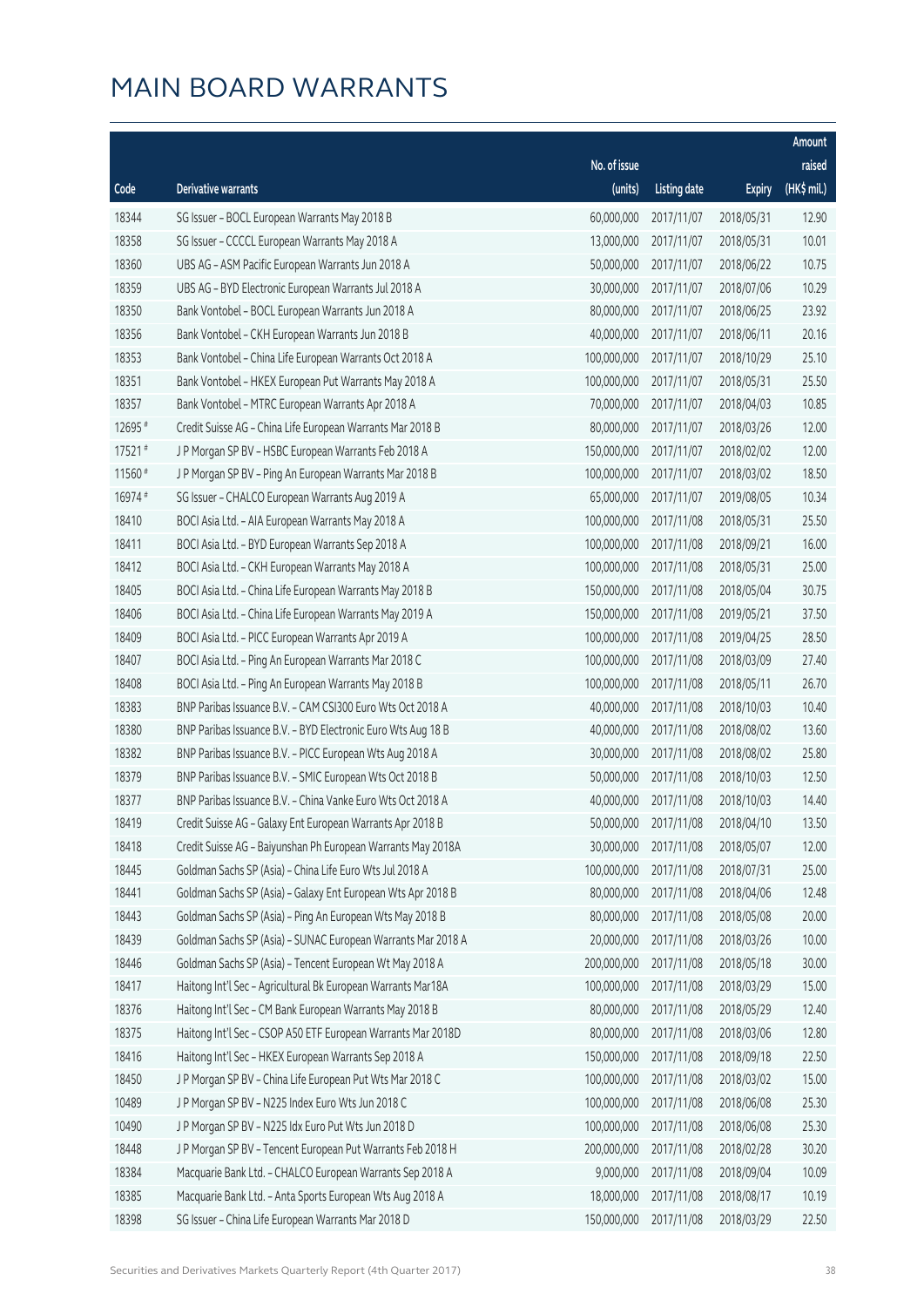|       |                                                              |              |                       |               | Amount      |
|-------|--------------------------------------------------------------|--------------|-----------------------|---------------|-------------|
|       |                                                              | No. of issue |                       |               | raised      |
| Code  | <b>Derivative warrants</b>                                   | (units)      | <b>Listing date</b>   | <b>Expiry</b> | (HK\$ mil.) |
| 18401 | SG Issuer - PICC P&C European Warrants May 2018 A            | 9,000,000    | 2017/11/08            | 2018/05/31    | 10.08       |
| 18399 | SG Issuer - PICC European Warrants Mar 2018 A                | 46,000,000   | 2017/11/08            | 2018/03/29    | 10.35       |
| 18402 | SG Issuer - Ping An European Warrants May 2018 C             | 80,000,000   | 2017/11/08            | 2018/05/31    | 20.00       |
| 18429 | UBS AG - China Life European Warrants Jul 2018 A             | 100,000,000  | 2017/11/08            | 2018/07/30    | 25.00       |
| 18397 | UBS AG - China Life European Put Warrants Feb 2018 B         | 70,000,000   | 2017/11/08            | 2018/02/26    | 10.64       |
| 18435 | UBS AG - HSI European Warrants Mar 2018 F                    | 200,000,000  | 2017/11/08            | 2018/03/28    | 31.20       |
| 18436 | UBS AG - HSI European Warrants Aug 2018 A                    | 200,000,000  | 2017/11/08            | 2018/08/30    | 31.00       |
| 18392 | UBS AG - HSI European Put Warrants Mar 2018 D                | 200,000,000  | 2017/11/08            | 2018/03/28    | 30.60       |
| 18394 | UBS AG - HSI European Put Warrants Mar 2018 E                | 200,000,000  | 2017/11/08            | 2018/03/28    | 30.00       |
| 18432 | UBS AG - PICC European Warrants May 2018 A                   | 20,000,000   | 2017/11/08            | 2018/05/07    | 17.60       |
| 18431 | UBS AG - PICC Group European Warrants May 2018 A             | 40,000,000   | 2017/11/08            | 2018/05/07    | 10.32       |
| 18430 | UBS AG - Ping An European Warrants May 2018 A                | 100,000,000  | 2017/11/08            | 2018/05/07    | 26.50       |
| 18420 | UBS AG - Sands China European Warrants Mar 2018 B            | 70,000,000   | 2017/11/08            | 2018/03/27    | 10.78       |
| 18424 | UBS AG - Tencent Holdings European Warrants Feb 2018 J       | 30,000,000   | 2017/11/08            | 2018/02/26    | 10.35       |
| 18396 | UBS AG - Tencent Holdings European Warrants May 2018 A       | 300,000,000  | 2017/11/08            | 2018/05/18    | 45.90       |
| 18433 | UBS AG - Tencent Holdings European Put Warrants Mar 2018 D   | 200,000,000  | 2017/11/08            | 2018/03/19    | 36.00       |
| 18390 | Bank Vontobel - Ch Comm Cons European Warrants May 2018 A    | 20,000,000   | 2017/11/08            | 2018/05/08    | 14.92       |
| 18391 | Bank Vontobel - China Life European Warrants Oct 2018 B      | 100,000,000  | 2017/11/08            | 2018/10/03    | 25.10       |
| 18389 | Bank Vontobel - CNOOC European Warrants May 2018 A           | 40,000,000   | 2017/11/08            | 2018/05/07    | 10.04       |
| 18387 | Bank Vontobel - HSBC European Put Warrants Jun 2018 A        | 40,000,000   | 2017/11/08            | 2018/06/29    | 20.32       |
| 18388 | Bank Vontobel - Ping An European Warrants Jul 2018 B         | 50,000,000   | 2017/11/08            | 2018/07/30    | 16.95       |
| 18462 | BNP Paribas Issuance B.V. - CNOOC European Wts Aug 2018 A    | 40,000,000   | 2017/11/09            | 2018/08/02    | 10.00       |
| 18463 | BNP Paribas Issuance B.V. - CPIC European Wts Aug 2018 A     | 40,000,000   | 2017/11/09            | 2018/08/02    | 10.00       |
| 18467 | BNP Paribas Issuance B.V. - Ch Unicom Euro Wt Jul 2018 A     | 40,000,000   | 2017/11/09            | 2018/07/04    | 15.20       |
| 18466 | BNP Paribas Issuance B.V. - Galaxy Ent Euro Wts Jun 2018 A   | 40,000,000   | 2017/11/09            | 2018/06/04    | 10.00       |
| 18478 | Credit Suisse AG - Ping An European Warrants May 2018 B      | 100,000,000  | 2017/11/09            | 2018/05/31    | 25.00       |
| 18477 | Credit Suisse AG - SMIC European Warrants Jul 2018 A         |              | 80,000,000 2017/11/09 | 2018/07/31    | 20.00       |
| 18481 | Credit Suisse AG - Tencent Holdings European Wts Mar 2018 I  | 40,000,000   | 2017/11/09            | 2018/03/01    | 18.00       |
| 18453 | Goldman Sachs SP (Asia) - China Life Euro Wts Sep 2018 A     | 100,000,000  | 2017/11/09            | 2018/09/28    | 25.00       |
| 18492 | Goldman Sachs SP (Asia) - CNOOC European Warrants Feb 2018 B | 80,000,000   | 2017/11/09            | 2018/02/09    | 12.00       |
| 18493 | Goldman Sachs SP (Asia) - CNOOC European Warrants Mar 2018 D | 80,000,000   | 2017/11/09            | 2018/03/26    | 15.36       |
| 18491 | Goldman Sachs SP (Asia) - HKEX European Warrants Feb 2018 E  | 40,000,000   | 2017/11/09            | 2018/02/09    | 16.92       |
| 18495 | Goldman Sachs SP (Asia) - NCI European Warrants Feb 2018 A   | 40,000,000   | 2017/11/09            | 2018/02/12    | 10.00       |
| 18494 | Goldman Sachs SP (Asia) - Sands China Euro Wts Mar 2018 E    | 80,000,000   | 2017/11/09            | 2018/03/26    | 12.00       |
| 18460 | HK Bank - China Life European Warrants Jul 2018 A            | 80,000,000   | 2017/11/09            | 2018/07/31    | 20.00       |
| 18461 | HK Bank - CNOOC European Warrants May 2018 B                 | 30,000,000   | 2017/11/09            | 2018/05/08    | 12.00       |
| 18459 | HK Bank - China Unicom European Warrants Dec 2018 A          | 100,000,000  | 2017/11/09            | 2018/12/31    | 15.00       |
| 18457 | HK Bank - HSI European Warrants Aug 2018 A                   | 150,000,000  | 2017/11/09            | 2018/08/30    | 22.50       |
| 18458 | HK Bank - PICC Group European Warrants Mar 2018 A            | 80,000,000   | 2017/11/09            | 2018/03/26    | 12.80       |
| 18507 | Haitong Int'l Sec - China Life European Put Warrants Feb 18A | 100,000,000  | 2017/11/09            | 2018/02/28    | 15.00       |
| 18502 | Haitong Int'l Sec - CNOOC European Warrants Jun 2018 B       | 40,000,000   | 2017/11/09            | 2018/06/29    | 14.00       |
| 18504 | Haitong Int'l Sec - CSPC Pharma European Warrants Sep 2018 A | 40,000,000   | 2017/11/09            | 2018/09/18    | 11.56       |
| 18497 | Haitong Int'l Sec - Geely Auto European Put Warrants May 18A | 40,000,000   | 2017/11/09            | 2018/05/09    | 12.24       |
| 18499 | Haitong Int'l Sec - Geely Auto European Put Warrants Jun 18C | 40,000,000   | 2017/11/09            | 2018/06/29    | 10.76       |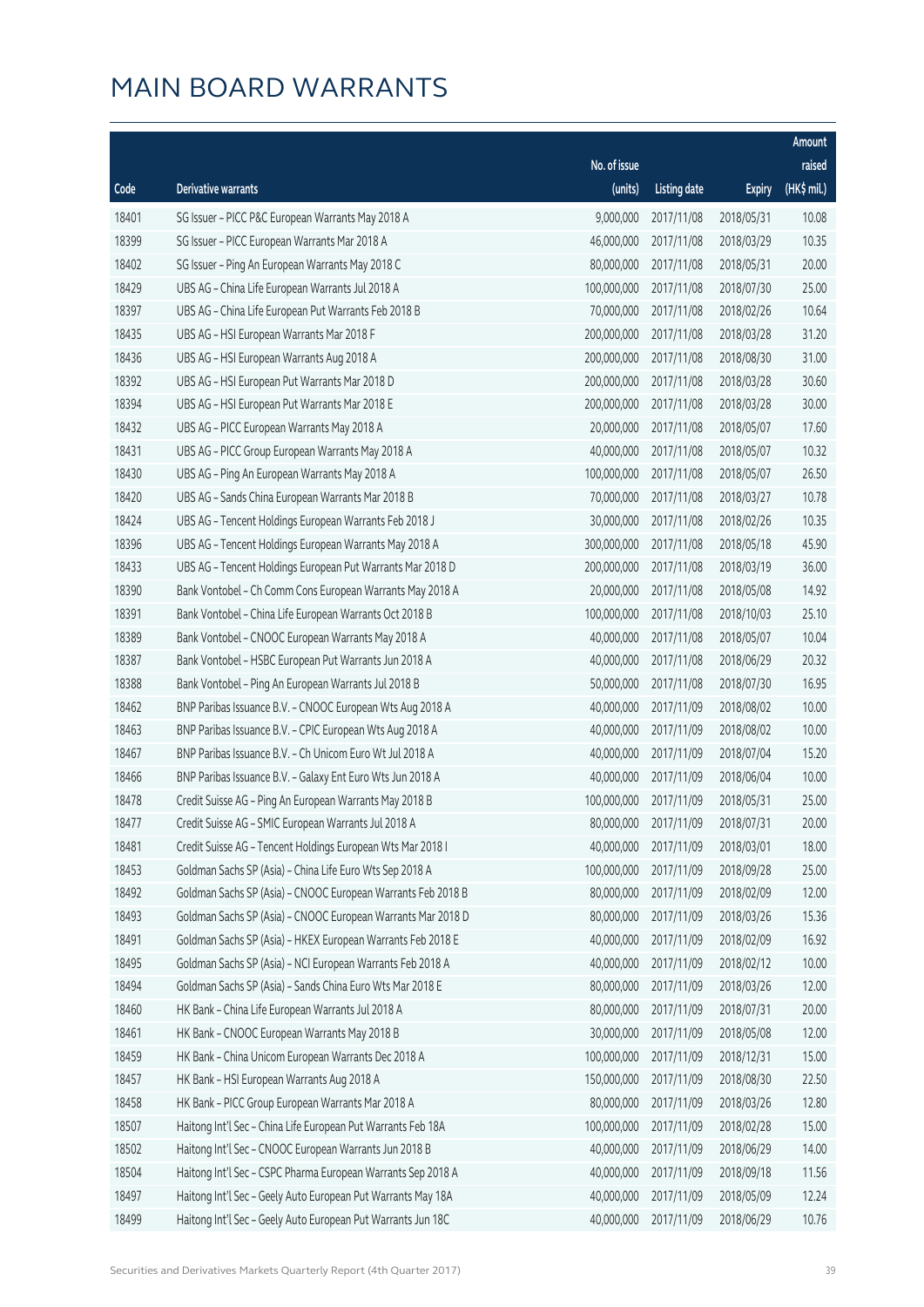|         |                                                              |              |                       |               | Amount      |
|---------|--------------------------------------------------------------|--------------|-----------------------|---------------|-------------|
|         |                                                              | No. of issue |                       |               | raised      |
| Code    | <b>Derivative warrants</b>                                   | (units)      | <b>Listing date</b>   | <b>Expiry</b> | (HK\$ mil.) |
| 18501   | Haitong Int'l Sec - Baiyunshan Ph European Warrants May 18 A | 30,000,000   | 2017/11/09            | 2018/05/09    | 11.88       |
| 18505   | Haitong Int'l Sec - Ping An European Put Warrants Feb 2018 B | 100,000,000  | 2017/11/09            | 2018/02/28    | 16.80       |
| 18503   | Haitong Int'l Sec - SMIC European Warrants Sep 2018 A        | 60,000,000   | 2017/11/09            | 2018/09/18    | 16.80       |
| 18500   | Haitong Int'l Sec - Tencent European Put Warrants Mar 2018 I | 150,000,000  | 2017/11/09            | 2018/03/20    | 24.60       |
| 18487   | J P Morgan SP BV - Sinopec Corp European Warrants May 2018 B | 100,000,000  | 2017/11/09            | 2018/05/31    | 15.20       |
| 18485   | J P Morgan SP BV - HSBC European Warrants Mar 2018 C         | 100,000,000  | 2017/11/09            | 2018/03/29    | 15.00       |
| 18490   | J P Morgan SP BV - HSCEI European Put Warrants May 2018 A    | 200,000,000  | 2017/11/09            | 2018/05/30    | 30.80       |
| 18489   | J P Morgan SP BV - HSI European Warrants Mar 2018 G          | 200,000,000  | 2017/11/09            | 2018/03/28    | 30.00       |
| 18488   | J P Morgan SP BV - PetroChina European Warrants May 2018 A   | 100,000,000  | 2017/11/09            | 2018/05/08    | 25.20       |
| 18484   | J P Morgan SP BV - Stanchart European Warrants Mar 2018 A    | 50,000,000   | 2017/11/09            | 2018/03/29    | 12.40       |
| 18469   | Macquarie Bank Ltd. - China East Air European Wts May 2018 B | 22,000,000   | 2017/11/09            | 2018/05/25    | 10.10       |
| 18475   | Macquarie Bank Ltd. - China Life European Wts Nov 2018 A     | 40,000,000   | 2017/11/09            | 2018/11/02    | 10.04       |
| 18468   | Macquarie Bank Ltd. - Ch Southern Air Euro Wts Jul 2018 A    | 14,000,000   | 2017/11/09            | 2018/07/20    | 10.07       |
| 18470   | Macquarie Bank Ltd. - PetroChina European Wts Aug 2018 A     | 40,000,000   | 2017/11/09            | 2018/08/02    | 10.00       |
| 18476   | SG Issuer - China Life European Warrants Sep 2018 B          | 150,000,000  | 2017/11/09            | 2018/09/28    | 37.50       |
| 18454   | SG Issuer - CNOOC European Warrants May 2018 B               | 20,000,000   | 2017/11/09            | 2018/05/31    | 10.00       |
| 18451   | SG Issuer - CNOOC European Put Warrants Jun 2018 B           | 15,000,000   | 2017/11/09            | 2018/06/29    | 10.05       |
| 18455   | SG Issuer - Petch European Warrants May 2018 B               | 50,000,000   | 2017/11/09            | 2018/05/31    | 12.50       |
| 18452   | SG Issuer - PetroChina European Put Warrants Jun 2018 A      | 40,000,000   | 2017/11/09            | 2018/06/29    | 13.20       |
| 18482   | UBS AG - PetroChina European Warrants May 2018 B             | 40,000,000   | 2017/11/09            | 2018/05/14    | 10.00       |
| 18483   | UBS AG - Stanchart European Warrants Mar 2018 A              | 35,000,000   | 2017/11/09            | 2018/03/22    | 10.19       |
| 12311 # | J P Morgan SP BV - Ping An European Warrants May 2018 A      | 100,000,000  | 2017/11/09            | 2018/05/30    | 70.00       |
| 18558   | BOCI Asia Ltd. - CHALCO European Warrants Mar 2018 A         | 30,000,000   | 2017/11/10            | 2018/03/27    | 13.17       |
| 18561   | BOCI Asia Ltd. - CRRC European Warrants Jun 2018 A           | 35,000,000   | 2017/11/10            | 2018/06/26    | 11.62       |
| 18562   | BOCI Asia Ltd. - Fosun Intl European Warrants Apr 2018 A     | 80,000,000   | 2017/11/10            | 2018/04/23    | 17.68       |
| 18559   | BOCI Asia Ltd. - SMIC European Warrants Jul 2018 A           | 50,000,000   | 2017/11/10            | 2018/07/31    | 13.35       |
| 18553   | BOCI Asia Ltd. - Tencent Holdings European Wts Mar 2018 G    |              | 30,000,000 2017/11/10 | 2018/03/05    | 14.85       |
| 18552   | BOCI Asia Ltd. - Tencent Holdings European Wts Aug 2018 B    | 200,000,000  | 2017/11/10            | 2018/08/29    | 44.60       |
| 18555   | BOCI Asia Ltd. - Tencent Holdings European Put Wts Mar 2018H | 100,000,000  | 2017/11/10            | 2018/03/19    | 17.60       |
| 18557   | BOCI Asia Ltd. - Tencent Holdings European Put Wts Apr 2018E | 100,000,000  | 2017/11/10            | 2018/04/23    | 24.90       |
| 18509   | BNP Paribas Issuance B.V. - Tencent Euro Wts Jul 2018 E      | 80,000,000   | 2017/11/10            | 2018/07/04    | 20.00       |
| 18535   | Credit Suisse AG - CPIC European Warrants Jun 2018 A         | 50,000,000   | 2017/11/10            | 2018/06/08    | 12.50       |
| 18529   | Credit Suisse AG - HSBC European Wts Mar 2018 C              | 100,000,000  | 2017/11/10            | 2018/03/27    | 15.00       |
| 18532   | Credit Suisse AG - ICBC European Warrants Apr 2018 B         | 60,000,000   | 2017/11/10            | 2018/04/20    | 10.80       |
| 18534   | Credit Suisse AG - Tencent Holdings Euro Put Wts Mar 2018 J  | 100,000,000  | 2017/11/10            | 2018/03/29    | 16.00       |
| 18541   | Goldman Sachs SP (Asia) - CITIC European Warrants May 2018 A | 40,000,000   | 2017/11/10            | 2018/05/31    | 10.00       |
| 18543   | Goldman Sachs SP (Asia) - CKA European Warrants Mar 2018 B   | 40,000,000   | 2017/11/10            | 2018/03/23    | 10.00       |
| 18548   | Goldman Sachs SP (Asia) - Ping An European Wts Feb 2018 H    | 100,000,000  | 2017/11/10            | 2018/02/26    | 16.10       |
| 18550   | Goldman Sachs SP (Asia) - Ping An European Wts Mar 2018 G    | 80,000,000   | 2017/11/10            | 2018/03/26    | 23.12       |
| 18544   | Goldman Sachs SP (Asia) - Stanchart European Wts Mar 2018 A  | 40,000,000   | 2017/11/10            | 2018/03/29    | 10.00       |
| 18539   | J P Morgan SP BV - Galaxy Ent European Put Wts May 2018 A    | 100,000,000  | 2017/11/10            | 2018/05/31    | 39.20       |
| 18537   | J P Morgan SP BV - Ping An European Warrants May 2018 D      | 100,000,000  | 2017/11/10            | 2018/05/31    | 25.20       |
| 18536   | J P Morgan SP BV - Tencent European Warrants Feb 2018 I      | 100,000,000  | 2017/11/10            | 2018/02/09    | 51.10       |
| 18524   | Macquarie Bank Ltd. - CNOOC European Warrants Jun 2018 B     | 24,000,000   | 2017/11/10            | 2018/06/04    | 10.03       |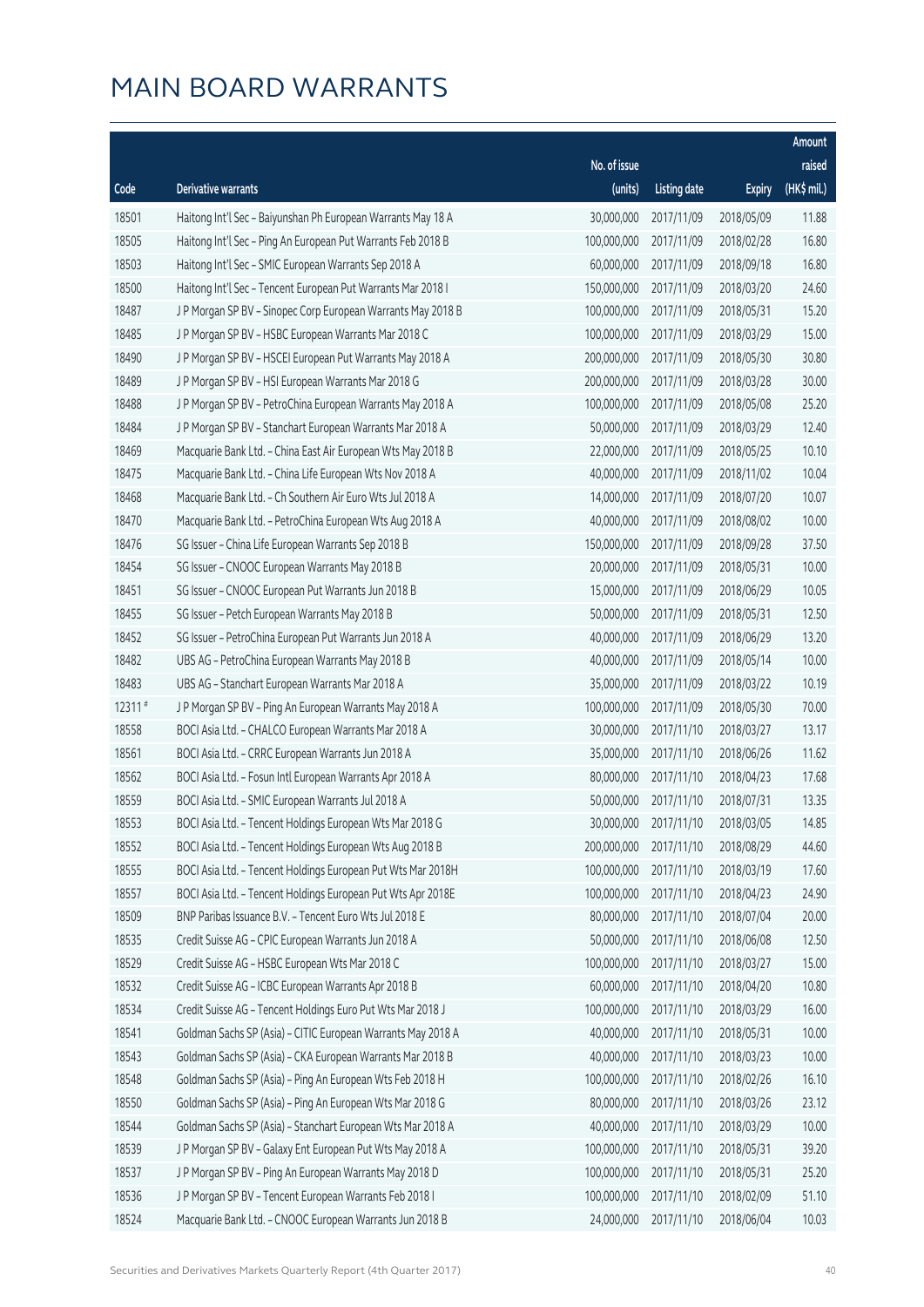|         |                                                              |              |                       |               | Amount      |
|---------|--------------------------------------------------------------|--------------|-----------------------|---------------|-------------|
|         |                                                              | No. of issue |                       |               | raised      |
| Code    | <b>Derivative warrants</b>                                   | (units)      | <b>Listing date</b>   | <b>Expiry</b> | (HK\$ mil.) |
| 18525   | Macquarie Bank Ltd. - CPIC European Warrants Oct 2018 A      | 37,000,000   | 2017/11/10            | 2018/10/03    | 10.14       |
| 18526   | Macquarie Bank Ltd. - Ch State Con European Wts Jun 2019 A   | 40,000,000   | 2017/11/10            | 2019/06/04    | 10.00       |
| 18527   | Macquarie Bank Ltd. - MGM China European Warrants Mar 2019 A | 32,200,000   | 2017/11/10            | 2019/03/04    | 10.18       |
| 18508   | Macquarie Bank Ltd. - Ping An European Warrants Mar 2018 D   | 40,000,000   | 2017/11/10            | 2018/03/02    | 10.00       |
| 18515   | SG Issuer - Country Garden European Warrants Dec 2018 B      | 60,000,000   | 2017/11/10            | 2018/12/31    | 15.00       |
| 18516   | SG Issuer - SMIC European Warrants May 2018 A                | 50,000,000   | 2017/11/10            | 2018/05/31    | 12.50       |
| 18518   | SG Issuer - Tencent European Warrants May 2018 E             | 200,000,000  | 2017/11/10            | 2018/05/31    | 41.00       |
| 18517   | SG Issuer - Tencent European Put Warrants Apr 2018 K         | 150,000,000  | 2017/11/10            | 2018/04/30    | 34.50       |
| 18511   | UBS AG - Tencent Holdings European Put Warrants May 2018 B   | 200,000,000  | 2017/11/10            | 2018/05/09    | 56.80       |
| 18512   | UBS AG - ZTE European Put Warrants May 2018 B                | 30,000,000   | 2017/11/10            | 2018/05/09    | 10.80       |
| 22638 # | UBS AG - China Life European Warrants Mar 2018 A             | 100,000,000  | 2017/11/10            | 2018/03/27    | 10.60       |
| 18620   | BOCI Asia Ltd. - AAC Tech European Warrants Jun 2018 A       | 100,000,000  | 2017/11/13            | 2018/06/25    | 25.30       |
| 18622   | BOCI Asia Ltd. - AAC Tech European Warrants Sep 2018 B       | 100,000,000  | 2017/11/13            | 2018/09/24    | 27.10       |
| 18623   | BOCI Asia Ltd. - China Mobile European Warrants Apr 2018 A   | 200,000,000  | 2017/11/13            | 2018/04/23    | 61.60       |
| 18624   | BOCI Asia Ltd. - Sinopec Corp European Warrants Jun 2018 A   | 60,000,000   | 2017/11/13            | 2018/06/11    | 15.00       |
| 18627   | BOCI Asia Ltd. - HKEX European Warrants May 2018 C           | 50,000,000   | 2017/11/13            | 2018/05/28    | 37.05       |
| 18625   | BOCI Asia Ltd. - New World Dev European Warrants May 2018 A  | 40,000,000   | 2017/11/13            | 2018/05/30    | 15.64       |
| 18618   | BOCI Asia Ltd. - Tencent Holdings European Wts Apr 2018 F    | 30,000,000   | 2017/11/13            | 2018/04/25    | 34.29       |
| 18619   | BOCI Asia Ltd. - Tencent Holdings European Wts Jul 2018 A    | 200,000,000  | 2017/11/13            | 2018/07/30    | 50.00       |
| 18571   | BNP Paribas Issuance B.V. - PetroCh Euro Wts Dec 2018 A      | 40,000,000   | 2017/11/13            | 2018/12/04    | 10.40       |
| 18570   | BNP Paribas Issuance B.V. - PICC Group Euro Wts Aug 2018 A   | 50,000,000   | 2017/11/13            | 2018/08/02    | 12.50       |
| 18569   | BNP Paribas Issuance B.V. - SMIC European Wts Feb 2019 A     | 80,000,000   | 2017/11/13            | 2019/02/04    | 20.00       |
| 18591   | Credit Suisse AG - Tencent Holdings European Wts May 2018 B  | 150,000,000  | 2017/11/13            | 2018/05/14    | 37.50       |
| 18602   | Goldman Sachs SP (Asia) - AAC Tech Euro Wts May 2018 A       | 50,000,000   | 2017/11/13            | 2018/05/30    | 12.50       |
| 18606   | Goldman Sachs SP (Asia) - PetroChina European Wts Apr 2018 A | 60,000,000   | 2017/11/13            | 2018/04/27    | 20.28       |
| 18605   | Goldman Sachs SP (Asia) - PetroChina European Wts May 2018 A | 60,000,000   | 2017/11/13            | 2018/05/14    | 15.00       |
| 18603   | Goldman Sachs SP (Asia) - Tencent European Wt Feb 2018 S     |              | 40,000,000 2017/11/13 | 2018/02/26    | 14.56       |
| 18604   | Goldman Sachs SP (Asia) - Tencent European Wt Aug 2018 A     | 200,000,000  | 2017/11/13            | 2018/08/29    | 40.80       |
| 18607   | Goldman Sachs SP (Asia) - Tencent European Put Wt May 2018 B | 100,000,000  | 2017/11/13            | 2018/05/31    | 27.00       |
| 18583   | HK Bank - AAC Tech European Warrants Jun 2018 C              | 100,000,000  | 2017/11/13            | 2018/06/29    | 25.00       |
| 18582   | HK Bank - Ping An European Warrants Mar 2018 C               | 40,000,000   | 2017/11/13            | 2018/03/28    | 12.00       |
| 18584   | HK Bank - Tencent European Warrants May 2018 B               | 100,000,000  | 2017/11/13            | 2018/05/31    | 25.00       |
| 18596   | Haitong Int'l Sec - AAC Tech European Warrants May 2018 A    | 80,000,000   | 2017/11/13            | 2018/05/18    | 20.00       |
| 18600   | Haitong Int'l Sec - AAC Tech European Warrants Aug 2018 A    | 80,000,000   | 2017/11/13            | 2018/08/08    | 20.00       |
| 18601   | Haitong Int'l Sec - AAC Tech European Put Warrants Jun 2018A | 60,000,000   | 2017/11/13            | 2018/06/25    | 15.00       |
| 18592   | Haitong Int'l Sec - Tencent European Warrants Jul 2018 C     | 100,000,000  | 2017/11/13            | 2018/07/04    | 25.00       |
| 18594   | Haitong Int'l Sec - Tencent European Put Warrants May 2018 B | 100,000,000  | 2017/11/13            | 2018/05/25    | 30.00       |
| 18616   | J P Morgan SP BV - AAC Tech European Warrants Jun 2018 A     | 100,000,000  | 2017/11/13            | 2018/06/15    | 25.10       |
| 18613   | J P Morgan SP BV - CITIC Bank European Warrants Mar 2018 A   | 100,000,000  | 2017/11/13            | 2018/03/29    | 15.50       |
| 18612   | J P Morgan SP BV - Ping An European Warrants May 2018 E      | 150,000,000  | 2017/11/13            | 2018/05/31    | 53.85       |
| 18614   | J P Morgan SP BV - Ping An European Warrants Aug 2018 A      | 150,000,000  | 2017/11/13            | 2018/08/31    | 88.95       |
| 18609   | J P Morgan SP BV - Tencent European Put Warrants Mar 2018 K  | 200,000,000  | 2017/11/13            | 2018/03/23    | 30.00       |
| 18608   | J P Morgan SP BV - Tencent European Put Warrants Apr 2018 G  | 200,000,000  | 2017/11/13            | 2018/04/30    | 31.60       |
| 18587   | Macquarie Bank Ltd. - AAC Tech European Wts Jan 2019 B       | 40,000,000   | 2017/11/13            | 2019/01/03    | 10.00       |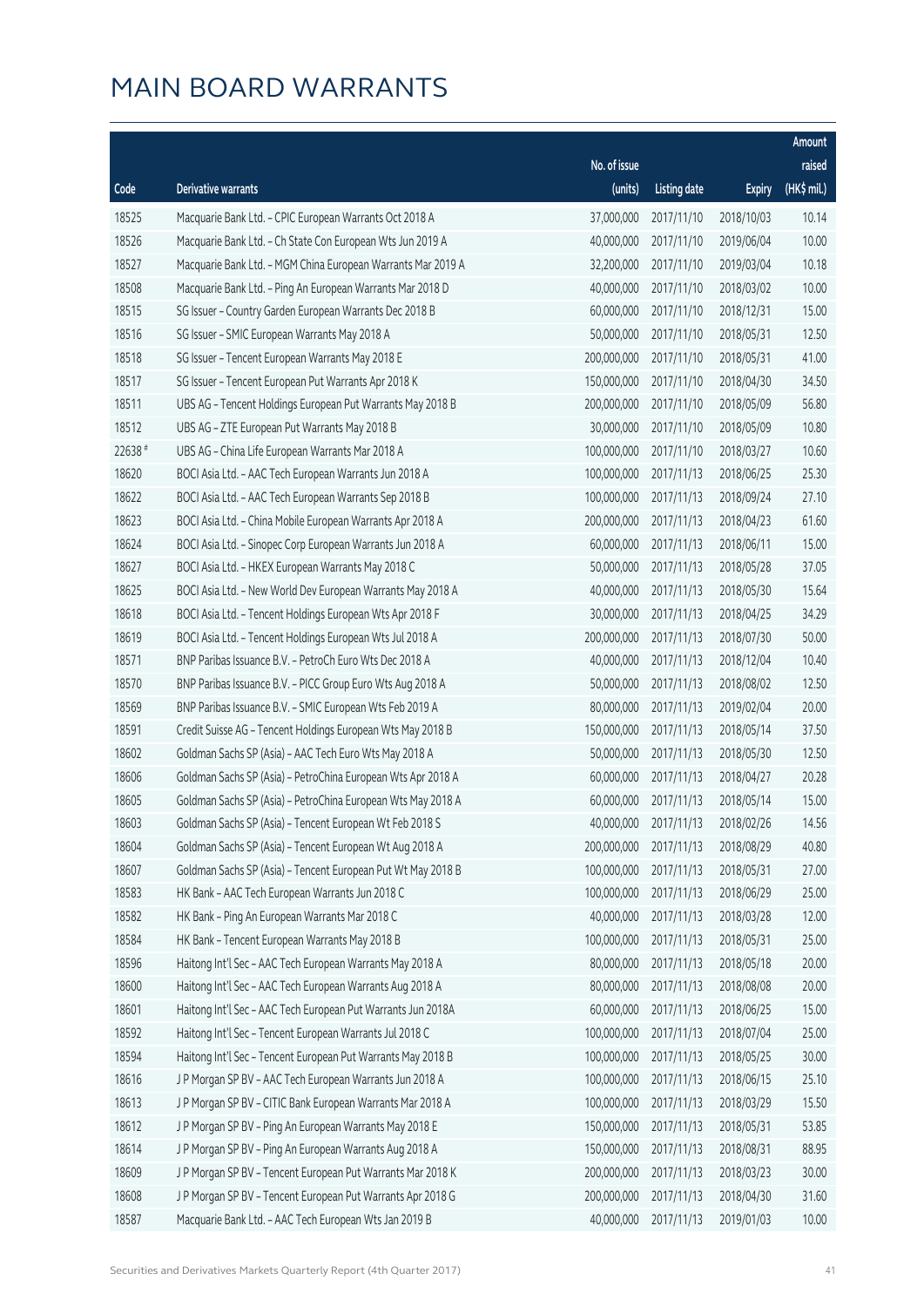|         |                                                              |              |                        |               | Amount      |
|---------|--------------------------------------------------------------|--------------|------------------------|---------------|-------------|
|         |                                                              | No. of issue |                        |               | raised      |
| Code    | <b>Derivative warrants</b>                                   | (units)      | <b>Listing date</b>    | <b>Expiry</b> | (HK\$ mil.) |
| 18586   | Macquarie Bank Ltd. - IGG European Warrants Jun 2018 A       | 33,000,000   | 2017/11/13             | 2018/06/15    | 10.03       |
| 18588   | Macquarie Bank Ltd. - SMIC European Warrants Jan 2019 A      | 35,000,000   | 2017/11/13             | 2019/01/16    | 10.12       |
| 18574   | SG Issuer - Ping An European Warrants Apr 2018 E             | 80,000,000   | 2017/11/13             | 2018/04/30    | 14.40       |
| 18579   | SG Issuer - Tencent European Warrants Mar 2018 N             | 20,000,000   | 2017/11/13             | 2018/03/29    | 14.40       |
| 18590   | UBS AG - AAC Tech European Warrants Jul 2018 B               | 100,000,000  | 2017/11/13             | 2018/07/16    | 25.00       |
| 18581   | UBS AG - AAC Tech European Put Warrants Jun 2018 A           | 100,000,000  | 2017/11/13             | 2018/06/29    | 25.40       |
| 18580   | UBS AG - Cathay Pacific European Warrants Apr 2018 A         | 25,000,000   | 2017/11/13             | 2018/04/18    | 10.63       |
| 18567   | Bank Vontobel - HSBC European Warrants Jul 2018 A            | 40,000,000   | 2017/11/13             | 2018/07/09    | 10.08       |
| 18573   | Bank Vontobel - Lenovo European Warrants May 2018 A          | 40,000,000   | 2017/11/13             | 2018/05/07    | 10.48       |
| 18565   | Bank Vontobel - PetroChina European Warrants May 2018 A      | 60,000,000   | 2017/11/13             | 2018/05/28    | 15.12       |
| 18568   | Bank Vontobel - Tencent European Warrants Aug 2018 A         | 100,000,000  | 2017/11/13             | 2018/08/29    | 20.10       |
| 17038 # | Credit Suisse AG - Tencent Holdings European Wts Apr 2018 A  | 100,000,000  | 2017/11/13             | 2018/04/30    | 26.50       |
| 18636   | BNP Paribas Issuance B.V. - AAC Tech Euro Wts Jul 2018 C     | 120,000,000  | 2017/11/14             | 2018/07/04    | 30.00       |
| 18635   | BNP Paribas Issuance B.V. - AAC Tech Euro Wts Oct 2018 B     | 120,000,000  | 2017/11/14             | 2018/10/03    | 30.00       |
| 18634   | BNP Paribas Issuance B.V. - HSI European Wts Jun 2018 D      | 80,000,000   | 2017/11/14             | 2018/06/28    | 20.00       |
| 18628   | BNP Paribas Issuance B.V. - Tencent Euro Wts Aug 2018 F      | 80,000,000   | 2017/11/14             | 2018/08/02    | 20.00       |
| 18630   | BNP Paribas Issuance B.V. - Tencent Euro Wts Nov 2018 B      | 80,000,000   | 2017/11/14             | 2018/11/02    | 20.00       |
| 18631   | BNP Paribas Issuance B.V. - Tencent Euro Wts Jan 2019 E      | 80,000,000   | 2017/11/14             | 2019/01/03    | 20.00       |
| 18698   | Credit Suisse AG - AAC Tech European Warrants Jun 2018 A     | 100,000,000  | 2017/11/14             | 2018/06/29    | 25.00       |
| 18688   | Credit Suisse AG - BYD Electronic European Warrants May 18 A | 50,000,000   | 2017/11/14             | 2018/05/31    | 17.50       |
| 18691   | Credit Suisse AG - CKH Holdings European Warrants Apr 2018 A | 70,000,000   | 2017/11/14             | 2018/04/03    | 10.50       |
| 18689   | Credit Suisse AG - China Mobile European Warrants Feb 2018 C | 70,000,000   | 2017/11/14             | 2018/02/28    | 10.50       |
| 18697   | Credit Suisse AG - China Taiping European Warrants Jul 2018A | 40,000,000   | 2017/11/14             | 2018/07/30    | 10.00       |
| 18692   | Credit Suisse AG - ZhengTongAuto European Warrants Jul 2018A | 50,000,000   | 2017/11/14             | 2018/07/31    | 12.50       |
| 18690   | Credit Suisse AG - PICC European Warrants May 2018 A         | 25,000,000   | 2017/11/14             | 2018/05/14    | 18.75       |
| 18683   | Credit Suisse AG - Ping An European Put Warrants May 2018 C  | 70,000,000   | 2017/11/14             | 2018/05/31    | 28.00       |
| 18693   | Credit Suisse AG - SMIC European Warrants Jun 2018 A         |              | 100,000,000 2017/11/14 | 2018/06/19    | 25.00       |
| 18696   | Credit Suisse AG - Tencent Holdings European Wts Apr 2018 C  | 150,000,000  | 2017/11/14             | 2018/04/03    | 49.50       |
| 18695   | Credit Suisse AG - Tencent Holdings European Wts May 2018 C  | 150,000,000  | 2017/11/14             | 2018/05/14    | 37.50       |
| 18685   | Credit Suisse AG - Tencent Holdings Euro Put Wts Apr 2018 B  | 100,000,000  | 2017/11/14             | 2018/04/23    | 15.00       |
| 18699   | Goldman Sachs SP (Asia) - CKH European Wts May 2018 A        | 40,000,000   | 2017/11/14             | 2018/05/31    | 10.00       |
| 18704   | Goldman Sachs SP (Asia) - China Unicom Euro Wts Mar 2018 B   | 40,000,000   | 2017/11/14             | 2018/03/21    | 10.00       |
| 18700   | Goldman Sachs SP (Asia) - Tencent European Wt May 2018 C     | 150,000,000  | 2017/11/14             | 2018/05/31    | 37.50       |
| 18701   | Goldman Sachs SP (Asia) - Tencent European Wt May 2018 D     | 150,000,000  | 2017/11/14             | 2018/05/14    | 37.50       |
| 18703   | Goldman Sachs SP (Asia) - Tencent European Wt Jun 2018 D     | 150,000,000  | 2017/11/14             | 2018/06/22    | 48.90       |
| 18646   | HK Bank - HKEX European Put Warrants May 2018 C              | 100,000,000  | 2017/11/14             | 2018/05/24    | 20.00       |
| 18648   | HK Bank - HSCEI European Put Warrants May 2018 A             | 150,000,000  | 2017/11/14             | 2018/05/30    | 22.50       |
| 18647   | HK Bank - HSI European Put Warrants Apr 2018 F               | 150,000,000  | 2017/11/14             | 2018/04/27    | 24.00       |
| 18653   | HK Bank - Tencent European Warrants Feb 2018 E               | 25,000,000   | 2017/11/14             | 2018/02/28    | 22.50       |
| 18666   | Haitong Int'l Sec - Tencent European Warrants Jun 2018 E     | 100,000,000  | 2017/11/14             | 2018/06/11    | 25.00       |
| 18678   | J P Morgan SP BV - AAC Tech European Put Warrants May 2018 B | 60,000,000   | 2017/11/14             | 2018/05/31    | 15.54       |
| 18679   | J P Morgan SP BV - HSI European Put Warrants May 2018 B      | 300,000,000  | 2017/11/14             | 2018/05/30    | 46.50       |
| 18681   | J P Morgan SP BV - HSI European Put Warrants May 2018 C      | 300,000,000  | 2017/11/14             | 2018/05/30    | 76.20       |
| 18677   | J P Morgan SP BV - PetroChina European Warrants Jun 2018 B   | 100,000,000  | 2017/11/14             | 2018/06/01    | 26.00       |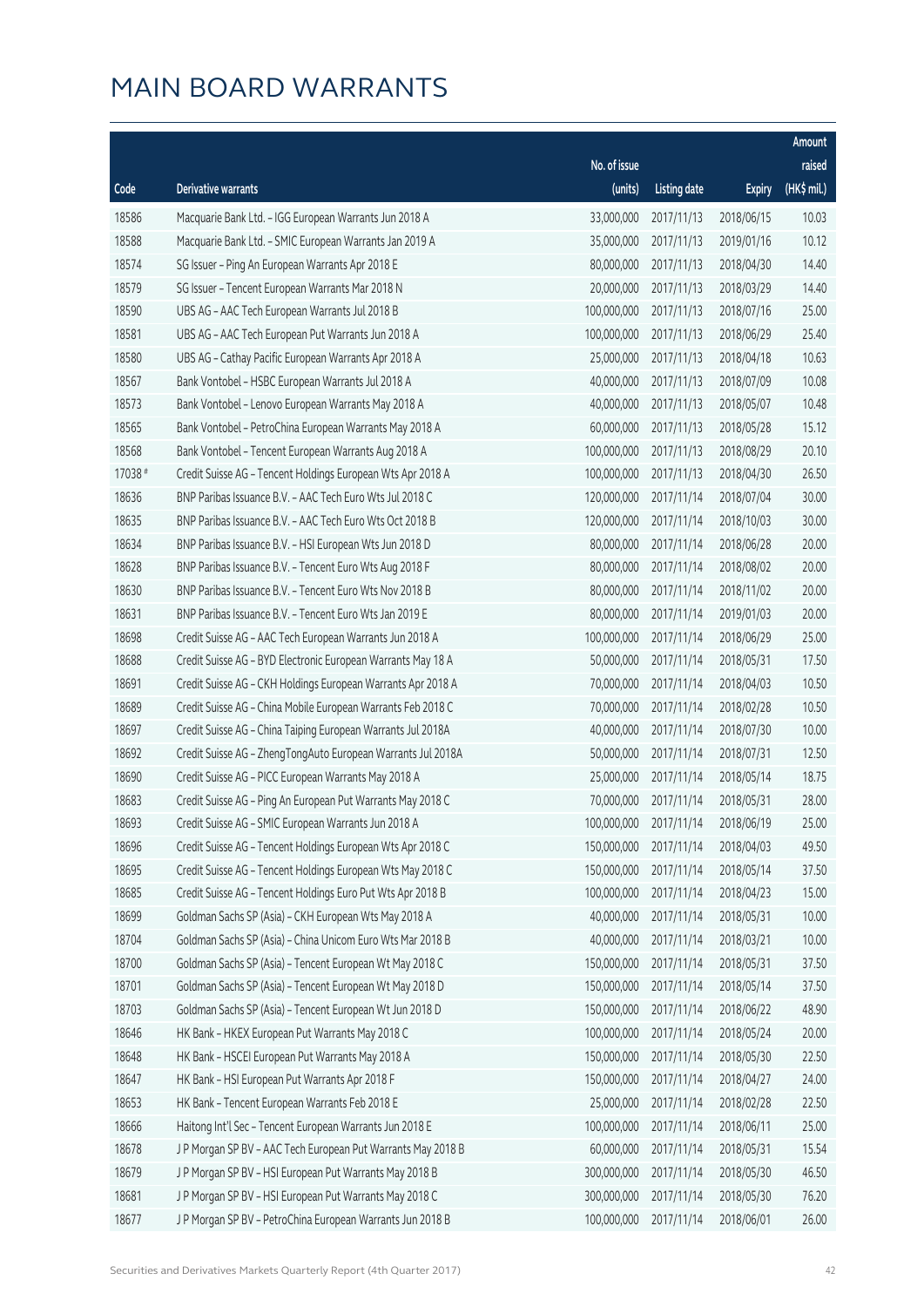|       |                                                              |                        |                     |               | Amount      |
|-------|--------------------------------------------------------------|------------------------|---------------------|---------------|-------------|
|       |                                                              | No. of issue           |                     |               | raised      |
| Code  | Derivative warrants                                          | (units)                | <b>Listing date</b> | <b>Expiry</b> | (HK\$ mil.) |
| 18674 | J P Morgan SP BV - Tencent European Warrants Feb 2018 J      | 100,000,000            | 2017/11/14          | 2018/02/28    | 54.00       |
| 18672 | J P Morgan SP BV - Tencent European Warrants May 2018 C      | 250,000,000            | 2017/11/14          | 2018/05/31    | 64.00       |
| 18675 | J P Morgan SP BV - Tencent European Warrants May 2018 D      | 250,000,000            | 2017/11/14          | 2018/05/14    | 64.00       |
| 18676 | J P Morgan SP BV - Tencent European Put Warrants May 2018 E  | 250,000,000            | 2017/11/14          | 2018/05/31    | 65.00       |
| 18669 | Macquarie Bank Ltd. - GCL-Poly Energy European Wts Jul 2019B | 34,000,000             | 2017/11/14          | 2019/07/03    | 10.03       |
| 18667 | Macquarie Bank Ltd. - Huadian Fuxin European Warrants Nov18A | 30,000,000             | 2017/11/14          | 2018/11/16    | 10.02       |
| 18671 | Macquarie Bank Ltd. - PICC Group European Wts Jul 2018 B     | 40,000,000             | 2017/11/14          | 2018/07/04    | 10.00       |
| 18668 | Macquarie Bank Ltd. - Sino Biopharm European Wts Dec 2020 A  | 25,000,000             | 2017/11/14          | 2020/12/16    | 10.00       |
| 18641 | SG Issuer - AAC Tech European Warrants May 2018 A            | 70,000,000             | 2017/11/14          | 2018/05/31    | 17.50       |
| 18664 | SG Issuer - China Life European Warrants May 2018 D          | 150,000,000            | 2017/11/14          | 2018/05/31    | 37.50       |
| 18637 | SG Issuer - HKEX European Put Warrants Feb 2018 F            | 150,000,000            | 2017/11/14          | 2018/02/28    | 22.50       |
| 18639 | SG Issuer - Kingsoft European Warrants Apr 2018 B            | 70,000,000             | 2017/11/14          | 2018/04/30    | 10.50       |
| 18640 | SG Issuer - Ping An European Put Warrants May 2018 D         | 60,000,000             | 2017/11/14          | 2018/05/31    | 20.10       |
| 18642 | SG Issuer - Tencent European Warrants May 2018 F             | 200,000,000            | 2017/11/14          | 2018/05/31    | 50.00       |
| 18654 | UBS AG - Sinopec Corp European Warrants May 2018 A           | 50,000,000             | 2017/11/14          | 2018/05/31    | 12.65       |
| 18660 | UBS AG - Galaxy Ent European Warrants May 2018 A             | 70,000,000             | 2017/11/14          | 2018/05/14    | 17.78       |
| 18655 | UBS AG - Ping An European Warrants Mar 2018 B                | 100,000,000            | 2017/11/14          | 2018/03/26    | 44.70       |
| 18658 | UBS AG - Ping An European Warrants May 2018 B                | 100,000,000            | 2017/11/14          | 2018/05/14    | 25.30       |
| 18661 | UBS AG - Tencent Holdings European Warrants May 2018 C       | 300,000,000            | 2017/11/14          | 2018/05/14    | 78.60       |
| 18643 | Bank Vontobel - China Unicom European Warrants Aug 2018 A    | 20,000,000             | 2017/11/14          | 2018/08/06    | 10.00       |
| 18662 | Bank Vontobel - Tencent European Warrants Jun 2018 B         | 100,000,000            | 2017/11/14          | 2018/06/04    | 25.70       |
| 18644 | Bank Vontobel - Tencent European Put Warrants May 2018 D     | 100,000,000            | 2017/11/14          | 2018/05/14    | 26.70       |
| 18770 | BOCI Asia Ltd. - China Life European Warrants Mar 2018 B     | 200,000,000            | 2017/11/15          | 2018/03/29    | 30.00       |
| 18711 | BOCI Asia Ltd. - CNOOC European Warrants Apr 2018 A          | 100,000,000            | 2017/11/15          | 2018/04/30    | 28.20       |
| 18709 | BOCI Asia Ltd. - Ping An European Warrants Mar 2018 D        | 100,000,000            | 2017/11/15          | 2018/03/29    | 38.70       |
| 18769 | BOCI Asia Ltd. - Ping An European Warrants May 2018 C        | 100,000,000            | 2017/11/15          | 2018/05/31    | 29.70       |
| 18710 | BOCI Asia Ltd. - Ping An European Put Warrants Jul 2018 A    | 100,000,000 2017/11/15 |                     | 2018/07/30    | 15.80       |
| 18765 | BOCI Asia Ltd. - Tencent Holdings European Wts Mar 2018 I    | 30,000,000             | 2017/11/15          | 2018/03/29    | 30.87       |
| 18764 | BOCI Asia Ltd. - Tencent Holdings European Wts May 2018 B    | 200,000,000            | 2017/11/15          | 2018/05/14    | 52.20       |
| 18712 | BOCI Asia Ltd. - Tencent Holdings European Wts Jun 2018 E    | 200,000,000            | 2017/11/15          | 2018/06/25    | 50.00       |
| 18778 | BOCI Asia Ltd. - Tencent Holdings European Wts Jun 2018 G    | 200,000,000            | 2017/11/15          | 2018/06/29    | 50.60       |
| 18768 | BOCI Asia Ltd. - Tencent Holdings European Put Wts Jun 2018F | 200,000,000            | 2017/11/15          | 2018/06/11    | 63.20       |
| 18713 | BNP Paribas Issuance B.V. - AAC Tech Euro Wts Oct 2018 C     | 100,000,000            | 2017/11/15          | 2018/10/03    | 26.00       |
| 18738 | BNP Paribas Issuance B.V. - CITIC Bank Euro Wts Oct 2018 A   | 40,000,000             | 2017/11/15          | 2018/10/03    | 10.00       |
| 18715 | BNP Paribas Issuance B.V. - NCI European Wts Aug 2018 A      | 40,000,000             | 2017/11/15          | 2018/08/02    | 10.40       |
| 18740 | BNP Paribas Issuance B.V. - SHK Ppt Euro Warrants Jul 2018 A | 40,000,000             | 2017/11/15          | 2018/07/04    | 14.80       |
| 18739 | BNP Paribas Issuance B.V. - Stanchart Euro Wts Jul 2018 A    | 40,000,000             | 2017/11/15          | 2018/07/04    | 23.20       |
| 18714 | BNP Paribas Issuance B.V. - Sunny Optical Eu Wt Nov 2018 A   | 100,000,000            | 2017/11/15          | 2018/11/02    | 25.00       |
| 18758 | Credit Suisse AG - Kingsoft European Warrants Apr 2018 A     | 70,000,000             | 2017/11/15          | 2018/04/26    | 10.50       |
| 18755 | Credit Suisse AG - PICC Group European Warrants May 2018 A   | 40,000,000             | 2017/11/15          | 2018/05/14    | 10.00       |
| 18756 | Credit Suisse AG - Tencent Holdings European Wts May 2018 D  | 150,000,000            | 2017/11/15          | 2018/05/14    | 37.50       |
| 18757 | Credit Suisse AG - Tencent Holdings European Wts May 2018 E  | 150,000,000            | 2017/11/15          | 2018/05/14    | 37.50       |
| 18760 | Credit Suisse AG - Tencent Holdings European Wts May 2018 F  | 150,000,000            | 2017/11/15          | 2018/05/31    | 37.50       |
| 18774 | Goldman Sachs SP (Asia) - Sinopec Corp Euro Wts Feb 2018 C   | 50,000,000             | 2017/11/15          | 2018/02/26    | 12.10       |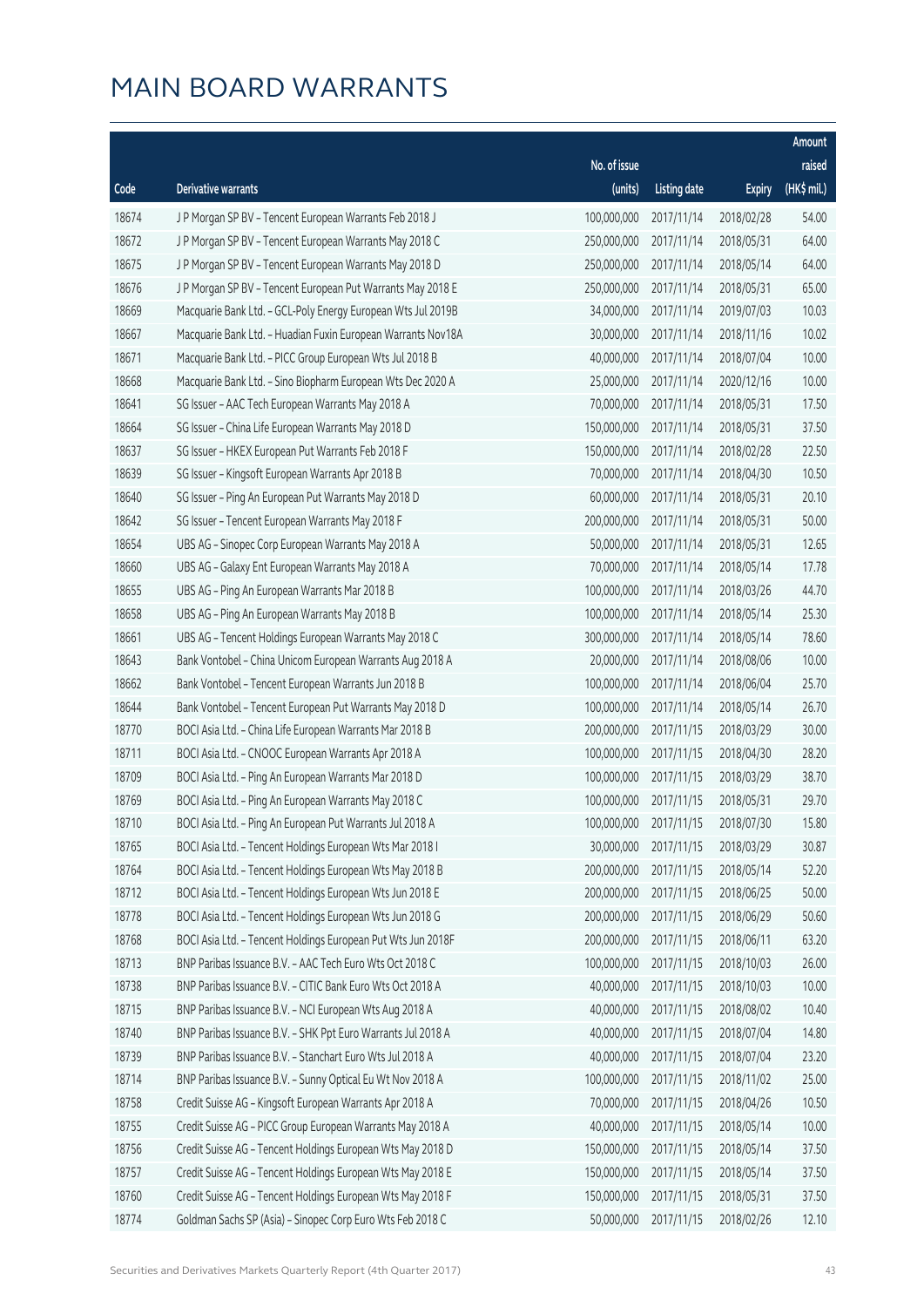|         |                                                             |                        |                     |               | Amount      |
|---------|-------------------------------------------------------------|------------------------|---------------------|---------------|-------------|
|         |                                                             | No. of issue           |                     |               | raised      |
| Code    | Derivative warrants                                         | (units)                | <b>Listing date</b> | <b>Expiry</b> | (HK\$ mil.) |
| 18777   | Goldman Sachs SP (Asia) - Sinopec Corp Euro Wts Mar 2018 B  | 50,000,000             | 2017/11/15          | 2018/03/27    | 10.00       |
| 18708   | Goldman Sachs SP (Asia) - HKEX European Warrants May 2018 E | 150,000,000            | 2017/11/15          | 2018/05/24    | 22.50       |
| 18771   | Goldman Sachs SP (Asia) - HSI European Put Wts Apr 2018 C   | 150,000,000            | 2017/11/15          | 2018/04/27    | 22.50       |
| 18776   | Goldman Sachs SP (Asia) - Ping An European Wts Apr 2018 C   | 100,000,000            | 2017/11/15          | 2018/04/24    | 31.70       |
| 18773   | Goldman Sachs SP (Asia) - Ping An European Wts May 2018 C   | 100,000,000            | 2017/11/15          | 2018/05/31    | 43.40       |
| 18746   | HK Bank - AAC Tech European Warrants May 2018 A             | 100,000,000            | 2017/11/15          | 2018/05/31    | 25.00       |
| 18742   | HK Bank - A50 China European Warrants Apr 2018 A            | 40,000,000             | 2017/11/15          | 2018/04/30    | 10.40       |
| 18741   | HK Bank - Ping An European Warrants Apr 2018 B              | 80,000,000             | 2017/11/15          | 2018/04/30    | 14.40       |
| 18744   | HK Bank - Sunny Optical European Warrants Jun 2018 C        | 100,000,000            | 2017/11/15          | 2018/06/04    | 15.00       |
| 18743   | HK Bank - Tencent European Warrants May 2018 C              | 100,000,000            | 2017/11/15          | 2018/05/31    | 25.00       |
| 18754   | J P Morgan SP BV - China Life European Warrants Jul 2018 A  | 150,000,000            | 2017/11/15          | 2018/07/27    | 25.35       |
| 18737   | Macquarie Bank Ltd. - Ping An European Warrants May 2018 E  | 24,000,000             | 2017/11/15          | 2018/05/03    | 10.15       |
| 18732   | Macquarie Bank Ltd. - SUNAC European Warrants Oct 2018 B    | 11,000,000             | 2017/11/15          | 2018/10/03    | 10.46       |
| 18733   | Macquarie Bank Ltd. - Tencent European Warrants Jun 2018 B  | 10,000,000             | 2017/11/15          | 2018/06/04    | 10.01       |
| 18734   | Macquarie Bank Ltd. - Tencent European Warrants Jun 2018 C  | 7,000,000              | 2017/11/15          | 2018/06/04    | 15.73       |
| 18735   | Macquarie Bank Ltd. - Tencent European Put Wts Jun 2018 D   | 40,000,000             | 2017/11/15          | 2018/06/04    | 16.20       |
| 18736   | Macquarie Bank Ltd. - Tencent European Put Wts Jun 2018 E   | 10,000,000             | 2017/11/15          | 2018/06/04    | 23.00       |
| 18718   | SG Issuer - CHALCO European Warrants Jun 2018 A             | 12,000,000             | 2017/11/15          | 2018/06/29    | 10.08       |
| 18719   | SG Issuer - CCoal European Warrants Jul 2018 A              | 30,000,000             | 2017/11/15          | 2018/07/31    | 10.05       |
| 18720   | SG Issuer - CGS European Warrants May 2018 A                | 15,000,000             | 2017/11/15          | 2018/05/31    | 10.05       |
| 18721   | SG Issuer - China Life European Warrants Jul 2018 B         | 150,000,000            | 2017/11/15          | 2018/07/31    | 22.50       |
| 18722   | SG Issuer - CRCC European Warrants May 2018 A               | 14,000,000             | 2017/11/15          | 2018/05/31    | 10.78       |
| 18724   | SG Issuer - HKEX European Warrants Jun 2018 D               | 200,000,000            | 2017/11/15          | 2018/06/29    | 30.00       |
| 18762   | SG Issuer - Tencent European Warrants Feb 2018 I            | 20,000,000             | 2017/11/15          | 2018/02/28    | 11.00       |
| 18716   | SG Issuer - Tencent European Warrants May 2018 G            | 200,000,000            | 2017/11/15          | 2018/05/31    | 50.00       |
| 18728   | SG Issuer - Tencent European Warrants Jun 2018 B            | 200,000,000            | 2017/11/15          | 2018/06/29    | 50.00       |
| 18763   | SG Issuer - Tencent European Warrants Jun 2018 C            | 200,000,000 2017/11/15 |                     | 2018/06/29    | 50.00       |
| 18717   | SG Issuer - Tencent European Warrants Jul 2018 D            | 200,000,000            | 2017/11/15          | 2018/07/31    | 50.00       |
| 18731   | SG Issuer - Yanzhou Coal Eu Wt May 2018 A                   | 15,000,000             | 2017/11/15          | 2018/05/31    | 10.05       |
| 18750   | UBS AG - CNOOC European Warrants Apr 2018 A                 | 40,000,000             | 2017/11/15          | 2018/04/27    | 11.84       |
| 18751   | UBS AG - HKEX European Warrants May 2018 B                  | 300,000,000            | 2017/11/15          | 2018/05/28    | 45.30       |
| 18753   | UBS AG - Sunny Optical European Warrants May 2018 A         | 100,000,000            | 2017/11/15          | 2018/05/28    | 15.00       |
| 18752   | UBS AG - Sunny Optical European Put Warrants Apr 2018 C     | 70,000,000             | 2017/11/15          | 2018/04/23    | 11.13       |
| 18707   | Bank Vontobel - CNBM European Warrants May 2018 A           | 20,000,000             | 2017/11/15          | 2018/05/16    | 14.02       |
| 18761   | Bank Vontobel - Tencent European Warrants Jun 2018 C        | 100,000,000            | 2017/11/15          | 2018/06/25    | 25.20       |
| 17716 # | J P Morgan SP BV - Ping An European Warrants May 2018 B     | 50,000,000             | 2017/11/15          | 2018/05/02    | 31.50       |
| 18784   | BNP Paribas Issuance B.V. - China Life Euro Wts Aug 2018 A  | 70,000,000             | 2017/11/16          | 2018/08/02    | 10.50       |
| 18786   | BNP Paribas Issuance B.V. - Geely Auto Euro Wts Apr 2018 B  | 60,000,000             | 2017/11/16          | 2018/04/04    | 16.80       |
| 18781   | BNP Paribas Issuance B.V. - HKEX European Wts Jun 2018 B    | 80,000,000             | 2017/11/16          | 2018/06/04    | 12.00       |
| 18780   | BNP Paribas Issuance B.V. - HKEX European Wts Nov 2018 A    | 80,000,000             | 2017/11/16          | 2018/11/02    | 20.00       |
| 18782   | BNP Paribas Issuance B.V. - HSBC European Wts Jul 2018 B    | 40,000,000             | 2017/11/16          | 2018/07/04    | 11.60       |
| 18788   | BNP Paribas Issuance B.V. - Ping An European Wt Apr 2018 D  | 40,000,000             | 2017/11/16          | 2018/04/04    | 12.00       |
| 18779   | BNP Paribas Issuance B.V. - ZTE European Wts Jun 2018 A     | 40,000,000             | 2017/11/16          | 2018/06/04    | 10.40       |
| 18821   | Credit Suisse AG - CGS European Warrants May 2018 A         | 25,000,000             | 2017/11/16          | 2018/05/15    | 12.00       |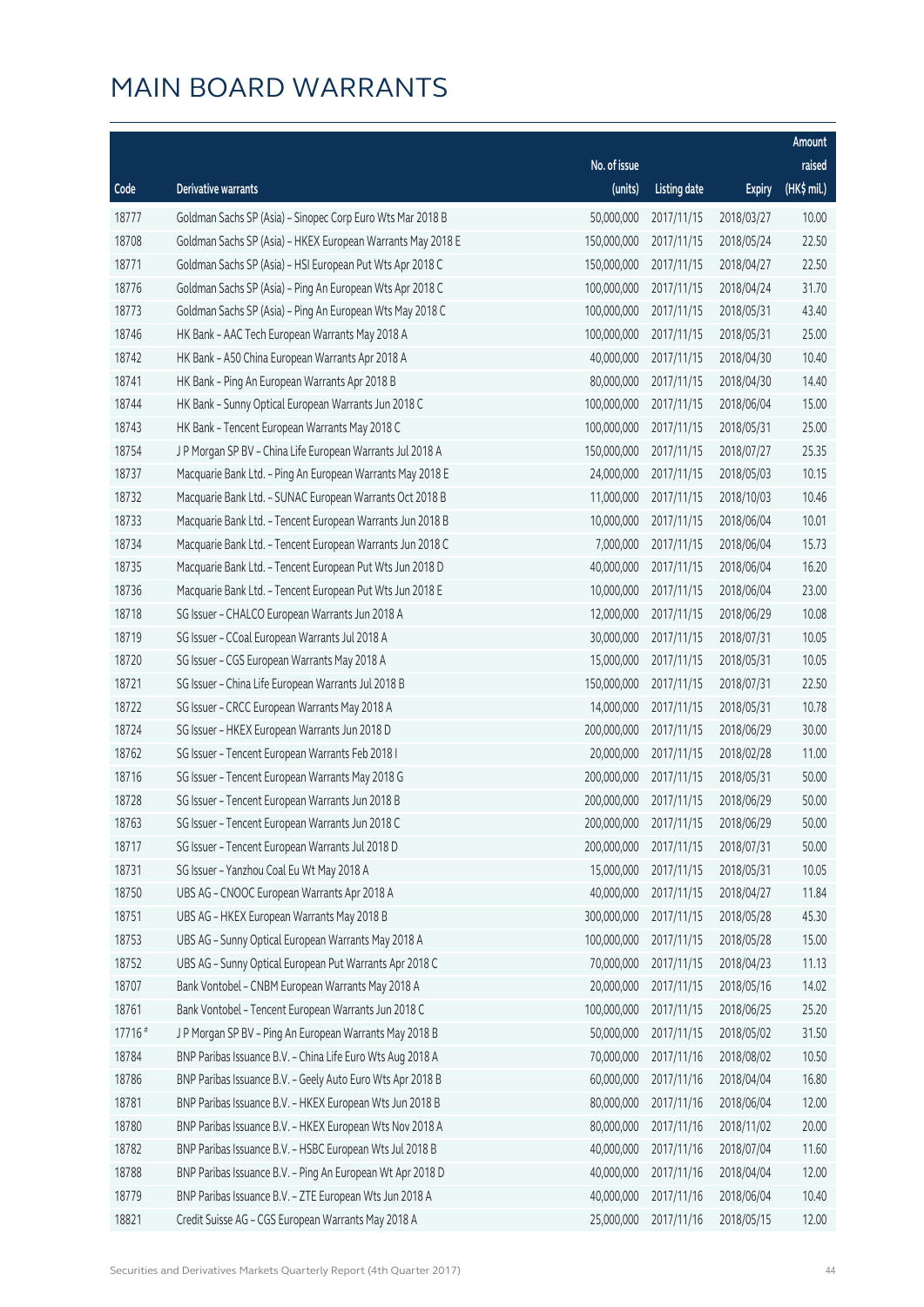|       |                                                              |              |                        |               | Amount      |
|-------|--------------------------------------------------------------|--------------|------------------------|---------------|-------------|
|       |                                                              | No. of issue |                        |               | raised      |
| Code  | Derivative warrants                                          | (units)      | <b>Listing date</b>    | <b>Expiry</b> | (HK\$ mil.) |
| 18820 | Credit Suisse AG - China Life European Warrants Jul 2018 A   | 100,000,000  | 2017/11/16             | 2018/07/23    | 15.00       |
| 18824 | Credit Suisse AG - ChiUnicom European Warrants Mar 2018 A    | 30,000,000   | 2017/11/16             | 2018/03/28    | 10.50       |
| 18819 | Credit Suisse AG - Ping An European Warrants May 2018 D      | 100,000,000  | 2017/11/16             | 2018/05/03    | 55.00       |
| 18822 | Credit Suisse AG - Ping An European Put Warrants Apr 2018 A  | 70,000,000   | 2017/11/16             | 2018/04/30    | 13.51       |
| 18823 | Credit Suisse AG - Tencent Holdings European Wts Feb 2018 N  | 40,000,000   | 2017/11/16             | 2018/02/28    | 32.00       |
| 18825 | Goldman Sachs SP (Asia) - HSBC European Warrants Apr 2018 A  | 80,000,000   | 2017/11/16             | 2018/04/26    | 16.00       |
| 18827 | Goldman Sachs SP (Asia) - NCI European Warrants Apr 2018 A   | 40,000,000   | 2017/11/16             | 2018/04/25    | 12.32       |
| 18828 | Goldman Sachs SP (Asia) - Ping An European Wts May 2018 D    | 100,000,000  | 2017/11/16             | 2018/05/24    | 17.40       |
| 18817 | Goldman Sachs SP (Asia) - Tencent European Wt May 2018 E     | 150,000,000  | 2017/11/16             | 2018/05/16    | 37.50       |
| 18818 | Goldman Sachs SP (Asia) - Tencent European Wt May 2018 F     | 150,000,000  | 2017/11/16             | 2018/05/29    | 37.50       |
| 18811 | J P Morgan SP BV - China Life European Warrants Sep 2018 A   | 150,000,000  | 2017/11/16             | 2018/09/20    | 23.10       |
| 10491 | J P Morgan SP BV - N225 Index Euro Wts Jun 2018 E            | 100,000,000  | 2017/11/16             | 2018/06/08    | 25.50       |
| 18812 | J P Morgan SP BV - Ping An European Put Warrants May 2018 F  | 150,000,000  | 2017/11/16             | 2018/05/31    | 61.50       |
| 18808 | J P Morgan SP BV - Tencent European Warrants Dec 2019 A      | 300,000,000  | 2017/11/16             | 2019/12/31    | 75.30       |
| 18805 | Macquarie Bank Ltd. - BBMG European Warrants Oct 2018 A      | 13,000,000   | 2017/11/16             | 2018/10/16    | 10.01       |
| 18804 | Macquarie Bank Ltd. - CITIC Bank European Wts Nov 2018 A     | 32,000,000   | 2017/11/16             | 2018/11/02    | 10.24       |
| 18800 | Macquarie Bank Ltd. - Sinopec Corp European Wts Aug 2018 A   | 40,000,000   | 2017/11/16             | 2018/08/02    | 10.00       |
| 18802 | Macquarie Bank Ltd. - Sinopec Corp Euro Put Wts Sep 2018 A   | 25,000,000   | 2017/11/16             | 2018/09/04    | 10.58       |
| 18795 | Macquarie Bank Ltd. - CSOP A50 ETF European Wts Jun 2018 A   | 14,000,000   | 2017/11/16             | 2018/06/04    | 10.33       |
| 18798 | Macquarie Bank Ltd. - HKEX European Warrants Jun 2018 B      | 6,000,000    | 2017/11/16             | 2018/06/04    | 10.64       |
| 18799 | Macquarie Bank Ltd. - HKEX European Warrants Jun 2018 C      | 10,500,000   | 2017/11/16             | 2018/06/04    | 10.10       |
| 18806 | Macquarie Bank Ltd. - PetroChina European Put Wts Jan 2019 A | 19,000,000   | 2017/11/16             | 2019/01/03    | 10.01       |
| 18796 | Macquarie Bank Ltd. - Ping An European Put Warrants Jun 18 D | 23,000,000   | 2017/11/16             | 2018/06/04    | 10.19       |
| 18801 | Macquarie Bank Ltd. - Sands China European Wts Jun 2018 A    | 40,000,000   | 2017/11/16             | 2018/06/04    | 10.00       |
| 18807 | SG Issuer - AAC Tech European Warrants Jul 2018 C            | 50,000,000   | 2017/11/16             | 2018/07/31    | 12.50       |
| 18789 | SG Issuer - HKEX European Warrants Mar 2018 C                | 22,000,000   | 2017/11/16             | 2018/03/29    | 10.34       |
| 18790 | SG Issuer - HKEX European Warrants May 2018 A                |              | 200,000,000 2017/11/16 | 2018/05/31    | 30.00       |
| 18791 | SG Issuer - KECL European Warrants May 2018 A                | 15,000,000   | 2017/11/16             | 2018/05/31    | 10.05       |
| 18792 | SG Issuer - SMIC European Warrants Sep 2018 A                | 50,000,000   | 2017/11/16             | 2018/09/28    | 12.50       |
| 18793 | SG Issuer - Tencent European Put Warrants May 2018 H         | 150,000,000  | 2017/11/16             | 2018/05/31    | 41.25       |
| 18814 | UBS AG - China Taiping European Warrants May 2018 A          | 40,000,000   | 2017/11/16             | 2018/05/15    | 12.04       |
| 18815 | UBS AG - Tencent Holdings European Warrants Feb 2018 K       | 30,000,000   | 2017/11/16             | 2018/02/23    | 24.06       |
| 18850 | BNP Paribas Issuance B.V. - Ping An European Wt May 2018 B   | 60,000,000   | 2017/11/17             | 2018/05/03    | 18.60       |
| 18849 | BNP Paribas Issuance B.V. - Ping An European Wt Jun 2018 D   | 60,000,000   | 2017/11/17             | 2018/06/04    | 17.40       |
| 18894 | Credit Suisse AG - AAC Tech European Warrants Jul 2018 A     | 100,000,000  | 2017/11/17             | 2018/07/30    | 25.00       |
| 18889 | Credit Suisse AG - BBMG European Warrants May 2018 A         | 20,000,000   | 2017/11/17             | 2018/05/16    | 10.60       |
| 18898 | Credit Suisse AG - BJ Ent Water European Warrants May 2018 A | 20,000,000   | 2017/11/17             | 2018/05/31    | 14.20       |
| 18895 | Credit Suisse AG - Country Garden European Warrants Aug 18 A | 100,000,000  | 2017/11/17             | 2018/08/15    | 25.00       |
| 18901 | Credit Suisse AG - CSOP A50 ETF European Warrants Mar 2018 B | 50,000,000   | 2017/11/17             | 2018/03/28    | 11.00       |
| 18902 | Credit Suisse AG - GCL-Poly Energy European Wts Oct 2018 A   | 60,000,000   | 2017/11/17             | 2018/10/31    | 15.00       |
| 18897 | Credit Suisse AG - HS H-SHARE European Warrants May 2018 A   | 70,000,000   | 2017/11/17             | 2018/05/31    | 17.50       |
| 18896 | Credit Suisse AG - Huaneng Power European Warrants May 2018A | 40,000,000   | 2017/11/17             | 2018/05/16    | 10.00       |
| 18890 | Credit Suisse AG - Sunny Optical European Warrants Jul 2018B | 100,000,000  | 2017/11/17             | 2018/07/30    | 25.00       |
| 18909 | Goldman Sachs SP (Asia) - Ch Comm Cons Euro Wts Apr 2018 B   | 30,000,000   | 2017/11/17             | 2018/04/30    | 13.65       |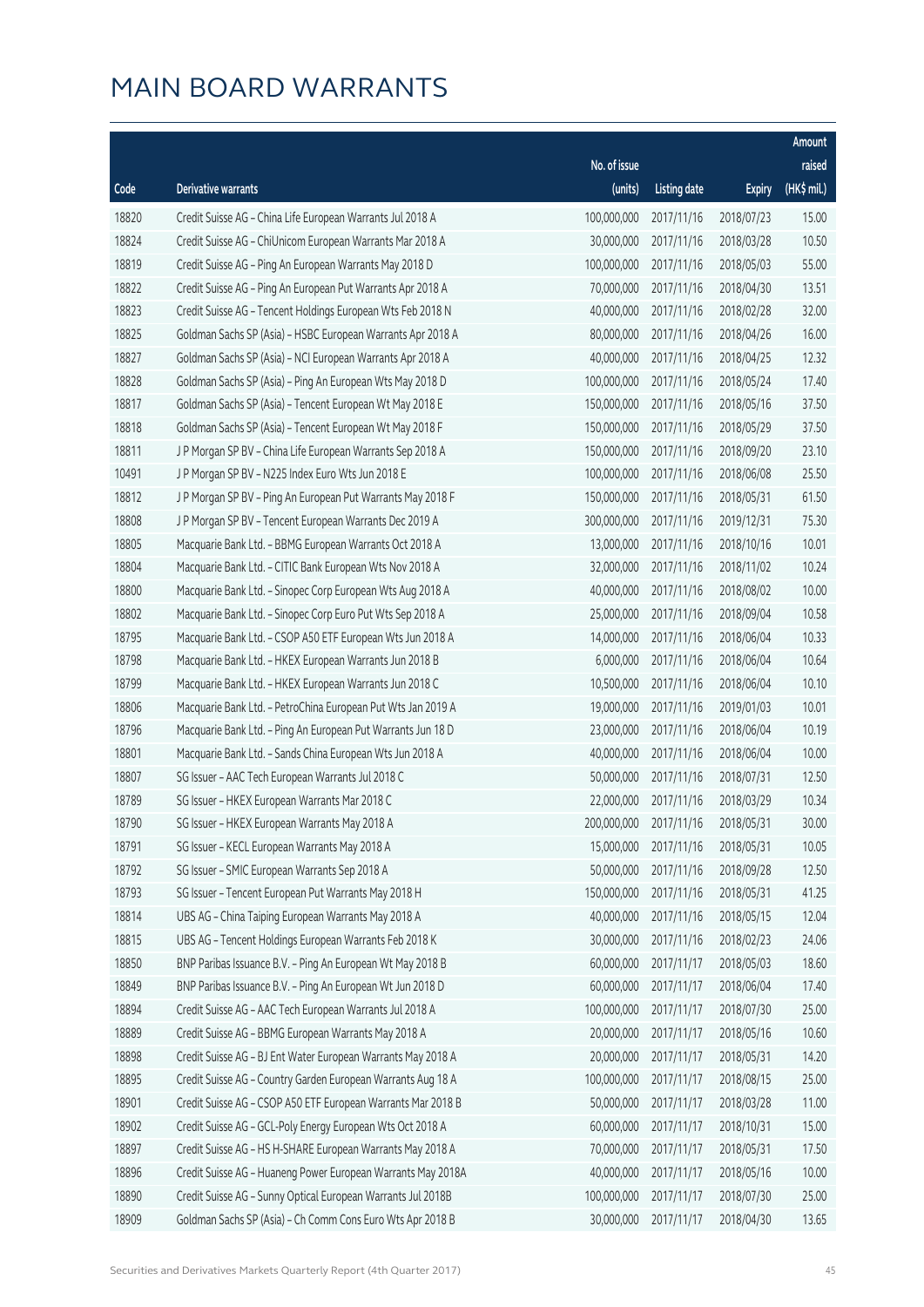|       |                                                              |              |                       |               | Amount      |
|-------|--------------------------------------------------------------|--------------|-----------------------|---------------|-------------|
|       |                                                              | No. of issue |                       |               | raised      |
| Code  | Derivative warrants                                          | (units)      | <b>Listing date</b>   | <b>Expiry</b> | (HK\$ mil.) |
| 18903 | Goldman Sachs SP (Asia) - China Life Euro Wts Jul 2018 B     | 100,000,000  | 2017/11/17            | 2018/07/23    | 15.00       |
| 18907 | Goldman Sachs SP (Asia) - CRRC European Warrants Mar 2018 A  | 30,000,000   | 2017/11/17            | 2018/03/26    | 10.02       |
| 18904 | Goldman Sachs SP (Asia) - HSBC European Warrants Apr 2018 B  | 80,000,000   | 2017/11/17            | 2018/04/25    | 12.00       |
| 18908 | Goldman Sachs SP (Asia) - Ping An European Wts May 2018 F    | 80,000,000   | 2017/11/17            | 2018/05/30    | 20.00       |
| 18906 | Goldman Sachs SP (Asia) - Ping An Euro Put Wts May 2018 E    | 60,000,000   | 2017/11/17            | 2018/05/18    | 17.34       |
| 18844 | HK Bank - China Shenhua European Warrants May 2018 A         | 80,000,000   | 2017/11/17            | 2018/05/02    | 12.00       |
| 18852 | HK Bank - HSI European Put Warrants Apr 2018 G               | 150,000,000  | 2017/11/17            | 2018/04/27    | 22.50       |
| 18851 | HK Bank - Tencent European Warrants Jun 2018 C               | 150,000,000  | 2017/11/17            | 2018/06/29    | 37.50       |
| 18853 | HK Bank - Tencent European Put Warrants May 2018 D           | 150,000,000  | 2017/11/17            | 2018/05/02    | 30.00       |
| 18843 | Haitong Int'l Sec - China Life European Warrants Jul 2018 A  | 100,000,000  | 2017/11/17            | 2018/07/24    | 15.00       |
| 18842 | Haitong Int'l Sec - China Life European Warrants Oct 2018 B  | 100,000,000  | 2017/11/17            | 2018/10/30    | 25.00       |
| 18837 | Haitong Int'l Sec - PetroChina European Warrants Jun 2018 A  | 40,000,000   | 2017/11/17            | 2018/06/29    | 10.40       |
| 18840 | Haitong Int'l Sec - Ping An European Warrants May 2018 A     | 100,000,000  | 2017/11/17            | 2018/05/18    | 27.30       |
| 18838 | Haitong Int'l Sec - SMIC European Warrants Jun 2018 A        | 80,000,000   | 2017/11/17            | 2018/06/29    | 20.00       |
| 18839 | Haitong Int'l Sec - SMIC European Warrants Aug 2018 A        | 80,000,000   | 2017/11/17            | 2018/08/28    | 20.08       |
| 18835 | Haitong Int'l Sec - Tencent European Warrants Jun 2018 F     | 100,000,000  | 2017/11/17            | 2018/06/29    | 25.00       |
| 18836 | Haitong Int'l Sec - Tencent European Put Warrants May 2018 C | 80,000,000   | 2017/11/17            | 2018/05/18    | 21.60       |
| 18877 | J P Morgan SP BV - AAC Tech European Warrants Jun 2018 B     | 80,000,000   | 2017/11/17            | 2018/06/29    | 20.00       |
| 18872 | J P Morgan SP BV - CC Bank European Wts Mar 2018 C           | 100,000,000  | 2017/11/17            | 2018/03/28    | 16.40       |
| 18884 | J P Morgan SP BV - China Mob European Wts Apr 2018 A         | 150,000,000  | 2017/11/17            | 2018/04/06    | 30.45       |
| 18886 | J P Morgan SP BV - China Mob European Put Wts May 2018 A     | 150,000,000  | 2017/11/17            | 2018/05/16    | 37.95       |
| 18880 | J P Morgan SP BV - CPIC European Warrants Jun 2018 A         | 80,000,000   | 2017/11/17            | 2018/06/01    | 20.88       |
| 18887 | J P Morgan SP BV - CSDC European Warrants Jun 2018 B         | 40,000,000   | 2017/11/17            | 2018/06/29    | 10.00       |
| 18882 | J P Morgan SP BV - China Taiping European Wts May 2018 A     | 80,000,000   | 2017/11/17            | 2018/05/31    | 20.16       |
| 18878 | J P Morgan SP BV - HKEX European Warrants Nov 2018 A         | 200,000,000  | 2017/11/17            | 2018/11/30    | 30.40       |
| 18883 | J P Morgan SP BV - PICC European Warrants Dec 2018 A         | 80,000,000   | 2017/11/17            | 2018/12/31    | 20.08       |
| 18881 | J P Morgan SP BV - PICC Group European Warrants May 2018 A   |              | 80,000,000 2017/11/17 | 2018/05/31    | 20.80       |
| 18879 | J P Morgan SP BV - Ping An European Warrants Jun 2018 A      | 150,000,000  | 2017/11/17            | 2018/06/29    | 37.80       |
| 18888 | J P Morgan SP BV - Ping An European Warrants Jun 2018 B      | 150,000,000  | 2017/11/17            | 2018/06/29    | 58.05       |
| 18873 | J P Morgan SP BV - Sunny Optical European Warrants Jun 2018B | 100,000,000  | 2017/11/17            | 2018/06/29    | 25.10       |
| 18861 | Macquarie Bank Ltd. - AAC Tech European Wts Jun 2018 A       | 9,000,000    | 2017/11/17            | 2018/06/04    | 10.10       |
| 18857 | Macquarie Bank Ltd. - Bank of EA European Wts Dec 2018 A     | 40,000,000   | 2017/11/17            | 2018/12/04    | 10.00       |
| 18859 | Macquarie Bank Ltd. - Geely Auto European Wts Jul 2018 B     | 21,000,000   | 2017/11/17            | 2018/07/04    | 10.25       |
| 18854 | Macquarie Bank Ltd. - Baiyunshan Ph European Warrants Dec18A | 16,500,000   | 2017/11/17            | 2018/12/18    | 10.05       |
| 18860 | Macquarie Bank Ltd. - Link REIT European Warrants Mar 2019 A | 30,000,000   | 2017/11/17            | 2019/03/04    | 10.14       |
| 18855 | Macquarie Bank Ltd. - Weigao Group European Wts Aug 2020 A   | 37,000,000   | 2017/11/17            | 2020/08/18    | 10.18       |
| 18858 | Macquarie Bank Ltd. - Sunny Optical European Put Wts Sep18 B | 40,000,000   | 2017/11/17            | 2018/09/04    | 10.00       |
| 18845 | SG Issuer - China Life European Put Warrants Jun 2018 B      | 100,000,000  | 2017/11/17            | 2018/06/29    | 25.00       |
| 18846 | SG Issuer - China Taiping European Warrants May 2018 A       | 40,000,000   | 2017/11/17            | 2018/05/31    | 10.00       |
| 18863 | SG Issuer - Ping An European Warrants May 2018 E             | 80,000,000   | 2017/11/17            | 2018/05/31    | 20.00       |
| 18847 | SG Issuer - SUNAC European Warrants May 2018 A               | 15,000,000   | 2017/11/17            | 2018/05/16    | 11.25       |
| 18848 | SG Issuer - SUNAC European Warrants Jun 2018 A               | 15,000,000   | 2017/11/17            | 2018/06/29    | 13.95       |
| 18869 | UBS AG - AAC Tech European Warrants Jun 2018 B               | 100,000,000  | 2017/11/17            | 2018/06/25    | 25.10       |
| 18865 | UBS AG - ASM Pacific European Warrants Oct 2018 A            | 50,000,000   | 2017/11/17            | 2018/10/29    | 12.65       |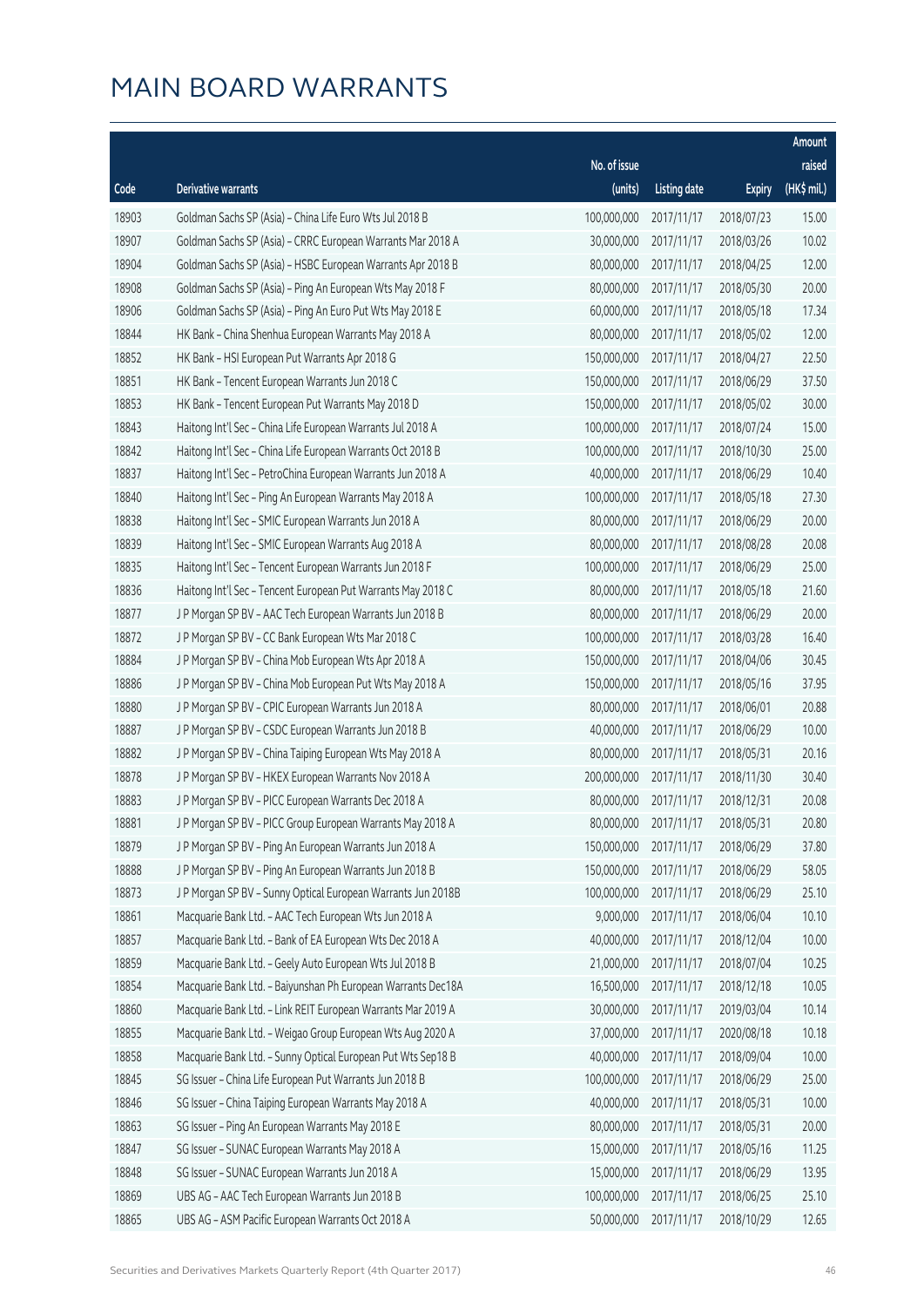|         |                                                              |              |                       |               | Amount      |
|---------|--------------------------------------------------------------|--------------|-----------------------|---------------|-------------|
|         |                                                              | No. of issue |                       |               | raised      |
| Code    | <b>Derivative warrants</b>                                   | (units)      | <b>Listing date</b>   | <b>Expiry</b> | (HK\$ mil.) |
| 18870   | UBS AG - Kingsoft European Warrants Mar 2018 A               | 100,000,000  | 2017/11/17            | 2018/03/26    | 15.00       |
| 18831   | Bank Vontobel - HSI European Warrants Aug 2018 A             | 100,000,000  | 2017/11/17            | 2018/08/30    | 15.30       |
| 18833   | Bank Vontobel - HSI European Warrants Jan 2019 A             | 100,000,000  | 2017/11/17            | 2019/01/30    | 15.10       |
| 18829   | Bank Vontobel - HSI European Put Warrants Jun 2018 C         | 100,000,000  | 2017/11/17            | 2018/06/28    | 25.40       |
| 18834   | Bank Vontobel - Ping An European Warrants May 2018 A         | 50,000,000   | 2017/11/17            | 2018/05/29    | 12.95       |
| 18372 # | Goldman Sachs SP (Asia) - Ping An European Wts Apr 2018 B    | 50,000,000   | 2017/11/17            | 2018/04/25    | 25.50       |
| 18925   | BNP Paribas Issuance B.V. - Country Garden Eu Wt Nov 2018 A  | 100,000,000  | 2017/11/20            | 2018/11/02    | 25.00       |
| 18927   | BNP Paribas Issuance B.V. - Country Garden Eu Wt Mar 2019 A  | 100,000,000  | 2017/11/20            | 2019/03/04    | 25.00       |
| 18923   | BNP Paribas Issuance B.V. - Galaxy Ent Euro Wts Nov 2018 A   | 50,000,000   | 2017/11/20            | 2018/11/02    | 16.00       |
| 18924   | BNP Paribas Issuance B.V. - Sunny Optical Eu Wt Jul 2018 D   | 100,000,000  | 2017/11/20            | 2018/07/04    | 26.00       |
| 18956   | Credit Suisse AG - ASM Pacific European Warrants Sep 2018 A  | 100,000,000  | 2017/11/20            | 2018/09/28    | 25.00       |
| 18955   | Credit Suisse AG - CICC European Warrants May 2018 A         | 50,000,000   | 2017/11/20            | 2018/05/30    | 12.50       |
| 18953   | Credit Suisse AG - HKEX European Warrants May 2018 D         | 150,000,000  | 2017/11/20            | 2018/05/24    | 22.50       |
| 18957   | Credit Suisse AG - Ping An European Warrants May 2018 E      | 100,000,000  | 2017/11/20            | 2018/05/31    | 70.00       |
| 18958   | Credit Suisse AG - Ping An European Warrants May 2018 F      | 100,000,000  | 2017/11/20            | 2018/05/30    | 25.00       |
| 18954   | Credit Suisse AG - SUNAC European Warrants May 2018 A        | 15,000,000   | 2017/11/20            | 2018/05/21    | 13.80       |
| 18981   | Goldman Sachs SP (Asia) - AAC Tech Euro Wts May 2018 B       | 80,000,000   | 2017/11/20            | 2018/05/30    | 20.00       |
| 18978   | Goldman Sachs SP (Asia) - BOCL European Warrants Jul 2018 A  | 80,000,000   | 2017/11/20            | 2018/07/19    | 12.00       |
| 18980   | Goldman Sachs SP (Asia) - BOCL European Warrants Aug 2018 B  | 80,000,000   | 2017/11/20            | 2018/08/28    | 12.00       |
| 18982   | Goldman Sachs SP (Asia) - A50 China European Wts Mar 2018 B  | 80,000,000   | 2017/11/20            | 2018/03/23    | 28.16       |
| 18986   | Goldman Sachs SP (Asia) - HKEX European Warrants Feb 2018 F  | 30,000,000   | 2017/11/20            | 2018/02/23    | 10.17       |
| 18987   | Goldman Sachs SP (Asia) - HSI European Put Wts Apr 2018 D    | 150,000,000  | 2017/11/20            | 2018/04/27    | 22.50       |
| 18931   | HK Bank - AAC Tech European Warrants May 2018 B              | 80,000,000   | 2017/11/20            | 2018/05/31    | 20.00       |
| 18933   | HK Bank - AIA European Warrants Mar 2018 A                   | 80,000,000   | 2017/11/20            | 2018/03/28    | 12.00       |
| 18930   | HK Bank - Ping An European Warrants May 2018 B               | 60,000,000   | 2017/11/20            | 2018/05/31    | 15.00       |
| 18929   | HK Bank - Ping An European Put Warrants May 2018 A           | 40,000,000   | 2017/11/20            | 2018/05/31    | 12.00       |
| 18932   | HK Bank - Sunny Optical European Put Warrants Jun 2018 D     |              | 60,000,000 2017/11/20 | 2018/06/29    | 15.00       |
| 18922   | Haitong Int'l Sec - CGS European Warrants Mar 2018 A         | 30,000,000   | 2017/11/20            | 2018/03/28    | 10.50       |
| 18921   | Haitong Int'l Sec - China Life European Warrants Sep 2018 B  | 150,000,000  | 2017/11/20            | 2018/09/20    | 31.80       |
| 18912   | Haitong Int'l Sec - China Taiping European Warrants May 18 A | 40,000,000   | 2017/11/20            | 2018/05/21    | 10.00       |
| 18928   | Haitong Int'l Sec - Esprit European Warrants Jun 2020 A      | 150,000,000  | 2017/11/20            | 2020/06/30    | 37.50       |
| 18911   | Haitong Int'l Sec - PetroChina European Warrants May 2018 C  | 50,000,000   | 2017/11/20            | 2018/05/08    | 11.00       |
| 18918   | Haitong Int'l Sec - PICC European Warrants Sep 2018 A        | 100,000,000  | 2017/11/20            | 2018/09/10    | 25.00       |
| 18919   | Haitong Int'l Sec - PICC European Warrants Jan 2019 A        | 100,000,000  | 2017/11/20            | 2019/01/31    | 25.00       |
| 18914   | Haitong Int'l Sec - Ping An European Warrants Feb 2018 C     | 100,000,000  | 2017/11/20            | 2018/02/22    | 36.60       |
| 18915   | Haitong Int'l Sec - Ping An European Warrants Apr 2018 A     | 100,000,000  | 2017/11/20            | 2018/04/30    | 35.30       |
| 18916   | Haitong Int'l Sec - Ping An European Put Warrants Apr 2018 B | 100,000,000  | 2017/11/20            | 2018/04/24    | 15.40       |
| 18917   | Haitong Int'l Sec - Ping An European Put Warrants May 2018 B | 100,000,000  | 2017/11/20            | 2018/05/21    | 31.50       |
| 18913   | Haitong Int'l Sec - Sands China European Warrants Jun 2018 A | 100,000,000  | 2017/11/20            | 2018/06/26    | 16.60       |
| 18962   | J P Morgan SP BV - Galaxy Ent European Warrants May 2018 B   | 100,000,000  | 2017/11/20            | 2018/05/21    | 25.20       |
| 18967   | J P Morgan SP BV - Ping An European Warrants Jul 2018 A      | 150,000,000  | 2017/11/20            | 2018/07/31    | 101.85      |
| 18965   | J P Morgan SP BV - Ping An European Warrants Sep 2018 A      | 150,000,000  | 2017/11/20            | 2018/09/28    | 79.35       |
| 18964   | J P Morgan SP BV - Ping An European Warrants Nov 2018 A      | 150,000,000  | 2017/11/20            | 2018/11/30    | 66.15       |
| 18963   | J P Morgan SP BV - Ping An European Warrants Dec 2018 A      | 150,000,000  | 2017/11/20            | 2018/12/31    | 39.30       |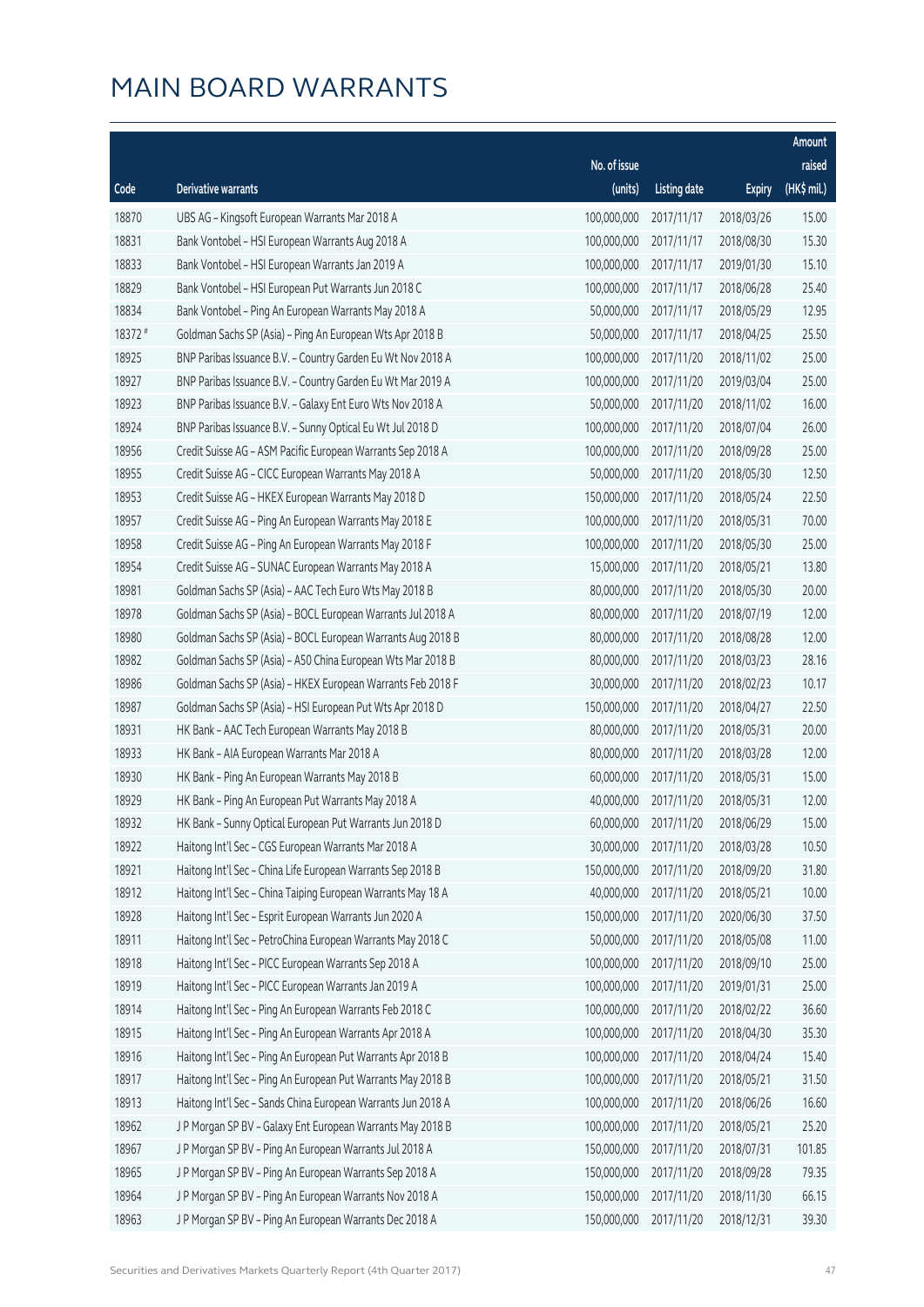|         |                                                              |              |                       |               | Amount      |
|---------|--------------------------------------------------------------|--------------|-----------------------|---------------|-------------|
|         |                                                              | No. of issue |                       |               | raised      |
| Code    | Derivative warrants                                          | (units)      | <b>Listing date</b>   | <b>Expiry</b> | (HK\$ mil.) |
| 18948   | Macquarie Bank Ltd. - AIA European Warrants Jun 2018 A       | 40,000,000   | 2017/11/20            | 2018/06/04    | 10.04       |
| 18952   | Macquarie Bank Ltd. - Skyworth Digital European Wts Dec 18 A | 18,000,000   | 2017/11/20            | 2018/12/18    | 10.03       |
| 18949   | Macquarie Bank Ltd. - Sunny Optical European Wts Aug 2018 A  | 35,000,000   | 2017/11/20            | 2018/08/02    | 10.01       |
| 18950   | Macquarie Bank Ltd. - Tencent European Warrants Jun 2018 F   | 8,000,000    | 2017/11/20            | 2018/06/04    | 22.77       |
| 18951   | Macquarie Bank Ltd. - Goldwind European Warrants Oct 2018 A  | 40,000,000   | 2017/11/20            | 2018/10/16    | 10.00       |
| 18936   | SG Issuer - AIA European Warrants Jun 2018 B                 | 80,000,000   | 2017/11/20            | 2018/06/29    | 20.00       |
| 18935   | SG Issuer - AIA European Put Warrants May 2018 A             | 60,000,000   | 2017/11/20            | 2018/05/31    | 15.00       |
| 18937   | SG Issuer - CCB European Warrants May 2018 B                 | 60,000,000   | 2017/11/20            | 2018/05/31    | 16.80       |
| 18938   | SG Issuer - Ch Mob European Warrants Apr 2018 D              | 60,000,000   | 2017/11/20            | 2018/04/30    | 10.50       |
| 18939   | SG Issuer - CMob European Put Warrants Jun 2018 A            | 40,000,000   | 2017/11/20            | 2018/06/29    | 11.80       |
| 18940   | SG Issuer - CP&CC European Warrants May 2018 A               | 40,000,000   | 2017/11/20            | 2018/05/31    | 13.60       |
| 18941   | SG Issuer - ChiUnicom European Warrants Jun 2018 A           | 11,000,000   | 2017/11/20            | 2018/06/29    | 10.01       |
| 18944   | SG Issuer - ChiUnicom European Put Warrants Jun 2018 B       | 8,000,000    | 2017/11/20            | 2018/06/29    | 10.00       |
| 18945   | SG Issuer - ICBC European Warrants May 2018 C                | 60,000,000   | 2017/11/20            | 2018/05/31    | 20.40       |
| 18946   | SG Issuer - Ping An European Warrants Sep 2018 A             | 80,000,000   | 2017/11/20            | 2018/09/28    | 46.40       |
| 18947   | SG Issuer - Sunny Optical European Warrants Jun 2018 B       | 50,000,000   | 2017/11/20            | 2018/06/29    | 12.50       |
| 18959   | UBS AG - AIA European Warrants Feb 2018 B                    | 100,000,000  | 2017/11/20            | 2018/02/27    | 15.40       |
| 18910   | UBS AG - AIA European Put Warrants Apr 2018 A                | 100,000,000  | 2017/11/20            | 2018/04/13    | 19.20       |
| 18960   | UBS AG - CITIC Bank European Warrants Mar 2018 A             | 70,000,000   | 2017/11/20            | 2018/03/26    | 11.20       |
| 18961   | UBS AG - Sunny Optical European Warrants Jun 2018 B          | 100,000,000  | 2017/11/20            | 2018/06/11    | 25.00       |
| 18971   | Bank Vontobel - AIA European Warrants Mar 2018 A             | 70,000,000   | 2017/11/20            | 2018/03/01    | 10.85       |
| 18977   | Bank Vontobel - AIA European Warrants Jun 2018 A             | 60,000,000   | 2017/11/20            | 2018/06/04    | 15.06       |
| 18972   | Bank Vontobel - HKEX European Warrants Apr 2018 A            | 30,000,000   | 2017/11/20            | 2018/04/03    | 14.64       |
| 18973   | Bank Vontobel - HKEX European Warrants Jun 2018 D            | 150,000,000  | 2017/11/20            | 2018/06/04    | 25.20       |
| 18968   | Bank Vontobel - Kingsoft European Warrants Aug 2018 A        | 50,000,000   | 2017/11/20            | 2018/08/27    | 12.90       |
| 11495 # | Credit Suisse AG - Ping An European Warrants Feb 2018 B      | 50,000,000   | 2017/11/20            | 2018/02/28    | 14.50       |
| 18993   | BNP Paribas Issuance B.V. - Ch Railway Euro Wts Jun 2018 A   |              | 40,000,000 2017/11/21 | 2018/06/04    | 12.80       |
| 18992   | BNP Paribas Issuance B.V. - New World Dev Eu Wt Jun 2018 A   | 40,000,000   | 2017/11/21            | 2018/06/04    | 17.60       |
| 18995   | BNP Paribas Issuance B.V. - PICC European Wts Jan 2019 A     | 80,000,000   | 2017/11/21            | 2019/01/03    | 20.00       |
| 18994   | BNP Paribas Issuance B.V. - Zijin Mining Eu Wts Oct 2018 A   | 60,000,000   | 2017/11/21            | 2018/10/03    | 19.20       |
| 19016   | Credit Suisse AG - AIA European Warrants Feb 2018 C          | 70,000,000   | 2017/11/21            | 2018/02/28    | 12.60       |
| 19015   | Credit Suisse AG - AIA European Warrants Jun 2018 A          | 70,000,000   | 2017/11/21            | 2018/06/04    | 17.50       |
| 19023   | Credit Suisse AG - BAIC Motor European Warrants May 2018 A   | 100,000,000  | 2017/11/21            | 2018/05/31    | 87.00       |
| 19018   | Credit Suisse AG - Ch Overseas European Warrants May 2018 A  | 70,000,000   | 2017/11/21            | 2018/05/31    | 11.90       |
| 19017   | Credit Suisse AG - China Shenhua European Wts Oct 2018 A     | 70,000,000   | 2017/11/21            | 2018/10/31    | 17.50       |
| 19019   | Credit Suisse AG - PetroChina European Warrants May 2018 A   | 70,000,000   | 2017/11/21            | 2018/05/07    | 10.50       |
| 19022   | Credit Suisse AG - Ping An European Warrants Apr 2018 B      | 100,000,000  | 2017/11/21            | 2018/04/25    | 52.00       |
| 19021   | Credit Suisse AG - Ping An European Warrants May 2018 G      | 100,000,000  | 2017/11/21            | 2018/05/31    | 40.00       |
| 19020   | Credit Suisse AG - Yanzhou Coal European Warrants May 2018 A | 15,000,000   | 2017/11/21            | 2018/05/31    | 11.25       |
| 19034   | Goldman Sachs SP (Asia) - Geely Auto European Wts Apr 2018 D | 80,000,000   | 2017/11/21            | 2018/04/24    | 13.68       |
| 18996   | Goldman Sachs SP (Asia) - HKEX European Warrants Apr 2018 B  | 150,000,000  | 2017/11/21            | 2018/04/09    | 22.50       |
| 19031   | Goldman Sachs SP (Asia) - Ping An European Wts Apr 2018 D    | 100,000,000  | 2017/11/21            | 2018/04/24    | 33.70       |
| 19024   | Goldman Sachs SP (Asia) - Ping An European Wts May 2018 G    | 100,000,000  | 2017/11/21            | 2018/05/07    | 23.90       |
| 19030   | Goldman Sachs SP (Asia) - Ping An European Wts May 2018 H    | 100,000,000  | 2017/11/21            | 2018/05/24    | 48.00       |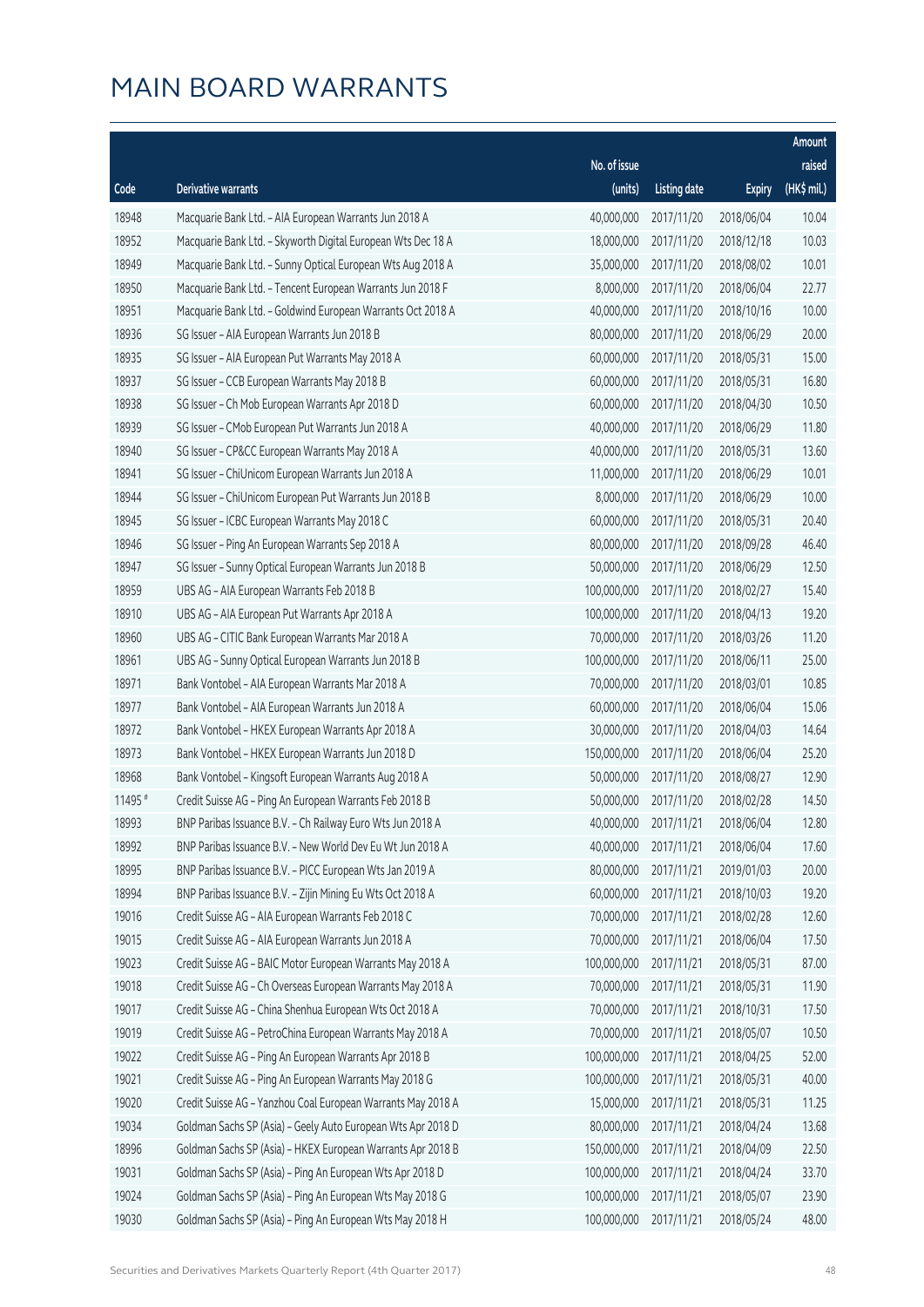|         |                                                              |              |                       |               | Amount      |
|---------|--------------------------------------------------------------|--------------|-----------------------|---------------|-------------|
|         |                                                              | No. of issue |                       |               | raised      |
| Code    | Derivative warrants                                          | (units)      | <b>Listing date</b>   | <b>Expiry</b> | (HK\$ mil.) |
| 19029   | Goldman Sachs SP (Asia) - Ping An European Wts Jun 2018 A    | 100,000,000  | 2017/11/21            | 2018/06/22    | 47.50       |
| 18998   | HK Bank - Meitu European Warrants May 2018 A                 | 50,000,000   | 2017/11/21            | 2018/05/31    | 15.00       |
| 18999   | HK Bank - SMIC European Warrants Jun 2018 A                  | 50,000,000   | 2017/11/21            | 2018/06/29    | 12.50       |
| 19010   | J P Morgan SP BV - AIA European Warrants May 2018 A          | 100,000,000  | 2017/11/21            | 2018/05/31    | 25.40       |
| 19009   | J P Morgan SP BV - AIA European Warrants Jun 2018 A          | 100,000,000  | 2017/11/21            | 2018/06/29    | 25.10       |
| 19012   | J P Morgan SP BV - AIA European Put Warrants Jun 2018 B      | 100,000,000  | 2017/11/21            | 2018/06/01    | 28.90       |
| 19014   | J P Morgan SP BV - GCL-Poly European Warrants Aug 2018 B     | 60,000,000   | 2017/11/21            | 2018/08/03    | 15.24       |
| 19013   | J P Morgan SP BV - Tingyi European Warrants Dec 2018 A       | 60,000,000   | 2017/11/21            | 2018/12/31    | 15.06       |
| 19007   | Macquarie Bank Ltd. - AIA European Put Warrants Jun 2018 B   | 24,000,000   | 2017/11/21            | 2018/06/04    | 10.13       |
| 19008   | Macquarie Bank Ltd. - Minsheng Bank European Wts Jul 2018 A  | 24,000,000   | 2017/11/21            | 2018/07/04    | 10.01       |
| 19005   | Macquarie Bank Ltd. - Ping An European Warrants Jul 2018 E   | 20,000,000   | 2017/11/21            | 2018/07/04    | 10.40       |
| 19000   | SG Issuer - AIA European Warrants Feb 2018 C                 | 80,000,000   | 2017/11/21            | 2018/02/28    | 14.40       |
| 19003   | UBS AG - China Life European Warrants May 2018 A             | 100,000,000  | 2017/11/21            | 2018/05/24    | 15.30       |
| 19002   | UBS AG - Geely Auto European Warrants May 2018 A             | 40,000,000   | 2017/11/21            | 2018/05/21    | 11.16       |
| 19004   | UBS AG - Geely Auto European Warrants Jun 2018 A             | 40,000,000   | 2017/11/21            | 2018/06/25    | 16.72       |
| 19001   | UBS AG - Greatwall Motor European Warrants Oct 2018 B        | 70,000,000   | 2017/11/21            | 2018/10/10    | 10.50       |
| 18990   | Bank Vontobel - China Shenhua European Warrants Dec 2018 A   | 80,000,000   | 2017/11/21            | 2018/12/03    | 20.00       |
| 18997   | Bank Vontobel - Geely Auto European Warrants Jun 2018 B      | 40,000,000   | 2017/11/21            | 2018/06/01    | 10.16       |
| 18989   | Bank Vontobel - Ping An European Warrants Sep 2018 A         | 50,000,000   | 2017/11/21            | 2018/09/28    | 15.55       |
| 18988   | Bank Vontobel - Ping An European Warrants Dec 2018 A         | 50,000,000   | 2017/11/21            | 2018/12/07    | 15.20       |
| 18695 # | Credit Suisse AG - Tencent Holdings European Wts May 2018 C  | 100,000,000  | 2017/11/21            | 2018/05/14    | 19.70       |
| 19063   | Credit Suisse AG - CITIC Sec European Warrants Nov 2018 A    | 70,000,000   | 2017/11/22            | 2018/11/30    | 10.50       |
| 19065   | Credit Suisse AG - CKA European Warrants Jun 2018 A          | 40,000,000   | 2017/11/22            | 2018/06/29    | 10.00       |
| 19064   | Credit Suisse AG - China Railway European Warrants Mar 2018B | 35,000,000   | 2017/11/22            | 2018/03/28    | 10.68       |
| 19073   | Goldman Sachs SP (Asia) - China Mobile Euro Wts Apr 2018 C   | 100,000,000  | 2017/11/22            | 2018/04/23    | 15.00       |
| 19076   | Goldman Sachs SP (Asia) - CNOOC European Warrants Apr 2018 A | 60,000,000   | 2017/11/22            | 2018/04/27    | 10.08       |
| 19077   | Goldman Sachs SP (Asia) - Ch Overseas European Wts May 2018B |              | 80,000,000 2017/11/22 | 2018/05/28    | 12.00       |
| 19075   | Goldman Sachs SP (Asia) - Tencent European Wt Mar 2018 M     | 150,000,000  | 2017/11/22            | 2018/03/22    | 39.15       |
| 19074   | Goldman Sachs SP (Asia) - Tencent European Wt Jun 2018 E     | 150,000,000  | 2017/11/22            | 2018/06/15    | 22.50       |
| 19051   | HK Bank - Ch Comm Cons European Warrants Sep 2019 A          | 100,000,000  | 2017/11/22            | 2019/09/30    | 15.00       |
| 19050   | HK Bank - China Tel European Warrants Jun 2018 A             | 40,000,000   | 2017/11/22            | 2018/06/29    | 10.00       |
| 19052   | HK Bank - Ping An European Warrants May 2018 C               | 80,000,000   | 2017/11/22            | 2018/05/31    | 36.00       |
| 19044   | Haitong Int'l Sec - China Gas Hold European Warrants Apr 18B | 70,000,000   | 2017/11/22            | 2018/04/25    | 18.62       |
| 19049   | Haitong Int'l Sec - Ch Molybdenum European Warrants Mar 18 B | 40,000,000   | 2017/11/22            | 2018/03/28    | 10.40       |
| 19039   | Haitong Int'l Sec - Geely Auto European Warrants Mar 2018 C  | 100,000,000  | 2017/11/22            | 2018/03/29    | 37.90       |
| 19042   | Haitong Int'l Sec - Geely Auto European Put Warrants Apr 18F | 50,000,000   | 2017/11/22            | 2018/04/24    | 10.15       |
| 19048   | Haitong Int'l Sec - HKEX European Warrants May 2018 C        | 100,000,000  | 2017/11/22            | 2018/05/25    | 15.00       |
| 19036   | Haitong Int'l Sec - Ping An European Warrants Jun 2018 C     | 80,000,000   | 2017/11/22            | 2018/06/04    | 20.00       |
| 19070   | J P Morgan SP BV - China Life European Warrants May 2018 A   | 100,000,000  | 2017/11/22            | 2018/05/31    | 15.10       |
| 19066   | J P Morgan SP BV - Ping An European Warrants Mar 2018 D      | 150,000,000  | 2017/11/22            | 2018/03/29    | 75.15       |
| 19071   | J P Morgan SP BV - Sh Electric European Warrants May 2018 A  | 40,000,000   | 2017/11/22            | 2018/05/31    | 11.16       |
| 19067   | J P Morgan SP BV - Tencent European Warrants May 2018 F      | 300,000,000  | 2017/11/22            | 2018/05/07    | 45.30       |
| 19069   | J P Morgan SP BV - Tencent European Warrants Jun 2018 F      | 300,000,000  | 2017/11/22            | 2018/06/15    | 46.50       |
| 19061   | Macquarie Bank Ltd. - CKH European Warrants Jun 2018 A       | 26,000,000   | 2017/11/22            | 2018/06/04    | 10.04       |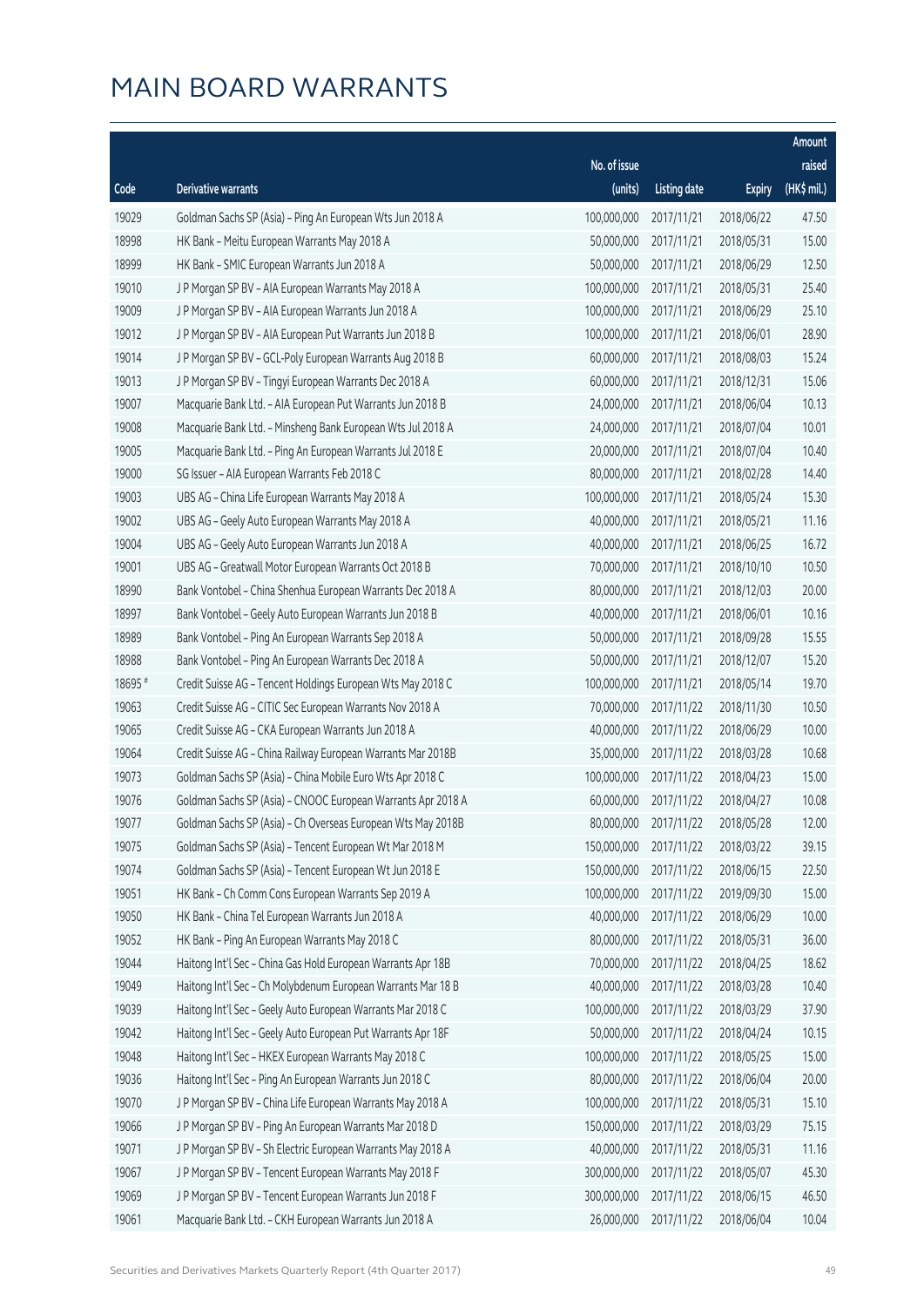|       |                                                              |                        |                     |               | Amount      |
|-------|--------------------------------------------------------------|------------------------|---------------------|---------------|-------------|
|       |                                                              | No. of issue           |                     |               | raised      |
| Code  | Derivative warrants                                          | (units)                | <b>Listing date</b> | <b>Expiry</b> | (HK\$ mil.) |
| 19062 | Macquarie Bank Ltd. - CKH European Put Warrants Jul 2018 A   | 20,000,000             | 2017/11/22          | 2018/07/04    | 10.00       |
| 19058 | Macquarie Bank Ltd. - Greatwall Motor European Wts Oct 2018A | 7,080,000              | 2017/11/22          | 2018/10/03    | 10.12       |
| 19060 | Macquarie Bank Ltd. - HKEX European Warrants Jun 2018 D      | 16,200,000             | 2017/11/22          | 2018/06/04    | 10.16       |
| 19059 | Macquarie Bank Ltd. - Nine Dragons European Wts Aug 2018 A   | 40,000,000             | 2017/11/22          | 2018/08/20    | 10.04       |
| 19057 | Macquarie Bank Ltd. - Sh Electric European Wts Jul 2018 A    | 23,000,000             | 2017/11/22          | 2018/07/16    | 10.24       |
| 19055 | SG Issuer - CITIC Sec European Warrants Nov 2018 A           | 60,000,000             | 2017/11/22          | 2018/11/30    | 15.00       |
| 19056 | SG Issuer - CKH European Warrants Jun 2018 A                 | 20,000,000             | 2017/11/22          | 2018/06/29    | 10.00       |
| 19053 | SG Issuer - China Overseas European Warrants Jul 2018 A      | 40,000,000             | 2017/11/22          | 2018/07/31    | 10.00       |
| 19054 | SG Issuer - Shenhua European Warrants Jul 2018 A             | 60,000,000             | 2017/11/22          | 2018/07/31    | 15.00       |
| 19035 | SG Issuer - HSI European Warrants Aug 2018 A                 | 150,000,000            | 2017/11/22          | 2018/08/30    | 22.50       |
| 19105 | BOCI Asia Ltd. - AIA European Warrants Jun 2018 A            | 100,000,000            | 2017/11/23          | 2018/06/04    | 25.00       |
| 19106 | BOCI Asia Ltd. - BOCL European Warrants Apr 2018 A           | 100,000,000            | 2017/11/23          | 2018/04/30    | 15.00       |
| 19123 | BOCI Asia Ltd. - China Life European Warrants Jul 2018 A     | 200,000,000            | 2017/11/23          | 2018/07/23    | 31.60       |
| 19103 | BOCI Asia Ltd. - Galaxy Ent European Warrants May 2018 B     | 100,000,000            | 2017/11/23          | 2018/05/28    | 25.30       |
| 19104 | BOCI Asia Ltd. - HSBC European Warrants Jun 2018 A           | 200,000,000            | 2017/11/23          | 2018/06/19    | 50.20       |
| 19121 | BOCI Asia Ltd. - Ping An European Warrants May 2018 D        | 100,000,000            | 2017/11/23          | 2018/05/23    | 25.60       |
| 19107 | BOCI Asia Ltd. - Sunny Optical European Warrants Jul 2018 A  | 100,000,000            | 2017/11/23          | 2018/07/30    | 27.80       |
| 19098 | BNP Paribas Issuance B.V. - BYD European Wts Jan 2019 A      | 180,000,000            | 2017/11/23          | 2019/01/03    | 27.00       |
| 19092 | BNP Paribas Issuance B.V. - China Life Euro Wts Oct 2018 B   | 60,000,000             | 2017/11/23          | 2018/10/03    | 15.60       |
| 19095 | BNP Paribas Issuance B.V. - Geely Auto Euro Wts May 2018 B   | 60,000,000             | 2017/11/23          | 2018/05/03    | 19.20       |
| 19093 | BNP Paribas Issuance B.V. - Geely Auto Euro Wts Oct 2018 B   | 60,000,000             | 2017/11/23          | 2018/10/03    | 27.00       |
| 19096 | BNP Paribas Issuance B.V. - Ping An European Wt Jun 2018 E   | 60,000,000             | 2017/11/23          | 2018/06/04    | 33.60       |
| 19097 | BNP Paribas Issuance B.V. - Ping An European Wt Nov 2018 A   | 60,000,000             | 2017/11/23          | 2018/11/02    | 36.60       |
| 19099 | BNP Paribas Issuance B.V. - Ping An European Wt Jan 2019 A   | 60,000,000             | 2017/11/23          | 2019/01/03    | 22.80       |
| 19110 | Credit Suisse AG - China Mer Port European Warrants May 18 A | 40,000,000             | 2017/11/23          | 2018/05/23    | 12.00       |
| 19111 | Credit Suisse AG - China Tel European Warrants Apr 2018 A    | 60,000,000             | 2017/11/23          | 2018/04/30    | 10.02       |
| 19112 | Credit Suisse AG - HSBC European Wts May 2018 A              | 100,000,000 2017/11/23 |                     | 2018/05/31    | 18.00       |
| 19113 | Credit Suisse AG - Nine Dragons European Warrants Jun 2018 B | 40,000,000             | 2017/11/23          | 2018/06/29    | 10.00       |
| 19124 | Goldman Sachs SP (Asia) - BOCL European Warrants May 2018 C  | 80,000,000             | 2017/11/23          | 2018/05/31    | 20.00       |
| 19126 | Goldman Sachs SP (Asia) - China Life Euro Wts May 2018 B     | 80,000,000             | 2017/11/23          | 2018/05/24    | 12.00       |
| 19125 | Goldman Sachs SP (Asia) - China Life Euro Wts Aug 2018 B     | 80,000,000             | 2017/11/23          | 2018/08/28    | 20.96       |
| 19127 | Goldman Sachs SP (Asia) - Ping An European Wts May 2018 I    | 80,000,000             | 2017/11/23          | 2018/05/23    | 20.00       |
| 19129 | Goldman Sachs SP (Asia) - Ping An European Wts May 2018 J    | 80,000,000             | 2017/11/23          | 2018/05/23    | 20.00       |
| 19087 | Haitong Int'l Sec - AIA European Warrants May 2018 A         | 50,000,000             | 2017/11/23          | 2018/05/31    | 14.20       |
| 19086 | Haitong Int'l Sec - AIA European Warrants Jun 2018 A         | 50,000,000             | 2017/11/23          | 2018/06/28    | 12.50       |
| 19088 | Haitong Int'l Sec - AIA European Put Warrants Apr 2018 B     | 80,000,000             | 2017/11/23          | 2018/04/24    | 14.72       |
| 19081 | Haitong Int'l Sec - BYD Electronic European Warrants May 18A | 50,000,000             | 2017/11/23          | 2018/05/30    | 19.75       |
| 19079 | Haitong Int'l Sec - BYD Electronic European Warrants Jul 18A | 40,000,000             | 2017/11/23          | 2018/07/03    | 14.00       |
| 19091 | Haitong Int'l Sec - CICC European Warrants May 2018 A        | 40,000,000             | 2017/11/23          | 2018/05/23    | 10.00       |
| 19083 | Haitong Int'l Sec - Ch Overseas European Warrants May 2018 B | 80,000,000             | 2017/11/23          | 2018/05/29    | 12.00       |
| 19089 | Haitong Int'l Sec - ZhengTongAuto European Warrants Jul 18 A | 50,000,000             | 2017/11/23          | 2018/07/18    | 12.65       |
| 19090 | Haitong Int'l Sec - ZhengTongAuto European Warrants Sep 18 A | 50,000,000             | 2017/11/23          | 2018/09/18    | 12.70       |
| 19078 | Haitong Int'l Sec - Galaxy Ent European Put Wts Mar 2018 C   | 100,000,000            | 2017/11/23          | 2018/03/28    | 16.70       |
| 19084 | Haitong Int'l Sec - Yanzhou Coal European Warrants Dec 2018A | 100,000,000            | 2017/11/23          | 2018/12/20    | 15.00       |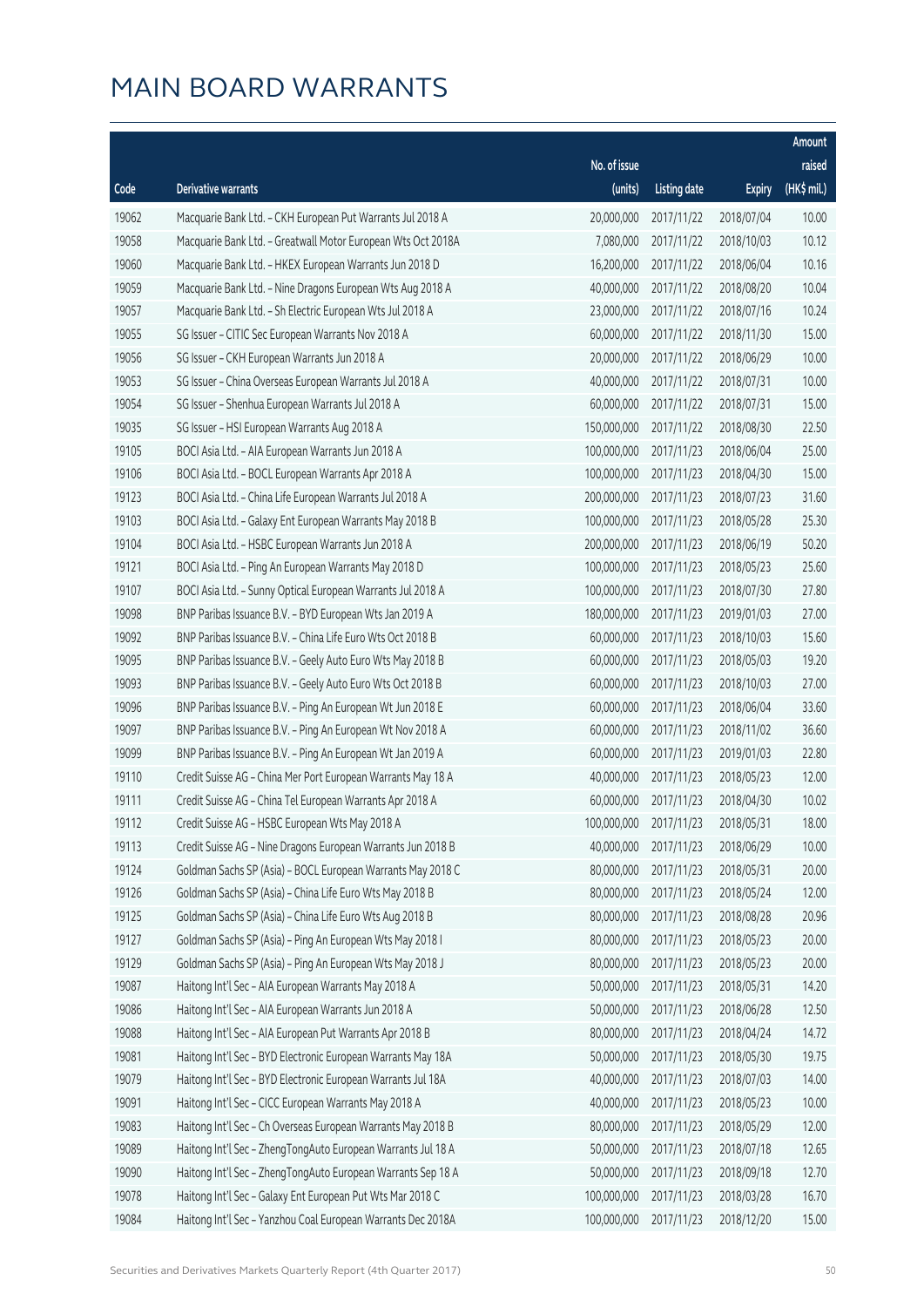|         |                                                              |              |                       |               | Amount      |
|---------|--------------------------------------------------------------|--------------|-----------------------|---------------|-------------|
|         |                                                              | No. of issue |                       |               | raised      |
| Code    | <b>Derivative warrants</b>                                   | (units)      | <b>Listing date</b>   | <b>Expiry</b> | (HK\$ mil.) |
| 19119   | J P Morgan SP BV - HSBC European Warrants Apr 2018 C         | 100,000,000  | 2017/11/23            | 2018/04/03    | 19.80       |
| 19120   | J P Morgan SP BV - IGG European Warrants Apr 2018 B          | 70,000,000   | 2017/11/23            | 2018/04/19    | 11.41       |
| 19118   | J P Morgan SP BV - Ping An European Put Warrants Jun 2018 C  | 100,000,000  | 2017/11/23            | 2018/06/29    | 46.10       |
| 19108   | Macquarie Bank Ltd. - COSCO Sh Hold European Wts Aug 2018 A  | 17,000,000   | 2017/11/23            | 2018/08/02    | 10.37       |
| 19109   | Macquarie Bank Ltd. - Tencent European Warrants Jun 2018 G   | 40,000,000   | 2017/11/23            | 2018/06/04    | 14.84       |
| 19100   | SG Issuer - Henganintl Eu Wt Oct 2018 A                      | 12,000,000   | 2017/11/23            | 2018/10/31    | 10.08       |
| 19102   | SG Issuer - Ping An European Warrants Jul 2018 A             | 80,000,000   | 2017/11/23            | 2018/07/31    | 32.40       |
| 19101   | SG Issuer - Ping An European Put Warrants May 2018 F         | 60,000,000   | 2017/11/23            | 2018/05/31    | 24.00       |
| 19117   | UBS AG - China Life European Warrants Mar 2018 B             | 100,000,000  | 2017/11/23            | 2018/03/26    | 15.10       |
| 19116   | UBS AG - Ch Molybdenum European Warrants May 2018 A          | 30,000,000   | 2017/11/23            | 2018/05/07    | 14.79       |
| 19114   | UBS AG - PetroChina European Warrants Apr 2018 A             | 40,000,000   | 2017/11/23            | 2018/04/27    | 10.32       |
| 19115   | UBS AG - Tencent Holdings European Warrants May 2018 D       | 300,000,000  | 2017/11/23            | 2018/05/07    | 63.60       |
| 16688 # | Goldman Sachs SP (Asia) - Tencent European Wt Apr 2018 C     | 100,000,000  | 2017/11/23            | 2018/04/23    | 34.50       |
| 19152   | Credit Suisse AG - Air China European Warrants May 2018 A    | 20,000,000   | 2017/11/24            | 2018/05/23    | 12.60       |
| 19151   | Credit Suisse AG - China East Air European Warrants May 18 A | 30,000,000   | 2017/11/24            | 2018/05/23    | 12.00       |
| 19156   | Credit Suisse AG - CITIC European Warrants Apr 2018 A        | 30,000,000   | 2017/11/24            | 2018/04/06    | 10.50       |
| 19153   | Credit Suisse AG - China South Air European Warrants May 18A | 20,000,000   | 2017/11/24            | 2018/05/23    | 12.00       |
| 19149   | Credit Suisse AG - ZhengTongAuto European Warrants Sep 2018A | 50,000,000   | 2017/11/24            | 2018/09/14    | 12.50       |
| 19157   | Credit Suisse AG - Ping An European Warrants May 2018 H      | 100,000,000  | 2017/11/24            | 2018/05/23    | 33.00       |
| 19158   | Credit Suisse AG - Ping An European Put Warrants May 2018 I  | 70,000,000   | 2017/11/24            | 2018/05/31    | 25.90       |
| 19154   | Credit Suisse AG - Sh Petrochem European Warrants May 2018 A | 25,000,000   | 2017/11/24            | 2018/05/23    | 10.00       |
| 19150   | Credit Suisse AG - Sh Pharma European Warrants Jun 2018 A    | 60,000,000   | 2017/11/24            | 2018/06/22    | 10.02       |
| 19159   | Credit Suisse AG - Tencent Holdings European Wts May 2018 G  | 150,000,000  | 2017/11/24            | 2018/05/23    | 37.50       |
| 19160   | Credit Suisse AG - Tencent Holdings Euro Put Wts May 2018 H  | 100,000,000  | 2017/11/24            | 2018/05/23    | 25.00       |
| 19155   | Credit Suisse AG - Techtronic European Warrants May 2018 A   | 30,000,000   | 2017/11/24            | 2018/05/23    | 12.00       |
| 19180   | Goldman Sachs SP (Asia) - AIA European Warrants Feb 2018 E   | 80,000,000   | 2017/11/24            | 2018/02/26    | 12.00       |
| 19183   | Goldman Sachs SP (Asia) - AIA European Warrants Mar 2018 D   |              | 80,000,000 2017/11/24 | 2018/03/22    | 12.00       |
| 19184   | Goldman Sachs SP (Asia) - HSBC European Warrants May 2018 A  | 80,000,000   | 2017/11/24            | 2018/05/31    | 12.00       |
| 19176   | Goldman Sachs SP (Asia) - Tencent European Wt Apr 2018 F     | 150,000,000  | 2017/11/24            | 2018/04/23    | 47.40       |
| 19177   | Goldman Sachs SP (Asia) - Tencent European Wt May 2018 G     | 150,000,000  | 2017/11/24            | 2018/05/07    | 36.75       |
| 19179   | Goldman Sachs SP (Asia) - Tencent European Wt May 2018 H     | 150,000,000  | 2017/11/24            | 2018/05/07    | 28.35       |
| 19178   | Goldman Sachs SP (Asia) - Tencent European Put Wt Jun 2018 F | 100,000,000  | 2017/11/24            | 2018/06/04    | 28.50       |
| 19133   | Haitong Int'l Sec - China Life European Warrants Jul 2018 B  | 100,000,000  | 2017/11/24            | 2018/07/04    | 27.00       |
| 19136   | Haitong Int'l Sec - CPIC European Warrants May 2018 A        | 80,000,000   | 2017/11/24            | 2018/05/25    | 20.80       |
| 19137   | Haitong Int'l Sec - CPIC European Warrants Jul 2018 A        | 80,000,000   | 2017/11/24            | 2018/07/26    | 20.00       |
| 19139   | Haitong Int'l Sec - China Shenhua European Warrants Jun 18 C | 100,000,000  | 2017/11/24            | 2018/06/05    | 25.00       |
| 19138   | Haitong Int'l Sec - China Taiping European Warrants May 18 B | 80,000,000   | 2017/11/24            | 2018/05/31    | 20.00       |
| 19166   | Haitong Int'l Sec - GWMC European Warrants Mar 2019 A        | 200,000,000  | 2017/11/24            | 2019/03/29    | 50.00       |
| 19131   | Haitong Int'l Sec - Ping An European Warrants May 2018 C     | 80,000,000   | 2017/11/24            | 2018/05/31    | 20.00       |
| 19132   | Haitong Int'l Sec - Ping An European Warrants May 2018 D     | 80,000,000   | 2017/11/24            | 2018/05/31    | 30.40       |
| 19173   | J P Morgan SP BV - COSCO Sh Hold European Warrants May 2018A | 60,000,000   | 2017/11/24            | 2018/05/31    | 24.72       |
| 19174   | J P Morgan SP BV - PetroChina European Warrants May 2018 B   | 100,000,000  | 2017/11/24            | 2018/05/31    | 25.30       |
| 19175   | J P Morgan SP BV - Ping An European Warrants Jun 2018 D      | 150,000,000  | 2017/11/24            | 2018/06/15    | 51.30       |
| 19169   | J P Morgan SP BV - Tencent European Warrants May 2018 G      | 250,000,000  | 2017/11/24            | 2018/05/24    | 37.75       |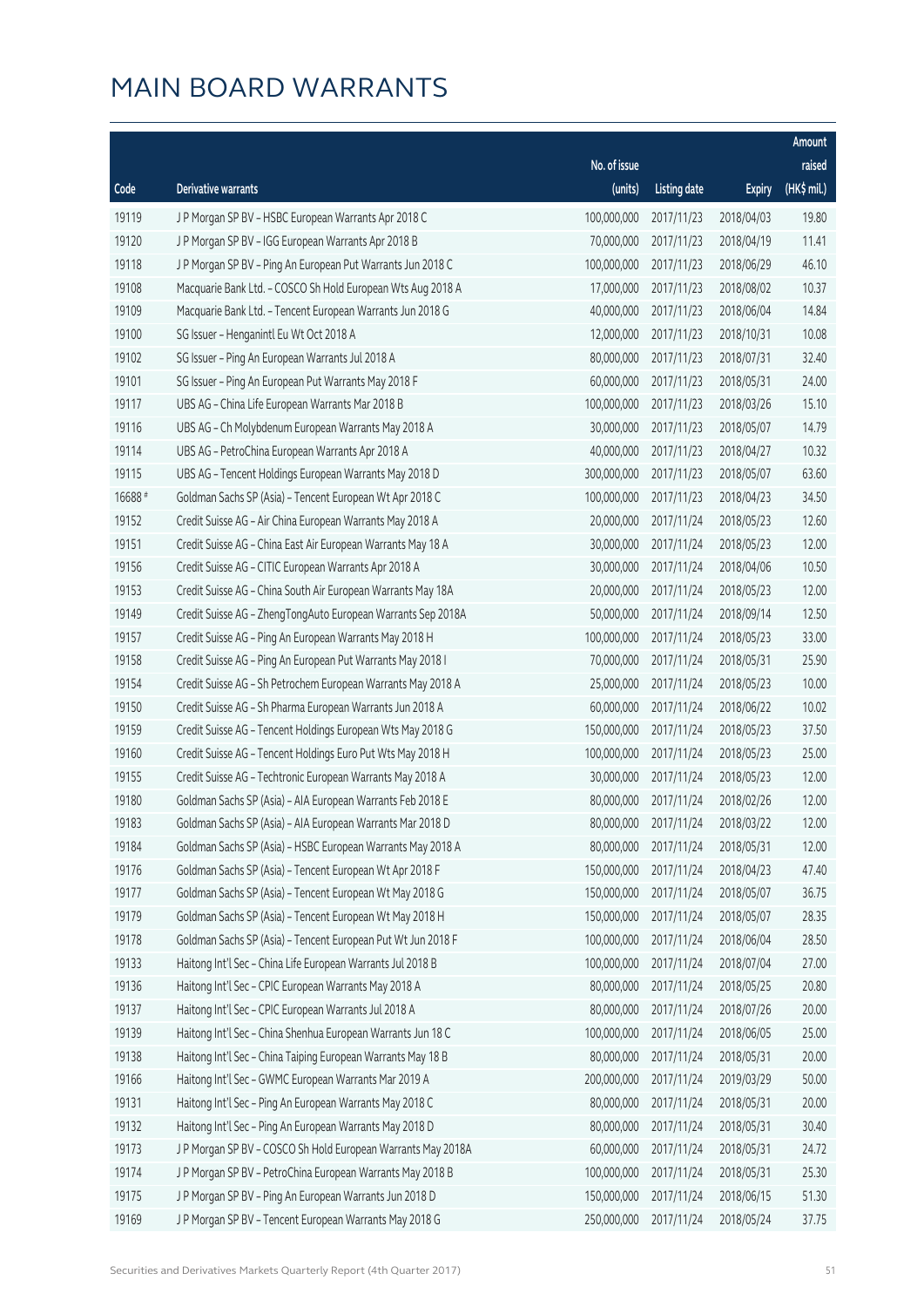|         |                                                              |                        |                     |               | Amount      |
|---------|--------------------------------------------------------------|------------------------|---------------------|---------------|-------------|
|         |                                                              | No. of issue           |                     |               | raised      |
| Code    | Derivative warrants                                          | (units)                | <b>Listing date</b> | <b>Expiry</b> | (HK\$ mil.) |
| 19170   | J P Morgan SP BV - Tencent European Warrants May 2018 H      | 250,000,000            | 2017/11/24          | 2018/05/07    | 38.25       |
| 19171   | J P Morgan SP BV - Tencent European Warrants Jun 2018 H      | 250,000,000            | 2017/11/24          | 2018/06/07    | 63.00       |
| 19168   | J P Morgan SP BV - Tencent European Put Warrants Jun 2018 G  | 200,000,000            | 2017/11/24          | 2018/06/01    | 50.40       |
| 19161   | Macquarie Bank Ltd. - Ping An European Warrants Jun 2018 E   | 30,000,000             | 2017/11/24          | 2018/06/04    | 10.23       |
| 19162   | Macquarie Bank Ltd. - Tencent European Warrants Jul 2018 B   | 40,000,000             | 2017/11/24          | 2018/07/04    | 18.60       |
| 19145   | SG Issuer - Link REIT European Warrants Jul 2018 A           | 30,000,000             | 2017/11/24          | 2018/07/31    | 10.05       |
| 19147   | SG Issuer - Ping An European Warrants Jun 2018 B             | 80,000,000             | 2017/11/24          | 2018/06/29    | 59.20       |
| 19148   | SG Issuer - Ping An European Warrants Jun 2018 C             | 80,000,000             | 2017/11/24          | 2018/06/29    | 20.40       |
| 19164   | UBS AG - Ping An European Warrants May 2018 C                | 100,000,000            | 2017/11/24          | 2018/05/23    | 28.00       |
| 19165   | UBS AG - Ping An European Put Warrants Apr 2018 A            | 100,000,000            | 2017/11/24          | 2018/04/23    | 15.20       |
| 19163   | UBS AG - Tencent Holdings European Warrants May 2018 E       | 300,000,000            | 2017/11/24          | 2018/05/24    | 47.70       |
| 19144   | Bank Vontobel - BOC HK European Warrants Jun 2018 A          | 80,000,000             | 2017/11/24          | 2018/06/01    | 20.24       |
| 19140   | Bank Vontobel - Ch Comm Cons European Warrants Jun 2018 A    | 20,000,000             | 2017/11/24          | 2018/06/05    | 11.22       |
| 19142   | Bank Vontobel - CNBM European Warrants May 2018 B            | 20,000,000             | 2017/11/24          | 2018/05/23    | 10.50       |
| 19141   | Bank Vontobel - China Overseas European Warrants Jul 2018 A  | 80,000,000             | 2017/11/24          | 2018/07/03    | 20.32       |
| 19167   | Bank Vontobel - Tencent European Warrants Jul 2018 A         | 100,000,000            | 2017/11/24          | 2018/07/03    | 25.10       |
| 18756 # | Credit Suisse AG - Tencent Holdings European Wts May 2018 D  | 100,000,000            | 2017/11/24          | 2018/05/14    | 30.00       |
| 13699 # | J P Morgan SP BV - HSBC European Warrants Mar 2018 B         | 100,000,000            | 2017/11/24          | 2018/03/16    | 12.40       |
| 19231   | BNP Paribas Issuance B.V. - AAC Tech Euro Wts Aug 2018 A     | 100,000,000            | 2017/11/27          | 2018/08/02    | 25.00       |
| 19197   | BNP Paribas Issuance B.V. - CHALCO European Wts Jul 2018 B   | 40,000,000             | 2017/11/27          | 2018/07/04    | 20.00       |
| 19196   | BNP Paribas Issuance B.V. - CAM CSI300 Euro Wts Oct 2018 B   | 40,000,000             | 2017/11/27          | 2018/10/03    | 10.00       |
| 19232   | BNP Paribas Issuance B.V. - Ch Mobile Euro Wts Dec 2018 B    | 40,000,000             | 2017/11/27          | 2018/12/04    | 10.80       |
| 19199   | BNP Paribas Issuance B.V. - Ch Molybdenum Eur Wts Jul 2018 A | 40,000,000             | 2017/11/27          | 2018/07/04    | 23.60       |
| 19200   | BNP Paribas Issuance B.V. - CNBM European Wts Jul 2018 A     | 40,000,000             | 2017/11/27          | 2018/07/04    | 27.20       |
| 19195   | BNP Paribas Issuance B.V. - CSOP A50 ETF Eu Wts Apr 2018 B   | 50,000,000             | 2017/11/27          | 2018/04/04    | 10.00       |
| 19194   | BNP Paribas Issuance B.V. - CSOP A50 ETF Eu Wts Jun 2018 A   | 40,000,000             | 2017/11/27          | 2018/06/04    | 16.40       |
| 19234   | BNP Paribas Issuance B.V. - Sunny Optical Eu Wt Oct 2018 A   | 100,000,000 2017/11/27 |                     | 2018/10/03    | 25.00       |
| 19228   | BNP Paribas Issuance B.V. - Tencent Euro Wts Jun 2018 B      | 80,000,000             | 2017/11/27          | 2018/06/04    | 20.00       |
| 19230   | BNP Paribas Issuance B.V. - Tencent Euro Wts Sep 2018 A      | 80,000,000             | 2017/11/27          | 2018/09/04    | 21.60       |
| 19233   | BNP Paribas Issuance B.V. - ZTE European Wts Aug 2018 A      | 50,000,000             | 2017/11/27          | 2018/08/02    | 12.50       |
| 19245   | Credit Suisse AG - Tencent Holdings European Wts May 2018 I  | 250,000,000            | 2017/11/27          | 2018/05/28    | 62.50       |
| 19246   | Credit Suisse AG - Tencent Holdings European Wts May 2018 J  | 250,000,000            | 2017/11/27          | 2018/05/30    | 62.50       |
| 19256   | Goldman Sachs SP (Asia) - Ping An European Wts Apr 2018 E    | 80,000,000             | 2017/11/27          | 2018/04/27    | 36.64       |
| 19255   | Goldman Sachs SP (Asia) - Ping An European Wts May 2018 K    | 80,000,000             | 2017/11/27          | 2018/05/28    | 48.40       |
| 19254   | Goldman Sachs SP (Asia) - Ping An European Wts Jun 2018 B    | 80,000,000             | 2017/11/27          | 2018/06/26    | 64.16       |
| 19257   | Goldman Sachs SP (Asia) - Tencent European Wt Feb 2018 T     | 30,000,000             | 2017/11/27          | 2018/02/27    | 42.63       |
| 19258   | Goldman Sachs SP (Asia) - Tencent European Wt May 2018 I     | 150,000,000            | 2017/11/27          | 2018/05/07    | 34.05       |
| 19259   | Goldman Sachs SP (Asia) - Tencent European Wt May 2018 J     | 150,000,000            | 2017/11/27          | 2018/05/24    | 32.70       |
| 19261   | Goldman Sachs SP (Asia) - Tencent European Wt May 2018 K     | 150,000,000            | 2017/11/27          | 2018/05/24    | 25.50       |
| 19262   | Goldman Sachs SP (Asia) - Tencent European Wt May 2018 L     | 150,000,000            | 2017/11/27          | 2018/05/28    | 37.50       |
| 19205   | HK Bank - Anhui Conch European Warrants Jun 2018 A           | 40,000,000             | 2017/11/27          | 2018/06/29    | 10.00       |
| 19206   | HK Bank - Sinopec Corp European Warrants Jul 2018 A          | 40,000,000             | 2017/11/27          | 2018/07/31    | 10.00       |
| 19202   | HK Bank - Evergrande European Warrants Jul 2018 A            | 40,000,000             | 2017/11/27          | 2018/07/31    | 20.00       |
| 19203   | HK Bank - HSI European Warrants Jun 2018 A                   | 100,000,000            | 2017/11/27          | 2018/06/28    | 15.00       |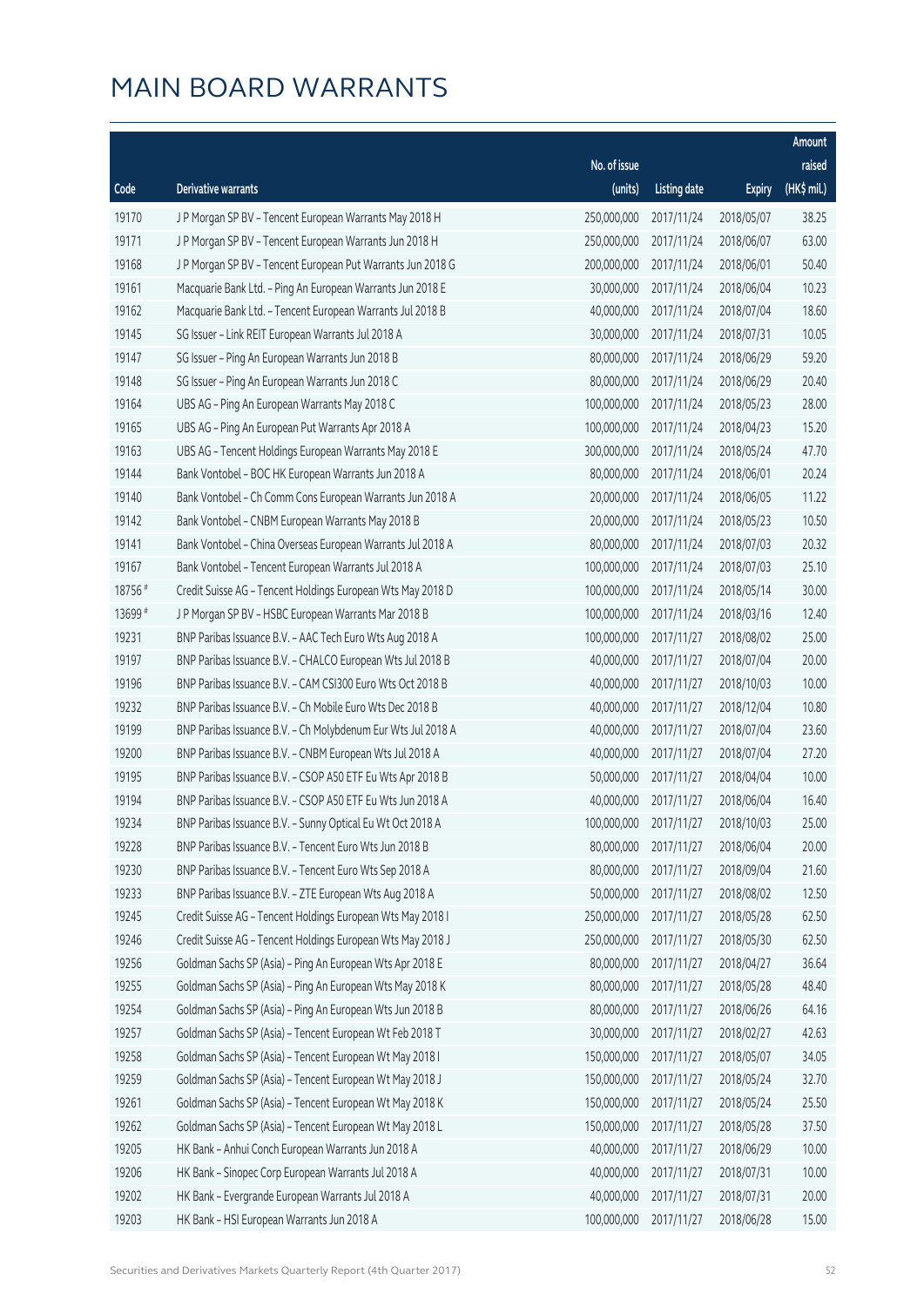|       |                                                              |              |                       |               | Amount      |
|-------|--------------------------------------------------------------|--------------|-----------------------|---------------|-------------|
|       |                                                              | No. of issue |                       |               | raised      |
| Code  | <b>Derivative warrants</b>                                   | (units)      | <b>Listing date</b>   | <b>Expiry</b> | (HK\$ mil.) |
| 19204 | HK Bank - HSI European Put Warrants May 2018 A               | 100,000,000  | 2017/11/27            | 2018/05/30    | 25.00       |
| 19201 | HK Bank - SUNAC European Warrants Jun 2018 A                 | 40,000,000   | 2017/11/27            | 2018/06/29    | 24.00       |
| 19215 | Haitong Int'l Sec - Air China European Warrants May 2018 A   | 18,000,000   | 2017/11/27            | 2018/05/28    | 11.88       |
| 19222 | Haitong Int'l Sec - BAIC Motor European Warrants May 2018 A  | 20,000,000   | 2017/11/27            | 2018/05/28    | 12.40       |
| 19208 | Haitong Int'l Sec - China Mer Port European Warrants Aug 18A | 35,000,000   | 2017/11/27            | 2018/08/28    | 10.89       |
| 19216 | Haitong Int'l Sec - IGG European Warrants Apr 2018 A         | 68,000,000   | 2017/11/27            | 2018/04/16    | 10.20       |
| 19217 | Haitong Int'l Sec - IGG European Warrants May 2018 A         | 50,000,000   | 2017/11/27            | 2018/05/28    | 14.50       |
| 19219 | Haitong Int'l Sec - Meitu European Warrants May 2018 A       | 50,000,000   | 2017/11/27            | 2018/05/28    | 12.50       |
| 19220 | Haitong Int'l Sec - Meitu European Warrants Aug 2018 A       | 50,000,000   | 2017/11/27            | 2018/08/28    | 14.10       |
| 19225 | Haitong Int'l Sec - Ping An European Warrants May 2018 E     | 80,000,000   | 2017/11/27            | 2018/05/07    | 46.80       |
| 19227 | Haitong Int'l Sec - Ping An European Warrants May 2018 F     | 80,000,000   | 2017/11/27            | 2018/05/25    | 26.40       |
| 19223 | Haitong Int'l Sec - Sunny Optical European Wts Jun 2018 C    | 100,000,000  | 2017/11/27            | 2018/06/28    | 25.00       |
| 19224 | Haitong Int'l Sec - Sunny Optical European Wts Jul 2018 B    | 100,000,000  | 2017/11/27            | 2018/07/18    | 28.30       |
| 19209 | Haitong Int'l Sec - Tencent European Warrants May 2018 D     | 200,000,000  | 2017/11/27            | 2018/05/08    | 40.40       |
| 19210 | Haitong Int'l Sec - Tencent European Warrants May 2018 E     | 200,000,000  | 2017/11/27            | 2018/05/08    | 57.80       |
| 19212 | Haitong Int'l Sec - Tencent European Warrants Jun 2018 G     | 200,000,000  | 2017/11/27            | 2018/06/29    | 50.00       |
| 19252 | J P Morgan SP BV - BYD European Warrants Dec 2018 A          | 150,000,000  | 2017/11/27            | 2018/12/20    | 22.50       |
| 19248 | J P Morgan SP BV - Ch Comm Cons European Warrants Sep 2019 A | 100,000,000  | 2017/11/27            | 2019/09/30    | 15.10       |
| 19253 | J P Morgan SP BV - Country Garden European Warrants Jun 18 A | 100,000,000  | 2017/11/27            | 2018/06/29    | 25.00       |
| 19249 | J P Morgan SP BV - Ch Railway Cons European Wts May 2018 A   | 40,000,000   | 2017/11/27            | 2018/05/31    | 21.36       |
| 19251 | J P Morgan SP BV - SJM Holdings European Warrants May 2018 A | 40,000,000   | 2017/11/27            | 2018/05/31    | 11.12       |
| 19236 | Macquarie Bank Ltd. - China Mobile European Wts Jun 2018 B   | 19,000,000   | 2017/11/27            | 2018/06/04    | 10.20       |
| 19237 | Macquarie Bank Ltd. - China Mobile Euro Put Wts Sep 2018 A   | 32,000,000   | 2017/11/27            | 2018/09/04    | 10.30       |
| 19241 | Macquarie Bank Ltd. - HSBC European Warrants May 2018 B      | 4,500,000    | 2017/11/27            | 2018/05/31    | 10.45       |
| 19242 | Macquarie Bank Ltd. - HSBC European Warrants Sep 2018 A      | 21,000,000   | 2017/11/27            | 2018/09/04    | 10.19       |
| 19240 | Macquarie Bank Ltd. - Tencent European Warrants Jun 2018 I   | 40,000,000   | 2017/11/27            | 2018/06/04    | 11.16       |
| 19238 | Macquarie Bank Ltd. - Tencent European Put Wts Jun 2018 H    |              | 40,000,000 2017/11/27 | 2018/06/04    | 21.08       |
| 19247 | SG Issuer - Galaxy Ent European Warrants May 2018 C          | 60,000,000   | 2017/11/27            | 2018/05/31    | 16.80       |
| 19192 | SG Issuer - Haitong Sec European Warrants May 2018 A         | 11,000,000   | 2017/11/27            | 2018/05/31    | 10.01       |
| 19193 | SG Issuer - Ping An European Warrants Aug 2018 A             | 80,000,000   | 2017/11/27            | 2018/08/31    | 70.40       |
| 19243 | SG Issuer - Tencent European Warrants May 2018 I             | 200,000,000  | 2017/11/27            | 2018/05/31    | 50.00       |
| 19244 | SG Issuer - Tencent European Warrants Jun 2018 D             | 200,000,000  | 2017/11/27            | 2018/06/29    | 50.00       |
| 19273 | UBS AG - AIA European Warrants Jun 2018 A                    | 100,000,000  | 2017/11/27            | 2018/06/29    | 64.60       |
| 19271 | UBS AG - CC Bank European Warrants Mar 2018 B                | 70,000,000   | 2017/11/27            | 2018/03/27    | 20.72       |
| 19272 | UBS AG - CC Bank European Warrants May 2018 A                | 70,000,000   | 2017/11/27            | 2018/05/30    | 18.48       |
| 19274 | UBS AG - China Life European Warrants Jun 2018 A             | 100,000,000  | 2017/11/27            | 2018/06/29    | 33.30       |
| 19269 | UBS AG - Galaxy Ent European Warrants Jun 2018 A             | 40,000,000   | 2017/11/27            | 2018/06/29    | 11.36       |
| 19270 | UBS AG - Galaxy Ent European Put Warrants May 2018 B         | 50,000,000   | 2017/11/27            | 2018/05/24    | 11.70       |
| 19265 | UBS AG - Ping An European Warrants Jun 2018 A                | 100,000,000  | 2017/11/27            | 2018/06/29    | 112.30      |
| 19191 | Bank Vontobel - CITIC Sec European Warrants Sep 2018 A       | 70,000,000   | 2017/11/27            | 2018/09/28    | 10.57       |
| 19189 | Bank Vontobel - Galaxy Ent European Warrants Jun 2018 A      | 50,000,000   | 2017/11/27            | 2018/06/01    | 12.65       |
| 19186 | Bank Vontobel - ICBC European Warrants Jul 2018 A            | 50,000,000   | 2017/11/27            | 2018/07/31    | 13.10       |
| 19185 | Bank Vontobel - Sands China European Warrants Sep 2018 A     | 90,000,000   | 2017/11/27            | 2018/09/28    | 22.68       |
| 19235 | Bank Vontobel - Tencent European Put Warrants May 2018 E     | 100,000,000  | 2017/11/27            | 2018/05/28    | 30.40       |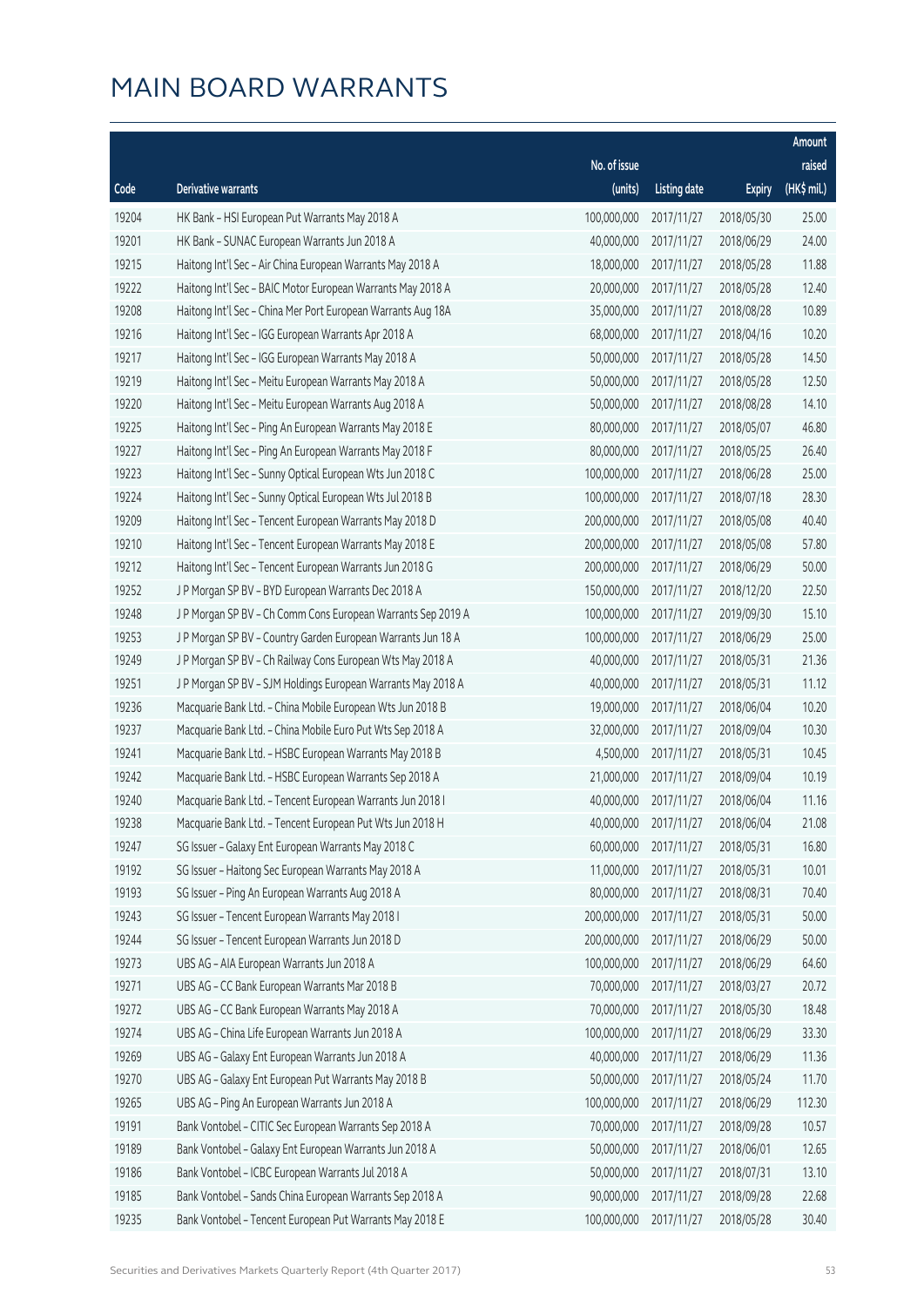|         |                                                              |              |                       |               | Amount      |
|---------|--------------------------------------------------------------|--------------|-----------------------|---------------|-------------|
|         |                                                              | No. of issue |                       |               | raised      |
| Code    | Derivative warrants                                          | (units)      | <b>Listing date</b>   | <b>Expiry</b> | (HK\$ mil.) |
| 18760 # | Credit Suisse AG - Tencent Holdings European Wts May 2018 F  | 100,000,000  | 2017/11/27            | 2018/05/31    | 27.50       |
| 18128 # | UBS AG - HSBC European Warrants Mar 2018 B                   | 110,000,000  | 2017/11/27            | 2018/03/27    | 10.34       |
| 19329   | BOCI Asia Ltd. - CC Bank European Warrants May 2018 A        | 100,000,000  | 2017/11/28            | 2018/05/28    | 26.90       |
| 19331   | BOCI Asia Ltd. - China Mobile European Warrants May 2018 A   | 100,000,000  | 2017/11/28            | 2018/05/28    | 25.10       |
| 19330   | BOCI Asia Ltd. - Ch Overseas European Warrants May 2018 A    | 70,000,000   | 2017/11/28            | 2018/05/28    | 10.57       |
| 19334   | BOCI Asia Ltd. - Ping An European Warrants May 2018 E        | 100,000,000  | 2017/11/28            | 2018/05/28    | 25.30       |
| 19332   | BOCI Asia Ltd. - Tencent Holdings European Wts May 2018 C    | 200,000,000  | 2017/11/28            | 2018/05/31    | 57.20       |
| 19333   | BOCI Asia Ltd. - Tencent Holdings European Wts Jun 2018 H    | 200,000,000  | 2017/11/28            | 2018/06/19    | 56.80       |
| 19298   | BNP Paribas Issuance B.V. - Ping An European Wt Jun 2018 F   | 60,000,000   | 2017/11/28            | 2018/06/04    | 15.60       |
| 19299   | BNP Paribas Issuance B.V. - Ping An Eur Put Wts Jun 2018 G   | 60,000,000   | 2017/11/28            | 2018/06/04    | 22.20       |
| 19295   | BNP Paribas Issuance B.V. - Tencent Euro Wts Aug 2018 G      | 80,000,000   | 2017/11/28            | 2018/08/02    | 24.80       |
| 19297   | BNP Paribas Issuance B.V. - Tencent Euro Wts Oct 2018 E      | 80,000,000   | 2017/11/28            | 2018/10/03    | 24.80       |
| 19296   | BNP Paribas Issuance B.V. - Tencent Eu Put Wt Jul 2018 F     | 80,000,000   | 2017/11/28            | 2018/07/04    | 20.00       |
| 19359   | Credit Suisse AG - China Taiping European Warrants May 2018A | 40,000,000   | 2017/11/28            | 2018/05/31    | 10.00       |
| 19360   | Credit Suisse AG - HKEX European Put Warrants May 2018 E     | 100,000,000  | 2017/11/28            | 2018/05/24    | 15.00       |
| 19358   | Credit Suisse AG - NCI European Warrants Jun 2018 A          | 40,000,000   | 2017/11/28            | 2018/06/29    | 16.00       |
| 19353   | Credit Suisse AG - Tencent Holdings European Wts May 2018 K  | 250,000,000  | 2017/11/28            | 2018/05/29    | 62.50       |
| 19354   | Credit Suisse AG - Tencent Holdings European Wts Jun 2018 D  | 250,000,000  | 2017/11/28            | 2018/06/29    | 62.50       |
| 19357   | Credit Suisse AG - Tencent Holdings Euro Put Wts May 2018 L  | 100,000,000  | 2017/11/28            | 2018/05/07    | 17.00       |
| 19385   | Goldman Sachs SP (Asia) - AIA European Warrants Jun 2018 A   | 80,000,000   | 2017/11/28            | 2018/06/04    | 14.56       |
| 19384   | Goldman Sachs SP (Asia) - CAM CSI300 European Wts Jun 2018 A | 60,000,000   | 2017/11/28            | 2018/06/28    | 15.00       |
| 19380   | Goldman Sachs SP (Asia) - CSOP A50 ETF Euro Wts Mar 2018 D   | 60,000,000   | 2017/11/28            | 2018/03/26    | 13.20       |
| 19383   | Goldman Sachs SP (Asia) - CSOP A50 ETF Euro Wts Apr 2018 A   | 60,000,000   | 2017/11/28            | 2018/04/23    | 21.30       |
| 19377   | Goldman Sachs SP (Asia) - HKEX European Warrants Sep 2018 C  | 150,000,000  | 2017/11/28            | 2018/09/24    | 26.55       |
| 19378   | Goldman Sachs SP (Asia) - Ping An European Wts May 2018 L    | 100,000,000  | 2017/11/28            | 2018/05/28    | 29.60       |
| 19379   | Goldman Sachs SP (Asia) - Tencent European Put Wt May 2018 M | 100,000,000  | 2017/11/28            | 2018/05/28    | 25.00       |
| 19310   | HK Bank - CSOP A50 ETF European Warrants May 2018 A          |              | 50,000,000 2017/11/28 | 2018/05/31    | 15.00       |
| 19320   | HK Bank - HKEX European Warrants Sep 2018 B                  | 100,000,000  | 2017/11/28            | 2018/09/28    | 25.00       |
| 19318   | HK Bank - Ping An European Warrants May 2018 D               | 80,000,000   | 2017/11/28            | 2018/05/31    | 32.00       |
| 19319   | HK Bank - Ping An European Warrants May 2018 E               | 80,000,000   | 2017/11/28            | 2018/05/31    | 24.00       |
| 19312   | HK Bank - Tencent European Warrants May 2018 E               | 100,000,000  | 2017/11/28            | 2018/05/31    | 25.00       |
| 19311   | HK Bank - Tencent European Warrants Jun 2018 D               | 100,000,000  | 2017/11/28            | 2018/06/29    | 25.00       |
| 19313   | HK Bank - Tencent European Put Warrants May 2018 F           | 100,000,000  | 2017/11/28            | 2018/05/31    | 30.00       |
| 19280   | Haitong Int'l Sec - China East Air European Warrants May 18A | 30,000,000   | 2017/11/28            | 2018/05/28    | 10.80       |
| 19284   | Haitong Int'l Sec - Ping An European Warrants Jun 2018 D     | 100,000,000  | 2017/11/28            | 2018/06/29    | 66.40       |
| 19285   | Haitong Int'l Sec - Ping An European Warrants Jun 2018 E     | 100,000,000  | 2017/11/28            | 2018/06/29    | 25.30       |
| 19286   | Haitong Int'l Sec - Ping An European Put Warrants Jun 2018 F | 100,000,000  | 2017/11/28            | 2018/06/29    | 55.40       |
| 19278   | Haitong Int'l Sec - Sh Petrochem European Warrants May 2018B | 25,000,000   | 2017/11/28            | 2018/05/28    | 11.75       |
| 19276   | Haitong Int'l Sec - Tencent European Warrants Jun 2018 H     | 100,000,000  | 2017/11/28            | 2018/06/19    | 25.00       |
| 19282   | Haitong Int'l Sec - Tencent European Warrants Jun 2018 I     | 150,000,000  | 2017/11/28            | 2018/06/04    | 37.50       |
| 19277   | Haitong Int'l Sec - Tencent European Warrants Jul 2018 D     | 100,000,000  | 2017/11/28            | 2018/07/09    | 25.00       |
| 19281   | Haitong Int'l Sec - Tencent European Warrants Aug 2018 C     | 150,000,000  | 2017/11/28            | 2018/08/28    | 37.50       |
| 19283   | Haitong Int'l Sec - Tencent European Put Warrants May 2018 F | 150,000,000  | 2017/11/28            | 2018/05/28    | 45.60       |
| 19376   | J P Morgan SP BV - CAM CSI300 European Warrants Aug 2018 B   | 100,000,000  | 2017/11/28            | 2018/08/06    | 25.10       |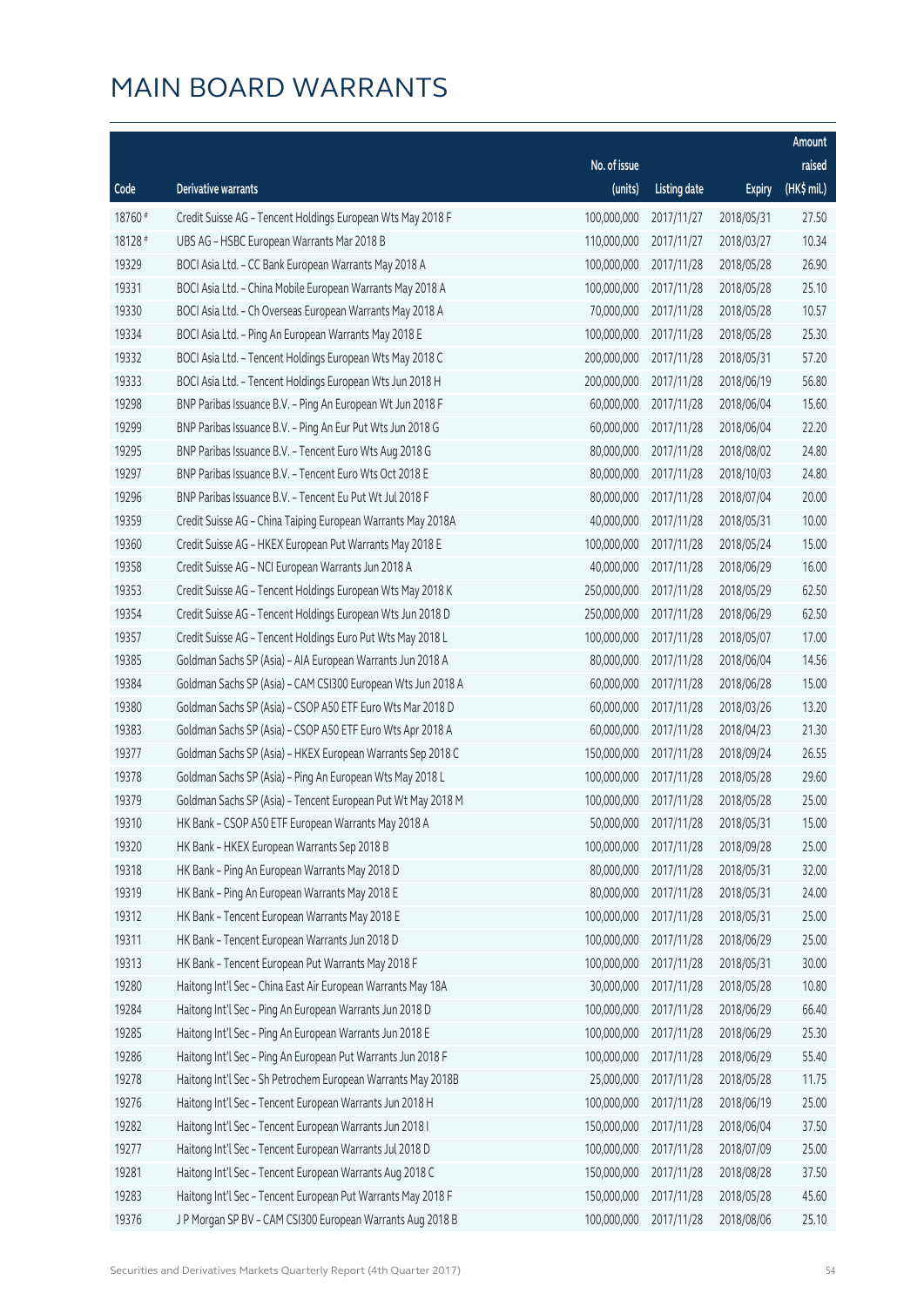|       |                                                              |              |                       |               | Amount       |
|-------|--------------------------------------------------------------|--------------|-----------------------|---------------|--------------|
|       |                                                              | No. of issue |                       |               | raised       |
| Code  | Derivative warrants                                          | (units)      | <b>Listing date</b>   | <b>Expiry</b> | $(HK$$ mil.) |
| 19368 | J P Morgan SP BV - China Life European Put Wts Jul 2018 B    | 100,000,000  | 2017/11/28            | 2018/07/31    | 15.00        |
| 19373 | J P Morgan SP BV - CSOP A50 ETF European Warrants Mar 2018 B | 100,000,000  | 2017/11/28            | 2018/03/29    | 18.10        |
| 19374 | J P Morgan SP BV - A50 China European Warrants Mar 2018 A    | 100,000,000  | 2017/11/28            | 2018/03/05    | 15.80        |
| 19366 | J P Morgan SP BV - HKEX European Warrants May 2018 B         | 200,000,000  | 2017/11/28            | 2018/05/24    | 30.60        |
| 19367 | J P Morgan SP BV - HKEX European Put Wts May 2018 C          | 200,000,000  | 2017/11/28            | 2018/05/31    | 30.40        |
| 19375 | J P Morgan SP BV - HSI European Put Warrants Jun 2018 B      | 300,000,000  | 2017/11/28            | 2018/06/28    | 47.40        |
| 19370 | J P Morgan SP BV - Ping An European Warrants May 2018 H      | 150,000,000  | 2017/11/28            | 2018/05/28    | 42.30        |
| 19372 | J P Morgan SP BV - Ping An European Warrants Jun 2018 E      | 150,000,000  | 2017/11/28            | 2018/06/08    | 37.95        |
| 19369 | J P Morgan SP BV - Ping An European Put Warrants May 2018 G  | 150,000,000  | 2017/11/28            | 2018/05/31    | 55.20        |
| 19363 | J P Morgan SP BV - Tencent European Warrants Feb 2018 K      | 60,000,000   | 2017/11/28            | 2018/02/28    | 90.06        |
| 19322 | J P Morgan SP BV - Tencent European Warrants May 2018 I      | 250,000,000  | 2017/11/28            | 2018/05/28    | 62.50        |
| 19321 | J P Morgan SP BV - Tencent European Warrants Jun 2018 I      | 250,000,000  | 2017/11/28            | 2018/06/04    | 62.50        |
| 19365 | J P Morgan SP BV - Tencent European Put Warrants May 2018 J  | 200,000,000  | 2017/11/28            | 2018/05/28    | 50.60        |
| 19362 | J P Morgan SP BV - Want Want Ch European Warrants May 2018 A | 40,000,000   | 2017/11/28            | 2018/05/31    | 21.36        |
| 19335 | Macquarie Bank Ltd. - China Taiping European Wts Aug 2018 A  | 25,000,000   | 2017/11/28            | 2018/08/24    | 10.10        |
| 19307 | SG Issuer - CSOP A50 ETF European Warrants May 2018 B        | 25,000,000   | 2017/11/28            | 2018/05/31    | 10.00        |
| 19308 | SG Issuer - A50 China European Warrants Jun 2018 A           | 25,000,000   | 2017/11/28            | 2018/06/29    | 10.00        |
| 19303 | SG Issuer - HKEX European Warrants May 2018 B                | 20,000,000   | 2017/11/28            | 2018/05/31    | 15.00        |
| 19304 | SG Issuer - HKEX European Put Warrants May 2018 C            | 150,000,000  | 2017/11/28            | 2018/05/31    | 22.50        |
| 19300 | SG Issuer - Tencent European Warrants Mar 2018 O             | 20,000,000   | 2017/11/28            | 2018/03/29    | 20.00        |
| 19306 | SG Issuer - Tencent European Warrants Jun 2018 E             | 200,000,000  | 2017/11/28            | 2018/06/29    | 50.00        |
| 19302 | SG Issuer - Tencent European Put Warrants May 2018 J         | 150,000,000  | 2017/11/28            | 2018/05/31    | 42.00        |
| 19346 | UBS AG - AIA European Warrants Jun 2018 B                    | 100,000,000  | 2017/11/28            | 2018/06/29    | 25.00        |
| 19349 | UBS AG - CPIC European Warrants May 2018 A                   | 40,000,000   | 2017/11/28            | 2018/05/31    | 11.20        |
| 19341 | UBS AG - CSOP A50 ETF European Warrants Mar 2018 B           | 40,000,000   | 2017/11/28            | 2018/03/22    | 10.28        |
| 19342 | UBS AG - CSOP A50 ETF European Warrants Jun 2018 A           | 40,000,000   | 2017/11/28            | 2018/06/29    | 10.24        |
| 19347 | UBS AG - China Taiping European Warrants May 2018 B          |              | 40,000,000 2017/11/28 | 2018/05/31    | 10.20        |
| 19352 | UBS AG - Fosun Intl European Warrants May 2018 A             | 70,000,000   | 2017/11/28            | 2018/05/24    | 10.64        |
| 19343 | UBS AG - A50 China European Warrants Mar 2018 A              | 30,000,000   | 2017/11/28            | 2018/03/22    | 10.11        |
| 19344 | UBS AG - A50 China European Warrants Jun 2018 A              | 30,000,000   | 2017/11/28            | 2018/06/29    | 10.47        |
| 19287 | UBS AG - HKEX European Put Warrants May 2018 C               | 100,000,000  | 2017/11/28            | 2018/05/24    | 18.90        |
| 19345 | UBS AG - HSI European Warrants Jan 2019 A                    | 200,000,000  | 2017/11/28            | 2019/01/30    | 34.00        |
| 19289 | UBS AG - HSI European Put Warrants Apr 2018 E                | 200,000,000  | 2017/11/28            | 2018/04/27    | 33.40        |
| 19290 | UBS AG - HSI European Put Warrants May 2018 A                | 200,000,000  | 2017/11/28            | 2018/05/30    | 50.00        |
| 19348 | UBS AG - NCI European Warrants Mar 2018 A                    | 40,000,000   | 2017/11/28            | 2018/03/26    | 10.08        |
| 19340 | UBS AG - Ping An European Warrants May 2018 E                | 100,000,000  | 2017/11/28            | 2018/05/31    | 31.70        |
| 19351 | UBS AG - Ping An European Warrants Jun 2018 B                | 100,000,000  | 2017/11/28            | 2018/06/29    | 26.30        |
| 19288 | UBS AG - Ping An European Put Warrants May 2018 D            | 100,000,000  | 2017/11/28            | 2018/05/28    | 48.10        |
| 19339 | UBS AG - Tencent Holdings European Warrants May 2018 H       | 300,000,000  | 2017/11/28            | 2018/05/28    | 77.10        |
| 19337 | UBS AG - Tencent Holdings European Warrants Sep 2018 A       | 300,000,000  | 2017/11/28            | 2018/09/28    | 84.90        |
| 19336 | UBS AG - Tencent Holdings European Warrants Dec 2018 A       | 300,000,000  | 2017/11/28            | 2018/12/24    | 76.50        |
| 19293 | UBS AG - Tencent Holdings European Put Warrants May 2018 F   | 200,000,000  | 2017/11/28            | 2018/05/07    | 36.00        |
| 19294 | UBS AG - Tencent Holdings European Put Warrants May 2018 G   | 200,000,000  | 2017/11/28            | 2018/05/28    | 56.60        |
| 19327 | Bank Vontobel - HKEX European Warrants Jun 2018 E            | 30,000,000   | 2017/11/28            | 2018/06/29    | 29.10        |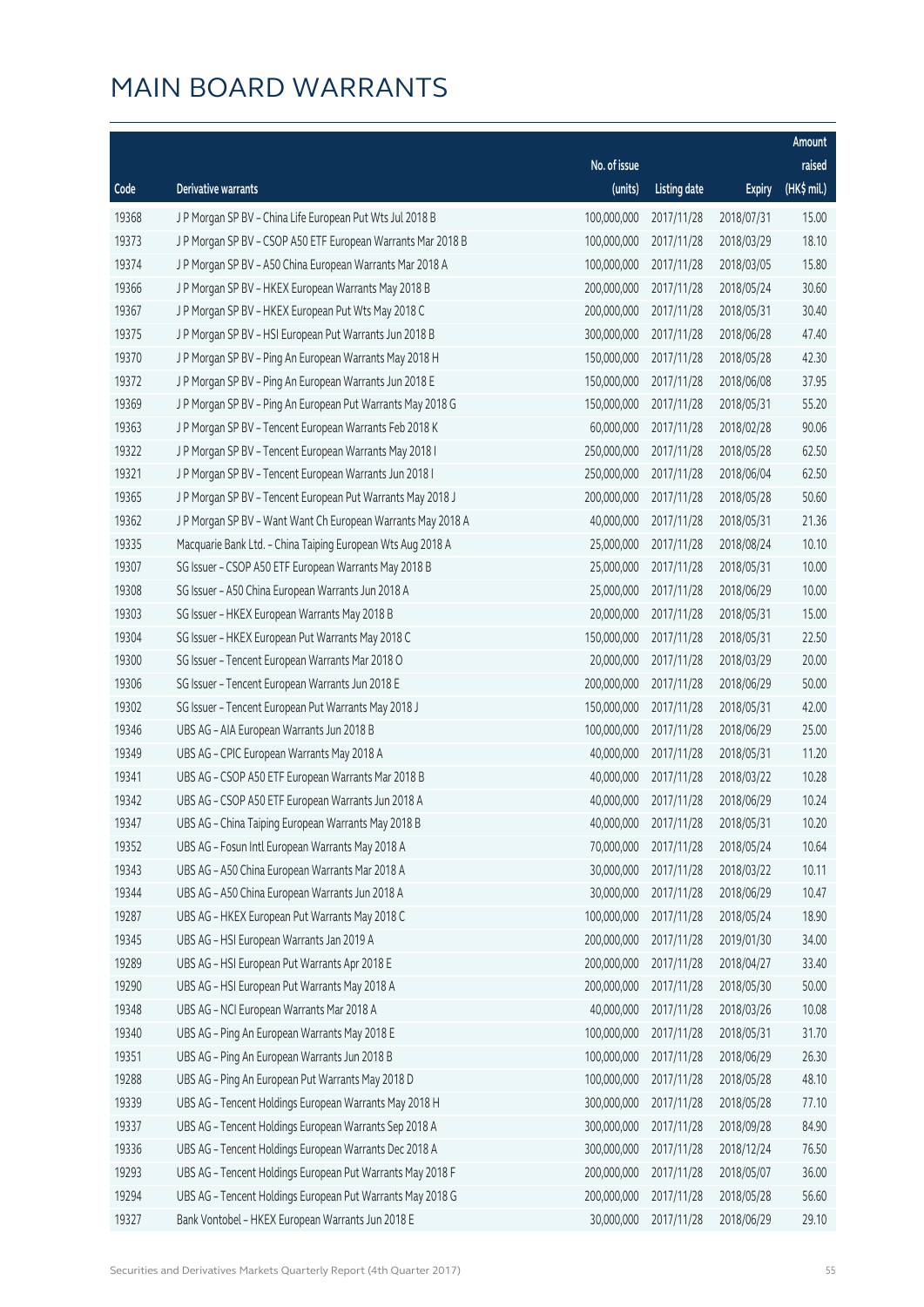|         |                                                              |                        |                     |               | Amount      |
|---------|--------------------------------------------------------------|------------------------|---------------------|---------------|-------------|
|         |                                                              | No. of issue           |                     |               | raised      |
| Code    | Derivative warrants                                          | (units)                | <b>Listing date</b> | <b>Expiry</b> | (HK\$ mil.) |
| 19323   | Bank Vontobel - Ping An European Warrants Jun 2018 B         | 50,000,000             | 2017/11/28          | 2018/06/22    | 18.60       |
| 19328   | Bank Vontobel - Tencent European Warrants May 2018 G         | 100,000,000            | 2017/11/28          | 2018/05/28    | 25.10       |
| 19275   | Bank Vontobel - Tencent European Put Warrants May 2018 F     | 100,000,000            | 2017/11/28          | 2018/05/29    | 47.00       |
| 18958 # | Credit Suisse AG - Ping An European Warrants May 2018 F      | 50,000,000             | 2017/11/28          | 2018/05/30    | 22.50       |
| 19433   | BNP Paribas Issuance B.V. - AIA European Wts Aug 2018 A      | 40,000,000             | 2017/11/29          | 2018/08/02    | 10.40       |
| 19438   | BNP Paribas Issuance B.V. - BYD Company European Wts Jan 19B | 150,000,000            | 2017/11/29          | 2019/01/03    | 24.00       |
| 19439   | BNP Paribas Issuance B.V. - BYD Electronic Euro Wts Jul 18 A | 40,000,000             | 2017/11/29          | 2018/07/04    | 13.60       |
| 19437   | BNP Paribas Issuance B.V. - CITIC Sec Euro Wts Jan 2019 B    | 80,000,000             | 2017/11/29          | 2019/01/03    | 20.80       |
| 19436   | BNP Paribas Issuance B.V. - Fosun Intl European Wts Aug 18 A | 60,000,000             | 2017/11/29          | 2018/08/02    | 16.80       |
| 19457   | Credit Suisse AG - CITIC Sec European Warrants Jul 2018 A    | 60,000,000             | 2017/11/29          | 2018/07/26    | 10.02       |
| 19459   | Credit Suisse AG - Greatwall Motor European Wts Oct 2018 B   | 80,000,000             | 2017/11/29          | 2018/10/10    | 12.00       |
| 19455   | Credit Suisse AG - HKEX European Warrants Feb 2018 F         | 40,000,000             | 2017/11/29          | 2018/02/28    | 22.00       |
| 19456   | Credit Suisse AG - HSBC European Put Warrants Apr 2018 B     | 80,000,000             | 2017/11/29          | 2018/04/20    | 17.60       |
| 19453   | Credit Suisse AG - Ping An European Warrants Jun 2018 C      | 100,000,000            | 2017/11/29          | 2018/06/04    | 25.00       |
| 19460   | Credit Suisse AG - Ping An European Warrants Jun 2018 D      | 100,000,000            | 2017/11/29          | 2018/06/04    | 30.00       |
| 19452   | Credit Suisse AG - Tencent Holdings European Wts May 2018 M  | 250,000,000            | 2017/11/29          | 2018/05/28    | 62.50       |
| 19451   | Credit Suisse AG - Tencent Holdings European Wts Jun 2018 E  | 250,000,000            | 2017/11/29          | 2018/06/15    | 62.50       |
| 19526   | Goldman Sachs SP (Asia) - CC Bank European Wts May 2018 A    | 80,000,000             | 2017/11/29          | 2018/05/24    | 22.56       |
| 19520   | Goldman Sachs SP (Asia) - Country Garden European Wts Jun18A | 80,000,000             | 2017/11/29          | 2018/06/22    | 12.00       |
| 19519   | Goldman Sachs SP (Asia) - HKEX European Warrants Aug 2018 A  | 150,000,000            | 2017/11/29          | 2018/08/01    | 37.50       |
| 19523   | Goldman Sachs SP (Asia) - Ping An European Wts May 2018 M    | 100,000,000            | 2017/11/29          | 2018/05/29    | 25.00       |
| 19524   | Goldman Sachs SP (Asia) - Ping An Euro Put Wts May 2018 N    | 40,000,000             | 2017/11/29          | 2018/05/29    | 18.92       |
| 19527   | Goldman Sachs SP (Asia) - Tencent European Wt May 2018 N     | 150,000,000            | 2017/11/29          | 2018/05/29    | 39.30       |
| 19528   | Goldman Sachs SP (Asia) - Tencent European Wt May 2018 O     | 150,000,000            | 2017/11/29          | 2018/05/29    | 37.50       |
| 19421   | HK Bank - HKEX European Put Warrants Jun 2018 B              | 150,000,000            | 2017/11/29          | 2018/06/29    | 37.50       |
| 19415   | HK Bank - HSCEI European Warrants Jul 2019 A                 | 150,000,000            | 2017/11/29          | 2019/07/30    | 37.50       |
| 19416   | HK Bank - HSCEI European Put Warrants May 2018 B             | 150,000,000 2017/11/29 |                     | 2018/05/30    | 37.50       |
| 19417   | HK Bank - HSI European Warrants Jul 2018 A                   | 150,000,000            | 2017/11/29          | 2018/07/30    | 37.50       |
| 19419   | HK Bank - HSI European Put Warrants May 2018 B               | 150,000,000            | 2017/11/29          | 2018/05/30    | 37.50       |
| 19420   | HK Bank - HSI European Put Warrants Jun 2018 B               | 150,000,000            | 2017/11/29          | 2018/06/28    | 22.50       |
| 19391   | Haitong Int'l Sec - BYD Electronic European Warrants Aug 18A | 40,000,000             | 2017/11/29          | 2018/08/20    | 20.80       |
| 19394   | Haitong Int'l Sec - HKEX European Warrants Aug 2018 A        | 150,000,000            | 2017/11/29          | 2018/08/15    | 37.50       |
| 19395   | Haitong Int'l Sec - HKEX European Warrants Oct 2018 B        | 150,000,000            | 2017/11/29          | 2018/10/31    | 37.50       |
| 19396   | Haitong Int'l Sec - HKEX European Warrants Dec 2018 B        | 150,000,000            | 2017/11/29          | 2018/12/18    | 37.50       |
| 19400   | Haitong Int'l Sec - PICC Group European Warrants May 2018 B  | 50,000,000             | 2017/11/29          | 2018/05/30    | 12.50       |
| 19401   | Haitong Int'l Sec - Ping An European Warrants Jun 2018 G     | 100,000,000            | 2017/11/29          | 2018/06/29    | 42.00       |
| 19402   | Haitong Int'l Sec - Ping An European Warrants Jun 2018 H     | 100,000,000            | 2017/11/29          | 2018/06/29    | 33.50       |
| 19404   | Haitong Int'l Sec - Ping An European Warrants Jun 2018 I     | 100,000,000            | 2017/11/29          | 2018/06/29    | 27.70       |
| 19397   | Haitong Int'l Sec - Tencent European Warrants May 2018 G     | 150,000,000            | 2017/11/29          | 2018/05/30    | 48.90       |
| 19399   | Haitong Int'l Sec - Tencent European Warrants Jun 2018 J     | 150,000,000            | 2017/11/29          | 2018/06/29    | 40.80       |
| 19398   | Haitong Int'l Sec - Tencent European Warrants Jul 2018 E     | 150,000,000            | 2017/11/29          | 2018/07/10    | 39.30       |
| 19493   | J P Morgan SP BV - Agricultural Bk Euro Warrants May 2018 A  | 100,000,000            | 2017/11/29          | 2018/05/31    | 16.10       |
| 19514   | J P Morgan SP BV - ASM Pacific European Warrants Sep 2018 A  | 60,000,000             | 2017/11/29          | 2018/09/28    | 10.56       |
| 19503   | J P Morgan SP BV - BOCL European Warrants Apr 2018 B         | 100,000,000            | 2017/11/29          | 2018/04/30    | 17.80       |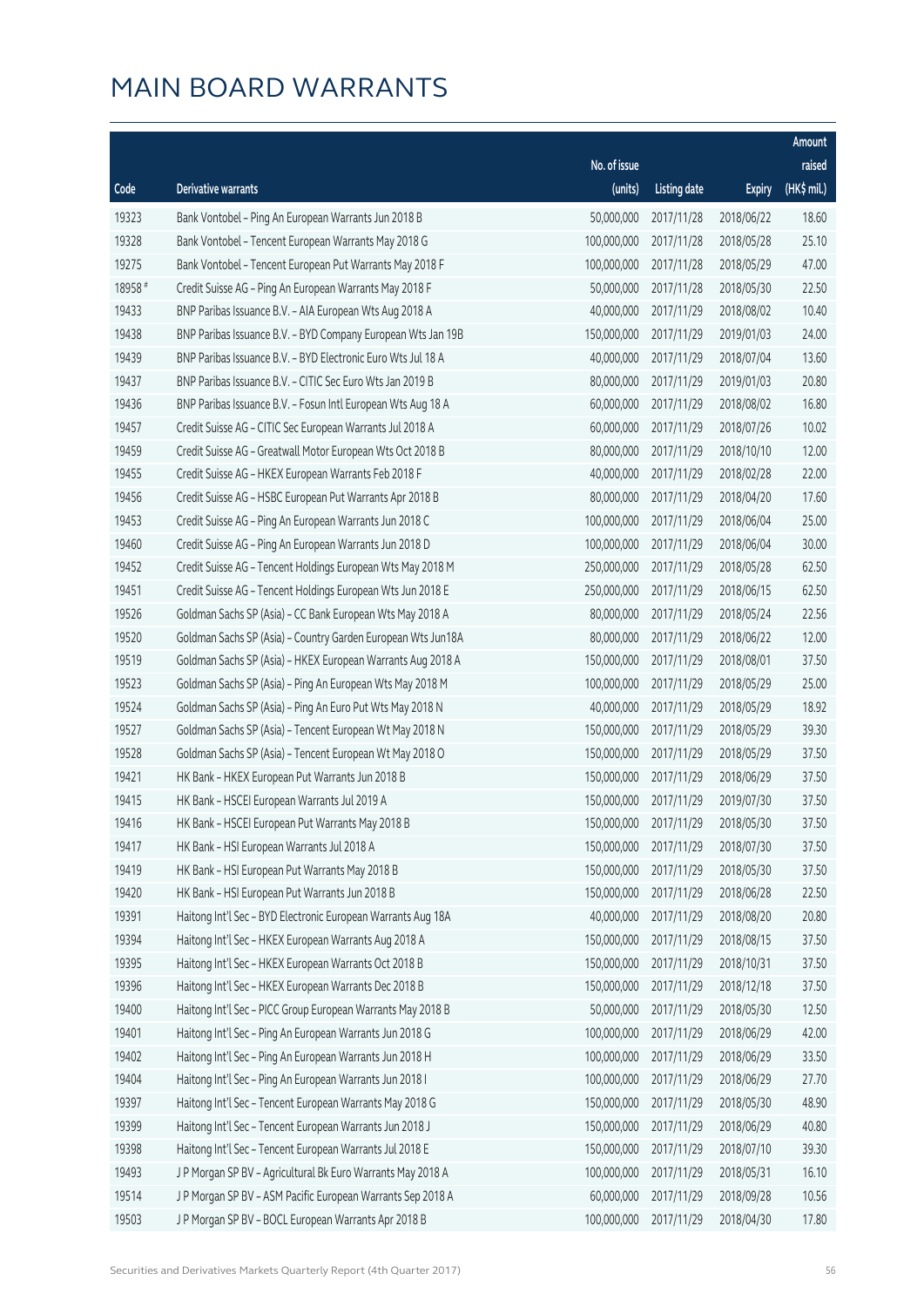|       |                                                              |                        |                     |               | Amount      |
|-------|--------------------------------------------------------------|------------------------|---------------------|---------------|-------------|
|       |                                                              | No. of issue           |                     |               | raised      |
| Code  | Derivative warrants                                          | (units)                | <b>Listing date</b> | <b>Expiry</b> | (HK\$ mil.) |
| 19517 | J P Morgan SP BV - China EB Int'l European Wts Jul 2018 A    | 60,000,000             | 2017/11/29          | 2018/07/24    | 11.64       |
| 19492 | J P Morgan SP BV - CITIC Bank European Warrants Aug 2018 A   | 100,000,000            | 2017/11/29          | 2018/08/31    | 25.00       |
| 19488 | J P Morgan SP BV - CITIC European Warrants Mar 2018 B        | 20,000,000             | 2017/11/29          | 2018/03/29    | 10.32       |
| 19504 | J P Morgan SP BV - CITIC Sec European Warrants Nov 2018 A    | 100,000,000            | 2017/11/29          | 2018/11/30    | 16.90       |
| 19477 | J P Morgan SP BV - CKH European Warrants May 2018 A          | 100,000,000            | 2017/11/29          | 2018/05/30    | 29.30       |
| 19502 | J P Morgan SP BV - CM Bank European Warrants Aug 2018 B      | 60,000,000             | 2017/11/29          | 2018/08/01    | 15.00       |
| 19497 | J P Morgan SP BV - Minsheng Bank European Wts May 2018 A     | 100,000,000            | 2017/11/29          | 2018/05/31    | 37.40       |
| 19508 | J P Morgan SP BV - Sinopec Corp European Warrants May 2018 C | 100,000,000            | 2017/11/29          | 2018/05/24    | 24.50       |
| 19518 | J P Morgan SP BV - China Railway European Wts Mar 2018 B     | 60,000,000             | 2017/11/29          | 2018/03/29    | 16.98       |
| 19489 | J P Morgan SP BV - China Tel European Warrants May 2018 A    | 100,000,000            | 2017/11/29          | 2018/05/03    | 15.00       |
| 19513 | J P Morgan SP BV - Dongfeng Motor European Wts May 2019 A    | 60,000,000             | 2017/11/29          | 2019/05/24    | 10.08       |
| 19485 | J P Morgan SP BV - Geely Auto European Warrants Apr 2018 G   | 100,000,000            | 2017/11/29          | 2018/04/09    | 23.40       |
| 19482 | J P Morgan SP BV - Galaxy Ent European Put Wts Jun 2018 A    | 100,000,000            | 2017/11/29          | 2018/06/01    | 41.30       |
| 19510 | J P Morgan SP BV - HKEX European Warrants Mar 2018 C         | 100,000,000            | 2017/11/29          | 2018/03/01    | 44.20       |
| 19512 | J P Morgan SP BV - HKEX European Warrants Apr 2018 A         | 200,000,000            | 2017/11/29          | 2018/04/09    | 37.60       |
| 19480 | J P Morgan SP BV - HSBC European Warrants May 2018 A         | 100,000,000            | 2017/11/29          | 2018/05/02    | 22.30       |
| 19498 | J P Morgan SP BV - HS H-SHARE European Warrants Mar 2018 A   | 100,000,000            | 2017/11/29          | 2018/03/02    | 20.50       |
| 19495 | J P Morgan SP BV - ICBC European Warrants Mar 2018 B         | 100,000,000            | 2017/11/29          | 2018/03/01    | 16.20       |
| 19496 | J P Morgan SP BV - ICBC European Put Wts May 2018 B          | 100,000,000            | 2017/11/29          | 2018/05/31    | 28.30       |
| 19506 | J P Morgan SP BV - JX Copper European Warrants Aug 2018 B    | 70,000,000             | 2017/11/29          | 2018/08/21    | 10.57       |
| 19499 | J P Morgan SP BV - Kingsoft European Warrants Jun 2018 A     | 60,000,000             | 2017/11/29          | 2018/06/15    | 15.06       |
| 19490 | J P Morgan SP BV - Longfor PPT European Warrants May 2018 A  | 60,000,000             | 2017/11/29          | 2018/05/28    | 15.12       |
| 19486 | J P Morgan SP BV - Melco Int'l Dev European Wts Jun 2018 A   | 60,000,000             | 2017/11/29          | 2018/06/04    | 15.60       |
| 19494 | J P Morgan SP BV - NCI European Warrants Apr 2018 A          | 100,000,000            | 2017/11/29          | 2018/04/04    | 30.90       |
| 19481 | J P Morgan SP BV - SHK Ppt European Warrants May 2018 A      | 60,000,000             | 2017/11/29          | 2018/05/03    | 18.18       |
| 19491 | J P Morgan SP BV - SMIC European Wts May 2018 A              | 70,000,000             | 2017/11/29          | 2018/05/31    | 10.57       |
| 19515 | J P Morgan SP BV - Tencent European Warrants Jun 2018 J      | 250,000,000 2017/11/29 |                     | 2018/06/15    | 62.50       |
| 19505 | J P Morgan SP BV - WH Group European Warrants Nov 2019 A     | 60,000,000             | 2017/11/29          | 2019/11/11    | 13.44       |
| 19445 | Macquarie Bank Ltd. - AIA European Warrants Jul 2018 A       | 32,000,000             | 2017/11/29          | 2018/07/04    | 10.18       |
| 19443 | Macquarie Bank Ltd. - CITIC Sec European Warrants Sep 2018 A | 5,600,000              | 2017/11/29          | 2018/09/04    | 10.29       |
| 19423 | Macquarie Bank Ltd. - China Life European Wts Jul 2018 B     | 6,000,000              | 2017/11/29          | 2018/07/04    | 10.01       |
| 19424 | Macquarie Bank Ltd. - China Life European Wts Jan 2019 A     | 40,000,000             | 2017/11/29          | 2019/01/03    | 10.00       |
| 19422 | Macquarie Bank Ltd. - CM Bank European Warrants Oct 2018 A   | 40,000,000             | 2017/11/29          | 2018/10/03    | 10.00       |
| 19426 | Macquarie Bank Ltd. - Geely Auto European Wts Jul 2018 C     | 26,000,000             | 2017/11/29          | 2018/07/04    | 10.04       |
| 19450 | Macquarie Bank Ltd. - HKEX European Warrants Jun 2018 E      | 45,000,000             | 2017/11/29          | 2018/06/04    | 10.04       |
| 19446 | Macquarie Bank Ltd. - Ping An European Warrants Aug 2018 C   | 18,000,000             | 2017/11/29          | 2018/08/02    | 10.12       |
| 19425 | Macquarie Bank Ltd. - Tencent European Warrants Jun 2018 J   | 8,000,000              | 2017/11/29          | 2018/06/04    | 10.10       |
| 19429 | SG Issuer - CITIC Sec European Warrants Dec 2018 A           | 70,000,000             | 2017/11/29          | 2018/12/31    | 11.55       |
| 19430 | SG Issuer - Geely Auto European Warrants May 2018 F          | 40,000,000             | 2017/11/29          | 2018/05/31    | 10.00       |
| 19386 | SG Issuer - HKEX European Warrants May 2018 D                | 20,000,000             | 2017/11/29          | 2018/05/31    | 10.20       |
| 19411 | SG Issuer - HKEX European Warrants May 2018 F                | 200,000,000            | 2017/11/29          | 2018/05/31    | 50.00       |
| 19412 | SG Issuer - HKEX European Warrants Jul 2018 B                | 200,000,000            | 2017/11/29          | 2018/07/31    | 50.00       |
| 19387 | SG Issuer - HKEX European Put Warrants May 2018 E            | 150,000,000            | 2017/11/29          | 2018/05/31    | 39.75       |
| 19406 | SG Issuer - HSCEI European Warrants Dec 2018 B               | 150,000,000            | 2017/11/29          | 2018/12/28    | 37.50       |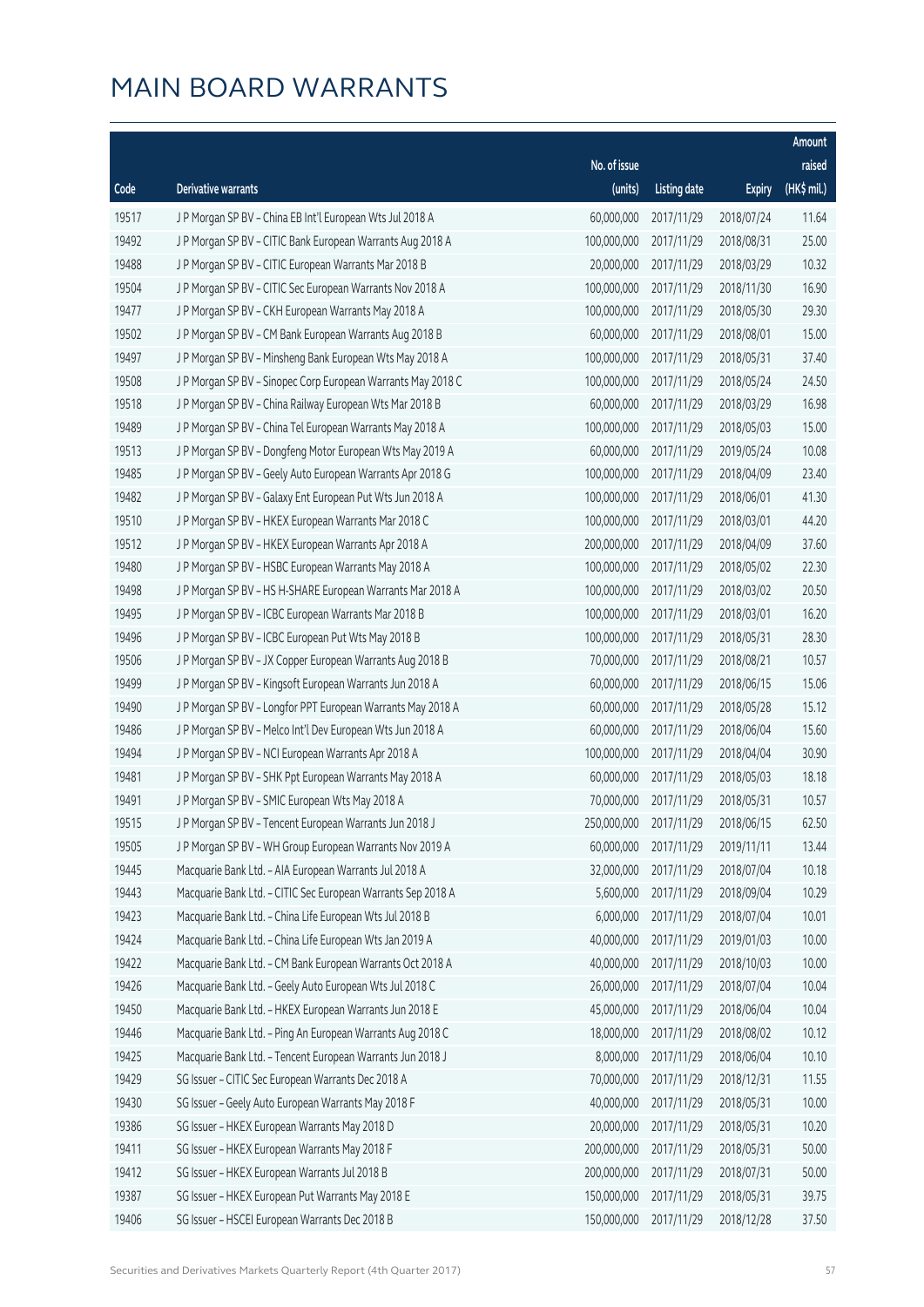|         |                                                              |              |                       |               | Amount      |
|---------|--------------------------------------------------------------|--------------|-----------------------|---------------|-------------|
|         |                                                              | No. of issue |                       |               | raised      |
| Code    | <b>Derivative warrants</b>                                   | (units)      | <b>Listing date</b>   | <b>Expiry</b> | (HK\$ mil.) |
| 19407   | SG Issuer - HSI European Warrants May 2018 D                 | 150,000,000  | 2017/11/29            | 2018/05/30    | 37.50       |
| 19410   | SG Issuer - HSI European Warrants Jul 2018 B                 | 150,000,000  | 2017/11/29            | 2018/07/30    | 37.50       |
| 19408   | SG Issuer - HSI European Put Warrants May 2018 E             | 150,000,000  | 2017/11/29            | 2018/05/30    | 37.50       |
| 19409   | SG Issuer - HSI European Put Warrants May 2018 F             | 150,000,000  | 2017/11/29            | 2018/05/30    | 37.50       |
| 19431   | SG Issuer - ICBC European Warrants Mar 2018 B                | 60,000,000   | 2017/11/29            | 2018/03/29    | 23.70       |
| 19432   | SG Issuer - NCI European Warrants May 2018 A                 | 20,000,000   | 2017/11/29            | 2018/05/31    | 10.00       |
| 19388   | SG Issuer - Ping An European Warrants May 2018 G             | 80,000,000   | 2017/11/29            | 2018/05/31    | 35.20       |
| 19390   | SG Issuer - Ping An European Warrants Jun 2018 D             | 80,000,000   | 2017/11/29            | 2018/06/29    | 20.00       |
| 19389   | SG Issuer - Ping An European Put Warrants May 2018 H         | 60,000,000   | 2017/11/29            | 2018/05/31    | 37.80       |
| 19469   | UBS AG - AIA European Warrants Jun 2018 C                    | 100,000,000  | 2017/11/29            | 2018/06/04    | 25.30       |
| 19472   | UBS AG - BOCL European Warrants May 2018 B                   | 70,000,000   | 2017/11/29            | 2018/05/24    | 11.62       |
| 19471   | UBS AG - CC Bank European Warrants Apr 2018 A                | 70,000,000   | 2017/11/29            | 2018/04/13    | 12.46       |
| 19470   | UBS AG - China Life European Warrants Sep 2018 A             | 100,000,000  | 2017/11/29            | 2018/09/20    | 15.80       |
| 19466   | UBS AG - China Mobile European Warrants Mar 2018 A           | 100,000,000  | 2017/11/29            | 2018/03/27    | 22.40       |
| 19468   | UBS AG - China Mobile European Warrants Jun 2018 B           | 100,000,000  | 2017/11/29            | 2018/06/26    | 24.30       |
| 19464   | UBS AG - HKEX European Warrants May 2018 D                   | 50,000,000   | 2017/11/29            | 2018/05/28    | 50.25       |
| 19463   | UBS AG - HKEX European Warrants Sep 2018 B                   | 300,000,000  | 2017/11/29            | 2018/09/07    | 75.90       |
| 19461   | UBS AG - HSBC European Warrants Apr 2018 A                   | 100,000,000  | 2017/11/29            | 2018/04/25    | 20.30       |
| 19462   | UBS AG - HSBC European Warrants May 2018 A                   | 100,000,000  | 2017/11/29            | 2018/05/29    | 16.00       |
| 19476   | UBS AG - ICBC European Warrants May 2018 A                   | 70,000,000   | 2017/11/29            | 2018/05/28    | 33.95       |
| 19475   | UBS AG - ICBC European Warrants Jul 2018 A                   | 70,000,000   | 2017/11/29            | 2018/07/23    | 30.87       |
| 19473   | UBS AG - Kingsoft European Warrants Jul 2018 A               | 100,000,000  | 2017/11/29            | 2018/07/30    | 25.90       |
| 19474   | UBS AG - Ping An European Warrants Aug 2018 A                | 100,000,000  | 2017/11/29            | 2018/08/02    | 87.50       |
| 19413   | Bank Vontobel - CSOP A50 ETF European Warrants Mar 2018 A    | 40,000,000   | 2017/11/29            | 2018/03/22    | 10.04       |
| 19414   | Bank Vontobel - CSOP A50 ETF European Warrants May 2018 B    | 40,000,000   | 2017/11/29            | 2018/05/29    | 10.04       |
| 24307 # | Credit Suisse AG - China Life European Warrants Mar 2018 A   | 100,000,000  | 2017/11/29            | 2018/03/27    | 11.30       |
| 28022 # | Credit Suisse AG - PetroChina European Warrants Feb 2018 A   |              | 80,000,000 2017/11/29 | 2018/02/28    | 10.24       |
| 18908 # | Goldman Sachs SP (Asia) - Ping An European Wts May 2018 F    | 70,000,000   | 2017/11/29            | 2018/05/30    | 28.35       |
| 19535   | BNP Paribas Issuance B.V. - HKEX European Wts Oct 2018 C     | 80,000,000   | 2017/11/30            | 2018/10/03    | 20.00       |
| 19534   | BNP Paribas Issuance B.V. - HKEX European Wts Jan 2019 B     | 80,000,000   | 2017/11/30            | 2019/01/03    | 20.00       |
| 19532   | BNP Paribas Issuance B.V. - HSBC European Wts Jul 2018 C     | 50,000,000   | 2017/11/30            | 2018/07/04    | 13.00       |
| 19530   | BNP Paribas Issuance B.V. - Tencent Euro Wts Oct 2018 F      | 80,000,000   | 2017/11/30            | 2018/10/03    | 21.60       |
| 19529   | BNP Paribas Issuance B.V. - Tencent Euro Wts Jan 2019 F      | 80,000,000   | 2017/11/30            | 2019/01/03    | 23.20       |
| 19574   | Credit Suisse AG - BYD Company European Warrants Dec 2018 A  | 100,000,000  | 2017/11/30            | 2018/12/20    | 18.00       |
| 19572   | Credit Suisse AG - China Life European Warrants Sep 2018 A   | 100,000,000  | 2017/11/30            | 2018/09/20    | 16.00       |
| 19575   | Credit Suisse AG - CSOP A50 ETF European Warrants May 2018 A | 50,000,000   | 2017/11/30            | 2018/05/31    | 12.50       |
| 19573   | Credit Suisse AG - Geely Auto European Warrants Apr 2018 E   | 80,000,000   | 2017/11/30            | 2018/04/30    | 21.60       |
| 19577   | Credit Suisse AG - HKEX European Warrants May 2018 F         | 200,000,000  | 2017/11/30            | 2018/05/29    | 50.00       |
| 19576   | Credit Suisse AG - HKEX European Warrants Jul 2018 A         | 200,000,000  | 2017/11/30            | 2018/07/31    | 50.00       |
| 19570   | Credit Suisse AG - KECL European Warrants May 2018 A         | 35,000,000   | 2017/11/30            | 2018/05/31    | 10.15       |
| 19571   | Credit Suisse AG - Ping An European Warrants Jun 2018 E      | 150,000,000  | 2017/11/30            | 2018/06/29    | 37.50       |
| 19593   | Goldman Sachs SP (Asia) - CC Bank European Wts May 2018 B    | 80,000,000   | 2017/11/30            | 2018/05/28    | 25.60       |
| 19590   | Goldman Sachs SP (Asia) - CITIC Sec European Wts May 2018 A  | 80,000,000   | 2017/11/30            | 2018/05/28    | 12.00       |
| 19592   | Goldman Sachs SP (Asia) - Galaxy Ent European Wts Mar 2018 D | 80,000,000   | 2017/11/30            | 2018/03/28    | 19.52       |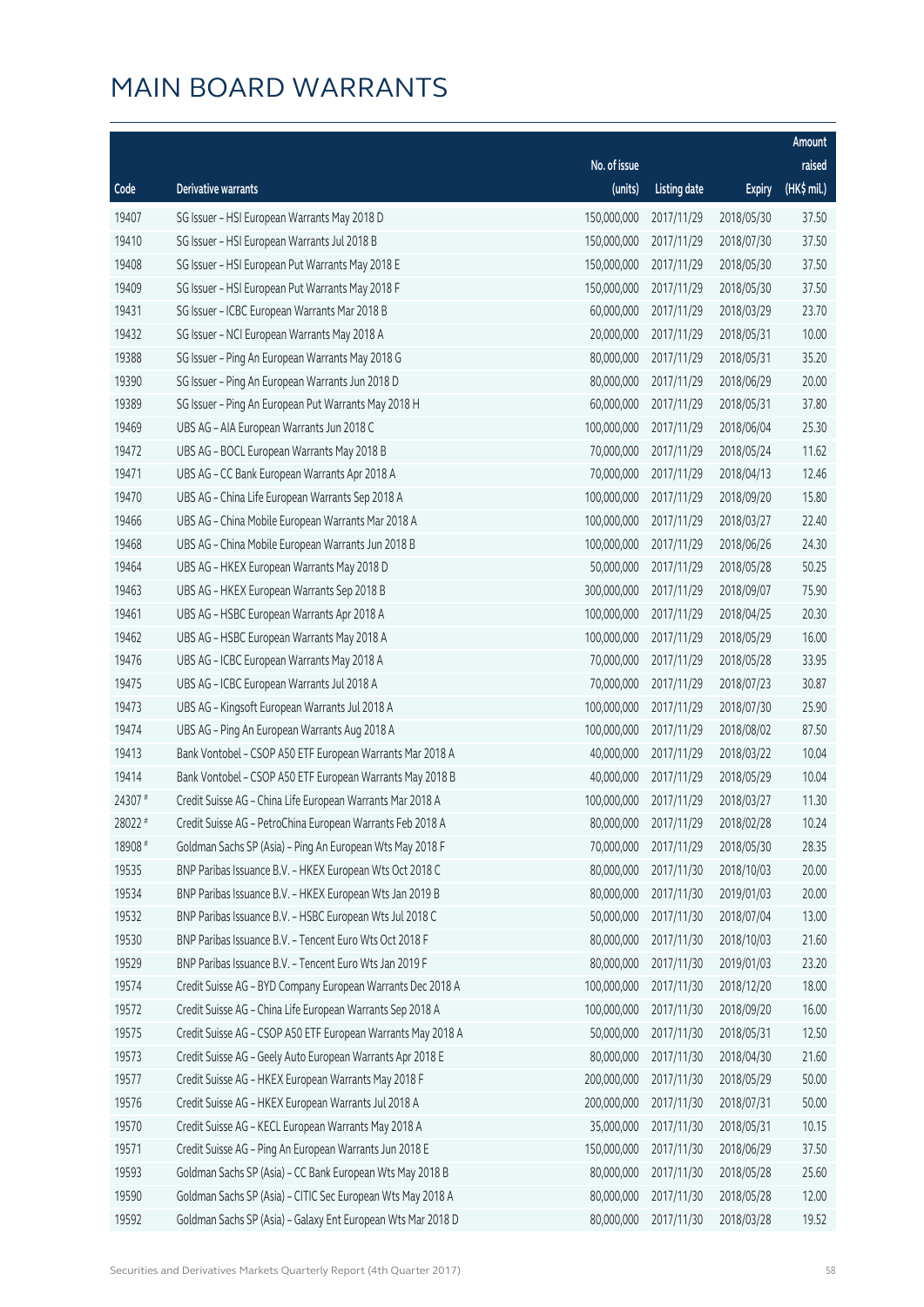|         |                                                              |                        |                     |               | Amount      |
|---------|--------------------------------------------------------------|------------------------|---------------------|---------------|-------------|
|         |                                                              | No. of issue           |                     |               | raised      |
| Code    | Derivative warrants                                          | (units)                | <b>Listing date</b> | <b>Expiry</b> | (HK\$ mil.) |
| 19591   | Goldman Sachs SP (Asia) - HKEX European Warrants Mar 2018 F  | 30,000,000             | 2017/11/30          | 2018/03/26    | 22.35       |
| 19594   | Goldman Sachs SP (Asia) - HKEX European Warrants Mar 2018 G  | 30,000,000             | 2017/11/30          | 2018/03/05    | 13.50       |
| 19597   | Goldman Sachs SP (Asia) - HSI European Warrants Aug 2018 A   | 150,000,000            | 2017/11/30          | 2018/08/30    | 25.35       |
| 19598   | Goldman Sachs SP (Asia) - HSI European Warrants Jan 2019 A   | 150,000,000            | 2017/11/30          | 2019/01/30    | 22.50       |
| 19595   | Goldman Sachs SP (Asia) - HSI European Put Wts May 2018 A    | 150,000,000            | 2017/11/30          | 2018/05/30    | 22.50       |
| 19547   | HK Bank - Country Garden European Warrants Oct 2018 A        | 80,000,000             | 2017/11/30          | 2018/10/31    | 20.00       |
| 19546   | HK Bank - CITIC Sec European Warrants Nov 2018 A             | 80,000,000             | 2017/11/30          | 2018/11/30    | 12.00       |
| 19549   | HK Bank - Minsheng Bank European Warrants Jul 2018 A         | 40,000,000             | 2017/11/30          | 2018/07/31    | 12.80       |
| 19536   | HK Bank - IGG European Warrants Jun 2018 A                   | 80,000,000             | 2017/11/30          | 2018/06/29    | 20.00       |
| 19551   | HK Bank - Kingsoft European Warrants Jun 2018 A              | 50,000,000             | 2017/11/30          | 2018/06/29    | 12.50       |
| 19548   | HK Bank - Ping An European Warrants May 2018 F               | 60,000,000             | 2017/11/30          | 2018/05/07    | 36.00       |
| 19567   | Haitong Int'l Sec - China Mer Port European Warrants May 18A | 60,000,000             | 2017/11/30          | 2018/05/16    | 18.78       |
| 19566   | Haitong Int'l Sec - Galaxy Ent European Warrants Mar 2018 D  | 100,000,000            | 2017/11/30          | 2018/03/28    | 36.10       |
| 19568   | Haitong Int'l Sec - HKEX European Warrants Oct 2018 C        | 150,000,000            | 2017/11/30          | 2018/10/18    | 37.80       |
| 19560   | Haitong Int'l Sec - HSBC European Warrants Mar 2018 C        | 100,000,000            | 2017/11/30          | 2018/03/28    | 23.50       |
| 19561   | Haitong Int'l Sec - HSBC European Warrants Mar 2018 D        | 100,000,000            | 2017/11/30          | 2018/03/27    | 15.30       |
| 19562   | Haitong Int'l Sec - HSBC European Warrants May 2018 A        | 100,000,000            | 2017/11/30          | 2018/05/30    | 22.30       |
| 19565   | Haitong Int'l Sec - HSBC European Warrants Jun 2018 C        | 100,000,000            | 2017/11/30          | 2018/06/29    | 34.50       |
| 19563   | Haitong Int'l Sec - HSBC European Warrants Jul 2018 A        | 100,000,000            | 2017/11/30          | 2018/07/31    | 25.00       |
| 19564   | Haitong Int'l Sec - HSBC European Warrants Nov 2018 A        | 100,000,000            | 2017/11/30          | 2018/11/08    | 25.00       |
| 19578   | J P Morgan SP BV - HSI European Warrants Jul 2018 A          | 300,000,000            | 2017/11/30          | 2018/07/30    | 75.60       |
| 19580   | J P Morgan SP BV - HSI European Put Warrants Jun 2018 C      | 300,000,000            | 2017/11/30          | 2018/06/28    | 75.30       |
| 19581   | J P Morgan SP BV - Ping An European Warrants May 2018 I      | 150,000,000            | 2017/11/30          | 2018/05/21    | 54.45       |
| 19582   | J P Morgan SP BV - Ping An European Warrants Jun 2018 F      | 150,000,000            | 2017/11/30          | 2018/06/13    | 39.30       |
| 19579   | J P Morgan SP BV - Ping An European Warrants Dec 2020 A      | 300,000,000            | 2017/11/30          | 2020/12/31    | 75.90       |
| 19583   | SG Issuer - China Shenhua European Warrants Oct 2018 A       | 70,000,000             | 2017/11/30          | 2018/10/31    | 10.50       |
| 19537   | SG Issuer - HKEX European Warrants Sep 2018 A                | 200,000,000 2017/11/30 |                     | 2018/09/28    | 50.00       |
| 19558   | SG Issuer - Tencent European Warrants Aug 2018 C             | 200,000,000            | 2017/11/30          | 2018/08/31    | 50.00       |
| 19559   | SG Issuer - Tencent European Warrants Dec 2019 A             | 200,000,000            | 2017/11/30          | 2019/12/31    | 80.00       |
| 19584   | UBS AG - Agricultural Bank European Warrants May 2018 A      | 70,000,000             | 2017/11/30          | 2018/05/25    | 14.07       |
| 19587   | UBS AG - CITIC Bank European Warrants Aug 2018 A             | 70,000,000             | 2017/11/30          | 2018/08/27    | 18.76       |
| 19588   | UBS AG - CM Bank European Warrants Sep 2018 A                | 50,000,000             | 2017/11/30          | 2018/09/10    | 12.50       |
| 19586   | UBS AG - Minsheng Bank European Warrants Jul 2018 A          | 50,000,000             | 2017/11/30          | 2018/07/10    | 20.40       |
| 19589   | UBS AG - Haitong Int'l European Warrants Aug 2018 A          | 15,000,000             | 2017/11/30          | 2018/08/20    | 10.32       |
| 19544   | Bank Vontobel - CC Bank European Warrants May 2018 A         | 50,000,000             | 2017/11/30          | 2018/05/02    | 10.15       |
| 19541   | Bank Vontobel - China Mobile European Warrants Jul 2018 A    | 40,000,000             | 2017/11/30          | 2018/07/03    | 10.04       |
| 19555   | Bank Vontobel - HSI European Warrants Apr 2018 B             | 100,000,000            | 2017/11/30          | 2018/04/27    | 18.80       |
| 19554   | Bank Vontobel - HSI European Warrants Sep 2018 A             | 100,000,000            | 2017/11/30          | 2018/09/27    | 26.30       |
| 19556   | Bank Vontobel - HSI European Put Warrants Apr 2018 C         | 100,000,000            | 2017/11/30          | 2018/04/27    | 15.20       |
| 19557   | Bank Vontobel - HSI European Put Warrants Sep 2018 B         | 100,000,000            | 2017/11/30          | 2018/09/27    | 29.20       |
| 19543   | Bank Vontobel - Ping An European Warrants Aug 2018 A         | 50,000,000             | 2017/11/30          | 2018/08/03    | 14.10       |
| 19545   | Bank Vontobel - Tencent European Warrants Jul 2018 B         | 100,000,000            | 2017/11/30          | 2018/07/03    | 25.20       |
| 19539   | Bank Vontobel - Tencent European Warrants Aug 2018 B         | 100,000,000            | 2017/11/30          | 2018/08/13    | 25.20       |
| 28714 # | Credit Suisse AG - HKEX European Warrants Jun 2018 B         | 100,000,000            | 2017/11/30          | 2018/06/29    | 17.60       |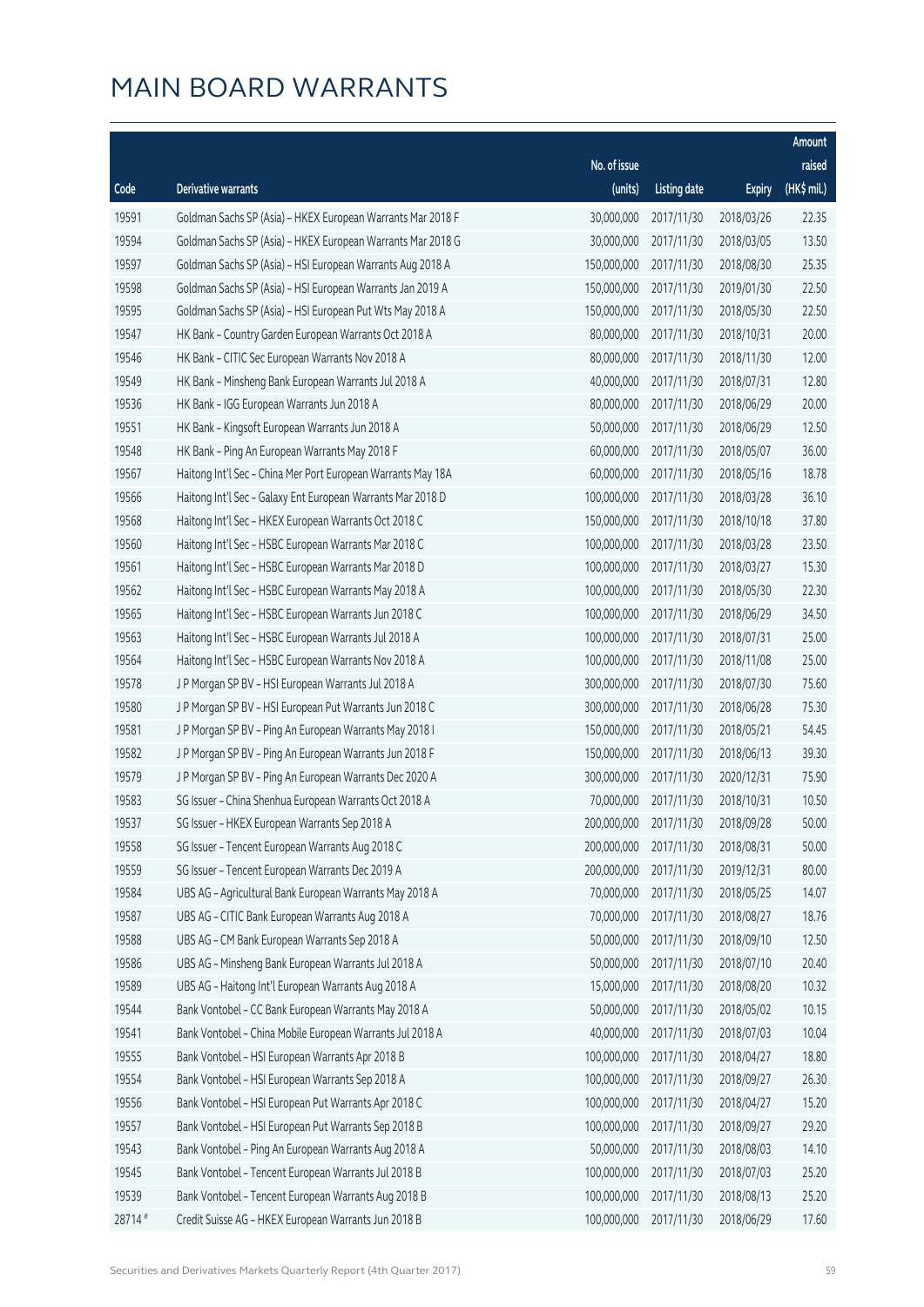|         |                                                              |              |                       |               | Amount      |
|---------|--------------------------------------------------------------|--------------|-----------------------|---------------|-------------|
|         |                                                              | No. of issue |                       |               | raised      |
| Code    | <b>Derivative warrants</b>                                   | (units)      | <b>Listing date</b>   | <b>Expiry</b> | (HK\$ mil.) |
| 19611   | BNP Paribas Issuance B.V. - HKEX European Wts Jun 2018 C     | 80,000,000   | 2017/12/01            | 2018/06/04    | 15.20       |
| 19644   | Credit Suisse AG - China Mobile European Warrants Apr 2018 A | 70,000,000   | 2017/12/01            | 2018/04/23    | 10.50       |
| 19650   | Goldman Sachs SP (Asia) - CNOOC European Warrants Apr 2018 B | 80,000,000   | 2017/12/01            | 2018/04/25    | 24.96       |
| 19647   | Goldman Sachs SP (Asia) - Sinopec Corp Euro Wts May 2018 A   | 60,000,000   | 2017/12/01            | 2018/05/23    | 18.00       |
| 19649   | Goldman Sachs SP (Asia) - China Tel European Wts Apr 2018 A  | 50,000,000   | 2017/12/01            | 2018/04/26    | 10.00       |
| 19645   | Goldman Sachs SP (Asia) - HSBC European Warrants Apr 2018 C  | 80,000,000   | 2017/12/01            | 2018/04/25    | 12.00       |
| 19648   | Goldman Sachs SP (Asia) - PetroChina European Wts Apr 2018 B | 80,000,000   | 2017/12/01            | 2018/04/30    | 13.20       |
| 19622   | HK Bank - CAM CSI300 European Warrants Sep 2018 A            | 50,000,000   | 2017/12/01            | 2018/09/28    | 12.50       |
| 19624   | HK Bank - CSOP A50 ETF European Warrants Mar 2018 A          | 60,000,000   | 2017/12/01            | 2018/03/29    | 18.00       |
| 19626   | HK Bank - CSOP A50 ETF European Warrants May 2018 B          | 60,000,000   | 2017/12/01            | 2018/05/31    | 42.00       |
| 19625   | HK Bank - A50 China European Warrants May 2018 A             | 60,000,000   | 2017/12/01            | 2018/05/31    | 18.00       |
| 19616   | HK Bank - Galaxy Ent European Warrants May 2018 A            | 50,000,000   | 2017/12/01            | 2018/05/31    | 20.00       |
| 19620   | HK Bank - HKEX European Warrants Apr 2018 B                  | 100,000,000  | 2017/12/01            | 2018/04/09    | 18.00       |
| 19621   | HK Bank - HKEX European Warrants Sep 2018 C                  | 100,000,000  | 2017/12/01            | 2018/09/28    | 25.00       |
| 19617   | HK Bank - Sands China European Warrants Jun 2018 A           | 50,000,000   | 2017/12/01            | 2018/06/29    | 12.50       |
| 19612   | HK Bank - SMIC European Warrants May 2018 A                  | 100,000,000  | 2017/12/01            | 2018/05/28    | 15.00       |
| 19619   | HK Bank - Sunny Optical European Warrants Jun 2018 E         | 100,000,000  | 2017/12/01            | 2018/06/29    | 25.00       |
| 19638   | J P Morgan SP BV - Ping An European Warrants Jun 2018 G      | 100,000,000  | 2017/12/01            | 2018/06/29    | 25.20       |
| 19637   | J P Morgan SP BV - PSBC European Warrants Jul 2018 A         | 40,000,000   | 2017/12/01            | 2018/07/03    | 10.68       |
| 19635   | Macquarie Bank Ltd. - Tencent European Warrants Jul 2018 C   | 9,000,000    | 2017/12/01            | 2018/07/04    | 10.03       |
| 19627   | SG Issuer - BOCom European Warrants Jul 2018 A               | 23,000,000   | 2017/12/01            | 2018/07/31    | 10.01       |
| 19628   | SG Issuer - CITIC Bank European Warrants Jul 2018 A          | 33,000,000   | 2017/12/01            | 2018/07/31    | 10.07       |
| 19629   | SG Issuer - CMB European Warrants Jul 2018 A                 | 40,000,000   | 2017/12/01            | 2018/07/31    | 10.00       |
| 19630   | SG Issuer - China Taiping European Warrants Jul 2018 A       | 30,000,000   | 2017/12/01            | 2018/07/31    | 10.05       |
| 19631   | SG Issuer - Ping An European Warrants Aug 2018 B             | 80,000,000   | 2017/12/01            | 2018/08/31    | 50.40       |
| 19632   | SG Issuer - Ping An European Warrants Aug 2018 C             | 80,000,000   | 2017/12/01            | 2018/08/31    | 34.40       |
| 19633   | SG Issuer - Ping An European Warrants Dec 2018 A             |              | 80,000,000 2017/12/01 | 2018/12/31    | 73.60       |
| 19634   | SG Issuer - Ping An European Warrants Dec 2018 B             | 80,000,000   | 2017/12/01            | 2018/12/31    | 24.80       |
| 19642   | SG Issuer - Tencent European Warrants May 2018 K             | 200,000,000  | 2017/12/01            | 2018/05/31    | 72.00       |
| 19643   | SG Issuer - Tencent European Warrants May 2018 L             | 200,000,000  | 2017/12/01            | 2018/05/31    | 50.00       |
| 19640   | SG Issuer - Wharf European Warrants May 2018 B               | 40,000,000   | 2017/12/01            | 2018/05/31    | 10.00       |
| 19641   | SG Issuer - Wharf European Warrants Aug 2018 A               | 40,000,000   | 2017/12/01            | 2018/08/31    | 10.00       |
| 19606   | UBS AG - CAM CSI300 European Warrants Aug 2018 A             | 70,000,000   | 2017/12/01            | 2018/08/03    | 17.50       |
| 19600   | UBS AG - Sinopec Corp European Warrants May 2018 B           | 60,000,000   | 2017/12/01            | 2018/05/02    | 11.76       |
| 19607   | UBS AG - China Unicom European Warrants Jun 2018 A           | 25,000,000   | 2017/12/01            | 2018/06/19    | 14.15       |
| 19601   | UBS AG - HSBC European Warrants May 2018 B                   | 100,000,000  | 2017/12/01            | 2018/05/03    | 15.40       |
| 19602   | UBS AG - HSBC European Put Warrants Apr 2018 B               | 100,000,000  | 2017/12/01            | 2018/04/16    | 27.70       |
| 19608   | UBS AG - HSCEI European Put Warrants May 2018 A              | 100,000,000  | 2017/12/01            | 2018/05/30    | 15.00       |
| 19604   | UBS AG - Sands China European Warrants Jun 2018 A            | 70,000,000   | 2017/12/01            | 2018/06/25    | 10.50       |
| 19599   | UBS AG - SMIC European Warrants Dec 2018 A                   | 60,000,000   | 2017/12/01            | 2018/12/21    | 18.66       |
| 18953 # | Credit Suisse AG - HKEX European Warrants May 2018 D         | 100,000,000  | 2017/12/01            | 2018/05/24    | 16.10       |
| 19652   | BNP Paribas Issuance B.V. - China Life Euro Wts Oct 2018 C   | 70,000,000   | 2017/12/04            | 2018/10/03    | 18.20       |
| 19651   | BNP Paribas Issuance B.V. - HSBC European Wts May 2018 B     | 60,000,000   | 2017/12/04            | 2018/05/03    | 13.80       |
| 19653   | BNP Paribas Issuance B.V. - ICBC European Wts Oct 2018 D     | 40,000,000   | 2017/12/04            | 2018/10/03    | 10.80       |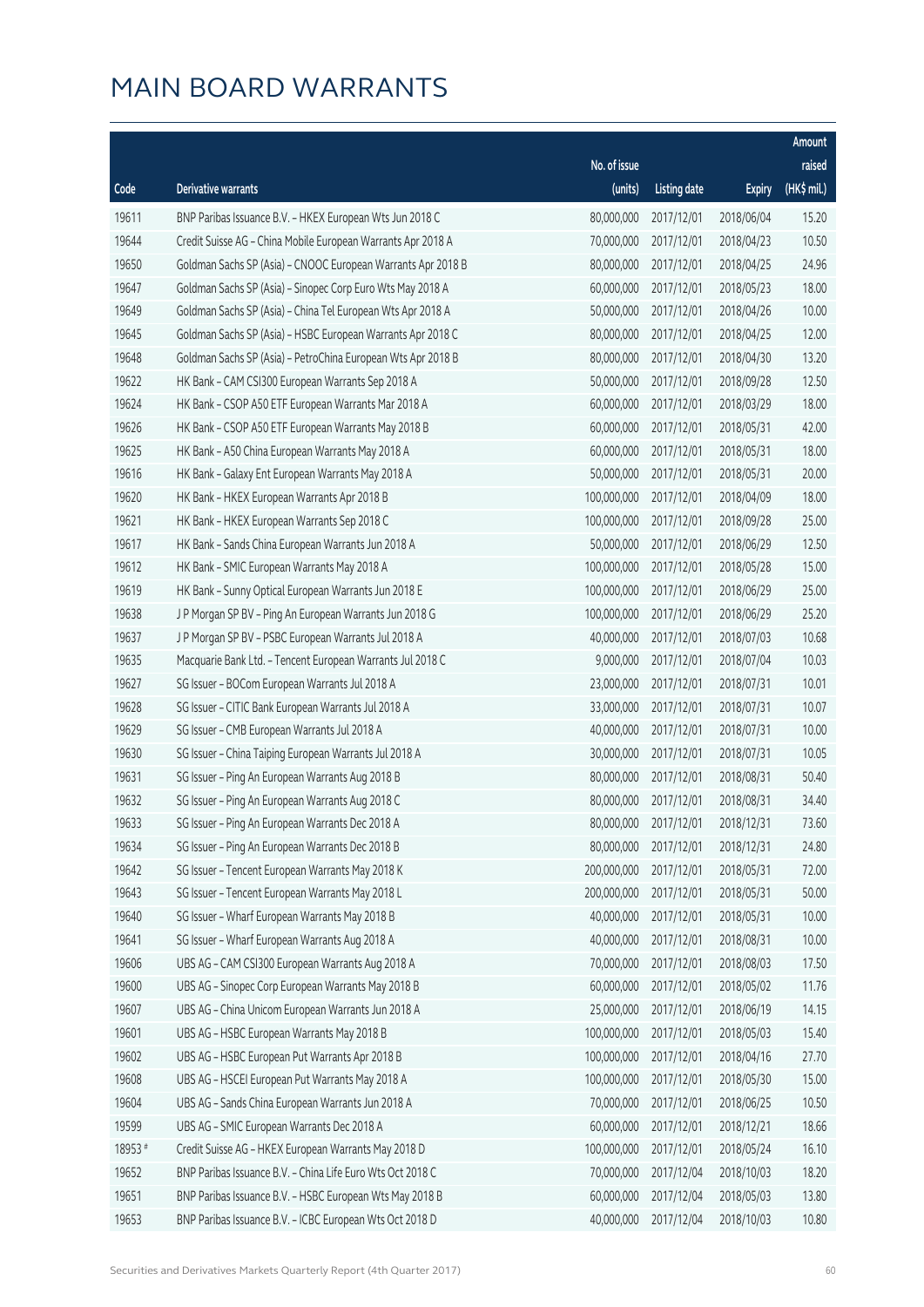|       |                                                              |                        |                     |               | Amount      |
|-------|--------------------------------------------------------------|------------------------|---------------------|---------------|-------------|
|       |                                                              | No. of issue           |                     |               | raised      |
| Code  | <b>Derivative warrants</b>                                   | (units)                | <b>Listing date</b> | <b>Expiry</b> | (HK\$ mil.) |
| 19658 | Credit Suisse AG - China Mobile European Warrants Mar 2018 A | 72,000,000             | 2017/12/04          | 2018/03/29    | 10.80       |
| 19659 | Credit Suisse AG - HSBC European Wts Apr 2018 C              | 100,000,000            | 2017/12/04          | 2018/04/25    | 15.00       |
| 19660 | Credit Suisse AG - Sinopharm European Warrants Jun 2018 A    | 30,000,000             | 2017/12/04          | 2018/06/04    | 12.00       |
| 19668 | Goldman Sachs SP (Asia) - BYD Company European Wts Sep18A    | 80,000,000             | 2017/12/04          | 2018/09/21    | 12.00       |
| 19669 | Goldman Sachs SP (Asia) - CSOP A50 ETF Euro Wts Mar 2018 E   | 80,000,000             | 2017/12/04          | 2018/03/22    | 12.00       |
| 19671 | Goldman Sachs SP (Asia) - A50 China European Wts Apr 2018 A  | 80,000,000             | 2017/12/04          | 2018/04/27    | 26.16       |
| 19666 | Goldman Sachs SP (Asia) - HSBC European Warrants May 2018 B  | 80,000,000             | 2017/12/04          | 2018/05/31    | 12.00       |
| 19667 | Goldman Sachs SP (Asia) - ICBC European Warrants Apr 2018 D  | 80,000,000             | 2017/12/04          | 2018/04/16    | 13.04       |
| 19656 | Macquarie Bank Ltd. - CSOP A50 ETF European Wts Jun 2018 B   | 22,000,000             | 2017/12/04          | 2018/06/05    | 10.36       |
| 19657 | Macquarie Bank Ltd. - Galaxy Ent European Wts Jul 2018 A     | 25,000,000             | 2017/12/04          | 2018/07/04    | 10.13       |
| 19654 | SG Issuer - CSOP A50 ETF European Warrants Mar 2018 C        | 42,000,000             | 2017/12/04          | 2018/03/05    | 10.08       |
| 19655 | SG Issuer - CSOP A50 ETF European Warrants Jul 2018 A        | 20,000,000             | 2017/12/04          | 2018/07/31    | 16.80       |
| 19665 | UBS AG - AAC Tech European Warrants May 2018 A               | 50,000,000             | 2017/12/04          | 2018/05/11    | 14.10       |
| 19664 | UBS AG - CKH Holdings European Warrants Mar 2018 A           | 70,000,000             | 2017/12/04          | 2018/03/26    | 10.50       |
| 19662 | UBS AG - CLP Holdings European Warrants Jun 2018 A           | 40,000,000             | 2017/12/04          | 2018/06/29    | 10.04       |
| 19663 | UBS AG - HK & China Gas European Warrants Jun 2018 A         | 20,000,000             | 2017/12/04          | 2018/06/29    | 10.16       |
| 19661 | UBS AG - HS H-SHARE European Warrants Jun 2018 A             | 50,000,000             | 2017/12/04          | 2018/06/28    | 15.35       |
| 19687 | Credit Suisse AG - AIA European Warrants Apr 2018 A          | 70,000,000             | 2017/12/05          | 2018/04/23    | 25.20       |
| 19688 | Credit Suisse AG - China Life European Warrants Jul 2018 B   | 100,000,000            | 2017/12/05          | 2018/07/31    | 15.00       |
| 19700 | Goldman Sachs SP (Asia) - AIA European Warrants Jun 2018 B   | 80,000,000             | 2017/12/05          | 2018/06/21    | 12.00       |
| 19699 | Goldman Sachs SP (Asia) - China Mobile Euro Wts Mar 2018 C   | 80,000,000             | 2017/12/05          | 2018/03/28    | 12.00       |
| 19713 | Goldman Sachs SP (Asia) - Galaxy Ent European Wts May 2018 A | 80,000,000             | 2017/12/05          | 2018/05/07    | 19.60       |
| 19710 | Goldman Sachs SP (Asia) - Sands China Euro Wts Jun 2018 A    | 80,000,000             | 2017/12/05          | 2018/06/26    | 12.00       |
| 19697 | Goldman Sachs SP (Asia) - Tencent European Wt Apr 2018 G     | 30,000,000             | 2017/12/05          | 2018/04/25    | 43.17       |
| 19674 | HK Bank - HSCEI European Warrants Jul 2018 B                 | 180,000,000            | 2017/12/05          | 2018/07/30    | 45.00       |
| 19677 | HK Bank - HSI European Warrants Apr 2018 H                   | 180,000,000            | 2017/12/05          | 2018/04/27    | 36.00       |
| 19672 | HK Bank - Tencent European Warrants May 2018 G               | 180,000,000 2017/12/05 |                     | 2018/05/31    | 27.00       |
| 19673 | HK Bank - Tencent European Warrants May 2018 H               | 180,000,000            | 2017/12/05          | 2018/05/07    | 39.60       |
| 19694 | J P Morgan SP BV - Ping An European Warrants Dec 2019 B      | 100,000,000            | 2017/12/05          | 2019/12/03    | 140.20      |
| 19696 | J P Morgan SP BV - Ping An European Warrants Dec 2020 B      | 100,000,000            | 2017/12/05          | 2020/12/02    | 130.60      |
| 19684 | SG Issuer - CITIC European Warrants Jul 2018 A               | 11,000,000             | 2017/12/05          | 2018/07/31    | 10.01       |
| 19685 | SG Issuer - CKA European Warrants Jun 2018 A                 | 25,000,000             | 2017/12/05          | 2018/06/29    | 10.00       |
| 19686 | SG Issuer - Lenovo European Warrants Jun 2018 B              | 24,000,000             | 2017/12/05          | 2018/06/29    | 10.08       |
| 19691 | UBS AG - HKEX European Warrants Jun 2018 B                   | 300,000,000            | 2017/12/05          | 2018/06/22    | 50.40       |
| 19693 | UBS AG - ZTE European Warrants Jun 2018 A                    | 50,000,000             | 2017/12/05          | 2018/06/25    | 20.55       |
| 19680 | Bank Vontobel - HKEX European Warrants Apr 2018 B            | 140,000,000            | 2017/12/05          | 2018/04/11    | 21.42       |
| 19682 | Bank Vontobel - HSBC European Warrants Mar 2018 A            | 80,000,000             | 2017/12/05          | 2018/03/05    | 12.16       |
| 19683 | Bank Vontobel - Ping An European Warrants May 2018 B         | 50,000,000             | 2017/12/05          | 2018/05/04    | 35.30       |
| 19737 | Credit Suisse AG - BOC HK European Warrants Oct 2018 A       | 60,000,000             | 2017/12/06          | 2018/10/31    | 10.20       |
| 19738 | Credit Suisse AG - CKI Holdings European Warrants Apr 2018 A | 40,000,000             | 2017/12/06          | 2018/04/30    | 12.00       |
| 19736 | Credit Suisse AG - Ping An European Warrants Jun 2018 F      | 150,000,000            | 2017/12/06          | 2018/06/15    | 52.50       |
| 19734 | Credit Suisse AG - Tencent Holdings European Wts Jun 2018 F  | 250,000,000            | 2017/12/06          | 2018/06/15    | 62.50       |
| 19739 | Credit Suisse AG - Tencent Holdings European Wts Jun 2018 G  | 250,000,000            | 2017/12/06          | 2018/06/29    | 62.50       |
| 19743 | Goldman Sachs SP (Asia) - HKEX European Warrants Dec 2018 A  | 200,000,000            | 2017/12/06          | 2018/12/11    | 30.00       |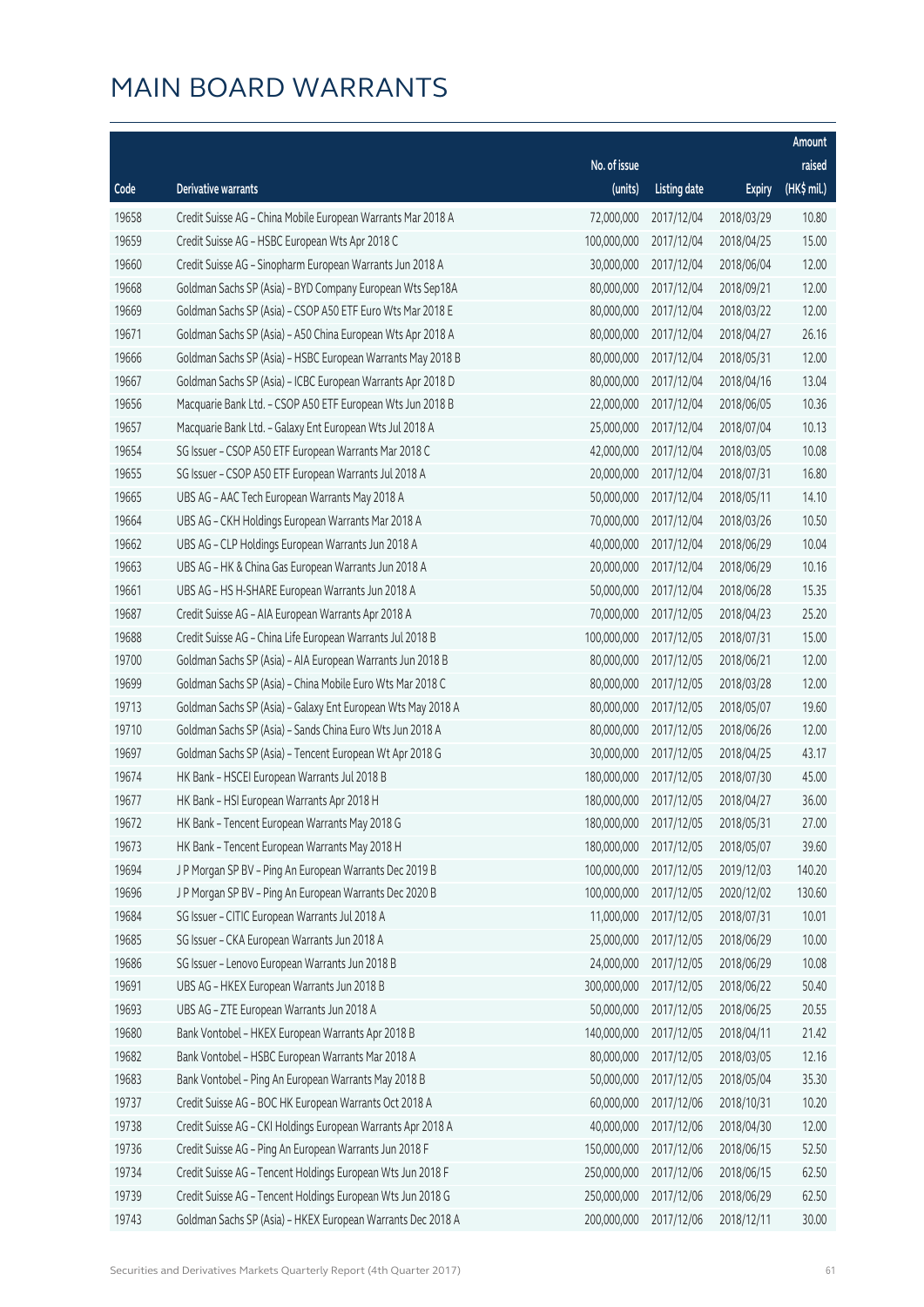|       |                                                              |                        |                     |               | Amount      |
|-------|--------------------------------------------------------------|------------------------|---------------------|---------------|-------------|
|       |                                                              | No. of issue           |                     |               | raised      |
| Code  | <b>Derivative warrants</b>                                   | (units)                | <b>Listing date</b> | <b>Expiry</b> | (HK\$ mil.) |
| 19747 | Goldman Sachs SP (Asia) - HSI European Warrants Mar 2018 G   | 150,000,000            | 2017/12/06          | 2018/03/28    | 26.10       |
| 19744 | Goldman Sachs SP (Asia) - Tencent European Wt Mar 2018 N     | 30,000,000             | 2017/12/06          | 2018/03/06    | 18.03       |
| 19746 | Goldman Sachs SP (Asia) - Tencent European Wt May 2018 P     | 150,000,000            | 2017/12/06          | 2018/05/31    | 22.50       |
| 19745 | Goldman Sachs SP (Asia) - Tencent European Wt Jun 2018 G     | 150,000,000            | 2017/12/06          | 2018/06/22    | 22.50       |
| 19728 | HK Bank - AIA European Warrants Jun 2018 A                   | 80,000,000             | 2017/12/06          | 2018/06/05    | 20.00       |
| 19729 | HK Bank - China Life European Warrants Sep 2018 A            | 100,000,000            | 2017/12/06          | 2018/09/24    | 20.00       |
| 19727 | HK Bank - China Mobile European Warrants Jun 2018 B          | 80,000,000             | 2017/12/06          | 2018/06/29    | 20.00       |
| 19725 | HK Bank - Geely Auto European Warrants Jun 2018 B            | 150,000,000            | 2017/12/06          | 2018/06/29    | 81.00       |
| 19726 | HK Bank - Geely Auto European Warrants Jun 2018 C            | 150,000,000            | 2017/12/06          | 2018/06/29    | 45.00       |
| 19717 | Haitong Int'l Sec - CSOP A50 ETF European Warrants Mar 2018E | 60,000,000             | 2017/12/06          | 2018/03/29    | 22.80       |
| 19716 | Haitong Int'l Sec - CSOP A50 ETF European Warrants Jun 2018A | 60,000,000             | 2017/12/06          | 2018/06/06    | 15.00       |
| 19721 | Haitong Int'l Sec - Fosun Intl European Warrants Oct 2018 A  | 60,000,000             | 2017/12/06          | 2018/10/08    | 11.40       |
| 19714 | Haitong Int'l Sec - Galaxy Ent European Warrants Jun 2018 A  | 60,000,000             | 2017/12/06          | 2018/06/15    | 27.00       |
| 19718 | Haitong Int'l Sec - Sunny Optical European Wts Jun 2018 D    | 150,000,000            | 2017/12/06          | 2018/06/22    | 28.50       |
| 19719 | Haitong Int'l Sec - Sunny Optical European Wts Jun 2018 E    | 150,000,000            | 2017/12/06          | 2018/06/25    | 30.00       |
| 19740 | J P Morgan SP BV - BEA European Warrants Nov 2018 A          | 50,000,000             | 2017/12/06          | 2018/11/30    | 10.20       |
| 19742 | J P Morgan SP BV - IGG European Warrants May 2018 A          | 70,000,000             | 2017/12/06          | 2018/05/25    | 11.13       |
| 19741 | J P Morgan SP BV - Link REIT European Warrants Oct 2018 A    | 60,000,000             | 2017/12/06          | 2018/10/31    | 15.06       |
| 19722 | Macquarie Bank Ltd. - Kingsoft European Warrants Jul 2018 A  | 40,000,000             | 2017/12/06          | 2018/07/04    | 10.04       |
| 19731 | SG Issuer - Anhui Conch European Warrants Jul 2018 A         | 30,000,000             | 2017/12/06          | 2018/07/31    | 10.05       |
| 19730 | SG Issuer - CHALCO European Warrants Jul 2018 A              | 13,000,000             | 2017/12/06          | 2018/07/31    | 10.01       |
| 19733 | SG Issuer - CNBM European Warrants Jun 2018 A                | 13,000,000             | 2017/12/06          | 2018/06/29    | 10.01       |
| 19723 | UBS AG - China South Air European Warrants Jul 2018 A        | 13,000,000             | 2017/12/06          | 2018/07/30    | 10.67       |
| 19783 | BOCI Asia Ltd. - HKEX European Warrants Jun 2018 B           | 200,000,000            | 2017/12/07          | 2018/06/25    | 31.20       |
| 19782 | BOCI Asia Ltd. - HSBC European Warrants Jun 2018 B           | 200,000,000            | 2017/12/07          | 2018/06/25    | 50.60       |
| 19786 | BOCI Asia Ltd. - Tencent Holdings European Wts May 2018 D    | 200,000,000            | 2017/12/07          | 2018/05/25    | 30.60       |
| 19784 | BOCI Asia Ltd. - Tencent Holdings European Wts Jun 2018 I    | 200,000,000 2017/12/07 |                     | 2018/06/27    | 30.40       |
| 19785 | BOCI Asia Ltd. - Tencent Holdings European Wts Jun 2018 J    | 200,000,000            | 2017/12/07          | 2018/06/11    | 30.60       |
| 19787 | BOCI Asia Ltd. - Tencent Holdings European Wts Sep 2018 A    | 200,000,000            | 2017/12/07          | 2018/09/24    | 39.00       |
| 19752 | BNP Paribas Issuance B.V. - CKH European Wts Aug 2018 A      | 40,000,000             | 2017/12/07          | 2018/08/02    | 10.00       |
| 19751 | BNP Paribas Issuance B.V. - CNOOC European Wts May 2018 A    | 40,000,000             | 2017/12/07          | 2018/05/03    | 10.00       |
| 19748 | BNP Paribas Issuance B.V. - Evergrande Euro Wts Aug 2018 B   | 50,000,000             | 2017/12/07          | 2018/08/02    | 24.00       |
| 19754 | BNP Paribas Issuance B.V. - Jiangxi Copper Eu Wt Sep 2018 A  | 80,000,000             | 2017/12/07          | 2018/09/04    | 12.00       |
| 19749 | BNP Paribas Issuance B.V. - Meitu European Wts Aug 2018 A    | 80,000,000             | 2017/12/07          | 2018/08/02    | 20.80       |
| 19791 | Credit Suisse AG - CHALCO European Wts Jun 2018 A            | 30,000,000             | 2017/12/07          | 2018/06/06    | 16.50       |
| 19792 | Credit Suisse AG - Ping An European Warrants Dec 2020 A      | 200,000,000            | 2017/12/07          | 2020/12/31    | 36.00       |
| 19790 | Credit Suisse AG - Xinyi Glass European Warrants Mar 2019 A  | 60,000,000             | 2017/12/07          | 2019/03/29    | 15.00       |
| 19800 | Goldman Sachs SP (Asia) - Agri Bk European Wts Jun 2018 A    | 80,000,000             | 2017/12/07          | 2018/06/08    | 20.00       |
| 19802 | Goldman Sachs SP (Asia) - Ch Overseas European Wts Jun 2018A | 80,000,000             | 2017/12/07          | 2018/06/25    | 12.00       |
| 19801 | Goldman Sachs SP (Asia) - ICBC European Warrants May 2018 A  | 80,000,000             | 2017/12/07          | 2018/05/24    | 21.28       |
| 19799 | Goldman Sachs SP (Asia) - SHK Ppt European Wts May 2018 A    | 40,000,000             | 2017/12/07          | 2018/05/21    | 10.00       |
| 19780 | HK Bank - Chi Res Land European Warrants Jul 2018 A          | 80,000,000             | 2017/12/07          | 2018/07/31    | 20.00       |
| 19779 | HK Bank - Ping An European Warrants Dec 2020 A               | 300,000,000            | 2017/12/07          | 2020/12/31    | 54.00       |
| 19763 | Haitong Int'l Sec - CAM CSI300 European Warrants Aug 2018 A  | 80,000,000             | 2017/12/07          | 2018/08/01    | 12.00       |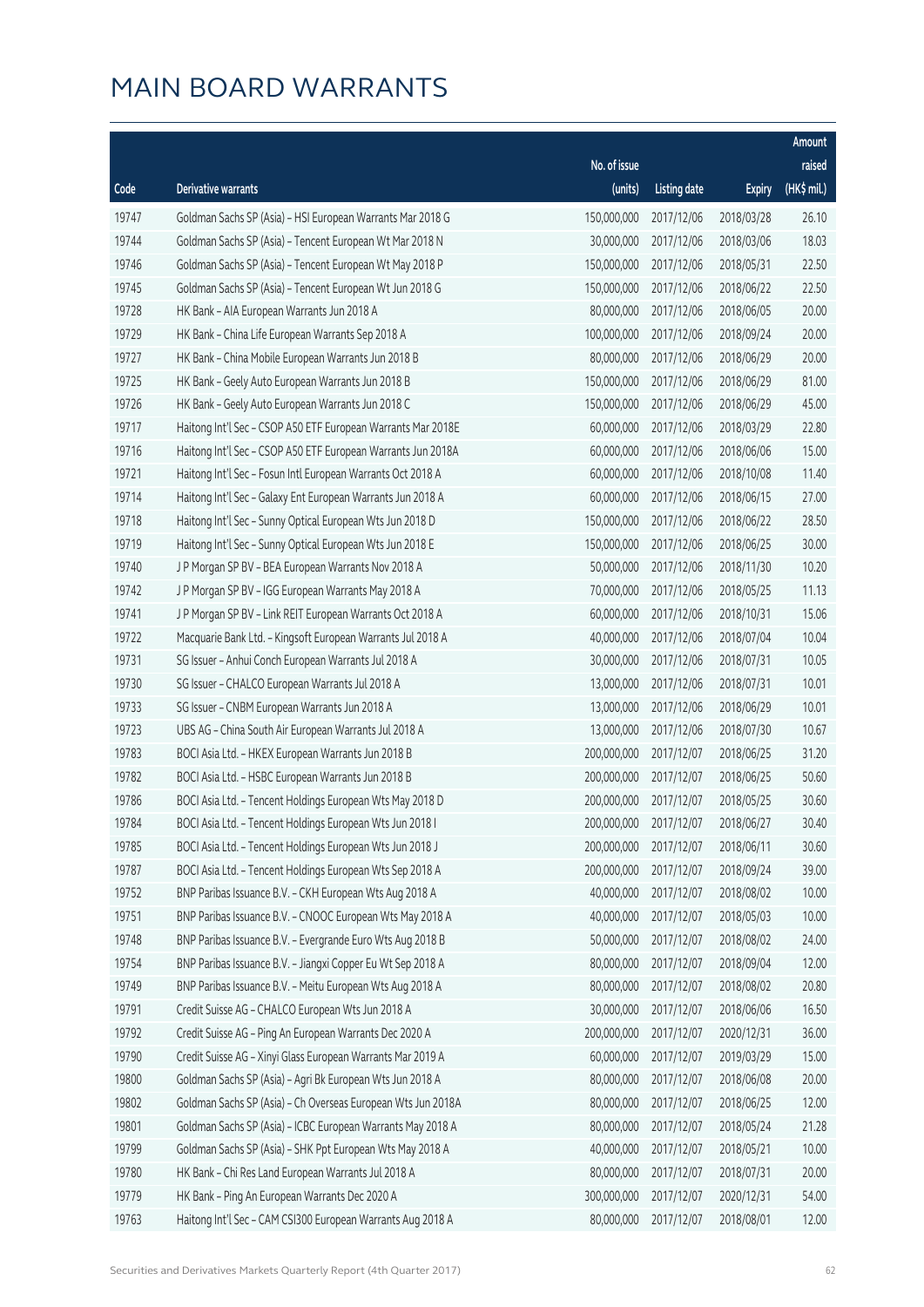|         |                                                               |                        |                     |               | Amount      |
|---------|---------------------------------------------------------------|------------------------|---------------------|---------------|-------------|
|         |                                                               | No. of issue           |                     |               | raised      |
| Code    | <b>Derivative warrants</b>                                    | (units)                | <b>Listing date</b> | <b>Expiry</b> | (HK\$ mil.) |
| 19762   | Haitong Int'l Sec - BYD Company European Warrants Sep 2018 A  | 150,000,000            | 2017/12/07          | 2018/09/21    | 22.50       |
| 19761   | Haitong Int'l Sec - BYD Company European Warrants Dec 2018 B  | 150,000,000            | 2017/12/07          | 2018/12/20    | 22.50       |
| 19760   | Haitong Int'l Sec - BYD Company European Warrants Jul 2019 A  | 150,000,000            | 2017/12/07          | 2019/07/24    | 29.25       |
| 19759   | Haitong Int'l Sec - CM Bank European Warrants Sep 2018 A      | 100,000,000            | 2017/12/07          | 2018/09/04    | 18.00       |
| 19764   | Haitong Int'l Sec - Geely Auto European Warrants May 2018 B   | 100,000,000            | 2017/12/07          | 2018/05/16    | 26.50       |
| 19765   | Haitong Int'l Sec - Geely Auto European Warrants May 2018 C   | 100,000,000            | 2017/12/07          | 2018/05/25    | 20.00       |
| 19766   | Haitong Int'l Sec - Tencent Holdings European Wts May18H      | 100,000,000            | 2017/12/07          | 2018/05/07    | 26.00       |
| 19767   | Haitong Int'l Sec - Tencent Holdings European Wts May18I      | 100,000,000            | 2017/12/07          | 2018/05/25    | 26.50       |
| 19769   | Haitong Int'l Sec - Tencent Holdings European Wts May18J      | 100,000,000            | 2017/12/07          | 2018/05/07    | 26.00       |
| 19795   | J P Morgan SP BV - AIA European Warrants Apr 2018 C           | 100,000,000            | 2017/12/07          | 2018/04/30    | 17.60       |
| 19796   | J P Morgan SP BV - HKEX European Warrants May 2018 D          | 200,000,000            | 2017/12/07          | 2018/05/21    | 30.20       |
| 19797   | J P Morgan SP BV - HKEX European Warrants Jul 2018 B          | 200,000,000            | 2017/12/07          | 2018/07/24    | 30.20       |
| 19794   | Macquarie Bank Ltd. - Air China European Warrants Jan 2019 A  | 8,000,000              | 2017/12/07          | 2019/01/15    | 10.54       |
| 19793   | Macquarie Bank Ltd. - BYD Electronic European Wts Nov 2018 A  | 17,800,000             | 2017/12/07          | 2018/11/15    | 10.32       |
| 19788   | Macquarie Bank Ltd. - HKEX European Warrants Jul 2018 D       | 9,000,000              | 2017/12/07          | 2018/07/04    | 10.58       |
| 19771   | Macquarie Bank Ltd. - Ping An European Warrants Aug 2018 D    | 15,000,000             | 2017/12/07          | 2018/08/02    | 10.74       |
| 19756   | SG Issuer - Jiangxi Copper European Warrants Aug 2018 A       | 80,000,000             | 2017/12/07          | 2018/08/01    | 12.80       |
| 19757   | SG Issuer - Ping An European Warrants Dec 2019 A              | 100,000,000            | 2017/12/07          | 2019/12/31    | 114.00      |
| 19755   | SG Issuer - China Vanke European Warrants Jun 2018 A          | 30,000,000             | 2017/12/07          | 2018/06/29    | 11.70       |
| 19776   | UBS AG - CC Bank European Warrants Apr 2018 B                 | 70,000,000             | 2017/12/07          | 2018/04/23    | 20.30       |
| 19774   | UBS AG - HSI European Warrants May 2018 B                     | 200,000,000            | 2017/12/07          | 2018/05/30    | 31.40       |
| 19775   | UBS AG - HSI European Warrants Jul 2018 A                     | 200,000,000            | 2017/12/07          | 2018/07/30    | 33.80       |
| 19773   | UBS AG - Link REIT European Warrants Jun 2018 B               | 40,000,000             | 2017/12/07          | 2018/06/06    | 10.96       |
| 19778   | UBS AG - PetroChina European Warrants May 2018 C              | 70,000,000             | 2017/12/07          | 2018/05/07    | 21.63       |
| 19772   | UBS AG - Tencent Holdings European Warrants Jun 2018 B        | 300,000,000            | 2017/12/07          | 2018/06/06    | 90.60       |
| 19579 # | J P Morgan SP BV - Ping An European Warrants Dec 2020 A       | 700,000,000            | 2017/12/07          | 2020/12/31    | 103.60      |
| 19807   | BOCI Asia Ltd. - Tencent Holdings European Wts May 2018 E     | 200,000,000 2017/12/08 |                     | 2018/05/09    | 37.60       |
| 19809   | BOCI Asia Ltd. - Tencent Holdings European Wts May 2018 F     | 200,000,000            | 2017/12/08          | 2018/05/07    | 50.40       |
| 19812   | Credit Suisse AG - Avichina European Warrants Jun 2018 A      | 20,000,000             | 2017/12/08          | 2018/06/29    | 13.00       |
| 19810   | Credit Suisse AG - BYD Electronic European Warrants Jun 18 A  | 40,000,000             | 2017/12/08          | 2018/06/07    | 11.20       |
| 19811   | Credit Suisse AG - Ch LongYuan European Warrants Jun 2018 A   | 20,000,000             | 2017/12/08          | 2018/06/07    | 10.00       |
| 19827   | Goldman Sachs SP (Asia) - BYD European Warrants Dec 2018 A    | 80,000,000             | 2017/12/08          | 2018/12/20    | 12.00       |
| 19828   | Goldman Sachs SP (Asia) - HKEX European Warrants May 2018 F   | 150,000,000            | 2017/12/08          | 2018/05/21    | 22.50       |
| 19829   | Goldman Sachs SP (Asia) - HKEX European Warrants Jul 2018 A   | 150,000,000            | 2017/12/08          | 2018/07/24    | 22.50       |
| 19826   | Goldman Sachs SP (Asia) - HSBC European Warrants May 2018 C   | 80,000,000             | 2017/12/08          | 2018/05/28    | 21.36       |
| 19831   | Goldman Sachs SP (Asia) - ICBC European Warrants May 2018 B   | 80,000,000             | 2017/12/08          | 2018/05/18    | 19.84       |
| 19805   | HK Bank - BBMG European Warrants Jun 2018 A                   | 40,000,000             | 2017/12/08          | 2018/06/29    | 10.00       |
| 19804   | HK Bank - CKH European Warrants Jun 2018 A                    | 40,000,000             | 2017/12/08          | 2018/06/29    | 10.00       |
| 19806   | HK Bank - Jiangxi Copper European Warrants Aug 2018 A         | 80,000,000             | 2017/12/08          | 2018/08/21    | 12.00       |
| 19813   | J P Morgan SP BV - China Mob European Wts Apr 2018 B          | 100,000,000            | 2017/12/08          | 2018/04/30    | 15.20       |
| 19815   | J P Morgan SP BV - HSCEI European Wts Jul 2019 A              | 200,000,000            | 2017/12/08          | 2019/07/30    | 30.60       |
| 19814   | J P Morgan SP BV - Tencent European Warrants Jun 2018 K       | 250,000,000            | 2017/12/08          | 2018/06/29    | 37.75       |
| 19816   | Macquarie Bank Ltd. - China Life European Put Warrants Jul18C | 6,700,000              | 2017/12/08          | 2018/07/03    | 10.03       |
| 19817   | Macquarie Bank Ltd. - China Unicom European Wts Jul 2018 A    | 11,000,000             | 2017/12/08          | 2018/07/04    | 10.33       |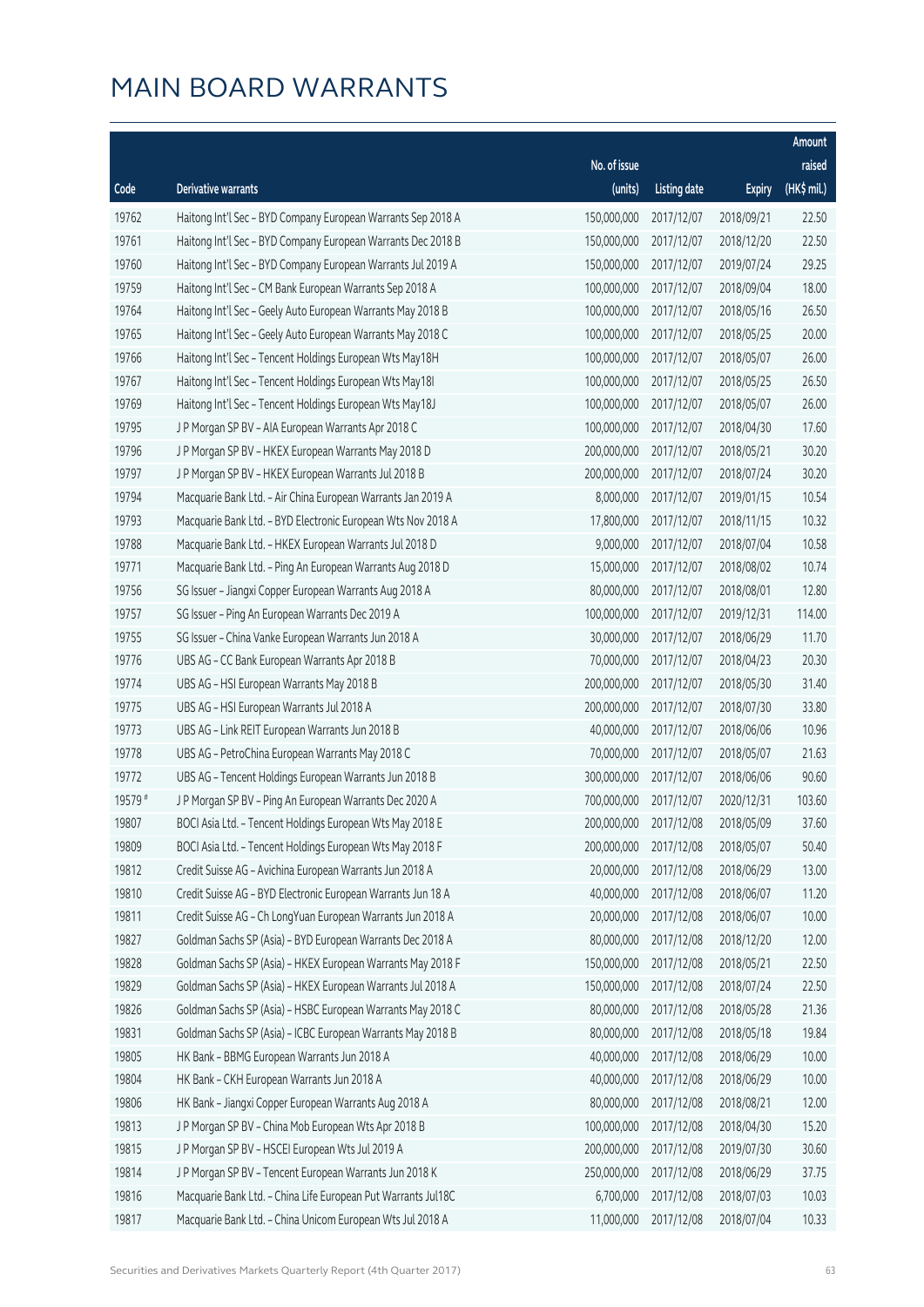|         |                                                              |              |                       |               | Amount      |
|---------|--------------------------------------------------------------|--------------|-----------------------|---------------|-------------|
|         |                                                              | No. of issue |                       |               | raised      |
| Code    | <b>Derivative warrants</b>                                   | (units)      | <b>Listing date</b>   | <b>Expiry</b> | (HK\$ mil.) |
| 19820   | Macquarie Bank Ltd. - HKEX European Warrants Jul 2018 E      | 40,000,000   | 2017/12/08            | 2018/07/04    | 10.00       |
| 19821   | Macquarie Bank Ltd. - PCCW European Warrants Feb 2019 A      | 21,880,000   | 2017/12/08            | 2019/02/15    | 10.04       |
| 19823   | Macquarie Bank Ltd. - Wynn Macau European Wts Mar 2019 A     | 26,000,000   | 2017/12/08            | 2019/03/15    | 10.19       |
| 19825   | UBS AG - BYD Electronic European Warrants Aug 2018 A         | 40,000,000   | 2017/12/08            | 2018/08/06    | 11.20       |
| 19824   | UBS AG - Tencent Holdings European Warrants Apr 2018 E       | 300,000,000  | 2017/12/08            | 2018/04/23    | 90.00       |
| 19159 # | Credit Suisse AG - Tencent Holdings European Wts May 2018 G  | 100,000,000  | 2017/12/08            | 2018/05/23    | 16.40       |
| 19845   | Goldman Sachs SP (Asia) - AIA European Warrants Jun 2018 C   | 80,000,000   | 2017/12/11            | 2018/06/26    | 21.52       |
| 19847   | Goldman Sachs SP (Asia) - Galaxy Ent European Wts May 2018 B | 80,000,000   | 2017/12/11            | 2018/05/28    | 38.40       |
| 19846   | Goldman Sachs SP (Asia) - HTSC European Warrants Apr 2018 A  | 50,000,000   | 2017/12/11            | 2018/04/20    | 10.00       |
| 19832   | HK Bank - HKEX European Warrants May 2018 D                  | 150,000,000  | 2017/12/11            | 2018/05/24    | 22.50       |
| 19841   | J P Morgan SP BV - CK Asset European Warrants Jun 2018 A     | 100,000,000  | 2017/12/11            | 2018/06/29    | 29.10       |
| 19842   | J P Morgan SP BV - MTRC European Warrants Jun 2018 A         | 40,000,000   | 2017/12/11            | 2018/06/29    | 10.16       |
| 19840   | J P Morgan SP BV - Ping An European Warrants Oct 2020 A      | 100,000,000  | 2017/12/11            | 2020/10/30    | 119.70      |
| 19843   | J P Morgan SP BV - SHK Ppt European Warrants Jun 2018 A      | 60,000,000   | 2017/12/11            | 2018/06/29    | 27.84       |
| 19838   | Macquarie Bank Ltd. - CITIC European Warrants Dec 2019 A     | 40,000,000   | 2017/12/11            | 2019/12/31    | 10.20       |
| 19834   | Macquarie Bank Ltd. - Hang Seng Bank European Wts Jul 2019 A | 40,000,000   | 2017/12/11            | 2019/07/02    | 10.00       |
| 19833   | Macquarie Bank Ltd. - SHK Ppt European Warrants Jul 2018 A   | 15,000,000   | 2017/12/11            | 2018/07/04    | 10.07       |
| 19835   | Macquarie Bank Ltd. - Tencent European Warrants Jul 2018 D   | 9,000,000    | 2017/12/11            | 2018/07/03    | 10.09       |
| 19836   | Macquarie Bank Ltd. - Tencent European Warrants Jul 2018 E   | 7,000,000    | 2017/12/11            | 2018/07/03    | 11.23       |
| 19837   | Macquarie Bank Ltd. - Tencent European Warrants Jul 2018 F   | 40,000,000   | 2017/12/11            | 2018/07/03    | 14.00       |
| 19839   | UBS AG - Ping An European Warrants Dec 2020 A                | 500,000,000  | 2017/12/11            | 2020/12/31    | 79.00       |
| 11495 # | Credit Suisse AG - Ping An European Warrants Feb 2018 B      | 50,000,000   | 2017/12/11            | 2018/02/28    | 13.75       |
| 19870   | Credit Suisse AG - Sunny Optical European Warrants Jul 2018C | 100,000,000  | 2017/12/12            | 2018/07/13    | 17.20       |
| 19872   | Credit Suisse AG - Tencent European Wts Jun 2018 H           | 250,000,000  | 2017/12/12            | 2018/06/29    | 62.50       |
| 19886   | Goldman Sachs SP (Asia) - CC Bank European Wts Apr 2018 C    | 80,000,000   | 2017/12/12            | 2018/04/24    | 12.00       |
| 19887   | Goldman Sachs SP (Asia) - China Mobile Euro Wts May 2018 A   | 80,000,000   | 2017/12/12            | 2018/05/18    | 12.00       |
| 19890   | Goldman Sachs SP (Asia) - CSOP A50 ETF Euro Wts May 2018 A   |              | 80,000,000 2017/12/12 | 2018/05/24    | 38.56       |
| 19884   | Goldman Sachs SP (Asia) - China Unicom Euro Wts Jun 2018 A   | 40,000,000   | 2017/12/12            | 2018/06/12    | 12.08       |
| 19888   | Goldman Sachs SP (Asia) - Lenovo European Wts Apr 2018 B     | 60,000,000   | 2017/12/12            | 2018/04/23    | 10.02       |
| 19883   | Goldman Sachs SP (Asia) - Tencent European Wt Mar 2018 O     | 30,000,000   | 2017/12/12            | 2018/03/26    | 18.36       |
| 19860   | Haitong Int'l Sec - China Coal European Warrants Jul 2018 A  | 40,000,000   | 2017/12/12            | 2018/07/18    | 10.40       |
| 19851   | Haitong Int'l Sec - Cathay Pacific European Warrants Dec 18B | 80,000,000   | 2017/12/12            | 2018/12/24    | 20.00       |
| 19858   | Haitong Int'l Sec - Datang Power European Warrants Apr 2018A | 25,000,000   | 2017/12/12            | 2018/04/10    | 10.50       |
| 19859   | Haitong Int'l Sec - Datang Power European Warrants Aug 2018A | 25,000,000   | 2017/12/12            | 2018/08/20    | 14.18       |
| 19868   | Haitong Int'l Sec - Fosun Intl European Warrants Jun 2018 A  | 68,000,000   | 2017/12/12            | 2018/06/27    | 11.49       |
| 19869   | Haitong Int'l Sec - Fosun Intl European Warrants Aug 2018 A  | 80,000,000   | 2017/12/12            | 2018/08/02    | 12.00       |
| 19852   | Haitong Int'l Sec - HKEX European Warrants Jul 2018 B        | 200,000,000  | 2017/12/12            | 2018/07/24    | 30.00       |
| 19849   | Haitong Int'l Sec - Kingboard Chem European Warrants May 18A | 60,000,000   | 2017/12/12            | 2018/05/08    | 15.00       |
| 19854   | Haitong Int'l Sec - Tencent European Warrants Jun 2018 K     | 200,000,000  | 2017/12/12            | 2018/06/28    | 30.00       |
| 19856   | Haitong Int'l Sec - Tencent European Warrants Jun 2018 L     | 200,000,000  | 2017/12/12            | 2018/06/11    | 30.00       |
| 19853   | Haitong Int'l Sec - Techtronic European Warrants May 2018 A  | 40,000,000   | 2017/12/12            | 2018/05/16    | 10.96       |
| 19879   | J P Morgan SP BV - MGM China European Warrants Jun 2018 A    | 60,000,000   | 2017/12/12            | 2018/06/29    | 15.18       |
| 19881   | J P Morgan SP BV - Tencent European Warrants Aug 2018 D      | 300,000,000  | 2017/12/12            | 2018/08/24    | 46.20       |
| 19873   | Macquarie Bank Ltd. - Tencent European Warrants Jul 2018 G   | 6,000,000    | 2017/12/12            | 2018/07/03    | 10.18       |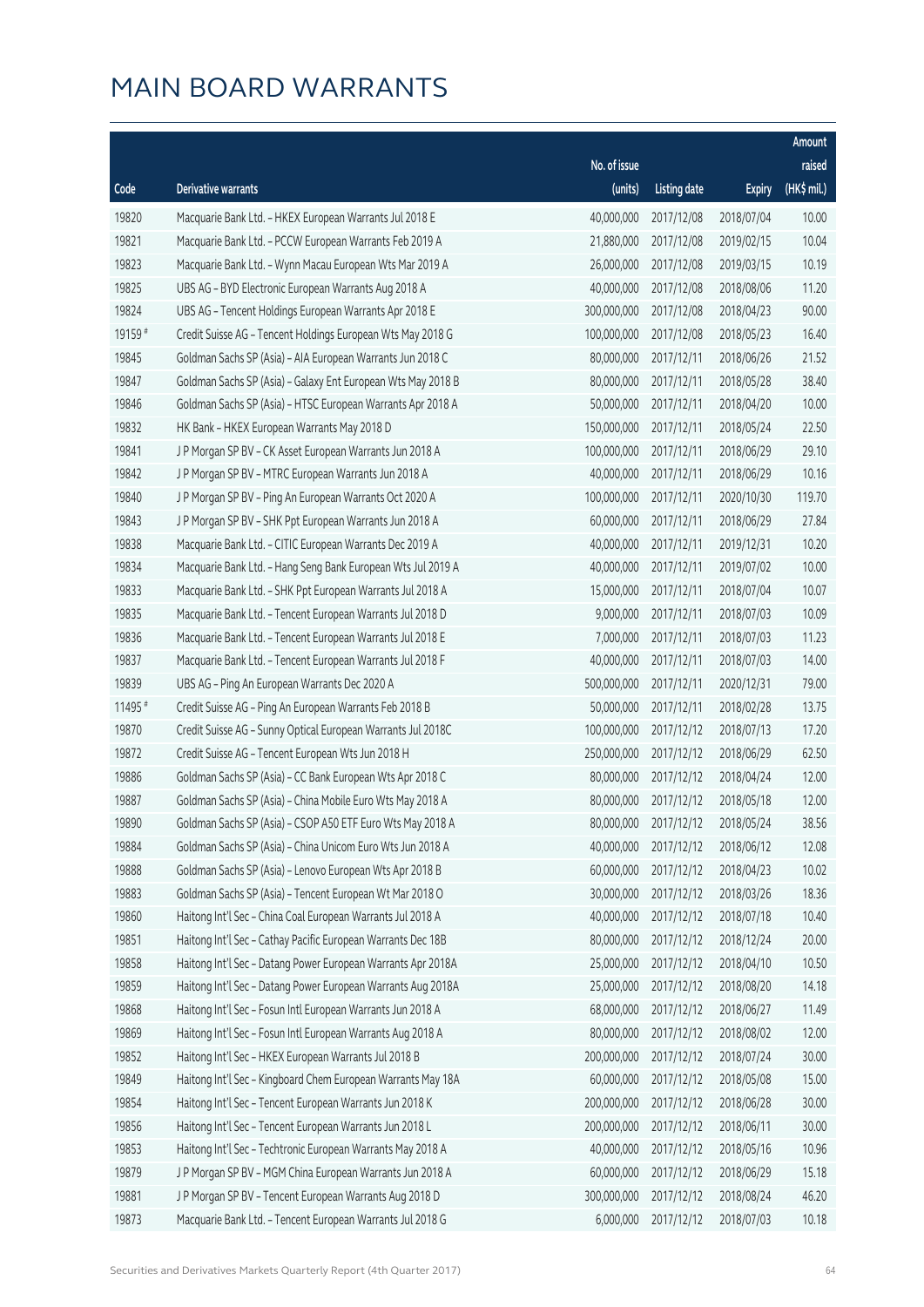|       |                                                              |                        |                     |               | Amount      |
|-------|--------------------------------------------------------------|------------------------|---------------------|---------------|-------------|
|       |                                                              | No. of issue           |                     |               | raised      |
| Code  | <b>Derivative warrants</b>                                   | (units)                | <b>Listing date</b> | <b>Expiry</b> | (HK\$ mil.) |
| 19875 | Macquarie Bank Ltd. - Tencent European Warrants Jul 2018 H   | 40,000,000             | 2017/12/12          | 2018/07/03    | 21.40       |
| 19848 | SG Issuer - Ping An European Warrants Dec 2020 A             | 500,000,000            | 2017/12/12          | 2020/12/31    | 82.50       |
| 19876 | UBS AG - Ping An European Warrants Oct 2018 A                | 100,000,000            | 2017/12/12          | 2018/10/03    | 48.70       |
| 19877 | UBS AG - Ping An European Warrants Jan 2019 A                | 100,000,000            | 2017/12/12          | 2019/01/04    | 53.90       |
| 19878 | UBS AG - Tencent European Warrants Jun 2018 C                | 300,000,000            | 2017/12/12          | 2018/06/19    | 84.30       |
| 19867 | Bank Vontobel - China Life European Warrants Aug 2018 A      | 100,000,000            | 2017/12/12          | 2018/08/02    | 25.30       |
| 19862 | Bank Vontobel - HKEX European Put Warrants Jun 2018 F        | 100,000,000            | 2017/12/12          | 2018/06/29    | 15.20       |
| 19863 | Bank Vontobel - HSBC European Warrants Aug 2018 A            | 40,000,000             | 2017/12/12          | 2018/08/31    | 20.36       |
| 19865 | Bank Vontobel - Ping An European Warrants Oct 2018 A         | 50,000,000             | 2017/12/12          | 2018/10/05    | 48.35       |
| 19861 | Bank Vontobel - Tencent European Warrants Aug 2018 C         | 100,000,000            | 2017/12/12          | 2018/08/02    | 37.70       |
| 19913 | Credit Suisse AG - Lenovo European Warrants Apr 2018 A       | 60,000,000             | 2017/12/13          | 2018/04/30    | 10.02       |
| 19912 | Credit Suisse AG - Tencent European Wts Jun 2018 I           | 250,000,000            | 2017/12/13          | 2018/06/29    | 45.00       |
| 19916 | Goldman Sachs SP (Asia) - Sinopec Corp Euro Wts Apr 2018 A   | 60,000,000             | 2017/12/13          | 2018/04/24    | 10.08       |
| 19917 | Goldman Sachs SP (Asia) - PetroChina European Wts May 2018 B | 80,000,000             | 2017/12/13          | 2018/05/07    | 20.16       |
| 19920 | Goldman Sachs SP (Asia) - Ping An European Wts Dec 2020 A    | 300,000,000            | 2017/12/13          | 2020/12/31    | 45.00       |
| 19918 | Goldman Sachs SP (Asia) - Sands China Euro Wts May 2018 A    | 80,000,000             | 2017/12/13          | 2018/05/28    | 12.00       |
| 19891 | HK Bank - HSI European Warrants May 2018 C                   | 150,000,000            | 2017/12/13          | 2018/05/30    | 27.00       |
| 19892 | HK Bank - HSI European Put Warrants May 2018 D               | 150,000,000            | 2017/12/13          | 2018/05/30    | 22.50       |
| 19906 | J P Morgan SP BV - China Life European Warrants Jul 2018 C   | 100,000,000            | 2017/12/13          | 2018/07/04    | 25.50       |
| 19915 | J P Morgan SP BV - HSI European Warrants Apr 2018 D          | 300,000,000            | 2017/12/13          | 2018/04/27    | 45.90       |
| 19911 | J P Morgan SP BV - HSI European Warrants May 2018 D          | 300,000,000            | 2017/12/13          | 2018/05/30    | 45.00       |
| 19910 | J P Morgan SP BV - HSI European Warrants Jun 2018 D          | 300,000,000            | 2017/12/13          | 2018/06/28    | 75.00       |
| 19900 | J P Morgan SP BV - Sunny Optical European Warrants Jul 2018B | 100,000,000            | 2017/12/13          | 2018/07/04    | 25.50       |
| 19897 | Macquarie Bank Ltd. - CNBM European Warrants Aug 2018 A      | 8,000,000              | 2017/12/13          | 2018/08/01    | 10.09       |
| 19895 | Macquarie Bank Ltd. - Foxconn European Warrants Sep 2018 A   | 27,000,000             | 2017/12/13          | 2018/09/04    | 10.15       |
| 19898 | SG Issuer - China Life European Warrants Jul 2018 C          | 150,000,000            | 2017/12/13          | 2018/07/31    | 37.50       |
| 19893 | UBS AG - BYD Company European Warrants Sep 2018 A            | 100,000,000 2017/12/13 |                     | 2018/09/21    | 15.20       |
| 19894 | UBS AG - BYD Company European Warrants Apr 2019 A            | 100,000,000            | 2017/12/13          | 2019/04/23    | 15.00       |
| 19907 | UBS AG - CC Bank European Warrants Apr 2018 C                | 100,000,000            | 2017/12/13          | 2018/04/04    | 30.20       |
| 19909 | UBS AG - China Mobile European Warrants Apr 2018 A           | 100,000,000            | 2017/12/13          | 2018/04/23    | 23.60       |
| 19934 | BOCI Asia Ltd. - CNOOC European Warrants Jun 2018 A          | 100,000,000            | 2017/12/14          | 2018/06/26    | 25.10       |
| 19933 | BOCI Asia Ltd. - Sinopec Corp European Warrants Jun 2018 B   | 100,000,000            | 2017/12/14          | 2018/06/26    | 25.20       |
| 19932 | BOCI Asia Ltd. - PetroChina European Warrants Jul 2018 A     | 100,000,000            | 2017/12/14          | 2018/07/30    | 25.40       |
| 19939 | BNP Paribas Issuance B.V. - SUNAC European Wts Jul 2018 C    | 50,000,000             | 2017/12/14          | 2018/07/04    | 24.00       |
| 19948 | Credit Suisse AG - Brilliance Chi European Wts Jun 2018 A    | 40,000,000             | 2017/12/14          | 2018/06/13    | 10.00       |
| 19945 | Credit Suisse AG - China Coal European Warrants Jun 2018 A   | 40,000,000             | 2017/12/14          | 2018/06/13    | 10.00       |
| 19951 | Credit Suisse AG - CGS European Warrants Jun 2018 A          | 30,000,000             | 2017/12/14          | 2018/06/13    | 12.60       |
| 19947 | Credit Suisse AG - China Cinda European Warrants Jun 2018 A  | 40,000,000             | 2017/12/14          | 2018/06/13    | 10.00       |
| 19944 | Credit Suisse AG - Ch Molybdenum European Warrants May 2018B | 30,000,000             | 2017/12/14          | 2018/05/11    | 12.00       |
| 19952 | Credit Suisse AG - CMS European Warrants Sep 2018 A          | 40,000,000             | 2017/12/14          | 2018/09/28    | 10.00       |
| 19949 | Credit Suisse AG - CNBM European Warrants Apr 2018 A         | 25,000,000             | 2017/12/14          | 2018/04/30    | 13.75       |
| 19942 | Credit Suisse AG - Chi Res Land European Warrants Jul 2018 A | 60,000,000             | 2017/12/14          | 2018/07/31    | 10.50       |
| 19946 | Credit Suisse AG - CSDC European Warrants Sep 2018 A         | 40,000,000             | 2017/12/14          | 2018/09/28    | 10.00       |
| 19950 | Credit Suisse AG - Haitong Sec European Warrants Jun 2018 A  | 25,000,000             | 2017/12/14          | 2018/06/13    | 19.25       |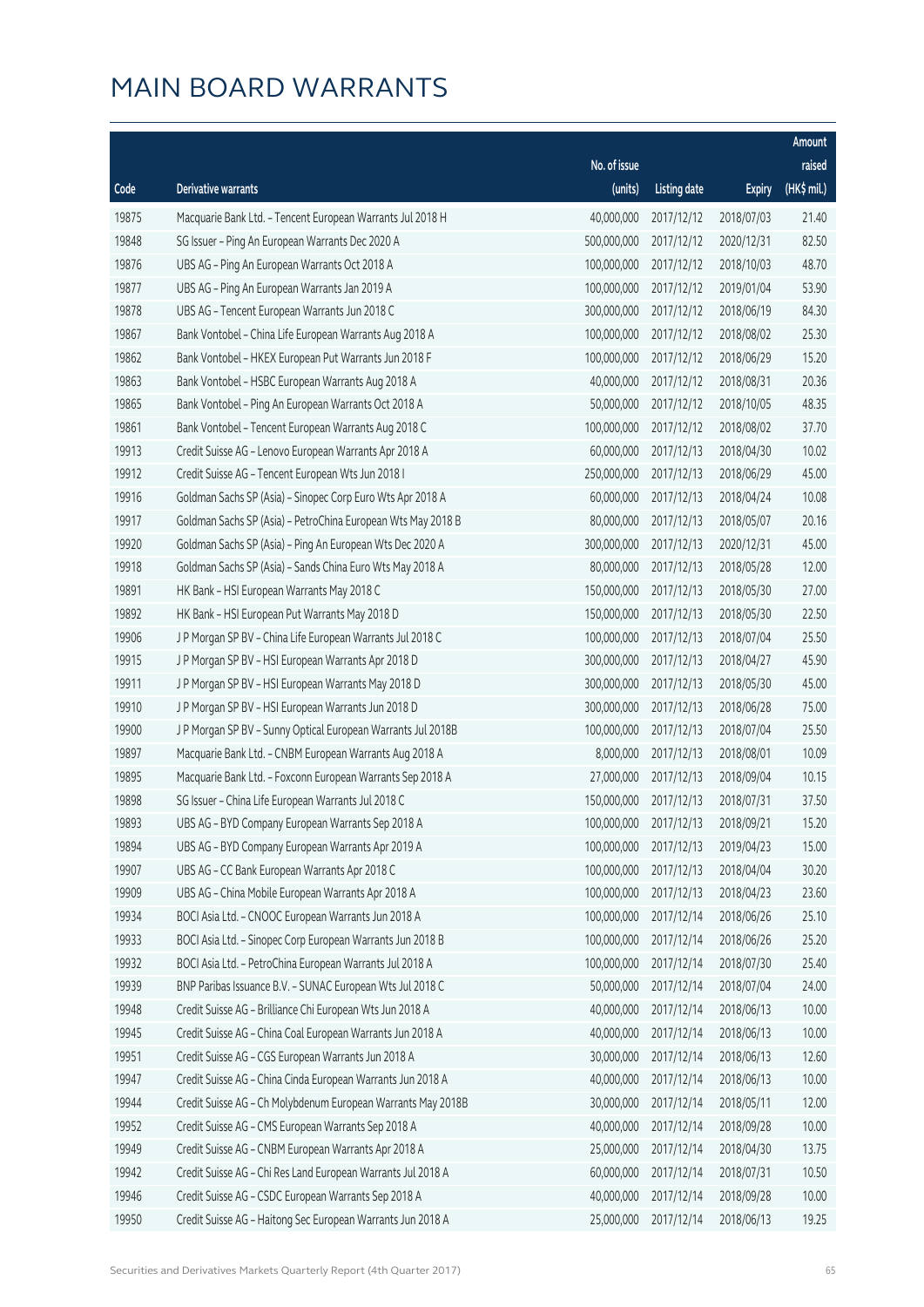|         |                                                               |              |                       |               | Amount      |
|---------|---------------------------------------------------------------|--------------|-----------------------|---------------|-------------|
|         |                                                               | No. of issue |                       |               | raised      |
| Code    | Derivative warrants                                           | (units)      | <b>Listing date</b>   | <b>Expiry</b> | (HK\$ mil.) |
| 19941   | Credit Suisse AG - WH Group European Warrants Jun 2018 A      | 20,000,000   | 2017/12/14            | 2018/06/13    | 15.40       |
| 19943   | Credit Suisse AG - Zhaojin Mining European Warrants Jun 18 A  | 20,000,000   | 2017/12/14            | 2018/06/29    | 14.00       |
| 19981   | Goldman Sachs SP (Asia) - China Mobile Euro Wts Jun 2018 B    | 80,000,000   | 2017/12/14            | 2018/06/26    | 12.00       |
| 19977   | Goldman Sachs SP (Asia) - CSOP A50 ETF Euro Wts May 2018 B    | 80,000,000   | 2017/12/14            | 2018/05/24    | 17.12       |
| 19984   | Goldman Sachs SP (Asia) - Geely Auto European Wts Apr 2018 E  | 80,000,000   | 2017/12/14            | 2018/04/25    | 21.04       |
| 19979   | Goldman Sachs SP (Asia) - HSBC European Warrants Jun 2018 A   | 80,000,000   | 2017/12/14            | 2018/06/15    | 12.00       |
| 19982   | Goldman Sachs SP (Asia) - Lenovo European Wts Jun 2018 A      | 60,000,000   | 2017/12/14            | 2018/06/26    | 10.20       |
| 19983   | Goldman Sachs SP (Asia) - Tencent European Wt May 2018 Q      | 150,000,000  | 2017/12/14            | 2018/05/28    | 39.60       |
| 19937   | HK Bank - AAC Tech European Warrants Jun 2018 D               | 100,000,000  | 2017/12/14            | 2018/06/29    | 25.00       |
| 19938   | HK Bank - China Life European Warrants Jun 2018 A             | 80,000,000   | 2017/12/14            | 2018/06/22    | 16.00       |
| 19935   | HK Bank - Geely Auto European Warrants Jun 2018 D             | 100,000,000  | 2017/12/14            | 2018/06/29    | 25.00       |
| 19936   | HK Bank - HSI European Put Warrants Jun 2018 C                | 150,000,000  | 2017/12/14            | 2018/06/28    | 22.50       |
| 19926   | Haitong Int'l Sec - Sunart Retail European Warrants Dec 18 B  | 80,000,000   | 2017/12/14            | 2018/12/18    | 25.36       |
| 19927   | Haitong Int'l Sec - Sunart Retail European Warrants Mar 19 B  | 80,000,000   | 2017/12/14            | 2019/03/28    | 26.88       |
| 19960   | J P Morgan SP BV - AAC Tech European Warrants Apr 2018 A      | 80,000,000   | 2017/12/14            | 2018/04/23    | 12.40       |
| 19967   | J P Morgan SP BV - CHALCO European Warrants Jun 2018 A        | 30,000,000   | 2017/12/14            | 2018/06/29    | 12.48       |
| 19958   | J P Morgan SP BV - BOCL European Warrants Aug 2018 A          | 100,000,000  | 2017/12/14            | 2018/08/31    | 25.40       |
| 19970   | J P Morgan SP BV - CC Bank European Wts Apr 2018 B            | 100,000,000  | 2017/12/14            | 2018/04/04    | 25.20       |
| 19965   | J P Morgan SP BV - China Mobile European Wts Apr 2018 C       | 100,000,000  | 2017/12/14            | 2018/04/30    | 17.90       |
| 19966   | J P Morgan SP BV - Ch Molybdenum European Warrants May 2018A  | 40,000,000   | 2017/12/14            | 2018/05/08    | 12.76       |
| 19972   | J P Morgan SP BV - Chi Res Land European Warrants Jul 2018 A  | 100,000,000  | 2017/12/14            | 2018/07/31    | 16.40       |
| 19971   | J P Morgan SP BV - CSOP A50 ETF European Warrants May 2018 A  | 100,000,000  | 2017/12/14            | 2018/05/31    | 45.00       |
| 19974   | J P Morgan SP BV - Geely Auto European Warrants Mar 2018 F    | 60,000,000   | 2017/12/14            | 2018/03/19    | 12.66       |
| 19975   | J P Morgan SP BV - Geely Auto European Warrants Jun 2018 C    | 60,000,000   | 2017/12/14            | 2018/06/29    | 15.24       |
| 19961   | J P Morgan SP BV - Galaxy Ent European Warrants Apr 2018 B    | 100,000,000  | 2017/12/14            | 2018/04/30    | 33.10       |
| 19976   | J P Morgan SP BV - HSI European Put Warrants Jul 2018 B       | 300,000,000  | 2017/12/14            | 2018/07/30    | 75.90       |
| 19973   | J P Morgan SP BV - Huaneng Power European Wts Apr 2018 A      |              | 60,000,000 2017/12/14 | 2018/04/30    | 15.60       |
| 19962   | J P Morgan SP BV - KECL European Warrants May 2018 A          | 40,000,000   | 2017/12/14            | 2018/05/31    | 12.32       |
| 19959   | J P Morgan SP BV - Kingdee Intl European Warrants Jun 2018 A  | 50,000,000   | 2017/12/14            | 2018/06/29    | 12.50       |
| 19969   | J P Morgan SP BV - Lenovo European Warrants Apr 2018 A        | 100,000,000  | 2017/12/14            | 2018/04/30    | 16.00       |
| 19964   | J P Morgan SP BV - Nine Dragons European Warrants Jun 2018 B  | 80,000,000   | 2017/12/14            | 2018/06/29    | 12.08       |
| 19956   | Macquarie Bank Ltd. - Sinopec Corp European Wts Oct 2018 A    | 18,000,000   | 2017/12/14            | 2018/10/03    | 10.91       |
| 19957   | Macquarie Bank Ltd. - Sands China European Put Wts Jul 2018 A | 29,000,000   | 2017/12/14            | 2018/07/04    | 10.18       |
| 19955   | Macquarie Bank Ltd. - ZTE European Warrants Dec 2018 A        | 22,000,000   | 2017/12/14            | 2018/12/04    | 10.01       |
| 19953   | SG Issuer - Dongfeng European Warrants Dec 2018 A             | 80,000,000   | 2017/12/14            | 2018/12/31    | 12.00       |
| 19954   | SG Issuer - Geely Auto European Warrants Jul 2018 A           | 40,000,000   | 2017/12/14            | 2018/07/31    | 16.00       |
| 19924   | Bank Vontobel - Sinopec Corp European Warrants Oct 2018 A     | 60,000,000   | 2017/12/14            | 2018/10/08    | 15.30       |
| 19922   | Bank Vontobel - Geely Auto European Warrants Mar 2018 A       | 60,000,000   | 2017/12/14            | 2018/03/22    | 13.68       |
| 19930   | Bank Vontobel - Greatwall Motor European Warrants Mar 2019 A  | 80,000,000   | 2017/12/14            | 2019/03/29    | 20.32       |
| 19921   | Bank Vontobel - PetroChina European Warrants Jul 2018 A       | 60,000,000   | 2017/12/14            | 2018/07/30    | 15.24       |
| 19923   | Bank Vontobel - Ping An European Warrants Dec 2018 B          | 70,000,000   | 2017/12/14            | 2018/12/21    | 10.71       |
| 18363 # | Credit Suisse AG - HSBC European Wts Mar 2018 B               | 100,000,000  | 2017/12/14            | 2018/03/27    | 11.30       |
| 20016   | BOCI Asia Ltd. - BOC HK European Warrants May 2018 A          | 100,000,000  | 2017/12/15            | 2018/05/29    | 15.40       |
| 20014   | BOCI Asia Ltd. - BOCL European Warrants Aug 2018 A            | 100,000,000  | 2017/12/15            | 2018/08/28    | 15.20       |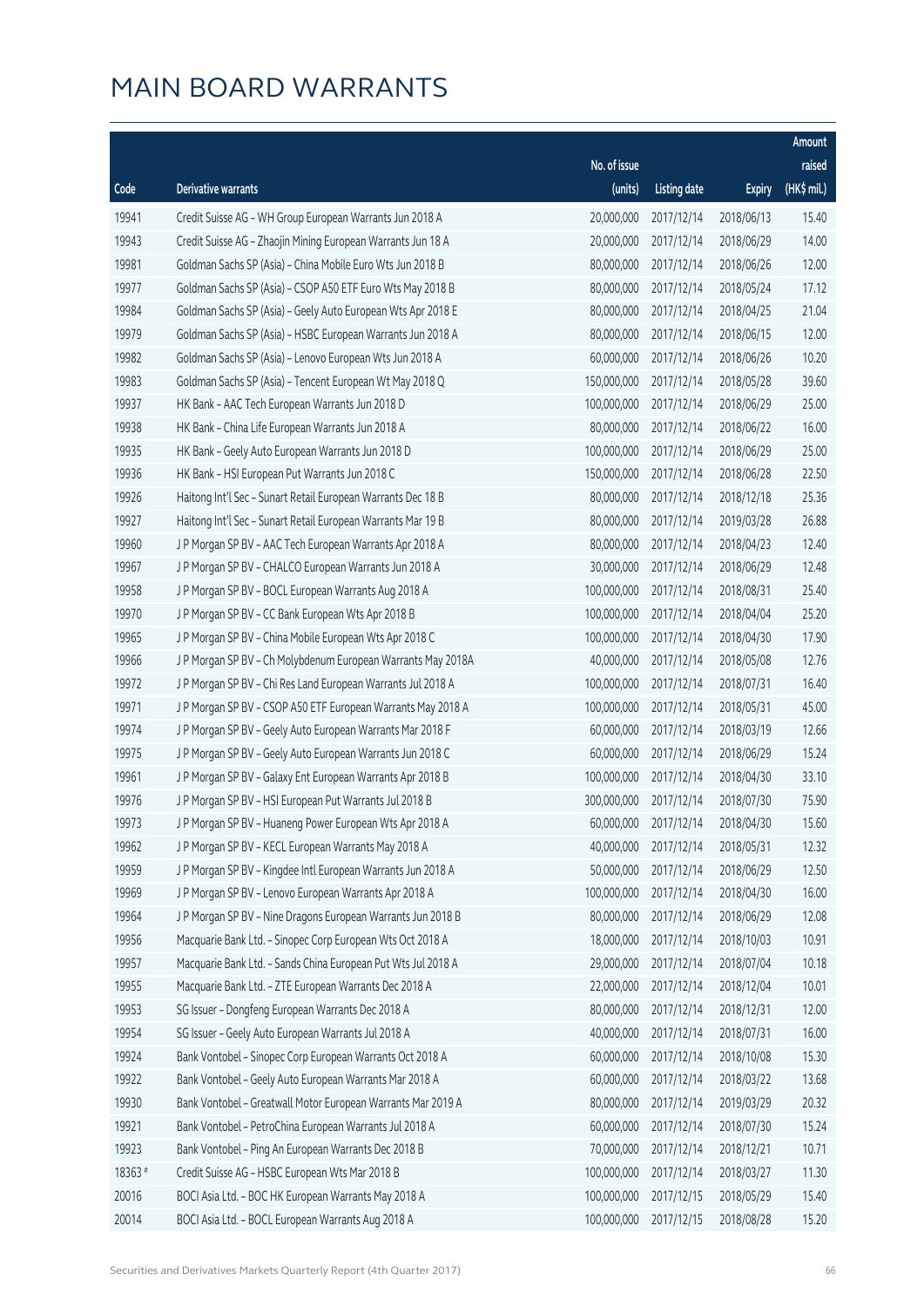|       |                                                              |              |                       |               | Amount      |
|-------|--------------------------------------------------------------|--------------|-----------------------|---------------|-------------|
|       |                                                              | No. of issue |                       |               | raised      |
| Code  | <b>Derivative warrants</b>                                   | (units)      | <b>Listing date</b>   | <b>Expiry</b> | (HK\$ mil.) |
| 20009 | BOCI Asia Ltd. - CC Bank European Warrants May 2018 B        | 100,000,000  | 2017/12/15            | 2018/05/28    | 30.30       |
| 20010 | BOCI Asia Ltd. - CC Bank European Warrants Jul 2018 A        | 100,000,000  | 2017/12/15            | 2018/07/30    | 36.60       |
| 20017 | BOCI Asia Ltd. - Galaxy Ent European Warrants Jun 2018 A     | 100,000,000  | 2017/12/15            | 2018/06/25    | 38.30       |
| 20011 | BOCI Asia Ltd. - ICBC European Warrants Jul 2018 B           | 100,000,000  | 2017/12/15            | 2018/07/24    | 20.30       |
| 20018 | BOCI Asia Ltd. - Sands China European Warrants Jun 2018 A    | 100,000,000  | 2017/12/15            | 2018/06/29    | 15.40       |
| 20019 | BOCI Asia Ltd. - Tencent European Put Wts Jun 2018 K         | 100,000,000  | 2017/12/15            | 2018/06/26    | 25.20       |
| 20030 | Credit Suisse AG - BOCL European Warrants Jul 2018 A         | 50,000,000   | 2017/12/15            | 2018/07/31    | 12.50       |
| 20029 | Credit Suisse AG - China Mobile European Warrants Apr 2018 B | 70,000,000   | 2017/12/15            | 2018/04/30    | 11.20       |
| 20043 | Goldman Sachs SP (Asia) - AIA European Warrants May 2018 B   | 80,000,000   | 2017/12/15            | 2018/05/29    | 14.80       |
| 20042 | Goldman Sachs SP (Asia) - CC Bank European Wts May 2018 C    | 80,000,000   | 2017/12/15            | 2018/05/18    | 12.00       |
| 20044 | Goldman Sachs SP (Asia) - China Life Euro Wts Jun 2018 A     | 80,000,000   | 2017/12/15            | 2018/06/26    | 12.00       |
| 20045 | Goldman Sachs SP (Asia) - Geely Auto European Wts Apr 2018 F | 80,000,000   | 2017/12/15            | 2018/04/24    | 16.56       |
| 20041 | Goldman Sachs SP (Asia) - HSBC European Warrants Jun 2018 B  | 80,000,000   | 2017/12/15            | 2018/06/27    | 12.00       |
| 20002 | HK Bank - PetroChina European Warrants Jun 2018 A            | 40,000,000   | 2017/12/15            | 2018/06/29    | 10.00       |
| 20003 | HK Bank - Tencent European Warrants Jun 2018 E               | 150,000,000  | 2017/12/15            | 2018/06/29    | 60.00       |
| 19987 | Haitong Int'l Sec - Ch Comm Cons European Warrants Jun 2018A | 25,000,000   | 2017/12/15            | 2018/06/15    | 19.75       |
| 19989 | Haitong Int'l Sec - Ch Comm Cons European Warrants Sep 2018A | 25,000,000   | 2017/12/15            | 2018/09/28    | 16.50       |
| 19985 | Haitong Int'l Sec - China Railway European Warrants Sep 18 A | 30,000,000   | 2017/12/15            | 2018/09/28    | 17.70       |
| 19986 | Haitong Int'l Sec - China Railway European Warrants Dec 18 A | 30,000,000   | 2017/12/15            | 2018/12/31    | 15.90       |
| 20027 | Haitong Int'l Sec - Greentown China European Wts Aug 2019 A  | 80,000,000   | 2017/12/15            | 2019/08/28    | 20.00       |
| 19994 | Haitong Int'l Sec - Greatwall Motor European Warrants Jun18A | 20,000,000   | 2017/12/15            | 2018/06/29    | 17.40       |
| 19993 | Haitong Int'l Sec - Greatwall Motor European Warrants Dec19A | 100,000,000  | 2017/12/15            | 2019/12/31    | 25.00       |
| 19992 | Haitong Int'l Sec - KB Laminates European Warrants Jun 2018A | 40,000,000   | 2017/12/15            | 2018/06/29    | 10.60       |
| 20034 | J P Morgan SP BV - China Cinda European Warrants Aug 2018 A  | 60,000,000   | 2017/12/15            | 2018/08/31    | 15.18       |
| 20031 | J P Morgan SP BV - CMS European Warrants Jun 2018 A          | 60,000,000   | 2017/12/15            | 2018/06/29    | 15.36       |
| 20039 | J P Morgan SP BV - Henganintl European Warrants Jun 2018 A   | 60,000,000   | 2017/12/15            | 2018/06/29    | 28.74       |
| 20036 | J P Morgan SP BV - HS Bank European Warrants Jun 2018 A      |              | 60,000,000 2017/12/15 | 2018/06/29    | 10.74       |
| 20032 | J P Morgan SP BV - Haitong Sec European Warrants Apr 2018 A  | 35,000,000   | 2017/12/15            | 2018/04/03    | 12.25       |
| 20040 | J P Morgan SP BV - KB Laminates European Warrants Jul 2018 A | 60,000,000   | 2017/12/15            | 2018/07/04    | 15.24       |
| 20037 | J P Morgan SP BV - Wharf European Warrants Jun 2018 A        | 60,000,000   | 2017/12/15            | 2018/06/29    | 15.00       |
| 20006 | Macquarie Bank Ltd. - Haitong Sec European Wts Jul 2018 A    | 12,000,000   | 2017/12/15            | 2018/07/04    | 10.12       |
| 20008 | Macquarie Bank Ltd. - Tencent European Put Wts Jun 2018 K    | 38,000,000   | 2017/12/15            | 2018/06/26    | 21.70       |
| 20007 | Macquarie Bank Ltd. - Tencent European Put Wts Jul 2018 I    | 9,000,000    | 2017/12/15            | 2018/07/03    | 33.01       |
| 20004 | SG Issuer - Ch Mob European Warrants Jun 2018 B              | 60,000,000   | 2017/12/15            | 2018/06/29    | 15.00       |
| 20001 | SG Issuer - China Unicom European Warrants Jun 2018 C        | 14,000,000   | 2017/12/15            | 2018/06/29    | 10.08       |
| 20005 | SG Issuer - Greatwall Motor European Warrants Jun 2018 A     | 10,000,000   | 2017/12/15            | 2018/06/29    | 10.00       |
| 20025 | UBS AG - CGS European Warrants Jul 2018 A                    | 25,000,000   | 2017/12/15            | 2018/07/31    | 11.80       |
| 20024 | UBS AG - China Cinda European Warrants Jul 2018 A            | 40,000,000   | 2017/12/15            | 2018/07/31    | 10.20       |
| 20023 | UBS AG - CKI Holdings European Warrants Jul 2018 A           | 33,000,000   | 2017/12/15            | 2018/07/04    | 10.20       |
| 20021 | UBS AG - China Unicom European Warrants Mar 2018 A           | 50,000,000   | 2017/12/15            | 2018/03/28    | 10.80       |
| 20000 | Bank Vontobel - China Unicom European Warrants Jul 2018 A    | 10,000,000   | 2017/12/15            | 2018/07/09    | 10.16       |
| 19999 | Bank Vontobel - HKEX European Warrants Jul 2019 A            | 150,000,000  | 2017/12/15            | 2019/07/03    | 37.80       |
| 19996 | Bank Vontobel - HSBC European Warrants Mar 2019 A            | 40,000,000   | 2017/12/15            | 2019/03/29    | 15.52       |
| 19998 | Bank Vontobel - ICBC European Warrants Aug 2018 A            | 40,000,000   | 2017/12/15            | 2018/08/31    | 19.68       |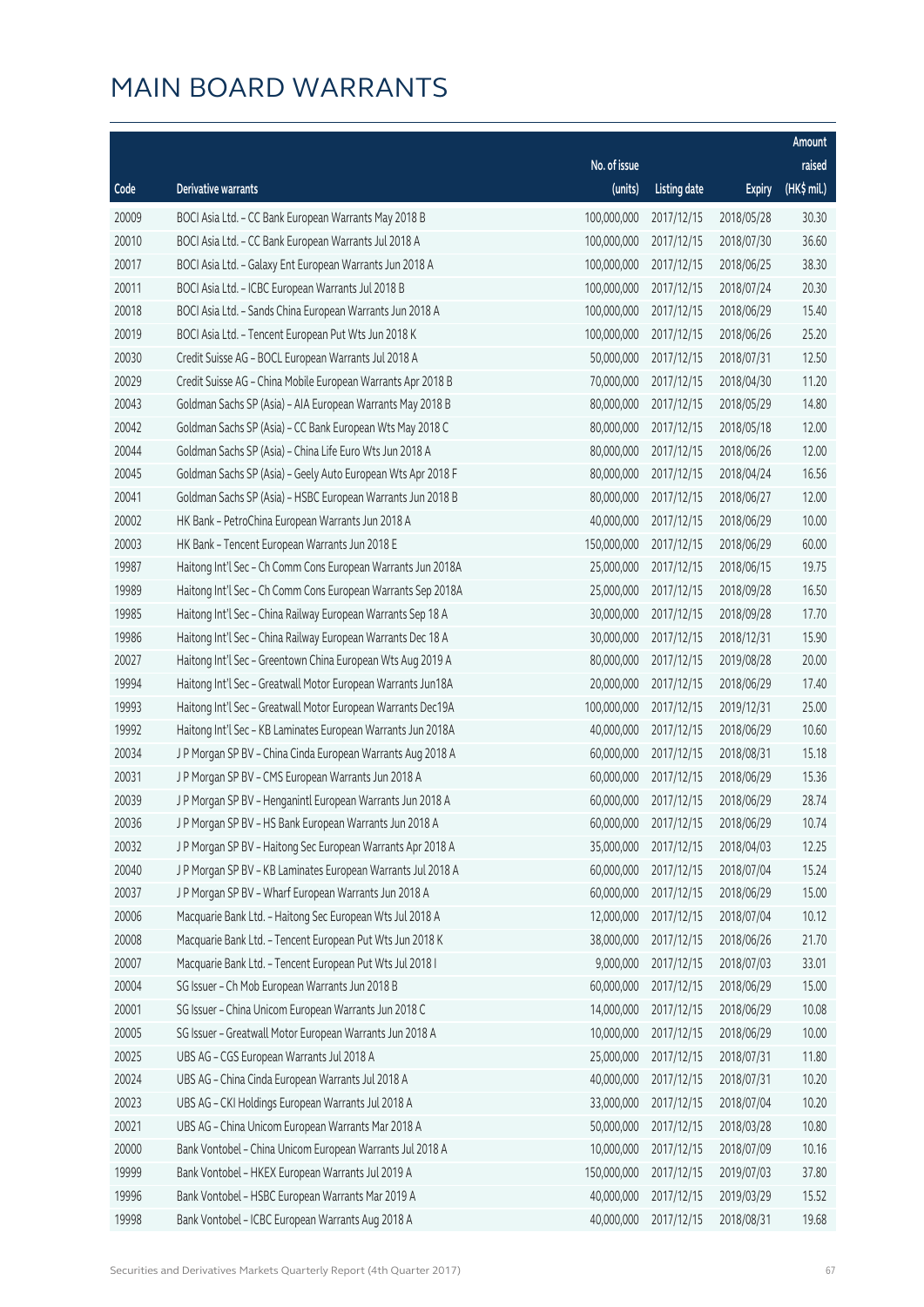|         |                                                              |                        |                     |               | Amount       |
|---------|--------------------------------------------------------------|------------------------|---------------------|---------------|--------------|
|         |                                                              | No. of issue           |                     |               | raised       |
| Code    | Derivative warrants                                          | (units)                | <b>Listing date</b> | <b>Expiry</b> | $(HK\$ mil.) |
| 19579 # | J P Morgan SP BV - Ping An European Warrants Dec 2020 A      | 1,000,000,000          | 2017/12/15          | 2020/12/31    | 149.00       |
| 20063   | BOCI Asia Ltd. - CSOP A50 ETF European Warrants May 2018 A   | 40,000,000             | 2017/12/18          | 2018/05/24    | 12.60        |
| 20064   | BOCI Asia Ltd. - CSOP A50 ETF European Warrants May 2018 B   | 40,000,000             | 2017/12/18          | 2018/05/31    | 31.00        |
| 20065   | BOCI Asia Ltd. - A50 China European Warrants Jun 2018 A      | 40,000,000             | 2017/12/18          | 2018/06/22    | 11.04        |
| 20066   | BOCI Asia Ltd. - A50 China European Warrants Jun 2018 B      | 40,000,000             | 2017/12/18          | 2018/06/29    | 30.40        |
| 20062   | BNP Paribas Issuance B.V. - Fosun Intl European Wts Sep 18 B | 60,000,000             | 2017/12/18          | 2018/09/04    | 15.60        |
| 20068   | Credit Suisse AG - ChiUnicom European Warrants Jun 2018 A    | 30,000,000             | 2017/12/18          | 2018/06/29    | 17.10        |
| 20067   | Credit Suisse AG - HSBC European Wts Jun 2018 A              | 100,000,000            | 2017/12/18          | 2018/06/29    | 25.00        |
| 20077   | Goldman Sachs SP (Asia) - HKEX European Warrants Sep 2018 D  | 150,000,000            | 2017/12/18          | 2018/09/05    | 22.50        |
| 20076   | Goldman Sachs SP (Asia) - HSBC European Warrants Jun 2018 C  | 80,000,000             | 2017/12/18          | 2018/06/22    | 16.64        |
| 20078   | Goldman Sachs SP (Asia) - ICBC European Warrants Mar 2018 F  | 80,000,000             | 2017/12/18          | 2018/03/23    | 22.56        |
| 20079   | Goldman Sachs SP (Asia) - Ping An European Wts Jun 2018 C    | 100,000,000            | 2017/12/18          | 2018/06/22    | 21.60        |
| 20080   | Goldman Sachs SP (Asia) - Ping An European Wts Jun 2018 D    | 100,000,000            | 2017/12/18          | 2018/06/08    | 28.10        |
| 20081   | Goldman Sachs SP (Asia) - Ping An European Wts Jun 2018 E    | 100,000,000            | 2017/12/18          | 2018/06/22    | 32.30        |
| 20082   | Goldman Sachs SP (Asia) - Ping An European Wts Jun 2018 F    | 100,000,000            | 2017/12/18          | 2018/06/26    | 65.70        |
| 20083   | Goldman Sachs SP (Asia) - Ping An European Wts Jun 2018 G    | 100,000,000            | 2017/12/18          | 2018/06/26    | 50.40        |
| 20057   | HK Bank - BOCL European Warrants Jul 2018 B                  | 80,000,000             | 2017/12/18          | 2018/07/31    | 20.00        |
| 20060   | HK Bank - CITIC Sec European Warrants Sep 2018 B             | 80,000,000             | 2017/12/18          | 2018/09/28    | 12.80        |
| 20056   | HK Bank - China Mobile European Warrants Jun 2018 C          | 50,000,000             | 2017/12/18          | 2018/06/29    | 13.00        |
| 20058   | HK Bank - NCI European Warrants Jul 2018 A                   | 40,000,000             | 2017/12/18          | 2018/07/31    | 10.00        |
| 20059   | HK Bank - ZTE European Warrants Jun 2018 A                   | 40,000,000             | 2017/12/18          | 2018/06/29    | 12.00        |
| 20046   | Haitong Int'l Sec - KECL European Warrants Jun 2018 A        | 25,000,000             | 2017/12/18          | 2018/06/20    | 10.25        |
| 20047   | Haitong Int'l Sec - KECL European Warrants Dec 2018 A        | 25,000,000             | 2017/12/18          | 2018/12/31    | 14.25        |
| 20049   | Haitong Int'l Sec - Li & Fung European Warrants Jul 2018 A   | 40,000,000             | 2017/12/18          | 2018/07/03    | 12.40        |
| 20050   | Haitong Int'l Sec - Li & Fung European Warrants Dec 2018 A   | 40,000,000             | 2017/12/18          | 2018/12/31    | 12.40        |
| 20048   | Haitong Int'l Sec - Want Want China European Warrants May18A | 50,000,000             | 2017/12/18          | 2018/05/02    | 11.00        |
| 20072   | J P Morgan SP BV - HSBC European Warrants Jun 2018 B         | 100,000,000 2017/12/18 |                     | 2018/06/19    | 25.20        |
| 20071   | J P Morgan SP BV - HSBC European Warrants Jul 2018 A         | 100,000,000            | 2017/12/18          | 2018/07/03    | 16.20        |
| 20069   | J P Morgan SP BV - Ping An European Warrants Sep 2018 B      | 100,000,000            | 2017/12/18          | 2018/09/28    | 50.00        |
| 20070   | J P Morgan SP BV - Ping An European Warrants Jun 2020 A      | 100,000,000            | 2017/12/18          | 2020/06/30    | 149.40       |
| 20051   | Macquarie Bank Ltd. - CC Bank European Warrants Jul 2018 A   | 29,000,000             | 2017/12/18          | 2018/07/04    | 10.01        |
| 20075   | SG Issuer - Galaxy Ent European Warrants Jun 2018 B          | 60,000,000             | 2017/12/18          | 2018/06/29    | 15.00        |
| 20074   | SG Issuer - Galaxy Ent European Put Warrants May 2018 D      | 40,000,000             | 2017/12/18          | 2018/05/31    | 16.40        |
| 20052   | SG Issuer - HSBC European Warrants Jun 2018 B                | 100,000,000            | 2017/12/18          | 2018/06/29    | 15.00        |
| 20053   | SG Issuer - MGM China European Warrants Jul 2018 B           | 40,000,000             | 2017/12/18          | 2018/07/31    | 10.00        |
| 20054   | SG Issuer - Wynn Macau European Warrants Jul 2018 A          | 40,000,000             | 2017/12/18          | 2018/07/31    | 10.00        |
| 20118   | BOCI Asia Ltd. - China Mobile European Warrants Jun 2018 A   | 100,000,000            | 2017/12/19          | 2018/06/22    | 26.50        |
| 20119   | BOCI Asia Ltd. - Geely Auto European Warrants Jun 2018 A     | 100,000,000            | 2017/12/19          | 2018/06/29    | 23.40        |
| 20117   | BOCI Asia Ltd. - HSBC European Warrants Jun 2018 C           | 100,000,000            | 2017/12/19          | 2018/06/29    | 25.30        |
| 20122   | BOCI Asia Ltd. - PetroChina European Warrants May 2018 A     | 50,000,000             | 2017/12/19          | 2018/05/24    | 12.95        |
| 20085   | BOCI Asia Ltd. - Ping An European Warrants May 2018 F        | 100,000,000            | 2017/12/19          | 2018/05/16    | 56.80        |
| 20084   | BOCI Asia Ltd. - Ping An European Warrants Dec 2020 A        | 500,000,000            | 2017/12/19          | 2020/12/31    | 99.00        |
| 20137   | BNP Paribas Issuance B.V. - Tencent Euro Wts Sep 2018 B      | 80,000,000             | 2017/12/19          | 2018/09/04    | 20.00        |
| 20125   | Credit Suisse AG - CC Bank European Warrants Jul 2018 A      | 50,000,000             | 2017/12/19          | 2018/07/31    | 14.00        |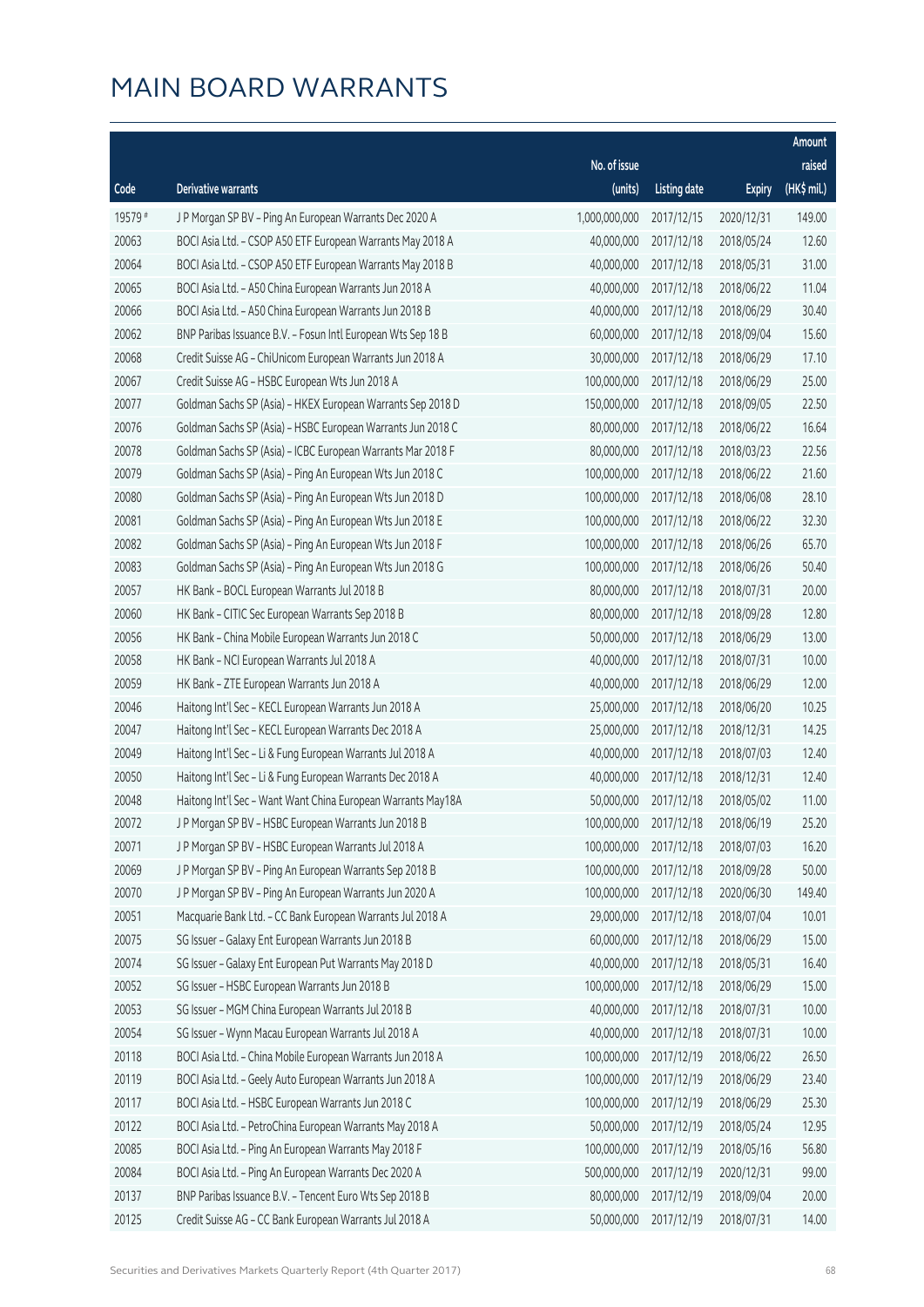|       |                                                              |              |                       |               | <b>Amount</b> |
|-------|--------------------------------------------------------------|--------------|-----------------------|---------------|---------------|
|       |                                                              | No. of issue |                       |               | raised        |
| Code  | Derivative warrants                                          | (units)      | <b>Listing date</b>   | <b>Expiry</b> | (HK\$ mil.)   |
| 20129 | Credit Suisse AG - CPIC European Warrants Jun 2018 B         | 50,000,000   | 2017/12/19            | 2018/06/19    | 18.00         |
| 20126 | Credit Suisse AG - Dongfeng Motor European Warrants May 19 A | 60,000,000   | 2017/12/19            | 2019/05/24    | 10.02         |
| 20124 | Credit Suisse AG - ICBC European Warrants Jul 2018 A         | 50,000,000   | 2017/12/19            | 2018/07/31    | 12.50         |
| 20127 | Credit Suisse AG - Ping An European Warrants Jun 2018 G      | 150,000,000  | 2017/12/19            | 2018/06/19    | 54.00         |
| 20128 | Credit Suisse AG - Ping An European Warrants Oct 2018 A      | 150,000,000  | 2017/12/19            | 2018/10/31    | 162.00        |
| 20130 | Credit Suisse AG - Tencent European Wts Apr 2018 D           | 40,000,000   | 2017/12/19            | 2018/04/25    | 52.00         |
| 20123 | Credit Suisse AG - Tencent European Wts Jun 2018 J           | 250,000,000  | 2017/12/19            | 2018/06/29    | 62.50         |
| 20142 | Goldman Sachs SP (Asia) - Agri Bk European Wts May 2018 A    | 80,000,000   | 2017/12/19            | 2018/05/25    | 12.00         |
| 20143 | Goldman Sachs SP (Asia) - AIA European Warrants May 2018 C   | 80,000,000   | 2017/12/19            | 2018/05/31    | 23.68         |
| 20150 | Goldman Sachs SP (Asia) - CC Bank European Wts Mar 2018 E    | 80,000,000   | 2017/12/19            | 2018/03/28    | 19.36         |
| 20151 | Goldman Sachs SP (Asia) - CM Bank European Wts May 2018 A    | 60,000,000   | 2017/12/19            | 2018/05/24    | 10.08         |
| 20148 | Goldman Sachs SP (Asia) - HKEX European Warrants Mar 2018 H  | 150,000,000  | 2017/12/19            | 2018/03/27    | 22.50         |
| 20144 | Goldman Sachs SP (Asia) - ICBC European Warrants Jul 2018 A  | 80,000,000   | 2017/12/19            | 2018/07/24    | 12.00         |
| 20145 | Goldman Sachs SP (Asia) - ICBC European Warrants Jul 2018 B  | 80,000,000   | 2017/12/19            | 2018/07/27    | 12.00         |
| 20146 | Goldman Sachs SP (Asia) - Sands China Euro Wts Jun 2018 B    | 80,000,000   | 2017/12/19            | 2018/06/29    | 20.00         |
| 20147 | Goldman Sachs SP (Asia) - Sands China Euro Wts Jul 2018 A    | 80,000,000   | 2017/12/19            | 2018/07/03    | 20.00         |
| 20149 | Goldman Sachs SP (Asia) - Tencent European Wt Jun 2018 H     | 150,000,000  | 2017/12/19            | 2018/06/26    | 54.60         |
| 20111 | HK Bank - CHALCO European Warrants Jun 2018 A                | 30,000,000   | 2017/12/19            | 2018/06/29    | 15.00         |
| 20112 | HK Bank - BYD Electronic EEuropean Warrants Jun 2018 A       | 60,000,000   | 2017/12/19            | 2018/06/29    | 15.00         |
| 20116 | HK Bank - Minsheng Bank European Warrants Jul 2018 B         | 40,000,000   | 2017/12/19            | 2018/07/31    | 14.00         |
| 20115 | HK Bank - CPIC European Warrants Jul 2018 A                  | 60,000,000   | 2017/12/19            | 2018/07/04    | 15.00         |
| 20141 | J P Morgan SP BV - CITIC Sec European Warrants Sep 2018 B    | 70,000,000   | 2017/12/19            | 2018/09/20    | 11.13         |
| 20138 | J P Morgan SP BV - China Mobile European Put Wts Jul 2018 A  | 100,000,000  | 2017/12/19            | 2018/07/31    | 25.60         |
| 20139 | J P Morgan SP BV - CSOP A50 ETF European Warrants Jun 2018 A | 100,000,000  | 2017/12/19            | 2018/06/29    | 35.90         |
| 20140 | J P Morgan SP BV - A50 China European Warrants Jun 2018 A    | 100,000,000  | 2017/12/19            | 2018/06/29    | 34.40         |
| 20136 | Macquarie Bank Ltd. - CGS European Warrants Oct 2018 A       | 16,000,000   | 2017/12/19            | 2018/10/15    | 10.14         |
| 20133 | Macquarie Bank Ltd. - CKH European Warrants Jun 2018 B       |              | 14,400,000 2017/12/19 | 2018/06/26    | 10.05         |
| 20134 | Macquarie Bank Ltd. - Minsheng Bank European Wts Jul 2018 B  | 8,200,000    | 2017/12/19            | 2018/07/04    | 10.05         |
| 20132 | Macquarie Bank Ltd. - HKEX European Warrants Jun 2020 A      | 28,000,000   | 2017/12/19            | 2020/06/02    | 10.14         |
| 20131 | Macquarie Bank Ltd. - MGM China European Warrants Jan 2019 A | 28,000,000   | 2017/12/19            | 2019/01/03    | 10.36         |
| 20105 | SG Issuer - BOCL European Warrants Jul 2018 A                | 60,000,000   | 2017/12/19            | 2018/07/31    | 15.00         |
| 20106 | SG Issuer - CCB European Warrants Jul 2018 A                 | 60,000,000   | 2017/12/19            | 2018/07/31    | 22.50         |
| 20107 | SG Issuer - CGS European Warrants Jun 2018 A                 | 22,000,000   | 2017/12/19            | 2018/06/19    | 10.12         |
| 20109 | SG Issuer - ICBC European Warrants Jul 2018 A                | 60,000,000   | 2017/12/19            | 2018/07/31    | 21.60         |
| 20110 | SG Issuer - Meitu European Warrants Jul 2018 A               | 50,000,000   | 2017/12/19            | 2018/07/31    | 12.50         |
| 20103 | UBS AG - BYD European Warrants Jun 2018 A                    | 20,000,000   | 2017/12/19            | 2018/06/19    | 11.02         |
| 20102 | UBS AG - BYD European Warrants Feb 2019 A                    | 100,000,000  | 2017/12/19            | 2019/02/11    | 16.40         |
| 20101 | UBS AG - BYD Electronic European Warrants Jun 2018 A         | 40,000,000   | 2017/12/19            | 2018/06/19    | 12.16         |
| 20093 | UBS AG - China Coal European Warrants Jun 2018 A             | 40,000,000   | 2017/12/19            | 2018/06/19    | 10.00         |
| 20094 | UBS AG - China National Building European Wts Apr 2018 B     | 15,000,000   | 2017/12/19            | 2018/04/24    | 10.10         |
| 20096 | UBS AG - China Shenhua European Warrants May 2018 A          | 70,000,000   | 2017/12/19            | 2018/05/29    | 13.09         |
| 20092 | UBS AG - ICBC European Warrants Apr 2018 B                   | 70,000,000   | 2017/12/19            | 2018/04/25    | 21.28         |
| 20100 | UBS AG - Stanchart European Warrants Apr 2018 A              | 30,000,000   | 2017/12/19            | 2018/04/25    | 10.68         |
| 20091 | Bank Vontobel - CHALCO European Warrants Aug 2018 A          | 20,000,000   | 2017/12/19            | 2018/08/27    | 11.54         |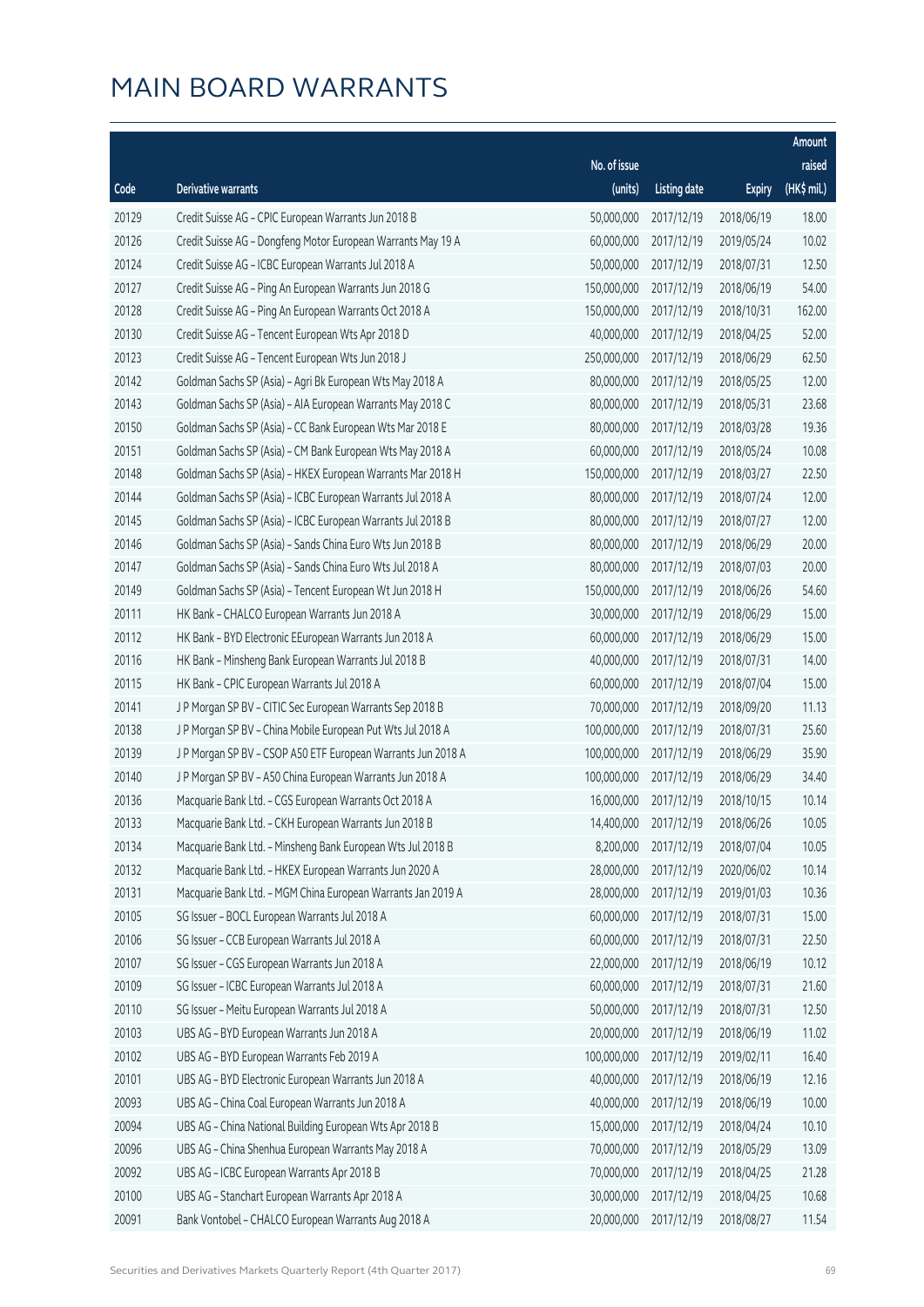|       |                                                              |              |                       |               | Amount      |
|-------|--------------------------------------------------------------|--------------|-----------------------|---------------|-------------|
|       |                                                              | No. of issue |                       |               | raised      |
| Code  | Derivative warrants                                          | (units)      | <b>Listing date</b>   | <b>Expiry</b> | (HK\$ mil.) |
| 20089 | Bank Vontobel - BOC HK European Warrants Nov 2018 A          | 50,000,000   | 2017/12/19            | 2018/11/01    | 12.70       |
| 20090 | Bank Vontobel - CITIC Sec European Warrants Aug 2018 A       | 50,000,000   | 2017/12/19            | 2018/08/01    | 12.70       |
| 20086 | Bank Vontobel - CKH European Warrants Jul 2018 A             | 40,000,000   | 2017/12/19            | 2018/07/06    | 28.20       |
| 20087 | Bank Vontobel - Ping An European Warrants Jun 2019 A         | 50,000,000   | 2017/12/19            | 2019/06/18    | 50.75       |
| 20183 | BOCI Asia Ltd. - AIA European Warrants Jun 2018 B            | 100,000,000  | 2017/12/20            | 2018/06/28    | 25.10       |
| 20185 | BOCI Asia Ltd. - BOC HK European Warrants Jul 2018 A         | 100,000,000  | 2017/12/20            | 2018/07/30    | 25.00       |
| 20182 | BOCI Asia Ltd. - HSBC European Warrants Jul 2018 A           | 100,000,000  | 2017/12/20            | 2018/07/23    | 25.10       |
| 20174 | Credit Suisse AG - China Life European Warrants Jun 2018 B   | 120,000,000  | 2017/12/20            | 2018/06/29    | 22.80       |
| 20175 | Credit Suisse AG - Sands China European Warrants May 2018 A  | 60,000,000   | 2017/12/20            | 2018/05/31    | 10.20       |
| 20155 | Bank of East Asia - Country Garden European Warrants Dec 18A | 40,000,000   | 2017/12/20            | 2018/12/31    | 10.04       |
| 20154 | Bank of East Asia - China Shenhua European Warrants Dec 18 A | 40,000,000   | 2017/12/20            | 2018/12/31    | 10.12       |
| 20153 | Bank of East Asia - IGG European Warrants Jul 2018 A         | 70,000,000   | 2017/12/20            | 2018/07/06    | 11.34       |
| 20152 | Bank of East Asia - Tencent European Wts Jun 2018 A          | 80,000,000   | 2017/12/20            | 2018/06/04    | 12.72       |
| 20193 | Goldman Sachs SP (Asia) - CC Bank European Wts Jun 2018 A    | 80,000,000   | 2017/12/20            | 2018/06/29    | 16.16       |
| 20195 | Goldman Sachs SP (Asia) - Ch Overseas European Wts Jul 2018A | 80,000,000   | 2017/12/20            | 2018/07/24    | 12.00       |
| 20192 | Goldman Sachs SP (Asia) - Galaxy Ent European Wts Apr 2018 C | 80,000,000   | 2017/12/20            | 2018/04/25    | 26.72       |
| 20191 | Goldman Sachs SP (Asia) - Galaxy Ent European Wts May 2018 C | 80,000,000   | 2017/12/20            | 2018/05/24    | 20.72       |
| 20194 | Goldman Sachs SP (Asia) - HKEX European Warrants Jun 2018 E  | 150,000,000  | 2017/12/20            | 2018/06/26    | 22.50       |
| 20199 | Goldman Sachs SP (Asia) - HSBC European Warrants Jun 2018 D  | 80,000,000   | 2017/12/20            | 2018/06/26    | 12.00       |
| 20188 | Goldman Sachs SP (Asia) - SHK Ppt European Wts May 2018 B    | 40,000,000   | 2017/12/20            | 2018/05/29    | 10.68       |
| 20198 | Goldman Sachs SP (Asia) - Tencent European Wt May 2018 R     | 150,000,000  | 2017/12/20            | 2018/05/07    | 27.30       |
| 20196 | Goldman Sachs SP (Asia) - Tencent European Wt Jun 2018 I     | 150,000,000  | 2017/12/20            | 2018/06/26    | 27.90       |
| 20197 | Goldman Sachs SP (Asia) - Tencent European Wt Jun 2018 J     | 150,000,000  | 2017/12/20            | 2018/06/22    | 22.50       |
| 20167 | HK Bank - CC Bank European Warrants Jul 2018 C               | 80,000,000   | 2017/12/20            | 2018/07/31    | 28.00       |
| 20170 | HK Bank - Ch Molybdenum European Warrants Jul 2018 A         | 40,000,000   | 2017/12/20            | 2018/07/31    | 20.00       |
| 20164 | HK Bank - CNBM European Warrants Jun 2018 A                  | 30,000,000   | 2017/12/20            | 2018/06/29    | 19.50       |
| 20169 | HK Bank - CSOP A50 ETF European Warrants Apr 2018 B          |              | 50,000,000 2017/12/20 | 2018/04/30    | 13.00       |
| 20161 | HK Bank - Fosun Intl European Warrants Jun 2018 A            | 60,000,000   | 2017/12/20            | 2018/06/29    | 15.00       |
| 20159 | HK Bank - A50 China European Warrants Jun 2018 A             | 50,000,000   | 2017/12/20            | 2018/06/29    | 25.00       |
| 20163 | HK Bank - GCL-Poly Energy European Warrants Jul 2018 A       | 40,000,000   | 2017/12/20            | 2018/07/31    | 10.00       |
| 20160 | HK Bank - HKEX European Warrants May 2018 E                  | 100,000,000  | 2017/12/20            | 2018/05/31    | 15.00       |
| 20168 | HK Bank - ICBC European Warrants Jul 2018 B                  | 80,000,000   | 2017/12/20            | 2018/07/31    | 24.00       |
| 20162 | HK Bank - Sunny Optical European Warrants Jul 2018 B         | 100,000,000  | 2017/12/20            | 2018/07/31    | 25.00       |
| 20203 | J P Morgan SP BV - BYD Electronic European Warrants May 18 A | 60,000,000   | 2017/12/20            | 2018/05/31    | 11.82       |
| 20207 | J P Morgan SP BV - CGS European Warrants Jul 2018 A          | 40,000,000   | 2017/12/20            | 2018/07/31    | 10.84       |
| 20213 | J P Morgan SP BV - CITIC European Warrants Dec 2019 A        | 60,000,000   | 2017/12/20            | 2019/12/20    | 10.02       |
| 20204 | J P Morgan SP BV - CNOOC European Warrants Jun 2018 A        | 100,000,000  | 2017/12/20            | 2018/06/29    | 31.60       |
| 20220 | J P Morgan SP BV - Ch Overseas European Warrants May 2018 A  | 80,000,000   | 2017/12/20            | 2018/05/31    | 12.32       |
| 20222 | J P Morgan SP BV - Ch State Con European Warrants Dec 2018 A | 80,000,000   | 2017/12/20            | 2018/12/20    | 12.32       |
| 20219 | J P Morgan SP BV - China Shenhua European Wts Dec 2018 A     | 100,000,000  | 2017/12/20            | 2018/12/24    | 19.20       |
| 20226 | J P Morgan SP BV - Dongfeng Motor European Wts Dec 2018 A    | 80,000,000   | 2017/12/20            | 2018/12/20    | 12.16       |
| 20225 | J P Morgan SP BV - Galaxy Ent European Warrants Jun 2018 B   | 100,000,000  | 2017/12/20            | 2018/06/19    | 34.20       |
| 20208 | J P Morgan SP BV - GJ Int'l European Warrants Jul 2018 A     | 40,000,000   | 2017/12/20            | 2018/07/31    | 10.68       |
| 20216 | J P Morgan SP BV - HSBC European Warrants May 2018 B         | 100,000,000  | 2017/12/20            | 2018/05/30    | 20.60       |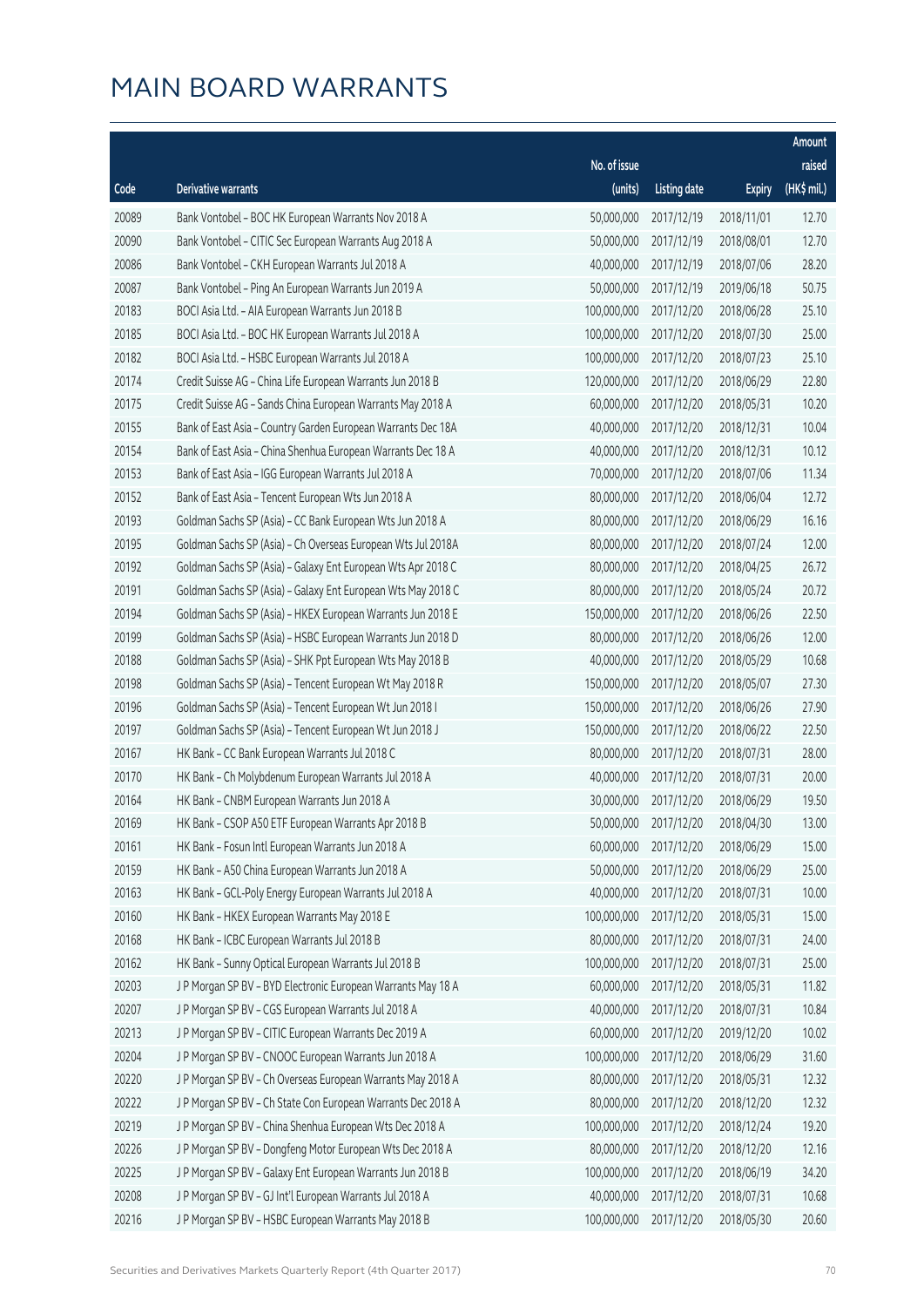|         |                                                              |              |                       |               | Amount      |
|---------|--------------------------------------------------------------|--------------|-----------------------|---------------|-------------|
|         |                                                              | No. of issue |                       |               | raised      |
| Code    | Derivative warrants                                          | (units)      | <b>Listing date</b>   | <b>Expiry</b> | (HK\$ mil.) |
| 20200   | J P Morgan SP BV - HSBC European Warrants Aug 2018 A         | 100,000,000  | 2017/12/20            | 2018/08/31    | 25.20       |
| 20202   | J P Morgan SP BV - HSBC European Put Warrants Jul 2018 B     | 100,000,000  | 2017/12/20            | 2018/07/04    | 26.10       |
| 20217   | J P Morgan SP BV - MCC European Warrants Aug 2018 A          | 30,000,000   | 2017/12/20            | 2018/08/31    | 10.59       |
| 20212   | J P Morgan SP BV - Meitu European Warrants Mar 2018 B        | 70,000,000   | 2017/12/20            | 2018/03/23    | 10.78       |
| 20223   | J P Morgan SP BV - Sands China European Warrants Jun 2018 A  | 100,000,000  | 2017/12/20            | 2018/06/01    | 16.20       |
| 20224   | J P Morgan SP BV - Sands China European Put Wts Jul 2018 B   | 100,000,000  | 2017/12/20            | 2018/07/03    | 33.40       |
| 20206   | J P Morgan SP BV - Wynn Macau European Warrants Aug 2018 A   | 60,000,000   | 2017/12/20            | 2018/08/02    | 15.12       |
| 20158   | Macquarie Bank Ltd. - BYD European Warrants May 2020 A       | 40,000,000   | 2017/12/20            | 2020/05/04    | 10.00       |
| 20157   | Macquarie Bank Ltd. - China Life European Wts Jul 2018 D     | 37,000,000   | 2017/12/20            | 2018/07/26    | 10.18       |
| 20173   | Macquarie Bank Ltd. - Swire Pacific A European Wts Dec18A    | 18,200,000   | 2017/12/20            | 2018/12/04    | 10.08       |
| 20156   | Macquarie Bank Ltd. - WH Group European Warrants Dec 2018 A  | 6,900,000    | 2017/12/20            | 2018/12/18    | 10.07       |
| 20186   | SG Issuer - HSBC European Warrants Jul 2018 C                | 100,000,000  | 2017/12/20            | 2018/07/31    | 25.00       |
| 20187   | SG Issuer - Tencent European Warrants May 2018 M             | 200,000,000  | 2017/12/20            | 2018/05/31    | 30.00       |
| 20179   | UBS AG - Air China European Warrants Jun 2018 A              | 15,000,000   | 2017/12/20            | 2018/06/19    | 15.02       |
| 20178   | UBS AG - China East Air European Warrants Jun 2018 A         | 20,000,000   | 2017/12/20            | 2018/06/19    | 10.98       |
| 20177   | UBS AG - MGM China European Warrants Jun 2018 A              | 40,000,000   | 2017/12/20            | 2018/06/19    | 10.00       |
| 20181   | UBS AG - Sands China European Warrants May 2018 A            | 70,000,000   | 2017/12/20            | 2018/05/29    | 11.06       |
| 20180   | UBS AG - Sunny Optical European Warrants Mar 2018 A          | 100,000,000  | 2017/12/20            | 2018/03/22    | 19.00       |
| 19779 # | HK Bank - Ping An European Warrants Dec 2020 A               | 700,000,000  | 2017/12/20            | 2020/12/31    | 117.60      |
| 20266   | BOCI Asia Ltd. - Agricultural Bk European Wts May 2018 A     | 100,000,000  | 2017/12/21            | 2018/05/28    | 15.60       |
| 20271   | BOCI Asia Ltd. - CKA European Warrants Jun 2018 A            | 60,000,000   | 2017/12/21            | 2018/06/04    | 10.38       |
| 20268   | BOCI Asia Ltd. - Ch Overseas European Warrants Jun 2018 A    | 100,000,000  | 2017/12/21            | 2018/06/29    | 15.20       |
| 20269   | BOCI Asia Ltd. - SHK Ppt European Warrants Jun 2018 A        | 25,000,000   | 2017/12/21            | 2018/06/26    | 16.38       |
| 20265   | Credit Suisse AG - China Huarong European Warrants Jul 2018A | 40,000,000   | 2017/12/21            | 2018/07/31    | 11.20       |
| 20262   | Credit Suisse AG - Galaxy Ent European Warrants Jun 2018 A   | 50,000,000   | 2017/12/21            | 2018/06/29    | 16.00       |
| 20263   | Credit Suisse AG - Ping An European Warrants Oct 2018 B      | 150,000,000  | 2017/12/21            | 2018/10/04    | 174.00      |
| 20264   | Credit Suisse AG - Zijin Mining European Warrants Jun 2018 A |              | 40,000,000 2017/12/21 | 2018/06/29    | 10.00       |
| 20280   | Goldman Sachs SP (Asia) - CITIC European Warrants Jul 2018 A | 60,000,000   | 2017/12/21            | 2018/07/31    | 17.04       |
| 20278   | Goldman Sachs SP (Asia) - CKA European Warrants Jun 2018 A   | 50,000,000   | 2017/12/21            | 2018/06/26    | 10.00       |
| 20277   | Goldman Sachs SP (Asia) - CKH European Wts Jun 2018 A        | 60,000,000   | 2017/12/21            | 2018/06/22    | 10.08       |
| 20272   | Goldman Sachs SP (Asia) - China Mobile Euro Wts Apr 2018 D   | 80,000,000   | 2017/12/21            | 2018/04/23    | 12.00       |
| 20274   | Goldman Sachs SP (Asia) - China Mobile Euro Wts May 2018 B   | 60,000,000   | 2017/12/21            | 2018/05/28    | 20.58       |
| 20276   | Goldman Sachs SP (Asia) - Greatwall Motor Eur Wts Mar 2019 A | 80,000,000   | 2017/12/21            | 2019/03/22    | 16.08       |
| 20281   | Goldman Sachs SP (Asia) - HS H-SHARE European Wts Jul 2018 A | 50,000,000   | 2017/12/21            | 2018/07/04    | 12.50       |
| 20284   | Goldman Sachs SP (Asia) - ICBC European Warrants Jun 2018 A  | 80,000,000   | 2017/12/21            | 2018/06/22    | 14.48       |
| 20275   | Goldman Sachs SP (Asia) - Lenovo European Wts Jun 2018 B     | 40,000,000   | 2017/12/21            | 2018/06/22    | 10.00       |
| 20282   | Goldman Sachs SP (Asia) - Stanchart European Wts Jun 2018 A  | 40,000,000   | 2017/12/21            | 2018/06/29    | 10.00       |
| 20255   | HK Bank - CC Bank European Warrants Jul 2018 D               | 80,000,000   | 2017/12/21            | 2018/07/31    | 20.00       |
| 20257   | HK Bank - CNOOC European Warrants Jun 2018 A                 | 40,000,000   | 2017/12/21            | 2018/06/29    | 22.00       |
| 20256   | HK Bank - CNOOC European Warrants Sep 2018 A                 | 40,000,000   | 2017/12/21            | 2018/09/28    | 17.60       |
| 20240   | HK Bank - Sinopec Corp European Warrants Sep 2018 A          | 50,000,000   | 2017/12/21            | 2018/09/28    | 12.50       |
| 20245   | HK Bank - Galaxy Ent European Warrants Jun 2018 B            | 80,000,000   | 2017/12/21            | 2018/06/29    | 24.00       |
| 20244   | HK Bank - Galaxy Ent European Put Warrants Jun 2018 A        | 50,000,000   | 2017/12/21            | 2018/06/29    | 13.00       |
| 20258   | HK Bank - Lenovo European Warrants Jul 2018 A                | 50,000,000   | 2017/12/21            | 2018/07/31    | 12.50       |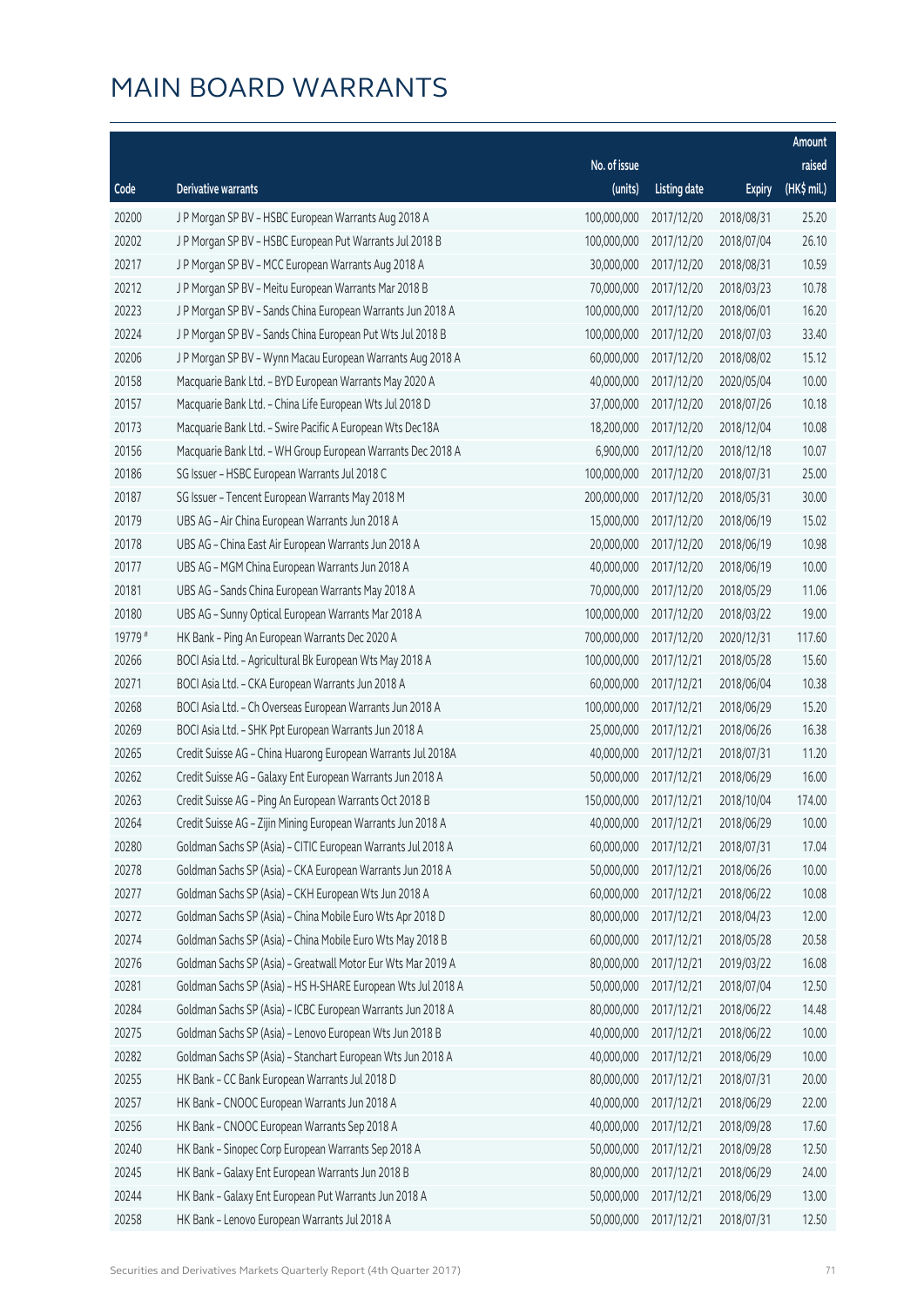|         |                                                              |               |                       |               | Amount      |
|---------|--------------------------------------------------------------|---------------|-----------------------|---------------|-------------|
|         |                                                              | No. of issue  |                       |               | raised      |
| Code    | <b>Derivative warrants</b>                                   | (units)       | <b>Listing date</b>   | <b>Expiry</b> | (HK\$ mil.) |
| 20238   | HK Bank - PICC European Warrants Dec 2018 A                  | 80,000,000    | 2017/12/21            | 2018/12/24    | 12.00       |
| 20239   | HK Bank - Ping An European Warrants Jun 2018 A               | 80,000,000    | 2017/12/21            | 2018/06/29    | 40.00       |
| 20241   | HK Bank - Ping An European Warrants Jul 2018 A               | 80,000,000    | 2017/12/21            | 2018/07/31    | 64.00       |
| 20242   | HK Bank - Ping An European Warrants Aug 2018 A               | 80,000,000    | 2017/12/21            | 2018/08/31    | 56.00       |
| 20243   | HK Bank - Ping An European Warrants Sep 2018 A               | 80,000,000    | 2017/12/21            | 2018/09/28    | 43.20       |
| 20246   | HK Bank - Sands China European Warrants Jun 2018 B           | 80,000,000    | 2017/12/21            | 2018/06/29    | 20.00       |
| 20288   | Haitong Int'l Sec - CC Bank European Warrants May 2018 A     | 100,000,000   | 2017/12/21            | 2018/05/21    | 29.00       |
| 20289   | Haitong Int'l Sec - CC Bank European Warrants Sep 2018 B     | 100,000,000   | 2017/12/21            | 2018/09/28    | 34.00       |
| 20290   | Haitong Int'l Sec - CC Bank European Warrants Dec 2018 A     | 100,000,000   | 2017/12/21            | 2018/12/31    | 45.00       |
| 20249   | Haitong Int'l Sec - HKEX European Warrants Jun 2018 C        | 150,000,000   | 2017/12/21            | 2018/06/22    | 22.50       |
| 20250   | Haitong Int'l Sec - HKEX European Warrants Sep 2018 B        | 150,000,000   | 2017/12/21            | 2018/09/24    | 23.40       |
| 20247   | Haitong Int'l Sec - HKEX European Warrants Oct 2018 D        | 150,000,000   | 2017/12/21            | 2018/10/29    | 31.80       |
| 20291   | Haitong Int'l Sec - ICBC European Warrants Sep 2018 A        | 100,000,000   | 2017/12/21            | 2018/09/28    | 40.00       |
| 20293   | Haitong Int'l Sec - ICBC European Warrants Sep 2018 B        | 100,000,000   | 2017/12/21            | 2018/09/28    | 25.00       |
| 20294   | Haitong Int'l Sec - Ping An European Warrants Sep 2018 A     | 80,000,000    | 2017/12/21            | 2018/09/28    | 70.16       |
| 20295   | Haitong Int'l Sec - Ping An European Warrants Sep 2018 B     | 80,000,000    | 2017/12/21            | 2018/09/28    | 79.28       |
| 20296   | Haitong Int'l Sec - Ping An European Warrants Sep 2018 C     | 80,000,000    | 2017/12/21            | 2018/09/28    | 59.68       |
| 20287   | J P Morgan SP BV - AAC Tech European Put Warrants Aug 2018 C | 80,000,000    | 2017/12/21            | 2018/08/02    | 20.24       |
| 20286   | J P Morgan SP BV - ICBC European Warrants Jul 2018 A         | 100,000,000   | 2017/12/21            | 2018/07/13    | 29.80       |
| 20253   | Macquarie Bank Ltd. - AAC Tech European Wts Oct 2018 A       | 4,400,000     | 2017/12/21            | 2018/10/02    | 10.02       |
| 20235   | Macquarie Bank Ltd. - China Mobile European Wts Aug 2018 B   | 19,000,000    | 2017/12/21            | 2018/08/31    | 10.36       |
| 20237   | Macquarie Bank Ltd. - HSBC European Warrants Jun 2018 D      | 6,000,000     | 2017/12/21            | 2018/06/29    | 10.60       |
| 20236   | Macquarie Bank Ltd. - HSBC European Warrants Aug 2018 C      | 28,000,000    | 2017/12/21            | 2018/08/27    | 10.14       |
| 20233   | Macquarie Bank Ltd. - HSBC European Put Warrants Sep 2018 B  | 29,000,000    | 2017/12/21            | 2018/09/28    | 10.32       |
| 20254   | Macquarie Bank Ltd. - Lenovo European Warrants Jul 2018 A    | 40,000,000    | 2017/12/21            | 2018/07/04    | 10.16       |
| 20252   | Macquarie Bank Ltd. - Ping An European Warrants Jan 2019 A   | 8,000,000     | 2017/12/21            | 2019/01/03    | 10.22       |
| 20259   | UBS AG - CSPC Pharma European Warrants Oct 2018 A            |               | 40,000,000 2017/12/21 | 2018/10/03    | 11.40       |
| 20260   | UBS AG - Fosun Pharma European Warrants Dec 2018 A           | 11,000,000    | 2017/12/21            | 2018/12/10    | 11.37       |
| 20261   | UBS AG - Sh Pharma European Warrants Dec 2018 A              | 40,000,000    | 2017/12/21            | 2018/12/10    | 10.00       |
| 20228   | Bank Vontobel - CC Bank European Warrants May 2018 B         | 50,000,000    | 2017/12/21            | 2018/05/24    | 12.95       |
| 20229   | Bank Vontobel - CNOOC European Warrants Aug 2018 A           | 40,000,000    | 2017/12/21            | 2018/08/31    | 10.08       |
| 20251   | Bank Vontobel - Galaxy Ent European Warrants Jun 2018 B      | 50,000,000    | 2017/12/21            | 2018/06/28    | 12.85       |
| 20227   | Bank Vontobel - HSBC European Warrants Aug 2018 B            | 40,000,000    | 2017/12/21            | 2018/08/30    | 10.12       |
| 20230   | Bank Vontobel - PetroChina European Warrants May 2018 B      | 70,000,000    | 2017/12/21            | 2018/05/07    | 10.50       |
| 19579 # | J P Morgan SP BV - Ping An European Warrants Dec 2020 A      | 1,000,000,000 | 2017/12/21            | 2020/12/31    | 141.00      |
| 20331   | Credit Suisse AG - AIA European Warrants Jun 2018 B          | 70,000,000    | 2017/12/22            | 2018/06/29    | 17.50       |
| 20333   | Credit Suisse AG - CKH Holdings European Warrants Jun 2018 A | 50,000,000    | 2017/12/22            | 2018/06/28    | 10.00       |
| 20338   | Credit Suisse AG - Sinopec Corp European Warrants Jun 2018 A | 50,000,000    | 2017/12/22            | 2018/06/29    | 13.50       |
| 20335   | Credit Suisse AG - Geely Auto European Warrants May 2018 A   | 80,000,000    | 2017/12/22            | 2018/05/09    | 17.60       |
| 20320   | Credit Suisse AG - HKEX European Warrants Sep 2018 A         | 200,000,000   | 2017/12/22            | 2018/09/24    | 30.00       |
| 20334   | Credit Suisse AG - HSBC European Wts Jun 2018 B              | 100,000,000   | 2017/12/22            | 2018/06/29    | 17.00       |
| 20332   | Credit Suisse AG - MTRC European Warrants Jun 2018 A         | 40,000,000    | 2017/12/22            | 2018/06/29    | 10.00       |
| 20337   | Credit Suisse AG - PICC European Warrants Sep 2018 A         | 100,000,000   | 2017/12/22            | 2018/09/03    | 15.00       |
| 20339   | Credit Suisse AG - SHK Ppt European Warrants Apr 2018 A      | 50,000,000    | 2017/12/22            | 2018/04/30    | 10.00       |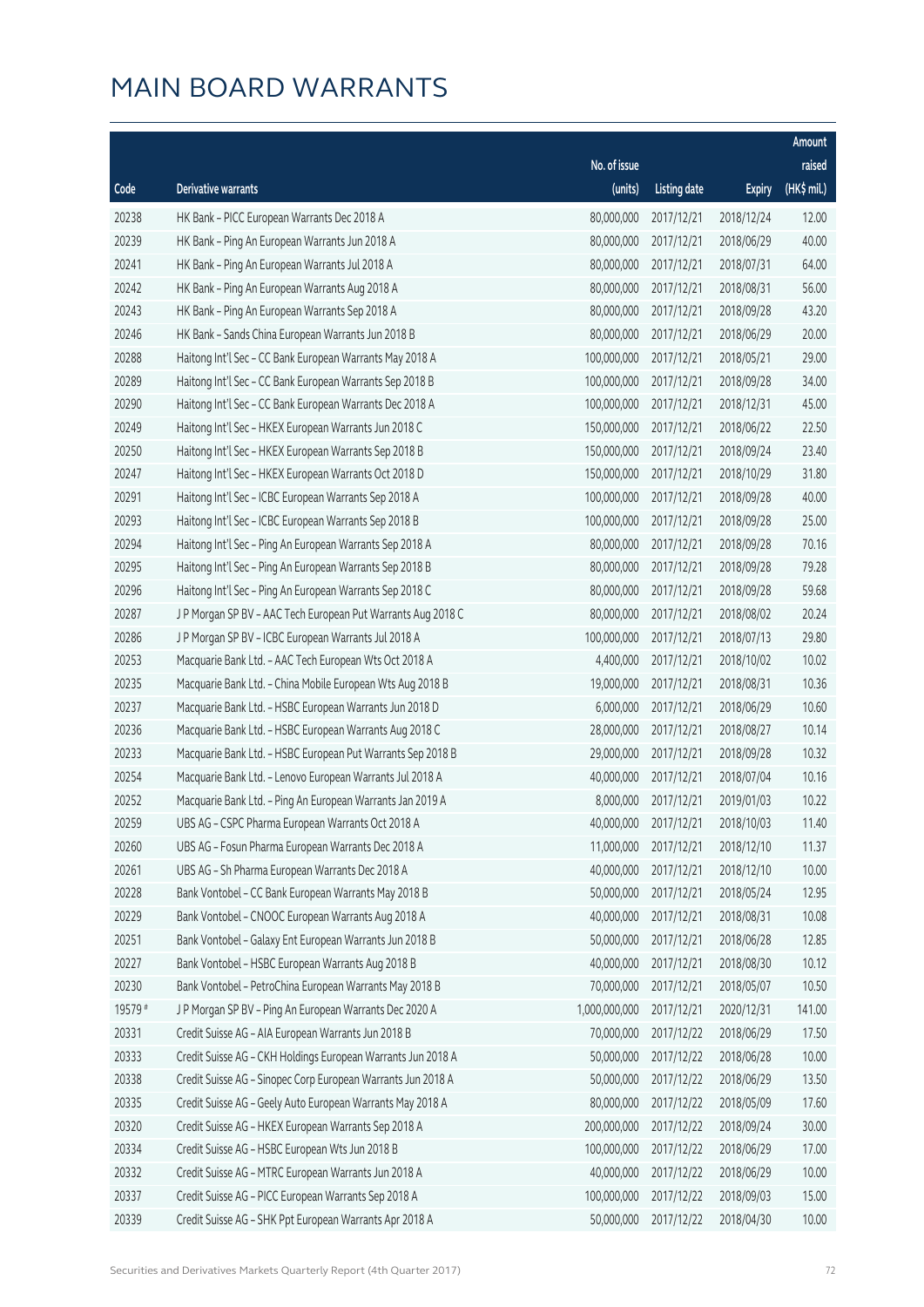|       |                                                              |              |                       |               | Amount      |
|-------|--------------------------------------------------------------|--------------|-----------------------|---------------|-------------|
|       |                                                              | No. of issue |                       |               | raised      |
| Code  | <b>Derivative warrants</b>                                   | (units)      | <b>Listing date</b>   | <b>Expiry</b> | (HK\$ mil.) |
| 20357 | Goldman Sachs SP (Asia) - AAC Tech Euro Wts Apr 2018 A       | 60,000,000   | 2017/12/22            | 2018/04/23    | 10.20       |
| 20358 | Goldman Sachs SP (Asia) - AAC Tech Euro Wts Jun 2018 A       | 70,000,000   | 2017/12/22            | 2018/06/22    | 10.50       |
| 20347 | Goldman Sachs SP (Asia) - CITIC Bank European Wts Apr 2018 A | 50,000,000   | 2017/12/22            | 2018/04/26    | 10.00       |
| 20349 | Goldman Sachs SP (Asia) - CITIC Bank European Wts Jun 2018 A | 50,000,000   | 2017/12/22            | 2018/06/22    | 10.00       |
| 20344 | Goldman Sachs SP (Asia) - CITIC Sec European Wts Sep 2018 A  | 80,000,000   | 2017/12/22            | 2018/09/20    | 12.00       |
| 20346 | Goldman Sachs SP (Asia) - CITIC Sec European Wts Dec 2018 A  | 80,000,000   | 2017/12/22            | 2018/12/24    | 12.00       |
| 20342 | Goldman Sachs SP (Asia) - CKH European Wts Jul 2018 A        | 50,000,000   | 2017/12/22            | 2018/07/26    | 10.00       |
| 20350 | Goldman Sachs SP (Asia) - China Life Euro Wts Jun 2018 B     | 80,000,000   | 2017/12/22            | 2018/06/26    | 12.00       |
| 20343 | Goldman Sachs SP (Asia) - Haitong Sec Euro Wts May 2018 A    | 40,000,000   | 2017/12/22            | 2018/05/24    | 13.68       |
| 20356 | Goldman Sachs SP (Asia) - Ping An European Wts Jun 2018 H    | 80,000,000   | 2017/12/22            | 2018/06/29    | 34.72       |
| 20318 | HK Bank - AAC Tech European Warrants Jun 2018 E              | 150,000,000  | 2017/12/22            | 2018/06/25    | 22.50       |
| 20317 | HK Bank - AAC Tech European Warrants Jul 2018 A              | 150,000,000  | 2017/12/22            | 2018/07/31    | 39.00       |
| 20304 | HK Bank - BYD European Warrants Feb 2019 A                   | 100,000,000  | 2017/12/22            | 2019/02/11    | 15.00       |
| 20306 | HK Bank - China Taiping European Warrants Jul 2018 A         | 50,000,000   | 2017/12/22            | 2018/07/31    | 12.50       |
| 20298 | HK Bank - Dongfeng Motor European Warrants May 2019 A        | 80,000,000   | 2017/12/22            | 2019/05/24    | 12.00       |
| 20303 | HK Bank - Evergrande European Warrants Sep 2018 A            | 40,000,000   | 2017/12/22            | 2018/09/28    | 12.00       |
| 20299 | HK Bank - GAC European Warrants Jul 2018 A                   | 80,000,000   | 2017/12/22            | 2018/07/31    | 20.00       |
| 20315 | HK Bank - Geely Auto European Warrants Jul 2018 A            | 150,000,000  | 2017/12/22            | 2018/07/31    | 63.00       |
| 20316 | HK Bank - Geely Auto European Warrants Jul 2018 B            | 150,000,000  | 2017/12/22            | 2018/07/31    | 37.50       |
| 20305 | HK Bank - Kingdee Intl European Warrants Jun 2018 A          | 50,000,000   | 2017/12/22            | 2018/06/29    | 15.00       |
| 20308 | HK Bank - Ping An European Warrants Dec 2018 A               | 80,000,000   | 2017/12/22            | 2018/12/31    | 80.00       |
| 20301 | HK Bank - Stanchart European Warrants Jun 2018 A             | 40,000,000   | 2017/12/22            | 2018/06/29    | 10.40       |
| 20302 | HK Bank - SUNAC European Warrants Aug 2018 A                 | 40,000,000   | 2017/12/22            | 2018/08/31    | 24.00       |
| 20329 | Macquarie Bank Ltd. - KB Laminates European Warrants Sep 18A | 32,000,000   | 2017/12/22            | 2018/09/18    | 10.14       |
| 20330 | Macquarie Bank Ltd. - Ping An European Warrants Jan 2021 A   | 53,000,000   | 2017/12/22            | 2021/01/05    | 10.12       |
| 20322 | UBS AG - BEA European Warrants Nov 2018 A                    | 70,000,000   | 2017/12/22            | 2018/11/27    | 10.64       |
| 20328 | UBS AG - BOCL European Warrants Mar 2018 A                   |              | 60,000,000 2017/12/22 | 2018/03/21    | 10.02       |
| 20321 | UBS AG - China Life European Warrants Mar 2018 C             | 100,000,000  | 2017/12/22            | 2018/03/22    | 15.00       |
| 20323 | UBS AG - China Life European Warrants Aug 2018 A             | 100,000,000  | 2017/12/22            | 2018/08/28    | 15.00       |
| 20326 | UBS AG - Galaxy Ent European Warrants Jun 2018 B             | 40,000,000   | 2017/12/22            | 2018/06/21    | 10.00       |
| 20325 | UBS AG - MTRC European Warrants Jun 2018 A                   | 70,000,000   | 2017/12/22            | 2018/06/22    | 11.34       |
| 20324 | UBS AG - PWR Assets European Warrants Dec 2018 A             | 20,000,000   | 2017/12/22            | 2018/12/17    | 10.14       |
| 20314 | Bank Vontobel - HKEX European Warrants Jan 2020 A            | 100,000,000  | 2017/12/22            | 2020/01/03    | 30.90       |
| 20309 | Bank Vontobel - HSBC European Warrants Jan 2020 A            | 40,000,000   | 2017/12/22            | 2020/01/03    | 20.36       |
| 20311 | Bank Vontobel - Ping An European Warrants Dec 2020 A         | 200,000,000  | 2017/12/22            | 2020/12/30    | 34.60       |
| 20313 | Bank Vontobel - Tencent European Warrants Jan 2020 A         | 100,000,000  | 2017/12/22            | 2020/01/06    | 78.00       |
| 20369 | Credit Suisse AG - AAC Tech European Warrants May 2018 A     | 100,000,000  | 2017/12/27            | 2018/05/11    | 15.00       |
| 20371 | Credit Suisse AG - Angang Steel European Warrants Jun 2018 A | 30,000,000   | 2017/12/27            | 2018/06/29    | 25.50       |
| 20370 | Credit Suisse AG - BYD Electronic European Wts Jun 2018 B    | 40,000,000   | 2017/12/27            | 2018/06/29    | 10.00       |
| 20375 | Credit Suisse AG - China EB Ltd European Warrants Aug 2018 A | 60,000,000   | 2017/12/27            | 2018/08/29    | 10.02       |
| 20374 | Credit Suisse AG - Baiyunshan Ph European Warrants Jun 2018A | 40,000,000   | 2017/12/27            | 2018/06/12    | 11.20       |
| 20373 | Credit Suisse AG - PetroChina European Warrants Apr 2018 A   | 60,000,000   | 2017/12/27            | 2018/04/30    | 10.20       |
| 20383 | Goldman Sachs SP (Asia) - CAM CSI300 European Wts Jun 2018 B | 80,000,000   | 2017/12/27            | 2018/06/29    | 20.00       |
| 20382 | Goldman Sachs SP (Asia) - BOCL European Warrants Jul 2018 B  | 80,000,000   | 2017/12/27            | 2018/07/24    | 12.00       |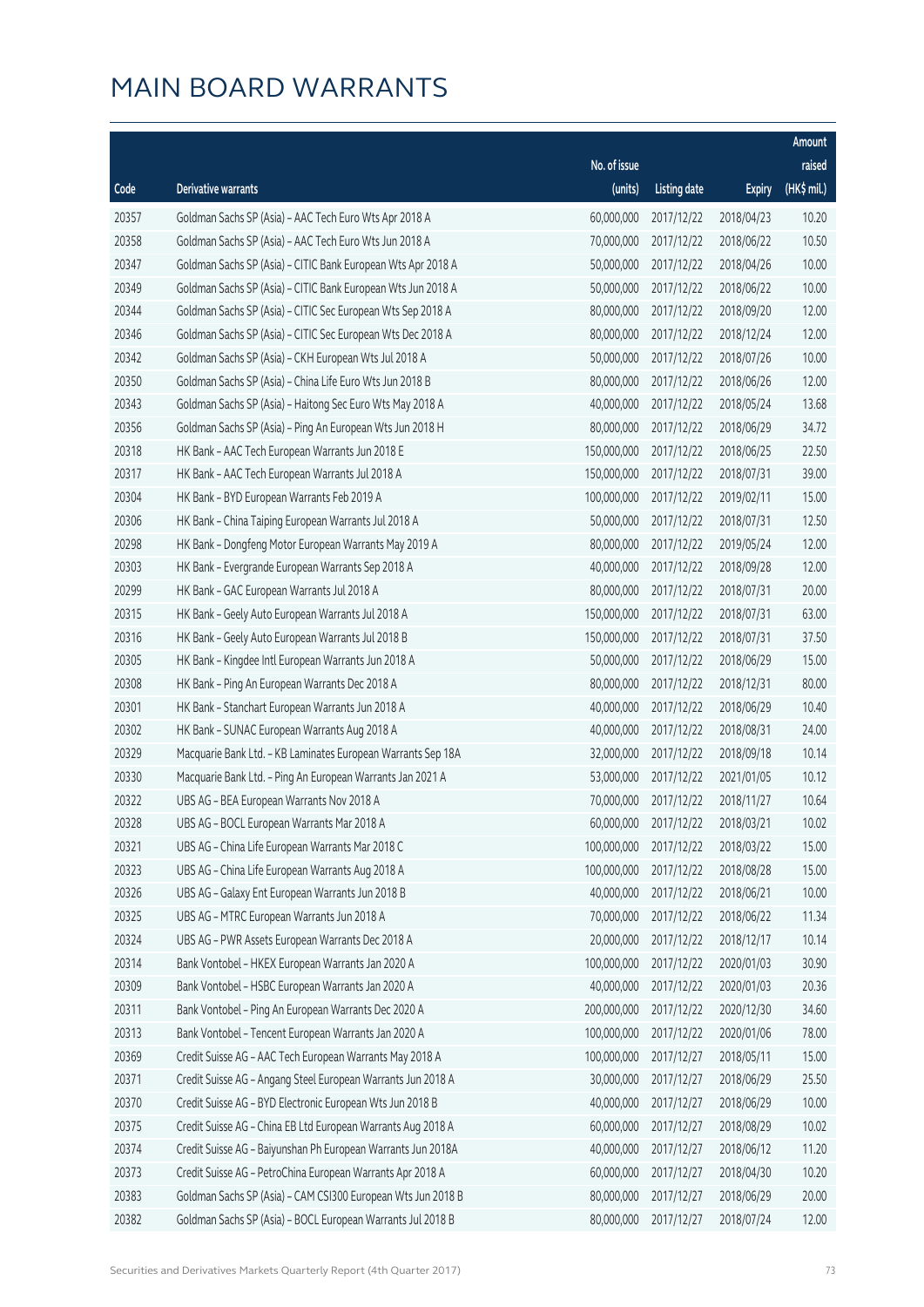|       |                                                              |               |                       |               | Amount      |
|-------|--------------------------------------------------------------|---------------|-----------------------|---------------|-------------|
|       |                                                              | No. of issue  |                       |               | raised      |
| Code  | Derivative warrants                                          | (units)       | <b>Listing date</b>   | <b>Expiry</b> | (HK\$ mil.) |
| 20389 | Goldman Sachs SP (Asia) - CNOOC European Warrants May 2018 B | 80,000,000    | 2017/12/27            | 2018/05/24    | 18.80       |
| 20381 | Goldman Sachs SP (Asia) - CNOOC European Warrants Jun 2018 A | 80,000,000    | 2017/12/27            | 2018/06/28    | 25.04       |
| 20379 | Goldman Sachs SP (Asia) - PetroChina European Wts May 2018 C | 80,000,000    | 2017/12/27            | 2018/05/24    | 23.60       |
| 20380 | Goldman Sachs SP (Asia) - PetroChina European Wts May 2018 D | 80,000,000    | 2017/12/27            | 2018/05/24    | 12.00       |
| 20385 | Goldman Sachs SP (Asia) - Ping An European Wts Sep 2018 A    | 80,000,000    | 2017/12/27            | 2018/09/26    | 48.72       |
| 20387 | Goldman Sachs SP (Asia) - Ping An European Wts Sep 2018 B    | 80,000,000    | 2017/12/27            | 2018/09/27    | 42.32       |
| 20388 | Goldman Sachs SP (Asia) - Ping An European Wts Sep 2018 C    | 80,000,000    | 2017/12/27            | 2018/09/28    | 36.56       |
| 20376 | Goldman Sachs SP (Asia) - Tencent European Wt Jun 2018 K     | 150,000,000   | 2017/12/27            | 2018/06/11    | 40.80       |
| 20378 | Goldman Sachs SP (Asia) - Tencent European Wt Jun 2018 L     | 150,000,000   | 2017/12/27            | 2018/06/28    | 37.50       |
| 20360 | HK Bank - HSCEI European Put Warrants Dec 2018 A             | 150,000,000   | 2017/12/27            | 2018/12/28    | 37.50       |
| 20367 | HK Bank - HSI European Warrants Jun 2018 E                   | 150,000,000   | 2017/12/27            | 2018/06/28    | 37.50       |
| 20359 | HK Bank - HSI European Put Warrants Jun 2018 D               | 150,000,000   | 2017/12/27            | 2018/06/28    | 37.50       |
| 20363 | HK Bank - Ping An European Warrants Dec 2019 A               | 60,000,000    | 2017/12/27            | 2019/12/31    | 55.80       |
| 20364 | HK Bank - Sunny Optical European Warrants Aug 2018 B         | 80,000,000    | 2017/12/27            | 2018/08/31    | 20.00       |
| 20368 | J P Morgan SP BV - Ping An European Warrants Jun 2021 A      | 1,000,000,000 | 2017/12/27            | 2021/06/30    | 251.00      |
| 20413 | BOCI Asia Ltd. - CM Bank European Warrants Jul 2018 A        | 60,000,000    | 2017/12/28            | 2018/07/30    | 11.76       |
| 20415 | BOCI Asia Ltd. - China Unicom European Warrants Jun 2018 A   | 20,000,000    | 2017/12/28            | 2018/06/25    | 10.70       |
| 20417 | BOCI Asia Ltd. - HKEX European Put Warrants May 2018 D       | 100,000,000   | 2017/12/28            | 2018/05/28    | 15.10       |
| 20414 | BOCI Asia Ltd. - Lenovo European Warrants Jun 2018 A         | 60,000,000    | 2017/12/28            | 2018/06/26    | 11.10       |
| 20412 | BOCI Asia Ltd. - Sunny Optical European Warrants Jun 2018 D  | 100,000,000   | 2017/12/28            | 2018/06/25    | 22.80       |
| 20416 | BOCI Asia Ltd. - ZTE European Warrants Jun 2018 A            | 50,000,000    | 2017/12/28            | 2018/06/28    | 15.55       |
| 20394 | BNP Paribas Issuance B.V. - CC Bank Euro Wts Aug 2018 A      | 40,000,000    | 2017/12/28            | 2018/08/02    | 11.20       |
| 20399 | BNP Paribas Issuance B.V. - Minsheng Bk Euro Wt Nov 2018 A   | 40,000,000    | 2017/12/28            | 2018/11/02    | 18.00       |
| 20392 | BNP Paribas Issuance B.V. - Ch Mobile Euro Wts Aug 2018 A    | 40,000,000    | 2017/12/28            | 2018/08/02    | 10.40       |
| 20391 | BNP Paribas Issuance B.V. - Geely Auto Euro Wts Aug 2018 B   | 60,000,000    | 2017/12/28            | 2018/08/02    | 24.00       |
| 20390 | BNP Paribas Issuance B.V. - Geely Auto Euro Wts Jan 2019 A   | 60,000,000    | 2017/12/28            | 2019/01/03    | 28.20       |
| 20395 | BNP Paribas Issuance B.V. - Galaxy Ent Euro Wts Aug 2018 A   |               | 40,000,000 2017/12/28 | 2018/08/02    | 20.00       |
| 20400 | BNP Paribas Issuance B.V. - Ping An European Wt Aug 2018 A   | 60,000,000    | 2017/12/28            | 2018/08/02    | 38.40       |
| 20444 | Credit Suisse AG - CGN Power European Warrants Jul 2018 A    | 40,000,000    | 2017/12/28            | 2018/07/31    | 10.00       |
| 20442 | Credit Suisse AG - China Life European Warrants Jun 2018 C   | 120,000,000   | 2017/12/28            | 2018/06/26    | 18.00       |
| 20446 | Credit Suisse AG - CNOOC European Warrants Apr 2018 A        | 40,000,000    | 2017/12/28            | 2018/04/30    | 14.00       |
| 20445 | Credit Suisse AG - GAC European Warrants Jun 2018 A          | 40,000,000    | 2017/12/28            | 2018/06/29    | 10.00       |
| 20443 | Credit Suisse AG - Meitu European Warrants Jun 2018 A        | 40,000,000    | 2017/12/28            | 2018/06/29    | 10.00       |
| 20448 | Credit Suisse AG - PICC Group European Warrants May 2018 B   | 40,000,000    | 2017/12/28            | 2018/05/31    | 12.80       |
| 20441 | Credit Suisse AG - Ping An European Warrants Jan 2021 A      | 300,000,000   | 2017/12/28            | 2021/01/29    | 75.00       |
| 20447 | Credit Suisse AG - SUNAC European Warrants Jun 2018 A        | 15,000,000    | 2017/12/28            | 2018/06/29    | 10.50       |
| 20454 | Goldman Sachs SP (Asia) - Ch Comm Cons Euro Wts Jun 2018 A   | 30,000,000    | 2017/12/28            | 2018/06/08    | 13.71       |
| 20450 | Goldman Sachs SP (Asia) - CKH European Wts Jun 2018 B        | 50,000,000    | 2017/12/28            | 2018/06/28    | 13.20       |
| 20453 | Goldman Sachs SP (Asia) - China Mobile Euro Wts Jun 2018 C   | 80,000,000    | 2017/12/28            | 2018/06/25    | 12.00       |
| 20452 | Goldman Sachs SP (Asia) - China Unicom Euro Wts Jun 2018 B   | 50,000,000    | 2017/12/28            | 2018/06/22    | 14.90       |
| 20451 | Goldman Sachs SP (Asia) - Galaxy Ent European Wts Jun 2018 A | 80,000,000    | 2017/12/28            | 2018/06/28    | 20.48       |
| 20449 | Goldman Sachs SP (Asia) - HSBC European Warrants Jun 2018 E  | 80,000,000    | 2017/12/28            | 2018/06/11    | 12.88       |
| 20455 | Goldman Sachs SP (Asia) - Kingsoft European Wts Jun 2018 A   | 50,000,000    | 2017/12/28            | 2018/06/22    | 10.00       |
| 20457 | Goldman Sachs SP (Asia) - SHK Ppt European Wts Jun 2018 A    | 40,000,000    | 2017/12/28            | 2018/06/22    | 10.04       |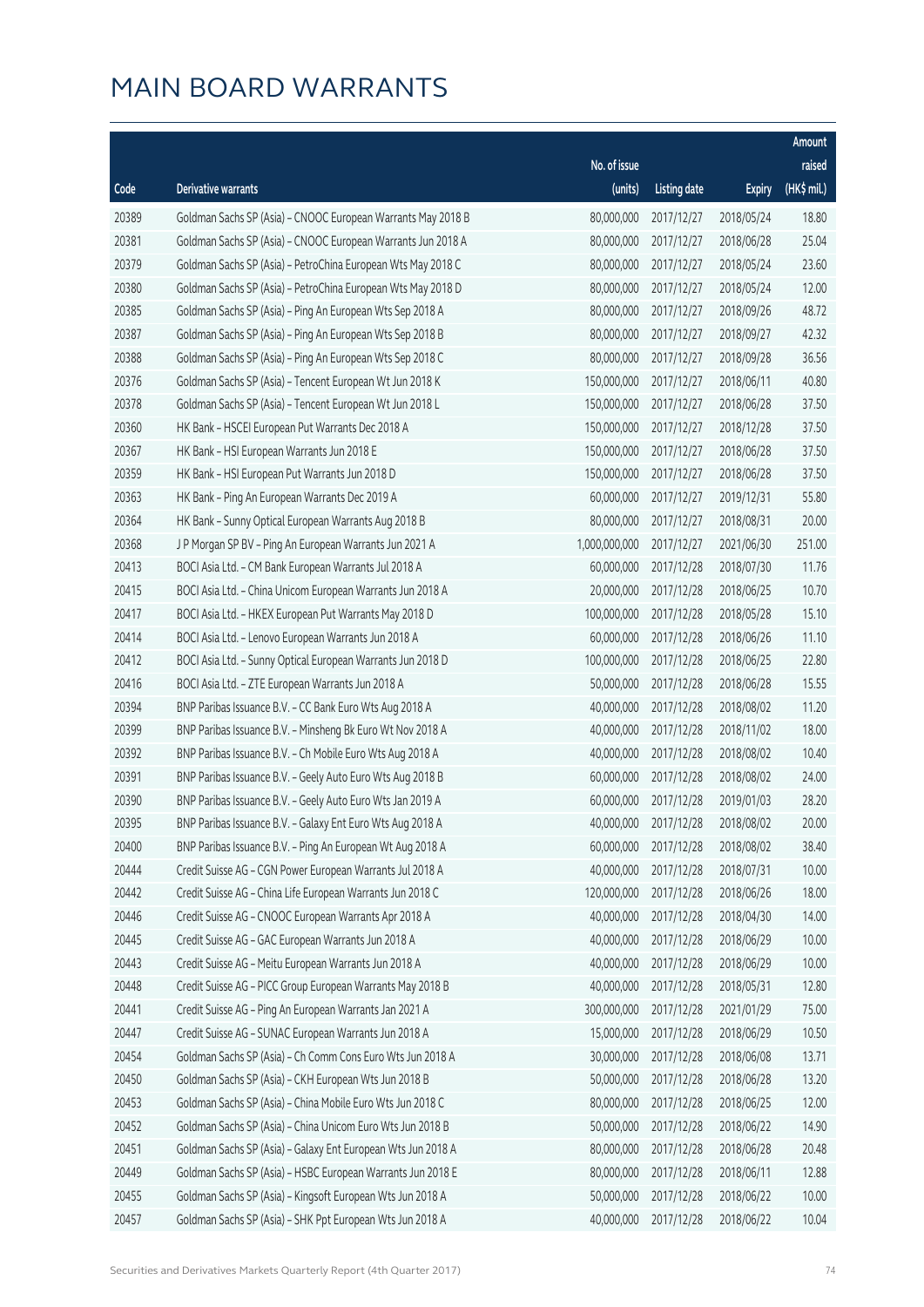|         |                                                              |                          |                     |               | Amount      |
|---------|--------------------------------------------------------------|--------------------------|---------------------|---------------|-------------|
|         |                                                              | No. of issue             |                     |               | raised      |
| Code    | Derivative warrants                                          | (units)                  | <b>Listing date</b> | <b>Expiry</b> | (HK\$ mil.) |
| 20401   | HK Bank - China Life European Warrants Sep 2018 B            | 80,000,000               | 2017/12/28          | 2018/09/24    | 15.20       |
| 20405   | HK Bank - Greatwall Motor European Warrants Mar 2019 A       | 50,000,000               | 2017/12/28          | 2019/03/29    | 11.00       |
| 20403   | HK Bank - PetroChina European Warrants Jul 2018 B            | 40,000,000               | 2017/12/28          | 2018/07/31    | 10.80       |
| 20402   | HK Bank - SUNAC European Warrants Jul 2018 A                 | 40,000,000               | 2017/12/28          | 2018/07/31    | 20.00       |
| 20409   | HK Bank - Tencent European Put Warrants Jun 2018 F           | 100,000,000              | 2017/12/28          | 2018/06/29    | 25.00       |
| 20440   | Macquarie Bank Ltd. - BOCL European Warrants Sep 2018 A      | 40,000,000               | 2017/12/28          | 2018/09/04    | 10.00       |
| 20439   | Macquarie Bank Ltd. - Henganintl European Wts Oct 2018 A     | 15,500,000               | 2017/12/28          | 2018/10/03    | 10.18       |
| 20435   | Macquarie Bank Ltd. - HKEX European Warrants Jan 2020 A      | 70,000,000               | 2017/12/28          | 2020/01/03    | 18.76       |
| 20438   | Macquarie Bank Ltd. - Li & Fung European Warrants Nov 2018 A | 19,000,000               | 2017/12/28          | 2018/11/02    | 10.24       |
| 20437   | Macquarie Bank Ltd. - Sands China European Wts Aug 2018 A    | 5,250,000                | 2017/12/28          | 2018/08/02    | 10.15       |
| 20434   | Macquarie Bank Ltd. - Tencent European Warrants Aug 2018 B   | 8,700,000                | 2017/12/28          | 2018/08/01    | 10.10       |
| 20433   | Macquarie Bank Ltd. - Zoomlion European Warrants Apr 2019 A  | 11,500,000               | 2017/12/28          | 2019/04/01    | 10.03       |
| 20419   | SG Issuer - KECL European Warrants Jul 2018 B                | 15,000,000               | 2017/12/28          | 2018/07/31    | 10.95       |
| 20421   | SG Issuer - KECL European Warrants Nov 2018 A                | 15,000,000               | 2017/12/28          | 2018/11/30    | 12.30       |
| 20432   | UBS AG - China Cinda European Warrants Jun 2018 A            | 40,000,000               | 2017/12/28          | 2018/06/06    | 10.60       |
| 20429   | UBS AG - CPIC European Warrants Jul 2018 A                   | 70,000,000               | 2017/12/28          | 2018/07/03    | 17.36       |
| 20422   | UBS AG - HSBC European Warrants Jun 2018 A                   | 100,000,000              | 2017/12/28          | 2018/06/26    | 17.30       |
| 20426   | UBS AG - NCI European Warrants May 2018 A                    | 30,000,000               | 2017/12/28          | 2018/05/23    | 17.28       |
| 20430   | UBS AG - PICC European Warrants Sep 2018 A                   | 70,000,000               | 2017/12/28          | 2018/09/03    | 10.57       |
| 20428   | UBS AG - PICC Group European Warrants Jul 2018 A             | 40,000,000               | 2017/12/28          | 2018/07/16    | 15.00       |
| 20423   | UBS AG - Tencent European Warrants Apr 2018 F                | 30,000,000               | 2017/12/28          | 2018/04/25    | 39.99       |
| 20424   | UBS AG - Tencent European Warrants May 2018 I                | 300,000,000              | 2017/12/28          | 2018/05/28    | 45.60       |
| 28978 # | Credit Suisse AG - HKEX European Warrants Mar 2018 A         | 150,000,000              | 2017/12/28          | 2018/03/29    | 10.20       |
| 18695 # | Credit Suisse AG - Tencent Holdings European Wts May 2018 C  | 65,000,000               | 2017/12/28          | 2018/05/14    | 10.60       |
| 18756 # | Credit Suisse AG - Tencent Holdings European Wts May 2018 D  | 80,000,000               | 2017/12/28          | 2018/05/14    | 10.72       |
| 18760 # | Credit Suisse AG - Tencent Holdings European Wts May 2018 F  | 80,000,000               | 2017/12/28          | 2018/05/31    | 10.24       |
| 19579 # | J P Morgan SP BV - Ping An European Warrants Dec 2020 A      | 2,000,000,000 2017/12/28 |                     | 2020/12/31    | 350.00      |
| 20462   | BOCI Asia Ltd. - HSCEI European Warrants Dec 2018 A          | 100,000,000              | 2017/12/29          | 2018/12/28    | 15.00       |
| 20463   | BOCI Asia Ltd. - HSCEI European Put Warrants Dec 2018 B      | 100,000,000              | 2017/12/29          | 2018/12/28    | 25.40       |
| 20459   | BOCI Asia Ltd. - HSI European Warrants Jun 2018 A            | 100,000,000              | 2017/12/29          | 2018/06/28    | 19.70       |
| 20458   | BOCI Asia Ltd. - HSI European Warrants Jan 2019 A            | 100,000,000              | 2017/12/29          | 2019/01/30    | 15.70       |
| 20460   | BOCI Asia Ltd. - HSI European Put Warrants Jun 2018 B        | 100,000,000              | 2017/12/29          | 2018/06/28    | 15.80       |
| 20467   | BNP Paribas Issuance B.V. - HKEX European Wts Jan 2019 C     | 100,000,000              | 2017/12/29          | 2019/01/03    | 26.00       |
| 20465   | BNP Paribas Issuance B.V. - HSBC European Wts Jul 2018 D     | 40,000,000               | 2017/12/29          | 2018/07/04    | 12.00       |
| 20466   | BNP Paribas Issuance B.V. - HSBC European Wts Jan 2019 B     | 40,000,000               | 2017/12/29          | 2019/01/03    | 10.80       |
| 20469   | BNP Paribas Issuance B.V. - PetroCh Euro Wts Jun 2018 A      | 50,000,000               | 2017/12/29          | 2018/06/04    | 11.00       |
| 20464   | BNP Paribas Issuance B.V. - Tencent Euro Wts Oct 2018 G      | 80,000,000               | 2017/12/29          | 2018/10/03    | 28.80       |
| 20502   | Credit Suisse AG - BJ Ent Water European Warrants Jun 2018 A | 20,000,000               | 2017/12/29          | 2018/06/29    | 17.40       |
| 20505   | Credit Suisse AG - Car Inc European Warrants Jun 2018 A      | 30,000,000               | 2017/12/29          | 2018/06/29    | 19.50       |
| 20512   | Credit Suisse AG - Ch Comm Cons European Warrants Jul 2018 A | 20,000,000               | 2017/12/29          | 2018/07/31    | 11.00       |
| 20508   | Credit Suisse AG - China Re European Warrants Dec 2018 A     | 40,000,000               | 2017/12/29          | 2018/12/31    | 10.00       |
| 20503   | Credit Suisse AG - China Railway European Warrants Jun 2018A | 40,000,000               | 2017/12/29          | 2018/06/29    | 10.00       |
| 20511   | Credit Suisse AG - CRCC European Warrants May 2018 A         | 25,000,000               | 2017/12/29          | 2018/05/31    | 10.00       |
| 20514   | Credit Suisse AG - CRRC European Warrants Apr 2018 A         | 25,000,000               | 2017/12/29          | 2018/04/30    | 17.00       |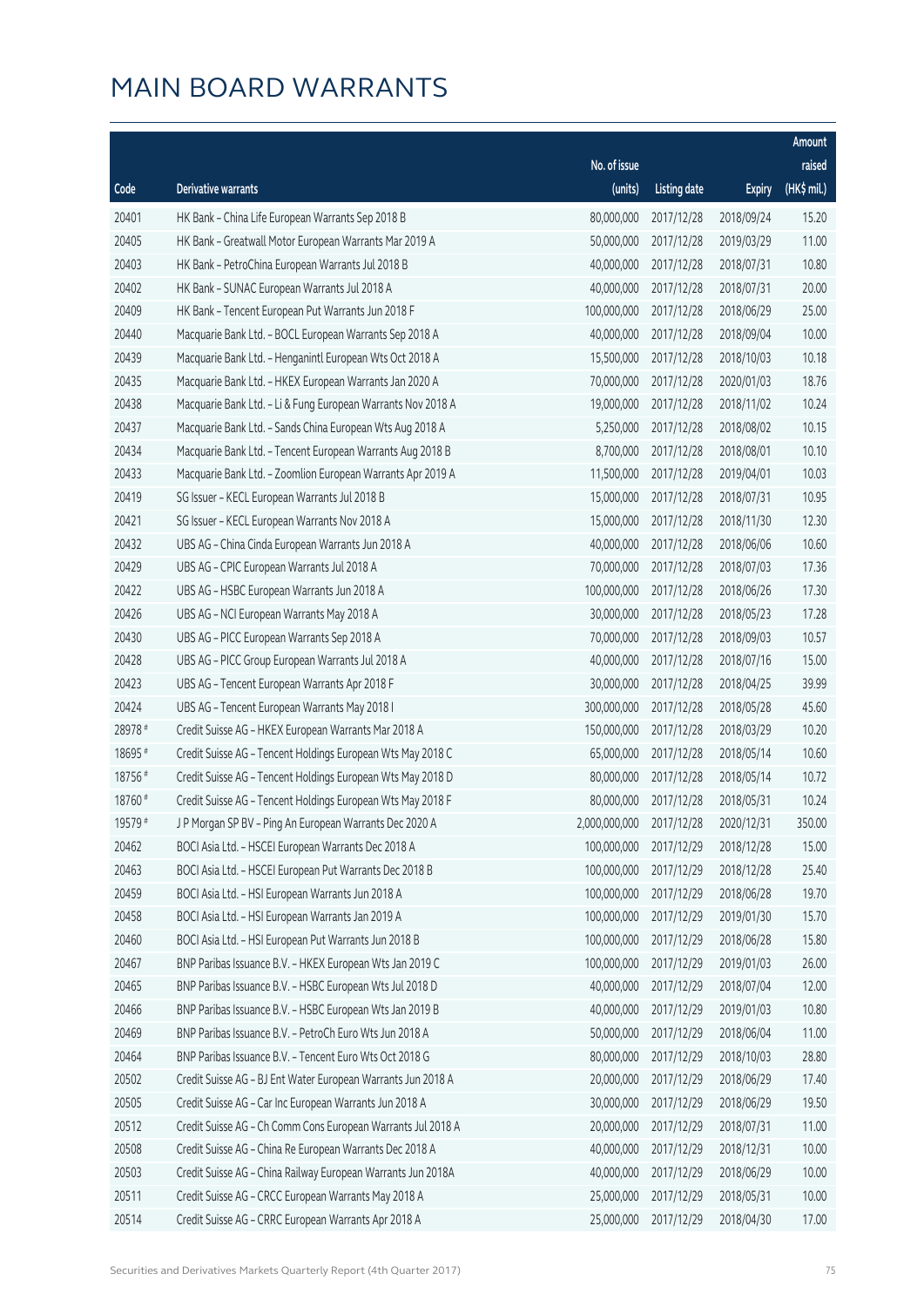|       |                                                              |              |                       |               | Amount                |
|-------|--------------------------------------------------------------|--------------|-----------------------|---------------|-----------------------|
|       |                                                              | No. of issue |                       |               | raised                |
| Code  | <b>Derivative warrants</b>                                   | (units)      | <b>Listing date</b>   | <b>Expiry</b> | $(HK\frac{1}{2}mil.)$ |
| 20515 | Credit Suisse AG - CRRC European Warrants Jun 2018 A         | 25,000,000   | 2017/12/29            | 2018/06/01    | 11.50                 |
| 20510 | Credit Suisse AG - Geely Auto European Put Wts Jun 2018 A    | 40,000,000   | 2017/12/29            | 2018/06/29    | 10.00                 |
| 20507 | Credit Suisse AG - Henganintl European Warrants Jun 2018 A   | 20,000,000   | 2017/12/29            | 2018/06/29    | 10.00                 |
| 20500 | Credit Suisse AG - KECL European Warrants Jun 2018 A         | 35,000,000   | 2017/12/29            | 2018/06/29    | 15.75                 |
| 20509 | Credit Suisse AG - Stanchart European Warrants Jun 2018 A    | 30,000,000   | 2017/12/29            | 2018/06/29    | 10.50                 |
| 20504 | Credit Suisse AG - Travelsky Tech European Wts Jul 2018 A    | 35,000,000   | 2017/12/29            | 2018/07/31    | 10.50                 |
| 20506 | Credit Suisse AG - Xinyi Solar European Warrants Jun 2018 A  | 30,000,000   | 2017/12/29            | 2018/06/29    | 10.80                 |
| 20518 | Goldman Sachs SP (Asia) - AIA European Warrants Jun 2018 D   | 80,000,000   | 2017/12/29            | 2018/06/29    | 20.00                 |
| 20526 | Goldman Sachs SP (Asia) - Country Garden Euro Wts Oct 2018 A | 50,000,000   | 2017/12/29            | 2018/10/24    | 10.00                 |
| 20522 | Goldman Sachs SP (Asia) - CM Bank European Wts Apr 2018 B    | 60,000,000   | 2017/12/29            | 2018/04/30    | 10.02                 |
| 20520 | Goldman Sachs SP (Asia) - Sinopec Corp Euro Wts May 2018 B   | 60,000,000   | 2017/12/29            | 2018/05/24    | 10.86                 |
| 20521 | Goldman Sachs SP (Asia) - Sinopec Corp Euro Wts Jun 2018 A   | 60,000,000   | 2017/12/29            | 2018/06/29    | 15.00                 |
| 20524 | Goldman Sachs SP (Asia) - CRCC European Warrants Apr 2018 A  | 50,000,000   | 2017/12/29            | 2018/04/23    | 10.00                 |
| 20527 | Goldman Sachs SP (Asia) - CRRC European Warrants Jun 2018 A  | 40,000,000   | 2017/12/29            | 2018/06/01    | 10.00                 |
| 20517 | Goldman Sachs SP (Asia) - ICBC European Warrants Jul 2018 C  | 80,000,000   | 2017/12/29            | 2018/07/24    | 17.52                 |
| 20472 | HK Bank - Foxconn European Warrants Sep 2018 A               | 40,000,000   | 2017/12/29            | 2018/09/28    | 10.00                 |
| 20470 | HK Bank - IGG European Warrants Dec 2018 A                   | 50,000,000   | 2017/12/29            | 2018/12/31    | 12.50                 |
| 20471 | HK Bank - Zijin Mining European Warrants Aug 2018 A          | 40,000,000   | 2017/12/29            | 2018/08/31    | 10.00                 |
| 20492 | J P Morgan SP BV - Anta Sports European Warrants Jul 2018 A  | 60,000,000   | 2017/12/29            | 2018/07/03    | 16.56                 |
| 20499 | J P Morgan SP BV - BOCL European Put Wts Dec 2018 A          | 60,000,000   | 2017/12/29            | 2018/12/03    | 15.12                 |
| 20497 | J P Morgan SP BV - BankComm European Warrants Jun 2018 A     | 80,000,000   | 2017/12/29            | 2018/06/04    | 12.16                 |
| 20495 | J P Morgan SP BV - China Huarong European Warrants Jul 2018A | 60,000,000   | 2017/12/29            | 2018/07/03    | 16.86                 |
| 20493 | J P Morgan SP BV - China Mengniu European Wts Oct 2018 B     | 60,000,000   | 2017/12/29            | 2018/10/02    | 15.18                 |
| 20491 | J P Morgan SP BV - Nexteer European Warrants Jul 2018 A      | 60,000,000   | 2017/12/29            | 2018/07/03    | 15.06                 |
| 20496 | J P Morgan SP BV - Stanchart European Warrants Jul 2018 A    | 30,000,000   | 2017/12/29            | 2018/07/03    | 11.97                 |
| 20516 | J P Morgan SP BV - Sunny Optical European Put Wts Jun 2018 C | 100,000,000  | 2017/12/29            | 2018/06/28    | 16.90                 |
| 20490 | J P Morgan SP BV - Yuexiu Property European Wts Nov 2018 A   |              | 60,000,000 2017/12/29 | 2018/11/05    | 15.12                 |
| 20498 | J P Morgan SP BV - CRRC Times European Warrants Jul 2018 A   | 60,000,000   | 2017/12/29            | 2018/07/03    | 15.48                 |
| 20481 | Macquarie Bank Ltd. - Galaxy Ent European Wts Oct 2018 A     | 19,000,000   | 2017/12/29            | 2018/10/03    | 10.22                 |
| 20479 | Macquarie Bank Ltd. - HSBC European Warrants Oct 2019 A      | 20,000,000   | 2017/12/29            | 2019/10/02    | 10.24                 |
| 20482 | Macquarie Bank Ltd. - Tencent European Warrants Aug 2018 C   | 7,000,000    | 2017/12/29            | 2018/08/01    | 10.13                 |
| 20473 | SG Issuer - Galaxy Ent European Warrants Jul 2018 A          | 40,000,000   | 2017/12/29            | 2018/07/31    | 12.20                 |
| 20475 | SG Issuer - HLand European Warrants Sep 2018 A               | 20,000,000   | 2017/12/29            | 2018/09/28    | 10.00                 |
| 20476 | SG Issuer - HSBC European Warrants Aug 2018 A                | 100,000,000  | 2017/12/29            | 2018/08/31    | 36.00                 |
| 20477 | SG Issuer - MTRC European Warrants Sep 2018 A                | 40,000,000   | 2017/12/29            | 2018/09/28    | 10.00                 |
| 20478 | SG Issuer - NewWorld Dev Eu Wt Aug 2018 A                    | 10,000,000   | 2017/12/29            | 2018/08/31    | 10.00                 |
| 20488 | UBS AG - AIA European Warrants Jun 2018 D                    | 100,000,000  | 2017/12/29            | 2018/06/21    | 23.00                 |
| 20487 | UBS AG - CRRC European Warrants Jun 2018 A                   | 25,000,000   | 2017/12/29            | 2018/06/28    | 12.20                 |
| 20484 | UBS AG - GAC European Warrants Jun 2018 A                    | 70,000,000   | 2017/12/29            | 2018/06/26    | 12.88                 |
| 20489 | UBS AG - China Mengniu European Warrants Jun 2018 A          | 40,000,000   | 2017/12/29            | 2018/06/28    | 10.08                 |
| Total |                                                              |              |                       |               | 54,250.29             |

# Further issue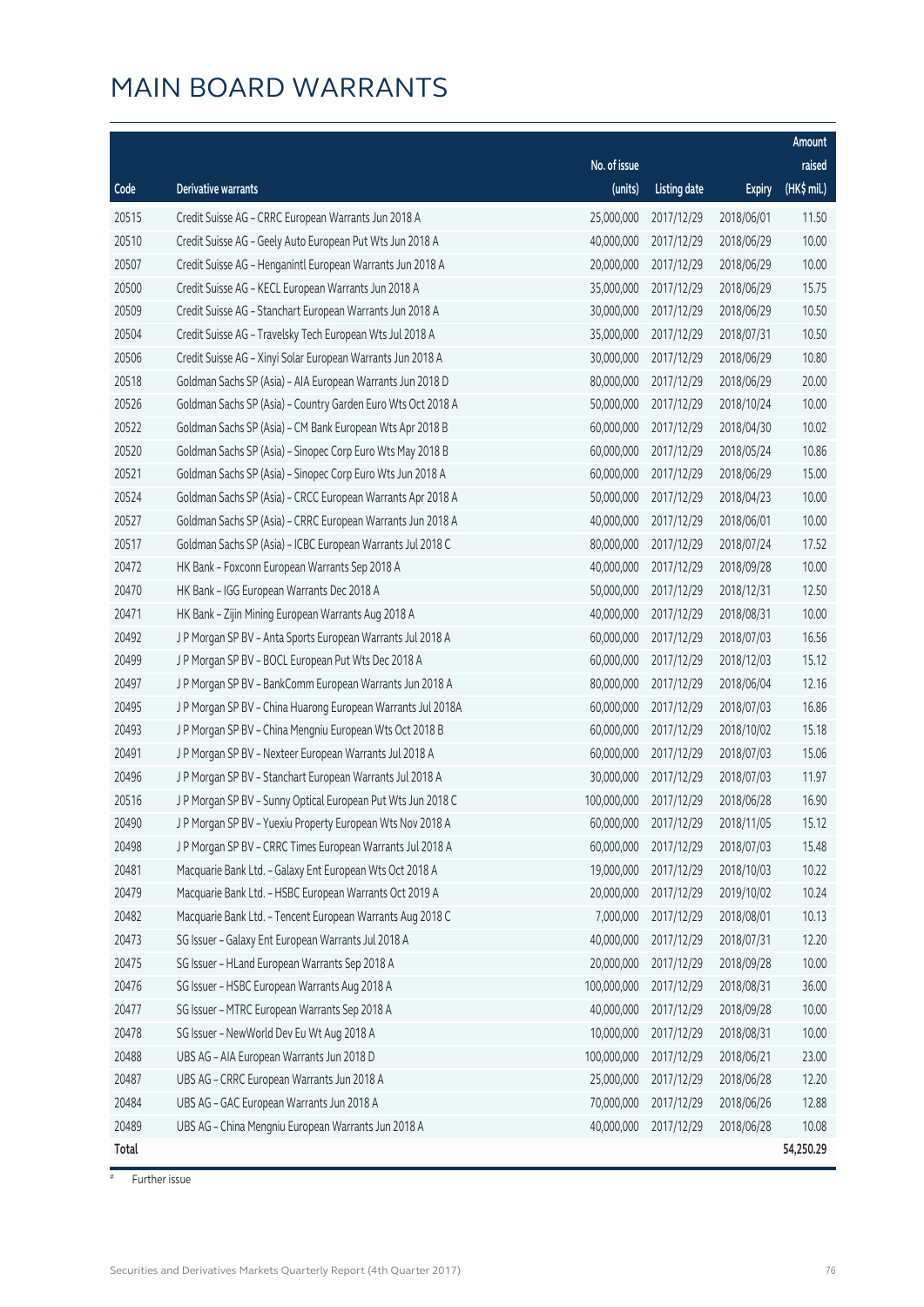#### **Debt Securities Trading Statistics**

|      |                |                                | <b>Turnover value</b>   |
|------|----------------|--------------------------------|-------------------------|
|      |                | Exchange fund notes (HK\$ mil) | Market total (HK\$ mil) |
| 2016 | Q4             | 3.00                           | 6,753.04                |
| 2017 | Q1             | $\qquad \qquad -$              | 8,993.57                |
|      | Q <sub>2</sub> | 43.84                          | 23,757.24               |
|      | Q <sub>3</sub> | 73.43                          | 17,878.71               |
|      | Q4             | 43.07                          | 9,866.80                |

#### **Debt Securities Nominal Value**

|                | No. of issues | Nominal value (HK\$ mil.) |
|----------------|---------------|---------------------------|
| Q4             | 892           | 3,258,654.54              |
| Q1             | 936           | 3,471,408.76              |
| Q <sub>2</sub> | 970           | 3,676,742.43              |
| Q <sub>3</sub> | 996           | 3,801,628.13              |
| Q4             | 1,047         | 4,033,192.43              |
|                |               |                           |

#### **New Listing Statistics – Debt Securities**

|      |                | No. of newly listed debt securities | Amount raised (HK\$ mil.) |
|------|----------------|-------------------------------------|---------------------------|
| 2016 | Q4             | 75                                  | 239,694.08                |
| 2017 | Q1             | 78                                  | 308,706.43                |
|      | Q <sub>2</sub> | 79                                  | 332,799.81                |
|      | Q3             | 59                                  | 214,236.64                |
|      | Q4             | 100                                 | 334,930.82                |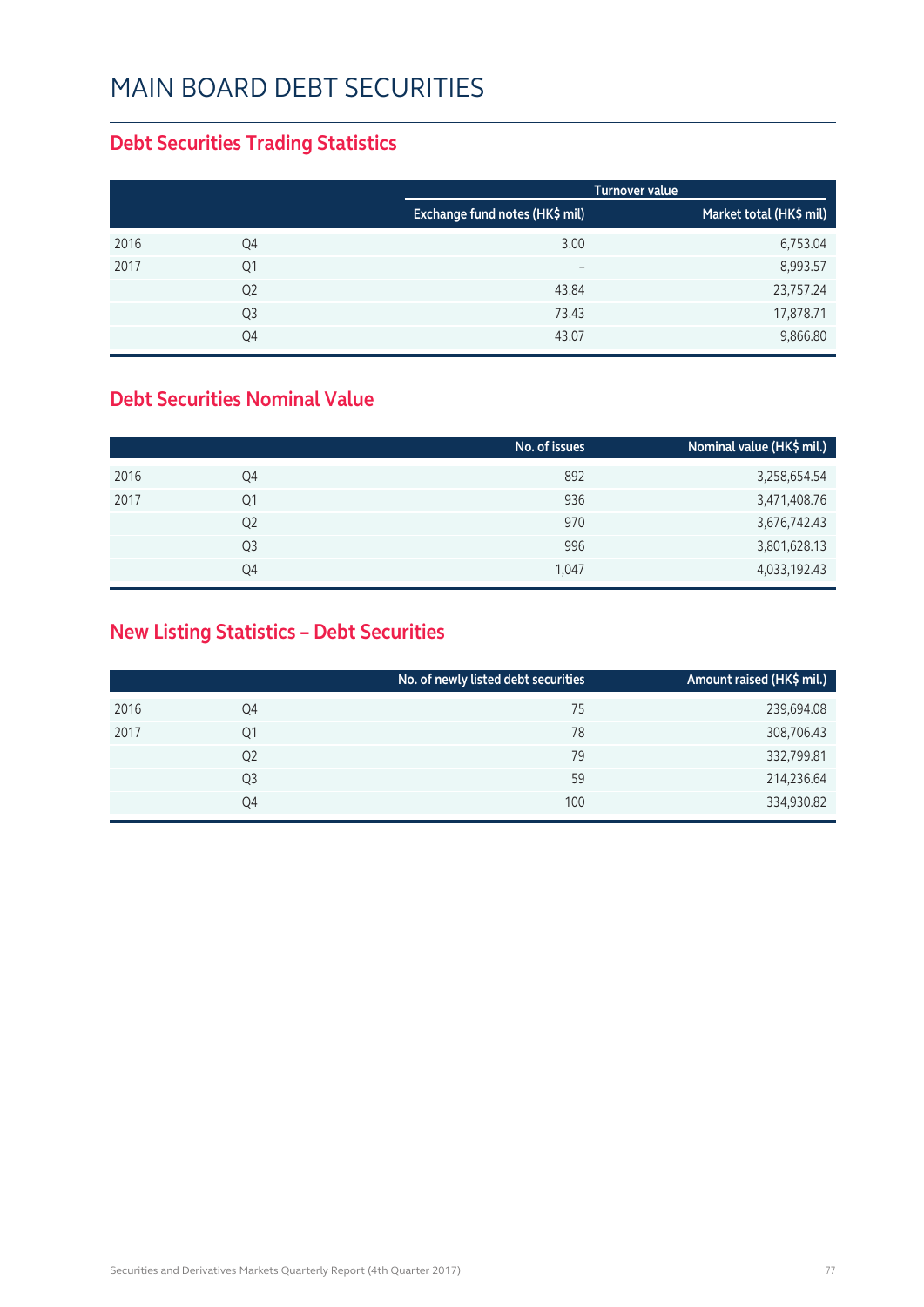#### **Newly Listed Debt Securities**

for 4th quarter 2017

|         |                                                                           |            |               |                     |            | Amount raised |
|---------|---------------------------------------------------------------------------|------------|---------------|---------------------|------------|---------------|
| Code    | Debt securities                                                           | Principal  |               | <b>Listing date</b> | Maturity   | (HK\$ mil.)   |
| 05286   | Tianjin Real Estate Group Co., Ltd. 4.50% Bonds 2020                      | <b>USD</b> | 100,000,000   | 2017/10/03          | 2020/09/29 | 780.00        |
| 05287   | Yuzhou Properties Co. Ltd. 5.375% Senior Perpetual Securities             | <b>USD</b> | 300,000,000   | 2017/10/03          |            | 2,340.00      |
| 05288   | Green Fortune Capital Ltd. 8.75% Guaranteed Bonds 2019                    | <b>USD</b> | 150,000,000   | 2017/10/03          | 2019/09/29 | 1,164.76      |
| 05289   | Qinghai Provincial Investment Group Co., Ltd. 6.30% Bonds 2018            | <b>USD</b> | 300,000,000   | 2017/10/06          | 2018/09/26 | 2,340.00      |
| 05290   | New Lion Bridge Co., Ltd. 9.75% Guaranteed Senior Notes 2020              | <b>USD</b> | 160,000,000   | 2017/10/11          | 2020/10/10 | 1,248.00      |
| 05291   | Overseas Chinese Town (Asia) Holdings Ltd. Senior Guar Perpetual CapSec   | <b>USD</b> | 800,000,000   | 2017/10/11          |            | 6,240.00      |
| 05352 # | GOHL Capital Ltd. 4.25% Guaranteed Notes 2027                             | <b>USD</b> | 500,000,000   | 2017/10/18          | 2027/01/24 | 4,017.08      |
| 05292   | China Singyes Solar Technologies Holdings Ltd. 6.75% Senior Notes 2018    | <b>USD</b> | 160,000,000   | 2017/10/19          | 2018/10/17 | 1,248.00      |
| 04229 # | The Govt of the HKSAR of the PRC 0.91% Bonds 2020                         | <b>HKD</b> | 4,000,000,000 | 2017/10/20          | 2020/11/05 | 3,958.80      |
| 05293   | Yihua Overseas Investment Ltd. 8.50% Senior Notes 2020                    | <b>USD</b> | 250,000,000   | 2017/10/24          | 2020/10/23 | 1,950.00      |
| 05295   | CDBL Funding 1 3.00% Guaranteed Notes 2023                                | <b>USD</b> | 400,000,000   | 2017/10/25          | 2023/04/24 | 3,097.63      |
| 05296   | CDBL Funding 1 3.50% Guaranteed Notes 2027                                | <b>USD</b> | 400,000,000   | 2017/10/25          | 2027/10/24 | 3,097.35      |
| 05297   | Huaxin Pharmaceutical (Hong Kong) Co., Ltd. 4.50% Guaranteed Notes 2018   | <b>USD</b> | 120,000,000   | 2017/10/25          | 2018/10/22 | 936.00        |
| 05298   | Maoye International Holdings Ltd. 7.00% Senior Notes 2018                 | <b>USD</b> | 300,000,000   | 2017/10/25          | 2018/10/23 | 2,340.00      |
| 05000   | Huaneng Hong Kong Capital Ltd. Senior Guar. Perpetual CapSec              | <b>USD</b> | 500,000,000   | 2017/10/31          |            | 3,900.00      |
| 05294   | Zhongsheng Group Holdings Ltd. Zero Coupon Conv. Bonds 2018               | <b>HKD</b> | 2,350,000,000 | 2017/10/31          | 2018/10/25 | 2,350.00      |
| 05299   | Press Metal (Labuan) Ltd. 4.80% Senior Notes 2022                         | <b>USD</b> | 400,000,000   | 2017/10/31          | 2022/10/30 | 3,120.00      |
| 06750   | The Ministry of Finance of the PRC 2.125% Bonds 2022                      | <b>USD</b> | 1,000,000,000 | 2017/11/03          | 2022/11/02 | 7,773.95      |
| 06751   | The Ministry of Finance of the PRC 2.625% Bonds 2027                      | <b>USD</b> | 1,000,000,000 | 2017/11/03          | 2027/11/02 | 7,757.80      |
| 05262 # | Phoenix Lead Ltd. Guaranteed Perpetual Capital Securities                 | <b>USD</b> | 150,000,000   | 2017/11/06          |            | 1,170.00      |
| 85727   | Hong Kong Mortgage Corporation Ltd., The 4.05% CNY Notes 2020             | <b>RMB</b> | 500,000,000   | 2017/11/07          | 2020/11/06 | 587.65        |
| 05001   | Huarong Finance 2017 Co., Ltd. Guar Floating Rate Notes 2022              | <b>USD</b> | 600,000,000   | 2017/11/08          | 2022/11/07 | 4,680.00      |
| 05002   | Huarong Finance 2017 Co., Ltd. 4.25% Guaranteed Notes 2027                | <b>USD</b> | 1,100,000,000 | 2017/11/08          | 2027/11/07 | 8,559.93      |
| 05003   | Huarong Finance 2017 Co., Ltd. 4.95% Guaranteed Notes 2047                | <b>USD</b> | 700,000,000   | 2017/11/08          | 2047/11/07 | 5,460.00      |
| 05004   | Huarong Finance 2017 Co., Ltd. 3.80% Guaranteed Notes 2025                | SGD        | 400,000,000   | 2017/11/08          | 2025/11/07 | 2,291.32      |
| 05005   | Huarong Finance 2017 Co., Ltd. Unsubordinated Guar. Perpetual Sec         | <b>USD</b> | 700,000,000   | 2017/11/08          |            | 5,460.00      |
| 05281#  | Tianjin Lingang Investment Holding Co., Ltd. 4.50% Notes 2018             | <b>USD</b> | 40,000,000    | 2017/11/08          | 2018/09/19 | 312.00        |
| 05006   | Vanke Real Estate (Hong Kong) Co. Ltd. 3.975% Notes 2027                  | <b>USD</b> | 1,000,000,000 | 2017/11/10          | 2027/11/09 | 7,778.32      |
| 05007   | Guotai Junan International Holdings Ltd. 2.80% Notes 2018                 | <b>USD</b> | 300,000,000   | 2017/11/10          | 2018/11/08 | 2,340.00      |
| 05008   | KWG Property Holding Ltd. 5.875% Senior Notes 2024                        | <b>USD</b> | 400,000,000   | 2017/11/13          | 2024/11/10 | 3,120.00      |
| 05009   | China Minmetals Corporation Senior Perpetual Cap Securities               | <b>USD</b> | 1,000,000,000 | 2017/11/14          |            | 7,800.00      |
| 05011   | Far East Consortium International Ltd. 4.50% Notes 2023                   | <b>USD</b> | 150,000,000   | 2017/11/14          | 2023/05/13 | 1,170.00      |
| 05012   | Yunnan Energy Investment Overseas Finance Co. Ltd. 3.75% Guar. Bonds 2020 | <b>USD</b> | 300,000,000   | 2017/11/15          | 2020/11/14 | 2,331.53      |
| 05013   | Yunnan Energy Investment Overseas Finance Co. Ltd. 4.25% Guar. Bonds 2022 | <b>USD</b> | 300,000,000   | 2017/11/15          | 2022/11/14 | 2,331.46      |
| 05014   | ICBCIL Finance Co. Ltd. 3.125% Notes 2022                                 | <b>USD</b> | 700,000,000   | 2017/11/16          | 2022/11/15 | 5,456.72      |
| 05015   | ICBCIL Finance Co. Ltd. 3.625% Notes 2022                                 | <b>USD</b> | 250,000,000   | 2017/11/16          | 2027/11/15 | 1,947.90      |
| 05016   | Jiayuan International Group Ltd. 8.25% Senior Secured N2018               | <b>USD</b> | 300,000,000   | 2017/11/16          | 2018/11/14 | 2,340.00      |
| 05017   | China Minsheng Banking Corp., Ltd. HK Branch 2.875% N2020 A               | <b>USD</b> | 250,000,000   | 2017/11/16          | 2020/11/15 | 1,947.27      |
| 05018   | China Minsheng Banking Corp., Ltd. HK Branch FR Notes 2020 B              | <b>USD</b> | 450,000,000   | 2017/11/16          | 2020/11/15 | 3,510.00      |
| 05010   | AVIC International Leasing Co., Ltd. 3.00% Notes 2020                     | <b>USD</b> | 300,000,000   | 2017/11/17          | 2020/11/16 | 2,333.28      |
| 05019   | FWD Group Ltd. Zero Coupon Subordinated Perpetual Cap Sec                 | <b>USD</b> | 150,000,000   | 2017/11/17          |            | 849.74        |
| 05020   | China Development Bank 0.375% Notes 2021                                  | EUR        | 1,000,000,000 | 2017/11/17          | 2021/11/16 | 9,154.80      |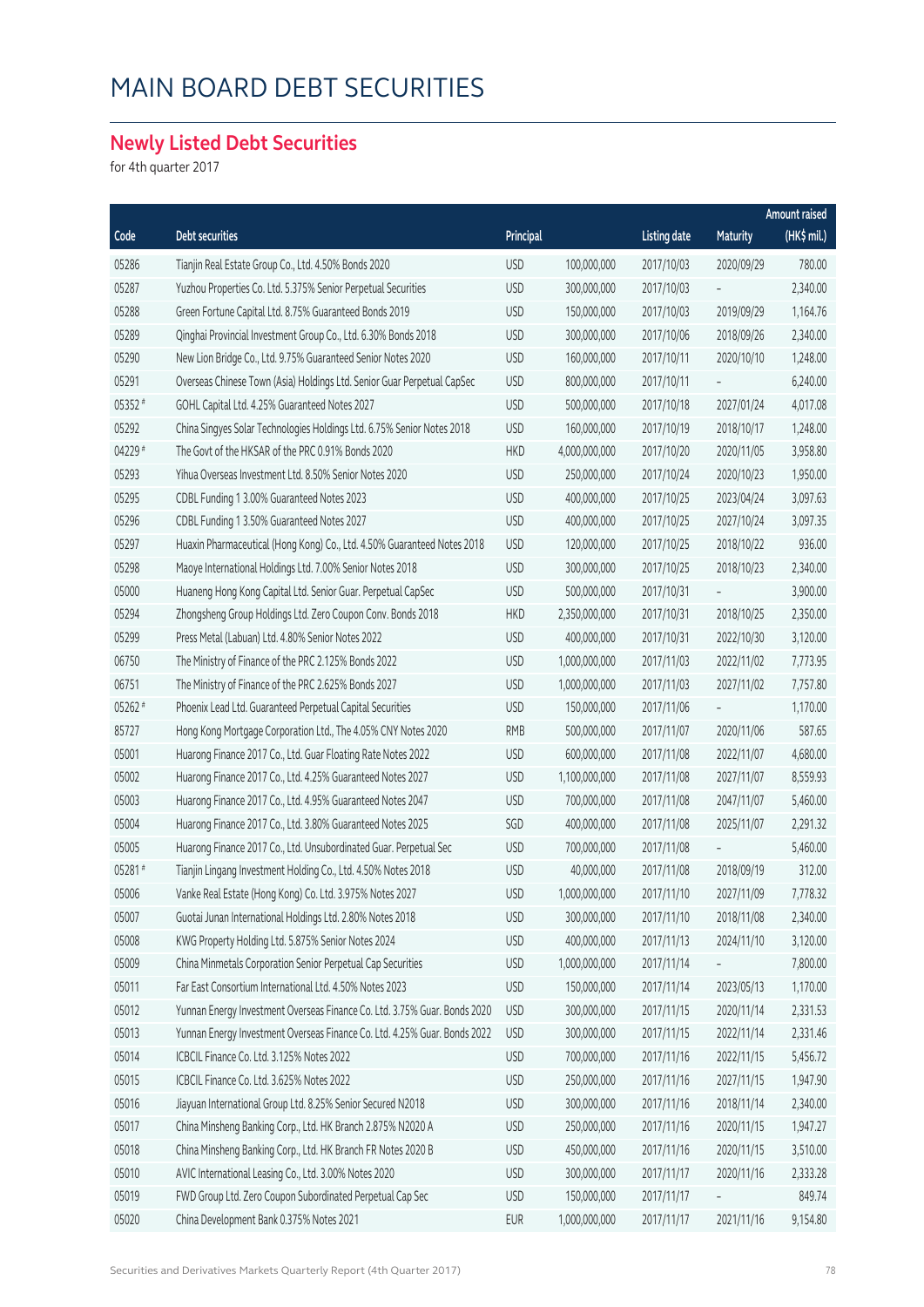|         |                                                                       |            |               |                     |                 | <b>Amount raised</b> |
|---------|-----------------------------------------------------------------------|------------|---------------|---------------------|-----------------|----------------------|
| Code    | <b>Debt securities</b>                                                | Principal  |               | <b>Listing date</b> | <b>Maturity</b> | (HK\$mil.)           |
| 05021   | China Development Bank 2.75% Notes 2022                               | <b>USD</b> | 500,000,000   | 2017/11/17          | 2022/11/16      | 3,891.31             |
| 05022   | Eastern Air Overseas (HK) Corp Ltd. 2.80% Guar. Bonds 2010            | SGD        | 500,000,000   | 2017/11/17          | 2020/11/16      | 2,876.65             |
| 05007#  | Guotai Junan International Holdings Ltd. 2.80% Notes 2018             | <b>USD</b> | 100,000,000   | 2017/11/17          | 2018/11/08      | 780.00               |
| 04070   | Hong Kong Monetary Authority, The 1.04% Exchange Fund Notes 2019      | <b>HKD</b> | 1,200,000,000 | 2017/11/21          | 2019/11/20      | 1,199.64             |
| 05027   | Dangdai Int'l Investments Ltd. 7.25% Guar. Senior Notes 2020          | <b>USD</b> | 300,000,000   | 2017/11/21          | 2020/11/20      | 2,340.00             |
| 05024   | Harvest International Co. Zero Coupon Guar. Exchangeable Bonds 2022   | <b>HKD</b> | 8,000,000,000 | 2017/11/22          | 2022/11/21      | 8,000.00             |
| 05029   | Wing Lung Bank Ltd. 3.75% Subordinated Notes 2027                     | <b>USD</b> | 400,000,000   | 2017/11/23          | 2027/11/22      | 3,115.35             |
| 05030   | Franshion Brilliant Ltd. Subordinated Guar. Perpetual CapSec          | <b>USD</b> | 300,000,000   | 2017/11/24          |                 | 2,340.00             |
| 04234 # | The Govt of the HKSAR of the PRC 1.16% Bonds 2022                     | <b>HKD</b> | 2,500,000,000 | 2017/11/24          | 2022/05/18      | 2,463.25             |
| 05031   | JIC Zhixin Ltd. 3.00% Guaranteed Bonds 2022                           | <b>USD</b> | 500,000,000   | 2017/11/27          | 2022/11/24      | 3,892.48             |
| 05032   | JIC Zhixin Ltd. 3.50% Guaranteed Bonds 2027                           | <b>USD</b> | 400,000,000   | 2017/11/27          | 2027/11/24      | 3,091.92             |
| 05033   | CLP Power Hong Kong Financing Ltd. 3.92% Notes 2029                   | <b>AUD</b> | 35,000,000    | 2017/11/27          | 2029/11/24      | 208.49               |
| 05035   | Oceanwide Holdings Int'l 2017 Co., Ltd. 8.50% Guar. Senior Notes 2019 | <b>USD</b> | 300,000,000   | 2017/11/29          | 2019/05/28      | 2,340.00             |
| 05036   | Tiangi Finco Co., Ltd. 3.75% Guaranteed Notes 2022                    | <b>USD</b> | 300,000,000   | 2017/11/29          | 2022/11/28      | 2,328.93             |
| 05034   | Chiyu Bank Corp. Ltd. Undated Non-Cum Sub Add Tier 1 CapSec           | <b>USD</b> | 250,000,000   | 2017/11/30          |                 | 1,950.00             |
| 05037   | Ch State Construct Fin (Cayman) II Ltd. 3.375% Guar. Notes 2022       | <b>USD</b> | 550,000,000   | 2017/11/30          | 2022/11/29      | 4,289.23             |
| 05038   | Ch State Construct Fin (Cayman) II Ltd. 3.875% Guar. Notes 2027       | <b>USD</b> | 250,000,000   | 2017/11/30          | 2027/11/29      | 1,943.92             |
| 05042   | Shenzhen Int'l Holdings Ltd. Senior Perpetual Securities              | <b>USD</b> | 300,000,000   | 2017/11/30          |                 | 2,340.00             |
| 05043   | Shanghai Comm Bank Ltd. 3.75% Tier 2 Subordinated Notes 2027          | <b>USD</b> | 250,000,000   | 2017/11/30          | 2027/11/29      | 1,945.59             |
| 05039   | Times Property Holdings Ltd. 6.60% Senior Notes 2023                  | <b>USD</b> | 300,000,000   | 2017/12/01          | 2023/03/02      | 2,337.66             |
| 05040   | Binhai Investment Co. Ltd. 4.45% Bonds 2020                           | <b>USD</b> | 300,000,000   | 2017/12/01          | 2020/11/30      | 2,340.00             |
| 05041   | Orient Huizhi Ltd. 3.625% Guaranteed Bonds 2022                       | <b>USD</b> | 500,000,000   | 2017/12/01          | 2022/11/30      | 3,868.30             |
| 05044   | Yankuang Group (Cayman) Ltd. 4.75% Bonds 2020                         | <b>USD</b> | 400,000,000   | 2017/12/01          | 2020/11/30      | 3,098.50             |
| 05045   | Mulpha MTN Ltd. 5.75% Notes 2020                                      | <b>USD</b> | 70,000,000    | 2017/12/04          | 2020/12/01      | 546.00               |
| 05026   | King Talent Management Ltd. Guar. Subordinated Perpetual CapSec       | <b>USD</b> | 400,000,000   | 2017/12/05          |                 | 3,120.00             |
| 05055   | China Cinda Finance (2017) III Ltd. 4.75% Guar. Senior N2037          | <b>USD</b> | 545,000,000   | 2017/12/05          | 2037/12/04      | 4,223.88             |
| 86650   | Ministry of Finance of the PRC 3.90% CNY Bonds 2019                   | <b>RMB</b> | 4,300,000,000 | 2017/12/05          | 2019/12/04      | 5,076.15             |
| 86651   | Ministry of Finance of the PRC 4.10% CNY Bonds 2022                   | <b>RMB</b> | 2,200,000,000 | 2017/12/05          | 2022/12/04      | 2,597.10             |
| 86652   | Ministry of Finance of the PRC 4.15% CNY Bonds 2027                   | <b>RMB</b> | 500,000,000   | 2017/12/05          | 2027/12/04      | 590.25               |
| 05023   | Hongkong International (Qingdao) Co. Ltd. 3.75% Bonds 2020            | <b>USD</b> | 300,000,000   | 2017/12/05          | 2020/12/04      | 2,336.33             |
| 05048   | Hongkong International (Qingdao) Co. Ltd. 4.25% Bonds 2022            | <b>USD</b> | 500,000,000   | 2017/12/05          | 2022/12/04      | 3,893.92             |
| 05046   | Bank of Communications Co., Ltd. HK Branch FR Notes 2020              | <b>USD</b> | 400,000,000   | 2017/12/05          | 2020/12/04      | 3,120.00             |
| 05047   | Bank of Communications Co., Ltd. HK Branch FR Notes 2022              | <b>USD</b> | 600,000,000   | 2017/12/05          | 2022/12/04      | 4,680.00             |
| 05049   | China Construction Bank Corporation, HK Branch 2.75% Notes 2020A      | <b>USD</b> | 500,000,000   | 2017/12/05          | 2020/12/04      | 3,888.77             |
| 05050   | China Construction Bank Corporation, HK Branch 3.00% Notes 2022       | <b>USD</b> | 400,000,000   | 2017/12/05          | 2022/12/04      | 3,111.39             |
| 05051   | China Construction Bank Corporation, HK Branch FR Notes 2020B         | <b>USD</b> | 800,000,000   | 2017/12/05          | 2020/12/04      | 6,240.00             |
| 05052   | Anton Oilfield Services Group 9.75% Senior Notes 2020                 | <b>USD</b> | 300,000,000   | 2017/12/06          | 2020/12/05      | 2,325.17             |
| 05053   | Nanjing Yangzi State-owned Assets Investment Group Co., Ltd.          | <b>USD</b> | 300,000,000   | 2017/12/06          | 2022/12/05      | 2,310.07             |
|         | 3.625% Bonds 2022                                                     |            |               |                     |                 |                      |
| 05054   | Nanjing Yangzi State-owned Assets Investment Group Co., Ltd.          | <b>USD</b> | 200,000,000   | 2017/12/06          | 2027/12/05      | 1,537.16             |
|         | 4.50% Bonds 2027                                                      |            |               |                     |                 |                      |
| 05056   | Chouzhou International Investment Ltd. 4.00% Guar Bonds 2020          | <b>USD</b> | 500,000,000   | 2017/12/06          | 2020/12/04      | 3,892.05             |
| 05057   | Gansu Provincial Highway Aviation Tourism Invest Gp Co., Ltd.         | <b>EUR</b> | 410,000,000   | 2017/12/08          | 2020/12/07      | 3,773.16             |
|         | 1.875% Bonds 2020                                                     |            |               |                     |                 |                      |
| 05403 # | KWG Property Holding Ltd. 6.00% Senior Notes 2022                     | <b>USD</b> | 150,000,000   | 2017/12/08          | 2022/09/15      | 1,172.93             |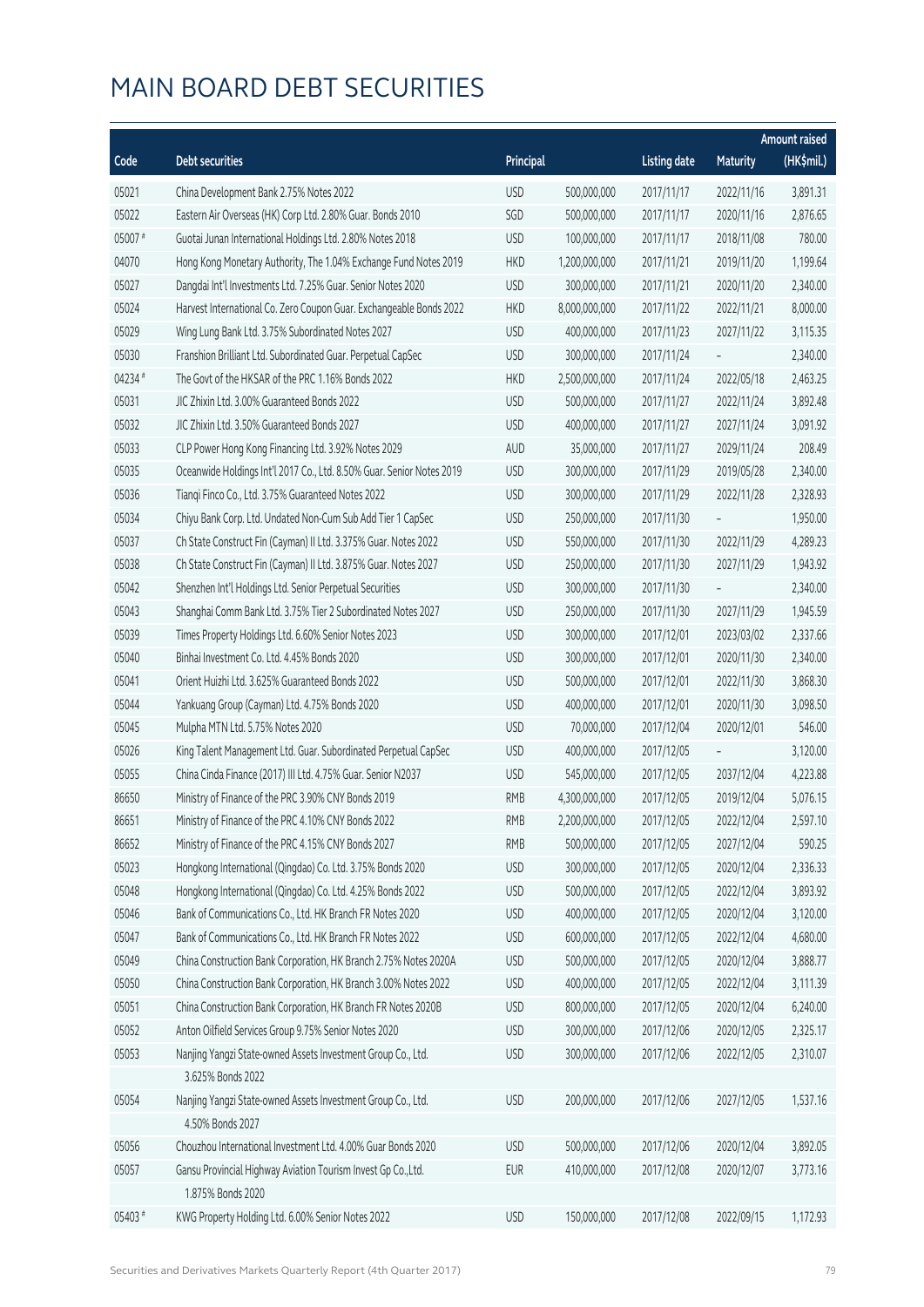|         |                                                                          |            |               |                     |                 | <b>Amount raised</b> |
|---------|--------------------------------------------------------------------------|------------|---------------|---------------------|-----------------|----------------------|
| Code    | <b>Debt securities</b>                                                   | Principal  |               | <b>Listing date</b> | <b>Maturity</b> | (HK\$mil.)           |
| 05058   | CGNPC International Ltd. 3.125% Guaranteed Bonds 2022                    | <b>USD</b> | 350,000,000   | 2017/12/12          | 2022/12/12      | 2,716.73             |
| 05059   | CGNPC International Ltd. 3.75% Guaranteed Bonds 2027                     | <b>USD</b> | 550,000,000   | 2017/12/12          | 2027/12/11      | 4,258.17             |
| 05060   | Cheung Kong Infrastructure Finance (BVI) Ltd. 1.00% Guar. Bonds 2024     | <b>EUR</b> | 600,000,000   | 2017/12/13          | 2024/12/12      | 5,495.75             |
| 05061   | Haitian (BVI) International Investment Development Ltd.                  | <b>USD</b> | 400,000,000   | 2017/12/13          | 2020/12/12      | 3,115.35             |
|         | 3.875% Guar Bonds 2020                                                   |            |               |                     |                 |                      |
| 05062   | Chengdu Communications Investment Group Corporation Ltd.                 | <b>USD</b> | 300,000,000   | 2017/12/14          | 2027/12/13      | 2,333.00             |
|         | 4.75% Bonds 2027                                                         |            |               |                     |                 |                      |
| 05064   | Qinghai Province General Aviation Group Co., Ltd. 6.00% Guar. Bonds 2018 | <b>USD</b> | 300,000,000   | 2017/12/14          | 2018/12/11      | 2,340.00             |
| 05063   | Shandong Iron and Steel Xinheng International Co. Ltd.                   | <b>USD</b> | 200,000,000   | 2017/12/15          | 2021/06/14      | 1,560.00             |
|         | 6.50% Guar, Bonds 2021                                                   |            |               |                     |                 |                      |
| 05065   | Xinxing Industry Investment Co. Ltd. 4.25% Guar. Bonds 2020              | <b>USD</b> | 300,000,000   | 2017/12/15          | 2020/12/14      | 2,330.69             |
| 05066   | China CITIC Bank Corporation Ltd. 2.875% Bonds 2020A                     | <b>USD</b> | 300,000,000   | 2017/12/15          | 2020/12/14      | 2,332.00             |
| 05067   | China CITIC Bank Corporation Ltd. 3.125% Bonds 2022A                     | <b>USD</b> | 250,000,000   | 2017/12/15          | 2022/12/14      | 1,940.97             |
| 05068   | China CITIC Bank Corporation Ltd. Floating Rate Bonds 2020B              | <b>USD</b> | 700,000,000   | 2017/12/15          | 2020/12/14      | 5,460.00             |
| 05069   | China CITIC Bank Corporation Ltd. Floating Rate Bonds 2022B              | <b>USD</b> | 550,000,000   | 2017/12/15          | 2022/12/14      | 4,290.00             |
| 05070   | Wuhan State-owned Assets Management Ltd. Co. 3.80% Notes 2020            | <b>USD</b> | 300,000,000   | 2017/12/19          | 2020/12/18      | 2,335.20             |
| 05071   | CIFI Holdings (Group) Co. Ltd. Senior Perpetual Cap Sec                  | <b>USD</b> | 300,000,000   | 2017/12/20          |                 | 2,340.00             |
| 05072   | Yangzhou Urban Construction State-Owned Assets Holding (Group)           | <b>USD</b> | 300,000,000   | 2017/12/20          | 2020/12/19      | 2,337.47             |
|         | Co., Ltd. 4.375% Notes 2020                                              |            |               |                     |                 |                      |
| 05073   | Urumqi Gaoxin Investment and Development Group Co. Ltd. 5.20% Bonds 2020 | <b>USD</b> | 200,000,000   | 2017/12/21          | 2020/12/20      | 1,547.22             |
| 05074   | Huzhou City Investment Development Group Co. Ltd. 4.875% Notes 2020      | <b>USD</b> | 300,000,000   | 2017/12/21          | 2020/12/20      | 2,336.84             |
| 05075   | Charming Light Investments Ltd. 4.375% Notes 2027                        | <b>USD</b> | 1,000,000,000 | 2017/12/22          | 2027/12/21      | 7,756.94             |
| 05076   | Charming Light Investments Ltd. Floating Rate Notes 2020                 | <b>USD</b> | 750,000,000   | 2017/12/22          | 2020/12/21      | 5,850.00             |
| 05077   | Charming Light Investments Ltd. Unsubordinated Guar Perpetual Sec        | <b>USD</b> | 250,000,000   | 2017/12/22          |                 | 1,950.00             |
| 05078   | Luso International Banking Ltd. 5.375% Subordinated Capital Notes 2027   | <b>USD</b> | 250,000,000   | 2017/12/29          | 2027/12/28      | 1,950.00             |
| 05257 # | China Logistics Property Holdings Co., Ltd. 8.00% Senior N2020           | <b>USD</b> | 100,000,000   | 2017/12/29          | 2020/08/08      | 779.89               |
| 05080   | China Development Bank 3.00% Notes 2022                                  | <b>USD</b> | 350,000,000   | 2017/12/29          | 2022/12/28      | 2,715.56             |
| 05081   | Hanrui Overseas Investment Co., Ltd. 6.25% Guar. Bonds 2020              | <b>USD</b> | 110,000,000   | 2017/12/29          | 2020/12/28      | 852.23               |
| Total   |                                                                          |            |               |                     |                 | 334,930.82           |

# Further issue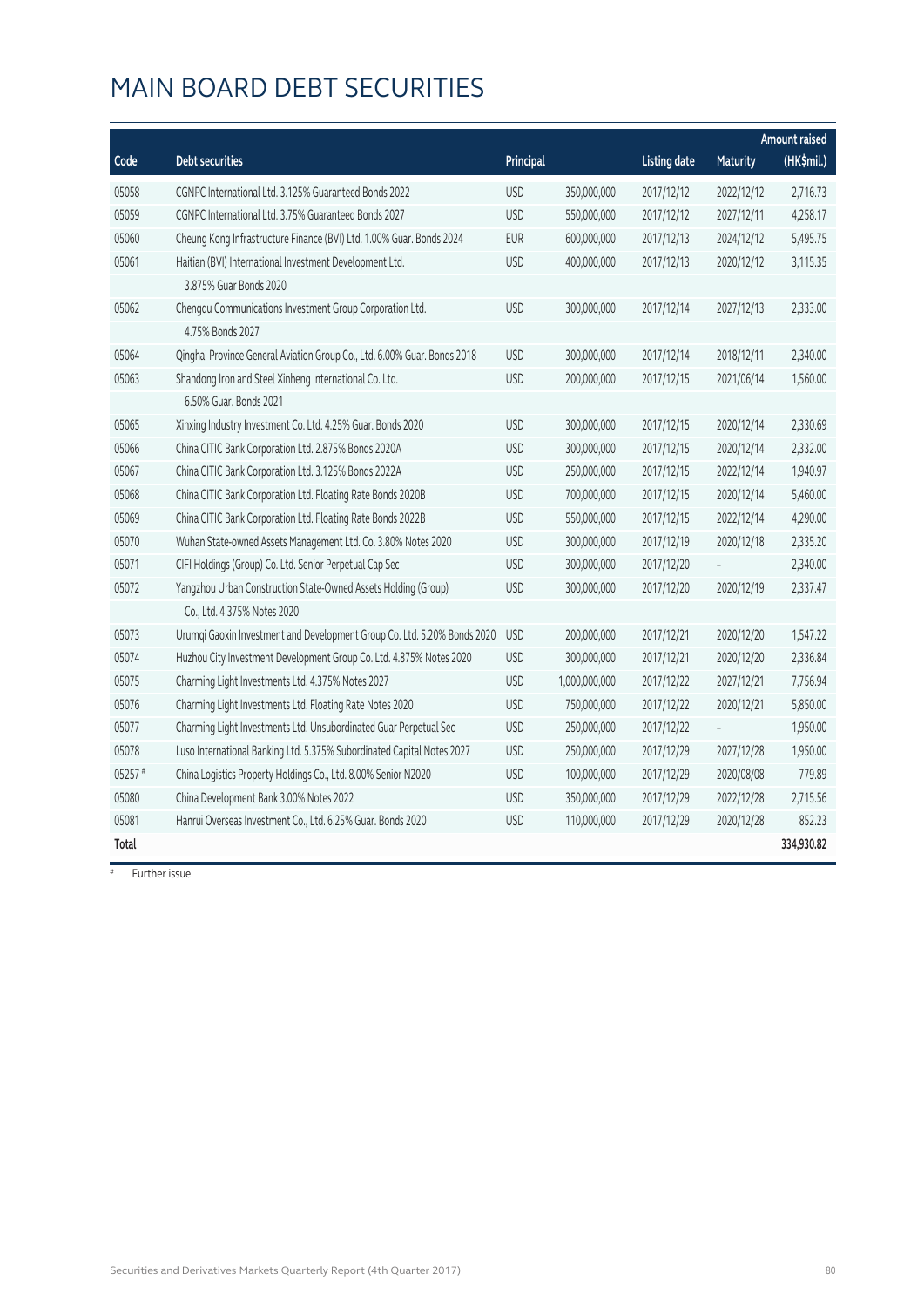|                | <b>Exchange</b><br><b>Traded</b><br>Fund (ETF)<br>$(HK\$ mil.) | Leveraged<br>and Inverse<br><b>Products</b><br>(L&I Products)<br>(HK\$ mil.) | <b>Real Estate</b><br>Investment<br><b>Trusts (REITs)</b><br>(HK\$ mil.) | <b>Others</b><br>(HK\$ mil.) | <b>Total</b><br>(HK\$ mil.) | $%$ of<br>market total |
|----------------|----------------------------------------------------------------|------------------------------------------------------------------------------|--------------------------------------------------------------------------|------------------------------|-----------------------------|------------------------|
| Q4             | 200.178.89                                                     | 286.95                                                                       | 25.310.73                                                                | 25.00                        | 225,801.57                  | 5.79                   |
| Q1             | 272.667.62                                                     | 8.468.18                                                                     | 21,154.53                                                                | 45.32                        | 302,335.66                  | 6.60                   |
| Q <sub>2</sub> | 287,085.90                                                     | 40,415.94                                                                    | 22,355.40                                                                | 35.41                        | 349,892.65                  | 7.69                   |
| Q <sub>3</sub> | 256,464.87                                                     | 31,956.70                                                                    | 23,257.20                                                                | 99.96                        | 311,778.73                  | 5.26                   |
| Q4             | 249,162.50                                                     | 13,254.17                                                                    | 22,643.22                                                                | 96.64                        | 285,156.54                  | 4.39                   |
|                |                                                                |                                                                              |                                                                          |                              |                             |                        |

#### **Unit Trusts and Mutual Funds Trading Statistics**

Note: Turnover value traded in non-HKD currency securities have been included

#### **Unit Trusts and Mutual Funds Market Value**

|      |                | No. of<br><i>issues</i> | <b>Exchange</b><br><b>Traded</b><br>Funds (ETF)<br>$(HK$$ mil.) | <b>issues</b> | Leveraged<br>and Inverse<br><b>Products</b><br>No. of (L&I Products)<br>$(HK\$ mil.) | No. of<br>issues | <b>Real Estate</b><br>Investment<br><b>Trusts</b><br>(REITs)<br>$(HK$$ mil.) | No. of<br><b>issues</b>  | <b>Others</b><br>(HK\$ mil.) | No. of<br>issues | <b>Total</b><br>(HK\$ mil.) |
|------|----------------|-------------------------|-----------------------------------------------------------------|---------------|--------------------------------------------------------------------------------------|------------------|------------------------------------------------------------------------------|--------------------------|------------------------------|------------------|-----------------------------|
| 2016 | Q4             | 133                     | 561,308.69                                                      | 12            | 517.17                                                                               | 11               | 210.386.83                                                                   | 1                        | 1.134.67                     | 157              | 773,347.35                  |
| 2017 | Q <sub>1</sub> | 127                     | 576,046.57                                                      | 30            | 4,773.28                                                                             | 11               | 224,246.52                                                                   | $\mathbf{\overline{1}}$  | 1,215.23                     | 169              | 806,281.61                  |
|      | Q <sub>2</sub> | 126                     | 596,939.76                                                      | 30            | 4,650.20                                                                             | 11               | 241,870.58                                                                   | 1                        | 1.045.24                     | 168              | 844,505.77                  |
|      | Q <sub>3</sub> | 107                     | 601.666.46                                                      | 27            | 4.213.20                                                                             | 11               | 251.920.21                                                                   |                          | 1.110.76                     | 146              | 858.910.64                  |
|      | Q4             | 106                     | 632,535.18                                                      | 27            | 3,442.75                                                                             | 11               | 276,508.56                                                                   | $\overline{\phantom{a}}$ | 1,162.33                     | 145              | 913,648.81                  |

#### **New Listing Unit Trust and Mutual Funds Statistics**

|      |                | No. of newly listed<br>unit trust and mutual funds | <b>Funds raised</b><br>(HK\$ mil.) |
|------|----------------|----------------------------------------------------|------------------------------------|
| 2016 | Q4             | 9                                                  | $\overline{\phantom{0}}$           |
| 2017 | Q1             | 18                                                 | $\overline{\phantom{0}}$           |
|      | Q <sub>2</sub> | $\qquad \qquad$                                    | $\overline{\phantom{0}}$           |
|      | Q <sub>3</sub> |                                                    | $\overline{\phantom{0}}$           |
|      | Q4             |                                                    | $\overline{\phantom{0}}$           |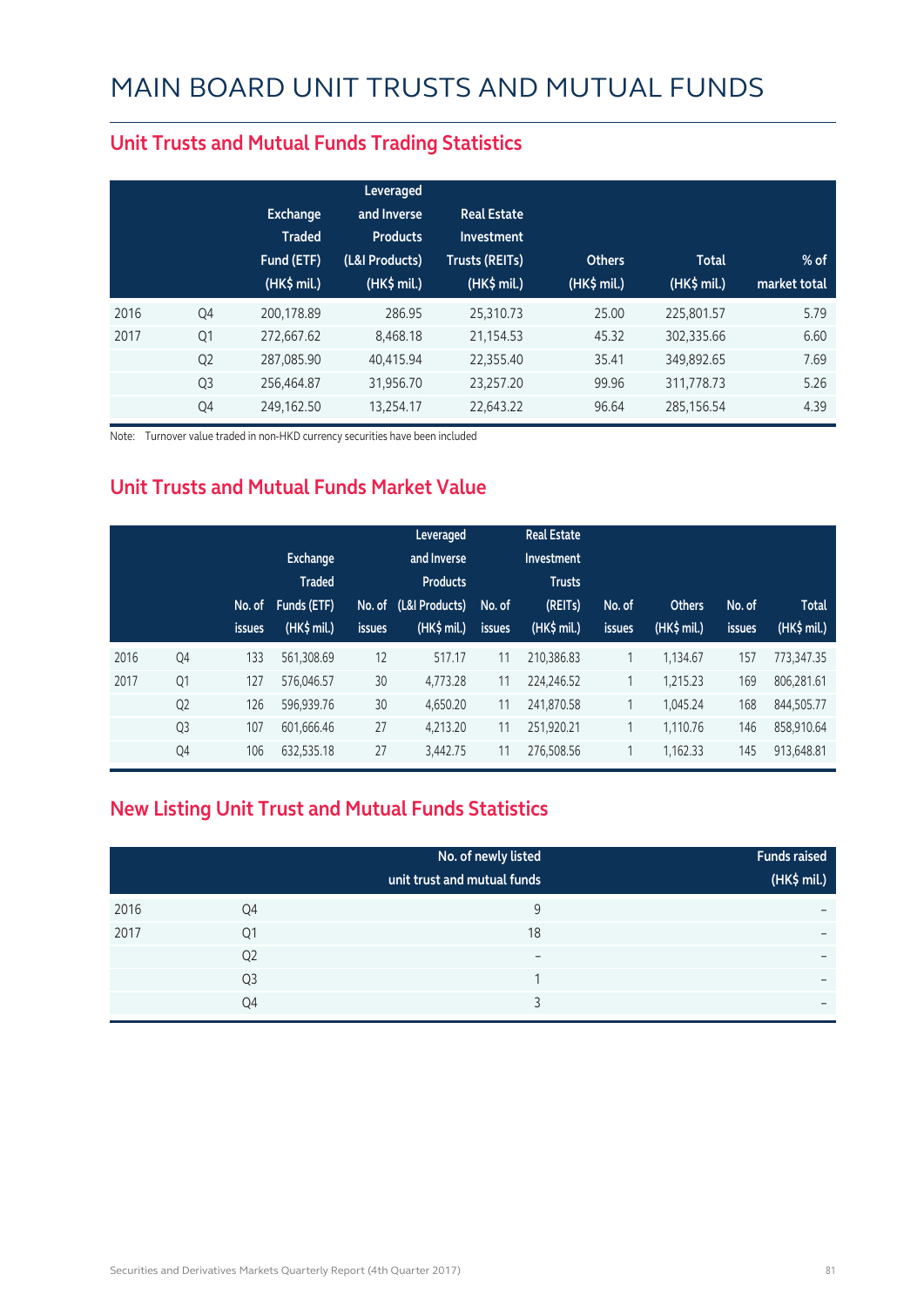#### **Newly Listed Unit Trust and Mutual Funds**

for 4th quarter 2017

|       |                                                |                                                                  |                    |                   | Amount raised | Subscription |                     |
|-------|------------------------------------------------|------------------------------------------------------------------|--------------------|-------------------|---------------|--------------|---------------------|
| Code  | Unit trust and Mutual funds                    | Fund manager                                                     | Issue price (HK\$) | No. of unit offer | (HK\$ mil)    | rate (times) | <b>Listing date</b> |
| 02803 | Premia CSI Caixin China Bedrock<br>Economy ETF | Premia Partners Company Limited                                  | n.a.               | n.a.              | n.a.          | n.a.         | 2017/10/24          |
| 03173 | Premia CSI Caixin China New<br>Economy ETF     | Premia Partners Company Limited                                  | n.a.               | n.a.              | n.a.          | n.a.         | 2017/10/24          |
| 03080 | Ping An of China CSI 5-10Y CGB ETF             | Ping An of China Asset Management<br>(Hong Kong) Company Limited | n.a.               | n.a.              | n.a.          | n.a.         | 2017/12/29          |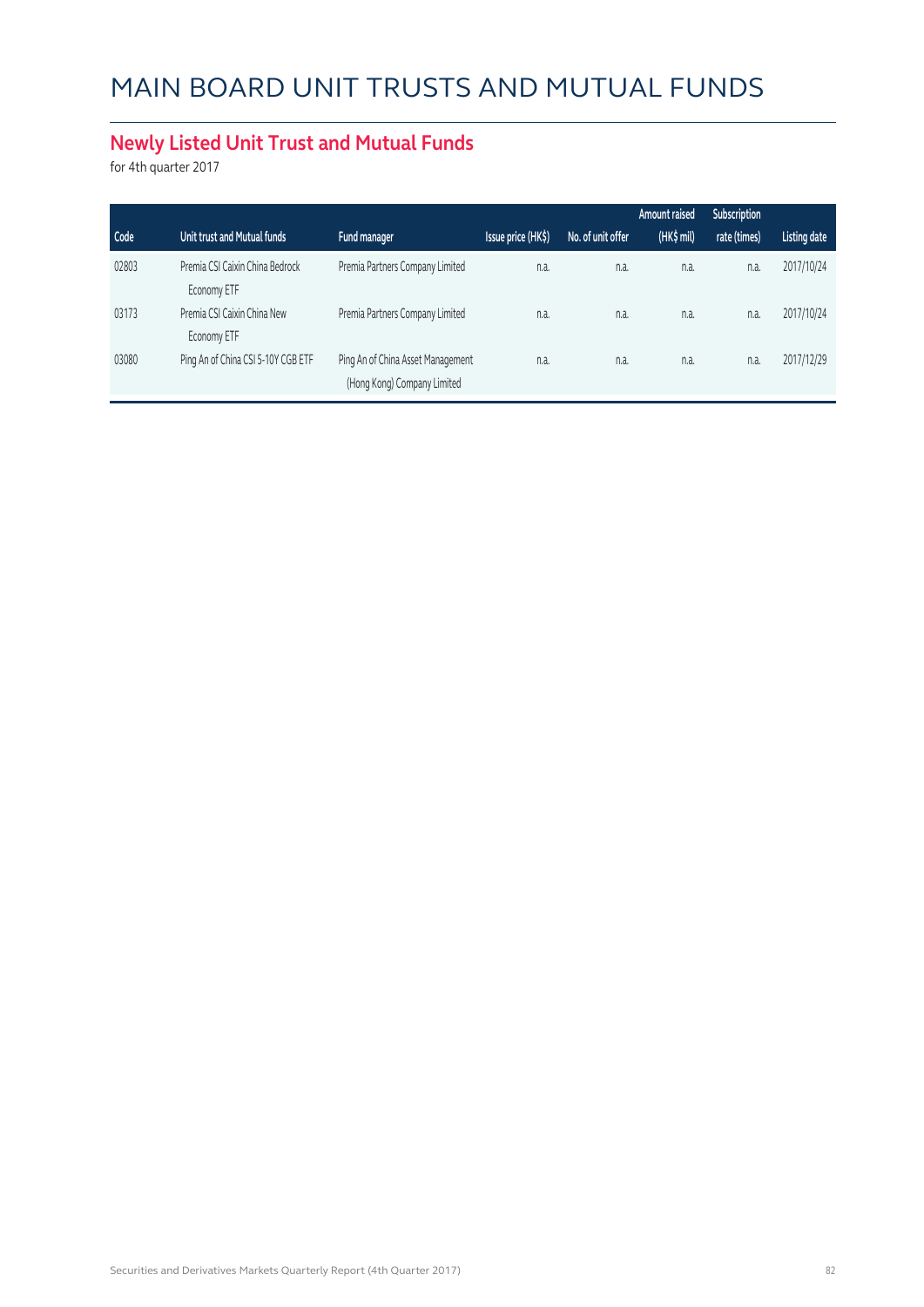#### **Callable Bull/Bear Contracts Trading Statistics**

|      |                | <b>Number</b> | <b>Market value</b> | <b>Turnover value</b> |
|------|----------------|---------------|---------------------|-----------------------|
|      |                |               | (HK\$ mil.)         | (HK\$ mil.)           |
| 2016 | Q4             | 1,844         | 46,982.16           | 288,777.61            |
| 2017 | Q1             | 2,271         | 56,964.61           | 282,458.37            |
|      | Q <sub>2</sub> | 2,667         | 83,611.38           | 220,839.34            |
|      | Q <sub>3</sub> | 3,257         | 119,305.67          | 302,173.15            |
|      | Q4             | 3,374         | 114,271.35          | 383,700.91            |

#### **New Listings Callable Bull/Bear Contracts Statistics**

|                | No. of newly listed CBBC | Amount raised (HK\$ mil.) |
|----------------|--------------------------|---------------------------|
| Q4             | 2,001                    | 78,979.94                 |
| Q1             | 2,508                    | 90,548.83                 |
| Q <sub>2</sub> | 2,224                    | 75,481.22                 |
| Q3             | 3,799                    | 122,666.17                |
| Q4             | 4,704                    | 144,771.12                |
|                |                          |                           |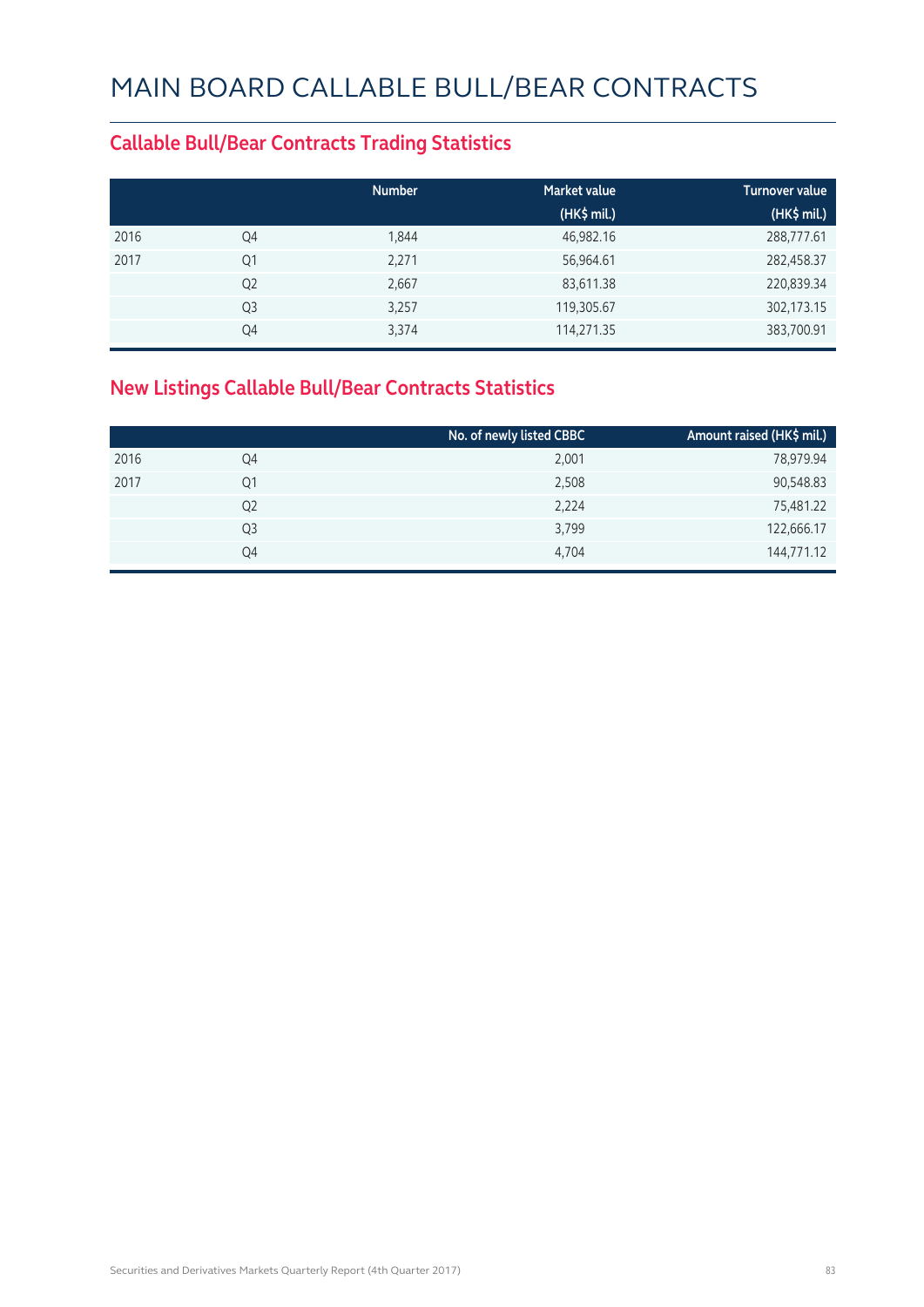#### **Newly Listed Callable Bull/Bear Contracts**

for 4th quarter 2017

|       |                                                            | No. of issue |                     |               | Amount raised |
|-------|------------------------------------------------------------|--------------|---------------------|---------------|---------------|
| Code  | <b>Callable Bull/Bear Contracts</b>                        | (units)      | <b>Listing date</b> | <b>Expiry</b> | (HK\$ mil.)   |
| 69768 | BNP Paribas Issuance B.V. - HSI R Bull CBBC Sep 2018 A     | 250,000,000  | 2017/10/03          | 2018/09/27    | 62.50         |
| 69693 | BNP Paribas Issuance B.V. - HSI R Bull CBBC Sep 2018 U     | 250,000,000  | 2017/10/03          | 2018/09/27    | 62.50         |
| 69691 | BNP Paribas Issuance B.V. - HSI R Bull CBBC Sep 2018 V     | 250,000,000  | 2017/10/03          | 2018/09/27    | 62.50         |
| 69688 | BNP Paribas Issuance B.V. - HSI R Bull CBBC Sep 2018 W     | 250,000,000  | 2017/10/03          | 2018/09/27    | 62.50         |
| 69735 | BNP Paribas Issuance B.V. - HSI R Bear CBBC Mar 2018 E     | 250,000,000  | 2017/10/03          | 2018/03/28    | 62.50         |
| 69739 | BNP Paribas Issuance B.V. - HSI R Bear CBBC Mar 2018 I     | 250,000,000  | 2017/10/03          | 2018/03/28    | 62.50         |
| 69748 | BNP Paribas Issuance B.V. - HSI R Bear CBBC Mar 2018 J     | 250,000,000  | 2017/10/03          | 2018/03/28    | 62.50         |
| 69769 | BNP Paribas Issuance B.V. - HSI R Bear CBBC Mar 2018 K     | 250,000,000  | 2017/10/03          | 2018/03/28    | 62.50         |
| 69703 | BNP Paribas Issuance B.V. - Tencent R Bull CBBC Aug 2018 N | 50,000,000   | 2017/10/03          | 2018/08/30    | 12.50         |
| 69840 | Credit Suisse AG - ABC R Bull CBBC Oct 2018 B              | 70,000,000   | 2017/10/03          | 2018/10/11    | 17.50         |
| 69824 | Credit Suisse AG - CNOOC R Bull CBBC Oct 2018 E            | 50,000,000   | 2017/10/03          | 2018/10/12    | 12.50         |
| 69811 | Credit Suisse AG - Geely Auto R Bear CBBC Apr 2018 I       | 40,000,000   | 2017/10/03          | 2018/04/13    | 10.00         |
| 69786 | Credit Suisse AG - HSI R Bull CBBC Mar 2018 U              | 200,000,000  | 2017/10/03          | 2018/03/28    | 50.00         |
| 69787 | Credit Suisse AG - HSI R Bull CBBC Apr 2018 X              | 200,000,000  | 2017/10/03          | 2018/04/27    | 50.00         |
| 69783 | Credit Suisse AG - HSI R Bull CBBC Aug 2018 B              | 200,000,000  | 2017/10/03          | 2018/08/30    | 50.00         |
| 69854 | Credit Suisse AG - HSI R Bear CBBC Jan 2018 P              | 200,000,000  | 2017/10/03          | 2018/01/30    | 50.00         |
| 69841 | Credit Suisse AG - HSI R Bear CBBC Feb 2018 M              | 200,000,000  | 2017/10/03          | 2018/02/27    | 50.00         |
| 69848 | Credit Suisse AG - HSI R Bear CBBC Mar 2018 I              | 200,000,000  | 2017/10/03          | 2018/03/28    | 50.00         |
| 69825 | Credit Suisse AG - Ping An R Bull CBBC Oct 2018 H          | 100,000,000  | 2017/10/03          | 2018/10/19    | 25.00         |
| 69823 | Credit Suisse AG - Tencent R Bull CBBC Jul 2018 H          | 50,000,000   | 2017/10/03          | 2018/07/20    | 12.50         |
| 69684 | Goldman Sachs SP (Asia) - HSI R Bull CBBC Aug 2019 C       | 200,000,000  | 2017/10/03          | 2019/08/29    | 50.00         |
| 69686 | Goldman Sachs SP (Asia) - HSI R Bull CBBC Aug 2019 D       | 200,000,000  | 2017/10/03          | 2019/08/29    | 50.00         |
| 69749 | Goldman Sachs SP (Asia) - HSI R Bull CBBC Aug 2019 E       | 200,000,000  | 2017/10/03          | 2019/08/29    | 50.00         |
| 69858 | Goldman Sachs SP (Asia) - HSI R Bear CBBC Mar 2018 T       | 200,000,000  | 2017/10/03          | 2018/03/28    | 50.00         |
| 69859 | Goldman Sachs SP (Asia) - HSI R Bear CBBC Mar 2018 U       | 200,000,000  | 2017/10/03          | 2018/03/28    | 50.00         |
| 69705 | Goldman Sachs SP (Asia) - Tencent R Bull CBBC Feb 2018 A   | 80,000,000   | 2017/10/03          | 2018/02/28    | 20.00         |
| 69707 | Goldman Sachs SP (Asia) - Tencent R Bull CBBC Feb 2018 B   | 80,000,000   | 2017/10/03          | 2018/02/28    | 20.00         |
| 69860 | Goldman Sachs SP (Asia) - Tencent R Bear CBBC Apr 2018 I   | 80,000,000   | 2017/10/03          | 2018/04/10    | 20.00         |
| 69734 | HK Bank - HSCEI R Bear CBBC Mar 2018 F                     | 50,000,000   | 2017/10/03          | 2018/03/28    | 12.50         |
| 69696 | HK Bank - HSI R Bull CBBC Jul 2018 L                       | 100,000,000  | 2017/10/03          | 2018/07/30    | 25.00         |
| 69700 | HK Bank - HSI R Bull CBBC Jul 2018 M                       | 100,000,000  | 2017/10/03          | 2018/07/30    | 25.00         |
| 69732 | HK Bank - HSI R Bear CBBC Mar 2018 B                       | 150,000,000  | 2017/10/03          | 2018/03/28    | 37.50         |
| 69722 | HK Bank - HSI R Bear CBBC Mar 2018 O                       | 150,000,000  | 2017/10/03          | 2018/03/28    | 37.50         |
| 69702 | HK Bank - Tencent R Bull CBBC Jul 2018 U                   | 60,000,000   | 2017/10/03          | 2018/07/30    | 15.00         |
| 69906 | J P Morgan SP BV - HSI R Bull CBBC Nov 2018 G              | 240,000,000  | 2017/10/03          | 2018/11/29    | 60.00         |
| 69905 | J P Morgan SP BV - HSI R Bull CBBC Sep 2019 B              | 240,000,000  | 2017/10/03          | 2019/09/27    | 60.00         |
| 69909 | J P Morgan SP BV - HSI R Bull CBBC Sep 2019 C              | 240,000,000  | 2017/10/03          | 2019/09/27    | 60.00         |
| 69918 | J P Morgan SP BV - HSI R Bear CBBC Jan 2018 B              | 240,000,000  | 2017/10/03          | 2018/01/30    | 60.00         |
| 69913 | J P Morgan SP BV - HSI R Bear CBBC Jan 2018 F              | 240,000,000  | 2017/10/03          | 2018/01/30    | 60.00         |
| 69912 | J P Morgan SP BV - HSI R Bear CBBC Jan 2018 I              | 240,000,000  | 2017/10/03          | 2018/01/30    | 60.00         |
| 69920 | J P Morgan SP BV - HSI R Bear CBBC Jan 2018 J              | 240,000,000  | 2017/10/03          | 2018/01/30    | 60.00         |
| 69910 | J P Morgan SP BV - Tencent R Bull CBBC Jan 2018 U          | 60,000,000   | 2017/10/03          | 2018/01/19    | 15.00         |
| 69927 | J P Morgan SP BV - Tencent R Bear CBBC Mar 2018 J          | 40,000,000   | 2017/10/03          | 2018/03/16    | 10.00         |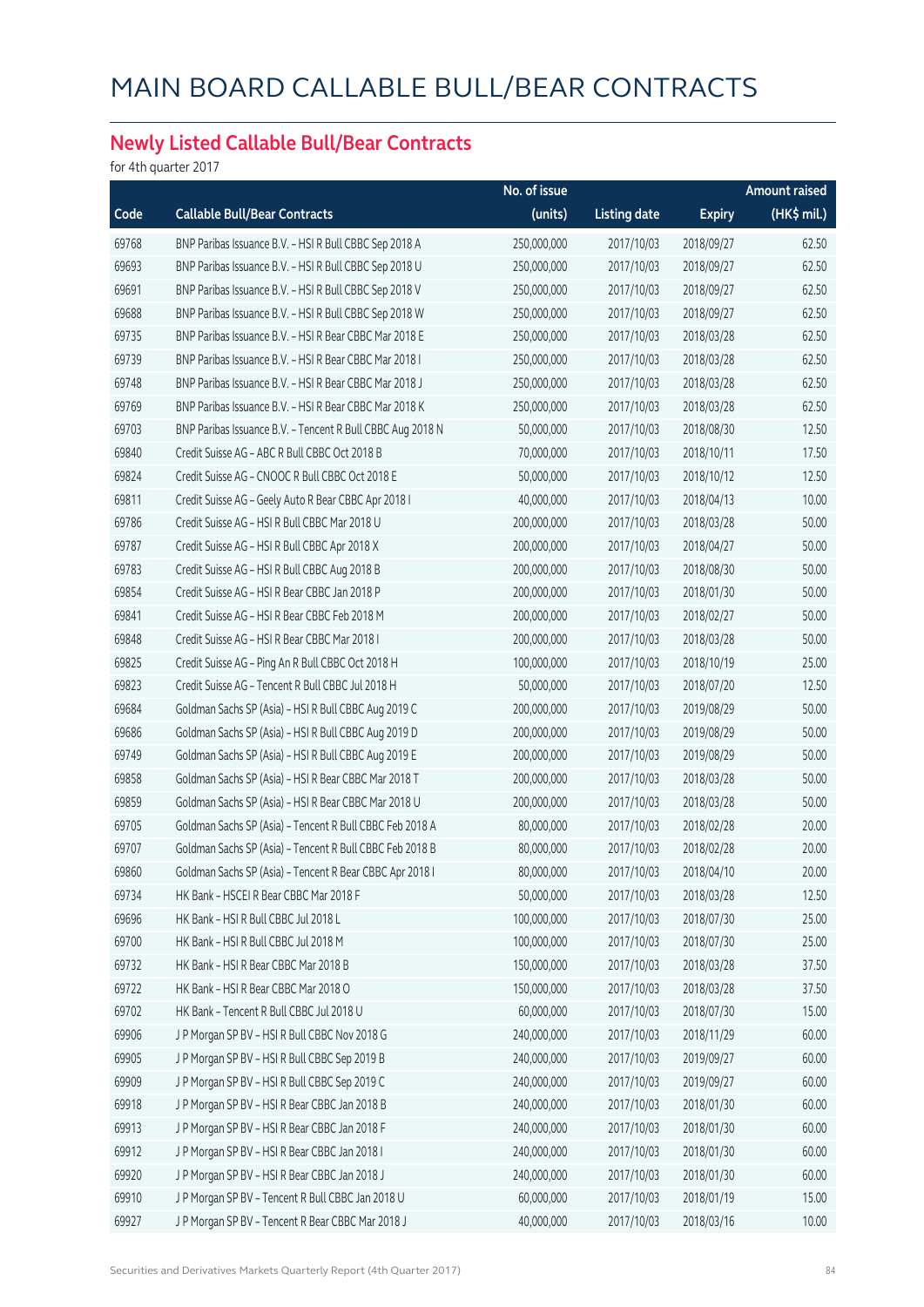|       |                                                            | No. of issue |                     |               | <b>Amount raised</b> |
|-------|------------------------------------------------------------|--------------|---------------------|---------------|----------------------|
| Code  | <b>Callable Bull/Bear Contracts</b>                        | (units)      | <b>Listing date</b> | <b>Expiry</b> | (HK\$ mil.)          |
| 69755 | Macquarie Bank Ltd. - Tencent R Bear CBBC Apr 2018 M       | 15,000,000   | 2017/10/03          | 2018/04/30    | 10.01                |
| 69708 | SG Issuer - HSBC R Bull CBBC Apr 2018 H                    | 100,000,000  | 2017/10/03          | 2018/04/16    | 25.00                |
| 69970 | SG Issuer - HSI R Bull CBBC Mar 2019 T                     | 200,000,000  | 2017/10/03          | 2019/03/28    | 50.00                |
| 69973 | SG Issuer - HSI R Bull CBBC Apr 2019 R                     | 200,000,000  | 2017/10/03          | 2019/04/29    | 50.00                |
| 69928 | SG Issuer - HSI R Bear CBBC Jan 2018 K                     | 200,000,000  | 2017/10/03          | 2018/01/30    | 50.00                |
| 69931 | SG Issuer - HSI R Bear CBBC Feb 2018 R                     | 200,000,000  | 2017/10/03          | 2018/02/27    | 50.00                |
| 69954 | SG Issuer - HSI R Bear CBBC Feb 2018 S                     | 200,000,000  | 2017/10/03          | 2018/02/27    | 50.00                |
| 69963 | SG Issuer - HSI R Bear CBBC Mar 2018 G                     | 200,000,000  | 2017/10/03          | 2018/03/28    | 50.00                |
| 69715 | SG Issuer - Ping An R Bull CBBC May 2018 F                 | 100,000,000  | 2017/10/03          | 2018/05/28    | 25.00                |
| 69717 | SG Issuer - Tencent R Bull CBBC Apr 2018 O                 | 80,000,000   | 2017/10/03          | 2018/04/17    | 20.00                |
| 69721 | SG Issuer - Tencent R Bull CBBC Jun 2018 G                 | 80,000,000   | 2017/10/03          | 2018/06/25    | 20.00                |
| 69862 | UBS AG - HSI R Bull CBBC Dec 2018 D                        | 200,000,000  | 2017/10/03          | 2018/12/28    | 50.00                |
| 69864 | UBS AG - HSI R Bull CBBC Dec 2018 E                        | 250,000,000  | 2017/10/03          | 2018/12/28    | 62.50                |
| 69867 | UBS AG - HSI R Bull CBBC Dec 2018 F                        | 250,000,000  | 2017/10/03          | 2018/12/28    | 62.50                |
| 69881 | UBS AG - HSI R Bear CBBC Jan 2018 I                        | 200,000,000  | 2017/10/03          | 2018/01/30    | 50.00                |
| 69882 | UBS AG - HSI R Bear CBBC Jan 2018 J                        | 250,000,000  | 2017/10/03          | 2018/01/30    | 62.50                |
| 69900 | UBS AG - HSI R Bear CBBC Jan 2018 K                        | 200,000,000  | 2017/10/03          | 2018/01/30    | 50.00                |
| 69904 | UBS AG - Tencent R Bull CBBC May 2018 B                    | 50,000,000   | 2017/10/03          | 2018/05/21    | 12.50                |
| 60169 | BNP Paribas Issuance B.V. - HSBC R Bull CBBC Aug 2018 H    | 150,000,000  | 2017/10/04          | 2018/08/30    | 37.50                |
| 60223 | BNP Paribas Issuance B.V. - HSCEI R Bear CBBC Feb 2018 V   | 100,000,000  | 2017/10/04          | 2018/02/27    | 25.00                |
| 60226 | BNP Paribas Issuance B.V. - HSI R Bull CBBC Sep 2018 B     | 250,000,000  | 2017/10/04          | 2018/09/27    | 62.50                |
| 60207 | BNP Paribas Issuance B.V. - Tencent R Bull CBBC Aug 2018 F | 50,000,000   | 2017/10/04          | 2018/08/30    | 12.50                |
| 60221 | BNP Paribas Issuance B.V. - Tencent R Bull CBBC Aug 2018 M | 50,000,000   | 2017/10/04          | 2018/08/30    | 12.50                |
| 60170 | BNP Paribas Issuance B.V. - Tencent R Bull CBBC Aug 2018 O | 50,000,000   | 2017/10/04          | 2018/08/30    | 12.50                |
| 60234 | BNP Paribas Issuance B.V. - Tencent R Bear CBBC Apr 2018 M | 50,000,000   | 2017/10/04          | 2018/04/27    | 12.50                |
| 60300 | Credit Suisse AG - BOCL R Bull CBBC Sep 2018 D             | 50,000,000   | 2017/10/04          | 2018/09/13    | 12.50                |
| 60297 | Credit Suisse AG - CNOOC R Bull CBBC Oct 2018 F            | 50,000,000   | 2017/10/04          | 2018/10/25    | 12.50                |
| 60294 | Credit Suisse AG - Geely Auto R Bull CBBC Apr 2018 E       | 40,000,000   | 2017/10/04          | 2018/04/19    | 10.00                |
| 60248 | Credit Suisse AG - HSI R Bull CBBC Mar 2018 Y              | 150,000,000  | 2017/10/04          | 2018/03/28    | 37.50                |
| 60249 | Credit Suisse AG - HSI R Bull CBBC Apr 2018 A              | 200,000,000  | 2017/10/04          | 2018/04/27    | 50.00                |
| 60277 | Credit Suisse AG - HSI R Bear CBBC Jan 2018 Q              | 200,000,000  | 2017/10/04          | 2018/01/30    | 50.00                |
| 60258 | Credit Suisse AG - HSI R Bear CBBC Jan 2018 S              | 200,000,000  | 2017/10/04          | 2018/01/30    | 50.00                |
| 60260 | Credit Suisse AG - HSI R Bear CBBC Feb 2018 T              | 200,000,000  | 2017/10/04          | 2018/02/27    | 50.00                |
| 60265 | Credit Suisse AG - Tencent R Bull CBBC Jul 2018 I          | 50,000,000   | 2017/10/04          | 2018/07/12    | 12.50                |
| 60292 | Credit Suisse AG - Tencent R Bull CBBC Jul 2018 J          | 50,000,000   | 2017/10/04          | 2018/07/18    | 12.50                |
| 69974 | Goldman Sachs SP (Asia) - HSI R Bull CBBC Aug 2019 F       | 200,000,000  | 2017/10/04          | 2019/08/29    | 50.00                |
| 69980 | Goldman Sachs SP (Asia) - HSI R Bull CBBC Aug 2019 G       | 200,000,000  | 2017/10/04          | 2019/08/29    | 50.00                |
| 60057 | Goldman Sachs SP (Asia) - HSI R Bear CBBC Mar 2018 V       | 200,000,000  | 2017/10/04          | 2018/03/28    | 50.00                |
| 60062 | Goldman Sachs SP (Asia) - HSI R Bear CBBC Mar 2018 W       | 200,000,000  | 2017/10/04          | 2018/03/28    | 50.00                |
| 60071 | Goldman Sachs SP (Asia) - HSI R Bear CBBC Mar 2018 X       | 200,000,000  | 2017/10/04          | 2018/03/28    | 50.00                |
| 60334 | Goldman Sachs SP (Asia) - HSI R Bear CBBC Mar 2018 Y       | 200,000,000  | 2017/10/04          | 2018/03/28    | 50.00                |
| 60045 | Goldman Sachs SP (Asia) - Tencent R Bull CBBC Mar 2018 D   | 80,000,000   | 2017/10/04          | 2018/03/28    | 20.00                |
| 60048 | Goldman Sachs SP (Asia) - Tencent R Bull CBBC Mar 2018 E   | 80,000,000   | 2017/10/04          | 2018/03/28    | 20.00                |
| 60053 | Goldman Sachs SP (Asia) - Tencent R Bull CBBC Mar 2018 F   | 80,000,000   | 2017/10/04          | 2018/03/28    | 20.00                |
| 60056 | Goldman Sachs SP (Asia) - Tencent R Bull CBBC Mar 2018 G   | 80,000,000   | 2017/10/04          | 2018/03/28    | 20.00                |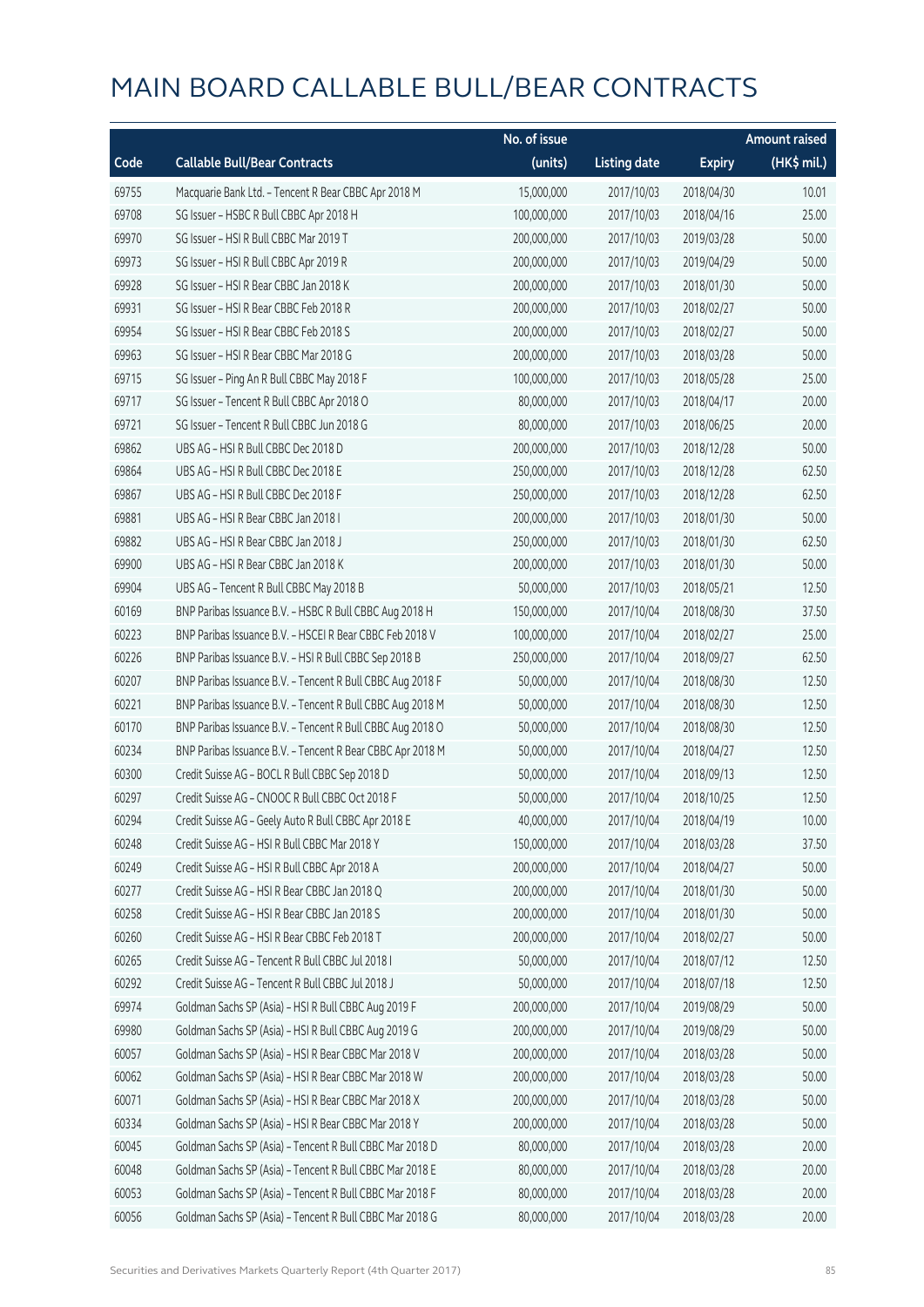|       |                                                          | No. of issue |                     |               | <b>Amount raised</b> |
|-------|----------------------------------------------------------|--------------|---------------------|---------------|----------------------|
| Code  | <b>Callable Bull/Bear Contracts</b>                      | (units)      | <b>Listing date</b> | <b>Expiry</b> | $(HK\$ mil.)         |
| 60449 | Goldman Sachs SP (Asia) - Tencent R Bear CBBC Feb 2018 A | 80,000,000   | 2017/10/04          | 2018/02/28    | 20.00                |
| 60112 | HK Bank - China Life R Bear CBBC Apr 2018 A              | 40,000,000   | 2017/10/04          | 2018/04/30    | 10.00                |
| 60101 | HK Bank - Geely Auto R Bull CBBC Aug 2018 E              | 40,000,000   | 2017/10/04          | 2018/08/20    | 10.00                |
| 60087 | HK Bank - Geely Auto R Bear CBBC Apr 2018 F              | 40,000,000   | 2017/10/04          | 2018/04/16    | 10.00                |
| 60076 | HK Bank - Galaxy Ent R Bear CBBC Jun 2018 B              | 40,000,000   | 2017/10/04          | 2018/06/25    | 10.00                |
| 60106 | HK Bank - HKEX R Bull CBBC Jun 2018 L                    | 50,000,000   | 2017/10/04          | 2018/06/25    | 12.50                |
| 69993 | HK Bank - HSI R Bull CBBC Jul 2018 N                     | 100,000,000  | 2017/10/04          | 2018/07/30    | 25.00                |
| 60115 | HK Bank - HSI R Bear CBBC Mar 2018 P                     | 100,000,000  | 2017/10/04          | 2018/03/28    | 25.00                |
| 60117 | HK Bank - HSI R Bear CBBC Mar 2018 Q                     | 100,000,000  | 2017/10/04          | 2018/03/28    | 25.00                |
| 60114 | HK Bank - Ping An R Bear CBBC May 2018 C                 | 40,000,000   | 2017/10/04          | 2018/05/07    | 10.00                |
| 60103 | HK Bank - Sunny Optical R Bull CBBC Apr 2018 D           | 40,000,000   | 2017/10/04          | 2018/04/23    | 10.00                |
| 60072 | HK Bank - Tencent R Bull CBBC Mar 2018 O                 | 60,000,000   | 2017/10/04          | 2018/03/26    | 15.00                |
| 69987 | HK Bank - Tencent R Bull CBBC Apr 2018 X                 | 60,000,000   | 2017/10/04          | 2018/04/16    | 15.00                |
| 69990 | HK Bank - Tencent R Bull CBBC Apr 2018 Y                 | 60,000,000   | 2017/10/04          | 2018/04/23    | 15.00                |
| 60111 | HK Bank - Tencent R Bear CBBC Apr 2018 G                 | 50,000,000   | 2017/10/04          | 2018/04/09    | 12.50                |
| 60328 | J P Morgan SP BV - CNOOC R Bull CBBC Oct 2018 B          | 100,000,000  | 2017/10/04          | 2018/10/19    | 25.00                |
| 60314 | J P Morgan SP BV - HSI R Bull CBBC Dec 2018 S            | 240,000,000  | 2017/10/04          | 2018/12/28    | 60.00                |
| 60302 | J P Morgan SP BV - HSI R Bear CBBC Jan 2018 N            | 240,000,000  | 2017/10/04          | 2018/01/30    | 60.00                |
| 60333 | J P Morgan SP BV - HSI R Bear CBBC Jan 2018 P            | 240,000,000  | 2017/10/04          | 2018/01/30    | 60.00                |
| 60317 | J P Morgan SP BV - Tencent R Bull CBBC Jan 2018 V        | 50,000,000   | 2017/10/04          | 2018/01/19    | 12.50                |
| 60318 | J P Morgan SP BV - Tencent R Bull CBBC Jan 2018 W        | 50,000,000   | 2017/10/04          | 2018/01/19    | 12.50                |
| 60320 | J P Morgan SP BV - Tencent R Bear CBBC Feb 2018 N        | 40,000,000   | 2017/10/04          | 2018/02/15    | 10.00                |
| 60134 | Macquarie Bank Ltd. - Tencent R Bull CBBC Apr 2018 M     | 15,000,000   | 2017/10/04          | 2018/04/30    | 10.19                |
| 60166 | Macquarie Bank Ltd. - Tencent R Bull CBBC Apr 2018 N     | 16,000,000   | 2017/10/04          | 2018/04/30    | 10.50                |
| 60135 | Macquarie Bank Ltd. - Tencent R Bear CBBC Apr 2018 N     | 15,000,000   | 2017/10/04          | 2018/04/30    | 10.34                |
| 60237 | SG Issuer - AAC Tech R Bull CBBC Dec 2018 A              | 40,000,000   | 2017/10/04          | 2018/12/07    | 11.00                |
| 69994 | SG Issuer - CNOOC R Bull CBBC Jul 2018 C                 | 40,000,000   | 2017/10/04          | 2018/07/30    | 10.00                |
| 69999 | SG Issuer - Geely Auto R Bull CBBC Sep 2018 C            | 40,000,000   | 2017/10/04          | 2018/09/27    | 10.00                |
| 60240 | SG Issuer - HKEX R Bull CBBC Jun 2018 I                  | 50,000,000   | 2017/10/04          | 2018/06/14    | 12.50                |
| 60246 | SG Issuer - HSCEI R Bull CBBC Nov 2018 J                 | 200,000,000  | 2017/10/04          | 2018/11/29    | 50.00                |
| 60379 | SG Issuer - HSI R Bull CBBC Jul 2019 H                   | 200,000,000  | 2017/10/04          | 2019/07/30    | 50.00                |
| 60383 | SG Issuer - HSI R Bull CBBC Oct 2019 A                   | 200,000,000  | 2017/10/04          | 2019/10/30    | 50.00                |
| 60335 | SG Issuer - HSI R Bear CBBC Jan 2018 R                   | 200,000,000  | 2017/10/04          | 2018/01/30    | 50.00                |
| 60351 | SG Issuer - HSI R Bear CBBC Jan 2018 T                   | 200,000,000  | 2017/10/04          | 2018/01/30    | 50.00                |
| 60362 | SG Issuer - HSI R Bear CBBC Mar 2018 H                   | 200,000,000  | 2017/10/04          | 2018/03/28    | 50.00                |
| 60001 | SG Issuer - PetroChina R Bull CBBC Aug 2018 B            | 40,000,000   | 2017/10/04          | 2018/08/09    | 10.00                |
| 60005 | SG Issuer - Ping An R Bull CBBC Oct 2018 C               | 100,000,000  | 2017/10/04          | 2018/10/22    | 25.00                |
| 60022 | SG Issuer - Tencent R Bull CBBC Apr 2018 P               | 80,000,000   | 2017/10/04          | 2018/04/12    | 20.00                |
| 60023 | SG Issuer - Tencent R Bull CBBC Jul 2018 J               | 80,000,000   | 2017/10/04          | 2018/07/04    | 20.00                |
| 60024 | SG Issuer - Tencent R Bull CBBC Jul 2018 K               | 80,000,000   | 2017/10/04          | 2018/07/12    | 20.00                |
| 60018 | SG Issuer - Tencent R Bear CBBC Mar 2018 L               | 80,000,000   | 2017/10/04          | 2018/03/28    | 20.00                |
| 60394 | UBS AG - HSI R Bull CBBC Sep 2018 L                      | 250,000,000  | 2017/10/04          | 2018/09/27    | 62.50                |
| 60391 | UBS AG - HSI R Bull CBBC Nov 2018 L                      | 200,000,000  | 2017/10/04          | 2018/11/29    | 50.00                |
| 60414 | UBS AG - HSI R Bear CBBC Jan 2018 L                      | 250,000,000  | 2017/10/04          | 2018/01/30    | 62.50                |
| 60428 | UBS AG - HSI R Bear CBBC Jan 2018 M                      | 200,000,000  | 2017/10/04          | 2018/01/30    | 50.00                |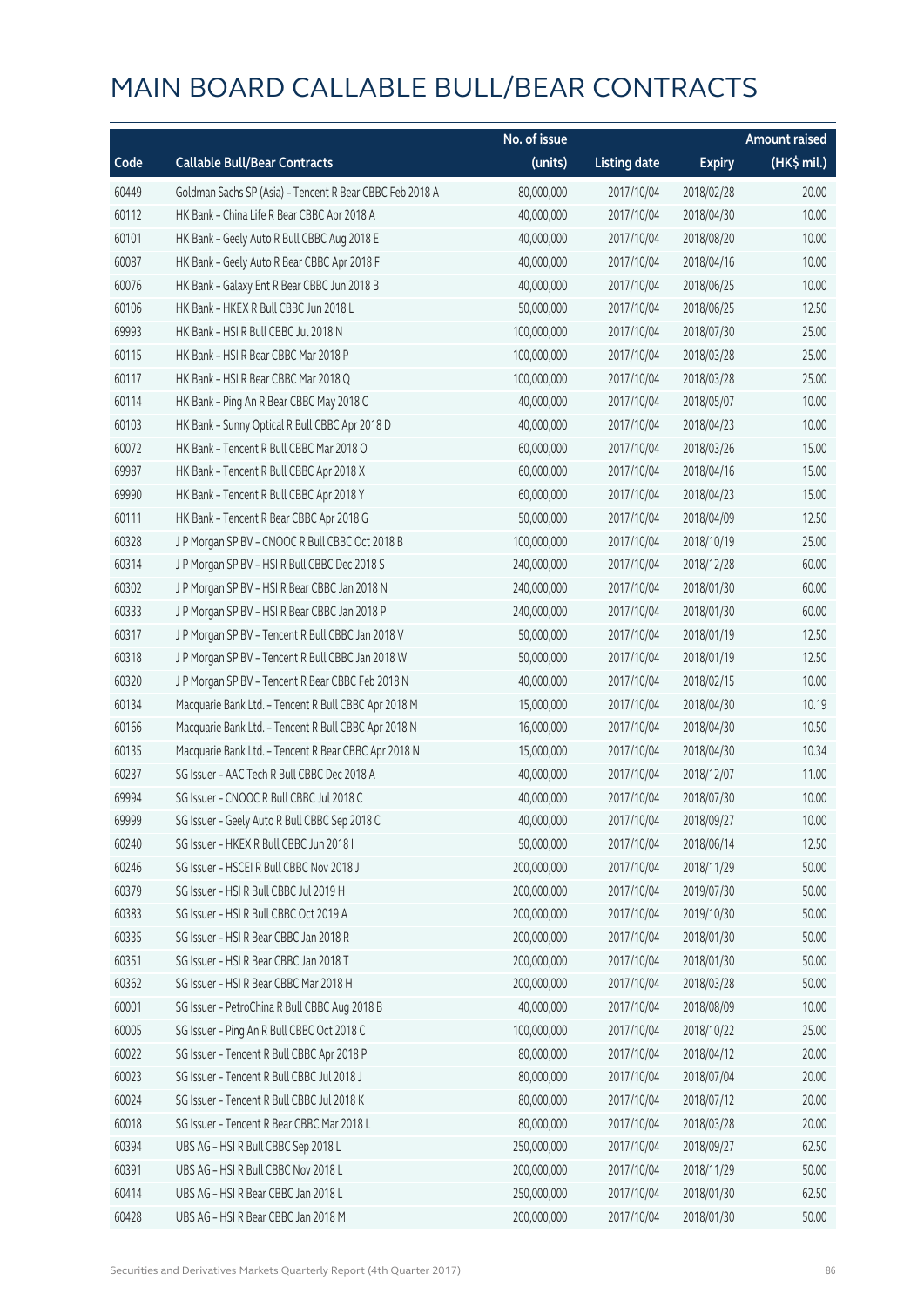|       |                                                          | No. of issue |                     |               | <b>Amount raised</b> |
|-------|----------------------------------------------------------|--------------|---------------------|---------------|----------------------|
| Code  | <b>Callable Bull/Bear Contracts</b>                      | (units)      | <b>Listing date</b> | <b>Expiry</b> | (HK\$ mil.)          |
| 60436 | UBS AG - HSI R Bear CBBC Jan 2018 N                      | 200,000,000  | 2017/10/04          | 2018/01/30    | 50.00                |
| 60396 | UBS AG - Tencent R Bull CBBC Jun 2018 B                  | 50,000,000   | 2017/10/04          | 2018/06/25    | 12.50                |
| 60397 | UBS AG - Tencent R Bull CBBC Jul 2018 E                  | 50,000,000   | 2017/10/04          | 2018/07/23    | 12.50                |
| 60640 | Credit Suisse AG - Geely Auto R Bull CBBC Apr 2018 F     | 40,000,000   | 2017/10/06          | 2018/04/12    | 10.00                |
| 60669 | Credit Suisse AG - HSI R Bull CBBC Feb 2018 H            | 200,000,000  | 2017/10/06          | 2018/02/27    | 50.00                |
| 60661 | Credit Suisse AG - HSI R Bull CBBC Apr 2018 Q            | 200,000,000  | 2017/10/06          | 2018/04/27    | 50.00                |
| 60624 | Credit Suisse AG - HSI R Bear CBBC Jan 2018 R            | 200,000,000  | 2017/10/06          | 2018/01/30    | 50.00                |
| 60636 | Credit Suisse AG - HSI R Bear CBBC Mar 2018 J            | 200,000,000  | 2017/10/06          | 2018/03/28    | 50.00                |
| 60650 | Credit Suisse AG - ICBC R Bull CBBC Sep 2018 K           | 70,000,000   | 2017/10/06          | 2018/09/14    | 17.50                |
| 60651 | Credit Suisse AG - Sunny Optical R Bull CBBC Feb 2018 D  | 40,000,000   | 2017/10/06          | 2018/02/22    | 10.00                |
| 60647 | Credit Suisse AG - Tencent R Bull CBBC Jul 2018 K        | 50,000,000   | 2017/10/06          | 2018/07/27    | 12.50                |
| 60542 | Bank of East Asia - China Mobile R Bull CBBC Jul 2018 B  | 60,000,000   | 2017/10/06          | 2018/07/18    | 15.00                |
| 60541 | Bank of East Asia - Ping An R Bull CBBC Jun 2018 J       | 16,000,000   | 2017/10/06          | 2018/06/15    | 10.40                |
| 60536 | Bank of East Asia - Tencent R Bull CBBC Jul 2018 M       | 40,000,000   | 2017/10/06          | 2018/07/18    | 10.00                |
| 60537 | Bank of East Asia - Tencent R Bull CBBC Jul 2018 N       | 40,000,000   | 2017/10/06          | 2018/07/18    | 10.00                |
| 60538 | Bank of East Asia - Tencent R Bear CBBC Jul 2018 D       | 30,000,000   | 2017/10/06          | 2018/07/18    | 10.50                |
| 60678 | Goldman Sachs SP (Asia) - HSI R Bull CBBC Apr 2019 F     | 200,000,000  | 2017/10/06          | 2019/04/29    | 50.00                |
| 60691 | Goldman Sachs SP (Asia) - HSI R Bull CBBC Apr 2019 G     | 200,000,000  | 2017/10/06          | 2019/04/29    | 50.00                |
| 60491 | Goldman Sachs SP (Asia) - HSI R Bear CBBC Feb 2018 N     | 200,000,000  | 2017/10/06          | 2018/02/27    | 50.00                |
| 60692 | Goldman Sachs SP (Asia) - Tencent R Bull CBBC Mar 2018 H | 80,000,000   | 2017/10/06          | 2018/03/28    | 20.00                |
| 60704 | Goldman Sachs SP (Asia) - Tencent R Bull CBBC Mar 2018 I | 80,000,000   | 2017/10/06          | 2018/03/09    | 20.00                |
| 60718 | Goldman Sachs SP (Asia) - Tencent R Bull CBBC Apr 2018 D | 80,000,000   | 2017/10/06          | 2018/04/25    | 20.00                |
| 60723 | Goldman Sachs SP (Asia) - Tencent R Bear CBBC Apr 2018 J | 80,000,000   | 2017/10/06          | 2018/04/30    | 33.36                |
| 60525 | HK Bank - AAC Tech R Bull CBBC Apr 2018 B                | 40,000,000   | 2017/10/06          | 2018/04/30    | 10.00                |
| 60518 | HK Bank - China Life R Bull CBBC Apr 2018 B              | 40,000,000   | 2017/10/06          | 2018/04/30    | 10.00                |
| 60498 | HK Bank - CNOOC R Bull CBBC Apr 2018 A                   | 50,000,000   | 2017/10/06          | 2018/04/30    | 12.50                |
| 60494 | HK Bank - CNOOC R Bull CBBC May 2018 A                   | 50,000,000   | 2017/10/06          | 2018/05/07    | 12.50                |
| 60510 | HK Bank - Geely Auto R Bull CBBC Aug 2018 F              | 40,000,000   | 2017/10/06          | 2018/08/06    | 10.00                |
| 60499 | HK Bank - HKEX R Bull CBBC Jun 2018 M                    | 50,000,000   | 2017/10/06          | 2018/06/19    | 12.50                |
| 60508 | HK Bank - HSI R Bull CBBC Jul 2018 O                     | 150,000,000  | 2017/10/06          | 2018/07/30    | 37.50                |
| 60497 | HK Bank - PetCh R Bull CBBC Apr 2018 B                   | 50,000,000   | 2017/10/06          | 2018/04/30    | 12.50                |
| 60528 | HK Bank - Sunny Optical R Bull CBBC Apr 2018 E           | 40,000,000   | 2017/10/06          | 2018/04/30    | 10.00                |
| 60509 | HK Bank - Tencent R Bull CBBC Aug 2018 Q                 | 60,000,000   | 2017/10/06          | 2018/08/06    | 15.00                |
| 60567 | J P Morgan SP BV - HSI R Bull CBBC Dec 2018 T            | 200,000,000  | 2017/10/06          | 2018/12/28    | 50.00                |
| 60581 | J P Morgan SP BV - HSI R Bull CBBC Sep 2019 D            | 200,000,000  | 2017/10/06          | 2019/09/27    | 50.00                |
| 60558 | J P Morgan SP BV - HSI R Bear CBBC Jan 2018 E            | 200,000,000  | 2017/10/06          | 2018/01/30    | 50.00                |
| 60548 | J P Morgan SP BV - HSI R Bear CBBC Jan 2018 Q            | 200,000,000  | 2017/10/06          | 2018/01/30    | 50.00                |
| 60582 | J P Morgan SP BV - Tencent R Bull CBBC Jan 2018 X        | 50,000,000   | 2017/10/06          | 2018/01/19    | 12.50                |
| 60589 | J P Morgan SP BV - Tencent R Bear CBBC Feb 2018 O        | 50,000,000   | 2017/10/06          | 2018/02/15    | 12.50                |
| 60614 | Macquarie Bank Ltd. - HSI R Bull CBBC Oct 2018 A         | 40,000,000   | 2017/10/06          | 2018/10/30    | 10.00                |
| 60621 | Macquarie Bank Ltd. - Tencent R Bull CBBC Apr 2018 O     | 15,000,000   | 2017/10/06          | 2018/04/30    | 10.01                |
| 60469 | SG Issuer - CMob R Bear CBBC Apr 2018 B                  | 100,000,000  | 2017/10/06          | 2018/04/13    | 25.00                |
| 60477 | SG Issuer - CMob R Bear CBBC Jul 2018 A                  | 100,000,000  | 2017/10/06          | 2018/07/06    | 25.00                |
| 60451 | SG Issuer - CCB R Bear CBBC May 2018 B                   | 80,000,000   | 2017/10/06          | 2018/05/10    | 20.00                |
| 60733 | SG Issuer - HSI R Bull CBBC Sep 2019 A                   | 200,000,000  | 2017/10/06          | 2019/09/27    | 50.00                |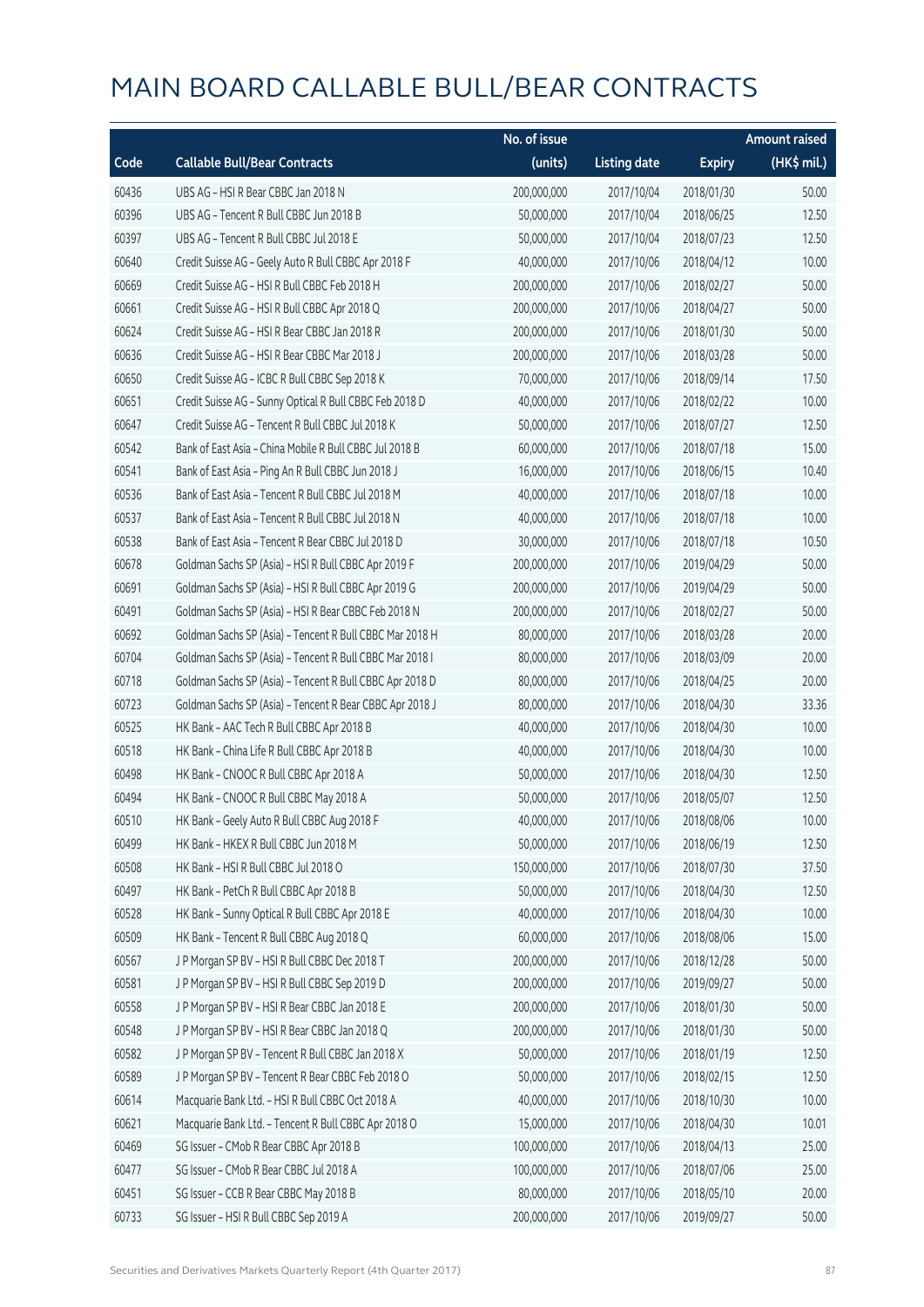|       |                                                            | No. of issue |                     |               | <b>Amount raised</b> |
|-------|------------------------------------------------------------|--------------|---------------------|---------------|----------------------|
| Code  | <b>Callable Bull/Bear Contracts</b>                        | (units)      | <b>Listing date</b> | <b>Expiry</b> | (HK\$ mil.)          |
| 60734 | SG Issuer - HSI R Bull CBBC Sep 2019 B                     | 200,000,000  | 2017/10/06          | 2019/09/27    | 50.00                |
| 60736 | SG Issuer - HSI R Bull CBBC Nov 2019 A                     | 200,000,000  | 2017/10/06          | 2019/11/28    | 50.00                |
| 60725 | SG Issuer - HSI R Bear CBBC Jan 2018 X                     | 200,000,000  | 2017/10/06          | 2018/01/30    | 50.00                |
| 60729 | SG Issuer - HSI R Bear CBBC Feb 2018 T                     | 200,000,000  | 2017/10/06          | 2018/02/27    | 50.00                |
| 60486 | SG Issuer - Sunny Optical R Bull CBBC Apr 2018 B           | 40,000,000   | 2017/10/06          | 2018/04/20    | 10.00                |
| 60531 | SG Issuer - Tencent R Bull CBBC Apr 2018 Q                 | 80,000,000   | 2017/10/06          | 2018/04/16    | 20.00                |
| 60535 | SG Issuer - Tencent R Bull CBBC Sep 2018 D                 | 80,000,000   | 2017/10/06          | 2018/09/07    | 20.00                |
| 60606 | UBS AG - HSI R Bull CBBC Sep 2018 S                        | 250,000,000  | 2017/10/06          | 2018/09/27    | 62.50                |
| 60608 | UBS AG - HSI R Bull CBBC Nov 2018 M                        | 250,000,000  | 2017/10/06          | 2018/11/29    | 62.50                |
| 60590 | UBS AG - HSI R Bear CBBC Jan 2018 O                        | 250,000,000  | 2017/10/06          | 2018/01/30    | 62.50                |
| 60591 | UBS AG - HSI R Bear CBBC Jan 2018 P                        | 250,000,000  | 2017/10/06          | 2018/01/30    | 62.50                |
| 60592 | UBS AG - HSI R Bear CBBC Jan 2018 Q                        | 250,000,000  | 2017/10/06          | 2018/01/30    | 62.50                |
| 60600 | UBS AG - Tencent R Bull CBBC Jun 2018 C                    | 50,000,000   | 2017/10/06          | 2018/06/11    | 12.50                |
| 60599 | UBS AG - Tencent R Bull CBBC Jul 2018 F                    | 50,000,000   | 2017/10/06          | 2018/07/09    | 12.50                |
| 60782 | BNP Paribas Issuance B.V. - Ping An R Bull CBBC Aug 2018 J | 200,000,000  | 2017/10/09          | 2018/08/30    | 50.00                |
| 60807 | Credit Suisse AG - CCB R Bull CBBC Aug 2018 A              | 70,000,000   | 2017/10/09          | 2018/08/24    | 17.50                |
| 60836 | Credit Suisse AG - Galaxy Ent R Bull CBBC May 2018 B       | 50,000,000   | 2017/10/09          | 2018/05/18    | 12.50                |
| 60802 | Credit Suisse AG - HSBC R Bull CBBC Jul 2018 G             | 100,000,000  | 2017/10/09          | 2018/07/13    | 25.00                |
| 60799 | Credit Suisse AG - HSI R Bull CBBC Aug 2018 D              | 200,000,000  | 2017/10/09          | 2018/08/30    | 50.00                |
| 60794 | Credit Suisse AG - HSI R Bull CBBC Oct 2018 C              | 200,000,000  | 2017/10/09          | 2018/10/30    | 50.00                |
| 60809 | Credit Suisse AG - HSI R Bear CBBC Feb 2018 V              | 200,000,000  | 2017/10/09          | 2018/02/27    | 50.00                |
| 60839 | Credit Suisse AG - HSI R Bear CBBC Feb 2018 W              | 200,000,000  | 2017/10/09          | 2018/02/27    | 50.00                |
| 60810 | Credit Suisse AG - Ping An R Bull CBBC Aug 2018 A          | 100,000,000  | 2017/10/09          | 2018/08/17    | 25.00                |
| 60829 | Credit Suisse AG - Ping An R Bull CBBC Aug 2018 B          | 100,000,000  | 2017/10/09          | 2018/08/31    | 25.00                |
| 60749 | Goldman Sachs SP (Asia) - HSI R Bull CBBC Nov 2018 P       | 200,000,000  | 2017/10/09          | 2018/11/29    | 50.00                |
| 60855 | Goldman Sachs SP (Asia) - HSI R Bear CBBC Mar 2018 A       | 200,000,000  | 2017/10/09          | 2018/03/28    | 50.00                |
| 60854 | Goldman Sachs SP (Asia) - HSI R Bear CBBC Mar 2018 Z       | 200,000,000  | 2017/10/09          | 2018/03/28    | 50.00                |
| 60850 | Goldman Sachs SP (Asia) - Tencent R Bull CBBC Feb 2018 C   | 80,000,000   | 2017/10/09          | 2018/02/28    | 20.00                |
| 60879 | Goldman Sachs SP (Asia) - Tencent R Bull CBBC Apr 2018 E   | 200,000,000  | 2017/10/09          | 2018/04/27    | 91.80                |
| 60882 | Goldman Sachs SP (Asia) - Tencent R Bull CBBC Apr 2018 F   | 200,000,000  | 2017/10/09          | 2018/04/27    | 111.80               |
| 60883 | Goldman Sachs SP (Asia) - Tencent R Bear CBBC Apr 2018 K   | 200,000,000  | 2017/10/09          | 2018/04/10    | 50.00                |
| 60776 | HK Bank - AIA R Bear CBBC Jul 2018 C                       | 40,000,000   | 2017/10/09          | 2018/07/16    | 10.00                |
| 60760 | HK Bank - China Mobile R Bull CBBC Apr 2018 A              | 50,000,000   | 2017/10/09          | 2018/04/30    | 12.50                |
| 60754 | HK Bank - China Mobile R Bull CBBC Aug 2018 B              | 50,000,000   | 2017/10/09          | 2018/08/06    | 12.50                |
| 60773 | HK Bank - Evergrande R Bull CBBC Nov 2018 A                | 80,000,000   | 2017/10/09          | 2018/11/26    | 20.00                |
| 60767 | HK Bank - Geely Auto R Bear CBBC Jul 2018 A                | 40,000,000   | 2017/10/09          | 2018/07/30    | 14.00                |
| 60770 | HK Bank - Tencent R Bull CBBC Jul 2018 V                   | 60,000,000   | 2017/10/09          | 2018/07/09    | 15.00                |
| 60761 | HK Bank - Tencent R Bull CBBC Aug 2018 R                   | 60,000,000   | 2017/10/09          | 2018/08/27    | 15.00                |
| 60841 | J P Morgan SP BV - HSI R Bull CBBC Sep 2019 E              | 200,000,000  | 2017/10/09          | 2019/09/27    | 50.00                |
| 60842 | J P Morgan SP BV - HSI R Bear CBBC Jan 2018 G              | 200,000,000  | 2017/10/09          | 2018/01/30    | 50.00                |
| 60843 | J P Morgan SP BV - HSI R Bear CBBC Jan 2018 S              | 200,000,000  | 2017/10/09          | 2018/01/30    | 50.00                |
| 60849 | J P Morgan SP BV - PetCh R Bull CBBC Mar 2018 A            | 80,000,000   | 2017/10/09          | 2018/03/16    | 20.00                |
| 60845 | J P Morgan SP BV - Tencent R Bull CBBC Jan 2018 Y          | 50,000,000   | 2017/10/09          | 2018/01/19    | 12.50                |
| 60848 | J P Morgan SP BV - Tencent R Bear CBBC Feb 2018 P          | 50,000,000   | 2017/10/09          | 2018/02/15    | 12.50                |
| 60752 | Macquarie Bank Ltd. - CSOP A50 ETF R Bull CBBC Jul 2018 B  | 27,000,000   | 2017/10/09          | 2018/07/30    | 10.02                |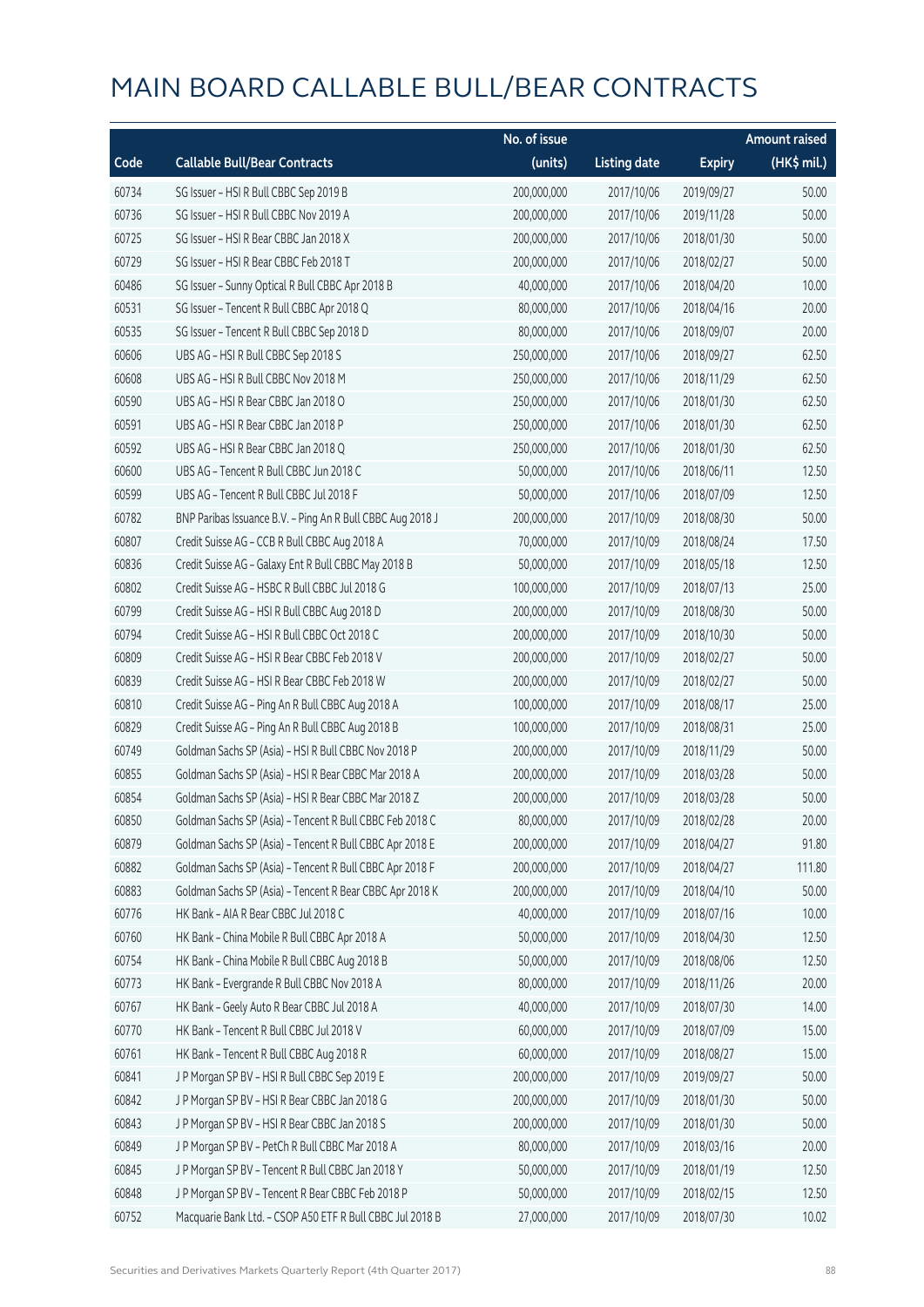|       |                                                             | No. of issue |                     |               | <b>Amount raised</b> |
|-------|-------------------------------------------------------------|--------------|---------------------|---------------|----------------------|
| Code  | <b>Callable Bull/Bear Contracts</b>                         | (units)      | <b>Listing date</b> | <b>Expiry</b> | (HK\$ mil.)          |
| 60739 | SG Issuer - Galaxy R Bull CBBC May 2018 B                   | 80,000,000   | 2017/10/09          | 2018/05/18    | 20.00                |
| 60870 | SG Issuer - HSI R Bear CBBC Jan 2018 S                      | 200,000,000  | 2017/10/09          | 2018/01/30    | 50.00                |
| 60875 | SG Issuer - HSI R Bear CBBC Mar 2018 I                      | 200,000,000  | 2017/10/09          | 2018/03/28    | 50.00                |
| 60792 | SG Issuer - Ping An R Bull CBBC Jun 2018 C                  | 100,000,000  | 2017/10/09          | 2018/06/28    | 25.00                |
| 60741 | SG Issuer - Tencent R Bull CBBC Apr 2018 R                  | 80,000,000   | 2017/10/09          | 2018/04/20    | 20.00                |
| 60863 | UBS AG - HSI R Bull CBBC Oct 2018 N                         | 200,000,000  | 2017/10/09          | 2018/10/30    | 50.00                |
| 60867 | UBS AG - HSI R Bull CBBC Dec 2018 G                         | 200,000,000  | 2017/10/09          | 2018/12/28    | 50.00                |
| 60869 | UBS AG - HSI R Bear CBBC Jan 2018 R                         | 250,000,000  | 2017/10/09          | 2018/01/30    | 62.50                |
| 60924 | Credit Suisse AG - CNOOC R Bull CBBC Oct 2018 G             | 50,000,000   | 2017/10/10          | 2018/10/11    | 12.50                |
| 60926 | Credit Suisse AG - CNOOC R Bear CBBC Mar 2018 B             | 50,000,000   | 2017/10/10          | 2018/03/02    | 12.50                |
| 60922 | Credit Suisse AG - HSI R Bull CBBC Apr 2018 S               | 150,000,000  | 2017/10/10          | 2018/04/27    | 37.50                |
| 60921 | Credit Suisse AG - HSI R Bear CBBC Feb 2018 X               | 200,000,000  | 2017/10/10          | 2018/02/27    | 50.00                |
| 60929 | Credit Suisse AG - Ping An R Bull CBBC Oct 2018 I           | 100,000,000  | 2017/10/10          | 2018/10/25    | 25.00                |
| 60923 | Credit Suisse AG - Tencent R Bear CBBC Apr 2018 K           | 50,000,000   | 2017/10/10          | 2018/04/27    | 12.50                |
| 60884 | Goldman Sachs SP (Asia) - China Life R Bull CBBC Feb 2018 A | 50,000,000   | 2017/10/10          | 2018/02/27    | 12.50                |
| 60987 | Goldman Sachs SP (Asia) - HKEX R Bull CBBC Feb 2018 A       | 80,000,000   | 2017/10/10          | 2018/02/23    | 20.00                |
| 60998 | Goldman Sachs SP (Asia) - HKEX R Bull CBBC Feb 2018 B       | 80,000,000   | 2017/10/10          | 2018/02/12    | 20.00                |
| 60931 | Goldman Sachs SP (Asia) - HSCEI R Bull CBBC Nov 2018 A      | 200,000,000  | 2017/10/10          | 2018/11/29    | 50.00                |
| 60945 | Goldman Sachs SP (Asia) - HSCEI R Bear CBBC Mar 2018 B      | 200,000,000  | 2017/10/10          | 2018/03/28    | 50.00                |
| 60930 | Goldman Sachs SP (Asia) - HSI R Bull CBBC Nov 2018 Q        | 200,000,000  | 2017/10/10          | 2018/11/29    | 50.00                |
| 60890 | Goldman Sachs SP (Asia) - Ping An R Bull CBBC Feb 2018 A    | 100,000,000  | 2017/10/10          | 2018/02/27    | 25.00                |
| 60999 | Goldman Sachs SP (Asia) - Tencent R Bull CBBC Feb 2018 D    | 80,000,000   | 2017/10/10          | 2018/02/12    | 27.76                |
| 60901 | HK Bank - Evergrande R Bull CBBC Dec 2018 A                 | 80,000,000   | 2017/10/10          | 2018/12/17    | 20.00                |
| 60910 | HK Bank - Ping An R Bull CBBC Aug 2018 C                    | 80,000,000   | 2017/10/10          | 2018/08/13    | 20.00                |
| 60895 | HK Bank - Tencent R Bear CBBC Jul 2018 L                    | 50,000,000   | 2017/10/10          | 2018/07/03    | 12.50                |
| 60952 | J P Morgan SP BV - HSI R Bull CBBC Dec 2018 U               | 200,000,000  | 2017/10/10          | 2018/12/28    | 50.00                |
| 60918 | Macquarie Bank Ltd. - HKEX R Bear CBBC Sep 2018 C           | 20,000,000   | 2017/10/10          | 2018/09/27    | 10.40                |
| 60913 | SG Issuer - CCB R Bull CBBC Sep 2018 B                      | 100,000,000  | 2017/10/10          | 2018/09/13    | 25.00                |
| 60915 | SG Issuer - CNOOC R Bull CBBC Oct 2018 B                    | 40,000,000   | 2017/10/10          | 2018/10/12    | 10.00                |
| 60914 | SG Issuer - CNOOC R Bear CBBC Jul 2018 A                    | 40,000,000   | 2017/10/10          | 2018/07/18    | 10.00                |
| 60917 | SG Issuer - CNOOC R Bear CBBC Nov 2018 A                    | 40,000,000   | 2017/10/10          | 2018/11/23    | 10.00                |
| 60949 | SG Issuer - HSI R Bull CBBC Aug 2019 A                      | 200,000,000  | 2017/10/10          | 2019/08/29    | 50.00                |
| 60947 | SG Issuer - HSI R Bear CBBC Mar 2018 J                      | 200,000,000  | 2017/10/10          | 2018/03/28    | 50.00                |
| 60963 | UBS AG - HSI R Bear CBBC Jan 2018 S                         | 200,000,000  | 2017/10/10          | 2018/01/30    | 50.00                |
| 60960 | UBS AG - HSI R Bear CBBC Feb 2018 B                         | 250,000,000  | 2017/10/10          | 2018/02/27    | 62.50                |
| 60965 | UBS AG - Ping An R Bull CBBC Aug 2018 B                     | 50,000,000   | 2017/10/10          | 2018/08/20    | 12.50                |
| 60967 | UBS AG - Sands China R Bull CBBC Jul 2018 A                 | 40,000,000   | 2017/10/10          | 2018/07/23    | 10.00                |
| 61095 | BNP Paribas Issuance B.V. - HSI R Bull CBBC Aug 2018 O      | 250,000,000  | 2017/10/11          | 2018/08/30    | 62.50                |
| 61104 | BNP Paribas Issuance B.V. - HSI R Bull CBBC Aug 2018 P      | 250,000,000  | 2017/10/11          | 2018/08/30    | 62.50                |
| 61112 | BNP Paribas Issuance B.V. - HSI R Bull CBBC Aug 2018 Q      | 250,000,000  | 2017/10/11          | 2018/08/30    | 62.50                |
| 61011 | BNP Paribas Issuance B.V. - HSI R Bear CBBC Mar 2018 L      | 250,000,000  | 2017/10/11          | 2018/03/28    | 62.50                |
| 61013 | BNP Paribas Issuance B.V. - HSI R Bear CBBC Mar 2018 P      | 250,000,000  | 2017/10/11          | 2018/03/28    | 62.50                |
| 61015 | BNP Paribas Issuance B.V. - HSI R Bear CBBC Mar 2018 V      | 250,000,000  | 2017/10/11          | 2018/03/28    | 62.50                |
| 61017 | BNP Paribas Issuance B.V. - HSI R Bear CBBC Mar 2018 W      | 250,000,000  | 2017/10/11          | 2018/03/28    | 62.50                |
| 61018 | BNP Paribas Issuance B.V. - HSI R Bear CBBC Mar 2018 X      | 250,000,000  | 2017/10/11          | 2018/03/28    | 62.50                |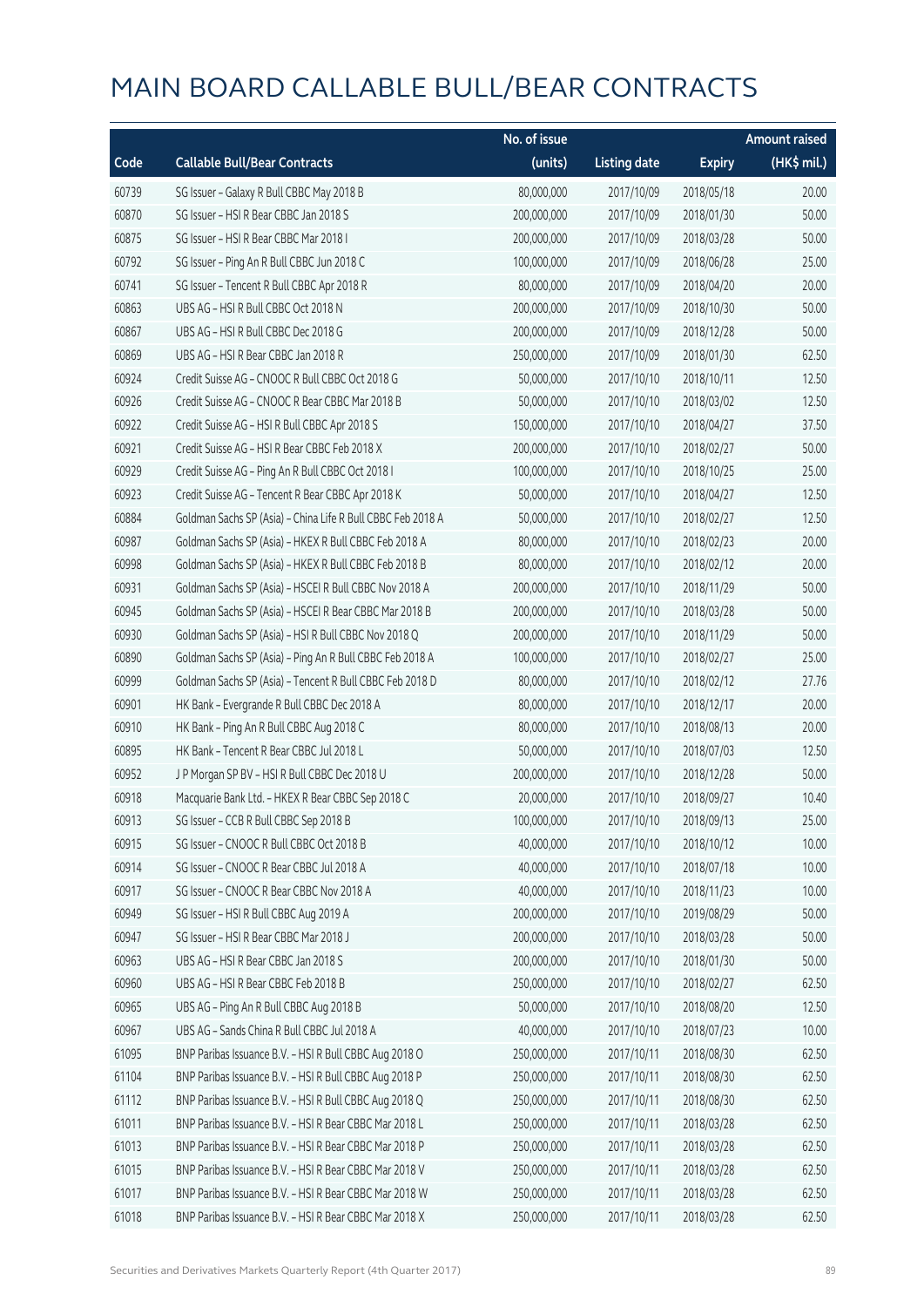|       |                                                             | No. of issue |                     |               | <b>Amount raised</b> |
|-------|-------------------------------------------------------------|--------------|---------------------|---------------|----------------------|
| Code  | <b>Callable Bull/Bear Contracts</b>                         | (units)      | <b>Listing date</b> | <b>Expiry</b> | (HK\$ mil.)          |
| 61378 | Credit Suisse AG - ABC R Bull CBBC Aug 2018 A               | 70,000,000   | 2017/10/11          | 2018/08/03    | 17.50                |
| 61353 | Credit Suisse AG - BOCL R Bull CBBC Sep 2018 E              | 70,000,000   | 2017/10/11          | 2018/09/07    | 17.50                |
| 61416 | Credit Suisse AG - CCB R Bull CBBC Aug 2018 B               | 70,000,000   | 2017/10/11          | 2018/08/29    | 17.50                |
| 61421 | Credit Suisse AG - CCB R Bull CBBC Aug 2018 C               | 70,000,000   | 2017/10/11          | 2018/08/28    | 17.50                |
| 61321 | Credit Suisse AG - CM Bank R Bull CBBC Nov 2018 B           | 70,000,000   | 2017/10/11          | 2018/11/08    | 17.50                |
| 61357 | Credit Suisse AG - CM Bank R Bull CBBC Nov 2018 C           | 70,000,000   | 2017/10/11          | 2018/11/23    | 17.50                |
| 61394 | Credit Suisse AG - HKEX R Bull CBBC Jun 2018 M              | 50,000,000   | 2017/10/11          | 2018/06/29    | 12.50                |
| 61406 | Credit Suisse AG - HSBC R Bull CBBC Jun 2018 B              | 100,000,000  | 2017/10/11          | 2018/06/29    | 25.00                |
| 61426 | Credit Suisse AG - HSCEI R Bull CBBC Mar 2018 I             | 100,000,000  | 2017/10/11          | 2018/03/28    | 25.00                |
| 61319 | Credit Suisse AG - HSI R Bull CBBC Mar 2018 S               | 150,000,000  | 2017/10/11          | 2018/03/28    | 37.50                |
| 61293 | Credit Suisse AG - HSI R Bull CBBC Apr 2018 P               | 150,000,000  | 2017/10/11          | 2018/04/27    | 37.50                |
| 61297 | Credit Suisse AG - HSI R Bull CBBC May 2018 V               | 200,000,000  | 2017/10/11          | 2018/05/30    | 50.00                |
| 61303 | Credit Suisse AG - HSI R Bull CBBC Oct 2018 D               | 200,000,000  | 2017/10/11          | 2018/10/30    | 50.00                |
| 61279 | Credit Suisse AG - HSI R Bear CBBC Feb 2018 Y               | 200,000,000  | 2017/10/11          | 2018/02/27    | 50.00                |
| 61289 | Credit Suisse AG - HSI R Bear CBBC Mar 2018 K               | 150,000,000  | 2017/10/11          | 2018/03/28    | 37.50                |
| 61290 | Credit Suisse AG - HSI R Bear CBBC Mar 2018 L               | 200,000,000  | 2017/10/11          | 2018/03/28    | 50.00                |
| 61282 | Credit Suisse AG - HSI R Bear CBBC Apr 2018 A               | 200,000,000  | 2017/10/11          | 2018/04/27    | 50.00                |
| 61322 | Credit Suisse AG - ICBC R Bull CBBC Jul 2018 A              | 70,000,000   | 2017/10/11          | 2018/07/27    | 17.50                |
| 61342 | Credit Suisse AG - ICBC R Bull CBBC Aug 2018 A              | 70,000,000   | 2017/10/11          | 2018/08/03    | 17.50                |
| 61410 | Credit Suisse AG - Ping An R Bull CBBC Aug 2018 C           | 100,000,000  | 2017/10/11          | 2018/08/15    | 25.00                |
| 61359 | Credit Suisse AG - Sunny Optical R Bull CBBC Apr 2018 A     | 40,000,000   | 2017/10/11          | 2018/04/26    | 10.00                |
| 61387 | Credit Suisse AG - Tencent R Bull CBBC Apr 2018 H           | 50,000,000   | 2017/10/11          | 2018/04/27    | 12.50                |
| 61052 | Bank of East Asia - CM Bank R Bull CBBC Jul 2018 A          | 25,000,000   | 2017/10/11          | 2018/07/27    | 10.00                |
| 61051 | Bank of East Asia - Geely Auto R Bull CBBC Jul 2018 D       | 40,000,000   | 2017/10/11          | 2018/07/27    | 10.00                |
| 61043 | Bank of East Asia - Galaxy Ent R Bull CBBC Jul 2018 B       | 16,000,000   | 2017/10/11          | 2018/07/27    | 10.40                |
| 61048 | Bank of East Asia - HKEX R Bull CBBC Jul 2018 E             | 40,000,000   | 2017/10/11          | 2018/07/27    | 10.00                |
| 61041 | Bank of East Asia - HSBC Holdings R Bull CBBC May 2018 B    | 60,000,000   | 2017/10/11          | 2018/05/08    | 15.00                |
| 61049 | Bank of East Asia - Tencent R Bull CBBC Jul 2018 O          | 40,000,000   | 2017/10/11          | 2018/07/27    | 10.00                |
| 61622 | Goldman Sachs SP (Asia) - China Life R Bull CBBC Apr 2018 A | 80,000,000   | 2017/10/11          | 2018/04/20    | 20.00                |
| 61625 | Goldman Sachs SP (Asia) - China Life R Bull CBBC Apr 2018 B | 80,000,000   | 2017/10/11          | 2018/04/20    | 21.60                |
| 61568 | Goldman Sachs SP (Asia) - HKEX R Bear CBBC Feb 2018 A       | 80,000,000   | 2017/10/11          | 2018/02/26    | 20.00                |
| 61525 | Goldman Sachs SP (Asia) - HSI R Bull CBBC Nov 2018 R        | 200,000,000  | 2017/10/11          | 2018/11/29    | 50.00                |
| 61534 | Goldman Sachs SP (Asia) - HSI R Bull CBBC Nov 2018 S        | 200,000,000  | 2017/10/11          | 2018/11/29    | 50.00                |
| 61557 | Goldman Sachs SP (Asia) - HSI R Bull CBBC Nov 2018 T        | 200,000,000  | 2017/10/11          | 2018/11/29    | 50.00                |
| 61114 | Goldman Sachs SP (Asia) - HSI R Bear CBBC Feb 2018 O        | 200,000,000  | 2017/10/11          | 2018/02/27    | 50.00                |
| 61122 | Goldman Sachs SP (Asia) - HSI R Bear CBBC Feb 2018 P        | 200,000,000  | 2017/10/11          | 2018/02/27    | 50.00                |
| 61127 | Goldman Sachs SP (Asia) - HSI R Bear CBBC Feb 2018 Q        | 200,000,000  | 2017/10/11          | 2018/02/27    | 50.00                |
| 61130 | Goldman Sachs SP (Asia) - HSI R Bear CBBC Feb 2018 R        | 200,000,000  | 2017/10/11          | 2018/02/27    | 50.00                |
| 61628 | Goldman Sachs SP (Asia) - HSI R Bear CBBC Feb 2018 S        | 200,000,000  | 2017/10/11          | 2018/02/27    | 50.00                |
| 61609 | Goldman Sachs SP (Asia) - Ping An R Bull CBBC Apr 2018 A    | 80,000,000   | 2017/10/11          | 2018/04/20    | 20.00                |
| 61615 | Goldman Sachs SP (Asia) - Ping An R Bull CBBC Apr 2018 B    | 80,000,000   | 2017/10/11          | 2018/04/20    | 20.00                |
| 61558 | Goldman Sachs SP (Asia) - Tencent R Bull CBBC Feb 2018 E    | 80,000,000   | 2017/10/11          | 2018/02/27    | 20.00                |
| 61564 | Goldman Sachs SP (Asia) - Tencent R Bull CBBC Feb 2018 F    | 80,000,000   | 2017/10/11          | 2018/02/27    | 20.00                |
| 61131 | Goldman Sachs SP (Asia) - Tencent R Bear CBBC Feb 2018 B    | 80,000,000   | 2017/10/11          | 2018/02/23    | 20.00                |
| 61132 | Goldman Sachs SP (Asia) - Tencent R Bear CBBC Feb 2018 C    | 80,000,000   | 2017/10/11          | 2018/02/28    | 20.00                |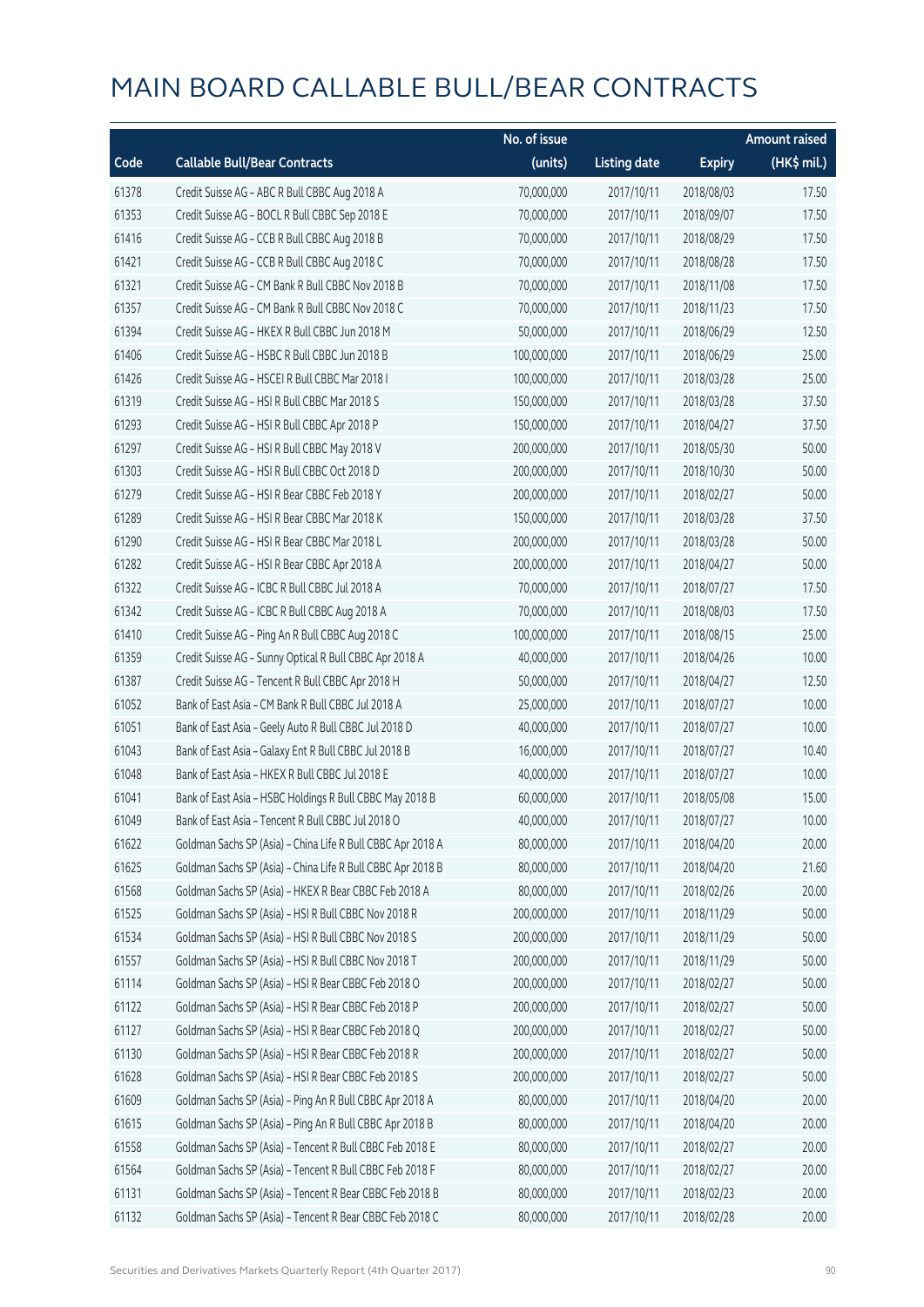|       |                                                          | No. of issue |                     |               | <b>Amount raised</b> |
|-------|----------------------------------------------------------|--------------|---------------------|---------------|----------------------|
| Code  | <b>Callable Bull/Bear Contracts</b>                      | (units)      | <b>Listing date</b> | <b>Expiry</b> | $(HK\$ mil.)         |
| 61567 | Goldman Sachs SP (Asia) - Tencent R Bear CBBC Feb 2018 D | 80,000,000   | 2017/10/11          | 2018/02/28    | 23.52                |
| 61093 | HK Bank - BOCL R Bull CBBC Aug 2018 G                    | 80,000,000   | 2017/10/11          | 2018/08/06    | 20.00                |
| 61084 | HK Bank - CC Bank R Bull CBBC Aug 2018 I                 | 80,000,000   | 2017/10/11          | 2018/08/06    | 20.00                |
| 61037 | HK Bank - CSOP A50 ETF R Bull CBBC Jul 2018 C            | 50,000,000   | 2017/10/11          | 2018/07/30    | 12.50                |
| 61028 | HK Bank - Evergrande R Bull CBBC Aug 2018 C              | 80,000,000   | 2017/10/11          | 2018/08/20    | 20.00                |
| 61027 | HK Bank - Geely Auto R Bull CBBC Apr 2018 G              | 40,000,000   | 2017/10/11          | 2018/04/30    | 10.00                |
| 61030 | HK Bank - HKEX R Bull CBBC Jul 2018 X                    | 50,000,000   | 2017/10/11          | 2018/07/16    | 12.50                |
| 61036 | HK Bank - HSCEI R Bull CBBC Apr 2018 K                   | 60,000,000   | 2017/10/11          | 2018/04/27    | 15.00                |
| 61031 | HK Bank - HSI R Bull CBBC Jul 2018 P                     | 100,000,000  | 2017/10/11          | 2018/07/30    | 25.00                |
| 61034 | HK Bank - HSI R Bull CBBC Jul 2018 Q                     | 150,000,000  | 2017/10/11          | 2018/07/30    | 37.50                |
| 61089 | HK Bank - ICBC R Bull CBBC Aug 2018 I                    | 80,000,000   | 2017/10/11          | 2018/08/27    | 20.00                |
| 61092 | HK Bank - ICBC R Bull CBBC Aug 2018 J                    | 80,000,000   | 2017/10/11          | 2018/08/06    | 20.00                |
| 61021 | HK Bank - Ping An R Bull CBBC Aug 2018 D                 | 80,000,000   | 2017/10/11          | 2018/08/06    | 20.00                |
| 61026 | HK Bank - Tencent R Bull CBBC Jul 2018 O                 | 60,000,000   | 2017/10/11          | 2018/07/30    | 15.00                |
| 61082 | HK Bank - Tencent R Bull CBBC Sep 2018 A                 | 60,000,000   | 2017/10/11          | 2018/09/03    | 15.00                |
| 61162 | J P Morgan SP BV - BOCL R Bull CBBC Aug 2018 C           | 150,000,000  | 2017/10/11          | 2018/08/17    | 37.50                |
| 61155 | J P Morgan SP BV - CC Bank R Bull CBBC Aug 2018 E        | 100,000,000  | 2017/10/11          | 2018/08/17    | 25.00                |
| 61165 | J P Morgan SP BV - HKEX R Bull CBBC Jan 2018 J           | 40,000,000   | 2017/10/11          | 2018/01/19    | 10.00                |
| 61168 | J P Morgan SP BV - HSCEI R Bull CBBC Sep 2019 A          | 100,000,000  | 2017/10/11          | 2019/09/27    | 25.00                |
| 61211 | J P Morgan SP BV - HSI R Bull CBBC Nov 2018 H            | 200,000,000  | 2017/10/11          | 2018/11/29    | 50.00                |
| 61212 | J P Morgan SP BV - HSI R Bull CBBC Dec 2018 V            | 200,000,000  | 2017/10/11          | 2018/12/28    | 50.00                |
| 61178 | J P Morgan SP BV - HSI R Bull CBBC Sep 2019 F            | 200,000,000  | 2017/10/11          | 2019/09/27    | 50.00                |
| 61179 | J P Morgan SP BV - HSI R Bull CBBC Sep 2019 G            | 200,000,000  | 2017/10/11          | 2019/09/27    | 50.00                |
| 61146 | J P Morgan SP BV - HSI R Bear CBBC Jan 2018 B            | 200,000,000  | 2017/10/11          | 2018/01/30    | 50.00                |
| 61147 | J P Morgan SP BV - HSI R Bear CBBC Jan 2018 F            | 200,000,000  | 2017/10/11          | 2018/01/30    | 50.00                |
| 61140 | J P Morgan SP BV - HSI R Bear CBBC Jan 2018 H            | 200,000,000  | 2017/10/11          | 2018/01/30    | 50.00                |
| 61135 | J P Morgan SP BV - HSI R Bear CBBC Jan 2018 T            | 200,000,000  | 2017/10/11          | 2018/01/30    | 50.00                |
| 61158 | J P Morgan SP BV - ICBC R Bull CBBC Aug 2018 C           | 100,000,000  | 2017/10/11          | 2018/08/17    | 25.00                |
| 61214 | J P Morgan SP BV - Ping An R Bull CBBC Mar 2018 E        | 150,000,000  | 2017/10/11          | 2018/03/16    | 37.50                |
| 61230 | J P Morgan SP BV - Ping An R Bull CBBC Mar 2018 F        | 150,000,000  | 2017/10/11          | 2018/03/16    | 37.50                |
| 61164 | J P Morgan SP BV - Tencent R Bull CBBC Jan 2018 Z        | 60,000,000   | 2017/10/11          | 2018/01/19    | 15.00                |
| 61060 | Macquarie Bank Ltd. - Tencent R Bear CBBC Apr 2018 O     | 15,000,000   | 2017/10/11          | 2018/04/30    | 10.01                |
| 61064 | SG Issuer - ABC R Bull CBBC Aug 2018 D                   | 40,000,000   | 2017/10/11          | 2018/08/24    | 10.00                |
| 61066 | SG Issuer - CCB R Bull CBBC Aug 2018 J                   | 100,000,000  | 2017/10/11          | 2018/08/13    | 25.00                |
| 61569 | SG Issuer - CCB R Bull CBBC Sep 2018 C                   | 100,000,000  | 2017/10/11          | 2018/09/21    | 25.00                |
| 61573 | SG Issuer - China Life R Bull CBBC May 2018 H            | 40,000,000   | 2017/10/11          | 2018/05/10    | 10.00                |
| 61068 | SG Issuer - CMB R Bull CBBC Dec 2018 A                   | 40,000,000   | 2017/10/11          | 2018/12/21    | 10.00                |
| 61606 | SG Issuer - CSOP A50 ETF R Bull CBBC Jun 2018 B          | 40,000,000   | 2017/10/11          | 2018/06/22    | 10.00                |
| 61077 | SG Issuer - Geely Auto R Bull CBBC Jul 2018 E            | 40,000,000   | 2017/10/11          | 2018/07/26    | 10.00                |
| 61070 | SG Issuer - Galaxy R Bull CBBC Jul 2018 B                | 80,000,000   | 2017/10/11          | 2018/07/19    | 20.00                |
| 61574 | SG Issuer - HKEX R Bull CBBC Jul 2018 E                  | 50,000,000   | 2017/10/11          | 2018/07/09    | 12.50                |
| 61243 | SG Issuer - HSI R Bull CBBC Sep 2019 C                   | 200,000,000  | 2017/10/11          | 2019/09/27    | 50.00                |
| 61248 | SG Issuer - HSI R Bull CBBC Oct 2019 B                   | 200,000,000  | 2017/10/11          | 2019/10/30    | 50.00                |
| 61255 | SG Issuer - HSI R Bull CBBC Oct 2019 C                   | 200,000,000  | 2017/10/11          | 2019/10/30    | 50.00                |
| 61266 | SG Issuer - HSI R Bull CBBC Nov 2019 B                   | 200,000,000  | 2017/10/11          | 2019/11/28    | 50.00                |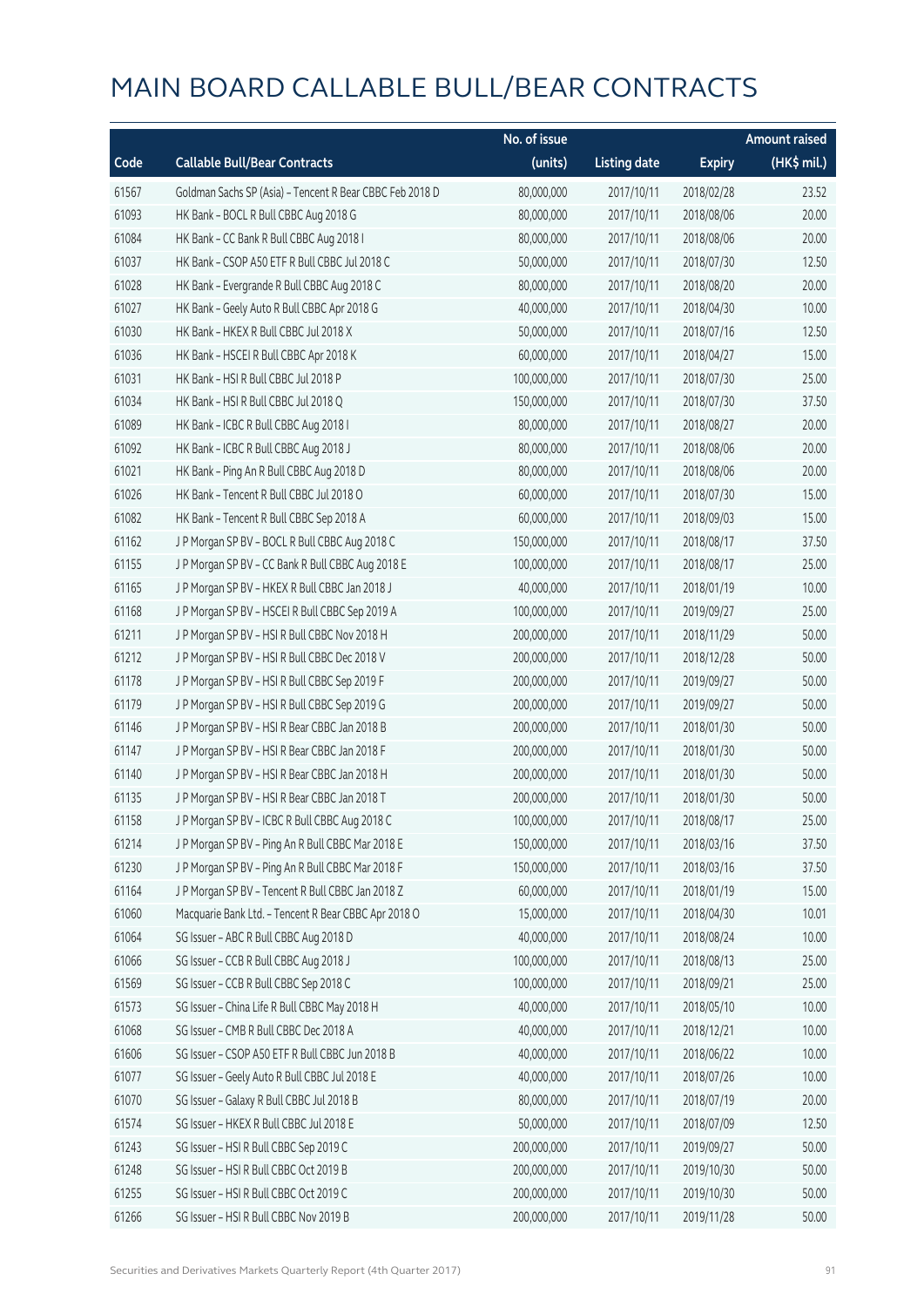|       |                                                            | No. of issue |                     |               | <b>Amount raised</b> |
|-------|------------------------------------------------------------|--------------|---------------------|---------------|----------------------|
| Code  | <b>Callable Bull/Bear Contracts</b>                        | (units)      | <b>Listing date</b> | <b>Expiry</b> | (HK\$ mil.)          |
| 61277 | SG Issuer - HSI R Bull CBBC Nov 2019 C                     | 200,000,000  | 2017/10/11          | 2019/11/28    | 50.00                |
| 61234 | SG Issuer - HSI R Bear CBBC Jan 2018 Y                     | 200,000,000  | 2017/10/11          | 2018/01/30    | 50.00                |
| 61002 | SG Issuer - HSI R Bear CBBC Mar 2018 K                     | 200,000,000  | 2017/10/11          | 2018/03/28    | 50.00                |
| 61003 | SG Issuer - HSI R Bear CBBC Mar 2018 L                     | 200,000,000  | 2017/10/11          | 2018/03/28    | 50.00                |
| 61236 | SG Issuer - HSI R Bear CBBC Mar 2018 M                     | 200,000,000  | 2017/10/11          | 2018/03/28    | 50.00                |
| 61578 | SG Issuer - ICBC R Bull CBBC Aug 2018 I                    | 60,000,000   | 2017/10/11          | 2018/08/06    | 15.00                |
| 61592 | SG Issuer - ICBC R Bull CBBC Sep 2018 B                    | 60,000,000   | 2017/10/11          | 2018/09/12    | 15.00                |
| 61597 | SG Issuer - Ping An R Bull CBBC May 2018 G                 | 100,000,000  | 2017/10/11          | 2018/05/28    | 25.00                |
| 61603 | SG Issuer - Tencent R Bull CBBC Apr 2018 S                 | 80,000,000   | 2017/10/11          | 2018/04/18    | 20.00                |
| 61509 | UBS AG - CC Bank R Bull CBBC Jul 2018 C                    | 60,000,000   | 2017/10/11          | 2018/07/23    | 15.00                |
| 61496 | UBS AG - HSI R Bull CBBC Nov 2018 N                        | 250,000,000  | 2017/10/11          | 2018/11/29    | 62.50                |
| 61498 | UBS AG - HSI R Bull CBBC Nov 2018 O                        | 250,000,000  | 2017/10/11          | 2018/11/29    | 62.50                |
| 61497 | UBS AG - HSI R Bull CBBC Apr 2019 C                        | 200,000,000  | 2017/10/11          | 2019/04/29    | 50.00                |
| 61440 | UBS AG - HSI R Bear CBBC Jan 2018 T                        | 200,000,000  | 2017/10/11          | 2018/01/30    | 50.00                |
| 61454 | UBS AG - HSI R Bear CBBC Jan 2018 U                        | 250,000,000  | 2017/10/11          | 2018/01/30    | 62.50                |
| 61456 | UBS AG - HSI R Bear CBBC Jan 2018 V                        | 200,000,000  | 2017/10/11          | 2018/01/30    | 50.00                |
| 61457 | UBS AG - HSI R Bear CBBC Jan 2018 W                        | 250,000,000  | 2017/10/11          | 2018/01/30    | 62.50                |
| 61460 | UBS AG - HSI R Bear CBBC Jan 2018 X                        | 200,000,000  | 2017/10/11          | 2018/01/30    | 50.00                |
| 61473 | UBS AG - HSI R Bear CBBC Jan 2018 Y                        | 250,000,000  | 2017/10/11          | 2018/01/30    | 62.50                |
| 61505 | UBS AG - HSI R Bear CBBC Jan 2018 Z                        | 250,000,000  | 2017/10/11          | 2018/01/30    | 62.50                |
| 61492 | UBS AG - HSI R Bear CBBC Feb 2018 C                        | 250,000,000  | 2017/10/11          | 2018/02/27    | 67.50                |
| 61494 | UBS AG - HSI R Bear CBBC Feb 2018 D                        | 250,000,000  | 2017/10/11          | 2018/02/27    | 62.50                |
| 61515 | UBS AG - ICBC R Bull CBBC Aug 2018 B                       | 60,000,000   | 2017/10/11          | 2018/08/13    | 15.00                |
| 61506 | UBS AG - Tencent R Bull CBBC Jun 2018 D                    | 50,000,000   | 2017/10/11          | 2018/06/11    | 12.50                |
| 61694 | BNP Paribas Issuance B.V. - HSCEI R Bull CBBC Aug 2018 Y   | 100,000,000  | 2017/10/12          | 2018/08/30    | 25.00                |
| 61698 | BNP Paribas Issuance B.V. - HSCEI R Bull CBBC Aug 2018 Z   | 100,000,000  | 2017/10/12          | 2018/08/30    | 25.00                |
| 61691 | BNP Paribas Issuance B.V. - HSCEI R Bear CBBC Feb 2018 W   | 100,000,000  | 2017/10/12          | 2018/02/27    | 25.00                |
| 61905 | BNP Paribas Issuance B.V. - HSI R Bull CBBC Sep 2018 R     | 250,000,000  | 2017/10/12          | 2018/09/27    | 62.50                |
| 61920 | BNP Paribas Issuance B.V. - HSI R Bull CBBC Sep 2018 U     | 250,000,000  | 2017/10/12          | 2018/09/27    | 62.50                |
| 61879 | BNP Paribas Issuance B.V. - HSI R Bull CBBC Sep 2018 X     | 250,000,000  | 2017/10/12          | 2018/09/27    | 62.50                |
| 61667 | BNP Paribas Issuance B.V. - HSI R Bear CBBC Mar 2018 B     | 250,000,000  | 2017/10/12          | 2018/03/28    | 62.50                |
| 61673 | BNP Paribas Issuance B.V. - HSI R Bear CBBC Mar 2018 C     | 250,000,000  | 2017/10/12          | 2018/03/28    | 62.50                |
| 61678 | BNP Paribas Issuance B.V. - HSI R Bear CBBC Mar 2018 E     | 250,000,000  | 2017/10/12          | 2018/03/28    | 62.50                |
| 61680 | BNP Paribas Issuance B.V. - HSI R Bear CBBC Mar 2018 I     | 250,000,000  | 2017/10/12          | 2018/03/28    | 62.50                |
| 61686 | BNP Paribas Issuance B.V. - HSI R Bear CBBC Mar 2018 J     | 250,000,000  | 2017/10/12          | 2018/03/28    | 75.00                |
| 61631 | BNP Paribas Issuance B.V. - HSI R Bear CBBC Mar 2018 O     | 250,000,000  | 2017/10/12          | 2018/03/28    | 62.50                |
| 61644 | BNP Paribas Issuance B.V. - HSI R Bear CBBC Mar 2018 U     | 250,000,000  | 2017/10/12          | 2018/03/28    | 62.50                |
| 61661 | BNP Paribas Issuance B.V. - HSI R Bear CBBC Mar 2018 Y     | 250,000,000  | 2017/10/12          | 2018/03/28    | 62.50                |
| 61664 | BNP Paribas Issuance B.V. - HSI R Bear CBBC Mar 2018 Z     | 250,000,000  | 2017/10/12          | 2018/03/28    | 62.50                |
| 61700 | BNP Paribas Issuance B.V. - Tencent R Bull CBBC Aug 2018 I | 50,000,000   | 2017/10/12          | 2018/08/30    | 12.50                |
| 61690 | BNP Paribas Issuance B.V. - Tencent R Bear CBBC Apr 2018 F | 50,000,000   | 2017/10/12          | 2018/04/27    | 12.50                |
| 62167 | Credit Suisse AG - CCB R Bull CBBC Sep 2018 L              | 70,000,000   | 2017/10/12          | 2018/09/20    | 17.50                |
| 62222 | Credit Suisse AG - China Life R Bull CBBC Mar 2018 B       | 40,000,000   | 2017/10/12          | 2018/03/16    | 10.00                |
| 62237 | Credit Suisse AG - CSOP A50 ETF R Bull CBBC Apr 2018 E     | 50,000,000   | 2017/10/12          | 2018/04/20    | 12.50                |
| 62239 | Credit Suisse AG - China Shenhua R Bull CBBC Sep 2018 C    | 40,000,000   | 2017/10/12          | 2018/09/20    | 10.00                |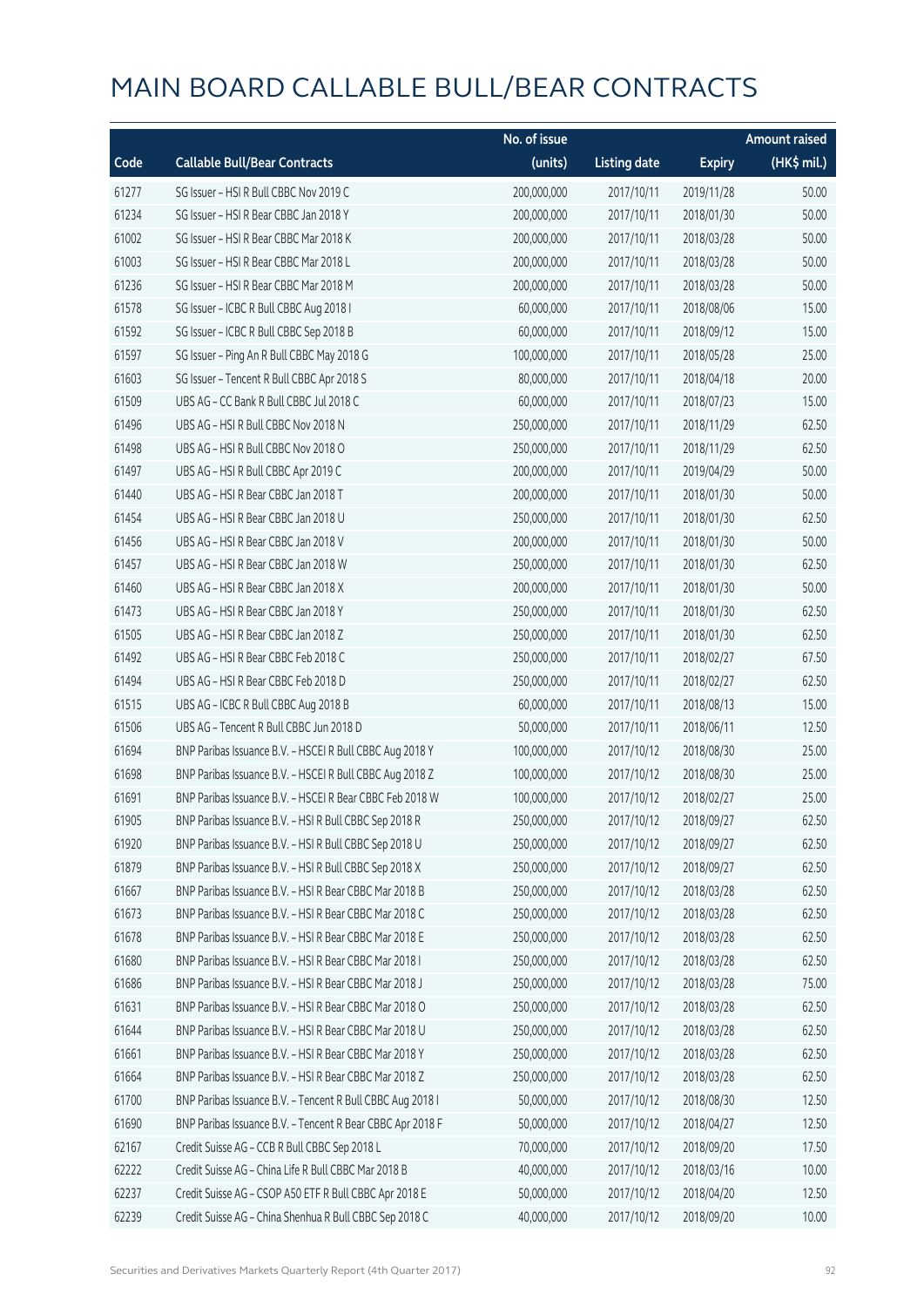|       |                                                              | No. of issue |                     |               | <b>Amount raised</b> |
|-------|--------------------------------------------------------------|--------------|---------------------|---------------|----------------------|
| Code  | <b>Callable Bull/Bear Contracts</b>                          | (units)      | <b>Listing date</b> | <b>Expiry</b> | (HK\$ mil.)          |
| 62082 | Credit Suisse AG - Geely Auto R Bull CBBC Apr 2018 G         | 40,000,000   | 2017/10/12          | 2018/04/27    | 10.00                |
| 62084 | Credit Suisse AG - HKEX R Bull CBBC Jun 2018 N               | 50,000,000   | 2017/10/12          | 2018/06/15    | 12.50                |
| 62550 | Credit Suisse AG - HSCEI R Bull CBBC Apr 2018 M              | 100,000,000  | 2017/10/12          | 2018/04/27    | 25.00                |
| 62071 | Credit Suisse AG - HSI R Bull CBBC Feb 2018 O                | 200,000,000  | 2017/10/12          | 2018/02/27    | 50.00                |
| 62066 | Credit Suisse AG - HSI R Bull CBBC Apr 2018 T                | 150,000,000  | 2017/10/12          | 2018/04/27    | 37.50                |
| 62079 | Credit Suisse AG - HSI R Bull CBBC Apr 2018 U                | 150,000,000  | 2017/10/12          | 2018/04/27    | 37.50                |
| 62077 | Credit Suisse AG - HSI R Bull CBBC Aug 2018 G                | 200,000,000  | 2017/10/12          | 2018/08/30    | 50.00                |
| 62065 | Credit Suisse AG - HSI R Bear CBBC Feb 2018 D                | 200,000,000  | 2017/10/12          | 2018/02/27    | 50.00                |
| 62048 | Credit Suisse AG - HSI R Bear CBBC Feb 2018 Z                | 200,000,000  | 2017/10/12          | 2018/02/27    | 50.00                |
| 62064 | Credit Suisse AG - HSI R Bear CBBC Mar 2018 M                | 150,000,000  | 2017/10/12          | 2018/03/28    | 37.50                |
| 62197 | Credit Suisse AG - ICBC R Bull CBBC Sep 2018 L               | 70,000,000   | 2017/10/12          | 2018/09/28    | 17.50                |
| 62200 | Credit Suisse AG - ICBC R Bear CBBC Apr 2018 A               | 70,000,000   | 2017/10/12          | 2018/04/20    | 17.50                |
| 62201 | Credit Suisse AG - Ping An R Bull CBBC Aug 2018 D            | 100,000,000  | 2017/10/12          | 2018/08/10    | 25.00                |
| 62208 | Credit Suisse AG - Ping An R Bull CBBC Aug 2018 E            | 100,000,000  | 2017/10/12          | 2018/08/16    | 25.00                |
| 62165 | Credit Suisse AG - Tencent R Bull CBBC Jul 2018 L            | 50,000,000   | 2017/10/12          | 2018/07/26    | 12.50                |
| 62243 | Credit Suisse AG - Tencent R Bull CBBC Jul 2018 M            | 50,000,000   | 2017/10/12          | 2018/07/19    | 12.50                |
| 61836 | Bank of East Asia - CC Bank R Bull CBBC Aug 2018 B           | 40,000,000   | 2017/10/12          | 2018/08/02    | 10.00                |
| 61822 | Bank of East Asia - China Shenhua R Bull CBBC Aug 2018 B     | 30,000,000   | 2017/10/12          | 2018/08/02    | 10.50                |
| 61834 | Bank of East Asia - ICBC R Bull CBBC Aug 2018 A              | 60,000,000   | 2017/10/12          | 2018/08/02    | 15.00                |
| 61839 | Bank of East Asia - Ping An R Bull CBBC Jun 2018 K           | 16,000,000   | 2017/10/12          | 2018/06/15    | 10.40                |
| 61819 | Bank of East Asia - Tencent R Bull CBBC Aug 2018 A           | 40,000,000   | 2017/10/12          | 2018/08/02    | 10.00                |
| 62028 | Bank of East Asia - Tencent R Bull CBBC Aug 2018 B           | 40,000,000   | 2017/10/12          | 2018/08/02    | 10.00                |
| 61738 | Goldman Sachs SP (Asia) - CSOP A50 ETF R Bull CBBC Feb 2018A | 60,000,000   | 2017/10/12          | 2018/02/28    | 15.00                |
| 61763 | Goldman Sachs SP (Asia) - CSOP A50 ETF R Bull CBBC Feb 2018B | 60,000,000   | 2017/10/12          | 2018/02/28    | 15.00                |
| 61856 | Goldman Sachs SP (Asia) - HKEX R Bull CBBC Mar 2018 A        | 80,000,000   | 2017/10/12          | 2018/03/29    | 20.00                |
| 61857 | Goldman Sachs SP (Asia) - HKEX R Bull CBBC Mar 2018 B        | 80,000,000   | 2017/10/12          | 2018/03/29    | 20.00                |
| 61841 | Goldman Sachs SP (Asia) - HSI R Bull CBBC Dec 2018 L         | 200,000,000  | 2017/10/12          | 2018/12/28    | 50.00                |
| 61842 | Goldman Sachs SP (Asia) - HSI R Bull CBBC Dec 2018 M         | 200,000,000  | 2017/10/12          | 2018/12/28    | 50.00                |
| 61847 | Goldman Sachs SP (Asia) - HSI R Bull CBBC Dec 2018 N         | 200,000,000  | 2017/10/12          | 2018/12/28    | 50.00                |
| 61927 | Goldman Sachs SP (Asia) - HSI R Bull CBBC Dec 2018 O         | 200,000,000  | 2017/10/12          | 2018/12/28    | 50.00                |
| 61708 | Goldman Sachs SP (Asia) - HSI R Bear CBBC Feb 2018 T         | 200,000,000  | 2017/10/12          | 2018/02/27    | 50.00                |
| 61709 | Goldman Sachs SP (Asia) - HSI R Bear CBBC Feb 2018 U         | 200,000,000  | 2017/10/12          | 2018/02/27    | 50.00                |
| 61707 | Goldman Sachs SP (Asia) - HSI R Bear CBBC Mar 2018 B         | 200,000,000  | 2017/10/12          | 2018/03/28    | 50.00                |
| 61849 | Goldman Sachs SP (Asia) - Tencent R Bull CBBC Mar 2018 J     | 80,000,000   | 2017/10/12          | 2018/03/06    | 20.00                |
| 62021 | Goldman Sachs SP (Asia) - Tencent R Bull CBBC Mar 2018 K     | 80,000,000   | 2017/10/12          | 2018/03/06    | 20.00                |
| 62022 | Goldman Sachs SP (Asia) - Tencent R Bull CBBC Mar 2018 L     | 80,000,000   | 2017/10/12          | 2018/03/06    | 20.00                |
| 61714 | Goldman Sachs SP (Asia) - Tencent R Bear CBBC Feb 2018 E     | 80,000,000   | 2017/10/12          | 2018/02/28    | 20.00                |
| 61802 | HK Bank - CC Bank R Bull CBBC Sep 2018 A                     | 80,000,000   | 2017/10/12          | 2018/09/03    | 20.00                |
| 61808 | HK Bank - CNOOC R Bear CBBC Jul 2018 B                       | 40,000,000   | 2017/10/12          | 2018/07/30    | 10.00                |
| 61811 | HK Bank - Geely Auto R Bull CBBC Sep 2018 A                  | 40,000,000   | 2017/10/12          | 2018/09/03    | 10.00                |
| 61817 | HK Bank - Geely Auto R Bear CBBC Jul 2018 B                  | 40,000,000   | 2017/10/12          | 2018/07/23    | 20.00                |
| 61804 | HK Bank - Galaxy Ent R Bull CBBC Jul 2018 G                  | 80,000,000   | 2017/10/12          | 2018/07/09    | 20.00                |
| 61788 | HK Bank - HKEX R Bull CBBC Aug 2018 D                        | 50,000,000   | 2017/10/12          | 2018/08/06    | 12.50                |
| 61781 | HK Bank - HSCEI R Bull CBBC Apr 2018 L                       | 60,000,000   | 2017/10/12          | 2018/04/27    | 15.00                |
| 61773 | HK Bank - HSI R Bull CBBC Jul 2018 R                         | 150,000,000  | 2017/10/12          | 2018/07/30    | 37.50                |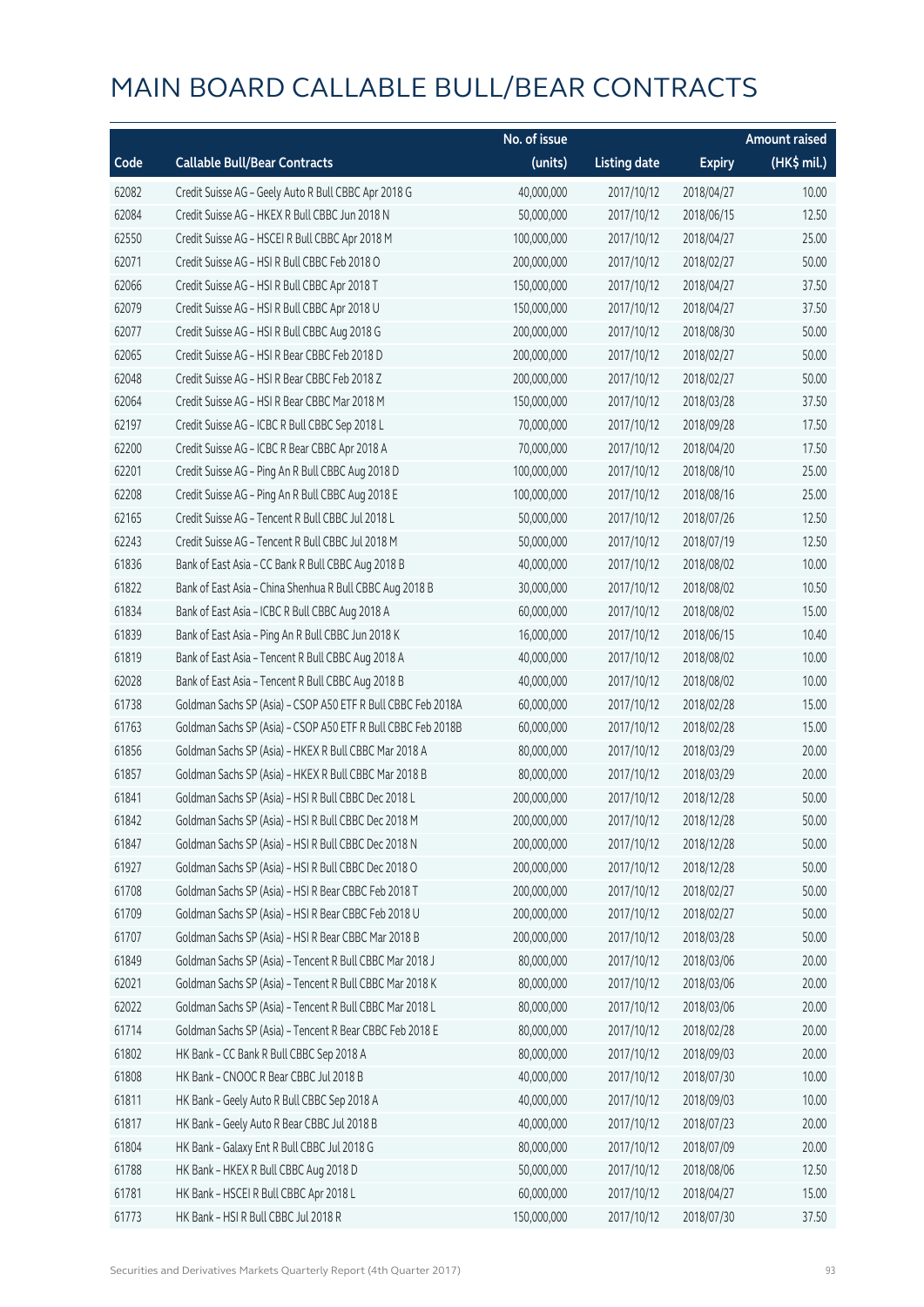|       |                                                        | No. of issue |                     |               | <b>Amount raised</b> |
|-------|--------------------------------------------------------|--------------|---------------------|---------------|----------------------|
| Code  | <b>Callable Bull/Bear Contracts</b>                    | (units)      | <b>Listing date</b> | <b>Expiry</b> | (HK\$ mil.)          |
| 61777 | HK Bank - HSI R Bull CBBC Jul 2018 S                   | 100,000,000  | 2017/10/12          | 2018/07/30    | 25.00                |
| 61778 | HK Bank - HSI R Bull CBBC Jul 2018 T                   | 100,000,000  | 2017/10/12          | 2018/07/30    | 25.00                |
| 61779 | HK Bank - HSI R Bear CBBC Apr 2018 S                   | 100,000,000  | 2017/10/12          | 2018/04/27    | 25.00                |
| 61799 | HK Bank - ICBC R Bull CBBC Sep 2018 A                  | 80,000,000   | 2017/10/12          | 2018/09/03    | 20.00                |
| 61810 | HK Bank - Ping An R Bull CBBC May 2018 E               | 80,000,000   | 2017/10/12          | 2018/05/07    | 20.00                |
| 61818 | HK Bank - Tencent R Bull CBBC Sep 2018 B               | 60,000,000   | 2017/10/12          | 2018/09/03    | 15.00                |
| 61782 | HK Bank - Tencent R Bear CBBC Aug 2018 I               | 50,000,000   | 2017/10/12          | 2018/08/06    | 25.00                |
| 61764 | Haitong Int'l Sec - ABC R Bull CBBC Sep 2018 A         | 60,000,000   | 2017/10/12          | 2018/09/21    | 15.00                |
| 61717 | Haitong Int'l Sec - CC Bank R Bull CBBC Sep 2018 A     | 60,000,000   | 2017/10/12          | 2018/09/19    | 15.00                |
| 61723 | Haitong Int'l Sec - Evergrande R Bull CBBC Aug 2018 C  | 40,000,000   | 2017/10/12          | 2018/08/28    | 16.32                |
| 61721 | Haitong Int'l Sec - Geely Auto R Bull CBBC Sep 2018 A  | 40,000,000   | 2017/10/12          | 2018/09/24    | 10.48                |
| 61718 | Haitong Int'l Sec - ICBC R Bull CBBC Sep 2018 A        | 60,000,000   | 2017/10/12          | 2018/09/20    | 15.00                |
| 62649 | J P Morgan SP BV - CC Bank R Bull CBBC Aug 2018 F      | 150,000,000  | 2017/10/12          | 2018/08/17    | 37.50                |
| 62678 | J P Morgan SP BV - CSOP A50 ETF R Bull CBBC Feb 2018 C | 100,000,000  | 2017/10/12          | 2018/02/15    | 25.00                |
| 62737 | J P Morgan SP BV - HSI R Bull CBBC Oct 2018 R          | 200,000,000  | 2017/10/12          | 2018/10/30    | 50.00                |
| 62753 | J P Morgan SP BV - HSI R Bull CBBC Nov 2018 I          | 200,000,000  | 2017/10/12          | 2018/11/29    | 50.00                |
| 62755 | J P Morgan SP BV - HSI R Bull CBBC Dec 2018 W          | 200,000,000  | 2017/10/12          | 2018/12/28    | 50.00                |
| 62629 | J P Morgan SP BV - HSI R Bull CBBC Sep 2019 H          | 200,000,000  | 2017/10/12          | 2019/09/27    | 50.00                |
| 62759 | J P Morgan SP BV - HSI R Bull CBBC Sep 2019 I          | 200,000,000  | 2017/10/12          | 2019/09/27    | 50.00                |
| 62574 | J P Morgan SP BV - HSI R Bear CBBC Jan 2018 I          | 200,000,000  | 2017/10/12          | 2018/01/30    | 50.00                |
| 62577 | J P Morgan SP BV - HSI R Bear CBBC Jan 2018 J          | 200,000,000  | 2017/10/12          | 2018/01/30    | 50.00                |
| 62595 | J P Morgan SP BV - HSI R Bear CBBC Jan 2018 K          | 200,000,000  | 2017/10/12          | 2018/01/30    | 50.00                |
| 62651 | J P Morgan SP BV - ICBC R Bull CBBC Aug 2018 D         | 150,000,000  | 2017/10/12          | 2018/08/17    | 37.50                |
| 62677 | J P Morgan SP BV - Tencent R Bull CBBC Jan 2018 B      | 60,000,000   | 2017/10/12          | 2018/01/19    | 15.00                |
| 62029 | Macquarie Bank Ltd. - ICBC R Bull CBBC Sep 2018 B      | 40,000,000   | 2017/10/12          | 2018/09/26    | 10.00                |
| 62030 | Macquarie Bank Ltd. - ICBC R Bull CBBC Sep 2018 C      | 40,000,000   | 2017/10/12          | 2018/09/26    | 10.04                |
| 62041 | Macquarie Bank Ltd. - Tencent R Bull CBBC Apr 2018 P   | 15,000,000   | 2017/10/12          | 2018/04/30    | 10.08                |
| 62040 | Macquarie Bank Ltd. - Tencent R Bear CBBC Apr 2018 P   | 15,000,000   | 2017/10/12          | 2018/04/30    | 10.01                |
| 61858 | SG Issuer - BOCL R Bull CBBC Sep 2018 A                | 40,000,000   | 2017/10/12          | 2018/09/27    | 10.00                |
| 61715 | SG Issuer - CMob R Bull CBBC Oct 2018 D                | 100,000,000  | 2017/10/12          | 2018/10/22    | 25.00                |
| 61862 | SG Issuer - HKEX R Bull CBBC Jun 2018 J                | 50,000,000   | 2017/10/12          | 2018/06/13    | 12.50                |
| 61866 | SG Issuer - HSBC R Bull CBBC Jul 2018 C                | 100,000,000  | 2017/10/12          | 2018/07/11    | 25.00                |
| 62343 | SG Issuer - HSI R Bull CBBC Apr 2019 S                 | 200,000,000  | 2017/10/12          | 2019/04/29    | 50.00                |
| 62354 | SG Issuer - HSI R Bull CBBC Apr 2019 T                 | 200,000,000  | 2017/10/12          | 2019/04/29    | 50.00                |
| 62359 | SG Issuer - HSI R Bull CBBC Jul 2019 I                 | 200,000,000  | 2017/10/12          | 2019/07/30    | 50.00                |
| 62364 | SG Issuer - HSI R Bull CBBC Jul 2019 J                 | 200,000,000  | 2017/10/12          | 2019/07/30    | 50.00                |
| 62372 | SG Issuer - HSI R Bull CBBC Jul 2019 K                 | 200,000,000  | 2017/10/12          | 2019/07/30    | 50.00                |
| 62405 | SG Issuer - HSI R Bull CBBC Jul 2019 L                 | 200,000,000  | 2017/10/12          | 2019/07/30    | 50.00                |
| 62257 | SG Issuer - HSI R Bear CBBC Jan 2018 A                 | 200,000,000  | 2017/10/12          | 2018/01/30    | 50.00                |
| 62263 | SG Issuer - HSI R Bear CBBC Jan 2018 J                 | 200,000,000  | 2017/10/12          | 2018/01/30    | 50.00                |
| 62259 | SG Issuer - HSI R Bear CBBC Jan 2018 U                 | 200,000,000  | 2017/10/12          | 2018/01/30    | 50.00                |
| 62246 | SG Issuer - HSI R Bear CBBC Jan 2018 Z                 | 200,000,000  | 2017/10/12          | 2018/01/30    | 50.00                |
| 61701 | SG Issuer - HSI R Bear CBBC Feb 2018 U                 | 200,000,000  | 2017/10/12          | 2018/02/27    | 50.00                |
| 62319 | SG Issuer - HSI R Bear CBBC Feb 2018 V                 | 200,000,000  | 2017/10/12          | 2018/02/27    | 50.00                |
| 62331 | SG Issuer - HSI R Bear CBBC Feb 2018 W                 | 200,000,000  | 2017/10/12          | 2018/02/27    | 50.00                |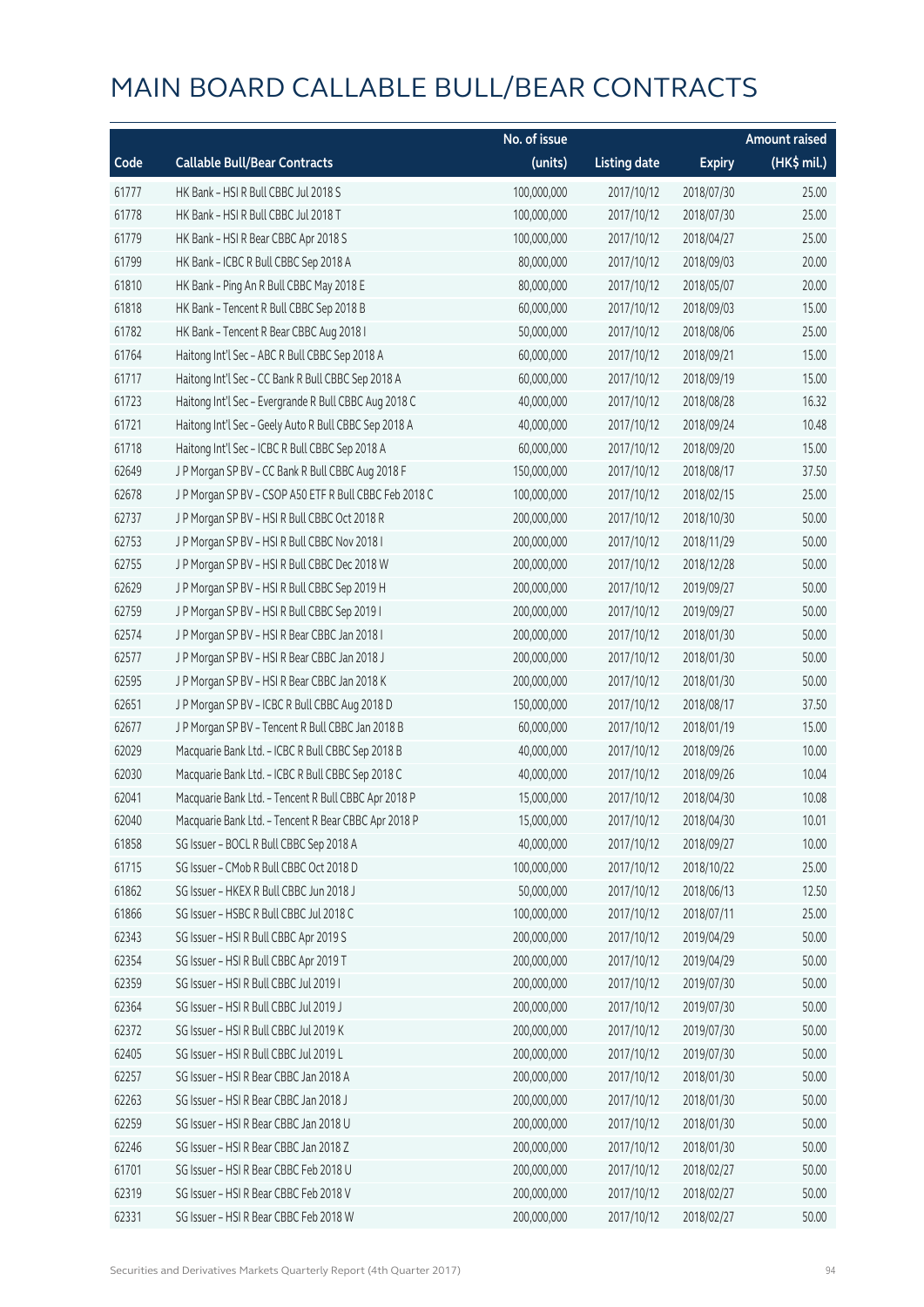|       |                                                          | No. of issue |                     |               | <b>Amount raised</b> |
|-------|----------------------------------------------------------|--------------|---------------------|---------------|----------------------|
| Code  | <b>Callable Bull/Bear Contracts</b>                      | (units)      | <b>Listing date</b> | <b>Expiry</b> | (HK\$ mil.)          |
| 62332 | SG Issuer - HSI R Bear CBBC Mar 2018 N                   | 200,000,000  | 2017/10/12          | 2018/03/28    | 65.00                |
| 61873 | SG Issuer - ICBC R Bull CBBC Oct 2018 A                  | 60,000,000   | 2017/10/12          | 2018/10/09    | 15.00                |
| 61874 | SG Issuer - Tencent R Bull CBBC Jun 2018 H               | 80,000,000   | 2017/10/12          | 2018/06/22    | 20.00                |
| 62518 | SG Issuer - Tencent R Bull CBBC Aug 2018 D               | 80,000,000   | 2017/10/12          | 2018/08/30    | 20.00                |
| 62008 | UBS AG - HSCEI R Bull CBBC Sep 2018 C                    | 100,000,000  | 2017/10/12          | 2018/09/27    | 25.00                |
| 61987 | UBS AG - HSI R Bull CBBC Nov 2018 P                      | 250,000,000  | 2017/10/12          | 2018/11/29    | 62.50                |
| 61972 | UBS AG - HSI R Bull CBBC Dec 2018 H                      | 200,000,000  | 2017/10/12          | 2018/12/28    | 50.00                |
| 61983 | UBS AG - HSI R Bull CBBC Dec 2018 I                      | 200,000,000  | 2017/10/12          | 2018/12/28    | 50.00                |
| 61991 | UBS AG - HSI R Bull CBBC Apr 2019 D                      | 250,000,000  | 2017/10/12          | 2019/04/29    | 62.50                |
| 61937 | UBS AG - HSI R Bear CBBC Jan 2018 D                      | 250,000,000  | 2017/10/12          | 2018/01/30    | 62.50                |
| 61941 | UBS AG - HSI R Bear CBBC Jan 2018 E                      | 250,000,000  | 2017/10/12          | 2018/01/30    | 62.50                |
| 61942 | UBS AG - HSI R Bear CBBC Jan 2018 F                      | 200,000,000  | 2017/10/12          | 2018/01/30    | 50.00                |
| 61949 | UBS AG - HSI R Bear CBBC Feb 2018 E                      | 250,000,000  | 2017/10/12          | 2018/02/27    | 62.50                |
| 61950 | UBS AG - HSI R Bear CBBC Feb 2018 F                      | 200,000,000  | 2017/10/12          | 2018/02/27    | 50.00                |
| 61955 | UBS AG - HSI R Bear CBBC Feb 2018 G                      | 250,000,000  | 2017/10/12          | 2018/02/27    | 62.50                |
| 61957 | UBS AG - HSI R Bear CBBC Feb 2018 H                      | 250,000,000  | 2017/10/12          | 2018/02/27    | 70.00                |
| 61971 | UBS AG - HSI R Bear CBBC Feb 2018 I                      | 250,000,000  | 2017/10/12          | 2018/02/27    | 62.50                |
| 62020 | UBS AG - Tencent R Bear CBBC Jun 2018 A                  | 50,000,000   | 2017/10/12          | 2018/06/11    | 22.50                |
| 64020 | Credit Suisse AG - AIA R Bull CBBC Jul 2018 B            | 70,000,000   | 2017/10/13          | 2018/07/13    | 17.50                |
| 64028 | Credit Suisse AG - CSOP A50 ETF R Bull CBBC Apr 2018 F   | 50,000,000   | 2017/10/13          | 2018/04/27    | 12.50                |
| 63973 | Credit Suisse AG - Geely Auto R Bull CBBC Apr 2018 H     | 40,000,000   | 2017/10/13          | 2018/04/26    | 10.00                |
| 63974 | Credit Suisse AG - Geely Auto R Bear CBBC Apr 2018 J     | 40,000,000   | 2017/10/13          | 2018/04/19    | 15.20                |
| 64065 | Credit Suisse AG - HSCEI R Bull CBBC Apr 2018 N          | 100,000,000  | 2017/10/13          | 2018/04/27    | 25.00                |
| 63914 | Credit Suisse AG - HSI R Bull CBBC Feb 2018 U            | 200,000,000  | 2017/10/13          | 2018/02/27    | 50.00                |
| 63892 | Credit Suisse AG - HSI R Bull CBBC May 2018 W            | 200,000,000  | 2017/10/13          | 2018/05/30    | 50.00                |
| 63904 | Credit Suisse AG - HSI R Bull CBBC Aug 2018 H            | 200,000,000  | 2017/10/13          | 2018/08/30    | 50.00                |
| 63945 | Credit Suisse AG - HSI R Bull CBBC Aug 2018 I            | 200,000,000  | 2017/10/13          | 2018/08/30    | 50.00                |
| 63853 | Credit Suisse AG - HSI R Bear CBBC Feb 2018 M            | 200,000,000  | 2017/10/13          | 2018/02/27    | 50.00                |
| 63884 | Credit Suisse AG - HSI R Bear CBBC Feb 2018 T            | 200,000,000  | 2017/10/13          | 2018/02/27    | 50.00                |
| 64025 | Credit Suisse AG - Ping An R Bull CBBC Aug 2018 F        | 70,000,000   | 2017/10/13          | 2018/08/09    | 17.50                |
| 64064 | Credit Suisse AG - Sands China R Bear CBBC Jul 2018 A    | 50,000,000   | 2017/10/13          | 2018/07/06    | 12.50                |
| 63992 | Credit Suisse AG - Tencent R Bull CBBC Jul 2018 N        | 50,000,000   | 2017/10/13          | 2018/07/25    | 12.50                |
| 63170 | Goldman Sachs SP (Asia) - HSI R Bull CBBC Dec 2018 P     | 200,000,000  | 2017/10/13          | 2018/12/28    | 50.00                |
| 63196 | Goldman Sachs SP (Asia) - HSI R Bull CBBC Dec 2018 Q     | 200,000,000  | 2017/10/13          | 2018/12/28    | 50.00                |
| 62802 | Goldman Sachs SP (Asia) - HSI R Bear CBBC Jan 2018 D     | 200,000,000  | 2017/10/13          | 2018/01/30    | 50.00                |
| 62819 | Goldman Sachs SP (Asia) - HSI R Bear CBBC Jan 2018 E     | 200,000,000  | 2017/10/13          | 2018/01/30    | 50.00                |
| 63851 | Goldman Sachs SP (Asia) - HSI R Bear CBBC Jan 2018 F     | 200,000,000  | 2017/10/13          | 2018/01/30    | 50.00                |
| 62887 | Goldman Sachs SP (Asia) - HSI R Bear CBBC Mar 2018 C     | 200,000,000  | 2017/10/13          | 2018/03/28    | 50.00                |
| 62900 | Goldman Sachs SP (Asia) - HSI R Bear CBBC Mar 2018 D     | 200,000,000  | 2017/10/13          | 2018/03/28    | 50.00                |
| 63199 | Goldman Sachs SP (Asia) - HSI R Bear CBBC Mar 2018 E     | 200,000,000  | 2017/10/13          | 2018/03/28    | 50.00                |
| 63208 | Goldman Sachs SP (Asia) - HSI R Bear CBBC Mar 2018 F     | 200,000,000  | 2017/10/13          | 2018/03/28    | 50.00                |
| 63211 | Goldman Sachs SP (Asia) - HSI R Bear CBBC Mar 2018 G     | 200,000,000  | 2017/10/13          | 2018/03/28    | 50.00                |
| 63244 | Goldman Sachs SP (Asia) - HSI R Bear CBBC Mar 2018 J     | 200,000,000  | 2017/10/13          | 2018/03/28    | 50.00                |
| 63405 | Goldman Sachs SP (Asia) - Tencent R Bull CBBC Mar 2018 M | 80,000,000   | 2017/10/13          | 2018/03/09    | 20.00                |
| 63837 | Goldman Sachs SP (Asia) - Tencent R Bull CBBC Mar 2018 N | 80,000,000   | 2017/10/13          | 2018/03/09    | 20.00                |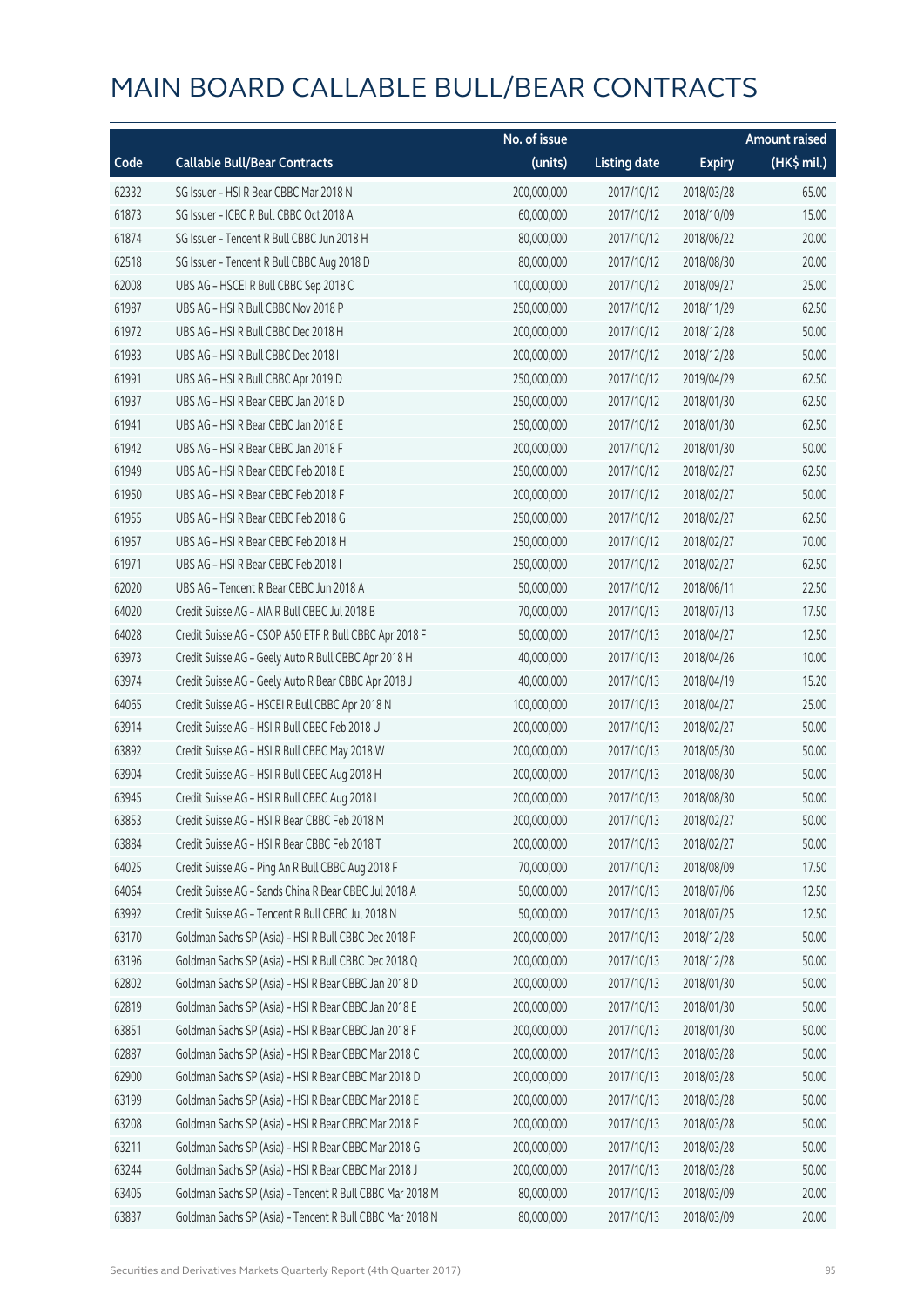|       |                                                          | No. of issue |                     |               | <b>Amount raised</b> |
|-------|----------------------------------------------------------|--------------|---------------------|---------------|----------------------|
| Code  | <b>Callable Bull/Bear Contracts</b>                      | (units)      | <b>Listing date</b> | <b>Expiry</b> | (HK\$ mil.)          |
| 62904 | Goldman Sachs SP (Asia) - Tencent R Bear CBBC Mar 2018 E | 80,000,000   | 2017/10/13          | 2018/03/05    | 20.00                |
| 63841 | Goldman Sachs SP (Asia) - Tencent R Bear CBBC Mar 2018 F | 80,000,000   | 2017/10/13          | 2018/03/09    | 20.00                |
| 62975 | HK Bank - CSOP A50 ETF R Bull CBBC Aug 2018 A            | 50,000,000   | 2017/10/13          | 2018/08/06    | 12.50                |
| 62998 | HK Bank - Evergrande R Bull CBBC Sep 2018 A              | 80,000,000   | 2017/10/13          | 2018/09/17    | 20.00                |
| 63100 | HK Bank - Geely Auto R Bull CBBC Aug 2018 G              | 40,000,000   | 2017/10/13          | 2018/08/27    | 10.00                |
| 63025 | HK Bank - Geely Auto R Bull CBBC Sep 2018 B              | 40,000,000   | 2017/10/13          | 2018/09/10    | 18.00                |
| 62978 | HK Bank - Geely Auto R Bear CBBC Sep 2018 D              | 40,000,000   | 2017/10/13          | 2018/09/03    | 22.00                |
| 63071 | HK Bank - HS H-SH ETF R Bull CBBC Apr 2018 C             | 50,000,000   | 2017/10/13          | 2018/04/30    | 12.50                |
| 62924 | HK Bank - HSCEI R Bull CBBC Apr 2018 M                   | 60,000,000   | 2017/10/13          | 2018/04/27    | 15.00                |
| 62926 | HK Bank - HSI R Bull CBBC Jul 2018 U                     | 100,000,000  | 2017/10/13          | 2018/07/30    | 25.00                |
| 62935 | HK Bank - HSI R Bull CBBC Jul 2018 V                     | 150,000,000  | 2017/10/13          | 2018/07/30    | 37.50                |
| 62941 | HK Bank - HSI R Bull CBBC Jul 2018 W                     | 100,000,000  | 2017/10/13          | 2018/07/30    | 25.00                |
| 62955 | HK Bank - HSI R Bear CBBC Jul 2018 T                     | 100,000,000  | 2017/10/13          | 2018/07/30    | 25.00                |
| 62976 | HK Bank - SHK Ppt R Bull CBBC May 2018 A                 | 40,000,000   | 2017/10/13          | 2018/05/07    | 10.00                |
| 63086 | HK Bank - Tencent R Bull CBBC Sep 2018 C                 | 60,000,000   | 2017/10/13          | 2018/09/17    | 15.00                |
| 63093 | HK Bank - Tencent R Bull CBBC Sep 2018 D                 | 60,000,000   | 2017/10/13          | 2018/09/03    | 15.00                |
| 63098 | HK Bank - Tencent R Bear CBBC Aug 2018 J                 | 50,000,000   | 2017/10/13          | 2018/08/13    | 27.50                |
| 63124 | J P Morgan SP BV - Geely Auto R Bull CBBC Dec 2018 A     | 200,000,000  | 2017/10/13          | 2018/12/21    | 50.00                |
| 63547 | J P Morgan SP BV - HKEX R Bull CBBC Jan 2018 K           | 40,000,000   | 2017/10/13          | 2018/01/19    | 10.00                |
| 63551 | J P Morgan SP BV - HSBC R Bull CBBC Jun 2018 D           | 100,000,000  | 2017/10/13          | 2018/06/15    | 25.00                |
| 63458 | J P Morgan SP BV - HSI R Bull CBBC Dec 2018 X            | 200,000,000  | 2017/10/13          | 2018/12/28    | 50.00                |
| 63528 | J P Morgan SP BV - HSI R Bull CBBC Dec 2018 Y            | 200,000,000  | 2017/10/13          | 2018/12/28    | 50.00                |
| 63421 | J P Morgan SP BV - HSI R Bull CBBC Sep 2019 J            | 200,000,000  | 2017/10/13          | 2019/09/27    | 50.00                |
| 63539 | J P Morgan SP BV - HSI R Bull CBBC Oct 2019 A            | 200,000,000  | 2017/10/13          | 2019/10/30    | 50.00                |
| 63106 | J P Morgan SP BV - HSI R Bear CBBC Jan 2018 L            | 200,000,000  | 2017/10/13          | 2018/01/30    | 50.00                |
| 63102 | J P Morgan SP BV - HSI R Bear CBBC Jan 2018 M            | 200,000,000  | 2017/10/13          | 2018/01/30    | 50.00                |
| 63844 | J P Morgan SP BV - HSI R Bear CBBC Feb 2018 V            | 200,000,000  | 2017/10/13          | 2018/02/27    | 50.00                |
| 63850 | J P Morgan SP BV - HSI R Bear CBBC Feb 2018 W            | 200,000,000  | 2017/10/13          | 2018/02/27    | 60.00                |
| 63541 | JP Morgan SP BV - Tencent R Bull CBBC Jan 2018 I         | 60,000,000   | 2017/10/13          | 2018/01/19    | 15.00                |
| 63542 | J P Morgan SP BV - Tencent R Bull CBBC Jan 2018 M        | 60,000,000   | 2017/10/13          | 2018/01/19    | 15.00                |
| 63546 | J P Morgan SP BV - Tencent R Bear CBBC Mar 2018 K        | 40,000,000   | 2017/10/13          | 2018/03/16    | 12.00                |
| 63368 | Macquarie Bank Ltd. - Tencent R Bull CBBC Apr 2018 Q     | 15,000,000   | 2017/10/13          | 2018/04/30    | 10.01                |
| 64114 | SG Issuer - CCB R Bull CBBC Oct 2018 B                   | 100,000,000  | 2017/10/13          | 2018/10/10    | 25.00                |
| 64132 | SG Issuer - Evergrande R Bull CBBC Oct 2018 A            | 100,000,000  | 2017/10/13          | 2018/10/26    | 25.00                |
| 64152 | SG Issuer - Evergrande R Bull CBBC Nov 2018 A            | 100,000,000  | 2017/10/13          | 2018/11/29    | 25.00                |
| 64153 | SG Issuer - Geely Auto R Bull CBBC Oct 2018 A            | 40,000,000   | 2017/10/13          | 2018/10/12    | 10.00                |
| 64167 | SG Issuer - Geely Auto R Bull CBBC Dec 2018 A            | 100,000,000  | 2017/10/13          | 2018/12/14    | 25.00                |
| 64158 | SG Issuer - Geely Auto R Bear CBBC Nov 2018 A            | 100,000,000  | 2017/10/13          | 2018/11/12    | 25.00                |
| 64169 | SG Issuer - Geely Auto R Bear CBBC Dec 2018 A            | 100,000,000  | 2017/10/13          | 2018/12/21    | 25.00                |
| 64106 | SG Issuer - HSCEI R Bull CBBC Nov 2018 K                 | 200,000,000  | 2017/10/13          | 2018/11/29    | 50.00                |
| 64107 | SG Issuer - HSCEI R Bull CBBC Dec 2018 H                 | 200,000,000  | 2017/10/13          | 2018/12/28    | 50.00                |
| 64112 | SG Issuer - HSCEI R Bull CBBC Dec 2018 I                 | 200,000,000  | 2017/10/13          | 2018/12/28    | 50.00                |
| 64076 | SG Issuer - HSCEI R Bear CBBC May 2018 A                 | 200,000,000  | 2017/10/13          | 2018/05/30    | 50.00                |
| 64105 | SG Issuer - HSCEI R Bear CBBC Sep 2018 B                 | 200,000,000  | 2017/10/13          | 2018/09/27    | 50.00                |
| 64232 | SG Issuer - HSI R Bull CBBC Mar 2019 U                   | 200,000,000  | 2017/10/13          | 2019/03/28    | 50.00                |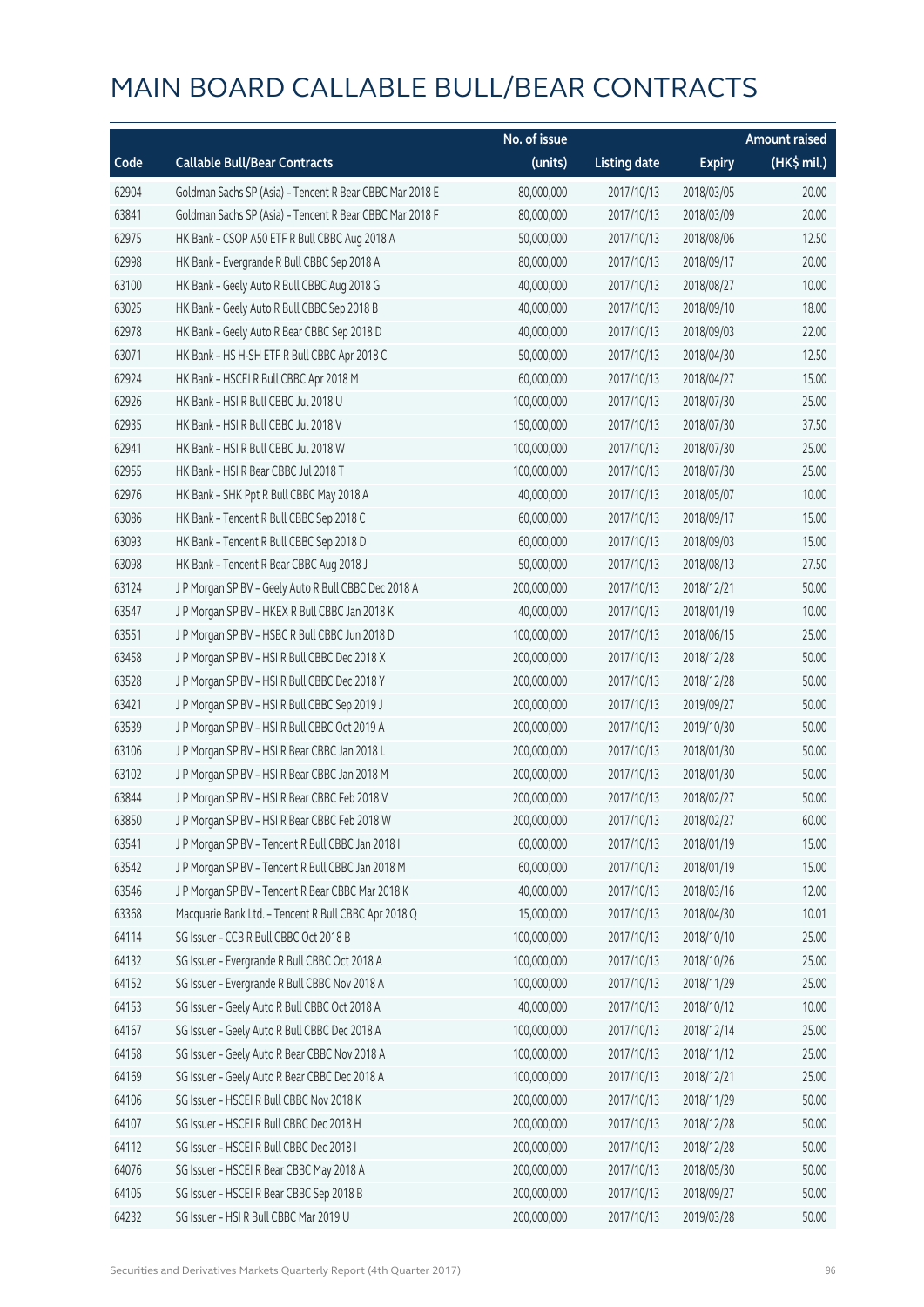|       |                                                          | No. of issue |                     |               | <b>Amount raised</b> |
|-------|----------------------------------------------------------|--------------|---------------------|---------------|----------------------|
| Code  | <b>Callable Bull/Bear Contracts</b>                      | (units)      | <b>Listing date</b> | <b>Expiry</b> | (HK\$ mil.)          |
| 64233 | SG Issuer - HSI R Bull CBBC Mar 2019 V                   | 200,000,000  | 2017/10/13          | 2019/03/28    | 50.00                |
| 64255 | SG Issuer - HSI R Bull CBBC Mar 2019 W                   | 200,000,000  | 2017/10/13          | 2019/03/28    | 50.00                |
| 64198 | SG Issuer - HSI R Bull CBBC Apr 2019 U                   | 200,000,000  | 2017/10/13          | 2019/04/29    | 50.00                |
| 64257 | SG Issuer - HSI R Bull CBBC Apr 2019 V                   | 200,000,000  | 2017/10/13          | 2019/04/29    | 50.00                |
| 64204 | SG Issuer - HSI R Bear CBBC Jan 2018 L                   | 200,000,000  | 2017/10/13          | 2018/01/30    | 50.00                |
| 64214 | SG Issuer - HSI R Bear CBBC Feb 2018 X                   | 200,000,000  | 2017/10/13          | 2018/02/27    | 50.00                |
| 64226 | SG Issuer - HSI R Bear CBBC Mar 2018 O                   | 200,000,000  | 2017/10/13          | 2018/03/28    | 50.00                |
| 64172 | SG Issuer - ICBC R Bull CBBC Sep 2018 C                  | 60,000,000   | 2017/10/13          | 2018/09/24    | 15.00                |
| 64174 | SG Issuer - Tencent R Bull CBBC Jun 2018 I               | 80,000,000   | 2017/10/13          | 2018/06/26    | 20.00                |
| 63756 | UBS AG - HSI R Bull CBBC Nov 2018 T                      | 200,000,000  | 2017/10/13          | 2018/11/29    | 50.00                |
| 63735 | UBS AG - HSI R Bull CBBC Dec 2018 J                      | 250,000,000  | 2017/10/13          | 2018/12/28    | 62.50                |
| 63745 | UBS AG - HSI R Bull CBBC Dec 2018 K                      | 250,000,000  | 2017/10/13          | 2018/12/28    | 62.50                |
| 63712 | UBS AG - HSI R Bull CBBC Apr 2019 E                      | 200,000,000  | 2017/10/13          | 2019/04/29    | 50.00                |
| 63725 | UBS AG - HSI R Bull CBBC Apr 2019 F                      | 250,000,000  | 2017/10/13          | 2019/04/29    | 62.50                |
| 63580 | UBS AG - HSI R Bear CBBC Jan 2018 G                      | 250,000,000  | 2017/10/13          | 2018/01/30    | 62.50                |
| 63582 | UBS AG - HSI R Bear CBBC Jan 2018 I                      | 250,000,000  | 2017/10/13          | 2018/01/30    | 62.50                |
| 63554 | UBS AG - HSI R Bear CBBC Feb 2018 J                      | 250,000,000  | 2017/10/13          | 2018/02/27    | 62.50                |
| 63587 | UBS AG - HSI R Bear CBBC Feb 2018 K                      | 250,000,000  | 2017/10/13          | 2018/02/27    | 62.50                |
| 63658 | UBS AG - HSI R Bear CBBC Feb 2018 L                      | 250,000,000  | 2017/10/13          | 2018/02/27    | 62.50                |
| 63706 | UBS AG - HSI R Bear CBBC Feb 2018 M                      | 250,000,000  | 2017/10/13          | 2018/02/27    | 72.50                |
| 63698 | UBS AG - HSI R Bear CBBC Mar 2018 A                      | 250,000,000  | 2017/10/13          | 2018/03/28    | 62.50                |
| 63784 | UBS AG - Tencent R Bull CBBC Jul 2018 G                  | 50,000,000   | 2017/10/13          | 2018/07/09    | 12.50                |
| 63793 | UBS AG - Tencent R Bull CBBC Jul 2018 H                  | 50,000,000   | 2017/10/13          | 2018/07/16    | 12.50                |
| 64659 | Credit Suisse AG - Geely Auto R Bull CBBC Apr 2018 I     | 40,000,000   | 2017/10/16          | 2018/04/11    | 16.00                |
| 64664 | Credit Suisse AG - HKEX R Bull CBBC Jun 2018 O           | 50,000,000   | 2017/10/16          | 2018/06/28    | 12.50                |
| 64652 | Credit Suisse AG - HSI R Bull CBBC Feb 2018 K            | 200,000,000  | 2017/10/16          | 2018/02/27    | 50.00                |
| 64616 | Credit Suisse AG - HSI R Bull CBBC Aug 2018 J            | 200,000,000  | 2017/10/16          | 2018/08/30    | 50.00                |
| 64618 | Credit Suisse AG - HSI R Bull CBBC Aug 2018 L            | 200,000,000  | 2017/10/16          | 2018/08/30    | 50.00                |
| 64655 | Credit Suisse AG - HSI R Bear CBBC Apr 2018 B            | 200,000,000  | 2017/10/16          | 2018/04/27    | 50.00                |
| 64658 | Credit Suisse AG - HSI R Bear CBBC Apr 2018 C            | 200,000,000  | 2017/10/16          | 2018/04/27    | 50.00                |
| 64805 | Goldman Sachs SP (Asia) - HKEX R Bull CBBC Jun 2018 A    | 80,000,000   | 2017/10/16          | 2018/06/25    | 20.00                |
| 64809 | Goldman Sachs SP (Asia) - HKEX R Bull CBBC Jun 2018 B    | 80,000,000   | 2017/10/16          | 2018/06/19    | 20.00                |
| 64277 | Goldman Sachs SP (Asia) - HSI R Bull CBBC Apr 2019 H     | 200,000,000  | 2017/10/16          | 2019/04/29    | 50.00                |
| 64278 | Goldman Sachs SP (Asia) - HSI R Bull CBBC Apr 2019 I     | 200,000,000  | 2017/10/16          | 2019/04/29    | 50.00                |
| 64665 | Goldman Sachs SP (Asia) - HSI R Bear CBBC Jan 2018 G     | 200,000,000  | 2017/10/16          | 2018/01/30    | 50.00                |
| 64693 | Goldman Sachs SP (Asia) - HSI R Bear CBBC Feb 2018 V     | 200,000,000  | 2017/10/16          | 2018/02/27    | 50.00                |
| 64717 | Goldman Sachs SP (Asia) - HSI R Bear CBBC Feb 2018 W     | 200,000,000  | 2017/10/16          | 2018/02/27    | 50.00                |
| 64721 | Goldman Sachs SP (Asia) - HSI R Bear CBBC Feb 2018 X     | 200,000,000  | 2017/10/16          | 2018/02/27    | 53.60                |
| 64724 | Goldman Sachs SP (Asia) - HSI R Bear CBBC Feb 2018 Y     | 200,000,000  | 2017/10/16          | 2018/02/27    | 55.60                |
| 64808 | Goldman Sachs SP (Asia) - Ping An R Bull CBBC Jun 2018 A | 80,000,000   | 2017/10/16          | 2018/06/11    | 20.00                |
| 64807 | Goldman Sachs SP (Asia) - Tencent R Bear CBBC Feb 2018 F | 80,000,000   | 2017/10/16          | 2018/02/23    | 28.48                |
| 64516 | HK Bank - AIA R Bull CBBC Jul 2018 F                     | 60,000,000   | 2017/10/16          | 2018/07/09    | 15.00                |
| 64489 | HK Bank - Geely Auto R Bull CBBC Aug 2018 H              | 40,000,000   | 2017/10/16          | 2018/08/13    | 10.00                |
| 64359 | HK Bank - HKEX R Bull CBBC Sep 2018 A                    | 50,000,000   | 2017/10/16          | 2018/09/17    | 12.50                |
| 64358 | HK Bank - HKEX R Bull CBBC Oct 2018 A                    | 50,000,000   | 2017/10/16          | 2018/10/08    | 12.50                |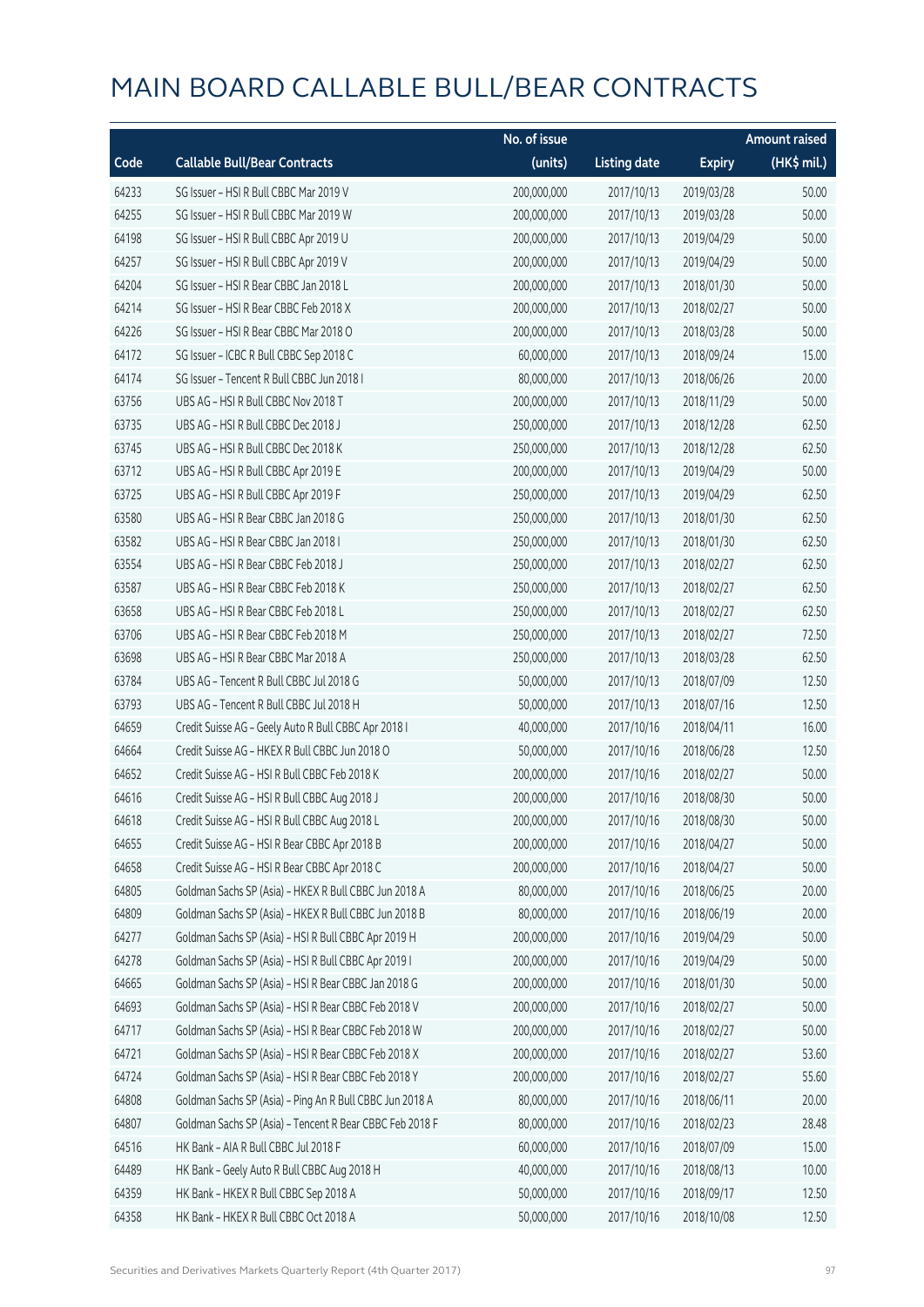|       |                                                              | No. of issue |                     |               | <b>Amount raised</b> |
|-------|--------------------------------------------------------------|--------------|---------------------|---------------|----------------------|
| Code  | <b>Callable Bull/Bear Contracts</b>                          | (units)      | <b>Listing date</b> | <b>Expiry</b> | (HK\$ mil.)          |
| 64365 | HK Bank - HSI R Bull CBBC Jul 2018 X                         | 100,000,000  | 2017/10/16          | 2018/07/30    | 25.00                |
| 64381 | HK Bank - HSI R Bear CBBC Apr 2018 T                         | 150,000,000  | 2017/10/16          | 2018/04/27    | 37.50                |
| 64383 | HK Bank - HSI R Bear CBBC Apr 2018 U                         | 100,000,000  | 2017/10/16          | 2018/04/27    | 25.00                |
| 64493 | HK Bank - Sands China R Bear CBBC Apr 2018 E                 | 40,000,000   | 2017/10/16          | 2018/04/16    | 10.00                |
| 64495 | HK Bank - Tencent R Bull CBBC Apr 2018 Z                     | 60,000,000   | 2017/10/16          | 2018/04/09    | 15.00                |
| 64507 | HK Bank - Tencent R Bear CBBC Jul 2018 M                     | 50,000,000   | 2017/10/16          | 2018/07/09    | 20.00                |
| 64290 | Haitong Int'l Sec - Geely Auto R Bull CBBC Jul 2018 C        | 40,000,000   | 2017/10/16          | 2018/07/06    | 12.92                |
| 64300 | Haitong Int'l Sec - Geely Auto R Bear CBBC Apr 2018 B        | 40,000,000   | 2017/10/16          | 2018/04/26    | 14.40                |
| 64321 | Haitong Int'l Sec - Galaxy Ent R Bear CBBC Apr 2018 A        | 80,000,000   | 2017/10/16          | 2018/04/25    | 20.00                |
| 64322 | Haitong Int'l Sec - HKEX R Bull CBBC Jul 2018 B              | 40,000,000   | 2017/10/16          | 2018/07/03    | 10.00                |
| 64289 | Haitong Int'l Sec - Ping An R Bull CBBC May 2018 A           | 25,000,000   | 2017/10/16          | 2018/05/25    | 11.70                |
| 64301 | Haitong Int'l Sec - Tencent R Bull CBBC Jun 2018 H           | 40,000,000   | 2017/10/16          | 2018/06/04    | 10.00                |
| 64598 | J P Morgan SP BV - HKEX R Bull CBBC Jan 2018 L               | 40,000,000   | 2017/10/16          | 2018/01/19    | 10.00                |
| 64545 | J P Morgan SP BV - HSI R Bull CBBC Oct 2018 T                | 200,000,000  | 2017/10/16          | 2018/10/30    | 50.00                |
| 64563 | J P Morgan SP BV - HSI R Bull CBBC Nov 2018 K                | 200,000,000  | 2017/10/16          | 2018/11/29    | 50.00                |
| 64581 | J P Morgan SP BV - HSI R Bull CBBC Dec 2018 Z                | 200,000,000  | 2017/10/16          | 2018/12/28    | 50.00                |
| 64599 | J P Morgan SP BV - HSI R Bear CBBC Jan 2018 N                | 200,000,000  | 2017/10/16          | 2018/01/30    | 50.00                |
| 64600 | J P Morgan SP BV - HSI R Bear CBBC Jan 2018 P                | 200,000,000  | 2017/10/16          | 2018/01/30    | 50.00                |
| 64592 | J P Morgan SP BV - Tencent R Bull CBBC Jan 2018 J            | 60,000,000   | 2017/10/16          | 2018/01/19    | 15.00                |
| 64537 | Macquarie Bank Ltd. - HKEX R Bull CBBC Sep 2018 B            | 20,000,000   | 2017/10/16          | 2018/09/27    | 10.08                |
| 64539 | Macquarie Bank Ltd. - HKEX R Bull CBBC Sep 2018 C            | 20,000,000   | 2017/10/16          | 2018/09/27    | 10.04                |
| 64786 | SG Issuer - CMob R Bull CBBC Nov 2018 A                      | 100,000,000  | 2017/10/16          | 2018/11/22    | 25.00                |
| 64791 | SG Issuer - HKEX R Bull CBBC Jul 2018 F                      | 50,000,000   | 2017/10/16          | 2018/07/26    | 12.50                |
| 64761 | SG Issuer - HSI R Bull CBBC Jul 2019 M                       | 200,000,000  | 2017/10/16          | 2019/07/30    | 50.00                |
| 64536 | SG Issuer - HSI R Bull CBBC Sep 2019 D                       | 200,000,000  | 2017/10/16          | 2019/09/27    | 50.00                |
| 64759 | SG Issuer - HSI R Bear CBBC Jan 2018 M                       | 200,000,000  | 2017/10/16          | 2018/01/30    | 50.00                |
| 64760 | SG Issuer - HSI R Bear CBBC Mar 2018 P                       | 200,000,000  | 2017/10/16          | 2018/03/28    | 50.00                |
| 64518 | SG Issuer - HSI R Bear CBBC Jul 2018 A                       | 200,000,000  | 2017/10/16          | 2018/07/30    | 50.00                |
| 64519 | SG Issuer - HSI R Bear CBBC Jul 2018 B                       | 200,000,000  | 2017/10/16          | 2018/07/30    | 50.00                |
| 64323 | SG Issuer - Ping An R Bull CBBC May 2018 H                   | 100,000,000  | 2017/10/16          | 2018/05/16    | 25.00                |
| 64338 | SG Issuer - Ping An R Bull CBBC Oct 2018 D                   | 100,000,000  | 2017/10/16          | 2018/10/08    | 25.00                |
| 64347 | SG Issuer - Tencent R Bull CBBC Apr 2018 T                   | 80,000,000   | 2017/10/16          | 2018/04/24    | 20.00                |
| 64753 | UBS AG - CSOP A50 ETF R Bull CBBC Feb 2018 A                 | 40,000,000   | 2017/10/16          | 2018/02/05    | 10.00                |
| 64754 | UBS AG - CSOP A50 ETF R Bull CBBC Feb 2018 B                 | 40,000,000   | 2017/10/16          | 2018/02/26    | 10.00                |
| 64747 | UBS AG - HSI R Bull CBBC Nov 2018 S                          | 250,000,000  | 2017/10/16          | 2018/11/29    | 62.50                |
| 64746 | UBS AG - HSI R Bull CBBC Nov 2018 V                          | 250,000,000  | 2017/10/16          | 2018/11/29    | 62.50                |
| 64748 | UBS AG - HSI R Bull CBBC Apr 2019 G                          | 200,000,000  | 2017/10/16          | 2019/04/29    | 50.00                |
| 64750 | UBS AG - HSI R Bear CBBC Jan 2018 J                          | 250,000,000  | 2017/10/16          | 2018/01/30    | 62.50                |
| 64843 | BNP Paribas Issuance B.V. - CSOP A50 ETF R Bull CBBC Jun 18C | 60,000,000   | 2017/10/17          | 2018/06/28    | 15.00                |
| 64851 | BNP Paribas Issuance B.V. - HKEX R Bull CBBC Aug 2018 N      | 50,000,000   | 2017/10/17          | 2018/08/30    | 12.50                |
| 64834 | BNP Paribas Issuance B.V. - HSI R Bear CBBC Mar 2018 K       | 250,000,000  | 2017/10/17          | 2018/03/28    | 62.50                |
| 64849 | BNP Paribas Issuance B.V. - Ping An R Bull CBBC Aug 2018 K   | 200,000,000  | 2017/10/17          | 2018/08/30    | 50.00                |
| 64852 | BNP Paribas Issuance B.V. - Tencent R Bear CBBC Apr 2018 N   | 50,000,000   | 2017/10/17          | 2018/04/27    | 15.00                |
| 64927 | Credit Suisse AG - China Mobile R Bear CBBC Mar 2018 B       | 50,000,000   | 2017/10/17          | 2018/03/29    | 12.50                |
| 64915 | Credit Suisse AG - HKEX R Bull CBBC Jun 2018 P               | 50,000,000   | 2017/10/17          | 2018/06/22    | 12.50                |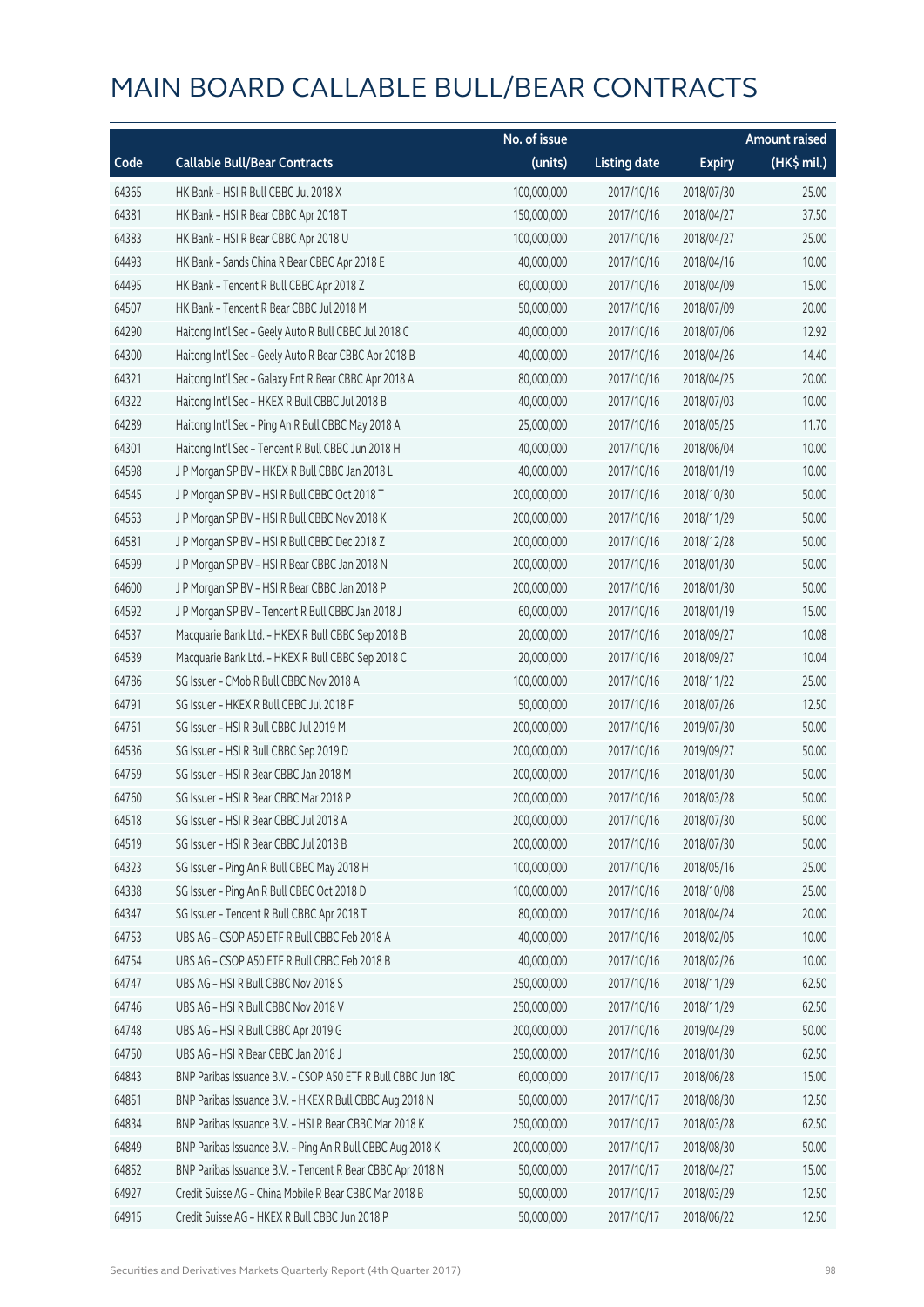|       |                                                          | No. of issue |                     |               | <b>Amount raised</b> |
|-------|----------------------------------------------------------|--------------|---------------------|---------------|----------------------|
| Code  | <b>Callable Bull/Bear Contracts</b>                      | (units)      | <b>Listing date</b> | <b>Expiry</b> | (HK\$ mil.)          |
| 64937 | Credit Suisse AG - HSBC R Bull CBBC Jun 2018 C           | 100,000,000  | 2017/10/17          | 2018/06/22    | 25.00                |
| 64929 | Credit Suisse AG - HSI R Bull CBBC Apr 2018 V            | 150,000,000  | 2017/10/17          | 2018/04/27    | 37.50                |
| 64934 | Credit Suisse AG - HSI R Bull CBBC May 2018 X            | 200,000,000  | 2017/10/17          | 2018/05/30    | 50.00                |
| 64904 | Credit Suisse AG - HSI R Bear CBBC Apr 2018 D            | 200,000,000  | 2017/10/17          | 2018/04/27    | 50.00                |
| 65015 | Goldman Sachs SP (Asia) - HKEX R Bear CBBC Feb 2018 B    | 80,000,000   | 2017/10/17          | 2018/02/23    | 20.00                |
| 65021 | Goldman Sachs SP (Asia) - HKEX R Bear CBBC Feb 2018 C    | 80,000,000   | 2017/10/17          | 2018/02/23    | 20.00                |
| 64974 | Goldman Sachs SP (Asia) - HSI R Bull CBBC Apr 2019 J     | 200,000,000  | 2017/10/17          | 2019/04/29    | 50.00                |
| 64982 | Goldman Sachs SP (Asia) - HSI R Bull CBBC Apr 2019 K     | 200,000,000  | 2017/10/17          | 2019/04/29    | 50.00                |
| 64887 | Goldman Sachs SP (Asia) - HSI R Bear CBBC Jan 2018 H     | 200,000,000  | 2017/10/17          | 2018/01/30    | 50.00                |
| 64899 | Goldman Sachs SP (Asia) - HSI R Bear CBBC Jan 2018 I     | 200,000,000  | 2017/10/17          | 2018/01/30    | 50.00                |
| 64902 | Goldman Sachs SP (Asia) - HSI R Bear CBBC Jan 2018 J     | 200,000,000  | 2017/10/17          | 2018/01/30    | 50.00                |
| 64903 | Goldman Sachs SP (Asia) - HSI R Bear CBBC Jan 2018 K     | 200,000,000  | 2017/10/17          | 2018/01/30    | 50.00                |
| 65008 | Goldman Sachs SP (Asia) - Ping An R Bull CBBC Jun 2018 B | 80,000,000   | 2017/10/17          | 2018/06/22    | 20.00                |
| 65020 | Goldman Sachs SP (Asia) - Ping An R Bull CBBC Jun 2018 C | 80,000,000   | 2017/10/17          | 2018/06/11    | 20.00                |
| 64884 | HK Bank - China Mobile R Bull CBBC Jul 2018 B            | 50,000,000   | 2017/10/17          | 2018/07/30    | 12.50                |
| 64940 | HK Bank - China Mobile R Bull CBBC Jul 2018 C            | 50,000,000   | 2017/10/17          | 2018/07/30    | 12.50                |
| 64877 | HK Bank - CSOP A50 ETF R Bear CBBC May 2018 A            | 40,000,000   | 2017/10/17          | 2018/05/07    | 10.00                |
| 64882 | HK Bank - Galaxy Ent R Bull CBBC Jul 2018 H              | 80,000,000   | 2017/10/17          | 2018/07/23    | 20.00                |
| 64944 | HK Bank - HKEX R Bull CBBC Sep 2018 B                    | 50,000,000   | 2017/10/17          | 2018/09/24    | 12.50                |
| 64878 | HK Bank - HS H-SH ETF R Bear CBBC Aug 2018 A             | 40,000,000   | 2017/10/17          | 2018/08/13    | 10.00                |
| 64853 | HK Bank - HSI R Bear CBBC Apr 2018 V                     | 100,000,000  | 2017/10/17          | 2018/04/27    | 25.00                |
| 64876 | HK Bank - HSI R Bear CBBC Sep 2018 E                     | 150,000,000  | 2017/10/17          | 2018/09/27    | 37.50                |
| 65000 | J P Morgan SP BV - HKEX R Bull CBBC Jan 2018 M           | 40,000,000   | 2017/10/17          | 2018/01/19    | 10.00                |
| 64998 | J P Morgan SP BV - HSBC R Bull CBBC Jul 2018 C           | 100,000,000  | 2017/10/17          | 2018/07/20    | 25.00                |
| 65006 | J P Morgan SP BV - HSI R Bull CBBC Sep 2019 K            | 200,000,000  | 2017/10/17          | 2019/09/27    | 50.00                |
| 65041 | SG Issuer - CUni R Bull CBBC Jul 2018 C                  | 40,000,000   | 2017/10/17          | 2018/07/12    | 10.00                |
| 65042 | SG Issuer - HSBC R Bull CBBC Apr 2018 I                  | 100,000,000  | 2017/10/17          | 2018/04/13    | 25.00                |
| 65047 | SG Issuer - HSBC R Bull CBBC Sep 2018 I                  | 100,000,000  | 2017/10/17          | 2018/09/07    | 25.00                |
| 65037 | SG Issuer - HSI R Bear CBBC Feb 2018 Y                   | 200,000,000  | 2017/10/17          | 2018/02/27    | 50.00                |
| 65040 | SG Issuer - HSI R Bear CBBC Mar 2018 Q                   | 200,000,000  | 2017/10/17          | 2018/03/28    | 50.00                |
| 65049 | SG Issuer - Sands R Bull CBBC Oct 2018 C                 | 60,000,000   | 2017/10/17          | 2018/10/12    | 15.00                |
| 64962 | UBS AG - HKEX R Bull CBBC Jun 2018 C                     | 50,000,000   | 2017/10/17          | 2018/06/04    | 12.50                |
| 64964 | UBS AG - HKEX R Bull CBBC Jun 2018 D                     | 50,000,000   | 2017/10/17          | 2018/06/11    | 12.50                |
| 64967 | UBS AG - HSBC R Bull CBBC Jul 2018 D                     | 50,000,000   | 2017/10/17          | 2018/07/11    | 12.50                |
| 64972 | UBS AG - HSI R Bull CBBC Dec 2018 L                      | 250,000,000  | 2017/10/17          | 2018/12/28    | 62.50                |
| 64953 | UBS AG - HSI R Bear CBBC Jan 2018 K                      | 250,000,000  | 2017/10/17          | 2018/01/30    | 62.50                |
| 64946 | UBS AG - HSI R Bear CBBC Feb 2018 N                      | 250,000,000  | 2017/10/17          | 2018/02/27    | 62.50                |
| 64959 | UBS AG - HSI R Bear CBBC Feb 2018 O                      | 250,000,000  | 2017/10/17          | 2018/02/27    | 62.50                |
| 64948 | UBS AG - HSI R Bear CBBC Mar 2018 B                      | 250,000,000  | 2017/10/17          | 2018/03/28    | 62.50                |
| 64956 | UBS AG - HSI R Bear CBBC Mar 2018 C                      | 250,000,000  | 2017/10/17          | 2018/03/28    | 62.50                |
| 64961 | UBS AG - Tencent R Bull CBBC Aug 2018 A                  | 50,000,000   | 2017/10/17          | 2018/08/06    | 12.50                |
| 65173 | Credit Suisse AG - CUni R Bull CBBC Mar 2018 B           | 50,000,000   | 2017/10/18          | 2018/03/02    | 12.50                |
| 65187 | Credit Suisse AG - HSI R Bull CBBC Feb 2018 F            | 200,000,000  | 2017/10/18          | 2018/02/27    | 50.00                |
| 65167 | Credit Suisse AG - HSI R Bull CBBC Feb 2018 M            | 200,000,000  | 2017/10/18          | 2018/02/27    | 50.00                |
| 65164 | Credit Suisse AG - HSI R Bear CBBC Mar 2018 N            | 150,000,000  | 2017/10/18          | 2018/03/28    | 37.50                |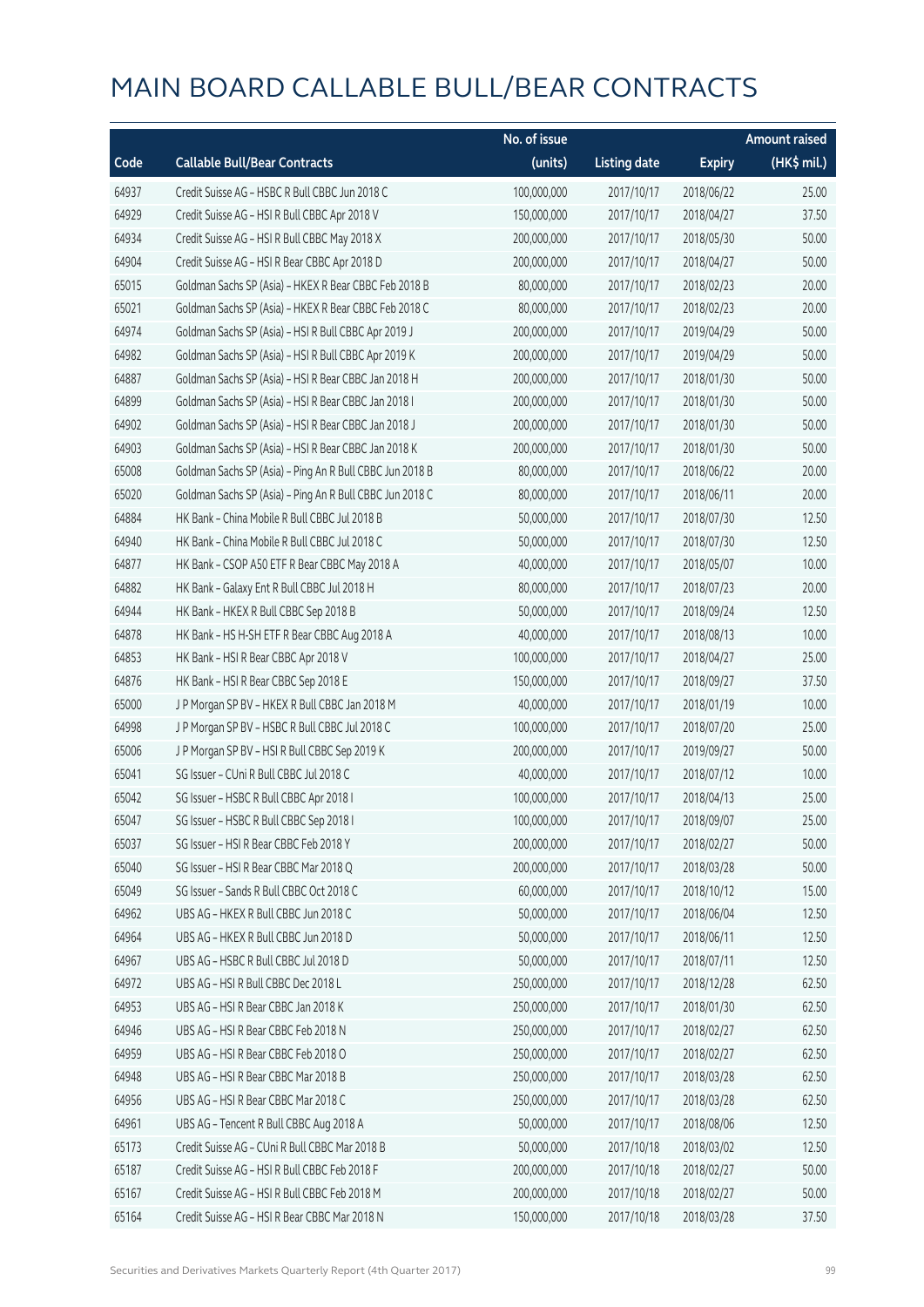|       |                                                             | No. of issue |                     |               | <b>Amount raised</b> |
|-------|-------------------------------------------------------------|--------------|---------------------|---------------|----------------------|
| Code  | <b>Callable Bull/Bear Contracts</b>                         | (units)      | <b>Listing date</b> | <b>Expiry</b> | (HK\$ mil.)          |
| 65178 | Credit Suisse AG - ICBC R Bull CBBC Sep 2018 M              | 70,000,000   | 2017/10/18          | 2018/09/19    | 17.50                |
| 65091 | Bank of East Asia - Geely Auto R Bull CBBC Aug 2018 A       | 30,000,000   | 2017/10/18          | 2018/08/03    | 10.80                |
| 65110 | Bank of East Asia - Geely Auto R Bull CBBC Aug 2018 B       | 40,000,000   | 2017/10/18          | 2018/08/03    | 10.00                |
| 65117 | Bank of East Asia - Great Wall Motor R Bull CBBC Aug 2018 A | 30,000,000   | 2017/10/18          | 2018/08/03    | 10.20                |
| 65090 | Bank of East Asia - HKEX R Bull CBBC Aug 2018 A             | 40,000,000   | 2017/10/18          | 2018/08/03    | 10.00                |
| 65088 | Bank of East Asia - Tencent R Bull CBBC Aug 2018 C          | 40,000,000   | 2017/10/18          | 2018/08/03    | 10.00                |
| 65189 | Goldman Sachs SP (Asia) - HSI R Bull CBBC Mar 2019 C        | 200,000,000  | 2017/10/18          | 2019/03/28    | 50.00                |
| 65202 | Goldman Sachs SP (Asia) - Ping An R Bull CBBC Jun 2018 D    | 80,000,000   | 2017/10/18          | 2018/06/15    | 20.00                |
| 65205 | Goldman Sachs SP (Asia) - Ping An R Bear CBBC Aug 2018 A    | 80,000,000   | 2017/10/18          | 2018/08/06    | 20.00                |
| 65058 | HK Bank - CNOOC R Bear CBBC Aug 2018 A                      | 40,000,000   | 2017/10/18          | 2018/08/13    | 10.00                |
| 65144 | HK Bank - Great Wall Motor R Bull CBBC Aug 2018 A           | 40,000,000   | 2017/10/18          | 2018/08/13    | 10.00                |
| 65148 | HK Bank - Great Wall Motor R Bear CBBC Jul 2018 B           | 40,000,000   | 2017/10/18          | 2018/07/30    | 10.00                |
| 65055 | HK Bank - Ping An R Bear CBBC May 2018 D                    | 40,000,000   | 2017/10/18          | 2018/05/07    | 10.00                |
| 65066 | Haitong Int'l Sec - CM Bank R Bull CBBC May 2018 A          | 40,000,000   | 2017/10/18          | 2018/05/24    | 12.52                |
| 65068 | Haitong Int'l Sec - China Shenhua R Bull CBBC May 2018 A    | 40,000,000   | 2017/10/18          | 2018/05/21    | 10.00                |
| 65074 | Haitong Int'l Sec - Great Wall Motor R Bull CBBC May 2018 A | 60,000,000   | 2017/10/18          | 2018/05/02    | 15.00                |
| 65087 | Haitong Int'l Sec - Great Wall Motor R Bull CBBC May 2018 B | 60,000,000   | 2017/10/18          | 2018/05/03    | 15.00                |
| 65067 | Haitong Int'l Sec - Sands China R Bull CBBC May 2018 A      | 40,000,000   | 2017/10/18          | 2018/05/23    | 12.84                |
| 65060 | Haitong Int'l Sec - Sunny Optical R Bull CBBC Jun 2018 A    | 40,000,000   | 2017/10/18          | 2018/06/13    | 10.00                |
| 65143 | Haitong Int'l Sec - Sunny Optical R Bull CBBC Jun 2018 B    | 40,000,000   | 2017/10/18          | 2018/06/14    | 10.60                |
| 65118 | SG Issuer - COVS R Bull CBBC Aug 2018 B                     | 40,000,000   | 2017/10/18          | 2018/08/17    | 10.00                |
| 65122 | SG Issuer - Greatwall Motor R Bull CBBC Jul 2018 A          | 40,000,000   | 2017/10/18          | 2018/07/30    | 10.00                |
| 65132 | SG Issuer - Greatwall Motor R Bull CBBC Sep 2018 A          | 40,000,000   | 2017/10/18          | 2018/09/27    | 10.00                |
| 65054 | SG Issuer - HKEX R Bull CBBC Apr 2018 F                     | 50,000,000   | 2017/10/18          | 2018/04/09    | 12.50                |
| 65191 | SG Issuer - HSI R Bull CBBC Mar 2019 X                      | 200,000,000  | 2017/10/18          | 2019/03/28    | 50.00                |
| 65199 | SG Issuer - HSI R Bull CBBC Apr 2019 W                      | 200,000,000  | 2017/10/18          | 2019/04/29    | 50.00                |
| 65190 | SG Issuer - HSI R Bear CBBC Mar 2018 R                      | 200,000,000  | 2017/10/18          | 2018/03/28    | 50.00                |
| 65134 | SG Issuer - Tencent R Bull CBBC Aug 2018 E                  | 80,000,000   | 2017/10/18          | 2018/08/09    | 20.00                |
| 65159 | UBS AG - BOCL R Bull CBBC Aug 2018 B                        | 60,000,000   | 2017/10/18          | 2018/08/13    | 15.00                |
| 65160 | UBS AG - HSBC R Bear CBBC Aug 2018 A                        | 50,000,000   | 2017/10/18          | 2018/08/23    | 12.50                |
| 65156 | UBS AG - HSI R Bull CBBC Dec 2018 M                         | 250,000,000  | 2017/10/18          | 2018/12/28    | 62.50                |
| 65151 | UBS AG - HSI R Bear CBBC Jan 2018 H                         | 250,000,000  | 2017/10/18          | 2018/01/30    | 62.50                |
| 65157 | UBS AG - HSI R Bear CBBC Feb 2018 P                         | 250,000,000  | 2017/10/18          | 2018/02/27    | 62.50                |
| 65158 | UBS AG - HSI R Bear CBBC Mar 2018 D                         | 250,000,000  | 2017/10/18          | 2018/03/28    | 62.50                |
| 65217 | BNP Paribas Issuance B.V. - HSI R Bull CBBC Aug 2018 Z      | 250,000,000  | 2017/10/19          | 2018/08/30    | 62.50                |
| 65214 | BNP Paribas Issuance B.V. - HSI R Bear CBBC Mar 2018 T      | 250,000,000  | 2017/10/19          | 2018/03/28    | 62.50                |
| 65206 | BNP Paribas Issuance B.V. - Tencent R Bull CBBC Aug 2018 L  | 50,000,000   | 2017/10/19          | 2018/08/30    | 12.50                |
| 65318 | Credit Suisse AG - HSBC R Bull CBBC Jun 2018 D              | 100,000,000  | 2017/10/19          | 2018/06/29    | 25.00                |
| 65321 | Credit Suisse AG - HSI R Bull CBBC May 2018 Z               | 200,000,000  | 2017/10/19          | 2018/05/30    | 50.00                |
| 65306 | Credit Suisse AG - HSI R Bear CBBC Feb 2018 A               | 200,000,000  | 2017/10/19          | 2018/02/27    | 50.00                |
| 65317 | Credit Suisse AG - Ping An R Bull CBBC Aug 2018 G           | 100,000,000  | 2017/10/19          | 2018/08/16    | 25.00                |
| 65286 | Bank of East Asia - AIA R Bull CBBC Aug 2018 A              | 40,000,000   | 2017/10/19          | 2018/08/03    | 10.00                |
| 65262 | Bank of East Asia - China Mobile R Bull CBBC Aug 2018 A     | 60,000,000   | 2017/10/19          | 2018/08/03    | 15.00                |
| 65279 | Bank of East Asia - CSOP A50 ETF R Bull CBBC Aug 2018 A     | 40,000,000   | 2017/10/19          | 2018/08/03    | 10.00                |
| 65265 | Bank of East Asia - Ping An R Bull CBBC Jun 2018 L          | 16,000,000   | 2017/10/19          | 2018/06/15    | 10.40                |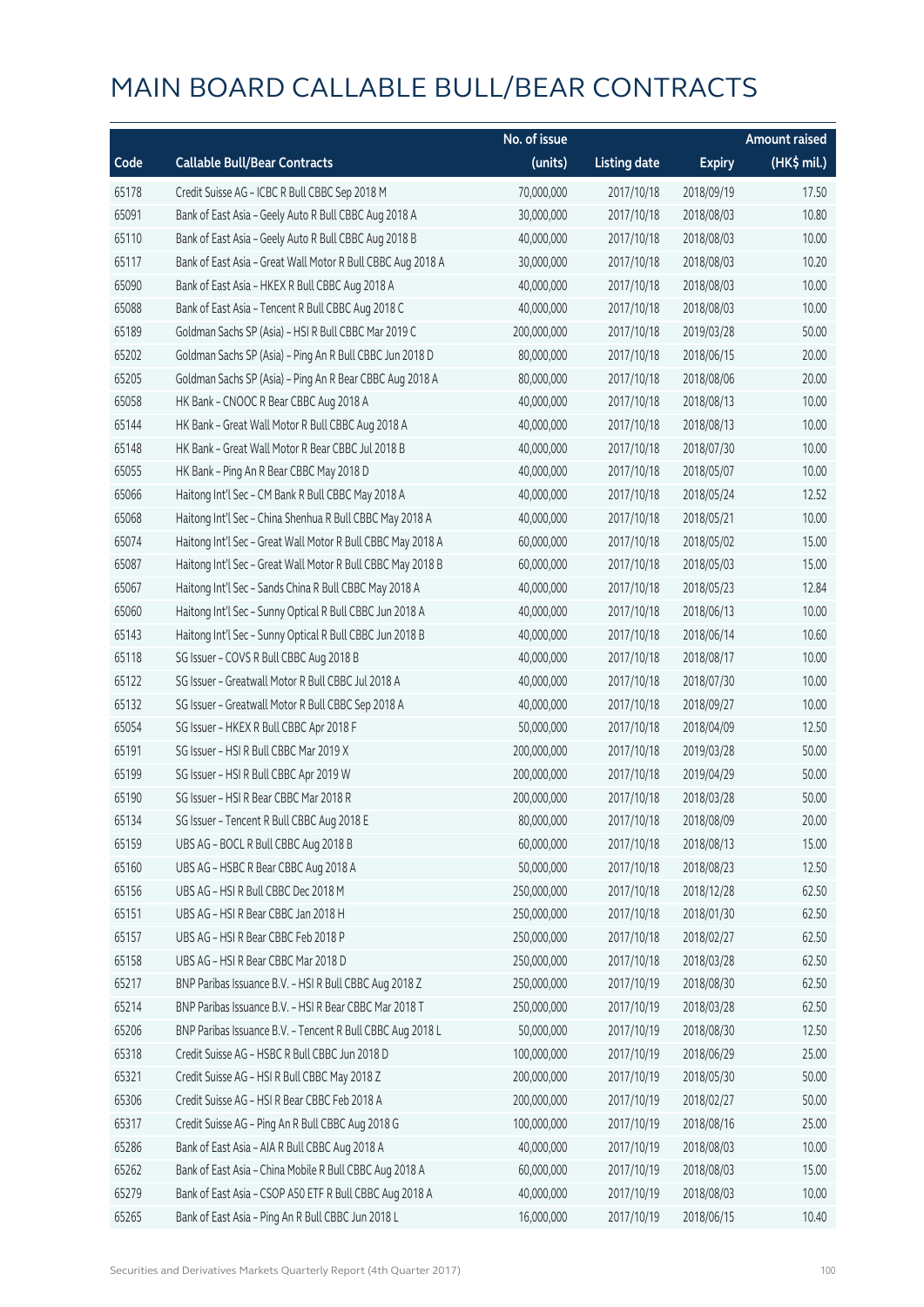|       |                                                          | No. of issue |                     |               | <b>Amount raised</b> |
|-------|----------------------------------------------------------|--------------|---------------------|---------------|----------------------|
| Code  | <b>Callable Bull/Bear Contracts</b>                      | (units)      | <b>Listing date</b> | <b>Expiry</b> | (HK\$ mil.)          |
| 65276 | Bank of East Asia - Ping An R Bull CBBC Jun 2018 M       | 16,000,000   | 2017/10/19          | 2018/06/15    | 10.40                |
| 65331 | Goldman Sachs SP (Asia) - HSCEI R Bull CBBC Nov 2018 B   | 200,000,000  | 2017/10/19          | 2018/11/29    | 50.00                |
| 65329 | Goldman Sachs SP (Asia) - HSCEI R Bear CBBC Mar 2018 C   | 200,000,000  | 2017/10/19          | 2018/03/28    | 50.00                |
| 65254 | Goldman Sachs SP (Asia) - HSI R Bull CBBC Mar 2019 D     | 200,000,000  | 2017/10/19          | 2019/03/28    | 50.00                |
| 65258 | Goldman Sachs SP (Asia) - HSI R Bear CBBC Jan 2018 L     | 200,000,000  | 2017/10/19          | 2018/01/30    | 50.00                |
| 65253 | HK Bank - CM Bank R Bull CBBC May 2018 B                 | 40,000,000   | 2017/10/19          | 2018/05/07    | 10.00                |
| 65252 | HK Bank - HSCEI R Bear CBBC Oct 2018 A                   | 50,000,000   | 2017/10/19          | 2018/10/30    | 12.50                |
| 65238 | HK Bank - HSI R Bull CBBC Jul 2018 Y                     | 150,000,000  | 2017/10/19          | 2018/07/30    | 37.50                |
| 65251 | HK Bank - HSI R Bear CBBC Oct 2018 E                     | 150,000,000  | 2017/10/19          | 2018/10/30    | 37.50                |
| 65231 | HK Bank - ICBC R Bull CBBC Sep 2018 B                    | 80,000,000   | 2017/10/19          | 2018/09/17    | 20.00                |
| 65232 | HK Bank - ICBC R Bear CBBC Aug 2018 A                    | 40,000,000   | 2017/10/19          | 2018/08/27    | 10.00                |
| 65351 | J P Morgan SP BV - HSI R Bull CBBC Sep 2019 L            | 200,000,000  | 2017/10/19          | 2019/09/27    | 50.00                |
| 65345 | J P Morgan SP BV - HSI R Bear CBBC Jan 2018 R            | 200,000,000  | 2017/10/19          | 2018/01/30    | 50.00                |
| 65348 | J P Morgan SP BV - HSI R Bear CBBC Feb 2018 X            | 200,000,000  | 2017/10/19          | 2018/02/27    | 50.00                |
| 65375 | J P Morgan SP BV - Ping An R Bull CBBC Apr 2018 D        | 100,000,000  | 2017/10/19          | 2018/04/20    | 25.00                |
| 65293 | Macquarie Bank Ltd. - HSI R Bull CBBC Nov 2018 A         | 40,000,000   | 2017/10/19          | 2018/11/29    | 10.00                |
| 65297 | Macquarie Bank Ltd. - HSI R Bull CBBC Nov 2018 B         | 40,000,000   | 2017/10/19          | 2018/11/29    | 10.00                |
| 65300 | Macquarie Bank Ltd. - HSI R Bull CBBC Nov 2018 C         | 40,000,000   | 2017/10/19          | 2018/11/29    | 10.00                |
| 65305 | Macquarie Bank Ltd. - HSI R Bull CBBC Nov 2018 D         | 40,000,000   | 2017/10/19          | 2018/11/29    | 10.00                |
| 65380 | SG Issuer - HKEX R Bull CBBC Oct 2018 B                  | 50,000,000   | 2017/10/19          | 2018/10/30    | 12.50                |
| 65429 | SG Issuer - HSI R Bull CBBC Mar 2019 Y                   | 200,000,000  | 2017/10/19          | 2019/03/28    | 50.00                |
| 65436 | SG Issuer - HSI R Bull CBBC Apr 2019 X                   | 200,000,000  | 2017/10/19          | 2019/04/29    | 50.00                |
| 65408 | SG Issuer - HSI R Bear CBBC Jan 2018 N                   | 200,000,000  | 2017/10/19          | 2018/01/30    | 50.00                |
| 65418 | SG Issuer - HSI R Bear CBBC Feb 2018 Z                   | 200,000,000  | 2017/10/19          | 2018/02/27    | 50.00                |
| 65395 | SG Issuer - Ping An R Bull CBBC Aug 2018 B               | 100,000,000  | 2017/10/19          | 2018/08/30    | 25.00                |
| 65328 | UBS AG - HSI R Bull CBBC Dec 2018 N                      | 200,000,000  | 2017/10/19          | 2018/12/28    | 50.00                |
| 65324 | UBS AG - HSI R Bear CBBC Jan 2018 L                      | 200,000,000  | 2017/10/19          | 2018/01/30    | 50.00                |
| 65327 | UBS AG - HSI R Bear CBBC Jan 2018 M                      | 200,000,000  | 2017/10/19          | 2018/01/30    | 50.00                |
| 65664 | Credit Suisse AG - AIA R Bull CBBC Jul 2018 C            | 70,000,000   | 2017/10/20          | 2018/07/05    | 17.50                |
| 65666 | Credit Suisse AG - AIA R Bull CBBC Jul 2018 D            | 70,000,000   | 2017/10/20          | 2018/07/12    | 17.50                |
| 65669 | Credit Suisse AG - BOCL R Bull CBBC Sep 2018 F           | 70,000,000   | 2017/10/20          | 2018/09/07    | 17.50                |
| 65672 | Credit Suisse AG - HSCEI R Bull CBBC Apr 2018 O          | 100,000,000  | 2017/10/20          | 2018/04/27    | 25.00                |
| 65639 | Credit Suisse AG - HSI R Bull CBBC Apr 2018 W            | 150,000,000  | 2017/10/20          | 2018/04/27    | 37.50                |
| 65663 | Credit Suisse AG - HSI R Bear CBBC Feb 2018 V            | 200,000,000  | 2017/10/20          | 2018/02/27    | 50.00                |
| 65667 | Credit Suisse AG - Ping An R Bull CBBC Aug 2018 H        | 100,000,000  | 2017/10/20          | 2018/08/03    | 25.00                |
| 65661 | Credit Suisse AG - Tencent R Bull CBBC Jul 2018 O        | 50,000,000   | 2017/10/20          | 2018/07/25    | 12.50                |
| 65493 | Goldman Sachs SP (Asia) - HSI R Bull CBBC Mar 2019 E     | 200,000,000  | 2017/10/20          | 2019/03/28    | 50.00                |
| 65438 | Goldman Sachs SP (Asia) - Tencent R Bull CBBC Mar 2018 O | 80,000,000   | 2017/10/20          | 2018/03/09    | 20.00                |
| 65443 | Goldman Sachs SP (Asia) - Tencent R Bull CBBC Mar 2018 P | 80,000,000   | 2017/10/20          | 2018/03/06    | 20.00                |
| 65461 | Goldman Sachs SP (Asia) - Tencent R Bull CBBC Mar 2018 Q | 80,000,000   | 2017/10/20          | 2018/03/09    | 20.00                |
| 65560 | Goldman Sachs SP (Asia) - Tencent R Bear CBBC Mar 2018 G | 80,000,000   | 2017/10/20          | 2018/03/05    | 20.00                |
| 65497 | HK Bank - AAC Tech R Bull CBBC Aug 2018 E                | 40,000,000   | 2017/10/20          | 2018/08/13    | 10.00                |
| 65553 | HK Bank - AIA R Bull CBBC Jul 2018 G                     | 60,000,000   | 2017/10/20          | 2018/07/23    | 15.00                |
| 65527 | HK Bank - Sinopec Corp R Bull CBBC Aug 2018 B            | 50,000,000   | 2017/10/20          | 2018/08/13    | 12.50                |
| 65502 | HK Bank - HKEX R Bull CBBC Sep 2018 C                    | 50,000,000   | 2017/10/20          | 2018/09/24    | 12.50                |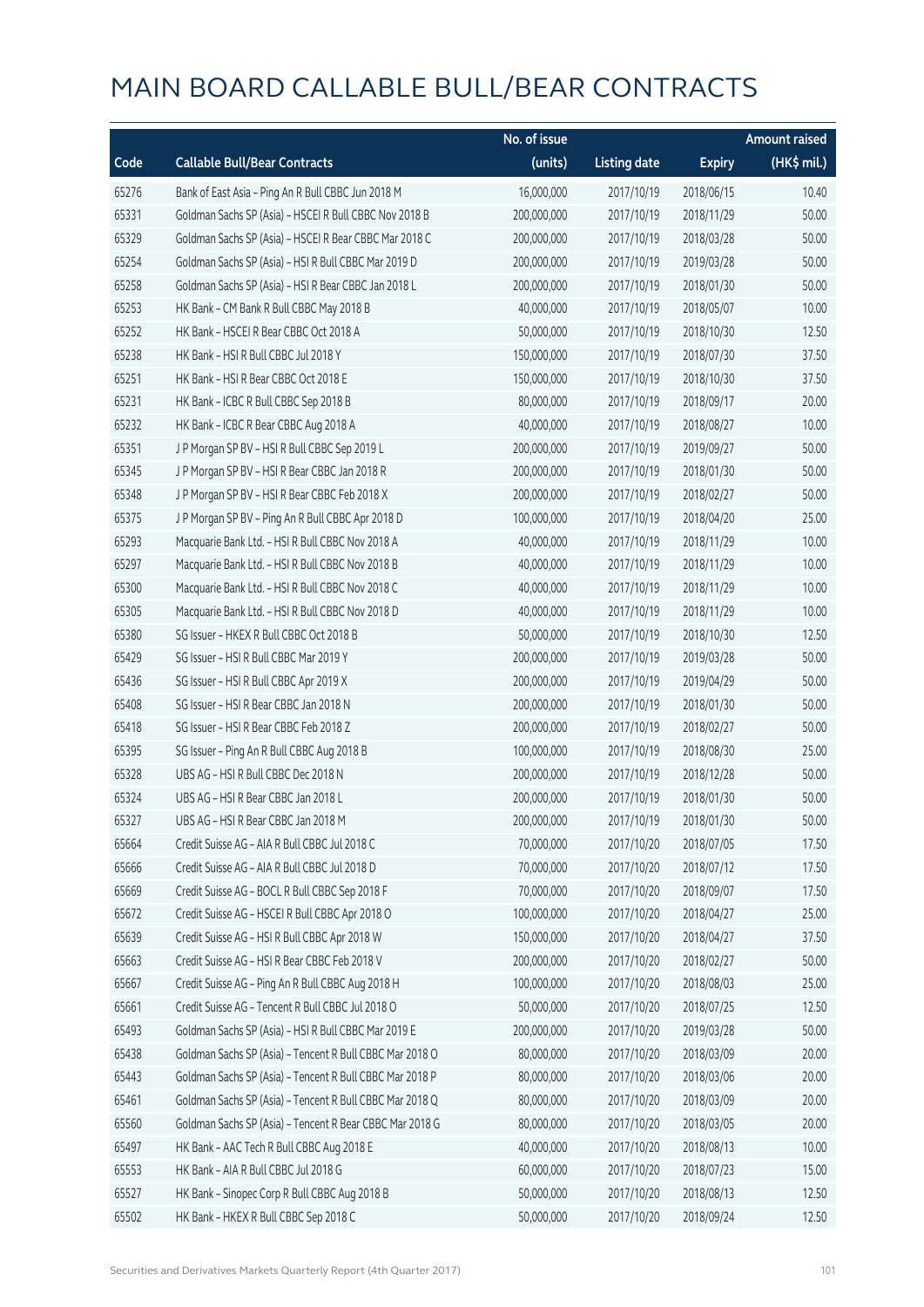|       |                                                              | No. of issue |                     |               | <b>Amount raised</b>  |
|-------|--------------------------------------------------------------|--------------|---------------------|---------------|-----------------------|
| Code  | <b>Callable Bull/Bear Contracts</b>                          | (units)      | <b>Listing date</b> | <b>Expiry</b> | $(HK\frac{1}{2}mil.)$ |
| 65507 | HK Bank - Ping An R Bull CBBC Apr 2018 G                     | 80,000,000   | 2017/10/20          | 2018/04/23    | 20.00                 |
| 65464 | HK Bank - Tencent R Bull CBBC Sep 2018 E                     | 60,000,000   | 2017/10/20          | 2018/09/03    | 15.00                 |
| 65702 | J P Morgan SP BV - Geely Auto R Bull CBBC Nov 2018 A         | 200,000,000  | 2017/10/20          | 2018/11/16    | 50.00                 |
| 65701 | J P Morgan SP BV - HSI R Bull CBBC Nov 2018 L                | 200,000,000  | 2017/10/20          | 2018/11/29    | 50.00                 |
| 65638 | Macquarie Bank Ltd. - Tencent R Bear CBBC Apr 2018 Q         | 15,000,000   | 2017/10/20          | 2018/04/30    | 10.01                 |
| 65693 | SG Issuer - AIA R Bull CBBC Jul 2018 C                       | 60,000,000   | 2017/10/20          | 2018/07/06    | 15.00                 |
| 65469 | SG Issuer - CSOP A50 ETF R Bull CBBC Apr 2018 F              | 40,000,000   | 2017/10/20          | 2018/04/25    | 10.00                 |
| 65699 | SG Issuer - HSI R Bear CBBC Mar 2018 S                       | 200,000,000  | 2017/10/20          | 2018/03/28    | 50.00                 |
| 65700 | SG Issuer - Tencent R Bull CBBC Apr 2018 U                   | 80,000,000   | 2017/10/20          | 2018/04/18    | 20.00                 |
| 65686 | UBS AG - HKEX R Bull CBBC Jun 2018 E                         | 50,000,000   | 2017/10/20          | 2018/06/25    | 12.50                 |
| 65680 | UBS AG - HSI R Bull CBBC Apr 2019 H                          | 200,000,000  | 2017/10/20          | 2019/04/29    | 50.00                 |
| 65685 | UBS AG - HSI R Bear CBBC Feb 2018 Q                          | 250,000,000  | 2017/10/20          | 2018/02/27    | 62.50                 |
| 65717 | BNP Paribas Issuance B.V. - CSOP A50 ETF R Bull CBBC Jun 18D | 60,000,000   | 2017/10/23          | 2018/06/28    | 15.00                 |
| 65929 | BNP Paribas Issuance B.V. - HKEX R Bull CBBC Aug 2018 O      | 50,000,000   | 2017/10/23          | 2018/08/30    | 12.50                 |
| 65722 | BNP Paribas Issuance B.V. - HSCEI R Bull CBBC Aug 2018 A     | 100,000,000  | 2017/10/23          | 2018/08/30    | 25.00                 |
| 65726 | BNP Paribas Issuance B.V. - HSI R Bear CBBC Mar 2018 D       | 250,000,000  | 2017/10/23          | 2018/03/28    | 62.50                 |
| 65728 | BNP Paribas Issuance B.V. - HSI R Bear CBBC Mar 2018 F       | 250,000,000  | 2017/10/23          | 2018/03/28    | 62.50                 |
| 65730 | BNP Paribas Issuance B.V. - HSI R Bear CBBC Mar 2018 L       | 250,000,000  | 2017/10/23          | 2018/03/28    | 62.50                 |
| 65733 | BNP Paribas Issuance B.V. - HSI R Bear CBBC Mar 2018 P       | 250,000,000  | 2017/10/23          | 2018/03/28    | 62.50                 |
| 65918 | BNP Paribas Issuance B.V. - Tencent R Bull CBBC Aug 2018 P   | 50,000,000   | 2017/10/23          | 2018/08/30    | 12.50                 |
| 65952 | Credit Suisse AG - CCB R Bull CBBC Sep 2018 M                | 70,000,000   | 2017/10/23          | 2018/09/14    | 17.50                 |
| 65951 | Credit Suisse AG - HKEX R Bull CBBC Jun 2018 Q               | 50,000,000   | 2017/10/23          | 2018/06/14    | 12.50                 |
| 65944 | Credit Suisse AG - HSI R Bull CBBC Apr 2018 X                | 150,000,000  | 2017/10/23          | 2018/04/27    | 37.50                 |
| 65945 | Credit Suisse AG - HSI R Bull CBBC May 2018 B                | 200,000,000  | 2017/10/23          | 2018/05/30    | 50.00                 |
| 65934 | Credit Suisse AG - HSI R Bear CBBC Apr 2018 E                | 200,000,000  | 2017/10/23          | 2018/04/27    | 50.00                 |
| 65930 | Credit Suisse AG - HSI R Bear CBBC May 2018 C                | 200,000,000  | 2017/10/23          | 2018/05/30    | 50.00                 |
| 65968 | Credit Suisse AG - Ping An R Bull CBBC Aug 2018 I            | 100,000,000  | 2017/10/23          | 2018/08/09    | 25.00                 |
| 65963 | Credit Suisse AG - Tencent R Bull CBBC Jul 2018 P            | 50,000,000   | 2017/10/23          | 2018/07/11    | 12.50                 |
| 65965 | Credit Suisse AG - Tencent R Bull CBBC Jul 2018 Q            | 50,000,000   | 2017/10/23          | 2018/07/19    | 12.50                 |
| 65854 | Bank of East Asia - Galaxy Ent R Bear CBBC Aug 2018 A        | 16,000,000   | 2017/10/23          | 2018/08/08    | 10.40                 |
| 65847 | Bank of East Asia - HKEX R Bull CBBC Aug 2018 B              | 40,000,000   | 2017/10/23          | 2018/08/08    | 10.00                 |
| 65846 | Bank of East Asia - Tencent R Bull CBBC Aug 2018 D           | 40,000,000   | 2017/10/23          | 2018/08/08    | 10.00                 |
| 65973 | Bank of East Asia - Tencent R Bull CBBC Aug 2018 E           | 40,000,000   | 2017/10/23          | 2018/08/08    | 10.00                 |
| 66051 | Goldman Sachs SP (Asia) - HKEX R Bull CBBC Jun 2018 C        | 80,000,000   | 2017/10/23          | 2018/06/15    | 20.00                 |
| 66053 | Goldman Sachs SP (Asia) - HKEX R Bull CBBC Jun 2018 D        | 80,000,000   | 2017/10/23          | 2018/06/15    | 20.00                 |
| 66058 | Goldman Sachs SP (Asia) - HKEX R Bear CBBC Feb 2018 D        | 80,000,000   | 2017/10/23          | 2018/02/27    | 20.00                 |
| 65909 | Goldman Sachs SP (Asia) - HSI R Bull CBBC Mar 2019 F         | 200,000,000  | 2017/10/23          | 2019/03/28    | 50.00                 |
| 65912 | Goldman Sachs SP (Asia) - HSI R Bull CBBC Mar 2019 G         | 200,000,000  | 2017/10/23          | 2019/03/28    | 50.00                 |
| 65712 | Goldman Sachs SP (Asia) - HSI R Bear CBBC Feb 2018 A         | 200,000,000  | 2017/10/23          | 2018/02/27    | 50.00                 |
| 65713 | Goldman Sachs SP (Asia) - HSI R Bear CBBC Feb 2018 B         | 200,000,000  | 2017/10/23          | 2018/02/27    | 50.00                 |
| 65715 | Goldman Sachs SP (Asia) - HSI R Bear CBBC Feb 2018 C         | 200,000,000  | 2017/10/23          | 2018/02/27    | 50.00                 |
| 65704 | Goldman Sachs SP (Asia) - HSI R Bear CBBC Feb 2018 Z         | 200,000,000  | 2017/10/23          | 2018/02/27    | 50.00                 |
| 66060 | Goldman Sachs SP (Asia) - Ping An R Bull CBBC Jun 2018 E     | 80,000,000   | 2017/10/23          | 2018/06/05    | 20.00                 |
| 66061 | Goldman Sachs SP (Asia) - Ping An R Bear CBBC Aug 2018 B     | 80,000,000   | 2017/10/23          | 2018/08/03    | 20.00                 |
| 66030 | Goldman Sachs SP (Asia) - Tencent R Bull CBBC Mar 2018 R     | 80,000,000   | 2017/10/23          | 2018/03/06    | 20.00                 |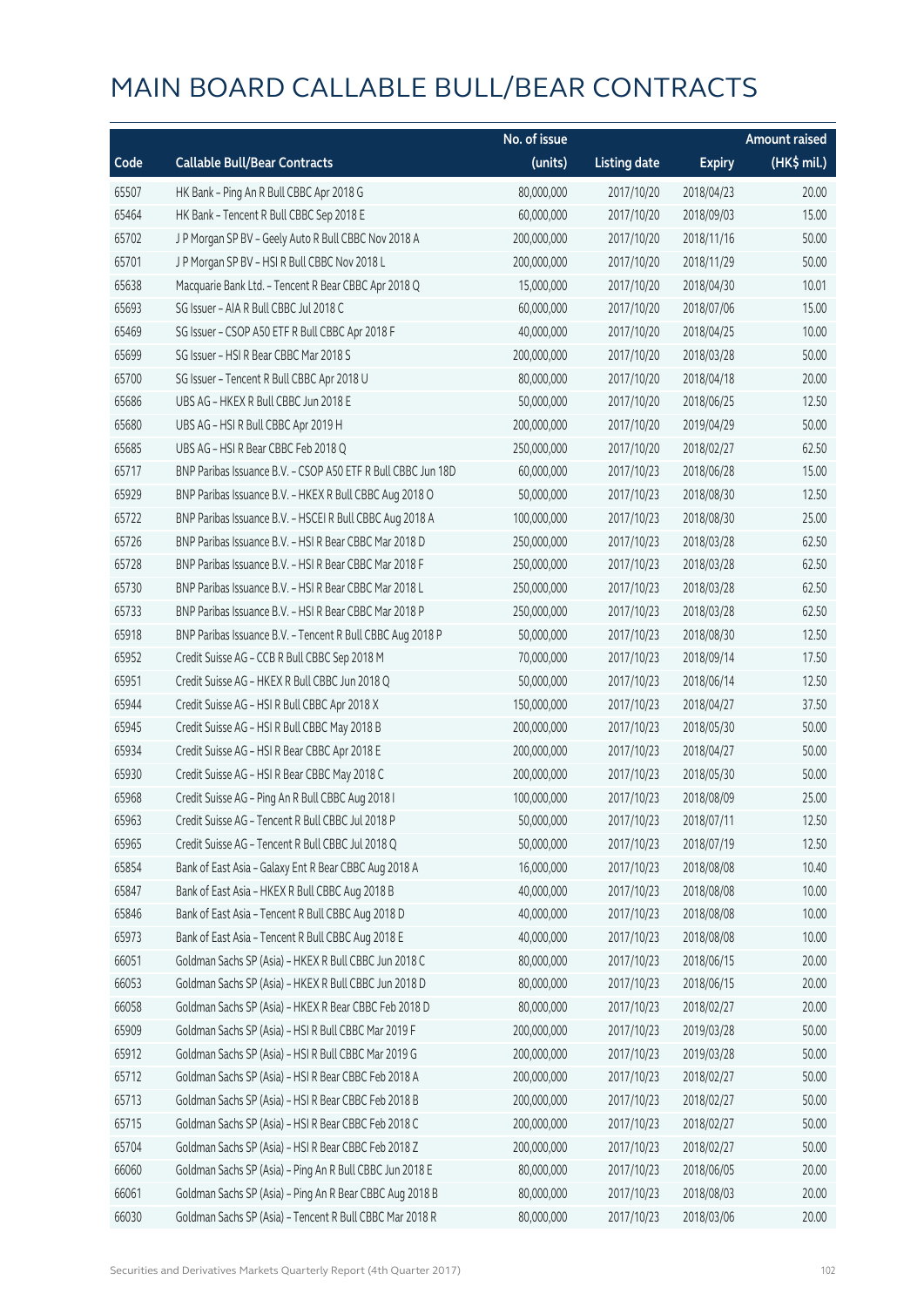|       |                                                          | No. of issue |                     |               | <b>Amount raised</b> |
|-------|----------------------------------------------------------|--------------|---------------------|---------------|----------------------|
| Code  | <b>Callable Bull/Bear Contracts</b>                      | (units)      | <b>Listing date</b> | <b>Expiry</b> | (HK\$ mil.)          |
| 66044 | Goldman Sachs SP (Asia) - Tencent R Bull CBBC Mar 2018 S | 80,000,000   | 2017/10/23          | 2018/03/12    | 20.00                |
| 66086 | Goldman Sachs SP (Asia) - Tencent R Bear CBBC Mar 2018 I | 80,000,000   | 2017/10/23          | 2018/03/29    | 26.40                |
| 65838 | HK Bank - AAC Tech R Bull CBBC Jul 2018 D                | 40,000,000   | 2017/10/23          | 2018/07/30    | 10.00                |
| 65844 | HK Bank - CSOP A50 ETF R Bull CBBC Aug 2018 B            | 50,000,000   | 2017/10/23          | 2018/08/13    | 12.50                |
| 65813 | HK Bank - Evergrande R Bull CBBC Sep 2018 B              | 80,000,000   | 2017/10/23          | 2018/09/10    | 20.00                |
| 65840 | HK Bank - Great Wall Motor R Bull CBBC Jul 2018 E        | 40,000,000   | 2017/10/23          | 2018/07/23    | 10.00                |
| 65835 | HK Bank - HKEX R Bull CBBC Aug 2018 E                    | 50,000,000   | 2017/10/23          | 2018/08/06    | 12.50                |
| 65738 | HK Bank - HSI R Bull CBBC Jul 2018 G                     | 100,000,000  | 2017/10/23          | 2018/07/30    | 25.00                |
| 65735 | HK Bank - HSI R Bull CBBC Jul 2018 Z                     | 150,000,000  | 2017/10/23          | 2018/07/30    | 37.50                |
| 65765 | HK Bank - HSI R Bear CBBC Aug 2018 R                     | 100,000,000  | 2017/10/23          | 2018/08/30    | 25.00                |
| 65780 | HK Bank - HSI R Bear CBBC Aug 2018 S                     | 100,000,000  | 2017/10/23          | 2018/08/30    | 25.00                |
| 65786 | HK Bank - HSI R Bear CBBC Aug 2018 T                     | 100,000,000  | 2017/10/23          | 2018/08/30    | 25.00                |
| 65836 | HK Bank - Ping An R Bull CBBC May 2018 F                 | 80,000,000   | 2017/10/23          | 2018/05/07    | 20.00                |
| 65834 | HK Bank - Tencent R Bull CBBC Aug 2018 S                 | 60,000,000   | 2017/10/23          | 2018/08/27    | 15.00                |
| 65827 | HK Bank - Tencent R Bull CBBC Sep 2018 F                 | 60,000,000   | 2017/10/23          | 2018/09/10    | 15.00                |
| 65917 | HK Bank - Tencent R Bull CBBC Oct 2018 A                 | 60,000,000   | 2017/10/23          | 2018/10/08    | 15.00                |
| 66012 | J P Morgan SP BV - HKEX R Bull CBBC Feb 2018 G           | 40,000,000   | 2017/10/23          | 2018/02/15    | 10.00                |
| 66014 | J P Morgan SP BV - HKEX R Bull CBBC Feb 2018 H           | 40,000,000   | 2017/10/23          | 2018/02/15    | 10.00                |
| 65995 | J P Morgan SP BV - HSI R Bull CBBC Dec 2018 A            | 200,000,000  | 2017/10/23          | 2018/12/28    | 50.00                |
| 65994 | J P Morgan SP BV - HSI R Bull CBBC Sep 2019 M            | 200,000,000  | 2017/10/23          | 2019/09/27    | 50.00                |
| 65992 | J P Morgan SP BV - HSI R Bear CBBC Jan 2018 E            | 200,000,000  | 2017/10/23          | 2018/01/30    | 50.00                |
| 65989 | J P Morgan SP BV - HSI R Bear CBBC Jan 2018 U            | 200,000,000  | 2017/10/23          | 2018/01/30    | 50.00                |
| 65999 | J P Morgan SP BV - HSI R Bear CBBC Feb 2018 Y            | 200,000,000  | 2017/10/23          | 2018/02/27    | 50.00                |
| 66015 | J P Morgan SP BV - Tencent R Bull CBBC Feb 2018 K        | 60,000,000   | 2017/10/23          | 2018/02/15    | 15.00                |
| 66018 | JP Morgan SP BV - Tencent R Bull CBBC Feb 2018 L         | 60,000,000   | 2017/10/23          | 2018/02/15    | 15.00                |
| 66019 | J P Morgan SP BV - Tencent R Bull CBBC Feb 2018 M        | 60,000,000   | 2017/10/23          | 2018/02/15    | 15.00                |
| 65873 | Macquarie Bank Ltd. - HKEX R Bull CBBC Sep 2018 D        | 20,000,000   | 2017/10/23          | 2018/09/28    | 10.24                |
| 65875 | Macquarie Bank Ltd. - HKEX R Bull CBBC Sep 2018 E        | 20,000,000   | 2017/10/23          | 2018/09/28    | 10.24                |
| 65879 | Macquarie Bank Ltd. - HSI R Bull CBBC Nov 2018 E         | 40,000,000   | 2017/10/23          | 2018/11/29    | 10.00                |
| 65886 | Macquarie Bank Ltd. - HSI R Bull CBBC Nov 2018 F         | 40,000,000   | 2017/10/23          | 2018/11/29    | 10.00                |
| 65890 | Macquarie Bank Ltd. - HSI R Bull CBBC Nov 2018 G         | 40,000,000   | 2017/10/23          | 2018/11/29    | 10.00                |
| 65897 | Macquarie Bank Ltd. - HSI R Bear CBBC Nov 2018 A         | 40,000,000   | 2017/10/23          | 2018/11/29    | 10.00                |
| 65898 | Macquarie Bank Ltd. - HSI R Bear CBBC Nov 2018 B         | 40,000,000   | 2017/10/23          | 2018/11/29    | 10.00                |
| 65975 | Macquarie Bank Ltd. - Tencent R Bull CBBC Apr 2018 R     | 16,000,000   | 2017/10/23          | 2018/04/30    | 10.18                |
| 66087 | SG Issuer - HKEX R Bull CBBC Jul 2018 G                  | 50,000,000   | 2017/10/23          | 2018/07/19    | 12.50                |
| 66083 | SG Issuer - HSI R Bull CBBC Mar 2019 Z                   | 200,000,000  | 2017/10/23          | 2019/03/28    | 50.00                |
| 65872 | SG Issuer - HSI R Bull CBBC Apr 2019 A                   | 200,000,000  | 2017/10/23          | 2019/04/29    | 50.00                |
| 65865 | SG Issuer - HSI R Bull CBBC Apr 2019 Y                   | 200,000,000  | 2017/10/23          | 2019/04/29    | 50.00                |
| 65869 | SG Issuer - HSI R Bull CBBC Apr 2019 Z                   | 200,000,000  | 2017/10/23          | 2019/04/29    | 50.00                |
| 66084 | SG Issuer - HSI R Bull CBBC Jul 2019 N                   | 200,000,000  | 2017/10/23          | 2019/07/30    | 50.00                |
| 66063 | SG Issuer - HSI R Bear CBBC Jan 2018 K                   | 200,000,000  | 2017/10/23          | 2018/01/30    | 50.00                |
| 66068 | SG Issuer - HSI R Bear CBBC Jan 2018 O                   | 200,000,000  | 2017/10/23          | 2018/01/30    | 50.00                |
| 66071 | SG Issuer - HSI R Bear CBBC Feb 2018 A                   | 200,000,000  | 2017/10/23          | 2018/02/27    | 50.00                |
| 66072 | SG Issuer - HSI R Bear CBBC Feb 2018 C                   | 200,000,000  | 2017/10/23          | 2018/02/27    | 50.00                |
| 66074 | SG Issuer - HSI R Bear CBBC Feb 2018 G                   | 200,000,000  | 2017/10/23          | 2018/02/27    | 50.00                |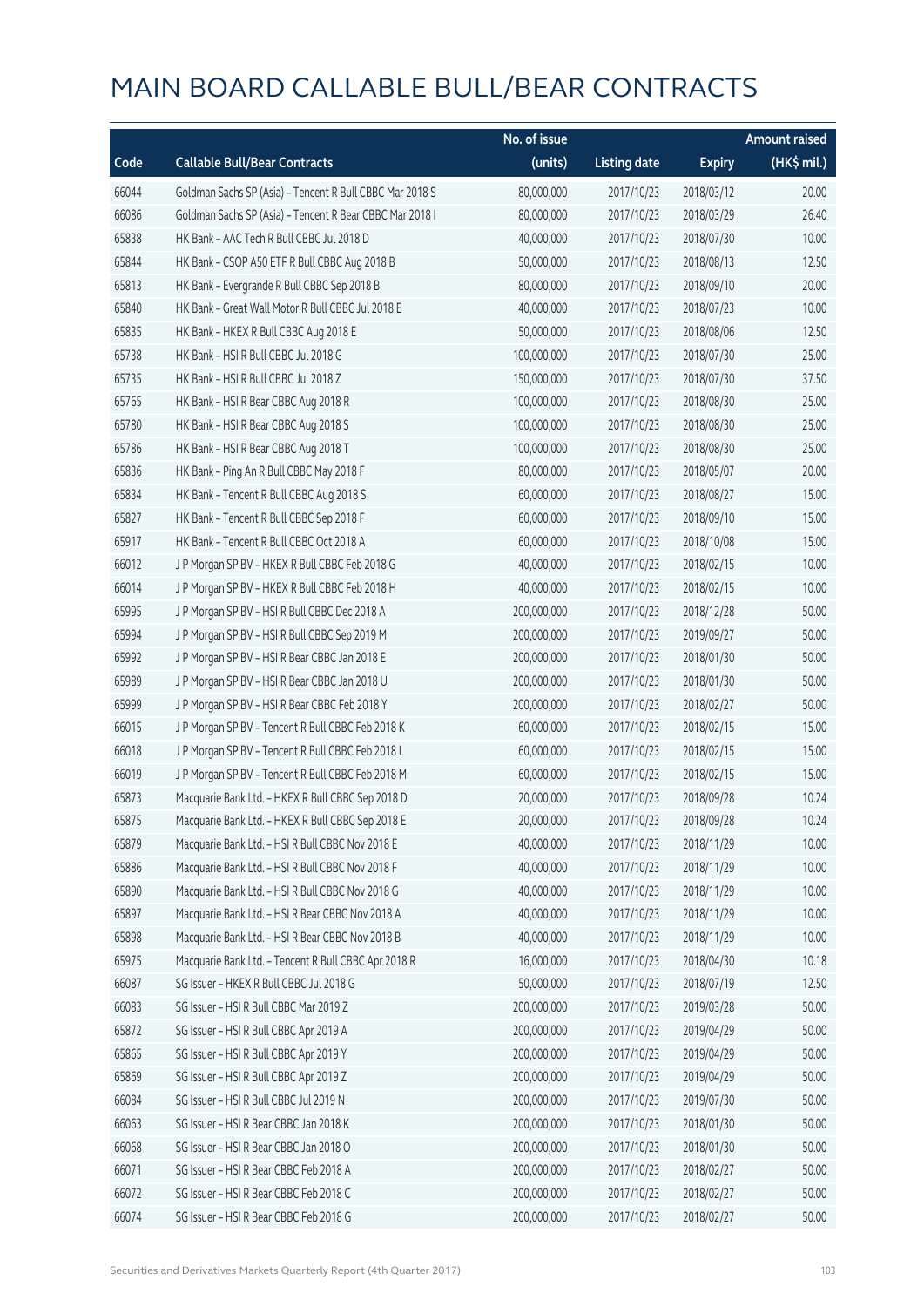|       |                                                          | No. of issue |                     |               | <b>Amount raised</b> |
|-------|----------------------------------------------------------|--------------|---------------------|---------------|----------------------|
| Code  | <b>Callable Bull/Bear Contracts</b>                      | (units)      | <b>Listing date</b> | <b>Expiry</b> | (HK\$ mil.)          |
| 65855 | SG Issuer - HSI R Bear CBBC Mar 2018 T                   | 200,000,000  | 2017/10/23          | 2018/03/28    | 50.00                |
| 65857 | SG Issuer - HSI R Bear CBBC Mar 2018 U                   | 200,000,000  | 2017/10/23          | 2018/03/28    | 50.00                |
| 66078 | SG Issuer - HSI R Bear CBBC Mar 2018 V                   | 200,000,000  | 2017/10/23          | 2018/03/28    | 50.00                |
| 66080 | SG Issuer - HSI R Bear CBBC Apr 2018 A                   | 200,000,000  | 2017/10/23          | 2018/04/27    | 68.00                |
| 65858 | SG Issuer - HSI R Bear CBBC Jul 2018 C                   | 200,000,000  | 2017/10/23          | 2018/07/30    | 50.00                |
| 65899 | SG Issuer - Ping An R Bull CBBC Apr 2018 E               | 100,000,000  | 2017/10/23          | 2018/04/19    | 25.00                |
| 66088 | SG Issuer - Tencent R Bull CBBC Apr 2018 V               | 80,000,000   | 2017/10/23          | 2018/04/24    | 20.00                |
| 66098 | SG Issuer - Tencent R Bull CBBC Jul 2018 L               | 80,000,000   | 2017/10/23          | 2018/07/04    | 20.00                |
| 65982 | UBS AG - HSI R Bull CBBC Oct 2018 O                      | 200,000,000  | 2017/10/23          | 2018/10/30    | 50.00                |
| 65984 | UBS AG - HSI R Bull CBBC Oct 2018 P                      | 250,000,000  | 2017/10/23          | 2018/10/30    | 62.50                |
| 65978 | UBS AG - HSI R Bear CBBC Jan 2018 N                      | 200,000,000  | 2017/10/23          | 2018/01/30    | 50.00                |
| 65977 | UBS AG - HSI R Bear CBBC Feb 2018 R                      | 250,000,000  | 2017/10/23          | 2018/02/27    | 62.50                |
| 65988 | UBS AG - Tencent R Bull CBBC Jul 2018 I                  | 50,000,000   | 2017/10/23          | 2018/07/09    | 12.50                |
| 66104 | BNP Paribas Issuance B.V. - HSI R Bull CBBC Nov 2018 A   | 250,000,000  | 2017/10/24          | 2018/11/29    | 62.50                |
| 66108 | BNP Paribas Issuance B.V. - HSI R Bull CBBC Nov 2018 B   | 250,000,000  | 2017/10/24          | 2018/11/29    | 62.50                |
| 66109 | BNP Paribas Issuance B.V. - HSI R Bull CBBC Nov 2018 C   | 250,000,000  | 2017/10/24          | 2018/11/29    | 62.50                |
| 66178 | Credit Suisse AG - CM Bank R Bull CBBC Dec 2018 A        | 70,000,000   | 2017/10/24          | 2018/12/12    | 17.50                |
| 66180 | Credit Suisse AG - Geely Auto R Bull CBBC May 2018 B     | 40,000,000   | 2017/10/24          | 2018/05/25    | 10.00                |
| 66174 | Credit Suisse AG - HKEX R Bull CBBC Jul 2018 A           | 50,000,000   | 2017/10/24          | 2018/07/25    | 12.50                |
| 66157 | Credit Suisse AG - HSI R Bull CBBC Oct 2018 E            | 200,000,000  | 2017/10/24          | 2018/10/30    | 50.00                |
| 66162 | Credit Suisse AG - HSI R Bull CBBC Dec 2018 D            | 200,000,000  | 2017/10/24          | 2018/12/28    | 50.00                |
| 66156 | Credit Suisse AG - HSI R Bear CBBC Jan 2018 N            | 200,000,000  | 2017/10/24          | 2018/01/30    | 50.00                |
| 66171 | Credit Suisse AG - Ping An R Bull CBBC Jun 2018 B        | 100,000,000  | 2017/10/24          | 2018/06/27    | 25.00                |
| 66177 | Credit Suisse AG - Tencent R Bull CBBC Jun 2018 V        | 50,000,000   | 2017/10/24          | 2018/06/22    | 12.50                |
| 66221 | Goldman Sachs SP (Asia) - HKEX R Bull CBBC Jun 2018 E    | 80,000,000   | 2017/10/24          | 2018/06/19    | 20.00                |
| 66222 | Goldman Sachs SP (Asia) - HKEX R Bear CBBC Mar 2018 A    | 80,000,000   | 2017/10/24          | 2018/03/12    | 22.72                |
| 66197 | Goldman Sachs SP (Asia) - HSCEI R Bull CBBC Dec 2018 A   | 200,000,000  | 2017/10/24          | 2018/12/28    | 50.00                |
| 66201 | Goldman Sachs SP (Asia) - HSCEI R Bull CBBC Dec 2018 B   | 200,000,000  | 2017/10/24          | 2018/12/28    | 50.00                |
| 66208 | Goldman Sachs SP (Asia) - HSCEI R Bull CBBC Dec 2018 C   | 200,000,000  | 2017/10/24          | 2018/12/28    | 50.00                |
| 66209 | Goldman Sachs SP (Asia) - HSCEI R Bear CBBC Apr 2018 A   | 200,000,000  | 2017/10/24          | 2018/04/27    | 50.00                |
| 66215 | Goldman Sachs SP (Asia) - HSCEI R Bear CBBC Apr 2018 B   | 200,000,000  | 2017/10/24          | 2018/04/27    | 50.00                |
| 66229 | Goldman Sachs SP (Asia) - HSI R Bull CBBC Mar 2019 H     | 200,000,000  | 2017/10/24          | 2019/03/28    | 50.00                |
| 66233 | Goldman Sachs SP (Asia) - HSI R Bull CBBC Mar 2019 I     | 200,000,000  | 2017/10/24          | 2019/03/28    | 50.00                |
| 66234 | Goldman Sachs SP (Asia) - HSI R Bear CBBC Feb 2018 D     | 200,000,000  | 2017/10/24          | 2018/02/27    | 50.00                |
| 66225 | Goldman Sachs SP (Asia) - Ping An R Bear CBBC Aug 2018 C | 80,000,000   | 2017/10/24          | 2018/08/13    | 20.00                |
| 66217 | Goldman Sachs SP (Asia) - Tencent R Bull CBBC Mar 2018 T | 80,000,000   | 2017/10/24          | 2018/03/12    | 20.00                |
| 66220 | Goldman Sachs SP (Asia) - Tencent R Bear CBBC Mar 2018 J | 80,000,000   | 2017/10/24          | 2018/03/07    | 20.00                |
| 66128 | HK Bank - AIA R Bull CBBC Jul 2018 H                     | 60,000,000   | 2017/10/24          | 2018/07/03    | 15.00                |
| 66125 | HK Bank - BOCL R Bull CBBC Sep 2018 A                    | 80,000,000   | 2017/10/24          | 2018/09/24    | 20.00                |
| 66127 | HK Bank - CC Bank R Bull CBBC May 2018 B                 | 80,000,000   | 2017/10/24          | 2018/05/07    | 20.00                |
| 66126 | HK Bank - Geely Auto R Bull CBBC May 2018 C              | 40,000,000   | 2017/10/24          | 2018/05/07    | 10.00                |
| 66129 | HK Bank - HKEX R Bull CBBC Oct 2018 B                    | 50,000,000   | 2017/10/24          | 2018/10/15    | 12.50                |
| 66122 | HK Bank - HSCEI R Bear CBBC Sep 2018 B                   | 50,000,000   | 2017/10/24          | 2018/09/27    | 12.50                |
| 66117 | HK Bank - HSI R Bull CBBC Jul 2018 H                     | 100,000,000  | 2017/10/24          | 2018/07/30    | 25.00                |
| 66123 | HK Bank - Tencent R Bull CBBC Sep 2018 G                 | 60,000,000   | 2017/10/24          | 2018/09/24    | 15.00                |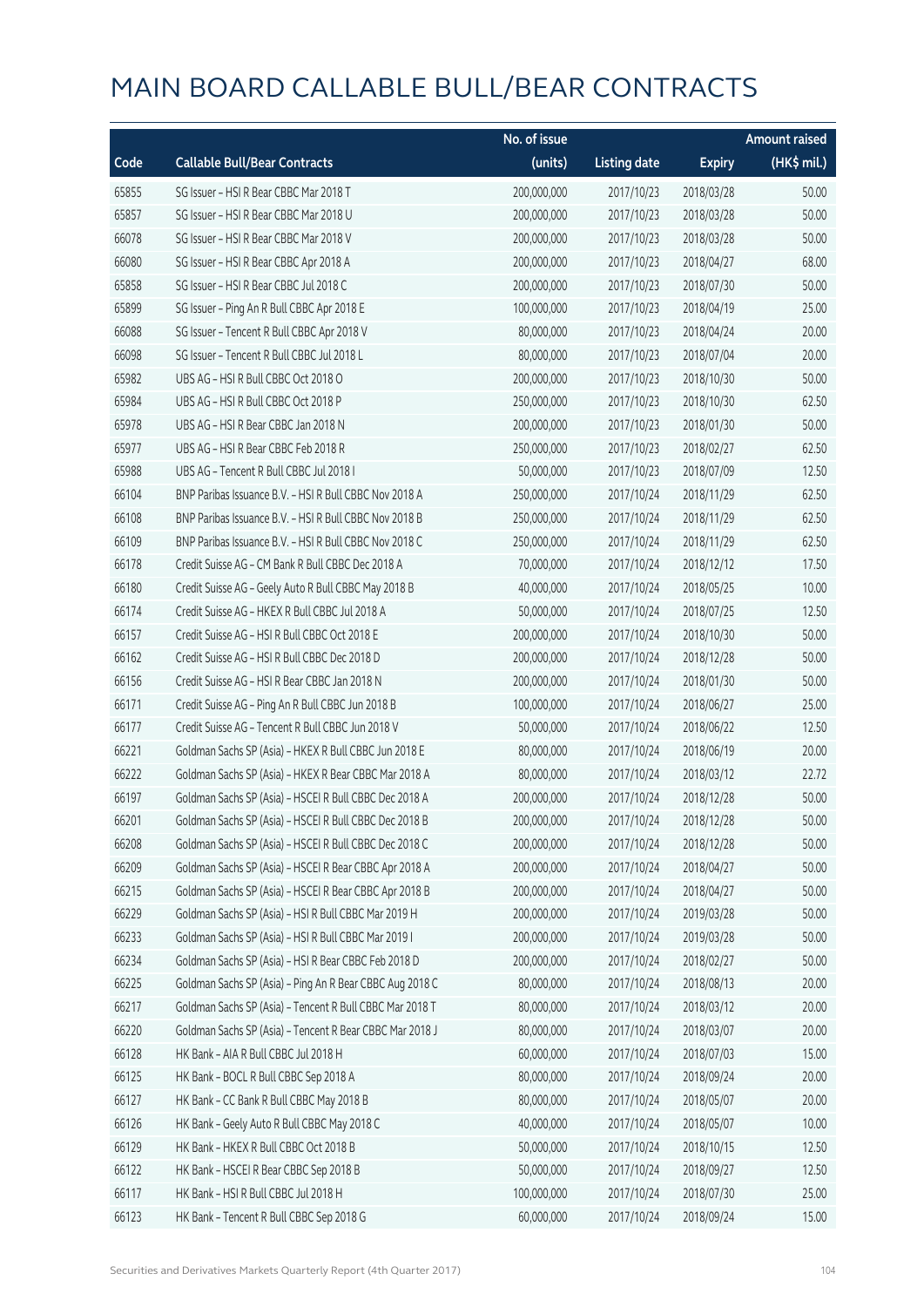|       |                                                              | No. of issue |                     |               | <b>Amount raised</b> |
|-------|--------------------------------------------------------------|--------------|---------------------|---------------|----------------------|
| Code  | <b>Callable Bull/Bear Contracts</b>                          | (units)      | <b>Listing date</b> | <b>Expiry</b> | (HK\$ mil.)          |
| 66183 | J P Morgan SP BV - HSI R Bull CBBC Sep 2019 N                | 200,000,000  | 2017/10/24          | 2019/09/27    | 50.00                |
| 66185 | J P Morgan SP BV - HSI R Bull CBBC Sep 2019 O                | 200,000,000  | 2017/10/24          | 2019/09/27    | 50.00                |
| 66182 | J P Morgan SP BV - HSI R Bear CBBC Jan 2018 Q                | 200,000,000  | 2017/10/24          | 2018/01/30    | 50.00                |
| 66184 | J P Morgan SP BV - Tencent R Bull CBBC Feb 2018 N            | 60,000,000   | 2017/10/24          | 2018/02/15    | 15.00                |
| 66110 | SG Issuer - HKEX R Bull CBBC Jun 2018 K                      | 50,000,000   | 2017/10/24          | 2018/06/13    | 12.50                |
| 66130 | SG Issuer - HSBC R Bull CBBC Sep 2018 J                      | 100,000,000  | 2017/10/24          | 2018/09/07    | 25.00                |
| 66196 | SG Issuer - HSI R Bull CBBC Apr 2019 F                       | 200,000,000  | 2017/10/24          | 2019/04/29    | 50.00                |
| 66195 | SG Issuer - HSI R Bear CBBC Jan 2018 Q                       | 200,000,000  | 2017/10/24          | 2018/01/30    | 50.00                |
| 66142 | SG Issuer - Sunny Optical R Bull CBBC Nov 2018 A             | 40,000,000   | 2017/10/24          | 2018/11/28    | 10.00                |
| 66112 | SG Issuer - Tencent R Bull CBBC Aug 2018 F                   | 80,000,000   | 2017/10/24          | 2018/08/02    | 20.00                |
| 66115 | SG Issuer - Tencent R Bull CBBC Sep 2018 E                   | 80,000,000   | 2017/10/24          | 2018/09/04    | 20.00                |
| 66155 | UBS AG - HSI R Bull CBBC Nov 2018 W                          | 250,000,000  | 2017/10/24          | 2018/11/29    | 62.50                |
| 66154 | UBS AG - HSI R Bull CBBC Dec 2018 O                          | 250,000,000  | 2017/10/24          | 2018/12/28    | 62.50                |
| 66147 | UBS AG - HSI R Bear CBBC Feb 2018 S                          | 250,000,000  | 2017/10/24          | 2018/02/27    | 62.50                |
| 66152 | UBS AG - Ping An R Bull CBBC Jun 2018 A                      | 80,000,000   | 2017/10/24          | 2018/06/11    | 20.00                |
| 66151 | UBS AG - Tencent R Bull CBBC Jun 2018 E                      | 50,000,000   | 2017/10/24          | 2018/06/25    | 12.50                |
| 66281 | Credit Suisse AG - China Life R Bull CBBC Mar 2018 C         | 40,000,000   | 2017/10/25          | 2018/03/09    | 10.00                |
| 66278 | Credit Suisse AG - HKEX R Bull CBBC Jun 2018 R               | 50,000,000   | 2017/10/25          | 2018/06/28    | 12.50                |
| 66272 | Credit Suisse AG - HSI R Bull CBBC Aug 2018 T                | 200,000,000  | 2017/10/25          | 2018/08/30    | 50.00                |
| 66273 | Credit Suisse AG - HSI R Bear CBBC Feb 2018 W                | 150,000,000  | 2017/10/25          | 2018/02/27    | 37.50                |
| 66280 | Credit Suisse AG - Ping An R Bull CBBC Aug 2018 J            | 100,000,000  | 2017/10/25          | 2018/08/01    | 25.00                |
| 66283 | Credit Suisse AG - Sunny Optical R Bear CBBC Mar 2018 A      | 40,000,000   | 2017/10/25          | 2018/03/02    | 10.00                |
| 66267 | Bank of East Asia - China Life R Bull CBBC Aug 2018 A        | 30,000,000   | 2017/10/25          | 2018/08/09    | 10.50                |
| 66263 | Bank of East Asia - Ping An R Bull CBBC Jun 2018 N           | 16,000,000   | 2017/10/25          | 2018/06/22    | 10.40                |
| 66266 | Bank of East Asia - Ping An R Bull CBBC Jun 2018 O           | 16,000,000   | 2017/10/25          | 2018/06/22    | 10.40                |
| 66262 | Bank of East Asia - Tencent R Bull CBBC Aug 2018 F           | 40,000,000   | 2017/10/25          | 2018/08/09    | 10.00                |
| 66294 | Goldman Sachs SP (Asia) - China Life R Bull CBBC May 2018 A  | 80,000,000   | 2017/10/25          | 2018/05/31    | 20.00                |
| 66299 | Goldman Sachs SP (Asia) - CSOP A50 ETF R Bull CBBC Mar 2018C | 80,000,000   | 2017/10/25          | 2018/03/01    | 20.00                |
| 66284 | Goldman Sachs SP (Asia) - HSI R Bull CBBC Mar 2019 J         | 200,000,000  | 2017/10/25          | 2019/03/28    | 50.00                |
| 66300 | Goldman Sachs SP (Asia) - Ping An R Bull CBBC Aug 2018 A     | 80,000,000   | 2017/10/25          | 2018/08/30    | 20.00                |
| 66293 | Goldman Sachs SP (Asia) - Tencent R Bear CBBC Apr 2018 L     | 80,000,000   | 2017/10/25          | 2018/04/23    | 20.00                |
| 66240 | HK Bank - CUni R Bull CBBC Aug 2018 E                        | 40,000,000   | 2017/10/25          | 2018/08/20    | 10.00                |
| 66244 | HK Bank - China Life R Bull CBBC Aug 2018 D                  | 40,000,000   | 2017/10/25          | 2018/08/20    | 10.00                |
| 66237 | HK Bank - HKEX R Bull CBBC Oct 2018 C                        | 50,000,000   | 2017/10/25          | 2018/10/22    | 12.50                |
| 66236 | HK Bank - HSI R Bear CBBC Apr 2018 W                         | 100,000,000  | 2017/10/25          | 2018/04/27    | 25.00                |
| 66235 | HK Bank - Ping An R Bull CBBC May 2018 G                     | 80,000,000   | 2017/10/25          | 2018/05/21    | 20.00                |
| 66243 | HK Bank - Tencent R Bull CBBC Aug 2018 T                     | 60,000,000   | 2017/10/25          | 2018/08/27    | 15.00                |
| 66245 | Haitong Int'l Sec - Evergrande R Bull CBBC Sep 2018 B        | 40,000,000   | 2017/10/25          | 2018/09/21    | 22.72                |
| 66248 | Haitong Int'l Sec - Tencent R Bull CBBC Jun 2018 I           | 40,000,000   | 2017/10/25          | 2018/06/06    | 10.00                |
| 66292 | J P Morgan SP BV - China Mobile R Bull CBBC Oct 2018 A       | 100,000,000  | 2017/10/25          | 2018/10/19    | 25.00                |
| 66269 | Macquarie Bank Ltd. - China Life R Bull CBBC Apr 2018 B      | 20,000,000   | 2017/10/25          | 2018/04/30    | 10.02                |
| 66249 | SG Issuer - China Life R Bull CBBC Apr 2018 E                | 40,000,000   | 2017/10/25          | 2018/04/20    | 10.00                |
| 66251 | SG Issuer - China Life R Bull CBBC Aug 2018 A                | 40,000,000   | 2017/10/25          | 2018/08/08    | 10.00                |
| 66258 | SG Issuer - Geely Auto R Bull CBBC Sep 2018 D                | 40,000,000   | 2017/10/25          | 2018/09/28    | 10.80                |
| 66253 | SG Issuer - Galaxy R Bull CBBC May 2018 C                    | 80,000,000   | 2017/10/25          | 2018/05/18    | 20.00                |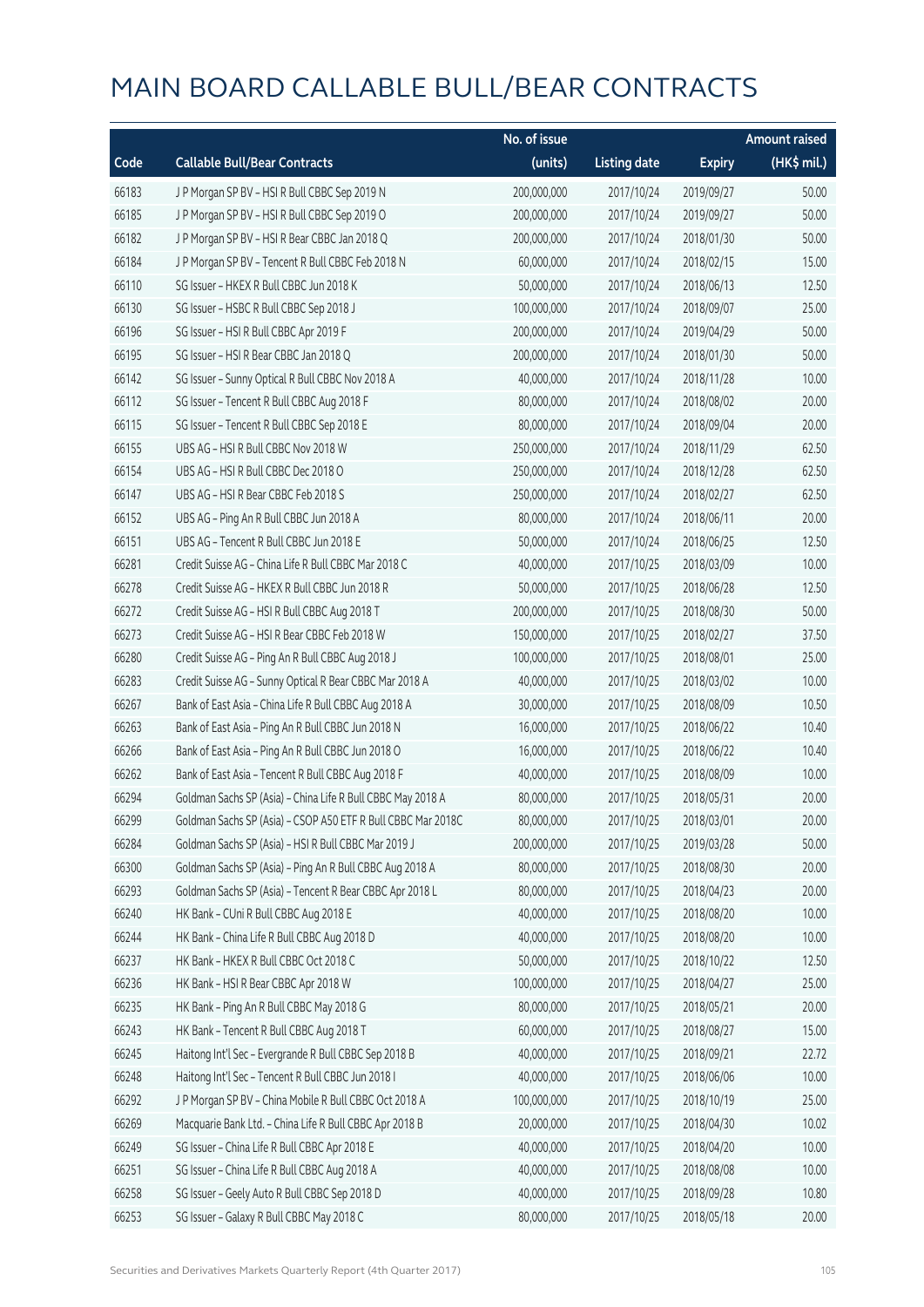|       |                                                            | No. of issue |                     |               | <b>Amount raised</b> |
|-------|------------------------------------------------------------|--------------|---------------------|---------------|----------------------|
| Code  | <b>Callable Bull/Bear Contracts</b>                        | (units)      | <b>Listing date</b> | <b>Expiry</b> | (HK\$ mil.)          |
| 66287 | SG Issuer - HSI R Bull CBBC Feb 2019 G                     | 200,000,000  | 2017/10/25          | 2019/02/27    | 50.00                |
| 66286 | SG Issuer - HSI R Bear CBBC Jan 2018 C                     | 200,000,000  | 2017/10/25          | 2018/01/30    | 50.00                |
| 66260 | SG Issuer - Ping An R Bull CBBC Aug 2018 C                 | 100,000,000  | 2017/10/25          | 2018/08/09    | 25.00                |
| 66270 | UBS AG - HSI R Bull CBBC Nov 2018 X                        | 250,000,000  | 2017/10/25          | 2018/11/29    | 62.50                |
| 66271 | UBS AG - HSI R Bear CBBC Jan 2018 O                        | 250,000,000  | 2017/10/25          | 2018/01/30    | 62.50                |
| 66385 | BNP Paribas Issuance B.V. - HKEX R Bull CBBC Aug 2018 P    | 50,000,000   | 2017/10/26          | 2018/08/30    | 12.50                |
| 66386 | BNP Paribas Issuance B.V. - HSBC R Bull CBBC Aug 2018 I    | 150,000,000  | 2017/10/26          | 2018/08/30    | 37.50                |
| 66400 | BNP Paribas Issuance B.V. - HSI R Bull CBBC Nov 2018 D     | 250,000,000  | 2017/10/26          | 2018/11/29    | 62.50                |
| 66401 | BNP Paribas Issuance B.V. - HSI R Bull CBBC Nov 2018 E     | 250,000,000  | 2017/10/26          | 2018/11/29    | 62.50                |
| 66409 | BNP Paribas Issuance B.V. - HSI R Bull CBBC Nov 2018 F     | 250,000,000  | 2017/10/26          | 2018/11/29    | 62.50                |
| 66410 | BNP Paribas Issuance B.V. - HSI R Bull CBBC Nov 2018 G     | 250,000,000  | 2017/10/26          | 2018/11/29    | 62.50                |
| 66440 | BNP Paribas Issuance B.V. - HSI R Bear CBBC Mar 2018 O     | 250,000,000  | 2017/10/26          | 2018/03/28    | 62.50                |
| 66446 | BNP Paribas Issuance B.V. - HSI R Bear CBBC Mar 2018 U     | 250,000,000  | 2017/10/26          | 2018/03/28    | 62.50                |
| 66422 | BNP Paribas Issuance B.V. - HSI R Bear CBBC Mar 2018 V     | 250,000,000  | 2017/10/26          | 2018/03/28    | 62.50                |
| 66423 | BNP Paribas Issuance B.V. - HSI R Bear CBBC Mar 2018 W     | 250,000,000  | 2017/10/26          | 2018/03/28    | 62.50                |
| 66424 | BNP Paribas Issuance B.V. - HSI R Bear CBBC Mar 2018 X     | 250,000,000  | 2017/10/26          | 2018/03/28    | 62.50                |
| 66337 | BNP Paribas Issuance B.V. - Ping An R Bull CBBC Aug 2018 L | 200,000,000  | 2017/10/26          | 2018/08/30    | 50.00                |
| 66384 | BNP Paribas Issuance B.V. - Tencent R Bull CBBC Aug 2018 N | 50,000,000   | 2017/10/26          | 2018/08/30    | 12.50                |
| 66474 | Credit Suisse AG - Galaxy Ent R Bear CBBC Jun 2018 C       | 50,000,000   | 2017/10/26          | 2018/06/08    | 12.50                |
| 66465 | Credit Suisse AG - HSI R Bull CBBC Mar 2018 U              | 200,000,000  | 2017/10/26          | 2018/03/28    | 50.00                |
| 66467 | Credit Suisse AG - HSI R Bull CBBC May 2018 G              | 200,000,000  | 2017/10/26          | 2018/05/30    | 50.00                |
| 66466 | Credit Suisse AG - HSI R Bull CBBC Aug 2018 U              | 200,000,000  | 2017/10/26          | 2018/08/30    | 50.00                |
| 66468 | Credit Suisse AG - HSI R Bull CBBC Aug 2018 X              | 200,000,000  | 2017/10/26          | 2018/08/30    | 50.00                |
| 66476 | Credit Suisse AG - HSI R Bull CBBC Oct 2018 F              | 200,000,000  | 2017/10/26          | 2018/10/30    | 50.00                |
| 66478 | Credit Suisse AG - HSI R Bear CBBC Feb 2018 X              | 200,000,000  | 2017/10/26          | 2018/02/27    | 50.00                |
| 66480 | Credit Suisse AG - HSI R Bear CBBC Feb 2018 Y              | 200,000,000  | 2017/10/26          | 2018/02/27    | 50.00                |
| 66479 | Credit Suisse AG - HSI R Bear CBBC May 2018 D              | 200,000,000  | 2017/10/26          | 2018/05/30    | 50.00                |
| 66394 | Goldman Sachs SP (Asia) - HKEX R Bull CBBC Jun 2018 F      | 80,000,000   | 2017/10/26          | 2018/06/25    | 20.00                |
| 66395 | Goldman Sachs SP (Asia) - HKEX R Bull CBBC Jun 2018 G      | 80,000,000   | 2017/10/26          | 2018/06/26    | 20.00                |
| 66399 | Goldman Sachs SP (Asia) - HKEX R Bull CBBC Jun 2018 H      | 80,000,000   | 2017/10/26          | 2018/06/27    | 20.00                |
| 66380 | Goldman Sachs SP (Asia) - HSI R Bull CBBC Mar 2019 K       | 200,000,000  | 2017/10/26          | 2019/03/28    | 50.00                |
| 66360 | Goldman Sachs SP (Asia) - HSI R Bull CBBC Apr 2019 L       | 200,000,000  | 2017/10/26          | 2019/04/29    | 50.00                |
| 66377 | Goldman Sachs SP (Asia) - HSI R Bull CBBC Apr 2019 M       | 200,000,000  | 2017/10/26          | 2019/04/29    | 50.00                |
| 66383 | Goldman Sachs SP (Asia) - HSI R Bull CBBC Apr 2019 N       | 200,000,000  | 2017/10/26          | 2019/04/29    | 50.00                |
| 66462 | Goldman Sachs SP (Asia) - HSI R Bear CBBC Feb 2018 E       | 200,000,000  | 2017/10/26          | 2018/02/27    | 50.00                |
| 66463 | Goldman Sachs SP (Asia) - HSI R Bear CBBC Feb 2018 F       | 200,000,000  | 2017/10/26          | 2018/02/27    | 50.00                |
| 66334 | HK Bank - China Mobile R Bull CBBC Jul 2018 D              | 50,000,000   | 2017/10/26          | 2018/07/23    | 12.50                |
| 66330 | HK Bank - Evergrande R Bull CBBC Aug 2018 D                | 80,000,000   | 2017/10/26          | 2018/08/20    | 20.00                |
| 66493 | HK Bank - Geely Auto R Bull CBBC Sep 2018 C                | 40,000,000   | 2017/10/26          | 2018/09/03    | 10.00                |
| 66510 | HK Bank - HKEX R Bull CBBC Sep 2018 D                      | 50,000,000   | 2017/10/26          | 2018/09/24    | 12.50                |
| 66335 | HK Bank - HKEX R Bear CBBC Jun 2018 B                      | 40,000,000   | 2017/10/26          | 2018/06/19    | 10.00                |
| 66492 | HK Bank - HSCEI R Bear CBBC Apr 2018 C                     | 50,000,000   | 2017/10/26          | 2018/04/27    | 12.50                |
| 66483 | HK Bank - HSI R Bull CBBC Jul 2018 F                       | 100,000,000  | 2017/10/26          | 2018/07/30    | 25.00                |
| 66336 | HK Bank - HSI R Bear CBBC Apr 2018 X                       | 150,000,000  | 2017/10/26          | 2018/04/27    | 37.50                |
| 66487 | HK Bank - HSI R Bear CBBC Apr 2018 Y                       | 100,000,000  | 2017/10/26          | 2018/04/27    | 25.00                |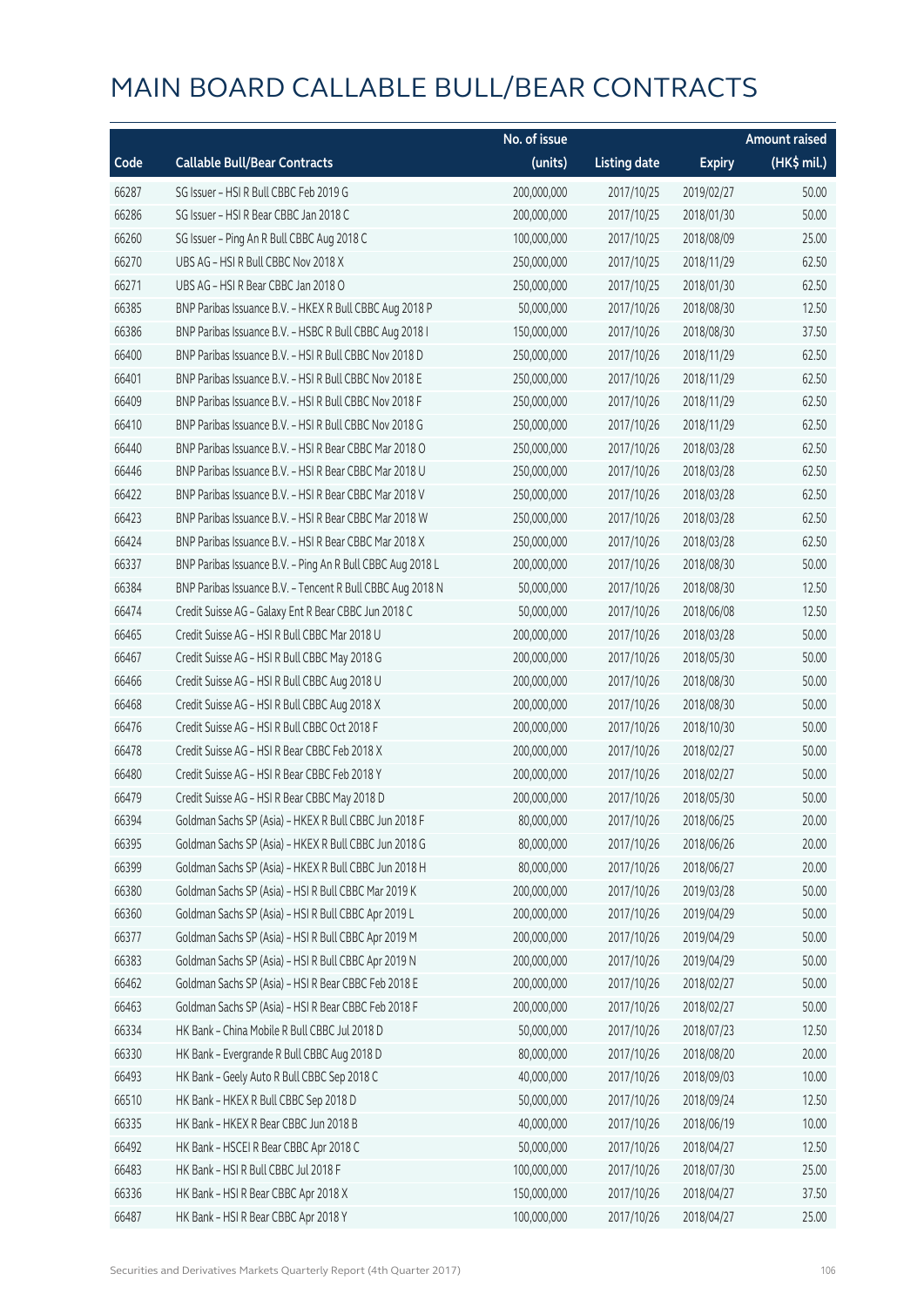|       |                                                   | No. of issue |                     |               | <b>Amount raised</b> |
|-------|---------------------------------------------------|--------------|---------------------|---------------|----------------------|
| Code  | <b>Callable Bull/Bear Contracts</b>               | (units)      | <b>Listing date</b> | <b>Expiry</b> | (HK\$ mil.)          |
| 66491 | HK Bank - HSI R Bear CBBC Apr 2018 Z              | 150,000,000  | 2017/10/26          | 2018/04/27    | 37.50                |
| 66509 | HK Bank - Sunny Optical R Bull CBBC Sep 2018 A    | 40,000,000   | 2017/10/26          | 2018/09/03    | 10.00                |
| 66313 | HK Bank - Sunny Optical R Bear CBBC Apr 2018 A    | 40,000,000   | 2017/10/26          | 2018/04/09    | 10.00                |
| 66512 | HK Bank - Tencent R Bear CBBC Aug 2018 K          | 50,000,000   | 2017/10/26          | 2018/08/20    | 12.50                |
| 66531 | J P Morgan SP BV - HSI R Bull CBBC Dec 2018 B     | 200,000,000  | 2017/10/26          | 2018/12/28    | 50.00                |
| 66538 | J P Morgan SP BV - HSI R Bull CBBC Dec 2018 C     | 200,000,000  | 2017/10/26          | 2018/12/28    | 50.00                |
| 66532 | J P Morgan SP BV - HSI R Bull CBBC Sep 2019 P     | 200,000,000  | 2017/10/26          | 2019/09/27    | 50.00                |
| 66540 | J P Morgan SP BV - HSI R Bull CBBC Sep 2019 Q     | 200,000,000  | 2017/10/26          | 2019/09/27    | 50.00                |
| 66550 | J P Morgan SP BV - HSI R Bear CBBC Jan 2018 B     | 200,000,000  | 2017/10/26          | 2018/01/30    | 50.00                |
| 66547 | J P Morgan SP BV - HSI R Bear CBBC Jan 2018 G     | 200,000,000  | 2017/10/26          | 2018/01/30    | 50.00                |
| 66548 | J P Morgan SP BV - HSI R Bear CBBC Jan 2018 S     | 200,000,000  | 2017/10/26          | 2018/01/30    | 50.00                |
| 66544 | J P Morgan SP BV - HSI R Bear CBBC Jan 2018 V     | 200,000,000  | 2017/10/26          | 2018/01/30    | 50.00                |
| 66543 | J P Morgan SP BV - Tencent R Bear CBBC Feb 2018 Q | 40,000,000   | 2017/10/26          | 2018/02/15    | 10.00                |
| 66438 | Macquarie Bank Ltd. - HKEX R Bull CBBC Sep 2018 F | 20,000,000   | 2017/10/26          | 2018/09/26    | 11.42                |
| 66439 | Macquarie Bank Ltd. - HKEX R Bear CBBC Sep 2018 D | 20,000,000   | 2017/10/26          | 2018/09/26    | 11.60                |
| 66426 | Macquarie Bank Ltd. - HSI R Bull CBBC Sep 2018 C  | 40,000,000   | 2017/10/26          | 2018/09/27    | 10.00                |
| 66427 | Macquarie Bank Ltd. - HSI R Bull CBBC Sep 2018 D  | 40,000,000   | 2017/10/26          | 2018/09/27    | 10.00                |
| 66428 | Macquarie Bank Ltd. - HSI R Bull CBBC Sep 2018 V  | 40,000,000   | 2017/10/26          | 2018/09/27    | 10.00                |
| 66432 | Macquarie Bank Ltd. - HSI R Bull CBBC Sep 2018 Y  | 40,000,000   | 2017/10/26          | 2018/09/27    | 10.00                |
| 66527 | SG Issuer - HKEX R Bull CBBC Jul 2018 H           | 50,000,000   | 2017/10/26          | 2018/07/26    | 12.50                |
| 66530 | SG Issuer - HSBC R Bull CBBC Apr 2018 J           | 100,000,000  | 2017/10/26          | 2018/04/16    | 25.00                |
| 66524 | SG Issuer - HSI R Bull CBBC Mar 2019 A            | 200,000,000  | 2017/10/26          | 2019/03/28    | 50.00                |
| 66413 | SG Issuer - HSI R Bull CBBC Apr 2019 G            | 200,000,000  | 2017/10/26          | 2019/04/29    | 50.00                |
| 66525 | SG Issuer - HSI R Bull CBBC Apr 2019 I            | 200,000,000  | 2017/10/26          | 2019/04/29    | 50.00                |
| 66414 | SG Issuer - HSI R Bull CBBC Jul 2019 O            | 200,000,000  | 2017/10/26          | 2019/07/30    | 50.00                |
| 66418 | SG Issuer - HSI R Bull CBBC Jul 2019 P            | 200,000,000  | 2017/10/26          | 2019/07/30    | 50.00                |
| 66513 | SG Issuer - HSI R Bear CBBC Jan 2018 F            | 200,000,000  | 2017/10/26          | 2018/01/30    | 50.00                |
| 66517 | SG Issuer – HSI R Bear CBBC Jan 2018 R            | 200,000,000  | 2017/10/26          | 2018/01/30    | 50.00                |
| 66519 | SG Issuer - HSI R Bear CBBC Jan 2018 T            | 200,000,000  | 2017/10/26          | 2018/01/30    | 50.00                |
| 66521 | SG Issuer - HSI R Bear CBBC Feb 2018 H            | 200,000,000  | 2017/10/26          | 2018/02/27    | 50.00                |
| 66523 | SG Issuer - HSI R Bear CBBC Mar 2018 W            | 200,000,000  | 2017/10/26          | 2018/03/28    | 50.00                |
| 66309 | UBS AG - AIA R Bull CBBC Sep 2018 A               | 80,000,000   | 2017/10/26          | 2018/09/03    | 20.00                |
| 66312 | UBS AG - CC Bank R Bull CBBC Aug 2018 E           | 60,000,000   | 2017/10/26          | 2018/08/20    | 15.00                |
| 66311 | UBS AG - China Life R Bull CBBC Aug 2018 B        | 40,000,000   | 2017/10/26          | 2018/08/13    | 10.00                |
| 66305 | UBS AG - CNOOC R Bull CBBC Oct 2018 A             | 40,000,000   | 2017/10/26          | 2018/10/29    | 10.00                |
| 66310 | UBS AG - Geely Auto R Bull CBBC Jul 2018 A        | 40,000,000   | 2017/10/26          | 2018/07/16    | 10.00                |
| 66303 | UBS AG - Galaxy Ent R Bull CBBC Jun 2018 A        | 40,000,000   | 2017/10/26          | 2018/06/25    | 10.00                |
| 66452 | UBS AG - HSI R Bull CBBC Oct 2018 U               | 200,000,000  | 2017/10/26          | 2018/10/30    | 50.00                |
| 66356 | UBS AG - HSI R Bull CBBC Nov 2018 J               | 250,000,000  | 2017/10/26          | 2018/11/29    | 62.50                |
| 66301 | UBS AG - HSI R Bull CBBC Dec 2018 P               | 200,000,000  | 2017/10/26          | 2018/12/28    | 50.00                |
| 66450 | UBS AG - HSI R Bull CBBC Dec 2018 Q               | 200,000,000  | 2017/10/26          | 2018/12/28    | 50.00                |
| 66453 | UBS AG - HSI R Bear CBBC Jan 2018 Q               | 200,000,000  | 2017/10/26          | 2018/01/30    | 50.00                |
| 66455 | UBS AG - HSI R Bear CBBC Jan 2018 R               | 200,000,000  | 2017/10/26          | 2018/01/30    | 50.00                |
| 66459 | UBS AG - HSI R Bear CBBC Jan 2018 S               | 250,000,000  | 2017/10/26          | 2018/01/30    | 62.50                |
| 66676 | Credit Suisse AG - CCB R Bull CBBC Sep 2018 N     | 70,000,000   | 2017/10/27          | 2018/09/07    | 17.50                |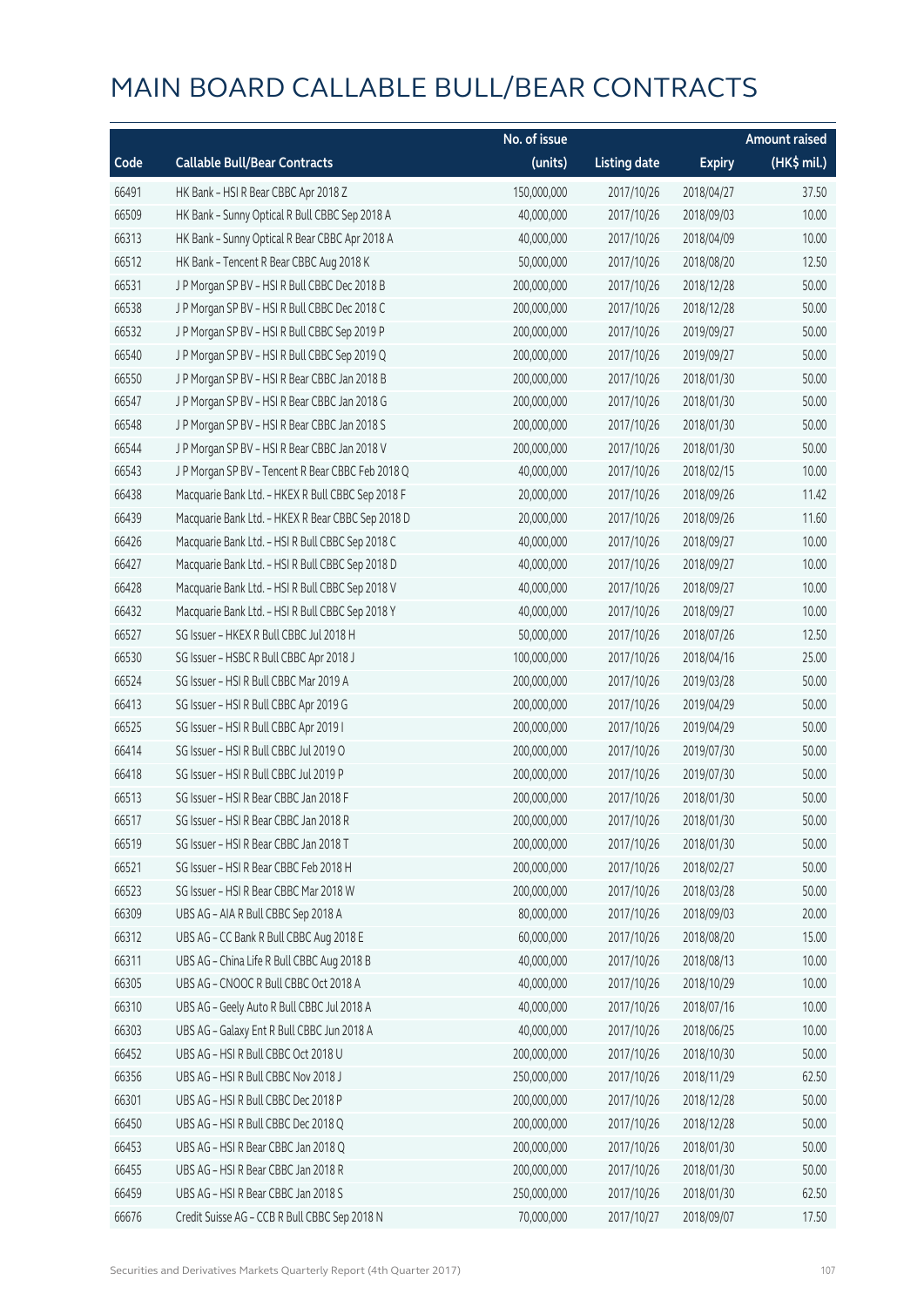|       |                                                          | No. of issue |                     |               | <b>Amount raised</b> |
|-------|----------------------------------------------------------|--------------|---------------------|---------------|----------------------|
| Code  | <b>Callable Bull/Bear Contracts</b>                      | (units)      | <b>Listing date</b> | <b>Expiry</b> | (HK\$ mil.)          |
| 66680 | Credit Suisse AG - CCB R Bull CBBC Sep 2018 O            | 70,000,000   | 2017/10/27          | 2018/09/13    | 17.50                |
| 66666 | Credit Suisse AG - Geely Auto R Bull CBBC May 2018 C     | 40,000,000   | 2017/10/27          | 2018/05/17    | 10.00                |
| 66674 | Credit Suisse AG - HSI R Bull CBBC Sep 2018 B            | 200,000,000  | 2017/10/27          | 2018/09/27    | 50.00                |
| 66685 | Credit Suisse AG - HSI R Bull CBBC Nov 2018 A            | 200,000,000  | 2017/10/27          | 2018/11/29    | 50.00                |
| 66672 | Credit Suisse AG - HSI R Bull CBBC Dec 2018 E            | 200,000,000  | 2017/10/27          | 2018/12/28    | 50.00                |
| 66653 | Credit Suisse AG - HSI R Bear CBBC Feb 2018 D            | 200,000,000  | 2017/10/27          | 2018/02/27    | 50.00                |
| 66661 | Credit Suisse AG - HSI R Bear CBBC Feb 2018 Z            | 200,000,000  | 2017/10/27          | 2018/02/27    | 50.00                |
| 66656 | Credit Suisse AG - HSI R Bear CBBC Mar 2018 O            | 150,000,000  | 2017/10/27          | 2018/03/28    | 37.50                |
| 66683 | Credit Suisse AG - ICBC R Bull CBBC Aug 2018 B           | 100,000,000  | 2017/10/27          | 2018/08/10    | 25.00                |
| 66684 | Credit Suisse AG - Ping An R Bull CBBC Aug 2018 K        | 100,000,000  | 2017/10/27          | 2018/08/03    | 25.00                |
| 66662 | Credit Suisse AG - Tencent R Bull CBBC Jun 2018 W        | 50,000,000   | 2017/10/27          | 2018/06/15    | 12.50                |
| 66592 | Bank of East Asia - China Mobile R Bull CBBC Aug 2018 B  | 60,000,000   | 2017/10/27          | 2018/08/10    | 15.00                |
| 66586 | Bank of East Asia - China Shenhua R Bull CBBC Aug 2018 C | 30,000,000   | 2017/10/27          | 2018/08/10    | 10.50                |
| 66582 | Bank of East Asia - Geely Auto R Bull CBBC Aug 2018 C    | 30,000,000   | 2017/10/27          | 2018/08/10    | 10.80                |
| 66584 | Bank of East Asia - Geely Auto R Bull CBBC Aug 2018 D    | 40,000,000   | 2017/10/27          | 2018/08/10    | 10.00                |
| 66580 | Bank of East Asia - Tencent R Bull CBBC Aug 2018 G       | 40,000,000   | 2017/10/27          | 2018/08/10    | 10.00                |
| 66581 | Bank of East Asia - Tencent R Bear CBBC Aug 2018 A       | 40,000,000   | 2017/10/27          | 2018/08/10    | 10.00                |
| 66689 | Goldman Sachs SP (Asia) - HKEX R Bull CBBC Mar 2018 C    | 80,000,000   | 2017/10/27          | 2018/03/29    | 20.00                |
| 66693 | Goldman Sachs SP (Asia) - HSI R Bull CBBC Apr 2019 O     | 200,000,000  | 2017/10/27          | 2019/04/29    | 50.00                |
| 66696 | Goldman Sachs SP (Asia) - HSI R Bull CBBC Apr 2019 P     | 200,000,000  | 2017/10/27          | 2019/04/29    | 50.00                |
| 66700 | Goldman Sachs SP (Asia) - HSI R Bull CBBC Apr 2019 Q     | 200,000,000  | 2017/10/27          | 2019/04/29    | 50.00                |
| 66703 | Goldman Sachs SP (Asia) - HSI R Bull CBBC Apr 2019 R     | 200,000,000  | 2017/10/27          | 2019/04/29    | 50.00                |
| 66559 | Goldman Sachs SP (Asia) - HSI R Bear CBBC Jan 2018 M     | 200,000,000  | 2017/10/27          | 2018/01/30    | 50.00                |
| 66561 | Goldman Sachs SP (Asia) - HSI R Bear CBBC Jan 2018 N     | 200,000,000  | 2017/10/27          | 2018/01/30    | 50.00                |
| 66562 | Goldman Sachs SP (Asia) - HSI R Bear CBBC Jan 2018 O     | 200,000,000  | 2017/10/27          | 2018/01/30    | 50.00                |
| 66691 | Goldman Sachs SP (Asia) - Ping An R Bull CBBC Aug 2018 B | 80,000,000   | 2017/10/27          | 2018/08/13    | 20.00                |
| 66687 | Goldman Sachs SP (Asia) - Tencent R Bull CBBC Mar 2018 U | 80,000,000   | 2017/10/27          | 2018/03/09    | 20.00                |
| 66688 | Goldman Sachs SP (Asia) - Tencent R Bull CBBC Mar 2018 V | 80,000,000   | 2017/10/27          | 2018/03/09    | 20.00                |
| 66690 | Goldman Sachs SP (Asia) - Tencent R Bear CBBC Mar 2018 K | 80,000,000   | 2017/10/27          | 2018/03/05    | 20.00                |
| 66570 | HK Bank - Evergrande R Bull CBBC Sep 2018 C              | 80,000,000   | 2017/10/27          | 2018/09/17    | 20.00                |
| 66579 | HK Bank - Geely Auto R Bull CBBC Aug 2018 I              | 40,000,000   | 2017/10/27          | 2018/08/27    | 10.00                |
| 66565 | HK Bank - Galaxy Ent R Bull CBBC Jun 2018 D              | 80,000,000   | 2017/10/27          | 2018/06/19    | 20.00                |
| 66563 | HK Bank - HKEX R Bull CBBC Jul 2018 Y                    | 50,000,000   | 2017/10/27          | 2018/07/23    | 12.50                |
| 66577 | HK Bank - HSCEI R Bull CBBC Jul 2018 C                   | 60,000,000   | 2017/10/27          | 2018/07/30    | 15.00                |
| 66571 | HK Bank - HSI R Bull CBBC Jul 2018 I                     | 100,000,000  | 2017/10/27          | 2018/07/30    | 25.00                |
| 66572 | HK Bank - HSI R Bull CBBC Jul 2018 J                     | 150,000,000  | 2017/10/27          | 2018/07/30    | 37.50                |
| 66573 | HK Bank - HSI R Bear CBBC Apr 2018 C                     | 100,000,000  | 2017/10/27          | 2018/04/27    | 25.00                |
| 66564 | HK Bank - Tencent R Bull CBBC Sep 2018 H                 | 60,000,000   | 2017/10/27          | 2018/09/03    | 15.00                |
| 66646 | J P Morgan SP BV - CC Bank R Bull CBBC Aug 2018 G        | 100,000,000  | 2017/10/27          | 2018/08/17    | 25.00                |
| 66642 | J P Morgan SP BV - HKEX R Bull CBBC Feb 2018 I           | 40,000,000   | 2017/10/27          | 2018/02/15    | 10.00                |
| 66639 | J P Morgan SP BV - HSI R Bear CBBC Jan 2018 F            | 200,000,000  | 2017/10/27          | 2018/01/30    | 50.00                |
| 66640 | J P Morgan SP BV - HSI R Bear CBBC Jan 2018 H            | 200,000,000  | 2017/10/27          | 2018/01/30    | 50.00                |
| 66643 | J P Morgan SP BV - Ping An R Bull CBBC Apr 2018 E        | 100,000,000  | 2017/10/27          | 2018/04/20    | 25.00                |
| 66641 | J P Morgan SP BV - Tencent R Bear CBBC Feb 2018 R        | 40,000,000   | 2017/10/27          | 2018/02/15    | 10.00                |
| 66635 | SG Issuer - HSI R Bull CBBC Mar 2019 B                   | 200,000,000  | 2017/10/27          | 2019/03/28    | 50.00                |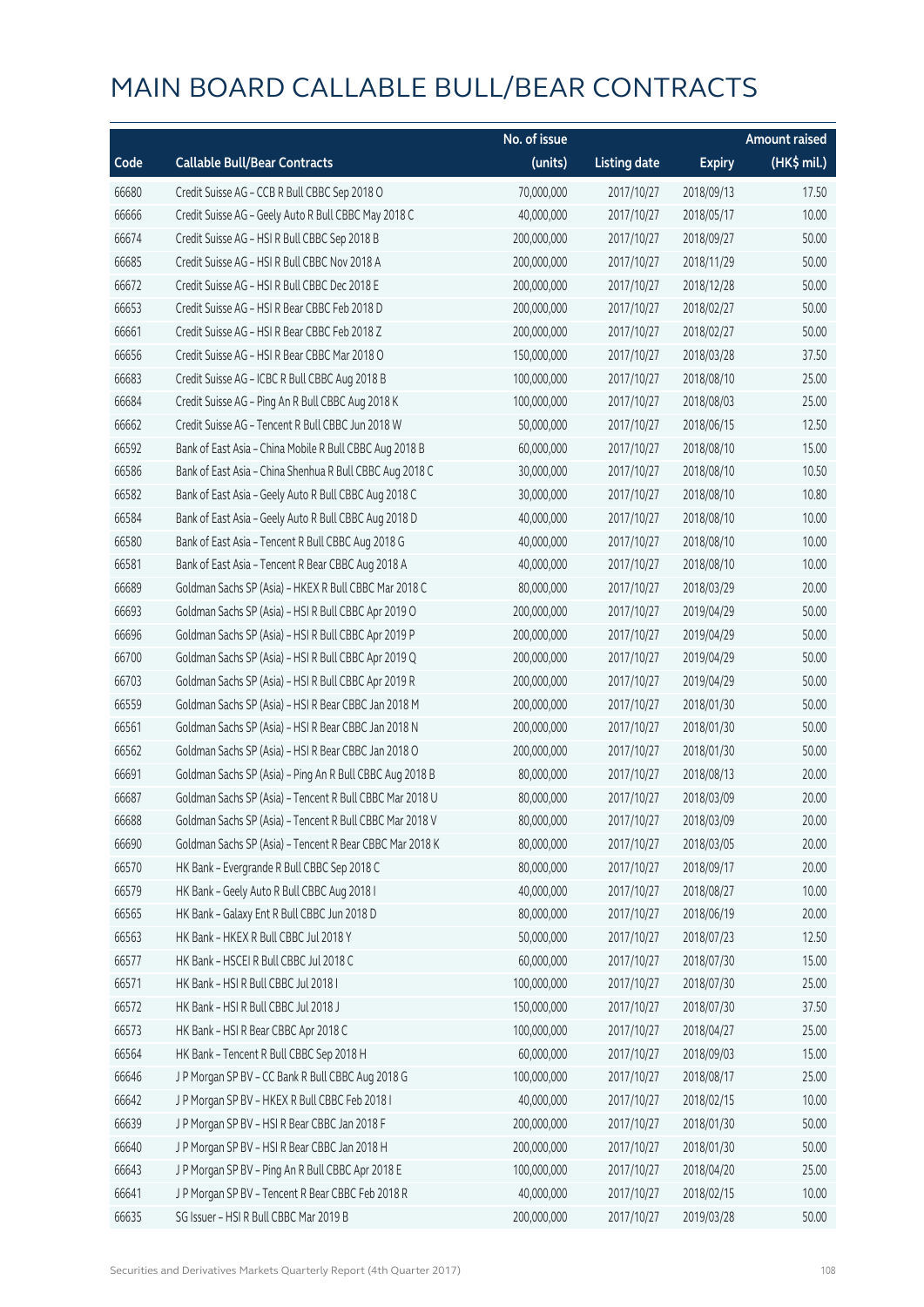|       |                                                             | No. of issue |                     |               | <b>Amount raised</b> |
|-------|-------------------------------------------------------------|--------------|---------------------|---------------|----------------------|
| Code  | <b>Callable Bull/Bear Contracts</b>                         | (units)      | <b>Listing date</b> | <b>Expiry</b> | (HK\$ mil.)          |
| 66638 | SG Issuer - HSI R Bull CBBC Apr 2019 H                      | 200,000,000  | 2017/10/27          | 2019/04/29    | 50.00                |
| 66629 | SG Issuer - HSI R Bear CBBC Jan 2018 E                      | 200,000,000  | 2017/10/27          | 2018/01/30    | 50.00                |
| 66631 | SG Issuer - HSI R Bear CBBC Feb 2018 K                      | 200,000,000  | 2017/10/27          | 2018/02/27    | 50.00                |
| 66595 | SG Issuer - Tencent R Bull CBBC Jun 2018 J                  | 80,000,000   | 2017/10/27          | 2018/06/26    | 20.00                |
| 66613 | UBS AG - CNOOC R Bull CBBC Oct 2018 B                       | 40,000,000   | 2017/10/27          | 2018/10/15    | 10.00                |
| 66624 | UBS AG - Geely Auto R Bull CBBC Dec 2018 A                  | 100,000,000  | 2017/10/27          | 2018/12/17    | 25.00                |
| 66612 | UBS AG - Galaxy Ent R Bull CBBC Jun 2018 B                  | 40,000,000   | 2017/10/27          | 2018/06/11    | 10.00                |
| 66619 | UBS AG - HSI R Bull CBBC Nov 2018 Z                         | 250,000,000  | 2017/10/27          | 2018/11/29    | 62.50                |
| 66627 | UBS AG - HSI R Bull CBBC Dec 2018 R                         | 200,000,000  | 2017/10/27          | 2018/12/28    | 50.00                |
| 66615 | UBS AG - HSI R Bull CBBC Apr 2019 I                         | 250,000,000  | 2017/10/27          | 2019/04/29    | 62.50                |
| 66623 | UBS AG - HSI R Bull CBBC Apr 2019 J                         | 250,000,000  | 2017/10/27          | 2019/04/29    | 62.50                |
| 66596 | UBS AG - HSI R Bear CBBC Jan 2018 T                         | 250,000,000  | 2017/10/27          | 2018/01/30    | 62.50                |
| 66597 | UBS AG - HSI R Bear CBBC Jan 2018 U                         | 250,000,000  | 2017/10/27          | 2018/01/30    | 62.50                |
| 66598 | UBS AG - HSI R Bear CBBC Jan 2018 V                         | 200,000,000  | 2017/10/27          | 2018/01/30    | 50.00                |
| 66601 | UBS AG - HSI R Bear CBBC Jan 2018 W                         | 200,000,000  | 2017/10/27          | 2018/01/30    | 50.00                |
| 66603 | UBS AG - HSI R Bear CBBC Jan 2018 X                         | 250,000,000  | 2017/10/27          | 2018/01/30    | 62.50                |
| 66607 | UBS AG - HSI R Bear CBBC Jan 2018 Y                         | 250,000,000  | 2017/10/27          | 2018/01/30    | 62.50                |
| 66614 | UBS AG - Ping An R Bear CBBC Jun 2018 A                     | 50,000,000   | 2017/10/27          | 2018/06/04    | 12.50                |
| 66757 | Credit Suisse AG - China Mobile R Bull CBBC Apr 2018 A      | 50,000,000   | 2017/10/30          | 2018/04/27    | 12.50                |
| 66756 | Credit Suisse AG - Sinopec Corp R Bull CBBC Apr 2018 A      | 70,000,000   | 2017/10/30          | 2018/04/27    | 17.50                |
| 66742 | Credit Suisse AG - HSI R Bull CBBC Apr 2018 T               | 150,000,000  | 2017/10/30          | 2018/04/27    | 37.50                |
| 66745 | Credit Suisse AG - HSI R Bull CBBC May 2018 E               | 200,000,000  | 2017/10/30          | 2018/05/30    | 50.00                |
| 66750 | Credit Suisse AG - HSI R Bull CBBC Dec 2018 F               | 200,000,000  | 2017/10/30          | 2018/12/28    | 50.00                |
| 66751 | Credit Suisse AG - HSI R Bear CBBC Feb 2018 M               | 200,000,000  | 2017/10/30          | 2018/02/27    | 50.00                |
| 66755 | Credit Suisse AG - HSI R Bear CBBC Apr 2018 F               | 200,000,000  | 2017/10/30          | 2018/04/27    | 50.00                |
| 66787 | Goldman Sachs SP (Asia) - China Life R Bull CBBC May 2018 B | 80,000,000   | 2017/10/30          | 2018/05/29    | 20.00                |
| 66772 | Goldman Sachs SP (Asia) - HKEX R Bull CBBC Jun 2018 I       | 80,000,000   | 2017/10/30          | 2018/06/28    | 20.00                |
| 66773 | Goldman Sachs SP (Asia) - HKEX R Bull CBBC Jul 2018 A       | 80,000,000   | 2017/10/30          | 2018/07/23    | 21.60                |
| 66782 | Goldman Sachs SP (Asia) - HKEX R Bull CBBC Jul 2018 B       | 80,000,000   | 2017/10/30          | 2018/07/19    | 25.36                |
| 66792 | Goldman Sachs SP (Asia) - HSCEI R Bear CBBC Mar 2018 D      | 200,000,000  | 2017/10/30          | 2018/03/28    | 50.00                |
| 66709 | Goldman Sachs SP (Asia) - HSI R Bull CBBC Apr 2019 S        | 200,000,000  | 2017/10/30          | 2019/04/29    | 50.00                |
| 66794 | Goldman Sachs SP (Asia) - HSI R Bull CBBC Apr 2019 T        | 200,000,000  | 2017/10/30          | 2019/04/29    | 50.00                |
| 66740 | Goldman Sachs SP (Asia) - HSI R Bear CBBC Jan 2018 P        | 200,000,000  | 2017/10/30          | 2018/01/30    | 50.00                |
| 66741 | Goldman Sachs SP (Asia) - HSI R Bear CBBC Jan 2018 Q        | 200,000,000  | 2017/10/30          | 2018/01/30    | 50.00                |
| 66731 | HK Bank - CC Bank R Bull CBBC Aug 2018 J                    | 80,000,000   | 2017/10/30          | 2018/08/27    | 20.00                |
| 66723 | HK Bank - China Life R Bull CBBC Aug 2018 E                 | 40,000,000   | 2017/10/30          | 2018/08/27    | 10.00                |
| 66717 | HK Bank - HKEX R Bear CBBC Jul 2018 G                       | 40,000,000   | 2017/10/30          | 2018/07/09    | 10.00                |
| 66715 | HK Bank - HSI R Bull CBBC Jul 2018 K                        | 100,000,000  | 2017/10/30          | 2018/07/30    | 25.00                |
| 66716 | HK Bank - HSI R Bear CBBC Apr 2018 D                        | 100,000,000  | 2017/10/30          | 2018/04/27    | 25.00                |
| 66721 | HK Bank - Ping An R Bull CBBC Aug 2018 E                    | 80,000,000   | 2017/10/30          | 2018/08/20    | 20.00                |
| 66843 | J P Morgan SP BV - China Life R Bull CBBC Dec 2018 A        | 250,000,000  | 2017/10/30          | 2018/12/21    | 62.50                |
| 66831 | J P Morgan SP BV - HSI R Bull CBBC Nov 2018 M               | 200,000,000  | 2017/10/30          | 2018/11/29    | 50.00                |
| 66841 | J P Morgan SP BV - HSI R Bull CBBC Dec 2018 D               | 200,000,000  | 2017/10/30          | 2018/12/28    | 50.00                |
| 66845 | J P Morgan SP BV - HSI R Bear CBBC Jan 2018 I               | 200,000,000  | 2017/10/30          | 2018/01/30    | 50.00                |
| 66844 | J P Morgan SP BV - HSI R Bear CBBC Jan 2018 T               | 200,000,000  | 2017/10/30          | 2018/01/30    | 50.00                |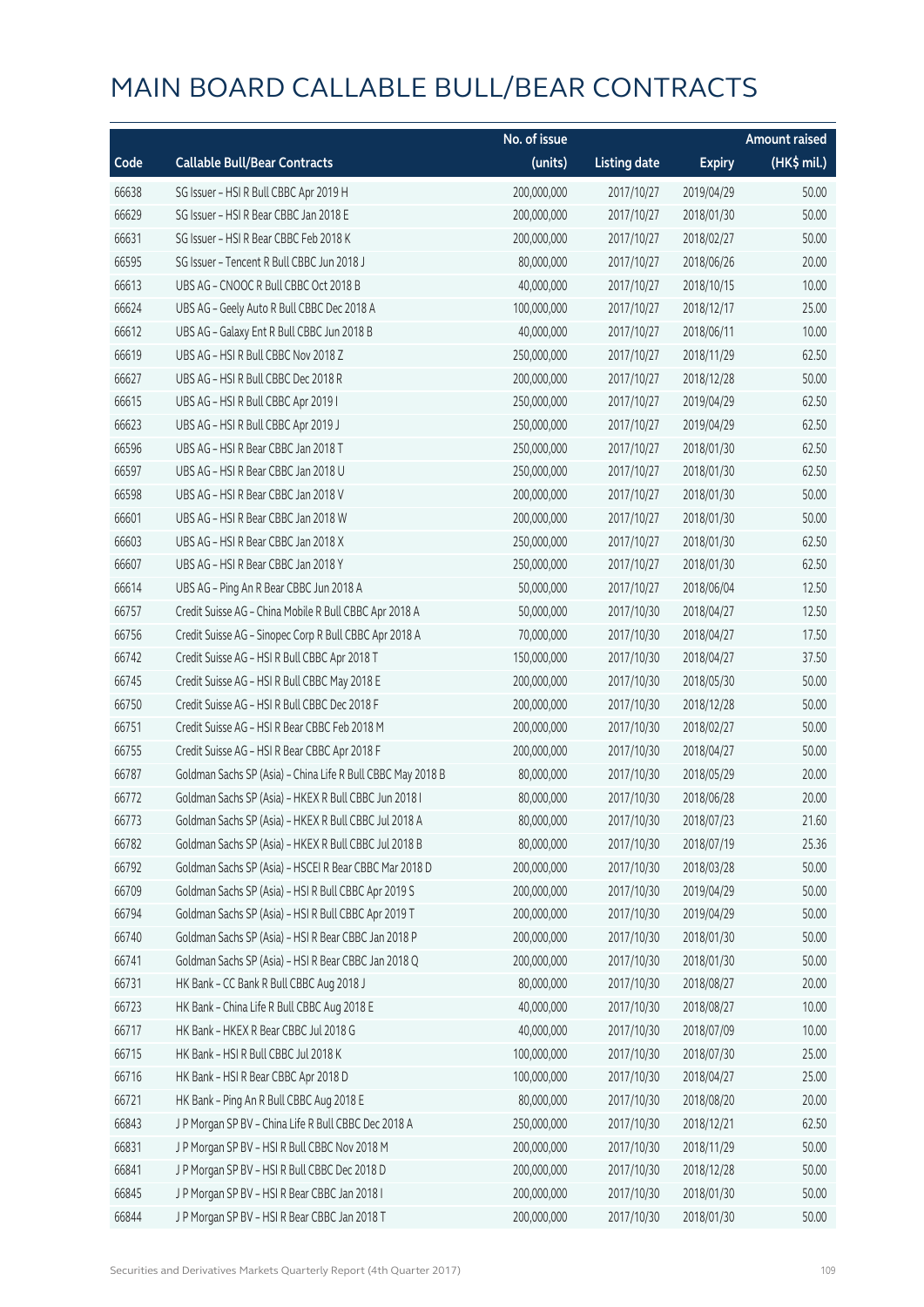|       |                                                             | No. of issue |                     |               | <b>Amount raised</b> |
|-------|-------------------------------------------------------------|--------------|---------------------|---------------|----------------------|
| Code  | <b>Callable Bull/Bear Contracts</b>                         | (units)      | <b>Listing date</b> | <b>Expiry</b> | (HK\$ mil.)          |
| 66739 | Macquarie Bank Ltd. - Tencent R Bear CBBC Apr 2018 R        | 14,000,000   | 2017/10/30          | 2018/04/30    | 10.04                |
| 66733 | SG Issuer - Evergrande R Bull CBBC Nov 2018 B               | 100,000,000  | 2017/10/30          | 2018/11/23    | 25.00                |
| 66734 | SG Issuer - Evergrande R Bull CBBC Dec 2018 A               | 100,000,000  | 2017/10/30          | 2018/12/07    | 25.00                |
| 66768 | SG Issuer - HSI R Bull CBBC Aug 2019 B                      | 200,000,000  | 2017/10/30          | 2019/08/29    | 50.00                |
| 66764 | SG Issuer - HSI R Bear CBBC Feb 2018 L                      | 200,000,000  | 2017/10/30          | 2018/02/27    | 50.00                |
| 66766 | SG Issuer - HSI R Bear CBBC Mar 2018 X                      | 200,000,000  | 2017/10/30          | 2018/03/28    | 50.00                |
| 66767 | SG Issuer - HSI R Bear CBBC Mar 2018 Y                      | 200,000,000  | 2017/10/30          | 2018/03/28    | 50.00                |
| 66735 | SG Issuer - Ping An R Bull CBBC Apr 2018 F                  | 100,000,000  | 2017/10/30          | 2018/04/09    | 25.00                |
| 66736 | SG Issuer - Sunny Optical R Bull CBBC Dec 2018 A            | 40,000,000   | 2017/10/30          | 2018/12/07    | 10.00                |
| 66819 | UBS AG - Geely Auto R Bull CBBC Jul 2018 B                  | 40,000,000   | 2017/10/30          | 2018/07/23    | 18.00                |
| 66829 | UBS AG - Geely Auto R Bull CBBC Dec 2018 B                  | 100,000,000  | 2017/10/30          | 2018/12/10    | 25.00                |
| 66795 | UBS AG - HSI R Bull CBBC Oct 2018 X                         | 250,000,000  | 2017/10/30          | 2018/10/30    | 62.50                |
| 66798 | UBS AG - HSI R Bull CBBC Nov 2018 F                         | 200,000,000  | 2017/10/30          | 2018/11/29    | 50.00                |
| 66815 | UBS AG - HSI R Bear CBBC Jan 2018 D                         | 250,000,000  | 2017/10/30          | 2018/01/30    | 62.50                |
| 66816 | UBS AG - HSI R Bear CBBC Jan 2018 E                         | 250,000,000  | 2017/10/30          | 2018/01/30    | 62.50                |
| 66704 | Bank Vontobel - HSI R Bull CBBC Feb 2018 A                  | 100,000,000  | 2017/10/30          | 2018/02/27    | 25.30                |
| 66706 | Bank Vontobel - HSI R Bear CBBC Feb 2018 A                  | 100,000,000  | 2017/10/30          | 2018/02/27    | 25.10                |
| 66850 | BNP Paribas Issuance B.V. - HSCEI R Bear CBBC Mar 2018 A    | 100,000,000  | 2017/10/31          | 2018/03/28    | 25.00                |
| 66854 | BNP Paribas Issuance B.V. - HSCEI R Bear CBBC Mar 2018 B    | 100,000,000  | 2017/10/31          | 2018/03/28    | 25.00                |
| 66848 | BNP Paribas Issuance B.V. - Tencent R Bear CBBC Apr 2018 G  | 50,000,000   | 2017/10/31          | 2018/04/27    | 12.50                |
| 66847 | BNP Paribas Issuance B.V. - Tencent R Bear CBBC Apr 2018 V  | 50,000,000   | 2017/10/31          | 2018/04/27    | 12.50                |
| 66930 | Credit Suisse AG - BOCL R Bull CBBC Sep 2018 G              | 70,000,000   | 2017/10/31          | 2018/09/07    | 17.50                |
| 66928 | Credit Suisse AG - HKEX R Bull CBBC Jul 2018 B              | 50,000,000   | 2017/10/31          | 2018/07/20    | 12.50                |
| 66925 | Credit Suisse AG - HSI R Bull CBBC Apr 2018 V               | 150,000,000  | 2017/10/31          | 2018/04/27    | 37.50                |
| 66922 | Credit Suisse AG - HSI R Bull CBBC Oct 2018 G               | 200,000,000  | 2017/10/31          | 2018/10/30    | 50.00                |
| 66929 | Credit Suisse AG - HSI R Bear CBBC Feb 2018 T               | 200,000,000  | 2017/10/31          | 2018/02/27    | 50.00                |
| 66921 | Credit Suisse AG - HSI R Bear CBBC Mar 2018 P               | 200,000,000  | 2017/10/31          | 2018/03/28    | 50.00                |
| 66876 | Bank of East Asia - HKEX R Bull CBBC Aug 2018 C             | 40,000,000   | 2017/10/31          | 2018/08/15    | 10.00                |
| 66886 | Bank of East Asia - Sunny Optical R Bull CBBC Aug 2018 A    | 40,000,000   | 2017/10/31          | 2018/08/15    | 10.00                |
| 66871 | Bank of East Asia - Tencent R Bull CBBC Aug 2018 H          | 40,000,000   | 2017/10/31          | 2018/08/15    | 10.00                |
| 66979 | Goldman Sachs SP (Asia) - China Life R Bull CBBC May 2018 C | 80,000,000   | 2017/10/31          | 2018/05/21    | 20.00                |
| 66887 | Goldman Sachs SP (Asia) - HKEX R Bull CBBC Jun 2018 J       | 80,000,000   | 2017/10/31          | 2018/06/25    | 20.00                |
| 66870 | Goldman Sachs SP (Asia) - HSI R Bull CBBC Apr 2019 U        | 200,000,000  | 2017/10/31          | 2019/04/29    | 50.00                |
| 66942 | Goldman Sachs SP (Asia) - HSI R Bear CBBC Feb 2018 G        | 200,000,000  | 2017/10/31          | 2018/02/27    | 50.00                |
| 66946 | Goldman Sachs SP (Asia) - HSI R Bear CBBC Feb 2018 H        | 200,000,000  | 2017/10/31          | 2018/02/27    | 50.00                |
| 66978 | Goldman Sachs SP (Asia) - Tencent R Bull CBBC Mar 2018 W    | 80,000,000   | 2017/10/31          | 2018/03/13    | 20.00                |
| 66861 | HK Bank - Evergrande R Bear CBBC Jul 2018 A                 | 40,000,000   | 2017/10/31          | 2018/07/23    | 10.00                |
| 66864 | HK Bank - ICBC R Bull CBBC Sep 2018 C                       | 80,000,000   | 2017/10/31          | 2018/09/10    | 20.00                |
| 66867 | HK Bank - Ping An R Bear CBBC Oct 2018 D                    | 40,000,000   | 2017/10/31          | 2018/10/29    | 10.00                |
| 66862 | HK Bank - Tencent R Bull CBBC Sep 2018 I                    | 60,000,000   | 2017/10/31          | 2018/09/10    | 15.00                |
| 66857 | Haitong Int'l Sec - CSOP A50 ETF R Bull CBBC Jun 2018 B     | 60,000,000   | 2017/10/31          | 2018/06/25    | 15.00                |
| 66858 | Haitong Int'l Sec - CSOP A50 ETF R Bull CBBC Jun 2018 C     | 60,000,000   | 2017/10/31          | 2018/06/25    | 15.00                |
| 66855 | Haitong Int'l Sec - Ping An R Bull CBBC Aug 2018 G          | 25,000,000   | 2017/10/31          | 2018/08/23    | 10.93                |
| 66932 | J P Morgan SP BV - HSI R Bull CBBC Dec 2018 E               | 200,000,000  | 2017/10/31          | 2018/12/28    | 50.00                |
| 66934 | J P Morgan SP BV - HSI R Bear CBBC Jan 2018 J               | 200,000,000  | 2017/10/31          | 2018/01/30    | 50.00                |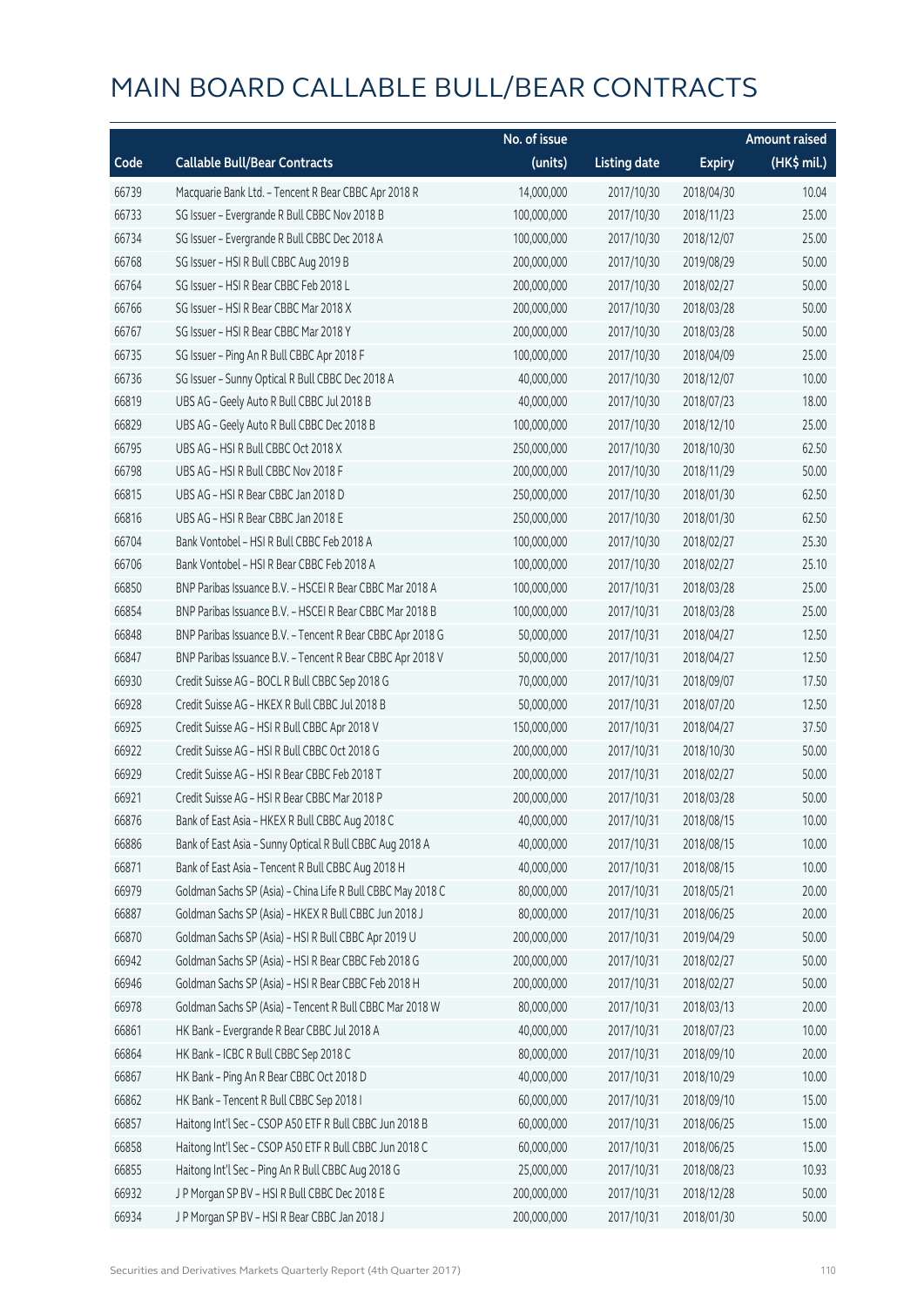|       |                                                          | No. of issue |                     |               | <b>Amount raised</b> |
|-------|----------------------------------------------------------|--------------|---------------------|---------------|----------------------|
| Code  | <b>Callable Bull/Bear Contracts</b>                      | (units)      | <b>Listing date</b> | <b>Expiry</b> | (HK\$ mil.)          |
| 66938 | J P Morgan SP BV - HSI R Bear CBBC Jan 2018 K            | 200,000,000  | 2017/10/31          | 2018/01/30    | 50.00                |
| 66966 | SG Issuer - HKEX R Bull CBBC Oct 2018 C                  | 50,000,000   | 2017/10/31          | 2018/10/30    | 12.50                |
| 66955 | SG Issuer - HKEX R Bear CBBC May 2018 D                  | 50,000,000   | 2017/10/31          | 2018/05/30    | 12.50                |
| 66956 | SG Issuer - HKEX R Bear CBBC Jun 2018 F                  | 50,000,000   | 2017/10/31          | 2018/06/28    | 12.50                |
| 66954 | SG Issuer - HSI R Bull CBBC Apr 2019 J                   | 200,000,000  | 2017/10/31          | 2019/04/29    | 50.00                |
| 66952 | SG Issuer - HSI R Bear CBBC Apr 2018 B                   | 200,000,000  | 2017/10/31          | 2018/04/27    | 50.00                |
| 66972 | SG Issuer - Tencent R Bull CBBC Aug 2018 G               | 80,000,000   | 2017/10/31          | 2018/08/30    | 20.00                |
| 66892 | UBS AG - China Life R Bull CBBC Jul 2018 C               | 40,000,000   | 2017/10/31          | 2018/07/24    | 10.80                |
| 66906 | UBS AG - HSI R Bull CBBC Nov 2018 G                      | 250,000,000  | 2017/10/31          | 2018/11/29    | 62.50                |
| 66910 | UBS AG - HSI R Bull CBBC Nov 2018 H                      | 250,000,000  | 2017/10/31          | 2018/11/29    | 62.50                |
| 66909 | UBS AG - HSI R Bull CBBC Dec 2018 S                      | 250,000,000  | 2017/10/31          | 2018/12/28    | 62.50                |
| 66912 | UBS AG - HSI R Bull CBBC Dec 2018 T                      | 250,000,000  | 2017/10/31          | 2018/12/28    | 62.50                |
| 66913 | UBS AG - HSI R Bull CBBC Apr 2019 K                      | 250,000,000  | 2017/10/31          | 2019/04/29    | 62.50                |
| 66915 | UBS AG - HSI R Bear CBBC Jan 2018 F                      | 250,000,000  | 2017/10/31          | 2018/01/30    | 62.50                |
| 66920 | UBS AG - HSI R Bear CBBC Jan 2018 G                      | 250,000,000  | 2017/10/31          | 2018/01/30    | 62.50                |
| 66916 | UBS AG - HSI R Bear CBBC Feb 2018 T                      | 200,000,000  | 2017/10/31          | 2018/02/27    | 50.00                |
| 66890 | UBS AG - Tencent R Bull CBBC Apr 2018 F                  | 50,000,000   | 2017/10/31          | 2018/04/16    | 12.50                |
| 67009 | Credit Suisse AG - Geely Auto R Bull CBBC Jan 2019 A     | 100,000,000  | 2017/11/01          | 2019/01/11    | 25.00                |
| 67011 | Credit Suisse AG - Galaxy Ent R Bear CBBC Jun 2018 D     | 50,000,000   | 2017/11/01          | 2018/06/15    | 12.50                |
| 67004 | Credit Suisse AG - HSI R Bull CBBC Mar 2018 S            | 200,000,000  | 2017/11/01          | 2018/03/28    | 50.00                |
| 67005 | Credit Suisse AG - HSI R Bull CBBC May 2018 F            | 200,000,000  | 2017/11/01          | 2018/05/30    | 50.00                |
| 67003 | Credit Suisse AG - HSI R Bear CBBC Mar 2018 Q            | 150,000,000  | 2017/11/01          | 2018/03/28    | 37.50                |
| 67010 | Credit Suisse AG - Tencent R Bull CBBC Jun 2018 X        | 50,000,000   | 2017/11/01          | 2018/06/27    | 12.50                |
| 66981 | Goldman Sachs SP (Asia) - HSI R Bear CBBC Feb 2018 I     | 200,000,000  | 2017/11/01          | 2018/02/27    | 50.00                |
| 66993 | Goldman Sachs SP (Asia) - Ping An R Bull CBBC Aug 2018 C | 80,000,000   | 2017/11/01          | 2018/08/01    | 20.00                |
| 66992 | Goldman Sachs SP (Asia) - Tencent R Bull CBBC Mar 2018 X | 80,000,000   | 2017/11/01          | 2018/03/21    | 20.00                |
| 66991 | HK Bank - COVS R Bull CBBC Aug 2018 C                    | 40,000,000   | 2017/11/01          | 2018/08/13    | 10.00                |
| 66983 | HK Bank - CSOP A50 ETF R Bull CBBC Aug 2018 C            | 50,000,000   | 2017/11/01          | 2018/08/13    | 12.50                |
| 66989 | HK Bank - Tencent R Bull CBBC Oct 2018 B                 | 60,000,000   | 2017/11/01          | 2018/10/02    | 15.00                |
| 67038 | J P Morgan SP BV - HSI R Bull CBBC Dec 2018 H            | 200,000,000  | 2017/11/01          | 2018/12/28    | 50.00                |
| 67029 | J P Morgan SP BV - HSI R Bull CBBC Sep 2019 R            | 200,000,000  | 2017/11/01          | 2019/09/27    | 50.00                |
| 67045 | J P Morgan SP BV - HSI R Bear CBBC Feb 2018 Z            | 200,000,000  | 2017/11/01          | 2018/02/27    | 50.00                |
| 67032 | J P Morgan SP BV - Tencent R Bull CBBC Feb 2018 O        | 60,000,000   | 2017/11/01          | 2018/02/15    | 15.00                |
| 67037 | J P Morgan SP BV - Tencent R Bull CBBC Feb 2018 P        | 60,000,000   | 2017/11/01          | 2018/02/15    | 15.00                |
| 66994 | Macquarie Bank Ltd. - Tencent R Bull CBBC May 2018 A     | 15,000,000   | 2017/11/01          | 2018/05/31    | 10.02                |
| 67050 | SG Issuer - HSI R Bull CBBC Mar 2019 J                   | 200,000,000  | 2017/11/01          | 2019/03/28    | 50.00                |
| 67001 | SG Issuer - HSI R Bull CBBC Aug 2019 C                   | 200,000,000  | 2017/11/01          | 2019/08/29    | 50.00                |
| 67049 | SG Issuer - HSI R Bear CBBC Feb 2018 I                   | 200,000,000  | 2017/11/01          | 2018/02/27    | 50.00                |
| 67048 | SG Issuer - HSI R Bear CBBC Feb 2018 M                   | 200,000,000  | 2017/11/01          | 2018/02/27    | 50.00                |
| 66996 | SG Issuer - Tencent R Bull CBBC Jun 2018 K               | 80,000,000   | 2017/11/01          | 2018/06/27    | 20.00                |
| 67024 | UBS AG - China Mobile R Bull CBBC May 2018 A             | 50,000,000   | 2017/11/01          | 2018/05/14    | 12.50                |
| 67017 | UBS AG - HSI R Bull CBBC Apr 2019 L                      | 200,000,000  | 2017/11/01          | 2019/04/29    | 50.00                |
| 67025 | UBS AG - HSI R Bull CBBC Apr 2019 M                      | 250,000,000  | 2017/11/01          | 2019/04/29    | 62.50                |
| 67012 | UBS AG - HSI R Bear CBBC Feb 2018 U                      | 250,000,000  | 2017/11/01          | 2018/02/27    | 62.50                |
| 67013 | UBS AG - HSI R Bear CBBC Feb 2018 V                      | 250,000,000  | 2017/11/01          | 2018/02/27    | 62.50                |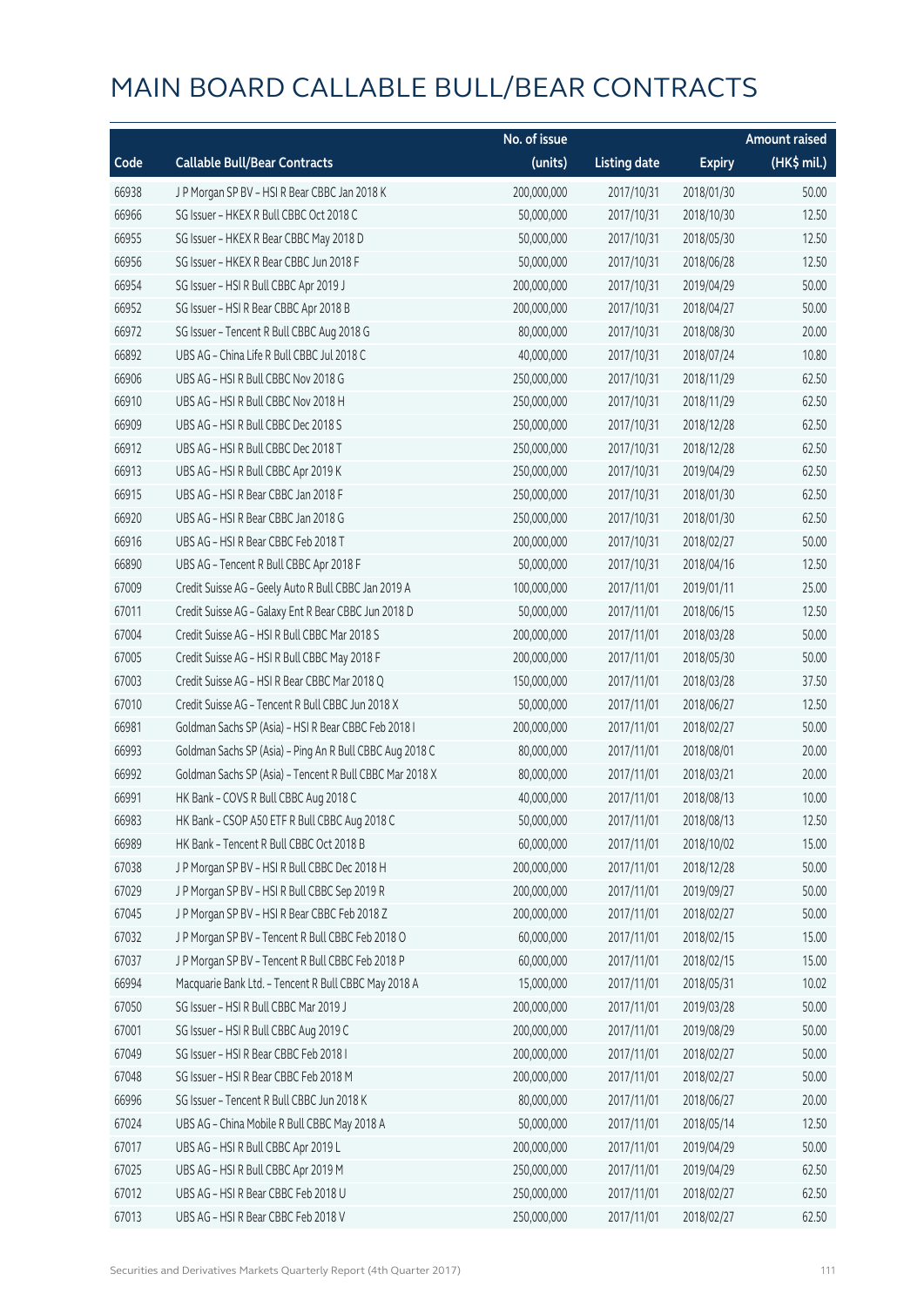|       |                                                        | No. of issue |                     |               | <b>Amount raised</b> |
|-------|--------------------------------------------------------|--------------|---------------------|---------------|----------------------|
| Code  | <b>Callable Bull/Bear Contracts</b>                    | (units)      | <b>Listing date</b> | <b>Expiry</b> | (HK\$ mil.)          |
| 67014 | UBS AG - HSI R Bear CBBC Mar 2018 E                    | 250,000,000  | 2017/11/01          | 2018/03/28    | 62.50                |
| 67023 | UBS AG - Ping An R Bull CBBC Apr 2018 A                | 50,000,000   | 2017/11/01          | 2018/04/16    | 12.50                |
| 67019 | UBS AG - Tencent R Bull CBBC Mar 2018 I                | 50,000,000   | 2017/11/01          | 2018/03/12    | 12.50                |
| 67022 | UBS AG - Tencent R Bull CBBC Mar 2018 J                | 50,000,000   | 2017/11/01          | 2018/03/26    | 12.50                |
| 67052 | BNP Paribas Issuance B.V. - HSI R Bull CBBC Nov 2018 H | 250,000,000  | 2017/11/02          | 2018/11/29    | 62.50                |
| 67056 | BNP Paribas Issuance B.V. - HSI R Bull CBBC Nov 2018 I | 250,000,000  | 2017/11/02          | 2018/11/29    | 62.50                |
| 67060 | BNP Paribas Issuance B.V. - HSI R Bear CBBC Mar 2018 Y | 250,000,000  | 2017/11/02          | 2018/03/28    | 62.50                |
| 67094 | Credit Suisse AG - CSOP A50 ETF R Bull CBBC Apr 2018 G | 50,000,000   | 2017/11/02          | 2018/04/12    | 12.50                |
| 67089 | Credit Suisse AG - Geely Auto R Bear CBBC Dec 2018 A   | 100,000,000  | 2017/11/02          | 2018/12/21    | 25.00                |
| 67086 | Credit Suisse AG - HSI R Bull CBBC Dec 2018 G          | 200,000,000  | 2017/11/02          | 2018/12/28    | 50.00                |
| 67087 | Credit Suisse AG - HSI R Bear CBBC Apr 2018 G          | 200,000,000  | 2017/11/02          | 2018/04/27    | 50.00                |
| 67093 | Credit Suisse AG - Sands China R Bear CBBC Jul 2018 B  | 50,000,000   | 2017/11/02          | 2018/07/13    | 12.50                |
| 67123 | Goldman Sachs SP (Asia) - HSI R Bull CBBC Mar 2019 L   | 200,000,000  | 2017/11/02          | 2019/03/28    | 50.00                |
| 67121 | Goldman Sachs SP (Asia) - HSI R Bear CBBC Mar 2018 I   | 200,000,000  | 2017/11/02          | 2018/03/28    | 50.00                |
| 67067 | HK Bank - China Life R Bull CBBC Sep 2018 A            | 40,000,000   | 2017/11/02          | 2018/09/03    | 18.00                |
| 67069 | HK Bank - CM Bank R Bull CBBC Aug 2018 D               | 100,000,000  | 2017/11/02          | 2018/08/27    | 25.00                |
| 67073 | HK Bank - Galaxy Ent R Bear CBBC Jun 2018 C            | 40,000,000   | 2017/11/02          | 2018/06/25    | 10.00                |
| 67068 | HK Bank - HSI R Bear CBBC Apr 2018 E                   | 100,000,000  | 2017/11/02          | 2018/04/27    | 25.00                |
| 67065 | HK Bank - PetCh R Bull CBBC Oct 2018 A                 | 80,000,000   | 2017/11/02          | 2018/10/29    | 20.00                |
| 67063 | HK Bank - Sands China R Bear CBBC Aug 2018 A           | 40,000,000   | 2017/11/02          | 2018/08/20    | 10.00                |
| 67118 | J P Morgan SP BV - COVS R Bull CBBC Jan 2019 A         | 200,000,000  | 2017/11/02          | 2019/01/18    | 50.00                |
| 67111 | JP Morgan SP BV - HSIR Bull CBBC Dec 2018 I            | 200,000,000  | 2017/11/02          | 2018/12/28    | 50.00                |
| 67112 | JP Morgan SP BV - HSIR Bull CBBC Sep 2019 S            | 200,000,000  | 2017/11/02          | 2019/09/27    | 50.00                |
| 67119 | J P Morgan SP BV - HSI R Bear CBBC Feb 2018 B          | 200,000,000  | 2017/11/02          | 2018/02/27    | 50.00                |
| 67084 | SG Issuer - CMob R Bull CBBC Dec 2018 B                | 100,000,000  | 2017/11/02          | 2018/12/14    | 25.00                |
| 67085 | SG Issuer - CP&CC R Bull CBBC Nov 2018 A               | 40,000,000   | 2017/11/02          | 2018/11/29    | 10.00                |
| 67077 | SG Issuer - CSOP A50 ETF R Bull CBBC Jun 2018 C        | 40,000,000   | 2017/11/02          | 2018/06/15    | 10.00                |
| 67083 | SG Issuer - CSOP A50 ETF R Bull CBBC Aug 2018 B        | 40,000,000   | 2017/11/02          | 2018/08/10    | 10.00                |
| 67104 | SG Issuer - HSI R Bull CBBC Jul 2019 Q                 | 200,000,000  | 2017/11/02          | 2019/07/30    | 50.00                |
| 67103 | SG Issuer - HSI R Bear CBBC Mar 2018 Z                 | 200,000,000  | 2017/11/02          | 2018/03/28    | 50.00                |
| 67099 | UBS AG - HSI R Bull CBBC Oct 2018 S                    | 250,000,000  | 2017/11/02          | 2018/10/30    | 62.50                |
| 67097 | UBS AG - HSI R Bull CBBC Dec 2018 U                    | 250,000,000  | 2017/11/02          | 2018/12/28    | 62.50                |
| 67100 | UBS AG - HSI R Bull CBBC Apr 2019 N                    | 200,000,000  | 2017/11/02          | 2019/04/29    | 50.00                |
| 67101 | UBS AG - HSI R Bear CBBC Feb 2018 W                    | 200,000,000  | 2017/11/02          | 2018/02/27    | 50.00                |
| 67102 | UBS AG - Tencent R Bull CBBC Feb 2018 L                | 50,000,000   | 2017/11/02          | 2018/02/26    | 12.50                |
| 67179 | Credit Suisse AG - CUni R Bull CBBC Jul 2018 A         | 50,000,000   | 2017/11/03          | 2018/07/13    | 12.50                |
| 67180 | Credit Suisse AG - CCB R Bull CBBC Sep 2018 P          | 70,000,000   | 2017/11/03          | 2018/09/19    | 17.50                |
| 67191 | Credit Suisse AG - China Life R Bull CBBC Apr 2018 A   | 40,000,000   | 2017/11/03          | 2018/04/13    | 10.00                |
| 67177 | Credit Suisse AG - HSBC R Bull CBBC Jul 2018 H         | 100,000,000  | 2017/11/03          | 2018/07/19    | 25.00                |
| 67190 | Credit Suisse AG - HSI R Bull CBBC May 2018 H          | 200,000,000  | 2017/11/03          | 2018/05/30    | 50.00                |
| 67174 | Credit Suisse AG - HSI R Bear CBBC Apr 2018 H          | 200,000,000  | 2017/11/03          | 2018/04/27    | 50.00                |
| 67175 | Credit Suisse AG - HSI R Bear CBBC May 2018 E          | 200,000,000  | 2017/11/03          | 2018/05/30    | 50.00                |
| 67186 | Credit Suisse AG - ICBC R Bull CBBC Sep 2018 N         | 70,000,000   | 2017/11/03          | 2018/09/07    | 17.50                |
| 67194 | Credit Suisse AG - Ping An R Bull CBBC Aug 2018 L      | 100,000,000  | 2017/11/03          | 2018/08/30    | 25.00                |
| 67195 | Credit Suisse AG - Ping An R Bear CBBC Apr 2018 H      | 50,000,000   | 2017/11/03          | 2018/04/19    | 12.50                |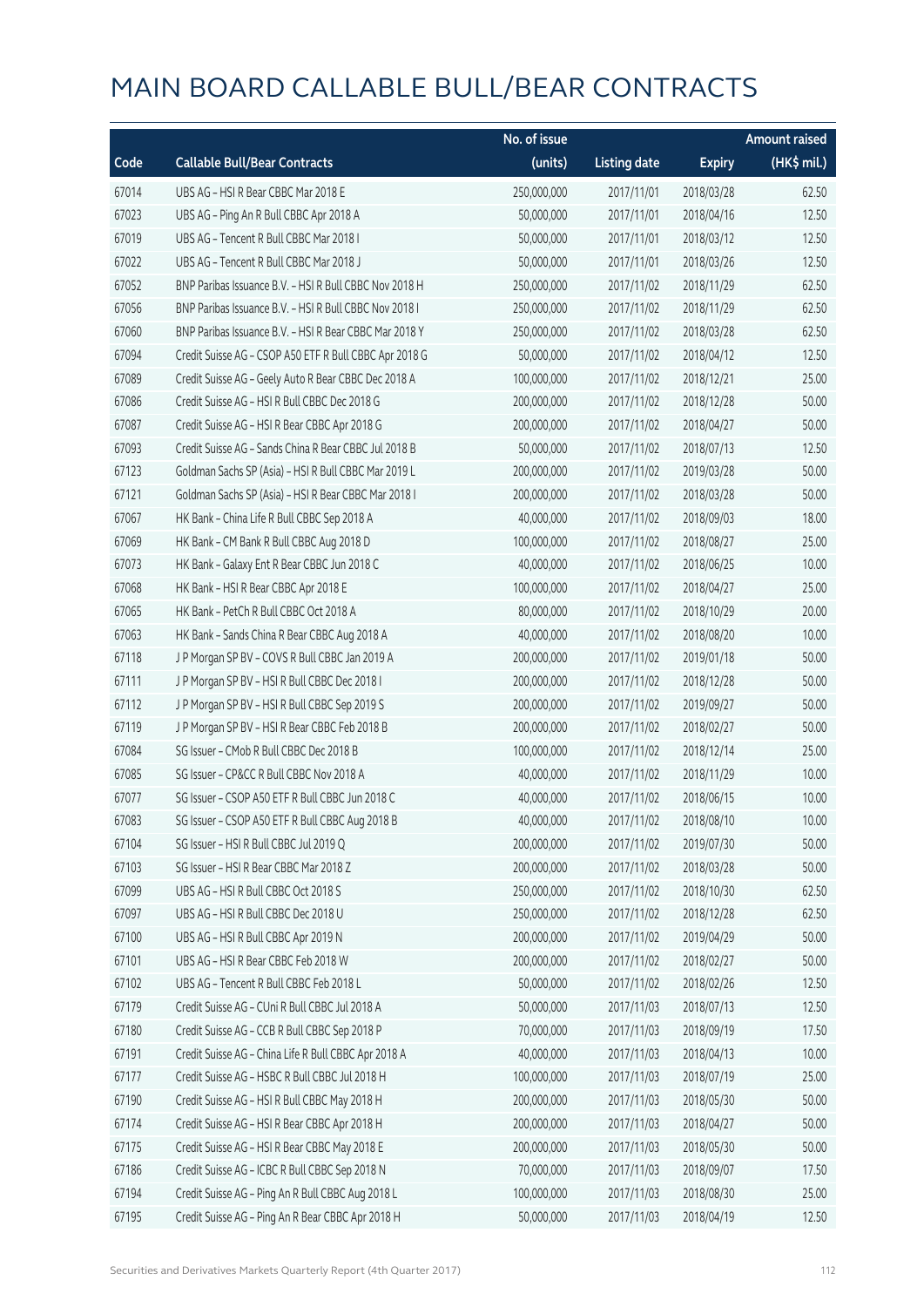|       |                                                              | No. of issue |                     |               | <b>Amount raised</b> |
|-------|--------------------------------------------------------------|--------------|---------------------|---------------|----------------------|
| Code  | <b>Callable Bull/Bear Contracts</b>                          | (units)      | <b>Listing date</b> | <b>Expiry</b> | (HK\$ mil.)          |
| 67130 | Goldman Sachs SP (Asia) - HKEX R Bull CBBC Jun 2018 K        | 80,000,000   | 2017/11/03          | 2018/06/26    | 20.00                |
| 67267 | Goldman Sachs SP (Asia) - HKEX R Bull CBBC Jun 2018 L        | 80,000,000   | 2017/11/03          | 2018/06/25    | 20.00                |
| 67271 | Goldman Sachs SP (Asia) - CSOP A50 ETF R Bull CBBC Sep 2018A | 100,000,000  | 2017/11/03          | 2018/09/18    | 25.00                |
| 67228 | Goldman Sachs SP (Asia) - HSI R Bull CBBC Apr 2019 V         | 200,000,000  | 2017/11/03          | 2019/04/29    | 50.00                |
| 67230 | Goldman Sachs SP (Asia) - HSI R Bull CBBC Apr 2019 W         | 200,000,000  | 2017/11/03          | 2019/04/29    | 50.00                |
| 67136 | Goldman Sachs SP (Asia) - HSI R Bear CBBC Mar 2018 H         | 200,000,000  | 2017/11/03          | 2018/03/28    | 50.00                |
| 67134 | Goldman Sachs SP (Asia) - HSI R Bear CBBC Mar 2018 K         | 200,000,000  | 2017/11/03          | 2018/03/28    | 50.00                |
| 67269 | Goldman Sachs SP (Asia) - Ping An R Bull CBBC Aug 2018 D     | 80,000,000   | 2017/11/03          | 2018/08/16    | 20.00                |
| 67129 | Goldman Sachs SP (Asia) - Tencent R Bull CBBC Mar 2018 Y     | 80,000,000   | 2017/11/03          | 2018/03/06    | 20.00                |
| 67266 | Goldman Sachs SP (Asia) - Tencent R Bull CBBC Mar 2018 Z     | 80,000,000   | 2017/11/03          | 2018/03/13    | 20.00                |
| 67152 | HK Bank - China Mobile R Bull CBBC Oct 2018 B                | 50,000,000   | 2017/11/03          | 2018/10/08    | 12.50                |
| 67151 | HK Bank - Sinopec Corp R Bull CBBC May 2018 A                | 50,000,000   | 2017/11/03          | 2018/05/21    | 12.50                |
| 67150 | HK Bank - Sinopec Corp R Bull CBBC Oct 2018 A                | 50,000,000   | 2017/11/03          | 2018/10/08    | 12.50                |
| 67147 | HK Bank - CSOP A50 ETF R Bull CBBC Aug 2018 D                | 50,000,000   | 2017/11/03          | 2018/08/20    | 12.50                |
| 67148 | HK Bank - CSOP A50 ETF R Bear CBBC Jun 2018 B                | 40,000,000   | 2017/11/03          | 2018/06/19    | 10.00                |
| 67143 | HK Bank - Geely Auto R Bear CBBC Apr 2018 G                  | 40,000,000   | 2017/11/03          | 2018/04/30    | 10.00                |
| 67139 | HK Bank - HSI R Bull CBBC Jul 2018 L                         | 150,000,000  | 2017/11/03          | 2018/07/30    | 37.50                |
| 67218 | J P Morgan SP BV - HSI R Bull CBBC Dec 2018 J                | 200,000,000  | 2017/11/03          | 2018/12/28    | 50.00                |
| 67214 | J P Morgan SP BV - HSI R Bear CBBC Feb 2018 A                | 200,000,000  | 2017/11/03          | 2018/02/27    | 50.00                |
| 67227 | J P Morgan SP BV - ICBC R Bull CBBC Sep 2018 C               | 100,000,000  | 2017/11/03          | 2018/09/21    | 25.00                |
| 67226 | J P Morgan SP BV - Ping An R Bull CBBC Apr 2018 F            | 100,000,000  | 2017/11/03          | 2018/04/20    | 25.00                |
| 67164 | SG Issuer - CMob R Bull CBBC Dec 2018 C                      | 100,000,000  | 2017/11/03          | 2018/12/07    | 25.00                |
| 67246 | SG Issuer - CCB R Bull CBBC Aug 2018 K                       | 100,000,000  | 2017/11/03          | 2018/08/08    | 25.00                |
| 67163 | SG Issuer - China Life R Bull CBBC May 2018 I                | 40,000,000   | 2017/11/03          | 2018/05/07    | 10.00                |
| 67251 | SG Issuer - China Life R Bull CBBC Sep 2018 B                | 40,000,000   | 2017/11/03          | 2018/09/04    | 10.00                |
| 67255 | SG Issuer - China Life R Bear CBBC Dec 2018 A                | 100,000,000  | 2017/11/03          | 2018/12/14    | 25.00                |
| 67161 | SG Issuer - CSA50 R Bear CBBC Sep 2018 B                     | 40,000,000   | 2017/11/03          | 2018/09/28    | 10.00                |
| 67258 | SG Issuer – HSBC R Bull CBBC Jun 2018 H                      | 100,000,000  | 2017/11/03          | 2018/06/26    | 25.00                |
| 67208 | SG Issuer - HSI R Bull CBBC Mar 2019 I                       | 200,000,000  | 2017/11/03          | 2019/03/28    | 50.00                |
| 67210 | SG Issuer - HSI R Bull CBBC Jul 2019 R                       | 200,000,000  | 2017/11/03          | 2019/07/30    | 50.00                |
| 67213 | SG Issuer - HSI R Bull CBBC Jul 2019 S                       | 200,000,000  | 2017/11/03          | 2019/07/30    | 50.00                |
| 67206 | SG Issuer - HSI R Bear CBBC Feb 2018 O                       | 200,000,000  | 2017/11/03          | 2018/02/27    | 50.00                |
| 67207 | SG Issuer - HSI R Bear CBBC Apr 2018 C                       | 200,000,000  | 2017/11/03          | 2018/04/27    | 50.00                |
| 67259 | SG Issuer - ICBC R Bull CBBC Aug 2018 J                      | 60,000,000   | 2017/11/03          | 2018/08/10    | 15.00                |
| 67261 | SG Issuer - ICBC R Bull CBBC Sep 2018 D                      | 60,000,000   | 2017/11/03          | 2018/09/28    | 15.00                |
| 67165 | SG Issuer - ICBC R Bear CBBC Dec 2018 A                      | 60,000,000   | 2017/11/03          | 2018/12/07    | 15.00                |
| 67262 | SG Issuer - Ping An R Bull CBBC May 2018 I                   | 100,000,000  | 2017/11/03          | 2018/05/04    | 25.00                |
| 67172 | UBS AG - HSI R Bull CBBC Nov 2018 U                          | 200,000,000  | 2017/11/03          | 2018/11/29    | 50.00                |
| 67166 | UBS AG - HSI R Bear CBBC Feb 2018 X                          | 200,000,000  | 2017/11/03          | 2018/02/27    | 50.00                |
| 67171 | UBS AG - HSI R Bear CBBC Mar 2018 F                          | 250,000,000  | 2017/11/03          | 2018/03/28    | 62.50                |
| 67274 | BNP Paribas Issuance B.V. - HSI R Bear CBBC Mar 2018 K       | 250,000,000  | 2017/11/06          | 2018/03/28    | 62.50                |
| 67273 | BNP Paribas Issuance B.V. - HSI R Bear CBBC Mar 2018 Z       | 250,000,000  | 2017/11/06          | 2018/03/28    | 62.50                |
| 67336 | Credit Suisse AG - CM Bank R Bull CBBC Nov 2018 D            | 70,000,000   | 2017/11/06          | 2018/11/02    | 17.50                |
| 67345 | Credit Suisse AG - CNOOC R Bull CBBC Oct 2018 H              | 50,000,000   | 2017/11/06          | 2018/10/11    | 12.50                |
| 67331 | Credit Suisse AG - Geely Auto R Bear CBBC Apr 2018 K         | 40,000,000   | 2017/11/06          | 2018/04/13    | 13.20                |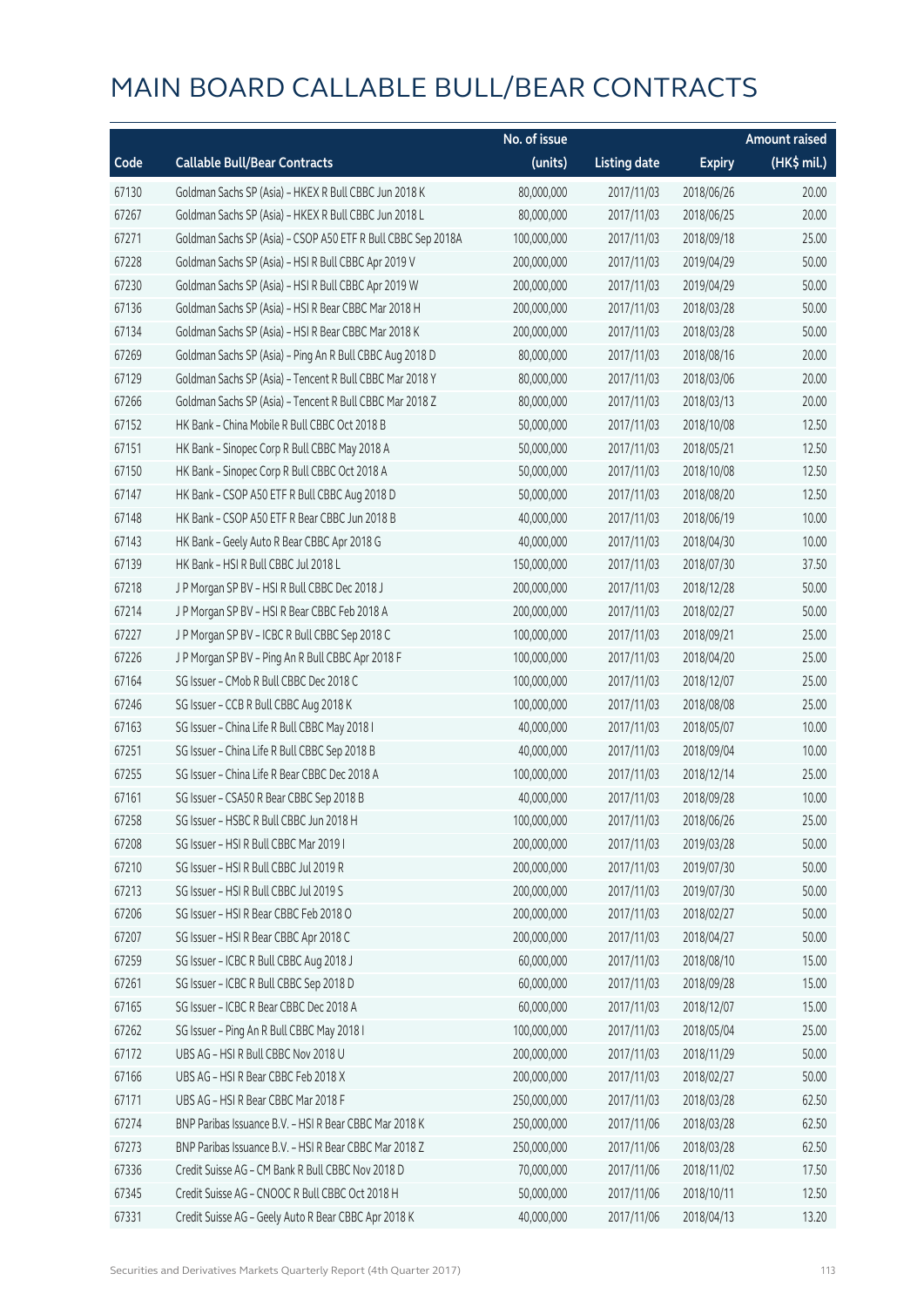|       |                                                          | No. of issue |                     |               | <b>Amount raised</b> |
|-------|----------------------------------------------------------|--------------|---------------------|---------------|----------------------|
| Code  | <b>Callable Bull/Bear Contracts</b>                      | (units)      | <b>Listing date</b> | <b>Expiry</b> | (HK\$ mil.)          |
| 67327 | Credit Suisse AG - HSI R Bull CBBC Dec 2018 H            | 200,000,000  | 2017/11/06          | 2018/12/28    | 50.00                |
| 67343 | Credit Suisse AG - HSI R Bear CBBC Mar 2018 R            | 150,000,000  | 2017/11/06          | 2018/03/28    | 37.50                |
| 67330 | Credit Suisse AG - HSI R Bear CBBC May 2018 F            | 200,000,000  | 2017/11/06          | 2018/05/30    | 50.00                |
| 67417 | Goldman Sachs SP (Asia) - HSBC R Bull CBBC Sep 2018 B    | 80,000,000   | 2017/11/06          | 2018/09/14    | 20.00                |
| 67357 | Goldman Sachs SP (Asia) - HSCEI R Bull CBBC Nov 2018 C   | 200,000,000  | 2017/11/06          | 2018/11/29    | 50.00                |
| 67347 | Goldman Sachs SP (Asia) - HSI R Bull CBBC Mar 2018 Q     | 200,000,000  | 2017/11/06          | 2018/03/28    | 50.00                |
| 67355 | Goldman Sachs SP (Asia) - HSI R Bear CBBC Feb 2018 J     | 200,000,000  | 2017/11/06          | 2018/02/27    | 50.00                |
| 67388 | Goldman Sachs SP (Asia) - HSI R Bear CBBC Feb 2018 L     | 200,000,000  | 2017/11/06          | 2018/02/27    | 50.00                |
| 67409 | Goldman Sachs SP (Asia) - Ping An R Bear CBBC Aug 2018 D | 80,000,000   | 2017/11/06          | 2018/08/16    | 20.00                |
| 67408 | Goldman Sachs SP (Asia) - Tencent R Bull CBBC Mar 2018 A | 80,000,000   | 2017/11/06          | 2018/03/12    | 20.00                |
| 67292 | HK Bank - AAC Tech R Bull CBBC Jul 2018 E                | 40,000,000   | 2017/11/06          | 2018/07/30    | 10.00                |
| 67296 | HK Bank - China Mobile R Bull CBBC Sep 2018 A            | 50,000,000   | 2017/11/06          | 2018/09/28    | 12.50                |
| 67282 | HK Bank - CNOOC R Bull CBBC Sep 2018 A                   | 50,000,000   | 2017/11/06          | 2018/09/28    | 12.50                |
| 67281 | HK Bank - Geely Auto R Bull CBBC Sep 2018 D              | 40,000,000   | 2017/11/06          | 2018/09/10    | 10.00                |
| 67276 | HK Bank - HKEX R Bull CBBC Sep 2018 E                    | 50,000,000   | 2017/11/06          | 2018/09/28    | 12.50                |
| 67289 | HK Bank - HSI R Bear CBBC Apr 2018 F                     | 100,000,000  | 2017/11/06          | 2018/04/27    | 25.00                |
| 67294 | HK Bank - Tencent R Bull CBBC Jul 2018 R                 | 60,000,000   | 2017/11/06          | 2018/07/03    | 15.00                |
| 67396 | J P Morgan SP BV - CNOOC R Bull CBBC Jul 2018 B          | 60,000,000   | 2017/11/06          | 2018/07/20    | 15.00                |
| 67359 | J P Morgan SP BV - Geely Auto R Bull CBBC Feb 2019 A     | 300,000,000  | 2017/11/06          | 2019/02/15    | 75.00                |
| 67397 | J P Morgan SP BV - HSBC R Bull CBBC Nov 2018 B           | 150,000,000  | 2017/11/06          | 2018/11/16    | 37.50                |
| 67362 | J P Morgan SP BV - HSI R Bull CBBC Sep 2019 T            | 200,000,000  | 2017/11/06          | 2019/09/27    | 50.00                |
| 67360 | J P Morgan SP BV - HSI R Bear CBBC Feb 2018 D            | 200,000,000  | 2017/11/06          | 2018/02/27    | 50.00                |
| 67369 | J P Morgan SP BV - HSI R Bear CBBC Feb 2018 F            | 200,000,000  | 2017/11/06          | 2018/02/27    | 50.00                |
| 67391 | J P Morgan SP BV - Tencent R Bull CBBC Feb 2018 Q        | 50,000,000   | 2017/11/06          | 2018/02/15    | 12.50                |
| 67314 | Macquarie Bank Ltd. - Ping An R Bear CBBC Oct 2018 A     | 34,000,000   | 2017/11/06          | 2018/10/30    | 10.20                |
| 67312 | Macquarie Bank Ltd. - Ping An R Bear CBBC Nov 2018 A     | 29,000,000   | 2017/11/06          | 2018/11/29    | 10.30                |
| 67299 | SG Issuer - CNOOC R Bull CBBC May 2018 A                 | 40,000,000   | 2017/11/06          | 2018/05/18    | 10.00                |
| 67300 | SG Issuer - CNOOC R Bull CBBC Dec 2018 B                 | 40,000,000   | 2017/11/06          | 2018/12/10    | 10.00                |
| 67302 | SG Issuer - HKEX R Bull CBBC Oct 2018 D                  | 50,000,000   | 2017/11/06          | 2018/10/19    | 12.50                |
| 67382 | SG Issuer - HSI R Bull CBBC Apr 2019 L                   | 200,000,000  | 2017/11/06          | 2019/04/29    | 50.00                |
| 67371 | SG Issuer - HSI R Bear CBBC Feb 2018 P                   | 200,000,000  | 2017/11/06          | 2018/02/27    | 50.00                |
| 67377 | SG Issuer - HSI R Bear CBBC Feb 2018 Q                   | 200,000,000  | 2017/11/06          | 2018/02/27    | 50.00                |
| 67381 | SG Issuer - HSI R Bear CBBC Apr 2018 D                   | 200,000,000  | 2017/11/06          | 2018/04/27    | 50.00                |
| 67308 | SG Issuer - Tencent R Bull CBBC Aug 2018 H               | 80,000,000   | 2017/11/06          | 2018/08/17    | 20.00                |
| 67326 | UBS AG - HSI R Bull CBBC Oct 2018 V                      | 250,000,000  | 2017/11/06          | 2018/10/30    | 62.50                |
| 67320 | UBS AG - HSI R Bear CBBC Feb 2018 Y                      | 250,000,000  | 2017/11/06          | 2018/02/27    | 62.50                |
| 67321 | UBS AG - HSI R Bear CBBC Feb 2018 Z                      | 200,000,000  | 2017/11/06          | 2018/02/27    | 50.00                |
| 67430 | BNP Paribas Issuance B.V. - HSI R Bear CBBC Mar 2018 T   | 250,000,000  | 2017/11/07          | 2018/03/28    | 62.50                |
| 67441 | Credit Suisse AG - CNOOC R Bull CBBC Nov 2018 A          | 50,000,000   | 2017/11/07          | 2018/11/02    | 12.50                |
| 67437 | Credit Suisse AG - HSI R Bull CBBC Apr 2018 W            | 150,000,000  | 2017/11/07          | 2018/04/27    | 37.50                |
| 67438 | Credit Suisse AG - HSI R Bear CBBC Apr 2018 I            | 200,000,000  | 2017/11/07          | 2018/04/27    | 50.00                |
| 67439 | Credit Suisse AG - HSI R Bear CBBC Apr 2018 J            | 200,000,000  | 2017/11/07          | 2018/04/27    | 50.00                |
| 67446 | Credit Suisse AG - HSI R Bear CBBC May 2018 G            | 200,000,000  | 2017/11/07          | 2018/05/30    | 50.00                |
| 67443 | Credit Suisse AG - PetCh R Bull CBBC May 2018 A          | 50,000,000   | 2017/11/07          | 2018/05/18    | 12.50                |
| 67444 | Credit Suisse AG - PetCh R Bull CBBC May 2018 B          | 50,000,000   | 2017/11/07          | 2018/05/11    | 12.50                |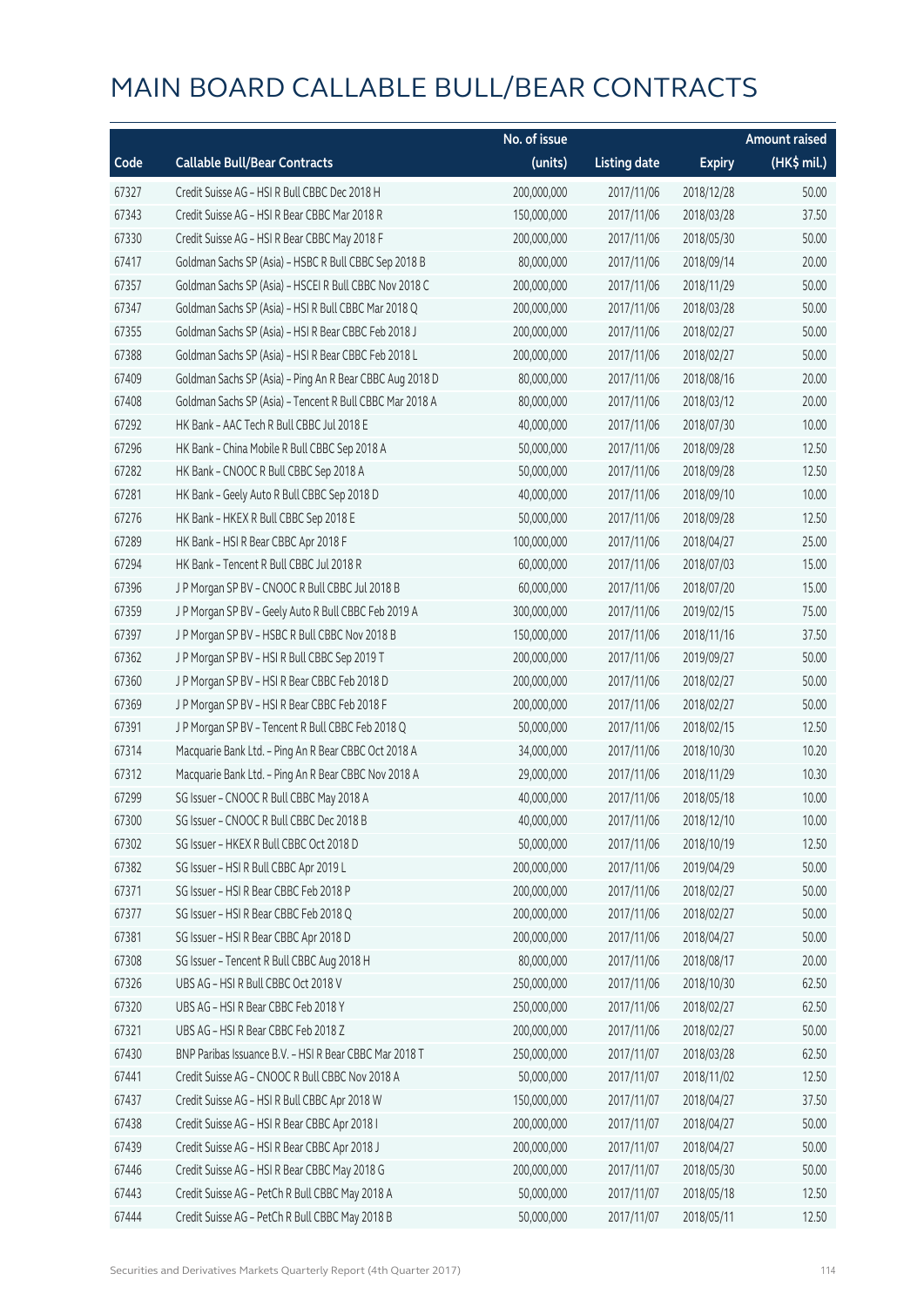|       |                                                              | No. of issue |                     |               | <b>Amount raised</b> |
|-------|--------------------------------------------------------------|--------------|---------------------|---------------|----------------------|
| Code  | <b>Callable Bull/Bear Contracts</b>                          | (units)      | <b>Listing date</b> | <b>Expiry</b> | (HK\$ mil.)          |
| 67434 | Bank of East Asia - HSBC Holdings R Bull CBBC May 2018 C     | 60,000,000   | 2017/11/07          | 2018/05/08    | 15.00                |
| 67435 | Bank of East Asia - Ping An R Bull CBBC Aug 2018 C           | 16,000,000   | 2017/11/07          | 2018/08/22    | 10.40                |
| 67433 | Bank of East Asia - Tencent R Bull CBBC Aug 2018 I           | 40,000,000   | 2017/11/07          | 2018/08/22    | 10.00                |
| 67476 | Goldman Sachs SP (Asia) - CSOP A50 ETF R Bull CBBC Mar 2018D | 80,000,000   | 2017/11/07          | 2018/03/19    | 20.00                |
| 67474 | Goldman Sachs SP (Asia) - HSBC R Bear CBBC Mar 2018 A        | 80,000,000   | 2017/11/07          | 2018/03/26    | 20.00                |
| 67468 | Goldman Sachs SP (Asia) - HSI R Bull CBBC Mar 2019 M         | 200,000,000  | 2017/11/07          | 2019/03/28    | 50.00                |
| 67470 | Goldman Sachs SP (Asia) - HSI R Bear CBBC Mar 2018 M         | 200,000,000  | 2017/11/07          | 2018/03/28    | 50.00                |
| 67472 | Goldman Sachs SP (Asia) - Tencent R Bear CBBC Mar 2018 L     | 80,000,000   | 2017/11/07          | 2018/03/07    | 20.00                |
| 67428 | HK Bank - Evergrande R Bull CBBC Sep 2018 D                  | 100,000,000  | 2017/11/07          | 2018/09/24    | 25.00                |
| 67424 | HK Bank - HSI R Bull CBBC Jul 2018 R                         | 100,000,000  | 2017/11/07          | 2018/07/30    | 25.00                |
| 67423 | HK Bank - HSI R Bear CBBC Apr 2018 A                         | 150,000,000  | 2017/11/07          | 2018/04/27    | 37.50                |
| 67429 | HK Bank - Ping An R Bull CBBC Jul 2018 A                     | 80,000,000   | 2017/11/07          | 2018/07/31    | 20.00                |
| 67427 | HK Bank - Sunny Optical R Bull CBBC Jun 2018 B               | 40,000,000   | 2017/11/07          | 2018/06/29    | 10.00                |
| 67478 | J P Morgan SP BV - CNOOC R Bull CBBC Oct 2018 C              | 60,000,000   | 2017/11/07          | 2018/10/19    | 15.00                |
| 67490 | J P Morgan SP BV - HSI R Bull CBBC Sep 2019 U                | 200,000,000  | 2017/11/07          | 2019/09/27    | 50.00                |
| 67484 | J P Morgan SP BV - HSI R Bear CBBC Feb 2018 G                | 200,000,000  | 2017/11/07          | 2018/02/27    | 50.00                |
| 67486 | J P Morgan SP BV - HSI R Bear CBBC Mar 2018 A                | 200,000,000  | 2017/11/07          | 2018/03/28    | 50.00                |
| 67489 | J P Morgan SP BV - HSI R Bear CBBC Apr 2018 A                | 200,000,000  | 2017/11/07          | 2018/04/27    | 50.00                |
| 67420 | SG Issuer - BOCL R Bear CBBC Dec 2018 A                      | 40,000,000   | 2017/11/07          | 2018/12/10    | 10.00                |
| 67431 | SG Issuer - Galaxy R Bull CBBC Jul 2018 C                    | 80,000,000   | 2017/11/07          | 2018/07/30    | 20.00                |
| 67462 | SG Issuer - HSI R Bull CBBC Feb 2019 H                       | 200,000,000  | 2017/11/07          | 2019/02/27    | 50.00                |
| 67466 | SG Issuer - HSI R Bull CBBC Apr 2019 M                       | 200,000,000  | 2017/11/07          | 2019/04/29    | 50.00                |
| 67455 | SG Issuer - HSI R Bear CBBC Feb 2018 R                       | 200,000,000  | 2017/11/07          | 2018/02/27    | 50.00                |
| 67456 | SG Issuer - HSI R Bear CBBC Mar 2018 A                       | 200,000,000  | 2017/11/07          | 2018/03/28    | 50.00                |
| 67460 | SG Issuer - HSI R Bear CBBC Mar 2018 B                       | 200,000,000  | 2017/11/07          | 2018/03/28    | 50.00                |
| 67421 | SG Issuer - ICBC R Bull CBBC Aug 2018 K                      | 60,000,000   | 2017/11/07          | 2018/08/09    | 15.00                |
| 67422 | SG Issuer - Ping An R Bear CBBC Dec 2018 A                   | 100,000,000  | 2017/11/07          | 2018/12/21    | 25.00                |
| 67432 | SG Issuer - Sands R Bull CBBC Sep 2018 B                     | 60,000,000   | 2017/11/07          | 2018/09/07    | 15.00                |
| 67449 | UBS AG - HSI R Bull CBBC Nov 2018 I                          | 200,000,000  | 2017/11/07          | 2018/11/29    | 50.00                |
| 67448 | UBS AG - HSI R Bull CBBC Nov 2018 Y                          | 250,000,000  | 2017/11/07          | 2018/11/29    | 62.50                |
| 67454 | UBS AG - HSI R Bear CBBC Feb 2018 B                          | 250,000,000  | 2017/11/07          | 2018/02/27    | 62.50                |
| 67453 | UBS AG - HSI R Bear CBBC Mar 2018 G                          | 200,000,000  | 2017/11/07          | 2018/03/28    | 50.00                |
| 67450 | UBS AG - Petrochina R Bull CBBC Oct 2018 A                   | 40,000,000   | 2017/11/07          | 2018/10/15    | 10.00                |
| 67451 | UBS AG - Ping An R Bull CBBC Aug 2018 C                      | 50,000,000   | 2017/11/07          | 2018/08/20    | 12.50                |
| 67518 | BNP Paribas Issuance B.V. - CSOP A50 ETF R Bull CBBC Jun18 E | 60,000,000   | 2017/11/08          | 2018/06/28    | 15.00                |
| 67527 | BNP Paribas Issuance B.V. - HSCEI R Bull CBBC Aug 2018 B     | 100,000,000  | 2017/11/08          | 2018/08/30    | 25.00                |
| 67515 | BNP Paribas Issuance B.V. - HSCEI R Bear CBBC Mar 2018 C     | 100,000,000  | 2017/11/08          | 2018/03/28    | 25.00                |
| 67594 | BNP Paribas Issuance B.V. - HSI R Bull CBBC Nov 2018 J       | 250,000,000  | 2017/11/08          | 2018/11/29    | 62.50                |
| 67595 | BNP Paribas Issuance B.V. - HSI R Bull CBBC Nov 2018 K       | 250,000,000  | 2017/11/08          | 2018/11/29    | 62.50                |
| 67520 | BNP Paribas Issuance B.V. - Ping An R Bull CBBC Aug 2018 M   | 200,000,000  | 2017/11/08          | 2018/08/30    | 50.00                |
| 67592 | BNP Paribas Issuance B.V. - Ping An R Bull CBBC Aug 2018 N   | 200,000,000  | 2017/11/08          | 2018/08/30    | 50.00                |
| 67526 | BNP Paribas Issuance B.V. - Tencent R Bull CBBC Aug 2018 L   | 50,000,000   | 2017/11/08          | 2018/08/30    | 12.50                |
| 67590 | BNP Paribas Issuance B.V. - Tencent R Bull CBBC Aug 2018 P   | 50,000,000   | 2017/11/08          | 2018/08/30    | 12.50                |
| 67606 | BNP Paribas Issuance B.V. - Tencent R Bear CBBC Apr 2018 B   | 50,000,000   | 2017/11/08          | 2018/04/27    | 17.50                |
| 67612 | BNP Paribas Issuance B.V. - Tencent R Bear CBBC Apr 2018 D   | 50,000,000   | 2017/11/08          | 2018/04/27    | 20.00                |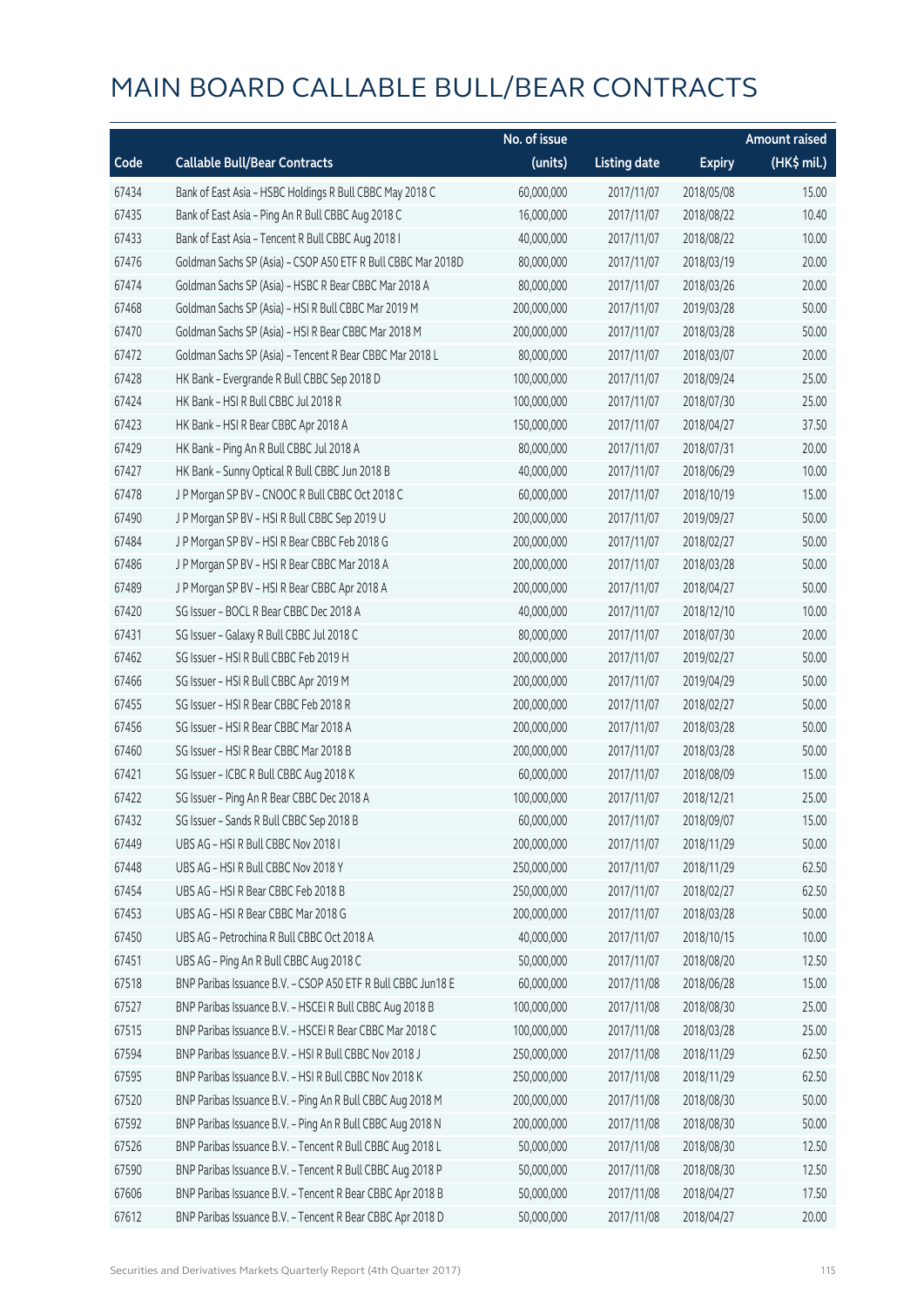|       |                                                              | No. of issue |                     |               | <b>Amount raised</b> |
|-------|--------------------------------------------------------------|--------------|---------------------|---------------|----------------------|
| Code  | <b>Callable Bull/Bear Contracts</b>                          | (units)      | <b>Listing date</b> | <b>Expiry</b> | $(HK$$ mil.)         |
| 67587 | BNP Paribas Issuance B.V. - Tencent R Bear CBBC Apr 2018 J   | 50,000,000   | 2017/11/08          | 2018/04/27    | 12.50                |
| 67509 | BNP Paribas Issuance B.V. - Tencent R Bear CBBC Apr 2018 O   | 50,000,000   | 2017/11/08          | 2018/04/27    | 12.50                |
| 67602 | BNP Paribas Issuance B.V. - Tencent R Bear CBBC Apr 2018 T   | 50,000,000   | 2017/11/08          | 2018/04/27    | 12.50                |
| 67604 | BNP Paribas Issuance B.V. - Tencent R Bear CBBC Apr 2018 U   | 50,000,000   | 2017/11/08          | 2018/04/27    | 15.00                |
| 67613 | BNP Paribas Issuance B.V. - Tencent R Bear CBBC Apr 2018 W   | 50,000,000   | 2017/11/08          | 2018/04/27    | 22.50                |
| 67629 | Credit Suisse AG - CCB R Bull CBBC Sep 2018 Q                | 70,000,000   | 2017/11/08          | 2018/09/14    | 17.50                |
| 67651 | Credit Suisse AG - China Life R Bull CBBC Apr 2018 B         | 40,000,000   | 2017/11/08          | 2018/04/20    | 10.00                |
| 67625 | Credit Suisse AG - Sinopec Corp R Bull CBBC Oct 2018 A       | 70,000,000   | 2017/11/08          | 2018/10/26    | 17.50                |
| 67638 | Credit Suisse AG - CSOP A50 ETF R Bull CBBC Apr 2018 H       | 50,000,000   | 2017/11/08          | 2018/04/26    | 12.50                |
| 67657 | Credit Suisse AG - Galaxy Ent R Bull CBBC Jun 2018 H         | 50,000,000   | 2017/11/08          | 2018/06/29    | 12.50                |
| 67654 | Credit Suisse AG - HKEX R Bull CBBC Jun 2018 S               | 50,000,000   | 2017/11/08          | 2018/06/22    | 12.50                |
| 67624 | Credit Suisse AG - HSBC R Bull CBBC Jul 2018 I               | 50,000,000   | 2017/11/08          | 2018/07/05    | 12.50                |
| 67662 | Credit Suisse AG - HSCEI R Bull CBBC Mar 2018 J              | 100,000,000  | 2017/11/08          | 2018/03/28    | 25.00                |
| 67645 | Credit Suisse AG - HSI R Bull CBBC Mar 2018 U                | 200,000,000  | 2017/11/08          | 2018/03/28    | 50.00                |
| 67641 | Credit Suisse AG - HSI R Bull CBBC Apr 2018 X                | 150,000,000  | 2017/11/08          | 2018/04/27    | 37.50                |
| 67658 | Credit Suisse AG - HSI R Bull CBBC Dec 2018 I                | 200,000,000  | 2017/11/08          | 2018/12/28    | 50.00                |
| 67621 | Credit Suisse AG - HSI R Bear CBBC Apr 2018 K                | 200,000,000  | 2017/11/08          | 2018/04/27    | 50.00                |
| 67623 | Credit Suisse AG - HSI R Bear CBBC May 2018 H                | 200,000,000  | 2017/11/08          | 2018/05/30    | 50.00                |
| 67639 | Credit Suisse AG - HSI R Bear CBBC May 2018 I                | 200,000,000  | 2017/11/08          | 2018/05/30    | 50.00                |
| 67647 | Credit Suisse AG - Ping An R Bull CBBC Aug 2018 M            | 100,000,000  | 2017/11/08          | 2018/08/08    | 25.00                |
| 67649 | Credit Suisse AG - Ping An R Bear CBBC Apr 2018 I            | 50,000,000   | 2017/11/08          | 2018/04/26    | 12.50                |
| 67635 | Credit Suisse AG - Sunny Optical R Bull CBBC Apr 2018 B      | 40,000,000   | 2017/11/08          | 2018/04/20    | 10.00                |
| 67655 | Credit Suisse AG - Tencent R Bull CBBC Jul 2018 R            | 50,000,000   | 2017/11/08          | 2018/07/19    | 12.50                |
| 67656 | Credit Suisse AG - Tencent R Bull CBBC Jul 2018 S            | 50,000,000   | 2017/11/08          | 2018/07/25    | 12.50                |
| 67583 | Bank of East Asia - AIA R Bull CBBC Jul 2018 C               | 40,000,000   | 2017/11/08          | 2018/07/31    | 10.00                |
| 67576 | Bank of East Asia - China Mobile R Bull CBBC Aug 2018 C      | 60,000,000   | 2017/11/08          | 2018/08/28    | 15.00                |
| 67575 | Bank of East Asia - China Life R Bull CBBC Aug 2018 B        | 30,000,000   | 2017/11/08          | 2018/08/28    | 10.50                |
| 67585 | Bank of East Asia - Galaxy Ent R Bull CBBC Aug 2018 B        | 16,000,000   | 2017/11/08          | 2018/08/28    | 10.40                |
| 67570 | Bank of East Asia - Ping An R Bull CBBC Aug 2018 D           | 16,000,000   | 2017/11/08          | 2018/08/28    | 10.40                |
| 67586 | Bank of East Asia - Tencent R Bull CBBC Aug 2018 J           | 40,000,000   | 2017/11/08          | 2018/08/28    | 10.00                |
| 67588 | Bank of East Asia - Tencent R Bull CBBC Aug 2018 K           | 40,000,000   | 2017/11/08          | 2018/08/28    | 10.00                |
| 67835 | Goldman Sachs SP (Asia) - China Life R Bull CBBC Jul 2018 A  | 80,000,000   | 2017/11/08          | 2018/07/30    | 20.00                |
| 67836 | Goldman Sachs SP (Asia) - China Life R Bull CBBC Dec 2018 A  | 80,000,000   | 2017/11/08          | 2018/12/17    | 20.00                |
| 67848 | Goldman Sachs SP (Asia) - CSOP A50 ETF R Bull CBBC Apr 2018B | 80,000,000   | 2017/11/08          | 2018/04/23    | 20.00                |
| 67846 | Goldman Sachs SP (Asia) - HKEX R Bull CBBC Jun 2018 M        | 80,000,000   | 2017/11/08          | 2018/06/25    | 20.00                |
| 67824 | Goldman Sachs SP (Asia) - HSCEI R Bear CBBC Mar 2018 E       | 200,000,000  | 2017/11/08          | 2018/03/28    | 50.00                |
| 67825 | Goldman Sachs SP (Asia) - HSCEI R Bear CBBC Mar 2018 F       | 200,000,000  | 2017/11/08          | 2018/03/28    | 50.00                |
| 67715 | Goldman Sachs SP (Asia) - HSI R Bull CBBC Mar 2019 N         | 200,000,000  | 2017/11/08          | 2019/03/28    | 50.00                |
| 67716 | Goldman Sachs SP (Asia) - HSI R Bull CBBC Mar 2019 O         | 200,000,000  | 2017/11/08          | 2019/03/28    | 50.00                |
| 67720 | Goldman Sachs SP (Asia) - HSI R Bull CBBC Mar 2019 P         | 200,000,000  | 2017/11/08          | 2019/03/28    | 50.00                |
| 67506 | Goldman Sachs SP (Asia) - HSI R Bear CBBC Mar 2018 L         | 200,000,000  | 2017/11/08          | 2018/03/28    | 50.00                |
| 67563 | Goldman Sachs SP (Asia) - HSI R Bear CBBC Mar 2018 N         | 200,000,000  | 2017/11/08          | 2018/03/28    | 50.00                |
| 67709 | Goldman Sachs SP (Asia) - HSI R Bear CBBC Mar 2018 O         | 200,000,000  | 2017/11/08          | 2018/03/28    | 50.00                |
| 67710 | Goldman Sachs SP (Asia) - HSI R Bear CBBC Mar 2018 P         | 200,000,000  | 2017/11/08          | 2018/03/28    | 50.00                |
| 67713 | Goldman Sachs SP (Asia) - HSI R Bear CBBC Mar 2018 R         | 200,000,000  | 2017/11/08          | 2018/03/28    | 50.00                |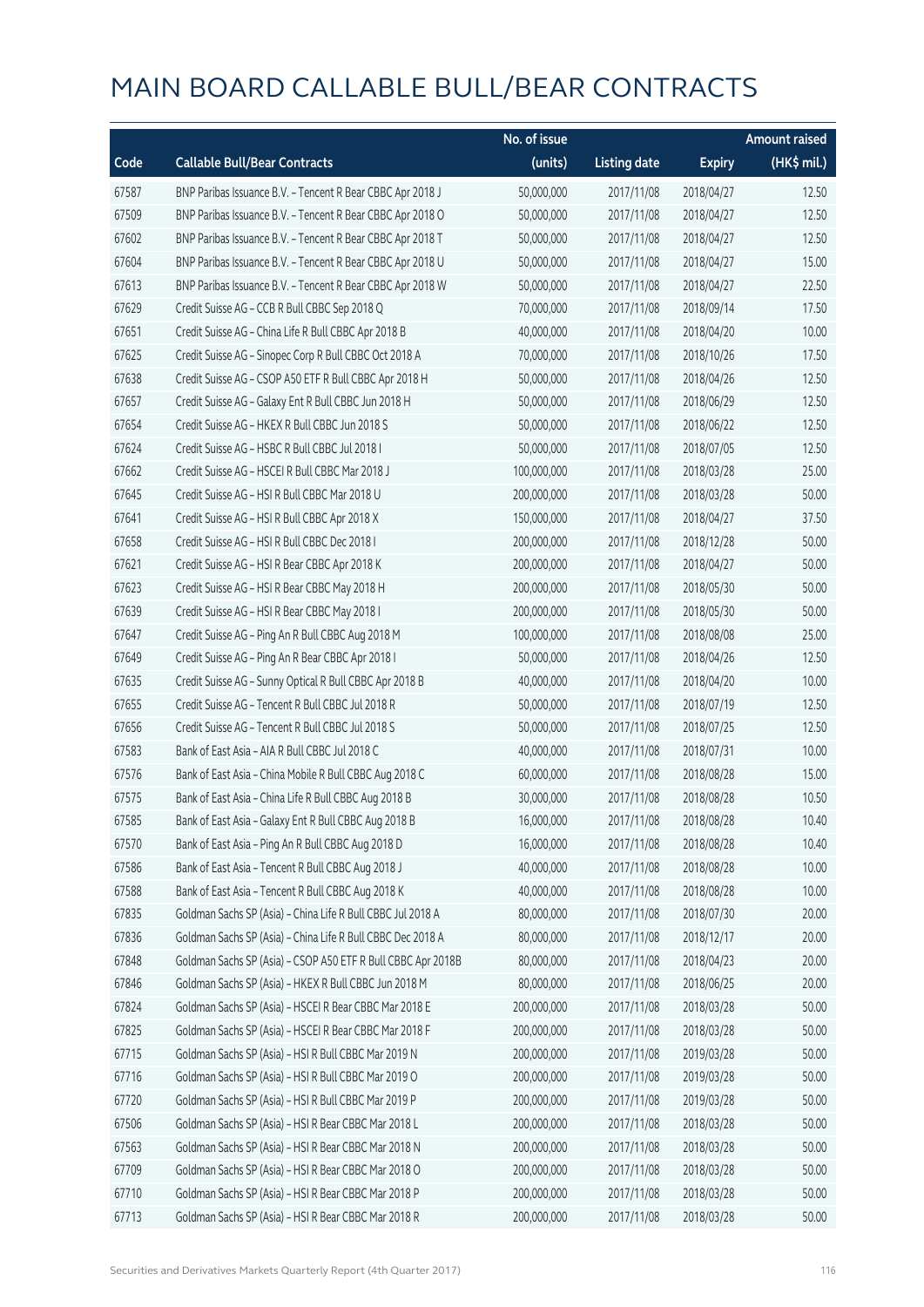|       |                                                          | No. of issue |                     |               | Amount raised         |
|-------|----------------------------------------------------------|--------------|---------------------|---------------|-----------------------|
| Code  | <b>Callable Bull/Bear Contracts</b>                      | (units)      | <b>Listing date</b> | <b>Expiry</b> | $(HK\frac{1}{2}mil.)$ |
| 67861 | Goldman Sachs SP (Asia) - Ping An R Bull CBBC Oct 2018 A | 80,000,000   | 2017/11/08          | 2018/10/29    | 20.00                 |
| 67862 | Goldman Sachs SP (Asia) - Ping An R Bull CBBC Oct 2018 B | 80,000,000   | 2017/11/08          | 2018/10/29    | 20.00                 |
| 67850 | Goldman Sachs SP (Asia) - Ping An R Bear CBBC Jun 2018 A | 80,000,000   | 2017/11/08          | 2018/06/01    | 20.00                 |
| 67829 | Goldman Sachs SP (Asia) - Tencent R Bull CBBC Mar 2018 B | 80,000,000   | 2017/11/08          | 2018/03/08    | 20.00                 |
| 67831 | Goldman Sachs SP (Asia) - Tencent R Bull CBBC Mar 2018 C | 80,000,000   | 2017/11/08          | 2018/03/08    | 20.00                 |
| 67832 | Goldman Sachs SP (Asia) - Tencent R Bull CBBC Mar 2018 K | 80,000,000   | 2017/11/08          | 2018/03/08    | 20.00                 |
| 67567 | Goldman Sachs SP (Asia) - Tencent R Bear CBBC Mar 2018 M | 80,000,000   | 2017/11/08          | 2018/03/07    | 20.00                 |
| 67826 | Goldman Sachs SP (Asia) - Tencent R Bear CBBC Mar 2018 N | 80,000,000   | 2017/11/08          | 2018/03/12    | 20.00                 |
| 67560 | HK Bank - China Life R Bull CBBC Jun 2018 A              | 40,000,000   | 2017/11/08          | 2018/06/29    | 10.00                 |
| 67556 | HK Bank - China Life R Bear CBBC Nov 2018 A              | 40,000,000   | 2017/11/08          | 2018/11/30    | 26.00                 |
| 67545 | HK Bank - Galaxy Ent R Bull CBBC Jun 2018 E              | 80,000,000   | 2017/11/08          | 2018/06/19    | 20.00                 |
| 67562 | HK Bank - HSI R Bull CBBC Jul 2018 W                     | 100,000,000  | 2017/11/08          | 2018/07/30    | 25.00                 |
| 67561 | HK Bank - HSI R Bear CBBC Apr 2018 I                     | 100,000,000  | 2017/11/08          | 2018/04/27    | 25.00                 |
| 67546 | HK Bank - Ping An R Bear CBBC Nov 2018 C                 | 40,000,000   | 2017/11/08          | 2018/11/30    | 10.00                 |
| 67552 | HK Bank - Sands China R Bull CBBC Jun 2018 A             | 80,000,000   | 2017/11/08          | 2018/06/29    | 20.00                 |
| 67548 | HK Bank - Sunny Optical R Bull CBBC Jul 2018 D           | 40,000,000   | 2017/11/08          | 2018/07/31    | 10.00                 |
| 67558 | HK Bank - Tencent R Bull CBBC Jun 2018 E                 | 60,000,000   | 2017/11/08          | 2018/06/29    | 15.00                 |
| 67493 | Haitong Int'l Sec - China Shenhua R Bull CBBC Aug 2018 B | 40,000,000   | 2017/11/08          | 2018/08/24    | 10.00                 |
| 67491 | Haitong Int'l Sec - Evergrande R Bear CBBC Apr 2018 A    | 20,000,000   | 2017/11/08          | 2018/04/09    | 14.22                 |
| 67501 | Haitong Int'l Sec - Ping An R Bull CBBC Sep 2018 A       | 60,000,000   | 2017/11/08          | 2018/09/26    | 15.00                 |
| 67492 | Haitong Int'l Sec - Ping An R Bear CBBC Jun 2018 A       | 60,000,000   | 2017/11/08          | 2018/06/06    | 15.00                 |
| 67877 | J P Morgan SP BV - China Life R Bull CBBC Dec 2018 B     | 300,000,000  | 2017/11/08          | 2018/12/21    | 75.00                 |
| 67881 | J P Morgan SP BV - HKEX R Bull CBBC Feb 2018 J           | 40,000,000   | 2017/11/08          | 2018/02/15    | 10.00                 |
| 67885 | J P Morgan SP BV - HSCEI R Bull CBBC Sep 2019 B          | 100,000,000  | 2017/11/08          | 2019/09/27    | 25.00                 |
| 67886 | J P Morgan SP BV - HSCEI R Bear CBBC Apr 2018 F          | 100,000,000  | 2017/11/08          | 2018/04/27    | 25.00                 |
| 67892 | J P Morgan SP BV - HSI R Bull CBBC Sep 2019 V            | 200,000,000  | 2017/11/08          | 2019/09/27    | 50.00                 |
| 67865 | J P Morgan SP BV - HSI R Bear CBBC Feb 2018 Z            | 200,000,000  | 2017/11/08          | 2018/02/27    | 50.00                 |
| 67875 | J P Morgan SP BV - Ping An R Bull CBBC Apr 2018 G        | 100,000,000  | 2017/11/08          | 2018/04/20    | 25.00                 |
| 67867 | J P Morgan SP BV - Tencent R Bull CBBC Feb 2018 R        | 50,000,000   | 2017/11/08          | 2018/02/15    | 12.50                 |
| 67868 | J P Morgan SP BV - Tencent R Bull CBBC Feb 2018 S        | 50,000,000   | 2017/11/08          | 2018/02/15    | 12.50                 |
| 67871 | J P Morgan SP BV - Tencent R Bear CBBC Mar 2018 L        | 40,000,000   | 2017/11/08          | 2018/03/16    | 10.40                 |
| 67530 | SG Issuer - ABC R Bull CBBC Dec 2018 A                   | 40,000,000   | 2017/11/08          | 2018/12/14    | 10.00                 |
| 67534 | SG Issuer - ABC R Bull CBBC Dec 2018 B                   | 40,000,000   | 2017/11/08          | 2018/12/21    | 10.00                 |
| 67762 | SG Issuer - CUni R Bull CBBC Sep 2018 A                  | 40,000,000   | 2017/11/08          | 2018/09/27    | 10.00                 |
| 67541 | SG Issuer - CKH R Bull CBBC Dec 2018 A                   | 100,000,000  | 2017/11/08          | 2018/12/14    | 25.00                 |
| 67542 | SG Issuer - CKH R Bull CBBC Dec 2018 B                   | 100,000,000  | 2017/11/08          | 2018/12/21    | 25.00                 |
| 67746 | SG Issuer - China Life R Bull CBBC May 2018 J            | 40,000,000   | 2017/11/08          | 2018/05/03    | 10.00                 |
| 67747 | SG Issuer - China Life R Bull CBBC Sep 2018 C            | 40,000,000   | 2017/11/08          | 2018/09/05    | 10.00                 |
| 67755 | SG Issuer - China Life R Bear CBBC Dec 2018 B            | 100,000,000  | 2017/11/08          | 2018/12/10    | 25.00                 |
| 67536 | SG Issuer - CP&CC R Bull CBBC Nov 2018 B                 | 40,000,000   | 2017/11/08          | 2018/11/23    | 10.00                 |
| 67537 | SG Issuer - CP&CC R Bull CBBC Dec 2018 B                 | 40,000,000   | 2017/11/08          | 2018/12/21    | 10.00                 |
| 67823 | SG Issuer - Galaxy R Bull CBBC May 2018 D                | 80,000,000   | 2017/11/08          | 2018/05/28    | 20.00                 |
| 67764 | SG Issuer - Galaxy R Bull CBBC Sep 2018 A                | 80,000,000   | 2017/11/08          | 2018/09/07    | 20.00                 |
| 67773 | SG Issuer - HKEX R Bull CBBC Aug 2018 A                  | 50,000,000   | 2017/11/08          | 2018/08/03    | 12.50                 |
| 67677 | SG Issuer - HSI R Bull CBBC Apr 2019 N                   | 200,000,000  | 2017/11/08          | 2019/04/29    | 50.00                 |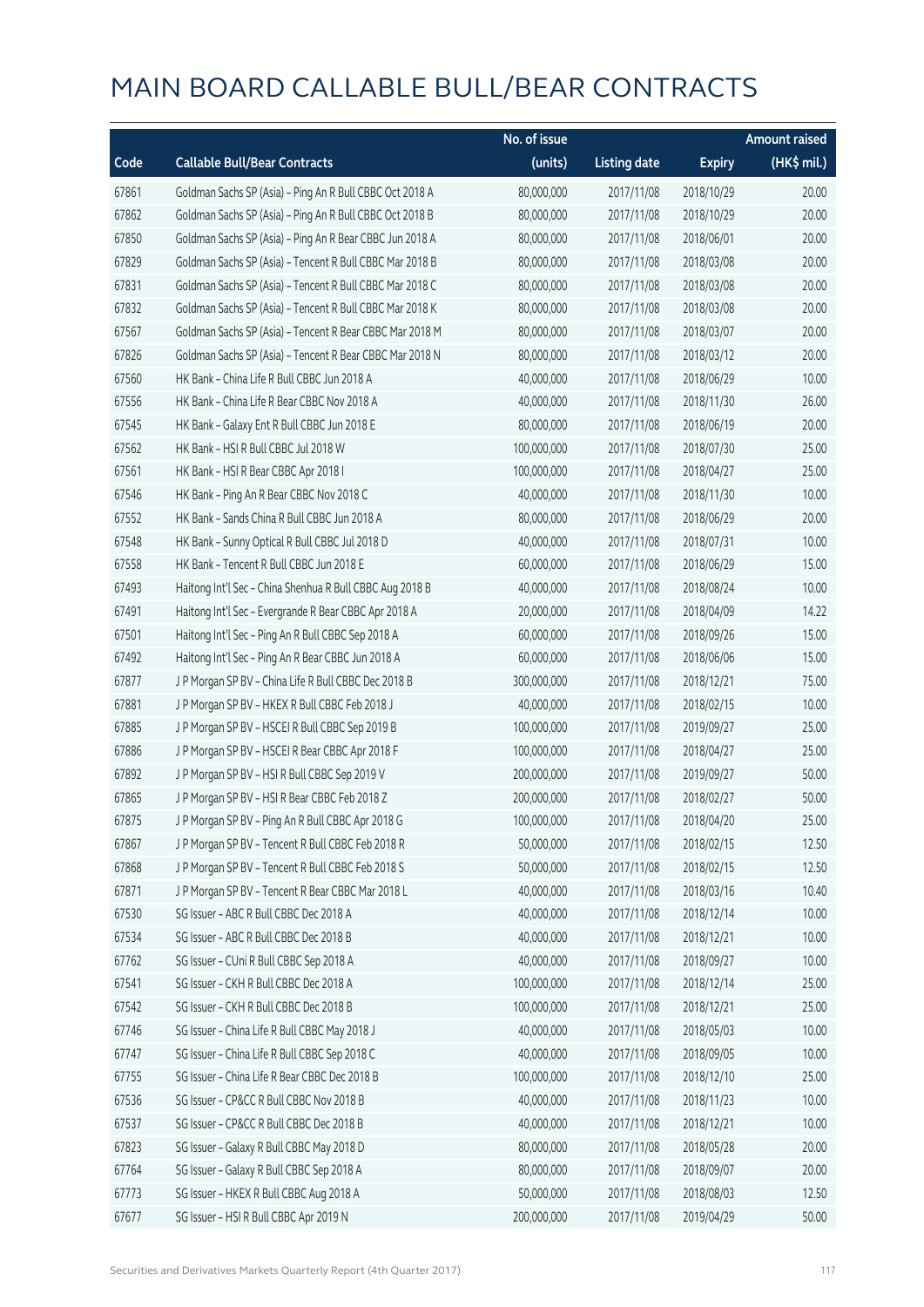|       |                                                             | No. of issue |                     |               | <b>Amount raised</b> |
|-------|-------------------------------------------------------------|--------------|---------------------|---------------|----------------------|
| Code  | <b>Callable Bull/Bear Contracts</b>                         | (units)      | <b>Listing date</b> | <b>Expiry</b> | (HK\$ mil.)          |
| 67699 | SG Issuer - HSI R Bull CBBC Jul 2019 T                      | 200,000,000  | 2017/11/08          | 2019/07/30    | 50.00                |
| 67706 | SG Issuer - HSI R Bull CBBC Aug 2019 D                      | 200,000,000  | 2017/11/08          | 2019/08/29    | 50.00                |
| 67676 | SG Issuer - HSI R Bear CBBC Apr 2018 E                      | 200,000,000  | 2017/11/08          | 2018/04/27    | 50.00                |
| 67783 | SG Issuer - Ping An R Bull CBBC Sep 2018 A                  | 100,000,000  | 2017/11/08          | 2018/09/07    | 25.00                |
| 67786 | SG Issuer - Sands R Bull CBBC Sep 2018 C                    | 60,000,000   | 2017/11/08          | 2018/09/14    | 15.00                |
| 67543 | SG Issuer - Sands R Bull CBBC Dec 2018 A                    | 60,000,000   | 2017/11/08          | 2018/12/14    | 15.00                |
| 67544 | SG Issuer - Sands R Bear CBBC Dec 2018 A                    | 60,000,000   | 2017/11/08          | 2018/12/21    | 15.00                |
| 67787 | SG Issuer - Sunny Optical R Bull CBBC Dec 2018 B            | 40,000,000   | 2017/11/08          | 2018/12/07    | 10.00                |
| 67795 | SG Issuer - Tencent R Bull CBBC Apr 2018 W                  | 80,000,000   | 2017/11/08          | 2018/04/09    | 20.00                |
| 67796 | SG Issuer - Tencent R Bull CBBC Jun 2018 L                  | 80,000,000   | 2017/11/08          | 2018/06/20    | 20.00                |
| 67798 | SG Issuer - Tencent R Bear CBBC Nov 2018 B                  | 80,000,000   | 2017/11/08          | 2018/11/23    | 35.60                |
| 67822 | SG Issuer - Tencent R Bear CBBC Dec 2018 A                  | 80,000,000   | 2017/11/08          | 2018/12/07    | 40.80                |
| 67743 | UBS AG - China Life R Bull CBBC May 2018 A                  | 40,000,000   | 2017/11/08          | 2018/05/14    | 12.80                |
| 67744 | UBS AG - China Life R Bull CBBC Jul 2018 D                  | 40,000,000   | 2017/11/08          | 2018/07/30    | 10.00                |
| 67729 | UBS AG - Galaxy Ent R Bull CBBC Jun 2018 C                  | 40,000,000   | 2017/11/08          | 2018/06/19    | 10.00                |
| 67725 | UBS AG - HSI R Bull CBBC Apr 2019 O                         | 200,000,000  | 2017/11/08          | 2019/04/29    | 50.00                |
| 67728 | UBS AG - HSI R Bull CBBC Apr 2019 P                         | 200,000,000  | 2017/11/08          | 2019/04/29    | 50.00                |
| 67618 | UBS AG - HSI R Bear CBBC Feb 2018 J                         | 200,000,000  | 2017/11/08          | 2018/02/27    | 50.00                |
| 67620 | UBS AG - HSI R Bear CBBC Feb 2018 O                         | 250,000,000  | 2017/11/08          | 2018/02/27    | 62.50                |
| 67615 | UBS AG - HSI R Bear CBBC Mar 2018 H                         | 250,000,000  | 2017/11/08          | 2018/03/28    | 62.50                |
| 67619 | UBS AG - HSI R Bear CBBC Mar 2018 I                         | 250,000,000  | 2017/11/08          | 2018/03/28    | 62.50                |
| 67731 | UBS AG - Sands China R Bull CBBC Aug 2018 A                 | 40,000,000   | 2017/11/08          | 2018/08/20    | 10.00                |
| 67732 | UBS AG - Tencent R Bull CBBC Mar 2018 K                     | 50,000,000   | 2017/11/08          | 2018/03/19    | 12.50                |
| 67737 | UBS AG - Tencent R Bull CBBC Mar 2018 L                     | 50,000,000   | 2017/11/08          | 2018/03/05    | 12.50                |
| 67740 | UBS AG - Tencent R Bear CBBC Apr 2018 C                     | 50,000,000   | 2017/11/08          | 2018/04/23    | 21.75                |
| 67947 | Credit Suisse AG - China Life R Bull CBBC Nov 2018 A        | 100,000,000  | 2017/11/09          | 2018/11/30    | 25.00                |
| 67968 | Credit Suisse AG - CNOOC R Bull CBBC Aug 2018 A             | 50,000,000   | 2017/11/09          | 2018/08/16    | 12.50                |
| 67966 | Credit Suisse AG - China Shenhua R Bull CBBC Sep 2018 D     | 40,000,000   | 2017/11/09          | 2018/09/13    | 12.80                |
| 67946 | Credit Suisse AG - Galaxy Ent R Bull CBBC Jun 2018 I        | 50,000,000   | 2017/11/09          | 2018/06/07    | 12.50                |
| 67950 | Credit Suisse AG - HSBC R Bull CBBC Aug 2018 B              | 50,000,000   | 2017/11/09          | 2018/08/22    | 12.50                |
| 67953 | Credit Suisse AG - HSBC R Bull CBBC Sep 2018 A              | 50,000,000   | 2017/11/09          | 2018/09/20    | 12.50                |
| 67994 | Credit Suisse AG - HSBC R Bull CBBC Sep 2018 B              | 100,000,000  | 2017/11/09          | 2018/09/06    | 25.00                |
| 67937 | Credit Suisse AG - HSI R Bull CBBC May 2018 I               | 200,000,000  | 2017/11/09          | 2018/05/30    | 50.00                |
| 67969 | Credit Suisse AG - HSI R Bull CBBC Sep 2018 E               | 200,000,000  | 2017/11/09          | 2018/09/27    | 50.00                |
| 67938 | Credit Suisse AG - HSI R Bear CBBC Mar 2018 S               | 200,000,000  | 2017/11/09          | 2018/03/28    | 50.00                |
| 67944 | Credit Suisse AG - HSI R Bear CBBC Mar 2018 T               | 200,000,000  | 2017/11/09          | 2018/03/28    | 50.00                |
| 67989 | Credit Suisse AG - HSI R Bear CBBC Apr 2018 L               | 150,000,000  | 2017/11/09          | 2018/04/27    | 37.50                |
| 67945 | Credit Suisse AG - HSI R Bear CBBC May 2018 J               | 200,000,000  | 2017/11/09          | 2018/05/30    | 50.00                |
| 67976 | Credit Suisse AG - PetroChina R Bull CBBC Aug 2018 A        | 50,000,000   | 2017/11/09          | 2018/08/10    | 12.50                |
| 67964 | Credit Suisse AG - Ping An R Bull CBBC Aug 2018 N           | 70,000,000   | 2017/11/09          | 2018/08/09    | 17.50                |
| 67971 | Credit Suisse AG - Sands China R Bull CBBC Nov 2018 A       | 50,000,000   | 2017/11/09          | 2018/11/09    | 12.50                |
| 67949 | Credit Suisse AG - Tencent R Bull CBBC Jun 2018 Y           | 50,000,000   | 2017/11/09          | 2018/06/21    | 12.50                |
| 68005 | Credit Suisse AG - Tencent R Bull CBBC Jul 2018 T           | 50,000,000   | 2017/11/09          | 2018/07/19    | 12.50                |
| 68257 | Goldman Sachs SP (Asia) - China Life R Bull CBBC Jul 2018 B | 80,000,000   | 2017/11/09          | 2018/07/09    | 20.00                |
| 68170 | Goldman Sachs SP (Asia) - HKEX R Bull CBBC Jul 2018 C       | 80,000,000   | 2017/11/09          | 2018/07/09    | 20.00                |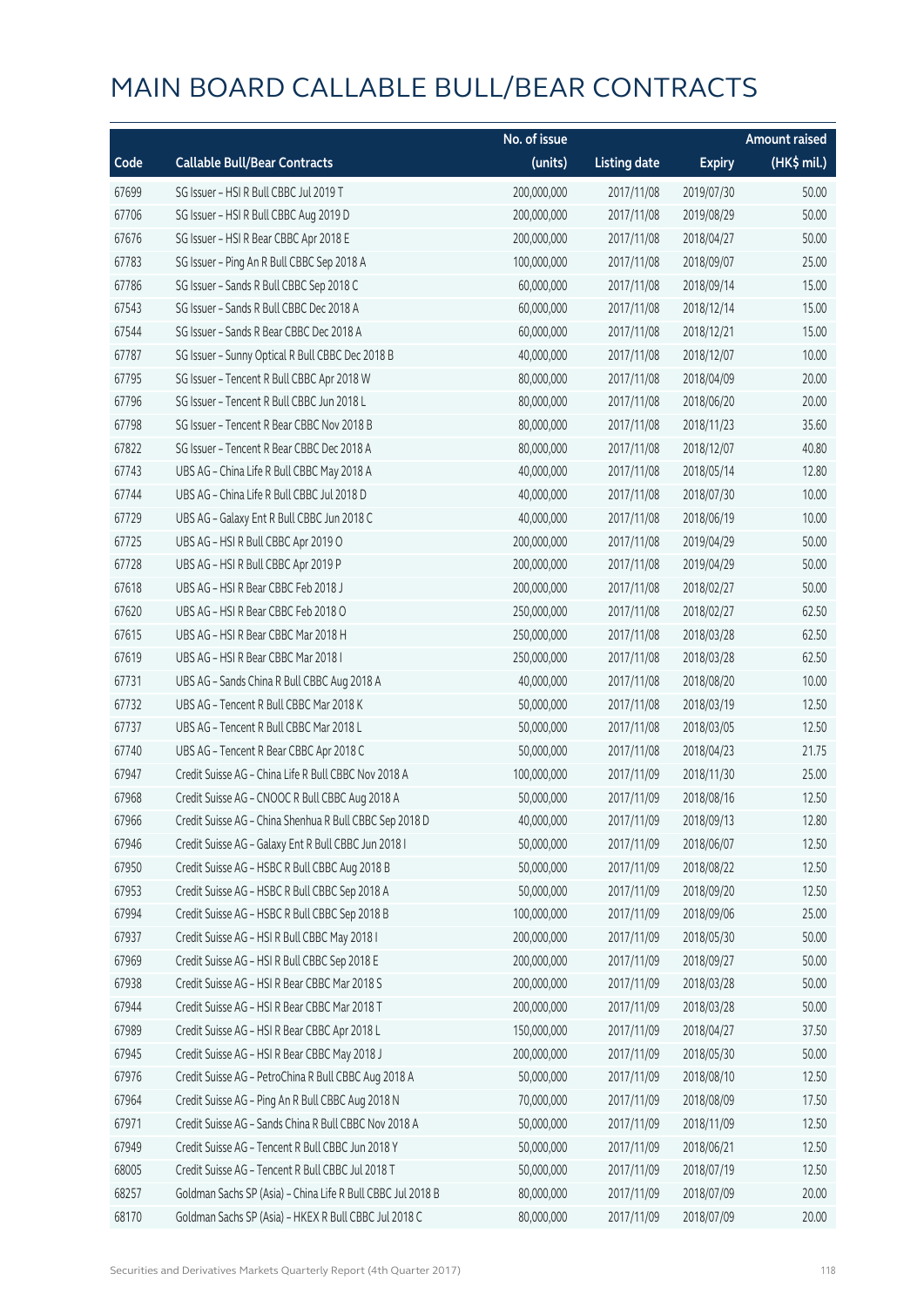|       |                                                          | No. of issue |                     |               | <b>Amount raised</b>  |
|-------|----------------------------------------------------------|--------------|---------------------|---------------|-----------------------|
| Code  | <b>Callable Bull/Bear Contracts</b>                      | (units)      | <b>Listing date</b> | <b>Expiry</b> | $(HK\frac{1}{2}mil.)$ |
| 68176 | Goldman Sachs SP (Asia) - HSBC R Bull CBBC Sep 2018 C    | 80,000,000   | 2017/11/09          | 2018/09/03    | 20.00                 |
| 67936 | Goldman Sachs SP (Asia) - HSI R Bull CBBC Aug 2019 H     | 200,000,000  | 2017/11/09          | 2019/08/29    | 50.00                 |
| 68079 | Goldman Sachs SP (Asia) - HSI R Bear CBBC Mar 2018 S     | 200,000,000  | 2017/11/09          | 2018/03/28    | 50.00                 |
| 68152 | Goldman Sachs SP (Asia) - Tencent R Bull CBBC Apr 2018 G | 80,000,000   | 2017/11/09          | 2018/04/10    | 20.00                 |
| 68153 | Goldman Sachs SP (Asia) - Tencent R Bull CBBC Apr 2018 H | 80,000,000   | 2017/11/09          | 2018/04/10    | 20.00                 |
| 68154 | Goldman Sachs SP (Asia) - Tencent R Bull CBBC Apr 2018 I | 80,000,000   | 2017/11/09          | 2018/04/09    | 20.00                 |
| 68144 | Goldman Sachs SP (Asia) - Tencent R Bear CBBC Apr 2018 M | 80,000,000   | 2017/11/09          | 2018/04/06    | 20.00                 |
| 68182 | Goldman Sachs SP (Asia) - Tencent R Bear CBBC Apr 2018 N | 80,000,000   | 2017/11/09          | 2018/04/18    | 24.40                 |
| 67893 | HK Bank - CKH R Bull CBBC Oct 2018 A                     | 40,000,000   | 2017/11/09          | 2018/10/31    | 10.00                 |
| 67897 | HK Bank - CKH R Bull CBBC Nov 2018 A                     | 40,000,000   | 2017/11/09          | 2018/11/30    | 10.00                 |
| 67935 | HK Bank - China Life R Bull CBBC Jun 2018 B              | 40,000,000   | 2017/11/09          | 2018/06/22    | 10.00                 |
| 67918 | HK Bank - Sinopec Corp R Bull CBBC Jul 2018 A            | 50,000,000   | 2017/11/09          | 2018/07/31    | 12.50                 |
| 67914 | HK Bank - Sinopec Corp R Bear CBBC Oct 2018 A            | 40,000,000   | 2017/11/09          | 2018/10/31    | 10.00                 |
| 67927 | HK Bank - HKEX R Bull CBBC Sep 2018 F                    | 50,000,000   | 2017/11/09          | 2018/09/21    | 12.50                 |
| 67930 | HK Bank - HSI R Bull CBBC Jul 2018 S                     | 100,000,000  | 2017/11/09          | 2018/07/30    | 25.00                 |
| 67934 | HK Bank - Ping An R Bull CBBC Aug 2018 F                 | 80,000,000   | 2017/11/09          | 2018/08/03    | 20.00                 |
| 67898 | HK Bank - SHK Ppt R Bull CBBC Dec 2018 A                 | 40,000,000   | 2017/11/09          | 2018/12/24    | 10.00                 |
| 67923 | HK Bank - Tencent R Bull CBBC Jul 2018 W                 | 60,000,000   | 2017/11/09          | 2018/07/09    | 15.00                 |
| 68027 | J P Morgan SP BV - China Mobile R Bull CBBC Nov 2018 B   | 100,000,000  | 2017/11/09          | 2018/11/16    | 25.00                 |
| 68029 | J P Morgan SP BV - China Life R Bull CBBC Dec 2018 C     | 200,000,000  | 2017/11/09          | 2018/12/21    | 50.00                 |
| 68063 | J P Morgan SP BV - Galaxy Ent R Bull CBBC May 2018 B     | 100,000,000  | 2017/11/09          | 2018/05/18    | 25.00                 |
| 68045 | J P Morgan SP BV - HKEX R Bull CBBC Feb 2018 K           | 40,000,000   | 2017/11/09          | 2018/02/15    | 10.00                 |
| 68061 | J P Morgan SP BV - HKEX R Bull CBBC Feb 2018 L           | 40,000,000   | 2017/11/09          | 2018/02/15    | 10.00                 |
| 68069 | J P Morgan SP BV - HSI R Bull CBBC Dec 2018 K            | 200,000,000  | 2017/11/09          | 2018/12/28    | 50.00                 |
| 68075 | J P Morgan SP BV - HSI R Bull CBBC Dec 2018 L            | 200,000,000  | 2017/11/09          | 2018/12/28    | 50.00                 |
| 68070 | J P Morgan SP BV - HSI R Bull CBBC Sep 2019 W            | 200,000,000  | 2017/11/09          | 2019/09/27    | 50.00                 |
| 68076 | J P Morgan SP BV - HSI R Bear CBBC Feb 2018 B            | 200,000,000  | 2017/11/09          | 2018/02/27    | 50.00                 |
| 68068 | J P Morgan SP BV - PetCh R Bull CBBC Jul 2018 A          | 100,000,000  | 2017/11/09          | 2018/07/20    | 25.00                 |
| 68124 | Macquarie Bank Ltd. - China Life R Bull CBBC May 2018 A  | 17,000,000   | 2017/11/09          | 2018/05/31    | 10.20                 |
| 68138 | Macquarie Bank Ltd. - China Life R Bear CBBC May 2018 A  | 13,500,000   | 2017/11/09          | 2018/05/31    | 10.27                 |
| 68122 | Macquarie Bank Ltd. - Tencent R Bull CBBC May 2018 B     | 15,000,000   | 2017/11/09          | 2018/05/31    | 10.16                 |
| 68123 | Macquarie Bank Ltd. - Tencent R Bull CBBC May 2018 C     | 14,000,000   | 2017/11/09          | 2018/05/31    | 10.08                 |
| 68141 | Macquarie Bank Ltd. - Tencent R Bear CBBC May 2018 A     | 13,500,000   | 2017/11/09          | 2018/05/31    | 10.26                 |
| 68142 | Macquarie Bank Ltd. - Tencent R Bear CBBC May 2018 B     | 12,500,000   | 2017/11/09          | 2018/05/31    | 10.24                 |
| 68143 | Macquarie Bank Ltd. - Tencent R Bear CBBC May 2018 C     | 11,500,000   | 2017/11/09          | 2018/05/31    | 10.09                 |
| 68083 | SG Issuer - CNOOC R Bull CBBC Aug 2018 A                 | 40,000,000   | 2017/11/09          | 2018/08/06    | 10.00                 |
| 68085 | SG Issuer - CNOOC R Bear CBBC Dec 2018 A                 | 40,000,000   | 2017/11/09          | 2018/12/12    | 10.00                 |
| 68111 | SG Issuer - HKEX R Bull CBBC Jul 2018 I                  | 50,000,000   | 2017/11/09          | 2018/07/06    | 12.50                 |
| 68089 | SG Issuer - HSBC R Bull CBBC Sep 2018 K                  | 100,000,000  | 2017/11/09          | 2018/09/07    | 25.00                 |
| 68082 | SG Issuer - HSI R Bull CBBC Aug 2019 E                   | 200,000,000  | 2017/11/09          | 2019/08/29    | 50.00                 |
| 68080 | SG Issuer - HSI R Bear CBBC Mar 2018 D                   | 200,000,000  | 2017/11/09          | 2018/03/28    | 50.00                 |
| 68096 | SG Issuer - PetroChina R Bull CBBC Aug 2018 C            | 40,000,000   | 2017/11/09          | 2018/08/03    | 10.00                 |
| 68103 | SG Issuer - Tencent R Bull CBBC May 2018 A               | 80,000,000   | 2017/11/09          | 2018/05/07    | 20.00                 |
| 68109 | SG Issuer - Tencent R Bull CBBC Oct 2018 A               | 80,000,000   | 2017/11/09          | 2018/10/26    | 20.00                 |
| 68110 | SG Issuer - Tencent R Bear CBBC Dec 2018 B               | 80,000,000   | 2017/11/09          | 2018/12/28    | 44.00                 |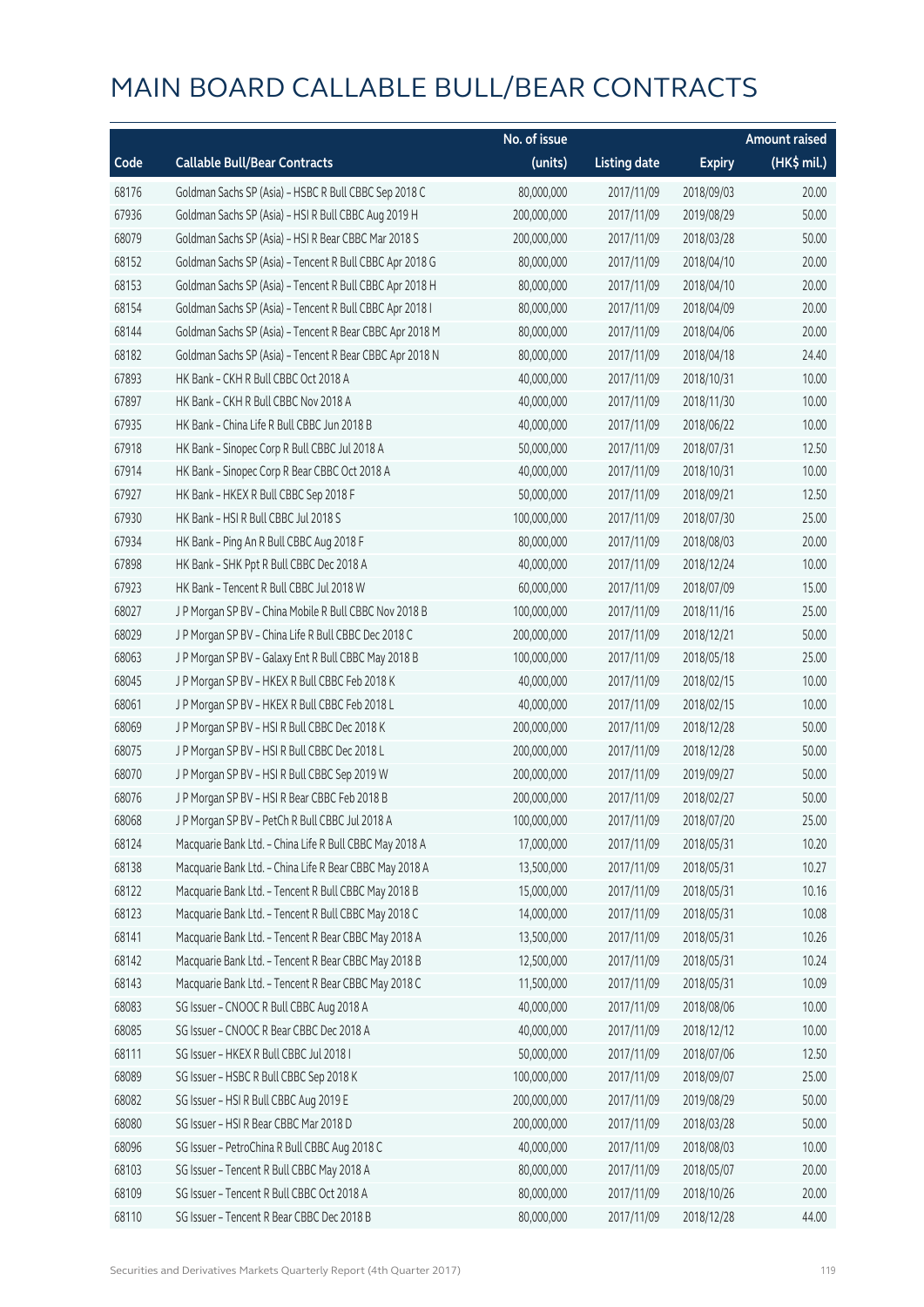|       |                                                            | No. of issue |                     |               | <b>Amount raised</b>  |
|-------|------------------------------------------------------------|--------------|---------------------|---------------|-----------------------|
| Code  | <b>Callable Bull/Bear Contracts</b>                        | (units)      | <b>Listing date</b> | <b>Expiry</b> | $(HK\frac{1}{2}mil.)$ |
| 68239 | UBS AG - CNOOC R Bull CBBC May 2018 A                      | 40,000,000   | 2017/11/09          | 2018/05/07    | 10.00                 |
| 68240 | UBS AG - CNOOC R Bull CBBC May 2018 B                      | 40,000,000   | 2017/11/09          | 2018/05/21    | 10.00                 |
| 68010 | UBS AG - HSI R Bull CBBC Dec 2018 V                        | 250,000,000  | 2017/11/09          | 2018/12/28    | 62.50                 |
| 68013 | UBS AG - HSI R Bull CBBC Dec 2018 W                        | 250,000,000  | 2017/11/09          | 2018/12/28    | 62.50                 |
| 68018 | UBS AG - HSI R Bear CBBC Mar 2018 J                        | 250,000,000  | 2017/11/09          | 2018/03/28    | 62.50                 |
| 68019 | UBS AG - HSI R Bear CBBC Mar 2018 K                        | 250,000,000  | 2017/11/09          | 2018/03/28    | 62.50                 |
| 68226 | UBS AG - Petrochina R Bull CBBC Jun 2018 A                 | 40,000,000   | 2017/11/09          | 2018/06/11    | 10.00                 |
| 68205 | UBS AG - Tencent R Bull CBBC Apr 2018 G                    | 50,000,000   | 2017/11/09          | 2018/04/16    | 12.50                 |
| 68220 | UBS AG - Tencent R Bull CBBC Apr 2018 H                    | 50,000,000   | 2017/11/09          | 2018/04/09    | 12.50                 |
| 68366 | BNP Paribas Issuance B.V. - HSI R Bull CBBC Nov 2018 L     | 250,000,000  | 2017/11/10          | 2018/11/29    | 62.50                 |
| 68367 | BNP Paribas Issuance B.V. - Tencent R Bull CBBC Sep 2018 A | 50,000,000   | 2017/11/10          | 2018/09/27    | 12.50                 |
| 68389 | BNP Paribas Issuance B.V. - Tencent R Bull CBBC Sep 2018 B | 50,000,000   | 2017/11/10          | 2018/09/27    | 12.50                 |
| 68445 | Credit Suisse AG - ABC R Bull CBBC Sep 2018 D              | 100,000,000  | 2017/11/10          | 2018/09/21    | 25.00                 |
| 68438 | Credit Suisse AG - ABC R Bull CBBC Oct 2018 C              | 70,000,000   | 2017/11/10          | 2018/10/05    | 17.50                 |
| 68460 | Credit Suisse AG - Sinopec Corp R Bull CBBC Oct 2018 B     | 70,000,000   | 2017/11/10          | 2018/10/19    | 17.50                 |
| 68459 | Credit Suisse AG - China Shenhua R Bull CBBC Sep 2018 E    | 40,000,000   | 2017/11/10          | 2018/09/21    | 10.00                 |
| 68437 | Credit Suisse AG - HSI R Bull CBBC Sep 2018 Z              | 200,000,000  | 2017/11/10          | 2018/09/27    | 50.00                 |
| 68400 | Credit Suisse AG - HSI R Bear CBBC Mar 2018 U              | 200,000,000  | 2017/11/10          | 2018/03/28    | 50.00                 |
| 68405 | Credit Suisse AG - HSI R Bear CBBC Mar 2018 V              | 200,000,000  | 2017/11/10          | 2018/03/28    | 50.00                 |
| 68413 | Credit Suisse AG - HSI R Bear CBBC Mar 2018 W              | 200,000,000  | 2017/11/10          | 2018/03/28    | 50.00                 |
| 68430 | Credit Suisse AG - HSI R Bear CBBC May 2018 K              | 200,000,000  | 2017/11/10          | 2018/05/30    | 50.00                 |
| 68466 | Credit Suisse AG - Tencent R Bull CBBC Aug 2018 B          | 50,000,000   | 2017/11/10          | 2018/08/03    | 12.50                 |
| 68465 | Credit Suisse AG - Tencent R Bear CBBC Jun 2018 D          | 50,000,000   | 2017/11/10          | 2018/06/22    | 25.00                 |
| 68361 | Bank of East Asia - ABC R Bull CBBC Dec 2018 A             | 40,000,000   | 2017/11/10          | 2018/12/28    | 10.00                 |
| 68354 | Bank of East Asia - CKH R Bull CBBC Dec 2018 A             | 40,000,000   | 2017/11/10          | 2018/12/28    | 10.00                 |
| 68355 | Bank of East Asia - Sinopec Corp R Bull CBBC Dec 2018 A    | 40,000,000   | 2017/11/10          | 2018/12/28    | 10.00                 |
| 68356 | Bank of East Asia - China Shenhua R Bull CBBC Dec 2018 A   | 30,000,000   | 2017/11/10          | 2018/12/28    | 10.50                 |
| 68343 | Bank of East Asia - HKEX R Bull CBBC Sep 2018 A            | 40,000,000   | 2017/11/10          | 2018/09/28    | 10.00                 |
| 68349 | Bank of East Asia - HKEX R Bull CBBC Sep 2018 B            | 40,000,000   | 2017/11/10          | 2018/09/28    | 10.00                 |
| 68341 | Bank of East Asia - Sands China R Bull CBBC May 2018 A     | 15,000,000   | 2017/11/10          | 2018/05/25    | 10.20                 |
| 68352 | Bank of East Asia - Tencent R Bull CBBC Sep 2018 A         | 40,000,000   | 2017/11/10          | 2018/09/28    | 10.00                 |
| 68573 | Goldman Sachs SP (Asia) - HSBC R Bull CBBC Sep 2018 D      | 80,000,000   | 2017/11/10          | 2018/09/05    | 20.00                 |
| 68629 | Goldman Sachs SP (Asia) - HSI R Bull CBBC Mar 2018 R       | 200,000,000  | 2017/11/10          | 2018/03/28    | 50.00                 |
| 68260 | Goldman Sachs SP (Asia) - HSI R Bear CBBC Mar 2018 T       | 200,000,000  | 2017/11/10          | 2018/03/28    | 50.00                 |
| 68569 | Goldman Sachs SP (Asia) - Tencent R Bull CBBC Mar 2018 L   | 80,000,000   | 2017/11/10          | 2018/03/12    | 20.00                 |
| 68575 | Goldman Sachs SP (Asia) - Tencent R Bull CBBC Mar 2018 M   | 80,000,000   | 2017/11/10          | 2018/03/15    | 20.00                 |
| 68580 | Goldman Sachs SP (Asia) - Tencent R Bull CBBC Mar 2018 N   | 80,000,000   | 2017/11/10          | 2018/03/13    | 20.00                 |
| 68568 | Goldman Sachs SP (Asia) - Tencent R Bear CBBC Mar 2018 O   | 80,000,000   | 2017/11/10          | 2018/03/09    | 20.00                 |
| 68331 | HK Bank - ABC R Bull CBBC Sep 2018 A                       | 80,000,000   | 2017/11/10          | 2018/09/28    | 20.00                 |
| 68311 | HK Bank - ABC R Bear CBBC Nov 2018 A                       | 40,000,000   | 2017/11/10          | 2018/11/30    | 10.00                 |
| 68303 | HK Bank - CUni R Bull CBBC Aug 2018 F                      | 40,000,000   | 2017/11/10          | 2018/08/20    | 10.00                 |
| 68290 | HK Bank - CNOOC R Bull CBBC Jun 2018 A                     | 50,000,000   | 2017/11/10          | 2018/06/29    | 12.50                 |
| 68263 | HK Bank - HKEX R Bull CBBC Sep 2018 G                      | 50,000,000   | 2017/11/10          | 2018/09/14    | 12.50                 |
| 68306 | HK Bank - PetCh R Bull CBBC Sep 2018 A                     | 80,000,000   | 2017/11/10          | 2018/09/28    | 20.00                 |
| 68308 | HK Bank - Sands China R Bull CBBC Sep 2018 A               | 80,000,000   | 2017/11/10          | 2018/09/28    | 20.00                 |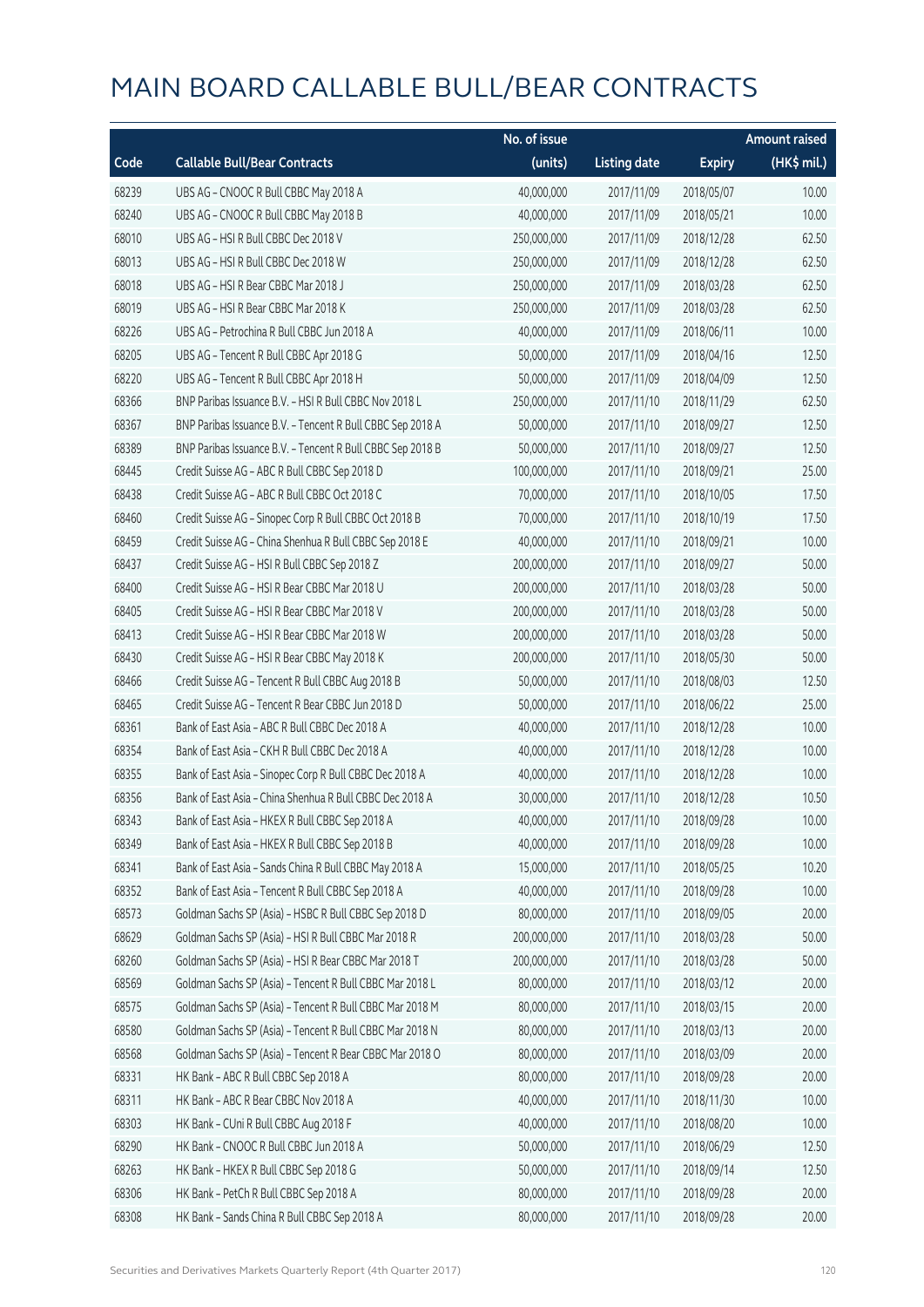|       |                                                            | No. of issue |                     |               | <b>Amount raised</b> |
|-------|------------------------------------------------------------|--------------|---------------------|---------------|----------------------|
| Code  | <b>Callable Bull/Bear Contracts</b>                        | (units)      | <b>Listing date</b> | <b>Expiry</b> | (HK\$ mil.)          |
| 68304 | HK Bank - Sands China R Bear CBBC Oct 2018 A               | 40,000,000   | 2017/11/10          | 2018/10/31    | 10.00                |
| 68267 | HK Bank - Tencent R Bull CBBC Jun 2018 F                   | 60,000,000   | 2017/11/10          | 2018/06/22    | 15.00                |
| 68272 | HK Bank - Tencent R Bear CBBC Aug 2018 L                   | 40,000,000   | 2017/11/10          | 2018/08/20    | 20.00                |
| 68534 | J P Morgan SP BV - HSI R Bull CBBC Sep 2019 X              | 200,000,000  | 2017/11/10          | 2019/09/27    | 50.00                |
| 68564 | J P Morgan SP BV - HSI R Bear CBBC Mar 2018 B              | 200,000,000  | 2017/11/10          | 2018/03/28    | 50.00                |
| 68545 | JP Morgan SP BV - Tencent R Bull CBBC Feb 2018 T           | 50,000,000   | 2017/11/10          | 2018/02/15    | 12.50                |
| 68547 | J P Morgan SP BV - Tencent R Bull CBBC Feb 2018 U          | 50,000,000   | 2017/11/10          | 2018/02/15    | 12.50                |
| 68555 | J P Morgan SP BV - Tencent R Bull CBBC Mar 2018 G          | 50,000,000   | 2017/11/10          | 2018/03/16    | 12.50                |
| 68556 | J P Morgan SP BV - Tencent R Bull CBBC Mar 2018 H          | 50,000,000   | 2017/11/10          | 2018/03/16    | 12.50                |
| 68558 | J P Morgan SP BV - Tencent R Bear CBBC Mar 2018 M          | 40,000,000   | 2017/11/10          | 2018/03/16    | 10.00                |
| 68559 | J P Morgan SP BV - Tencent R Bear CBBC Apr 2018 O          | 40,000,000   | 2017/11/10          | 2018/04/20    | 13.60                |
| 68474 | Macquarie Bank Ltd. - CKH R Bull CBBC Jul 2018 A           | 38,000,000   | 2017/11/10          | 2018/07/30    | 10.11                |
| 68480 | Macquarie Bank Ltd. - CM Bank R Bull CBBC Jul 2018 A       | 14,000,000   | 2017/11/10          | 2018/07/30    | 10.11                |
| 68485 | Macquarie Bank Ltd. - HKEX R Bull CBBC Sep 2018 G          | 20,000,000   | 2017/11/10          | 2018/09/28    | 10.12                |
| 68490 | Macquarie Bank Ltd. - HKEX R Bull CBBC Sep 2018 H          | 20,000,000   | 2017/11/10          | 2018/09/27    | 10.24                |
| 68471 | Macquarie Bank Ltd. - Tencent R Bull CBBC May 2018 D       | 15,000,000   | 2017/11/10          | 2018/05/31    | 10.14                |
| 68473 | Macquarie Bank Ltd. - Tencent R Bear CBBC May 2018 D       | 12,000,000   | 2017/11/10          | 2018/05/31    | 10.42                |
| 68391 | SG Issuer - China Life R Bull CBBC Jul 2018 C              | 40,000,000   | 2017/11/10          | 2018/07/06    | 10.00                |
| 68612 | SG Issuer - HSBC R Bull CBBC Sep 2018 L                    | 100,000,000  | 2017/11/10          | 2018/09/21    | 25.00                |
| 68392 | SG Issuer - HSBC R Bear CBBC Apr 2018 A                    | 100,000,000  | 2017/11/10          | 2018/04/09    | 25.00                |
| 68602 | SG Issuer - HSI R Bear CBBC Mar 2018 G                     | 200,000,000  | 2017/11/10          | 2018/03/28    | 50.00                |
| 68622 | SG Issuer - Tencent R Bull CBBC Apr 2018 X                 | 80,000,000   | 2017/11/10          | 2018/04/11    | 20.00                |
| 68623 | SG Issuer - Tencent R Bull CBBC Jul 2018 M                 | 80,000,000   | 2017/11/10          | 2018/07/20    | 20.00                |
| 68499 | UBS AG - HSI R Bull CBBC Oct 2018 Y                        | 250,000,000  | 2017/11/10          | 2018/10/30    | 62.50                |
| 68500 | UBS AG - HSI R Bear CBBC Feb 2018 Q                        | 250,000,000  | 2017/11/10          | 2018/02/27    | 62.50                |
| 68501 | UBS AG - HSI R Bear CBBC Feb 2018 R                        | 250,000,000  | 2017/11/10          | 2018/02/27    | 62.50                |
| 68518 | UBS AG - Sands China R Bull CBBC Aug 2018 B                | 40,000,000   | 2017/11/10          | 2018/08/13    | 10.00                |
| 68513 | UBS AG - Sands China R Bull CBBC Sep 2018 A                | 40,000,000   | 2017/11/10          | 2018/09/17    | 10.00                |
| 68519 | UBS AG - Sands China R Bear CBBC Apr 2018 A                | 40,000,000   | 2017/11/10          | 2018/04/23    | 10.00                |
| 68531 | UBS AG - Tencent R Bull CBBC Apr 2018 I                    | 50,000,000   | 2017/11/10          | 2018/04/23    | 12.50                |
| 68533 | UBS AG - Tencent R Bull CBBC Jul 2018 J                    | 50,000,000   | 2017/11/10          | 2018/07/23    | 12.50                |
| 68657 | BNP Paribas Issuance B.V. - HSI R Bull CBBC Nov 2018 M     | 250,000,000  | 2017/11/13          | 2018/11/29    | 62.50                |
| 68658 | BNP Paribas Issuance B.V. - HSI R Bull CBBC Nov 2018 N     | 250,000,000  | 2017/11/13          | 2018/11/29    | 62.50                |
| 68825 | BNP Paribas Issuance B.V. - HSI R Bear CBBC Mar 2018 W     | 250,000,000  | 2017/11/13          | 2018/03/28    | 62.50                |
| 68837 | BNP Paribas Issuance B.V. - HSI R Bear CBBC Mar 2018 X     | 250,000,000  | 2017/11/13          | 2018/03/28    | 62.50                |
| 68870 | BNP Paribas Issuance B.V. - Tencent R Bull CBBC Sep 2018 C | 50,000,000   | 2017/11/13          | 2018/09/27    | 12.50                |
| 68872 | BNP Paribas Issuance B.V. - Tencent R Bull CBBC Sep 2018 D | 50,000,000   | 2017/11/13          | 2018/09/27    | 12.50                |
| 68882 | BNP Paribas Issuance B.V. - Tencent R Bull CBBC Sep 2018 E | 50,000,000   | 2017/11/13          | 2018/09/27    | 12.50                |
| 68897 | BNP Paribas Issuance B.V. - Tencent R Bear CBBC Apr 2018 C | 50,000,000   | 2017/11/13          | 2018/04/27    | 17.50                |
| 68905 | BNP Paribas Issuance B.V. - Tencent R Bear CBBC Apr 2018 H | 50,000,000   | 2017/11/13          | 2018/04/27    | 25.00                |
| 68903 | BNP Paribas Issuance B.V. - Tencent R Bear CBBC Apr 2018 I | 50,000,000   | 2017/11/13          | 2018/04/27    | 20.00                |
| 68904 | BNP Paribas Issuance B.V. - Tencent R Bear CBBC Apr 2018 Q | 50,000,000   | 2017/11/13          | 2018/04/27    | 22.50                |
| 68893 | BNP Paribas Issuance B.V. - Tencent R Bear CBBC Apr 2018 X | 50,000,000   | 2017/11/13          | 2018/04/27    | 12.50                |
| 69027 | Credit Suisse AG - HSI R Bull CBBC May 2018 J              | 200,000,000  | 2017/11/13          | 2018/05/30    | 50.00                |
| 69031 | Credit Suisse AG - HSI R Bull CBBC Aug 2018 A              | 150,000,000  | 2017/11/13          | 2018/08/30    | 37.50                |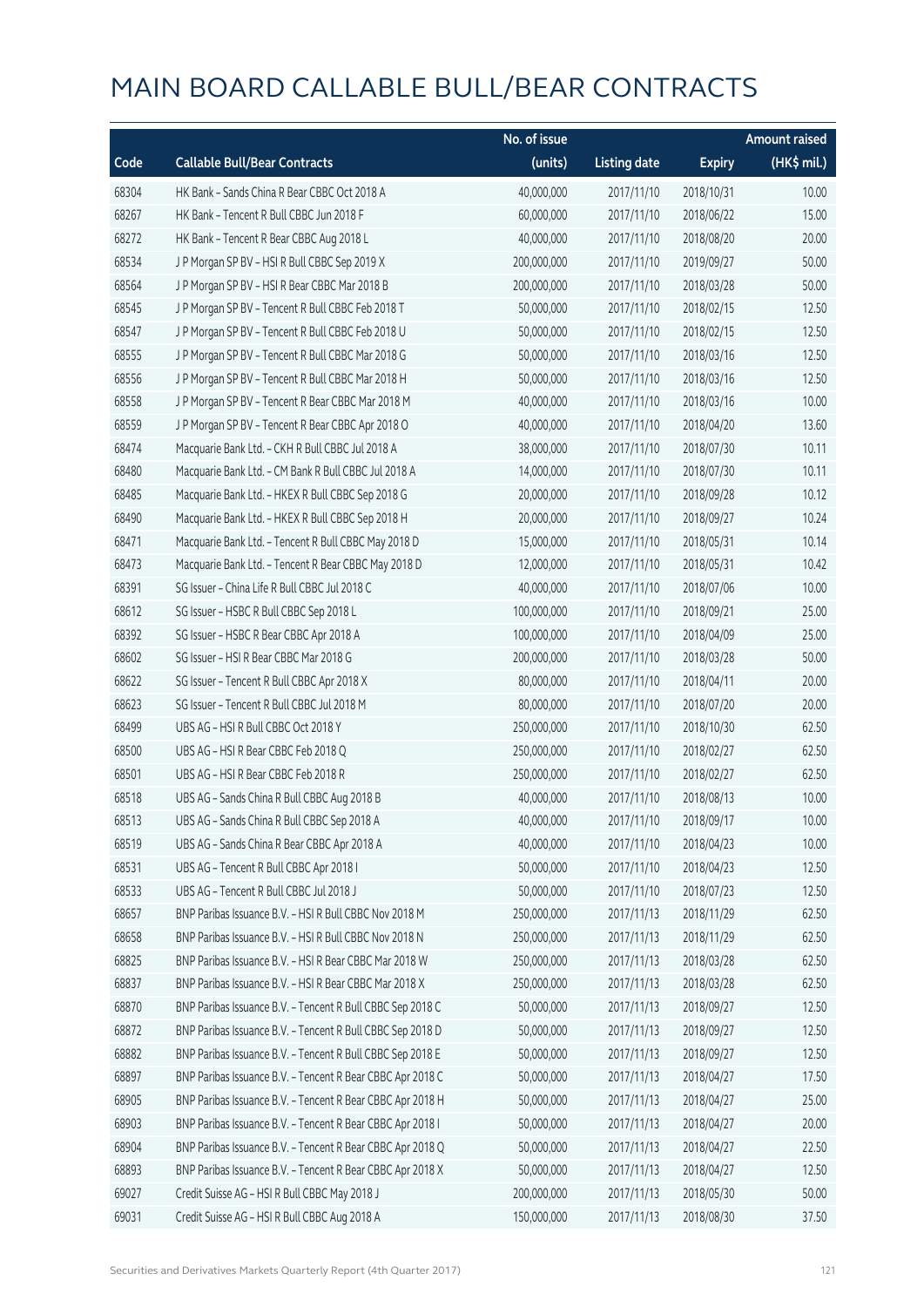|       |                                                          | No. of issue |                     |               | <b>Amount raised</b> |
|-------|----------------------------------------------------------|--------------|---------------------|---------------|----------------------|
| Code  | <b>Callable Bull/Bear Contracts</b>                      | (units)      | <b>Listing date</b> | <b>Expiry</b> | (HK\$ mil.)          |
| 69079 | Credit Suisse AG - HSI R Bear CBBC Mar 2018 X            | 200,000,000  | 2017/11/13          | 2018/03/28    | 50.00                |
| 69097 | Credit Suisse AG - HSI R Bear CBBC Mar 2018 Y            | 200,000,000  | 2017/11/13          | 2018/03/28    | 50.00                |
| 69069 | Credit Suisse AG - HSI R Bear CBBC May 2018 L            | 200,000,000  | 2017/11/13          | 2018/05/30    | 50.00                |
| 69036 | Credit Suisse AG - Sunny Optical R Bull CBBC Jul 2018 A  | 40,000,000   | 2017/11/13          | 2018/07/12    | 10.00                |
| 69047 | Credit Suisse AG - Tencent R Bull CBBC Sep 2018 B        | 50,000,000   | 2017/11/13          | 2018/09/14    | 12.50                |
| 69060 | Credit Suisse AG - Tencent R Bull CBBC Sep 2018 C        | 50,000,000   | 2017/11/13          | 2018/09/07    | 12.50                |
| 69038 | Credit Suisse AG - Tencent R Bull CBBC Oct 2018 A        | 50,000,000   | 2017/11/13          | 2018/10/19    | 12.50                |
| 69099 | Credit Suisse AG - Tencent R Bear CBBC Jun 2018 E        | 50,000,000   | 2017/11/13          | 2018/06/29    | 17.00                |
| 69037 | Credit Suisse AG - Tencent R Bear CBBC Oct 2018 A        | 50,000,000   | 2017/11/13          | 2018/10/11    | 25.00                |
| 68868 | Bank of East Asia - CPIC R Bull CBBC Aug 2018 A          | 15,000,000   | 2017/11/13          | 2018/08/30    | 10.20                |
| 68869 | Bank of East Asia - ICBC R Bull CBBC Aug 2018 B          | 60,000,000   | 2017/11/13          | 2018/08/30    | 15.00                |
| 68863 | Bank of East Asia - Sunny Optical R Bull CBBC Aug 2018 B | 40,000,000   | 2017/11/13          | 2018/08/30    | 10.00                |
| 68866 | Bank of East Asia - Tencent R Bull CBBC Aug 2018 L       | 40,000,000   | 2017/11/13          | 2018/08/30    | 10.00                |
| 68949 | Bank of East Asia - Tencent R Bull CBBC Aug 2018 M       | 40,000,000   | 2017/11/13          | 2018/08/30    | 10.00                |
| 68976 | Bank of East Asia - Tencent R Bear CBBC Aug 2018 B       | 40,000,000   | 2017/11/13          | 2018/08/30    | 10.40                |
| 69177 | Goldman Sachs SP (Asia) - HSBC R Bull CBBC Sep 2018 E    | 80,000,000   | 2017/11/13          | 2018/09/17    | 20.00                |
| 68649 | Goldman Sachs SP (Asia) - HSI R Bull CBBC Mar 2019 Q     | 200,000,000  | 2017/11/13          | 2019/03/28    | 50.00                |
| 68651 | Goldman Sachs SP (Asia) - HSI R Bull CBBC Mar 2019 R     | 200,000,000  | 2017/11/13          | 2019/03/28    | 50.00                |
| 68652 | Goldman Sachs SP (Asia) - HSI R Bull CBBC Mar 2019 S     | 200,000,000  | 2017/11/13          | 2019/03/28    | 50.00                |
| 68638 | Goldman Sachs SP (Asia) - HSI R Bull CBBC Apr 2019 X     | 200,000,000  | 2017/11/13          | 2019/04/29    | 50.00                |
| 68858 | Goldman Sachs SP (Asia) - HSI R Bear CBBC Mar 2018 U     | 200,000,000  | 2017/11/13          | 2018/03/28    | 50.00                |
| 69167 | Goldman Sachs SP (Asia) - Tencent R Bull CBBC Mar 2018 O | 80,000,000   | 2017/11/13          | 2018/03/16    | 20.00                |
| 69168 | Goldman Sachs SP (Asia) - Tencent R Bull CBBC Mar 2018 P | 80,000,000   | 2017/11/13          | 2018/03/16    | 20.00                |
| 69176 | Goldman Sachs SP (Asia) - Tencent R Bull CBBC Mar 2018 R | 80,000,000   | 2017/11/13          | 2018/03/16    | 20.00                |
| 68841 | Goldman Sachs SP (Asia) - Tencent R Bear CBBC Mar 2018 P | 80,000,000   | 2017/11/13          | 2018/03/15    | 20.00                |
| 68843 | Goldman Sachs SP (Asia) - Tencent R Bear CBBC Mar 2018 Q | 80,000,000   | 2017/11/13          | 2018/03/15    | 20.00                |
| 68845 | Goldman Sachs SP (Asia) - Tencent R Bear CBBC Mar 2018 R | 80,000,000   | 2017/11/13          | 2018/03/16    | 20.00                |
| 68855 | Goldman Sachs SP (Asia) - Tencent R Bear CBBC Mar 2018 S | 80,000,000   | 2017/11/13          | 2018/03/16    | 25.92                |
| 68857 | Goldman Sachs SP (Asia) - Tencent R Bear CBBC Mar 2018 T | 80,000,000   | 2017/11/13          | 2018/03/12    | 33.20                |
| 68911 | HK Bank - AAC Tech R Bull CBBC Aug 2018 F                | 40,000,000   | 2017/11/13          | 2018/08/31    | 10.00                |
| 68787 | HK Bank - BOC HK R Bull CBBC Oct 2018 A                  | 80,000,000   | 2017/11/13          | 2018/10/31    | 20.00                |
| 68812 | HK Bank - BYD Company R Bull CBBC Jul 2018 A             | 50,000,000   | 2017/11/13          | 2018/07/31    | 12.50                |
| 68772 | HK Bank - Country Garden R Bull CBBC Jun 2018 A          | 40,000,000   | 2017/11/13          | 2018/06/29    | 10.00                |
| 68808 | HK Bank - CPIC R Bull CBBC Jul 2018 A                    | 80,000,000   | 2017/11/13          | 2018/07/31    | 20.00                |
| 68795 | HK Bank - HKEX R Bull CBBC Sep 2018 H                    | 50,000,000   | 2017/11/13          | 2018/09/28    | 12.50                |
| 68746 | HK Bank - HSI R Bear CBBC Apr 2018 J                     | 100,000,000  | 2017/11/13          | 2018/04/27    | 25.00                |
| 68813 | HK Bank - Meitu R Bull CBBC Jul 2018 A                   | 40,000,000   | 2017/11/13          | 2018/07/31    | 10.00                |
| 68823 | HK Bank - SUNAC R Bull CBBC Oct 2018 A                   | 80,000,000   | 2017/11/13          | 2018/10/31    | 20.00                |
| 68755 | HK Bank - Tencent R Bull CBBC Jun 2018 G                 | 60,000,000   | 2017/11/13          | 2018/06/19    | 15.00                |
| 68782 | HK Bank - Tencent R Bull CBBC Jun 2018 H                 | 60,000,000   | 2017/11/13          | 2018/06/12    | 15.00                |
| 68908 | HK Bank - Tencent R Bull CBBC Jun 2018 I                 | 60,000,000   | 2017/11/13          | 2018/06/08    | 15.00                |
| 68927 | HK Bank - Tencent R Bull CBBC Jun 2018 J                 | 60,000,000   | 2017/11/13          | 2018/06/04    | 15.00                |
| 68910 | HK Bank - Tencent R Bear CBBC Aug 2018 M                 | 40,000,000   | 2017/11/13          | 2018/08/31    | 20.00                |
| 68718 | Haitong Int'l Sec - BOC HK R Bull CBBC Aug 2018 A        | 30,000,000   | 2017/11/13          | 2018/08/02    | 10.23                |
| 68693 | Haitong Int'l Sec - BYD Company R Bull CBBC Jul 2018 A   | 60,000,000   | 2017/11/13          | 2018/07/16    | 15.00                |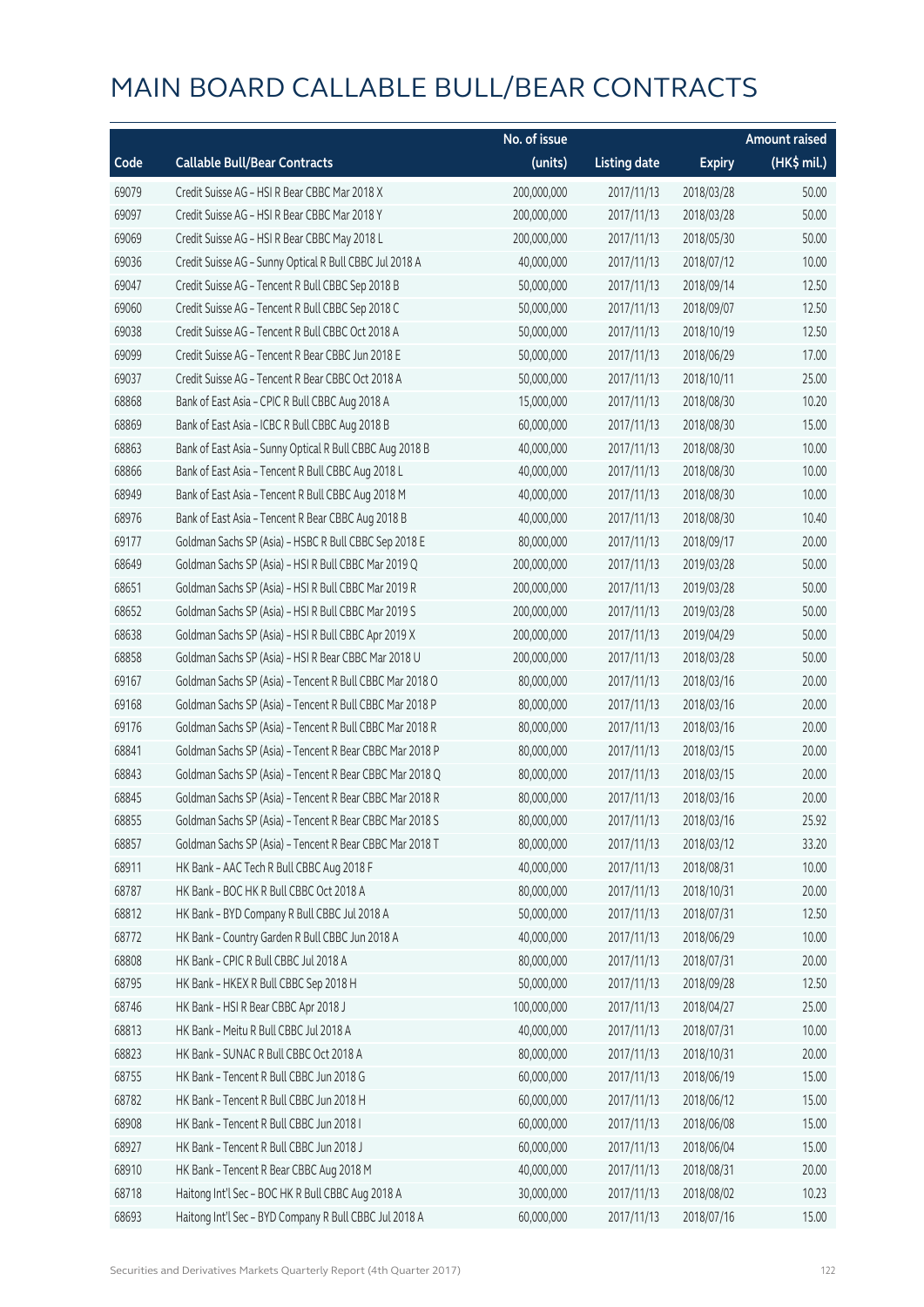|       |                                                           | No. of issue |                     |               | <b>Amount raised</b>  |
|-------|-----------------------------------------------------------|--------------|---------------------|---------------|-----------------------|
| Code  | <b>Callable Bull/Bear Contracts</b>                       | (units)      | <b>Listing date</b> | <b>Expiry</b> | $(HK\frac{1}{2}mil.)$ |
| 68694 | Haitong Int'l Sec - BYD Company R Bull CBBC Jul 2018 B    | 60,000,000   | 2017/11/13          | 2018/07/17    | 15.00                 |
| 68709 | Haitong Int'l Sec - Country Garden R Bull CBBC Aug 2018 A | 40,000,000   | 2017/11/13          | 2018/08/06    | 10.00                 |
| 68716 | Haitong Int'l Sec - Country Garden R Bull CBBC Aug 2018 B | 40,000,000   | 2017/11/13          | 2018/08/07    | 10.00                 |
| 68728 | Haitong Int'l Sec - CPIC R Bull CBBC Aug 2018 A           | 100,000,000  | 2017/11/13          | 2018/08/20    | 25.00                 |
| 68695 | Haitong Int'l Sec - Meitu R Bull CBBC Aug 2018 A          | 40,000,000   | 2017/11/13          | 2018/08/15    | 10.00                 |
| 68699 | Haitong Int'l Sec - Meitu R Bull CBBC Aug 2018 B          | 40,000,000   | 2017/11/13          | 2018/08/16    | 10.00                 |
| 68705 | Haitong Int'l Sec - SUNAC R Bull CBBC Aug 2018 A          | 25,000,000   | 2017/11/13          | 2018/08/17    | 20.83                 |
| 68706 | Haitong Int'l Sec - SUNAC R Bull CBBC Aug 2018 B          | 25,000,000   | 2017/11/13          | 2018/08/20    | 13.38                 |
| 68729 | Haitong Int'l Sec - Tencent R Bull CBBC Jun 2018 J        | 40,000,000   | 2017/11/13          | 2018/06/20    | 10.00                 |
| 68730 | Haitong Int'l Sec - Tencent R Bull CBBC Jun 2018 K        | 40,000,000   | 2017/11/13          | 2018/06/21    | 10.00                 |
| 68739 | Haitong Int'l Sec - Tencent R Bear CBBC May 2018 A        | 40,000,000   | 2017/11/13          | 2018/05/02    | 10.00                 |
| 69241 | J P Morgan SP BV - BYD Company R Bull CBBC Apr 2018 A     | 80,000,000   | 2017/11/13          | 2018/04/20    | 20.00                 |
| 69205 | J P Morgan SP BV - China Life R Bull CBBC Dec 2018 D      | 300,000,000  | 2017/11/13          | 2018/12/21    | 75.00                 |
| 69243 | J P Morgan SP BV - CPIC R Bull CBBC Sep 2018 A            | 150,000,000  | 2017/11/13          | 2018/09/21    | 39.00                 |
| 69183 | J P Morgan SP BV - HSI R Bull CBBC Nov 2018 U             | 200,000,000  | 2017/11/13          | 2018/11/29    | 50.00                 |
| 69184 | JP Morgan SP BV - HSIR Bull CBBC Dec 2018 M               | 200,000,000  | 2017/11/13          | 2018/12/28    | 50.00                 |
| 69230 | J P Morgan SP BV - HSI R Bear CBBC Feb 2018 A             | 200,000,000  | 2017/11/13          | 2018/02/27    | 50.00                 |
| 69236 | J P Morgan SP BV - HSI R Bear CBBC Feb 2018 D             | 200,000,000  | 2017/11/13          | 2018/02/27    | 50.00                 |
| 69240 | J P Morgan SP BV - HSI R Bear CBBC Mar 2018 C             | 200,000,000  | 2017/11/13          | 2018/03/28    | 50.00                 |
| 69255 | J P Morgan SP BV - Tencent R Bull CBBC Feb 2018 V         | 50,000,000   | 2017/11/13          | 2018/02/15    | 12.50                 |
| 69268 | J P Morgan SP BV - Tencent R Bull CBBC Feb 2018 W         | 50,000,000   | 2017/11/13          | 2018/02/15    | 12.50                 |
| 69190 | J P Morgan SP BV - Tencent R Bull CBBC Apr 2018 E         | 50,000,000   | 2017/11/13          | 2018/04/20    | 12.50                 |
| 69245 | J P Morgan SP BV - Tencent R Bear CBBC Apr 2018 P         | 40,000,000   | 2017/11/13          | 2018/04/20    | 10.00                 |
| 69248 | J P Morgan SP BV - Tencent R Bear CBBC Apr 2018 Q         | 40,000,000   | 2017/11/13          | 2018/04/20    | 14.60                 |
| 69254 | J P Morgan SP BV - Tencent R Bear CBBC Apr 2018 R         | 40,000,000   | 2017/11/13          | 2018/04/20    | 19.40                 |
| 68996 | Macquarie Bank Ltd. - HSI R Bull CBBC Dec 2018 A          | 40,000,000   | 2017/11/13          | 2018/12/28    | 10.00                 |
| 69000 | Macquarie Bank Ltd. - HSI R Bull CBBC Dec 2018 B          | 40,000,000   | 2017/11/13          | 2018/12/28    | 10.00                 |
| 68988 | Macquarie Bank Ltd. - HSI R Bear CBBC Nov 2018 C          | 40,000,000   | 2017/11/13          | 2018/11/29    | 10.00                 |
| 68990 | Macquarie Bank Ltd. - HSI R Bear CBBC Dec 2018 A          | 40,000,000   | 2017/11/13          | 2018/12/28    | 10.00                 |
| 68993 | Macquarie Bank Ltd. - HSI R Bear CBBC Dec 2018 B          | 40,000,000   | 2017/11/13          | 2018/12/28    | 10.00                 |
| 68978 | Macquarie Bank Ltd. - Tencent R Bull CBBC May 2018 E      | 15,000,000   | 2017/11/13          | 2018/05/31    | 10.49                 |
| 68983 | Macquarie Bank Ltd. - Tencent R Bull CBBC May 2018 F      | 16,000,000   | 2017/11/13          | 2018/05/31    | 10.48                 |
| 68984 | Macquarie Bank Ltd. - Tencent R Bear CBBC May 2018 E      | 13,000,000   | 2017/11/13          | 2018/05/31    | 10.78                 |
| 68985 | Macquarie Bank Ltd. - Tencent R Bear CBBC May 2018 F      | 12,000,000   | 2017/11/13          | 2018/05/31    | 10.64                 |
| 69110 | SG Issuer - AAC Tech R Bull CBBC Jul 2018 B               | 40,000,000   | 2017/11/13          | 2018/07/20    | 10.00                 |
| 69133 | SG Issuer - AAC Tech R Bull CBBC Nov 2018 A               | 40,000,000   | 2017/11/13          | 2018/11/23    | 11.40                 |
| 68666 | SG Issuer - CMob R Bull CBBC Dec 2018 D                   | 100,000,000  | 2017/11/13          | 2018/12/07    | 25.00                 |
| 68661 | SG Issuer - CCB R Bull CBBC Oct 2018 C                    | 100,000,000  | 2017/11/13          | 2018/10/10    | 25.00                 |
| 69138 | SG Issuer - Geely Auto R Bull CBBC Sep 2018 E             | 40,000,000   | 2017/11/13          | 2018/09/21    | 10.00                 |
| 68675 | SG Issuer - HKEX R Bull CBBC Sep 2018 A                   | 50,000,000   | 2017/11/13          | 2018/09/21    | 12.50                 |
| 68684 | SG Issuer - HSBC R Bull CBBC Jun 2018 I                   | 100,000,000  | 2017/11/13          | 2018/06/21    | 25.00                 |
| 68743 | SG Issuer - HSI R Bull CBBC Apr 2019 O                    | 200,000,000  | 2017/11/13          | 2019/04/29    | 50.00                 |
| 68744 | SG Issuer - HSI R Bull CBBC Jul 2019 U                    | 200,000,000  | 2017/11/13          | 2019/07/30    | 50.00                 |
| 69107 | SG Issuer - HSI R Bull CBBC Aug 2019 F                    | 200,000,000  | 2017/11/13          | 2019/08/29    | 50.00                 |
| 69104 | SG Issuer - HSI R Bear CBBC Apr 2018 F                    | 200,000,000  | 2017/11/13          | 2018/04/27    | 50.00                 |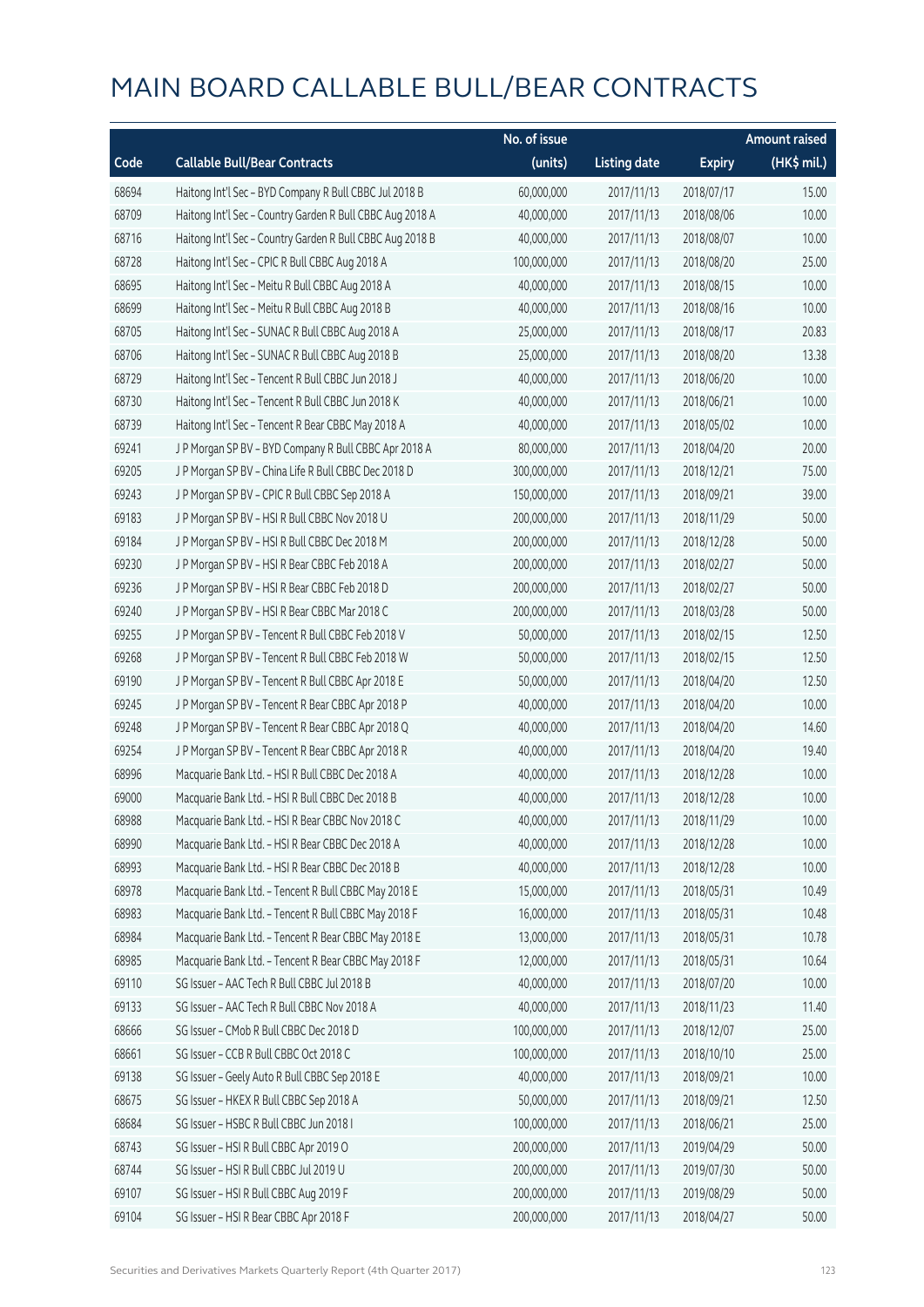|       |                                                            | No. of issue |                     |               | <b>Amount raised</b> |
|-------|------------------------------------------------------------|--------------|---------------------|---------------|----------------------|
| Code  | <b>Callable Bull/Bear Contracts</b>                        | (units)      | <b>Listing date</b> | <b>Expiry</b> | (HK\$ mil.)          |
| 69139 | SG Issuer - Tencent R Bull CBBC Jun 2018 M                 | 80,000,000   | 2017/11/13          | 2018/06/25    | 20.00                |
| 68689 | SG Issuer - Tencent R Bull CBBC Aug 2018 I                 | 80,000,000   | 2017/11/13          | 2018/08/24    | 20.00                |
| 69146 | SG Issuer - Tencent R Bull CBBC Sep 2018 F                 | 80,000,000   | 2017/11/13          | 2018/09/14    | 20.00                |
| 69147 | SG Issuer - Tencent R Bear CBBC Nov 2018 C                 | 80,000,000   | 2017/11/13          | 2018/11/08    | 38.00                |
| 69154 | SG Issuer - Tencent R Bear CBBC Dec 2018 C                 | 80,000,000   | 2017/11/13          | 2018/12/21    | 44.80                |
| 69006 | UBS AG - HSI R Bull CBBC Oct 2018 Z                        | 250,000,000  | 2017/11/13          | 2018/10/30    | 62.50                |
| 69002 | UBS AG - HSI R Bull CBBC Nov 2018 N                        | 200,000,000  | 2017/11/13          | 2018/11/29    | 50.00                |
| 69020 | UBS AG - HSI R Bull CBBC Dec 2018 X                        | 250,000,000  | 2017/11/13          | 2018/12/28    | 62.50                |
| 69022 | UBS AG - HSI R Bear CBBC Feb 2018 T                        | 250,000,000  | 2017/11/13          | 2018/02/27    | 62.50                |
| 69023 | UBS AG - HSI R Bear CBBC Feb 2018 U                        | 200,000,000  | 2017/11/13          | 2018/02/27    | 50.00                |
| 69155 | UBS AG - Tencent R Bull CBBC May 2018 C                    | 50,000,000   | 2017/11/13          | 2018/05/10    | 12.50                |
| 69158 | UBS AG - Tencent R Bull CBBC May 2018 D                    | 50,000,000   | 2017/11/13          | 2018/05/24    | 12.50                |
| 69163 | UBS AG - Tencent R Bear CBBC Mar 2018 B                    | 50,000,000   | 2017/11/13          | 2018/03/12    | 18.50                |
| 69320 | BNP Paribas Issuance B.V. - HSI R Bull CBBC Nov 2018 O     | 250,000,000  | 2017/11/14          | 2018/11/29    | 62.50                |
| 69323 | BNP Paribas Issuance B.V. - HSI R Bull CBBC Nov 2018 P     | 250,000,000  | 2017/11/14          | 2018/11/29    | 62.50                |
| 69326 | BNP Paribas Issuance B.V. - HSI R Bull CBBC Nov 2018 Q     | 250,000,000  | 2017/11/14          | 2018/11/29    | 62.50                |
| 69334 | BNP Paribas Issuance B.V. - HSI R Bear CBBC Mar 2018 D     | 250,000,000  | 2017/11/14          | 2018/03/28    | 62.50                |
| 69346 | BNP Paribas Issuance B.V. - HSI R Bear CBBC Mar 2018 G     | 250,000,000  | 2017/11/14          | 2018/03/28    | 62.50                |
| 69299 | BNP Paribas Issuance B.V. - HSI R Bear CBBC Mar 2018 K     | 250,000,000  | 2017/11/14          | 2018/03/28    | 62.50                |
| 69273 | BNP Paribas Issuance B.V. - HSI R Bear CBBC Mar 2018 O     | 250,000,000  | 2017/11/14          | 2018/03/28    | 62.50                |
| 69351 | BNP Paribas Issuance B.V. - HSI R Bear CBBC Mar 2018 T     | 250,000,000  | 2017/11/14          | 2018/03/28    | 62.50                |
| 69277 | BNP Paribas Issuance B.V. - HSI R Bear CBBC Mar 2018 U     | 250,000,000  | 2017/11/14          | 2018/03/28    | 62.50                |
| 69271 | BNP Paribas Issuance B.V. - HSI R Bear CBBC Mar 2018 V     | 250,000,000  | 2017/11/14          | 2018/03/28    | 62.50                |
| 69278 | BNP Paribas Issuance B.V. - HSI R Bear CBBC Mar 2018 Y     | 250,000,000  | 2017/11/14          | 2018/03/28    | 62.50                |
| 69333 | BNP Paribas Issuance B.V. - HSI R Bear CBBC Mar 2018 Z     | 250,000,000  | 2017/11/14          | 2018/03/28    | 62.50                |
| 69393 | BNP Paribas Issuance B.V. - HSI R Bear CBBC Apr 2018 A     | 250,000,000  | 2017/11/14          | 2018/04/27    | 62.50                |
| 69394 | BNP Paribas Issuance B.V. - HSI R Bear CBBC Apr 2018 B     | 250,000,000  | 2017/11/14          | 2018/04/27    | 62.50                |
| 69270 | BNP Paribas Issuance B.V. - Tencent R Bull CBBC Sep 2018 F | 50,000,000   | 2017/11/14          | 2018/09/27    | 12.50                |
| 69314 | BNP Paribas Issuance B.V. - Tencent R Bull CBBC Sep 2018 G | 50,000,000   | 2017/11/14          | 2018/09/27    | 12.50                |
| 69319 | BNP Paribas Issuance B.V. - Tencent R Bull CBBC Sep 2018 H | 50,000,000   | 2017/11/14          | 2018/09/27    | 12.50                |
| 69543 | BNP Paribas Issuance B.V. - Tencent R Bull CBBC Sep 2018 I | 50,000,000   | 2017/11/14          | 2018/09/27    | 12.50                |
| 69981 | Credit Suisse AG - AIA R Bull CBBC Jul 2018 E              | 70,000,000   | 2017/11/14          | 2018/07/12    | 17.50                |
| 60118 | Credit Suisse AG - BYD Company R Bull CBBC May 2018 A      | 50,000,000   | 2017/11/14          | 2018/05/16    | 12.50                |
| 60107 | Credit Suisse AG - BYD Company R Bull CBBC Aug 2018 A      | 50,000,000   | 2017/11/14          | 2018/08/31    | 12.50                |
| 60093 | Credit Suisse AG - CPIC R Bull CBBC Aug 2018 A             | 50,000,000   | 2017/11/14          | 2018/08/30    | 12.50                |
| 60120 | Credit Suisse AG - CPIC R Bull CBBC Dec 2018 A             | 50,000,000   | 2017/11/14          | 2018/12/28    | 12.50                |
| 69962 | Credit Suisse AG - Geely Auto R Bull CBBC Dec 2018 A       | 100,000,000  | 2017/11/14          | 2018/12/28    | 25.00                |
| 69986 | Credit Suisse AG - Galaxy Ent R Bull CBBC Aug 2018 A       | 70,000,000   | 2017/11/14          | 2018/08/16    | 17.50                |
| 69982 | Credit Suisse AG - HKEX R Bull CBBC Sep 2018 A             | 50,000,000   | 2017/11/14          | 2018/09/27    | 12.50                |
| 69953 | Credit Suisse AG - HSI R Bull CBBC Aug 2018 C              | 150,000,000  | 2017/11/14          | 2018/08/30    | 37.50                |
| 69949 | Credit Suisse AG - HSI R Bull CBBC Sep 2018 X              | 200,000,000  | 2017/11/14          | 2018/09/27    | 50.00                |
| 69958 | Credit Suisse AG - HSI R Bull CBBC Nov 2018 B              | 200,000,000  | 2017/11/14          | 2018/11/29    | 50.00                |
| 69947 | Credit Suisse AG - HSI R Bear CBBC Mar 2018 A              | 150,000,000  | 2017/11/14          | 2018/03/28    | 37.50                |
| 69937 | Credit Suisse AG - HSI R Bear CBBC Mar 2018 Z              | 200,000,000  | 2017/11/14          | 2018/03/28    | 50.00                |
| 69940 | Credit Suisse AG - HSI R Bear CBBC Apr 2018 M              | 200,000,000  | 2017/11/14          | 2018/04/27    | 50.00                |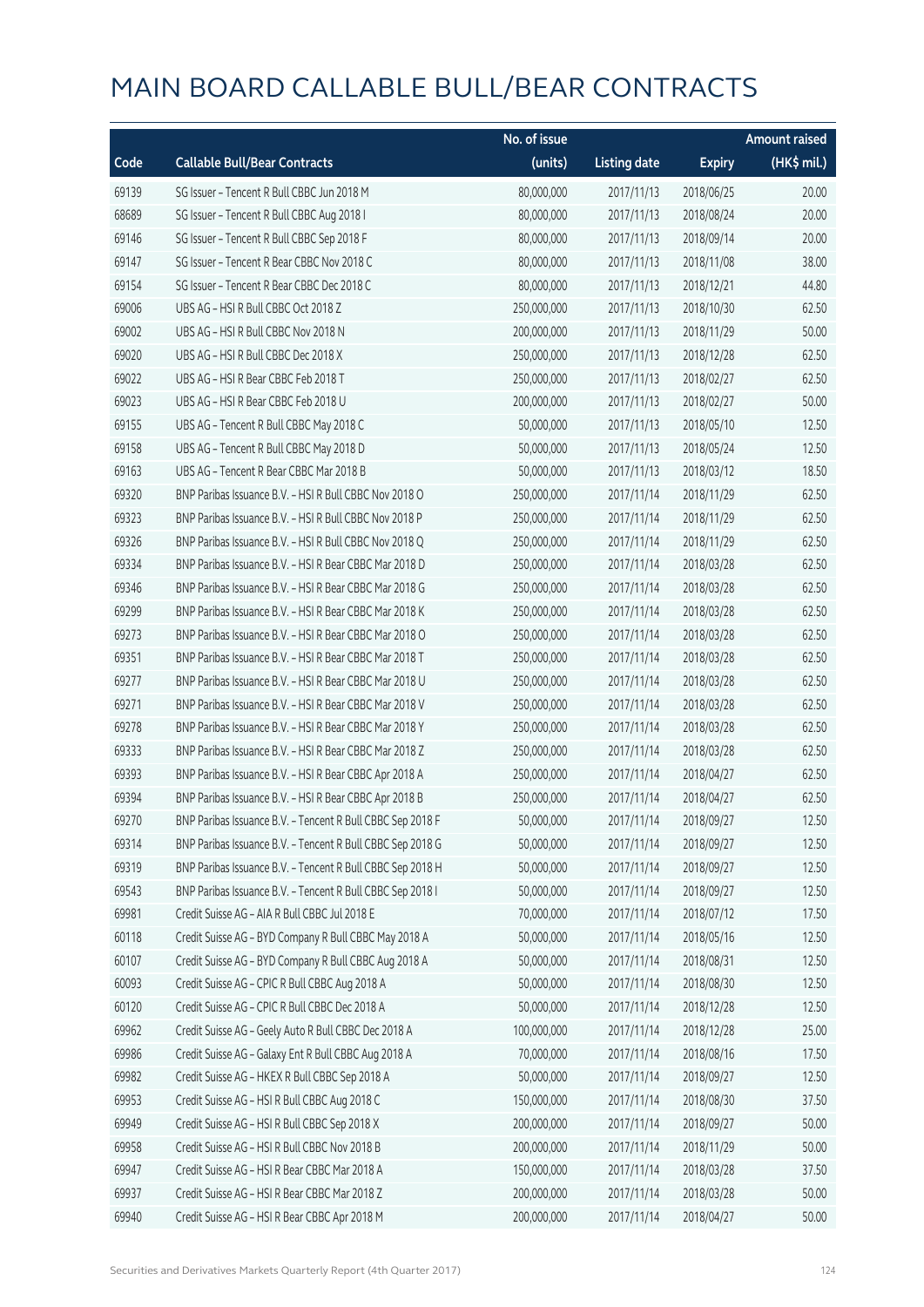|       |                                                          | No. of issue |                     |               | <b>Amount raised</b>  |
|-------|----------------------------------------------------------|--------------|---------------------|---------------|-----------------------|
| Code  | <b>Callable Bull/Bear Contracts</b>                      | (units)      | <b>Listing date</b> | <b>Expiry</b> | $(HK\frac{1}{2}mil.)$ |
| 69965 | Credit Suisse AG - PetCh R Bull CBBC Jul 2018 A          | 50,000,000   | 2017/11/14          | 2018/07/31    | 12.50                 |
| 69948 | Credit Suisse AG - Ping An R Bull CBBC Aug 2018 O        | 100,000,000  | 2017/11/14          | 2018/08/08    | 25.00                 |
| 60029 | Credit Suisse AG - Tencent R Bull CBBC Jul 2018 U        | 50,000,000   | 2017/11/14          | 2018/07/25    | 12.50                 |
| 60067 | Credit Suisse AG - Tencent R Bull CBBC Jul 2018 V        | 50,000,000   | 2017/11/14          | 2018/07/18    | 12.50                 |
| 60028 | Credit Suisse AG - Tencent R Bull CBBC Oct 2018 B        | 50,000,000   | 2017/11/14          | 2018/10/25    | 12.50                 |
| 69984 | Credit Suisse AG - Tencent R Bear CBBC Aug 2018 B        | 50,000,000   | 2017/11/14          | 2018/08/03    | 30.50                 |
| 69995 | Credit Suisse AG - Tencent R Bear CBBC Sep 2018 B        | 50,000,000   | 2017/11/14          | 2018/09/05    | 15.00                 |
| 60026 | Credit Suisse AG - Tencent R Bear CBBC Sep 2018 C        | 50,000,000   | 2017/11/14          | 2018/09/28    | 23.00                 |
| 69399 | Bank of East Asia - Geely Auto R Bull CBBC Sep 2018 A    | 40,000,000   | 2017/11/14          | 2018/09/06    | 10.00                 |
| 69398 | Bank of East Asia - HKEX R Bull CBBC Sep 2018 C          | 40,000,000   | 2017/11/14          | 2018/09/06    | 10.00                 |
| 69400 | Bank of East Asia - PetCh R Bull CBBC Aug 2018 A         | 40,000,000   | 2017/11/14          | 2018/08/28    | 10.00                 |
| 69406 | Bank of East Asia - Ping An R Bull CBBC Aug 2018 E       | 16,000,000   | 2017/11/14          | 2018/08/28    | 10.40                 |
| 69396 | Bank of East Asia - Tencent R Bull CBBC Sep 2018 B       | 40,000,000   | 2017/11/14          | 2018/09/06    | 10.00                 |
| 69852 | Goldman Sachs SP (Asia) - HKEX R Bull CBBC Jun 2018 N    | 80,000,000   | 2017/11/14          | 2018/06/28    | 20.00                 |
| 69855 | Goldman Sachs SP (Asia) - HKEX R Bull CBBC Jun 2018 O    | 80,000,000   | 2017/11/14          | 2018/06/29    | 20.00                 |
| 69873 | Goldman Sachs SP (Asia) - HKEX R Bear CBBC Mar 2018 B    | 80,000,000   | 2017/11/14          | 2018/03/19    | 20.00                 |
| 69544 | Goldman Sachs SP (Asia) - HSI R Bull CBBC Aug 2019 I     | 200,000,000  | 2017/11/14          | 2019/08/29    | 50.00                 |
| 69547 | Goldman Sachs SP (Asia) - HSI R Bull CBBC Aug 2019 J     | 200,000,000  | 2017/11/14          | 2019/08/29    | 50.00                 |
| 69301 | Goldman Sachs SP (Asia) - HSI R Bear CBBC Feb 2018 K     | 200,000,000  | 2017/11/14          | 2018/02/27    | 50.00                 |
| 69313 | Goldman Sachs SP (Asia) - HSI R Bear CBBC Feb 2018 N     | 200,000,000  | 2017/11/14          | 2018/02/27    | 50.00                 |
| 69550 | Goldman Sachs SP (Asia) - HSI R Bear CBBC Feb 2018 O     | 200,000,000  | 2017/11/14          | 2018/02/27    | 50.00                 |
| 69552 | Goldman Sachs SP (Asia) - HSI R Bear CBBC Feb 2018 P     | 200,000,000  | 2017/11/14          | 2018/02/27    | 50.00                 |
| 69307 | Goldman Sachs SP (Asia) - HSI R Bear CBBC Mar 2018 V     | 200,000,000  | 2017/11/14          | 2018/03/28    | 50.00                 |
| 69878 | Goldman Sachs SP (Asia) - Ping An R Bull CBBC Oct 2018 C | 80,000,000   | 2017/11/14          | 2018/10/22    | 20.00                 |
| 69820 | Goldman Sachs SP (Asia) - Tencent R Bull CBBC Mar 2018 Q | 80,000,000   | 2017/11/14          | 2018/03/19    | 20.00                 |
| 69818 | Goldman Sachs SP (Asia) - Tencent R Bull CBBC Mar 2018 S | 80,000,000   | 2017/11/14          | 2018/03/19    | 20.00                 |
| 69821 | Goldman Sachs SP (Asia) - Tencent R Bull CBBC Mar 2018 T | 80,000,000   | 2017/11/14          | 2018/03/20    | 20.00                 |
| 69829 | Goldman Sachs SP (Asia) - Tencent R Bull CBBC Mar 2018 U | 80,000,000   | 2017/11/14          | 2018/03/20    | 20.00                 |
| 69830 | Goldman Sachs SP (Asia) - Tencent R Bear CBBC Mar 2018 U | 80,000,000   | 2017/11/14          | 2018/03/15    | 20.00                 |
| 69838 | Goldman Sachs SP (Asia) - Tencent R Bear CBBC Mar 2018 V | 80,000,000   | 2017/11/14          | 2018/03/16    | 20.00                 |
| 69842 | Goldman Sachs SP (Asia) - Tencent R Bear CBBC Mar 2018 W | 80,000,000   | 2017/11/14          | 2018/03/19    | 20.00                 |
| 69846 | Goldman Sachs SP (Asia) - Tencent R Bear CBBC Mar 2018 X | 80,000,000   | 2017/11/14          | 2018/03/20    | 25.12                 |
| 69847 | Goldman Sachs SP (Asia) - Tencent R Bear CBBC Apr 2018 O | 80,000,000   | 2017/11/14          | 2018/04/03    | 32.88                 |
| 69358 | HK Bank - Evergrande R Bull CBBC Oct 2018 A              | 100,000,000  | 2017/11/14          | 2018/10/31    | 25.00                 |
| 69376 | HK Bank - Geely Auto R Bull CBBC Sep 2018 E              | 40,000,000   | 2017/11/14          | 2018/09/10    | 12.00                 |
| 69356 | HK Bank - HKEX R Bull CBBC Sep 2018 I                    | 50,000,000   | 2017/11/14          | 2018/09/07    | 12.50                 |
| 69363 | HK Bank - HSI R Bull CBBC Jul 2018 U                     | 100,000,000  | 2017/11/14          | 2018/07/30    | 25.00                 |
| 69372 | HK Bank - HSI R Bull CBBC Jul 2018 X                     | 150,000,000  | 2017/11/14          | 2018/07/30    | 37.50                 |
| 69373 | HK Bank - Ping An R Bull CBBC Aug 2018 G                 | 80,000,000   | 2017/11/14          | 2018/08/10    | 20.00                 |
| 69379 | HK Bank - Tencent R Bull CBBC Jun 2018 K                 | 60,000,000   | 2017/11/14          | 2018/06/26    | 15.00                 |
| 69375 | HK Bank - Tencent R Bull CBBC Jul 2018 G                 | 60,000,000   | 2017/11/14          | 2018/07/16    | 15.00                 |
| 69354 | HK Bank - Tencent R Bear CBBC Sep 2018 D                 | 40,000,000   | 2017/11/14          | 2018/09/10    | 24.00                 |
| 69355 | HK Bank - Tencent R Bear CBBC Sep 2018 E                 | 40,000,000   | 2017/11/14          | 2018/09/17    | 32.00                 |
| 69459 | Haitong Int'l Sec - China Life R Bull CBBC Aug 2018 A    | 40,000,000   | 2017/11/14          | 2018/08/01    | 10.00                 |
| 69460 | Haitong Int'l Sec - China Life R Bull CBBC Aug 2018 B    | 40,000,000   | 2017/11/14          | 2018/08/02    | 11.92                 |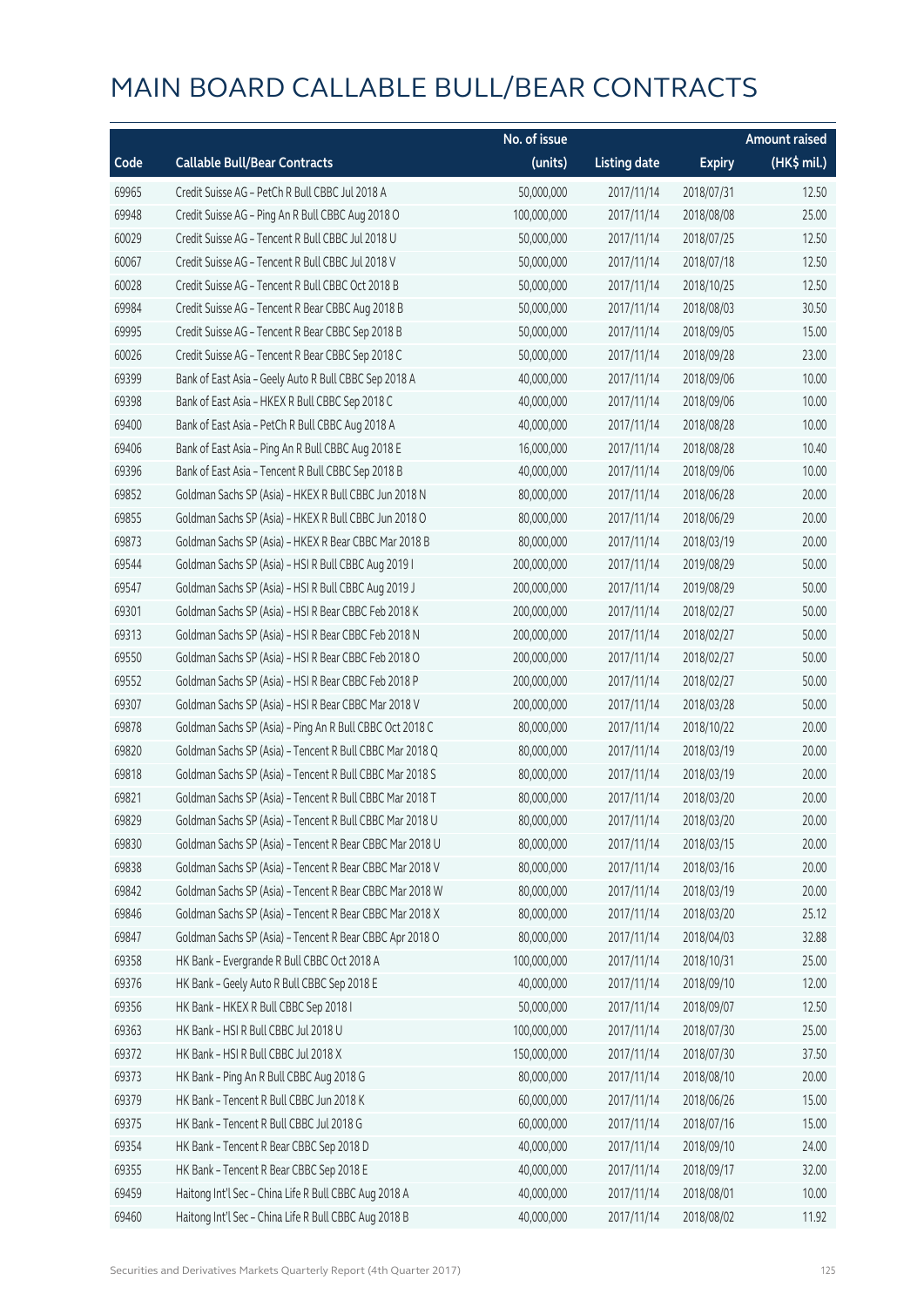|       |                                                      | No. of issue |                     |               | <b>Amount raised</b> |
|-------|------------------------------------------------------|--------------|---------------------|---------------|----------------------|
| Code  | <b>Callable Bull/Bear Contracts</b>                  | (units)      | <b>Listing date</b> | <b>Expiry</b> | (HK\$ mil.)          |
| 69410 | Haitong Int'l Sec - Tencent R Bull CBBC Jul 2018 F   | 40,000,000   | 2017/11/14          | 2018/07/09    | 10.00                |
| 69415 | Haitong Int'l Sec - Tencent R Bull CBBC Jul 2018 G   | 40,000,000   | 2017/11/14          | 2018/07/10    | 10.00                |
| 69424 | Haitong Int'l Sec - Tencent R Bear CBBC May 2018 B   | 40,000,000   | 2017/11/14          | 2018/05/03    | 10.00                |
| 69432 | Haitong Int'l Sec - Tencent R Bear CBBC May 2018 C   | 40,000,000   | 2017/11/14          | 2018/05/04    | 10.00                |
| 69446 | Haitong Int'l Sec - Tencent R Bear CBBC May 2018 D   | 40,000,000   | 2017/11/14          | 2018/05/03    | 10.80                |
| 69883 | J P Morgan SP BV - CC Bank R Bull CBBC Sep 2018 E    | 100,000,000  | 2017/11/14          | 2018/09/21    | 25.00                |
| 69896 | J P Morgan SP BV - Geely Auto R Bull CBBC Dec 2018 B | 250,000,000  | 2017/11/14          | 2018/12/21    | 62.50                |
| 69930 | J P Morgan SP BV - HKEX R Bull CBBC Feb 2018 M       | 40,000,000   | 2017/11/14          | 2018/02/15    | 10.00                |
| 69880 | J P Morgan SP BV - HSBC R Bull CBBC Jul 2018 D       | 150,000,000  | 2017/11/14          | 2018/07/20    | 37.50                |
| 69500 | J P Morgan SP BV - HSI R Bull CBBC Dec 2018 N        | 200,000,000  | 2017/11/14          | 2018/12/28    | 50.00                |
| 69936 | J P Morgan SP BV - HSI R Bull CBBC Dec 2018 O        | 200,000,000  | 2017/11/14          | 2018/12/28    | 50.00                |
| 69510 | J P Morgan SP BV - HSI R Bull CBBC Dec 2018 P        | 200,000,000  | 2017/11/14          | 2018/12/28    | 50.00                |
| 69523 | J P Morgan SP BV - HSI R Bull CBBC Sep 2019 A        | 200,000,000  | 2017/11/14          | 2019/09/27    | 50.00                |
| 69933 | J P Morgan SP BV - HSI R Bull CBBC Sep 2019 B        | 200,000,000  | 2017/11/14          | 2019/09/27    | 50.00                |
| 69495 | J P Morgan SP BV - HSI R Bull CBBC Sep 2019 Y        | 200,000,000  | 2017/11/14          | 2019/09/27    | 50.00                |
| 69509 | J P Morgan SP BV - HSI R Bull CBBC Sep 2019 Z        | 200,000,000  | 2017/11/14          | 2019/09/27    | 50.00                |
| 69463 | J P Morgan SP BV - HSI R Bear CBBC Feb 2018 F        | 200,000,000  | 2017/11/14          | 2018/02/27    | 50.00                |
| 69476 | J P Morgan SP BV - HSI R Bear CBBC Feb 2018 G        | 200,000,000  | 2017/11/14          | 2018/02/27    | 50.00                |
| 69483 | J P Morgan SP BV - HSI R Bear CBBC Feb 2018 H        | 200,000,000  | 2017/11/14          | 2018/02/27    | 50.00                |
| 69524 | J P Morgan SP BV - HSI R Bear CBBC Mar 2018 D        | 200,000,000  | 2017/11/14          | 2018/03/28    | 50.00                |
| 69527 | J P Morgan SP BV - HSI R Bear CBBC Mar 2018 E        | 200,000,000  | 2017/11/14          | 2018/03/28    | 50.00                |
| 69529 | J P Morgan SP BV - HSI R Bear CBBC Apr 2018 B        | 200,000,000  | 2017/11/14          | 2018/04/27    | 50.00                |
| 69534 | J P Morgan SP BV - HSI R Bear CBBC Apr 2018 C        | 200,000,000  | 2017/11/14          | 2018/04/27    | 56.00                |
| 69541 | J P Morgan SP BV - HSI R Bear CBBC Apr 2018 D        | 200,000,000  | 2017/11/14          | 2018/04/27    | 50.00                |
| 69891 | J P Morgan SP BV - ICBC R Bull CBBC Sep 2018 D       | 100,000,000  | 2017/11/14          | 2018/09/21    | 25.00                |
| 69895 | J P Morgan SP BV - PetCh R Bull CBBC Aug 2018 A      | 100,000,000  | 2017/11/14          | 2018/08/17    | 25.00                |
| 69923 | J P Morgan SP BV - Tencent R Bull CBBC Feb 2018 X    | 50,000,000   | 2017/11/14          | 2018/02/15    | 12.50                |
| 69919 | J P Morgan SP BV - Tencent R Bull CBBC Mar 2018 I    | 50,000,000   | 2017/11/14          | 2018/03/16    | 24.25                |
| 69924 | J P Morgan SP BV - Tencent R Bull CBBC Mar 2018 J    | 50,000,000   | 2017/11/14          | 2018/03/16    | 12.50                |
| 69929 | J P Morgan SP BV - Tencent R Bull CBBC Mar 2018 K    | 50,000,000   | 2017/11/14          | 2018/03/16    | 12.50                |
| 69901 | J P Morgan SP BV - Tencent R Bear CBBC Jun 2018 H    | 40,000,000   | 2017/11/14          | 2018/06/15    | 10.00                |
| 69911 | J P Morgan SP BV - Tencent R Bear CBBC Jul 2018 G    | 40,000,000   | 2017/11/14          | 2018/07/20    | 11.60                |
| 69916 | J P Morgan SP BV - Tencent R Bear CBBC Aug 2018 B    | 40,000,000   | 2017/11/14          | 2018/08/17    | 18.80                |
| 69917 | J P Morgan SP BV - Tencent R Bear CBBC Sep 2018 A    | 40,000,000   | 2017/11/14          | 2018/09/21    | 22.60                |
| 69597 | Macquarie Bank Ltd. - HSI R Bear CBBC Jun 2018 H     | 40,000,000   | 2017/11/14          | 2018/06/28    | 10.00                |
| 69600 | Macquarie Bank Ltd. - HSI R Bear CBBC Jun 2018 I     | 40,000,000   | 2017/11/14          | 2018/06/28    | 10.00                |
| 69605 | Macquarie Bank Ltd. - HSI R Bear CBBC Jun 2018 J     | 40,000,000   | 2017/11/14          | 2018/06/28    | 10.00                |
| 69619 | Macquarie Bank Ltd. - HSI R Bear CBBC Jun 2018 K     | 40,000,000   | 2017/11/14          | 2018/06/28    | 10.00                |
| 69620 | Macquarie Bank Ltd. - HSI R Bear CBBC Jun 2018 L     | 40,000,000   | 2017/11/14          | 2018/06/28    | 10.00                |
| 69568 | Macquarie Bank Ltd. - Tencent R Bull CBBC May 2018 G | 14,000,000   | 2017/11/14          | 2018/05/31    | 10.56                |
| 69570 | Macquarie Bank Ltd. - Tencent R Bull CBBC May 2018 H | 14,100,000   | 2017/11/14          | 2018/05/31    | 10.03                |
| 69555 | Macquarie Bank Ltd. - Tencent R Bear CBBC May 2018 G | 13,000,000   | 2017/11/14          | 2018/05/31    | 10.65                |
| 69561 | Macquarie Bank Ltd. - Tencent R Bear CBBC May 2018 H | 11,000,000   | 2017/11/14          | 2018/05/31    | 10.30                |
| 60121 | SG Issuer - BOC HK R Bull CBBC Nov 2018 A            | 80,000,000   | 2017/11/14          | 2018/11/29    | 20.00                |
| 60122 | SG Issuer - BOC HK R Bull CBBC Dec 2018 B            | 80,000,000   | 2017/11/14          | 2018/12/07    | 20.00                |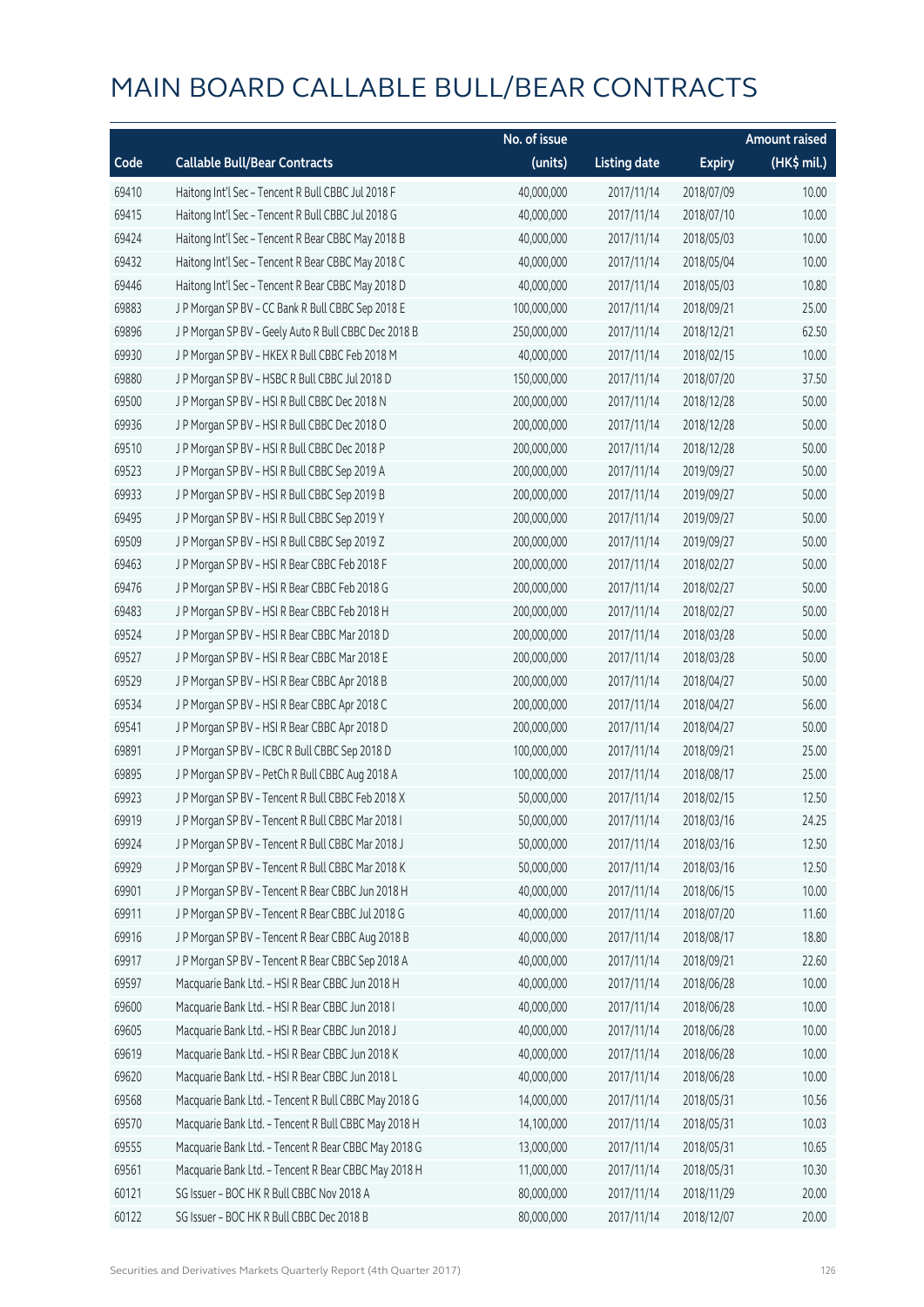|       |                                                 | No. of issue |                     |               | <b>Amount raised</b> |
|-------|-------------------------------------------------|--------------|---------------------|---------------|----------------------|
| Code  | <b>Callable Bull/Bear Contracts</b>             | (units)      | <b>Listing date</b> | <b>Expiry</b> | (HK\$ mil.)          |
| 60213 | SG Issuer - CSOP A50 ETF R Bull CBBC Sep 2018 A | 40,000,000   | 2017/11/14          | 2018/09/14    | 10.00                |
| 60159 | SG Issuer - Geely Auto R Bull CBBC Aug 2018 C   | 40,000,000   | 2017/11/14          | 2018/08/08    | 10.00                |
| 60165 | SG Issuer - HKEX R Bull CBBC Jun 2018 L         | 50,000,000   | 2017/11/14          | 2018/06/26    | 12.50                |
| 60177 | SG Issuer - HKEX R Bull CBBC Sep 2018 B         | 50,000,000   | 2017/11/14          | 2018/09/17    | 12.50                |
| 60217 | SG Issuer - HS H-SH ETF R Bull CBBC Sep 2018 B  | 100,000,000  | 2017/11/14          | 2018/09/07    | 25.00                |
| 69720 | SG Issuer - HSCEI R Bull CBBC Nov 2018 L        | 200,000,000  | 2017/11/14          | 2018/11/29    | 50.00                |
| 69664 | SG Issuer - HSI R Bull CBBC Mar 2019 K          | 200,000,000  | 2017/11/14          | 2019/03/28    | 50.00                |
| 69666 | SG Issuer - HSI R Bull CBBC Apr 2019 C          | 200,000,000  | 2017/11/14          | 2019/04/29    | 50.00                |
| 69668 | SG Issuer - HSI R Bull CBBC Apr 2019 K          | 200,000,000  | 2017/11/14          | 2019/04/29    | 50.00                |
| 69689 | SG Issuer - HSI R Bull CBBC Jul 2019 V          | 200,000,000  | 2017/11/14          | 2019/07/30    | 50.00                |
| 69694 | SG Issuer - HSI R Bull CBBC Jul 2019 W          | 200,000,000  | 2017/11/14          | 2019/07/30    | 50.00                |
| 69632 | SG Issuer - HSI R Bear CBBC Feb 2018 D          | 200,000,000  | 2017/11/14          | 2018/02/27    | 50.00                |
| 69621 | SG Issuer - HSI R Bear CBBC Feb 2018 S          | 200,000,000  | 2017/11/14          | 2018/02/27    | 50.00                |
| 69651 | SG Issuer - HSI R Bear CBBC Feb 2018 T          | 200,000,000  | 2017/11/14          | 2018/02/27    | 50.00                |
| 69656 | SG Issuer - HSI R Bear CBBC Feb 2018 U          | 200,000,000  | 2017/11/14          | 2018/02/27    | 50.00                |
| 69657 | SG Issuer - HSI R Bear CBBC Mar 2018 E          | 200,000,000  | 2017/11/14          | 2018/03/28    | 50.00                |
| 69659 | SG Issuer - HSI R Bear CBBC Mar 2018 F          | 200,000,000  | 2017/11/14          | 2018/03/28    | 50.00                |
| 69660 | SG Issuer - HSI R Bear CBBC Aug 2018 A          | 200,000,000  | 2017/11/14          | 2018/08/30    | 50.00                |
| 69661 | SG Issuer - HSI R Bear CBBC Oct 2018 A          | 200,000,000  | 2017/11/14          | 2018/10/30    | 50.00                |
| 60179 | SG Issuer - PetroChina R Bull CBBC Oct 2018 B   | 40,000,000   | 2017/11/14          | 2018/10/26    | 10.00                |
| 69390 | SG Issuer - PetroChina R Bear CBBC Dec 2018 A   | 40,000,000   | 2017/11/14          | 2018/12/14    | 10.00                |
| 69391 | SG Issuer - Ping An R Bull CBBC Oct 2018 E      | 100,000,000  | 2017/11/14          | 2018/10/12    | 25.00                |
| 69392 | SG Issuer - Ping An R Bear CBBC Dec 2018 B      | 100,000,000  | 2017/11/14          | 2018/12/14    | 25.00                |
| 60186 | SG Issuer - Tencent R Bull CBBC Apr 2018 Y      | 80,000,000   | 2017/11/14          | 2018/04/19    | 20.00                |
| 60199 | SG Issuer - Tencent R Bull CBBC Jun 2018 N      | 80,000,000   | 2017/11/14          | 2018/06/21    | 20.00                |
| 60208 | SG Issuer - Tencent R Bull CBBC Jul 2018 N      | 80,000,000   | 2017/11/14          | 2018/07/26    | 20.00                |
| 60209 | SG Issuer - Tencent R Bear CBBC Nov 2018 D      | 80,000,000   | 2017/11/14          | 2018/11/16    | 30.00                |
| 60210 | SG Issuer - Tencent R Bear CBBC Dec 2018 D      | 80,000,000   | 2017/11/14          | 2018/12/19    | 39.60                |
| 69809 | UBS AG - HKEX R Bull CBBC Sep 2018 C            | 50,000,000   | 2017/11/14          | 2018/09/17    | 12.50                |
| 69816 | UBS AG - HKEX R Bull CBBC Sep 2018 D            | 50,000,000   | 2017/11/14          | 2018/09/24    | 12.50                |
| 69791 | UBS AG - HSI R Bull CBBC Nov 2018 S             | 200,000,000  | 2017/11/14          | 2018/11/29    | 50.00                |
| 69789 | UBS AG - HSI R Bull CBBC Dec 2018 Y             | 250,000,000  | 2017/11/14          | 2018/12/28    | 62.50                |
| 69792 | UBS AG - HSI R Bull CBBC Dec 2018 Z             | 250,000,000  | 2017/11/14          | 2018/12/28    | 62.50                |
| 69788 | UBS AG - HSI R Bull CBBC Apr 2019 Q             | 200,000,000  | 2017/11/14          | 2019/04/29    | 50.00                |
| 69777 | UBS AG - HSI R Bear CBBC Feb 2018 B             | 200,000,000  | 2017/11/14          | 2018/02/27    | 50.00                |
| 69780 | UBS AG - HSI R Bear CBBC Feb 2018 D             | 250,000,000  | 2017/11/14          | 2018/02/27    | 62.50                |
| 69723 | UBS AG - HSI R Bear CBBC Feb 2018 W             | 200,000,000  | 2017/11/14          | 2018/02/27    | 50.00                |
| 69724 | UBS AG - HSI R Bear CBBC Feb 2018 X             | 250,000,000  | 2017/11/14          | 2018/02/27    | 62.50                |
| 69767 | UBS AG - HSI R Bear CBBC Feb 2018 Y             | 250,000,000  | 2017/11/14          | 2018/02/27    | 62.50                |
| 69775 | UBS AG - HSI R Bear CBBC Feb 2018 Z             | 250,000,000  | 2017/11/14          | 2018/02/27    | 62.50                |
| 69779 | UBS AG - HSI R Bear CBBC Mar 2018 L             | 250,000,000  | 2017/11/14          | 2018/03/28    | 62.50                |
| 69782 | UBS AG - HSI R Bear CBBC Mar 2018 M             | 250,000,000  | 2017/11/14          | 2018/03/28    | 62.50                |
| 69807 | UBS AG - Ping An R Bull CBBC Aug 2018 D         | 50,000,000   | 2017/11/14          | 2018/08/13    | 12.50                |
| 69800 | UBS AG - Tencent R Bull CBBC Mar 2018 M         | 50,000,000   | 2017/11/14          | 2018/03/05    | 12.50                |
| 69801 | UBS AG - Tencent R Bull CBBC Mar 2018 N         | 50,000,000   | 2017/11/14          | 2018/03/26    | 12.50                |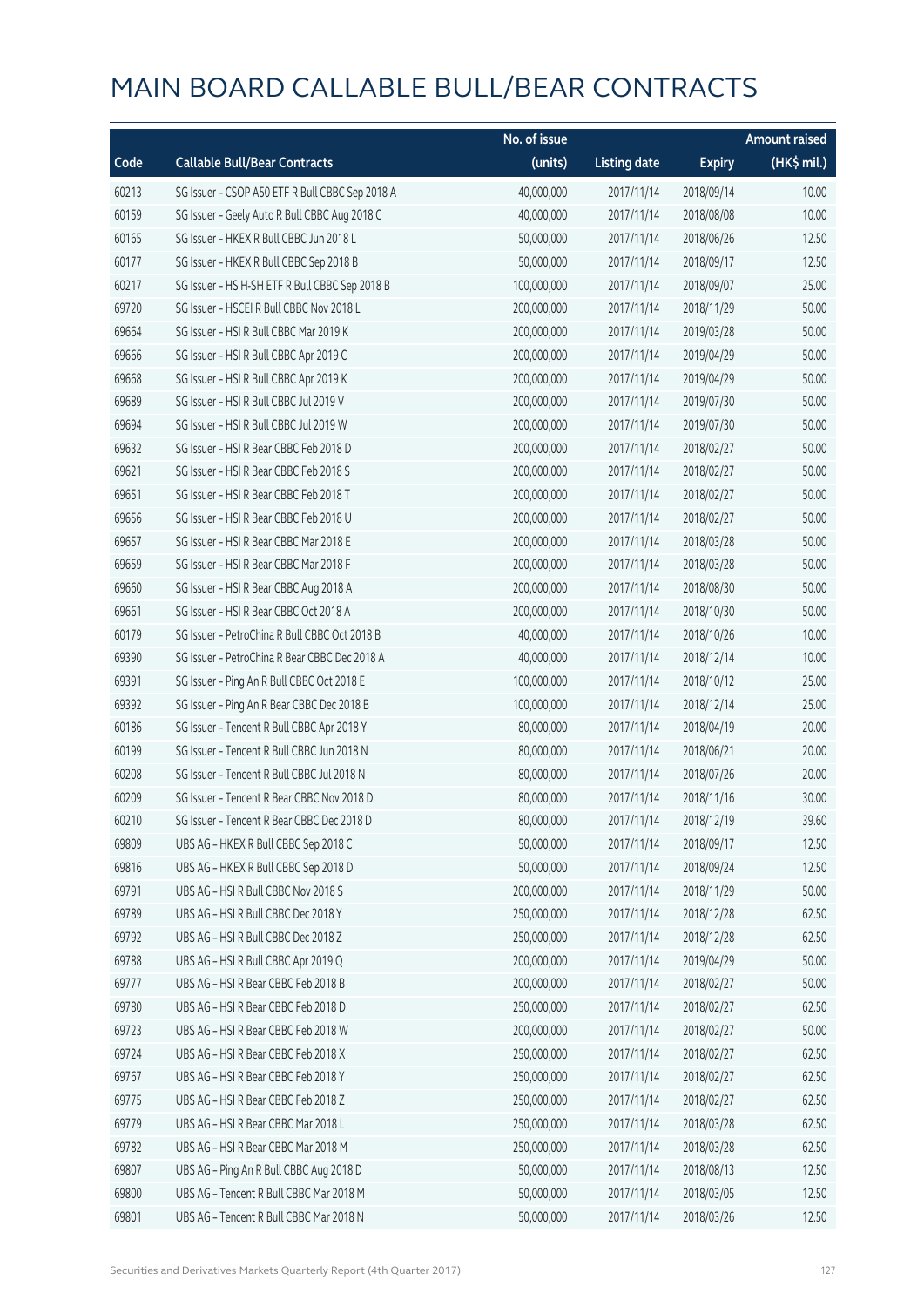|       |                                                             | No. of issue |                     |               | <b>Amount raised</b> |
|-------|-------------------------------------------------------------|--------------|---------------------|---------------|----------------------|
| Code  | <b>Callable Bull/Bear Contracts</b>                         | (units)      | <b>Listing date</b> | <b>Expiry</b> | (HK\$ mil.)          |
| 69802 | UBS AG - Tencent R Bull CBBC Mar 2018 O                     | 50,000,000   | 2017/11/14          | 2018/03/12    | 12.50                |
| 69730 | UBS AG - Tencent R Bear CBBC Mar 2018 C                     | 50,000,000   | 2017/11/14          | 2018/03/12    | 12.50                |
| 69761 | UBS AG - Tencent R Bear CBBC Mar 2018 D                     | 50,000,000   | 2017/11/14          | 2018/03/19    | 12.50                |
| 69803 | UBS AG - Tencent R Bear CBBC Mar 2018 E                     | 50,000,000   | 2017/11/14          | 2018/03/12    | 16.50                |
| 69804 | UBS AG - Tencent R Bear CBBC Mar 2018 F                     | 50,000,000   | 2017/11/14          | 2018/03/26    | 21.50                |
| 60416 | BNP Paribas Issuance B.V. - HKEX R Bull CBBC Aug 2018 Q     | 50,000,000   | 2017/11/15          | 2018/08/30    | 12.50                |
| 60417 | BNP Paribas Issuance B.V. - HKEx R Bear CBBC Mar 2018 A     | 50,000,000   | 2017/11/15          | 2018/03/28    | 12.50                |
| 60412 | BNP Paribas Issuance B.V. - HSI R Bear CBBC Apr 2018 C      | 250,000,000  | 2017/11/15          | 2018/04/27    | 62.50                |
| 60324 | BNP Paribas Issuance B.V. - Tencent R Bull CBBC Sep 2018 J  | 50,000,000   | 2017/11/15          | 2018/09/27    | 12.50                |
| 60254 | BNP Paribas Issuance B.V. - Tencent R Bear CBBC Apr 2018 K  | 50,000,000   | 2017/11/15          | 2018/04/27    | 16.00                |
| 60286 | BNP Paribas Issuance B.V. - Tencent R Bear CBBC Apr 2018 M  | 50,000,000   | 2017/11/15          | 2018/04/27    | 26.00                |
| 60255 | BNP Paribas Issuance B.V. - Tencent R Bear CBBC Apr 2018 R  | 50,000,000   | 2017/11/15          | 2018/04/27    | 18.50                |
| 60285 | BNP Paribas Issuance B.V. - Tencent R Bear CBBC Apr 2018 S  | 50,000,000   | 2017/11/15          | 2018/04/27    | 23.50                |
| 60263 | BNP Paribas Issuance B.V. - Tencent R Bear CBBC Apr 2018 Y  | 50,000,000   | 2017/11/15          | 2018/04/27    | 21.00                |
| 60321 | BNP Paribas Issuance B.V. - Tencent R Bear CBBC Apr 2018 Z  | 50,000,000   | 2017/11/15          | 2018/04/27    | 28.50                |
| 60785 | Credit Suisse AG - BYD Company R Bull CBBC Jul 2018 A       | 50,000,000   | 2017/11/15          | 2018/07/11    | 12.50                |
| 60779 | Credit Suisse AG - HKEX R Bull CBBC Jun 2018 T              | 50,000,000   | 2017/11/15          | 2018/06/28    | 12.50                |
| 60783 | Credit Suisse AG - HKEX R Bull CBBC Jul 2018 C              | 50,000,000   | 2017/11/15          | 2018/07/12    | 12.50                |
| 60751 | Credit Suisse AG - HSI R Bull CBBC May 2018 K               | 200,000,000  | 2017/11/15          | 2018/05/30    | 50.00                |
| 60769 | Credit Suisse AG - HSI R Bull CBBC Sep 2018 B               | 200,000,000  | 2017/11/15          | 2018/09/27    | 50.00                |
| 60742 | Credit Suisse AG - HSI R Bull CBBC Sep 2018 Y               | 200,000,000  | 2017/11/15          | 2018/09/27    | 50.00                |
| 60766 | Credit Suisse AG - HSI R Bear CBBC Mar 2018 B               | 200,000,000  | 2017/11/15          | 2018/03/28    | 50.00                |
| 60796 | Credit Suisse AG - HSI R Bear CBBC Apr 2018 N               | 200,000,000  | 2017/11/15          | 2018/04/27    | 50.00                |
| 60735 | Credit Suisse AG - Tencent R Bull CBBC Aug 2018 C           | 50,000,000   | 2017/11/15          | 2018/08/22    | 12.50                |
| 60786 | Credit Suisse AG - Tencent R Bull CBBC Oct 2018 C           | 50,000,000   | 2017/11/15          | 2018/10/24    | 12.50                |
| 60790 | Credit Suisse AG - Tencent R Bear CBBC Aug 2018 C           | 50,000,000   | 2017/11/15          | 2018/08/22    | 12.50                |
| 60868 | Goldman Sachs SP (Asia) - China Life R Bull CBBC May 2018 D | 80,000,000   | 2017/11/15          | 2018/05/28    | 20.00                |
| 60871 | Goldman Sachs SP (Asia) - HSBC R Bear CBBC Apr 2018 A       | 80,000,000   | 2017/11/15          | 2018/04/27    | 20.00                |
| 60803 | Goldman Sachs SP (Asia) - HSI R Bull CBBC Sep 2019 A        | 200,000,000  | 2017/11/15          | 2019/09/27    | 50.00                |
| 60822 | Goldman Sachs SP (Asia) - HSI R Bull CBBC Sep 2019 B        | 200,000,000  | 2017/11/15          | 2019/09/27    | 50.00                |
| 60823 | Goldman Sachs SP (Asia) - HSI R Bull CBBC Sep 2019 C        | 200,000,000  | 2017/11/15          | 2019/09/27    | 50.00                |
| 60327 | Goldman Sachs SP (Asia) - HSI R Bear CBBC Feb 2018 Q        | 200,000,000  | 2017/11/15          | 2018/02/27    | 50.00                |
| 60826 | Goldman Sachs SP (Asia) - HSI R Bear CBBC Feb 2018 R        | 200,000,000  | 2017/11/15          | 2018/02/27    | 50.00                |
| 60831 | Goldman Sachs SP (Asia) - HSI R Bear CBBC Feb 2018 S        | 200,000,000  | 2017/11/15          | 2018/02/27    | 50.00                |
| 60834 | Goldman Sachs SP (Asia) - Tencent R Bull CBBC Feb 2018 G    | 80,000,000   | 2017/11/15          | 2018/02/28    | 20.00                |
| 60838 | Goldman Sachs SP (Asia) - Tencent R Bull CBBC Feb 2018 H    | 80,000,000   | 2017/11/15          | 2018/02/28    | 20.00                |
| 60846 | Goldman Sachs SP (Asia) - Tencent R Bull CBBC Feb 2018 I    | 80,000,000   | 2017/11/15          | 2018/02/28    | 20.00                |
| 60847 | Goldman Sachs SP (Asia) - Tencent R Bear CBBC Mar 2018 Y    | 80,000,000   | 2017/11/15          | 2018/03/01    | 20.00                |
| 60373 | HK Bank - AAC Tech R Bull CBBC Sep 2018 A                   | 40,000,000   | 2017/11/15          | 2018/09/28    | 10.00                |
| 60401 | HK Bank - Evergrande R Bull CBBC Nov 2018 B                 | 100,000,000  | 2017/11/15          | 2018/11/30    | 25.00                |
| 60381 | HK Bank - Geely Auto R Bull CBBC Jul 2018 G                 | 40,000,000   | 2017/11/15          | 2018/07/30    | 10.00                |
| 60404 | HK Bank - HSI R Bull CBBC Jul 2018 Y                        | 150,000,000  | 2017/11/15          | 2018/07/30    | 37.50                |
| 60368 | HK Bank - HSI R Bull CBBC Aug 2018 J                        | 100,000,000  | 2017/11/15          | 2018/08/30    | 25.00                |
| 60369 | HK Bank - HSI R Bear CBBC Sep 2018 F                        | 100,000,000  | 2017/11/15          | 2018/09/27    | 25.00                |
| 60378 | HK Bank - Sunny Optical R Bull CBBC Jul 2018 E              | 40,000,000   | 2017/11/15          | 2018/07/16    | 10.00                |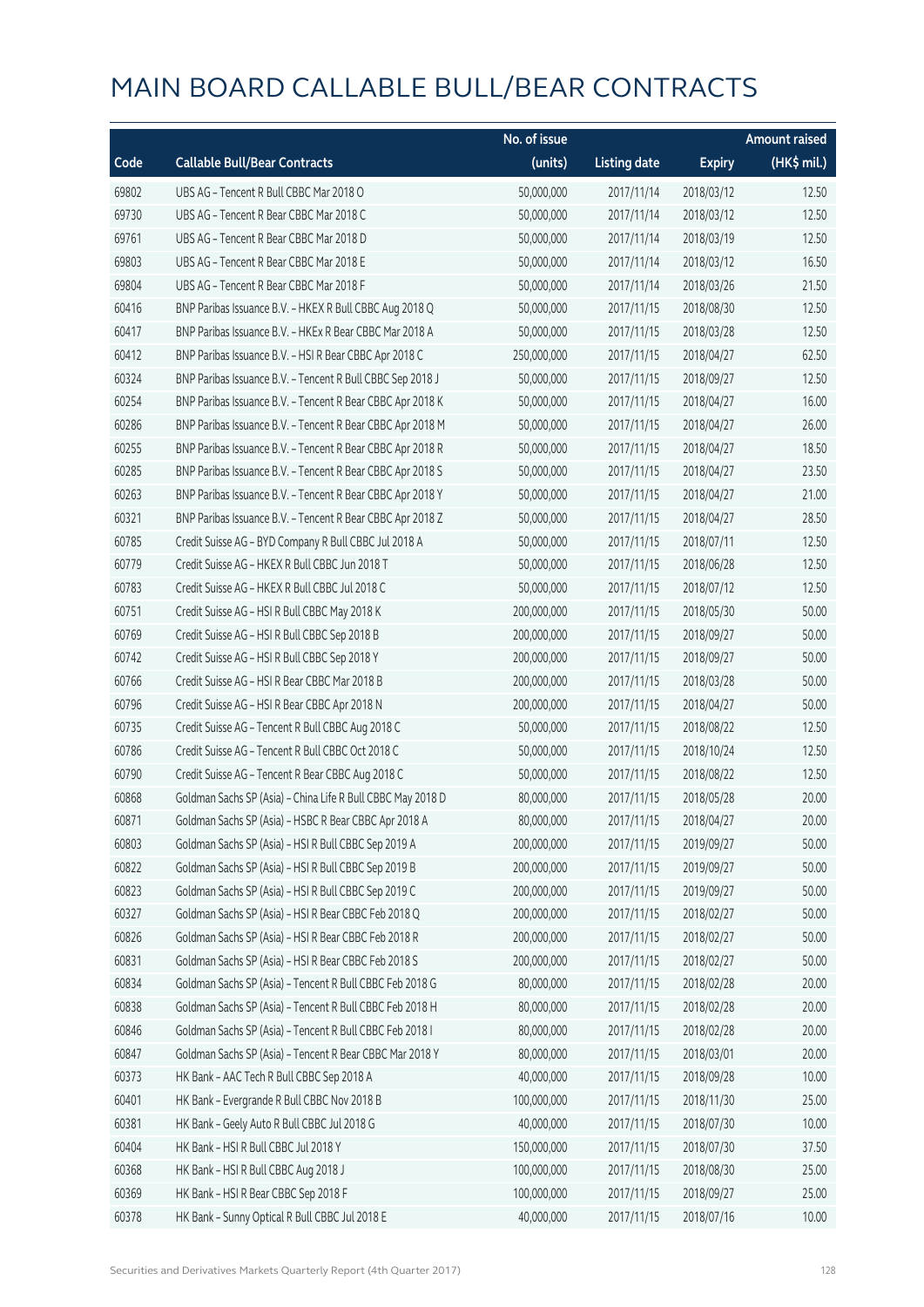|       |                                                       | No. of issue |                     |               | <b>Amount raised</b> |
|-------|-------------------------------------------------------|--------------|---------------------|---------------|----------------------|
| Code  | <b>Callable Bull/Bear Contracts</b>                   | (units)      | <b>Listing date</b> | <b>Expiry</b> | (HK\$ mil.)          |
| 60388 | HK Bank - Tencent R Bull CBBC Jul 2018 P              | 60,000,000   | 2017/11/15          | 2018/07/23    | 15.00                |
| 60403 | HK Bank - Tencent R Bull CBBC Jul 2018 Q              | 60,000,000   | 2017/11/15          | 2018/07/30    | 15.00                |
| 60399 | HK Bank - Tencent R Bear CBBC Aug 2018 N              | 40,000,000   | 2017/11/15          | 2018/08/20    | 18.00                |
| 60250 | Haitong Int'l Sec - Geely Auto R Bull CBBC Sep 2018 B | 40,000,000   | 2017/11/15          | 2018/09/21    | 10.00                |
| 60251 | Haitong Int'l Sec - Geely Auto R Bull CBBC Sep 2018 C | 40,000,000   | 2017/11/15          | 2018/09/20    | 13.80                |
| 60572 | J P Morgan SP BV - HSI R Bull CBBC Dec 2018 Q         | 200,000,000  | 2017/11/15          | 2018/12/28    | 50.00                |
| 60574 | J P Morgan SP BV - HSI R Bull CBBC Dec 2018 R         | 200,000,000  | 2017/11/15          | 2018/12/28    | 50.00                |
| 60575 | J P Morgan SP BV - HSI R Bull CBBC Dec 2018 X         | 200,000,000  | 2017/11/15          | 2018/12/28    | 50.00                |
| 60568 | J P Morgan SP BV - HSI R Bull CBBC Sep 2019 H         | 200,000,000  | 2017/11/15          | 2019/09/27    | 50.00                |
| 60675 | J P Morgan SP BV - HSI R Bear CBBC Feb 2018 K         | 200,000,000  | 2017/11/15          | 2018/02/27    | 50.00                |
| 60680 | J P Morgan SP BV - HSI R Bear CBBC Feb 2018 M         | 200,000,000  | 2017/11/15          | 2018/02/27    | 50.00                |
| 60685 | J P Morgan SP BV - HSI R Bear CBBC Apr 2018 E         | 200,000,000  | 2017/11/15          | 2018/04/27    | 70.00                |
| 60584 | J P Morgan SP BV - Tencent R Bull CBBC Mar 2018 L     | 50,000,000   | 2017/11/15          | 2018/03/16    | 12.50                |
| 60437 | SG Issuer - HKEX R Bull CBBC Apr 2018 G               | 50,000,000   | 2017/11/15          | 2018/04/09    | 12.50                |
| 60666 | SG Issuer - HSI R Bull CBBC Mar 2019 L                | 200,000,000  | 2017/11/15          | 2019/03/28    | 50.00                |
| 60435 | SG Issuer - HSI R Bull CBBC Jul 2019 X                | 200,000,000  | 2017/11/15          | 2019/07/30    | 50.00                |
| 60668 | SG Issuer - HSI R Bull CBBC Jul 2019 Y                | 200,000,000  | 2017/11/15          | 2019/07/30    | 50.00                |
| 60674 | SG Issuer - HSI R Bull CBBC Jul 2019 Z                | 200,000,000  | 2017/11/15          | 2019/07/30    | 50.00                |
| 60586 | SG Issuer - HSI R Bear CBBC Feb 2018 V                | 200,000,000  | 2017/11/15          | 2018/02/27    | 50.00                |
| 60593 | SG Issuer - HSI R Bear CBBC Feb 2018 X                | 200,000,000  | 2017/11/15          | 2018/02/27    | 50.00                |
| 60611 | SG Issuer - HSI R Bear CBBC Mar 2018 H                | 200,000,000  | 2017/11/15          | 2018/03/28    | 50.00                |
| 60613 | SG Issuer - HSI R Bear CBBC Mar 2018 I                | 200,000,000  | 2017/11/15          | 2018/03/28    | 50.00                |
| 60639 | SG Issuer - HSI R Bear CBBC Apr 2018 G                | 200,000,000  | 2017/11/15          | 2018/04/27    | 50.00                |
| 60645 | SG Issuer - HSI R Bear CBBC Apr 2018 H                | 200,000,000  | 2017/11/15          | 2018/04/27    | 50.00                |
| 60649 | SG Issuer - HSI R Bear CBBC Apr 2018 I                | 200,000,000  | 2017/11/15          | 2018/04/27    | 50.00                |
| 60438 | SG Issuer - Tencent R Bull CBBC Apr 2018 Z            | 80,000,000   | 2017/11/15          | 2018/04/09    | 20.00                |
| 60876 | SG Issuer - Tencent R Bull CBBC Aug 2018 J            | 80,000,000   | 2017/11/15          | 2018/08/30    | 20.00                |
| 60877 | SG Issuer - Tencent R Bear CBBC Nov 2018 E            | 80,000,000   | 2017/11/15          | 2018/11/09    | 52.00                |
| 60522 | UBS AG - HSI R Bull CBBC Oct 2018 I                   | 200,000,000  | 2017/11/15          | 2018/10/30    | 50.00                |
| 60511 | UBS AG - HSI R Bull CBBC Nov 2018 V                   | 250,000,000  | 2017/11/15          | 2018/11/29    | 62.50                |
| 60530 | UBS AG - HSI R Bull CBBC Nov 2018 W                   | 250,000,000  | 2017/11/15          | 2018/11/29    | 62.50                |
| 60484 | UBS AG - HSI R Bull CBBC Dec 2018 B                   | 200,000,000  | 2017/11/15          | 2018/12/28    | 50.00                |
| 60526 | UBS AG - HSI R Bull CBBC Dec 2018 C                   | 250,000,000  | 2017/11/15          | 2018/12/28    | 62.50                |
| 60455 | UBS AG - HSI R Bear CBBC Feb 2018 L                   | 200,000,000  | 2017/11/15          | 2018/02/27    | 50.00                |
| 60475 | UBS AG - HSI R Bear CBBC Feb 2018 S                   | 200,000,000  | 2017/11/15          | 2018/02/27    | 50.00                |
| 60565 | UBS AG - HSI R Bear CBBC Feb 2018 V                   | 200,000,000  | 2017/11/15          | 2018/02/27    | 50.00                |
| 60467 | UBS AG - HSI R Bear CBBC Mar 2018 N                   | 200,000,000  | 2017/11/15          | 2018/03/28    | 50.00                |
| 60480 | UBS AG - HSI R Bear CBBC Mar 2018 O                   | 200,000,000  | 2017/11/15          | 2018/03/28    | 50.00                |
| 60481 | UBS AG - HSI R Bear CBBC Mar 2018 P                   | 250,000,000  | 2017/11/15          | 2018/03/28    | 62.50                |
| 60482 | UBS AG - HSI R Bear CBBC Mar 2018 Q                   | 250,000,000  | 2017/11/15          | 2018/03/28    | 62.50                |
| 60483 | UBS AG - HSI R Bear CBBC Apr 2018 A                   | 250,000,000  | 2017/11/15          | 2018/04/27    | 77.50                |
| 60532 | UBS AG - Tencent R Bull CBBC Mar 2018 P               | 40,000,000   | 2017/11/15          | 2018/03/20    | 10.00                |
| 60539 | UBS AG - Tencent R Bull CBBC Mar 2018 Q               | 40,000,000   | 2017/11/15          | 2018/03/07    | 10.00                |
| 60550 | UBS AG - Tencent R Bull CBBC Mar 2018 R               | 40,000,000   | 2017/11/15          | 2018/03/16    | 10.00                |
| 60443 | UBS AG - Tencent R Bear CBBC Apr 2018 D               | 50,000,000   | 2017/11/15          | 2018/04/09    | 12.50                |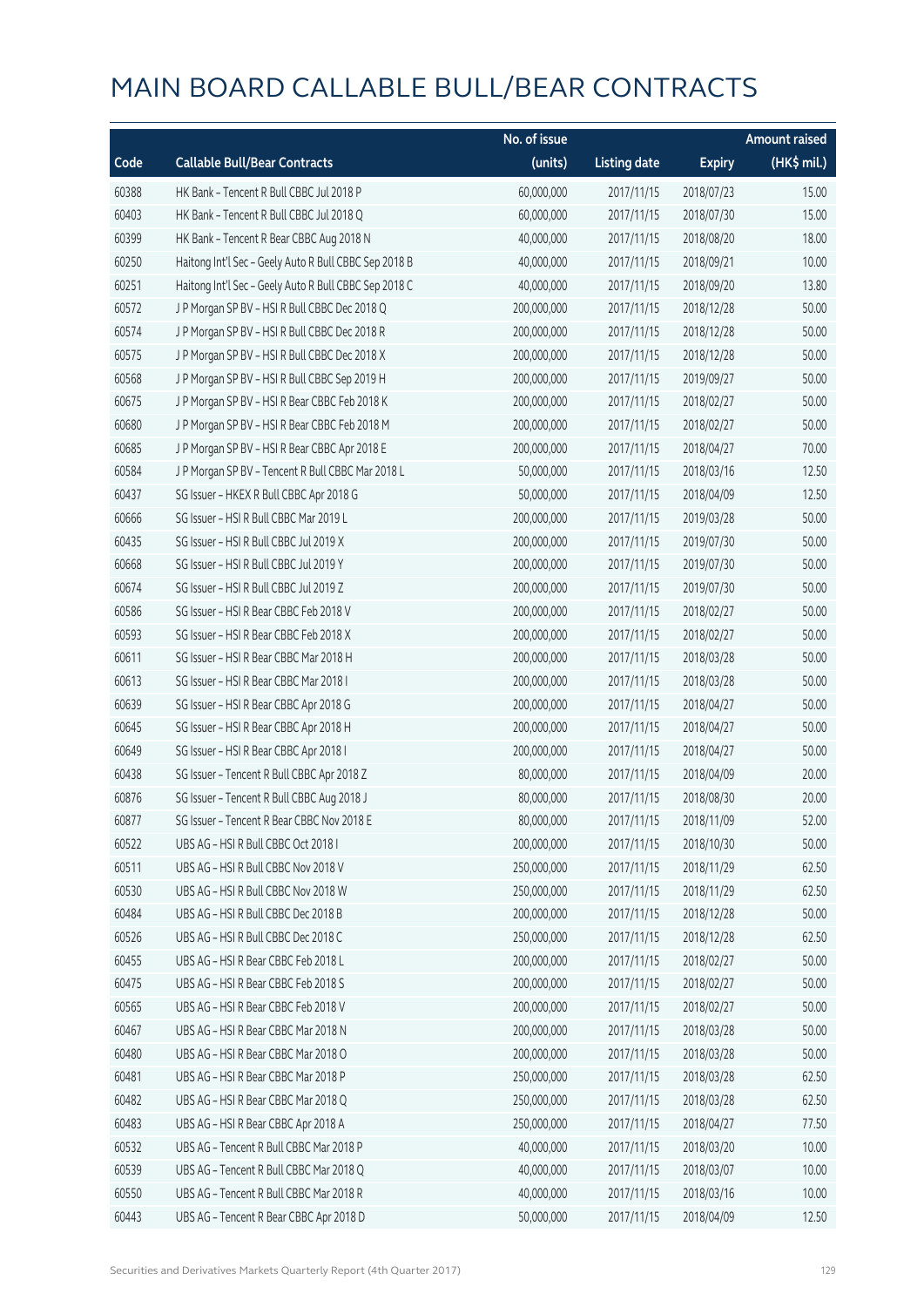|       |                                                             | No. of issue |                     |               | <b>Amount raised</b> |
|-------|-------------------------------------------------------------|--------------|---------------------|---------------|----------------------|
| Code  | <b>Callable Bull/Bear Contracts</b>                         | (units)      | <b>Listing date</b> | <b>Expiry</b> | (HK\$ mil.)          |
| 60447 | UBS AG - Tencent R Bear CBBC Apr 2018 E                     | 50,000,000   | 2017/11/15          | 2018/04/16    | 12.50                |
| 60554 | UBS AG - Tencent R Bear CBBC Apr 2018 F                     | 40,000,000   | 2017/11/15          | 2018/04/10    | 19.60                |
| 60355 | Bank Vontobel - HSI R Bull CBBC Mar 2018 A                  | 100,000,000  | 2017/11/15          | 2018/03/28    | 25.20                |
| 60357 | Bank Vontobel - HSI R Bull CBBC Mar 2018 B                  | 100,000,000  | 2017/11/15          | 2018/03/28    | 25.30                |
| 60348 | Bank Vontobel - HSI R Bear CBBC Mar 2018 A                  | 100,000,000  | 2017/11/15          | 2018/03/28    | 25.30                |
| 60349 | Bank Vontobel - HSI R Bear CBBC Mar 2018 B                  | 100,000,000  | 2017/11/15          | 2018/03/28    | 25.10                |
| 61272 | Credit Suisse AG - AIA R Bull CBBC Jun 2018 D               | 70,000,000   | 2017/11/16          | 2018/06/07    | 17.50                |
| 61274 | Credit Suisse AG - BYD Company R Bull CBBC Aug 2018 B       | 50,000,000   | 2017/11/16          | 2018/08/10    | 12.50                |
| 61299 | Credit Suisse AG - CUni R Bull CBBC Aug 2018 A              | 50,000,000   | 2017/11/16          | 2018/08/10    | 12.50                |
| 61269 | Credit Suisse AG - HKEX R Bull CBBC Oct 2018 B              | 50,000,000   | 2017/11/16          | 2018/10/11    | 12.50                |
| 61288 | Credit Suisse AG - HSBC R Bull CBBC Sep 2018 C              | 100,000,000  | 2017/11/16          | 2018/09/19    | 25.00                |
| 61316 | Credit Suisse AG - HSCEI R Bull CBBC Oct 2018 A             | 100,000,000  | 2017/11/16          | 2018/10/30    | 25.00                |
| 61247 | Credit Suisse AG - HSI R Bull CBBC Oct 2018 H               | 200,000,000  | 2017/11/16          | 2018/10/30    | 50.00                |
| 61237 | Credit Suisse AG - HSI R Bull CBBC Nov 2018 C               | 200,000,000  | 2017/11/16          | 2018/11/29    | 50.00                |
| 61242 | Credit Suisse AG - HSI R Bull CBBC Nov 2018 D               | 200,000,000  | 2017/11/16          | 2018/11/29    | 50.00                |
| 61246 | Credit Suisse AG - HSI R Bull CBBC Apr 2019 A               | 200,000,000  | 2017/11/16          | 2019/04/29    | 50.00                |
| 61229 | Credit Suisse AG - HSI R Bear CBBC Mar 2018 C               | 200,000,000  | 2017/11/16          | 2018/03/28    | 50.00                |
| 61232 | Credit Suisse AG - HSI R Bear CBBC Apr 2018 O               | 200,000,000  | 2017/11/16          | 2018/04/27    | 50.00                |
| 61306 | Credit Suisse AG - HSI R Bear CBBC Apr 2018 P               | 200,000,000  | 2017/11/16          | 2018/04/27    | 50.00                |
| 61310 | Credit Suisse AG - Ping An R Bull CBBC Aug 2018 P           | 100,000,000  | 2017/11/16          | 2018/08/31    | 25.00                |
| 61296 | Credit Suisse AG - Ping An R Bear CBBC Jun 2018 A           | 70,000,000   | 2017/11/16          | 2018/06/14    | 17.50                |
| 61264 | Credit Suisse AG - Tencent R Bull CBBC Jun 2018 Z           | 50,000,000   | 2017/11/16          | 2018/06/21    | 12.50                |
| 61295 | Credit Suisse AG - Tencent R Bear CBBC Jun 2018 F           | 50,000,000   | 2017/11/16          | 2018/06/21    | 12.50                |
| 61046 | Bank of East Asia - China Mobile R Bull CBBC Sep 2018 A     | 60,000,000   | 2017/11/16          | 2018/09/07    | 15.00                |
| 61087 | Bank of East Asia - CC Bank R Bull CBBC Sep 2018 A          | 60,000,000   | 2017/11/16          | 2018/09/07    | 15.00                |
| 61050 | Bank of East Asia - CM Bank R Bull CBBC Sep 2018 A          | 25,000,000   | 2017/11/16          | 2018/09/07    | 10.00                |
| 61045 | Bank of East Asia - Galaxy Ent R Bull CBBC Sep 2018 A       | 16,000,000   | 2017/11/16          | 2018/09/07    | 10.40                |
| 61088 | Bank of East Asia - Ping An R Bull CBBC Aug 2018 F          | 16,000,000   | 2017/11/16          | 2018/08/16    | 10.40                |
| 61044 | Bank of East Asia - Sunny Optical R Bull CBBC Sep 2018 A    | 40,000,000   | 2017/11/16          | 2018/09/07    | 10.00                |
| 61042 | Bank of East Asia - Tencent R Bull CBBC Sep 2018 C          | 40,000,000   | 2017/11/16          | 2018/09/07    | 10.00                |
| 61172 | Goldman Sachs SP (Asia) - China Life R Bull CBBC May 2018 E | 80,000,000   | 2017/11/16          | 2018/05/28    | 20.00                |
| 61173 | Goldman Sachs SP (Asia) - HKEX R Bull CBBC Jun 2018 P       | 80,000,000   | 2017/11/16          | 2018/06/28    | 20.00                |
| 61180 | Goldman Sachs SP (Asia) - HSBC R Bull CBBC Sep 2018 F       | 80,000,000   | 2017/11/16          | 2018/09/19    | 20.00                |
| 61193 | Goldman Sachs SP (Asia) - HSBC R Bull CBBC Sep 2018 G       | 80,000,000   | 2017/11/16          | 2018/09/20    | 20.00                |
| 61194 | Goldman Sachs SP (Asia) - HSBC R Bull CBBC Sep 2018 H       | 80,000,000   | 2017/11/16          | 2018/09/26    | 20.00                |
| 61196 | Goldman Sachs SP (Asia) - HSBC R Bull CBBC Sep 2018 I       | 80,000,000   | 2017/11/16          | 2018/09/28    | 20.00                |
| 61019 | Goldman Sachs SP (Asia) - HSI R Bull CBBC Aug 2019 K        | 200,000,000  | 2017/11/16          | 2019/08/29    | 50.00                |
| 61032 | Goldman Sachs SP (Asia) - HSI R Bull CBBC Aug 2019 L        | 200,000,000  | 2017/11/16          | 2019/08/29    | 50.00                |
| 61038 | Goldman Sachs SP (Asia) - HSI R Bull CBBC Aug 2019 M        | 200,000,000  | 2017/11/16          | 2019/08/29    | 50.00                |
| 60886 | Goldman Sachs SP (Asia) - HSI R Bear CBBC Feb 2018 T        | 200,000,000  | 2017/11/16          | 2018/02/27    | 50.00                |
| 60887 | Goldman Sachs SP (Asia) - HSI R Bear CBBC Feb 2018 U        | 200,000,000  | 2017/11/16          | 2018/02/27    | 50.00                |
| 61163 | Goldman Sachs SP (Asia) - Ping An R Bull CBBC Oct 2018 D    | 80,000,000   | 2017/11/16          | 2018/10/18    | 20.00                |
| 61170 | Goldman Sachs SP (Asia) - Ping An R Bull CBBC Oct 2018 E    | 80,000,000   | 2017/11/16          | 2018/10/19    | 20.00                |
| 61161 | Goldman Sachs SP (Asia) - Tencent R Bull CBBC Mar 2018 V    | 80,000,000   | 2017/11/16          | 2018/03/02    | 20.00                |
| 60994 | HK Bank - BYD Company R Bull CBBC Jul 2018 B                | 50,000,000   | 2017/11/16          | 2018/07/23    | 12.50                |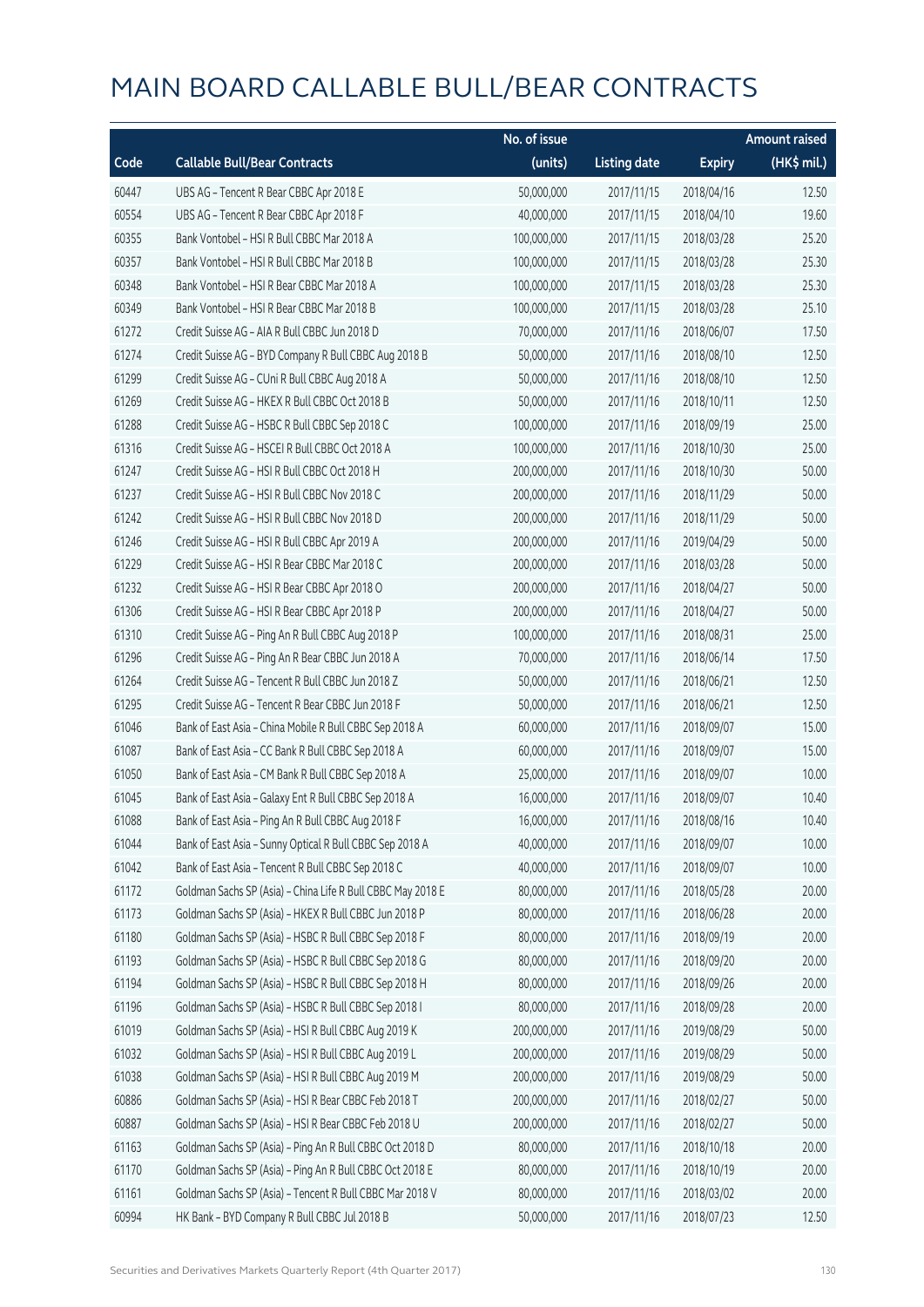|       |                                                      | No. of issue |                     |               | <b>Amount raised</b> |
|-------|------------------------------------------------------|--------------|---------------------|---------------|----------------------|
| Code  | <b>Callable Bull/Bear Contracts</b>                  | (units)      | <b>Listing date</b> | <b>Expiry</b> | (HK\$ mil.)          |
| 60988 | HK Bank - Country Garden R Bull CBBC Oct 2018 A      | 40,000,000   | 2017/11/16          | 2018/10/29    | 10.00                |
| 60991 | HK Bank - HSI R Bull CBBC Aug 2018 K                 | 100,000,000  | 2017/11/16          | 2018/08/30    | 25.00                |
| 61004 | HK Bank - HSI R Bull CBBC Sep 2018 B                 | 150,000,000  | 2017/11/16          | 2018/09/27    | 37.50                |
| 60909 | HK Bank - Meitu R Bull CBBC Jun 2018 A               | 40,000,000   | 2017/11/16          | 2018/06/25    | 10.00                |
| 60912 | HK Bank - SUNAC R Bull CBBC Oct 2018 B               | 80,000,000   | 2017/11/16          | 2018/10/29    | 20.00                |
| 60911 | HK Bank - Tencent R Bull CBBC Jun 2018 L             | 60,000,000   | 2017/11/16          | 2018/06/29    | 15.00                |
| 60974 | HK Bank - Tencent R Bull CBBC Aug 2018 U             | 50,000,000   | 2017/11/16          | 2018/08/31    | 25.00                |
| 60990 | HK Bank - Tencent R Bull CBBC Aug 2018 V             | 50,000,000   | 2017/11/16          | 2018/08/27    | 12.50                |
| 60904 | Haitong Int'l Sec - Ping An R Bull CBBC Aug 2018 H   | 100,000,000  | 2017/11/16          | 2018/08/17    | 25.00                |
| 60905 | Haitong Int'l Sec - Ping An R Bull CBBC Aug 2018 I   | 100,000,000  | 2017/11/16          | 2018/08/16    | 25.00                |
| 60907 | Haitong Int'l Sec - Ping An R Bear CBBC Jun 2018 B   | 100,000,000  | 2017/11/16          | 2018/06/01    | 25.00                |
| 60892 | Haitong Int'l Sec - Tencent R Bull CBBC Jul 2018 H   | 40,000,000   | 2017/11/16          | 2018/07/06    | 10.00                |
| 61144 | J P Morgan SP BV - HSI R Bull CBBC Dec 2018 A        | 200,000,000  | 2017/11/16          | 2018/12/28    | 50.00                |
| 61141 | J P Morgan SP BV - HSI R Bull CBBC Sep 2019 J        | 200,000,000  | 2017/11/16          | 2019/09/27    | 50.00                |
| 61138 | JP Morgan SP BV - HSIR Bear CBBC Feb 2018 I          | 200,000,000  | 2017/11/16          | 2018/02/27    | 50.00                |
| 61150 | J P Morgan SP BV - HSI R Bear CBBC Mar 2018 F        | 200,000,000  | 2017/11/16          | 2018/03/28    | 50.00                |
| 61152 | J P Morgan SP BV - HSI R Bear CBBC Mar 2018 G        | 200,000,000  | 2017/11/16          | 2018/03/28    | 50.00                |
| 61156 | J P Morgan SP BV - HSI R Bear CBBC Mar 2018 H        | 200,000,000  | 2017/11/16          | 2018/03/28    | 50.00                |
| 61157 | J P Morgan SP BV - HSI R Bear CBBC Apr 2018 F        | 200,000,000  | 2017/11/16          | 2018/04/27    | 60.00                |
| 61197 | J P Morgan SP BV - Ping An R Bull CBBC May 2018 E    | 150,000,000  | 2017/11/16          | 2018/05/18    | 37.50                |
| 61058 | Macquarie Bank Ltd. - HSI R Bull CBBC Nov 2018 H     | 40,000,000   | 2017/11/16          | 2018/11/29    | 10.00                |
| 61072 | Macquarie Bank Ltd. - HSI R Bull CBBC Nov 2018 I     | 40,000,000   | 2017/11/16          | 2018/11/29    | 10.00                |
| 61073 | Macquarie Bank Ltd. - HSI R Bull CBBC Nov 2018 J     | 40,000,000   | 2017/11/16          | 2018/11/29    | 10.00                |
| 61076 | Macquarie Bank Ltd. - HSI R Bear CBBC Nov 2018 D     | 40,000,000   | 2017/11/16          | 2018/11/29    | 10.00                |
| 61054 | Macquarie Bank Ltd. - Tencent R Bull CBBC Jun 2018 A | 12,000,000   | 2017/11/16          | 2018/06/29    | 10.81                |
| 61055 | Macquarie Bank Ltd. - Tencent R Bull CBBC Jun 2018 B | 13,000,000   | 2017/11/16          | 2018/06/29    | 10.06                |
| 61057 | Macquarie Bank Ltd. - Tencent R Bear CBBC Jun 2018 A | 9,000,000    | 2017/11/16          | 2018/06/29    | 10.20                |
| 61198 | SG Issuer - AAC Tech R Bull CBBC May 2018 A          | 40,000,000   | 2017/11/16          | 2018/05/07    | 10.00                |
| 61199 | SG Issuer - BYD R Bull CBBC May 2018 A               | 50,000,000   | 2017/11/16          | 2018/05/07    | 12.50                |
| 61200 | SG Issuer - BYD R Bull CBBC Aug 2018 A               | 50,000,000   | 2017/11/16          | 2018/08/06    | 12.50                |
| 61202 | SG Issuer - Evergrande R Bull CBBC Dec 2018 B        | 100,000,000  | 2017/11/16          | 2018/12/20    | 25.00                |
| 61016 | SG Issuer - HSBC R Bull CBBC Sep 2018 M              | 100,000,000  | 2017/11/16          | 2018/09/07    | 25.00                |
| 61129 | SG Issuer - HSI R Bull CBBC Mar 2019 M               | 200,000,000  | 2017/11/16          | 2019/03/28    | 50.00                |
| 61006 | SG Issuer - HSI R Bull CBBC Apr 2019 P               | 200,000,000  | 2017/11/16          | 2019/04/29    | 50.00                |
| 61136 | SG Issuer - HSI R Bull CBBC Apr 2019 Q               | 200,000,000  | 2017/11/16          | 2019/04/29    | 50.00                |
| 61124 | SG Issuer - HSI R Bear CBBC Apr 2018 J               | 200,000,000  | 2017/11/16          | 2018/04/27    | 50.00                |
| 61125 | SG Issuer - HSI R Bear CBBC Jul 2018 D               | 200,000,000  | 2017/11/16          | 2018/07/30    | 68.00                |
| 61206 | SG Issuer - Sunny Optical R Bull CBBC Jul 2018 A     | 40,000,000   | 2017/11/16          | 2018/07/23    | 10.00                |
| 61207 | SG Issuer - Tencent R Bull CBBC Jun 2018 O           | 80,000,000   | 2017/11/16          | 2018/06/22    | 20.00                |
| 61007 | SG Issuer - Tencent R Bull CBBC Sep 2018 G           | 80,000,000   | 2017/11/16          | 2018/09/10    | 20.00                |
| 61218 | SG Issuer - Tencent R Bear CBBC Jun 2018 D           | 80,000,000   | 2017/11/16          | 2018/06/27    | 20.00                |
| 61115 | UBS AG - BOCL R Bull CBBC Sep 2018 A                 | 60,000,000   | 2017/11/16          | 2018/09/03    | 15.00                |
| 61113 | UBS AG - Geely Auto R Bull CBBC Dec 2018 C           | 100,000,000  | 2017/11/16          | 2018/12/17    | 25.00                |
| 61117 | UBS AG - HSBC R Bull CBBC Aug 2018 C                 | 50,000,000   | 2017/11/16          | 2018/08/13    | 12.50                |
| 61099 | UBS AG - HSI R Bull CBBC Oct 2018 H                  | 250,000,000  | 2017/11/16          | 2018/10/30    | 62.50                |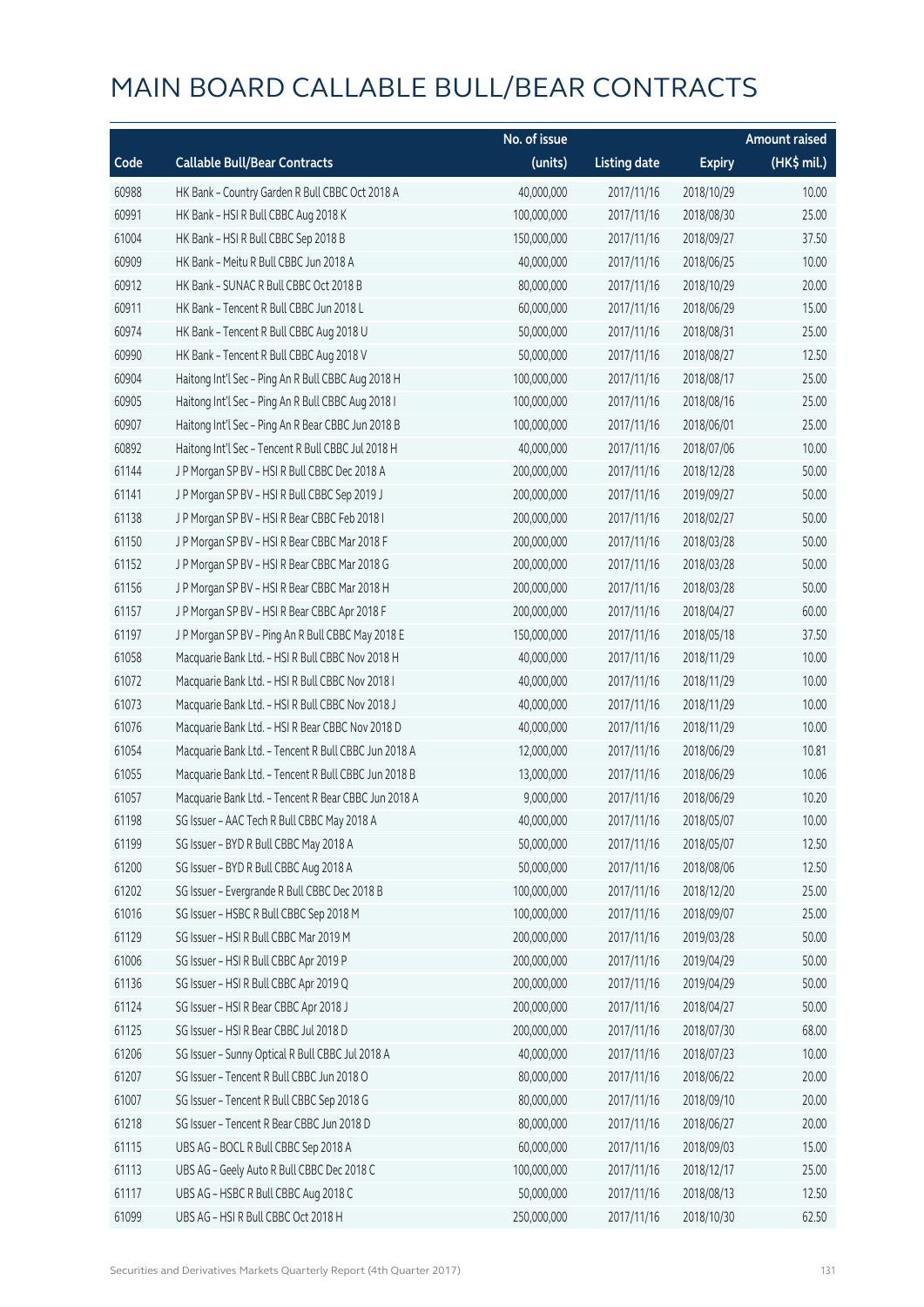|       |                                                              | No. of issue |                     |               | <b>Amount raised</b> |
|-------|--------------------------------------------------------------|--------------|---------------------|---------------|----------------------|
| Code  | <b>Callable Bull/Bear Contracts</b>                          | (units)      | <b>Listing date</b> | <b>Expiry</b> | (HK\$ mil.)          |
| 61109 | UBS AG - HSI R Bull CBBC Nov 2018 J                          | 200,000,000  | 2017/11/16          | 2018/11/29    | 50.00                |
| 61098 | UBS AG - HSI R Bull CBBC Nov 2018 X                          | 250,000,000  | 2017/11/16          | 2018/11/29    | 62.50                |
| 61110 | UBS AG - HSI R Bull CBBC Dec 2018 D                          | 250,000,000  | 2017/11/16          | 2018/12/28    | 62.50                |
| 61096 | UBS AG - HSI R Bear CBBC Feb 2018 J                          | 250,000,000  | 2017/11/16          | 2018/02/27    | 62.50                |
| 61119 | UBS AG - HSI R Bear CBBC Feb 2018 O                          | 250,000,000  | 2017/11/16          | 2018/02/27    | 62.50                |
| 61097 | UBS AG - HSI R Bear CBBC Mar 2018 R                          | 250,000,000  | 2017/11/16          | 2018/03/28    | 62.50                |
| 61118 | UBS AG - HSI R Bear CBBC Mar 2018 S                          | 250,000,000  | 2017/11/16          | 2018/03/28    | 62.50                |
| 61120 | UBS AG - HSI R Bear CBBC Mar 2018 T                          | 200,000,000  | 2017/11/16          | 2018/03/28    | 50.00                |
| 61116 | UBS AG - Petrochina R Bull CBBC Aug 2018 A                   | 40,000,000   | 2017/11/16          | 2018/08/13    | 10.00                |
| 61430 | BNP Paribas Issuance B.V. - HSCEI R Bull CBBC Aug 2018 C     | 100,000,000  | 2017/11/17          | 2018/08/30    | 25.00                |
| 61449 | BNP Paribas Issuance B.V. - HSCEI R Bear CBBC Mar 2018 D     | 100,000,000  | 2017/11/17          | 2018/03/28    | 25.00                |
| 61431 | BNP Paribas Issuance B.V. - HSI R Bear CBBC Mar 2018 A       | 250,000,000  | 2017/11/17          | 2018/03/28    | 62.50                |
| 61677 | Credit Suisse AG - China Mobile R Bull CBBC Oct 2018 C       | 100,000,000  | 2017/11/17          | 2018/10/25    | 25.00                |
| 61760 | Credit Suisse AG - China Life R Bull CBBC Dec 2018 A         | 100,000,000  | 2017/11/17          | 2018/12/28    | 25.00                |
| 61726 | Credit Suisse AG - CPIC R Bull CBBC Nov 2018 A               | 50,000,000   | 2017/11/17          | 2018/11/15    | 12.50                |
| 61689 | Credit Suisse AG - CSOP A50 ETF R Bull CBBC May 2018 A       | 50,000,000   | 2017/11/17          | 2018/05/17    | 12.50                |
| 61683 | Credit Suisse AG - Geely Auto R Bull CBBC Jan 2019 B         | 100,000,000  | 2017/11/17          | 2019/01/24    | 25.00                |
| 61666 | Credit Suisse AG - HSI R Bull CBBC Nov 2018 E                | 200,000,000  | 2017/11/17          | 2018/11/29    | 50.00                |
| 61665 | Credit Suisse AG - HSI R Bull CBBC Dec 2018 J                | 200,000,000  | 2017/11/17          | 2018/12/28    | 50.00                |
| 61659 | Credit Suisse AG - HSI R Bear CBBC Apr 2018 Q                | 200,000,000  | 2017/11/17          | 2018/04/27    | 50.00                |
| 61744 | Credit Suisse AG - HSI R Bear CBBC Apr 2018 R                | 200,000,000  | 2017/11/17          | 2018/04/27    | 50.00                |
| 61727 | Credit Suisse AG - HSI R Bear CBBC May 2018 M                | 200,000,000  | 2017/11/17          | 2018/05/30    | 66.00                |
| 61748 | Credit Suisse AG - HSI R Bear CBBC May 2018 N                | 200,000,000  | 2017/11/17          | 2018/05/30    | 50.00                |
| 61741 | Credit Suisse AG - HSI R Bear CBBC Jun 2018 A                | 200,000,000  | 2017/11/17          | 2018/06/28    | 52.00                |
| 61747 | Credit Suisse AG - HSI R Bear CBBC Jun 2018 B                | 200,000,000  | 2017/11/17          | 2018/06/28    | 50.00                |
| 61692 | Credit Suisse AG - Ping An R Bull CBBC Oct 2018 J            | 100,000,000  | 2017/11/17          | 2018/10/19    | 25.00                |
| 61710 | Credit Suisse AG - Ping An R Bull CBBC Oct 2018 K            | 70,000,000   | 2017/11/17          | 2018/10/31    | 17.50                |
| 61719 | Credit Suisse AG - Ping An R Bear CBBC May 2018 A            | 50,000,000   | 2017/11/17          | 2018/05/17    | 12.50                |
| 61681 | Credit Suisse AG - Sunny Optical R Bull CBBC Jul 2018 B      | 40,000,000   | 2017/11/17          | 2018/07/27    | 10.00                |
| 61682 | Credit Suisse AG - Sunny Optical R Bull CBBC Aug 2018 A      | 40,000,000   | 2017/11/17          | 2018/08/10    | 10.00                |
| 61684 | Credit Suisse AG - Sunny Optical R Bear CBBC Sep 2018 A      | 40,000,000   | 2017/11/17          | 2018/09/12    | 11.20                |
| 61685 | Credit Suisse AG - Sunny Optical R Bear CBBC Sep 2018 B      | 40,000,000   | 2017/11/17          | 2018/09/06    | 16.00                |
| 61532 | Bank of East Asia - AAC Tech R Bull CBBC Aug 2018 A          | 40,000,000   | 2017/11/17          | 2018/08/15    | 10.00                |
| 61535 | Bank of East Asia - Ping An R Bull CBBC Aug 2018 G           | 16,000,000   | 2017/11/17          | 2018/08/15    | 10.40                |
| 61513 | Bank of East Asia - Tencent R Bull CBBC Sep 2018 D           | 40,000,000   | 2017/11/17          | 2018/09/12    | 10.00                |
| 61516 | Bank of East Asia - Tencent R Bear CBBC Sep 2018 A           | 30,000,000   | 2017/11/17          | 2018/09/12    | 10.50                |
| 61607 | Goldman Sachs SP (Asia) - CSOP A50 ETF R Bull CBBC Mar 2018E | 80,000,000   | 2017/11/17          | 2018/03/28    | 20.00                |
| 61352 | Goldman Sachs SP (Asia) - HSCEI R Bull CBBC Sep 2019 A       | 200,000,000  | 2017/11/17          | 2019/09/27    | 50.00                |
| 61347 | Goldman Sachs SP (Asia) - HSI R Bull CBBC Sep 2019 D         | 200,000,000  | 2017/11/17          | 2019/09/27    | 50.00                |
| 61348 | Goldman Sachs SP (Asia) - HSI R Bull CBBC Sep 2019 E         | 200,000,000  | 2017/11/17          | 2019/09/27    | 50.00                |
| 61604 | Goldman Sachs SP (Asia) - HSI R Bull CBBC Sep 2019 F         | 200,000,000  | 2017/11/17          | 2019/09/27    | 50.00                |
| 61323 | Goldman Sachs SP (Asia) - HSI R Bear CBBC Feb 2018 E         | 200,000,000  | 2017/11/17          | 2018/02/27    | 50.00                |
| 61320 | Goldman Sachs SP (Asia) - HSI R Bear CBBC Feb 2018 Z         | 200,000,000  | 2017/11/17          | 2018/02/27    | 50.00                |
| 61346 | Goldman Sachs SP (Asia) - HSI R Bear CBBC Mar 2018 A         | 200,000,000  | 2017/11/17          | 2018/03/28    | 50.00                |
| 61328 | Goldman Sachs SP (Asia) - HSI R Bear CBBC Mar 2018 W         | 200,000,000  | 2017/11/17          | 2018/03/28    | 50.00                |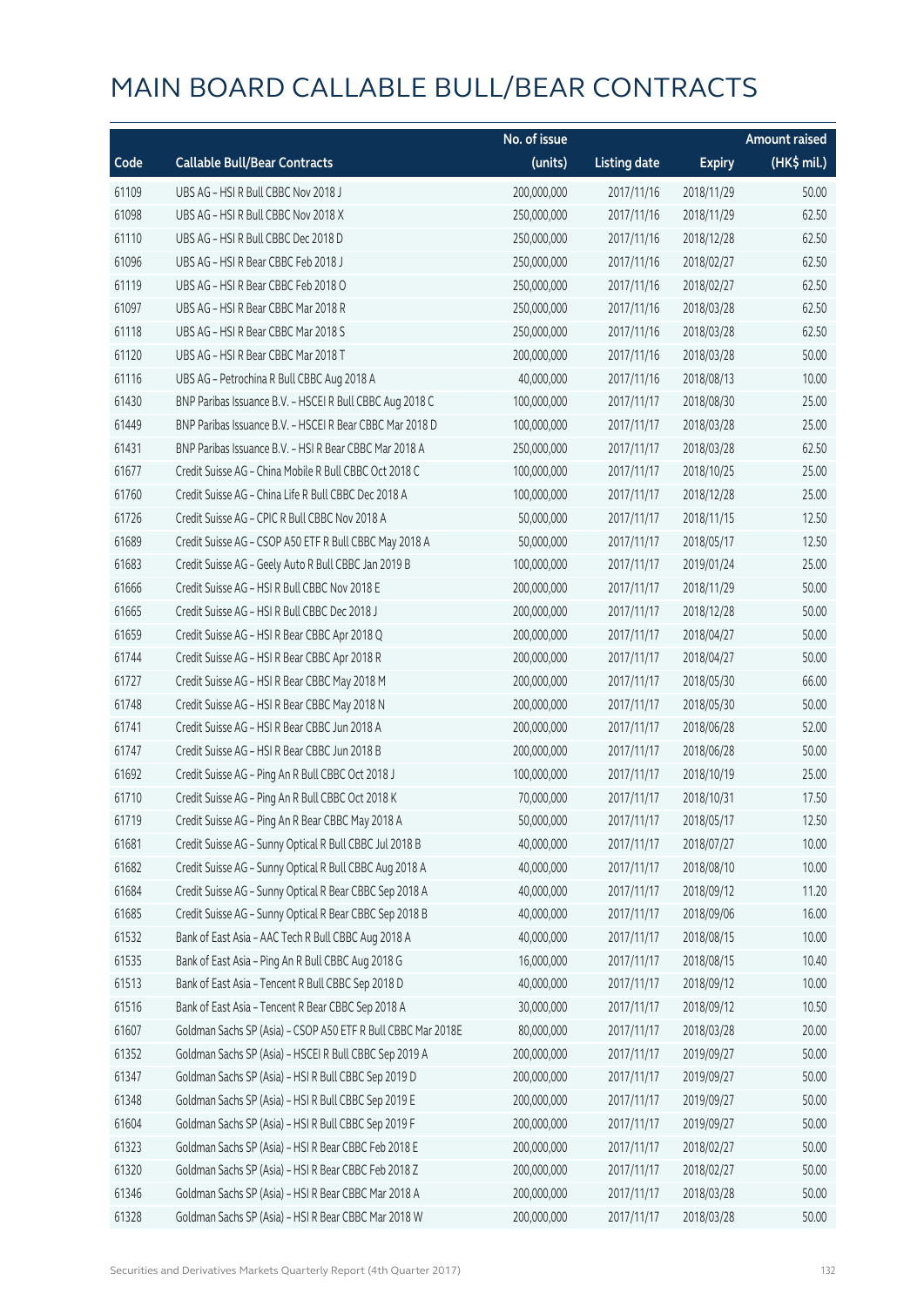|       |                                                          | No. of issue |                     |               | <b>Amount raised</b> |
|-------|----------------------------------------------------------|--------------|---------------------|---------------|----------------------|
| Code  | <b>Callable Bull/Bear Contracts</b>                      | (units)      | <b>Listing date</b> | <b>Expiry</b> | $(HK\$ mil.)         |
| 61337 | Goldman Sachs SP (Asia) - HSI R Bear CBBC Mar 2018 X     | 200,000,000  | 2017/11/17          | 2018/03/28    | 50.00                |
| 61339 | Goldman Sachs SP (Asia) - HSI R Bear CBBC Mar 2018 Y     | 200,000,000  | 2017/11/17          | 2018/03/28    | 50.00                |
| 61611 | Goldman Sachs SP (Asia) - Ping An R Bull CBBC Oct 2018 F | 80,000,000   | 2017/11/17          | 2018/10/22    | 20.00                |
| 61621 | Goldman Sachs SP (Asia) - Ping An R Bull CBBC Oct 2018 G | 80,000,000   | 2017/11/17          | 2018/10/23    | 20.00                |
| 61627 | Goldman Sachs SP (Asia) - Tencent R Bear CBBC Mar 2018 Z | 80,000,000   | 2017/11/17          | 2018/03/22    | 45.52                |
| 61395 | HK Bank - AAC Tech R Bull CBBC Oct 2018 A                | 40,000,000   | 2017/11/17          | 2018/10/15    | 10.00                |
| 61428 | HK Bank - BYD Company R Bull CBBC Jul 2018 C             | 50,000,000   | 2017/11/17          | 2018/07/16    | 12.50                |
| 61385 | HK Bank - China Mobile R Bull CBBC Jun 2018 A            | 50,000,000   | 2017/11/17          | 2018/06/29    | 12.50                |
| 61414 | HK Bank - Galaxy Ent R Bull CBBC Jun 2018 F              | 80,000,000   | 2017/11/17          | 2018/06/29    | 20.00                |
| 61420 | HK Bank - HSCEI R Bull CBBC Jul 2018 D                   | 60,000,000   | 2017/11/17          | 2018/07/30    | 15.00                |
| 61413 | HK Bank - HSI R Bull CBBC Jul 2018 G                     | 100,000,000  | 2017/11/17          | 2018/07/30    | 25.00                |
| 61411 | HK Bank - HSI R Bear CBBC Apr 2018 B                     | 100,000,000  | 2017/11/17          | 2018/04/27    | 25.00                |
| 61386 | HK Bank - Sunny Optical R Bull CBBC Jul 2018 F           | 40,000,000   | 2017/11/17          | 2018/07/16    | 10.00                |
| 61366 | HK Bank - Tencent R Bull CBBC Jul 2018 S                 | 60,000,000   | 2017/11/17          | 2018/07/12    | 18.00                |
| 61365 | HK Bank - Tencent R Bear CBBC Jul 2018 N                 | 50,000,000   | 2017/11/17          | 2018/07/31    | 12.50                |
| 61356 | Haitong Int'l Sec - Evergrande R Bull CBBC Aug 2018 D    | 30,000,000   | 2017/11/17          | 2018/08/10    | 13.65                |
| 61360 | Haitong Int'l Sec - Evergrande R Bull CBBC Aug 2018 E    | 30,000,000   | 2017/11/17          | 2018/08/13    | 10.05                |
| 61637 | J P Morgan SP BV - BYD Company R Bull CBBC Apr 2018 B    | 80,000,000   | 2017/11/17          | 2018/04/20    | 20.00                |
| 61649 | J P Morgan SP BV - BYD Company R Bull CBBC May 2018 A    | 80,000,000   | 2017/11/17          | 2018/05/18    | 20.00                |
| 61650 | J P Morgan SP BV - HSI R Bull CBBC Dec 2018 B            | 200,000,000  | 2017/11/17          | 2018/12/28    | 50.00                |
| 61630 | J P Morgan SP BV - HSI R Bear CBBC Feb 2018 Z            | 200,000,000  | 2017/11/17          | 2018/02/27    | 50.00                |
| 61655 | J P Morgan SP BV - HSI R Bear CBBC Apr 2018 G            | 200,000,000  | 2017/11/17          | 2018/04/27    | 50.00                |
| 61658 | J P Morgan SP BV - HSI R Bear CBBC Apr 2018 H            | 200,000,000  | 2017/11/17          | 2018/04/27    | 50.00                |
| 61636 | J P Morgan SP BV - Ping An R Bull CBBC May 2018 F        | 150,000,000  | 2017/11/17          | 2018/05/18    | 37.50                |
| 61455 | Macquarie Bank Ltd. - Tencent R Bear CBBC Jun 2018 B     | 8,000,000    | 2017/11/17          | 2018/06/29    | 10.04                |
| 61458 | Macquarie Bank Ltd. - Tencent R Bear CBBC Jun 2018 C     | 12,000,000   | 2017/11/17          | 2018/06/29    | 10.09                |
| 61459 | Macquarie Bank Ltd. - Tencent R Bear CBBC Jun 2018 D     | 11,000,000   | 2017/11/17          | 2018/06/29    | 10.55                |
| 61538 | SG Issuer - CMob R Bull CBBC Oct 2018 E                  | 100,000,000  | 2017/11/17          | 2018/10/30    | 25.00                |
| 61536 | SG Issuer - China Life R Bull CBBC Apr 2018 F            | 40,000,000   | 2017/11/17          | 2018/04/13    | 10.00                |
| 61549 | SG Issuer - HSI R Bull CBBC Aug 2019 G                   | 200,000,000  | 2017/11/17          | 2019/08/29    | 50.00                |
| 61547 | SG Issuer - HSI R Bear CBBC Mar 2018 J                   | 200,000,000  | 2017/11/17          | 2018/03/28    | 50.00                |
| 61556 | SG Issuer - Ping An R Bull CBBC May 2018 J               | 100,000,000  | 2017/11/17          | 2018/05/10    | 25.00                |
| 61577 | SG Issuer - Ping An R Bull CBBC Oct 2018 F               | 100,000,000  | 2017/11/17          | 2018/10/05    | 25.00                |
| 61585 | SG Issuer - Tencent R Bull CBBC Aug 2018 K               | 80,000,000   | 2017/11/17          | 2018/08/30    | 20.00                |
| 61601 | SG Issuer - Tencent R Bull CBBC Sep 2018 H               | 80,000,000   | 2017/11/17          | 2018/09/27    | 20.00                |
| 61584 | SG Issuer - Tencent R Bear CBBC Apr 2018 F               | 80,000,000   | 2017/11/17          | 2018/04/09    | 20.00                |
| 61507 | UBS AG - China Life R Bull CBBC Jul 2018 E               | 40,000,000   | 2017/11/17          | 2018/07/03    | 10.00                |
| 61488 | UBS AG - HSCEI R Bull CBBC Nov 2018 A                    | 100,000,000  | 2017/11/17          | 2018/11/29    | 25.00                |
| 61502 | UBS AG - HSCEI R Bear CBBC Mar 2018 A                    | 100,000,000  | 2017/11/17          | 2018/03/28    | 25.00                |
| 61482 | UBS AG - HSI R Bull CBBC Apr 2019 R                      | 250,000,000  | 2017/11/17          | 2019/04/29    | 62.50                |
| 61467 | UBS AG - HSI R Bear CBBC Feb 2018 Q                      | 200,000,000  | 2017/11/17          | 2018/02/27    | 50.00                |
| 61485 | UBS AG - HSI R Bear CBBC Apr 2018 B                      | 250,000,000  | 2017/11/17          | 2018/04/27    | 62.50                |
| 61797 | BNP Paribas Issuance B.V. - HSI R Bull CBBC Nov 2018 R   | 250,000,000  | 2017/11/20          | 2018/11/29    | 62.50                |
| 61798 | BNP Paribas Issuance B.V. - HSI R Bull CBBC Nov 2018 S   | 250,000,000  | 2017/11/20          | 2018/11/29    | 62.50                |
| 61977 | Credit Suisse AG - AIA R Bull CBBC Jul 2018 F            | 70,000,000   | 2017/11/20          | 2018/07/11    | 17.50                |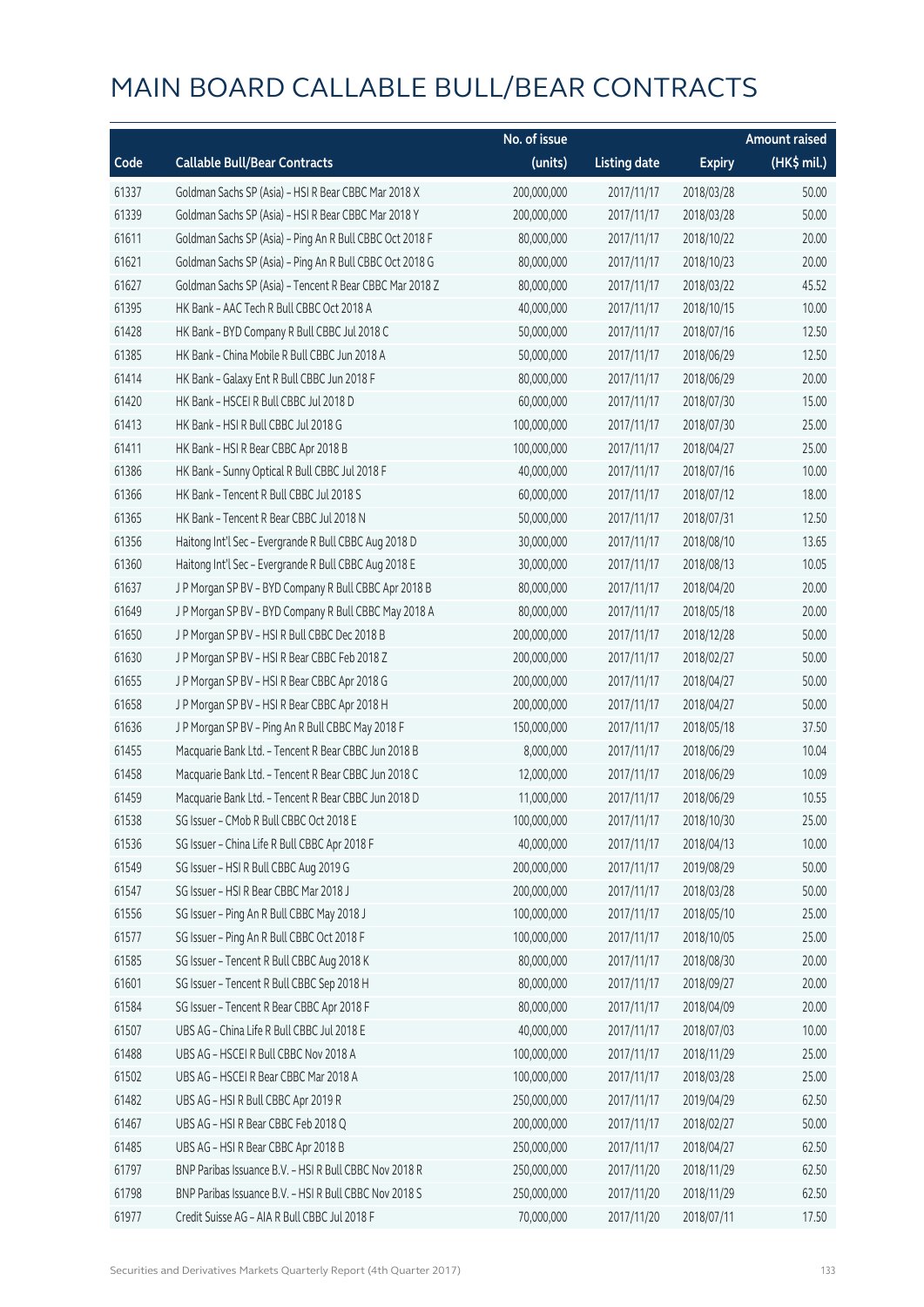|       |                                                          | No. of issue |                     |               | <b>Amount raised</b> |
|-------|----------------------------------------------------------|--------------|---------------------|---------------|----------------------|
| Code  | <b>Callable Bull/Bear Contracts</b>                      | (units)      | <b>Listing date</b> | <b>Expiry</b> | (HK\$ mil.)          |
| 61992 | Credit Suisse AG - AIA R Bull CBBC Jul 2018 G            | 70,000,000   | 2017/11/20          | 2018/07/19    | 17.50                |
| 61976 | Credit Suisse AG - China Mobile R Bull CBBC Nov 2018 A   | 100,000,000  | 2017/11/20          | 2018/11/08    | 25.00                |
| 61938 | Credit Suisse AG - HSI R Bull CBBC Apr 2019 B            | 200,000,000  | 2017/11/20          | 2019/04/29    | 50.00                |
| 61919 | Credit Suisse AG - HSI R Bear CBBC May 2018 O            | 150,000,000  | 2017/11/20          | 2018/05/30    | 37.50                |
| 61959 | Credit Suisse AG - Ping An R Bull CBBC Jun 2018 C        | 70,000,000   | 2017/11/20          | 2018/06/07    | 17.50                |
| 61952 | Credit Suisse AG - Ping An R Bull CBBC Oct 2018 L        | 100,000,000  | 2017/11/20          | 2018/10/19    | 25.00                |
| 61962 | Credit Suisse AG - Ping An R Bear CBBC Jun 2018 B        | 70,000,000   | 2017/11/20          | 2018/06/21    | 17.50                |
| 61975 | Credit Suisse AG - Sunny Optical R Bull CBBC May 2018 A  | 40,000,000   | 2017/11/20          | 2018/05/21    | 10.00                |
| 61908 | Bank of East Asia - HKEX R Bull CBBC Sep 2018 D          | 40,000,000   | 2017/11/20          | 2018/09/13    | 10.00                |
| 61889 | Bank of East Asia - Tencent R Bull CBBC Sep 2018 E       | 40,000,000   | 2017/11/20          | 2018/09/13    | 10.00                |
| 61893 | Bank of East Asia - Tencent R Bear CBBC Sep 2018 B       | 30,000,000   | 2017/11/20          | 2018/09/13    | 16.50                |
| 62016 | Goldman Sachs SP (Asia) - HKEX R Bull CBBC Jun 2018 Q    | 80,000,000   | 2017/11/20          | 2018/06/19    | 20.00                |
| 62026 | Goldman Sachs SP (Asia) - HKEX R Bull CBBC Jun 2018 R    | 80,000,000   | 2017/11/20          | 2018/06/19    | 20.00                |
| 62014 | Goldman Sachs SP (Asia) - HSI R Bull CBBC Sep 2019 G     | 200,000,000  | 2017/11/20          | 2019/09/27    | 50.00                |
| 61801 | Goldman Sachs SP (Asia) - HSI R Bear CBBC Feb 2018 F     | 200,000,000  | 2017/11/20          | 2018/02/27    | 50.00                |
| 62004 | Goldman Sachs SP (Asia) - HSI R Bear CBBC Mar 2018 B     | 200,000,000  | 2017/11/20          | 2018/03/28    | 50.00                |
| 62003 | Goldman Sachs SP (Asia) - HSI R Bear CBBC Mar 2018 Z     | 200,000,000  | 2017/11/20          | 2018/03/28    | 50.00                |
| 62032 | Goldman Sachs SP (Asia) - Ping An R Bull CBBC Oct 2018 H | 80,000,000   | 2017/11/20          | 2018/10/24    | 20.00                |
| 61882 | HK Bank - AAC Tech R Bull CBBC Aug 2018 G                | 40,000,000   | 2017/11/20          | 2018/08/06    | 10.00                |
| 61831 | HK Bank - AIA R Bull CBBC Jul 2018 I                     | 60,000,000   | 2017/11/20          | 2018/07/23    | 15.00                |
| 61863 | HK Bank - Country Garden R Bull CBBC Aug 2018 A          | 40,000,000   | 2017/11/20          | 2018/08/06    | 10.00                |
| 61806 | HK Bank - CSOP A50 ETF R Bull CBBC Nov 2018 A            | 50,000,000   | 2017/11/20          | 2018/11/12    | 12.50                |
| 61859 | HK Bank - Geely Auto R Bull CBBC Aug 2018 J              | 40,000,000   | 2017/11/20          | 2018/08/27    | 10.00                |
| 61877 | HK Bank - HKEX R Bull CBBC Oct 2018 D                    | 50,000,000   | 2017/11/20          | 2018/10/08    | 12.50                |
| 61821 | HK Bank - HSI R Bull CBBC Jul 2018 Z                     | 100,000,000  | 2017/11/20          | 2018/07/30    | 25.00                |
| 61812 | HK Bank - HSI R Bear CBBC Jul 2018 U                     | 150,000,000  | 2017/11/20          | 2018/07/30    | 37.50                |
| 61815 | HK Bank - HSI R Bear CBBC Oct 2018 F                     | 100,000,000  | 2017/11/20          | 2018/10/30    | 25.00                |
| 61875 | HK Bank - Meitu R Bull CBBC Oct 2018 A                   | 40,000,000   | 2017/11/20          | 2018/10/08    | 10.00                |
| 61848 | HK Bank - Ping An R Bull CBBC Oct 2018 A                 | 80,000,000   | 2017/11/20          | 2018/10/15    | 20.00                |
| 61852 | HK Bank - Ping An R Bear CBBC Nov 2018 D                 | 40,000,000   | 2017/11/20          | 2018/11/19    | 10.00                |
| 61861 | HK Bank - Sunny Optical R Bull CBBC Aug 2018 D           | 40,000,000   | 2017/11/20          | 2018/08/06    | 10.00                |
| 61829 | HK Bank - Tencent R Bull CBBC Sep 2018 J                 | 60,000,000   | 2017/11/20          | 2018/09/03    | 15.00                |
| 61771 | Haitong Int'l Sec - AAC Tech R Bull CBBC Jul 2018 E      | 40,000,000   | 2017/11/20          | 2018/07/09    | 10.00                |
| 61775 | Haitong Int'l Sec - AAC Tech R Bull CBBC Jul 2018 F      | 40,000,000   | 2017/11/20          | 2018/07/10    | 10.00                |
| 61783 | Haitong Int'l Sec - AAC Tech R Bull CBBC Jul 2018 G      | 40,000,000   | 2017/11/20          | 2018/07/11    | 10.00                |
| 61790 | Haitong Int'l Sec - Sunny Optical R Bull CBBC Jul 2018 A | 40,000,000   | 2017/11/20          | 2018/07/05    | 10.00                |
| 61791 | Haitong Int'l Sec - Sunny Optical R Bull CBBC Jul 2018 B | 40,000,000   | 2017/11/20          | 2018/07/05    | 10.00                |
| 62062 | J P Morgan SP BV - HKEX R Bull CBBC Mar 2018 C           | 40,000,000   | 2017/11/20          | 2018/03/16    | 10.00                |
| 62063 | J P Morgan SP BV - HKEX R Bear CBBC Jul 2018 A           | 40,000,000   | 2017/11/20          | 2018/07/20    | 10.00                |
| 62060 | J P Morgan SP BV - HSI R Bear CBBC Feb 2018 B            | 200,000,000  | 2017/11/20          | 2018/02/27    | 50.00                |
| 61915 | Macquarie Bank Ltd. - Tencent R Bear CBBC Jun 2018 E     | 10,000,000   | 2017/11/20          | 2018/06/29    | 10.66                |
| 62070 | SG Issuer - AAC Tech R Bull CBBC Oct 2018 B              | 40,000,000   | 2017/11/20          | 2018/10/22    | 10.00                |
| 62072 | SG Issuer - AIA R Bull CBBC Jul 2018 D                   | 60,000,000   | 2017/11/20          | 2018/07/09    | 15.00                |
| 62074 | SG Issuer - AIA R Bull CBBC Sep 2018 B                   | 60,000,000   | 2017/11/20          | 2018/09/27    | 15.00                |
| 62091 | SG Issuer - AIA R Bear CBBC Nov 2018 A                   | 60,000,000   | 2017/11/20          | 2018/11/23    | 15.00                |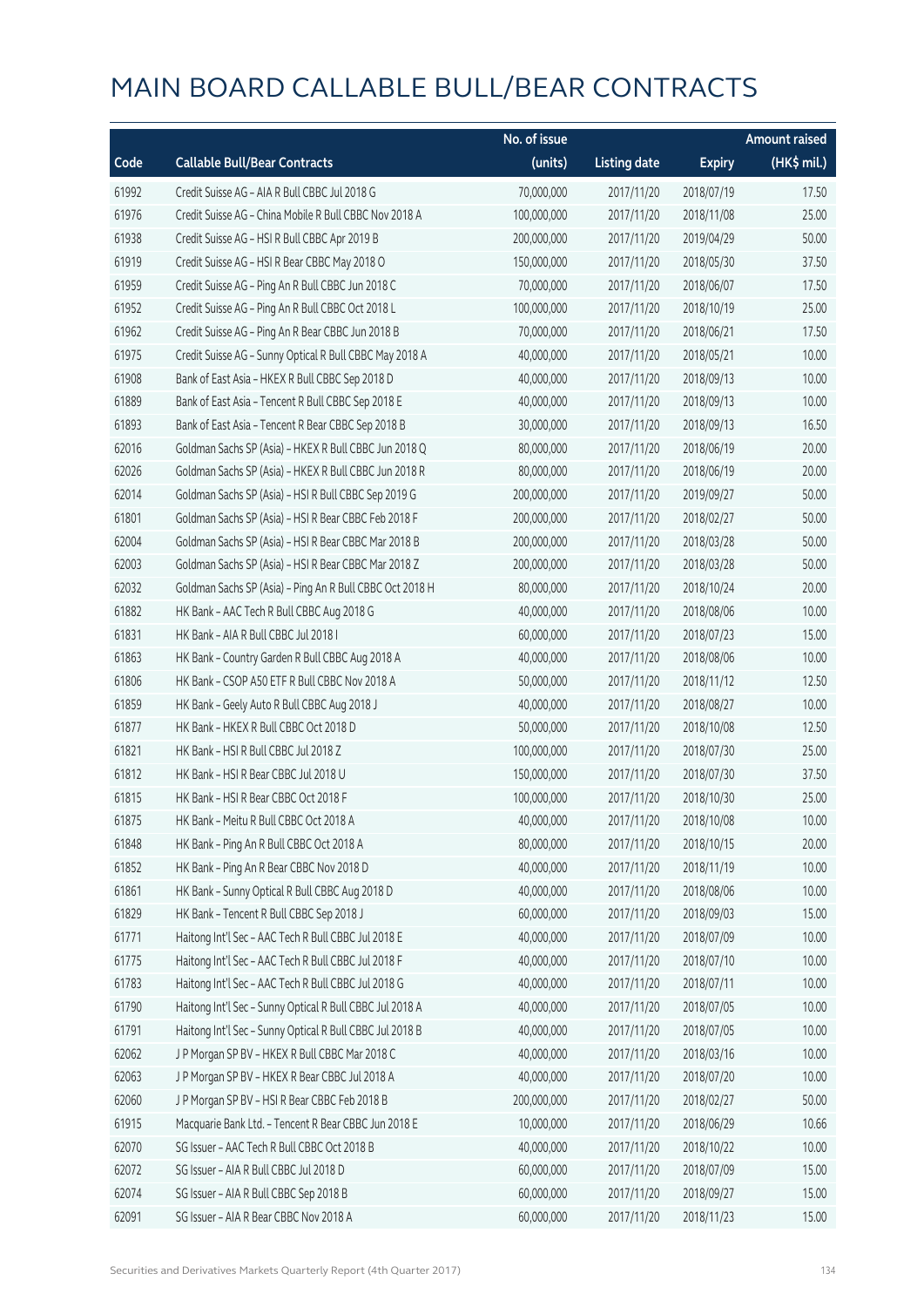|       |                                                             | No. of issue |                     |               | <b>Amount raised</b> |
|-------|-------------------------------------------------------------|--------------|---------------------|---------------|----------------------|
| Code  | <b>Callable Bull/Bear Contracts</b>                         | (units)      | <b>Listing date</b> | <b>Expiry</b> | (HK\$ mil.)          |
| 62095 | SG Issuer - HKEX R Bull CBBC Jul 2018 J                     | 50,000,000   | 2017/11/20          | 2018/07/13    | 12.50                |
| 62047 | SG Issuer - HSI R Bull CBBC Apr 2019 U                      | 200,000,000  | 2017/11/20          | 2019/04/29    | 50.00                |
| 62059 | SG Issuer - HSI R Bull CBBC Aug 2019 H                      | 200,000,000  | 2017/11/20          | 2019/08/29    | 50.00                |
| 62036 | SG Issuer - HSI R Bear CBBC Feb 2018 Y                      | 200,000,000  | 2017/11/20          | 2018/02/27    | 50.00                |
| 62042 | SG Issuer - HSI R Bear CBBC Feb 2018 Z                      | 200,000,000  | 2017/11/20          | 2018/02/27    | 50.00                |
| 62096 | SG Issuer - Ping An R Bull CBBC Dec 2018 B                  | 100,000,000  | 2017/11/20          | 2018/12/21    | 25.00                |
| 62104 | SG Issuer - Ping An R Bear CBBC Dec 2018 C                  | 100,000,000  | 2017/11/20          | 2018/12/21    | 25.00                |
| 62111 | SG Issuer - Sunny Optical R Bull CBBC Aug 2018 B            | 40,000,000   | 2017/11/20          | 2018/08/08    | 10.00                |
| 62117 | SG Issuer - Sunny Optical R Bull CBBC Dec 2018 C            | 40,000,000   | 2017/11/20          | 2018/12/19    | 10.00                |
| 62118 | SG Issuer - Tencent R Bear CBBC Dec 2018 E                  | 80,000,000   | 2017/11/20          | 2018/12/19    | 58.40                |
| 62035 | UBS AG - HSI R Bull CBBC Dec 2018 H                         | 200,000,000  | 2017/11/20          | 2018/12/28    | 50.00                |
| 62034 | UBS AG - HSI R Bear CBBC Feb 2018 E                         | 250,000,000  | 2017/11/20          | 2018/02/27    | 62.50                |
| 62033 | UBS AG - HSI R Bear CBBC Feb 2018 R                         | 250,000,000  | 2017/11/20          | 2018/02/27    | 62.50                |
| 62138 | BNP Paribas Issuance B.V. - HSI R Bear CBBC Apr 2018 D      | 250,000,000  | 2017/11/21          | 2018/04/27    | 62.50                |
| 62215 | BNP Paribas Issuance B.V. - Ping An R Bull CBBC Aug 2018 O  | 200,000,000  | 2017/11/21          | 2018/08/30    | 50.00                |
| 62218 | BNP Paribas Issuance B.V. - Ping An R Bull CBBC Aug 2018 P  | 200,000,000  | 2017/11/21          | 2018/08/30    | 50.00                |
| 62219 | BNP Paribas Issuance B.V. - Ping An R Bear CBBC Mar 2018 A  | 200,000,000  | 2017/11/21          | 2018/03/28    | 50.00                |
| 62225 | BNP Paribas Issuance B.V. - Tencent R Bear CBBC Apr 2018 A  | 50,000,000   | 2017/11/21          | 2018/04/27    | 12.50                |
| 62220 | BNP Paribas Issuance B.V. - Tencent R Bear CBBC Apr 2018 F  | 50,000,000   | 2017/11/21          | 2018/04/27    | 12.50                |
| 62299 | Credit Suisse AG - AIA R Bull CBBC Jul 2018 H               | 70,000,000   | 2017/11/21          | 2018/07/25    | 17.50                |
| 62304 | Credit Suisse AG - AIA R Bull CBBC Oct 2018 A               | 70,000,000   | 2017/11/21          | 2018/10/23    | 17.50                |
| 62305 | Credit Suisse AG - Geely Auto R Bull CBBC Dec 2018 B        | 100,000,000  | 2017/11/21          | 2018/12/18    | 25.00                |
| 62306 | Credit Suisse AG - Geely Auto R Bull CBBC Dec 2018 C        | 100,000,000  | 2017/11/21          | 2018/12/21    | 25.00                |
| 62307 | Credit Suisse AG - Galaxy Ent R Bull CBBC Jul 2018 B        | 50,000,000   | 2017/11/21          | 2018/07/10    | 12.50                |
| 62310 | Credit Suisse AG - HKEX R Bull CBBC Oct 2018 C              | 50,000,000   | 2017/11/21          | 2018/10/23    | 12.50                |
| 62297 | Credit Suisse AG - HSI R Bull CBBC Nov 2018 F               | 200,000,000  | 2017/11/21          | 2018/11/29    | 50.00                |
| 62308 | Credit Suisse AG - HSI R Bear CBBC Mar 2018 D               | 200,000,000  | 2017/11/21          | 2018/03/28    | 50.00                |
| 62296 | Goldman Sachs SP (Asia) - China Life R Bull CBBC Jul 2018 C | 80,000,000   | 2017/11/21          | 2018/07/09    | 20.00                |
| 62292 | Goldman Sachs SP (Asia) - HKEX R Bear CBBC Mar 2018 C       | 80,000,000   | 2017/11/21          | 2018/03/01    | 20.00                |
| 62251 | Goldman Sachs SP (Asia) - HSI R Bull CBBC Sep 2019 H        | 200,000,000  | 2017/11/21          | 2019/09/27    | 50.00                |
| 62256 | Goldman Sachs SP (Asia) - HSI R Bear CBBC Mar 2018 I        | 200,000,000  | 2017/11/21          | 2018/03/28    | 50.00                |
| 62261 | Goldman Sachs SP (Asia) - Tencent R Bull CBBC Mar 2018 X    | 80,000,000   | 2017/11/21          | 2018/03/16    | 20.00                |
| 62289 | Goldman Sachs SP (Asia) - Tencent R Bear CBBC Mar 2018 A    | 80,000,000   | 2017/11/21          | 2018/03/19    | 20.00                |
| 62290 | Goldman Sachs SP (Asia) - Tencent R Bear CBBC Mar 2018 C    | 80,000,000   | 2017/11/21          | 2018/03/20    | 20.00                |
| 62147 | HK Bank - AAC Tech R Bull CBBC Aug 2018 H                   | 40,000,000   | 2017/11/21          | 2018/08/20    | 10.00                |
| 62174 | HK Bank - AIA R Bull CBBC Sep 2018 A                        | 60,000,000   | 2017/11/21          | 2018/09/24    | 15.00                |
| 62148 | HK Bank - AIA R Bear CBBC Jun 2018 B                        | 40,000,000   | 2017/11/21          | 2018/06/25    | 10.00                |
| 62145 | HK Bank - COVS R Bull CBBC Oct 2018 A                       | 40,000,000   | 2017/11/21          | 2018/10/29    | 18.00                |
| 62143 | HK Bank - CUni R Bull CBBC Aug 2018 G                       | 40,000,000   | 2017/11/21          | 2018/08/06    | 10.00                |
| 62155 | HK Bank - Geely Auto R Bull CBBC Sep 2018 F                 | 40,000,000   | 2017/11/21          | 2018/09/03    | 10.00                |
| 62150 | HK Bank - HKEX R Bull CBBC Oct 2018 E                       | 50,000,000   | 2017/11/21          | 2018/10/15    | 12.50                |
| 62178 | HK Bank - HKEX R Bear CBBC Jul 2018 H                       | 40,000,000   | 2017/11/21          | 2018/07/09    | 14.00                |
| 62142 | HK Bank - Ping An R Bull CBBC Jun 2018 B                    | 80,000,000   | 2017/11/21          | 2018/06/04    | 20.00                |
| 62173 | HK Bank - Tencent R Bull CBBC Sep 2018 K                    | 60,000,000   | 2017/11/21          | 2018/09/24    | 15.00                |
| 62277 | J P Morgan SP BV - AIA R Bull CBBC Jun 2018 C               | 100,000,000  | 2017/11/21          | 2018/06/15    | 25.00                |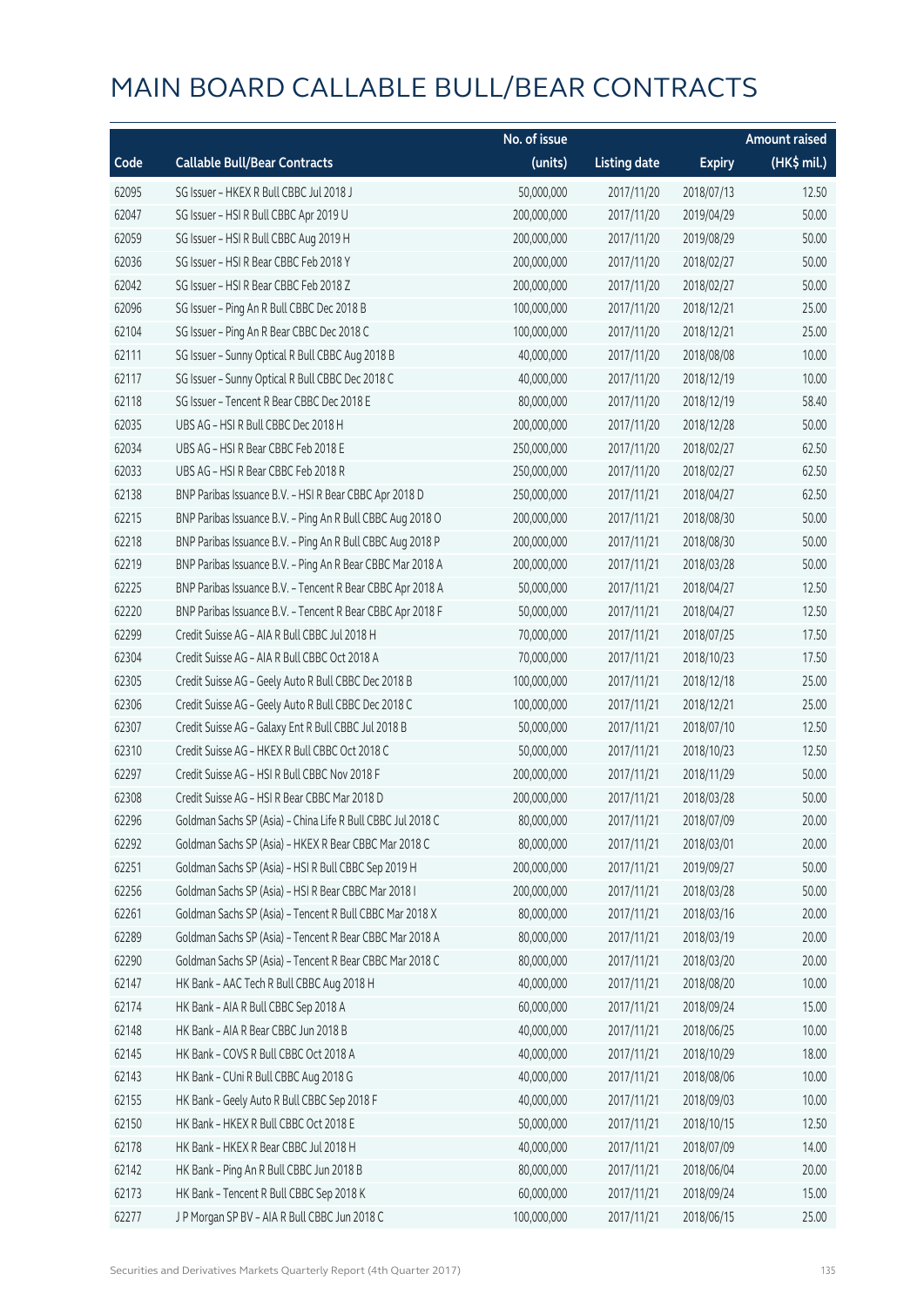|       |                                                            | No. of issue |                     |               | Amount raised |
|-------|------------------------------------------------------------|--------------|---------------------|---------------|---------------|
| Code  | <b>Callable Bull/Bear Contracts</b>                        | (units)      | <b>Listing date</b> | <b>Expiry</b> | (HK\$ mil.)   |
| 62288 | J P Morgan SP BV - HSI R Bear CBBC Mar 2018 I              | 200,000,000  | 2017/11/21          | 2018/03/28    | 50.00         |
| 62236 | Macquarie Bank Ltd. - China Life R Bull CBBC Jun 2018 A    | 15,500,000   | 2017/11/21          | 2018/06/29    | 10.04         |
| 62242 | Macquarie Bank Ltd. - HKEX R Bull CBBC Jun 2018 L          | 20,000,000   | 2017/11/21          | 2018/06/28    | 10.20         |
| 62245 | Macquarie Bank Ltd. - HKEX R Bull CBBC Jun 2018 M          | 20,000,000   | 2017/11/21          | 2018/06/28    | 10.10         |
| 62247 | Macquarie Bank Ltd. - HKEX R Bear CBBC Sep 2018 E          | 16,000,000   | 2017/11/21          | 2018/09/24    | 10.40         |
| 62235 | Macquarie Bank Ltd. - Tencent R Bear CBBC Jun 2018 F       | 13,000,000   | 2017/11/21          | 2018/06/29    | 10.06         |
| 62181 | SG Issuer - AIA R Bull CBBC Nov 2018 A                     | 60,000,000   | 2017/11/21          | 2018/11/19    | 15.00         |
| 62195 | SG Issuer - China Life R Bull CBBC Jul 2018 D              | 40,000,000   | 2017/11/21          | 2018/07/06    | 10.00         |
| 62212 | SG Issuer - Geely Auto R Bull CBBC Jul 2018 F              | 40,000,000   | 2017/11/21          | 2018/07/20    | 10.00         |
| 62214 | SG Issuer - Geely Auto R Bull CBBC Dec 2018 B              | 100,000,000  | 2017/11/21          | 2018/12/28    | 25.00         |
| 62315 | SG Issuer - HSI R Bull CBBC Oct 2019 D                     | 200,000,000  | 2017/11/21          | 2019/10/30    | 50.00         |
| 62196 | SG Issuer - Ping An R Bull CBBC May 2018 K                 | 100,000,000  | 2017/11/21          | 2018/05/18    | 25.00         |
| 62273 | UBS AG - AIA R Bull CBBC Jun 2018 A                        | 50,000,000   | 2017/11/21          | 2018/06/25    | 12.50         |
| 62275 | UBS AG - Geely Auto R Bull CBBC Nov 2018 A                 | 100,000,000  | 2017/11/21          | 2018/11/12    | 25.00         |
| 62267 | UBS AG - HSI R Bull CBBC Nov 2018 F                        | 250,000,000  | 2017/11/21          | 2018/11/29    | 62.50         |
| 62266 | UBS AG - HSI R Bear CBBC Feb 2018 T                        | 250,000,000  | 2017/11/21          | 2018/02/27    | 62.50         |
| 62276 | UBS AG - Ping An R Bull CBBC May 2018 B                    | 50,000,000   | 2017/11/21          | 2018/05/28    | 12.50         |
| 62321 | BNP Paribas Issuance B.V. - HKEx R Bear CBBC Mar 2018 B    | 50,000,000   | 2017/11/22          | 2018/03/28    | 12.50         |
| 62373 | BNP Paribas Issuance B.V. - HSI R Bull CBBC Nov 2018 T     | 250,000,000  | 2017/11/22          | 2018/11/29    | 62.50         |
| 62382 | BNP Paribas Issuance B.V. - HSI R Bear CBBC Apr 2018 E     | 250,000,000  | 2017/11/22          | 2018/04/27    | 62.50         |
| 62317 | BNP Paribas Issuance B.V. - Tencent R Bull CBBC Sep 2018 K | 50,000,000   | 2017/11/22          | 2018/09/27    | 12.50         |
| 62431 | Credit Suisse AG - Geely Auto R Bull CBBC May 2018 D       | 30,000,000   | 2017/11/22          | 2018/05/25    | 10.95         |
| 62433 | Credit Suisse AG - Geely Auto R Bear CBBC Oct 2018 A       | 100,000,000  | 2017/11/22          | 2018/10/26    | 25.00         |
| 62420 | Credit Suisse AG - HSI R Bull CBBC Nov 2018 G              | 200,000,000  | 2017/11/22          | 2018/11/29    | 50.00         |
| 62422 | Credit Suisse AG - HSI R Bull CBBC Nov 2018 H              | 200,000,000  | 2017/11/22          | 2018/11/29    | 50.00         |
| 62436 | Credit Suisse AG - HSI R Bull CBBC Apr 2019 C              | 150,000,000  | 2017/11/22          | 2019/04/29    | 37.50         |
| 62443 | Credit Suisse AG - HSI R Bear CBBC Mar 2018 E              | 200,000,000  | 2017/11/22          | 2018/03/28    | 50.00         |
| 62441 | Credit Suisse AG - HSI R Bear CBBC Apr 2018 S              | 200,000,000  | 2017/11/22          | 2018/04/27    | 50.00         |
| 62424 | Credit Suisse AG - PetCh R Bull CBBC Jul 2018 B            | 70,000,000   | 2017/11/22          | 2018/07/25    | 17.50         |
| 62429 | Credit Suisse AG - PetCh R Bull CBBC Sep 2018 A            | 70,000,000   | 2017/11/22          | 2018/09/27    | 17.50         |
| 62413 | Credit Suisse AG - Tencent R Bull CBBC Jul 2018 W          | 50,000,000   | 2017/11/22          | 2018/07/25    | 12.50         |
| 62414 | Credit Suisse AG - Tencent R Bull CBBC Aug 2018 D          | 50,000,000   | 2017/11/22          | 2018/08/02    | 12.50         |
| 62440 | Credit Suisse AG - Tencent R Bear CBBC Jul 2018 C          | 50,000,000   | 2017/11/22          | 2018/07/24    | 12.50         |
| 62392 | Goldman Sachs SP (Asia) - HSCEI R Bull CBBC Sep 2019 B     | 200,000,000  | 2017/11/22          | 2019/09/27    | 50.00         |
| 62386 | Goldman Sachs SP (Asia) - HSCEI R Bear CBBC Feb 2018 A     | 200,000,000  | 2017/11/22          | 2018/02/27    | 50.00         |
| 62323 | Goldman Sachs SP (Asia) - HSI R Bull CBBC Sep 2019 I       | 200,000,000  | 2017/11/22          | 2019/09/27    | 50.00         |
| 62335 | Goldman Sachs SP (Asia) - HSI R Bull CBBC Sep 2019 J       | 200,000,000  | 2017/11/22          | 2019/09/27    | 50.00         |
| 62384 | Goldman Sachs SP (Asia) - HSI R Bear CBBC Feb 2018 A       | 200,000,000  | 2017/11/22          | 2018/02/27    | 50.00         |
| 62329 | Goldman Sachs SP (Asia) - Tencent R Bull CBBC Mar 2018 Q   | 80,000,000   | 2017/11/22          | 2018/03/16    | 20.00         |
| 62334 | Goldman Sachs SP (Asia) - Tencent R Bull CBBC Mar 2018 S   | 80,000,000   | 2017/11/22          | 2018/03/16    | 20.00         |
| 62469 | Goldman Sachs SP (Asia) - Tencent R Bear CBBC Mar 2018 B   | 80,000,000   | 2017/11/22          | 2018/03/16    | 20.00         |
| 62368 | HK Bank - AIA R Bull CBBC Oct 2018 A                       | 60,000,000   | 2017/11/22          | 2018/10/08    | 15.00         |
| 62360 | HK Bank - BOC HK R Bull CBBC Aug 2018 A                    | 80,000,000   | 2017/11/22          | 2018/08/06    | 20.00         |
| 62361 | HK Bank - Geely Auto R Bull CBBC Sep 2018 G                | 40,000,000   | 2017/11/22          | 2018/09/17    | 10.00         |
| 62351 | HK Bank - HSI R Bear CBBC Apr 2018 K                       | 100,000,000  | 2017/11/22          | 2018/04/27    | 25.00         |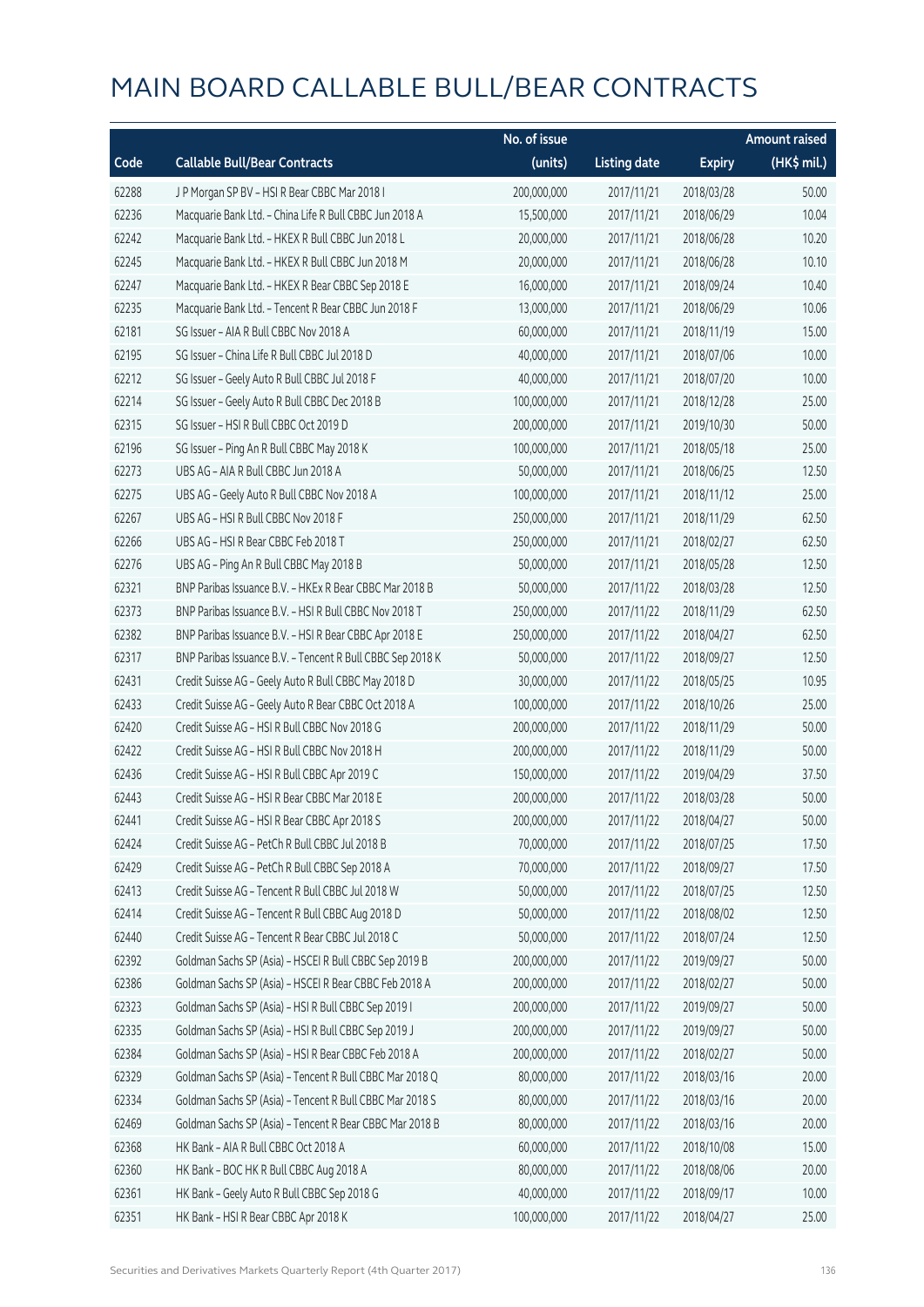|       |                                                          | No. of issue |                     |               | <b>Amount raised</b> |
|-------|----------------------------------------------------------|--------------|---------------------|---------------|----------------------|
| Code  | <b>Callable Bull/Bear Contracts</b>                      | (units)      | <b>Listing date</b> | <b>Expiry</b> | (HK\$ mil.)          |
| 62353 | HK Bank - HSI R Bear CBBC Apr 2018 N                     | 150,000,000  | 2017/11/22          | 2018/04/27    | 37.50                |
| 62350 | HK Bank - HSI R Bear CBBC Oct 2018 G                     | 150,000,000  | 2017/11/22          | 2018/10/30    | 37.50                |
| 62365 | HK Bank - Tencent R Bull CBBC Oct 2018 C                 | 60,000,000   | 2017/11/22          | 2018/10/08    | 15.00                |
| 62371 | HK Bank - Tencent R Bear CBBC Jul 2018 O                 | 50,000,000   | 2017/11/22          | 2018/07/23    | 12.50                |
| 62499 | J P Morgan SP BV - Geely Auto R Bull CBBC Dec 2018 C     | 200,000,000  | 2017/11/22          | 2018/12/21    | 50.00                |
| 62476 | J P Morgan SP BV - HSI R Bull CBBC Sep 2019 F            | 200,000,000  | 2017/11/22          | 2019/09/27    | 50.00                |
| 62487 | J P Morgan SP BV - HSI R Bull CBBC Sep 2019 K            | 200,000,000  | 2017/11/22          | 2019/09/27    | 50.00                |
| 62506 | J P Morgan SP BV - HSI R Bear CBBC Mar 2018 J            | 200,000,000  | 2017/11/22          | 2018/03/28    | 50.00                |
| 62507 | J P Morgan SP BV - HSI R Bear CBBC Mar 2018 K            | 200,000,000  | 2017/11/22          | 2018/03/28    | 50.00                |
| 62337 | SG Issuer - China Life R Bull CBBC Sep 2018 D            | 40,000,000   | 2017/11/22          | 2018/09/05    | 10.00                |
| 62383 | SG Issuer - Galaxy R Bull CBBC Jul 2018 D                | 80,000,000   | 2017/11/22          | 2018/07/20    | 20.00                |
| 62462 | SG Issuer - HSI R Bull CBBC Oct 2019 E                   | 200,000,000  | 2017/11/22          | 2019/10/30    | 50.00                |
| 62468 | SG Issuer - HSI R Bull CBBC Nov 2019 D                   | 200,000,000  | 2017/11/22          | 2019/11/28    | 50.00                |
| 62444 | SG Issuer - HSI R Bear CBBC Feb 2018 H                   | 200,000,000  | 2017/11/22          | 2018/02/27    | 50.00                |
| 62445 | SG Issuer - HSI R Bear CBBC Mar 2018 K                   | 200,000,000  | 2017/11/22          | 2018/03/28    | 50.00                |
| 62447 | SG Issuer - HSI R Bear CBBC Apr 2018 K                   | 200,000,000  | 2017/11/22          | 2018/04/27    | 50.00                |
| 62461 | SG Issuer - HSI R Bear CBBC Apr 2018 L                   | 200,000,000  | 2017/11/22          | 2018/04/27    | 50.00                |
| 62339 | SG Issuer - Ping An R Bull CBBC May 2018 L               | 100,000,000  | 2017/11/22          | 2018/05/25    | 25.00                |
| 62347 | SG Issuer - Tencent R Bull CBBC Jun 2018 P               | 80,000,000   | 2017/11/22          | 2018/06/21    | 20.00                |
| 62401 | UBS AG - HSI R Bull CBBC Nov 2018 G                      | 250,000,000  | 2017/11/22          | 2018/11/29    | 62.50                |
| 62400 | UBS AG - HSI R Bull CBBC Dec 2018 I                      | 200,000,000  | 2017/11/22          | 2018/12/28    | 50.00                |
| 62409 | UBS AG - HSI R Bear CBBC Feb 2018 U                      | 250,000,000  | 2017/11/22          | 2018/02/27    | 62.50                |
| 62410 | UBS AG - HSI R Bear CBBC Feb 2018 W                      | 200,000,000  | 2017/11/22          | 2018/02/27    | 50.00                |
| 62402 | UBS AG - Tencent R Bear CBBC Mar 2018 G                  | 40,000,000   | 2017/11/22          | 2018/03/19    | 10.00                |
| 62407 | UBS AG - Tencent R Bear CBBC Mar 2018 H                  | 40,000,000   | 2017/11/22          | 2018/03/28    | 13.40                |
| 62572 | Credit Suisse AG - CCB R Bull CBBC Sep 2018 R            | 70,000,000   | 2017/11/23          | 2018/09/20    | 17.50                |
| 62573 | Credit Suisse AG - CM Bank R Bull CBBC Nov 2018 E        | 70,000,000   | 2017/11/23          | 2018/11/30    | 17.50                |
| 62571 | Credit Suisse AG - HKEX R Bull CBBC Oct 2018 D           | 50,000,000   | 2017/11/23          | 2018/10/12    | 12.50                |
| 62568 | Credit Suisse AG - HSI R Bull CBBC Apr 2019 D            | 200,000,000  | 2017/11/23          | 2019/04/29    | 50.00                |
| 62562 | Credit Suisse AG - HSI R Bear CBBC Apr 2018 T            | 200,000,000  | 2017/11/23          | 2018/04/27    | 50.00                |
| 62576 | Credit Suisse AG - HSI R Bear CBBC Apr 2018 U            | 200,000,000  | 2017/11/23          | 2018/04/27    | 50.00                |
| 62554 | Credit Suisse AG - HSI R Bear CBBC May 2018 P            | 150,000,000  | 2017/11/23          | 2018/05/30    | 37.50                |
| 62584 | Credit Suisse AG - Ping An R Bull CBBC Oct 2018 M        | 100,000,000  | 2017/11/23          | 2018/10/12    | 25.00                |
| 62587 | Credit Suisse AG - Ping An R Bear CBBC May 2018 B        | 50,000,000   | 2017/11/23          | 2018/05/11    | 12.50                |
| 62578 | Credit Suisse AG - Tencent R Bull CBBC Oct 2018 D        | 50,000,000   | 2017/11/23          | 2018/10/26    | 12.50                |
| 62542 | Bank of East Asia - CC Bank R Bull CBBC Sep 2018 B       | 60,000,000   | 2017/11/23          | 2018/09/18    | 15.00                |
| 62538 | Bank of East Asia - Geely Auto R Bull CBBC Sep 2018 B    | 40,000,000   | 2017/11/23          | 2018/09/18    | 10.00                |
| 62551 | Bank of East Asia - Ping An R Bull CBBC Aug 2018 H       | 16,000,000   | 2017/11/23          | 2018/08/30    | 10.40                |
| 62536 | Bank of East Asia - Tencent R Bull CBBC Sep 2018 F       | 40,000,000   | 2017/11/23          | 2018/09/18    | 10.00                |
| 62661 | Goldman Sachs SP (Asia) - HKEX R Bull CBBC Jun 2018 S    | 80,000,000   | 2017/11/23          | 2018/06/28    | 20.00                |
| 62644 | Goldman Sachs SP (Asia) - HSI R Bull CBBC Aug 2019 N     | 200,000,000  | 2017/11/23          | 2019/08/29    | 50.00                |
| 62513 | Goldman Sachs SP (Asia) - HSI R Bear CBBC Mar 2018 H     | 200,000,000  | 2017/11/23          | 2018/03/28    | 50.00                |
| 62523 | Goldman Sachs SP (Asia) - HSI R Bear CBBC Mar 2018 K     | 200,000,000  | 2017/11/23          | 2018/03/28    | 50.00                |
| 62652 | Goldman Sachs SP (Asia) - Ping An R Bull CBBC Oct 2018 I | 80,000,000   | 2017/11/23          | 2018/10/23    | 20.00                |
| 62657 | Goldman Sachs SP (Asia) - Ping An R Bull CBBC Oct 2018 J | 80,000,000   | 2017/11/23          | 2018/10/19    | 20.00                |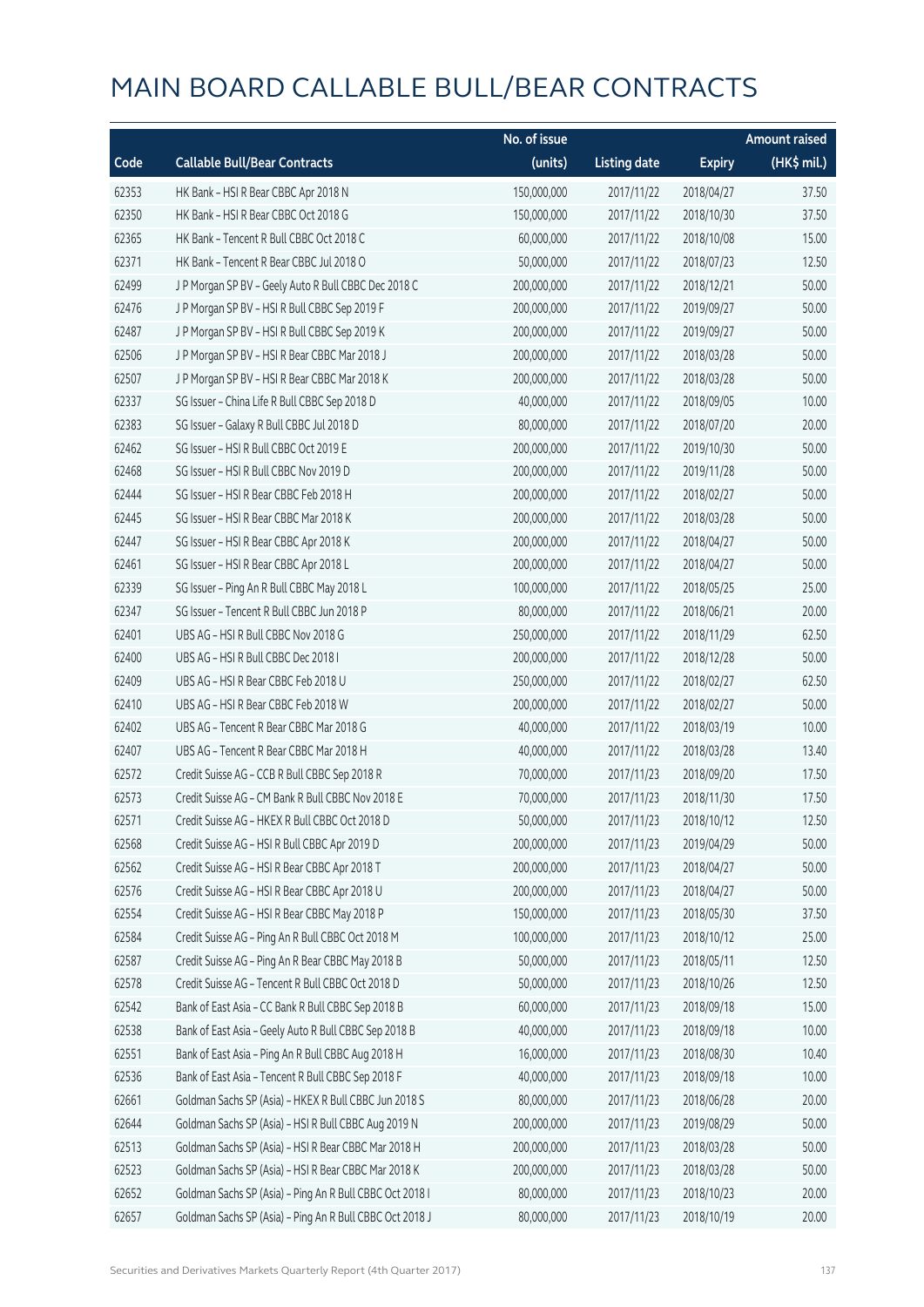|       |                                                              | No. of issue |                     |               | <b>Amount raised</b> |
|-------|--------------------------------------------------------------|--------------|---------------------|---------------|----------------------|
| Code  | <b>Callable Bull/Bear Contracts</b>                          | (units)      | <b>Listing date</b> | <b>Expiry</b> | $(HK\$ mil.)         |
| 62645 | Goldman Sachs SP (Asia) - Ping An R Bear CBBC Jun 2018 B     | 80,000,000   | 2017/11/23          | 2018/06/12    | 20.00                |
| 62648 | Goldman Sachs SP (Asia) - Tencent R Bull CBBC Mar 2018 T     | 80,000,000   | 2017/11/23          | 2018/03/19    | 20.00                |
| 62659 | Goldman Sachs SP (Asia) - Tencent R Bull CBBC Mar 2018 V     | 80,000,000   | 2017/11/23          | 2018/03/20    | 20.00                |
| 62534 | HK Bank - AIA R Bull CBBC Oct 2018 B                         | 60,000,000   | 2017/11/23          | 2018/10/15    | 15.00                |
| 62533 | HK Bank - HSCEI R Bear CBBC Apr 2018 D                       | 50,000,000   | 2017/11/23          | 2018/04/27    | 12.50                |
| 62530 | HK Bank - HSI R Bull CBBC Jul 2018 H                         | 150,000,000  | 2017/11/23          | 2018/07/30    | 37.50                |
| 62531 | HK Bank - HSI R Bear CBBC Apr 2018 L                         | 100,000,000  | 2017/11/23          | 2018/04/27    | 25.00                |
| 62524 | HK Bank - Meitu R Bull CBBC Oct 2018 B                       | 40,000,000   | 2017/11/23          | 2018/10/29    | 14.00                |
| 62549 | HK Bank - Ping An R Bull CBBC Aug 2018 H                     | 80,000,000   | 2017/11/23          | 2018/08/06    | 20.00                |
| 62527 | HK Bank - SUNAC R Bull CBBC Oct 2018 C                       | 80,000,000   | 2017/11/23          | 2018/10/29    | 20.00                |
| 62529 | HK Bank - Tencent R Bull CBBC Aug 2018 W                     | 60,000,000   | 2017/11/23          | 2018/08/27    | 15.00                |
| 62636 | J P Morgan SP BV - HSI R Bull CBBC Sep 2018 C                | 200,000,000  | 2017/11/23          | 2018/09/27    | 50.00                |
| 62631 | J P Morgan SP BV - HSI R Bear CBBC Feb 2018 A                | 200,000,000  | 2017/11/23          | 2018/02/27    | 50.00                |
| 62633 | J P Morgan SP BV - HSI R Bear CBBC Feb 2018 D                | 200,000,000  | 2017/11/23          | 2018/02/27    | 50.00                |
| 62634 | J P Morgan SP BV - Ping An R Bull CBBC Apr 2018 H            | 150,000,000  | 2017/11/23          | 2018/04/20    | 37.50                |
| 62635 | J P Morgan SP BV - Tencent R Bull CBBC Mar 2018 M            | 50,000,000   | 2017/11/23          | 2018/03/16    | 12.50                |
| 62545 | Macquarie Bank Ltd. - Tencent R Bull CBBC Jun 2018 C         | 13,000,000   | 2017/11/23          | 2018/06/29    | 10.39                |
| 62546 | Macquarie Bank Ltd. - Tencent R Bull CBBC Jun 2018 D         | 13,500,000   | 2017/11/23          | 2018/06/29    | 10.21                |
| 62543 | SG Issuer - HKEX R Bull CBBC Oct 2018 E                      | 50,000,000   | 2017/11/23          | 2018/10/30    | 12.50                |
| 62616 | SG Issuer - HSI R Bull CBBC Oct 2019 F                       | 200,000,000  | 2017/11/23          | 2019/10/30    | 50.00                |
| 62617 | SG Issuer - HSI R Bull CBBC Nov 2019 E                       | 200,000,000  | 2017/11/23          | 2019/11/28    | 50.00                |
| 62613 | SG Issuer - HSI R Bear CBBC Mar 2018 L                       | 200,000,000  | 2017/11/23          | 2018/03/28    | 50.00                |
| 62614 | SG Issuer - HSI R Bear CBBC Apr 2018 M                       | 200,000,000  | 2017/11/23          | 2018/04/27    | 50.00                |
| 62637 | SG Issuer - Ping An R Bull CBBC Aug 2018 D                   | 100,000,000  | 2017/11/23          | 2018/08/08    | 25.00                |
| 62642 | SG Issuer - Tencent R Bull CBBC Jul 2018 O                   | 80,000,000   | 2017/11/23          | 2018/07/05    | 20.00                |
| 62544 | SG Issuer - Tencent R Bull CBBC Sep 2018 I                   | 80,000,000   | 2017/11/23          | 2018/09/10    | 20.00                |
| 62612 | UBS AG - HSI R Bull CBBC Nov 2018 U                          | 200,000,000  | 2017/11/23          | 2018/11/29    | 50.00                |
| 62591 | UBS AG - HSI R Bear CBBC Feb 2018 X                          | 200,000,000  | 2017/11/23          | 2018/02/27    | 50.00                |
| 62611 | UBS AG - HSI R Bear CBBC Mar 2018 U                          | 250,000,000  | 2017/11/23          | 2018/03/28    | 62.50                |
| 62630 | UBS AG - Ping An R Bull CBBC May 2018 C                      | 50,000,000   | 2017/11/23          | 2018/05/14    | 12.50                |
| 62618 | UBS AG - Tencent R Bull CBBC Mar 2018 S                      | 40,000,000   | 2017/11/23          | 2018/03/07    | 10.00                |
| 62621 | UBS AG - Tencent R Bull CBBC Mar 2018 T                      | 40,000,000   | 2017/11/23          | 2018/03/26    | 10.00                |
| 62684 | BNP Paribas Issuance B.V. - Ch Life R Bull CBBC Aug 2018 D   | 50,000,000   | 2017/11/24          | 2018/08/30    | 12.50                |
| 62685 | BNP Paribas Issuance B.V. - Ch Life R Bull CBBC Aug 2018 E   | 50,000,000   | 2017/11/24          | 2018/08/30    | 12.50                |
| 62669 | BNP Paribas Issuance B.V. - CSOP A50 ETF R Bull CBBC Jun 18F | 60,000,000   | 2017/11/24          | 2018/06/28    | 15.00                |
| 62686 | BNP Paribas Issuance B.V. - Geely Auto R Bull CBBC Aug 2018A | 40,000,000   | 2017/11/24          | 2018/08/30    | 10.00                |
| 62687 | BNP Paribas Issuance B.V. - Geely Auto R Bull CBBC Aug 2018B | 40,000,000   | 2017/11/24          | 2018/08/30    | 10.00                |
| 62681 | BNP Paribas Issuance B.V. - HSCEI R Bear CBBC Mar 2018 E     | 100,000,000  | 2017/11/24          | 2018/03/28    | 25.00                |
| 62717 | BNP Paribas Issuance B.V. - HSI R Bull CBBC Nov 2018 U       | 250,000,000  | 2017/11/24          | 2018/11/29    | 62.50                |
| 62668 | BNP Paribas Issuance B.V. - HSI R Bear CBBC Apr 2018 F       | 250,000,000  | 2017/11/24          | 2018/04/27    | 62.50                |
| 62680 | BNP Paribas Issuance B.V. - Ping An R Bull CBBC Aug 2018 Q   | 200,000,000  | 2017/11/24          | 2018/08/30    | 50.00                |
| 62671 | BNP Paribas Issuance B.V. - Tencent R Bull CBBC Sep 2018 L   | 50,000,000   | 2017/11/24          | 2018/09/27    | 12.50                |
| 62676 | BNP Paribas Issuance B.V. - Tencent R Bull CBBC Sep 2018 M   | 50,000,000   | 2017/11/24          | 2018/09/27    | 12.50                |
| 62679 | BNP Paribas Issuance B.V. - Tencent R Bull CBBC Sep 2018 N   | 50,000,000   | 2017/11/24          | 2018/09/27    | 12.50                |
| 62745 | BNP Paribas Issuance B.V. - Tencent R Bear CBBC Apr 2018 V   | 50,000,000   | 2017/11/24          | 2018/04/27    | 12.50                |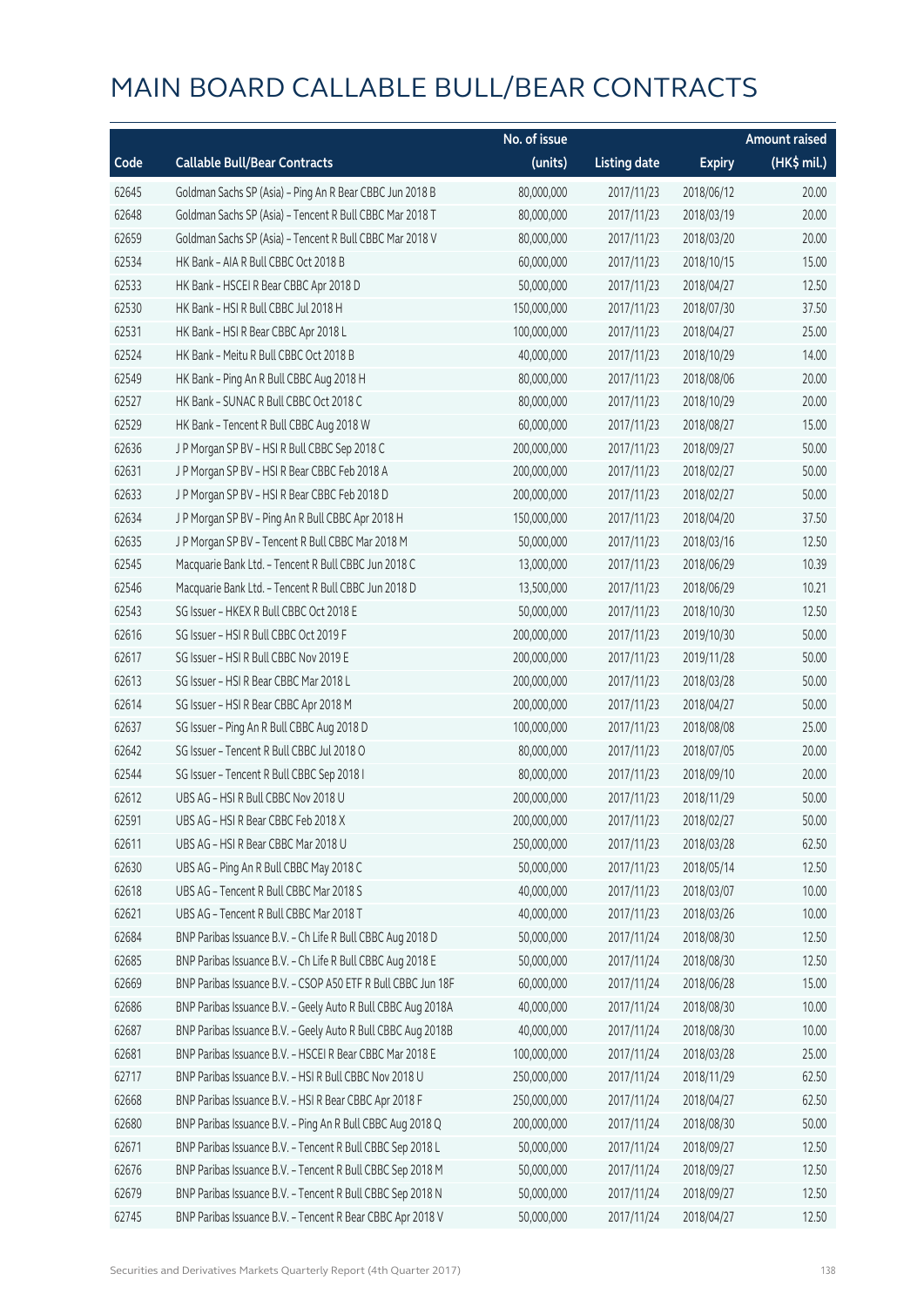|       |                                                             | No. of issue |                     |               | <b>Amount raised</b>  |
|-------|-------------------------------------------------------------|--------------|---------------------|---------------|-----------------------|
| Code  | <b>Callable Bull/Bear Contracts</b>                         | (units)      | <b>Listing date</b> | <b>Expiry</b> | $(HK\frac{1}{2}mil.)$ |
| 62830 | Credit Suisse AG - BOCL R Bull CBBC Sep 2018 H              | 70,000,000   | 2017/11/24          | 2018/09/14    | 17.50                 |
| 62827 | Credit Suisse AG - CCB R Bull CBBC Sep 2018 S               | 70,000,000   | 2017/11/24          | 2018/09/14    | 17.50                 |
| 62834 | Credit Suisse AG - CM Bank R Bull CBBC Nov 2018 F           | 70,000,000   | 2017/11/24          | 2018/11/23    | 17.50                 |
| 62835 | Credit Suisse AG - HSCEI R Bull CBBC Sep 2018 A             | 100,000,000  | 2017/11/24          | 2018/09/27    | 25.00                 |
| 62836 | Credit Suisse AG - HSCEI R Bear CBBC Apr 2018 A             | 100,000,000  | 2017/11/24          | 2018/04/27    | 25.00                 |
| 62813 | Credit Suisse AG - HSI R Bull CBBC Apr 2018 T               | 150,000,000  | 2017/11/24          | 2018/04/27    | 37.50                 |
| 62812 | Credit Suisse AG - HSI R Bull CBBC Nov 2018 I               | 200,000,000  | 2017/11/24          | 2018/11/29    | 50.00                 |
| 62814 | Credit Suisse AG - HSI R Bull CBBC Nov 2018 J               | 200,000,000  | 2017/11/24          | 2018/11/29    | 50.00                 |
| 62810 | Credit Suisse AG - HSI R Bear CBBC Mar 2018 F               | 200,000,000  | 2017/11/24          | 2018/03/28    | 50.00                 |
| 62829 | Credit Suisse AG - ICBC R Bull CBBC Sep 2018 O              | 70,000,000   | 2017/11/24          | 2018/09/07    | 17.50                 |
| 62815 | Credit Suisse AG - Ping An R Bull CBBC Oct 2018 N           | 100,000,000  | 2017/11/24          | 2018/10/11    | 25.00                 |
| 62817 | Credit Suisse AG - Ping An R Bull CBBC Oct 2018 O           | 100,000,000  | 2017/11/24          | 2018/10/26    | 25.00                 |
| 62821 | Credit Suisse AG - Ping An R Bear CBBC May 2018 C           | 50,000,000   | 2017/11/24          | 2018/05/18    | 12.50                 |
| 62825 | Credit Suisse AG - Tencent R Bull CBBC Jul 2018 X           | 50,000,000   | 2017/11/24          | 2018/07/11    | 12.50                 |
| 62826 | Credit Suisse AG - Tencent R Bull CBBC Aug 2018 E           | 50,000,000   | 2017/11/24          | 2018/08/01    | 12.50                 |
| 62837 | Credit Suisse AG - Tencent R Bear CBBC Jun 2018 G           | 50,000,000   | 2017/11/24          | 2018/06/27    | 21.50                 |
| 62839 | Credit Suisse AG - Tencent R Bear CBBC Jun 2018 H           | 50,000,000   | 2017/11/24          | 2018/06/28    | 29.50                 |
| 62724 | Bank of East Asia - CPIC R Bull CBBC Sep 2018 A             | 15,000,000   | 2017/11/24          | 2018/09/18    | 10.20                 |
| 62720 | Bank of East Asia - ICBC R Bull CBBC Sep 2018 A             | 60,000,000   | 2017/11/24          | 2018/09/18    | 15.00                 |
| 62721 | Bank of East Asia - PetCh R Bull CBBC Sep 2018 A            | 40,000,000   | 2017/11/24          | 2018/09/18    | 10.00                 |
| 62718 | Bank of East Asia - Tencent R Bull CBBC Sep 2018 G          | 40,000,000   | 2017/11/24          | 2018/09/18    | 10.00                 |
| 62719 | Bank of East Asia - Tencent R Bull CBBC Sep 2018 H          | 40,000,000   | 2017/11/24          | 2018/09/18    | 10.00                 |
| 62787 | Bank of East Asia - Tencent R Bull CBBC Sep 2018 I          | 40,000,000   | 2017/11/24          | 2018/09/18    | 10.00                 |
| 62862 | Goldman Sachs SP (Asia) - China Life R Bull CBBC May 2018 F | 80,000,000   | 2017/11/24          | 2018/05/25    | 20.00                 |
| 62746 | Goldman Sachs SP (Asia) - HSI R Bull CBBC Sep 2019 K        | 200,000,000  | 2017/11/24          | 2019/09/27    | 50.00                 |
| 62747 | Goldman Sachs SP (Asia) - HSI R Bull CBBC Sep 2019 L        | 200,000,000  | 2017/11/24          | 2019/09/27    | 50.00                 |
| 62664 | Goldman Sachs SP (Asia) - HSI R Bear CBBC Feb 2018 G        | 200,000,000  | 2017/11/24          | 2018/02/27    | 50.00                 |
| 62748 | Goldman Sachs SP (Asia) - HSI R Bear CBBC Mar 2018 L        | 200,000,000  | 2017/11/24          | 2018/03/28    | 50.00                 |
| 62662 | Goldman Sachs SP (Asia) - HSI R Bear CBBC Mar 2018 M        | 200,000,000  | 2017/11/24          | 2018/03/28    | 50.00                 |
| 62751 | Goldman Sachs SP (Asia) - Ping An R Bull CBBC Oct 2018 K    | 80,000,000   | 2017/11/24          | 2018/10/18    | 20.00                 |
| 62854 | Goldman Sachs SP (Asia) - Tencent R Bull CBBC Apr 2018 J    | 80,000,000   | 2017/11/24          | 2018/04/03    | 20.00                 |
| 62855 | Goldman Sachs SP (Asia) - Tencent R Bull CBBC Apr 2018 K    | 80,000,000   | 2017/11/24          | 2018/04/03    | 20.00                 |
| 62856 | Goldman Sachs SP (Asia) - Tencent R Bull CBBC Apr 2018 L    | 80,000,000   | 2017/11/24          | 2018/04/09    | 20.00                 |
| 62666 | Goldman Sachs SP (Asia) - Tencent R Bear CBBC Mar 2018 E    | 80,000,000   | 2017/11/24          | 2018/03/21    | 20.00                 |
| 62667 | Goldman Sachs SP (Asia) - Tencent R Bear CBBC Mar 2018 F    | 80,000,000   | 2017/11/24          | 2018/03/19    | 20.00                 |
| 62860 | Goldman Sachs SP (Asia) - Tencent R Bear CBBC Apr 2018 P    | 80,000,000   | 2017/11/24          | 2018/04/09    | 38.96                 |
| 62709 | HK Bank - AIA R Bear CBBC Jul 2018 D                        | 40,000,000   | 2017/11/24          | 2018/07/09    | 10.00                 |
| 62694 | HK Bank - HSI R Bull CBBC Jul 2018 J                        | 100,000,000  | 2017/11/24          | 2018/07/30    | 25.00                 |
| 62692 | HK Bank - ICBC R Bull CBBC Sep 2018 D                       | 80,000,000   | 2017/11/24          | 2018/09/10    | 20.00                 |
| 62695 | HK Bank - Ping An R Bear CBBC Nov 2018 E                    | 40,000,000   | 2017/11/24          | 2018/11/12    | 10.00                 |
| 62689 | HK Bank - SUNAC R Bull CBBC Sep 2018 A                      | 80,000,000   | 2017/11/24          | 2018/09/24    | 20.00                 |
| 62691 | HK Bank - SUNAC R Bull CBBC Nov 2018 A                      | 80,000,000   | 2017/11/24          | 2018/11/26    | 20.00                 |
| 62698 | HK Bank - Tencent R Bull CBBC Oct 2018 D                    | 60,000,000   | 2017/11/24          | 2018/10/22    | 15.00                 |
| 62791 | HK Bank - Tencent R Bull CBBC Oct 2018 E                    | 60,000,000   | 2017/11/24          | 2018/10/15    | 15.00                 |
| 62702 | HK Bank - Tencent R Bear CBBC Aug 2018 O                    | 50,000,000   | 2017/11/24          | 2018/08/06    | 30.00                 |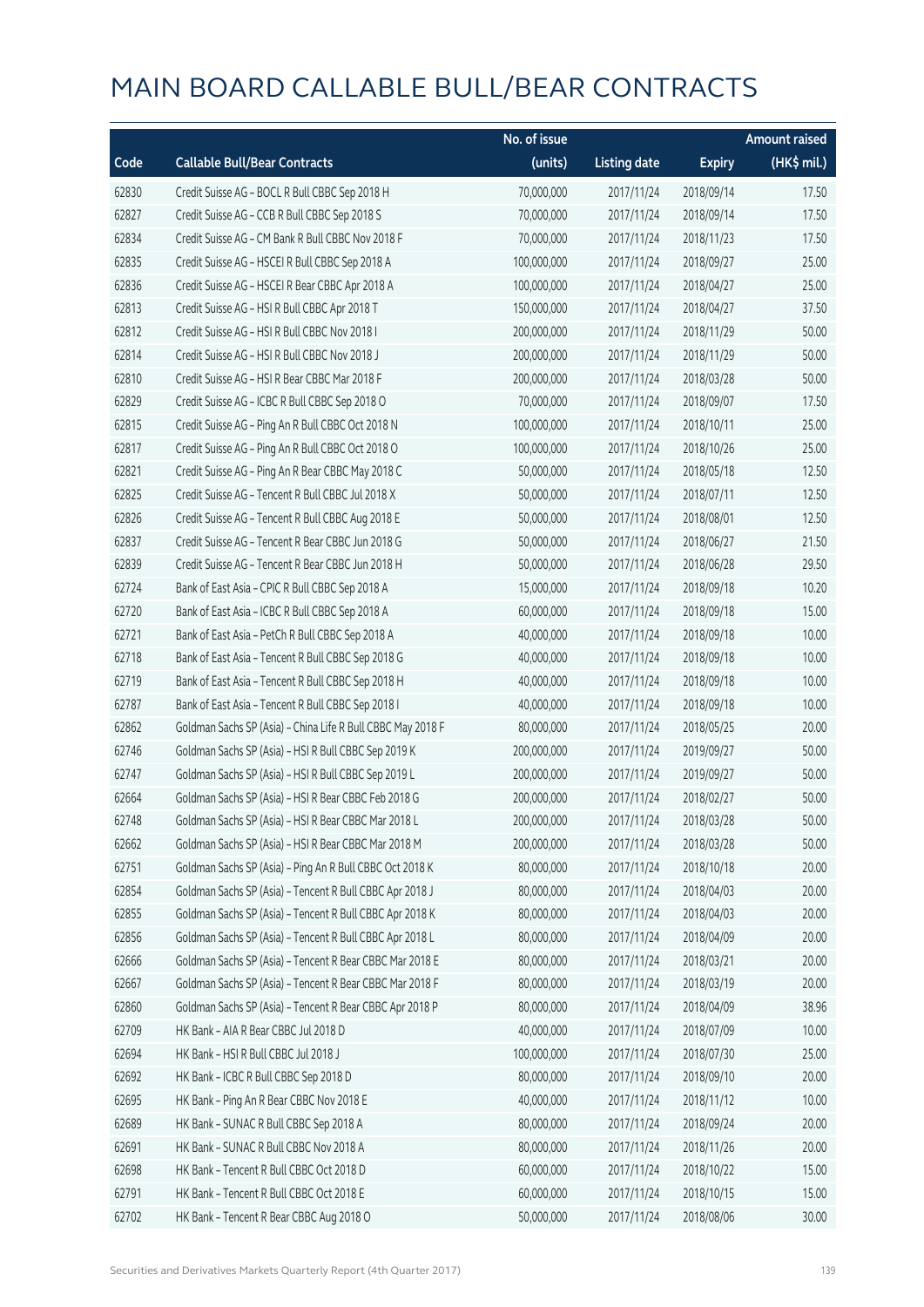|       |                                                            | No. of issue |                     |               | <b>Amount raised</b> |
|-------|------------------------------------------------------------|--------------|---------------------|---------------|----------------------|
| Code  | <b>Callable Bull/Bear Contracts</b>                        | (units)      | <b>Listing date</b> | <b>Expiry</b> | (HK\$ mil.)          |
| 62704 | HK Bank - Tencent R Bear CBBC Sep 2018 F                   | 50,000,000   | 2017/11/24          | 2018/09/24    | 45.00                |
| 62734 | Haitong Int'l Sec - China Mobile R Bull CBBC Jul 2018 C    | 80,000,000   | 2017/11/24          | 2018/07/06    | 20.00                |
| 62735 | Haitong Int'l Sec - China Mobile R Bull CBBC Jul 2018 D    | 80,000,000   | 2017/11/24          | 2018/07/09    | 20.00                |
| 62736 | Haitong Int'l Sec - China Mobile R Bull CBBC Jul 2018 E    | 80,000,000   | 2017/11/24          | 2018/07/10    | 20.00                |
| 62730 | Haitong Int'l Sec - Ping An R Bull CBBC Aug 2018 J         | 80,000,000   | 2017/11/24          | 2018/08/08    | 20.00                |
| 62731 | Haitong Int'l Sec - Ping An R Bull CBBC Aug 2018 K         | 80,000,000   | 2017/11/24          | 2018/08/13    | 20.00                |
| 62733 | Haitong Int'l Sec - SUNAC R Bull CBBC Jul 2018 A           | 25,000,000   | 2017/11/24          | 2018/07/05    | 11.63                |
| 62726 | Haitong Int'l Sec - Tencent R Bull CBBC Aug 2018 A         | 40,000,000   | 2017/11/24          | 2018/08/03    | 10.00                |
| 62728 | Haitong Int'l Sec - Tencent R Bull CBBC Aug 2018 B         | 40,000,000   | 2017/11/24          | 2018/08/06    | 10.00                |
| 62796 | J P Morgan SP BV - HSI R Bull CBBC Sep 2019 L              | 200,000,000  | 2017/11/24          | 2019/09/27    | 50.00                |
| 62797 | J P Morgan SP BV - HSI R Bull CBBC Sep 2019 M              | 200,000,000  | 2017/11/24          | 2019/09/27    | 50.00                |
| 62795 | J P Morgan SP BV - HSI R Bear CBBC Feb 2018 E              | 200,000,000  | 2017/11/24          | 2018/02/27    | 50.00                |
| 62798 | J P Morgan SP BV - Tencent R Bull CBBC Mar 2018 N          | 50,000,000   | 2017/11/24          | 2018/03/16    | 12.50                |
| 62800 | J P Morgan SP BV - Tencent R Bull CBBC Mar 2018 O          | 50,000,000   | 2017/11/24          | 2018/03/16    | 12.50                |
| 62807 | J P Morgan SP BV - Tencent R Bull CBBC Mar 2018 P          | 50,000,000   | 2017/11/24          | 2018/03/16    | 12.50                |
| 62774 | Macquarie Bank Ltd. - HSI R Bull CBBC Dec 2018 C           | 40,000,000   | 2017/11/24          | 2018/12/28    | 10.00                |
| 62779 | Macquarie Bank Ltd. - HSI R Bull CBBC Dec 2018 D           | 40,000,000   | 2017/11/24          | 2018/12/28    | 10.00                |
| 62769 | Macquarie Bank Ltd. - HSI R Bear CBBC Jun 2018 M           | 40,000,000   | 2017/11/24          | 2018/06/28    | 10.00                |
| 62772 | Macquarie Bank Ltd. - HSI R Bear CBBC Jun 2018 N           | 40,000,000   | 2017/11/24          | 2018/06/28    | 10.00                |
| 62758 | Macquarie Bank Ltd. - Tencent R Bull CBBC Jun 2018 E       | 12,500,000   | 2017/11/24          | 2018/06/29    | 10.03                |
| 62764 | Macquarie Bank Ltd. - Tencent R Bull CBBC Jun 2018 F       | 13,100,000   | 2017/11/24          | 2018/06/29    | 10.06                |
| 62765 | Macquarie Bank Ltd. - Tencent R Bear CBBC Jun 2018 G       | 9,400,000    | 2017/11/24          | 2018/06/29    | 10.00                |
| 62766 | Macquarie Bank Ltd. - Tencent R Bear CBBC Jun 2018 H       | 8,100,000    | 2017/11/24          | 2018/06/29    | 10.05                |
| 62744 | SG Issuer - HSI R Bull CBBC Nov 2019 F                     | 200,000,000  | 2017/11/24          | 2019/11/28    | 50.00                |
| 62841 | SG Issuer - HSI R Bull CBBC Nov 2019 G                     | 200,000,000  | 2017/11/24          | 2019/11/28    | 50.00                |
| 62845 | SG Issuer - HSI R Bull CBBC Nov 2019 H                     | 200,000,000  | 2017/11/24          | 2019/11/28    | 50.00                |
| 62840 | SG Issuer - HSI R Bear CBBC Apr 2018 N                     | 200,000,000  | 2017/11/24          | 2018/04/27    | 50.00                |
| 62848 | SG Issuer - Ping An R Bull CBBC Jul 2018 A                 | 100,000,000  | 2017/11/24          | 2018/07/31    | 25.00                |
| 62738 | SG Issuer - Ping An R Bear CBBC Dec 2018 D                 | 100,000,000  | 2017/11/24          | 2018/12/28    | 25.00                |
| 62851 | SG Issuer - Tencent R Bull CBBC Apr 2018 B                 | 80,000,000   | 2017/11/24          | 2018/04/24    | 20.00                |
| 62852 | SG Issuer - Tencent R Bull CBBC Jul 2018 P                 | 80,000,000   | 2017/11/24          | 2018/07/04    | 20.00                |
| 62741 | SG Issuer - Tencent R Bear CBBC Jul 2018 C                 | 80,000,000   | 2017/11/24          | 2018/07/13    | 20.00                |
| 62742 | SG Issuer - Tencent R Bear CBBC Dec 2018 F                 | 80,000,000   | 2017/11/24          | 2018/12/28    | 56.80                |
| 62785 | UBS AG - HSI R Bull CBBC Apr 2019 S                        | 250,000,000  | 2017/11/24          | 2019/04/29    | 62.50                |
| 62786 | UBS AG - HSI R Bull CBBC Apr 2019 T                        | 200,000,000  | 2017/11/24          | 2019/04/29    | 50.00                |
| 62781 | UBS AG - HSI R Bear CBBC Feb 2018 Y                        | 250,000,000  | 2017/11/24          | 2018/02/27    | 62.50                |
| 62783 | UBS AG - Tencent R Bull CBBC Mar 2018 U                    | 40,000,000   | 2017/11/24          | 2018/03/19    | 10.00                |
| 62784 | UBS AG - Tencent R Bull CBBC Apr 2018 J                    | 40,000,000   | 2017/11/24          | 2018/04/09    | 10.00                |
| 62863 | BNP Paribas Issuance B.V. - HSI R Bull CBBC Nov 2018 V     | 250,000,000  | 2017/11/27          | 2018/11/29    | 62.50                |
| 62901 | BNP Paribas Issuance B.V. - Tencent R Bull CBBC Sep 2018 O | 50,000,000   | 2017/11/27          | 2018/09/27    | 12.50                |
| 62942 | BNP Paribas Issuance B.V. - Tencent R Bull CBBC Sep 2018 P | 50,000,000   | 2017/11/27          | 2018/09/27    | 12.50                |
| 62944 | BNP Paribas Issuance B.V. - Tencent R Bull CBBC Sep 2018 Q | 50,000,000   | 2017/11/27          | 2018/09/27    | 12.50                |
| 62903 | BNP Paribas Issuance B.V. - Tencent R Bear CBBC Apr 2018 G | 50,000,000   | 2017/11/27          | 2018/04/27    | 12.50                |
| 62905 | BNP Paribas Issuance B.V. - Tencent R Bear CBBC Apr 2018 L | 50,000,000   | 2017/11/27          | 2018/04/27    | 27.50                |
| 62906 | BNP Paribas Issuance B.V. - Tencent R Bear CBBC Apr 2018 P | 50,000,000   | 2017/11/27          | 2018/04/27    | 30.00                |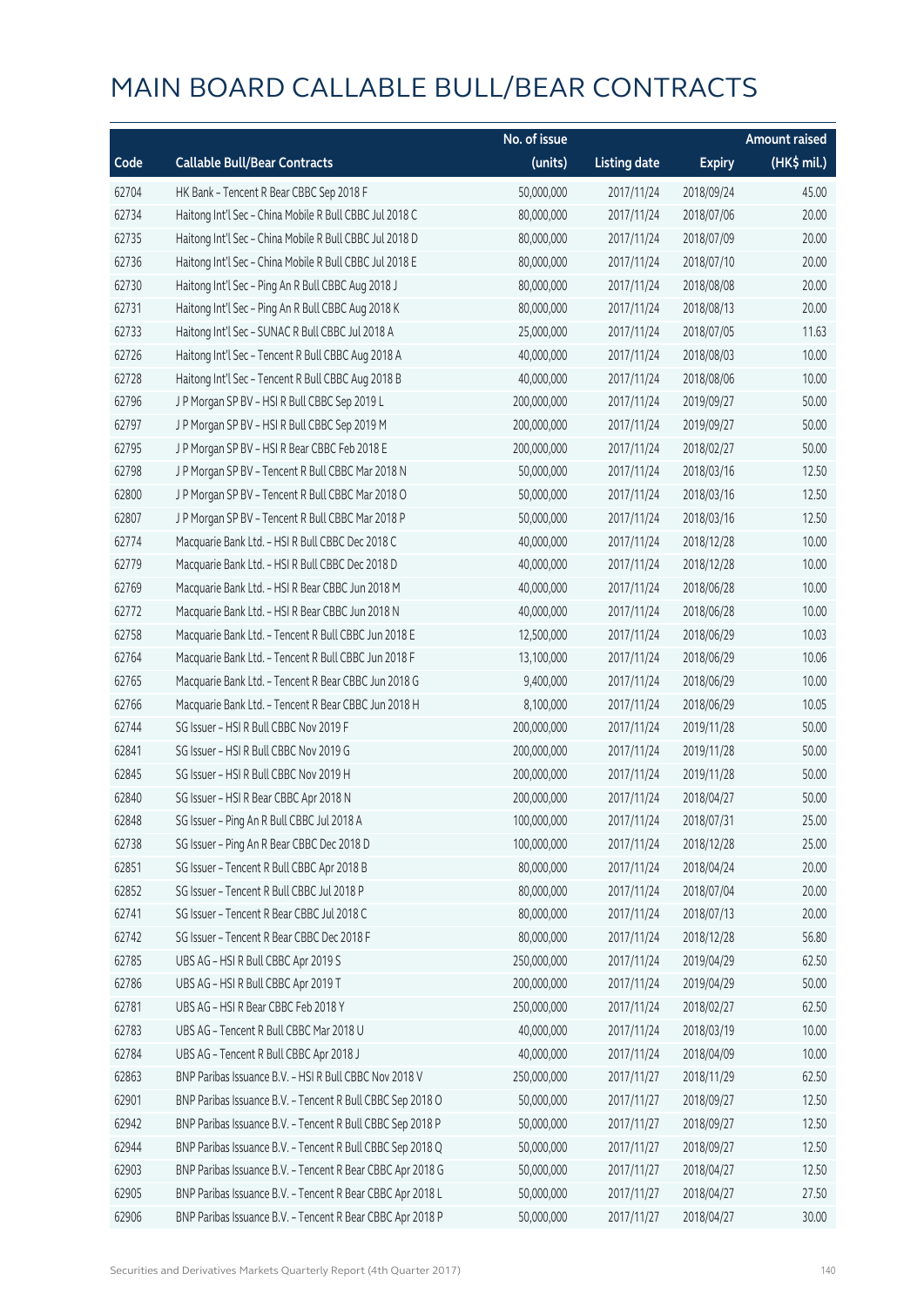|       |                                                            | No. of issue |                     |               | <b>Amount raised</b> |
|-------|------------------------------------------------------------|--------------|---------------------|---------------|----------------------|
| Code  | <b>Callable Bull/Bear Contracts</b>                        | (units)      | <b>Listing date</b> | <b>Expiry</b> | $(HK$$ mil.)         |
| 62988 | Credit Suisse AG - BYD Company R Bull CBBC May 2018 B      | 50,000,000   | 2017/11/27          | 2018/05/18    | 12.50                |
| 62990 | Credit Suisse AG - BYD Company R Bull CBBC Sep 2018 A      | 50,000,000   | 2017/11/27          | 2018/09/14    | 12.50                |
| 63019 | Credit Suisse AG - CSOP A50 ETF R Bull CBBC May 2018 B     | 50,000,000   | 2017/11/27          | 2018/05/11    | 12.50                |
| 62993 | Credit Suisse AG - Galaxy Ent R Bull CBBC Jun 2018 J       | 50,000,000   | 2017/11/27          | 2018/06/28    | 12.50                |
| 62997 | Credit Suisse AG - Galaxy Ent R Bear CBBC Jul 2018 B       | 50,000,000   | 2017/11/27          | 2018/07/13    | 12.50                |
| 63016 | Credit Suisse AG - Great Wall Motor R Bull CBBC Jul 2018 A | 40,000,000   | 2017/11/27          | 2018/07/20    | 10.00                |
| 63017 | Credit Suisse AG - Great Wall Motor R Bull CBBC Jul 2018 B | 40,000,000   | 2017/11/27          | 2018/07/13    | 10.00                |
| 62984 | Credit Suisse AG - HSI R Bull CBBC Dec 2018 K              | 200,000,000  | 2017/11/27          | 2018/12/28    | 50.00                |
| 62987 | Credit Suisse AG - HSI R Bear CBBC May 2018 Q              | 150,000,000  | 2017/11/27          | 2018/05/30    | 37.50                |
| 63000 | Credit Suisse AG - Tencent R Bull CBBC Sep 2018 D          | 50,000,000   | 2017/11/27          | 2018/09/06    | 12.50                |
| 63001 | Credit Suisse AG - Tencent R Bull CBBC Sep 2018 E          | 50,000,000   | 2017/11/27          | 2018/09/13    | 12.50                |
| 63009 | Credit Suisse AG - Tencent R Bull CBBC Sep 2018 F          | 50,000,000   | 2017/11/27          | 2018/09/21    | 12.50                |
| 63013 | Credit Suisse AG - Tencent R Bear CBBC Jul 2018 D          | 50,000,000   | 2017/11/27          | 2018/07/13    | 25.00                |
| 63015 | Credit Suisse AG - Tencent R Bear CBBC Jul 2018 E          | 50,000,000   | 2017/11/27          | 2018/07/20    | 32.50                |
| 62970 | Bank of East Asia - CM Bank R Bull CBBC Sep 2018 B         | 25,000,000   | 2017/11/27          | 2018/09/20    | 10.00                |
| 62971 | Bank of East Asia - Geely Auto R Bull CBBC Sep 2018 C      | 40,000,000   | 2017/11/27          | 2018/09/20    | 10.00                |
| 62983 | Bank of East Asia - Galaxy Ent R Bull CBBC Sep 2018 B      | 16,000,000   | 2017/11/27          | 2018/09/20    | 10.40                |
| 62969 | Bank of East Asia - Ping An R Bull CBBC Aug 2018 I         | 16,000,000   | 2017/11/27          | 2018/08/03    | 10.40                |
| 62968 | Bank of East Asia - Ping An R Bear CBBC Aug 2018 A         | 16,000,000   | 2017/11/27          | 2018/08/03    | 10.40                |
| 62972 | Bank of East Asia - Tencent R Bull CBBC Sep 2018 J         | 40,000,000   | 2017/11/27          | 2018/09/20    | 10.00                |
| 62974 | Bank of East Asia - Tencent R Bull CBBC Sep 2018 K         | 40,000,000   | 2017/11/27          | 2018/09/20    | 10.00                |
| 62982 | Bank of East Asia - Tencent R Bear CBBC Sep 2018 C         | 30,000,000   | 2017/11/27          | 2018/09/20    | 16.50                |
| 62866 | Goldman Sachs SP (Asia) - HKEX R Bull CBBC Oct 2018 A      | 80,000,000   | 2017/11/27          | 2018/10/18    | 20.00                |
| 63020 | Goldman Sachs SP (Asia) - HSI R Bull CBBC Aug 2019 O       | 200,000,000  | 2017/11/27          | 2019/08/29    | 50.00                |
| 63022 | Goldman Sachs SP (Asia) - HSI R Bull CBBC Aug 2019 P       | 200,000,000  | 2017/11/27          | 2019/08/29    | 50.00                |
| 62899 | Goldman Sachs SP (Asia) - HSI R Bear CBBC Mar 2018 N       | 200,000,000  | 2017/11/27          | 2018/03/28    | 50.00                |
| 63026 | Goldman Sachs SP (Asia) - Tencent R Bull CBBC Apr 2018 M   | 80,000,000   | 2017/11/27          | 2018/04/09    | 20.00                |
| 63027 | Goldman Sachs SP (Asia) - Tencent R Bull CBBC Apr 2018 N   | 80,000,000   | 2017/11/27          | 2018/04/10    | 20.00                |
| 63028 | Goldman Sachs SP (Asia) - Tencent R Bull CBBC Apr 2018 O   | 80,000,000   | 2017/11/27          | 2018/04/11    | 20.00                |
| 63038 | Goldman Sachs SP (Asia) - Tencent R Bull CBBC Apr 2018 P   | 80,000,000   | 2017/11/27          | 2018/04/12    | 20.00                |
| 62865 | Goldman Sachs SP (Asia) - Tencent R Bear CBBC Mar 2018 H   | 80,000,000   | 2017/11/27          | 2018/03/16    | 20.00                |
| 63023 | Goldman Sachs SP (Asia) - Tencent R Bear CBBC Apr 2018 Q   | 80,000,000   | 2017/11/27          | 2018/04/11    | 20.00                |
| 63024 | Goldman Sachs SP (Asia) - Tencent R Bear CBBC Apr 2018 R   | 80,000,000   | 2017/11/27          | 2018/04/12    | 34.40                |
| 62894 | HK Bank - BOCL R Bull CBBC Aug 2018 H                      | 80,000,000   | 2017/11/27          | 2018/08/27    | 20.00                |
| 62881 | HK Bank - BYD Company R Bull CBBC Aug 2018 A               | 50,000,000   | 2017/11/27          | 2018/08/27    | 12.50                |
| 62895 | HK Bank - CSOP A50 ETF R Bull CBBC Sep 2018 A              | 50,000,000   | 2017/11/27          | 2018/09/17    | 12.50                |
| 62897 | HK Bank - CSOP A50 ETF R Bear CBBC Jul 2018 A              | 40,000,000   | 2017/11/27          | 2018/07/03    | 10.00                |
| 62886 | HK Bank - Geely Auto R Bear CBBC Sep 2018 E                | 100,000,000  | 2017/11/27          | 2018/09/17    | 25.00                |
| 62893 | HK Bank - PetCh R Bull CBBC Oct 2018 B                     | 80,000,000   | 2017/11/27          | 2018/10/15    | 20.00                |
| 62868 | HK Bank - Tencent R Bull CBBC Oct 2018 F                   | 60,000,000   | 2017/11/27          | 2018/10/29    | 15.00                |
| 62869 | HK Bank - Tencent R Bull CBBC Nov 2018 A                   | 60,000,000   | 2017/11/27          | 2018/11/05    | 15.00                |
| 62946 | HK Bank - Tencent R Bull CBBC Nov 2018 B                   | 60,000,000   | 2017/11/27          | 2018/11/12    | 15.00                |
| 62948 | HK Bank - Tencent R Bull CBBC Nov 2018 C                   | 60,000,000   | 2017/11/27          | 2018/11/19    | 15.00                |
| 62870 | HK Bank - Tencent R Bear CBBC Sep 2018 G                   | 50,000,000   | 2017/11/27          | 2018/09/03    | 12.50                |
| 63107 | J P Morgan SP BV - BYD Company R Bull CBBC Apr 2018 C      | 80,000,000   | 2017/11/27          | 2018/04/20    | 20.00                |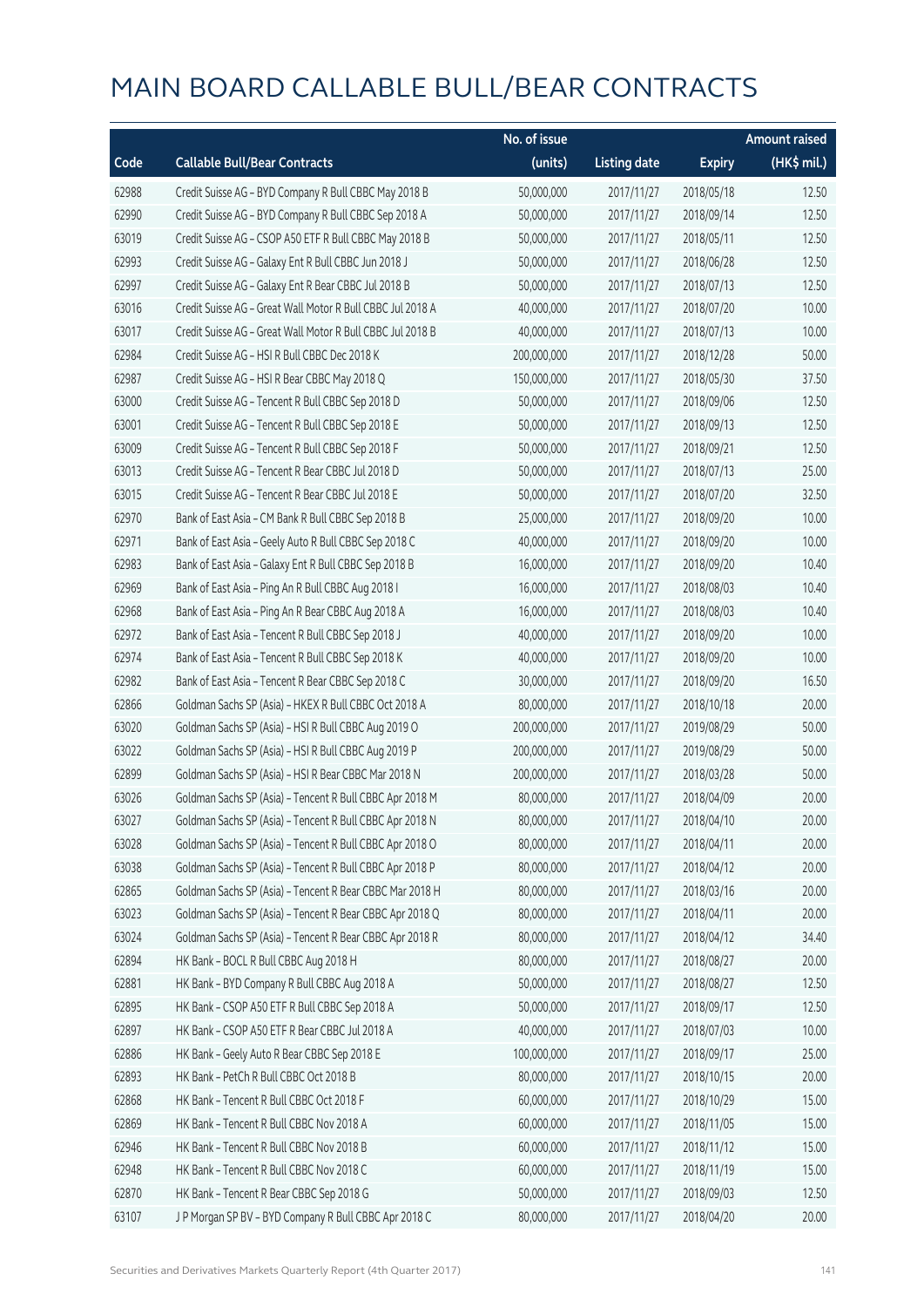|       |                                                        | No. of issue |                     |               | <b>Amount raised</b> |
|-------|--------------------------------------------------------|--------------|---------------------|---------------|----------------------|
| Code  | <b>Callable Bull/Bear Contracts</b>                    | (units)      | <b>Listing date</b> | <b>Expiry</b> | (HK\$ mil.)          |
| 63108 | J P Morgan SP BV - BYD Company R Bull CBBC May 2018 B  | 80,000,000   | 2017/11/27          | 2018/05/18    | 20.00                |
| 63118 | J P Morgan SP BV - CSOP A50 ETF R Bull CBBC Mar 2018 B | 80,000,000   | 2017/11/27          | 2018/03/16    | 20.00                |
| 63116 | J P Morgan SP BV - Galaxy Ent R Bull CBBC May 2018 C   | 100,000,000  | 2017/11/27          | 2018/05/18    | 25.00                |
| 63094 | J P Morgan SP BV - HSI R Bull CBBC Dec 2018 C          | 200,000,000  | 2017/11/27          | 2018/12/28    | 50.00                |
| 63158 | J P Morgan SP BV - HSI R Bull CBBC Dec 2018 D          | 200,000,000  | 2017/11/27          | 2018/12/28    | 50.00                |
| 63159 | J P Morgan SP BV - HSI R Bull CBBC Dec 2018 E          | 200,000,000  | 2017/11/27          | 2018/12/28    | 50.00                |
| 63105 | J P Morgan SP BV - HSI R Bear CBBC Feb 2018 F          | 200,000,000  | 2017/11/27          | 2018/02/27    | 50.00                |
| 63164 | J P Morgan SP BV - HSI R Bear CBBC Mar 2018 L          | 200,000,000  | 2017/11/27          | 2018/03/28    | 50.00                |
| 63166 | J P Morgan SP BV - HSI R Bear CBBC Apr 2018 I          | 200,000,000  | 2017/11/27          | 2018/04/27    | 50.00                |
| 63115 | J P Morgan SP BV - Ping An R Bull CBBC Apr 2018 I      | 150,000,000  | 2017/11/27          | 2018/04/20    | 37.50                |
| 63127 | J P Morgan SP BV - Tencent R Bull CBBC Mar 2018 Q      | 50,000,000   | 2017/11/27          | 2018/03/16    | 12.50                |
| 63151 | J P Morgan SP BV - Tencent R Bull CBBC Mar 2018 R      | 50,000,000   | 2017/11/27          | 2018/03/16    | 12.50                |
| 63157 | JP Morgan SP BV - Tencent R Bull CBBC Mar 2018 S       | 50,000,000   | 2017/11/27          | 2018/03/16    | 12.50                |
| 63119 | J P Morgan SP BV - Tencent R Bear CBBC Mar 2018 N      | 40,000,000   | 2017/11/27          | 2018/03/16    | 17.20                |
| 63120 | J P Morgan SP BV - Tencent R Bear CBBC Mar 2018 O      | 40,000,000   | 2017/11/27          | 2018/03/16    | 26.80                |
| 63171 | J P Morgan SP BV - Tencent R Bear CBBC Mar 2018 P      | 40,000,000   | 2017/11/27          | 2018/03/16    | 21.80                |
| 62958 | Macquarie Bank Ltd. - Ping An R Bull CBBC Oct 2018 A   | 35,000,000   | 2017/11/27          | 2018/10/30    | 10.19                |
| 62950 | Macquarie Bank Ltd. - Ping An R Bear CBBC Oct 2018 B   | 33,000,000   | 2017/11/27          | 2018/10/30    | 10.26                |
| 62966 | Macquarie Bank Ltd. - Tencent R Bull CBBC Jun 2018 G   | 13,000,000   | 2017/11/27          | 2018/06/29    | 10.32                |
| 62959 | Macquarie Bank Ltd. - Tencent R Bear CBBC Jun 2018 I   | 8,000,000    | 2017/11/27          | 2018/06/29    | 10.18                |
| 63087 | SG Issuer - CSOP A50 ETF R Bull CBBC Aug 2018 C        | 40,000,000   | 2017/11/27          | 2018/08/30    | 10.00                |
| 63088 | SG Issuer - CSOP A50 ETF R Bull CBBC Sep 2018 B        | 40,000,000   | 2017/11/27          | 2018/09/27    | 10.00                |
| 63067 | SG Issuer - Galaxy R Bull CBBC Jun 2018 F              | 80,000,000   | 2017/11/27          | 2018/06/25    | 20.00                |
| 63073 | SG Issuer - Galaxy R Bull CBBC Sep 2018 B              | 80,000,000   | 2017/11/27          | 2018/09/11    | 20.00                |
| 62907 | SG Issuer - Galaxy R Bear CBBC Nov 2018 A              | 80,000,000   | 2017/11/27          | 2018/11/27    | 20.00                |
| 63062 | SG Issuer - HSI R Bull CBBC Oct 2019 G                 | 200,000,000  | 2017/11/27          | 2019/10/30    | 50.00                |
| 63063 | SG Issuer - HSI R Bull CBBC Nov 2019 I                 | 200,000,000  | 2017/11/27          | 2019/11/28    | 50.00                |
| 63066 | SG Issuer - HSI R Bull CBBC Dec 2019 A                 | 200,000,000  | 2017/11/27          | 2019/12/30    | 50.00                |
| 63061 | SG Issuer - HSI R Bear CBBC Mar 2018 M                 | 200,000,000  | 2017/11/27          | 2018/03/28    | 50.00                |
| 62910 | SG Issuer - ICBC R Bull CBBC Dec 2018 A                | 60,000,000   | 2017/11/27          | 2018/12/14    | 15.00                |
| 62911 | SG Issuer - Ping An R Bull CBBC Oct 2018 G             | 100,000,000  | 2017/11/27          | 2018/10/24    | 25.00                |
| 62912 | SG Issuer - SUNAC R Bull CBBC Sep 2018 A               | 80,000,000   | 2017/11/27          | 2018/09/21    | 20.00                |
| 62913 | SG Issuer - SUNAC R Bull CBBC Oct 2018 A               | 80,000,000   | 2017/11/27          | 2018/10/26    | 20.00                |
| 62914 | SG Issuer - SUNAC R Bull CBBC Dec 2018 A               | 80,000,000   | 2017/11/27          | 2018/12/14    | 20.00                |
| 63074 | SG Issuer - Tencent R Bull CBBC Apr 2018 C             | 80,000,000   | 2017/11/27          | 2018/04/25    | 20.00                |
| 63079 | SG Issuer - Tencent R Bull CBBC May 2018 B             | 80,000,000   | 2017/11/27          | 2018/05/07    | 20.00                |
| 63082 | SG Issuer - Tencent R Bull CBBC Aug 2018 L             | 80,000,000   | 2017/11/27          | 2018/08/02    | 20.00                |
| 63085 | SG Issuer - Tencent R Bull CBBC Sep 2018 J             | 80,000,000   | 2017/11/27          | 2018/09/14    | 20.00                |
| 62915 | SG Issuer - Tencent R Bull CBBC Oct 2018 B             | 80,000,000   | 2017/11/27          | 2018/10/22    | 20.00                |
| 62925 | SG Issuer - Tencent R Bull CBBC Oct 2018 C             | 80,000,000   | 2017/11/27          | 2018/10/30    | 20.00                |
| 62931 | SG Issuer - Tencent R Bear CBBC Nov 2018 F             | 80,000,000   | 2017/11/27          | 2018/11/28    | 58.40                |
| 62940 | SG Issuer - Tencent R Bear CBBC Dec 2018 G             | 80,000,000   | 2017/11/27          | 2018/12/31    | 66.40                |
| 63040 | UBS AG - BYD Company R Bull CBBC Jul 2018 A            | 40,000,000   | 2017/11/27          | 2018/07/19    | 10.00                |
| 63041 | UBS AG - BYD Company R Bull CBBC Jul 2018 B            | 40,000,000   | 2017/11/27          | 2018/07/12    | 10.00                |
| 63060 | UBS AG - Galaxy Ent R Bull CBBC Jul 2018 A             | 40,000,000   | 2017/11/27          | 2018/07/16    | 10.00                |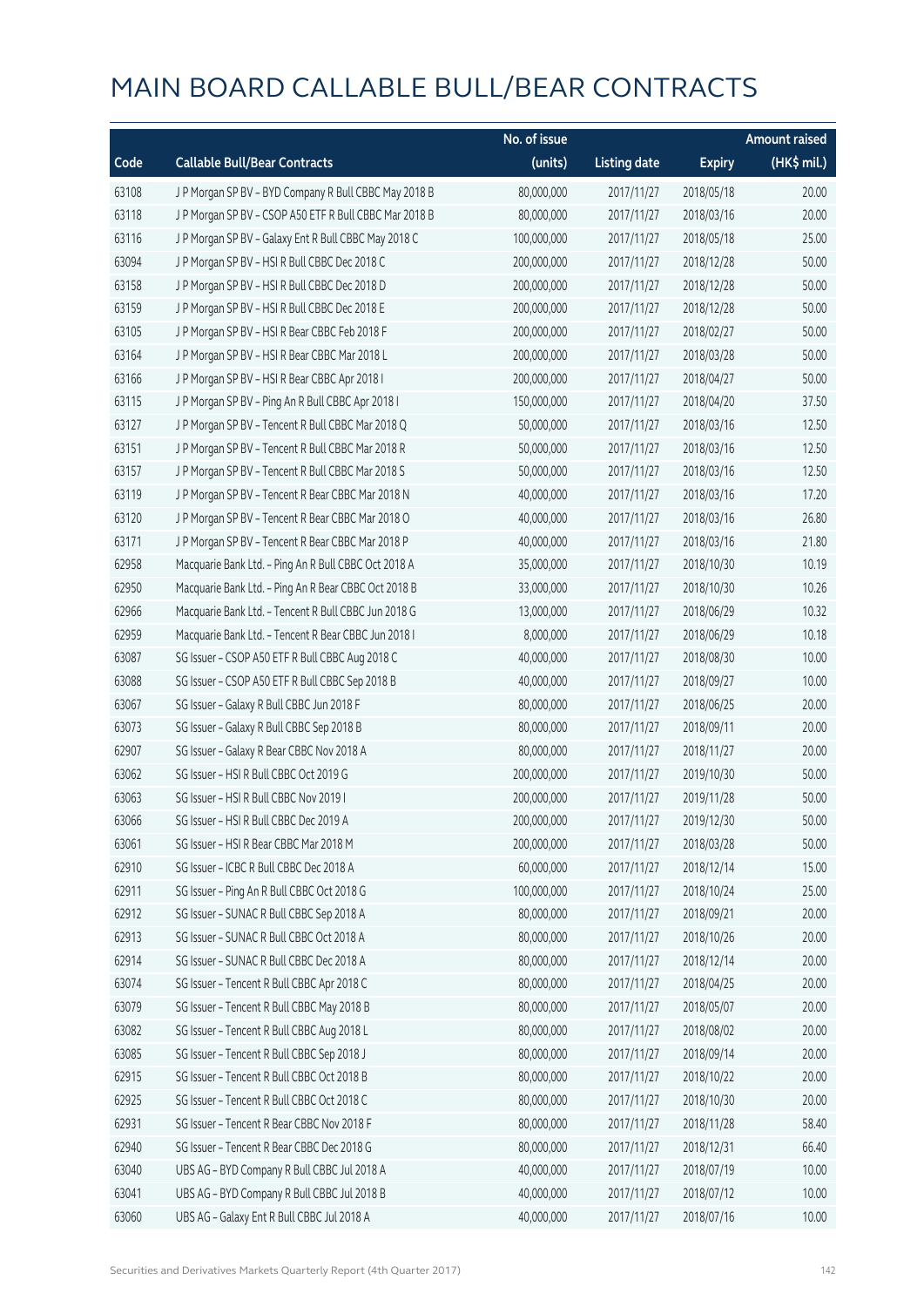|       |                                                              | No. of issue |                     |               | <b>Amount raised</b> |
|-------|--------------------------------------------------------------|--------------|---------------------|---------------|----------------------|
| Code  | <b>Callable Bull/Bear Contracts</b>                          | (units)      | <b>Listing date</b> | <b>Expiry</b> | (HK\$ mil.)          |
| 63056 | UBS AG - HSI R Bull CBBC Oct 2018 K                          | 250,000,000  | 2017/11/27          | 2018/10/30    | 62.50                |
| 63051 | UBS AG - HSI R Bull CBBC Dec 2018 J                          | 200,000,000  | 2017/11/27          | 2018/12/28    | 50.00                |
| 63039 | UBS AG - HSI R Bear CBBC Feb 2018 Z                          | 200,000,000  | 2017/11/27          | 2018/02/27    | 50.00                |
| 63046 | UBS AG - Tencent R Bull CBBC Apr 2018 K                      | 40,000,000   | 2017/11/27          | 2018/04/18    | 10.00                |
| 63047 | UBS AG - Tencent R Bull CBBC Apr 2018 L                      | 40,000,000   | 2017/11/27          | 2018/04/11    | 10.00                |
| 63048 | UBS AG - Tencent R Bear CBBC Apr 2018 G                      | 40,000,000   | 2017/11/27          | 2018/04/16    | 13.60                |
| 63345 | BNP Paribas Issuance B.V. - CSOP A50 ETF R Bull CBBC Jun 18G | 60,000,000   | 2017/11/28          | 2018/06/28    | 15.00                |
| 63350 | BNP Paribas Issuance B.V. - HKEX R Bull CBBC Aug 2018 R      | 50,000,000   | 2017/11/28          | 2018/08/30    | 12.50                |
| 63567 | BNP Paribas Issuance B.V. - HSI R Bull CBBC Nov 2018 A       | 250,000,000  | 2017/11/28          | 2018/11/29    | 62.50                |
| 63313 | BNP Paribas Issuance B.V. - HSI R Bull CBBC Nov 2018 W       | 250,000,000  | 2017/11/28          | 2018/11/29    | 62.50                |
| 63325 | BNP Paribas Issuance B.V. - HSI R Bull CBBC Nov 2018 X       | 250,000,000  | 2017/11/28          | 2018/11/29    | 62.50                |
| 63328 | BNP Paribas Issuance B.V. - HSI R Bull CBBC Nov 2018 Y       | 250,000,000  | 2017/11/28          | 2018/11/29    | 62.50                |
| 63330 | BNP Paribas Issuance B.V. - HSI R Bull CBBC Nov 2018 Z       | 250,000,000  | 2017/11/28          | 2018/11/29    | 62.50                |
| 63180 | BNP Paribas Issuance B.V. - HSI R Bear CBBC Mar 2018 M       | 250,000,000  | 2017/11/28          | 2018/03/28    | 62.50                |
| 63181 | BNP Paribas Issuance B.V. - HSI R Bear CBBC Mar 2018 Q       | 250,000,000  | 2017/11/28          | 2018/03/28    | 62.50                |
| 63182 | BNP Paribas Issuance B.V. - HSI R Bear CBBC Mar 2018 W       | 250,000,000  | 2017/11/28          | 2018/03/28    | 62.50                |
| 63278 | BNP Paribas Issuance B.V. - HSI R Bear CBBC Apr 2018 G       | 250,000,000  | 2017/11/28          | 2018/04/27    | 62.50                |
| 63284 | BNP Paribas Issuance B.V. - HSI R Bear CBBC Apr 2018 H       | 250,000,000  | 2017/11/28          | 2018/04/27    | 62.50                |
| 63288 | BNP Paribas Issuance B.V. - HSI R Bear CBBC Apr 2018 I       | 250,000,000  | 2017/11/28          | 2018/04/27    | 62.50                |
| 63289 | BNP Paribas Issuance B.V. - HSI R Bear CBBC Apr 2018 J       | 250,000,000  | 2017/11/28          | 2018/04/27    | 62.50                |
| 63292 | BNP Paribas Issuance B.V. - HSI R Bear CBBC Apr 2018 K       | 250,000,000  | 2017/11/28          | 2018/04/27    | 62.50                |
| 63293 | BNP Paribas Issuance B.V. - HSI R Bear CBBC Apr 2018 L       | 250,000,000  | 2017/11/28          | 2018/04/27    | 62.50                |
| 63312 | BNP Paribas Issuance B.V. - HSI R Bear CBBC Apr 2018 M       | 250,000,000  | 2017/11/28          | 2018/04/27    | 62.50                |
| 63457 | BNP Paribas Issuance B.V. - HSI R Bear CBBC Apr 2018 N       | 250,000,000  | 2017/11/28          | 2018/04/27    | 62.50                |
| 63339 | BNP Paribas Issuance B.V. - Ping An R Bull CBBC Aug 2018 R   | 200,000,000  | 2017/11/28          | 2018/08/30    | 50.00                |
| 63344 | BNP Paribas Issuance B.V. - Ping An R Bull CBBC Aug 2018 S   | 200,000,000  | 2017/11/28          | 2018/08/30    | 50.00                |
| 63183 | BNP Paribas Issuance B.V. - Ping An R Bear CBBC Mar 2018 B   | 200,000,000  | 2017/11/28          | 2018/03/28    | 50.00                |
| 63333 | BNP Paribas Issuance B.V. - Tencent R Bull CBBC Sep 2018 R   | 50,000,000   | 2017/11/28          | 2018/09/27    | 12.50                |
| 63334 | BNP Paribas Issuance B.V. - Tencent R Bull CBBC Sep 2018 S   | 50,000,000   | 2017/11/28          | 2018/09/27    | 12.50                |
| 63335 | BNP Paribas Issuance B.V. - Tencent R Bull CBBC Sep 2018 T   | 50,000,000   | 2017/11/28          | 2018/09/27    | 12.50                |
| 63336 | BNP Paribas Issuance B.V. - Tencent R Bull CBBC Sep 2018 U   | 50,000,000   | 2017/11/28          | 2018/09/27    | 12.50                |
| 63175 | BNP Paribas Issuance B.V. - Tencent R Bear CBBC Apr 2018 B   | 50,000,000   | 2017/11/28          | 2018/04/27    | 12.50                |
| 63184 | BNP Paribas Issuance B.V. - Tencent R Bear CBBC Apr 2018 D   | 50,000,000   | 2017/11/28          | 2018/04/27    | 27.50                |
| 63173 | BNP Paribas Issuance B.V. - Tencent R Bear CBBC Apr 2018 E   | 50,000,000   | 2017/11/28          | 2018/04/27    | 12.50                |
| 63189 | BNP Paribas Issuance B.V. - Tencent R Bear CBBC Apr 2018 J   | 50,000,000   | 2017/11/28          | 2018/04/27    | 30.00                |
| 63174 | BNP Paribas Issuance B.V. - Tencent R Bear CBBC Apr 2018 N   | 50,000,000   | 2017/11/28          | 2018/04/27    | 12.50                |
| 63190 | BNP Paribas Issuance B.V. - Tencent R Bear CBBC Apr 2018 O   | 50,000,000   | 2017/11/28          | 2018/04/27    | 32.50                |
| 64505 | Credit Suisse AG - AIA R Bull CBBC Sep 2018 A                | 70,000,000   | 2017/11/28          | 2018/09/21    | 17.50                |
| 64520 | Credit Suisse AG - AIA R Bull CBBC Sep 2018 B                | 70,000,000   | 2017/11/28          | 2018/09/28    | 17.50                |
| 64535 | Credit Suisse AG - BYD Company R Bull CBBC May 2018 C        | 50,000,000   | 2017/11/28          | 2018/05/11    | 12.50                |
| 64239 | Credit Suisse AG - China Mobile R Bull CBBC Oct 2018 D       | 70,000,000   | 2017/11/28          | 2018/10/26    | 17.50                |
| 64270 | Credit Suisse AG - China Mobile R Bull CBBC Oct 2018 E       | 70,000,000   | 2017/11/28          | 2018/10/12    | 17.50                |
| 64327 | Credit Suisse AG - CM Bank R Bull CBBC Nov 2018 G            | 70,000,000   | 2017/11/28          | 2018/11/09    | 17.50                |
| 64272 | Credit Suisse AG - CPIC R Bull CBBC Jul 2018 A               | 50,000,000   | 2017/11/28          | 2018/07/27    | 12.50                |
| 64305 | Credit Suisse AG - CSOP A50 ETF R Bull CBBC May 2018 C       | 50,000,000   | 2017/11/28          | 2018/05/31    | 12.50                |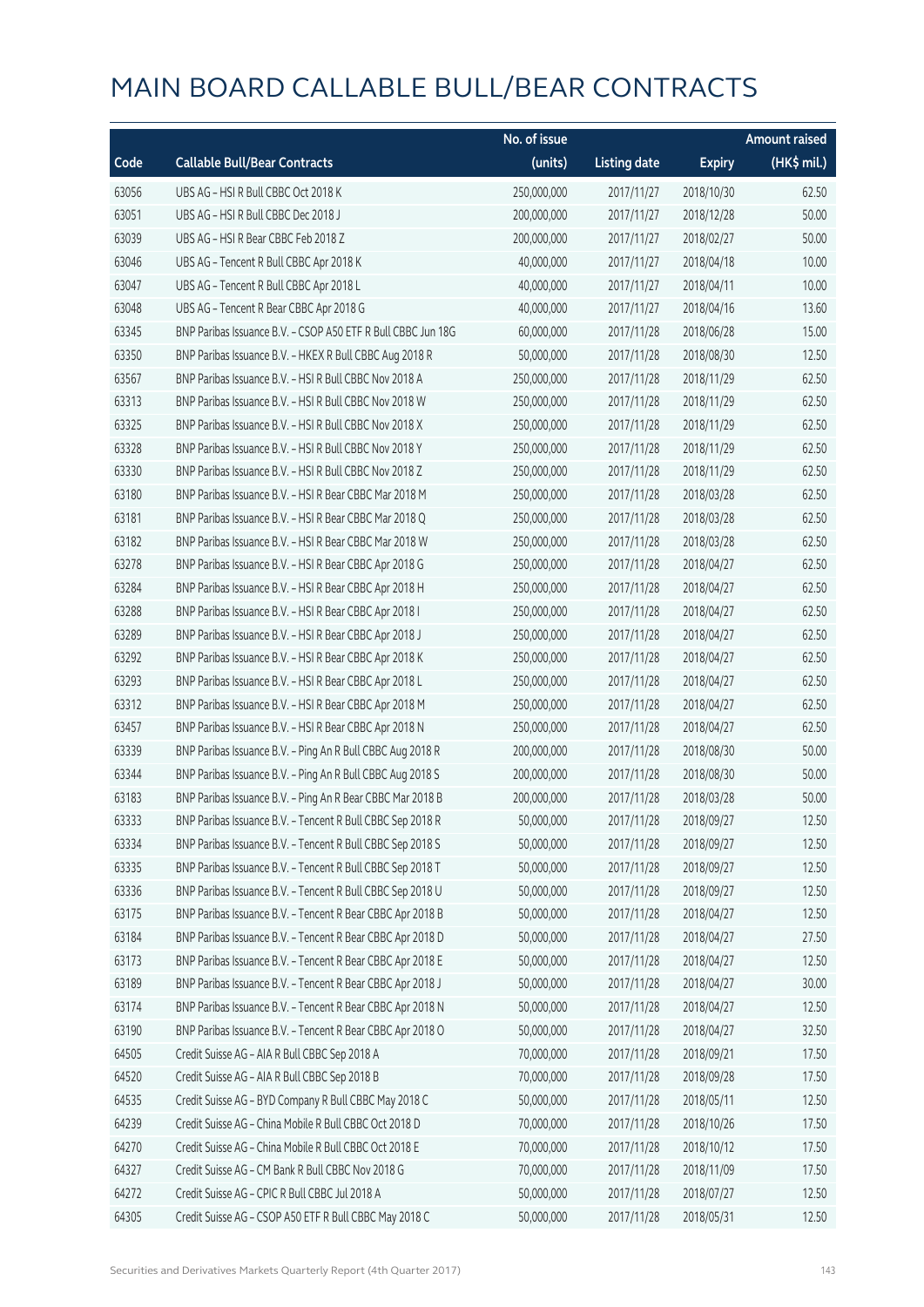|       |                                                              | No. of issue |                     |               | <b>Amount raised</b> |
|-------|--------------------------------------------------------------|--------------|---------------------|---------------|----------------------|
| Code  | <b>Callable Bull/Bear Contracts</b>                          | (units)      | <b>Listing date</b> | <b>Expiry</b> | (HK\$ mil.)          |
| 64229 | Credit Suisse AG - Geely Auto R Bull CBBC Dec 2018 D         | 100,000,000  | 2017/11/28          | 2018/12/20    | 25.00                |
| 64236 | Credit Suisse AG - Geely Auto R Bear CBBC Nov 2018 A         | 100,000,000  | 2017/11/28          | 2018/11/02    | 25.00                |
| 64483 | Credit Suisse AG - HKEX R Bull CBBC Oct 2018 E               | 50,000,000   | 2017/11/28          | 2018/10/25    | 12.50                |
| 64492 | Credit Suisse AG - HKEX R Bull CBBC Oct 2018 F               | 50,000,000   | 2017/11/28          | 2018/10/26    | 12.50                |
| 64544 | Credit Suisse AG - HSCEI R Bull CBBC Sep 2018 B              | 100,000,000  | 2017/11/28          | 2018/09/27    | 25.00                |
| 64553 | Credit Suisse AG - HSCEI R Bull CBBC Sep 2018 C              | 100,000,000  | 2017/11/28          | 2018/09/27    | 25.00                |
| 64566 | Credit Suisse AG - HSCEI R Bear CBBC Apr 2018 B              | 100,000,000  | 2017/11/28          | 2018/04/27    | 25.00                |
| 64470 | Credit Suisse AG - HSI R Bull CBBC May 2018 L                | 150,000,000  | 2017/11/28          | 2018/05/30    | 37.50                |
| 64481 | Credit Suisse AG - HSI R Bull CBBC May 2018 M                | 150,000,000  | 2017/11/28          | 2018/05/30    | 37.50                |
| 64476 | Credit Suisse AG - HSI R Bull CBBC Nov 2018 K                | 200,000,000  | 2017/11/28          | 2018/11/29    | 50.00                |
| 64480 | Credit Suisse AG - HSI R Bull CBBC Apr 2019 E                | 150,000,000  | 2017/11/28          | 2019/04/29    | 37.50                |
| 64228 | Credit Suisse AG - HSI R Bear CBBC Apr 2018 V                | 200,000,000  | 2017/11/28          | 2018/04/27    | 50.00                |
| 64362 | Credit Suisse AG - HSI R Bear CBBC Apr 2018 W                | 200,000,000  | 2017/11/28          | 2018/04/27    | 50.00                |
| 64389 | Credit Suisse AG - HSI R Bear CBBC Apr 2018 X                | 200,000,000  | 2017/11/28          | 2018/04/27    | 50.00                |
| 64393 | Credit Suisse AG - HSI R Bear CBBC Apr 2018 Y                | 200,000,000  | 2017/11/28          | 2018/04/27    | 50.00                |
| 64395 | Credit Suisse AG - HSI R Bear CBBC Apr 2018 Z                | 200,000,000  | 2017/11/28          | 2018/04/27    | 50.00                |
| 64380 | Credit Suisse AG - HSI R Bear CBBC May 2018 R                | 150,000,000  | 2017/11/28          | 2018/05/30    | 37.50                |
| 64396 | Credit Suisse AG - HSI R Bear CBBC May 2018 S                | 200,000,000  | 2017/11/28          | 2018/05/30    | 50.00                |
| 64466 | Credit Suisse AG - HSI R Bear CBBC May 2018 T                | 200,000,000  | 2017/11/28          | 2018/05/30    | 50.00                |
| 64467 | Credit Suisse AG - HSI R Bear CBBC May 2018 U                | 200,000,000  | 2017/11/28          | 2018/05/30    | 50.00                |
| 64468 | Credit Suisse AG - HSI R Bear CBBC May 2018 V                | 200,000,000  | 2017/11/28          | 2018/05/30    | 64.00                |
| 64521 | Credit Suisse AG - Ping An R Bull CBBC Oct 2018 P            | 100,000,000  | 2017/11/28          | 2018/10/24    | 25.00                |
| 64527 | Credit Suisse AG - Ping An R Bull CBBC Oct 2018 Q            | 100,000,000  | 2017/11/28          | 2018/10/10    | 25.00                |
| 64526 | Credit Suisse AG - Ping An R Bull CBBC Nov 2018 A            | 100,000,000  | 2017/11/28          | 2018/11/02    | 25.00                |
| 64530 | Credit Suisse AG - Ping An R Bear CBBC May 2018 D            | 50,000,000   | 2017/11/28          | 2018/05/17    | 12.50                |
| 64534 | Credit Suisse AG - Ping An R Bear CBBC May 2018 E            | 50,000,000   | 2017/11/28          | 2018/05/25    | 12.50                |
| 64336 | Credit Suisse AG - Tencent R Bull CBBC Sep 2018 G            | 50,000,000   | 2017/11/28          | 2018/09/19    | 12.50                |
| 64340 | Credit Suisse AG - Tencent R Bull CBBC Sep 2018 H            | 50,000,000   | 2017/11/28          | 2018/09/12    | 12.50                |
| 64352 | Credit Suisse AG - Tencent R Bull CBBC Sep 2018 I            | 50,000,000   | 2017/11/28          | 2018/09/20    | 12.50                |
| 64355 | Credit Suisse AG - Tencent R Bear CBBC Apr 2018 L            | 50,000,000   | 2017/11/28          | 2018/04/19    | 20.00                |
| 64360 | Credit Suisse AG - Tencent R Bear CBBC Apr 2018 M            | 50,000,000   | 2017/11/28          | 2018/04/20    | 31.50                |
| 63522 | Bank of East Asia - AIA R Bull CBBC Aug 2018 B               | 10,000,000   | 2017/11/28          | 2018/08/02    | 10.00                |
| 63509 | Bank of East Asia - COVS R Bull CBBC Sep 2018 A              | 25,000,000   | 2017/11/28          | 2018/09/21    | 10.00                |
| 63485 | Bank of East Asia - HKEX R Bull CBBC Sep 2018 E              | 40,000,000   | 2017/11/28          | 2018/09/21    | 10.00                |
| 63487 | Bank of East Asia - HKEX R Bull CBBC Sep 2018 F              | 40,000,000   | 2017/11/28          | 2018/09/21    | 10.00                |
| 63512 | Bank of East Asia - Ping An R Bull CBBC Aug 2018 J           | 16,000,000   | 2017/11/28          | 2018/08/02    | 10.40                |
| 63516 | Bank of East Asia - Ping An R Bull CBBC Aug 2018 K           | 16,000,000   | 2017/11/28          | 2018/08/02    | 10.40                |
| 63526 | Bank of East Asia - Ping An R Bull CBBC Aug 2018 L           | 16,000,000   | 2017/11/28          | 2018/08/02    | 10.40                |
| 63479 | Bank of East Asia - Tencent R Bull CBBC Sep 2018 L           | 40,000,000   | 2017/11/28          | 2018/09/21    | 10.00                |
| 63470 | Bank of East Asia - Tencent R Bear CBBC Sep 2018 D           | 30,000,000   | 2017/11/28          | 2018/09/21    | 10.20                |
| 64219 | Goldman Sachs SP (Asia) - CSOP A50 ETF R Bull CBBC Mar 2018F | 80,000,000   | 2017/11/28          | 2018/03/28    | 20.00                |
| 64227 | Goldman Sachs SP (Asia) - CSOP A50 ETF R Bull CBBC Mar 2018G | 80,000,000   | 2017/11/28          | 2018/03/28    | 20.00                |
| 64170 | Goldman Sachs SP (Asia) - HKEX R Bull CBBC Oct 2018 B        | 80,000,000   | 2017/11/28          | 2018/10/22    | 20.00                |
| 64181 | Goldman Sachs SP (Asia) - HKEX R Bull CBBC Oct 2018 C        | 80,000,000   | 2017/11/28          | 2018/10/23    | 20.00                |
| 64202 | Goldman Sachs SP (Asia) - HKEX R Bull CBBC Oct 2018 D        | 80,000,000   | 2017/11/28          | 2018/10/24    | 20.00                |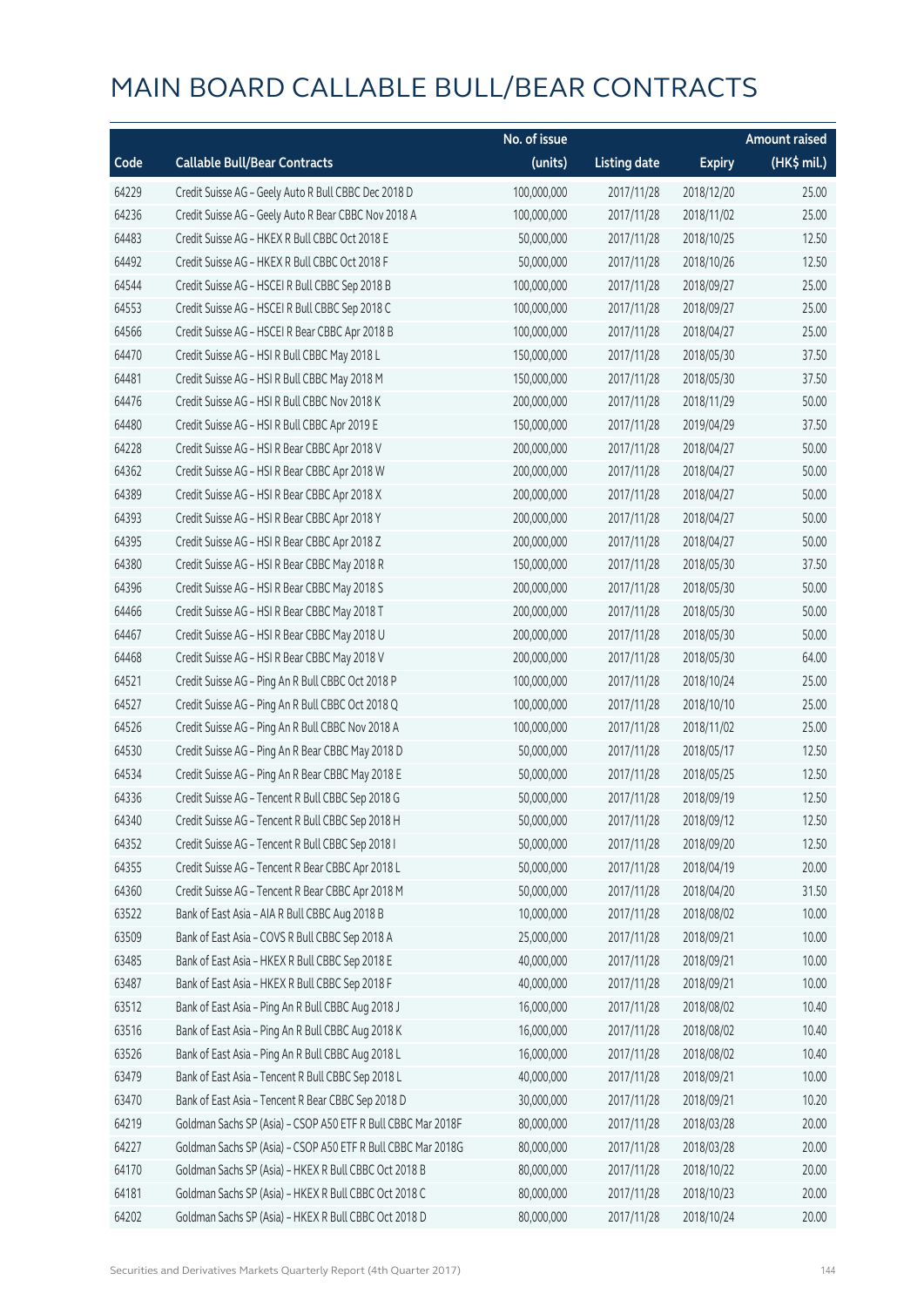|       |                                                          | No. of issue |                     |               | <b>Amount raised</b> |
|-------|----------------------------------------------------------|--------------|---------------------|---------------|----------------------|
| Code  | <b>Callable Bull/Bear Contracts</b>                      | (units)      | <b>Listing date</b> | <b>Expiry</b> | $(HK$$ mil.)         |
| 64208 | Goldman Sachs SP (Asia) - HKEX R Bear CBBC Apr 2018 A    | 80,000,000   | 2017/11/28          | 2018/04/23    | 20.00                |
| 63752 | Goldman Sachs SP (Asia) - HSCEI R Bull CBBC Sep 2019 C   | 200,000,000  | 2017/11/28          | 2019/09/27    | 50.00                |
| 63667 | Goldman Sachs SP (Asia) - HSI R Bull CBBC Aug 2019 Q     | 200,000,000  | 2017/11/28          | 2019/08/29    | 50.00                |
| 63680 | Goldman Sachs SP (Asia) - HSI R Bull CBBC Aug 2019 R     | 200,000,000  | 2017/11/28          | 2019/08/29    | 50.00                |
| 63703 | Goldman Sachs SP (Asia) - HSI R Bull CBBC Aug 2019 S     | 200,000,000  | 2017/11/28          | 2019/08/29    | 50.00                |
| 63468 | Goldman Sachs SP (Asia) - HSI R Bear CBBC Mar 2018 O     | 200,000,000  | 2017/11/28          | 2018/03/28    | 50.20                |
| 63259 | Goldman Sachs SP (Asia) - HSI R Bear CBBC Apr 2018 A     | 200,000,000  | 2017/11/28          | 2018/04/27    | 50.00                |
| 63262 | Goldman Sachs SP (Asia) - HSI R Bear CBBC Apr 2018 B     | 200,000,000  | 2017/11/28          | 2018/04/27    | 50.00                |
| 63267 | Goldman Sachs SP (Asia) - HSI R Bear CBBC Apr 2018 C     | 200,000,000  | 2017/11/28          | 2018/04/27    | 50.00                |
| 63705 | Goldman Sachs SP (Asia) - HSI R Bear CBBC Apr 2018 D     | 200,000,000  | 2017/11/28          | 2018/04/27    | 50.00                |
| 63708 | Goldman Sachs SP (Asia) - HSI R Bear CBBC Apr 2018 E     | 200,000,000  | 2017/11/28          | 2018/04/27    | 50.00                |
| 63709 | Goldman Sachs SP (Asia) - HSI R Bear CBBC Apr 2018 F     | 200,000,000  | 2017/11/28          | 2018/04/27    | 50.00                |
| 63734 | Goldman Sachs SP (Asia) - HSI R Bear CBBC Apr 2018 G     | 200,000,000  | 2017/11/28          | 2018/04/27    | 50.00                |
| 63749 | Goldman Sachs SP (Asia) - HSI R Bear CBBC Apr 2018 H     | 200,000,000  | 2017/11/28          | 2018/04/27    | 50.00                |
| 64123 | Goldman Sachs SP (Asia) - Ping An R Bull CBBC Oct 2018 L | 80,000,000   | 2017/11/28          | 2018/10/22    | 20.00                |
| 64124 | Goldman Sachs SP (Asia) - Ping An R Bull CBBC Oct 2018 M | 80,000,000   | 2017/11/28          | 2018/10/23    | 20.00                |
| 64129 | Goldman Sachs SP (Asia) - Ping An R Bull CBBC Oct 2018 N | 80,000,000   | 2017/11/28          | 2018/10/24    | 20.00                |
| 64148 | Goldman Sachs SP (Asia) - Ping An R Bull CBBC Oct 2018 O | 80,000,000   | 2017/11/28          | 2018/10/25    | 20.00                |
| 64157 | Goldman Sachs SP (Asia) - Ping An R Bear CBBC Oct 2018 A | 80,000,000   | 2017/11/28          | 2018/10/25    | 20.00                |
| 63391 | Goldman Sachs SP (Asia) - Tencent R Bull CBBC Apr 2018 Q | 80,000,000   | 2017/11/28          | 2018/04/09    | 20.00                |
| 63400 | Goldman Sachs SP (Asia) - Tencent R Bull CBBC Apr 2018 R | 80,000,000   | 2017/11/28          | 2018/04/10    | 20.00                |
| 63417 | Goldman Sachs SP (Asia) - Tencent R Bull CBBC Apr 2018 S | 80,000,000   | 2017/11/28          | 2018/04/11    | 20.00                |
| 63418 | Goldman Sachs SP (Asia) - Tencent R Bull CBBC Apr 2018 T | 80,000,000   | 2017/11/28          | 2018/04/12    | 20.00                |
| 63268 | Goldman Sachs SP (Asia) - Tencent R Bear CBBC Apr 2018 S | 80,000,000   | 2017/11/28          | 2018/04/16    | 20.00                |
| 63276 | Goldman Sachs SP (Asia) - Tencent R Bear CBBC Apr 2018 T | 80,000,000   | 2017/11/28          | 2018/04/17    | 20.00                |
| 64077 | Goldman Sachs SP (Asia) - Tencent R Bear CBBC Apr 2018 U | 80,000,000   | 2017/11/28          | 2018/04/09    | 33.92                |
| 64102 | Goldman Sachs SP (Asia) - Tencent R Bear CBBC Apr 2018 V | 80,000,000   | 2017/11/28          | 2018/04/10    | 41.76                |
| 64111 | Goldman Sachs SP (Asia) - Tencent R Bear CBBC Apr 2018 W | 80,000,000   | 2017/11/28          | 2018/04/11    | 49.68                |
| 63379 | HK Bank - BYD Company R Bull CBBC Nov 2018 A             | 50,000,000   | 2017/11/28          | 2018/11/12    | 12.50                |
| 63378 | HK Bank - CC Bank R Bull CBBC Sep 2018 B                 | 80,000,000   | 2017/11/28          | 2018/09/10    | 20.00                |
| 63534 | HK Bank - CSOP A50 ETF R Bull CBBC Oct 2018 A            | 50,000,000   | 2017/11/28          | 2018/10/29    | 12.50                |
| 63356 | HK Bank - Geely Auto R Bull CBBC Sep 2018 H              | 40,000,000   | 2017/11/28          | 2018/09/24    | 10.00                |
| 63532 | HK Bank - Galaxy Ent R Bull CBBC Aug 2018 B              | 80,000,000   | 2017/11/28          | 2018/08/27    | 20.00                |
| 63381 | HK Bank - HKEX R Bull CBBC Oct 2018 F                    | 50,000,000   | 2017/11/28          | 2018/10/29    | 12.50                |
| 63353 | HK Bank - HKEX R Bull CBBC Nov 2018 A                    | 50,000,000   | 2017/11/28          | 2018/11/12    | 12.50                |
| 63384 | HK Bank - HSI R Bull CBBC Jul 2018 I                     | 100,000,000  | 2017/11/28          | 2018/07/30    | 25.00                |
| 63387 | HK Bank - HSI R Bull CBBC Jul 2018 K                     | 100,000,000  | 2017/11/28          | 2018/07/30    | 25.00                |
| 63390 | HK Bank - HSI R Bear CBBC Oct 2018 H                     | 150,000,000  | 2017/11/28          | 2018/10/30    | 37.50                |
| 63374 | HK Bank - Ping An R Bull CBBC Oct 2018 B                 | 80,000,000   | 2017/11/28          | 2018/10/29    | 20.00                |
| 63552 | HK Bank - Ping An R Bull CBBC Nov 2018 A                 | 80,000,000   | 2017/11/28          | 2018/11/12    | 20.00                |
| 63559 | HK Bank - Ping An R Bear CBBC Oct 2018 E                 | 40,000,000   | 2017/11/28          | 2018/10/29    | 10.00                |
| 63365 | HK Bank - Tencent R Bull CBBC Jul 2018 N                 | 60,000,000   | 2017/11/28          | 2018/07/23    | 15.00                |
| 63359 | HK Bank - Tencent R Bull CBBC Aug 2018 X                 | 60,000,000   | 2017/11/28          | 2018/08/06    | 15.00                |
| 63558 | HK Bank - Tencent R Bull CBBC Aug 2018 Y                 | 60,000,000   | 2017/11/28          | 2018/08/13    | 15.00                |
| 63369 | HK Bank - Tencent R Bear CBBC Jul 2018 P                 | 50,000,000   | 2017/11/28          | 2018/07/16    | 22.50                |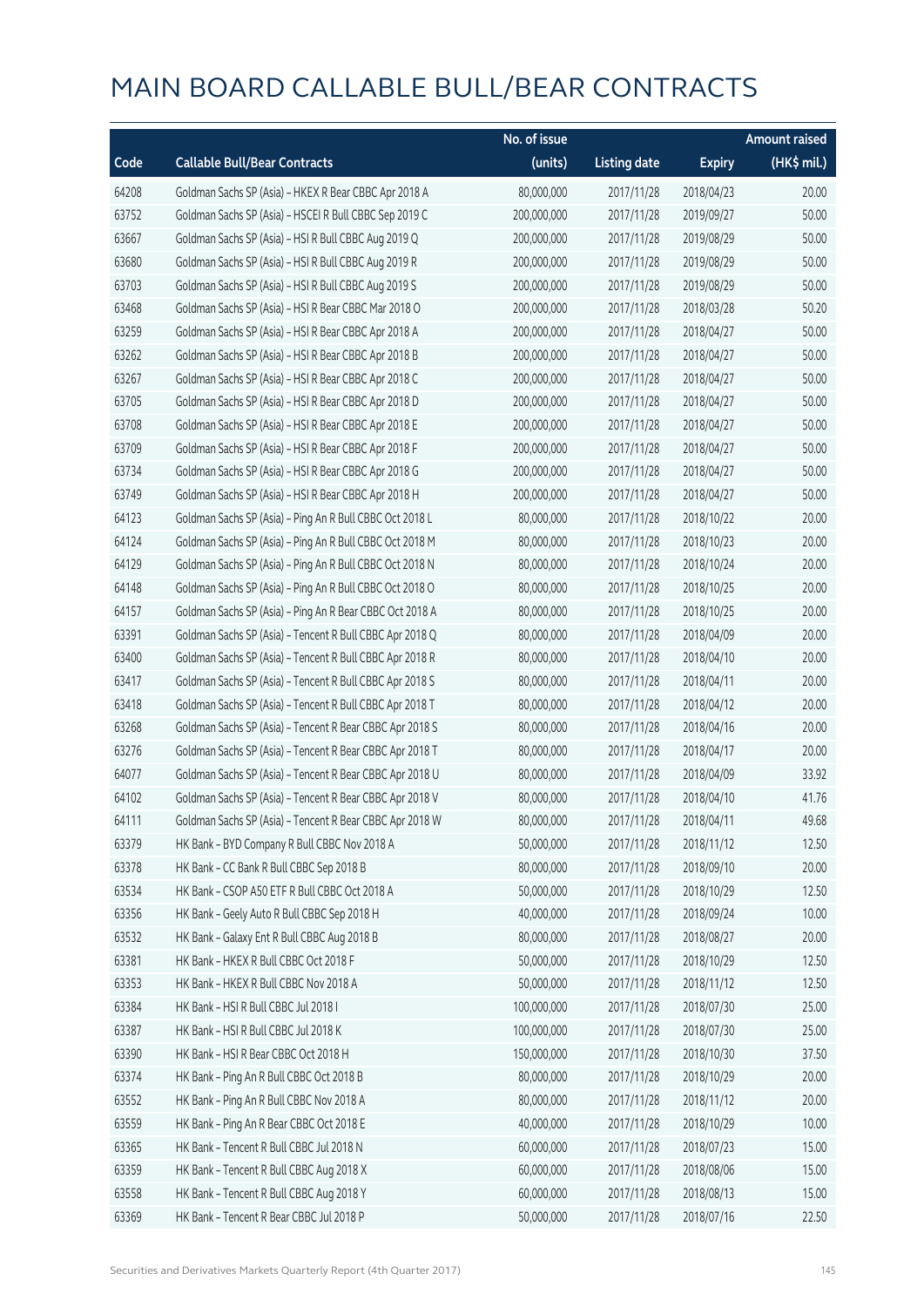|       |                                                           | No. of issue |                     |               | <b>Amount raised</b> |
|-------|-----------------------------------------------------------|--------------|---------------------|---------------|----------------------|
| Code  | <b>Callable Bull/Bear Contracts</b>                       | (units)      | <b>Listing date</b> | <b>Expiry</b> | (HK\$ mil.)          |
| 63371 | HK Bank - Tencent R Bear CBBC Aug 2018 P                  | 50,000,000   | 2017/11/28          | 2018/08/13    | 37.50                |
| 63213 | Haitong Int'l Sec - Ping An R Bull CBBC Aug 2018 L        | 80,000,000   | 2017/11/28          | 2018/08/15    | 20.00                |
| 63191 | Haitong Int'l Sec - Tencent R Bull CBBC Aug 2018 C        | 40,000,000   | 2017/11/28          | 2018/08/06    | 10.00                |
| 63207 | Haitong Int'l Sec - Tencent R Bull CBBC Aug 2018 D        | 40,000,000   | 2017/11/28          | 2018/08/07    | 10.00                |
| 63209 | Haitong Int'l Sec - Tencent R Bull CBBC Aug 2018 E        | 40,000,000   | 2017/11/28          | 2018/08/08    | 10.80                |
| 63224 | Haitong Int'l Sec - Tencent R Bear CBBC Apr 2018 J        | 40,000,000   | 2017/11/28          | 2018/04/18    | 10.00                |
| 63239 | Haitong Int'l Sec - Tencent R Bear CBBC Apr 2018 K        | 40,000,000   | 2017/11/28          | 2018/04/16    | 10.00                |
| 63258 | Haitong Int'l Sec - Tencent R Bear CBBC Apr 2018 L        | 40,000,000   | 2017/11/28          | 2018/04/17    | 11.44                |
| 64860 | J P Morgan SP BV - AIA R Bull CBBC Jul 2018 B             | 100,000,000  | 2017/11/28          | 2018/07/20    | 25.00                |
| 64845 | J P Morgan SP BV - CC Bank R Bull CBBC Sep 2018 F         | 150,000,000  | 2017/11/28          | 2018/09/21    | 37.50                |
| 64873 | J P Morgan SP BV - CM Bank R Bull CBBC Oct 2018 A         | 150,000,000  | 2017/11/28          | 2018/10/19    | 37.50                |
| 64854 | J P Morgan SP BV - CPIC R Bull CBBC Oct 2018 A            | 100,000,000  | 2017/11/28          | 2018/10/19    | 25.00                |
| 65056 | J P Morgan SP BV - Geely Auto R Bull CBBC Nov 2018 B      | 250,000,000  | 2017/11/28          | 2018/11/16    | 62.50                |
| 64871 | J P Morgan SP BV - Greatwall Motor R Bull CBBC Jun 2018 A | 50,000,000   | 2017/11/28          | 2018/06/15    | 12.50                |
| 65193 | J P Morgan SP BV - Greatwall Motor R Bull CBBC Jun 2018 B | 50,000,000   | 2017/11/28          | 2018/06/15    | 12.50                |
| 65111 | J P Morgan SP BV - HKEX R Bull CBBC Mar 2018 D            | 40,000,000   | 2017/11/28          | 2018/03/16    | 10.00                |
| 65115 | J P Morgan SP BV - HKEX R Bull CBBC Mar 2018 E            | 40,000,000   | 2017/11/28          | 2018/03/16    | 10.00                |
| 65127 | J P Morgan SP BV - HKEX R Bull CBBC Mar 2018 F            | 40,000,000   | 2017/11/28          | 2018/03/16    | 10.00                |
| 65175 | J P Morgan SP BV - HKEX R Bear CBBC Apr 2018 D            | 40,000,000   | 2017/11/28          | 2018/04/20    | 10.00                |
| 65039 | J P Morgan SP BV - HSBC R Bull CBBC Jul 2018 E            | 150,000,000  | 2017/11/28          | 2018/07/20    | 37.50                |
| 64880 | J P Morgan SP BV - HSCEI R Bull CBBC Sep 2019 C           | 100,000,000  | 2017/11/28          | 2019/09/27    | 25.00                |
| 64881 | J P Morgan SP BV - HSCEI R Bear CBBC Apr 2018 G           | 100,000,000  | 2017/11/28          | 2018/04/27    | 25.00                |
| 64893 | J P Morgan SP BV - HSI R Bull CBBC Dec 2018 I             | 200,000,000  | 2017/11/28          | 2018/12/28    | 50.00                |
| 64933 | J P Morgan SP BV - HSI R Bull CBBC Dec 2018 J             | 200,000,000  | 2017/11/28          | 2018/12/28    | 50.00                |
| 64883 | J P Morgan SP BV - HSI R Bull CBBC Sep 2019 O             | 200,000,000  | 2017/11/28          | 2019/09/27    | 50.00                |
| 64923 | J P Morgan SP BV - HSI R Bull CBBC Sep 2019 P             | 200,000,000  | 2017/11/28          | 2019/09/27    | 50.00                |
| 64928 | J P Morgan SP BV - HSI R Bull CBBC Sep 2019 Q             | 200,000,000  | 2017/11/28          | 2019/09/27    | 50.00                |
| 63295 | J P Morgan SP BV - HSI R Bear CBBC Feb 2018 G             | 200,000,000  | 2017/11/28          | 2018/02/27    | 50.00                |
| 63299 | J P Morgan SP BV - HSI R Bear CBBC Feb 2018 H             | 200,000,000  | 2017/11/28          | 2018/02/27    | 50.00                |
| 63301 | J P Morgan SP BV - HSI R Bear CBBC Feb 2018 K             | 200,000,000  | 2017/11/28          | 2018/02/27    | 50.00                |
| 64824 | J P Morgan SP BV - HSI R Bear CBBC Feb 2018 M             | 200,000,000  | 2017/11/28          | 2018/02/27    | 50.00                |
| 64969 | J P Morgan SP BV - HSI R Bear CBBC Mar 2018 M             | 200,000,000  | 2017/11/28          | 2018/03/28    | 50.00                |
| 64978 | J P Morgan SP BV - HSI R Bear CBBC Mar 2018 N             | 200,000,000  | 2017/11/28          | 2018/03/28    | 50.00                |
| 64984 | J P Morgan SP BV - HSI R Bear CBBC Apr 2018 J             | 200,000,000  | 2017/11/28          | 2018/04/27    | 50.00                |
| 64988 | J P Morgan SP BV - HSI R Bear CBBC Apr 2018 K             | 200,000,000  | 2017/11/28          | 2018/04/27    | 50.00                |
| 65002 | J P Morgan SP BV - HSI R Bear CBBC Apr 2018 L             | 200,000,000  | 2017/11/28          | 2018/04/27    | 50.00                |
| 65003 | J P Morgan SP BV - HSI R Bear CBBC Apr 2018 M             | 200,000,000  | 2017/11/28          | 2018/04/27    | 60.00                |
| 65004 | J P Morgan SP BV - HSI R Bear CBBC Apr 2018 N             | 200,000,000  | 2017/11/28          | 2018/04/27    | 70.00                |
| 64828 | J P Morgan SP BV - ICBC R Bull CBBC Sep 2018 E            | 150,000,000  | 2017/11/28          | 2018/09/21    | 37.50                |
| 65061 | J P Morgan SP BV - Ping An R Bull CBBC Apr 2018 J         | 100,000,000  | 2017/11/28          | 2018/04/20    | 25.00                |
| 65063 | J P Morgan SP BV - Ping An R Bull CBBC Apr 2018 K         | 100,000,000  | 2017/11/28          | 2018/04/20    | 25.00                |
| 65109 | J P Morgan SP BV - Ping An R Bull CBBC May 2018 G         | 100,000,000  | 2017/11/28          | 2018/05/18    | 25.00                |
| 63424 | JP Morgan SP BV - Tencent R Bull CBBC Mar 2018 T          | 60,000,000   | 2017/11/28          | 2018/03/16    | 15.00                |
| 63434 | J P Morgan SP BV - Tencent R Bull CBBC Mar 2018 U         | 60,000,000   | 2017/11/28          | 2018/03/16    | 15.00                |
| 65007 | J P Morgan SP BV - Tencent R Bull CBBC Apr 2018 F         | 60,000,000   | 2017/11/28          | 2018/04/20    | 15.00                |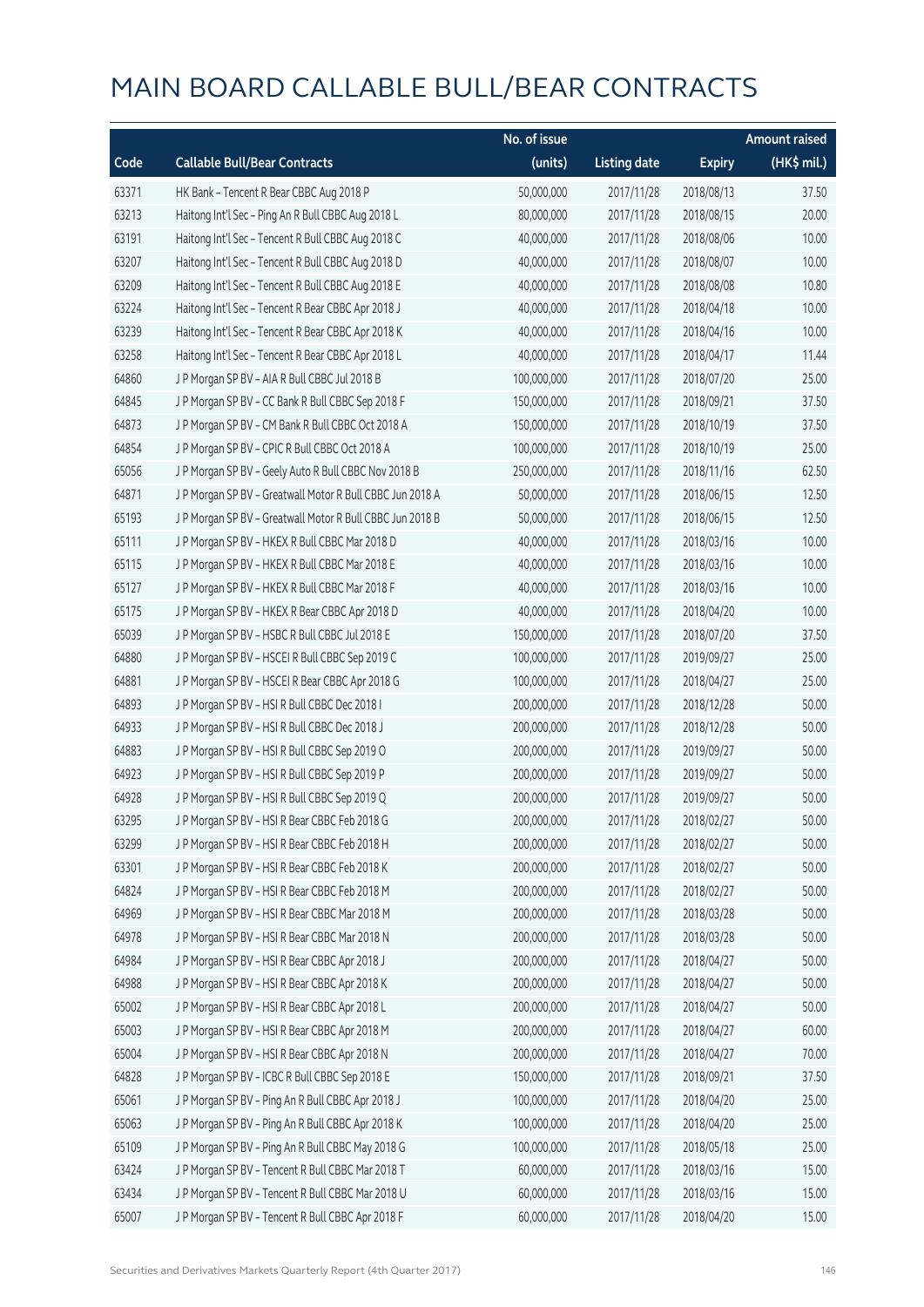|       |                                                      | No. of issue |                     |               | <b>Amount raised</b> |
|-------|------------------------------------------------------|--------------|---------------------|---------------|----------------------|
| Code  | <b>Callable Bull/Bear Contracts</b>                  | (units)      | <b>Listing date</b> | <b>Expiry</b> | (HK\$ mil.)          |
| 65022 | J P Morgan SP BV - Tencent R Bull CBBC Apr 2018 G    | 60,000,000   | 2017/11/28          | 2018/04/20    | 15.00                |
| 65026 | J P Morgan SP BV - Tencent R Bear CBBC Mar 2018 Q    | 50,000,000   | 2017/11/28          | 2018/03/16    | 12.50                |
| 65027 | J P Morgan SP BV - Tencent R Bear CBBC Mar 2018 R    | 50,000,000   | 2017/11/28          | 2018/03/16    | 12.50                |
| 65033 | J P Morgan SP BV - Tencent R Bear CBBC Apr 2018 S    | 50,000,000   | 2017/11/28          | 2018/04/20    | 13.50                |
| 65038 | J P Morgan SP BV - Tencent R Bear CBBC Apr 2018 T    | 50,000,000   | 2017/11/28          | 2018/04/20    | 34.25                |
| 63614 | Macquarie Bank Ltd. - HKEX R Bull CBBC Jul 2018 A    | 20,000,000   | 2017/11/28          | 2018/07/30    | 10.88                |
| 63637 | Macquarie Bank Ltd. - HKEX R Bull CBBC Jul 2018 B    | 20,000,000   | 2017/11/28          | 2018/07/30    | 10.22                |
| 63653 | Macquarie Bank Ltd. - HKEX R Bull CBBC Jul 2018 C    | 20,000,000   | 2017/11/28          | 2018/07/30    | 10.20                |
| 63585 | Macquarie Bank Ltd. - Tencent R Bull CBBC Jun 2018 H | 10,000,000   | 2017/11/28          | 2018/06/29    | 10.33                |
| 63610 | Macquarie Bank Ltd. - Tencent R Bull CBBC Jun 2018 I | 10,600,000   | 2017/11/28          | 2018/06/29    | 10.05                |
| 63612 | Macquarie Bank Ltd. - Tencent R Bull CBBC Jun 2018 J | 11,700,000   | 2017/11/28          | 2018/06/29    | 10.09                |
| 63571 | Macquarie Bank Ltd. - Tencent R Bear CBBC Jun 2018 J | 9,000,000    | 2017/11/28          | 2018/06/29    | 10.03                |
| 63572 | Macquarie Bank Ltd. - Tencent R Bear CBBC Jun 2018 K | 9,000,000    | 2017/11/28          | 2018/06/29    | 11.08                |
| 63574 | Macquarie Bank Ltd. - Tencent R Bear CBBC Jun 2018 L | 9,000,000    | 2017/11/28          | 2018/06/29    | 12.14                |
| 63581 | Macquarie Bank Ltd. - Tencent R Bear CBBC Jun 2018 M | 9,000,000    | 2017/11/28          | 2018/06/29    | 13.20                |
| 63613 | Macquarie Bank Ltd. - Tencent R Bear CBBC Jun 2018 N | 9,000,000    | 2017/11/28          | 2018/06/29    | 14.27                |
| 63910 | SG Issuer - BYD Company R Bull CBBC Aug 2018 B       | 50,000,000   | 2017/11/28          | 2018/08/30    | 12.50                |
| 63913 | SG Issuer - BYD Company R Bull CBBC Sep 2018 A       | 50,000,000   | 2017/11/28          | 2018/09/27    | 12.50                |
| 63916 | SG Issuer - BYD Company R Bull CBBC Oct 2018 A       | 50,000,000   | 2017/11/28          | 2018/10/30    | 12.50                |
| 63919 | SG Issuer - CC Bank R Bull CBBC Oct 2018 D           | 100,000,000  | 2017/11/28          | 2018/10/30    | 25.00                |
| 63920 | SG Issuer - China Life R Bull CBBC Jul 2018 E        | 40,000,000   | 2017/11/28          | 2018/07/06    | 10.00                |
| 63443 | SG Issuer - HKEX R Bull CBBC Apr 2018 H              | 50,000,000   | 2017/11/28          | 2018/04/13    | 12.50                |
| 63444 | SG Issuer - HKEX R Bull CBBC Jun 2018 M              | 50,000,000   | 2017/11/28          | 2018/06/21    | 12.50                |
| 63939 | SG Issuer - HKEX R Bull CBBC Jul 2018 K              | 50,000,000   | 2017/11/28          | 2018/07/12    | 12.50                |
| 63938 | SG Issuer - HKEX R Bear CBBC Jun 2018 G              | 50,000,000   | 2017/11/28          | 2018/06/28    | 12.50                |
| 63940 | SG Issuer - HKEX R Bear CBBC Dec 2018 A              | 50,000,000   | 2017/11/28          | 2018/12/21    | 17.00                |
| 63950 | SG Issuer - HSBC R Bull CBBC Sep 2018 N              | 100,000,000  | 2017/11/28          | 2018/09/27    | 25.00                |
| 63876 | SG Issuer - HSI R Bull CBBC Oct 2019 H               | 200,000,000  | 2017/11/28          | 2019/10/30    | 50.00                |
| 63878 | SG Issuer - HSI R Bull CBBC Nov 2019 J               | 200,000,000  | 2017/11/28          | 2019/11/28    | 50.00                |
| 63880 | SG Issuer - HSI R Bull CBBC Nov 2019 K               | 200,000,000  | 2017/11/28          | 2019/11/28    | 50.00                |
| 63882 | SG Issuer - HSI R Bull CBBC Dec 2019 B               | 200,000,000  | 2017/11/28          | 2019/12/30    | 50.00                |
| 63901 | SG Issuer - HSI R Bull CBBC Dec 2019 C               | 200,000,000  | 2017/11/28          | 2019/12/30    | 50.00                |
| 63762 | SG Issuer - HSI R Bear CBBC Mar 2018 P               | 200,000,000  | 2017/11/28          | 2018/03/28    | 50.00                |
| 63776 | SG Issuer - HSI R Bear CBBC Mar 2018 R               | 200,000,000  | 2017/11/28          | 2018/03/28    | 50.00                |
| 63781 | SG Issuer - HSI R Bear CBBC Mar 2018 S               | 200,000,000  | 2017/11/28          | 2018/03/28    | 50.00                |
| 63788 | SG Issuer - HSI R Bear CBBC Mar 2018 W               | 200,000,000  | 2017/11/28          | 2018/03/28    | 50.00                |
| 63798 | SG Issuer - HSI R Bear CBBC Mar 2018 X               | 200,000,000  | 2017/11/28          | 2018/03/28    | 50.00                |
| 63799 | SG Issuer - HSI R Bear CBBC Mar 2018 Y               | 200,000,000  | 2017/11/28          | 2018/03/28    | 50.00                |
| 63816 | SG Issuer - HSI R Bear CBBC Apr 2018 O               | 200,000,000  | 2017/11/28          | 2018/04/27    | 50.00                |
| 63819 | SG Issuer - HSI R Bear CBBC Apr 2018 P               | 200,000,000  | 2017/11/28          | 2018/04/27    | 50.00                |
| 63831 | SG Issuer - HSI R Bear CBBC Apr 2018 Q               | 200,000,000  | 2017/11/28          | 2018/04/27    | 50.00                |
| 63835 | SG Issuer - HSI R Bear CBBC Apr 2018 R               | 200,000,000  | 2017/11/28          | 2018/04/27    | 50.00                |
| 63856 | SG Issuer - HSI R Bear CBBC Jul 2018 E               | 200,000,000  | 2017/11/28          | 2018/07/30    | 50.00                |
| 63859 | SG Issuer - HSI R Bear CBBC Jul 2018 F               | 200,000,000  | 2017/11/28          | 2018/07/30    | 50.00                |
| 63873 | SG Issuer - HSI R Bear CBBC Aug 2018 B               | 200,000,000  | 2017/11/28          | 2018/08/30    | 71.00                |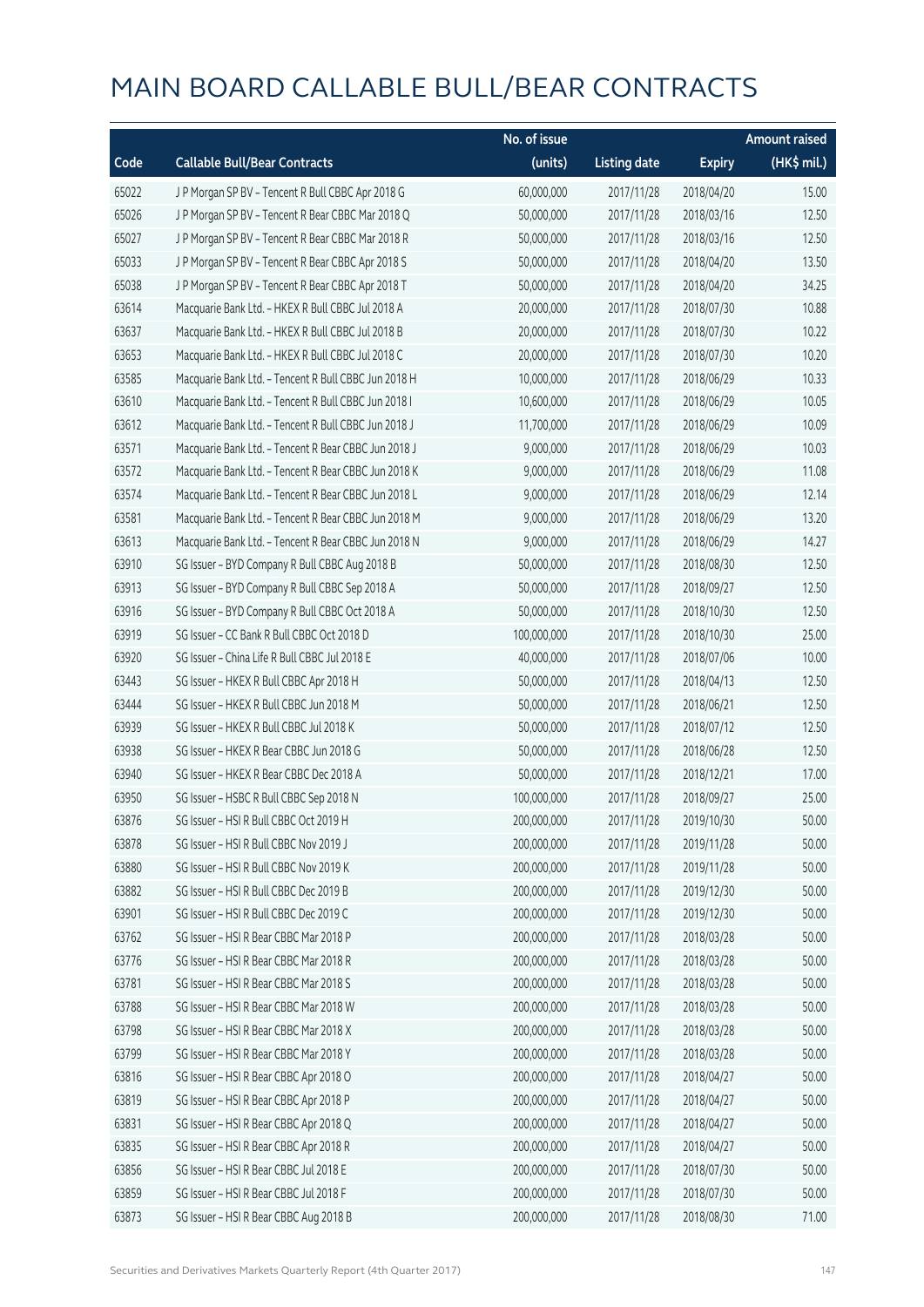|       |                                              | No. of issue |                     |               | <b>Amount raised</b> |
|-------|----------------------------------------------|--------------|---------------------|---------------|----------------------|
| Code  | <b>Callable Bull/Bear Contracts</b>          | (units)      | <b>Listing date</b> | <b>Expiry</b> | (HK\$ mil.)          |
| 63951 | SG Issuer - Ping An R Bull CBBC Jun 2018 D   | 100,000,000  | 2017/11/28          | 2018/06/06    | 25.00                |
| 63972 | SG Issuer - Ping An R Bull CBBC Aug 2018 E   | 100,000,000  | 2017/11/28          | 2018/08/30    | 25.00                |
| 63987 | SG Issuer - Ping An R Bull CBBC Nov 2018 A   | 100,000,000  | 2017/11/28          | 2018/11/29    | 25.00                |
| 63981 | SG Issuer - Ping An R Bear CBBC Sep 2018 A   | 100,000,000  | 2017/11/28          | 2018/09/27    | 25.00                |
| 63989 | SG Issuer - Ping An R Bear CBBC Dec 2018 E   | 100,000,000  | 2017/11/28          | 2018/12/21    | 25.00                |
| 63445 | SG Issuer - Tencent R Bull CBBC Apr 2018 A   | 80,000,000   | 2017/11/28          | 2018/04/12    | 20.00                |
| 63447 | SG Issuer - Tencent R Bull CBBC Jun 2018 Q   | 80,000,000   | 2017/11/28          | 2018/06/29    | 20.00                |
| 63455 | SG Issuer - Tencent R Bull CBBC Sep 2018 K   | 80,000,000   | 2017/11/28          | 2018/09/27    | 20.00                |
| 64006 | SG Issuer - Tencent R Bear CBBC Dec 2018 H   | 80,000,000   | 2017/11/28          | 2018/12/17    | 64.80                |
| 64021 | SG Issuer - Tencent R Bear CBBC Dec 2018 I   | 80,000,000   | 2017/11/28          | 2018/12/21    | 56.80                |
| 64762 | UBS AG - BOCL R Bull CBBC Aug 2018 C         | 60,000,000   | 2017/11/28          | 2018/08/20    | 15.00                |
| 64768 | UBS AG - CSOP A50 ETF R Bull CBBC Apr 2018 B | 40,000,000   | 2017/11/28          | 2018/04/23    | 10.00                |
| 64770 | UBS AG - CSOP A50 ETF R Bull CBBC Sep 2018 A | 40,000,000   | 2017/11/28          | 2018/09/10    | 10.00                |
| 64733 | UBS AG - HKEX R Bull CBBC Jun 2018 F         | 50,000,000   | 2017/11/28          | 2018/06/11    | 12.50                |
| 64737 | UBS AG - HKEX R Bull CBBC Sep 2018 E         | 50,000,000   | 2017/11/28          | 2018/09/10    | 12.50                |
| 64806 | UBS AG - HSI R Bull CBBC Nov 2018 V          | 250,000,000  | 2017/11/28          | 2018/11/29    | 62.50                |
| 64792 | UBS AG - HSI R Bull CBBC Dec 2018 L          | 200,000,000  | 2017/11/28          | 2018/12/28    | 50.00                |
| 64797 | UBS AG - HSI R Bull CBBC Dec 2018 M          | 200,000,000  | 2017/11/28          | 2018/12/28    | 50.00                |
| 64796 | UBS AG - HSI R Bull CBBC Mar 2019 A          | 250,000,000  | 2017/11/28          | 2019/03/28    | 62.50                |
| 64776 | UBS AG - HSI R Bull CBBC Apr 2019 U          | 200,000,000  | 2017/11/28          | 2019/04/29    | 50.00                |
| 64629 | UBS AG - HSI R Bear CBBC Feb 2018 J          | 200,000,000  | 2017/11/28          | 2018/02/27    | 50.00                |
| 64610 | UBS AG - HSI R Bear CBBC Feb 2018 L          | 200,000,000  | 2017/11/28          | 2018/02/27    | 50.00                |
| 64651 | UBS AG - HSI R Bear CBBC Feb 2018 Q          | 250,000,000  | 2017/11/28          | 2018/02/27    | 62.50                |
| 64672 | UBS AG - HSI R Bear CBBC Feb 2018 R          | 250,000,000  | 2017/11/28          | 2018/02/27    | 62.50                |
| 64613 | UBS AG - HSI R Bear CBBC Feb 2018 V          | 250,000,000  | 2017/11/28          | 2018/02/27    | 62.50                |
| 64675 | UBS AG - HSI R Bear CBBC Mar 2018 V          | 250,000,000  | 2017/11/28          | 2018/03/28    | 62.50                |
| 64679 | UBS AG - HSI R Bear CBBC Apr 2018 C          | 200,000,000  | 2017/11/28          | 2018/04/27    | 50.00                |
| 64683 | UBS AG - HSI R Bear CBBC Apr 2018 D          | 200,000,000  | 2017/11/28          | 2018/04/27    | 50.00                |
| 64810 | UBS AG - HSI R Bear CBBC Apr 2018 E          | 250,000,000  | 2017/11/28          | 2018/04/27    | 62.50                |
| 64684 | UBS AG - HSI R Bear CBBC May 2018 A          | 250,000,000  | 2017/11/28          | 2018/05/30    | 76.25                |
| 64686 | UBS AG - HSI R Bear CBBC May 2018 B          | 200,000,000  | 2017/11/28          | 2018/05/30    | 61.00                |
| 64811 | UBS AG - HSI R Bear CBBC May 2018 C          | 250,000,000  | 2017/11/28          | 2018/05/30    | 63.75                |
| 64755 | UBS AG - ICBC R Bull CBBC Aug 2018 C         | 60,000,000   | 2017/11/28          | 2018/08/27    | 15.00                |
| 64715 | UBS AG - Ping An R Bull CBBC Apr 2018 B      | 50,000,000   | 2017/11/28          | 2018/04/23    | 12.50                |
| 64723 | UBS AG - Ping An R Bull CBBC Apr 2018 C      | 50,000,000   | 2017/11/28          | 2018/04/09    | 12.50                |
| 64694 | UBS AG - Tencent R Bull CBBC Mar 2018 V      | 40,000,000   | 2017/11/28          | 2018/03/22    | 10.00                |
| 64704 | UBS AG - Tencent R Bull CBBC Mar 2018 W      | 40,000,000   | 2017/11/28          | 2018/03/05    | 10.00                |
| 64690 | UBS AG - Tencent R Bull CBBC Apr 2018 M      | 40,000,000   | 2017/11/28          | 2018/04/23    | 10.00                |
| 64630 | UBS AG - Tencent R Bear CBBC Apr 2018 H      | 40,000,000   | 2017/11/28          | 2018/04/18    | 10.00                |
| 64634 | UBS AG - Tencent R Bear CBBC Apr 2018 I      | 40,000,000   | 2017/11/28          | 2018/04/23    | 10.00                |
| 64687 | UBS AG - Tencent R Bear CBBC Apr 2018 J      | 40,000,000   | 2017/11/28          | 2018/04/20    | 19.60                |
| 64688 | UBS AG - Tencent R Bear CBBC Apr 2018 K      | 40,000,000   | 2017/11/28          | 2018/04/30    | 27.60                |
| 64816 | UBS AG - Tencent R Bear CBBC Apr 2018 L      | 40,000,000   | 2017/11/28          | 2018/04/09    | 11.40                |
| 64035 | Bank Vontobel - HSI R Bull CBBC Apr 2018 A   | 100,000,000  | 2017/11/28          | 2018/04/27    | 25.10                |
| 64038 | Bank Vontobel - HSI R Bull CBBC Apr 2018 B   | 100,000,000  | 2017/11/28          | 2018/04/27    | 25.00                |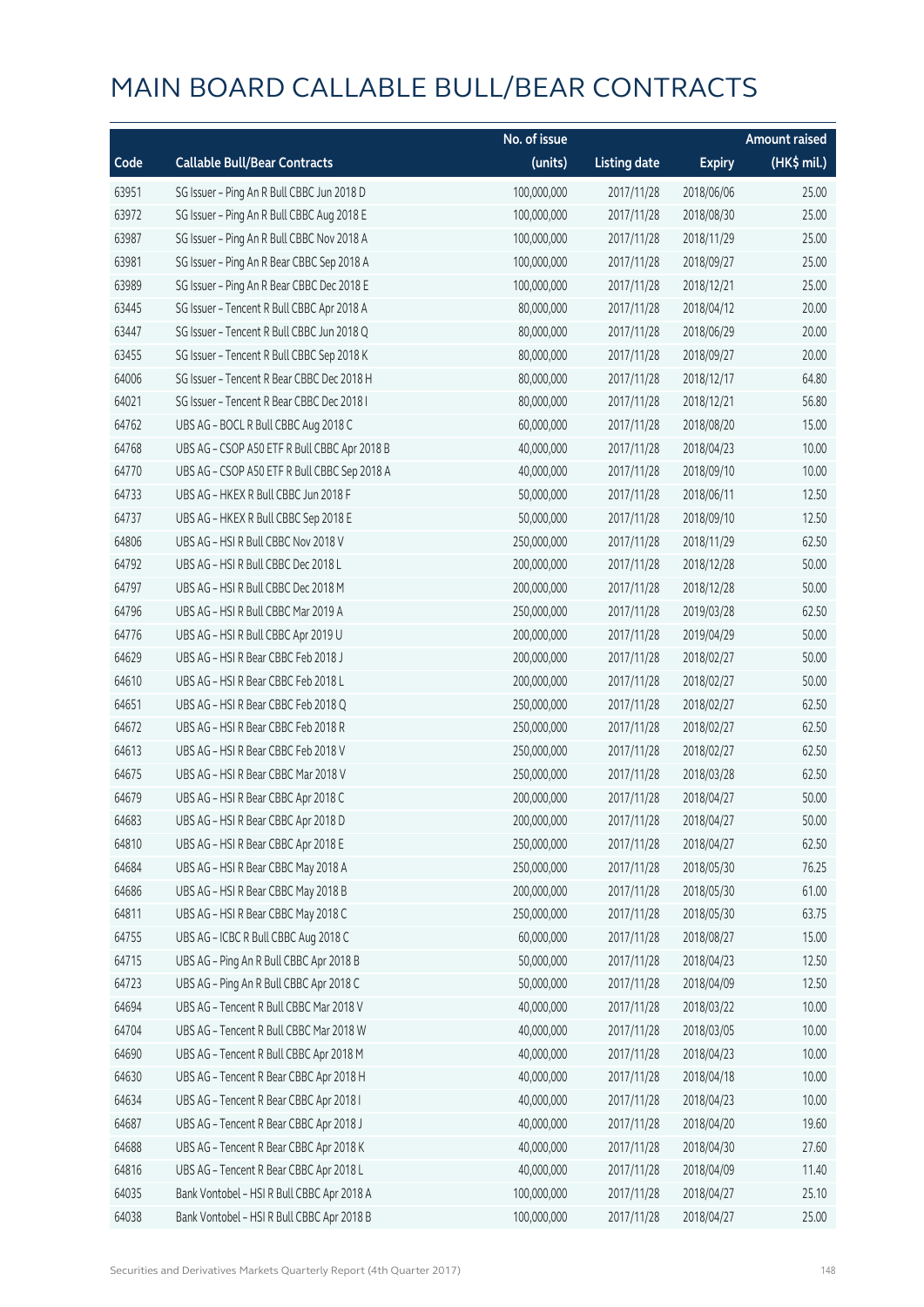|       |                                                          | No. of issue |                     |               | <b>Amount raised</b> |
|-------|----------------------------------------------------------|--------------|---------------------|---------------|----------------------|
| Code  | <b>Callable Bull/Bear Contracts</b>                      | (units)      | <b>Listing date</b> | <b>Expiry</b> | (HK\$ mil.)          |
| 64071 | Bank Vontobel - HSI R Bear CBBC Apr 2018 A               | 100,000,000  | 2017/11/28          | 2018/04/27    | 25.10                |
| 64075 | Bank Vontobel - HSI R Bear CBBC Apr 2018 B               | 100,000,000  | 2017/11/28          | 2018/04/27    | 25.20                |
| 65760 | BNP Paribas Issuance B.V. - HKEX R Bull CBBC Aug 2018 S  | 50,000,000   | 2017/11/29          | 2018/08/30    | 12.50                |
| 65779 | BNP Paribas Issuance B.V. - HKEX R Bear CBBC Mar 2018 C  | 50,000,000   | 2017/11/29          | 2018/03/28    | 12.50                |
| 65789 | BNP Paribas Issuance B.V. - HSCEI R Bull CBBC Aug 2018 D | 100,000,000  | 2017/11/29          | 2018/08/30    | 25.00                |
| 65793 | BNP Paribas Issuance B.V. - HSCEI R Bull CBBC Aug 2018 E | 100,000,000  | 2017/11/29          | 2018/08/30    | 25.00                |
| 65796 | BNP Paribas Issuance B.V. - HSCEI R Bear CBBC Mar 2018 F | 100,000,000  | 2017/11/29          | 2018/03/28    | 25.00                |
| 65799 | BNP Paribas Issuance B.V. - HSCEI R Bear CBBC Mar 2018 G | 100,000,000  | 2017/11/29          | 2018/03/28    | 25.00                |
| 65624 | BNP Paribas Issuance B.V. - HSI R Bull CBBC Nov 2018 B   | 250,000,000  | 2017/11/29          | 2018/11/29    | 62.50                |
| 65650 | BNP Paribas Issuance B.V. - HSI R Bull CBBC Nov 2018 C   | 250,000,000  | 2017/11/29          | 2018/11/29    | 62.50                |
| 65194 | BNP Paribas Issuance B.V. - HSI R Bear CBBC Apr 2018 O   | 250,000,000  | 2017/11/29          | 2018/04/27    | 62.50                |
| 65196 | BNP Paribas Issuance B.V. - HSI R Bear CBBC Apr 2018 P   | 250,000,000  | 2017/11/29          | 2018/04/27    | 62.50                |
| 65204 | BNP Paribas Issuance B.V. - HSI R Bear CBBC Apr 2018 Q   | 250,000,000  | 2017/11/29          | 2018/04/27    | 62.50                |
| 66903 | Credit Suisse AG - AIA R Bull CBBC Sep 2018 C            | 70,000,000   | 2017/11/29          | 2018/09/14    | 17.50                |
| 67051 | Credit Suisse AG - BOCL R Bull CBBC Sep 2018 I           | 70,000,000   | 2017/11/29          | 2018/09/21    | 17.50                |
| 67254 | Credit Suisse AG - CUni R Bull CBBC Jun 2018 B           | 50,000,000   | 2017/11/29          | 2018/06/29    | 12.50                |
| 67035 | Credit Suisse AG - CC Bank R Bull CBBC Sep 2018 T        | 70,000,000   | 2017/11/29          | 2018/09/19    | 17.50                |
| 67026 | Credit Suisse AG - CNOOC R Bull CBBC Oct 2018 I          | 50,000,000   | 2017/11/29          | 2018/10/24    | 12.50                |
| 67244 | Credit Suisse AG - HKEX R Bull CBBC Jun 2018 U           | 50,000,000   | 2017/11/29          | 2018/06/13    | 12.50                |
| 67253 | Credit Suisse AG - HKEX R Bull CBBC Jun 2018 V           | 50,000,000   | 2017/11/29          | 2018/06/28    | 12.50                |
| 66999 | Credit Suisse AG - HKEX R Bear CBBC Apr 2018 B           | 50,000,000   | 2017/11/29          | 2018/04/12    | 19.50                |
| 67007 | Credit Suisse AG - HKEX R Bear CBBC Apr 2018 C           | 50,000,000   | 2017/11/29          | 2018/04/13    | 26.00                |
| 66883 | Credit Suisse AG - HSBC R Bull CBBC Sep 2018 D           | 100,000,000  | 2017/11/29          | 2018/09/21    | 25.00                |
| 66893 | Credit Suisse AG - HSBC R Bull CBBC Sep 2018 E           | 100,000,000  | 2017/11/29          | 2018/09/14    | 25.00                |
| 67192 | Credit Suisse AG - HSCEI R Bull CBBC Sep 2018 D          | 100,000,000  | 2017/11/29          | 2018/09/27    | 25.00                |
| 67202 | Credit Suisse AG - HSCEI R Bear CBBC Apr 2018 C          | 100,000,000  | 2017/11/29          | 2018/04/27    | 25.00                |
| 67225 | Credit Suisse AG - HSCEI R Bear CBBC Apr 2018 D          | 100,000,000  | 2017/11/29          | 2018/04/27    | 25.00                |
| 67232 | Credit Suisse AG - HSCEI R Bear CBBC Apr 2018 E          | 100,000,000  | 2017/11/29          | 2018/04/27    | 25.00                |
| 67054 | Credit Suisse AG - HSI R Bull CBBC Nov 2018 L            | 200,000,000  | 2017/11/29          | 2018/11/29    | 50.00                |
| 67080 | Credit Suisse AG - HSI R Bull CBBC Nov 2018 M            | 200,000,000  | 2017/11/29          | 2018/11/29    | 50.00                |
| 67081 | Credit Suisse AG - HSI R Bull CBBC Nov 2018 N            | 200,000,000  | 2017/11/29          | 2018/11/29    | 50.00                |
| 67090 | Credit Suisse AG - HSI R Bull CBBC Nov 2018 O            | 200,000,000  | 2017/11/29          | 2018/11/29    | 50.00                |
| 67088 | Credit Suisse AG - HSI R Bull CBBC Apr 2019 F            | 200,000,000  | 2017/11/29          | 2019/04/29    | 50.00                |
| 67107 | Credit Suisse AG - HSI R Bull CBBC Apr 2019 G            | 200,000,000  | 2017/11/29          | 2019/04/29    | 50.00                |
| 66799 | Credit Suisse AG - HSI R Bear CBBC Mar 2018 G            | 200,000,000  | 2017/11/29          | 2018/03/28    | 50.00                |
| 66797 | Credit Suisse AG - HSI R Bear CBBC Apr 2018 A            | 200,000,000  | 2017/11/29          | 2018/04/27    | 50.00                |
| 66803 | Credit Suisse AG - HSI R Bear CBBC Apr 2018 B            | 200,000,000  | 2017/11/29          | 2018/04/27    | 50.00                |
| 67108 | Credit Suisse AG - HSI R Bear CBBC Apr 2018 C            | 200,000,000  | 2017/11/29          | 2018/04/27    | 50.00                |
| 67115 | Credit Suisse AG - HSI R Bear CBBC Apr 2018 D            | 200,000,000  | 2017/11/29          | 2018/04/27    | 50.00                |
| 67117 | Credit Suisse AG - HSI R Bear CBBC Apr 2018 F            | 200,000,000  | 2017/11/29          | 2018/04/27    | 50.00                |
| 67120 | Credit Suisse AG - HSI R Bear CBBC Apr 2018 G            | 200,000,000  | 2017/11/29          | 2018/04/27    | 50.00                |
| 67138 | Credit Suisse AG - HSI R Bear CBBC Apr 2018 H            | 200,000,000  | 2017/11/29          | 2018/04/27    | 50.00                |
| 67189 | Credit Suisse AG - HSI R Bear CBBC May 2018 A            | 200,000,000  | 2017/11/29          | 2018/05/30    | 70.00                |
| 67145 | Credit Suisse AG - HSI R Bear CBBC May 2018 W            | 200,000,000  | 2017/11/29          | 2018/05/30    | 50.00                |
| 67154 | Credit Suisse AG - HSI R Bear CBBC May 2018 X            | 200,000,000  | 2017/11/29          | 2018/05/30    | 50.00                |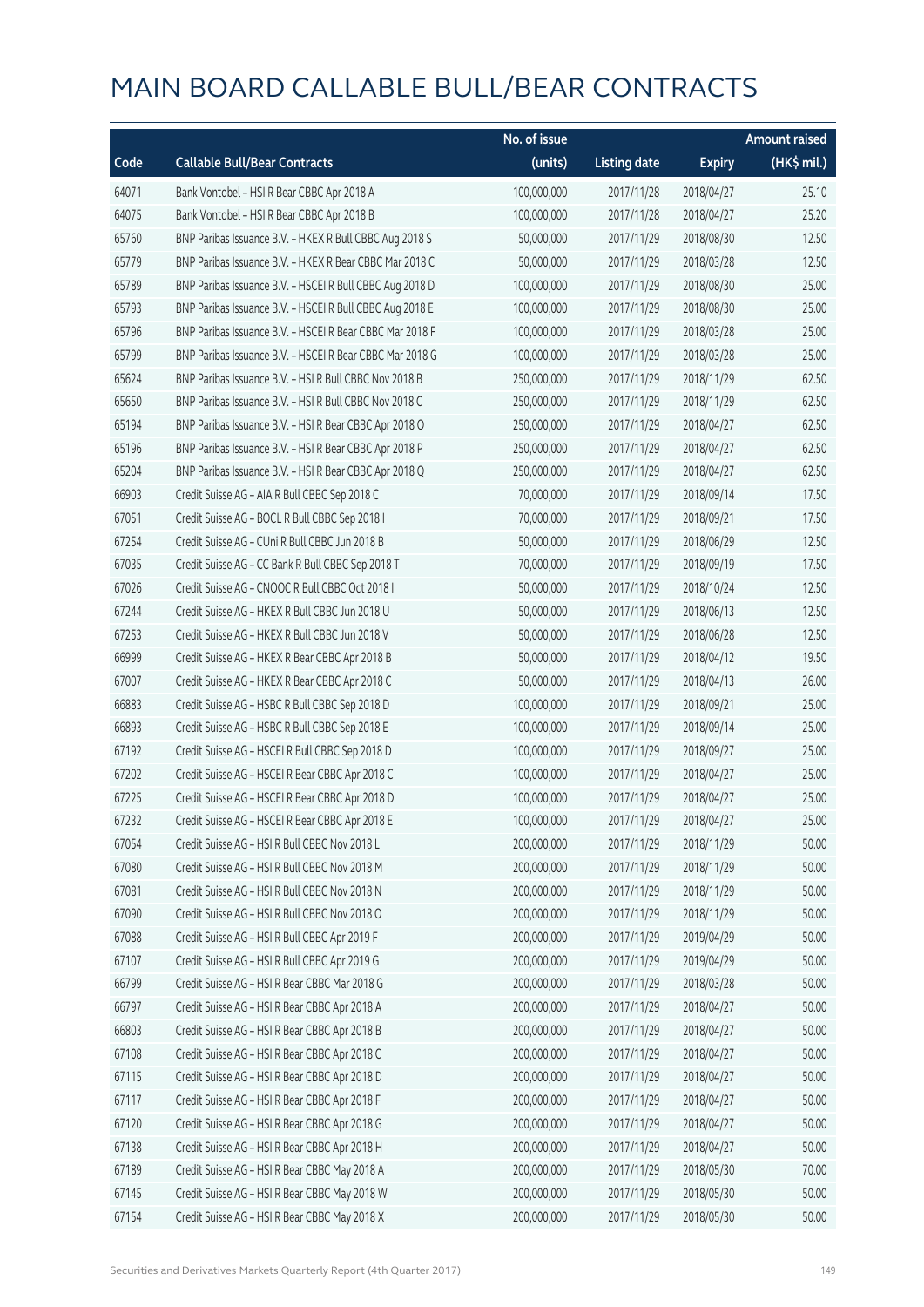|       |                                                          | No. of issue |                     |               | <b>Amount raised</b> |
|-------|----------------------------------------------------------|--------------|---------------------|---------------|----------------------|
| Code  | <b>Callable Bull/Bear Contracts</b>                      | (units)      | <b>Listing date</b> | <b>Expiry</b> | (HK\$ mil.)          |
| 67181 | Credit Suisse AG - HSI R Bear CBBC May 2018 Y            | 200,000,000  | 2017/11/29          | 2018/05/30    | 54.00                |
| 67188 | Credit Suisse AG - HSI R Bear CBBC May 2018 Z            | 200,000,000  | 2017/11/29          | 2018/05/30    | 66.00                |
| 67036 | Credit Suisse AG - ICBC R Bull CBBC Sep 2018 P           | 70,000,000   | 2017/11/29          | 2018/09/28    | 17.50                |
| 66807 | Credit Suisse AG - Ping An R Bull CBBC Aug 2018 Q        | 100,000,000  | 2017/11/29          | 2018/08/02    | 25.00                |
| 66817 | Credit Suisse AG - Ping An R Bull CBBC Oct 2018 R        | 100,000,000  | 2017/11/29          | 2018/10/05    | 25.00                |
| 66846 | Credit Suisse AG - Ping An R Bull CBBC Oct 2018 S        | 100,000,000  | 2017/11/29          | 2018/10/10    | 25.00                |
| 66873 | Credit Suisse AG - Ping An R Bear CBBC May 2018 F        | 50,000,000   | 2017/11/29          | 2018/05/10    | 12.50                |
| 66905 | Credit Suisse AG - Tencent R Bull CBBC Apr 2018 I        | 50,000,000   | 2017/11/29          | 2018/04/25    | 14.00                |
| 66907 | Credit Suisse AG - Tencent R Bull CBBC Apr 2018 J        | 50,000,000   | 2017/11/29          | 2018/04/19    | 12.50                |
| 66924 | Credit Suisse AG - Tencent R Bear CBBC Apr 2018 N        | 50,000,000   | 2017/11/29          | 2018/04/13    | 30.50                |
| 66986 | Credit Suisse AG - Tencent R Bear CBBC Apr 2018 O        | 50,000,000   | 2017/11/29          | 2018/04/27    | 39.50                |
| 65920 | Bank of East Asia - BYD Company R Bull CBBC Sep 2018 A   | 40,000,000   | 2017/11/29          | 2018/09/26    | 10.00                |
| 65955 | Bank of East Asia - China Mobile R Bull CBBC Aug 2018 D  | 60,000,000   | 2017/11/29          | 2018/08/02    | 15.00                |
| 65935 | Bank of East Asia - CC Bank R Bull CBBC Sep 2018 C       | 60,000,000   | 2017/11/29          | 2018/09/26    | 15.00                |
| 65932 | Bank of East Asia - Geely Auto R Bull CBBC Sep 2018 D    | 40,000,000   | 2017/11/29          | 2018/09/26    | 10.00                |
| 65866 | Bank of East Asia - HKEX R Bull CBBC Sep 2018 G          | 40,000,000   | 2017/11/29          | 2018/09/26    | 10.00                |
| 65910 | Bank of East Asia - HKEX R Bull CBBC Sep 2018 H          | 40,000,000   | 2017/11/29          | 2018/09/26    | 10.00                |
| 66006 | Bank of East Asia - HSBC R Bull CBBC Jul 2018 A          | 60,000,000   | 2017/11/29          | 2018/07/31    | 15.00                |
| 65830 | Bank of East Asia - Tencent R Bull CBBC Sep 2018 M       | 40,000,000   | 2017/11/29          | 2018/09/26    | 10.00                |
| 67512 | Goldman Sachs SP (Asia) - HKEX R Bull CBBC Oct 2018 E    | 80,000,000   | 2017/11/29          | 2018/10/15    | 20.00                |
| 67523 | Goldman Sachs SP (Asia) - HKEX R Bull CBBC Oct 2018 F    | 80,000,000   | 2017/11/29          | 2018/10/16    | 20.00                |
| 67528 | Goldman Sachs SP (Asia) - HKEX R Bull CBBC Oct 2018 G    | 80,000,000   | 2017/11/29          | 2018/10/18    | 20.00                |
| 67535 | Goldman Sachs SP (Asia) - HKEX R Bear CBBC Oct 2018 A    | 80,000,000   | 2017/11/29          | 2018/10/19    | 22.00                |
| 67499 | Goldman Sachs SP (Asia) - HSBC R Bull CBBC Sep 2018 J    | 80,000,000   | 2017/11/29          | 2018/09/17    | 20.00                |
| 67503 | Goldman Sachs SP (Asia) - HSBC R Bull CBBC Sep 2018 K    | 80,000,000   | 2017/11/29          | 2018/09/19    | 20.00                |
| 65746 | Goldman Sachs SP (Asia) - HSI R Bull CBBC Sep 2019 M     | 200,000,000  | 2017/11/29          | 2019/09/27    | 50.00                |
| 65748 | Goldman Sachs SP (Asia) - HSI R Bull CBBC Sep 2019 N     | 200,000,000  | 2017/11/29          | 2019/09/27    | 50.00                |
| 65749 | Goldman Sachs SP (Asia) - HSI R Bull CBBC Sep 2019 O     | 200,000,000  | 2017/11/29          | 2019/09/27    | 50.00                |
| 65751 | Goldman Sachs SP (Asia) - HSI R Bull CBBC Sep 2019 P     | 200,000,000  | 2017/11/29          | 2019/09/27    | 50.00                |
| 65754 | Goldman Sachs SP (Asia) - HSI R Bull CBBC Sep 2019 Q     | 200,000,000  | 2017/11/29          | 2019/09/27    | 50.00                |
| 65303 | Goldman Sachs SP (Asia) - HSI R Bear CBBC Apr 2018 I     | 200,000,000  | 2017/11/29          | 2018/04/27    | 50.00                |
| 65307 | Goldman Sachs SP (Asia) - HSI R Bear CBBC Apr 2018 J     | 200,000,000  | 2017/11/29          | 2018/04/27    | 50.00                |
| 65322 | Goldman Sachs SP (Asia) - HSI R Bear CBBC Apr 2018 K     | 200,000,000  | 2017/11/29          | 2018/04/27    | 50.00                |
| 65325 | Goldman Sachs SP (Asia) - HSI R Bear CBBC Apr 2018 L     | 200,000,000  | 2017/11/29          | 2018/04/27    | 50.00                |
| 65326 | Goldman Sachs SP (Asia) - HSI R Bear CBBC Apr 2018 M     | 200,000,000  | 2017/11/29          | 2018/04/27    | 50.00                |
| 65333 | Goldman Sachs SP (Asia) - HSI R Bear CBBC Apr 2018 N     | 200,000,000  | 2017/11/29          | 2018/04/27    | 50.00                |
| 65339 | Goldman Sachs SP (Asia) - HSI R Bear CBBC Apr 2018 O     | 200,000,000  | 2017/11/29          | 2018/04/27    | 50.00                |
| 65346 | Goldman Sachs SP (Asia) - HSI R Bear CBBC Apr 2018 P     | 200,000,000  | 2017/11/29          | 2018/04/27    | 50.00                |
| 67264 | Goldman Sachs SP (Asia) - HSI R Bear CBBC May 2018 A     | 200,000,000  | 2017/11/29          | 2018/05/30    | 50.00                |
| 67275 | Goldman Sachs SP (Asia) - HSI R Bear CBBC May 2018 B     | 200,000,000  | 2017/11/29          | 2018/05/30    | 50.00                |
| 67278 | Goldman Sachs SP (Asia) - HSI R Bear CBBC May 2018 C     | 200,000,000  | 2017/11/29          | 2018/05/30    | 50.00                |
| 67288 | Goldman Sachs SP (Asia) - HSI R Bear CBBC May 2018 D     | 200,000,000  | 2017/11/29          | 2018/05/30    | 50.00                |
| 67295 | Goldman Sachs SP (Asia) - HSI R Bear CBBC May 2018 E     | 200,000,000  | 2017/11/29          | 2018/05/30    | 54.00                |
| 65829 | Goldman Sachs SP (Asia) - Ping An R Bull CBBC Oct 2018 P | 80,000,000   | 2017/11/29          | 2018/10/22    | 20.24                |
| 67550 | Goldman Sachs SP (Asia) - Ping An R Bull CBBC Oct 2018 Q | 100,000,000  | 2017/11/29          | 2018/10/08    | 25.00                |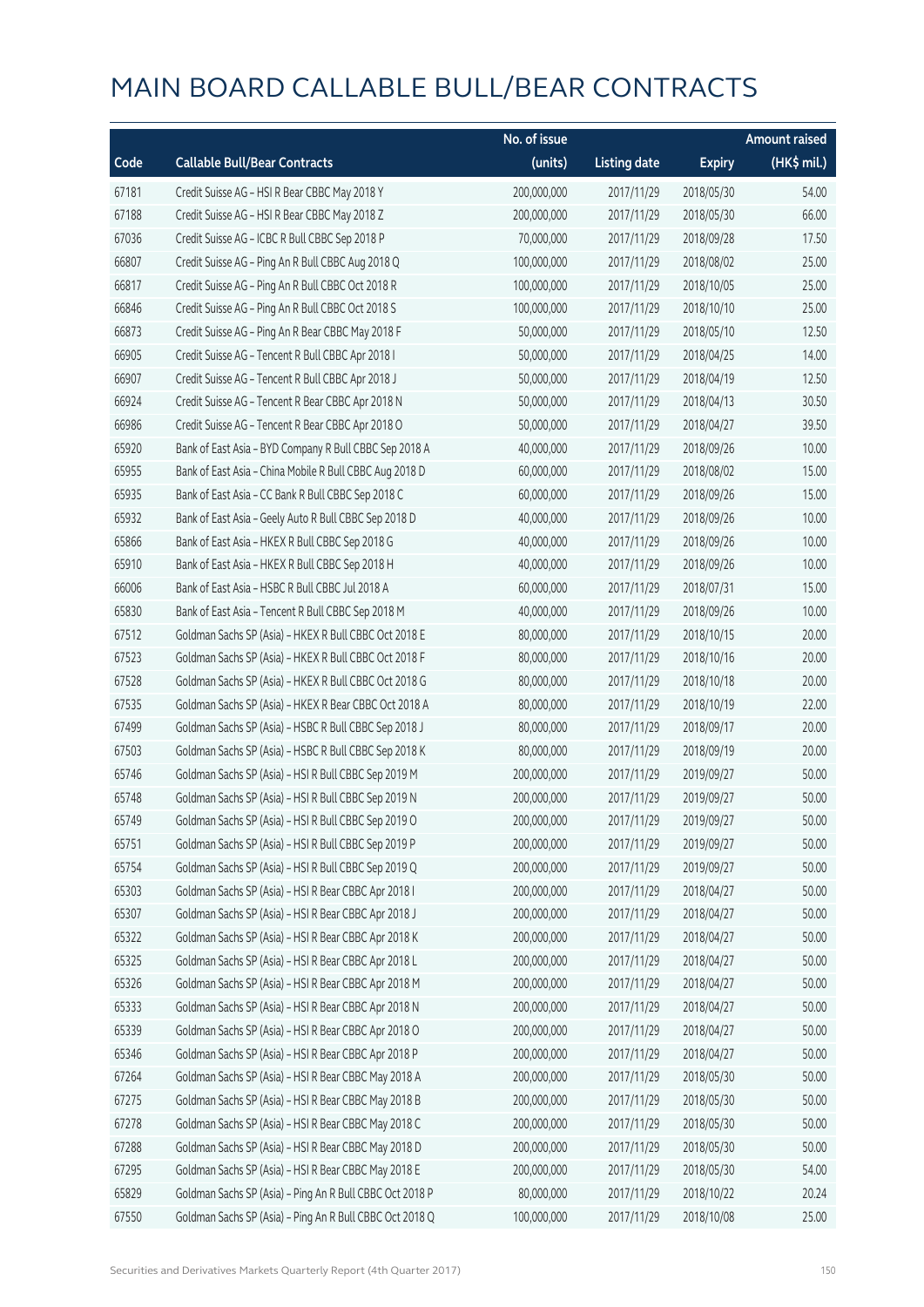|       |                                                          | No. of issue |                     |               | <b>Amount raised</b>  |
|-------|----------------------------------------------------------|--------------|---------------------|---------------|-----------------------|
| Code  | <b>Callable Bull/Bear Contracts</b>                      | (units)      | <b>Listing date</b> | <b>Expiry</b> | $(HK\frac{1}{2}mil.)$ |
| 67557 | Goldman Sachs SP (Asia) - Ping An R Bull CBBC Oct 2018 R | 100,000,000  | 2017/11/29          | 2018/10/08    | 25.00                 |
| 67471 | Goldman Sachs SP (Asia) - Tencent R Bull CBBC Apr 2018 U | 80,000,000   | 2017/11/29          | 2018/04/04    | 20.00                 |
| 67479 | Goldman Sachs SP (Asia) - Tencent R Bull CBBC Apr 2018 V | 80,000,000   | 2017/11/29          | 2018/04/04    | 20.00                 |
| 67483 | Goldman Sachs SP (Asia) - Tencent R Bull CBBC Apr 2018 W | 80,000,000   | 2017/11/29          | 2018/04/06    | 20.00                 |
| 67488 | Goldman Sachs SP (Asia) - Tencent R Bear CBBC Apr 2018 X | 80,000,000   | 2017/11/29          | 2018/04/06    | 20.00                 |
| 65618 | HK Bank - China Life R Bull CBBC Sep 2018 B              | 40,000,000   | 2017/11/29          | 2018/09/03    | 10.00                 |
| 65576 | HK Bank - CM Bank R Bull CBBC Sep 2018 A                 | 100,000,000  | 2017/11/29          | 2018/09/10    | 25.00                 |
| 65522 | HK Bank - CSOP A50 ETF R Bull CBBC Oct 2018 B            | 50,000,000   | 2017/11/29          | 2018/10/08    | 12.50                 |
| 65523 | HK Bank - CSOP A50 ETF R Bear CBBC Jul 2018 B            | 40,000,000   | 2017/11/29          | 2018/07/23    | 12.00                 |
| 65587 | HK Bank - Geely Auto R Bull CBBC Aug 2018 K              | 40,000,000   | 2017/11/29          | 2018/08/20    | 10.00                 |
| 65578 | HK Bank - HKEX R Bull CBBC Jul 2018 Z                    | 50,000,000   | 2017/11/29          | 2018/07/30    | 12.50                 |
| 65579 | HK Bank - HKEX R Bull CBBC Oct 2018 G                    | 50,000,000   | 2017/11/29          | 2018/10/08    | 12.50                 |
| 65596 | HK Bank - HKEX R Bear CBBC Sep 2018 B                    | 40,000,000   | 2017/11/29          | 2018/09/24    | 12.00                 |
| 65609 | HK Bank - HKEX R Bear CBBC Oct 2018 C                    | 40,000,000   | 2017/11/29          | 2018/10/08    | 16.00                 |
| 65513 | HK Bank - HSCEI R Bull CBBC Jul 2018 E                   | 60,000,000   | 2017/11/29          | 2018/07/30    | 15.00                 |
| 65246 | HK Bank - HSCEI R Bear CBBC Jul 2018 C                   | 50,000,000   | 2017/11/29          | 2018/07/30    | 12.50                 |
| 65554 | HK Bank - HSI R Bull CBBC Jul 2018 G                     | 150,000,000  | 2017/11/29          | 2018/07/30    | 37.50                 |
| 65539 | HK Bank - HSI R Bull CBBC Jul 2018 L                     | 150,000,000  | 2017/11/29          | 2018/07/30    | 37.50                 |
| 65552 | HK Bank - HSI R Bull CBBC Jul 2018 Y                     | 100,000,000  | 2017/11/29          | 2018/07/30    | 25.00                 |
| 66016 | HK Bank - HSI R Bear CBBC Apr 2018 M                     | 100,000,000  | 2017/11/29          | 2018/04/27    | 25.00                 |
| 65210 | HK Bank - HSI R Bear CBBC Apr 2018 O                     | 100,000,000  | 2017/11/29          | 2018/04/27    | 25.00                 |
| 65212 | HK Bank - HSI R Bear CBBC Apr 2018 Q                     | 100,000,000  | 2017/11/29          | 2018/04/27    | 25.00                 |
| 65227 | HK Bank - HSI R Bear CBBC Jul 2018 V                     | 100,000,000  | 2017/11/29          | 2018/07/30    | 25.00                 |
| 65241 | HK Bank - HSI R Bear CBBC Jul 2018 W                     | 100,000,000  | 2017/11/29          | 2018/07/30    | 25.00                 |
| 65242 | HK Bank - HSI R Bear CBBC Jul 2018 X                     | 100,000,000  | 2017/11/29          | 2018/07/30    | 25.00                 |
| 65244 | HK Bank - HSI R Bear CBBC Jul 2018 Y                     | 100,000,000  | 2017/11/29          | 2018/07/30    | 25.00                 |
| 65512 | HK Bank - HSI R Bear CBBC Oct 2018 I                     | 150,000,000  | 2017/11/29          | 2018/10/30    | 37.50                 |
| 65575 | HK Bank - HSI R Bear CBBC Oct 2018 J                     | 150,000,000  | 2017/11/29          | 2018/10/30    | 37.50                 |
| 65623 | HK Bank - Ping An R Bull CBBC Jun 2018 C                 | 80,000,000   | 2017/11/29          | 2018/06/11    | 20.00                 |
| 65612 | HK Bank - Tencent R Bull CBBC Aug 2018 Z                 | 60,000,000   | 2017/11/29          | 2018/08/20    | 15.00                 |
| 65617 | HK Bank - Tencent R Bear CBBC Jul 2018 Q                 | 50,000,000   | 2017/11/29          | 2018/07/30    | 35.00                 |
| 65422 | Haitong Int'l Sec - HKEX R Bull CBBC Jun 2018 I          | 40,000,000   | 2017/11/29          | 2018/06/11    | 10.00                 |
| 65486 | Haitong Int'l Sec - HKEX R Bull CBBC Jun 2018 J          | 40,000,000   | 2017/11/29          | 2018/06/12    | 10.00                 |
| 65509 | Haitong Int'l Sec - HKEX R Bull CBBC Jun 2018 K          | 40,000,000   | 2017/11/29          | 2018/06/13    | 10.00                 |
| 65400 | Haitong Int'l Sec - HKEX R Bear CBBC Apr 2018 A          | 40,000,000   | 2017/11/29          | 2018/04/03    | 10.00                 |
| 65369 | Haitong Int'l Sec - Ping An R Bull CBBC Aug 2018 M       | 80,000,000   | 2017/11/29          | 2018/08/06    | 20.00                 |
| 65386 | Haitong Int'l Sec - Ping An R Bull CBBC Aug 2018 N       | 80,000,000   | 2017/11/29          | 2018/08/07    | 20.00                 |
| 65399 | Haitong Int'l Sec - Ping An R Bull CBBC Aug 2018 O       | 80,000,000   | 2017/11/29          | 2018/08/08    | 20.00                 |
| 65421 | Haitong Int'l Sec - Ping An R Bear CBBC Jun 2018 C       | 80,000,000   | 2017/11/29          | 2018/06/01    | 20.00                 |
| 65510 | Haitong Int'l Sec - Tencent R Bull CBBC Jun 2018 L       | 40,000,000   | 2017/11/29          | 2018/06/14    | 10.00                 |
| 65361 | Haitong Int'l Sec - Tencent R Bear CBBC May 2018 E       | 40,000,000   | 2017/11/29          | 2018/05/02    | 16.36                 |
| 65363 | Haitong Int'l Sec - Tencent R Bear CBBC May 2018 F       | 40,000,000   | 2017/11/29          | 2018/05/03    | 12.36                 |
| 66728 | J P Morgan SP BV - BOCL R Bull CBBC Sep 2018 C           | 150,000,000  | 2017/11/29          | 2018/09/21    | 37.50                 |
| 67622 | J P Morgan SP BV - CSOP A50 ETF R Bull CBBC Jun 2018 A   | 80,000,000   | 2017/11/29          | 2018/06/15    | 20.00                 |
| 66729 | J P Morgan SP BV - HSBC R Bull CBBC Sep 2018 A           | 100,000,000  | 2017/11/29          | 2018/09/21    | 25.00                 |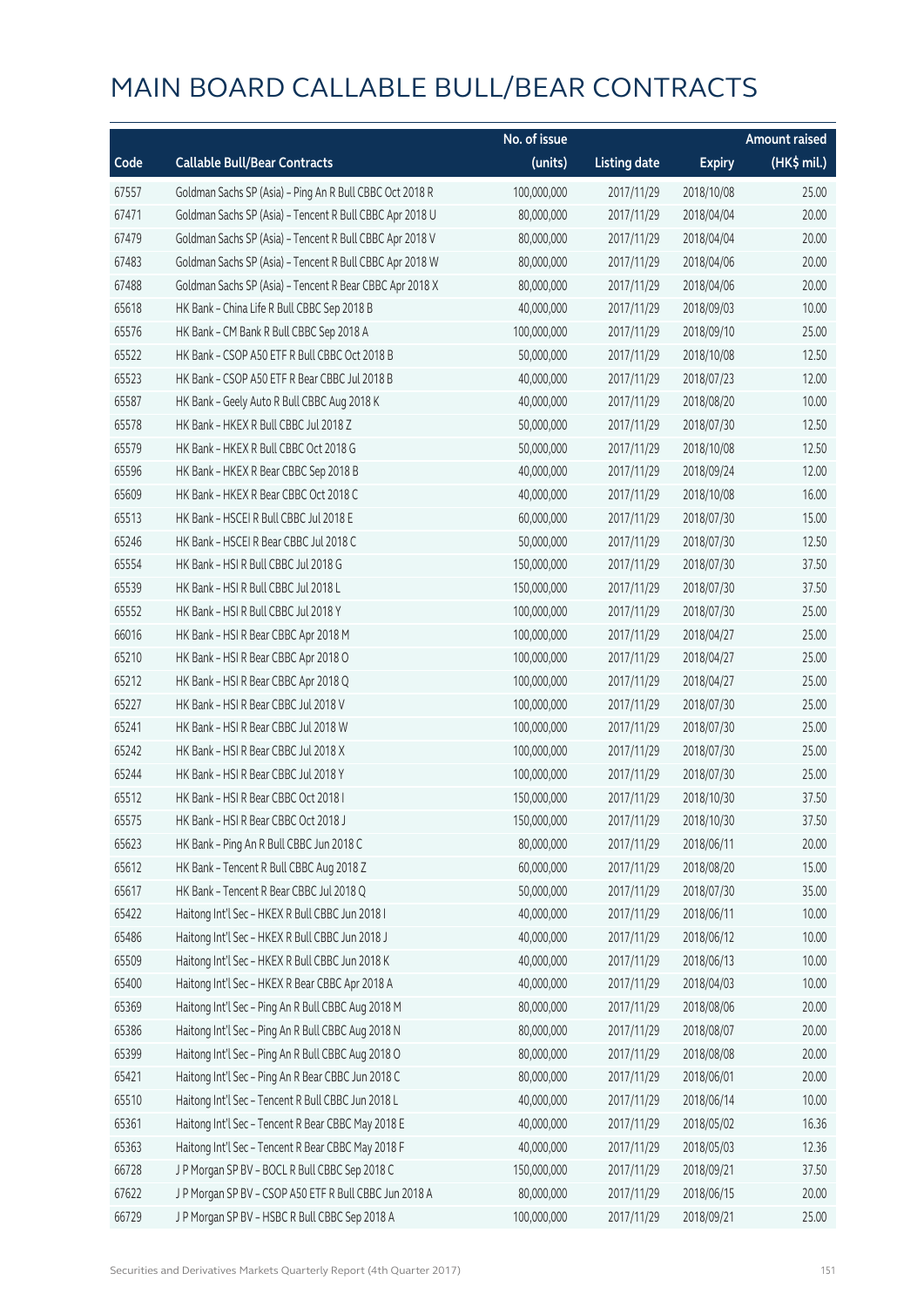|       |                                                      | No. of issue |                     |               | <b>Amount raised</b> |
|-------|------------------------------------------------------|--------------|---------------------|---------------|----------------------|
| Code  | <b>Callable Bull/Bear Contracts</b>                  | (units)      | <b>Listing date</b> | <b>Expiry</b> | (HK\$ mil.)          |
| 66760 | J P Morgan SP BV - HSI R Bull CBBC Nov 2018 V        | 200,000,000  | 2017/11/29          | 2018/11/29    | 50.00                |
| 66761 | J P Morgan SP BV - HSI R Bull CBBC Dec 2018 O        | 200,000,000  | 2017/11/29          | 2018/12/28    | 50.00                |
| 66763 | J P Morgan SP BV - HSI R Bull CBBC Dec 2018 Q        | 200,000,000  | 2017/11/29          | 2018/12/28    | 50.00                |
| 66793 | J P Morgan SP BV - HSI R Bull CBBC Dec 2018 R        | 200,000,000  | 2017/11/29          | 2018/12/28    | 50.00                |
| 66748 | J P Morgan SP BV - HSI R Bull CBBC Sep 2019 R        | 200,000,000  | 2017/11/29          | 2019/09/27    | 50.00                |
| 66759 | JP Morgan SP BV - HSIR Bull CBBC Sep 2019 S          | 200,000,000  | 2017/11/29          | 2019/09/27    | 50.00                |
| 66726 | J P Morgan SP BV - HSI R Bear CBBC Mar 2018 O        | 200,000,000  | 2017/11/29          | 2018/03/28    | 50.00                |
| 66727 | J P Morgan SP BV - HSI R Bear CBBC Mar 2018 P        | 200,000,000  | 2017/11/29          | 2018/03/28    | 50.00                |
| 67628 | J P Morgan SP BV - HSI R Bear CBBC Mar 2018 Q        | 200,000,000  | 2017/11/29          | 2018/03/28    | 50.00                |
| 67640 | J P Morgan SP BV - HSI R Bear CBBC Mar 2018 R        | 200,000,000  | 2017/11/29          | 2018/03/28    | 50.00                |
| 67646 | J P Morgan SP BV - HSI R Bear CBBC Mar 2018 S        | 200,000,000  | 2017/11/29          | 2018/03/28    | 50.00                |
| 67650 | J P Morgan SP BV - HSI R Bear CBBC Mar 2018 T        | 200,000,000  | 2017/11/29          | 2018/03/28    | 50.00                |
| 67652 | J P Morgan SP BV - HSI R Bear CBBC Apr 2018 O        | 200,000,000  | 2017/11/29          | 2018/04/27    | 50.00                |
| 67659 | J P Morgan SP BV - HSI R Bear CBBC Apr 2018 P        | 200,000,000  | 2017/11/29          | 2018/04/27    | 50.00                |
| 67660 | J P Morgan SP BV - HSI R Bear CBBC Apr 2018 Q        | 200,000,000  | 2017/11/29          | 2018/04/27    | 50.00                |
| 67661 | J P Morgan SP BV - HSI R Bear CBBC Apr 2018 R        | 200,000,000  | 2017/11/29          | 2018/04/27    | 50.00                |
| 66746 | J P Morgan SP BV - Ping An R Bull CBBC Apr 2018 L    | 100,000,000  | 2017/11/29          | 2018/04/20    | 25.00                |
| 67609 | J P Morgan SP BV - Tencent R Bull CBBC Mar 2018 V    | 50,000,000   | 2017/11/29          | 2018/03/16    | 12.50                |
| 67601 | J P Morgan SP BV - Tencent R Bull CBBC Apr 2018 H    | 50,000,000   | 2017/11/29          | 2018/04/20    | 12.50                |
| 67566 | J P Morgan SP BV - Tencent R Bear CBBC Mar 2018 S    | 50,000,000   | 2017/11/29          | 2018/03/16    | 12.50                |
| 65823 | Macquarie Bank Ltd. - CM Bank R Bull CBBC Aug 2018 A | 11,000,000   | 2017/11/29          | 2018/08/31    | 10.02                |
| 65825 | Macquarie Bank Ltd. - HKEX R Bull CBBC Jul 2018 D    | 20,000,000   | 2017/11/29          | 2018/07/30    | 10.60                |
| 65828 | Macquarie Bank Ltd. - HKEX R Bull CBBC Jul 2018 E    | 20,000,000   | 2017/11/29          | 2018/07/30    | 10.26                |
| 66027 | Macquarie Bank Ltd. - HSI R Bear CBBC Jun 2018 O     | 40,000,000   | 2017/11/29          | 2018/06/28    | 10.00                |
| 66034 | Macquarie Bank Ltd. - HSI R Bear CBBC Jun 2018 P     | 40,000,000   | 2017/11/29          | 2018/06/28    | 10.00                |
| 66050 | Macquarie Bank Ltd. - HSI R Bear CBBC Jun 2018 Q     | 40,000,000   | 2017/11/29          | 2018/06/28    | 10.00                |
| 65821 | Macquarie Bank Ltd. - Tencent R Bear CBBC Jun 2018 O | 12,300,000   | 2017/11/29          | 2018/06/29    | 10.06                |
| 67305 | SG Issuer - AIA R Bull CBBC Oct 2018 A               | 60,000,000   | 2017/11/29          | 2018/10/30    | 15.00                |
| 67306 | SG Issuer - AIA R Bear CBBC Dec 2018 A               | 60,000,000   | 2017/11/29          | 2018/12/20    | 15.00                |
| 67364 | SG Issuer - China Mobile R Bull CBBC Dec 2018 E      | 100,000,000  | 2017/11/29          | 2018/12/13    | 25.00                |
| 67311 | SG Issuer - CC Bank R Bull CBBC Aug 2018 L           | 100,000,000  | 2017/11/29          | 2018/08/30    | 25.00                |
| 67332 | SG Issuer - CM Bank R Bull CBBC Oct 2018 B           | 40,000,000   | 2017/11/29          | 2018/10/30    | 10.00                |
| 67363 | SG Issuer - CM Bank R Bull CBBC Dec 2018 B           | 40,000,000   | 2017/11/29          | 2018/12/28    | 10.00                |
| 67402 | SG Issuer - CSOP A50 ETF R Bull CBBC Aug 2018 D      | 40,000,000   | 2017/11/29          | 2018/08/30    | 10.00                |
| 67411 | SG Issuer - CSOP A50 ETF R Bull CBBC Sep 2018 C      | 40,000,000   | 2017/11/29          | 2018/09/27    | 10.00                |
| 67414 | SG Issuer - CSOP A50 ETF R Bear CBBC Oct 2018 A      | 40,000,000   | 2017/11/29          | 2018/10/26    | 10.00                |
| 65658 | SG Issuer - HKEX R Bull CBBC Jun 2018 N              | 50,000,000   | 2017/11/29          | 2018/06/05    | 12.50                |
| 65698 | SG Issuer - HKEX R Bull CBBC Jul 2018 L              | 50,000,000   | 2017/11/29          | 2018/07/26    | 12.50                |
| 65706 | SG Issuer - HKEX R Bull CBBC Sep 2018 C              | 50,000,000   | 2017/11/29          | 2018/09/24    | 12.50                |
| 65249 | SG Issuer - HKEX R Bear CBBC Jul 2018 B              | 50,000,000   | 2017/11/29          | 2018/07/30    | 21.75                |
| 65274 | SG Issuer - HKEX R Bear CBBC Jul 2018 C              | 50,000,000   | 2017/11/29          | 2018/07/30    | 27.00                |
| 67367 | SG Issuer - HSBC R Bull CBBC Jun 2018 J              | 100,000,000  | 2017/11/29          | 2018/06/25    | 25.00                |
| 67383 | SG Issuer - HSBC R Bull CBBC Dec 2018 A              | 100,000,000  | 2017/11/29          | 2018/12/28    | 25.00                |
| 66620 | SG Issuer - HSI R Bull CBBC Sep 2019 E               | 200,000,000  | 2017/11/29          | 2019/09/27    | 50.00                |
| 65805 | SG Issuer - HSI R Bull CBBC Oct 2019 I               | 200,000,000  | 2017/11/29          | 2019/10/30    | 50.00                |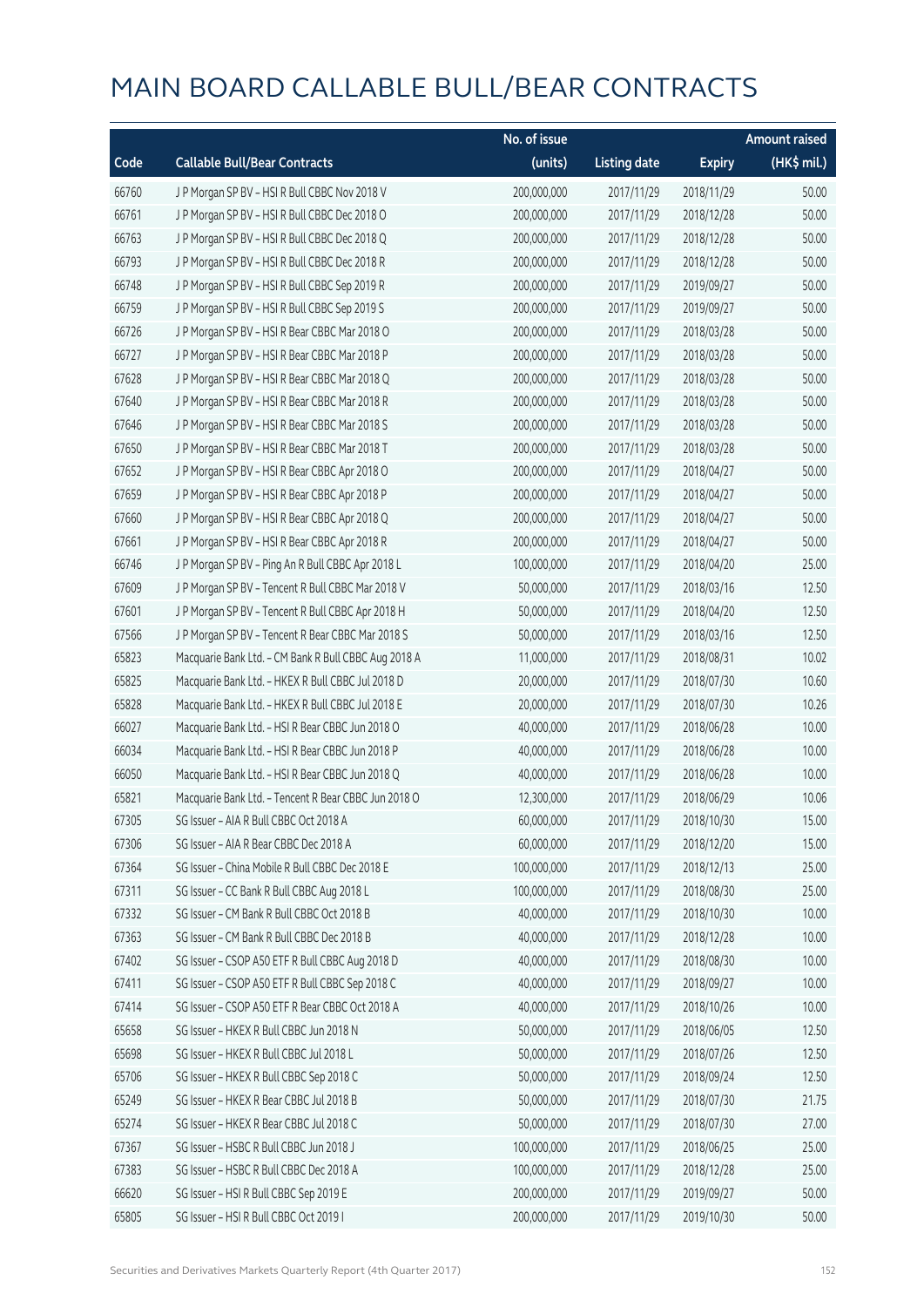|       |                                              | No. of issue |                     |               | <b>Amount raised</b> |
|-------|----------------------------------------------|--------------|---------------------|---------------|----------------------|
| Code  | <b>Callable Bull/Bear Contracts</b>          | (units)      | <b>Listing date</b> | <b>Expiry</b> | (HK\$ mil.)          |
| 66622 | SG Issuer - HSI R Bull CBBC Oct 2019 J       | 200,000,000  | 2017/11/29          | 2019/10/30    | 50.00                |
| 66686 | SG Issuer - HSI R Bull CBBC Oct 2019 K       | 200,000,000  | 2017/11/29          | 2019/10/30    | 50.00                |
| 66692 | SG Issuer - HSI R Bull CBBC Oct 2019 L       | 200,000,000  | 2017/11/29          | 2019/10/30    | 50.00                |
| 66701 | SG Issuer - HSI R Bull CBBC Nov 2019 L       | 200,000,000  | 2017/11/29          | 2019/11/28    | 50.00                |
| 66719 | SG Issuer - HSI R Bull CBBC Nov 2019 M       | 200,000,000  | 2017/11/29          | 2019/11/28    | 50.00                |
| 66488 | SG Issuer - HSI R Bear CBBC Mar 2018 A       | 200,000,000  | 2017/11/29          | 2018/03/28    | 50.00                |
| 66529 | SG Issuer - HSI R Bear CBBC Mar 2018 B       | 200,000,000  | 2017/11/29          | 2018/03/28    | 50.00                |
| 65248 | SG Issuer - HSI R Bear CBBC Mar 2018 Z       | 200,000,000  | 2017/11/29          | 2018/03/28    | 50.00                |
| 66533 | SG Issuer - HSI R Bear CBBC Apr 2018 S       | 200,000,000  | 2017/11/29          | 2018/04/27    | 50.00                |
| 66537 | SG Issuer - HSI R Bear CBBC Apr 2018 T       | 200,000,000  | 2017/11/29          | 2018/04/27    | 50.00                |
| 66546 | SG Issuer - HSI R Bear CBBC Apr 2018 U       | 200,000,000  | 2017/11/29          | 2018/04/27    | 50.00                |
| 66567 | SG Issuer - HSI R Bear CBBC Jul 2018 G       | 200,000,000  | 2017/11/29          | 2018/07/30    | 50.00                |
| 66574 | SG Issuer - HSI R Bear CBBC Jul 2018 H       | 200,000,000  | 2017/11/29          | 2018/07/30    | 50.00                |
| 66587 | SG Issuer - HSI R Bear CBBC Jul 2018 I       | 200,000,000  | 2017/11/29          | 2018/07/30    | 50.00                |
| 66589 | SG Issuer - HSI R Bear CBBC Jul 2018 J       | 200,000,000  | 2017/11/29          | 2018/07/30    | 50.00                |
| 66605 | SG Issuer - HSI R Bear CBBC Jul 2018 K       | 200,000,000  | 2017/11/29          | 2018/07/30    | 51.00                |
| 67384 | SG Issuer - ICBC R Bull CBBC Sep 2018 E      | 60,000,000   | 2017/11/29          | 2018/09/27    | 15.00                |
| 65707 | SG Issuer - Ping An R Bull CBBC Aug 2018 F   | 100,000,000  | 2017/11/29          | 2018/08/29    | 25.00                |
| 65709 | SG Issuer - Ping An R Bull CBBC Oct 2018 H   | 100,000,000  | 2017/11/29          | 2018/10/30    | 25.00                |
| 67389 | SG Issuer - Tencent R Bull CBBC Aug 2018 M   | 80,000,000   | 2017/11/29          | 2018/08/02    | 20.00                |
| 65714 | SG Issuer - Tencent R Bull CBBC Oct 2018 D   | 80,000,000   | 2017/11/29          | 2018/10/30    | 20.00                |
| 67393 | SG Issuer - Tencent R Bull CBBC Oct 2018 E   | 80,000,000   | 2017/11/29          | 2018/10/30    | 20.00                |
| 65285 | SG Issuer - Tencent R Bear CBBC Jun 2018 E   | 80,000,000   | 2017/11/29          | 2018/06/28    | 35.60                |
| 65299 | SG Issuer - Tencent R Bear CBBC Jul 2018 D   | 80,000,000   | 2017/11/29          | 2018/07/19    | 27.60                |
| 66445 | UBS AG - AIA R Bull CBBC Sep 2018 B          | 50,000,000   | 2017/11/29          | 2018/09/10    | 12.50                |
| 66444 | UBS AG - CC Bank R Bull CBBC Sep 2018 A      | 60,000,000   | 2017/11/29          | 2018/09/17    | 15.00                |
| 67298 | UBS AG - China Life R Bull CBBC Jul 2018 F   | 40,000,000   | 2017/11/29          | 2018/07/16    | 10.00                |
| 67301 | UBS AG - China Life R Bull CBBC Dec 2018 A   | 100,000,000  | 2017/11/29          | 2018/12/24    | 25.00                |
| 66434 | UBS AG - CSOP A50 ETF R Bull CBBC May 2018 A | 40,000,000   | 2017/11/29          | 2018/05/07    | 10.00                |
| 66390 | UBS AG - Geely Auto R Bull CBBC Dec 2018 D   | 100,000,000  | 2017/11/29          | 2018/12/10    | 25.00                |
| 66408 | UBS AG - HKEX R Bull CBBC Jun 2018 G         | 50,000,000   | 2017/11/29          | 2018/06/04    | 12.50                |
| 66431 | UBS AG - HKEX R Bull CBBC Jun 2018 H         | 50,000,000   | 2017/11/29          | 2018/06/25    | 12.50                |
| 66433 | UBS AG - HKEX R Bear CBBC Apr 2018 A         | 50,000,000   | 2017/11/29          | 2018/04/09    | 12.50                |
| 66485 | UBS AG - HSBC R Bull CBBC Jul 2018 E         | 100,000,000  | 2017/11/29          | 2018/07/23    | 25.00                |
| 66296 | UBS AG - HSI R Bull CBBC Dec 2018 N          | 200,000,000  | 2017/11/29          | 2018/12/28    | 50.00                |
| 66326 | UBS AG - HSI R Bull CBBC Dec 2018 P          | 200,000,000  | 2017/11/29          | 2018/12/28    | 50.00                |
| 66291 | UBS AG - HSI R Bull CBBC Apr 2019 V          | 200,000,000  | 2017/11/29          | 2019/04/29    | 50.00                |
| 66308 | UBS AG - HSI R Bull CBBC Aug 2019 A          | 250,000,000  | 2017/11/29          | 2019/08/29    | 62.50                |
| 66329 | UBS AG - HSI R Bull CBBC Aug 2019 B          | 200,000,000  | 2017/11/29          | 2019/08/29    | 50.00                |
| 66327 | UBS AG - HSI R Bull CBBC Sep 2019 A          | 250,000,000  | 2017/11/29          | 2019/09/27    | 62.50                |
| 66339 | UBS AG - HSI R Bull CBBC Sep 2019 B          | 250,000,000  | 2017/11/29          | 2019/09/27    | 62.50                |
| 66355 | UBS AG - HSI R Bear CBBC Mar 2018 E          | 250,000,000  | 2017/11/29          | 2018/03/28    | 62.50                |
| 66206 | UBS AG - HSI R Bear CBBC Mar 2018 F          | 250,000,000  | 2017/11/29          | 2018/03/28    | 62.50                |
| 66228 | UBS AG - HSI R Bear CBBC Mar 2018 G          | 200,000,000  | 2017/11/29          | 2018/03/28    | 50.00                |
| 66052 | UBS AG - HSI R Bear CBBC Mar 2018 W          | 250,000,000  | 2017/11/29          | 2018/03/28    | 62.50                |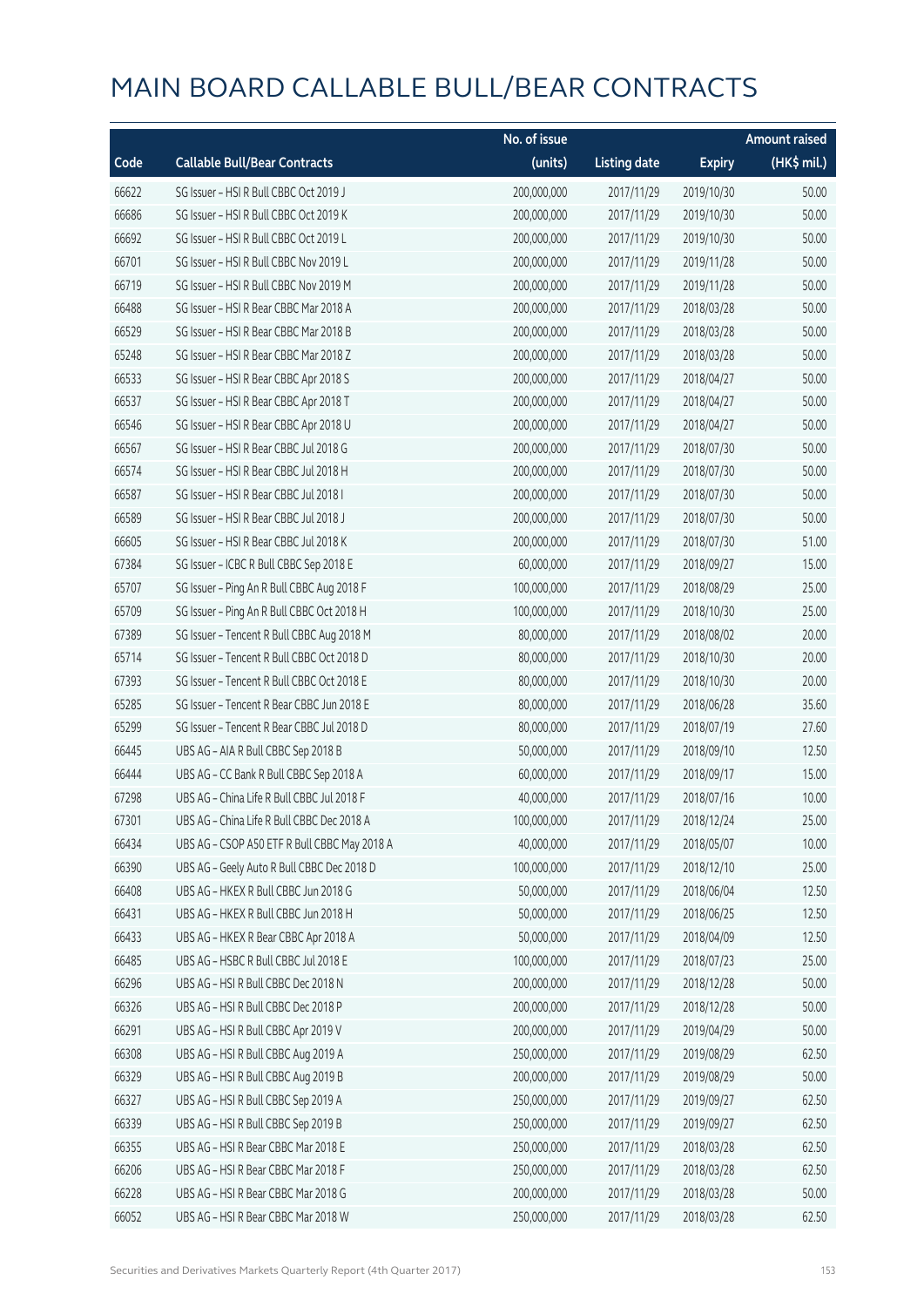|       |                                                             | No. of issue |                     |               | <b>Amount raised</b> |
|-------|-------------------------------------------------------------|--------------|---------------------|---------------|----------------------|
| Code  | <b>Callable Bull/Bear Contracts</b>                         | (units)      | <b>Listing date</b> | <b>Expiry</b> | (HK\$ mil.)          |
| 66067 | UBS AG - HSI R Bear CBBC Mar 2018 X                         | 200,000,000  | 2017/11/29          | 2018/03/28    | 50.00                |
| 66121 | UBS AG - HSI R Bear CBBC Mar 2018 Y                         | 250,000,000  | 2017/11/29          | 2018/03/28    | 62.50                |
| 66168 | UBS AG - HSI R Bear CBBC Mar 2018 Z                         | 250,000,000  | 2017/11/29          | 2018/03/28    | 62.50                |
| 66164 | UBS AG - HSI R Bear CBBC Apr 2018 F                         | 250,000,000  | 2017/11/29          | 2018/04/27    | 77.50                |
| 66170 | UBS AG - HSI R Bear CBBC Apr 2018 G                         | 200,000,000  | 2017/11/29          | 2018/04/27    | 50.00                |
| 66261 | UBS AG - HSI R Bear CBBC Apr 2018 H                         | 250,000,000  | 2017/11/29          | 2018/04/27    | 62.50                |
| 66290 | UBS AG - HSI R Bear CBBC Apr 2018 I                         | 250,000,000  | 2017/11/29          | 2018/04/27    | 72.50                |
| 66359 | UBS AG - HSI R Bear CBBC Apr 2018 J                         | 200,000,000  | 2017/11/29          | 2018/04/27    | 50.00                |
| 66369 | UBS AG - Tencent R Bull CBBC Apr 2018 N                     | 40,000,000   | 2017/11/29          | 2018/04/16    | 10.00                |
| 66388 | UBS AG - Tencent R Bear CBBC Jun 2018 B                     | 40,000,000   | 2017/11/29          | 2018/06/11    | 17.80                |
| 67692 | BNP Paribas Issuance B.V. - HSI R Bear CBBC Apr 2018 R      | 250,000,000  | 2017/11/30          | 2018/04/27    | 62.50                |
| 67694 | BNP Paribas Issuance B.V. - HSI R Bear CBBC Apr 2018 S      | 250,000,000  | 2017/11/30          | 2018/04/27    | 62.50                |
| 67701 | BNP Paribas Issuance B.V. - HSI R Bear CBBC Apr 2018 T      | 250,000,000  | 2017/11/30          | 2018/04/27    | 62.50                |
| 67705 | BNP Paribas Issuance B.V. - HSI R Bear CBBC Apr 2018 U      | 250,000,000  | 2017/11/30          | 2018/04/27    | 62.50                |
| 67711 | BNP Paribas Issuance B.V. - HSI R Bear CBBC Apr 2018 V      | 250,000,000  | 2017/11/30          | 2018/04/27    | 62.50                |
| 68244 | Credit Suisse AG - AIA R Bear CBBC Apr 2018 A               | 50,000,000   | 2017/11/30          | 2018/04/13    | 12.50                |
| 68238 | Credit Suisse AG - CC Bank R Bull CBBC Sep 2018 U           | 70,000,000   | 2017/11/30          | 2018/09/12    | 17.50                |
| 68291 | Credit Suisse AG - Greatwall Motor R Bull CBBC Jul 2018 C   | 40,000,000   | 2017/11/30          | 2018/07/12    | 10.00                |
| 68192 | Credit Suisse AG - HKEX R Bull CBBC Jun 2018 W              | 50,000,000   | 2017/11/30          | 2018/06/27    | 12.50                |
| 68204 | Credit Suisse AG - HKEX R Bull CBBC Jun 2018 X              | 50,000,000   | 2017/11/30          | 2018/06/14    | 12.50                |
| 68229 | Credit Suisse AG - HKEX R Bear CBBC Mar 2018 K              | 50,000,000   | 2017/11/30          | 2018/03/29    | 15.50                |
| 68185 | Credit Suisse AG - HSBC R Bull CBBC Jul 2018 J              | 50,000,000   | 2017/11/30          | 2018/07/13    | 12.50                |
| 68165 | Credit Suisse AG - HSI R Bull CBBC Nov 2018 P               | 200,000,000  | 2017/11/30          | 2018/11/29    | 50.00                |
| 68171 | Credit Suisse AG - HSI R Bull CBBC Nov 2018 Q               | 200,000,000  | 2017/11/30          | 2018/11/29    | 50.00                |
| 68162 | Credit Suisse AG - HSI R Bull CBBC Apr 2019 H               | 200,000,000  | 2017/11/30          | 2019/04/29    | 50.00                |
| 68246 | Credit Suisse AG - HSI R Bull CBBC Apr 2019 I               | 200,000,000  | 2017/11/30          | 2019/04/29    | 50.00                |
| 68264 | Credit Suisse AG - HSI R Bear CBBC Mar 2018 H               | 200,000,000  | 2017/11/30          | 2018/03/28    | 50.00                |
| 68278 | Credit Suisse AG - HSI R Bear CBBC Mar 2018 I               | 200,000,000  | 2017/11/30          | 2018/03/28    | 50.00                |
| 68120 | Credit Suisse AG - HSI R Bear CBBC Apr 2018 E               | 200,000,000  | 2017/11/30          | 2018/04/27    | 50.00                |
| 68428 | Goldman Sachs SP (Asia) - China Life R Bull CBBC Dec 2018 B | 80,000,000   | 2017/11/30          | 2018/12/18    | 20.00                |
| 67874 | Goldman Sachs SP (Asia) - HKEX R Bull CBBC Jun 2018 T       | 80,000,000   | 2017/11/30          | 2018/06/25    | 20.00                |
| 68384 | Goldman Sachs SP (Asia) - HKEX R Bull CBBC Oct 2018 H       | 80,000,000   | 2017/11/30          | 2018/10/18    | 20.00                |
| 68402 | Goldman Sachs SP (Asia) - HKEX R Bull CBBC Oct 2018 I       | 80,000,000   | 2017/11/30          | 2018/10/19    | 20.00                |
| 68406 | Goldman Sachs SP (Asia) - HKEX R Bear CBBC Oct 2018 B       | 80,000,000   | 2017/11/30          | 2018/10/19    | 20.00                |
| 67876 | Goldman Sachs SP (Asia) - HSBC R Bull CBBC Sep 2018 L       | 80,000,000   | 2017/11/30          | 2018/09/18    | 20.00                |
| 67680 | Goldman Sachs SP (Asia) - HSCEI R Bull CBBC Sep 2019 D      | 100,000,000  | 2017/11/30          | 2019/09/27    | 25.00                |
| 67678 | Goldman Sachs SP (Asia) - HSCEI R Bear CBBC Mar 2018 G      | 100,000,000  | 2017/11/30          | 2018/03/28    | 25.00                |
| 67915 | Goldman Sachs SP (Asia) - HSI R Bull CBBC Aug 2019 T        | 200,000,000  | 2017/11/30          | 2019/08/29    | 50.00                |
| 67916 | Goldman Sachs SP (Asia) - HSI R Bull CBBC Aug 2019 U        | 200,000,000  | 2017/11/30          | 2019/08/29    | 50.00                |
| 67690 | Goldman Sachs SP (Asia) - HSI R Bear CBBC Mar 2018 P        | 200,000,000  | 2017/11/30          | 2018/03/28    | 50.00                |
| 67691 | Goldman Sachs SP (Asia) - HSI R Bear CBBC Mar 2018 R        | 200,000,000  | 2017/11/30          | 2018/03/28    | 50.00                |
| 68353 | Goldman Sachs SP (Asia) - HSI R Bear CBBC Apr 2018 Q        | 200,000,000  | 2017/11/30          | 2018/04/27    | 50.00                |
| 68363 | Goldman Sachs SP (Asia) - HSI R Bear CBBC Apr 2018 R        | 200,000,000  | 2017/11/30          | 2018/04/27    | 50.00                |
| 68372 | Goldman Sachs SP (Asia) - Tencent R Bull CBBC Apr 2018 X    | 80,000,000   | 2017/11/30          | 2018/04/16    | 20.00                |
| 68377 | Goldman Sachs SP (Asia) - Tencent R Bull CBBC Apr 2018 Y    | 80,000,000   | 2017/11/30          | 2018/04/17    | 20.00                |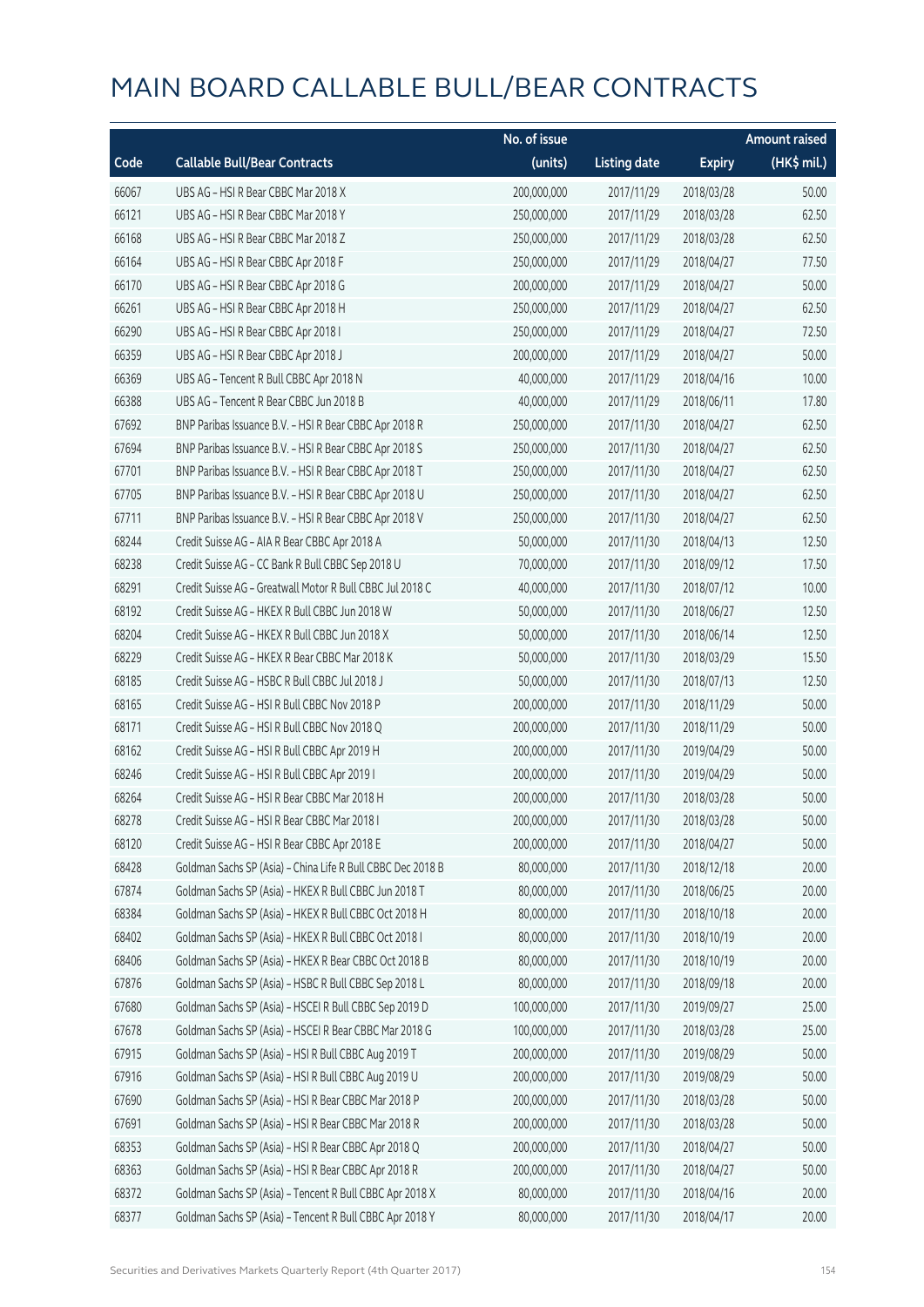|       |                                                          | No. of issue |                     |               | <b>Amount raised</b> |
|-------|----------------------------------------------------------|--------------|---------------------|---------------|----------------------|
| Code  | <b>Callable Bull/Bear Contracts</b>                      | (units)      | <b>Listing date</b> | <b>Expiry</b> | (HK\$ mil.)          |
| 68378 | Goldman Sachs SP (Asia) - Tencent R Bear CBBC Apr 2018 Y | 80,000,000   | 2017/11/30          | 2018/04/18    | 22.48                |
| 67810 | HK Bank - AIA R Bull CBBC Jul 2018 J                     | 80,000,000   | 2017/11/30          | 2018/07/16    | 20.00                |
| 67856 | HK Bank - COVS R Bull CBBC Aug 2018 D                    | 40,000,000   | 2017/11/30          | 2018/08/13    | 10.00                |
| 67851 | HK Bank - HKEX R Bull CBBC Nov 2018 B                    | 50,000,000   | 2017/11/30          | 2018/11/05    | 12.50                |
| 68042 | HK Bank - HKEX R Bear CBBC Jun 2018 C                    | 40,000,000   | 2017/11/30          | 2018/06/25    | 10.00                |
| 67718 | HK Bank - HSCEI R Bull CBBC Jul 2018 F                   | 60,000,000   | 2017/11/30          | 2018/07/30    | 15.00                |
| 67714 | HK Bank - HSCEI R Bear CBBC Sep 2018 C                   | 50,000,000   | 2017/11/30          | 2018/09/27    | 12.50                |
| 67857 | HK Bank - HSI R Bull CBBC Aug 2018 L                     | 100,000,000  | 2017/11/30          | 2018/08/30    | 25.00                |
| 67858 | HK Bank - HSI R Bull CBBC Aug 2018 M                     | 100,000,000  | 2017/11/30          | 2018/08/30    | 25.00                |
| 67754 | HK Bank - HSI R Bear CBBC Apr 2018 G                     | 100,000,000  | 2017/11/30          | 2018/04/27    | 25.00                |
| 67975 | HK Bank - HSI R Bear CBBC Apr 2018 H                     | 100,000,000  | 2017/11/30          | 2018/04/27    | 25.00                |
| 67719 | HK Bank - HSI R Bear CBBC Apr 2018 P                     | 100,000,000  | 2017/11/30          | 2018/04/27    | 25.00                |
| 67769 | HK Bank - HSI R Bear CBBC Jul 2018 A                     | 100,000,000  | 2017/11/30          | 2018/07/30    | 25.00                |
| 67767 | HK Bank - HSI R Bear CBBC Jul 2018 Z                     | 100,000,000  | 2017/11/30          | 2018/07/30    | 25.00                |
| 67778 | HK Bank - HSI R Bear CBBC Aug 2018 U                     | 100,000,000  | 2017/11/30          | 2018/08/30    | 25.00                |
| 67791 | HK Bank - HSI R Bear CBBC Aug 2018 V                     | 100,000,000  | 2017/11/30          | 2018/08/30    | 25.00                |
| 67808 | HK Bank - Ping An R Bear CBBC Nov 2018 F                 | 40,000,000   | 2017/11/30          | 2018/11/05    | 10.00                |
| 67800 | HK Bank - Tencent R Bull CBBC Oct 2018 G                 | 60,000,000   | 2017/11/30          | 2018/10/22    | 15.00                |
| 68012 | HK Bank - Tencent R Bear CBBC Aug 2018 Q                 | 50,000,000   | 2017/11/30          | 2018/08/20    | 12.50                |
| 68492 | J P Morgan SP BV - CC Bank R Bull CBBC Sep 2018 G        | 150,000,000  | 2017/11/30          | 2018/09/21    | 37.50                |
| 68495 | J P Morgan SP BV - CNOOC R Bull CBBC Mar 2018 B          | 100,000,000  | 2017/11/30          | 2018/03/16    | 25.00                |
| 68509 | J P Morgan SP BV - HKEX R Bull CBBC Mar 2018 G           | 40,000,000   | 2017/11/30          | 2018/03/16    | 10.00                |
| 68511 | J P Morgan SP BV - HKEX R Bull CBBC Mar 2018 H           | 40,000,000   | 2017/11/30          | 2018/03/16    | 10.00                |
| 68312 | J P Morgan SP BV - HSI R Bull CBBC Nov 2018 T            | 200,000,000  | 2017/11/30          | 2018/11/29    | 50.00                |
| 68325 | J P Morgan SP BV - HSI R Bull CBBC Nov 2018 W            | 200,000,000  | 2017/11/30          | 2018/11/29    | 50.00                |
| 68347 | J P Morgan SP BV - HSI R Bull CBBC Nov 2018 Y            | 200,000,000  | 2017/11/30          | 2018/11/29    | 50.00                |
| 68333 | J P Morgan SP BV - HSI R Bull CBBC Sep 2019 T            | 200,000,000  | 2017/11/30          | 2019/09/27    | 50.00                |
| 68301 | J P Morgan SP BV - HSI R Bull CBBC Dec 2019 A            | 200,000,000  | 2017/11/30          | 2019/12/30    | 50.00                |
| 68292 | J P Morgan SP BV - HSI R Bear CBBC Mar 2018 U            | 200,000,000  | 2017/11/30          | 2018/03/28    | 50.00                |
| 68484 | J P Morgan SP BV - HSI R Bear CBBC Mar 2018 V            | 200,000,000  | 2017/11/30          | 2018/03/28    | 50.00                |
| 68487 | J P Morgan SP BV - HSI R Bear CBBC Mar 2018 W            | 200,000,000  | 2017/11/30          | 2018/03/28    | 50.00                |
| 68461 | J P Morgan SP BV - HSI R Bear CBBC Apr 2018 S            | 200,000,000  | 2017/11/30          | 2018/04/27    | 50.00                |
| 68470 | J P Morgan SP BV - HSI R Bear CBBC Apr 2018 T            | 200,000,000  | 2017/11/30          | 2018/04/27    | 50.00                |
| 68506 | J P Morgan SP BV - Tencent R Bull CBBC Mar 2018 W        | 60,000,000   | 2017/11/30          | 2018/03/16    | 18.90                |
| 68507 | J P Morgan SP BV - Tencent R Bull CBBC Mar 2018 X        | 60,000,000   | 2017/11/30          | 2018/03/16    | 15.00                |
| 68508 | J P Morgan SP BV - Tencent R Bear CBBC Mar 2018 T        | 40,000,000   | 2017/11/30          | 2018/03/16    | 10.00                |
| 68563 | SG Issuer - HSI R Bull CBBC Oct 2019 M                   | 200,000,000  | 2017/11/30          | 2019/10/30    | 50.00                |
| 68566 | SG Issuer - HSI R Bull CBBC Dec 2019 D                   | 200,000,000  | 2017/11/30          | 2019/12/30    | 50.00                |
| 68515 | SG Issuer - HSI R Bear CBBC Mar 2018 D                   | 200,000,000  | 2017/11/30          | 2018/03/28    | 50.00                |
| 68521 | SG Issuer - HSI R Bear CBBC Apr 2018 V                   | 200,000,000  | 2017/11/30          | 2018/04/27    | 50.00                |
| 68530 | SG Issuer - HSI R Bear CBBC Jul 2018 L                   | 200,000,000  | 2017/11/30          | 2018/07/30    | 50.00                |
| 68552 | SG Issuer - HSI R Bear CBBC Jul 2018 M                   | 200,000,000  | 2017/11/30          | 2018/07/30    | 50.00                |
| 68579 | SG Issuer - PetroChina R Bull CBBC Oct 2018 C            | 40,000,000   | 2017/11/30          | 2018/10/19    | 10.00                |
| 67919 | SG Issuer - Ping An R Bull CBBC Dec 2018 C               | 100,000,000  | 2017/11/30          | 2018/12/21    | 25.00                |
| 68590 | SG Issuer - Ping An R Bear CBBC Oct 2018 B               | 100,000,000  | 2017/11/30          | 2018/10/12    | 25.00                |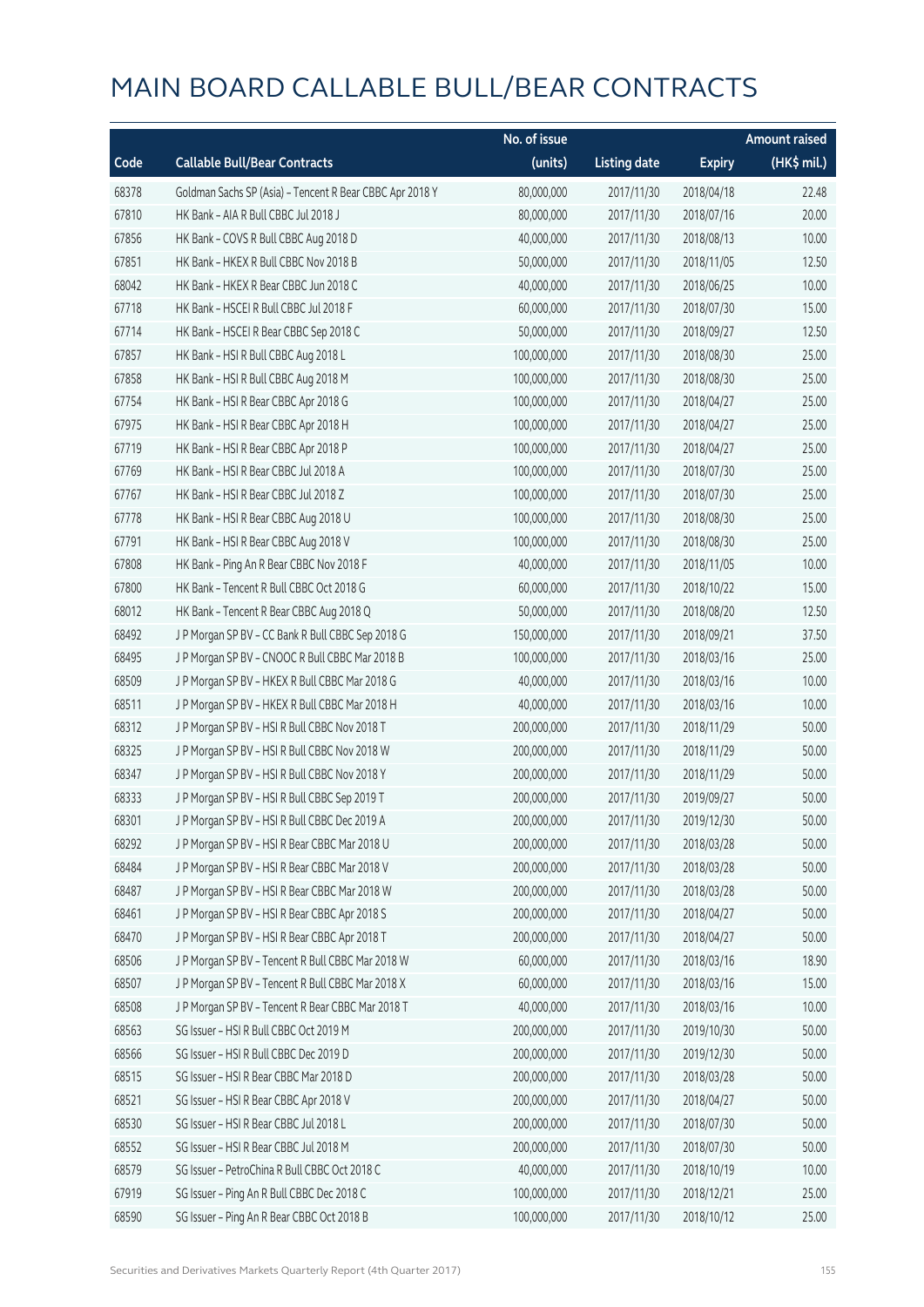|       |                                                              | No. of issue |                     |               | <b>Amount raised</b> |
|-------|--------------------------------------------------------------|--------------|---------------------|---------------|----------------------|
| Code  | <b>Callable Bull/Bear Contracts</b>                          | (units)      | <b>Listing date</b> | <b>Expiry</b> | (HK\$ mil.)          |
| 67921 | SG Issuer - Tencent R Bull CBBC Aug 2018 N                   | 80,000,000   | 2017/11/30          | 2018/08/30    | 20.00                |
| 67974 | SG Issuer - Tencent R Bull CBBC Sep 2018 L                   | 80,000,000   | 2017/11/30          | 2018/09/27    | 31.20                |
| 68599 | SG Issuer - Tencent R Bear CBBC Jun 2018 F                   | 80,000,000   | 2017/11/30          | 2018/06/22    | 20.00                |
| 68605 | SG Issuer - Tencent R Bear CBBC Jul 2018 E                   | 80,000,000   | 2017/11/30          | 2018/07/30    | 20.00                |
| 68636 | UBS AG - AAC Tech R Bull CBBC May 2018 A                     | 40,000,000   | 2017/11/30          | 2018/05/14    | 10.00                |
| 68655 | UBS AG - AAC Tech R Bull CBBC Jul 2018 A                     | 40,000,000   | 2017/11/30          | 2018/07/16    | 10.00                |
| 68100 | UBS AG - HSI R Bull CBBC Nov 2018 J                          | 250,000,000  | 2017/11/30          | 2018/11/29    | 62.50                |
| 68095 | UBS AG - HSI R Bull CBBC Apr 2019 W                          | 200,000,000  | 2017/11/30          | 2019/04/29    | 50.00                |
| 68081 | UBS AG - HSI R Bull CBBC Aug 2019 C                          | 250,000,000  | 2017/11/30          | 2019/08/29    | 62.50                |
| 68087 | UBS AG - HSI R Bull CBBC Aug 2019 D                          | 250,000,000  | 2017/11/30          | 2019/08/29    | 62.50                |
| 68094 | UBS AG - HSI R Bull CBBC Aug 2019 E                          | 250,000,000  | 2017/11/30          | 2019/08/29    | 62.50                |
| 68116 | UBS AG - HSI R Bull CBBC Aug 2019 F                          | 200,000,000  | 2017/11/30          | 2019/08/29    | 50.00                |
| 68054 | UBS AG - HSI R Bear CBBC Mar 2018 H                          | 200,000,000  | 2017/11/30          | 2018/03/28    | 50.00                |
| 68055 | UBS AG - HSI R Bear CBBC Mar 2018 I                          | 250,000,000  | 2017/11/30          | 2018/03/28    | 62.50                |
| 68053 | UBS AG - HSI R Bear CBBC Apr 2018 K                          | 250,000,000  | 2017/11/30          | 2018/04/27    | 62.50                |
| 68064 | UBS AG - HSI R Bear CBBC Apr 2018 L                          | 200,000,000  | 2017/11/30          | 2018/04/27    | 50.00                |
| 68065 | UBS AG - HSI R Bear CBBC Apr 2018 M                          | 250,000,000  | 2017/11/30          | 2018/04/27    | 62.50                |
| 68609 | UBS AG - HSI R Bear CBBC Apr 2018 N                          | 250,000,000  | 2017/11/30          | 2018/04/27    | 62.50                |
| 68632 | UBS AG - HSI R Bear CBBC Apr 2018 O                          | 200,000,000  | 2017/11/30          | 2018/04/27    | 50.00                |
| 68066 | UBS AG - HSI R Bear CBBC May 2018 D                          | 200,000,000  | 2017/11/30          | 2018/05/30    | 50.00                |
| 68074 | UBS AG - HSI R Bear CBBC May 2018 E                          | 250,000,000  | 2017/11/30          | 2018/05/30    | 92.50                |
| 69003 | Credit Suisse AG - HSI R Bull CBBC Apr 2019 J                | 200,000,000  | 2017/12/01          | 2019/04/29    | 50.00                |
| 68961 | Credit Suisse AG - HSI R Bear CBBC Apr 2018 I                | 200,000,000  | 2017/12/01          | 2018/04/27    | 50.00                |
| 68969 | Credit Suisse AG - Tencent R Bear CBBC Apr 2018 P            | 50,000,000   | 2017/12/01          | 2018/04/12    | 12.50                |
| 68934 | Goldman Sachs SP (Asia) - China Mobile R Bull CBBC Oct 2018A | 80,000,000   | 2017/12/01          | 2018/10/02    | 20.00                |
| 68951 | Goldman Sachs SP (Asia) - China Mobile R Bull CBBC Oct 2018B | 80,000,000   | 2017/12/01          | 2018/10/03    | 20.00                |
| 68917 | Goldman Sachs SP (Asia) - HKEX R Bull CBBC Oct 2018 J        | 80,000,000   | 2017/12/01          | 2018/10/18    | 20.00                |
| 68930 | Goldman Sachs SP (Asia) - HSBC R Bull CBBC Sep 2018 M        | 80,000,000   | 2017/12/01          | 2018/09/21    | 20.00                |
| 68765 | Goldman Sachs SP (Asia) - HSI R Bull CBBC Aug 2019 V         | 200,000,000  | 2017/12/01          | 2019/08/29    | 50.00                |
| 68767 | Goldman Sachs SP (Asia) - HSI R Bull CBBC Aug 2019 W         | 200,000,000  | 2017/12/01          | 2019/08/29    | 50.00                |
| 68884 | Goldman Sachs SP (Asia) - Tencent R Bull CBBC Apr 2018 B     | 80,000,000   | 2017/12/01          | 2018/04/19    | 20.48                |
| 68878 | Goldman Sachs SP (Asia) - Tencent R Bull CBBC Apr 2018 Z     | 80,000,000   | 2017/12/01          | 2018/04/18    | 20.00                |
| 68703 | HK Bank - Galaxy Ent R Bear CBBC Oct 2018 A                  | 40,000,000   | 2017/12/01          | 2018/10/22    | 10.00                |
| 68751 | HK Bank - HKEX R Bull CBBC Oct 2018 H                        | 50,000,000   | 2017/12/01          | 2018/10/22    | 12.50                |
| 68711 | HK Bank - HKEX R Bear CBBC Jun 2018 D                        | 40,000,000   | 2017/12/01          | 2018/06/19    | 14.00                |
| 68692 | HK Bank - HSI R Bull CBBC Aug 2018 N                         | 100,000,000  | 2017/12/01          | 2018/08/30    | 25.00                |
| 68696 | HK Bank - HSI R Bull CBBC Aug 2018 O                         | 150,000,000  | 2017/12/01          | 2018/08/30    | 37.50                |
| 68686 | HK Bank - HSI R Bear CBBC Apr 2018 R                         | 150,000,000  | 2017/12/01          | 2018/04/27    | 37.50                |
| 68758 | HK Bank - Tencent R Bull CBBC Nov 2018 D                     | 60,000,000   | 2017/12/01          | 2018/11/05    | 15.00                |
| 68759 | HK Bank - Tencent R Bear CBBC Jul 2018 R                     | 50,000,000   | 2017/12/01          | 2018/07/09    | 12.50                |
| 68820 | J P Morgan SP BV - HSI R Bear CBBC Mar 2018 A                | 200,000,000  | 2017/12/01          | 2018/03/28    | 50.00                |
| 68789 | J P Morgan SP BV - HSI R Bear CBBC Mar 2018 X                | 200,000,000  | 2017/12/01          | 2018/03/28    | 50.00                |
| 68793 | J P Morgan SP BV - HSI R Bear CBBC Mar 2018 Y                | 200,000,000  | 2017/12/01          | 2018/03/28    | 50.00                |
| 68810 | J P Morgan SP BV - HSI R Bear CBBC Mar 2018 Z                | 200,000,000  | 2017/12/01          | 2018/03/28    | 50.00                |
| 68829 | J P Morgan SP BV - HSI R Bear CBBC Apr 2018 U                | 200,000,000  | 2017/12/01          | 2018/04/27    | 50.00                |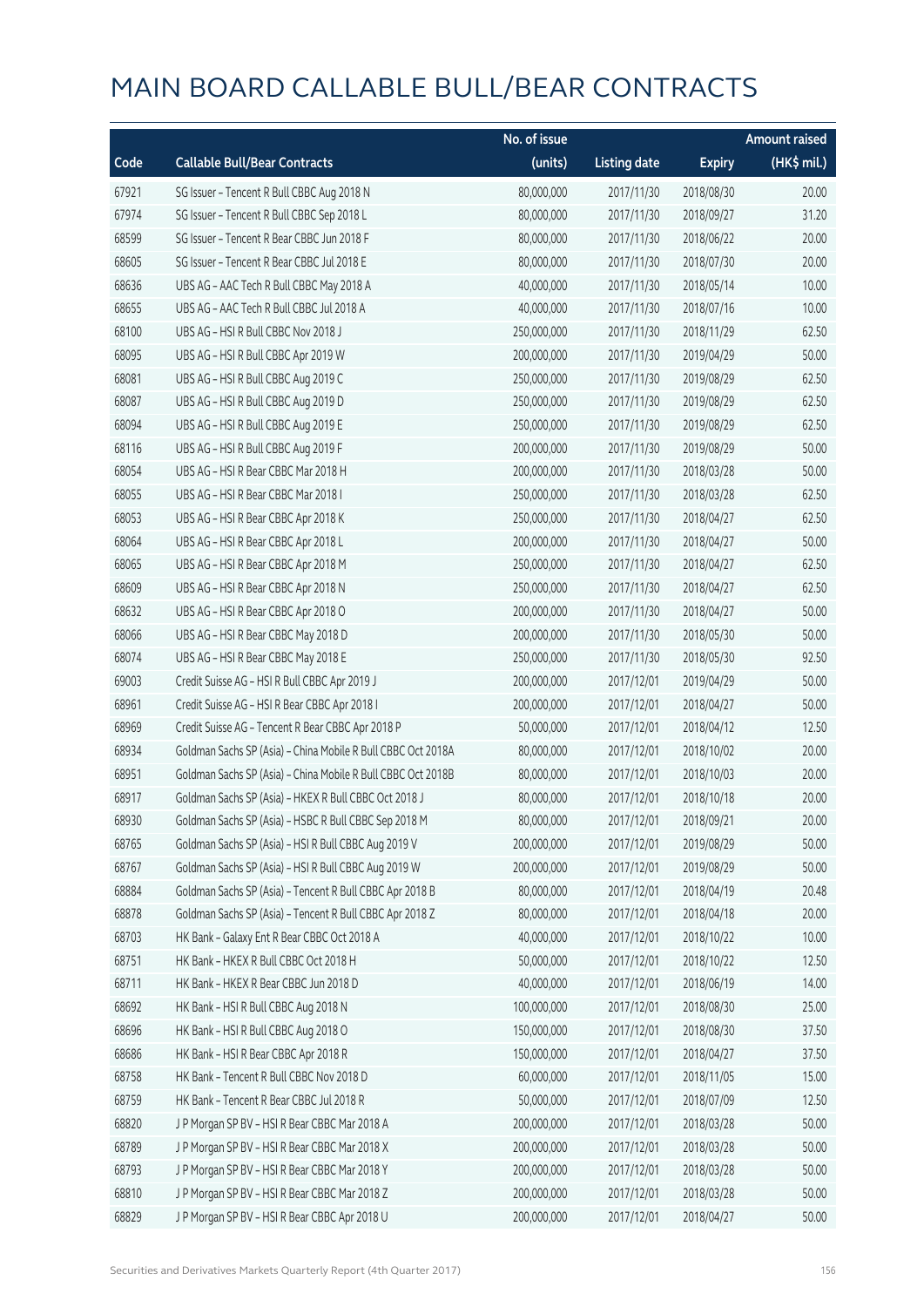|       |                                                            | No. of issue |                     |               | Amount raised |
|-------|------------------------------------------------------------|--------------|---------------------|---------------|---------------|
| Code  | <b>Callable Bull/Bear Contracts</b>                        | (units)      | <b>Listing date</b> | <b>Expiry</b> | (HK\$ mil.)   |
| 68834 | J P Morgan SP BV - Tencent R Bull CBBC Apr 2018 I          | 60,000,000   | 2017/12/01          | 2018/04/20    | 15.00         |
| 68836 | J P Morgan SP BV - Tencent R Bear CBBC Apr 2018 U          | 60,000,000   | 2017/12/01          | 2018/04/20    | 15.00         |
| 68788 | Macquarie Bank Ltd. - Tencent R Bear CBBC Jun 2018 P       | 12,000,000   | 2017/12/01          | 2018/06/29    | 10.01         |
| 68672 | SG Issuer - HKEX R Bull CBBC Dec 2018 A                    | 50,000,000   | 2017/12/01          | 2018/12/12    | 12.50         |
| 68875 | SG Issuer - HSI R Bull CBBC Oct 2019 N                     | 200,000,000  | 2017/12/01          | 2019/10/30    | 50.00         |
| 68844 | SG Issuer - HSI R Bear CBBC Mar 2018 G                     | 200,000,000  | 2017/12/01          | 2018/03/28    | 50.00         |
| 68853 | SG Issuer - HSI R Bear CBBC Jul 2018 N                     | 200,000,000  | 2017/12/01          | 2018/07/30    | 50.00         |
| 68874 | SG Issuer - HSI R Bear CBBC Sep 2018 A                     | 200,000,000  | 2017/12/01          | 2018/09/27    | 50.00         |
| 68682 | SG Issuer - Tencent R Bull CBBC Sep 2018 M                 | 80,000,000   | 2017/12/01          | 2018/09/19    | 20.00         |
| 68785 | UBS AG - HSI R Bull CBBC Aug 2019 G                        | 250,000,000  | 2017/12/01          | 2019/08/29    | 62.50         |
| 68776 | UBS AG - HSI R Bear CBBC Mar 2018 J                        | 250,000,000  | 2017/12/01          | 2018/03/28    | 62.50         |
| 68784 | UBS AG - HSI R Bear CBBC Mar 2018 K                        | 200,000,000  | 2017/12/01          | 2018/03/28    | 50.00         |
| 69123 | BNP Paribas Issuance B.V. - HSI R Bear CBBC Apr 2018 W     | 250,000,000  | 2017/12/04          | 2018/04/27    | 62.50         |
| 69093 | BNP Paribas Issuance B.V. - Tencent R Bear CBBC Apr 2018 T | 50,000,000   | 2017/12/04          | 2018/04/27    | 12.50         |
| 69096 | BNP Paribas Issuance B.V. - Tencent R Bear CBBC Apr 2018 U | 50,000,000   | 2017/12/04          | 2018/04/27    | 12.50         |
| 69127 | Credit Suisse AG - HSI R Bull CBBC Apr 2019 K              | 200,000,000  | 2017/12/04          | 2019/04/29    | 50.00         |
| 69143 | Credit Suisse AG - HSI R Bear CBBC Apr 2018 J              | 200,000,000  | 2017/12/04          | 2018/04/27    | 50.00         |
| 69130 | Credit Suisse AG - Tencent R Bull CBBC Apr 2018 K          | 50,000,000   | 2017/12/04          | 2018/04/12    | 12.50         |
| 69070 | Bank of East Asia - Tencent R Bull CBBC Sep 2018 N         | 40,000,000   | 2017/12/04          | 2018/09/28    | 10.00         |
| 69071 | Bank of East Asia - Tencent R Bull CBBC Sep 2018 O         | 40,000,000   | 2017/12/04          | 2018/09/28    | 10.00         |
| 69052 | Goldman Sachs SP (Asia) - HSI R Bull CBBC Aug 2019 X       | 200,000,000  | 2017/12/04          | 2019/08/29    | 50.00         |
| 69056 | Goldman Sachs SP (Asia) - HSI R Bull CBBC Aug 2019 Y       | 200,000,000  | 2017/12/04          | 2019/08/29    | 50.00         |
| 69443 | Goldman Sachs SP (Asia) - HSI R Bear CBBC Mar 2018 C       | 200,000,000  | 2017/12/04          | 2018/03/28    | 50.00         |
| 69485 | Goldman Sachs SP (Asia) - Ping An R Bull CBBC Jul 2018 A   | 120,000,000  | 2017/12/04          | 2018/07/31    | 30.00         |
| 69068 | Goldman Sachs SP (Asia) - Tencent R Bull CBBC Sep 2018 A   | 120,000,000  | 2017/12/04          | 2018/09/27    | 30.00         |
| 69478 | Goldman Sachs SP (Asia) - Tencent R Bull CBBC Sep 2018 B   | 120,000,000  | 2017/12/04          | 2018/09/27    | 30.00         |
| 69456 | Goldman Sachs SP (Asia) - Tencent R Bear CBBC Apr 2018 Z   | 120,000,000  | 2017/12/04          | 2018/04/27    | 31.68         |
| 69042 | HK Bank - Galaxy Ent R Bull CBBC Aug 2018 C                | 80,000,000   | 2017/12/04          | 2018/08/13    | 20.00         |
| 69043 | HK Bank - Great Wall Motor R Bull CBBC Aug 2018 B          | 40,000,000   | 2017/12/04          | 2018/08/13    | 10.00         |
| 69025 | HK Bank - HKEX R Bull CBBC Nov 2018 C                      | 50,000,000   | 2017/12/04          | 2018/11/19    | 12.50         |
| 69051 | HK Bank - HSCEI R Bear CBBC Apr 2018 E                     | 50,000,000   | 2017/12/04          | 2018/04/27    | 12.50         |
| 69048 | HK Bank - HSI R Bear CBBC Apr 2018 T                       | 100,000,000  | 2017/12/04          | 2018/04/27    | 25.00         |
| 69049 | HK Bank - HSI R Bear CBBC Apr 2018 U                       | 100,000,000  | 2017/12/04          | 2018/04/27    | 25.00         |
| 69010 | HK Bank - Ping An R Bear CBBC Aug 2018 C                   | 40,000,000   | 2017/12/04          | 2018/08/06    | 10.00         |
| 69024 | HK Bank - Tencent R Bull CBBC Nov 2018 E                   | 60,000,000   | 2017/12/04          | 2018/11/19    | 15.00         |
| 69237 | J P Morgan SP BV - HKEX R Bull CBBC Apr 2018 D             | 40,000,000   | 2017/12/04          | 2018/04/20    | 10.00         |
| 69227 | J P Morgan SP BV - HSI R Bull CBBC Dec 2018 B              | 200,000,000  | 2017/12/04          | 2018/12/28    | 50.00         |
| 69317 | J P Morgan SP BV - HSI R Bear CBBC Mar 2018 B              | 200,000,000  | 2017/12/04          | 2018/03/28    | 50.00         |
| 69309 | J P Morgan SP BV - HSI R Bear CBBC Mar 2018 I              | 200,000,000  | 2017/12/04          | 2018/03/28    | 50.00         |
| 69231 | J P Morgan SP BV - Tencent R Bull CBBC Mar 2018 Y          | 60,000,000   | 2017/12/04          | 2018/03/16    | 15.00         |
| 69256 | J P Morgan SP BV - Tencent R Bear CBBC Apr 2018 V          | 50,000,000   | 2017/12/04          | 2018/04/20    | 12.50         |
| 69075 | SG Issuer - BYD Company R Bull CBBC Dec 2018 A             | 50,000,000   | 2017/12/04          | 2018/12/21    | 12.50         |
| 69080 | SG Issuer - HSBC R Bull CBBC Jul 2018 D                    | 100,000,000  | 2017/12/04          | 2018/07/10    | 25.00         |
| 69365 | SG Issuer - HSI R Bull CBBC Nov 2019 N                     | 200,000,000  | 2017/12/04          | 2019/11/28    | 50.00         |
| 69378 | SG Issuer - HSI R Bull CBBC Dec 2019 E                     | 200,000,000  | 2017/12/04          | 2019/12/30    | 50.00         |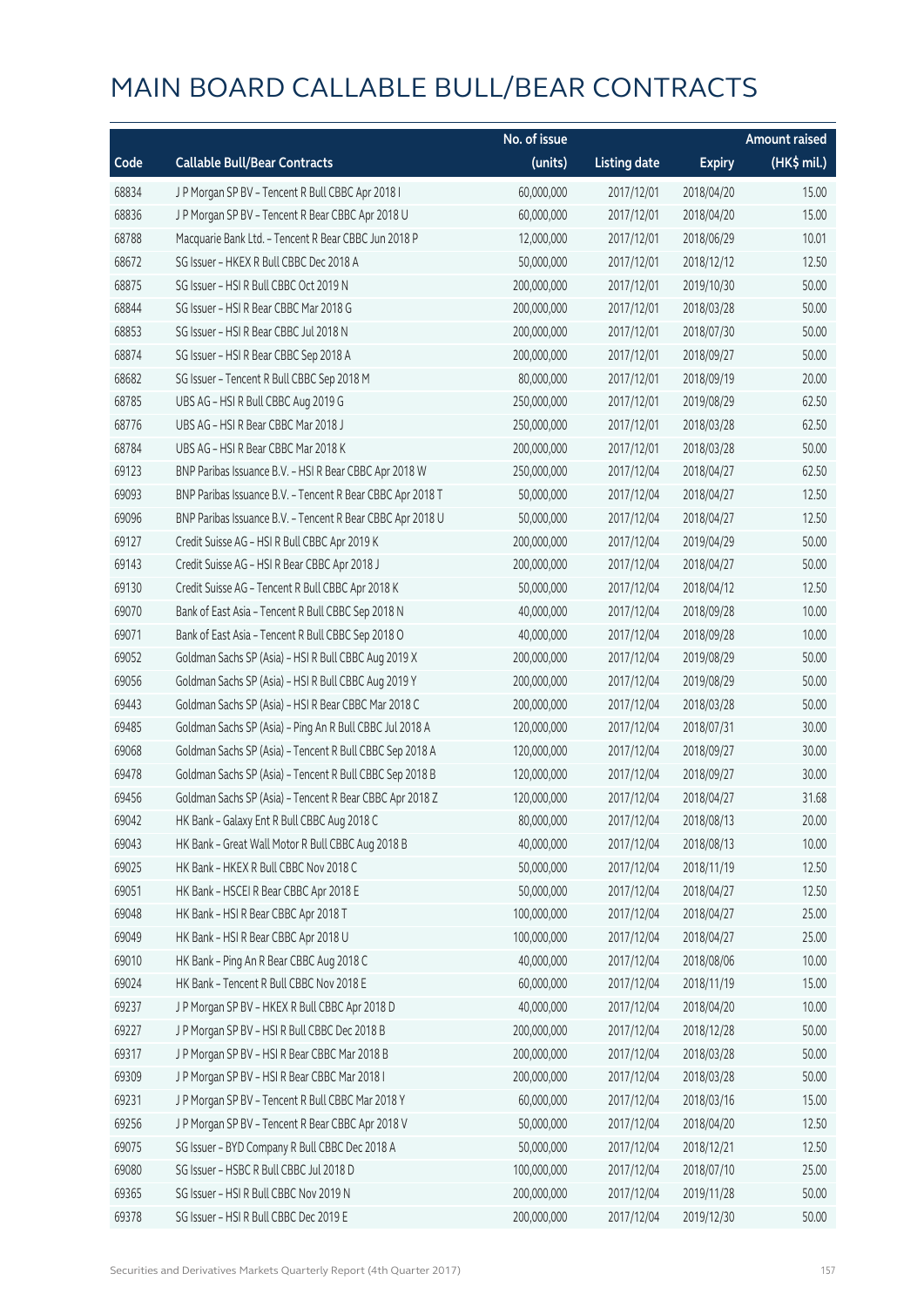|       |                                                            | No. of issue |                     |               | <b>Amount raised</b> |
|-------|------------------------------------------------------------|--------------|---------------------|---------------|----------------------|
| Code  | <b>Callable Bull/Bear Contracts</b>                        | (units)      | <b>Listing date</b> | <b>Expiry</b> | (HK\$ mil.)          |
| 69318 | SG Issuer - HSI R Bear CBBC Apr 2018 W                     | 200,000,000  | 2017/12/04          | 2018/04/27    | 50.00                |
| 69328 | SG Issuer - HSI R Bear CBBC Jul 2018 O                     | 200,000,000  | 2017/12/04          | 2018/07/30    | 50.00                |
| 69082 | SG Issuer - Ping An R Bull CBBC Nov 2018 B                 | 100,000,000  | 2017/12/04          | 2018/11/09    | 25.00                |
| 69427 | SG Issuer - Tencent R Bull CBBC Aug 2018 O                 | 80,000,000   | 2017/12/04          | 2018/08/02    | 20.00                |
| 69086 | SG Issuer - Tencent R Bull CBBC Nov 2018 E                 | 80,000,000   | 2017/12/04          | 2018/11/07    | 24.40                |
| 69004 | SG Issuer - Tencent R Bear CBBC May 2018 C                 | 80,000,000   | 2017/12/04          | 2018/05/30    | 20.00                |
| 69193 | UBS AG - BYD Company R Bull CBBC Mar 2018 A                | 40,000,000   | 2017/12/04          | 2018/03/19    | 10.00                |
| 69145 | UBS AG - HSI R Bull CBBC Sep 2019 C                        | 250,000,000  | 2017/12/04          | 2019/09/27    | 62.50                |
| 69212 | UBS AG - HSI R Bear CBBC Mar 2018 A                        | 250,000,000  | 2017/12/04          | 2018/03/28    | 62.50                |
| 69208 | UBS AG - HSI R Bear CBBC Mar 2018 R                        | 250,000,000  | 2017/12/04          | 2018/03/28    | 62.50                |
| 69198 | UBS AG - ICBC R Bull CBBC Nov 2018 A                       | 100,000,000  | 2017/12/04          | 2018/11/12    | 25.00                |
| 69181 | UBS AG - Tencent R Bull CBBC Jun 2018 F                    | 40,000,000   | 2017/12/04          | 2018/06/11    | 10.00                |
| 69499 | BNP Paribas Issuance B.V. - HSI R Bull CBBC Sep 2019 A     | 250,000,000  | 2017/12/05          | 2019/09/27    | 62.50                |
| 69506 | BNP Paribas Issuance B.V. - HSI R Bull CBBC Sep 2019 B     | 250,000,000  | 2017/12/05          | 2019/09/27    | 62.50                |
| 69773 | BNP Paribas Issuance B.V. - HSI R Bull CBBC Sep 2019 C     | 250,000,000  | 2017/12/05          | 2019/09/27    | 62.50                |
| 69759 | BNP Paribas Issuance B.V. - HSI R Bear CBBC Apr 2018 X     | 250,000,000  | 2017/12/05          | 2018/04/27    | 62.50                |
| 69771 | BNP Paribas Issuance B.V. - HSI R Bear CBBC Apr 2018 Y     | 250,000,000  | 2017/12/05          | 2018/04/27    | 62.50                |
| 69649 | BNP Paribas Issuance B.V. - Ping An R Bull CBBC Aug 2018 T | 200,000,000  | 2017/12/05          | 2018/08/30    | 50.00                |
| 69645 | BNP Paribas Issuance B.V. - Tencent R Bull CBBC Sep 2018 V | 50,000,000   | 2017/12/05          | 2018/09/27    | 12.50                |
| 69898 | BNP Paribas Issuance B.V. - Tencent R Bull CBBC Sep 2018 W | 50,000,000   | 2017/12/05          | 2018/09/27    | 12.50                |
| 69897 | BNP Paribas Issuance B.V. - Tencent R Bear CBBC Apr 2018 C | 50,000,000   | 2017/12/05          | 2018/04/27    | 12.50                |
| 69886 | BNP Paribas Issuance B.V. - Tencent R Bear CBBC Apr 2018 X | 50,000,000   | 2017/12/05          | 2018/04/27    | 12.50                |
| 69996 | Credit Suisse AG - HSI R Bull CBBC Dec 2018 L              | 200,000,000  | 2017/12/05          | 2018/12/28    | 50.00                |
| 60000 | Credit Suisse AG - HSI R Bull CBBC Mar 2019 A              | 200,000,000  | 2017/12/05          | 2019/03/28    | 50.00                |
| 60011 | Credit Suisse AG - HSI R Bear CBBC Mar 2018 J              | 200,000,000  | 2017/12/05          | 2018/03/28    | 50.00                |
| 60003 | Credit Suisse AG - HSI R Bear CBBC Apr 2018 K              | 200,000,000  | 2017/12/05          | 2018/04/27    | 50.00                |
| 60004 | Credit Suisse AG - HSI R Bear CBBC Apr 2018 L              | 200,000,000  | 2017/12/05          | 2018/04/27    | 50.00                |
| 60015 | Credit Suisse AG - ICBC R Bull CBBC Sep 2018 Q             | 70,000,000   | 2017/12/05          | 2018/09/07    | 17.50                |
| 60021 | Credit Suisse AG - Ping An R Bull CBBC Oct 2018 T          | 100,000,000  | 2017/12/05          | 2018/10/24    | 25.00                |
| 60013 | Credit Suisse AG - Tencent R Bull CBBC Apr 2018 L          | 50,000,000   | 2017/12/05          | 2018/04/11    | 12.50                |
| 60014 | Credit Suisse AG - Tencent R Bull CBBC Apr 2018 M          | 50,000,000   | 2017/12/05          | 2018/04/18    | 12.50                |
| 69967 | Bank of East Asia - HKEX R Bull CBBC Aug 2018 D            | 40,000,000   | 2017/12/05          | 2018/08/02    | 10.00                |
| 69669 | Bank of East Asia - Ping An R Bull CBBC Aug 2018 M         | 16,000,000   | 2017/12/05          | 2018/08/02    | 10.40                |
| 69952 | Bank of East Asia - Ping An R Bull CBBC Aug 2018 N         | 16,000,000   | 2017/12/05          | 2018/08/02    | 10.40                |
| 69670 | Bank of East Asia - Tencent R Bull CBBC Aug 2018 N         | 40,000,000   | 2017/12/05          | 2018/08/02    | 10.00                |
| 69955 | Bank of East Asia - Tencent R Bull CBBC Aug 2018 O         | 40,000,000   | 2017/12/05          | 2018/08/02    | 10.00                |
| 60243 | Goldman Sachs SP (Asia) - HKEX R Bull CBBC Oct 2018 K      | 120,000,000  | 2017/12/05          | 2018/10/15    | 30.00                |
| 60256 | Goldman Sachs SP (Asia) - HKEX R Bull CBBC Oct 2018 L      | 120,000,000  | 2017/12/05          | 2018/10/15    | 30.00                |
| 60257 | Goldman Sachs SP (Asia) - HSCEI R Bull CBBC Aug 2019 A     | 200,000,000  | 2017/12/05          | 2019/08/29    | 50.00                |
| 69687 | Goldman Sachs SP (Asia) - HSI R Bull CBBC Sep 2019 R       | 200,000,000  | 2017/12/05          | 2019/09/27    | 50.00                |
| 69985 | Goldman Sachs SP (Asia) - HSI R Bear CBBC Mar 2018 S       | 200,000,000  | 2017/12/05          | 2018/03/28    | 50.20                |
| 69991 | Goldman Sachs SP (Asia) - HSI R Bear CBBC Mar 2018 T       | 200,000,000  | 2017/12/05          | 2018/03/28    | 50.20                |
| 69757 | Goldman Sachs SP (Asia) - Ping An R Bull CBBC Oct 2018 S   | 120,000,000  | 2017/12/05          | 2018/10/22    | 30.00                |
| 60235 | Goldman Sachs SP (Asia) - Ping An R Bull CBBC Oct 2018 T   | 120,000,000  | 2017/12/05          | 2018/10/24    | 30.12                |
| 60236 | Goldman Sachs SP (Asia) - Ping An R Bull CBBC Oct 2018 U   | 120,000,000  | 2017/12/05          | 2018/10/24    | 30.00                |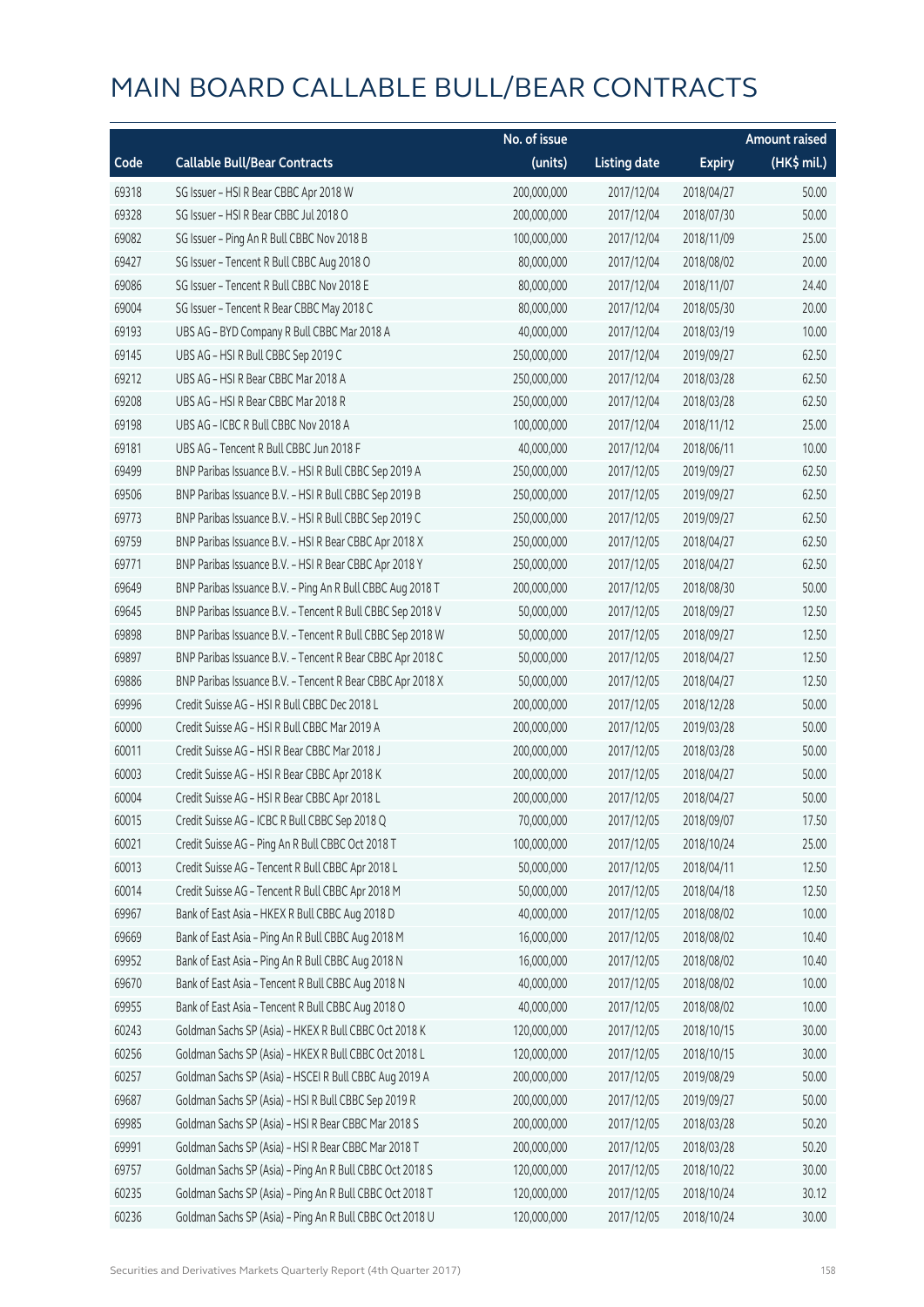|       |                                                          | No. of issue |                     |               | <b>Amount raised</b>  |
|-------|----------------------------------------------------------|--------------|---------------------|---------------|-----------------------|
| Code  | <b>Callable Bull/Bear Contracts</b>                      | (units)      | <b>Listing date</b> | <b>Expiry</b> | $(HK\frac{1}{2}mil.)$ |
| 69756 | Goldman Sachs SP (Asia) - Tencent R Bull CBBC Sep 2018 C | 120,000,000  | 2017/12/05          | 2018/09/27    | 30.00                 |
| 60227 | Goldman Sachs SP (Asia) - Tencent R Bull CBBC Sep 2018 D | 120,000,000  | 2017/12/05          | 2018/09/27    | 30.00                 |
| 60232 | Goldman Sachs SP (Asia) - Tencent R Bull CBBC Sep 2018 E | 120,000,000  | 2017/12/05          | 2018/09/27    | 30.00                 |
| 69810 | HK Bank - BYD Company R Bull CBBC Sep 2018 A             | 50,000,000   | 2017/12/05          | 2018/09/03    | 12.50                 |
| 69817 | HK Bank - Country Garden R Bull CBBC Nov 2018 A          | 40,000,000   | 2017/12/05          | 2018/11/05    | 10.00                 |
| 69805 | HK Bank - CPIC R Bull CBBC Sep 2018 A                    | 80,000,000   | 2017/12/05          | 2018/09/03    | 20.00                 |
| 69806 | HK Bank - CPIC R Bull CBBC Nov 2018 A                    | 80,000,000   | 2017/12/05          | 2018/11/19    | 20.00                 |
| 69884 | HK Bank - HKEX R Bull CBBC Nov 2018 D                    | 50,000,000   | 2017/12/05          | 2018/11/19    | 12.50                 |
| 60040 | HK Bank - HKEX R Bull CBBC Nov 2018 E                    | 50,000,000   | 2017/12/05          | 2018/11/12    | 12.50                 |
| 69885 | HK Bank - HKEX R Bear CBBC Sep 2018 C                    | 40,000,000   | 2017/12/05          | 2018/09/17    | 10.00                 |
| 69844 | HK Bank - HSCEI R Bear CBBC Apr 2018 F                   | 50,000,000   | 2017/12/05          | 2018/04/27    | 12.50                 |
| 60039 | HK Bank - HSI R Bull CBBC Aug 2018 P                     | 100,000,000  | 2017/12/05          | 2018/08/30    | 25.00                 |
| 69827 | HK Bank - HSI R Bear CBBC Apr 2018 V                     | 100,000,000  | 2017/12/05          | 2018/04/27    | 25.00                 |
| 69828 | HK Bank - HSI R Bear CBBC Apr 2018 Y                     | 150,000,000  | 2017/12/05          | 2018/04/27    | 37.50                 |
| 60034 | HK Bank - Tencent R Bull CBBC Aug 2018 A                 | 60,000,000   | 2017/12/05          | 2018/08/13    | 15.00                 |
| 60042 | HK Bank - Tencent R Bull CBBC Oct 2018 H                 | 60,000,000   | 2017/12/05          | 2018/10/29    | 15.00                 |
| 69866 | HK Bank - Tencent R Bull CBBC Nov 2018 F                 | 60,000,000   | 2017/12/05          | 2018/11/19    | 15.00                 |
| 60219 | J P Morgan SP BV - CM Bank R Bull CBBC Oct 2018 B        | 150,000,000  | 2017/12/05          | 2018/10/19    | 37.50                 |
| 60141 | J P Morgan SP BV - HSI R Bull CBBC Sep 2019 B            | 200,000,000  | 2017/12/05          | 2019/09/27    | 50.00                 |
| 60148 | J P Morgan SP BV - HSI R Bear CBBC Mar 2018 D            | 200,000,000  | 2017/12/05          | 2018/03/28    | 50.00                 |
| 60172 | J P Morgan SP BV - HSI R Bear CBBC Mar 2018 F            | 200,000,000  | 2017/12/05          | 2018/03/28    | 50.00                 |
| 60174 | J P Morgan SP BV - HSI R Bear CBBC Mar 2018 J            | 200,000,000  | 2017/12/05          | 2018/03/28    | 50.00                 |
| 60215 | J P Morgan SP BV - Ping An R Bull CBBC May 2018 H        | 100,000,000  | 2017/12/05          | 2018/05/18    | 25.00                 |
| 60190 | J P Morgan SP BV - Tencent R Bull CBBC Mar 2018 F        | 60,000,000   | 2017/12/05          | 2018/03/16    | 15.00                 |
| 60192 | JP Morgan SP BV - Tencent R Bull CBBC Mar 2018 J         | 60,000,000   | 2017/12/05          | 2018/03/16    | 15.00                 |
| 60143 | J P Morgan SP BV - Tencent R Bull CBBC Mar 2018 Z        | 60,000,000   | 2017/12/05          | 2018/03/16    | 15.00                 |
| 60184 | J P Morgan SP BV - Tencent R Bull CBBC Apr 2018 J        | 60,000,000   | 2017/12/05          | 2018/04/20    | 15.00                 |
| 60194 | J P Morgan SP BV - Tencent R Bear CBBC Mar 2018 U        | 50,000,000   | 2017/12/05          | 2018/03/16    | 12.50                 |
| 60204 | J P Morgan SP BV - Tencent R Bear CBBC Mar 2018 V        | 50,000,000   | 2017/12/05          | 2018/03/16    | 12.50                 |
| 69517 | SG Issuer - HKEX R Bull CBBC Nov 2018 C                  | 50,000,000   | 2017/12/05          | 2018/11/29    | 12.50                 |
| 60116 | SG Issuer - HSI R Bull CBBC Nov 2019 O                   | 200,000,000  | 2017/12/05          | 2019/11/28    | 50.00                 |
| 60125 | SG Issuer - HSI R Bull CBBC Nov 2019 P                   | 200,000,000  | 2017/12/05          | 2019/11/28    | 50.00                 |
| 69566 | SG Issuer - Ping An R Bull CBBC Jun 2018 E               | 100,000,000  | 2017/12/05          | 2018/06/14    | 25.00                 |
| 69938 | SG Issuer - Ping An R Bull CBBC Aug 2018 G               | 100,000,000  | 2017/12/05          | 2018/08/30    | 25.00                 |
| 60130 | SG Issuer - Tencent R Bull CBBC May 2018 C               | 80,000,000   | 2017/12/05          | 2018/05/08    | 20.00                 |
| 69951 | SG Issuer - Tencent R Bull CBBC Jul 2018 Q               | 80,000,000   | 2017/12/05          | 2018/07/04    | 20.00                 |
| 69639 | SG Issuer - Tencent R Bull CBBC Sep 2018 N               | 80,000,000   | 2017/12/05          | 2018/09/14    | 20.00                 |
| 60049 | UBS AG - HSI R Bull CBBC Dec 2018 Q                      | 250,000,000  | 2017/12/05          | 2018/12/28    | 62.50                 |
| 60068 | UBS AG - HSI R Bull CBBC Dec 2018 R                      | 200,000,000  | 2017/12/05          | 2018/12/28    | 50.00                 |
| 60044 | UBS AG - HSI R Bull CBBC Sep 2019 D                      | 200,000,000  | 2017/12/05          | 2019/09/27    | 50.00                 |
| 60051 | UBS AG - HSI R Bear CBBC Mar 2018 B                      | 200,000,000  | 2017/12/05          | 2018/03/28    | 50.00                 |
| 60061 | UBS AG - HSI R Bear CBBC Mar 2018 L                      | 200,000,000  | 2017/12/05          | 2018/03/28    | 50.00                 |
| 60054 | UBS AG - HSI R Bear CBBC Apr 2018 Q                      | 200,000,000  | 2017/12/05          | 2018/04/27    | 50.00                 |
| 60088 | UBS AG - Ping An R Bull CBBC Apr 2018 D                  | 50,000,000   | 2017/12/05          | 2018/04/09    | 12.50                 |
| 60105 | UBS AG - Ping An R Bull CBBC Apr 2018 E                  | 50,000,000   | 2017/12/05          | 2018/04/23    | 12.50                 |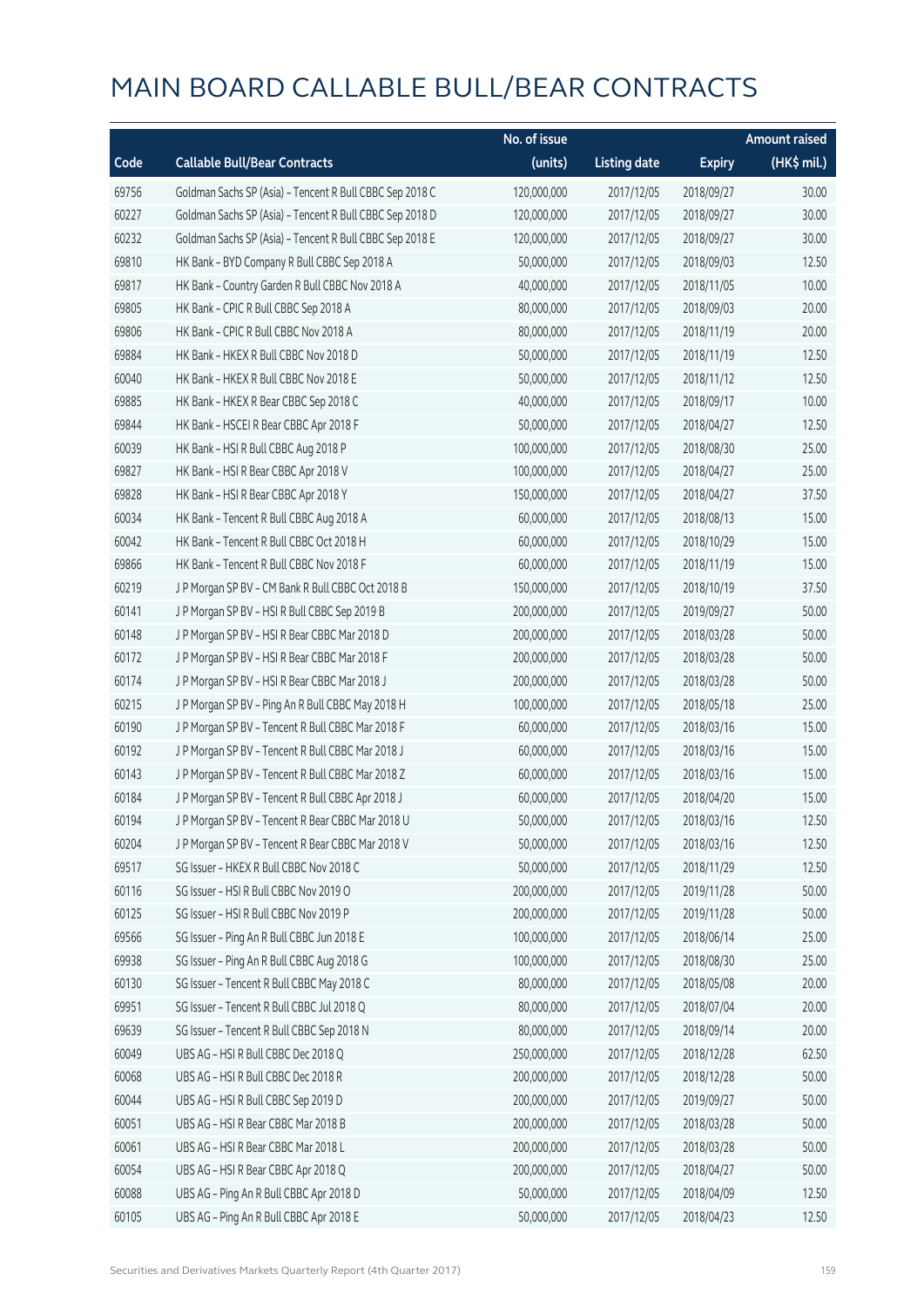|       |                                                             | No. of issue |                     |               | Amount raised         |
|-------|-------------------------------------------------------------|--------------|---------------------|---------------|-----------------------|
| Code  | <b>Callable Bull/Bear Contracts</b>                         | (units)      | <b>Listing date</b> | <b>Expiry</b> | $(HK\frac{1}{2}mil.)$ |
| 60069 | UBS AG - Tencent R Bull CBBC Mar 2018 X                     | 40,000,000   | 2017/12/05          | 2018/03/22    | 10.00                 |
| 60080 | UBS AG - Tencent R Bull CBBC Apr 2018 O                     | 40,000,000   | 2017/12/05          | 2018/04/11    | 10.00                 |
| 60343 | BNP Paribas Issuance B.V. - HSI R Bear CBBC Apr 2018 Z      | 250,000,000  | 2017/12/06          | 2018/04/27    | 62.50                 |
| 60515 | Credit Suisse AG - HKEX R Bull CBBC Jun 2018 Y              | 50,000,000   | 2017/12/06          | 2018/06/13    | 12.50                 |
| 60519 | Credit Suisse AG - HSBC R Bull CBBC Sep 2018 F              | 100,000,000  | 2017/12/06          | 2018/09/14    | 25.00                 |
| 60493 | Credit Suisse AG - HSI R Bull CBBC Nov 2018 R               | 200,000,000  | 2017/12/06          | 2018/11/29    | 50.00                 |
| 60507 | Credit Suisse AG - HSI R Bear CBBC Mar 2018 K               | 200,000,000  | 2017/12/06          | 2018/03/28    | 50.00                 |
| 60514 | Credit Suisse AG - HSI R Bear CBBC Mar 2018 L               | 200,000,000  | 2017/12/06          | 2018/03/28    | 50.00                 |
| 60503 | Credit Suisse AG - Tencent R Bull CBBC Apr 2018 N           | 50,000,000   | 2017/12/06          | 2018/04/19    | 12.50                 |
| 60433 | Bank of East Asia - HKEX R Bull CBBC Oct 2018 A             | 40,000,000   | 2017/12/06          | 2018/10/02    | 10.00                 |
| 60442 | Bank of East Asia - HKEX R Bull CBBC Oct 2018 B             | 40,000,000   | 2017/12/06          | 2018/10/02    | 10.00                 |
| 60430 | Bank of East Asia - Tencent R Bull CBBC Oct 2018 A          | 40,000,000   | 2017/12/06          | 2018/10/02    | 10.00                 |
| 60619 | Goldman Sachs SP (Asia) - HSBC R Bull CBBC Sep 2018 N       | 120,000,000  | 2017/12/06          | 2018/09/14    | 30.00                 |
| 60374 | Goldman Sachs SP (Asia) - HSI R Bull CBBC Aug 2019 Z        | 200,000,000  | 2017/12/06          | 2019/08/29    | 50.00                 |
| 60523 | Goldman Sachs SP (Asia) - HSI R Bear CBBC Mar 2018 U        | 200,000,000  | 2017/12/06          | 2018/03/28    | 50.00                 |
| 60520 | Goldman Sachs SP (Asia) - HSI R Bear CBBC Apr 2018 S        | 200,000,000  | 2017/12/06          | 2018/04/27    | 50.00                 |
| 60407 | Goldman Sachs SP (Asia) - Ping An R Bull CBBC Oct 2018 V    | 120,000,000  | 2017/12/06          | 2018/10/24    | 30.12                 |
| 60395 | Goldman Sachs SP (Asia) - Tencent R Bull CBBC Apr 2018 C    | 120,000,000  | 2017/12/06          | 2018/04/16    | 30.00                 |
| 60622 | Goldman Sachs SP (Asia) - Tencent R Bull CBBC Sep 2018 F    | 120,000,000  | 2017/12/06          | 2018/09/18    | 30.00                 |
| 60420 | HK Bank - CPIC R Bull CBBC Sep 2018 B                       | 80,000,000   | 2017/12/06          | 2018/09/10    | 20.00                 |
| 60415 | HK Bank - Geely Auto R Bull CBBC Sep 2018 I                 | 40,000,000   | 2017/12/06          | 2018/09/03    | 10.00                 |
| 60409 | HK Bank - HKEX R Bull CBBC Oct 2018 I                       | 50,000,000   | 2017/12/06          | 2018/10/08    | 12.50                 |
| 60423 | HK Bank - HSI R Bull CBBC Aug 2018 Q                        | 100,000,000  | 2017/12/06          | 2018/08/30    | 25.00                 |
| 60424 | HK Bank - HSI R Bear CBBC Apr 2018 C                        | 100,000,000  | 2017/12/06          | 2018/04/27    | 25.00                 |
| 60411 | HK Bank - Ping An R Bull CBBC Jun 2018 D                    | 80,000,000   | 2017/12/06          | 2018/06/11    | 20.00                 |
| 60408 | HK Bank - Tencent R Bull CBBC Aug 2018 B                    | 60,000,000   | 2017/12/06          | 2018/08/20    | 15.00                 |
| 60295 | Haitong Int'l Sec - COVS R Bull CBBC Aug 2018 A             | 40,000,000   | 2017/12/06          | 2018/08/06    | 10.00                 |
| 60311 | Haitong Int'l Sec - COVS R Bull CBBC Aug 2018 B             | 40,000,000   | 2017/12/06          | 2018/08/08    | 12.28                 |
| 60312 | Haitong Int'l Sec - CUni R Bull CBBC Aug 2018 A             | 60,000,000   | 2017/12/06          | 2018/08/08    | 15.00                 |
| 60291 | Haitong Int'l Sec - Evergrande R Bull CBBC Aug 2018 F       | 35,000,000   | 2017/12/06          | 2018/08/03    | 10.26                 |
| 60331 | Haitong Int'l Sec - Geely Auto R Bull CBBC Aug 2018 A       | 40,000,000   | 2017/12/06          | 2018/08/10    | 12.92                 |
| 60315 | Haitong Int'l Sec - Great Wall Motor R Bull CBBC Aug 2018 A | 60,000,000   | 2017/12/06          | 2018/08/09    | 15.00                 |
| 60325 | Haitong Int'l Sec - Great Wall Motor R Bull CBBC Aug 2018 B | 60,000,000   | 2017/12/06          | 2018/08/10    | 15.00                 |
| 60283 | Haitong Int'l Sec - Tencent R Bull CBBC Aug 2018 F          | 40,000,000   | 2017/12/06          | 2018/08/03    | 10.00                 |
| 60341 | Haitong Int'l Sec - Tencent R Bull CBBC Aug 2018 G          | 40,000,000   | 2017/12/06          | 2018/08/03    | 10.00                 |
| 60609 | J P Morgan SP BV - HKEX R Bull CBBC Apr 2018 E              | 40,000,000   | 2017/12/06          | 2018/04/20    | 10.00                 |
| 60551 | J P Morgan SP BV - HSI R Bull CBBC Mar 2019 A               | 200,000,000  | 2017/12/06          | 2019/03/28    | 50.00                 |
| 60561 | J P Morgan SP BV - HSI R Bull CBBC Apr 2019 B               | 200,000,000  | 2017/12/06          | 2019/04/29    | 50.00                 |
| 60562 | J P Morgan SP BV - HSI R Bear CBBC Mar 2018 K               | 200,000,000  | 2017/12/06          | 2018/03/28    | 50.00                 |
| 60569 | J P Morgan SP BV - HSI R Bear CBBC Apr 2018 V               | 200,000,000  | 2017/12/06          | 2018/04/27    | 50.00                 |
| 60577 | J P Morgan SP BV - Tencent R Bear CBBC Apr 2018 W           | 50,000,000   | 2017/12/06          | 2018/04/20    | 12.50                 |
| 60588 | J P Morgan SP BV - Tencent R Bear CBBC Apr 2018 X           | 50,000,000   | 2017/12/06          | 2018/04/20    | 12.50                 |
| 60377 | Macquarie Bank Ltd. - Tencent R Bull CBBC Jun 2018 K        | 13,100,000   | 2017/12/06          | 2018/06/29    | 10.01                 |
| 60385 | Macquarie Bank Ltd. - Tencent R Bull CBBC Jun 2018 L        | 12,000,000   | 2017/12/06          | 2018/06/29    | 10.10                 |
| 60546 | SG Issuer - HSI R Bull CBBC Nov 2019 Q                      | 200,000,000  | 2017/12/06          | 2019/11/28    | 50.00                 |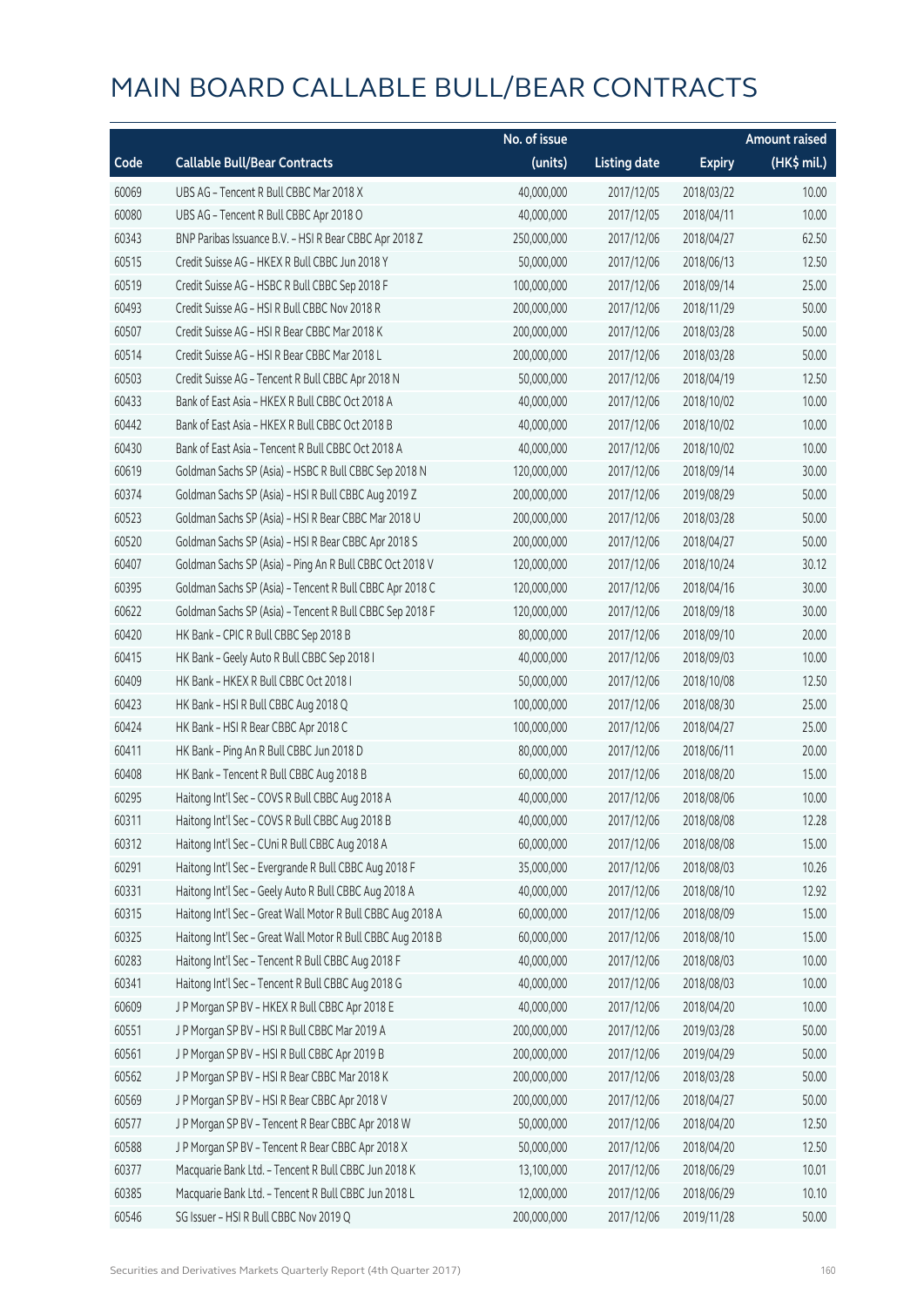|       |                                                              | No. of issue |                     |               | <b>Amount raised</b> |
|-------|--------------------------------------------------------------|--------------|---------------------|---------------|----------------------|
| Code  | <b>Callable Bull/Bear Contracts</b>                          | (units)      | <b>Listing date</b> | <b>Expiry</b> | (HK\$ mil.)          |
| 60533 | SG Issuer - HSI R Bear CBBC Mar 2018 T                       | 200,000,000  | 2017/12/06          | 2018/03/28    | 50.00                |
| 60356 | SG Issuer - Ping An R Bull CBBC Oct 2018 I                   | 100,000,000  | 2017/12/06          | 2018/10/30    | 25.00                |
| 60359 | SG Issuer - Tencent R Bull CBBC Aug 2018 P                   | 80,000,000   | 2017/12/06          | 2018/08/06    | 20.00                |
| 60445 | UBS AG - HSI R Bull CBBC Dec 2018 U                          | 200,000,000  | 2017/12/06          | 2018/12/28    | 50.00                |
| 60485 | UBS AG - HSI R Bear CBBC Mar 2018 N                          | 250,000,000  | 2017/12/06          | 2018/03/28    | 62.50                |
| 60473 | UBS AG - HSI R Bear CBBC Apr 2018 R                          | 250,000,000  | 2017/12/06          | 2018/04/27    | 62.50                |
| 60448 | UBS AG - Tencent R Bull CBBC Apr 2018 P                      | 40,000,000   | 2017/12/06          | 2018/04/09    | 10.00                |
| 60468 | UBS AG - Tencent R Bull CBBC Apr 2018 Q                      | 40,000,000   | 2017/12/06          | 2018/04/18    | 10.00                |
| 60635 | BNP Paribas Issuance B.V. - CSOP A50 ETF R Bull CBBC Jun 18H | 60,000,000   | 2017/12/07          | 2018/06/28    | 15.00                |
| 60629 | BNP Paribas Issuance B.V. - HKEX R Bear CBBC Mar 2018 D      | 50,000,000   | 2017/12/07          | 2018/03/28    | 12.50                |
| 60632 | BNP Paribas Issuance B.V. - HSBC R Bull CBBC Aug 2018 J      | 150,000,000  | 2017/12/07          | 2018/08/30    | 37.50                |
| 60625 | BNP Paribas Issuance B.V. - HSCEI R Bull CBBC Aug 2018 H     | 100,000,000  | 2017/12/07          | 2018/08/30    | 25.00                |
| 60626 | BNP Paribas Issuance B.V. - HSCEI R Bear CBBC Mar 2018 H     | 100,000,000  | 2017/12/07          | 2018/03/28    | 25.00                |
| 60627 | BNP Paribas Issuance B.V. - HSCEI R Bear CBBC Mar 2018 I     | 100,000,000  | 2017/12/07          | 2018/03/28    | 25.00                |
| 60672 | BNP Paribas Issuance B.V. - HSI R Bull CBBC Sep 2019 D       | 250,000,000  | 2017/12/07          | 2019/09/27    | 62.50                |
| 60681 | BNP Paribas Issuance B.V. - HSI R Bull CBBC Sep 2019 E       | 250,000,000  | 2017/12/07          | 2019/09/27    | 62.50                |
| 60764 | BNP Paribas Issuance B.V. - HSI R Bear CBBC Apr 2018 A       | 250,000,000  | 2017/12/07          | 2018/04/27    | 62.50                |
| 60765 | BNP Paribas Issuance B.V. - HSI R Bear CBBC Apr 2018 C       | 250,000,000  | 2017/12/07          | 2018/04/27    | 62.50                |
| 61208 | BNP Paribas Issuance B.V. - HSI R Bear CBBC Apr 2018 D       | 250,000,000  | 2017/12/07          | 2018/04/27    | 62.50                |
| 60630 | BNP Paribas Issuance B.V. - Ping An R Bear CBBC Mar 2018 C   | 200,000,000  | 2017/12/07          | 2018/03/28    | 50.00                |
| 60942 | Credit Suisse AG - CPIC R Bull CBBC Sep 2018 A               | 50,000,000   | 2017/12/07          | 2018/09/21    | 12.50                |
| 60919 | Credit Suisse AG - HKEX R Bear CBBC Mar 2018 L               | 50,000,000   | 2017/12/07          | 2018/03/23    | 12.50                |
| 60943 | Credit Suisse AG - HSCEI R Bear CBBC Apr 2018 F              | 100,000,000  | 2017/12/07          | 2018/04/27    | 25.00                |
| 60902 | Credit Suisse AG - HSI R Bull CBBC Nov 2018 S                | 200,000,000  | 2017/12/07          | 2018/11/29    | 50.00                |
| 60938 | Credit Suisse AG - HSI R Bull CBBC Nov 2018 T                | 200,000,000  | 2017/12/07          | 2018/11/29    | 50.00                |
| 60899 | Credit Suisse AG - HSI R Bull CBBC Mar 2019 B                | 200,000,000  | 2017/12/07          | 2019/03/28    | 50.00                |
| 60908 | Credit Suisse AG - HSI R Bull CBBC Mar 2019 C                | 200,000,000  | 2017/12/07          | 2019/03/28    | 50.00                |
| 60966 | Credit Suisse AG - HSI R Bear CBBC Mar 2018 M                | 200,000,000  | 2017/12/07          | 2018/03/28    | 50.00                |
| 60954 | Credit Suisse AG - HSI R Bear CBBC Apr 2018 M                | 200,000,000  | 2017/12/07          | 2018/04/27    | 50.00                |
| 60959 | Credit Suisse AG - HSI R Bear CBBC Apr 2018 N                | 200,000,000  | 2017/12/07          | 2018/04/27    | 50.00                |
| 60968 | Credit Suisse AG - HSI R Bear CBBC Apr 2018 O                | 200,000,000  | 2017/12/07          | 2018/04/27    | 50.00                |
| 60898 | Credit Suisse AG - Ping An R Bull CBBC Jun 2018 D            | 100,000,000  | 2017/12/07          | 2018/06/08    | 25.00                |
| 60944 | Credit Suisse AG - Ping An R Bear CBBC May 2018 G            | 50,000,000   | 2017/12/07          | 2018/05/31    | 12.50                |
| 60893 | Credit Suisse AG - Tencent R Bull CBBC Apr 2018 O            | 50,000,000   | 2017/12/07          | 2018/04/25    | 12.50                |
| 60953 | Credit Suisse AG - Tencent R Bear CBBC Apr 2018 Q            | 50,000,000   | 2017/12/07          | 2018/04/26    | 13.50                |
| 60703 | Goldman Sachs SP (Asia) - China Life R Bull CBBC Aug 2018 A  | 120,000,000  | 2017/12/07          | 2018/08/08    | 30.00                |
| 61251 | Goldman Sachs SP (Asia) - HSCEI R Bear CBBC Oct 2019 A       | 120,000,000  | 2017/12/07          | 2019/10/30    | 30.00                |
| 60705 | Goldman Sachs SP (Asia) - HSI R Bull CBBC Aug 2019 A         | 200,000,000  | 2017/12/07          | 2019/08/29    | 50.00                |
| 60710 | Goldman Sachs SP (Asia) - HSI R Bull CBBC Aug 2019 B         | 200,000,000  | 2017/12/07          | 2019/08/29    | 50.00                |
| 60712 | Goldman Sachs SP (Asia) - HSI R Bull CBBC Aug 2019 C         | 200,000,000  | 2017/12/07          | 2019/08/29    | 50.00                |
| 61223 | Goldman Sachs SP (Asia) - HSI R Bear CBBC Mar 2018 B         | 200,000,000  | 2017/12/07          | 2018/03/28    | 50.00                |
| 61213 | Goldman Sachs SP (Asia) - HSI R Bear CBBC Mar 2018 V         | 200,000,000  | 2017/12/07          | 2018/03/28    | 50.00                |
| 61221 | Goldman Sachs SP (Asia) - HSI R Bear CBBC Mar 2018 X         | 200,000,000  | 2017/12/07          | 2018/03/28    | 50.00                |
| 60701 | Goldman Sachs SP (Asia) - Ping An R Bull CBBC Oct 2018 W     | 120,000,000  | 2017/12/07          | 2018/10/24    | 30.12                |
| 61249 | Goldman Sachs SP (Asia) - Ping An R Bear CBBC Oct 2018 B     | 120,000,000  | 2017/12/07          | 2018/10/25    | 30.00                |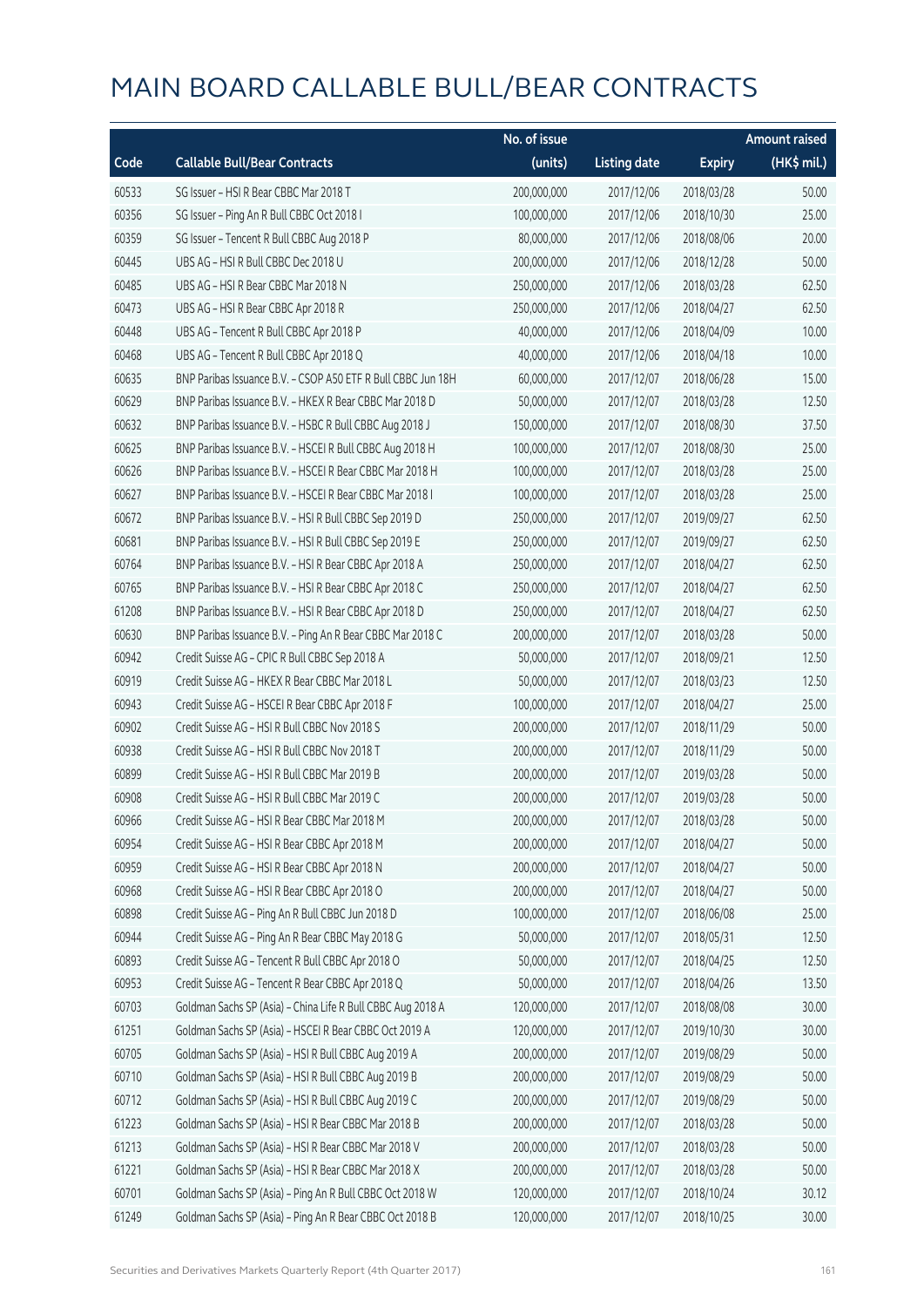|       |                                                          | No. of issue |                     |               | <b>Amount raised</b> |
|-------|----------------------------------------------------------|--------------|---------------------|---------------|----------------------|
| Code  | <b>Callable Bull/Bear Contracts</b>                      | (units)      | <b>Listing date</b> | <b>Expiry</b> | $(HK\$ mil.)         |
| 60682 | Goldman Sachs SP (Asia) - Tencent R Bull CBBC Oct 2018 A | 120,000,000  | 2017/12/07          | 2018/10/22    | 30.00                |
| 60696 | Goldman Sachs SP (Asia) - Tencent R Bull CBBC Oct 2018 B | 120,000,000  | 2017/12/07          | 2018/10/22    | 30.00                |
| 61235 | Goldman Sachs SP (Asia) - Tencent R Bear CBBC Apr 2018 A | 120,000,000  | 2017/12/07          | 2018/04/10    | 30.00                |
| 61245 | Goldman Sachs SP (Asia) - Tencent R Bear CBBC Apr 2018 E | 120,000,000  | 2017/12/07          | 2018/04/10    | 30.00                |
| 60719 | HK Bank - AIA R Bear CBBC Jun 2018 C                     | 40,000,000   | 2017/12/07          | 2018/06/19    | 10.00                |
| 60747 | HK Bank - HKEX R Bear CBBC Jun 2018 E                    | 40,000,000   | 2017/12/07          | 2018/06/11    | 10.00                |
| 60762 | HK Bank - HSI R Bear CBBC Apr 2018 Z                     | 100,000,000  | 2017/12/07          | 2018/04/27    | 25.00                |
| 60724 | HK Bank - Ping An R Bull CBBC Aug 2018 I                 | 80,000,000   | 2017/12/07          | 2018/08/06    | 20.00                |
| 60731 | HK Bank - Tencent R Bull CBBC Nov 2018 G                 | 60,000,000   | 2017/12/07          | 2018/11/05    | 15.00                |
| 60740 | HK Bank - Tencent R Bear CBBC Aug 2018 R                 | 50,000,000   | 2017/12/07          | 2018/08/13    | 12.50                |
| 61014 | J P Morgan SP BV - CM Bank R Bull CBBC Nov 2018 A        | 150,000,000  | 2017/12/07          | 2018/11/16    | 37.50                |
| 61086 | J P Morgan SP BV - HSCEI R Bear CBBC Apr 2018 H          | 100,000,000  | 2017/12/07          | 2018/04/27    | 25.00                |
| 60981 | J P Morgan SP BV - HSI R Bull CBBC Apr 2019 C            | 200,000,000  | 2017/12/07          | 2019/04/29    | 50.00                |
| 60986 | J P Morgan SP BV - HSI R Bull CBBC Apr 2019 D            | 200,000,000  | 2017/12/07          | 2019/04/29    | 50.00                |
| 60985 | J P Morgan SP BV - HSI R Bull CBBC Sep 2019 H            | 200,000,000  | 2017/12/07          | 2019/09/27    | 50.00                |
| 61062 | J P Morgan SP BV - HSI R Bear CBBC Apr 2018 W            | 200,000,000  | 2017/12/07          | 2018/04/27    | 50.00                |
| 61065 | J P Morgan SP BV - HSI R Bear CBBC Apr 2018 X            | 200,000,000  | 2017/12/07          | 2018/04/27    | 50.00                |
| 61071 | J P Morgan SP BV - HSI R Bear CBBC Apr 2018 Y            | 200,000,000  | 2017/12/07          | 2018/04/27    | 50.00                |
| 61081 | J P Morgan SP BV - HSI R Bear CBBC Apr 2018 Z            | 200,000,000  | 2017/12/07          | 2018/04/27    | 50.00                |
| 60979 | J P Morgan SP BV - Ping An R Bull CBBC Apr 2018 M        | 100,000,000  | 2017/12/07          | 2018/04/20    | 25.00                |
| 61001 | J P Morgan SP BV - Tencent R Bull CBBC Mar 2018 R        | 50,000,000   | 2017/12/07          | 2018/03/16    | 12.50                |
| 60971 | J P Morgan SP BV - Tencent R Bull CBBC Apr 2018 K        | 50,000,000   | 2017/12/07          | 2018/04/20    | 12.50                |
| 61008 | J P Morgan SP BV - Tencent R Bear CBBC Mar 2018 W        | 50,000,000   | 2017/12/07          | 2018/03/16    | 12.50                |
| 61009 | J P Morgan SP BV - Tencent R Bear CBBC Mar 2018 X        | 50,000,000   | 2017/12/07          | 2018/03/16    | 12.50                |
| 60778 | Macquarie Bank Ltd. - HKEX R Bear CBBC Jul 2018 A        | 16,000,000   | 2017/12/07          | 2018/07/30    | 10.10                |
| 60801 | Macquarie Bank Ltd. - HKEX R Bear CBBC Jul 2018 B        | 16,000,000   | 2017/12/07          | 2018/07/30    | 10.19                |
| 60775 | Macquarie Bank Ltd. - Tencent R Bull CBBC Jun 2018 M     | 13,500,000   | 2017/12/07          | 2018/06/29    | 10.06                |
| 60777 | Macquarie Bank Ltd. - Tencent R Bear CBBC Jun 2018 Q     | 12,500,000   | 2017/12/07          | 2018/06/29    | 10.38                |
| 60714 | SG Issuer - HSI R Bull CBBC Oct 2019 O                   | 200,000,000  | 2017/12/07          | 2019/10/30    | 50.00                |
| 61174 | SG Issuer - HSI R Bull CBBC Oct 2019 P                   | 200,000,000  | 2017/12/07          | 2019/10/30    | 50.00                |
| 61184 | SG Issuer - HSI R Bull CBBC Oct 2019 Q                   | 200,000,000  | 2017/12/07          | 2019/10/30    | 50.00                |
| 61191 | SG Issuer - HSI R Bull CBBC Nov 2019 R                   | 200,000,000  | 2017/12/07          | 2019/11/28    | 50.00                |
| 60774 | SG Issuer - HSI R Bull CBBC Dec 2019 F                   | 200,000,000  | 2017/12/07          | 2019/12/30    | 50.00                |
| 61102 | SG Issuer - HSI R Bear CBBC Mar 2018 H                   | 200,000,000  | 2017/12/07          | 2018/03/28    | 50.00                |
| 61103 | SG Issuer - HSI R Bear CBBC Apr 2018 X                   | 200,000,000  | 2017/12/07          | 2018/04/27    | 50.00                |
| 61108 | SG Issuer - HSI R Bear CBBC Apr 2018 Y                   | 200,000,000  | 2017/12/07          | 2018/04/27    | 50.00                |
| 61128 | SG Issuer - HSI R Bear CBBC Jul 2018 P                   | 200,000,000  | 2017/12/07          | 2018/07/30    | 50.00                |
| 61133 | SG Issuer - HSI R Bear CBBC Jul 2018 Q                   | 200,000,000  | 2017/12/07          | 2018/07/30    | 50.00                |
| 60646 | SG Issuer - Ping An R Bull CBBC Aug 2018 H               | 100,000,000  | 2017/12/07          | 2018/08/08    | 25.00                |
| 60660 | SG Issuer - Tencent R Bull CBBC Oct 2018 F               | 80,000,000   | 2017/12/07          | 2018/10/25    | 20.00                |
| 60665 | SG Issuer - Tencent R Bull CBBC Dec 2018 A               | 80,000,000   | 2017/12/07          | 2018/12/14    | 20.00                |
| 60652 | SG Issuer - Tencent R Bear CBBC Oct 2018 D               | 80,000,000   | 2017/12/07          | 2018/10/19    | 20.00                |
| 60844 | UBS AG - AAC Tech R Bull CBBC Jul 2018 B                 | 40,000,000   | 2017/12/07          | 2018/07/16    | 10.00                |
| 60840 | UBS AG - BYD Company R Bull CBBC Jul 2018 C              | 40,000,000   | 2017/12/07          | 2018/07/23    | 10.00                |
| 60853 | UBS AG - China Life R Bull CBBC May 2018 B               | 40,000,000   | 2017/12/07          | 2018/05/07    | 10.00                |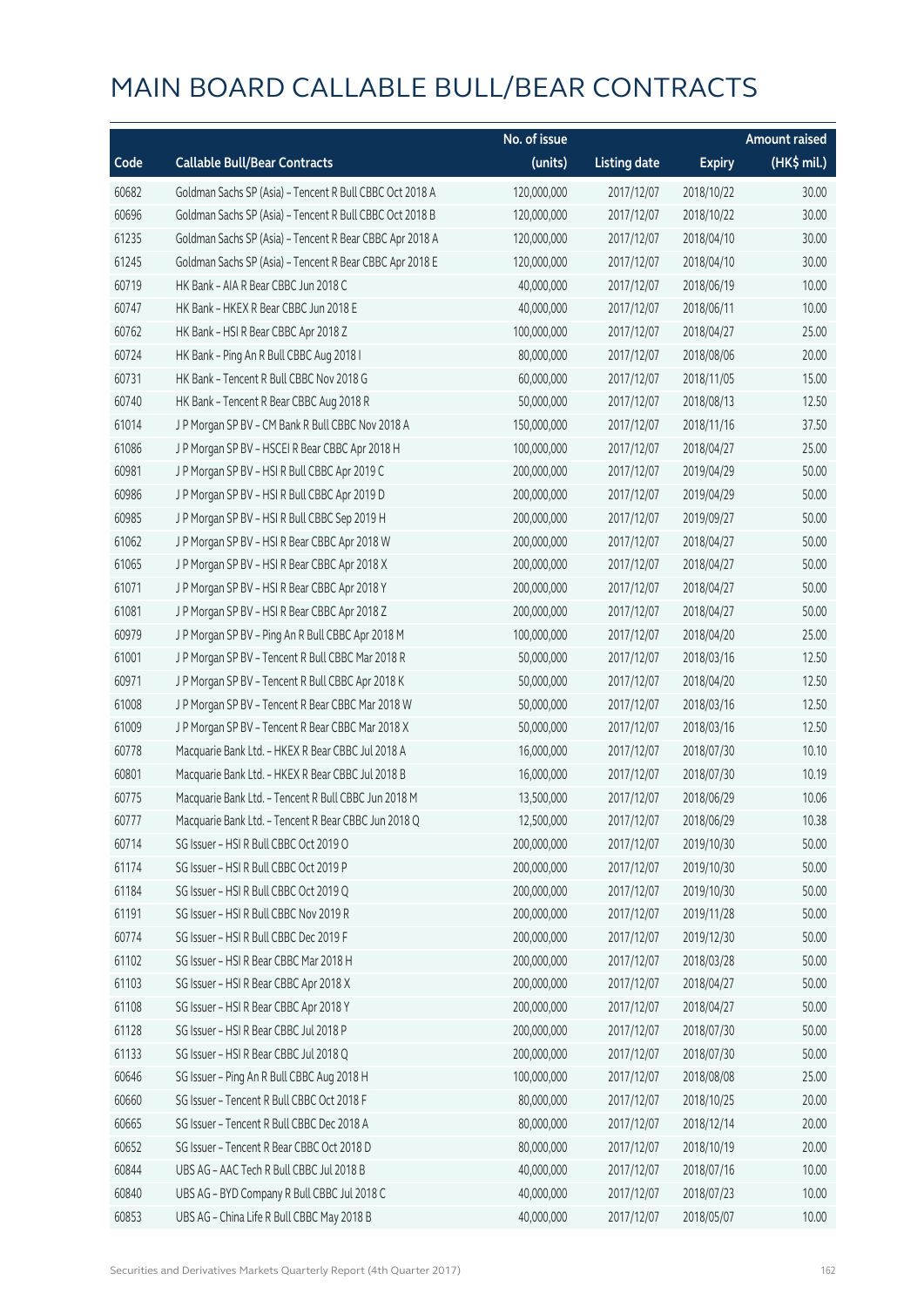|       |                                                            | No. of issue |                     |               | <b>Amount raised</b> |
|-------|------------------------------------------------------------|--------------|---------------------|---------------|----------------------|
| Code  | <b>Callable Bull/Bear Contracts</b>                        | (units)      | <b>Listing date</b> | <b>Expiry</b> | (HK\$ mil.)          |
| 60833 | UBS AG - HSBC R Bull CBBC Aug 2018 D                       | 100,000,000  | 2017/12/07          | 2018/08/20    | 25.00                |
| 60804 | UBS AG - HSI R Bull CBBC Nov 2018 X                        | 250,000,000  | 2017/12/07          | 2018/11/29    | 62.50                |
| 60820 | UBS AG - HSI R Bull CBBC Dec 2018 B                        | 200,000,000  | 2017/12/07          | 2018/12/28    | 50.00                |
| 60815 | UBS AG - HSI R Bull CBBC Apr 2019 X                        | 200,000,000  | 2017/12/07          | 2019/04/29    | 50.00                |
| 60816 | UBS AG - HSI R Bull CBBC Aug 2019 H                        | 250,000,000  | 2017/12/07          | 2019/08/29    | 62.50                |
| 60864 | UBS AG - HSI R Bear CBBC Mar 2018 S                        | 200,000,000  | 2017/12/07          | 2018/03/28    | 50.00                |
| 60880 | UBS AG - HSI R Bear CBBC Mar 2018 U                        | 250,000,000  | 2017/12/07          | 2018/03/28    | 62.50                |
| 60872 | UBS AG - HSI R Bear CBBC Apr 2018 S                        | 200,000,000  | 2017/12/07          | 2018/04/27    | 50.00                |
| 60881 | UBS AG - HSI R Bear CBBC Apr 2018 T                        | 250,000,000  | 2017/12/07          | 2018/04/27    | 62.50                |
| 60832 | UBS AG - Tencent R Bull CBBC Apr 2018 R                    | 40,000,000   | 2017/12/07          | 2018/04/23    | 10.00                |
| 60821 | UBS AG - Tencent R Bull CBBC Jun 2018 G                    | 40,000,000   | 2017/12/07          | 2018/06/04    | 10.00                |
| 60824 | UBS AG - Tencent R Bull CBBC Jun 2018 H                    | 40,000,000   | 2017/12/07          | 2018/06/19    | 10.00                |
| 61252 | BNP Paribas Issuance B.V. - HSI R Bull CBBC Sep 2019 F     | 250,000,000  | 2017/12/08          | 2019/09/27    | 62.50                |
| 61267 | BNP Paribas Issuance B.V. - Tencent R Bull CBBC Sep 2018 X | 50,000,000   | 2017/12/08          | 2018/09/27    | 12.50                |
| 61527 | Credit Suisse AG - BYD Company R Bull CBBC May 2018 D      | 50,000,000   | 2017/12/08          | 2018/05/18    | 12.50                |
| 61526 | Credit Suisse AG - Galaxy Ent R Bull CBBC Jun 2018 K       | 50,000,000   | 2017/12/08          | 2018/06/28    | 12.50                |
| 61543 | Credit Suisse AG - HSCEI R Bear CBBC Mar 2018 A            | 100,000,000  | 2017/12/08          | 2018/03/28    | 25.00                |
| 61491 | Credit Suisse AG - HSI R Bull CBBC Mar 2019 D              | 200,000,000  | 2017/12/08          | 2019/03/28    | 50.00                |
| 61533 | Credit Suisse AG - HSI R Bull CBBC Mar 2019 E              | 200,000,000  | 2017/12/08          | 2019/03/28    | 50.00                |
| 61541 | Credit Suisse AG - HSI R Bear CBBC Mar 2018 N              | 200,000,000  | 2017/12/08          | 2018/03/28    | 50.00                |
| 61539 | Credit Suisse AG - HSI R Bear CBBC Apr 2018 P              | 200,000,000  | 2017/12/08          | 2018/04/27    | 50.00                |
| 61501 | Credit Suisse AG - HSI R Bear CBBC Apr 2018 Q              | 200,000,000  | 2017/12/08          | 2018/04/27    | 50.00                |
| 61542 | Credit Suisse AG - HSI R Bear CBBC Apr 2018 S              | 200,000,000  | 2017/12/08          | 2018/04/27    | 50.00                |
| 61530 | Credit Suisse AG - Ping An R Bull CBBC Jun 2018 E          | 100,000,000  | 2017/12/08          | 2018/06/15    | 25.00                |
| 61511 | Credit Suisse AG - Tencent R Bull CBBC Jul 2018 Y          | 50,000,000   | 2017/12/08          | 2018/07/05    | 12.50                |
| 61518 | Credit Suisse AG - Tencent R Bull CBBC Jul 2018 Z          | 50,000,000   | 2017/12/08          | 2018/07/06    | 12.50                |
| 61521 | Credit Suisse AG - Tencent R Bear CBBC Apr 2018 R          | 50,000,000   | 2017/12/08          | 2018/04/25    | 12.50                |
| 61452 | Bank of East Asia - Ping An R Bull CBBC Aug 2018 O         | 16,000,000   | 2017/12/08          | 2018/08/15    | 10.40                |
| 61464 | Bank of East Asia - Sunny Optical R Bull CBBC Oct 2018 A   | 40,000,000   | 2017/12/08          | 2018/10/03    | 10.00                |
| 61439 | Bank of East Asia - Tencent R Bull CBBC Oct 2018 B         | 40,000,000   | 2017/12/08          | 2018/10/03    | 10.00                |
| 61450 | Bank of East Asia - Tencent R Bull CBBC Oct 2018 C         | 40,000,000   | 2017/12/08          | 2018/10/03    | 10.00                |
| 61437 | Goldman Sachs SP (Asia) - HKEX R Bull CBBC Jul 2018 D      | 120,000,000  | 2017/12/08          | 2018/07/30    | 30.36                |
| 61737 | Goldman Sachs SP (Asia) - HSCEI R Bear CBBC Jul 2018 A     | 120,000,000  | 2017/12/08          | 2018/07/30    | 30.00                |
| 61705 | Goldman Sachs SP (Asia) - HSI R Bull CBBC Aug 2019 I       | 200,000,000  | 2017/12/08          | 2019/08/29    | 50.00                |
| 61740 | Goldman Sachs SP (Asia) - HSI R Bull CBBC Aug 2019 K       | 200,000,000  | 2017/12/08          | 2019/08/29    | 50.20                |
| 61720 | Goldman Sachs SP (Asia) - HSI R Bear CBBC Apr 2018 T       | 200,000,000  | 2017/12/08          | 2018/04/27    | 50.20                |
| 61724 | Goldman Sachs SP (Asia) - HSI R Bear CBBC Apr 2018 U       | 200,000,000  | 2017/12/08          | 2018/04/27    | 50.00                |
| 61725 | Goldman Sachs SP (Asia) - HSI R Bear CBBC Apr 2018 V       | 200,000,000  | 2017/12/08          | 2018/04/27    | 50.00                |
| 61407 | Goldman Sachs SP (Asia) - Ping An R Bull CBBC Oct 2018 X   | 120,000,000  | 2017/12/08          | 2018/10/24    | 30.36                |
| 61412 | Goldman Sachs SP (Asia) - Ping An R Bull CBBC Oct 2018 Y   | 120,000,000  | 2017/12/08          | 2018/10/24    | 30.00                |
| 61429 | Goldman Sachs SP (Asia) - Tencent R Bull CBBC Sep 2018 G   | 120,000,000  | 2017/12/08          | 2018/09/18    | 30.12                |
| 61298 | Goldman Sachs SP (Asia) - Tencent R Bull CBBC Oct 2018 C   | 120,000,000  | 2017/12/08          | 2018/10/22    | 30.24                |
| 61302 | Goldman Sachs SP (Asia) - Tencent R Bull CBBC Oct 2018 D   | 120,000,000  | 2017/12/08          | 2018/10/22    | 30.24                |
| 61307 | Goldman Sachs SP (Asia) - Tencent R Bull CBBC Oct 2018 E   | 120,000,000  | 2017/12/08          | 2018/10/22    | 30.36                |
| 61735 | Goldman Sachs SP (Asia) - Tencent R Bear CBBC Apr 2018 B   | 120,000,000  | 2017/12/08          | 2018/04/12    | 30.00                |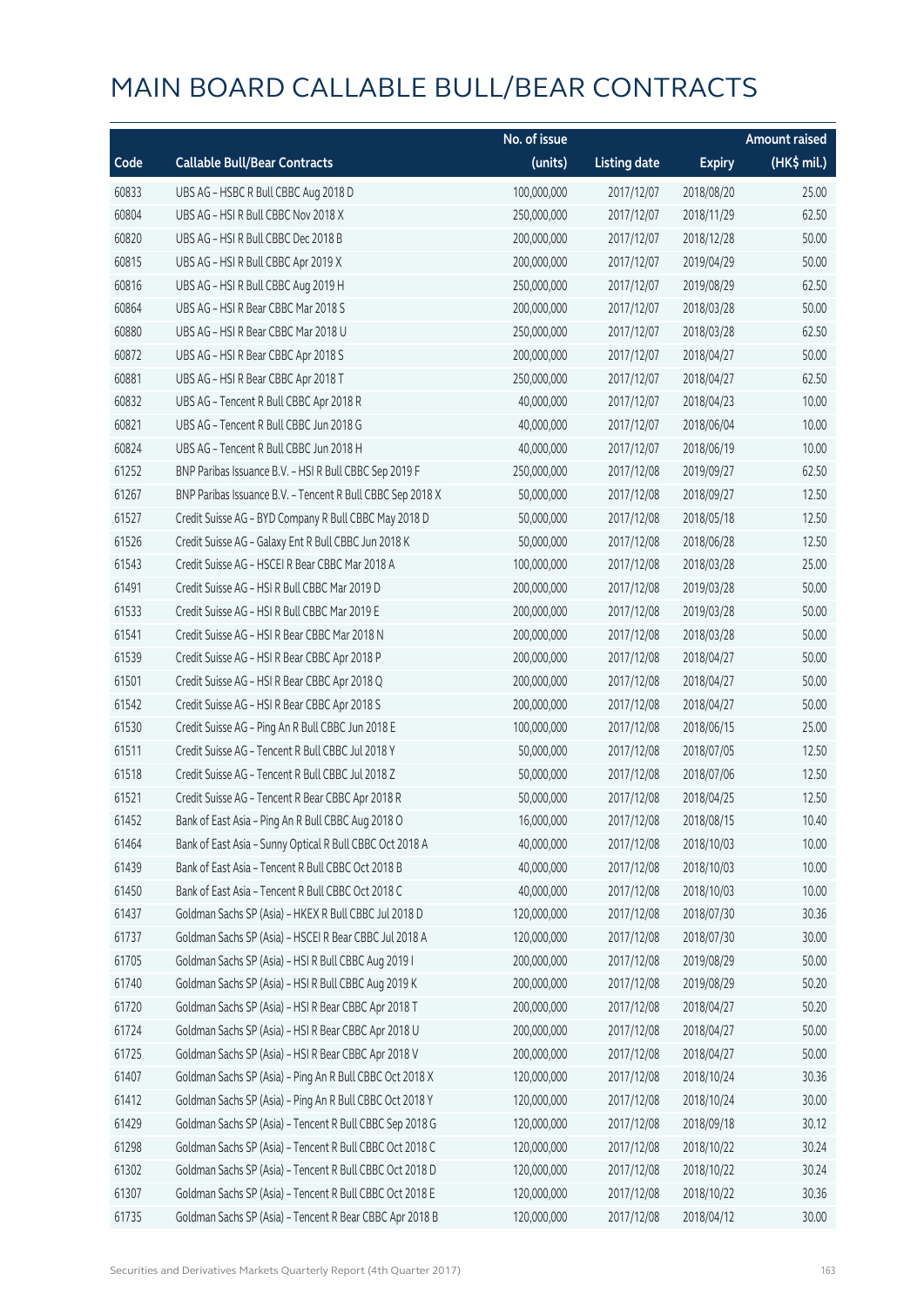|       |                                                          | No. of issue |                     |               | <b>Amount raised</b> |
|-------|----------------------------------------------------------|--------------|---------------------|---------------|----------------------|
| Code  | <b>Callable Bull/Bear Contracts</b>                      | (units)      | <b>Listing date</b> | <b>Expiry</b> | $(HK\$ mil.)         |
| 61736 | Goldman Sachs SP (Asia) - Tencent R Bear CBBC Apr 2018 C | 120,000,000  | 2017/12/08          | 2018/04/12    | 30.36                |
| 61354 | HK Bank - China Life R Bear CBBC Sep 2018 A              | 40,000,000   | 2017/12/08          | 2018/09/03    | 10.00                |
| 61367 | HK Bank - Galaxy Ent R Bull CBBC Aug 2018 D              | 80,000,000   | 2017/12/08          | 2018/08/06    | 20.00                |
| 61329 | HK Bank - HSI R Bull CBBC Aug 2018 R                     | 100,000,000  | 2017/12/08          | 2018/08/30    | 25.00                |
| 61330 | HK Bank - HSI R Bear CBBC Apr 2018 D                     | 100,000,000  | 2017/12/08          | 2018/04/27    | 25.00                |
| 61379 | HK Bank - Ping An R Bear CBBC Oct 2018 F                 | 40,000,000   | 2017/12/08          | 2018/10/08    | 10.00                |
| 61373 | HK Bank - SUNAC R Bull CBBC Dec 2018 A                   | 100,000,000  | 2017/12/08          | 2018/12/10    | 25.00                |
| 61262 | HK Bank - Tencent R Bull CBBC Aug 2018 E                 | 60,000,000   | 2017/12/08          | 2018/08/27    | 15.00                |
| 61259 | HK Bank - Tencent R Bull CBBC Oct 2018 I                 | 60,000,000   | 2017/12/08          | 2018/10/22    | 15.00                |
| 61349 | HK Bank - Tencent R Bear CBBC Jul 2018 S                 | 50,000,000   | 2017/12/08          | 2018/07/23    | 12.50                |
| 61662 | J P Morgan SP BV - HSI R Bull CBBC Sep 2019 J            | 200,000,000  | 2017/12/08          | 2019/09/27    | 50.00                |
| 61696 | J P Morgan SP BV - HSI R Bear CBBC Apr 2018 A            | 200,000,000  | 2017/12/08          | 2018/04/27    | 50.00                |
| 61732 | J P Morgan SP BV - HSI R Bear CBBC May 2018 A            | 200,000,000  | 2017/12/08          | 2018/05/30    | 50.00                |
| 61733 | J P Morgan SP BV - HSI R Bear CBBC May 2018 B            | 200,000,000  | 2017/12/08          | 2018/05/30    | 50.00                |
| 61699 | J P Morgan SP BV - Ping An R Bull CBBC Apr 2018 N        | 150,000,000  | 2017/12/08          | 2018/04/20    | 37.50                |
| 61653 | J P Morgan SP BV - Tencent R Bull CBBC Mar 2018 Q        | 50,000,000   | 2017/12/08          | 2018/03/16    | 12.50                |
| 61652 | J P Morgan SP BV - Tencent R Bull CBBC Mar 2018 S        | 50,000,000   | 2017/12/08          | 2018/03/16    | 12.50                |
| 61728 | J P Morgan SP BV - Tencent R Bear CBBC Mar 2018 Y        | 50,000,000   | 2017/12/08          | 2018/03/09    | 12.50                |
| 61730 | J P Morgan SP BV - Tencent R Bear CBBC Mar 2018 Z        | 50,000,000   | 2017/12/08          | 2018/03/09    | 12.50                |
| 61729 | J P Morgan SP BV - Tencent R Bear CBBC Apr 2018 Y        | 50,000,000   | 2017/12/08          | 2018/04/13    | 12.50                |
| 61731 | JP Morgan SP BV - Tencent R Bear CBBC Apr 2018 Z         | 50,000,000   | 2017/12/08          | 2018/04/13    | 15.00                |
| 61702 | Macquarie Bank Ltd. - Tencent R Bear CBBC Jun 2018 R     | 12,000,000   | 2017/12/08          | 2018/06/29    | 10.02                |
| 61381 | SG Issuer - AIA R Bear CBBC Nov 2018 B                   | 60,000,000   | 2017/12/08          | 2018/11/02    | 15.00                |
| 61582 | SG Issuer - HSI R Bull CBBC Nov 2019 S                   | 200,000,000  | 2017/12/08          | 2019/11/28    | 50.00                |
| 61651 | SG Issuer - HSI R Bull CBBC Nov 2019 T                   | 200,000,000  | 2017/12/08          | 2019/11/28    | 50.00                |
| 61546 | SG Issuer - HSI R Bear CBBC Mar 2018 J                   | 200,000,000  | 2017/12/08          | 2018/03/28    | 50.00                |
| 61550 | SG Issuer - HSI R Bear CBBC Mar 2018 U                   | 200,000,000  | 2017/12/08          | 2018/03/28    | 50.00                |
| 61554 | SG Issuer - HSI R Bear CBBC Apr 2018 Z                   | 200,000,000  | 2017/12/08          | 2018/04/27    | 50.00                |
| 61555 | SG Issuer - HSI R Bear CBBC Jul 2018 R                   | 200,000,000  | 2017/12/08          | 2018/07/30    | 50.00                |
| 61382 | SG Issuer - Ping An R Bull CBBC Aug 2018 I               | 100,000,000  | 2017/12/08          | 2018/08/08    | 25.00                |
| 61270 | SG Issuer - Ping An R Bull CBBC Oct 2018 J               | 100,000,000  | 2017/12/08          | 2018/10/11    | 25.00                |
| 61388 | SG Issuer - Ping An R Bear CBBC Oct 2018 C               | 100,000,000  | 2017/12/08          | 2018/10/23    | 25.00                |
| 61544 | SG Issuer - Tencent R Bull CBBC Jun 2018 R               | 80,000,000   | 2017/12/08          | 2018/06/27    | 20.00                |
| 61283 | SG Issuer - Tencent R Bull CBBC Aug 2018 Q               | 80,000,000   | 2017/12/08          | 2018/08/06    | 20.00                |
| 61284 | SG Issuer - Tencent R Bull CBBC Sep 2018 O               | 80,000,000   | 2017/12/08          | 2018/09/10    | 20.00                |
| 61294 | SG Issuer - Tencent R Bull CBBC Nov 2018 F               | 80,000,000   | 2017/12/08          | 2018/11/20    | 20.00                |
| 61399 | SG Issuer - Tencent R Bear CBBC Jun 2018 G               | 80,000,000   | 2017/12/08          | 2018/06/06    | 20.00                |
| 61281 | SG Issuer - Tencent R Bear CBBC Jul 2018 F               | 80,000,000   | 2017/12/08          | 2018/07/30    | 20.00                |
| 61475 | UBS AG - HSBC R Bull CBBC Jul 2018 F                     | 100,000,000  | 2017/12/08          | 2018/07/03    | 25.00                |
| 61466 | UBS AG - HSI R Bull CBBC Sep 2019 E                      | 250,000,000  | 2017/12/08          | 2019/09/27    | 62.50                |
| 61468 | UBS AG - HSI R Bear CBBC Mar 2018 W                      | 250,000,000  | 2017/12/08          | 2018/03/28    | 62.50                |
| 61490 | UBS AG - HSI R Bear CBBC Apr 2018 U                      | 250,000,000  | 2017/12/08          | 2018/04/27    | 62.50                |
| 61469 | UBS AG - Tencent R Bull CBBC Mar 2018 Y                  | 40,000,000   | 2017/12/08          | 2018/03/26    | 10.00                |
| 61472 | UBS AG - Tencent R Bull CBBC Mar 2018 Z                  | 40,000,000   | 2017/12/08          | 2018/03/19    | 10.00                |
| 61487 | UBS AG - Tencent R Bear CBBC Apr 2018 M                  | 40,000,000   | 2017/12/08          | 2018/04/11    | 10.00                |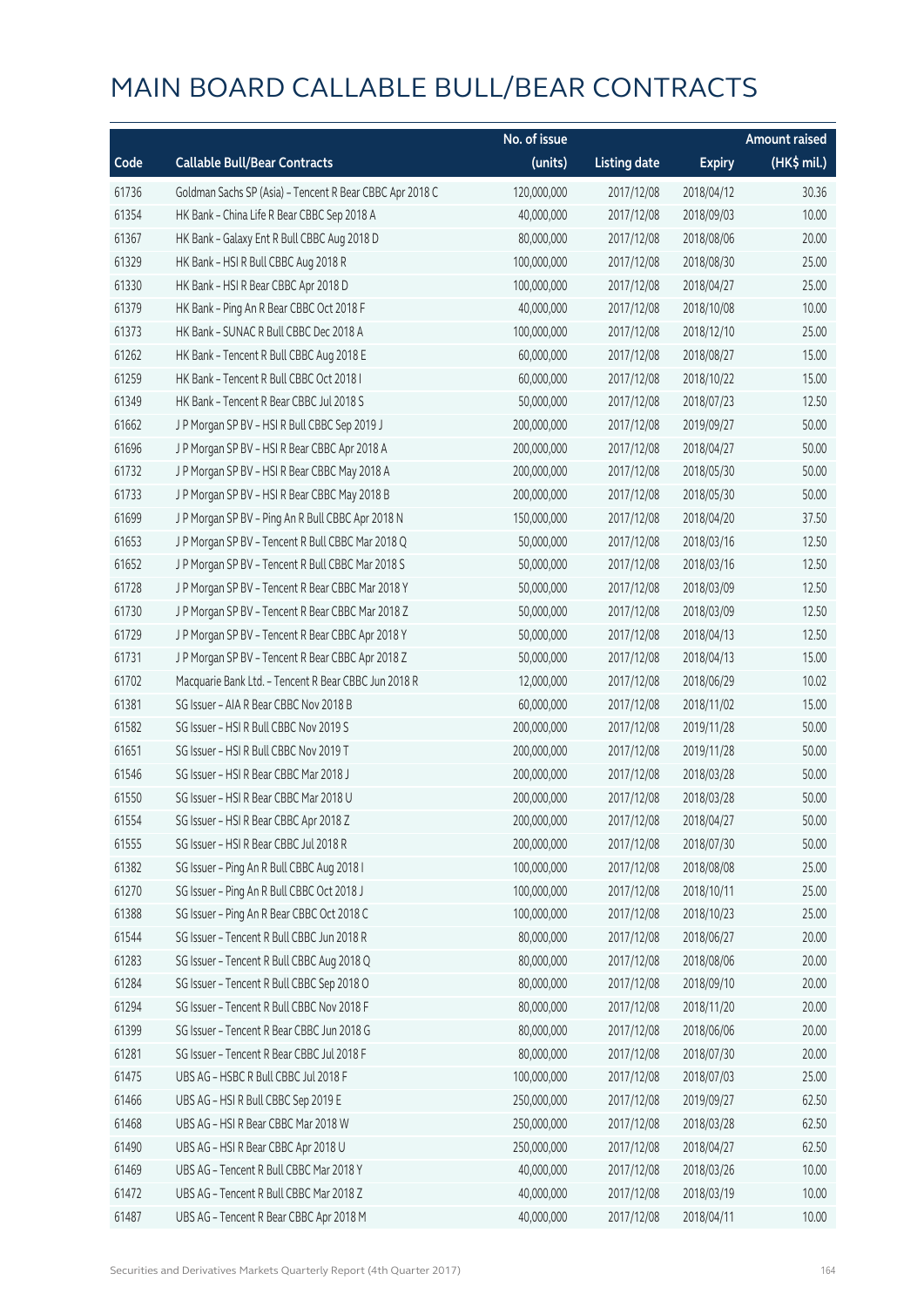|       |                                                            | No. of issue |                     |               | <b>Amount raised</b> |
|-------|------------------------------------------------------------|--------------|---------------------|---------------|----------------------|
| Code  | <b>Callable Bull/Bear Contracts</b>                        | (units)      | <b>Listing date</b> | <b>Expiry</b> | $(HK$$ mil.)         |
| 61489 | UBS AG - Tencent R Bear CBBC Apr 2018 N                    | 40,000,000   | 2017/12/08          | 2018/04/25    | 10.00                |
| 61309 | Bank Vontobel - HSI R Bear CBBC May 2018 A                 | 100,000,000  | 2017/12/08          | 2018/05/30    | 25.20                |
| 61312 | Bank Vontobel - HSI R Bear CBBC May 2018 B                 | 100,000,000  | 2017/12/08          | 2018/05/30    | 25.20                |
| 61326 | Bank Vontobel - HSI R Bear CBBC May 2018 C                 | 100,000,000  | 2017/12/08          | 2018/05/30    | 25.20                |
| 61742 | BNP Paribas Issuance B.V. - HSI R Bull CBBC Sep 2019 G     | 250,000,000  | 2017/12/11          | 2019/09/27    | 62.50                |
| 61745 | BNP Paribas Issuance B.V. - HSI R Bull CBBC Sep 2019 H     | 250,000,000  | 2017/12/11          | 2019/09/27    | 62.50                |
| 61758 | BNP Paribas Issuance B.V. - HSI R Bull CBBC Sep 2019 I     | 250,000,000  | 2017/12/11          | 2019/09/27    | 62.50                |
| 61759 | BNP Paribas Issuance B.V. - HSI R Bull CBBC Sep 2019 J     | 250,000,000  | 2017/12/11          | 2019/09/27    | 62.50                |
| 61792 | BNP Paribas Issuance B.V. - Tencent R Bear CBBC Apr 2018 H | 50,000,000   | 2017/12/11          | 2018/04/27    | 12.50                |
| 61761 | BNP Paribas Issuance B.V. - Tencent R Bear CBBC Apr 2018 W | 50,000,000   | 2017/12/11          | 2018/04/27    | 12.50                |
| 61999 | Credit Suisse AG - HSI R Bull CBBC Nov 2018 U              | 200,000,000  | 2017/12/11          | 2018/11/29    | 50.00                |
| 62038 | Credit Suisse AG - HSI R Bull CBBC Nov 2018 V              | 200,000,000  | 2017/12/11          | 2018/11/29    | 50.00                |
| 62049 | Credit Suisse AG - HSI R Bull CBBC Mar 2019 F              | 200,000,000  | 2017/12/11          | 2019/03/28    | 50.00                |
| 61986 | Credit Suisse AG - HSI R Bear CBBC Mar 2018 O              | 200,000,000  | 2017/12/11          | 2018/03/28    | 50.00                |
| 61997 | Credit Suisse AG - HSI R Bear CBBC Mar 2018 P              | 200,000,000  | 2017/12/11          | 2018/03/28    | 50.00                |
| 62061 | Credit Suisse AG - Ping An R Bull CBBC Jun 2018 F          | 100,000,000  | 2017/12/11          | 2018/06/22    | 25.00                |
| 62050 | Credit Suisse AG - Tencent R Bull CBBC Apr 2018 P          | 50,000,000   | 2017/12/11          | 2018/04/12    | 12.50                |
| 62051 | Credit Suisse AG - Tencent R Bull CBBC Jul 2018 A          | 50,000,000   | 2017/12/11          | 2018/07/11    | 12.50                |
| 62054 | Credit Suisse AG - Tencent R Bear CBBC Apr 2018 S          | 50,000,000   | 2017/12/11          | 2018/04/18    | 16.50                |
| 62097 | Bank of East Asia - Galaxy Ent R Bull CBBC Oct 2018 A      | 16,000,000   | 2017/12/11          | 2018/10/05    | 10.40                |
| 62086 | Bank of East Asia - Ping An R Bull CBBC Aug 2018 P         | 16,000,000   | 2017/12/11          | 2018/08/02    | 10.40                |
| 62069 | Bank of East Asia - Tencent R Bull CBBC Oct 2018 D         | 40,000,000   | 2017/12/11          | 2018/10/05    | 10.00                |
| 62081 | Bank of East Asia - Tencent R Bull CBBC Oct 2018 E         | 40,000,000   | 2017/12/11          | 2018/10/05    | 10.00                |
| 62231 | Goldman Sachs SP (Asia) - HSCEI R Bull CBBC Apr 2018 A     | 120,000,000  | 2017/12/11          | 2018/04/27    | 30.00                |
| 61960 | Goldman Sachs SP (Asia) - HSI R Bull CBBC Aug 2019 L       | 200,000,000  | 2017/12/11          | 2019/08/29    | 50.20                |
| 61956 | Goldman Sachs SP (Asia) - HSI R Bull CBBC Sep 2019 S       | 200,000,000  | 2017/12/11          | 2019/09/27    | 50.00                |
| 61958 | Goldman Sachs SP (Asia) - HSI R Bull CBBC Sep 2019 T       | 200,000,000  | 2017/12/11          | 2019/09/27    | 50.00                |
| 62149 | Goldman Sachs SP (Asia) - HSI R Bear CBBC Apr 2018 W       | 200,000,000  | 2017/12/11          | 2018/04/27    | 50.00                |
| 62152 | Goldman Sachs SP (Asia) - HSI R Bear CBBC Apr 2018 X       | 200,000,000  | 2017/12/11          | 2018/04/27    | 50.00                |
| 62213 | Goldman Sachs SP (Asia) - Ping An R Bull CBBC Jul 2018 B   | 120,000,000  | 2017/12/11          | 2018/07/31    | 30.00                |
| 61936 | Goldman Sachs SP (Asia) - Ping An R Bull CBBC Aug 2018 E   | 120,000,000  | 2017/12/11          | 2018/08/08    | 30.00                |
| 62207 | Goldman Sachs SP (Asia) - Tencent R Bull CBBC Apr 2018 J   | 120,000,000  | 2017/12/11          | 2018/04/10    | 30.12                |
| 61924 | Goldman Sachs SP (Asia) - Tencent R Bull CBBC Apr 2018 M   | 120,000,000  | 2017/12/11          | 2018/04/27    | 30.00                |
| 61935 | Goldman Sachs SP (Asia) - Tencent R Bull CBBC Apr 2018 N   | 120,000,000  | 2017/12/11          | 2018/04/27    | 30.00                |
| 62202 | Goldman Sachs SP (Asia) - Tencent R Bull CBBC Apr 2018 O   | 120,000,000  | 2017/12/11          | 2018/04/10    | 30.00                |
| 62210 | Goldman Sachs SP (Asia) - Tencent R Bull CBBC Apr 2018 P   | 120,000,000  | 2017/12/11          | 2018/04/10    | 30.00                |
| 61840 | HK Bank - AAC Tech R Bull CBBC Sep 2018 B                  | 40,000,000   | 2017/12/11          | 2018/09/28    | 10.00                |
| 61846 | HK Bank - AIA R Bull CBBC Oct 2018 C                       | 80,000,000   | 2017/12/11          | 2018/10/08    | 20.00                |
| 61870 | HK Bank - Evergrande R Bull CBBC Dec 2018 B                | 100,000,000  | 2017/12/11          | 2018/12/17    | 25.00                |
| 61838 | HK Bank - HSCEI R Bull CBBC Jul 2018 G                     | 60,000,000   | 2017/12/11          | 2018/07/30    | 15.00                |
| 61825 | HK Bank - HSCEI R Bull CBBC Oct 2018 A                     | 60,000,000   | 2017/12/11          | 2018/10/30    | 15.00                |
| 61793 | HK Bank - HSI R Bull CBBC Aug 2018 S                       | 100,000,000  | 2017/12/11          | 2018/08/30    | 25.00                |
| 61794 | HK Bank - HSI R Bear CBBC Apr 2018 E                       | 150,000,000  | 2017/12/11          | 2018/04/27    | 37.50                |
| 61869 | HK Bank - Ping An R Bull CBBC Oct 2018 C                   | 80,000,000   | 2017/12/11          | 2018/10/22    | 20.00                |
| 61868 | HK Bank - SUNAC R Bull CBBC Oct 2018 D                     | 100,000,000  | 2017/12/11          | 2018/10/08    | 25.00                |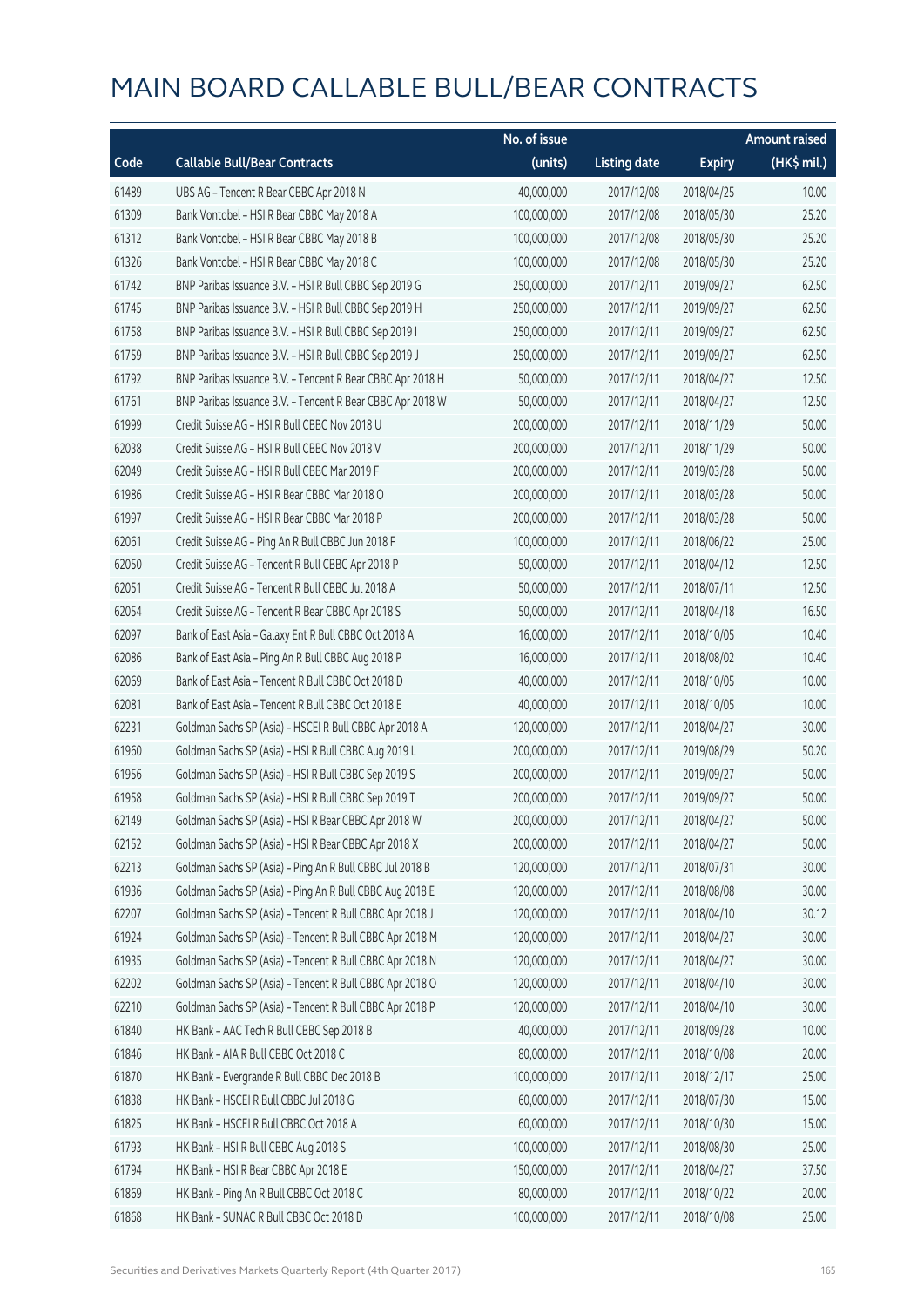|       |                                                            | No. of issue |                     |               | <b>Amount raised</b> |
|-------|------------------------------------------------------------|--------------|---------------------|---------------|----------------------|
| Code  | <b>Callable Bull/Bear Contracts</b>                        | (units)      | <b>Listing date</b> | <b>Expiry</b> | (HK\$ mil.)          |
| 61867 | HK Bank - Sunny Optical R Bull CBBC Oct 2018 A             | 40,000,000   | 2017/12/11          | 2018/10/08    | 10.00                |
| 61853 | HK Bank - Tencent R Bull CBBC Oct 2018 J                   | 60,000,000   | 2017/12/11          | 2018/10/08    | 15.00                |
| 61872 | HK Bank - Tencent R Bull CBBC Nov 2018 H                   | 60,000,000   | 2017/12/11          | 2018/11/19    | 15.00                |
| 62159 | J P Morgan SP BV - HSI R Bull CBBC Dec 2018 I              | 200,000,000  | 2017/12/11          | 2018/12/28    | 50.00                |
| 62161 | J P Morgan SP BV - HSI R Bull CBBC Dec 2018 O              | 200,000,000  | 2017/12/11          | 2018/12/28    | 50.00                |
| 62162 | J P Morgan SP BV - HSI R Bull CBBC Apr 2019 E              | 200,000,000  | 2017/12/11          | 2019/04/29    | 50.00                |
| 62153 | J P Morgan SP BV - HSI R Bear CBBC May 2018 C              | 200,000,000  | 2017/12/11          | 2018/05/30    | 50.00                |
| 62154 | J P Morgan SP BV - HSI R Bear CBBC May 2018 D              | 200,000,000  | 2017/12/11          | 2018/05/30    | 50.00                |
| 62176 | J P Morgan SP BV - HSI R Bear CBBC May 2018 E              | 200,000,000  | 2017/12/11          | 2018/05/30    | 50.00                |
| 62164 | J P Morgan SP BV - Tencent R Bull CBBC Mar 2018 T          | 50,000,000   | 2017/12/11          | 2018/03/16    | 12.50                |
| 62182 | J P Morgan SP BV - Tencent R Bull CBBC Apr 2018 L          | 50,000,000   | 2017/12/11          | 2018/04/13    | 12.50                |
| 62185 | J P Morgan SP BV - Tencent R Bull CBBC Apr 2018 M          | 50,000,000   | 2017/12/11          | 2018/04/13    | 12.50                |
| 62190 | J P Morgan SP BV - Tencent R Bear CBBC Apr 2018 C          | 50,000,000   | 2017/12/11          | 2018/04/13    | 12.50                |
| 61883 | Macquarie Bank Ltd. - Tencent R Bull CBBC Jun 2018 N       | 13,400,000   | 2017/12/11          | 2018/06/29    | 10.02                |
| 61891 | Macquarie Bank Ltd. - Tencent R Bull CBBC Jun 2018 O       | 12,000,000   | 2017/12/11          | 2018/06/29    | 10.02                |
| 61892 | Macquarie Bank Ltd. - Tencent R Bear CBBC Jun 2018 S       | 10,700,000   | 2017/12/11          | 2018/06/29    | 10.04                |
| 61894 | SG Issuer - HKEX R Bull CBBC Oct 2018 F                    | 50,000,000   | 2017/12/11          | 2018/10/30    | 12.50                |
| 61897 | SG Issuer - HKEX R Bull CBBC Dec 2018 B                    | 50,000,000   | 2017/12/11          | 2018/12/28    | 12.50                |
| 61899 | SG Issuer - HSBC R Bull CBBC Nov 2018 F                    | 100,000,000  | 2017/12/11          | 2018/11/29    | 25.00                |
| 61979 | SG Issuer - HSI R Bull CBBC Oct 2019 R                     | 200,000,000  | 2017/12/11          | 2019/10/30    | 50.00                |
| 61981 | SG Issuer - HSI R Bull CBBC Oct 2019 S                     | 200,000,000  | 2017/12/11          | 2019/10/30    | 50.00                |
| 61985 | SG Issuer - HSI R Bull CBBC Dec 2019 G                     | 200,000,000  | 2017/12/11          | 2019/12/30    | 50.00                |
| 61966 | SG Issuer - HSI R Bear CBBC Apr 2018 B                     | 200,000,000  | 2017/12/11          | 2018/04/27    | 50.00                |
| 61968 | SG Issuer - HSI R Bear CBBC Jul 2018 S                     | 200,000,000  | 2017/12/11          | 2018/07/30    | 50.00                |
| 61900 | SG Issuer - Ping An R Bull CBBC Nov 2018 C                 | 100,000,000  | 2017/12/11          | 2018/11/29    | 25.00                |
| 61906 | SG Issuer - Tencent R Bull CBBC Sep 2018 P                 | 80,000,000   | 2017/12/11          | 2018/09/27    | 20.00                |
| 62120 | UBS AG - HSI R Bull CBBC Aug 2018 E                        | 200,000,000  | 2017/12/11          | 2018/08/30    | 50.00                |
| 62112 | UBS AG - HSI R Bull CBBC Sep 2018 M                        | 200,000,000  | 2017/12/11          | 2018/09/27    | 50.00                |
| 62125 | UBS AG - HSI R Bull CBBC Nov 2018 A                        | 250,000,000  | 2017/12/11          | 2018/11/29    | 62.50                |
| 62098 | UBS AG - HSI R Bear CBBC Apr 2018 V                        | 250,000,000  | 2017/12/11          | 2018/04/27    | 62.50                |
| 62108 | UBS AG - HSI R Bear CBBC Apr 2018 W                        | 250,000,000  | 2017/12/11          | 2018/04/27    | 62.50                |
| 62126 | UBS AG - Tencent R Bull CBBC Mar 2018 E                    | 40,000,000   | 2017/12/11          | 2018/03/14    | 10.00                |
| 62140 | UBS AG - Tencent R Bull CBBC Mar 2018 F                    | 40,000,000   | 2017/12/11          | 2018/03/29    | 10.00                |
| 62134 | UBS AG - Tencent R Bull CBBC Mar 2018 G                    | 40,000,000   | 2017/12/11          | 2018/03/21    | 10.00                |
| 62283 | BNP Paribas Issuance B.V. - HSCEI R Bull CBBC Aug 2018 I   | 100,000,000  | 2017/12/12          | 2018/08/30    | 25.00                |
| 62286 | BNP Paribas Issuance B.V. - HSI R Bear CBBC Apr 2018 E     | 250,000,000  | 2017/12/12          | 2018/04/27    | 62.50                |
| 62344 | BNP Paribas Issuance B.V. - HSI R Bear CBBC Apr 2018 F     | 250,000,000  | 2017/12/12          | 2018/04/27    | 62.50                |
| 62349 | BNP Paribas Issuance B.V. - HSI R Bear CBBC Apr 2018 G     | 250,000,000  | 2017/12/12          | 2018/04/27    | 62.50                |
| 62274 | BNP Paribas Issuance B.V. - Tencent R Bear CBBC Apr 2018 I | 50,000,000   | 2017/12/12          | 2018/04/27    | 12.50                |
| 62355 | BNP Paribas Issuance B.V. - Tencent R Bear CBBC Apr 2018 Q | 50,000,000   | 2017/12/12          | 2018/04/27    | 12.50                |
| 62411 | Credit Suisse AG - CSOP A50 ETF R Bull CBBC Apr 2018 I     | 50,000,000   | 2017/12/12          | 2018/04/19    | 12.50                |
| 62370 | Credit Suisse AG - HSI R Bull CBBC Nov 2018 W              | 200,000,000  | 2017/12/12          | 2018/11/29    | 50.00                |
| 62375 | Credit Suisse AG - HSI R Bull CBBC Nov 2018 X              | 200,000,000  | 2017/12/12          | 2018/11/29    | 50.00                |
| 62412 | Credit Suisse AG - HSI R Bull CBBC Nov 2018 Y              | 200,000,000  | 2017/12/12          | 2018/11/29    | 50.00                |
| 62374 | Credit Suisse AG - HSI R Bull CBBC Mar 2019 G              | 200,000,000  | 2017/12/12          | 2019/03/28    | 50.00                |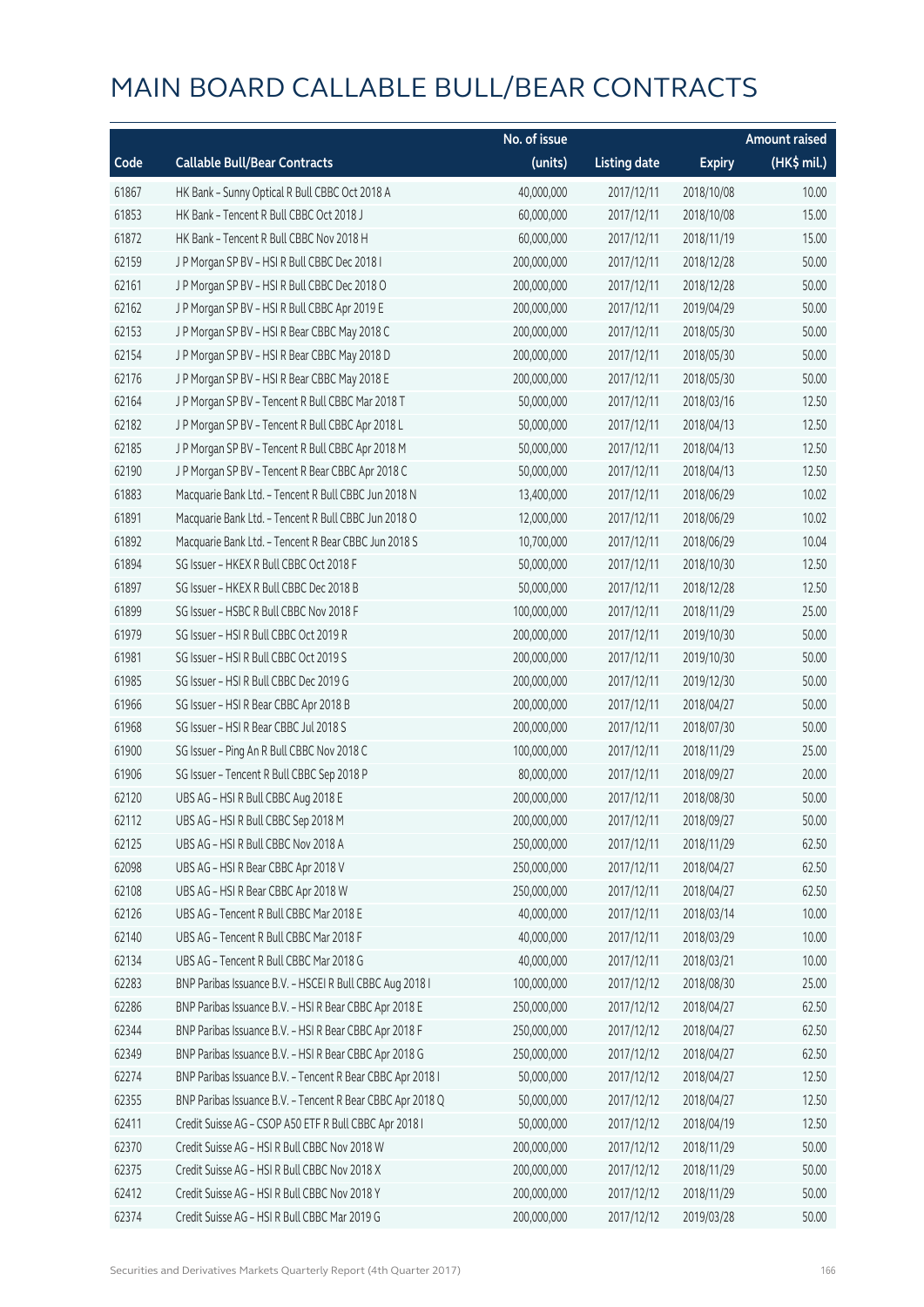|       |                                                              | No. of issue |                     |               | <b>Amount raised</b> |
|-------|--------------------------------------------------------------|--------------|---------------------|---------------|----------------------|
| Code  | <b>Callable Bull/Bear Contracts</b>                          | (units)      | <b>Listing date</b> | <b>Expiry</b> | $(HK\$ mil.)         |
| 62396 | Credit Suisse AG - HSI R Bear CBBC Mar 2018 Q                | 200,000,000  | 2017/12/12          | 2018/03/28    | 50.00                |
| 62393 | Credit Suisse AG - HSI R Bear CBBC Apr 2018 T                | 200,000,000  | 2017/12/12          | 2018/04/27    | 50.00                |
| 62408 | Credit Suisse AG - HSI R Bear CBBC Apr 2018 U                | 200,000,000  | 2017/12/12          | 2018/04/27    | 50.00                |
| 62381 | Credit Suisse AG - Ping An R Bull CBBC Jun 2018 G            | 100,000,000  | 2017/12/12          | 2018/06/21    | 25.00                |
| 62389 | Credit Suisse AG - Tencent R Bull CBBC Apr 2018 Q            | 50,000,000   | 2017/12/12          | 2018/04/11    | 12.50                |
| 62376 | Credit Suisse AG - Tencent R Bear CBBC Apr 2018 T            | 50,000,000   | 2017/12/12          | 2018/04/11    | 12.50                |
| 62501 | Bank of East Asia - HKEX R Bull CBBC Sep 2018 I              | 40,000,000   | 2017/12/12          | 2018/09/28    | 10.00                |
| 62508 | Bank of East Asia - Ping An R Bear CBBC Sep 2018 A           | 40,000,000   | 2017/12/12          | 2018/09/28    | 10.00                |
| 62483 | Bank of East Asia - Tencent R Bull CBBC Sep 2018 P           | 40,000,000   | 2017/12/12          | 2018/09/28    | 10.00                |
| 62515 | Bank of East Asia - Tencent R Bull CBBC Sep 2018 Q           | 40,000,000   | 2017/12/12          | 2018/09/28    | 10.00                |
| 62484 | Bank of East Asia - Tencent R Bear CBBC Sep 2018 E           | 25,000,000   | 2017/12/12          | 2018/09/28    | 10.25                |
| 62489 | Bank of East Asia - Tencent R Bear CBBC Sep 2018 F           | 30,000,000   | 2017/12/12          | 2018/09/28    | 10.20                |
| 62670 | Goldman Sachs SP (Asia) - China Mobile R Bull CBBC Oct 2018C | 120,000,000  | 2017/12/12          | 2018/10/15    | 30.00                |
| 62672 | Goldman Sachs SP (Asia) - China Mobile R Bull CBBC Oct 2018D | 120,000,000  | 2017/12/12          | 2018/10/15    | 30.00                |
| 62589 | Goldman Sachs SP (Asia) - CSOP A50 ETF R Bull CBBC Apr 2018C | 120,000,000  | 2017/12/12          | 2018/04/23    | 30.00                |
| 62338 | Goldman Sachs SP (Asia) - HKEX R Bull CBBC Oct 2018 M        | 120,000,000  | 2017/12/12          | 2018/10/15    | 30.12                |
| 62590 | Goldman Sachs SP (Asia) - HKEX R Bear CBBC Oct 2018 C        | 120,000,000  | 2017/12/12          | 2018/10/22    | 30.12                |
| 62599 | Goldman Sachs SP (Asia) - HKEX R Bear CBBC Oct 2018 D        | 120,000,000  | 2017/12/12          | 2018/10/22    | 30.00                |
| 62526 | Goldman Sachs SP (Asia) - HSI R Bull CBBC Sep 2019 U         | 200,000,000  | 2017/12/12          | 2019/09/27    | 50.00                |
| 62548 | Goldman Sachs SP (Asia) - HSI R Bear CBBC Mar 2018 D         | 200,000,000  | 2017/12/12          | 2018/03/28    | 50.00                |
| 62556 | Goldman Sachs SP (Asia) - HSI R Bear CBBC Mar 2018 I         | 200,000,000  | 2017/12/12          | 2018/03/28    | 50.00                |
| 62586 | Goldman Sachs SP (Asia) - Ping An R Bull CBBC Oct 2018 Z     | 120,000,000  | 2017/12/12          | 2018/10/22    | 30.00                |
| 62272 | Goldman Sachs SP (Asia) - Tencent R Bull CBBC Apr 2018 Q     | 120,000,000  | 2017/12/12          | 2018/04/20    | 30.00                |
| 62561 | Goldman Sachs SP (Asia) - Tencent R Bear CBBC Apr 2018 G     | 120,000,000  | 2017/12/12          | 2018/04/18    | 30.12                |
| 62557 | Goldman Sachs SP (Asia) - Tencent R Bear CBBC Apr 2018 I     | 120,000,000  | 2017/12/12          | 2018/04/18    | 30.00                |
| 62287 | HK Bank - BOC HK R Bull CBBC Nov 2018 A                      | 80,000,000   | 2017/12/12          | 2018/11/05    | 20.00                |
| 62312 | HK Bank - Country Garden R Bull CBBC Nov 2018 B              | 40,000,000   | 2017/12/12          | 2018/11/19    | 10.00                |
| 62298 | HK Bank - CNOOC R Bull CBBC Nov 2018 A                       | 50,000,000   | 2017/12/12          | 2018/11/05    | 12.50                |
| 62300 | HK Bank - HSI R Bull CBBC Aug 2018 T                         | 150,000,000  | 2017/12/12          | 2018/08/30    | 37.50                |
| 62301 | HK Bank - HSI R Bear CBBC Apr 2018 F                         | 100,000,000  | 2017/12/12          | 2018/04/27    | 25.00                |
| 62309 | HK Bank - Tencent R Bull CBBC Nov 2018 I                     | 60,000,000   | 2017/12/12          | 2018/11/19    | 15.00                |
| 62640 | J P Morgan SP BV - HSI R Bull CBBC Dec 2018 D                | 200,000,000  | 2017/12/12          | 2018/12/28    | 50.00                |
| 62603 | J P Morgan SP BV - HSI R Bull CBBC Sep 2019 N                | 200,000,000  | 2017/12/12          | 2019/09/27    | 50.00                |
| 62660 | J P Morgan SP BV - HSI R Bear CBBC May 2018 F                | 200,000,000  | 2017/12/12          | 2018/05/30    | 50.00                |
| 62665 | J P Morgan SP BV - HSI R Bear CBBC May 2018 G                | 200,000,000  | 2017/12/12          | 2018/05/30    | 50.00                |
| 62638 | J P Morgan SP BV - Tencent R Bull CBBC Apr 2018 N            | 50,000,000   | 2017/12/12          | 2018/04/13    | 12.50                |
| 62641 | J P Morgan SP BV - Tencent R Bull CBBC Apr 2018 O            | 50,000,000   | 2017/12/12          | 2018/04/13    | 12.50                |
| 62658 | J P Morgan SP BV - Tencent R Bull CBBC May 2018 A            | 50,000,000   | 2017/12/12          | 2018/05/11    | 15.00                |
| 62646 | J P Morgan SP BV - Tencent R Bear CBBC Apr 2018 A            | 50,000,000   | 2017/12/12          | 2018/04/13    | 12.50                |
| 62647 | J P Morgan SP BV - Tencent R Bear CBBC Apr 2018 D            | 50,000,000   | 2017/12/12          | 2018/04/20    | 12.50                |
| 62653 | J P Morgan SP BV - Tencent R Bear CBBC Jun 2018 I            | 50,000,000   | 2017/12/12          | 2018/06/08    | 12.50                |
| 62415 | Macquarie Bank Ltd. - Tencent R Bear CBBC Jun 2018 T         | 13,000,000   | 2017/12/12          | 2018/06/29    | 10.04                |
| 62318 | SG Issuer - CSOP A50 ETF R Bull CBBC Sep 2018 D              | 40,000,000   | 2017/12/12          | 2018/09/27    | 10.00                |
| 62326 | SG Issuer - Galaxy Ent R Bull CBBC Nov 2018 A                | 80,000,000   | 2017/12/12          | 2018/11/13    | 20.00                |
| 62466 | SG Issuer - HSI R Bull CBBC Oct 2019 T                       | 200,000,000  | 2017/12/12          | 2019/10/30    | 50.00                |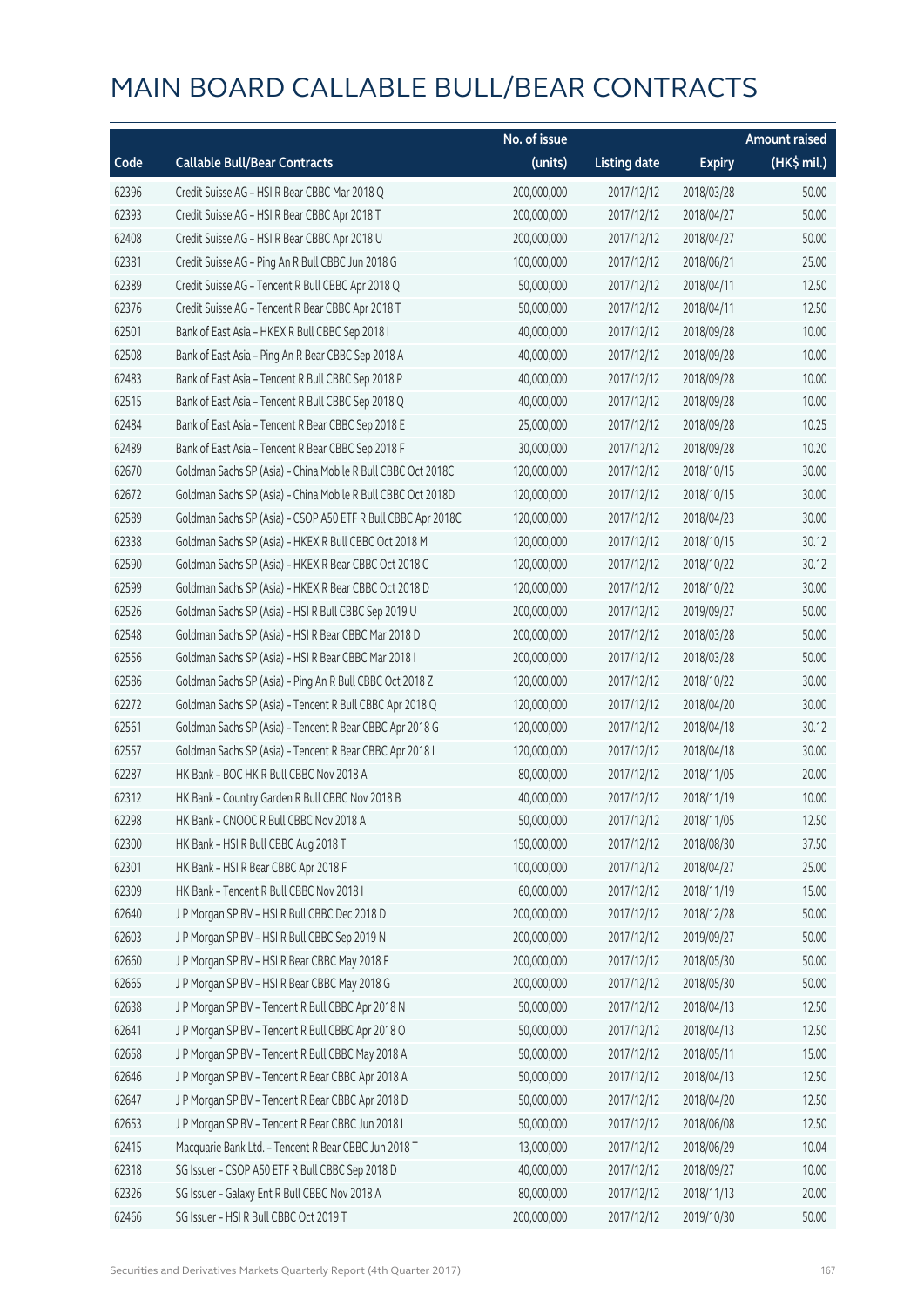|       |                                                            | No. of issue |                     |               | <b>Amount raised</b> |
|-------|------------------------------------------------------------|--------------|---------------------|---------------|----------------------|
| Code  | <b>Callable Bull/Bear Contracts</b>                        | (units)      | <b>Listing date</b> | <b>Expiry</b> | (HK\$ mil.)          |
| 62481 | SG Issuer - HSI R Bull CBBC Nov 2019 U                     | 200,000,000  | 2017/12/12          | 2019/11/28    | 50.00                |
| 62450 | SG Issuer - HSI R Bear CBBC Apr 2018 C                     | 200,000,000  | 2017/12/12          | 2018/04/27    | 50.00                |
| 62451 | SG Issuer - HSI R Bear CBBC Jul 2018 T                     | 200,000,000  | 2017/12/12          | 2018/07/30    | 50.00                |
| 62459 | SG Issuer - HSI R Bear CBBC Jul 2018 U                     | 200,000,000  | 2017/12/12          | 2018/07/30    | 50.00                |
| 62314 | SG Issuer - Ping An R Bull CBBC Dec 2018 D                 | 100,000,000  | 2017/12/12          | 2018/12/19    | 25.00                |
| 62253 | SG Issuer - Tencent R Bull CBBC Sep 2018 Q                 | 80,000,000   | 2017/12/12          | 2018/09/20    | 20.00                |
| 62421 | UBS AG - CSOP A50 ETF R Bull CBBC Apr 2018 C               | 40,000,000   | 2017/12/12          | 2018/04/09    | 10.00                |
| 62425 | UBS AG - CSOP A50 ETF R Bull CBBC Jun 2018 A               | 40,000,000   | 2017/12/12          | 2018/06/04    | 10.00                |
| 62416 | UBS AG - HSI R Bull CBBC Dec 2018 H                        | 250,000,000  | 2017/12/12          | 2018/12/28    | 62.50                |
| 62417 | UBS AG - HSI R Bull CBBC Apr 2019 Y                        | 200,000,000  | 2017/12/12          | 2019/04/29    | 50.00                |
| 62435 | UBS AG - HSI R Bear CBBC Apr 2018 X                        | 200,000,000  | 2017/12/12          | 2018/04/27    | 50.00                |
| 62437 | UBS AG - HSI R Bear CBBC Apr 2018 Y                        | 200,000,000  | 2017/12/12          | 2018/04/27    | 50.00                |
| 62449 | UBS AG - HSI R Bear CBBC May 2018 F                        | 250,000,000  | 2017/12/12          | 2018/05/30    | 62.50                |
| 62418 | UBS AG - Ping An R Bull CBBC Apr 2018 F                    | 50,000,000   | 2017/12/12          | 2018/04/30    | 12.50                |
| 62419 | UBS AG - Ping An R Bull CBBC Apr 2018 G                    | 50,000,000   | 2017/12/12          | 2018/04/23    | 12.50                |
| 62426 | UBS AG - Tencent R Bull CBBC May 2018 E                    | 40,000,000   | 2017/12/12          | 2018/05/10    | 10.00                |
| 62432 | UBS AG - Tencent R Bear CBBC Apr 2018 O                    | 40,000,000   | 2017/12/12          | 2018/04/13    | 10.00                |
| 62427 | UBS AG - Tencent R Bear CBBC Jun 2018 C                    | 40,000,000   | 2017/12/12          | 2018/06/25    | 10.00                |
| 62674 | BNP Paribas Issuance B.V. - HSI R Bull CBBC Sep 2019 K     | 250,000,000  | 2017/12/13          | 2019/09/27    | 62.50                |
| 62683 | BNP Paribas Issuance B.V. - HSI R Bull CBBC Sep 2019 L     | 250,000,000  | 2017/12/13          | 2019/09/27    | 62.50                |
| 62700 | BNP Paribas Issuance B.V. - HSI R Bull CBBC Sep 2019 M     | 250,000,000  | 2017/12/13          | 2019/09/27    | 62.50                |
| 62716 | BNP Paribas Issuance B.V. - HSI R Bull CBBC Sep 2019 N     | 250,000,000  | 2017/12/13          | 2019/09/27    | 62.50                |
| 62722 | BNP Paribas Issuance B.V. - HSI R Bull CBBC Sep 2019 O     | 250,000,000  | 2017/12/13          | 2019/09/27    | 62.50                |
| 62952 | BNP Paribas Issuance B.V. - HSI R Bull CBBC Sep 2019 P     | 250,000,000  | 2017/12/13          | 2019/09/27    | 62.50                |
| 63068 | BNP Paribas Issuance B.V. - HSI R Bear CBBC May 2018 A     | 250,000,000  | 2017/12/13          | 2018/05/30    | 62.50                |
| 63076 | BNP Paribas Issuance B.V. - HSI R Bear CBBC May 2018 B     | 250,000,000  | 2017/12/13          | 2018/05/30    | 62.50                |
| 63078 | BNP Paribas Issuance B.V. - HSI R Bear CBBC May 2018 C     | 250,000,000  | 2017/12/13          | 2018/05/30    | 62.50                |
| 63080 | BNP Paribas Issuance B.V. - HSI R Bear CBBC May 2018 D     | 250,000,000  | 2017/12/13          | 2018/05/30    | 62.50                |
| 63081 | BNP Paribas Issuance B.V. - HSI R Bear CBBC May 2018 E     | 250,000,000  | 2017/12/13          | 2018/05/30    | 62.50                |
| 63083 | BNP Paribas Issuance B.V. - HSI R Bear CBBC May 2018 F     | 250,000,000  | 2017/12/13          | 2018/05/30    | 62.50                |
| 62818 | BNP Paribas Issuance B.V. - Tencent R Bear CBBC Apr 2018 A | 50,000,000   | 2017/12/13          | 2018/04/27    | 12.50                |
| 63156 | Credit Suisse AG - AIA R Bear CBBC Apr 2018 B              | 50,000,000   | 2017/12/13          | 2018/04/12    | 12.50                |
| 63197 | Credit Suisse AG - BYD Company R Bull CBBC May 2018 E      | 50,000,000   | 2017/12/13          | 2018/05/17    | 12.50                |
| 63212 | Credit Suisse AG - BYD Company R Bull CBBC May 2018 F      | 50,000,000   | 2017/12/13          | 2018/05/11    | 12.50                |
| 63168 | Credit Suisse AG - Geely Auto R Bear CBBC Nov 2018 B       | 100,000,000  | 2017/12/13          | 2018/11/09    | 25.00                |
| 63155 | Credit Suisse AG - HKEX R Bear CBBC Mar 2018 M             | 50,000,000   | 2017/12/13          | 2018/03/29    | 12.50                |
| 63227 | Credit Suisse AG - HSCEI R Bear CBBC Mar 2018 B            | 100,000,000  | 2017/12/13          | 2018/03/28    | 25.00                |
| 63231 | Credit Suisse AG - HSCEI R Bear CBBC Mar 2018 C            | 100,000,000  | 2017/12/13          | 2018/03/28    | 25.00                |
| 63242 | Credit Suisse AG - HSI R Bull CBBC Dec 2018 M              | 200,000,000  | 2017/12/13          | 2018/12/28    | 50.00                |
| 63265 | Credit Suisse AG - HSI R Bull CBBC Dec 2018 N              | 200,000,000  | 2017/12/13          | 2018/12/28    | 50.00                |
| 63232 | Credit Suisse AG - HSI R Bull CBBC Mar 2019 H              | 200,000,000  | 2017/12/13          | 2019/03/28    | 50.00                |
| 63250 | Credit Suisse AG - HSI R Bull CBBC Mar 2019 I              | 200,000,000  | 2017/12/13          | 2019/03/28    | 50.00                |
| 63254 | Credit Suisse AG - HSI R Bull CBBC Mar 2019 J              | 200,000,000  | 2017/12/13          | 2019/03/28    | 50.00                |
| 63218 | Credit Suisse AG - HSI R Bear CBBC Mar 2018 R              | 200,000,000  | 2017/12/13          | 2018/03/28    | 50.00                |
| 63220 | Credit Suisse AG - HSI R Bear CBBC Mar 2018 S              | 200,000,000  | 2017/12/13          | 2018/03/28    | 50.00                |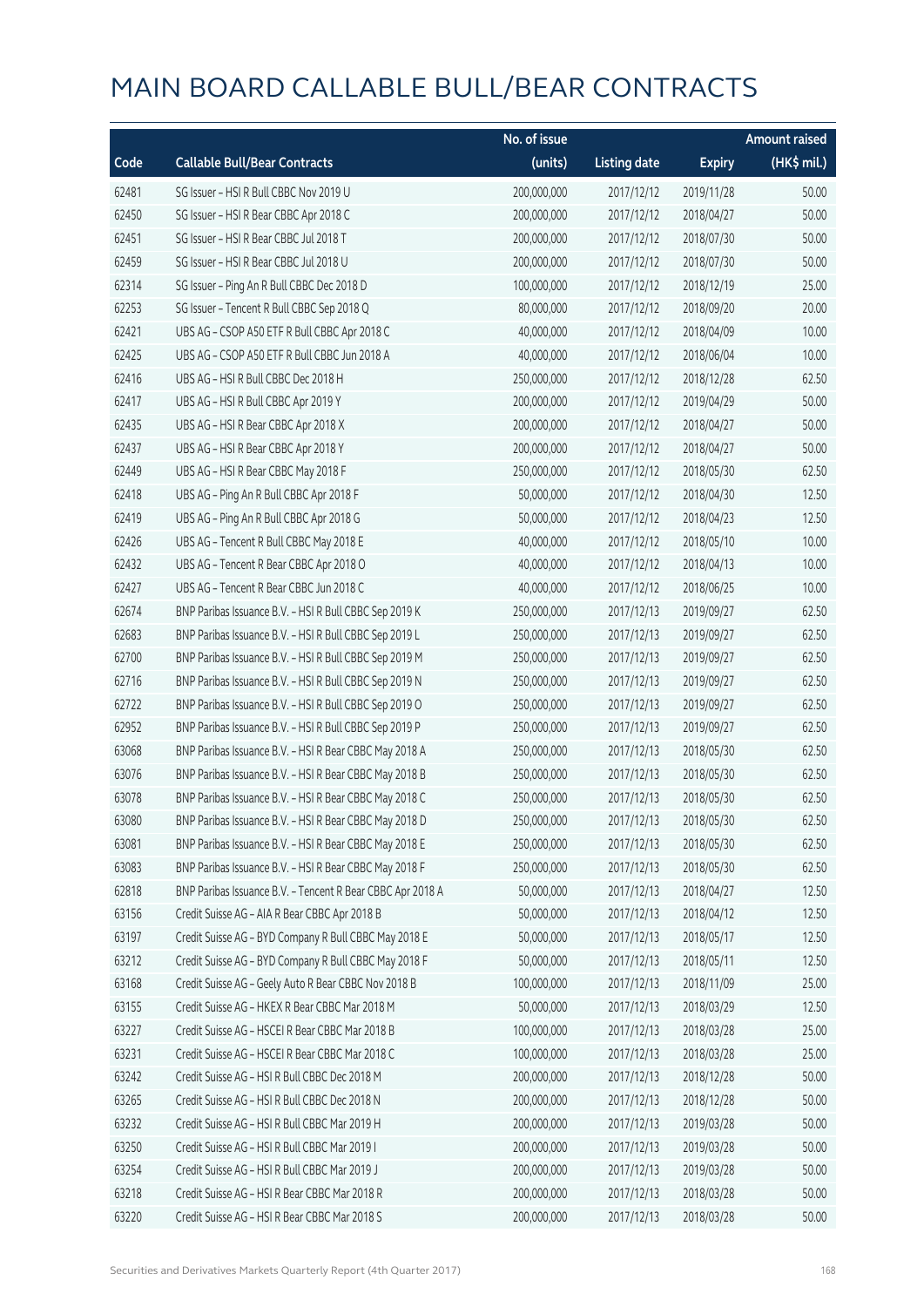|       |                                                             | No. of issue |                     |               | <b>Amount raised</b>  |
|-------|-------------------------------------------------------------|--------------|---------------------|---------------|-----------------------|
| Code  | <b>Callable Bull/Bear Contracts</b>                         | (units)      | <b>Listing date</b> | <b>Expiry</b> | $(HK\frac{1}{2}mil.)$ |
| 63215 | Credit Suisse AG - HSI R Bear CBBC May 2018 C               | 200,000,000  | 2017/12/13          | 2018/05/30    | 50.00                 |
| 63216 | Credit Suisse AG - HSI R Bear CBBC May 2018 D               | 200,000,000  | 2017/12/13          | 2018/05/30    | 50.00                 |
| 63219 | Credit Suisse AG - HSI R Bear CBBC May 2018 E               | 200,000,000  | 2017/12/13          | 2018/05/30    | 50.00                 |
| 63177 | Credit Suisse AG - Ping An R Bull CBBC Jun 2018 H           | 100,000,000  | 2017/12/13          | 2018/06/14    | 25.00                 |
| 63185 | Credit Suisse AG - Ping An R Bear CBBC May 2018 H           | 50,000,000   | 2017/12/13          | 2018/05/16    | 12.50                 |
| 63147 | Credit Suisse AG - Tencent R Bull CBBC Apr 2018 R           | 50,000,000   | 2017/12/13          | 2018/04/18    | 12.50                 |
| 63251 | Credit Suisse AG - Tencent R Bull CBBC Apr 2018 S           | 50,000,000   | 2017/12/13          | 2018/04/19    | 12.50                 |
| 63150 | Credit Suisse AG - Tencent R Bull CBBC Jun 2018 A           | 50,000,000   | 2017/12/13          | 2018/06/13    | 14.00                 |
| 63152 | Credit Suisse AG - Tencent R Bear CBBC Jun 2018 I           | 50,000,000   | 2017/12/13          | 2018/06/15    | 12.50                 |
| 62793 | Goldman Sachs SP (Asia) - China Life R Bull CBBC May 2018 G | 120,000,000  | 2017/12/13          | 2018/05/31    | 30.48                 |
| 62977 | Goldman Sachs SP (Asia) - HKEX R Bull CBBC Sep 2018 A       | 120,000,000  | 2017/12/13          | 2018/09/17    | 30.24                 |
| 62792 | Goldman Sachs SP (Asia) - HKEX R Bull CBBC Oct 2018 N       | 120,000,000  | 2017/12/13          | 2018/10/22    | 30.36                 |
| 62979 | Goldman Sachs SP (Asia) - HKEX R Bull CBBC Oct 2018 O       | 120,000,000  | 2017/12/13          | 2018/10/22    | 30.12                 |
| 63302 | Goldman Sachs SP (Asia) - HKEX R Bear CBBC Oct 2018 E       | 120,000,000  | 2017/12/13          | 2018/10/22    | 30.36                 |
| 62790 | Goldman Sachs SP (Asia) - HSBC R Bull CBBC Sep 2018 O       | 120,000,000  | 2017/12/13          | 2018/09/17    | 31.08                 |
| 63300 | Goldman Sachs SP (Asia) - HSBC R Bear CBBC Aug 2018 A       | 120,000,000  | 2017/12/13          | 2018/08/30    | 30.60                 |
| 62801 | Goldman Sachs SP (Asia) - HSI R Bull CBBC Aug 2019 Q        | 200,000,000  | 2017/12/13          | 2019/08/29    | 50.80                 |
| 62989 | Goldman Sachs SP (Asia) - HSI R Bull CBBC Aug 2019 R        | 200,000,000  | 2017/12/13          | 2019/08/29    | 50.20                 |
| 62799 | Goldman Sachs SP (Asia) - HSI R Bull CBBC Sep 2019 V        | 200,000,000  | 2017/12/13          | 2019/09/27    | 50.40                 |
| 62805 | Goldman Sachs SP (Asia) - HSI R Bull CBBC Sep 2019 W        | 200,000,000  | 2017/12/13          | 2019/09/27    | 50.40                 |
| 62980 | Goldman Sachs SP (Asia) - HSI R Bull CBBC Sep 2019 X        | 200,000,000  | 2017/12/13          | 2019/09/27    | 50.00                 |
| 63008 | Goldman Sachs SP (Asia) - HSI R Bear CBBC Mar 2018 E        | 200,000,000  | 2017/12/13          | 2018/03/28    | 51.00                 |
| 63010 | Goldman Sachs SP (Asia) - HSI R Bear CBBC Mar 2018 H        | 200,000,000  | 2017/12/13          | 2018/03/28    | 50.60                 |
| 63014 | Goldman Sachs SP (Asia) - HSI R Bear CBBC Mar 2018 K        | 200,000,000  | 2017/12/13          | 2018/03/28    | 50.80                 |
| 63002 | Goldman Sachs SP (Asia) - HSI R Bear CBBC Mar 2018 W        | 200,000,000  | 2017/12/13          | 2018/03/28    | 50.00                 |
| 63004 | Goldman Sachs SP (Asia) - HSI R Bear CBBC Mar 2018 Z        | 200,000,000  | 2017/12/13          | 2018/03/28    | 50.40                 |
| 62999 | Goldman Sachs SP (Asia) - Ping An R Bull CBBC Oct 2018 K    | 120,000,000  | 2017/12/13          | 2018/10/18    | 30.36                 |
| 62777 | Goldman Sachs SP (Asia) - Tencent R Bull CBBC Apr 2018 R    | 120,000,000  | 2017/12/13          | 2018/04/18    | 30.00                 |
| 62788 | Goldman Sachs SP (Asia) - Tencent R Bull CBBC Apr 2018 S    | 120,000,000  | 2017/12/13          | 2018/04/18    | 30.48                 |
| 62962 | Goldman Sachs SP (Asia) - Tencent R Bull CBBC Apr 2018 T    | 120,000,000  | 2017/12/13          | 2018/04/10    | 30.24                 |
| 62965 | Goldman Sachs SP (Asia) - Tencent R Bull CBBC Apr 2018 U    | 120,000,000  | 2017/12/13          | 2018/04/10    | 30.00                 |
| 63298 | Goldman Sachs SP (Asia) - Tencent R Bear CBBC Apr 2018 D    | 120,000,000  | 2017/12/13          | 2018/04/16    | 30.12                 |
| 63297 | Goldman Sachs SP (Asia) - Tencent R Bear CBBC Apr 2018 K    | 120,000,000  | 2017/12/13          | 2018/04/16    | 30.00                 |
| 62875 | HK Bank - BYD Company R Bull CBBC Nov 2018 B                | 50,000,000   | 2017/12/13          | 2018/11/26    | 12.50                 |
| 62844 | HK Bank - Geely Auto R Bear CBBC Sep 2018 F                 | 40,000,000   | 2017/12/13          | 2018/09/10    | 14.00                 |
| 62874 | HK Bank - HKEX R Bear CBBC Jul 2018 I                       | 40,000,000   | 2017/12/13          | 2018/07/16    | 10.00                 |
| 62838 | HK Bank - HSCEI R Bull CBBC Nov 2018 A                      | 60,000,000   | 2017/12/13          | 2018/11/29    | 15.00                 |
| 62831 | HK Bank - HSCEI R Bear CBBC Apr 2018 G                      | 50,000,000   | 2017/12/13          | 2018/04/27    | 12.50                 |
| 62828 | HK Bank - HSI R Bull CBBC Aug 2018 U                        | 150,000,000  | 2017/12/13          | 2018/08/30    | 37.50                 |
| 62995 | HK Bank - HSI R Bear CBBC Apr 2018 I                        | 150,000,000  | 2017/12/13          | 2018/04/27    | 37.50                 |
| 62992 | HK Bank - HSI R Bear CBBC Apr 2018 X                        | 100,000,000  | 2017/12/13          | 2018/04/27    | 25.00                 |
| 62872 | HK Bank - Tencent R Bull CBBC Sep 2018 L                    | 60,000,000   | 2017/12/13          | 2018/09/03    | 15.00                 |
| 62849 | HK Bank - Tencent R Bear CBBC Sep 2018 H                    | 50,000,000   | 2017/12/13          | 2018/09/03    | 17.50                 |
| 63337 | J P Morgan SP BV - BYD Company R Bull CBBC Apr 2018 D       | 80,000,000   | 2017/12/13          | 2018/04/13    | 20.00                 |
| 63109 | J P Morgan SP BV - China Life R Bull CBBC Dec 2018 E        | 300,000,000  | 2017/12/13          | 2018/12/14    | 75.00                 |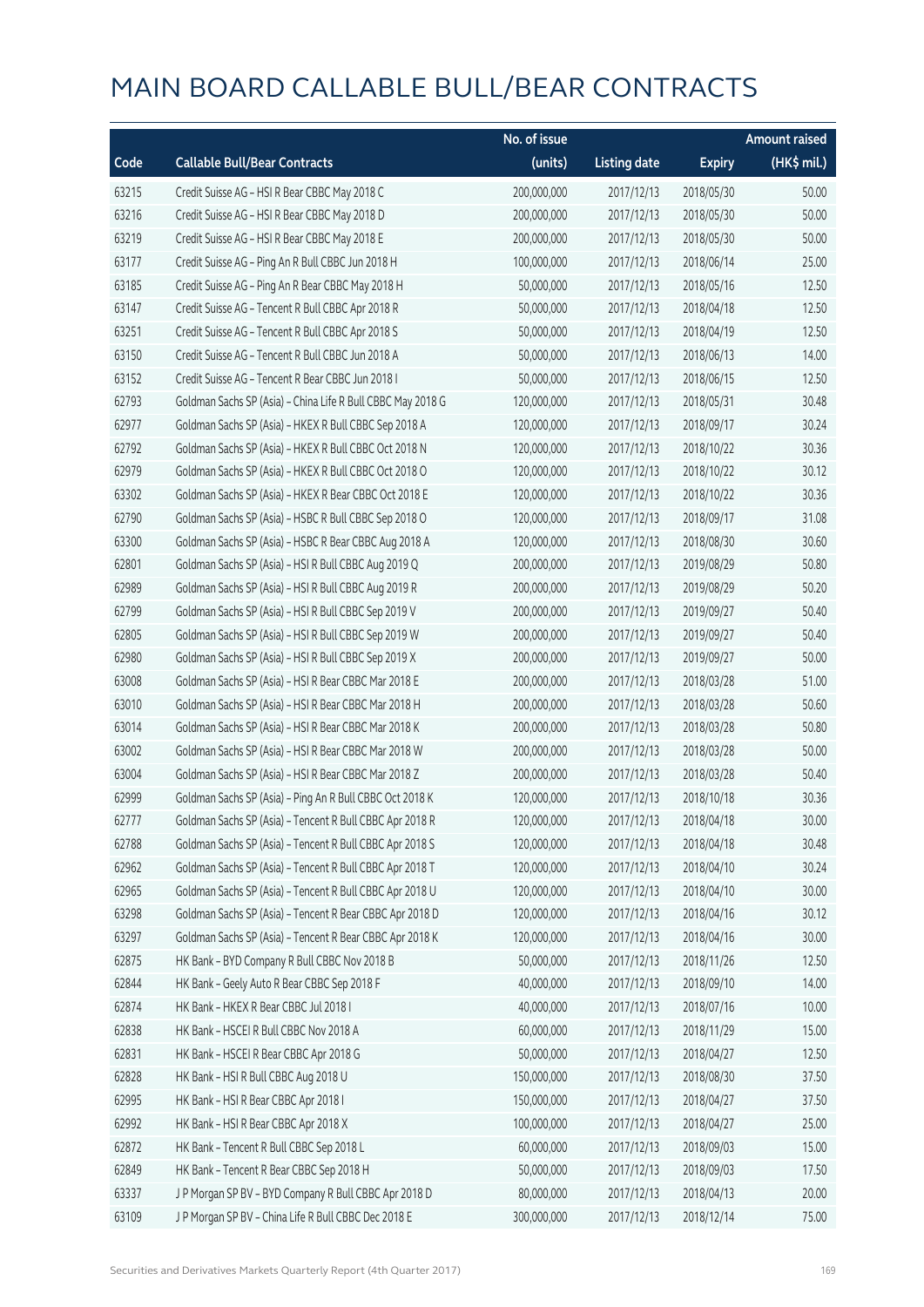|       |                                                      | No. of issue |                     |               | <b>Amount raised</b> |
|-------|------------------------------------------------------|--------------|---------------------|---------------|----------------------|
| Code  | <b>Callable Bull/Bear Contracts</b>                  | (units)      | <b>Listing date</b> | <b>Expiry</b> | (HK\$ mil.)          |
| 63311 | J P Morgan SP BV - Geely Auto R Bull CBBC Jan 2019 A | 300,000,000  | 2017/12/13          | 2019/01/18    | 75.00                |
| 63110 | JP Morgan SP BV - HKEX R Bull CBBC Mar 2018 I        | 40,000,000   | 2017/12/13          | 2018/03/16    | 10.00                |
| 63142 | J P Morgan SP BV - HKEX R Bull CBBC Apr 2018 F       | 40,000,000   | 2017/12/13          | 2018/04/13    | 10.00                |
| 63307 | J P Morgan SP BV - HKEX R Bear CBBC Mar 2018 C       | 40,000,000   | 2017/12/13          | 2018/03/16    | 10.00                |
| 63266 | JP Morgan SP BV - HSCEIR Bear CBBC Apr 2018 I        | 100,000,000  | 2017/12/13          | 2018/04/27    | 25.00                |
| 63122 | J P Morgan SP BV - HSI R Bull CBBC Dec 2018 Q        | 200,000,000  | 2017/12/13          | 2018/12/28    | 50.00                |
| 63125 | J P Morgan SP BV - HSI R Bull CBBC Apr 2019 F        | 200,000,000  | 2017/12/13          | 2019/04/29    | 50.00                |
| 63117 | J P Morgan SP BV - HSI R Bull CBBC Sep 2019 O        | 200,000,000  | 2017/12/13          | 2019/09/27    | 50.00                |
| 63128 | J P Morgan SP BV - HSI R Bull CBBC Sep 2019 P        | 200,000,000  | 2017/12/13          | 2019/09/27    | 50.00                |
| 63324 | J P Morgan SP BV - HSI R Bear CBBC May 2018 H        | 200,000,000  | 2017/12/13          | 2018/05/30    | 50.00                |
| 63326 | J P Morgan SP BV - HSI R Bear CBBC May 2018 I        | 200,000,000  | 2017/12/13          | 2018/05/30    | 50.00                |
| 63327 | J P Morgan SP BV - HSI R Bear CBBC May 2018 J        | 200,000,000  | 2017/12/13          | 2018/05/30    | 50.00                |
| 63329 | J P Morgan SP BV - HSI R Bear CBBC May 2018 K        | 200,000,000  | 2017/12/13          | 2018/05/30    | 50.00                |
| 63331 | J P Morgan SP BV - HSI R Bear CBBC May 2018 L        | 200,000,000  | 2017/12/13          | 2018/05/30    | 50.00                |
| 63332 | J P Morgan SP BV - HSI R Bear CBBC May 2018 M        | 200,000,000  | 2017/12/13          | 2018/05/30    | 50.00                |
| 63112 | J P Morgan SP BV - Tencent R Bull CBBC Apr 2018 P    | 50,000,000   | 2017/12/13          | 2018/04/13    | 12.50                |
| 63138 | J P Morgan SP BV - Tencent R Bull CBBC Apr 2018 Q    | 50,000,000   | 2017/12/13          | 2018/04/13    | 12.50                |
| 63304 | J P Morgan SP BV - Tencent R Bear CBBC Mar 2018 A    | 50,000,000   | 2017/12/13          | 2018/03/16    | 12.50                |
| 63305 | J P Morgan SP BV - Tencent R Bear CBBC Apr 2018 B    | 50,000,000   | 2017/12/13          | 2018/04/13    | 12.50                |
| 62957 | Macquarie Bank Ltd. - HSI R Bear CBBC Jun 2018 R     | 40,000,000   | 2017/12/13          | 2018/06/28    | 10.00                |
| 62960 | Macquarie Bank Ltd. - HSI R Bear CBBC Jun 2018 S     | 40,000,000   | 2017/12/13          | 2018/06/28    | 10.00                |
| 62961 | Macquarie Bank Ltd. - HSI R Bear CBBC Jun 2018 T     | 40,000,000   | 2017/12/13          | 2018/06/28    | 10.00                |
| 62934 | Macquarie Bank Ltd. - Tencent R Bull CBBC Jul 2018 A | 13,000,000   | 2017/12/13          | 2018/07/31    | 10.05                |
| 62945 | Macquarie Bank Ltd. - Tencent R Bear CBBC Jul 2018 A | 12,000,000   | 2017/12/13          | 2018/07/31    | 10.33                |
| 62951 | Macquarie Bank Ltd. - Tencent R Bear CBBC Jul 2018 B | 10,000,000   | 2017/12/13          | 2018/07/31    | 10.39                |
| 62909 | SG Issuer - CC Bank R Bull CBBC Aug 2018 M           | 100,000,000  | 2017/12/13          | 2018/08/13    | 25.00                |
| 62922 | SG Issuer - China Life R Bull CBBC Aug 2018 B        | 40,000,000   | 2017/12/13          | 2018/08/08    | 10.00                |
| 62923 | SG Issuer - China Life R Bear CBBC Nov 2018 A        | 40,000,000   | 2017/12/13          | 2018/11/30    | 10.40                |
| 62725 | SG Issuer - HSI R Bull CBBC Sep 2019 F               | 200,000,000  | 2017/12/13          | 2019/09/27    | 50.00                |
| 62954 | SG Issuer - HSI R Bull CBBC Sep 2019 G               | 200,000,000  | 2017/12/13          | 2019/09/27    | 50.00                |
| 62727 | SG Issuer - HSI R Bull CBBC Oct 2019 U               | 200,000,000  | 2017/12/13          | 2019/10/30    | 50.00                |
| 63291 | SG Issuer - HSI R Bull CBBC Oct 2019 V               | 200,000,000  | 2017/12/13          | 2019/10/30    | 50.00                |
| 63294 | SG Issuer - HSI R Bull CBBC Nov 2019 V               | 200,000,000  | 2017/12/13          | 2019/11/28    | 50.00                |
| 63296 | SG Issuer - HSI R Bull CBBC Nov 2019 W               | 200,000,000  | 2017/12/13          | 2019/11/28    | 50.00                |
| 63269 | SG Issuer - HSI R Bear CBBC Mar 2018 C               | 200,000,000  | 2017/12/13          | 2018/03/28    | 50.00                |
| 63270 | SG Issuer - HSI R Bear CBBC Mar 2018 K               | 200,000,000  | 2017/12/13          | 2018/03/28    | 50.00                |
| 63272 | SG Issuer - HSI R Bear CBBC Mar 2018 O               | 200,000,000  | 2017/12/13          | 2018/03/28    | 50.00                |
| 63275 | SG Issuer - HSI R Bear CBBC Mar 2018 Q               | 200,000,000  | 2017/12/13          | 2018/03/28    | 50.00                |
| 63281 | SG Issuer - HSI R Bear CBBC Apr 2018 D               | 200,000,000  | 2017/12/13          | 2018/04/27    | 50.00                |
| 63282 | SG Issuer - HSI R Bear CBBC Apr 2018 E               | 200,000,000  | 2017/12/13          | 2018/04/27    | 50.00                |
| 63283 | SG Issuer - HSI R Bear CBBC Apr 2018 F               | 200,000,000  | 2017/12/13          | 2018/04/27    | 50.00                |
| 63285 | SG Issuer - HSI R Bear CBBC Jul 2018 V               | 200,000,000  | 2017/12/13          | 2018/07/30    | 50.00                |
| 62927 | SG Issuer - Ping An R Bull CBBC Nov 2018 D           | 100,000,000  | 2017/12/13          | 2018/11/26    | 25.00                |
| 62750 | SG Issuer - Ping An R Bull CBBC Dec 2018 E           | 100,000,000  | 2017/12/13          | 2018/12/28    | 25.00                |
| 62752 | SG Issuer - Tencent R Bull CBBC Jun 2018 S           | 80,000,000   | 2017/12/13          | 2018/06/25    | 20.00                |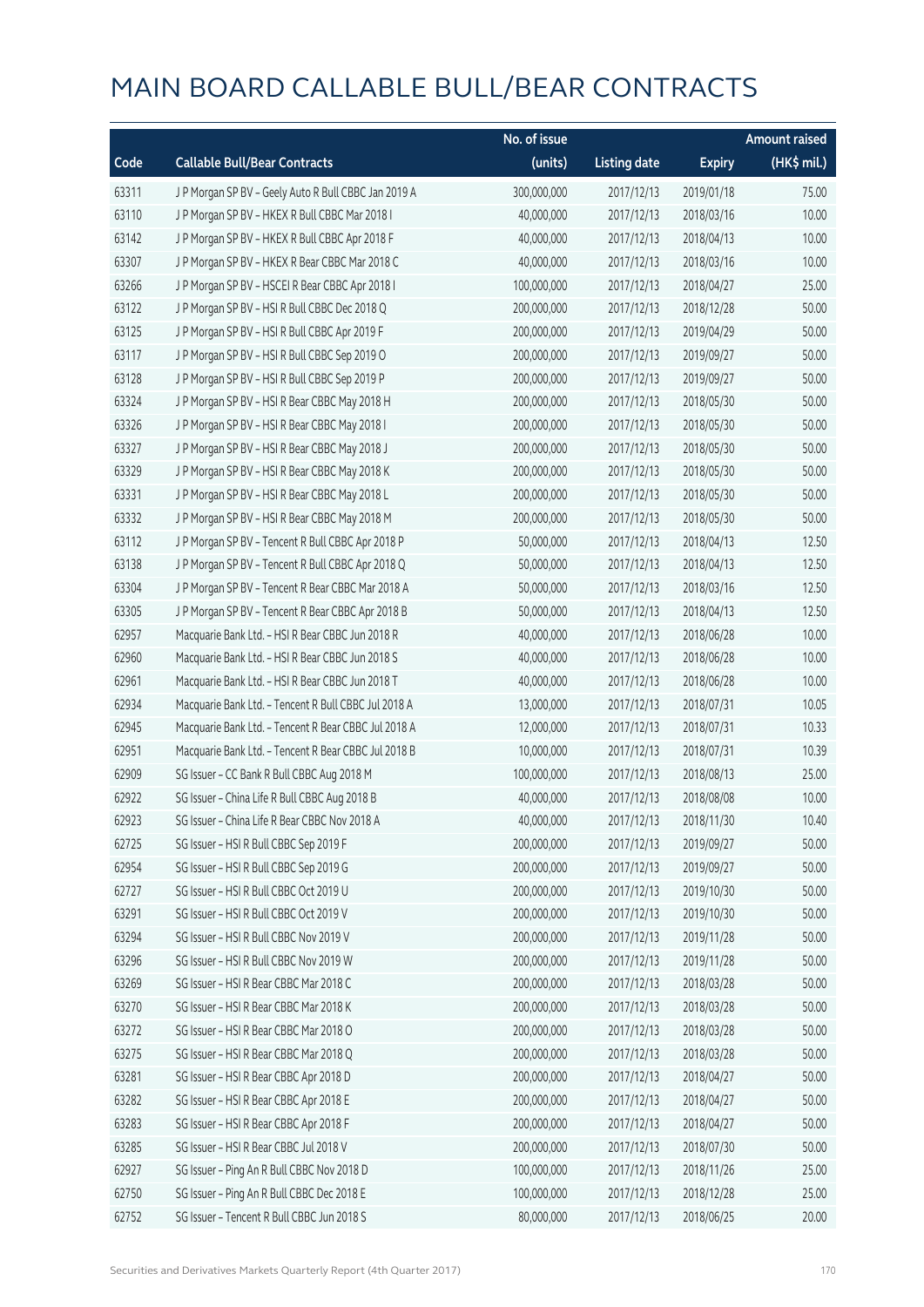|       |                                                            | No. of issue |                     |               | <b>Amount raised</b> |
|-------|------------------------------------------------------------|--------------|---------------------|---------------|----------------------|
| Code  | <b>Callable Bull/Bear Contracts</b>                        | (units)      | <b>Listing date</b> | <b>Expiry</b> | (HK\$ mil.)          |
| 62767 | SG Issuer - Tencent R Bull CBBC Sep 2018 R                 | 80,000,000   | 2017/12/13          | 2018/09/14    | 20.00                |
| 62929 | SG Issuer - Tencent R Bull CBBC Nov 2018 G                 | 80,000,000   | 2017/12/13          | 2018/11/14    | 20.00                |
| 62773 | SG Issuer - Tencent R Bull CBBC Dec 2018 B                 | 80,000,000   | 2017/12/13          | 2018/12/18    | 23.20                |
| 62754 | SG Issuer - Tencent R Bear CBBC Jun 2018 H                 | 80,000,000   | 2017/12/13          | 2018/06/28    | 20.00                |
| 63021 | UBS AG - HSI R Bull CBBC Nov 2018 B                        | 200,000,000  | 2017/12/13          | 2018/11/29    | 50.00                |
| 63029 | UBS AG - HSI R Bull CBBC Dec 2018 L                        | 250,000,000  | 2017/12/13          | 2018/12/28    | 62.50                |
| 63044 | UBS AG - HSI R Bull CBBC Dec 2018 M                        | 250,000,000  | 2017/12/13          | 2018/12/28    | 62.50                |
| 63057 | UBS AG - HSI R Bull CBBC Dec 2018 N                        | 250,000,000  | 2017/12/13          | 2018/12/28    | 62.50                |
| 63064 | UBS AG - HSI R Bull CBBC Dec 2018 P                        | 250,000,000  | 2017/12/13          | 2018/12/28    | 62.50                |
| 63065 | UBS AG - HSI R Bull CBBC Apr 2019 A                        | 200,000,000  | 2017/12/13          | 2019/04/29    | 52.00                |
| 63058 | UBS AG - HSI R Bull CBBC Apr 2019 Z                        | 250,000,000  | 2017/12/13          | 2019/04/29    | 62.50                |
| 63018 | UBS AG - HSI R Bull CBBC Aug 2019 I                        | 250,000,000  | 2017/12/13          | 2019/08/29    | 62.50                |
| 63035 | UBS AG - HSI R Bull CBBC Aug 2019 J                        | 200,000,000  | 2017/12/13          | 2019/08/29    | 50.00                |
| 63049 | UBS AG - HSI R Bull CBBC Aug 2019 K                        | 200,000,000  | 2017/12/13          | 2019/08/29    | 50.00                |
| 63045 | UBS AG - HSI R Bull CBBC Sep 2019 F                        | 200,000,000  | 2017/12/13          | 2019/09/27    | 50.00                |
| 63055 | UBS AG - HSI R Bull CBBC Sep 2019 G                        | 200,000,000  | 2017/12/13          | 2019/09/27    | 50.00                |
| 63091 | UBS AG - HSI R Bear CBBC Apr 2018 P                        | 250,000,000  | 2017/12/13          | 2018/04/27    | 62.50                |
| 63090 | UBS AG - HSI R Bear CBBC Apr 2018 Z                        | 200,000,000  | 2017/12/13          | 2018/04/27    | 50.00                |
| 63092 | UBS AG - HSI R Bear CBBC May 2018 G                        | 200,000,000  | 2017/12/13          | 2018/05/30    | 50.00                |
| 63095 | UBS AG - HSI R Bear CBBC May 2018 H                        | 200,000,000  | 2017/12/13          | 2018/05/30    | 50.00                |
| 63103 | UBS AG - HSI R Bear CBBC May 2018 I                        | 250,000,000  | 2017/12/13          | 2018/05/30    | 62.50                |
| 63037 | UBS AG - Tencent R Bull CBBC Mar 2018 I                    | 40,000,000   | 2017/12/13          | 2018/03/22    | 10.00                |
| 63043 | UBS AG - Tencent R Bull CBBC Apr 2018 S                    | 40,000,000   | 2017/12/13          | 2018/04/23    | 10.00                |
| 63036 | UBS AG - Tencent R Bull CBBC May 2018 F                    | 40,000,000   | 2017/12/13          | 2018/05/24    | 10.00                |
| 63089 | UBS AG - Tencent R Bear CBBC Jun 2018 D                    | 40,000,000   | 2017/12/13          | 2018/06/04    | 10.00                |
| 62816 | Bank Vontobel - HSI R Bull CBBC May 2018 A                 | 100,000,000  | 2017/12/13          | 2018/05/30    | 25.20                |
| 62806 | Bank Vontobel - HSI R Bear CBBC Apr 2018 C                 | 100,000,000  | 2017/12/13          | 2018/04/27    | 25.20                |
| 62808 | Bank Vontobel - HSI R Bear CBBC Apr 2018 D                 | 100,000,000  | 2017/12/13          | 2018/04/27    | 25.20                |
| 62809 | Bank Vontobel - HSI R Bear CBBC Apr 2018 E                 | 100,000,000  | 2017/12/13          | 2018/04/27    | 25.00                |
| 63348 | BNP Paribas Issuance B.V. - HSCEI R Bear CBBC Mar 2018 J   | 100,000,000  | 2017/12/14          | 2018/03/28    | 25.00                |
| 63351 | BNP Paribas Issuance B.V. - HSCEI R Bear CBBC Mar 2018 K   | 100,000,000  | 2017/12/14          | 2018/03/28    | 25.00                |
| 63362 | BNP Paribas Issuance B.V. - HSCEI R Bear CBBC Mar 2018 L   | 100,000,000  | 2017/12/14          | 2018/03/28    | 25.00                |
| 63342 | BNP Paribas Issuance B.V. - HSI R Bull CBBC Sep 2019 Q     | 250,000,000  | 2017/12/14          | 2019/09/27    | 62.50                |
| 63341 | BNP Paribas Issuance B.V. - Ping An R Bull CBBC Aug 2018 U | 200,000,000  | 2017/12/14          | 2018/08/30    | 50.00                |
| 63338 | BNP Paribas Issuance B.V. - Tencent R Bear CBBC Apr 2018 F | 50,000,000   | 2017/12/14          | 2018/04/27    | 12.50                |
| 63553 | Credit Suisse AG - HKEX R Bear CBBC Mar 2018 N             | 50,000,000   | 2017/12/14          | 2018/03/21    | 12.50                |
| 63575 | Credit Suisse AG - HSCEI R Bear CBBC Apr 2018 G            | 100,000,000  | 2017/12/14          | 2018/04/27    | 25.00                |
| 63568 | Credit Suisse AG - HSI R Bull CBBC Dec 2018 O              | 200,000,000  | 2017/12/14          | 2018/12/28    | 50.00                |
| 63543 | Credit Suisse AG - HSI R Bear CBBC Mar 2018 T              | 200,000,000  | 2017/12/14          | 2018/03/28    | 50.00                |
| 63545 | Credit Suisse AG - HSI R Bear CBBC Mar 2018 U              | 200,000,000  | 2017/12/14          | 2018/03/28    | 50.00                |
| 63548 | Credit Suisse AG - HSI R Bear CBBC Mar 2018 V              | 200,000,000  | 2017/12/14          | 2018/03/28    | 50.00                |
| 63537 | Credit Suisse AG - HSI R Bear CBBC Apr 2018 V              | 200,000,000  | 2017/12/14          | 2018/04/27    | 50.00                |
| 63544 | Credit Suisse AG - HSI R Bear CBBC May 2018 F              | 200,000,000  | 2017/12/14          | 2018/05/30    | 50.00                |
| 63562 | Credit Suisse AG - ICBC R Bull CBBC Sep 2018 R             | 70,000,000   | 2017/12/14          | 2018/09/28    | 17.50                |
| 63561 | Credit Suisse AG - Tencent R Bear CBBC Jun 2018 J          | 50,000,000   | 2017/12/14          | 2018/06/14    | 12.50                |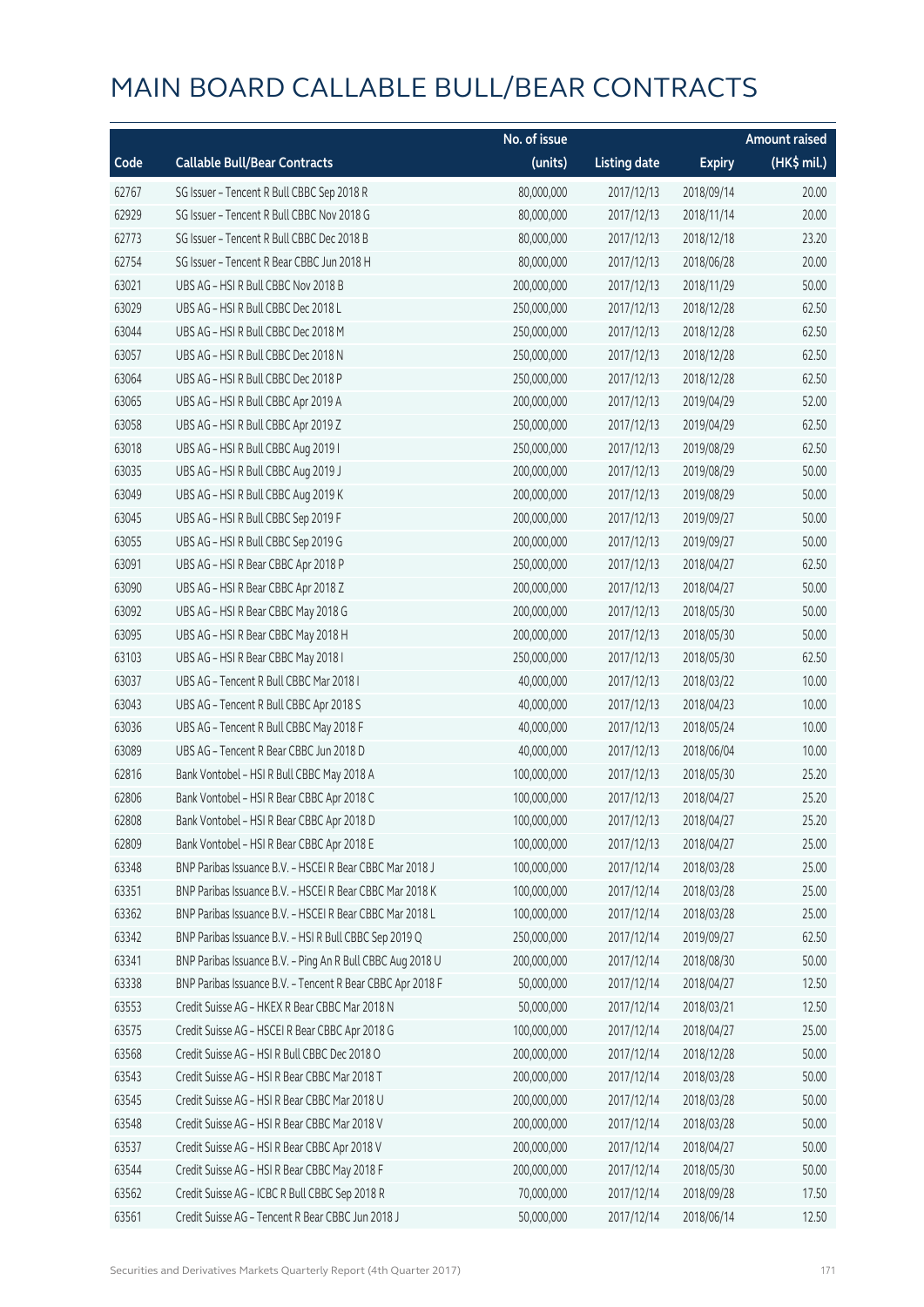|       |                                                             | No. of issue |                     |               | <b>Amount raised</b> |
|-------|-------------------------------------------------------------|--------------|---------------------|---------------|----------------------|
| Code  | <b>Callable Bull/Bear Contracts</b>                         | (units)      | <b>Listing date</b> | <b>Expiry</b> | (HK\$ mil.)          |
| 63460 | Bank of East Asia - China Mobile R Bull CBBC Aug 2018 E     | 60,000,000   | 2017/12/14          | 2018/08/15    | 15.00                |
| 63456 | Bank of East Asia - CC Bank R Bull CBBC Oct 2018 A          | 60,000,000   | 2017/12/14          | 2018/10/08    | 15.00                |
| 63454 | Bank of East Asia - Geely Auto R Bull CBBC Oct 2018 A       | 40,000,000   | 2017/12/14          | 2018/10/08    | 10.00                |
| 63459 | Bank of East Asia - Ping An R Bull CBBC Aug 2018 Q          | 16,000,000   | 2017/12/14          | 2018/08/15    | 10.40                |
| 63446 | Bank of East Asia - Tencent R Bull CBBC Oct 2018 F          | 40,000,000   | 2017/12/14          | 2018/10/08    | 10.00                |
| 63453 | Bank of East Asia - Tencent R Bull CBBC Oct 2018 G          | 40,000,000   | 2017/12/14          | 2018/10/08    | 10.00                |
| 63744 | Goldman Sachs SP (Asia) - China Life R Bull CBBC May 2018 H | 120,000,000  | 2017/12/14          | 2018/05/31    | 30.24                |
| 63741 | Goldman Sachs SP (Asia) - HKEX R Bull CBBC Jun 2018 U       | 120,000,000  | 2017/12/14          | 2018/06/25    | 30.00                |
| 63492 | Goldman Sachs SP (Asia) - HSCEI R Bear CBBC May 2018 A      | 120,000,000  | 2017/12/14          | 2018/05/30    | 30.12                |
| 63497 | Goldman Sachs SP (Asia) - HSCEI R Bear CBBC Aug 2018 A      | 120,000,000  | 2017/12/14          | 2018/08/30    | 30.12                |
| 63490 | Goldman Sachs SP (Asia) - HSI R Bull CBBC Oct 2019 A        | 200,000,000  | 2017/12/14          | 2019/10/30    | 50.20                |
| 63491 | Goldman Sachs SP (Asia) - HSI R Bull CBBC Oct 2019 B        | 200,000,000  | 2017/12/14          | 2019/10/30    | 50.20                |
| 63372 | Goldman Sachs SP (Asia) - HSI R Bear CBBC Mar 2018 L        | 200,000,000  | 2017/12/14          | 2018/03/28    | 50.00                |
| 63380 | Goldman Sachs SP (Asia) - HSI R Bear CBBC Mar 2018 M        | 200,000,000  | 2017/12/14          | 2018/03/28    | 50.00                |
| 63382 | Goldman Sachs SP (Asia) - HSI R Bear CBBC Mar 2018 N        | 200,000,000  | 2017/12/14          | 2018/03/28    | 50.00                |
| 63743 | Goldman Sachs SP (Asia) - Ping An R Bull CBBC Oct 2018 L    | 120,000,000  | 2017/12/14          | 2018/10/18    | 30.12                |
| 63729 | Goldman Sachs SP (Asia) - Tencent R Bull CBBC Sep 2018 H    | 120,000,000  | 2017/12/14          | 2018/09/18    | 30.00                |
| 63730 | Goldman Sachs SP (Asia) - Tencent R Bull CBBC Sep 2018 I    | 120,000,000  | 2017/12/14          | 2018/09/18    | 30.24                |
| 63739 | Goldman Sachs SP (Asia) - Tencent R Bull CBBC Sep 2018 J    | 120,000,000  | 2017/12/14          | 2018/09/18    | 30.24                |
| 63385 | HK Bank - AIA R Bear CBBC Sep 2018 A                        | 40,000,000   | 2017/12/14          | 2018/09/17    | 10.00                |
| 63386 | HK Bank - Country Garden R Bull CBBC Nov 2018 C             | 40,000,000   | 2017/12/14          | 2018/11/26    | 14.00                |
| 63394 | HK Bank - Evergrande R Bull CBBC Jan 2019 A                 | 100,000,000  | 2017/12/14          | 2019/01/28    | 25.00                |
| 63395 | HK Bank - HKEX R Bull CBBC Oct 2018 J                       | 50,000,000   | 2017/12/14          | 2018/10/15    | 12.50                |
| 63403 | HK Bank - HKEX R Bear CBBC Jun 2018 F                       | 40,000,000   | 2017/12/14          | 2018/06/19    | 10.00                |
| 63370 | HK Bank - HSCEI R Bear CBBC Apr 2018 H                      | 50,000,000   | 2017/12/14          | 2018/04/27    | 12.50                |
| 63367 | HK Bank - HSI R Bull CBBC Jul 2018 Z                        | 100,000,000  | 2017/12/14          | 2018/07/30    | 25.00                |
| 63364 | HK Bank - HSI R Bear CBBC Apr 2018 B                        | 100,000,000  | 2017/12/14          | 2018/04/27    | 25.00                |
| 63363 | HK Bank - HSI R Bear CBBC Apr 2018 J                        | 100,000,000  | 2017/12/14          | 2018/04/27    | 25.00                |
| 63464 | HK Bank - Ping An R Bull CBBC Oct 2018 D                    | 80,000,000   | 2017/12/14          | 2018/10/29    | 20.00                |
| 63388 | HK Bank - SUNAC R Bull CBBC Dec 2018 B                      | 100,000,000  | 2017/12/14          | 2018/12/17    | 25.00                |
| 63399 | HK Bank - Tencent R Bull CBBC Sep 2018 M                    | 60,000,000   | 2017/12/14          | 2018/09/24    | 15.00                |
| 63401 | HK Bank - Tencent R Bear CBBC Jul 2018 T                    | 50,000,000   | 2017/12/14          | 2018/07/30    | 12.50                |
| 63666 | J P Morgan SP BV - China Mobile R Bull CBBC Apr 2018 A      | 100,000,000  | 2017/12/14          | 2018/04/13    | 25.00                |
| 63674 | J P Morgan SP BV - Galaxy Ent R Bull CBBC May 2018 D        | 80,000,000   | 2017/12/14          | 2018/05/11    | 20.00                |
| 63726 | J P Morgan SP BV - HSI R Bull CBBC Dec 2018 R               | 200,000,000  | 2017/12/14          | 2018/12/28    | 50.00                |
| 63719 | J P Morgan SP BV - HSI R Bull CBBC Sep 2019 Q               | 200,000,000  | 2017/12/14          | 2019/09/27    | 50.00                |
| 63650 | J P Morgan SP BV - HSI R Bear CBBC May 2018 N               | 200,000,000  | 2017/12/14          | 2018/05/30    | 50.00                |
| 63675 | J P Morgan SP BV - HSI R Bear CBBC May 2018 O               | 200,000,000  | 2017/12/14          | 2018/05/30    | 50.00                |
| 63679 | J P Morgan SP BV - HSI R Bear CBBC May 2018 P               | 200,000,000  | 2017/12/14          | 2018/05/30    | 50.00                |
| 63701 | J P Morgan SP BV - HSI R Bear CBBC May 2018 Q               | 200,000,000  | 2017/12/14          | 2018/05/30    | 50.00                |
| 63654 | J P Morgan SP BV - Sunny Optical R Bull CBBC Apr 2018 A     | 50,000,000   | 2017/12/14          | 2018/04/13    | 12.50                |
| 63651 | J P Morgan SP BV - Tencent R Bull CBBC Apr 2018 R           | 50,000,000   | 2017/12/14          | 2018/04/13    | 12.50                |
| 63589 | Macquarie Bank Ltd. - HKEX R Bull CBBC Sep 2018 I           | 20,000,000   | 2017/12/14          | 2018/09/28    | 10.44                |
| 63631 | Macquarie Bank Ltd. - HKEX R Bull CBBC Sep 2018 J           | 20,000,000   | 2017/12/14          | 2018/09/27    | 11.02                |
| 63586 | Macquarie Bank Ltd. - Ping An R Bull CBBC Oct 2018 B        | 37,000,000   | 2017/12/14          | 2018/10/30    | 10.10                |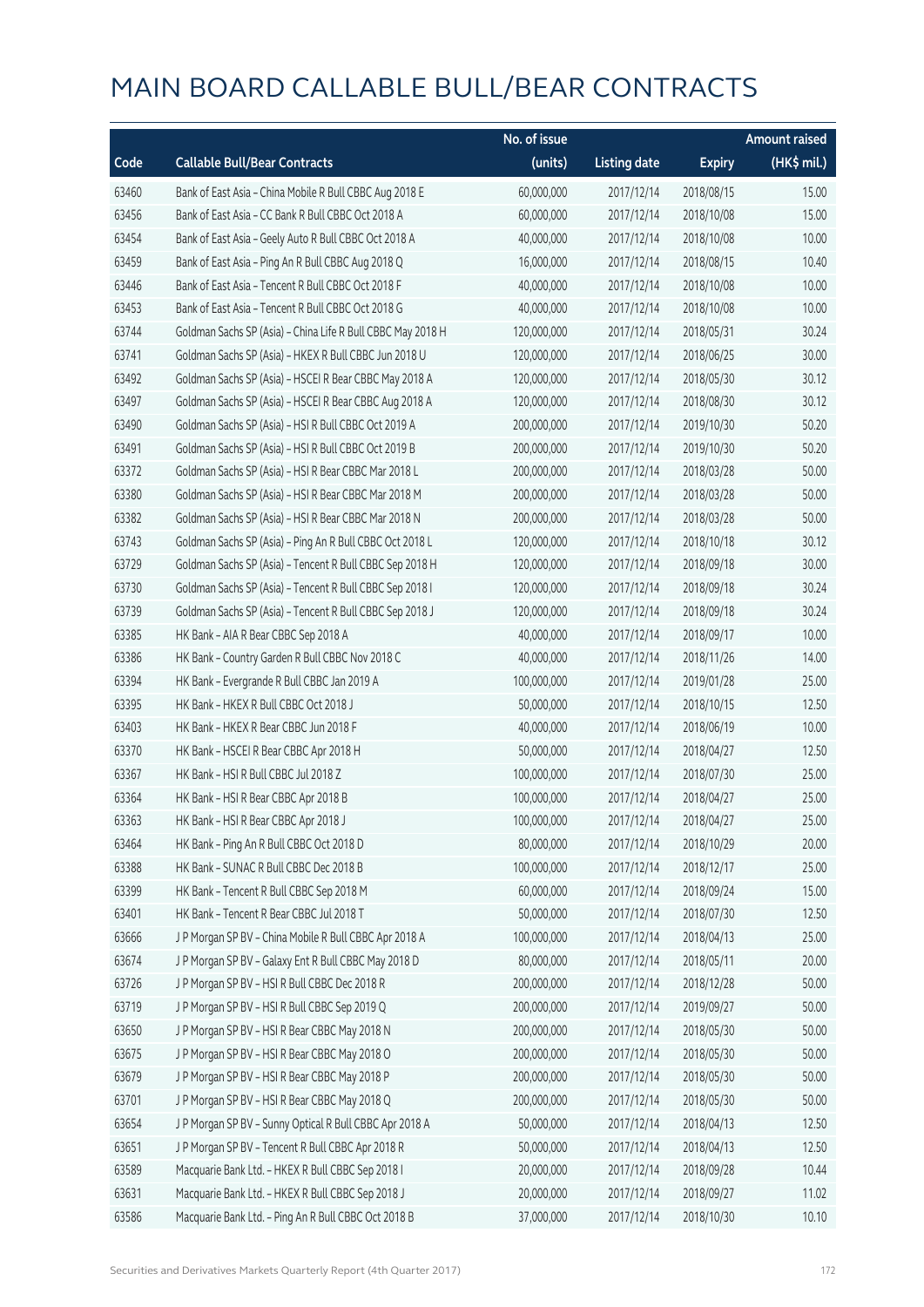|       |                                                            | No. of issue |                     |               | <b>Amount raised</b> |
|-------|------------------------------------------------------------|--------------|---------------------|---------------|----------------------|
| Code  | <b>Callable Bull/Bear Contracts</b>                        | (units)      | <b>Listing date</b> | <b>Expiry</b> | (HK\$ mil.)          |
| 63644 | Macquarie Bank Ltd. - Ping An R Bear CBBC Oct 2018 C       | 33,000,000   | 2017/12/14          | 2018/10/30    | 10.07                |
| 63643 | Macquarie Bank Ltd. - Tencent R Bear CBBC Jul 2018 C       | 11,000,000   | 2017/12/14          | 2018/07/31    | 10.14                |
| 63431 | SG Issuer - BYD Company R Bull CBBC Nov 2018 A             | 50,000,000   | 2017/12/14          | 2018/11/27    | 12.50                |
| 63432 | SG Issuer - BYD Company R Bull CBBC Dec 2018 B             | 50,000,000   | 2017/12/14          | 2018/12/12    | 12.50                |
| 63440 | SG Issuer - China Mobile R Bull CBBC Dec 2018 F            | 100,000,000  | 2017/12/14          | 2018/12/11    | 25.00                |
| 63436 | SG Issuer - Evergrande R Bull CBBC Dec 2018 C              | 40,000,000   | 2017/12/14          | 2018/12/19    | 19.40                |
| 63404 | SG Issuer - Geely Auto R Bear CBBC Dec 2018 B              | 40,000,000   | 2017/12/14          | 2018/12/13    | 14.80                |
| 63498 | SG Issuer - HKEX R Bull CBBC Sep 2018 D                    | 50,000,000   | 2017/12/14          | 2018/09/21    | 12.50                |
| 63420 | SG Issuer - HKEX R Bear CBBC Dec 2018 B                    | 50,000,000   | 2017/12/14          | 2018/12/05    | 12.50                |
| 63441 | SG Issuer - HSBC R Bull CBBC Nov 2018 G                    | 100,000,000  | 2017/12/14          | 2018/11/29    | 25.00                |
| 63535 | SG Issuer - HSI R Bull CBBC Nov 2019 X                     | 200,000,000  | 2017/12/14          | 2019/11/28    | 50.00                |
| 63518 | SG Issuer - HSI R Bear CBBC Mar 2018 L                     | 200,000,000  | 2017/12/14          | 2018/03/28    | 50.00                |
| 63521 | SG Issuer - HSI R Bear CBBC Apr 2018 K                     | 200,000,000  | 2017/12/14          | 2018/04/27    | 50.00                |
| 63524 | SG Issuer - HSI R Bear CBBC Jul 2018 W                     | 200,000,000  | 2017/12/14          | 2018/07/30    | 50.00                |
| 63529 | SG Issuer - HSI R Bear CBBC Jul 2018 X                     | 200,000,000  | 2017/12/14          | 2018/07/30    | 50.00                |
| 63530 | SG Issuer - HSI R Bear CBBC Jul 2018 Y                     | 200,000,000  | 2017/12/14          | 2018/07/30    | 50.00                |
| 63422 | SG Issuer - Ping An R Bear CBBC Nov 2018 A                 | 100,000,000  | 2017/12/14          | 2018/11/08    | 25.00                |
| 63500 | SG Issuer - SUNAC R Bull CBBC Dec 2018 B                   | 80,000,000   | 2017/12/14          | 2018/12/28    | 20.00                |
| 63502 | SG Issuer - Tencent R Bull CBBC Jul 2018 R                 | 80,000,000   | 2017/12/14          | 2018/07/20    | 20.00                |
| 63442 | SG Issuer - Tencent R Bull CBBC Dec 2018 C                 | 80,000,000   | 2017/12/14          | 2018/12/10    | 20.00                |
| 63429 | SG Issuer - Tencent R Bear CBBC Nov 2018 G                 | 80,000,000   | 2017/12/14          | 2018/11/09    | 23.20                |
| 63475 | UBS AG - HSI R Bull CBBC Dec 2018 I                        | 250,000,000  | 2017/12/14          | 2018/12/28    | 62.50                |
| 63477 | UBS AG - HSI R Bull CBBC Dec 2018 Q                        | 200,000,000  | 2017/12/14          | 2018/12/28    | 50.00                |
| 63476 | UBS AG - HSI R Bull CBBC Dec 2018 Y                        | 250,000,000  | 2017/12/14          | 2018/12/28    | 62.50                |
| 63577 | UBS AG - HSI R Bull CBBC Apr 2019 B                        | 200,000,000  | 2017/12/14          | 2019/04/29    | 50.00                |
| 63579 | UBS AG - HSI R Bull CBBC Apr 2019 E                        | 250,000,000  | 2017/12/14          | 2019/04/29    | 62.50                |
| 63471 | UBS AG - HSI R Bear CBBC May 2018 J                        | 250,000,000  | 2017/12/14          | 2018/05/30    | 62.50                |
| 63480 | UBS AG - HSI R Bear CBBC May 2018 K                        | 250,000,000  | 2017/12/14          | 2018/05/30    | 62.50                |
| 63483 | UBS AG - HSI R Bear CBBC May 2018 L                        | 250,000,000  | 2017/12/14          | 2018/05/30    | 62.50                |
| 63488 | UBS AG - HSI R Bear CBBC May 2018 M                        | 250,000,000  | 2017/12/14          | 2018/05/30    | 62.50                |
| 63484 | UBS AG - HSI R Bear CBBC Jun 2018 A                        | 250,000,000  | 2017/12/14          | 2018/06/28    | 62.50                |
| 64033 | BNP Paribas Issuance B.V. - Tencent R Bull CBBC Sep 2018 I | 50,000,000   | 2017/12/15          | 2018/09/27    | 12.50                |
| 63753 | BNP Paribas Issuance B.V. - Tencent R Bull CBBC Sep 2018 Y | 50,000,000   | 2017/12/15          | 2018/09/27    | 12.50                |
| 64032 | BNP Paribas Issuance B.V. - Tencent R Bull CBBC Sep 2018 Z | 50,000,000   | 2017/12/15          | 2018/09/27    | 12.50                |
| 63977 | Credit Suisse AG - China Mobile R Bull CBBC Jul 2018 A     | 50,000,000   | 2017/12/15          | 2018/07/27    | 12.50                |
| 63968 | Credit Suisse AG - Galaxy Ent R Bull CBBC Jun 2018 L       | 50,000,000   | 2017/12/15          | 2018/06/28    | 12.50                |
| 63980 | Credit Suisse AG - Greatwall Motor R Bull CBBC Jul 2018 D  | 40,000,000   | 2017/12/15          | 2018/07/06    | 10.00                |
| 63975 | Credit Suisse AG - HKEX R Bull CBBC Jun 2018 Z             | 50,000,000   | 2017/12/15          | 2018/06/28    | 12.50                |
| 63986 | Credit Suisse AG - HSI R Bull CBBC Dec 2018 P              | 200,000,000  | 2017/12/15          | 2018/12/28    | 50.00                |
| 63985 | Credit Suisse AG - HSI R Bull CBBC Mar 2019 K              | 200,000,000  | 2017/12/15          | 2019/03/28    | 50.00                |
| 63991 | Credit Suisse AG - HSI R Bull CBBC Mar 2019 L              | 200,000,000  | 2017/12/15          | 2019/03/28    | 50.00                |
| 63952 | Credit Suisse AG - HSI R Bear CBBC Mar 2018 A              | 200,000,000  | 2017/12/15          | 2018/03/28    | 50.00                |
| 63929 | Credit Suisse AG - HSI R Bear CBBC Mar 2018 W              | 200,000,000  | 2017/12/15          | 2018/03/28    | 50.00                |
| 63936 | Credit Suisse AG - HSI R Bear CBBC Mar 2018 Y              | 200,000,000  | 2017/12/15          | 2018/03/28    | 50.00                |
| 63964 | Credit Suisse AG - HSI R Bear CBBC May 2018 B              | 200,000,000  | 2017/12/15          | 2018/05/30    | 50.00                |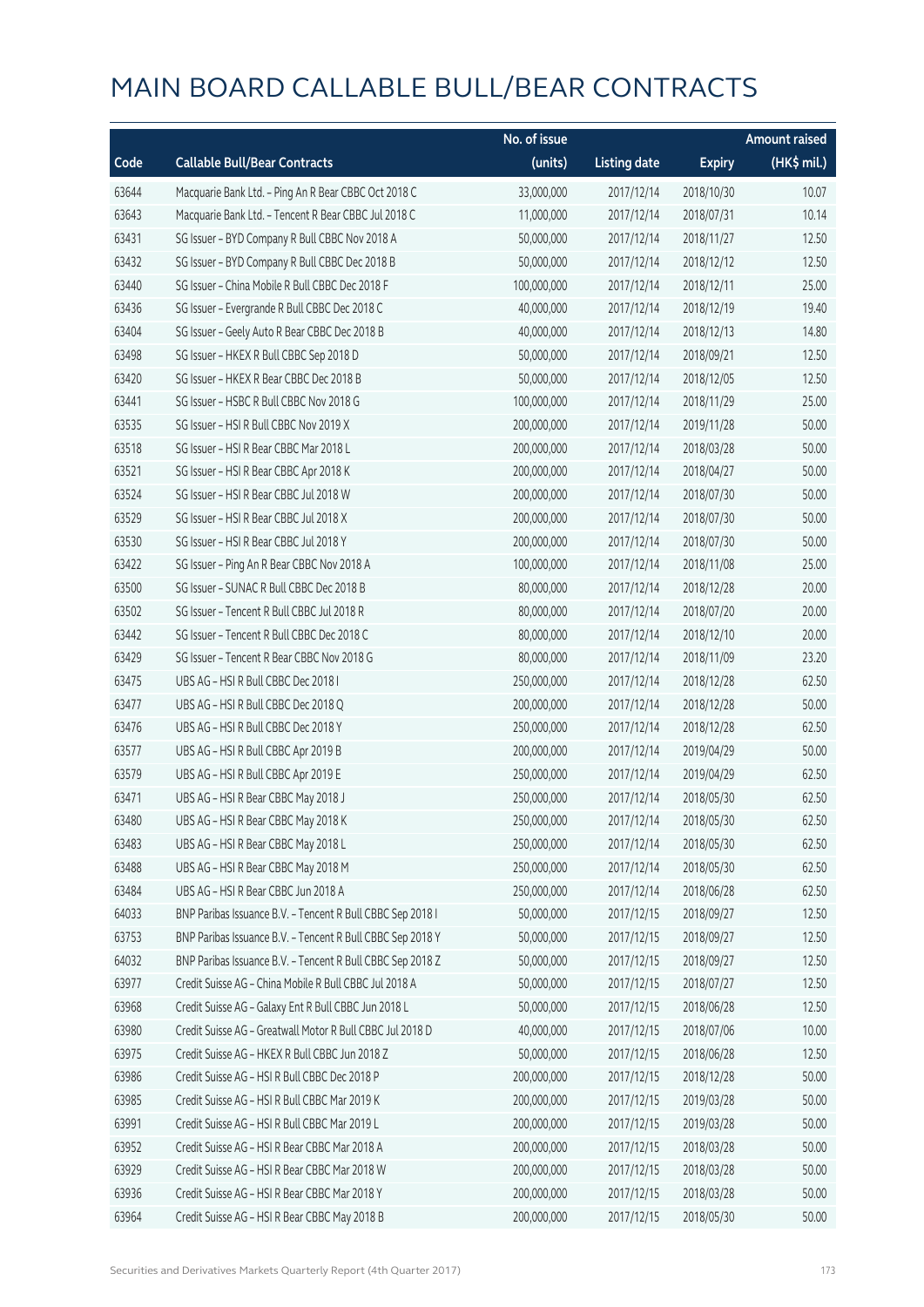|       |                                                          | No. of issue |                     |               | <b>Amount raised</b> |
|-------|----------------------------------------------------------|--------------|---------------------|---------------|----------------------|
| Code  | <b>Callable Bull/Bear Contracts</b>                      | (units)      | <b>Listing date</b> | <b>Expiry</b> | (HK\$ mil.)          |
| 63926 | Credit Suisse AG - HSI R Bear CBBC May 2018 G            | 150,000,000  | 2017/12/15          | 2018/05/30    | 37.50                |
| 63997 | Credit Suisse AG - Ping An R Bull CBBC Jun 2018 I        | 100,000,000  | 2017/12/15          | 2018/06/08    | 25.00                |
| 64002 | Credit Suisse AG - Tencent R Bull CBBC Apr 2018 T        | 50,000,000   | 2017/12/15          | 2018/04/25    | 12.50                |
| 64003 | Credit Suisse AG - Tencent R Bull CBBC Jul 2018 E        | 50,000,000   | 2017/12/15          | 2018/07/06    | 12.50                |
| 64005 | Credit Suisse AG - Tencent R Bear CBBC Jun 2018 K        | 50,000,000   | 2017/12/15          | 2018/06/22    | 12.50                |
| 63794 | Bank of East Asia - China Mobile R Bull CBBC Oct 2018 A  | 60,000,000   | 2017/12/15          | 2018/10/09    | 15.00                |
| 63800 | Bank of East Asia - China Mobile R Bull CBBC Oct 2018 B  | 60,000,000   | 2017/12/15          | 2018/10/09    | 15.00                |
| 63774 | Bank of East Asia - HKEX R Bull CBBC Oct 2018 C          | 40,000,000   | 2017/12/15          | 2018/10/09    | 10.00                |
| 63787 | Bank of East Asia - Ping An R Bull CBBC Aug 2018 R       | 16,000,000   | 2017/12/15          | 2018/08/17    | 10.40                |
| 63791 | Bank of East Asia - Ping An R Bull CBBC Aug 2018 S       | 16,000,000   | 2017/12/15          | 2018/08/17    | 10.40                |
| 63801 | Bank of East Asia - Sunny Optical R Bull CBBC Oct 2018 B | 40,000,000   | 2017/12/15          | 2018/10/09    | 10.00                |
| 63782 | Bank of East Asia - Tencent R Bull CBBC Oct 2018 H       | 40,000,000   | 2017/12/15          | 2018/10/09    | 10.00                |
| 63786 | Bank of East Asia - Tencent R Bull CBBC Oct 2018 I       | 40,000,000   | 2017/12/15          | 2018/10/09    | 10.00                |
| 64013 | Goldman Sachs SP (Asia) - HSCEI R Bull CBBC Oct 2019 A   | 200,000,000  | 2017/12/15          | 2019/10/30    | 50.00                |
| 64007 | Goldman Sachs SP (Asia) - HSI R Bull CBBC Oct 2019 C     | 200,000,000  | 2017/12/15          | 2019/10/30    | 50.20                |
| 64008 | Goldman Sachs SP (Asia) - HSI R Bull CBBC Oct 2019 D     | 200,000,000  | 2017/12/15          | 2019/10/30    | 50.00                |
| 64010 | Goldman Sachs SP (Asia) - HSI R Bull CBBC Oct 2019 E     | 200,000,000  | 2017/12/15          | 2019/10/30    | 50.00                |
| 63750 | Goldman Sachs SP (Asia) - HSI R Bear CBBC Mar 2018 O     | 200,000,000  | 2017/12/15          | 2018/03/28    | 50.00                |
| 63805 | Goldman Sachs SP (Asia) - HSI R Bear CBBC May 2018 F     | 200,000,000  | 2017/12/15          | 2018/05/30    | 50.20                |
| 63807 | Goldman Sachs SP (Asia) - HSI R Bear CBBC May 2018 G     | 200,000,000  | 2017/12/15          | 2018/05/30    | 50.20                |
| 64024 | Goldman Sachs SP (Asia) - Ping An R Bull CBBC Oct 2018 M | 120,000,000  | 2017/12/15          | 2018/10/24    | 30.00                |
| 64014 | Goldman Sachs SP (Asia) - Tencent R Bull CBBC Sep 2018 K | 120,000,000  | 2017/12/15          | 2018/09/18    | 30.00                |
| 64022 | Goldman Sachs SP (Asia) - Tencent R Bull CBBC Oct 2018 F | 120,000,000  | 2017/12/15          | 2018/10/22    | 30.00                |
| 63746 | Goldman Sachs SP (Asia) - Tencent R Bear CBBC Apr 2018 L | 120,000,000  | 2017/12/15          | 2018/04/12    | 30.00                |
| 63760 | HK Bank - AAC Tech R Bull CBBC Oct 2018 B                | 40,000,000   | 2017/12/15          | 2018/10/22    | 10.00                |
| 63772 | HK Bank - AIA R Bull CBBC Oct 2018 D                     | 80,000,000   | 2017/12/15          | 2018/10/22    | 20.00                |
| 63773 | HK Bank - Geely Auto R Bull CBBC Sep 2018 J              | 40,000,000   | 2017/12/15          | 2018/09/24    | 10.00                |
| 63765 | HK Bank - HKEX R Bull CBBC Oct 2018 K                    | 50,000,000   | 2017/12/15          | 2018/10/22    | 12.50                |
| 63758 | HK Bank - HSI R Bull CBBC Aug 2018 V                     | 100,000,000  | 2017/12/15          | 2018/08/30    | 25.00                |
| 63763 | HK Bank - HSI R Bear CBBC Apr 2018 K                     | 150,000,000  | 2017/12/15          | 2018/04/27    | 37.50                |
| 63911 | HK Bank - Ping An R Bull CBBC Nov 2018 B                 | 80,000,000   | 2017/12/15          | 2018/11/05    | 20.00                |
| 63767 | HK Bank - SUNAC R Bull CBBC Oct 2018 E                   | 100,000,000  | 2017/12/15          | 2018/10/22    | 25.00                |
| 63755 | HK Bank - Sunny Optical R Bull CBBC Sep 2018 B           | 40,000,000   | 2017/12/15          | 2018/09/10    | 10.00                |
| 63768 | HK Bank - Tencent R Bull CBBC Oct 2018 K                 | 60,000,000   | 2017/12/15          | 2018/10/15    | 15.00                |
| 63924 | HK Bank - Tencent R Bull CBBC Oct 2018 L                 | 60,000,000   | 2017/12/15          | 2018/10/15    | 15.00                |
| 64051 | J P Morgan SP BV - HSI R Bull CBBC Sep 2019 F            | 200,000,000  | 2017/12/15          | 2019/09/27    | 50.00                |
| 64049 | J P Morgan SP BV - HSI R Bull CBBC Sep 2019 R            | 200,000,000  | 2017/12/15          | 2019/09/27    | 50.00                |
| 64050 | JP Morgan SP BV - HSIR Bull CBBC Sep 2019 S              | 200,000,000  | 2017/12/15          | 2019/09/27    | 50.00                |
| 64037 | J P Morgan SP BV - HSI R Bear CBBC May 2018 R            | 200,000,000  | 2017/12/15          | 2018/05/30    | 50.00                |
| 64048 | J P Morgan SP BV - HSI R Bear CBBC Jun 2018 A            | 200,000,000  | 2017/12/15          | 2018/06/28    | 50.00                |
| 64040 | J P Morgan SP BV - Ping An R Bull CBBC Apr 2018 O        | 120,000,000  | 2017/12/15          | 2018/04/20    | 30.00                |
| 64046 | J P Morgan SP BV - Tencent R Bull CBBC Mar 2018 U        | 50,000,000   | 2017/12/15          | 2018/03/16    | 12.50                |
| 64039 | J P Morgan SP BV - Tencent R Bear CBBC Mar 2018 B        | 50,000,000   | 2017/12/15          | 2018/03/16    | 12.50                |
| 63754 | Macquarie Bank Ltd. - HSI R Bear CBBC Jul 2018 J         | 40,000,000   | 2017/12/15          | 2018/07/30    | 10.00                |
| 64053 | SG Issuer - Geely Auto R Bull CBBC Dec 2018 C            | 40,000,000   | 2017/12/15          | 2018/12/13    | 10.00                |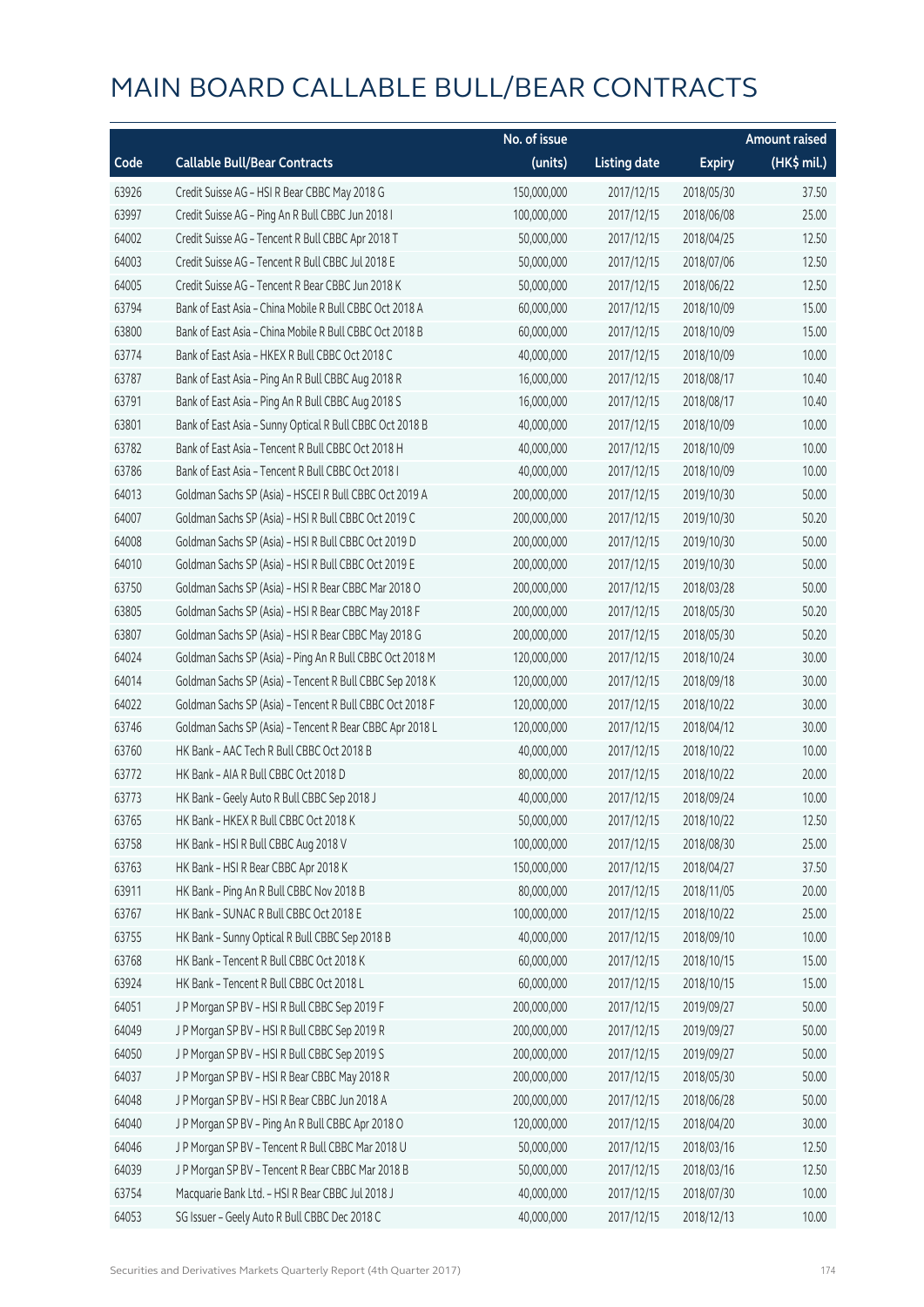|       |                                                            | No. of issue |                     |               | <b>Amount raised</b> |
|-------|------------------------------------------------------------|--------------|---------------------|---------------|----------------------|
| Code  | <b>Callable Bull/Bear Contracts</b>                        | (units)      | <b>Listing date</b> | <b>Expiry</b> | (HK\$ mil.)          |
| 63822 | SG Issuer - Galaxy Ent R Bull CBBC Aug 2018 D              | 80,000,000   | 2017/12/15          | 2018/08/08    | 20.00                |
| 64054 | SG Issuer - HKEX R Bull CBBC Jun 2018 O                    | 50,000,000   | 2017/12/15          | 2018/06/22    | 12.50                |
| 64058 | SG Issuer - HKEX R Bull CBBC Dec 2018 C                    | 50,000,000   | 2017/12/15          | 2018/12/21    | 12.50                |
| 64059 | SG Issuer - HSBC R Bull CBBC Sep 2018 O                    | 100,000,000  | 2017/12/15          | 2018/09/27    | 25.00                |
| 63896 | SG Issuer - HSI R Bull CBBC Oct 2019 W                     | 200,000,000  | 2017/12/15          | 2019/10/30    | 50.00                |
| 63898 | SG Issuer - HSI R Bull CBBC Nov 2019 Y                     | 200,000,000  | 2017/12/15          | 2019/11/28    | 50.00                |
| 63809 | SG Issuer - HSI R Bear CBBC Jul 2018 Z                     | 200,000,000  | 2017/12/15          | 2018/07/30    | 50.00                |
| 63810 | SG Issuer - HSI R Bear CBBC Aug 2018 C                     | 200,000,000  | 2017/12/15          | 2018/08/30    | 50.00                |
| 63811 | SG Issuer - HSI R Bear CBBC Aug 2018 D                     | 200,000,000  | 2017/12/15          | 2018/08/30    | 50.00                |
| 64061 | SG Issuer - Ping An R Bull CBBC Aug 2018 J                 | 100,000,000  | 2017/12/15          | 2018/08/09    | 25.00                |
| 64063 | SG Issuer - Ping An R Bull CBBC Oct 2018 K                 | 100,000,000  | 2017/12/15          | 2018/10/19    | 25.00                |
| 63830 | SG Issuer - Ping An R Bull CBBC Nov 2018 E                 | 100,000,000  | 2017/12/15          | 2018/11/29    | 25.00                |
| 64068 | SG Issuer - Tencent R Bull CBBC Jul 2018 S                 | 80,000,000   | 2017/12/15          | 2018/07/05    | 20.00                |
| 63838 | SG Issuer - Tencent R Bull CBBC Sep 2018 S                 | 80,000,000   | 2017/12/15          | 2018/09/27    | 20.00                |
| 64069 | SG Issuer - Tencent R Bull CBBC Oct 2018 G                 | 80,000,000   | 2017/12/15          | 2018/10/10    | 20.00                |
| 63845 | SG Issuer - Tencent R Bull CBBC Dec 2018 D                 | 80,000,000   | 2017/12/15          | 2018/12/11    | 20.00                |
| 63879 | UBS AG - HSI R Bull CBBC Nov 2018 E                        | 200,000,000  | 2017/12/15          | 2018/11/29    | 50.00                |
| 63881 | UBS AG - HSI R Bull CBBC Nov 2018 J                        | 250,000,000  | 2017/12/15          | 2018/11/29    | 62.50                |
| 63885 | UBS AG - HSI R Bull CBBC Nov 2018 V                        | 200,000,000  | 2017/12/15          | 2018/11/29    | 50.00                |
| 63872 | UBS AG - HSI R Bull CBBC Dec 2018 R                        | 250,000,000  | 2017/12/15          | 2018/12/28    | 62.50                |
| 63852 | UBS AG - HSI R Bear CBBC May 2018 N                        | 250,000,000  | 2017/12/15          | 2018/05/30    | 62.50                |
| 63860 | UBS AG - HSI R Bear CBBC May 2018 O                        | 250,000,000  | 2017/12/15          | 2018/05/30    | 62.50                |
| 63857 | UBS AG - HSI R Bear CBBC Jun 2018 B                        | 250,000,000  | 2017/12/15          | 2018/06/28    | 62.50                |
| 63864 | UBS AG - HSI R Bear CBBC Jun 2018 C                        | 250,000,000  | 2017/12/15          | 2018/06/28    | 62.50                |
| 63886 | UBS AG - Tencent R Bull CBBC Apr 2018 T                    | 40,000,000   | 2017/12/15          | 2018/04/27    | 10.00                |
| 63888 | UBS AG - Tencent R Bull CBBC Apr 2018 U                    | 40,000,000   | 2017/12/15          | 2018/04/18    | 10.00                |
| 64175 | BNP Paribas Issuance B.V. - HSI R Bull CBBC Sep 2019 R     | 250,000,000  | 2017/12/18          | 2019/09/27    | 62.50                |
| 64164 | BNP Paribas Issuance B.V. - Tencent R Bull CBBC Sep 2018 H | 50,000,000   | 2017/12/18          | 2018/09/27    | 12.50                |
| 64171 | BNP Paribas Issuance B.V. - Tencent R Bull CBBC Sep 2018 J | 50,000,000   | 2017/12/18          | 2018/09/27    | 12.50                |
| 64269 | Credit Suisse AG - CM Bank R Bull CBBC Nov 2018 H          | 70,000,000   | 2017/12/18          | 2018/11/16    | 17.50                |
| 64315 | Credit Suisse AG - HKEX R Bull CBBC Jun 2018 A             | 50,000,000   | 2017/12/18          | 2018/06/14    | 12.50                |
| 64263 | Credit Suisse AG - HSBC R Bull CBBC Jun 2018 E             | 100,000,000  | 2017/12/18          | 2018/06/22    | 25.00                |
| 64295 | Credit Suisse AG - HSBC R Bull CBBC Jun 2018 F             | 100,000,000  | 2017/12/18          | 2018/06/15    | 25.00                |
| 64293 | Credit Suisse AG - HSI R Bull CBBC Nov 2018 A              | 200,000,000  | 2017/12/18          | 2018/11/29    | 50.00                |
| 64281 | Credit Suisse AG - HSI R Bull CBBC Nov 2018 Z              | 200,000,000  | 2017/12/18          | 2018/11/29    | 50.00                |
| 64285 | Credit Suisse AG - HSI R Bull CBBC Dec 2018 Q              | 200,000,000  | 2017/12/18          | 2018/12/28    | 50.00                |
| 64275 | Credit Suisse AG - HSI R Bear CBBC Mar 2018 Z              | 200,000,000  | 2017/12/18          | 2018/03/28    | 50.00                |
| 64254 | Credit Suisse AG - HSI R Bear CBBC May 2018 H              | 150,000,000  | 2017/12/18          | 2018/05/30    | 37.50                |
| 64256 | Credit Suisse AG - HSI R Bear CBBC May 2018 I              | 200,000,000  | 2017/12/18          | 2018/05/30    | 50.00                |
| 64303 | Credit Suisse AG - Ping An R Bull CBBC Jun 2018 J          | 100,000,000  | 2017/12/18          | 2018/06/13    | 25.00                |
| 64306 | Credit Suisse AG - Ping An R Bull CBBC Jun 2018 K          | 100,000,000  | 2017/12/18          | 2018/06/15    | 25.00                |
| 64268 | Credit Suisse AG - Sunny Optical R Bull CBBC Apr 2018 C    | 40,000,000   | 2017/12/18          | 2018/04/13    | 10.00                |
| 64313 | Credit Suisse AG - Tencent R Bull CBBC Jul 2018 C          | 50,000,000   | 2017/12/18          | 2018/07/11    | 12.50                |
| 64311 | Credit Suisse AG - Tencent R Bull CBBC Jul 2018 F          | 50,000,000   | 2017/12/18          | 2018/07/05    | 12.50                |
| 64141 | Bank of East Asia - HKEX R Bull CBBC Oct 2018 D            | 40,000,000   | 2017/12/18          | 2018/10/10    | 10.00                |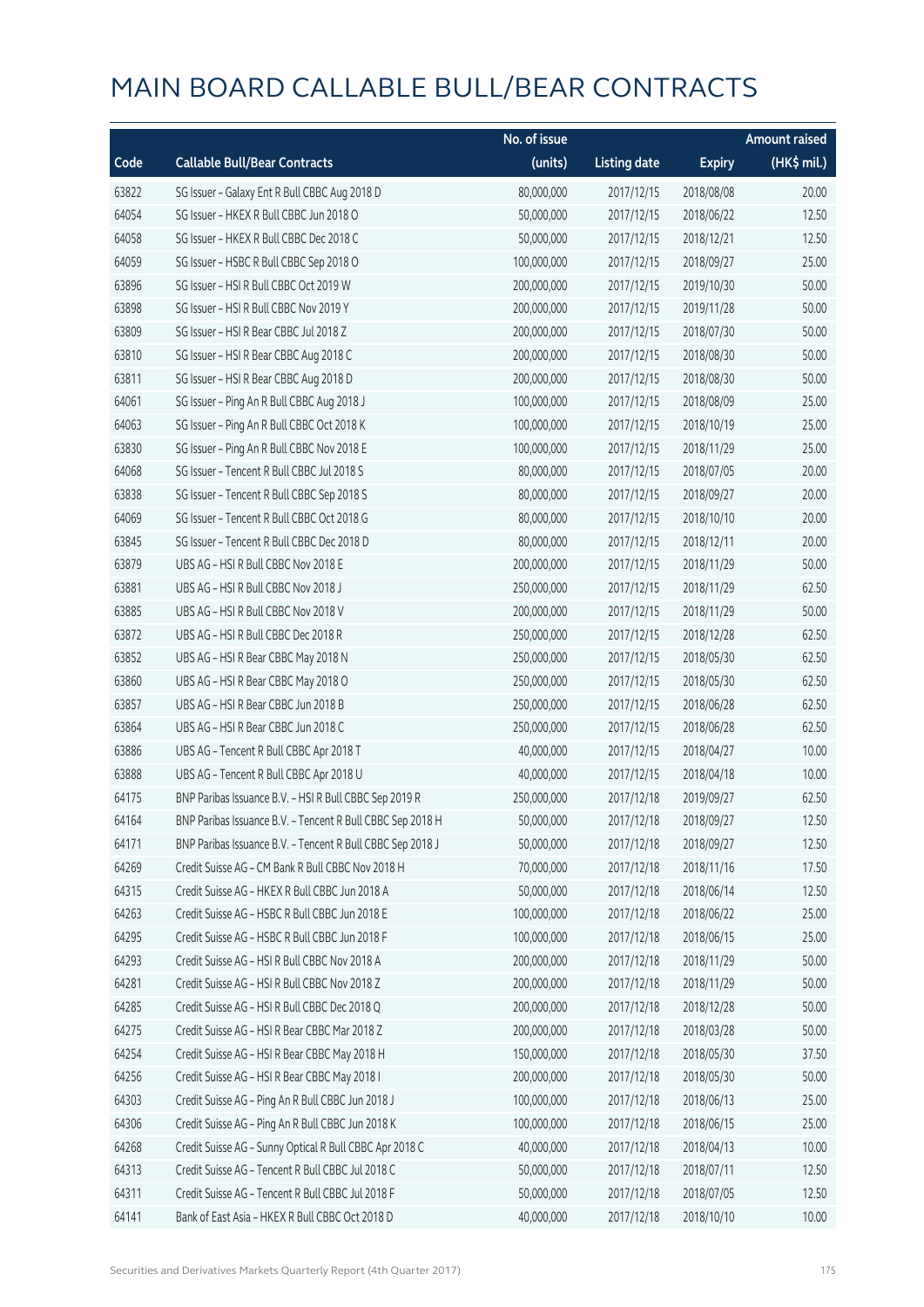|       |                                                              | No. of issue |                     |               | <b>Amount raised</b> |
|-------|--------------------------------------------------------------|--------------|---------------------|---------------|----------------------|
| Code  | <b>Callable Bull/Bear Contracts</b>                          | (units)      | <b>Listing date</b> | <b>Expiry</b> | (HK\$ mil.)          |
| 64154 | Bank of East Asia - Ping An R Bull CBBC Aug 2018 T           | 16,000,000   | 2017/12/18          | 2018/08/02    | 10.40                |
| 64159 | Bank of East Asia - Ping An R Bull CBBC Aug 2018 U           | 16,000,000   | 2017/12/18          | 2018/08/02    | 10.40                |
| 64140 | Bank of East Asia - Tencent R Bull CBBC Oct 2018 J           | 40,000,000   | 2017/12/18          | 2018/10/10    | 10.00                |
| 64155 | Bank of East Asia - Tencent R Bull CBBC Oct 2018 K           | 40,000,000   | 2017/12/18          | 2018/10/10    | 10.00                |
| 64156 | Bank of East Asia - Tencent R Bull CBBC Oct 2018 L           | 40,000,000   | 2017/12/18          | 2018/10/10    | 10.00                |
| 66828 | Goldman Sachs SP (Asia) - China Mobile R Bull CBBC Oct 2018E | 120,000,000  | 2017/12/18          | 2018/10/29    | 30.00                |
| 66884 | Goldman Sachs SP (Asia) - China Mobile R Bull CBBC Oct 2018F | 120,000,000  | 2017/12/18          | 2018/10/30    | 30.00                |
| 66941 | Goldman Sachs SP (Asia) - China Mobile R Bull CBBC Oct 2018G | 120,000,000  | 2017/12/18          | 2018/10/31    | 30.00                |
| 66655 | Goldman Sachs SP (Asia) - HKEX R Bull CBBC Jun 2018 V        | 120,000,000  | 2017/12/18          | 2018/06/28    | 30.00                |
| 66678 | Goldman Sachs SP (Asia) - HKEX R Bull CBBC Jun 2018 W        | 120,000,000  | 2017/12/18          | 2018/06/28    | 30.00                |
| 66374 | Goldman Sachs SP (Asia) - HSBC R Bull CBBC Sep 2018 P        | 120,000,000  | 2017/12/18          | 2018/09/26    | 30.00                |
| 66391 | Goldman Sachs SP (Asia) - HSBC R Bull CBBC Sep 2018 Q        | 120,000,000  | 2017/12/18          | 2018/09/27    | 30.00                |
| 66449 | Goldman Sachs SP (Asia) - HSBC R Bull CBBC Sep 2018 R        | 120,000,000  | 2017/12/18          | 2018/09/28    | 30.00                |
| 64318 | Goldman Sachs SP (Asia) - HSI R Bull CBBC Oct 2019 F         | 200,000,000  | 2017/12/18          | 2019/10/30    | 50.00                |
| 64319 | Goldman Sachs SP (Asia) - HSI R Bull CBBC Oct 2019 G         | 200,000,000  | 2017/12/18          | 2019/10/30    | 50.00                |
| 64070 | Goldman Sachs SP (Asia) - HSI R Bear CBBC May 2018 H         | 200,000,000  | 2017/12/18          | 2018/05/30    | 50.00                |
| 64078 | Goldman Sachs SP (Asia) - HSI R Bear CBBC May 2018 I         | 200,000,000  | 2017/12/18          | 2018/05/30    | 50.20                |
| 66575 | Goldman Sachs SP (Asia) - Ping An R Bull CBBC Oct 2018 N     | 120,000,000  | 2017/12/18          | 2018/10/22    | 30.00                |
| 66625 | Goldman Sachs SP (Asia) - Ping An R Bull CBBC Oct 2018 O     | 120,000,000  | 2017/12/18          | 2018/10/22    | 30.00                |
| 66055 | Goldman Sachs SP (Asia) - Tencent R Bull CBBC Mar 2018 Q     | 120,000,000  | 2017/12/18          | 2018/03/29    | 30.00                |
| 66116 | Goldman Sachs SP (Asia) - Tencent R Bull CBBC Mar 2018 T     | 120,000,000  | 2017/12/18          | 2018/03/29    | 30.00                |
| 66119 | Goldman Sachs SP (Asia) - Tencent R Bull CBBC Mar 2018 V     | 120,000,000  | 2017/12/18          | 2018/03/28    | 30.00                |
| 66231 | Goldman Sachs SP (Asia) - Tencent R Bull CBBC Mar 2018 X     | 120,000,000  | 2017/12/18          | 2018/03/28    | 30.00                |
| 66118 | Goldman Sachs SP (Asia) - Tencent R Bear CBBC Mar 2018 G     | 80,000,000   | 2017/12/18          | 2018/03/27    | 20.00                |
| 66239 | Goldman Sachs SP (Asia) - Tencent R Bear CBBC Mar 2018 K     | 80,000,000   | 2017/12/18          | 2018/03/27    | 20.00                |
| 64120 | HK Bank - AAC Tech R Bull CBBC Nov 2018 A                    | 40,000,000   | 2017/12/18          | 2018/11/05    | 10.00                |
| 64119 | HK Bank - CPIC R Bull CBBC Sep 2018 C                        | 80,000,000   | 2017/12/18          | 2018/09/24    | 20.00                |
| 64108 | HK Bank - Geely Auto R Bull CBBC Sep 2018 K                  | 40,000,000   | 2017/12/18          | 2018/09/10    | 10.00                |
| 64176 | HK Bank - Galaxy Ent R Bull CBBC Oct 2018 C                  | 80,000,000   | 2017/12/18          | 2018/10/29    | 20.00                |
| 64100 | HK Bank - HKEX R Bull CBBC Oct 2018 L                        | 50,000,000   | 2017/12/18          | 2018/10/08    | 12.50                |
| 64110 | HK Bank - HSI R Bull CBBC Aug 2018 W                         | 150,000,000  | 2017/12/18          | 2018/08/30    | 37.50                |
| 64109 | HK Bank - HSI R Bear CBBC Apr 2018 N                         | 100,000,000  | 2017/12/18          | 2018/04/27    | 25.00                |
| 64187 | HK Bank - Ping An R Bull CBBC Nov 2018 C                     | 80,000,000   | 2017/12/18          | 2018/11/12    | 20.00                |
| 64118 | HK Bank - Tencent R Bull CBBC Oct 2018 M                     | 60,000,000   | 2017/12/18          | 2018/10/29    | 18.00                |
| 64191 | HK Bank - Tencent R Bull CBBC Nov 2018 J                     | 60,000,000   | 2017/12/18          | 2018/11/05    | 15.00                |
| 64391 | J P Morgan SP BV - AIA R Bull CBBC Jun 2018 D                | 100,000,000  | 2017/12/18          | 2018/06/08    | 25.00                |
| 64377 | J P Morgan SP BV - Geely Auto R Bull CBBC Apr 2018 C         | 40,000,000   | 2017/12/18          | 2018/04/13    | 11.60                |
| 64399 | J P Morgan SP BV - Galaxy Ent R Bull CBBC May 2018 E         | 80,000,000   | 2017/12/18          | 2018/05/18    | 20.00                |
| 64398 | J P Morgan SP BV - HKEX R Bull CBBC Apr 2018 G               | 50,000,000   | 2017/12/18          | 2018/04/13    | 12.50                |
| 64378 | J P Morgan SP BV - HSBC R Bear CBBC Apr 2018 A               | 100,000,000  | 2017/12/18          | 2018/04/20    | 25.00                |
| 64461 | J P Morgan SP BV - HSI R Bull CBBC Sep 2019 L                | 200,000,000  | 2017/12/18          | 2019/09/27    | 50.00                |
| 64491 | J P Morgan SP BV - HSI R Bull CBBC Sep 2019 M                | 200,000,000  | 2017/12/18          | 2019/09/27    | 50.00                |
| 64473 | J P Morgan SP BV - HSI R Bull CBBC Sep 2019 T                | 200,000,000  | 2017/12/18          | 2019/09/27    | 50.00                |
| 64725 | J P Morgan SP BV - HSI R Bear CBBC Jun 2018 B                | 200,000,000  | 2017/12/18          | 2018/06/28    | 50.00                |
| 64376 | J P Morgan SP BV - Ping An R Bull CBBC Apr 2018 P            | 120,000,000  | 2017/12/18          | 2018/04/13    | 30.00                |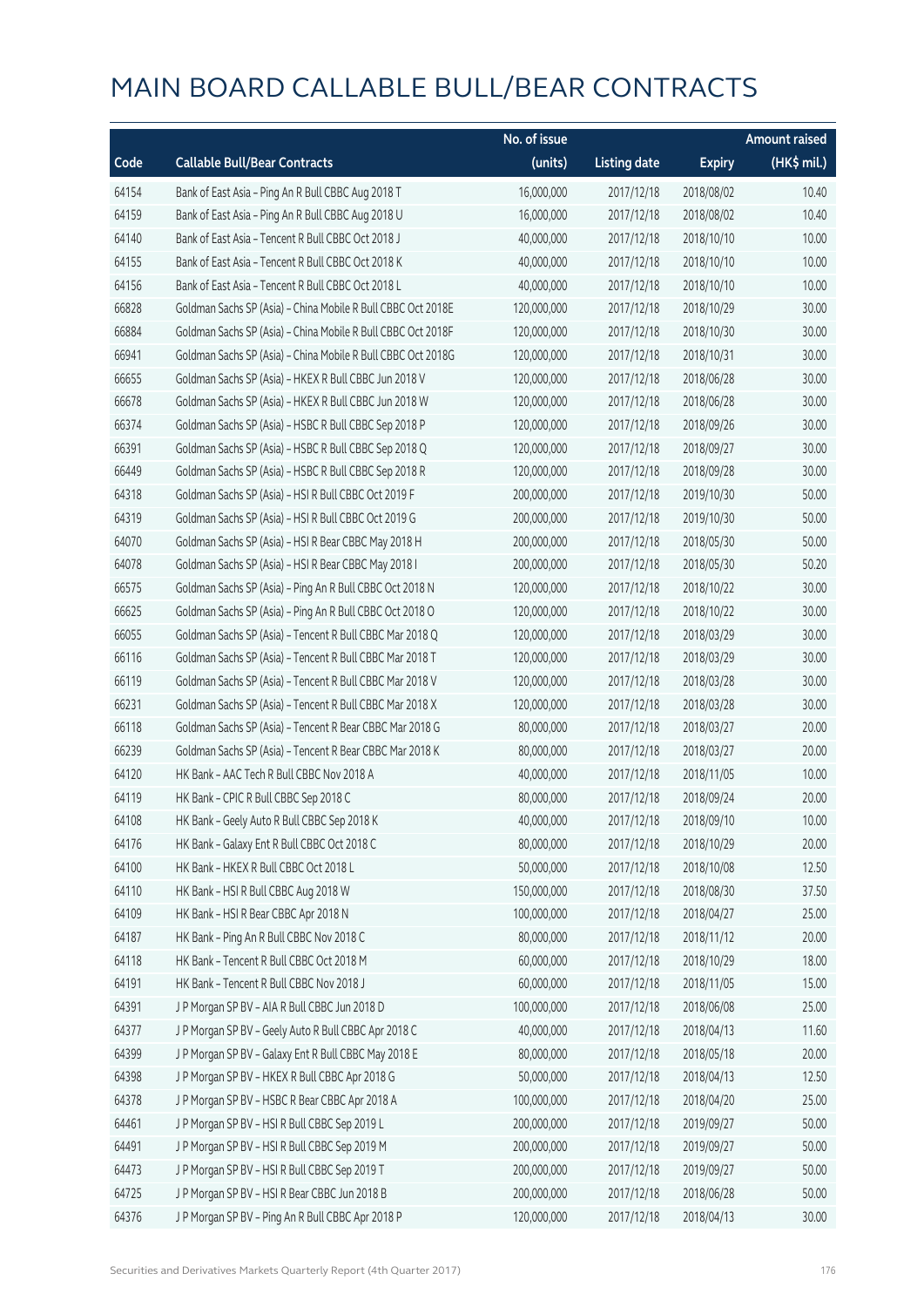|       |                                                         | No. of issue |                     |               | <b>Amount raised</b>  |
|-------|---------------------------------------------------------|--------------|---------------------|---------------|-----------------------|
| Code  | <b>Callable Bull/Bear Contracts</b>                     | (units)      | <b>Listing date</b> | <b>Expiry</b> | $(HK\frac{1}{2}mil.)$ |
| 64453 | J P Morgan SP BV - Sunny Optical R Bull CBBC Apr 2018 B | 50,000,000   | 2017/12/18          | 2018/04/13    | 12.50                 |
| 64354 | J P Morgan SP BV - Tencent R Bull CBBC Apr 2018 S       | 50,000,000   | 2017/12/18          | 2018/04/20    | 12.50                 |
| 64364 | J P Morgan SP BV - Tencent R Bull CBBC Apr 2018 T       | 50,000,000   | 2017/12/18          | 2018/04/13    | 12.50                 |
| 64366 | J P Morgan SP BV - Tencent R Bull CBBC Apr 2018 U       | 50,000,000   | 2017/12/18          | 2018/04/13    | 12.50                 |
| 64335 | JP Morgan SP BV - Tencent R Bear CBBC Apr 2018 E        | 50,000,000   | 2017/12/18          | 2018/04/13    | 12.50                 |
| 64351 | JP Morgan SP BV - Tencent R Bear CBBC Apr 2018 F        | 50,000,000   | 2017/12/18          | 2018/04/13    | 12.50                 |
| 64127 | Macquarie Bank Ltd. - Ping An R Bull CBBC Nov 2018 A    | 33,000,000   | 2017/12/18          | 2018/11/29    | 10.23                 |
| 64133 | Macquarie Bank Ltd. - Tencent R Bull CBBC Jul 2018 B    | 12,000,000   | 2017/12/18          | 2018/07/31    | 10.06                 |
| 64136 | Macquarie Bank Ltd. - Tencent R Bull CBBC Jul 2018 C    | 13,000,000   | 2017/12/18          | 2018/07/31    | 10.35                 |
| 64139 | Macquarie Bank Ltd. - Tencent R Bear CBBC Jul 2018 D    | 12,000,000   | 2017/12/18          | 2018/07/31    | 10.88                 |
| 64803 | SG Issuer - HSBC R Bull CBBC Aug 2018 A                 | 100,000,000  | 2017/12/18          | 2018/08/27    | 25.00                 |
| 64079 | SG Issuer - HSBC R Bull CBBC Dec 2018 B                 | 100,000,000  | 2017/12/18          | 2018/12/28    | 25.00                 |
| 65708 | SG Issuer - HSI R Bull CBBC Nov 2019 J                  | 200,000,000  | 2017/12/18          | 2019/11/28    | 50.00                 |
| 65626 | SG Issuer - HSI R Bull CBBC Nov 2019 Z                  | 200,000,000  | 2017/12/18          | 2019/11/28    | 50.00                 |
| 65770 | SG Issuer - HSI R Bull CBBC Dec 2019 H                  | 200,000,000  | 2017/12/18          | 2019/12/30    | 50.00                 |
| 65874 | SG Issuer - HSI R Bull CBBC Dec 2019 I                  | 200,000,000  | 2017/12/18          | 2019/12/30    | 50.00                 |
| 65887 | SG Issuer - HSI R Bull CBBC Dec 2019 J                  | 200,000,000  | 2017/12/18          | 2019/12/30    | 50.00                 |
| 65584 | SG Issuer - HSI R Bear CBBC Apr 2018 L                  | 200,000,000  | 2017/12/18          | 2018/04/27    | 50.00                 |
| 65591 | SG Issuer - HSI R Bear CBBC Aug 2018 E                  | 200,000,000  | 2017/12/18          | 2018/08/30    | 50.00                 |
| 64865 | SG Issuer - Ping An R Bull CBBC Jun 2018 F              | 100,000,000  | 2017/12/18          | 2018/06/15    | 25.00                 |
| 64081 | SG Issuer - Ping An R Bull CBBC Nov 2018 F              | 100,000,000  | 2017/12/18          | 2018/11/16    | 25.00                 |
| 64979 | SG Issuer - Ping An R Bull CBBC Nov 2018 G              | 100,000,000  | 2017/12/18          | 2018/11/21    | 25.00                 |
| 64082 | SG Issuer - Sunny Optical R Bull CBBC Dec 2018 D        | 40,000,000   | 2017/12/18          | 2018/12/14    | 10.00                 |
| 65401 | SG Issuer - Tencent R Bull CBBC Jun 2018 T              | 80,000,000   | 2017/12/18          | 2018/06/25    | 20.00                 |
| 64084 | SG Issuer - Tencent R Bull CBBC Aug 2018 R              | 80,000,000   | 2017/12/18          | 2018/08/03    | 20.00                 |
| 65431 | SG Issuer - Tencent R Bull CBBC Aug 2018 S              | 80,000,000   | 2017/12/18          | 2018/08/07    | 20.00                 |
| 64085 | SG Issuer - Tencent R Bull CBBC Dec 2018 E              | 80,000,000   | 2017/12/18          | 2018/12/11    | 20.00                 |
| 64087 | SG Issuer - Tencent R Bear CBBC Dec 2018 J              | 80,000,000   | 2017/12/18          | 2018/12/13    | 20.00                 |
| 64194 | UBS AG - Galaxy Ent R Bull CBBC Jun 2018 D              | 40,000,000   | 2017/12/18          | 2018/06/05    | 10.00                 |
| 64195 | UBS AG - HKEX R Bull CBBC Jun 2018 I                    | 50,000,000   | 2017/12/18          | 2018/06/25    | 12.50                 |
| 64192 | UBS AG - HSBC R Bull CBBC Jul 2018 G                    | 100,000,000  | 2017/12/18          | 2018/07/30    | 25.00                 |
| 64242 | UBS AG - HSI R Bull CBBC Dec 2018 C                     | 200,000,000  | 2017/12/18          | 2018/12/28    | 50.00                 |
| 64244 | UBS AG - HSI R Bull CBBC Apr 2019 F                     | 200,000,000  | 2017/12/18          | 2019/04/29    | 50.00                 |
| 64246 | UBS AG - HSI R Bull CBBC Apr 2019 H                     | 250,000,000  | 2017/12/18          | 2019/04/29    | 62.50                 |
| 64235 | UBS AG - HSI R Bull CBBC Sep 2019 H                     | 250,000,000  | 2017/12/18          | 2019/09/27    | 62.50                 |
| 64220 | UBS AG - HSI R Bear CBBC Jun 2018 D                     | 250,000,000  | 2017/12/18          | 2018/06/28    | 62.50                 |
| 64209 | UBS AG - Ping An R Bull CBBC Jun 2018 B                 | 50,000,000   | 2017/12/18          | 2018/06/11    | 12.50                 |
| 64248 | UBS AG - Tencent R Bull CBBC Apr 2018 V                 | 40,000,000   | 2017/12/18          | 2018/04/11    | 10.00                 |
| 64252 | UBS AG - Tencent R Bull CBBC Apr 2018 W                 | 40,000,000   | 2017/12/18          | 2018/04/09    | 10.00                 |
| 64249 | UBS AG - Tencent R Bull CBBC May 2018 G                 | 40,000,000   | 2017/12/18          | 2018/05/21    | 10.00                 |
| 64247 | UBS AG - Tencent R Bear CBBC Apr 2018 P                 | 40,000,000   | 2017/12/18          | 2018/04/13    | 10.00                 |
| 64210 | UBS AG - Tencent R Bear CBBC Jun 2018 E                 | 40,000,000   | 2017/12/18          | 2018/06/19    | 10.00                 |
| 67200 | BNP Paribas Issuance B.V. - HSI R Bear CBBC May 2018 G  | 250,000,000  | 2017/12/19          | 2018/05/30    | 62.50                 |
| 67204 | BNP Paribas Issuance B.V. - HSI R Bear CBBC May 2018 H  | 250,000,000  | 2017/12/19          | 2018/05/30    | 62.50                 |
| 67736 | Credit Suisse AG - Geely Auto R Bull CBBC Apr 2018 J    | 40,000,000   | 2017/12/19          | 2018/04/18    | 10.00                 |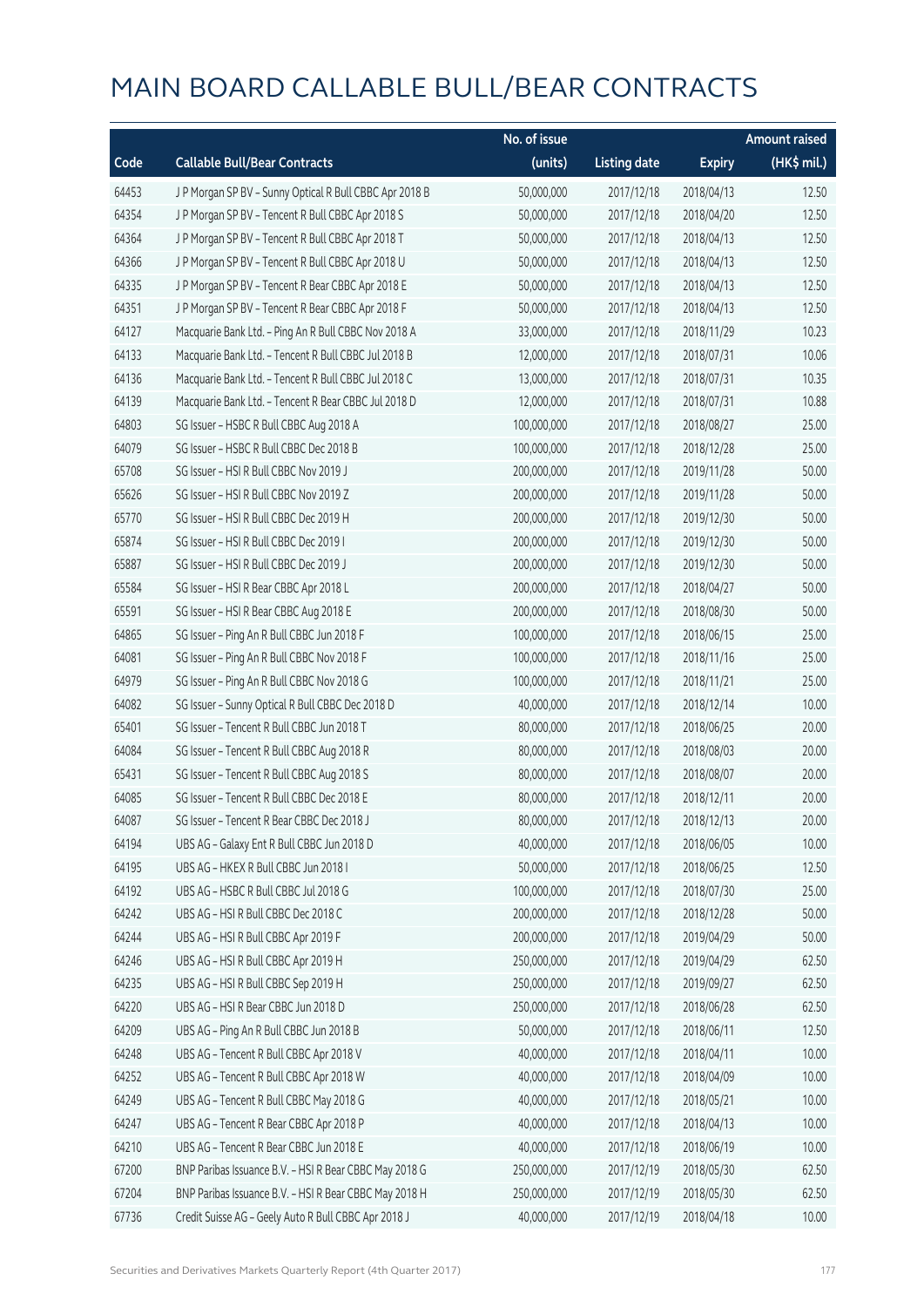|       |                                                              | No. of issue |                     |               | <b>Amount raised</b> |
|-------|--------------------------------------------------------------|--------------|---------------------|---------------|----------------------|
| Code  | <b>Callable Bull/Bear Contracts</b>                          | (units)      | <b>Listing date</b> | <b>Expiry</b> | (HK\$ mil.)          |
| 67670 | Credit Suisse AG - HSBC R Bull CBBC Jun 2018 G               | 100,000,000  | 2017/12/19          | 2018/06/13    | 25.00                |
| 67614 | Credit Suisse AG - HSI R Bull CBBC Mar 2019 M                | 200,000,000  | 2017/12/19          | 2019/03/28    | 50.00                |
| 67666 | Credit Suisse AG - HSI R Bull CBBC Mar 2019 N                | 200,000,000  | 2017/12/19          | 2019/03/28    | 50.00                |
| 67700 | Credit Suisse AG - HSI R Bull CBBC Mar 2019 O                | 200,000,000  | 2017/12/19          | 2019/03/28    | 50.00                |
| 67730 | Credit Suisse AG - HSI R Bear CBBC Mar 2018 B                | 200,000,000  | 2017/12/19          | 2018/03/28    | 50.00                |
| 67669 | Credit Suisse AG - Ping An R Bull CBBC Jun 2018 L            | 100,000,000  | 2017/12/19          | 2018/06/28    | 25.00                |
| 67681 | Credit Suisse AG - Tencent R Bull CBBC Apr 2018 U            | 50,000,000   | 2017/12/19          | 2018/04/20    | 12.50                |
| 67693 | Credit Suisse AG - Tencent R Bull CBBC Apr 2018 V            | 50,000,000   | 2017/12/19          | 2018/04/26    | 12.50                |
| 67988 | Goldman Sachs SP (Asia) - China Mobile R Bull CBBC Jun 2018A | 120,000,000  | 2017/12/19          | 2018/06/28    | 30.00                |
| 68036 | Goldman Sachs SP (Asia) - China Mobile R Bull CBBC Jun 2018B | 120,000,000  | 2017/12/19          | 2018/06/28    | 30.00                |
| 67987 | Goldman Sachs SP (Asia) - China Life R Bull CBBC May 2018 I  | 80,000,000   | 2017/12/19          | 2018/05/28    | 20.00                |
| 66947 | Goldman Sachs SP (Asia) - HSI R Bull CBBC Sep 2019 Y         | 200,000,000  | 2017/12/19          | 2019/09/27    | 50.00                |
| 67860 | Goldman Sachs SP (Asia) - HSI R Bull CBBC Sep 2019 Z         | 200,000,000  | 2017/12/19          | 2019/09/27    | 50.00                |
| 66943 | Goldman Sachs SP (Asia) - HSI R Bear CBBC May 2018 J         | 200,000,000  | 2017/12/19          | 2018/05/30    | 50.00                |
| 67863 | Goldman Sachs SP (Asia) - HSI R Bear CBBC May 2018 K         | 200,000,000  | 2017/12/19          | 2018/05/30    | 50.00                |
| 66970 | Goldman Sachs SP (Asia) - Ping An R Bull CBBC Oct 2018 P     | 120,000,000  | 2017/12/19          | 2018/10/22    | 30.00                |
| 67986 | Goldman Sachs SP (Asia) - Ping An R Bull CBBC Oct 2018 Q     | 120,000,000  | 2017/12/19          | 2018/10/23    | 30.00                |
| 66967 | Goldman Sachs SP (Asia) - Tencent R Bull CBBC Mar 2018 S     | 120,000,000  | 2017/12/19          | 2018/03/29    | 30.00                |
| 67973 | Goldman Sachs SP (Asia) - Tencent R Bull CBBC Mar 2018 U     | 120,000,000  | 2017/12/19          | 2018/03/26    | 30.00                |
| 67981 | Goldman Sachs SP (Asia) - Tencent R Bear CBBC Mar 2018 D     | 80,000,000   | 2017/12/19          | 2018/03/27    | 20.00                |
| 67985 | Goldman Sachs SP (Asia) - Tencent R Bear CBBC Mar 2018 J     | 80,000,000   | 2017/12/19          | 2018/03/27    | 20.00                |
| 67221 | HK Bank - China Mobile R Bull CBBC Oct 2018 C                | 50,000,000   | 2017/12/19          | 2018/10/22    | 12.50                |
| 67219 | HK Bank - China Life R Bull CBBC Aug 2018 F                  | 40,000,000   | 2017/12/19          | 2018/08/20    | 10.00                |
| 67297 | HK Bank - HKEX R Bull CBBC Jul 2018 B                        | 50,000,000   | 2017/12/19          | 2018/07/03    | 12.50                |
| 67256 | HK Bank - HSCEI R Bull CBBC Aug 2018 C                       | 60,000,000   | 2017/12/19          | 2018/08/30    | 15.00                |
| 67222 | HK Bank - HSI R Bull CBBC Aug 2018 X                         | 100,000,000  | 2017/12/19          | 2018/08/30    | 25.00                |
| 67268 | HK Bank - Tencent R Bull CBBC Jul 2018 T                     | 60,000,000   | 2017/12/19          | 2018/07/16    | 15.00                |
| 68086 | J P Morgan SP BV - CC Bank R Bull CBBC Apr 2018 A            | 180,000,000  | 2017/12/19          | 2018/04/13    | 45.00                |
| 68121 | J P Morgan SP BV - CC Bank R Bull CBBC Apr 2018 B            | 180,000,000  | 2017/12/19          | 2018/04/20    | 45.00                |
| 68041 | J P Morgan SP BV - HSI R Bull CBBC Dec 2018 C                | 200,000,000  | 2017/12/19          | 2018/12/28    | 50.00                |
| 68037 | J P Morgan SP BV - HSI R Bull CBBC Sep 2019 K                | 200,000,000  | 2017/12/19          | 2019/09/27    | 50.00                |
| 68137 | J P Morgan SP BV - ICBC R Bull CBBC Jun 2018 A               | 180,000,000  | 2017/12/19          | 2018/06/08    | 45.00                |
| 68125 | J P Morgan SP BV - Ping An R Bull CBBC Apr 2018 Q            | 120,000,000  | 2017/12/19          | 2018/04/13    | 30.00                |
| 68077 | J P Morgan SP BV - Tencent R Bull CBBC Apr 2018 V            | 50,000,000   | 2017/12/19          | 2018/04/20    | 12.50                |
| 68084 | J P Morgan SP BV - Tencent R Bull CBBC Apr 2018 W            | 50,000,000   | 2017/12/19          | 2018/04/13    | 12.50                |
| 68134 | J P Morgan SP BV - Tencent R Bear CBBC Apr 2018 G            | 50,000,000   | 2017/12/19          | 2018/04/13    | 12.50                |
| 68135 | J P Morgan SP BV - Tencent R Bear CBBC Apr 2018 I            | 50,000,000   | 2017/12/19          | 2018/04/13    | 12.50                |
| 67756 | Macquarie Bank Ltd. - HKEX R Bull CBBC Sep 2018 K            | 20,000,000   | 2017/12/19          | 2018/09/26    | 10.16                |
| 67779 | Macquarie Bank Ltd. - HKEX R Bull CBBC Sep 2018 L            | 20,000,000   | 2017/12/19          | 2018/09/26    | 10.20                |
| 67742 | Macquarie Bank Ltd. - Ping An R Bear CBBC Nov 2018 B         | 30,000,000   | 2017/12/19          | 2018/11/29    | 10.05                |
| 67807 | Macquarie Bank Ltd. - Tencent R Bear CBBC Jun 2018 U         | 12,300,000   | 2017/12/19          | 2018/06/29    | 10.04                |
| 67018 | SG Issuer - CC Bank R Bull CBBC Dec 2018 A                   | 100,000,000  | 2017/12/19          | 2018/12/05    | 25.00                |
| 67053 | SG Issuer - HKEX R Bull CBBC Dec 2018 D                      | 50,000,000   | 2017/12/19          | 2018/12/12    | 12.50                |
| 67942 | SG Issuer - HSI R Bull CBBC Nov 2019 K                       | 200,000,000  | 2017/12/19          | 2019/11/28    | 50.00                |
| 67955 | SG Issuer - HSI R Bull CBBC Dec 2019 K                       | 200,000,000  | 2017/12/19          | 2019/12/30    | 50.00                |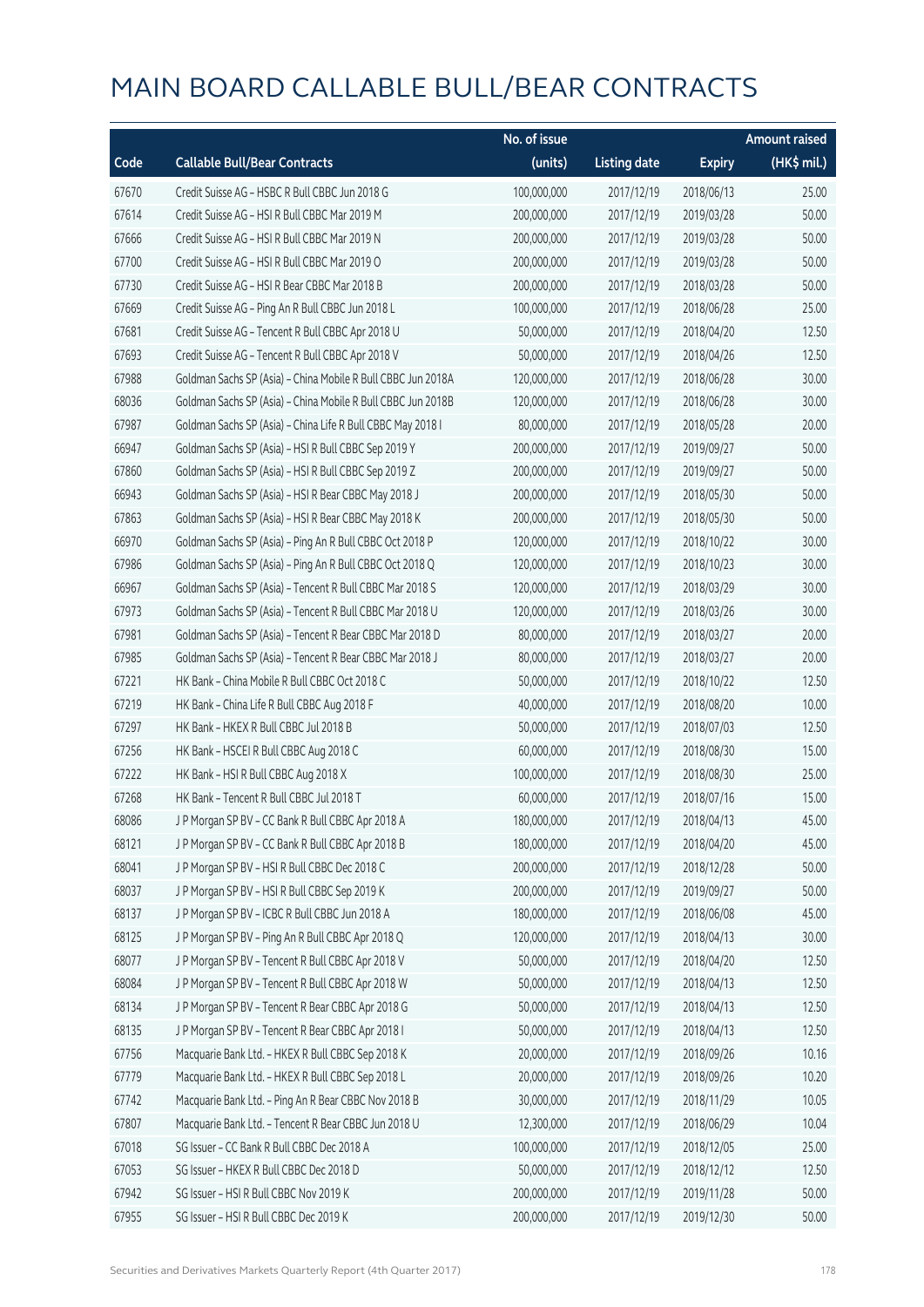|       |                                                            | No. of issue |                     |               | <b>Amount raised</b> |
|-------|------------------------------------------------------------|--------------|---------------------|---------------|----------------------|
| Code  | <b>Callable Bull/Bear Contracts</b>                        | (units)      | <b>Listing date</b> | <b>Expiry</b> | (HK\$ mil.)          |
| 67962 | SG Issuer - HSI R Bull CBBC Jan 2020 A                     | 200,000,000  | 2017/12/19          | 2020/01/30    | 50.00                |
| 67869 | SG Issuer - HSI R Bear CBBC Aug 2018 F                     | 200,000,000  | 2017/12/19          | 2018/08/30    | 50.00                |
| 67062 | SG Issuer - ICBC R Bull CBBC Aug 2018 L                    | 60,000,000   | 2017/12/19          | 2018/08/02    | 15.00                |
| 67071 | SG Issuer - Ping An R Bull CBBC Nov 2018 H                 | 100,000,000  | 2017/12/19          | 2018/11/29    | 25.00                |
| 67074 | SG Issuer - Ping An R Bull CBBC Dec 2018 F                 | 100,000,000  | 2017/12/19          | 2018/12/17    | 25.00                |
| 67109 | SG Issuer - Tencent R Bull CBBC Aug 2018 T                 | 80,000,000   | 2017/12/19          | 2018/08/02    | 20.00                |
| 67144 | SG Issuer - Tencent R Bull CBBC Nov 2018 H                 | 80,000,000   | 2017/12/19          | 2018/11/23    | 20.00                |
| 67199 | SG Issuer - Tencent R Bull CBBC Dec 2018 F                 | 80,000,000   | 2017/12/19          | 2018/12/20    | 24.40                |
| 67394 | UBS AG - AIA R Bull CBBC Jul 2018 B                        | 50,000,000   | 2017/12/19          | 2018/07/16    | 12.50                |
| 67358 | UBS AG - China Mobile R Bull CBBC Sep 2018 A               | 50,000,000   | 2017/12/19          | 2018/09/17    | 12.50                |
| 67482 | UBS AG - CC Bank R Bull CBBC Jul 2018 D                    | 80,000,000   | 2017/12/19          | 2018/07/30    | 20.00                |
| 67477 | UBS AG - CC Bank R Bull CBBC Aug 2018 F                    | 80,000,000   | 2017/12/19          | 2018/08/06    | 20.00                |
| 67497 | UBS AG - Geely Auto R Bull CBBC Aug 2018 A                 | 40,000,000   | 2017/12/19          | 2018/08/13    | 10.00                |
| 67516 | UBS AG - HKEX R Bull CBBC May 2018 D                       | 50,000,000   | 2017/12/19          | 2018/05/28    | 12.50                |
| 67317 | UBS AG - HSI R Bull CBBC Apr 2019 I                        | 200,000,000  | 2017/12/19          | 2019/04/29    | 50.00                |
| 67571 | UBS AG - HSI R Bull CBBC Apr 2019 L                        | 250,000,000  | 2017/12/19          | 2019/04/29    | 62.50                |
| 67324 | UBS AG - HSI R Bear CBBC Apr 2018 X                        | 200,000,000  | 2017/12/19          | 2018/04/27    | 50.00                |
| 67603 | UBS AG - HSI R Bear CBBC Apr 2018 Y                        | 200,000,000  | 2017/12/19          | 2018/04/27    | 50.00                |
| 67461 | UBS AG - ICBC R Bull CBBC Sep 2018 A                       | 100,000,000  | 2017/12/19          | 2018/09/17    | 25.00                |
| 67569 | UBS AG - Petrochina R Bull CBBC Oct 2018 B                 | 40,000,000   | 2017/12/19          | 2018/10/29    | 10.00                |
| 67496 | UBS AG - Tencent R Bear CBBC Apr 2018 Q                    | 40,000,000   | 2017/12/19          | 2018/04/25    | 10.00                |
| 68216 | BNP Paribas Issuance B.V. - HSI R Bull CBBC Sep 2019 S     | 250,000,000  | 2017/12/20          | 2019/09/27    | 62.50                |
| 68676 | BNP Paribas Issuance B.V. - HSI R Bull CBBC Sep 2019 T     | 250,000,000  | 2017/12/20          | 2019/09/27    | 62.50                |
| 68678 | BNP Paribas Issuance B.V. - HSI R Bull CBBC Sep 2019 U     | 250,000,000  | 2017/12/20          | 2019/09/27    | 62.50                |
| 68681 | BNP Paribas Issuance B.V. - HSI R Bull CBBC Sep 2019 V     | 250,000,000  | 2017/12/20          | 2019/09/27    | 62.50                |
| 68436 | BNP Paribas Issuance B.V. - HSI R Bear CBBC May 2018 I     | 250,000,000  | 2017/12/20          | 2018/05/30    | 62.50                |
| 68440 | BNP Paribas Issuance B.V. - HSI R Bear CBBC May 2018 J     | 250,000,000  | 2017/12/20          | 2018/05/30    | 62.50                |
| 68211 | BNP Paribas Issuance B.V. - Tencent R Bear CBBC Apr 2018 K | 50,000,000   | 2017/12/20          | 2018/04/27    | 12.50                |
| 68215 | BNP Paribas Issuance B.V. - Tencent R Bear CBBC Apr 2018 R | 50,000,000   | 2017/12/20          | 2018/04/27    | 12.50                |
| 68815 | Credit Suisse AG - AIA R Bull CBBC Jul 2018 I              | 70,000,000   | 2017/12/20          | 2018/07/13    | 17.50                |
| 68814 | Credit Suisse AG - BOCL R Bull CBBC Sep 2018 J             | 70,000,000   | 2017/12/20          | 2018/09/21    | 17.50                |
| 68790 | Credit Suisse AG - CC Bank R Bull CBBC Sep 2018 V          | 70,000,000   | 2017/12/20          | 2018/09/14    | 17.50                |
| 68796 | Credit Suisse AG - CC Bank R Bull CBBC Sep 2018 W          | 70,000,000   | 2017/12/20          | 2018/09/20    | 17.50                |
| 68824 | Credit Suisse AG - CNOOC R Bull CBBC Nov 2018 B            | 50,000,000   | 2017/12/20          | 2018/11/01    | 12.50                |
| 68781 | Credit Suisse AG - Galaxy Ent R Bull CBBC Jun 2018 M       | 50,000,000   | 2017/12/20          | 2018/06/27    | 12.50                |
| 68777 | Credit Suisse AG - HSBC R Bull CBBC Jun 2018 H             | 100,000,000  | 2017/12/20          | 2018/06/21    | 25.00                |
| 68773 | Credit Suisse AG - HSCEI R Bull CBBC Nov 2018 A            | 100,000,000  | 2017/12/20          | 2018/11/29    | 25.00                |
| 68766 | Credit Suisse AG - HSI R Bull CBBC Nov 2018 C              | 200,000,000  | 2017/12/20          | 2018/11/29    | 50.00                |
| 68763 | Credit Suisse AG - HSI R Bull CBBC Dec 2018 R              | 200,000,000  | 2017/12/20          | 2018/12/28    | 50.00                |
| 68764 | Credit Suisse AG - HSI R Bull CBBC Dec 2018 S              | 200,000,000  | 2017/12/20          | 2018/12/28    | 50.00                |
| 68688 | Credit Suisse AG - HSI R Bear CBBC Mar 2018 C              | 200,000,000  | 2017/12/20          | 2018/03/28    | 50.00                |
| 68740 | Credit Suisse AG - HSI R Bear CBBC Mar 2018 D              | 200,000,000  | 2017/12/20          | 2018/03/28    | 50.00                |
| 68752 | Credit Suisse AG - HSI R Bear CBBC May 2018 J              | 200,000,000  | 2017/12/20          | 2018/05/30    | 50.00                |
| 68697 | Credit Suisse AG - HSI R Bear CBBC May 2018 O              | 150,000,000  | 2017/12/20          | 2018/05/30    | 37.50                |
| 68803 | Credit Suisse AG - ICBC R Bull CBBC Sep 2018 S             | 70,000,000   | 2017/12/20          | 2018/09/12    | 17.50                |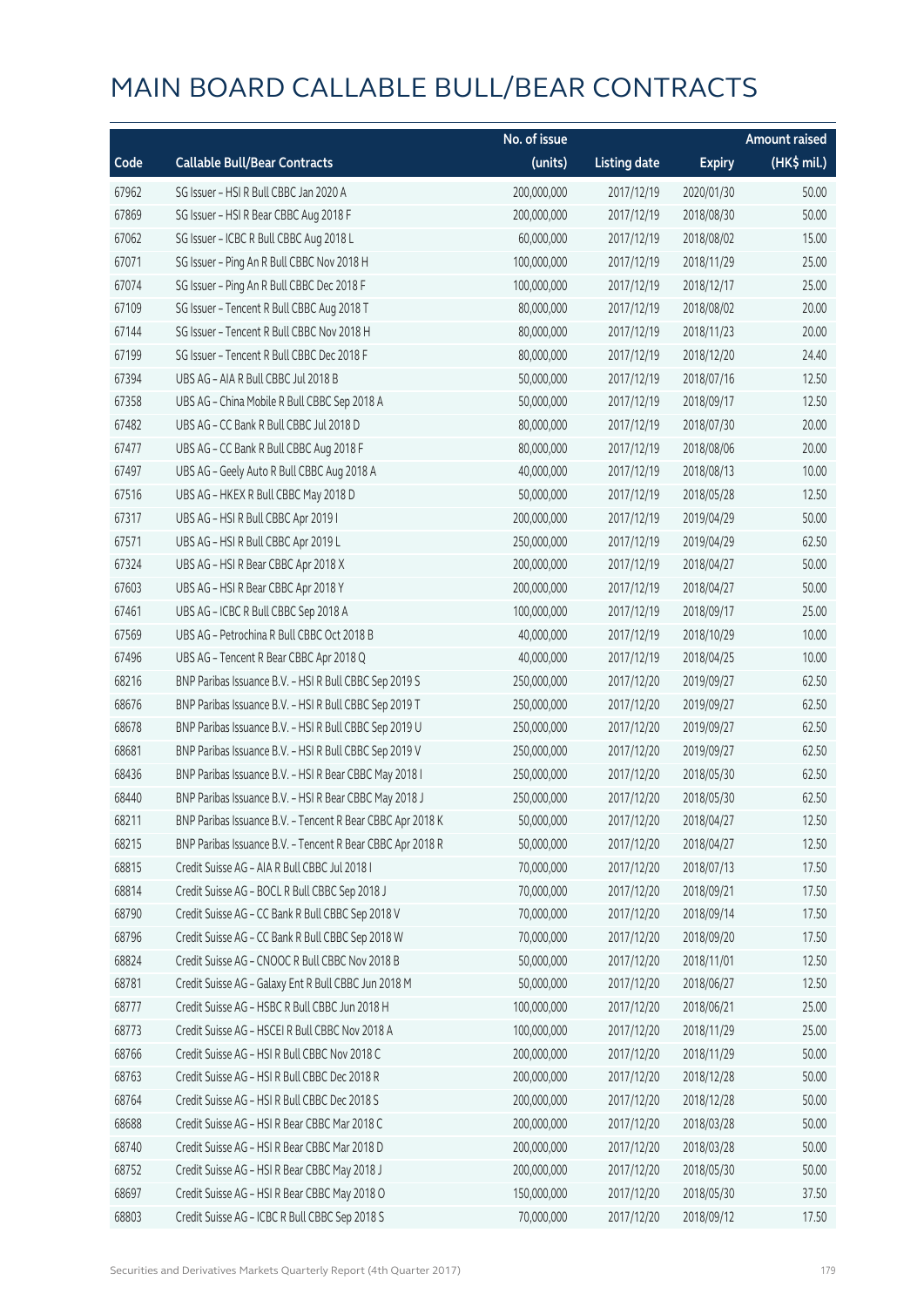|       |                                                              | No. of issue |                     |               | <b>Amount raised</b> |
|-------|--------------------------------------------------------------|--------------|---------------------|---------------|----------------------|
| Code  | <b>Callable Bull/Bear Contracts</b>                          | (units)      | <b>Listing date</b> | <b>Expiry</b> | (HK\$ mil.)          |
| 68811 | Credit Suisse AG - ICBC R Bull CBBC Sep 2018 T               | 70,000,000   | 2017/12/20          | 2018/09/07    | 17.50                |
| 68818 | Credit Suisse AG - PetCh R Bull CBBC Sep 2018 B              | 50,000,000   | 2017/12/20          | 2018/09/28    | 12.50                |
| 69065 | Goldman Sachs SP (Asia) - CSOP A50 ETF R Bull CBBC Jun 2018A | 80,000,000   | 2017/12/20          | 2018/06/28    | 20.00                |
| 69062 | Goldman Sachs SP (Asia) - HKEX R Bull CBBC Jun 2018 X        | 120,000,000  | 2017/12/20          | 2018/06/29    | 30.00                |
| 69032 | Goldman Sachs SP (Asia) - HSBC R Bull CBBC Sep 2018 S        | 120,000,000  | 2017/12/20          | 2018/09/28    | 30.00                |
| 69035 | Goldman Sachs SP (Asia) - HSBC R Bull CBBC Sep 2018 T        | 120,000,000  | 2017/12/20          | 2018/09/28    | 30.00                |
| 68835 | Goldman Sachs SP (Asia) - HSCEI R Bull CBBC Oct 2019 B       | 120,000,000  | 2017/12/20          | 2019/10/30    | 30.00                |
| 68838 | Goldman Sachs SP (Asia) - HSCEI R Bear CBBC May 2018 B       | 120,000,000  | 2017/12/20          | 2018/05/30    | 30.00                |
| 68826 | Goldman Sachs SP (Asia) - HSI R Bull CBBC Oct 2019 H         | 200,000,000  | 2017/12/20          | 2019/10/30    | 50.00                |
| 68831 | Goldman Sachs SP (Asia) - HSI R Bull CBBC Oct 2019 I         | 200,000,000  | 2017/12/20          | 2019/10/30    | 50.00                |
| 68832 | Goldman Sachs SP (Asia) - HSI R Bull CBBC Oct 2019 J         | 200,000,000  | 2017/12/20          | 2019/10/30    | 50.00                |
| 68383 | Goldman Sachs SP (Asia) - HSI R Bear CBBC Apr 2018 Y         | 200,000,000  | 2017/12/20          | 2018/04/27    | 50.00                |
| 68399 | Goldman Sachs SP (Asia) - HSI R Bear CBBC May 2018 L         | 200,000,000  | 2017/12/20          | 2018/05/30    | 50.20                |
| 68417 | Goldman Sachs SP (Asia) - HSI R Bear CBBC May 2018 M         | 200,000,000  | 2017/12/20          | 2018/05/30    | 50.00                |
| 68999 | Goldman Sachs SP (Asia) - Tencent R Bull CBBC Mar 2018 L     | 120,000,000  | 2017/12/20          | 2018/03/23    | 30.00                |
| 68998 | Goldman Sachs SP (Asia) - Tencent R Bull CBBC Mar 2018 O     | 120,000,000  | 2017/12/20          | 2018/03/23    | 30.00                |
| 69001 | Goldman Sachs SP (Asia) - Tencent R Bear CBBC Mar 2018 I     | 80,000,000   | 2017/12/20          | 2018/03/23    | 20.00                |
| 68611 | HK Bank - BOCL R Bull CBBC Sep 2018 B                        | 80,000,000   | 2017/12/20          | 2018/09/17    | 20.00                |
| 68603 | HK Bank - CC Bank R Bull CBBC Sep 2018 C                     | 80,000,000   | 2017/12/20          | 2018/09/03    | 20.00                |
| 68596 | HK Bank - CC Bank R Bull CBBC Oct 2018 A                     | 80,000,000   | 2017/12/20          | 2018/10/08    | 20.00                |
| 68641 | HK Bank - Galaxy Ent R Bull CBBC Jul 2018 I                  | 80,000,000   | 2017/12/20          | 2018/07/23    | 20.00                |
| 68628 | HK Bank - HSI R Bull CBBC Aug 2018 D                         | 100,000,000  | 2017/12/20          | 2018/08/30    | 25.00                |
| 68241 | HK Bank - HSI R Bull CBBC Aug 2018 Y                         | 100,000,000  | 2017/12/20          | 2018/08/30    | 25.00                |
| 68620 | HK Bank - HSI R Bull CBBC Aug 2018 Z                         | 100,000,000  | 2017/12/20          | 2018/08/30    | 25.00                |
| 68610 | HK Bank - ICBC R Bull CBBC Sep 2018 E                        | 80,000,000   | 2017/12/20          | 2018/09/03    | 20.00                |
| 68235 | HK Bank - Sunny Optical R Bull CBBC Jul 2018 G               | 40,000,000   | 2017/12/20          | 2018/07/03    | 10.00                |
| 68221 | HK Bank - Tencent R Bull CBBC Jul 2018 U                     | 60,000,000   | 2017/12/20          | 2018/07/23    | 15.00                |
| 68219 | HK Bank - Tencent R Bear CBBC Oct 2018 D                     | 50,000,000   | 2017/12/20          | 2018/10/08    | 12.50                |
| 69098 | J P Morgan SP BV - HSBC R Bull CBBC Apr 2018 D               | 120,000,000  | 2017/12/20          | 2018/04/13    | 30.00                |
| 69076 | J P Morgan SP BV - HSI R Bear CBBC May 2018 S                | 200,000,000  | 2017/12/20          | 2018/05/30    | 50.00                |
| 69077 | J P Morgan SP BV - HSI R Bear CBBC May 2018 T                | 200,000,000  | 2017/12/20          | 2018/05/30    | 50.00                |
| 69102 | J P Morgan SP BV - Tencent R Bear CBBC Apr 2018 H            | 50,000,000   | 2017/12/20          | 2018/04/13    | 12.50                |
| 68643 | Macquarie Bank Ltd. - HSI R Bull CBBC Nov 2018 K             | 40,000,000   | 2017/12/20          | 2018/11/29    | 10.00                |
| 68665 | Macquarie Bank Ltd. - HSI R Bull CBBC Nov 2018 L             | 40,000,000   | 2017/12/20          | 2018/11/29    | 10.00                |
| 68250 | Macquarie Bank Ltd. - Tencent R Bull CBBC Jul 2018 D         | 12,100,000   | 2017/12/20          | 2018/07/31    | 10.03                |
| 68249 | Macquarie Bank Ltd. - Tencent R Bear CBBC Jul 2018 E         | 11,400,000   | 2017/12/20          | 2018/07/31    | 10.05                |
| 68894 | SG Issuer - BOCL R Bull CBBC Dec 2018 A                      | 40,000,000   | 2017/12/20          | 2018/12/21    | 10.00                |
| 68320 | SG Issuer - CUni R Bull CBBC Dec 2018 A                      | 40,000,000   | 2017/12/20          | 2018/12/21    | 10.00                |
| 68909 | SG Issuer - CC Bank R Bull CBBC Oct 2018 E                   | 100,000,000  | 2017/12/20          | 2018/10/30    | 25.00                |
| 68916 | SG Issuer - CC Bank R Bull CBBC Dec 2018 B                   | 100,000,000  | 2017/12/20          | 2018/12/19    | 25.00                |
| 68966 | SG Issuer - China Life R Bull CBBC Aug 2018 C                | 40,000,000   | 2017/12/20          | 2018/08/08    | 10.00                |
| 68302 | SG Issuer - CM Bank R Bull CBBC Dec 2018 C                   | 40,000,000   | 2017/12/20          | 2018/12/31    | 10.00                |
| 68971 | SG Issuer - Galaxy Ent R Bull CBBC Sep 2018 C                | 80,000,000   | 2017/12/20          | 2018/09/04    | 20.00                |
| 68980 | SG Issuer - Galaxy Ent R Bull CBBC Dec 2018 B                | 80,000,000   | 2017/12/20          | 2018/12/06    | 20.00                |
| 68992 | SG Issuer - HSBC R Bull CBBC Sep 2018 P                      | 100,000,000  | 2017/12/20          | 2018/09/14    | 25.00                |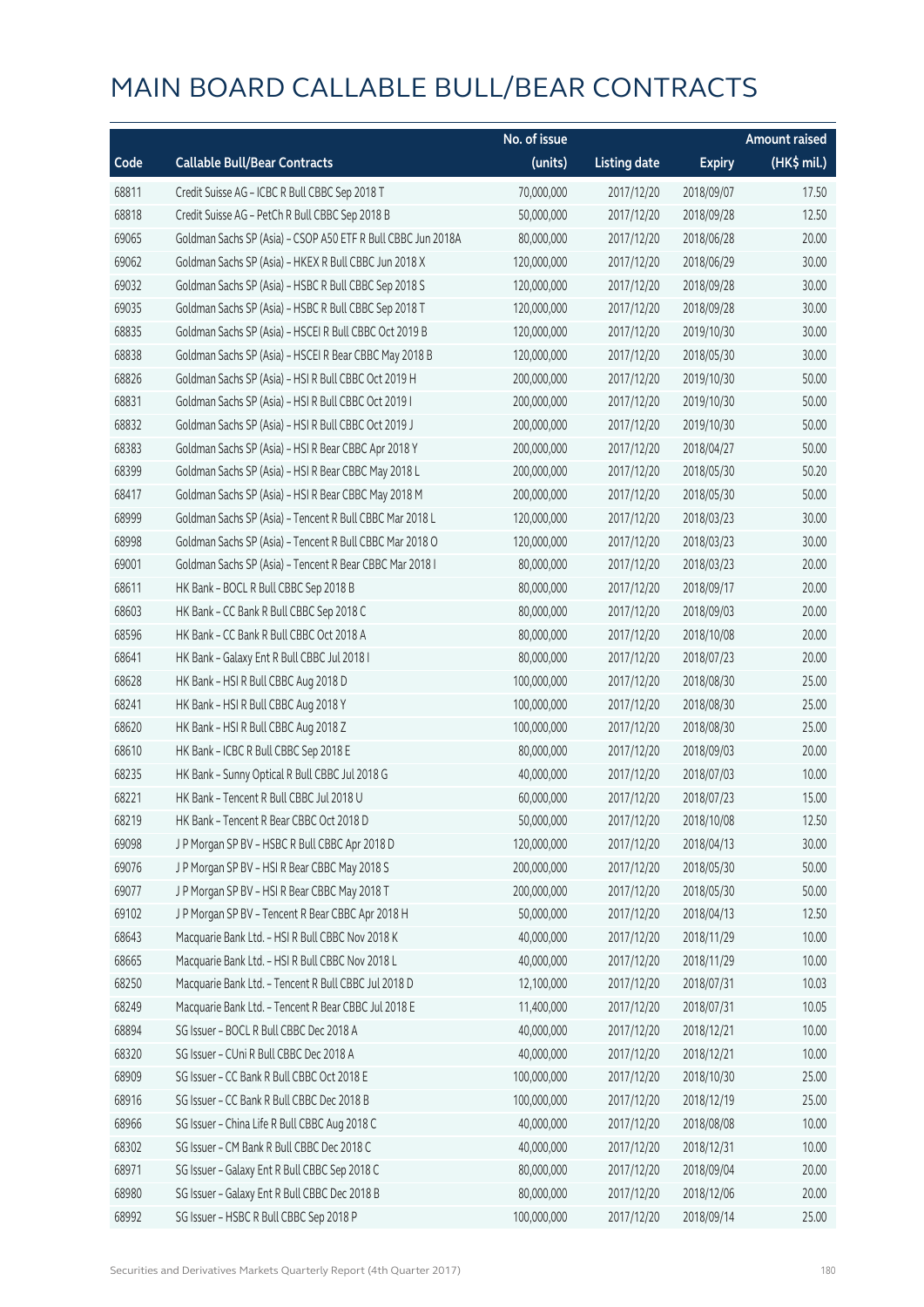|       |                                                          | No. of issue |                     |               | <b>Amount raised</b> |
|-------|----------------------------------------------------------|--------------|---------------------|---------------|----------------------|
| Code  | <b>Callable Bull/Bear Contracts</b>                      | (units)      | <b>Listing date</b> | <b>Expiry</b> | (HK\$ mil.)          |
| 68457 | SG Issuer - HSCEI R Bull CBBC Nov 2018 M                 | 100,000,000  | 2017/12/20          | 2018/11/29    | 25.00                |
| 68854 | SG Issuer - HSI R Bull CBBC Oct 2019 X                   | 200,000,000  | 2017/12/20          | 2019/10/30    | 50.00                |
| 68879 | SG Issuer - HSI R Bull CBBC Nov 2019 M                   | 200,000,000  | 2017/12/20          | 2019/11/28    | 50.00                |
| 68885 | SG Issuer - HSI R Bull CBBC Dec 2019 L                   | 200,000,000  | 2017/12/20          | 2019/12/30    | 50.00                |
| 68887 | SG Issuer - HSI R Bull CBBC Dec 2019 M                   | 200,000,000  | 2017/12/20          | 2019/12/30    | 50.00                |
| 68839 | SG Issuer - HSI R Bear CBBC Mar 2018 C                   | 200,000,000  | 2017/12/20          | 2018/03/28    | 50.00                |
| 68469 | SG Issuer - HSI R Bear CBBC Apr 2018 M                   | 200,000,000  | 2017/12/20          | 2018/04/27    | 50.00                |
| 68995 | SG Issuer - ICBC R Bull CBBC Sep 2018 F                  | 60,000,000   | 2017/12/20          | 2018/09/27    | 15.00                |
| 68337 | SG Issuer - ICBC R Bull CBBC Dec 2018 B                  | 60,000,000   | 2017/12/20          | 2018/12/17    | 15.00                |
| 68140 | SG Issuer - Ping An R Bull CBBC Dec 2018 G               | 100,000,000  | 2017/12/20          | 2018/12/06    | 25.00                |
| 68191 | SG Issuer - Tencent R Bull CBBC Sep 2018 T               | 80,000,000   | 2017/12/20          | 2018/09/21    | 20.00                |
| 68146 | SG Issuer - Tencent R Bear CBBC Sep 2018 C               | 80,000,000   | 2017/12/20          | 2018/09/20    | 20.00                |
| 68542 | UBS AG - HSBC R Bull CBBC Jun 2018 E                     | 100,000,000  | 2017/12/20          | 2018/06/11    | 25.00                |
| 68544 | UBS AG - HSBC R Bull CBBC Jun 2018 F                     | 100,000,000  | 2017/12/20          | 2018/06/25    | 25.00                |
| 68540 | UBS AG - HSBC R Bull CBBC Jul 2018 H                     | 100,000,000  | 2017/12/20          | 2018/07/09    | 25.00                |
| 68528 | UBS AG - HSBC R Bull CBBC Sep 2018 A                     | 100,000,000  | 2017/12/20          | 2018/09/03    | 25.00                |
| 68532 | UBS AG - HSBC R Bull CBBC Sep 2018 B                     | 100,000,000  | 2017/12/20          | 2018/09/17    | 25.00                |
| 68584 | UBS AG - HSI R Bull CBBC Nov 2018 F                      | 250,000,000  | 2017/12/20          | 2018/11/29    | 62.50                |
| 68565 | UBS AG - HSI R Bull CBBC Aug 2019 L                      | 200,000,000  | 2017/12/20          | 2019/08/29    | 50.00                |
| 68567 | UBS AG - HSI R Bull CBBC Aug 2019 M                      | 200,000,000  | 2017/12/20          | 2019/08/29    | 50.00                |
| 68481 | UBS AG - HSI R Bear CBBC Apr 2018 P                      | 250,000,000  | 2017/12/20          | 2018/04/27    | 62.50                |
| 68551 | UBS AG - HSI R Bear CBBC Apr 2018 U                      | 250,000,000  | 2017/12/20          | 2018/04/27    | 62.50                |
| 68554 | UBS AG - HSI R Bear CBBC Apr 2018 V                      | 200,000,000  | 2017/12/20          | 2018/04/27    | 50.00                |
| 68550 | UBS AG - Sunny Optical R Bull CBBC Jul 2018 A            | 40,000,000   | 2017/12/20          | 2018/07/09    | 10.00                |
| 68289 | Bank Vontobel - HSI R Bull CBBC May 2018 B               | 100,000,000  | 2017/12/20          | 2018/05/30    | 25.20                |
| 68296 | Bank Vontobel - HSI R Bull CBBC May 2018 C               | 100,000,000  | 2017/12/20          | 2018/05/30    | 25.00                |
| 68299 | Bank Vontobel - HSI R Bull CBBC May 2018 D               | 100,000,000  | 2017/12/20          | 2018/05/30    | 25.20                |
| 68479 | Bank Vontobel - HSI R Bull CBBC May 2018 E               | 100,000,000  | 2017/12/20          | 2018/05/30    | 30.10                |
| 69131 | BNP Paribas Issuance B.V. - HSCEI R Bull CBBC Aug 2018 J | 100,000,000  | 2017/12/21          | 2018/08/30    | 25.00                |
| 69162 | BNP Paribas Issuance B.V. - HSCEI R Bull CBBC Aug 2018 K | 100,000,000  | 2017/12/21          | 2018/08/30    | 25.00                |
| 69106 | BNP Paribas Issuance B.V. - HSI R Bear CBBC May 2018 K   | 250,000,000  | 2017/12/21          | 2018/05/30    | 62.50                |
| 69562 | Credit Suisse AG - CC Bank R Bull CBBC Sep 2018 X        | 70,000,000   | 2017/12/21          | 2018/09/13    | 17.50                |
| 69549 | Credit Suisse AG - Galaxy Ent R Bull CBBC Jun 2018 N     | 50,000,000   | 2017/12/21          | 2018/06/13    | 12.50                |
| 69546 | Credit Suisse AG - HSBC R Bull CBBC Jun 2018 I           | 70,000,000   | 2017/12/21          | 2018/06/14    | 17.50                |
| 69609 | Credit Suisse AG - HSCEI R Bull CBBC Nov 2018 B          | 100,000,000  | 2017/12/21          | 2018/11/29    | 25.00                |
| 69538 | Credit Suisse AG - HSI R Bull CBBC Nov 2018 D            | 200,000,000  | 2017/12/21          | 2018/11/29    | 50.00                |
| 69582 | Credit Suisse AG - HSI R Bull CBBC Mar 2019 P            | 200,000,000  | 2017/12/21          | 2019/03/28    | 50.00                |
| 69583 | Credit Suisse AG - HSI R Bull CBBC Mar 2019 Q            | 200,000,000  | 2017/12/21          | 2019/03/28    | 50.00                |
| 69607 | Credit Suisse AG - HSI R Bear CBBC Mar 2018 X            | 200,000,000  | 2017/12/21          | 2018/03/28    | 50.00                |
| 69584 | Credit Suisse AG - HSI R Bear CBBC May 2018 K            | 200,000,000  | 2017/12/21          | 2018/05/30    | 50.00                |
| 69573 | Credit Suisse AG - ICBC R Bull CBBC Sep 2018 U           | 70,000,000   | 2017/12/21          | 2018/09/19    | 17.50                |
| 69292 | Bank of East Asia - AIA R Bull CBBC Dec 2018 A           | 10,000,000   | 2017/12/21          | 2018/12/06    | 10.00                |
| 69259 | Bank of East Asia - CSOP A50 ETF R Bull CBBC Dec 2018 A  | 40,000,000   | 2017/12/21          | 2018/12/06    | 10.00                |
| 69282 | Bank of East Asia - HSBC R Bull CBBC Jun 2018 A          | 60,000,000   | 2017/12/21          | 2018/06/28    | 15.00                |
| 69252 | Bank of East Asia - Ping An R Bear CBBC Dec 2018 A       | 40,000,000   | 2017/12/21          | 2018/12/06    | 10.00                |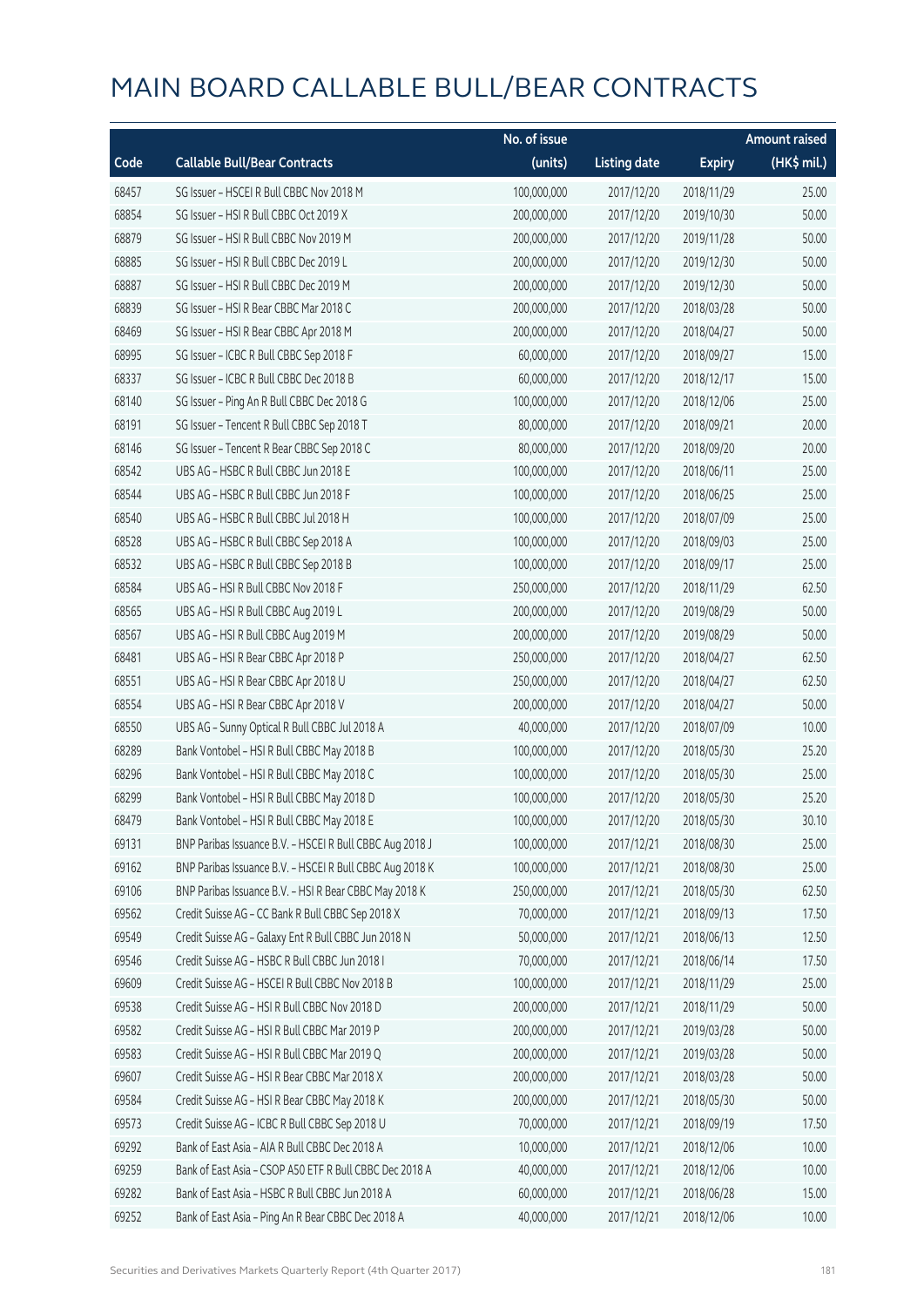|       |                                                             | No. of issue |                     |               | Amount raised |
|-------|-------------------------------------------------------------|--------------|---------------------|---------------|---------------|
| Code  | <b>Callable Bull/Bear Contracts</b>                         | (units)      | <b>Listing date</b> | <b>Expiry</b> | (HK\$ mil.)   |
| 69272 | Bank of East Asia - Sunny Optical R Bull CBBC Dec 2018 A    | 40,000,000   | 2017/12/21          | 2018/12/06    | 10.00         |
| 69618 | Goldman Sachs SP (Asia) - HSBC R Bear CBBC Apr 2018 B       | 80,000,000   | 2017/12/21          | 2018/04/23    | 20.00         |
| 69484 | Goldman Sachs SP (Asia) - HSI R Bull CBBC Oct 2019 K        | 200,000,000  | 2017/12/21          | 2019/10/30    | 50.00         |
| 69489 | Goldman Sachs SP (Asia) - HSI R Bull CBBC Oct 2019 L        | 200,000,000  | 2017/12/21          | 2019/10/30    | 50.00         |
| 69490 | Goldman Sachs SP (Asia) - HSI R Bull CBBC Oct 2019 M        | 200,000,000  | 2017/12/21          | 2019/10/30    | 50.00         |
| 69501 | Goldman Sachs SP (Asia) - HSI R Bear CBBC May 2018 N        | 200,000,000  | 2017/12/21          | 2018/05/30    | 50.00         |
| 69505 | Goldman Sachs SP (Asia) - HSI R Bear CBBC May 2018 O        | 200,000,000  | 2017/12/21          | 2018/05/30    | 50.00         |
| 69525 | Goldman Sachs SP (Asia) - HSI R Bear CBBC May 2018 P        | 200,000,000  | 2017/12/21          | 2018/05/30    | 50.20         |
| 69611 | J P Morgan SP BV - HSI R Bull CBBC Sep 2019 B               | 200,000,000  | 2017/12/21          | 2019/09/27    | 50.00         |
| 69613 | J P Morgan SP BV - HSI R Bull CBBC Sep 2019 U               | 200,000,000  | 2017/12/21          | 2019/09/27    | 50.00         |
| 69614 | J P Morgan SP BV - HSI R Bull CBBC Sep 2019 V               | 200,000,000  | 2017/12/21          | 2019/09/27    | 50.00         |
| 69637 | J P Morgan SP BV - HSI R Bear CBBC May 2018 U               | 200,000,000  | 2017/12/21          | 2018/05/30    | 50.00         |
| 69321 | Macquarie Bank Ltd. - HSI R Bear CBBC Jul 2018 K            | 40,000,000   | 2017/12/21          | 2018/07/30    | 10.00         |
| 69310 | Macquarie Bank Ltd. - Tencent R Bull CBBC Jul 2018 E        | 10,300,000   | 2017/12/21          | 2018/07/31    | 10.05         |
| 69195 | SG Issuer - CSOP A50 ETF R Bull CBBC Oct 2018 A             | 40,000,000   | 2017/12/21          | 2018/10/30    | 10.00         |
| 69164 | SG Issuer - HSBC R Bull CBBC Dec 2018 C                     | 100,000,000  | 2017/12/21          | 2018/12/11    | 25.00         |
| 69625 | SG Issuer - HSI R Bull CBBC Dec 2019 N                      | 200,000,000  | 2017/12/21          | 2019/12/30    | 50.00         |
| 69636 | SG Issuer - HSI R Bull CBBC Jan 2020 B                      | 200,000,000  | 2017/12/21          | 2020/01/30    | 50.00         |
| 69622 | SG Issuer - HSI R Bear CBBC Apr 2018 N                      | 200,000,000  | 2017/12/21          | 2018/04/27    | 50.00         |
| 69623 | SG Issuer - HSI R Bear CBBC Jul 2018 T                      | 200,000,000  | 2017/12/21          | 2018/07/30    | 50.00         |
| 69238 | SG Issuer - Tencent R Bull CBBC Jul 2018 T                  | 80,000,000   | 2017/12/21          | 2018/07/12    | 20.00         |
| 69395 | UBS AG - BOCL R Bull CBBC Sep 2018 B                        | 80,000,000   | 2017/12/21          | 2018/09/10    | 20.00         |
| 69388 | UBS AG - CC Bank R Bull CBBC Jul 2018 E                     | 80,000,000   | 2017/12/21          | 2018/07/09    | 20.00         |
| 69417 | UBS AG - HSCEI R Bull CBBC Dec 2018 A                       | 100,000,000  | 2017/12/21          | 2018/12/28    | 25.00         |
| 69453 | UBS AG - HSCEI R Bear CBBC Apr 2018 A                       | 100,000,000  | 2017/12/21          | 2018/04/27    | 25.00         |
| 69362 | UBS AG - HSI R Bull CBBC Apr 2019 Q                         | 250,000,000  | 2017/12/21          | 2019/04/29    | 62.50         |
| 69364 | UBS AG - HSI R Bull CBBC Apr 2019 R                         | 250,000,000  | 2017/12/21          | 2019/04/29    | 62.50         |
| 69462 | UBS AG - HSI R Bear CBBC May 2018 P                         | 250,000,000  | 2017/12/21          | 2018/05/30    | 62.50         |
| 69479 | UBS AG - HSI R Bear CBBC May 2018 Q                         | 200,000,000  | 2017/12/21          | 2018/05/30    | 50.00         |
| 60340 | Credit Suisse AG - Galaxy Ent R Bull CBBC Jun 2018 O        | 50,000,000   | 2017/12/22          | 2018/06/26    | 12.50         |
| 60339 | Credit Suisse AG - Galaxy Ent R Bear CBBC Aug 2018 A        | 50,000,000   | 2017/12/22          | 2018/08/09    | 12.50         |
| 60201 | Credit Suisse AG - HSI R Bull CBBC Nov 2018 E               | 200,000,000  | 2017/12/22          | 2018/11/29    | 50.00         |
| 60187 | Credit Suisse AG - HSI R Bull CBBC Mar 2019 R               | 200,000,000  | 2017/12/22          | 2019/03/28    | 50.00         |
| 60338 | Credit Suisse AG - HSI R Bear CBBC Apr 2018 W               | 200,000,000  | 2017/12/22          | 2018/04/27    | 50.00         |
| 60214 | Credit Suisse AG - HSI R Bear CBBC May 2018 L               | 200,000,000  | 2017/12/22          | 2018/05/30    | 50.00         |
| 60721 | Goldman Sachs SP (Asia) - CC Bank R Bull CBBC Aug 2018 A    | 120,000,000  | 2017/12/22          | 2018/08/27    | 30.00         |
| 69681 | Goldman Sachs SP (Asia) - China Life R Bull CBBC May 2018 J | 80,000,000   | 2017/12/22          | 2018/05/31    | 20.00         |
| 60699 | Goldman Sachs SP (Asia) - HKEX R Bull CBBC Oct 2018 P       | 120,000,000  | 2017/12/22          | 2018/10/23    | 30.00         |
| 69676 | Goldman Sachs SP (Asia) - HSI R Bull CBBC Sep 2019 A        | 200,000,000  | 2017/12/22          | 2019/09/27    | 50.00         |
| 69679 | Goldman Sachs SP (Asia) - HSI R Bull CBBC Sep 2019 B        | 200,000,000  | 2017/12/22          | 2019/09/27    | 50.00         |
| 69750 | Goldman Sachs SP (Asia) - HSI R Bear CBBC May 2018 Q        | 200,000,000  | 2017/12/22          | 2018/05/30    | 50.00         |
| 69751 | Goldman Sachs SP (Asia) - HSI R Bear CBBC May 2018 R        | 200,000,000  | 2017/12/22          | 2018/05/30    | 50.00         |
| 60700 | Goldman Sachs SP (Asia) - Ping An R Bull CBBC Oct 2018 R    | 120,000,000  | 2017/12/22          | 2018/10/23    | 30.00         |
| 60708 | Goldman Sachs SP (Asia) - Ping An R Bear CBBC Oct 2018 C    | 80,000,000   | 2017/12/22          | 2018/10/23    | 20.00         |
| 69699 | HK Bank - China Life R Bull CBBC Sep 2018 C                 | 40,000,000   | 2017/12/22          | 2018/09/17    | 18.00         |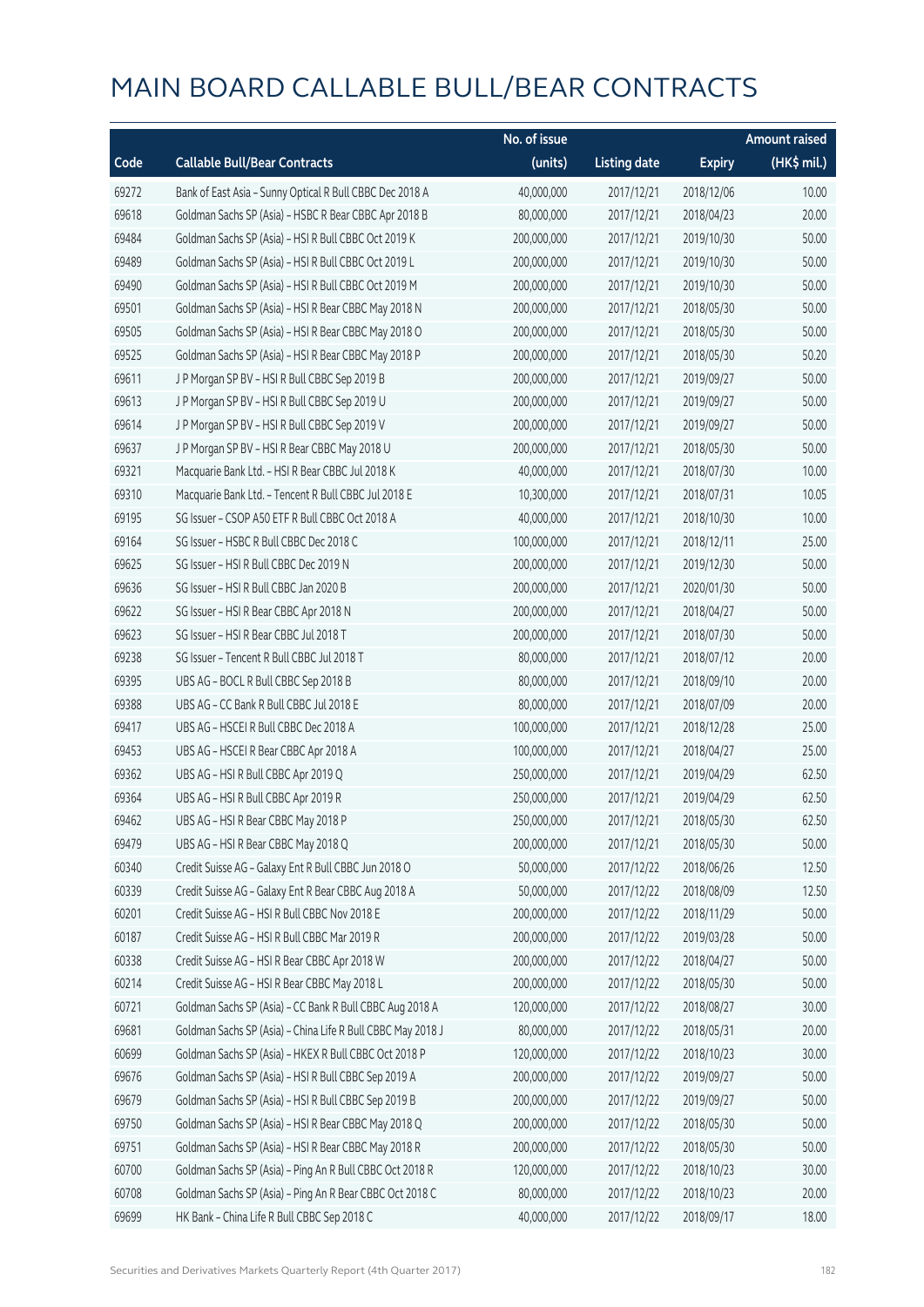|       |                                                      | No. of issue |                     |               | <b>Amount raised</b> |
|-------|------------------------------------------------------|--------------|---------------------|---------------|----------------------|
| Code  | <b>Callable Bull/Bear Contracts</b>                  | (units)      | <b>Listing date</b> | <b>Expiry</b> | (HK\$ mil.)          |
| 69731 | HK Bank - China Life R Bull CBBC Oct 2018 A          | 40,000,000   | 2017/12/22          | 2018/10/02    | 22.00                |
| 69698 | HK Bank - HKEX R Bull CBBC Jul 2018 F                | 50,000,000   | 2017/12/22          | 2018/07/03    | 12.50                |
| 69683 | HK Bank - HSCEI R Bear CBBC Apr 2018 I               | 50,000,000   | 2017/12/22          | 2018/04/27    | 12.50                |
| 69740 | HK Bank - HSI R Bull CBBC Aug 2018 H                 | 100,000,000  | 2017/12/22          | 2018/08/30    | 25.00                |
| 69745 | HK Bank - HSI R Bear CBBC Apr 2018 L                 | 100,000,000  | 2017/12/22          | 2018/04/27    | 25.00                |
| 69736 | HK Bank - PetCh R Bull CBBC Oct 2018 C               | 80,000,000   | 2017/12/22          | 2018/10/15    | 20.00                |
| 69697 | HK Bank - Tencent R Bull CBBC Jul 2018 P             | 60,000,000   | 2017/12/22          | 2018/07/23    | 18.00                |
| 69968 | Haitong Int'l Sec - HKEX R Bull CBBC Jun 2018 L      | 50,000,000   | 2017/12/22          | 2018/06/22    | 12.50                |
| 69950 | Haitong Int'l Sec - HKEX R Bull CBBC Sep 2018 A      | 50,000,000   | 2017/12/22          | 2018/09/21    | 12.55                |
| 69939 | Haitong Int'l Sec - HKEX R Bull CBBC Dec 2018 A      | 50,000,000   | 2017/12/22          | 2018/12/21    | 12.55                |
| 69966 | Haitong Int'l Sec - HKEX R Bull CBBC Dec 2018 B      | 50,000,000   | 2017/12/22          | 2018/12/12    | 12.50                |
| 69894 | Haitong Int'l Sec - HSBC R Bull CBBC Sep 2018 A      | 100,000,000  | 2017/12/22          | 2018/09/27    | 25.00                |
| 69899 | Haitong Int'l Sec - HSBC R Bull CBBC Sep 2018 B      | 100,000,000  | 2017/12/22          | 2018/09/26    | 25.00                |
| 69902 | Haitong Int'l Sec - HSBC R Bull CBBC Sep 2018 C      | 100,000,000  | 2017/12/22          | 2018/09/28    | 25.00                |
| 69914 | Haitong Int'l Sec - HSBC R Bull CBBC Sep 2018 D      | 100,000,000  | 2017/12/22          | 2018/09/28    | 25.00                |
| 60140 | Haitong Int'l Sec - Ping An R Bull CBBC Oct 2018 A   | 100,000,000  | 2017/12/22          | 2018/10/18    | 25.10                |
| 60144 | Haitong Int'l Sec - Ping An R Bull CBBC Oct 2018 B   | 100,000,000  | 2017/12/22          | 2018/10/23    | 25.00                |
| 60147 | Haitong Int'l Sec - Ping An R Bull CBBC Oct 2018 C   | 100,000,000  | 2017/12/22          | 2018/10/24    | 25.00                |
| 60185 | Haitong Int'l Sec - Ping An R Bull CBBC Oct 2018 D   | 100,000,000  | 2017/12/22          | 2018/10/23    | 25.10                |
| 60082 | Haitong Int'l Sec - SUNAC R Bull CBBC Oct 2018 A     | 100,000,000  | 2017/12/22          | 2018/10/22    | 25.00                |
| 60131 | Haitong Int'l Sec - SUNAC R Bull CBBC Oct 2018 B     | 100,000,000  | 2017/12/22          | 2018/10/22    | 25.00                |
| 69975 | Haitong Int'l Sec - Tencent R Bull CBBC Apr 2018 E   | 50,000,000   | 2017/12/22          | 2018/04/13    | 12.50                |
| 69976 | Haitong Int'l Sec - Tencent R Bull CBBC Apr 2018 F   | 50,000,000   | 2017/12/22          | 2018/04/16    | 12.55                |
| 69998 | Haitong Int'l Sec - Tencent R Bull CBBC Apr 2018 G   | 50,000,000   | 2017/12/22          | 2018/04/16    | 12.50                |
| 60010 | Haitong Int'l Sec - Tencent R Bull CBBC Sep 2018 A   | 50,000,000   | 2017/12/22          | 2018/09/27    | 12.50                |
| 60020 | Haitong Int'l Sec - Tencent R Bull CBBC Sep 2018 B   | 50,000,000   | 2017/12/22          | 2018/09/27    | 12.50                |
| 60074 | Haitong Int'l Sec - Tencent R Bull CBBC Sep 2018 C   | 50,000,000   | 2017/12/22          | 2018/09/27    | 12.50                |
| 60453 | J P Morgan SP BV - CC Bank R Bull CBBC May 2018 A    | 120,000,000  | 2017/12/22          | 2018/05/11    | 30.00                |
| 60615 | J P Morgan SP BV - HSI R Bull CBBC Dec 2018 B        | 200,000,000  | 2017/12/22          | 2018/12/28    | 50.00                |
| 60347 | J P Morgan SP BV - HSI R Bull CBBC Apr 2019 G        | 200,000,000  | 2017/12/22          | 2019/04/29    | 50.00                |
| 60380 | J P Morgan SP BV - HSI R Bull CBBC Apr 2019 H        | 200,000,000  | 2017/12/22          | 2019/04/29    | 50.00                |
| 60452 | J P Morgan SP BV - HSI R Bear CBBC Apr 2018 A        | 200,000,000  | 2017/12/22          | 2018/04/27    | 50.00                |
| 60454 | J P Morgan SP BV - HSI R Bear CBBC Apr 2018 W        | 200,000,000  | 2017/12/22          | 2018/04/27    | 50.00                |
| 60524 | J P Morgan SP BV - HSI R Bear CBBC Apr 2018 X        | 200,000,000  | 2017/12/22          | 2018/04/27    | 50.00                |
| 60446 | J P Morgan SP BV - Tencent R Bull CBBC Apr 2018 X    | 50,000,000   | 2017/12/22          | 2018/04/13    | 12.50                |
| 69785 | Macquarie Bank Ltd. - Tencent R Bear CBBC Jul 2018 F | 12,200,000   | 2017/12/22          | 2018/07/31    | 10.03                |
| 69642 | SG Issuer - CC Bank R Bull CBBC Sep 2018 D           | 40,000,000   | 2017/12/22          | 2018/09/27    | 10.00                |
| 69672 | SG Issuer - CSOP A50 ETF R Bull CBBC Nov 2018 A      | 40,000,000   | 2017/12/22          | 2018/11/29    | 10.00                |
| 69648 | SG Issuer - HKEX R Bull CBBC Jun 2018 P              | 50,000,000   | 2017/12/22          | 2018/06/25    | 12.50                |
| 69650 | SG Issuer - HKEX R Bull CBBC Aug 2018 B              | 50,000,000   | 2017/12/22          | 2018/08/22    | 12.50                |
| 69652 | SG Issuer - HSBC R Bull CBBC Sep 2018 Q              | 100,000,000  | 2017/12/22          | 2018/09/27    | 25.00                |
| 60737 | SG Issuer - HSI R Bear CBBC Mar 2018 J               | 200,000,000  | 2017/12/22          | 2018/03/28    | 50.00                |
| 60763 | SG Issuer - HSI R Bear CBBC Jul 2018 R               | 200,000,000  | 2017/12/22          | 2018/07/30    | 50.00                |
| 69662 | SG Issuer - Ping An R Bull CBBC Jun 2018 G           | 100,000,000  | 2017/12/22          | 2018/06/25    | 25.00                |
| 69766 | SG Issuer - Ping An R Bear CBBC Jul 2018 A           | 100,000,000  | 2017/12/22          | 2018/07/30    | 25.00                |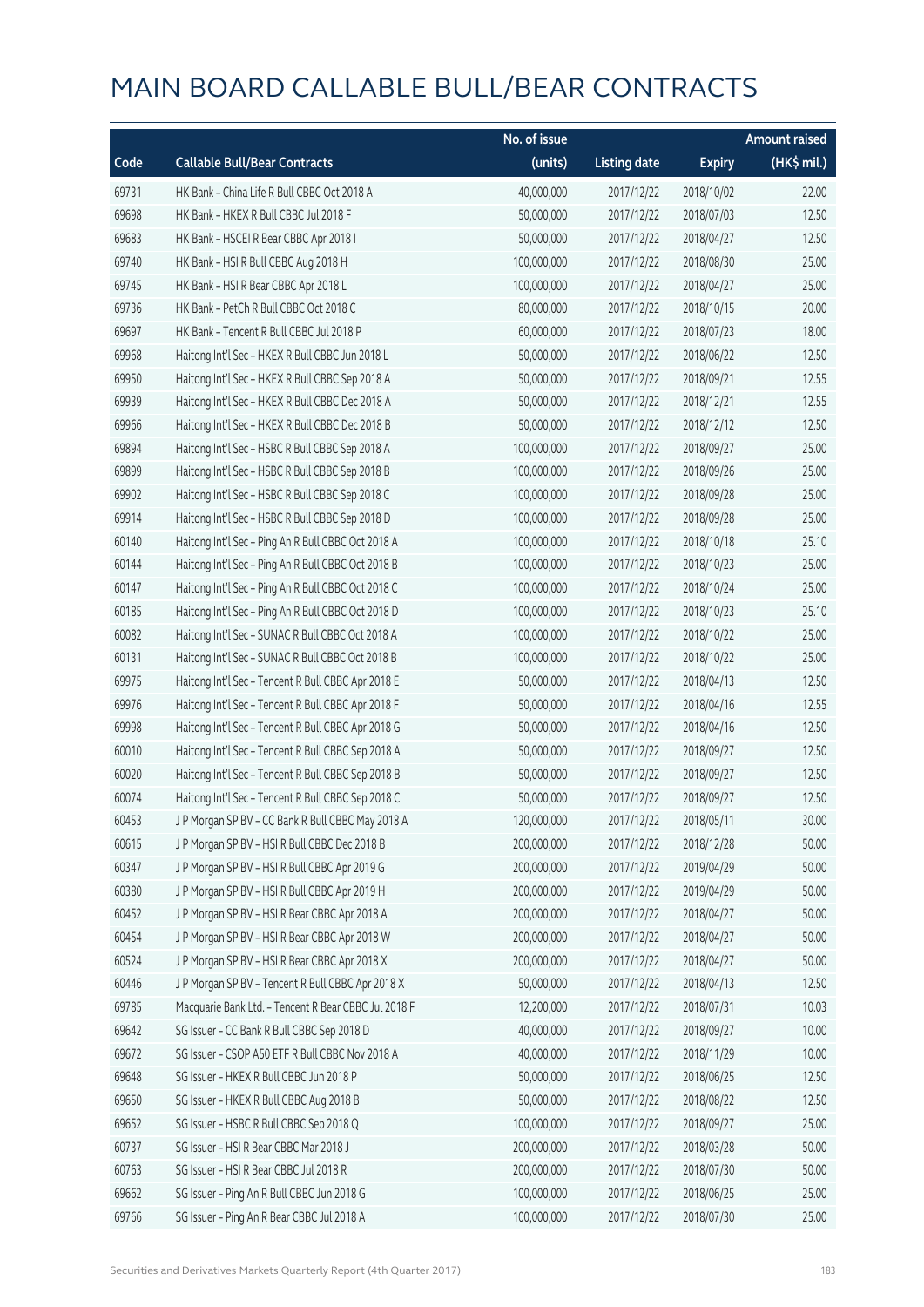|       |                                                            | No. of issue |                     |               | <b>Amount raised</b> |
|-------|------------------------------------------------------------|--------------|---------------------|---------------|----------------------|
| Code  | <b>Callable Bull/Bear Contracts</b>                        | (units)      | <b>Listing date</b> | <b>Expiry</b> | (HK\$ mil.)          |
| 69667 | SG Issuer - Tencent R Bull CBBC Jun 2018 U                 | 80,000,000   | 2017/12/22          | 2018/06/25    | 20.00                |
| 69784 | SG Issuer - Tencent R Bear CBBC Aug 2018 D                 | 80,000,000   | 2017/12/22          | 2018/08/30    | 20.00                |
| 69832 | UBS AG - HSI R Bull CBBC Aug 2019 N                        | 200,000,000  | 2017/12/22          | 2019/08/29    | 50.00                |
| 69814 | UBS AG - HSI R Bull CBBC Sep 2019 I                        | 250,000,000  | 2017/12/22          | 2019/09/27    | 62.50                |
| 69887 | UBS AG - HSI R Bear CBBC Apr 2018 W                        | 250,000,000  | 2017/12/22          | 2018/04/27    | 62.50                |
| 69888 | UBS AG - HSI R Bear CBBC May 2018 R                        | 250,000,000  | 2017/12/22          | 2018/05/30    | 62.50                |
| 69890 | UBS AG - HSI R Bear CBBC May 2018 S                        | 250,000,000  | 2017/12/22          | 2018/05/30    | 62.50                |
| 69892 | UBS AG - HSI R Bear CBBC Jun 2018 E                        | 250,000,000  | 2017/12/22          | 2018/06/28    | 62.50                |
| 69836 | UBS AG - Tencent R Bull CBBC Apr 2018 X                    | 40,000,000   | 2017/12/22          | 2018/04/27    | 10.00                |
| 60768 | BNP Paribas Issuance B.V. - Tencent R Bear CBBC Apr 2018 Y | 50,000,000   | 2017/12/27          | 2018/04/27    | 12.50                |
| 63162 | Credit Suisse AG - HKEX R Bull CBBC Jun 2018 B             | 50,000,000   | 2017/12/27          | 2018/06/27    | 12.50                |
| 63154 | Credit Suisse AG - HSI R Bull CBBC Dec 2018 T              | 200,000,000  | 2017/12/27          | 2018/12/28    | 50.00                |
| 63137 | Credit Suisse AG - HSI R Bear CBBC Apr 2018 T              | 200,000,000  | 2017/12/27          | 2018/04/27    | 50.00                |
| 63145 | Credit Suisse AG - HSI R Bear CBBC May 2018 P              | 200,000,000  | 2017/12/27          | 2018/05/30    | 50.00                |
| 63178 | Credit Suisse AG - Ping An R Bull CBBC Jun 2018 M          | 100,000,000  | 2017/12/27          | 2018/06/13    | 25.00                |
| 62439 | Bank of East Asia - Galaxy Ent R Bull CBBC Oct 2018 B      | 16,000,000   | 2017/12/27          | 2018/10/16    | 10.40                |
| 62378 | Bank of East Asia - HKEX R Bull CBBC Oct 2018 E            | 40,000,000   | 2017/12/27          | 2018/10/16    | 10.00                |
| 62398 | Bank of East Asia - HKEX R Bull CBBC Oct 2018 F            | 40,000,000   | 2017/12/27          | 2018/10/16    | 10.00                |
| 62280 | Bank of East Asia - ICBC R Bull CBBC Oct 2018 A            | 60,000,000   | 2017/12/27          | 2018/10/16    | 15.00                |
| 62221 | Bank of East Asia - Ping An R Bull CBBC Oct 2018 A         | 16,000,000   | 2017/12/27          | 2018/10/16    | 10.40                |
| 62356 | Bank of East Asia - Tencent R Bull CBBC Oct 2018 M         | 40,000,000   | 2017/12/27          | 2018/10/16    | 10.00                |
| 63790 | Goldman Sachs SP (Asia) - CC Bank R Bull CBBC Aug 2018 B   | 120,000,000  | 2017/12/27          | 2018/08/28    | 30.00                |
| 63946 | Goldman Sachs SP (Asia) - CC Bank R Bull CBBC Aug 2018 C   | 120,000,000  | 2017/12/27          | 2018/08/29    | 30.00                |
| 63789 | Goldman Sachs SP (Asia) - HKEX R Bull CBBC Oct 2018 Q      | 120,000,000  | 2017/12/27          | 2018/10/23    | 30.00                |
| 63931 | Goldman Sachs SP (Asia) - HKEX R Bull CBBC Oct 2018 R      | 120,000,000  | 2017/12/27          | 2018/10/23    | 30.00                |
| 63690 | Goldman Sachs SP (Asia) - HSI R Bull CBBC Oct 2019 N       | 200,000,000  | 2017/12/27          | 2019/10/30    | 50.00                |
| 62502 | Goldman Sachs SP (Asia) - HSI R Bear CBBC Apr 2018 A       | 200,000,000  | 2017/12/27          | 2018/04/27    | 50.00                |
| 62517 | Goldman Sachs SP (Asia) - HSI R Bear CBBC Apr 2018 B       | 200,000,000  | 2017/12/27          | 2018/04/27    | 50.00                |
| 60940 | Goldman Sachs SP (Asia) - HSI R Bear CBBC Apr 2018 Z       | 200,000,000  | 2017/12/27          | 2018/04/27    | 50.00                |
| 63797 | Goldman Sachs SP (Asia) - Tencent R Bull CBBC Mar 2018 N   | 120,000,000  | 2017/12/27          | 2018/03/29    | 30.00                |
| 63813 | Goldman Sachs SP (Asia) - Tencent R Bull CBBC Mar 2018 P   | 120,000,000  | 2017/12/27          | 2018/03/28    | 30.00                |
| 62188 | HK Bank - BOCL R Bull CBBC Sep 2018 C                      | 80,000,000   | 2017/12/27          | 2018/09/03    | 20.00                |
| 62179 | HK Bank - BOCL R Bull CBBC Oct 2018 A                      | 80,000,000   | 2017/12/27          | 2018/10/08    | 20.00                |
| 62058 | HK Bank - China Mobile R Bear CBBC Jul 2018 A              | 40,000,000   | 2017/12/27          | 2018/07/03    | 10.00                |
| 62151 | HK Bank - COVS R Bull CBBC Nov 2018 A                      | 40,000,000   | 2017/12/27          | 2018/11/12    | 22.00                |
| 62006 | HK Bank - CUni R Bull CBBC Sep 2018 A                      | 40,000,000   | 2017/12/27          | 2018/09/10    | 10.00                |
| 61946 | HK Bank - CC Bank R Bull CBBC Sep 2018 D                   | 80,000,000   | 2017/12/27          | 2018/09/24    | 20.00                |
| 62039 | HK Bank - HKEX R Bull CBBC Jun 2018 N                      | 50,000,000   | 2017/12/27          | 2018/06/11    | 12.50                |
| 61470 | HK Bank - HSI R Bull CBBC Jul 2018 K                       | 150,000,000  | 2017/12/27          | 2018/07/30    | 37.50                |
| 61305 | HK Bank - HSI R Bull CBBC Sep 2018 C                       | 100,000,000  | 2017/12/27          | 2018/09/27    | 25.00                |
| 61495 | HK Bank - HSI R Bear CBBC Apr 2018 A                       | 100,000,000  | 2017/12/27          | 2018/04/27    | 25.00                |
| 61947 | HK Bank - ICBC R Bull CBBC Sep 2018 F                      | 80,000,000   | 2017/12/27          | 2018/09/24    | 20.00                |
| 61551 | HK Bank - PetCh R Bull CBBC Oct 2018 D                     | 80,000,000   | 2017/12/27          | 2018/10/29    | 20.00                |
| 61657 | HK Bank - PetCh R Bear CBBC Jul 2018 B                     | 40,000,000   | 2017/12/27          | 2018/07/16    | 10.00                |
| 61679 | HK Bank - PetCh R Bear CBBC Aug 2018 A                     | 40,000,000   | 2017/12/27          | 2018/08/06    | 10.00                |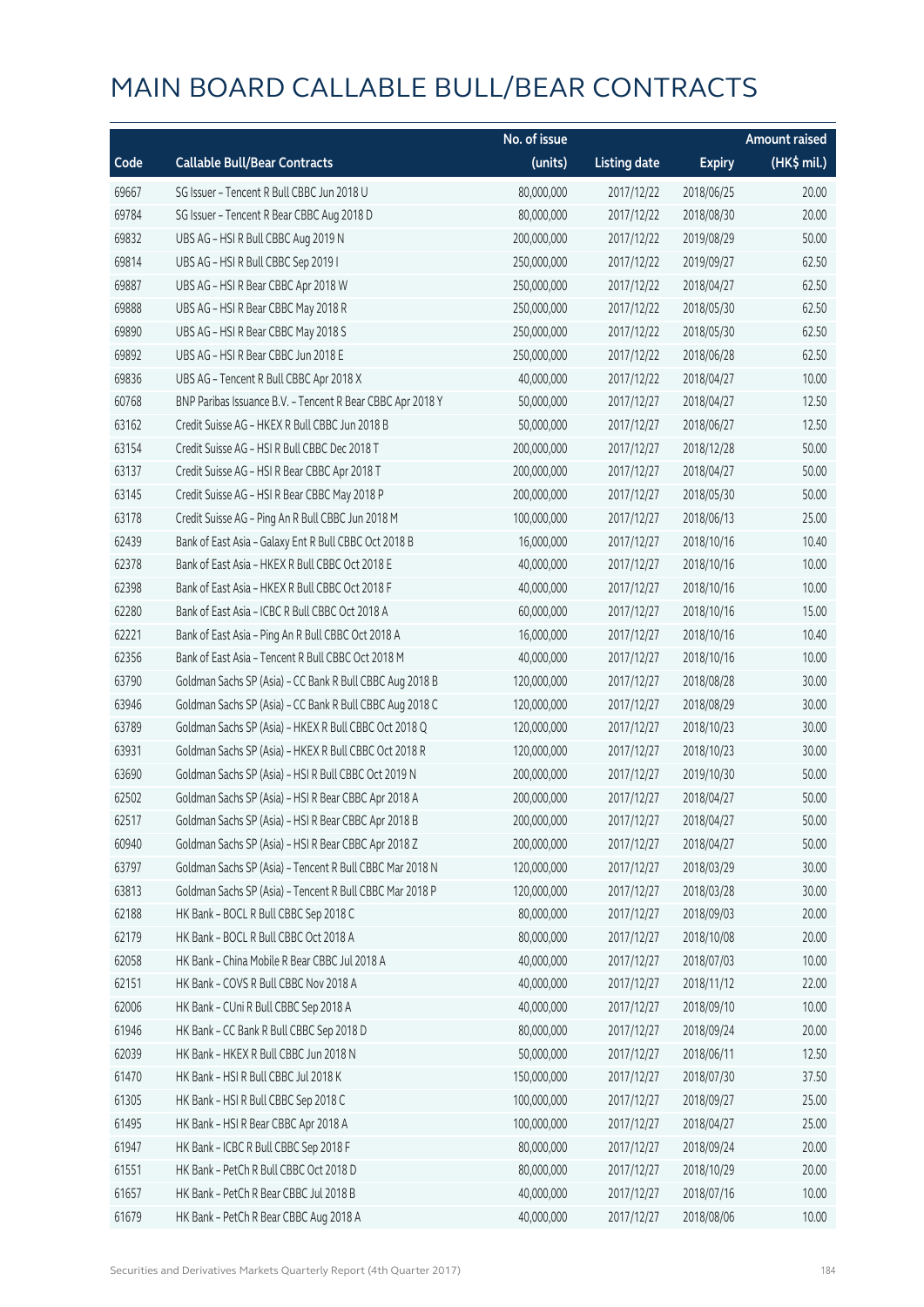|       |                                                            | No. of issue |                     |               | <b>Amount raised</b> |
|-------|------------------------------------------------------------|--------------|---------------------|---------------|----------------------|
| Code  | <b>Callable Bull/Bear Contracts</b>                        | (units)      | <b>Listing date</b> | <b>Expiry</b> | (HK\$ mil.)          |
| 61961 | HK Bank - Sunny Optical R Bull CBBC Jul 2018 H             | 40,000,000   | 2017/12/27          | 2018/07/23    | 10.00                |
| 62205 | HK Bank - Sunny Optical R Bull CBBC Aug 2018 E             | 40,000,000   | 2017/12/27          | 2018/08/27    | 10.00                |
| 61948 | HK Bank - Sunny Optical R Bull CBBC Sep 2018 C             | 40,000,000   | 2017/12/27          | 2018/09/10    | 12.00                |
| 61978 | HK Bank - Tencent R Bull CBBC Jul 2018 Q                   | 60,000,000   | 2017/12/27          | 2018/07/03    | 15.00                |
| 61023 | Haitong Int'l Sec - China Life R Bull CBBC Aug 2018 C      | 40,000,000   | 2017/12/27          | 2018/08/08    | 10.00                |
| 61039 | Haitong Int'l Sec - China Life R Bull CBBC Aug 2018 D      | 40,000,000   | 2017/12/27          | 2018/08/08    | 10.00                |
| 61053 | Haitong Int'l Sec - Geely Auto R Bull CBBC Aug 2018 B      | 40,000,000   | 2017/12/27          | 2018/08/08    | 10.00                |
| 61137 | Haitong Int'l Sec - Geely Auto R Bull CBBC Aug 2018 C      | 40,000,000   | 2017/12/27          | 2018/08/08    | 10.00                |
| 61240 | Haitong Int'l Sec - Geely Auto R Bull CBBC Aug 2018 D      | 40,000,000   | 2017/12/27          | 2018/08/08    | 13.48                |
| 61254 | Haitong Int'l Sec - Geely Auto R Bear CBBC May 2018 A      | 30,000,000   | 2017/12/27          | 2018/05/08    | 11.28                |
| 61010 | Haitong Int'l Sec - Sunny Optical R Bull CBBC Apr 2018 D   | 40,000,000   | 2017/12/27          | 2018/04/13    | 10.00                |
| 61020 | Haitong Int'l Sec - Sunny Optical R Bull CBBC Apr 2018 E   | 40,000,000   | 2017/12/27          | 2018/04/13    | 10.00                |
| 63402 | J P Morgan SP BV - CC Bank R Bull CBBC Jun 2018 A          | 150,000,000  | 2017/12/27          | 2018/06/15    | 37.50                |
| 63316 | J P Morgan SP BV - CNOOC R Bull CBBC Nov 2018 B            | 60,000,000   | 2017/12/27          | 2018/11/16    | 15.00                |
| 63366 | J P Morgan SP BV - HKEX R Bull CBBC Apr 2018 H             | 40,000,000   | 2017/12/27          | 2018/04/20    | 10.00                |
| 63393 | J P Morgan SP BV - HKEX R Bull CBBC Apr 2018 I             | 40,000,000   | 2017/12/27          | 2018/04/20    | 10.00                |
| 63398 | J P Morgan SP BV - HKEX R Bear CBBC Apr 2018 E             | 40,000,000   | 2017/12/27          | 2018/04/20    | 10.00                |
| 63005 | J P Morgan SP BV - HSI R Bull CBBC Oct 2019 B              | 200,000,000  | 2017/12/27          | 2019/10/30    | 50.00                |
| 63511 | J P Morgan SP BV - HSI R Bull CBBC Oct 2019 C              | 200,000,000  | 2017/12/27          | 2019/10/30    | 50.00                |
| 63482 | J P Morgan SP BV - HSI R Bear CBBC Mar 2018 A              | 200,000,000  | 2017/12/27          | 2018/03/28    | 50.00                |
| 63504 | J P Morgan SP BV - HSI R Bear CBBC Mar 2018 N              | 200,000,000  | 2017/12/27          | 2018/03/28    | 50.00                |
| 62994 | J P Morgan SP BV - HSI R Bear CBBC May 2018 V              | 200,000,000  | 2017/12/27          | 2018/05/30    | 50.00                |
| 63355 | J P Morgan SP BV - PetCh R Bull CBBC Aug 2018 B            | 100,000,000  | 2017/12/27          | 2018/08/17    | 25.00                |
| 62916 | Macquarie Bank Ltd. - HKEX R Bull CBBC Sep 2018 M          | 20,000,000   | 2017/12/27          | 2018/09/27    | 10.34                |
| 62932 | Macquarie Bank Ltd. - HKEX R Bull CBBC Sep 2018 N          | 20,000,000   | 2017/12/27          | 2018/09/27    | 10.40                |
| 62768 | Macquarie Bank Ltd. - Tencent R Bull CBBC Jul 2018 F       | 12,500,000   | 2017/12/27          | 2018/07/31    | 10.05                |
| 62782 | Macquarie Bank Ltd. - Tencent R Bull CBBC Jul 2018 G       | 13,200,000   | 2017/12/27          | 2018/07/31    | 10.07                |
| 60896 | SG Issuer - Geely Auto R Bull CBBC Dec 2018 D              | 40,000,000   | 2017/12/27          | 2018/12/13    | 10.00                |
| 62569 | SG Issuer - HKEX R Bull CBBC Nov 2018 D                    | 50,000,000   | 2017/12/27          | 2018/11/29    | 12.50                |
| 62623 | SG Issuer - HKEX R Bull CBBC Dec 2018 E                    | 50,000,000   | 2017/12/27          | 2018/12/28    | 12.50                |
| 63717 | SG Issuer - HSI R Bull CBBC Jan 2020 C                     | 200,000,000  | 2017/12/27          | 2020/01/30    | 50.00                |
| 63694 | SG Issuer - HSI R Bear CBBC Mar 2018 K                     | 200,000,000  | 2017/12/27          | 2018/03/28    | 50.00                |
| 60906 | SG Issuer - Ping An R Bull CBBC Nov 2018 I                 | 100,000,000  | 2017/12/27          | 2018/11/16    | 25.00                |
| 62732 | SG Issuer - Sunny Optical R Bull CBBC Oct 2018 A           | 40,000,000   | 2017/12/27          | 2018/10/30    | 10.00                |
| 62756 | SG Issuer - Tencent R Bull CBBC Oct 2018 H                 | 80,000,000   | 2017/12/27          | 2018/10/30    | 20.00                |
| 63130 | UBS AG - HSI R Bull CBBC Sep 2019 J                        | 250,000,000  | 2017/12/27          | 2019/09/27    | 62.50                |
| 63069 | UBS AG - HSI R Bear CBBC Mar 2018 S                        | 250,000,000  | 2017/12/27          | 2018/03/28    | 62.50                |
| 63126 | UBS AG - HSI R Bear CBBC Mar 2018 W                        | 250,000,000  | 2017/12/27          | 2018/03/28    | 62.50                |
| 63960 | BNP Paribas Issuance B.V. - Ping An R Bull CBBC Aug 2018 V | 200,000,000  | 2017/12/28          | 2018/08/30    | 50.00                |
| 63979 | BNP Paribas Issuance B.V. - Ping An R Bull CBBC Aug 2018 W | 200,000,000  | 2017/12/28          | 2018/08/30    | 50.00                |
| 63993 | BNP Paribas Issuance B.V. - Tencent R Bull CBBC Sep 2018 P | 50,000,000   | 2017/12/28          | 2018/09/27    | 12.50                |
| 64001 | BNP Paribas Issuance B.V. - Tencent R Bull CBBC Sep 2018 Q | 50,000,000   | 2017/12/28          | 2018/09/27    | 12.50                |
| 64497 | Credit Suisse AG - HSI R Bull CBBC Nov 2018 K              | 200,000,000  | 2017/12/28          | 2018/11/29    | 50.00                |
| 64499 | Credit Suisse AG - HSI R Bull CBBC Feb 2019 A              | 200,000,000  | 2017/12/28          | 2019/02/27    | 50.00                |
| 64486 | Credit Suisse AG - HSI R Bear CBBC Mar 2018 E              | 200,000,000  | 2017/12/28          | 2018/03/28    | 50.00                |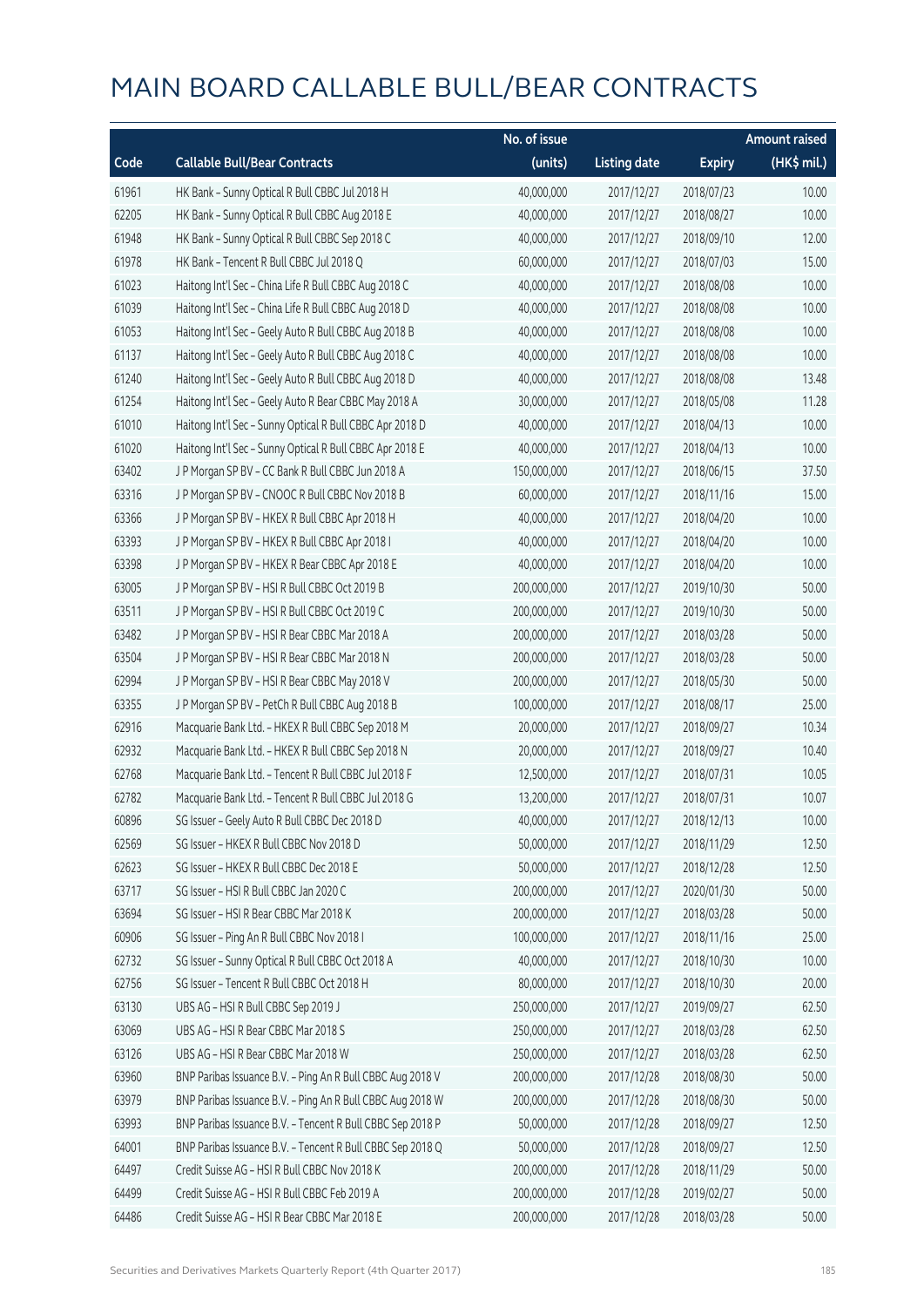|       |                                                          | No. of issue |                     |               | <b>Amount raised</b> |
|-------|----------------------------------------------------------|--------------|---------------------|---------------|----------------------|
| Code  | <b>Callable Bull/Bear Contracts</b>                      | (units)      | <b>Listing date</b> | <b>Expiry</b> | (HK\$ mil.)          |
| 64500 | Credit Suisse AG - Ping An R Bull CBBC Jun 2018 N        | 100,000,000  | 2017/12/28          | 2018/06/28    | 25.00                |
| 64504 | Credit Suisse AG - Tencent R Bull CBBC Apr 2018 W        | 50,000,000   | 2017/12/28          | 2018/04/24    | 12.50                |
| 64031 | Bank of East Asia - Galaxy Ent R Bull CBBC Oct 2018 C    | 16,000,000   | 2017/12/28          | 2018/10/18    | 10.40                |
| 64009 | Bank of East Asia - Ping An R Bull CBBC Oct 2018 B       | 16,000,000   | 2017/12/28          | 2018/10/18    | 10.40                |
| 64029 | Bank of East Asia - Sunny Optical R Bull CBBC Oct 2018 C | 40,000,000   | 2017/12/28          | 2018/10/18    | 10.00                |
| 64018 | Bank of East Asia - Tencent R Bull CBBC Oct 2018 N       | 40,000,000   | 2017/12/28          | 2018/10/18    | 10.00                |
| 64019 | Bank of East Asia - Tencent R Bull CBBC Oct 2018 O       | 40,000,000   | 2017/12/28          | 2018/10/18    | 10.00                |
| 64387 | Goldman Sachs SP (Asia) - HSI R Bull CBBC Sep 2019 F     | 200,000,000  | 2017/12/28          | 2019/09/27    | 50.00                |
| 64353 | Goldman Sachs SP (Asia) - Ping An R Bull CBBC Oct 2018 F | 120,000,000  | 2017/12/28          | 2018/10/24    | 30.00                |
| 64339 | Goldman Sachs SP (Asia) - Ping An R Bull CBBC Oct 2018 I | 120,000,000  | 2017/12/28          | 2018/10/23    | 30.00                |
| 64317 | Goldman Sachs SP (Asia) - Tencent R Bull CBBC Apr 2018 V | 120,000,000  | 2017/12/28          | 2018/04/27    | 30.00                |
| 64330 | Goldman Sachs SP (Asia) - Tencent R Bull CBBC Apr 2018 W | 120,000,000  | 2017/12/28          | 2018/04/27    | 30.00                |
| 64161 | HK Bank - AAC Tech R Bull CBBC Jul 2018 F                | 40,000,000   | 2017/12/28          | 2018/07/23    | 10.00                |
| 64103 | HK Bank - AIA R Bull CBBC Sep 2018 B                     | 80,000,000   | 2017/12/28          | 2018/09/24    | 20.00                |
| 64088 | HK Bank - AIA R Bull CBBC Oct 2018 E                     | 80,000,000   | 2017/12/28          | 2018/10/08    | 20.00                |
| 64080 | HK Bank - China Life R Bear CBBC Oct 2018 A              | 40,000,000   | 2017/12/28          | 2018/10/15    | 22.00                |
| 64044 | HK Bank - CSOP A50 ETF R Bull CBBC Oct 2018 C            | 50,000,000   | 2017/12/28          | 2018/10/08    | 12.50                |
| 64056 | HK Bank - CSOP A50 ETF R Bull CBBC Oct 2018 D            | 50,000,000   | 2017/12/28          | 2018/10/29    | 12.50                |
| 64043 | HK Bank - CSOP A50 ETF R Bear CBBC Aug 2018 A            | 40,000,000   | 2017/12/28          | 2018/08/27    | 10.00                |
| 64190 | HK Bank - Great Wall Motor R Bull CBBC Aug 2018 C        | 40,000,000   | 2017/12/28          | 2018/08/06    | 10.00                |
| 64057 | HK Bank - HKEX R Bull CBBC Oct 2018 M                    | 50,000,000   | 2017/12/28          | 2018/10/22    | 12.50                |
| 64034 | HK Bank - HS H-SH ETF R Bull CBBC Jul 2018 A             | 50,000,000   | 2017/12/28          | 2018/07/23    | 12.50                |
| 64041 | HK Bank - HS H-SH ETF R Bull CBBC Dec 2018 A             | 50,000,000   | 2017/12/28          | 2018/12/24    | 12.50                |
| 64196 | HK Bank - HSI R Bull CBBC Jul 2018 L                     | 100,000,000  | 2017/12/28          | 2018/07/30    | 25.00                |
| 64197 | HK Bank - HSI R Bull CBBC Sep 2018 D                     | 150,000,000  | 2017/12/28          | 2018/09/27    | 37.50                |
| 64203 | HK Bank - HSI R Bull CBBC Sep 2018 E                     | 150,000,000  | 2017/12/28          | 2018/09/27    | 37.50                |
| 64060 | HK Bank - Meitu R Bull CBBC Sep 2018 A                   | 40,000,000   | 2017/12/28          | 2018/09/17    | 10.00                |
| 64162 | HK Bank - PetCh R Bull CBBC Aug 2018 E                   | 80,000,000   | 2017/12/28          | 2018/08/06    | 20.00                |
| 64086 | HK Bank - Ping An R Bull CBBC Oct 2018 E                 | 80,000,000   | 2017/12/28          | 2018/10/15    | 20.00                |
| 64147 | HK Bank - Tencent R Bull CBBC Jul 2018 N                 | 60,000,000   | 2017/12/28          | 2018/07/23    | 15.00                |
| 64459 | J P Morgan SP BV - HKEX R Bull CBBC May 2018 B           | 40,000,000   | 2017/12/28          | 2018/05/18    | 10.00                |
| 64463 | J P Morgan SP BV - HKEX R Bull CBBC May 2018 C           | 40,000,000   | 2017/12/28          | 2018/05/18    | 10.00                |
| 64458 | J P Morgan SP BV - HSI R Bull CBBC Apr 2019 I            | 200,000,000  | 2017/12/28          | 2019/04/29    | 50.00                |
| 64482 | J P Morgan SP BV - HSI R Bull CBBC Sep 2019 W            | 200,000,000  | 2017/12/28          | 2019/09/27    | 50.00                |
| 64456 | J P Morgan SP BV - HSI R Bear CBBC Mar 2018 R            | 200,000,000  | 2017/12/28          | 2018/03/28    | 50.00                |
| 64471 | J P Morgan SP BV - Ping An R Bull CBBC Jun 2018 D        | 120,000,000  | 2017/12/28          | 2018/06/15    | 30.00                |
| 64457 | J P Morgan SP BV - Tencent R Bull CBBC Apr 2018 Y        | 50,000,000   | 2017/12/28          | 2018/04/13    | 12.50                |
| 64478 | J P Morgan SP BV - Tencent R Bear CBBC Apr 2018 K        | 50,000,000   | 2017/12/28          | 2018/04/20    | 12.50                |
| 64485 | Macquarie Bank Ltd. - HSI R Bull CBBC Dec 2018 E         | 40,000,000   | 2017/12/28          | 2018/12/28    | 10.00                |
| 64484 | Macquarie Bank Ltd. - Tencent R Bull CBBC Jul 2018 H     | 12,600,000   | 2017/12/28          | 2018/07/31    | 10.02                |
| 64206 | SG Issuer - BOC HK R Bull CBBC Oct 2018 D                | 80,000,000   | 2017/12/28          | 2018/10/30    | 20.00                |
| 64217 | SG Issuer - CUni R Bull CBBC Oct 2018 D                  | 40,000,000   | 2017/12/28          | 2018/10/30    | 10.00                |
| 64241 | SG Issuer - CUni R Bull CBBC Nov 2018 A                  | 40,000,000   | 2017/12/28          | 2018/11/29    | 10.00                |
| 64215 | SG Issuer - China Life R Bull CBBC Nov 2018 D            | 40,000,000   | 2017/12/28          | 2018/11/29    | 10.00                |
| 64259 | SG Issuer - HKEX R Bull CBBC Oct 2018 G                  | 50,000,000   | 2017/12/28          | 2018/10/30    | 12.50                |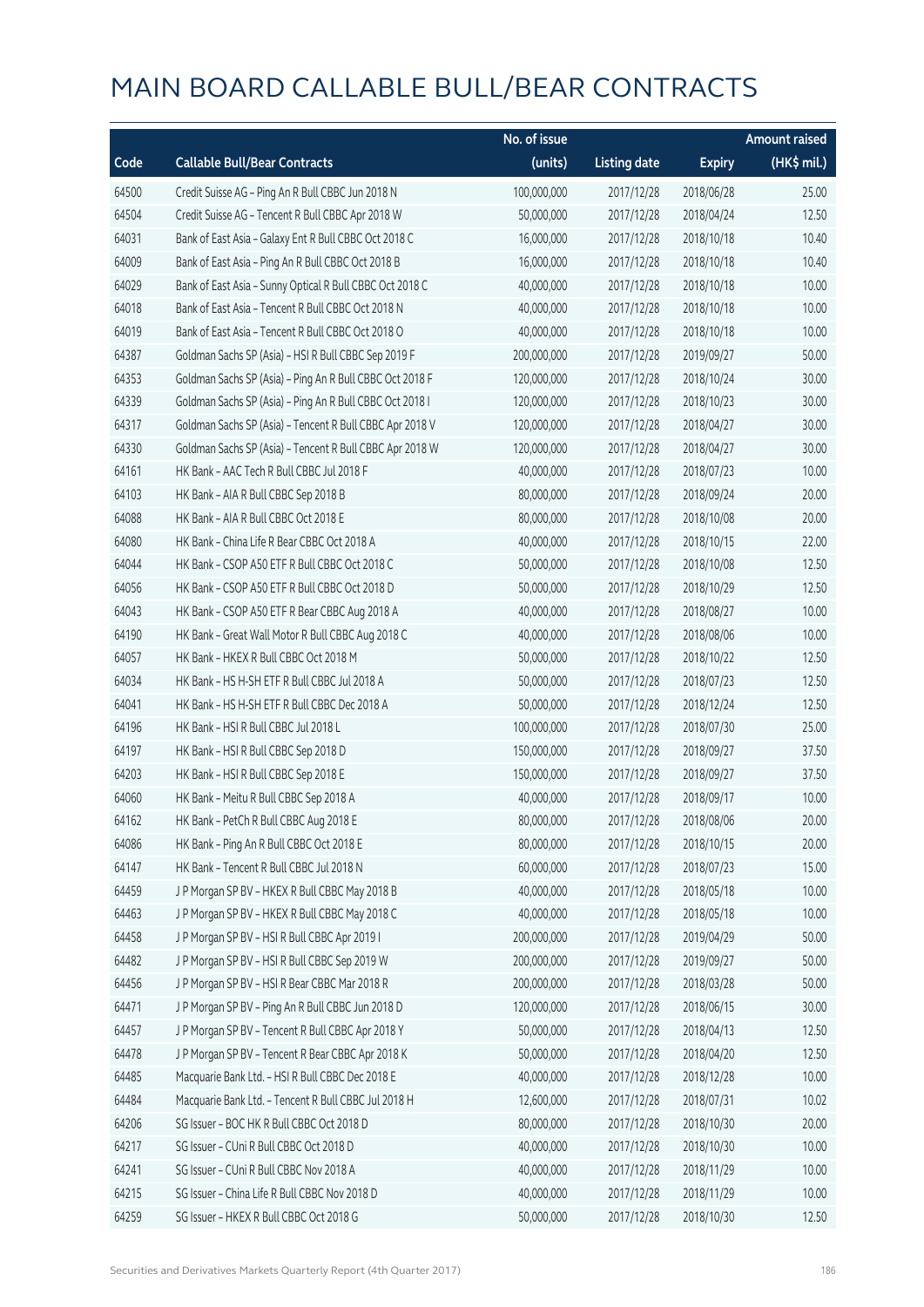|       |                                                          | No. of issue |                     |               | <b>Amount raised</b> |
|-------|----------------------------------------------------------|--------------|---------------------|---------------|----------------------|
| Code  | <b>Callable Bull/Bear Contracts</b>                      | (units)      | <b>Listing date</b> | <b>Expiry</b> | (HK\$ mil.)          |
| 64261 | SG Issuer - HKEX R Bull CBBC Dec 2018 F                  | 50,000,000   | 2017/12/28          | 2018/12/28    | 12.50                |
| 64394 | SG Issuer - HSI R Bull CBBC Nov 2019 F                   | 200,000,000  | 2017/12/28          | 2019/11/28    | 50.00                |
| 64400 | SG Issuer - HSI R Bull CBBC Nov 2019 H                   | 200,000,000  | 2017/12/28          | 2019/11/28    | 50.00                |
| 64455 | SG Issuer - HSI R Bull CBBC Dec 2019 O                   | 200,000,000  | 2017/12/28          | 2019/12/30    | 50.00                |
| 64282 | SG Issuer - Ping An R Bull CBBC Nov 2018 J               | 100,000,000  | 2017/12/28          | 2018/11/29    | 25.00                |
| 63957 | SG Issuer - SUNAC R Bull CBBC Dec 2018 C                 | 80,000,000   | 2017/12/28          | 2018/12/14    | 20.00                |
| 63958 | SG Issuer - SUNAC R Bull CBBC Jan 2019 A                 | 80,000,000   | 2017/12/28          | 2019/01/30    | 20.00                |
| 63959 | SG Issuer - SUNAC R Bull CBBC Feb 2019 A                 | 80,000,000   | 2017/12/28          | 2019/02/27    | 20.00                |
| 64283 | SG Issuer - Tencent R Bull CBBC Nov 2018 I               | 80,000,000   | 2017/12/28          | 2018/11/29    | 20.00                |
| 64386 | UBS AG - CSOP A50 ETF R Bull CBBC Apr 2018 D             | 40,000,000   | 2017/12/28          | 2018/04/30    | 10.00                |
| 64374 | UBS AG - Galaxy Ent R Bull CBBC Jul 2018 B               | 40,000,000   | 2017/12/28          | 2018/07/30    | 10.00                |
| 64368 | UBS AG - HSI R Bull CBBC Sep 2019 K                      | 250,000,000  | 2017/12/28          | 2019/09/27    | 62.50                |
| 64367 | UBS AG - HSI R Bear CBBC Apr 2018 Z                      | 200,000,000  | 2017/12/28          | 2018/04/27    | 50.00                |
| 64373 | UBS AG - Ping An R Bull CBBC Jun 2018 C                  | 50,000,000   | 2017/12/28          | 2018/06/11    | 12.50                |
| 64369 | UBS AG - Tencent R Bull CBBC May 2018 H                  | 40,000,000   | 2017/12/28          | 2018/05/30    | 10.00                |
| 64370 | UBS AG - Tencent R Bull CBBC May 2018 I                  | 40,000,000   | 2017/12/28          | 2018/05/28    | 10.00                |
| 64508 | BNP Paribas Issuance B.V. - HSI R Bull CBBC Sep 2019 W   | 250,000,000  | 2017/12/29          | 2019/09/27    | 62.50                |
| 64551 | Credit Suisse AG - Galaxy Ent R Bear CBBC Jul 2018 C     | 50,000,000   | 2017/12/29          | 2018/07/20    | 12.50                |
| 64595 | Credit Suisse AG - HSI R Bull CBBC Dec 2018 U            | 200,000,000  | 2017/12/29          | 2018/12/28    | 50.00                |
| 64601 | Credit Suisse AG - HSI R Bear CBBC May 2018 Q            | 200,000,000  | 2017/12/29          | 2018/05/30    | 50.00                |
| 64549 | Credit Suisse AG - Ping An R Bull CBBC Jun 2018 O        | 100,000,000  | 2017/12/29          | 2018/06/15    | 25.00                |
| 64550 | Credit Suisse AG - Ping An R Bull CBBC Jun 2018 P        | 100,000,000  | 2017/12/29          | 2018/06/22    | 25.00                |
| 64668 | Goldman Sachs SP (Asia) - HKEX R Bear CBBC Oct 2018 F    | 80,000,000   | 2017/12/29          | 2018/10/23    | 20.00                |
| 64523 | Goldman Sachs SP (Asia) - HSBC R Bull CBBC Sep 2018 U    | 120,000,000  | 2017/12/29          | 2018/09/28    | 30.00                |
| 64627 | Goldman Sachs SP (Asia) - HSI R Bull CBBC Sep 2019 G     | 200,000,000  | 2017/12/29          | 2019/09/27    | 50.00                |
| 64633 | Goldman Sachs SP (Asia) - HSI R Bear CBBC Apr 2018 C     | 200,000,000  | 2017/12/29          | 2018/04/27    | 50.00                |
| 64640 | Goldman Sachs SP (Asia) - Ping An R Bull CBBC Oct 2018 J | 120,000,000  | 2017/12/29          | 2018/10/23    | 30.00                |
| 64517 | Goldman Sachs SP (Asia) - Tencent R Bull CBBC Apr 2018 K | 120,000,000  | 2017/12/29          | 2018/04/10    | 30.00                |
| 64639 | Goldman Sachs SP (Asia) - Tencent R Bear CBBC Mar 2018 L | 80,000,000   | 2017/12/29          | 2018/03/29    | 20.00                |
| 64531 | HK Bank - BOC HK R Bull CBBC Nov 2018 B                  | 80,000,000   | 2017/12/29          | 2018/11/19    | 20.00                |
| 64577 | HK Bank - China Mobile R Bear CBBC Jul 2018 B            | 40,000,000   | 2017/12/29          | 2018/07/09    | 10.00                |
| 64578 | HK Bank - China Mobile R Bear CBBC Jul 2018 C            | 40,000,000   | 2017/12/29          | 2018/07/16    | 10.00                |
| 64579 | HK Bank - China Mobile R Bear CBBC Oct 2018 A            | 40,000,000   | 2017/12/29          | 2018/10/15    | 10.00                |
| 64575 | HK Bank - CUni R Bull CBBC Nov 2018 A                    | 40,000,000   | 2017/12/29          | 2018/11/19    | 12.00                |
| 64582 | HK Bank - CC Bank R Bear CBBC Sep 2018 B                 | 40,000,000   | 2017/12/29          | 2018/09/03    | 10.00                |
| 64583 | HK Bank - CC Bank R Bear CBBC Oct 2018 A                 | 40,000,000   | 2017/12/29          | 2018/10/08    | 10.00                |
| 64529 | HK Bank - Galaxy Ent R Bull CBBC Jul 2018 J              | 80,000,000   | 2017/12/29          | 2018/07/03    | 20.00                |
| 64533 | HK Bank - HKEX R Bull CBBC Jun 2018 O                    | 50,000,000   | 2017/12/29          | 2018/06/25    | 12.50                |
| 64547 | HK Bank - HSI R Bull CBBC Jul 2018 Y                     | 100,000,000  | 2017/12/29          | 2018/07/30    | 25.00                |
| 64541 | HK Bank - HSI R Bull CBBC Sep 2018 F                     | 150,000,000  | 2017/12/29          | 2018/09/27    | 37.50                |
| 64548 | HK Bank - HSI R Bear CBBC Apr 2018 W                     | 100,000,000  | 2017/12/29          | 2018/04/27    | 25.00                |
| 64586 | HK Bank - ICBC R Bull CBBC Oct 2018 B                    | 80,000,000   | 2017/12/29          | 2018/10/22    | 20.00                |
| 64587 | HK Bank - ICBC R Bear CBBC Sep 2018 B                    | 40,000,000   | 2017/12/29          | 2018/09/03    | 10.00                |
| 64588 | HK Bank - Ping An R Bull CBBC Nov 2018 D                 | 80,000,000   | 2017/12/29          | 2018/11/05    | 20.00                |
| 64532 | HK Bank - Tencent R Bull CBBC Jun 2018 M                 | 60,000,000   | 2017/12/29          | 2018/06/25    | 15.00                |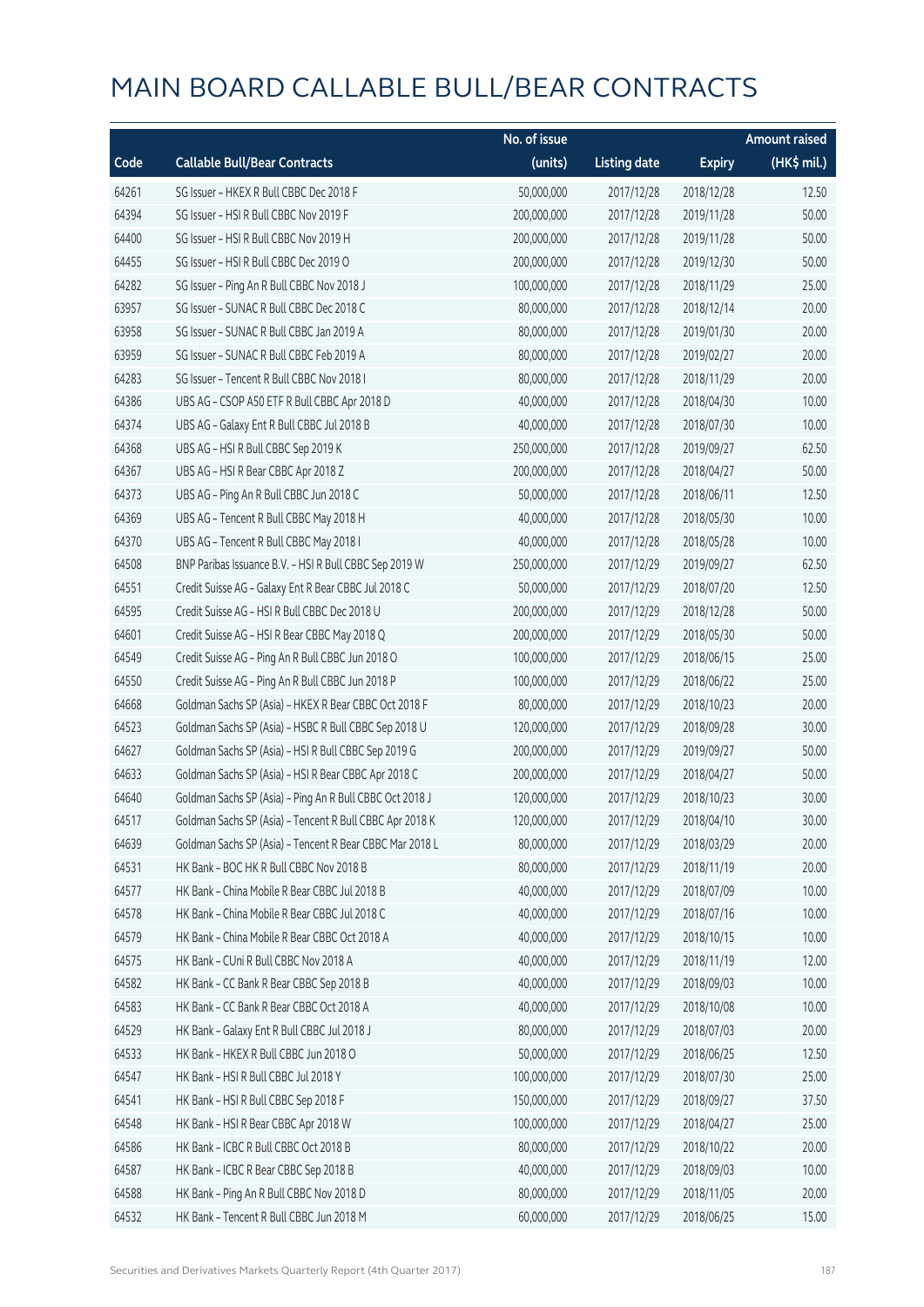|       |                                                         | No. of issue |                     |               | <b>Amount raised</b> |
|-------|---------------------------------------------------------|--------------|---------------------|---------------|----------------------|
| Code  | <b>Callable Bull/Bear Contracts</b>                     | (units)      | <b>Listing date</b> | <b>Expiry</b> | (HK\$ mil.)          |
| 64612 | J P Morgan SP BV - AAC Tech R Bull CBBC Apr 2018 A      | 40,000,000   | 2017/12/29          | 2018/04/20    | 10.00                |
| 64615 | J P Morgan SP BV - AAC Tech R Bull CBBC Apr 2018 B      | 40,000,000   | 2017/12/29          | 2018/04/20    | 10.00                |
| 64619 | J P Morgan SP BV - AAC Tech R Bear CBBC Apr 2018 A      | 40,000,000   | 2017/12/29          | 2018/04/20    | 10.80                |
| 64620 | J P Morgan SP BV - Galaxy Ent R Bull CBBC May 2018 F    | 100,000,000  | 2017/12/29          | 2018/05/18    | 25.00                |
| 64621 | J P Morgan SP BV - HSI R Bull CBBC Apr 2019 J           | 200,000,000  | 2017/12/29          | 2019/04/29    | 50.00                |
| 64624 | J P Morgan SP BV - HSI R Bear CBBC Mar 2018 T           | 200,000,000  | 2017/12/29          | 2018/03/28    | 50.00                |
| 64603 | J P Morgan SP BV - Ping An R Bull CBBC May 2018 I       | 100,000,000  | 2017/12/29          | 2018/05/18    | 25.00                |
| 64604 | J P Morgan SP BV - Sunny Optical R Bull CBBC Jul 2018 A | 70,000,000   | 2017/12/29          | 2018/07/20    | 17.50                |
| 64607 | J P Morgan SP BV - Sunny Optical R Bear CBBC Apr 2018 A | 40,000,000   | 2017/12/29          | 2018/04/20    | 10.40                |
| 64608 | J P Morgan SP BV - Sunny Optical R Bear CBBC Apr 2018 B | 40,000,000   | 2017/12/29          | 2018/04/20    | 10.00                |
| 64602 | J P Morgan SP BV - Tencent R Bull CBBC Apr 2018 Z       | 50,000,000   | 2017/12/29          | 2018/04/13    | 12.50                |
| 64590 | Macquarie Bank Ltd. - Tencent R Bear CBBC Jul 2018 G    | 12,700,000   | 2017/12/29          | 2018/07/31    | 10.01                |
| 64509 | SG Issuer - BOCL R Bull CBBC Dec 2018 B                 | 40,000,000   | 2017/12/29          | 2018/12/21    | 10.00                |
| 64552 | SG Issuer - BYD Company R Bull CBBC Sep 2018 B          | 50,000,000   | 2017/12/29          | 2018/09/14    | 12.50                |
| 64556 | SG Issuer - China Mobile R Bull CBBC Oct 2018 F         | 100,000,000  | 2017/12/29          | 2018/10/30    | 25.00                |
| 64554 | SG Issuer - China Life R Bull CBBC Aug 2018 D           | 40,000,000   | 2017/12/29          | 2018/08/24    | 10.00                |
| 64560 | SG Issuer - Galaxy Ent R Bull CBBC Oct 2018 C           | 80,000,000   | 2017/12/29          | 2018/10/12    | 20.00                |
| 64511 | SG Issuer - Galaxy R Bear CBBC Jul 2018 B               | 80,000,000   | 2017/12/29          | 2018/07/20    | 20.00                |
| 64513 | SG Issuer - Galaxy R Bear CBBC Sep 2018 B               | 80,000,000   | 2017/12/29          | 2018/09/21    | 20.00                |
| 64594 | SG Issuer - HSI R Bull CBBC Nov 2019 L                  | 200,000,000  | 2017/12/29          | 2019/11/28    | 50.00                |
| 64593 | SG Issuer - HSI R Bear CBBC Apr 2018 C                  | 200,000,000  | 2017/12/29          | 2018/04/27    | 50.00                |
| 64561 | SG Issuer - ICBC R Bull CBBC Aug 2018 M                 | 60,000,000   | 2017/12/29          | 2018/08/31    | 15.00                |
| 64562 | SG Issuer - Ping An R Bull CBBC Sep 2018 B              | 100,000,000  | 2017/12/29          | 2018/09/21    | 25.00                |
| 64571 | SG Issuer - Tencent R Bull CBBC Nov 2018 J              | 80,000,000   | 2017/12/29          | 2018/11/22    | 20.00                |
| 64514 | SG Issuer - Tencent R Bear CBBC Aug 2018 E              | 80,000,000   | 2017/12/29          | 2018/08/30    | 20.00                |
| 64591 | UBS AG - HSI R Bull CBBC Aug 2019 O                     | 200,000,000  | 2017/12/29          | 2019/08/29    | 50.00                |
| Total |                                                         |              |                     |               | 144,771.12           |

# Further issue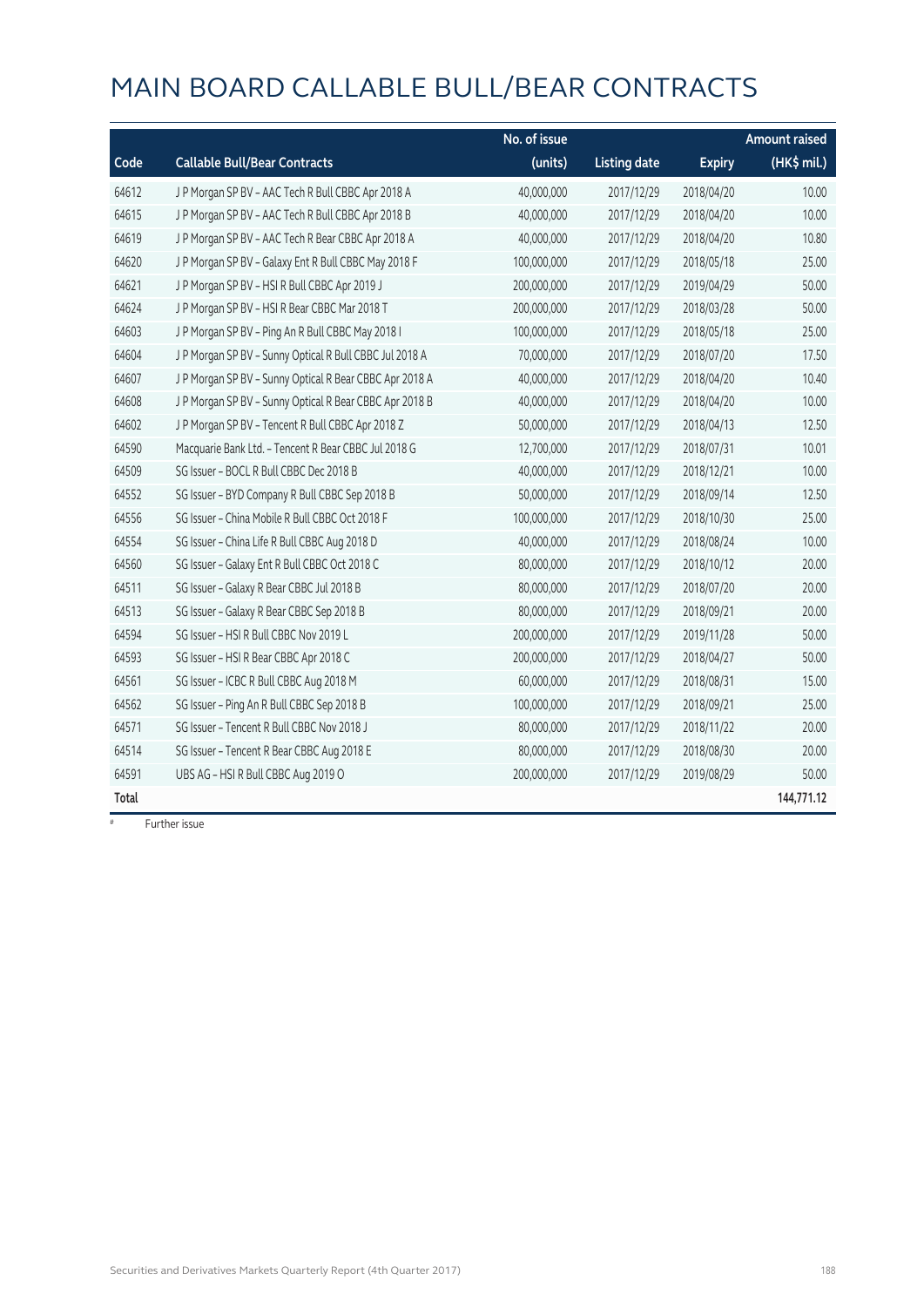# DR/ELI/TRADING ONLY STOCKS TRADING STATISTICS

### **Depositary Receipt Trading Statistics**

|      |                | No. of issues | Turnover value (HK\$ mil.) |
|------|----------------|---------------|----------------------------|
| 2016 | Q4             |               | 12.84                      |
| 2017 | Q1             |               | 15.32                      |
|      | Q <sub>2</sub> |               | 11.27                      |
|      | Q3             |               | 20.30                      |
|      | Q4             |               | 69.47                      |

### **Equity Linked Instrument Trading Statistics**

|                | No. of issues            | Turnover value (HK\$ mil.) |
|----------------|--------------------------|----------------------------|
| Q4             | $\overline{\phantom{0}}$ | $\overline{\phantom{0}}$   |
| Q1             | $\overline{\phantom{0}}$ | $\overline{\phantom{0}}$   |
| Q <sub>2</sub> | -                        | -                          |
| Q <sub>3</sub> | $\overline{\phantom{m}}$ | $\overline{\phantom{0}}$   |
| O <sub>4</sub> | $\overline{\phantom{0}}$ | $\overline{\phantom{0}}$   |
|                |                          |                            |

#### **NASDAQ Stocks**

|      |                | No. of issues | Turnover value (HK\$ mil.) |
|------|----------------|---------------|----------------------------|
| 2016 | Q4             | b             | 0.03                       |
| 2017 | Q1             | 6             | 0.00                       |
|      | Q <sub>2</sub> | 6             | 0.05                       |
|      | Q3             | b             | 0.05                       |
|      | Q4             | b             | 0.11                       |

#### **iShares**

|      |                | No. of issues            | Turnover value (HK\$ mil.) |
|------|----------------|--------------------------|----------------------------|
| 2016 | Q4             |                          | -                          |
| 2017 | Q1             |                          | $\overline{\phantom{0}}$   |
|      | Q <sub>2</sub> |                          | $\overline{\phantom{0}}$   |
|      | Q3             |                          | 0.18                       |
|      | Q4             | $\overline{\phantom{m}}$ | 0.18                       |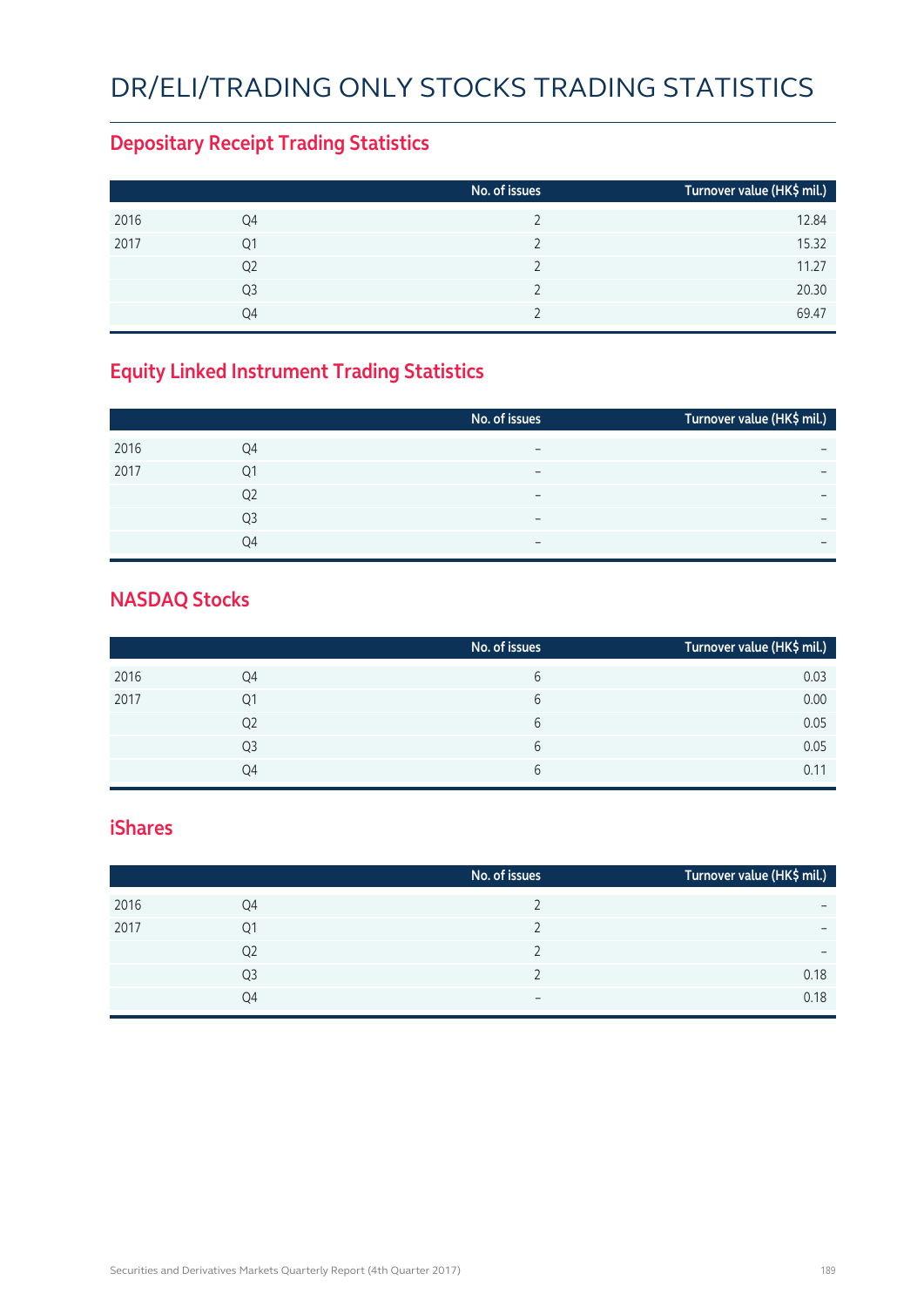### **Equity Turnover – GEM**

|      |                | Share (Mil. shs) | Value (HK\$ mil.) | No. of deals |
|------|----------------|------------------|-------------------|--------------|
| 2016 | Q4             | 101,583.21       | 26,606.56         | 769,681      |
| 2017 | Q1             | 97,529.59        | 28,022.82         | 829,314      |
|      | Q <sub>2</sub> | 144,624.15       | 42,516.37         | 1,348,433    |
|      | Q3             | 115,376.01       | 34,263.33         | 1,107,761    |
|      | Q4             | 120,061.70       | 44,257.64         | 1,499,290    |

### **Equity Trading Statistics – GEM**

|      |                | No. of<br>trading days | Average daily turnover<br>(HK\$ mil.) | Average value<br>per deal |
|------|----------------|------------------------|---------------------------------------|---------------------------|
| 2016 | Q4             | 61                     | 436.17                                | 34,568                    |
| 2017 | Q1             | 62                     | 451.98                                | 33,790                    |
|      | Q <sub>2</sub> | 59                     | 720.62                                | 31,530                    |
|      | Q <sub>3</sub> | 64                     | 535.36                                | 30,930                    |
|      | Q4             | 61                     | 725.54                                | 29,519                    |

#### **20 Most Advanced GEM Stocks**

for 4th quarter 2017

|                |       |                        |                 | <b>Closing price</b> |        |  |
|----------------|-------|------------------------|-----------------|----------------------|--------|--|
| Rank           | Code  | <b>Stock</b>           | End of Dec 2017 | End of Sep 2017      | % up   |  |
| 1              | 08413 | <b>ASIA GROCERY</b>    | 1.130           | 0.160                | 606.25 |  |
| $\overline{2}$ | 08455 | <b>LAI GROUP</b>       | 1.890           | 0.390                | 384.62 |  |
| 3              | 08050 | <b>QUANTUM THINK</b>   | 1.500           | 0.410                | 265.85 |  |
| 4              | 08187 | <b>EVERSMART INT</b>   | 2.000           | 0.600                | 233.33 |  |
| 5              | 08463 | <b>TOMO HOLDINGS</b>   | 2.000           | 0.640                | 212.50 |  |
| 6              | 08181 | <b>KONGSHUMUNION</b>   | 0.380           | 0.155                | 145.16 |  |
| $\overline{7}$ | 08296 | SINO-LIFE GROUP        | 0.305           | 0.125                | 144.00 |  |
| 8              | 08293 | SINGASIA HLDG          | 17.860          | 7.650                | 133.46 |  |
| 9              | 08021 | <b>WLS HOLDINGS</b>    | 0.039           | 0.018                | 116.67 |  |
| 10             | 08019 | <b>HAO WEN HLDGS</b>   | 0.104           | 0.048                | 116.67 |  |
| 11             | 08423 | CHI HO DEV             | 1.640           | 0.780                | 110.26 |  |
| 12             | 08170 | <b>KSL HOLDINGS</b>    | 2.440           | 1.200                | 103.33 |  |
| 13             | 08347 | F8 ENT                 | 0.440           | 0.220                | 100.00 |  |
| 14             | 08039 | <b>KNK HOLDINGS</b>    | 3.380           | 1.720                | 96.51  |  |
| 15             | 08228 | <b>NATIONAL ARTS</b>   | 0.405           | 0.208                | 94.71  |  |
| 16             | 08022 | <b>EVERSHINE GP</b>    | 1.050           | 0.550                | 90.91  |  |
| 17             | 08425 | <b>HING MING HLDGS</b> | 1.350           | 0.740                | 82.43  |  |
| 18             | 08383 | <b>LINOCRAFT HLDGS</b> | 0.680           | 0.385                | 76.62  |  |
| 19             | 08062 | <b>EFT SOLUTIONS</b>   | 0.510           | 0.290                | 75.86  |  |
| 20             | 08416 | <b>HM INTL HLDGS</b>   | 0.830           | 0.480                | 72.92  |  |

A Adjusted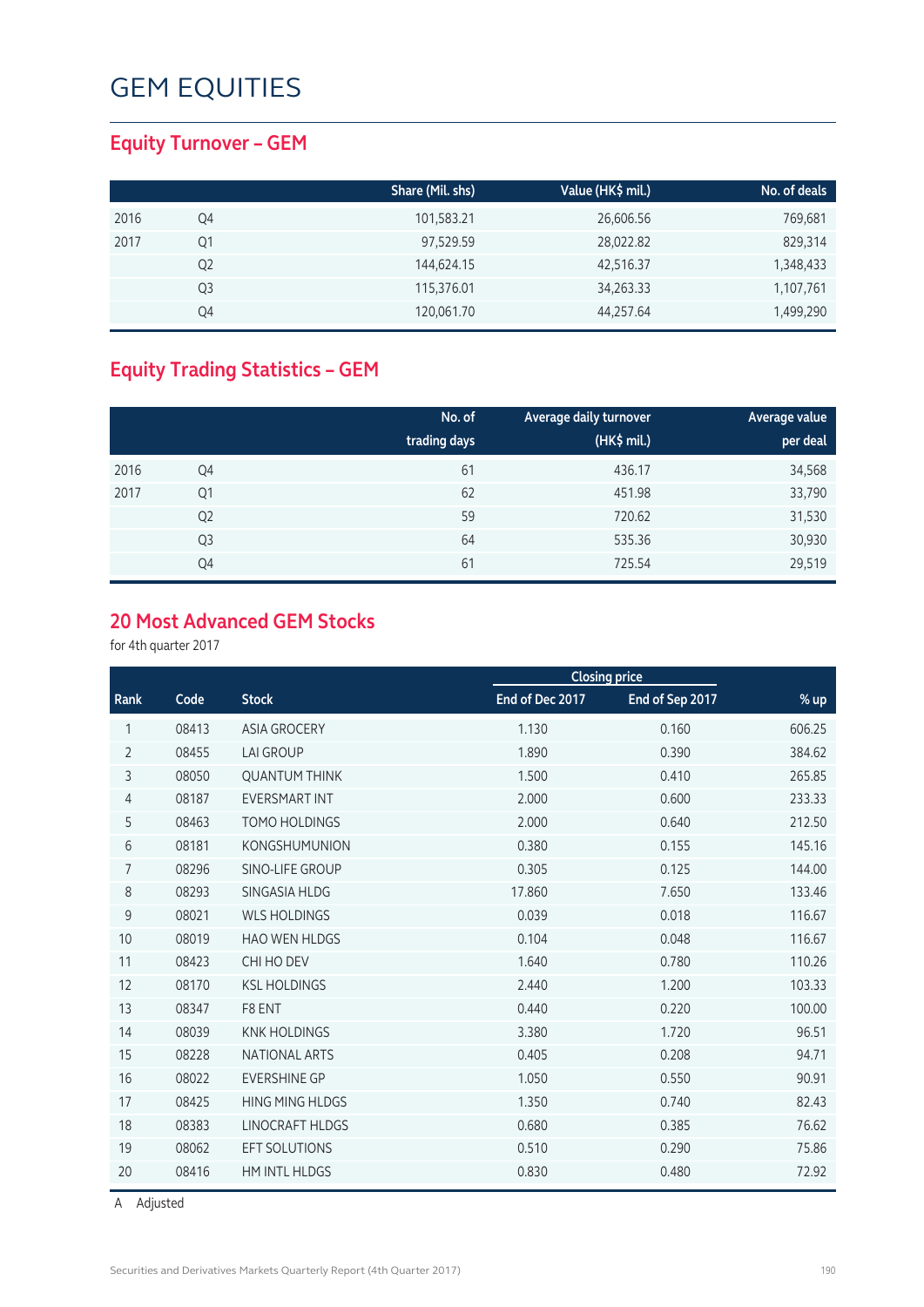### **20 Most Declined GEM Stocks**

for 4th quarter 2017

|                |       |                          |                 | <b>Closing price</b>    |          |
|----------------|-------|--------------------------|-----------------|-------------------------|----------|
| Rank           | Code  | <b>Stock</b>             | End of Dec 2017 | End of Sep 2017         | % down   |
| 1              | 08102 | LI BAO GE GP             | 0.420           | 6.870                   | $-93.89$ |
| $\overline{2}$ | 08352 | SING ON HLDGS            | 0.375           | 5.010                   | $-92.51$ |
| 3              | 08232 | <b>CLASSIFIED GP</b>     | 1.700           | 9.990                   | $-82.98$ |
| 4              | 08283 | ZHENG LI HLDG            | 0.780           | 4.000                   | $-80.50$ |
| 5              | 08195 | <b>L&amp;A INTL HOLD</b> | 0.046           | 0.200<br>$\overline{A}$ | $-77.00$ |
| 6              | 08370 | <b>ZHI SHENG GP</b>      | 1.200           | 4.600                   | $-73.91$ |
| $\overline{7}$ | 08242 | MEGALOGICTECH            | 0.136           | 0.435                   | $-68.74$ |
| 8              | 08491 | <b>COOL LINK</b>         | 0.300           | 0.880                   | $-65.91$ |
| 9              | 08361 | PARENTING NET            | 0.600           | 1.600                   | $-62.50$ |
| 10             | 08161 | MEDINET GROUP            | 0.090           | 0.230                   | $-60.87$ |
| 11             | 08337 | <b>DIRECTEL</b>          | 0.047           | 0.110                   | $-57.27$ |
| 12             | 08125 | ROYAL CEN RES            | 0.710           | 1.430                   | $-50.35$ |
| 13             | 08256 | <b>NETEL</b>             | 0.039           | 0.077                   | $-49.35$ |
| 14             | 08349 | MEIGU TECH               | 1.530           | 2.940                   | $-47.96$ |
| 15             | 08018 | <b>FINSOFT FIN</b>       | 0.127           | 0.222                   | $-42.79$ |
| 16             | 08213 | <b>NEW WISDOM H</b>      | 0.052           | 0.090                   | $-42.22$ |
| 17             | 08427 | <b>SK TARGET</b>         | 0.290           | 0.500                   | $-42.00$ |
| 18             | 08202 | <b>INNO-TECH HOLD</b>    | 0.160           | 0.255                   | $-37.25$ |
| 19             | 08153 | <b>CODE AGRI</b>         | 0.190           | 0.300                   | $-36.67$ |
| 20             | 08197 | <b>BAYTACARE PHARM</b>   | 0.400           | 0.630                   | $-36.51$ |
|                |       |                          |                 |                         |          |

A Adjusted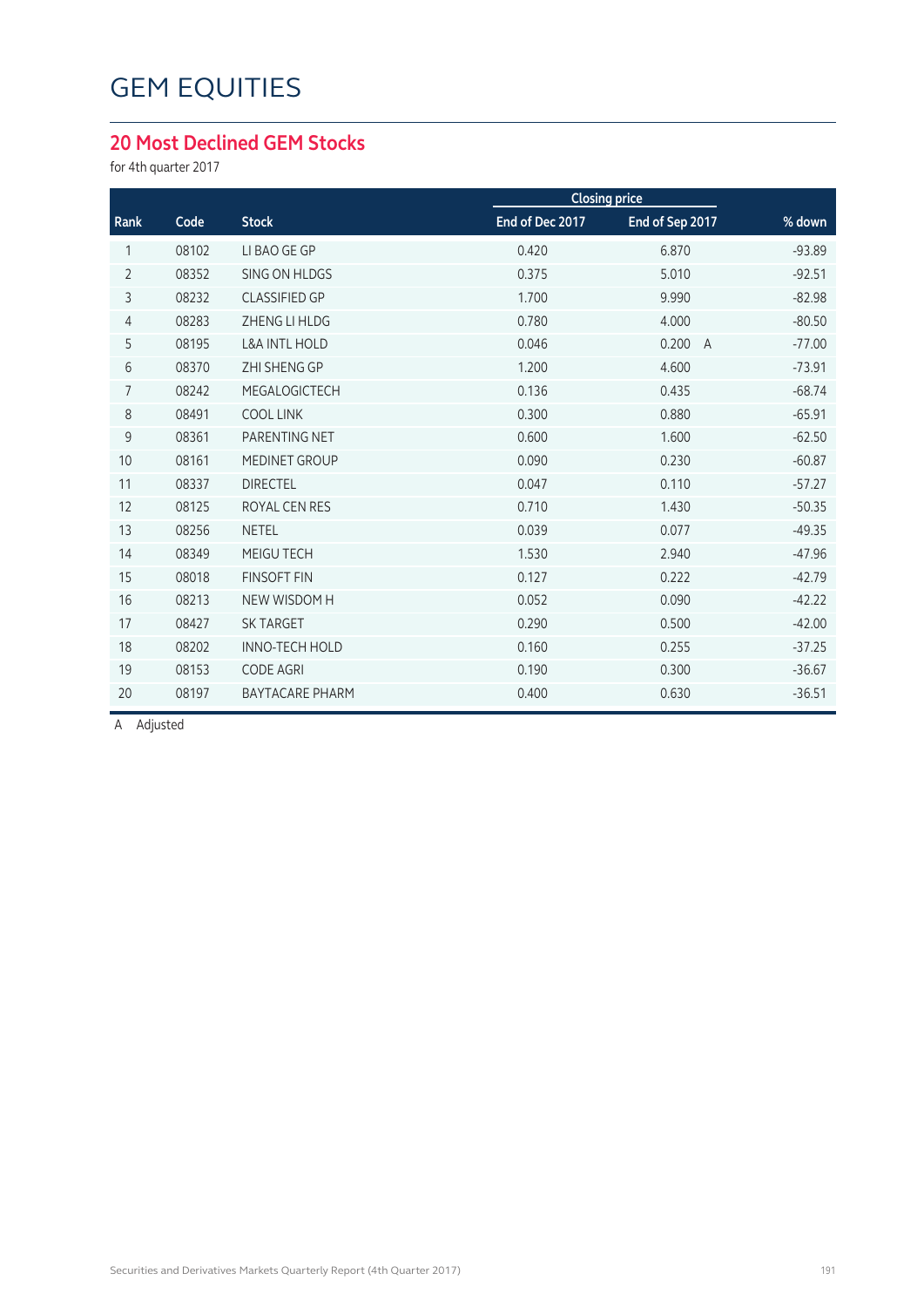### **20 Most Active GEM Stocks by Value**

for 4th quarter 2017

| Rank           | Code  | <b>Stock</b>           | Turnover (HK\$ mil.) | % of total |
|----------------|-------|------------------------|----------------------|------------|
| 1              | 08207 | <b>CHONGSING HLDGS</b> | 2,951.30             | 6.67       |
| $\overline{2}$ | 08227 | <b>HAITIANTIAN</b>     | 1,858.85             | 4.20       |
| 3              | 08137 | <b>HONBRIDGE</b>       | 1,561.59             | 3.53       |
| $\overline{4}$ | 08392 | <b>SATU HOLDINGS</b>   | 1,206.25             | 2.73       |
| 5              | 08228 | NATIONAL ARTS          | 1,084.25             | 2.45       |
| $\sqrt{6}$     | 08102 | LI BAO GE GP           | 870.38               | 1.97       |
| $\overline{7}$ | 08156 | CHINA VANGUARD         | 869.93               | 1.97       |
| $\,8\,$        | 08292 | WORLDGATEGLOBAL        | 852.48               | 1.93       |
| $\mathsf 9$    | 08455 | <b>LAI GROUP</b>       | 773.70               | 1.75       |
| 10             | 08321 | TAI KAM HLDGS          | 768.40               | 1.74       |
| 11             | 08133 | <b>JETE POWER</b>      | 679.02               | 1.53       |
| 12             | 08226 | <b>KOALA FIN GP</b>    | 615.88               | 1.39       |
| 13             | 08291 | <b>WAN CHENG METAL</b> | 613.92               | 1.39       |
| 14             | 08469 | <b>SHENGYE CAPITAL</b> | 579.96               | 1.31       |
| 15             | 08383 | <b>LINOCRAFT HLDGS</b> | 551.51               | 1.25       |
| 16             | 08217 | <b>LUEN WONG GP</b>    | 551.04               | 1.25       |
| 17             | 08275 | <b>BEAVER GROUP</b>    | 543.68               | 1.23       |
| 18             | 08352 | SING ON HLDGS          | 534.32               | 1.21       |
| 19             | 08022 | <b>EVERSHINE GP</b>    | 493.34               | 1.11       |
| 20             | 08416 | <b>HM INTL HLDGS</b>   | 466.18               | 1.05       |
| <b>Total</b>   |       |                        | 18,426.00            | 41.63      |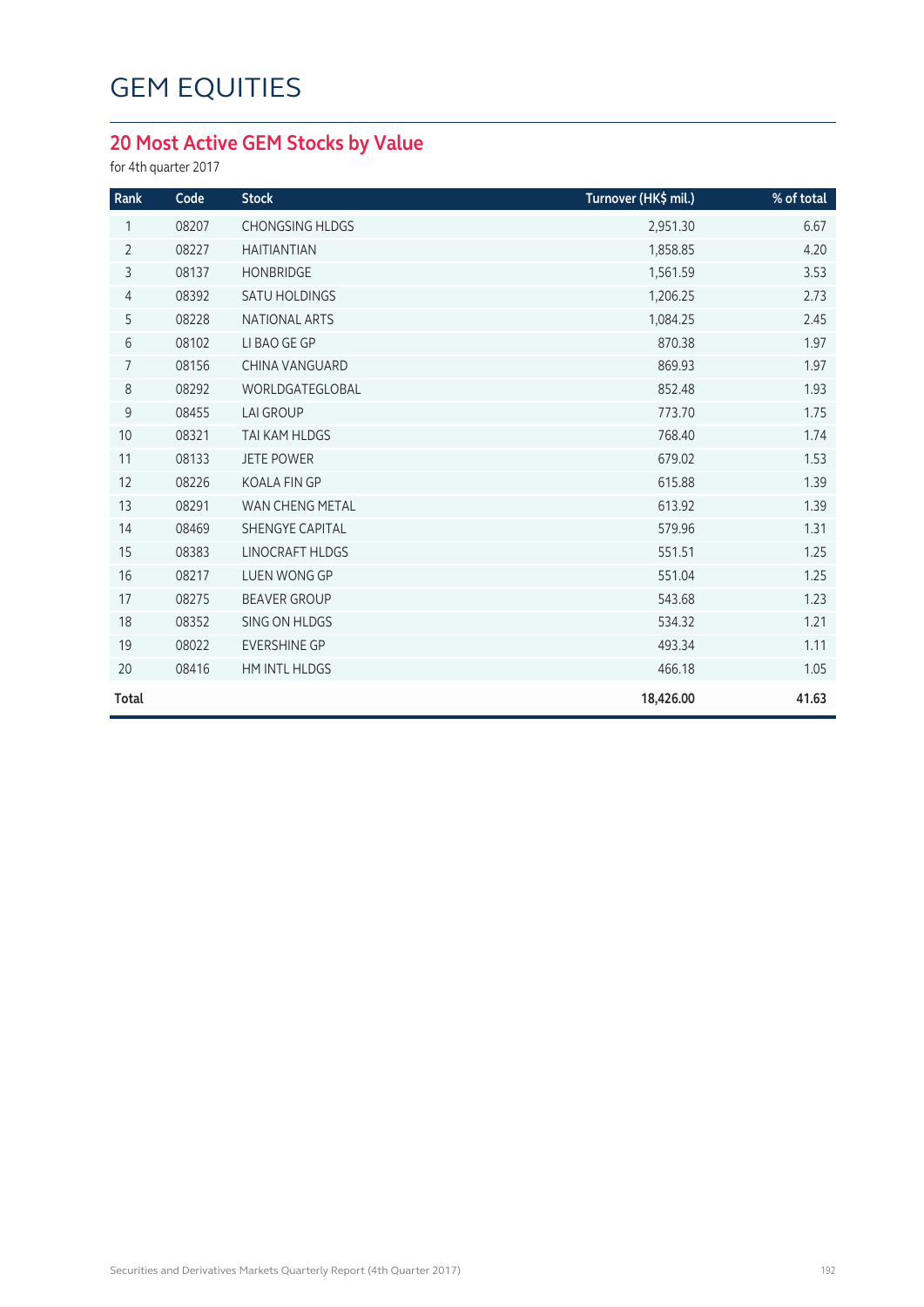### **20 Most Active GEM Stock by Shares**

for 4th quarter 2017

| Rank           | Code  | <b>Stock</b>           | Turnover (Mil. shs) | % of total |
|----------------|-------|------------------------|---------------------|------------|
| 1              | 08046 | <b>HENG XIN CHINA</b>  | 5,998.93            | 5.00       |
| $\overline{2}$ | 08021 | <b>WLS HOLDINGS</b>    | 3,740.93            | 3.12       |
| 3              | 08250 | SILK RD ENERGY         | 3,223.19            | 2.68       |
| $\overline{4}$ | 08081 | <b>IE CHINA</b>        | 3,094.09            | 2.58       |
| 5              | 08207 | <b>CHONGSING HLDGS</b> | 2,898.63            | 2.41       |
| $6\,$          | 08193 | <b>GC PRO SER</b>      | 2,790.31            | 2.32       |
| 7              | 08299 | <b>GRAND T G GOLD</b>  | 2,783.74            | 2.32       |
| $\,8\,$        | 08228 | NATIONAL ARTS          | 2,735.50            | 2.28       |
| $\mathsf 9$    | 08129 | <b>CLOUD INV HOLD</b>  | 2,656.34            | 2.21       |
| 10             | 08171 | <b>CHINA TRENDS</b>    | 2,450.07            | 2.04       |
| 11             | 08238 | <b>WINTO GROUP</b>     | 2,283.10            | 1.90       |
| 12             | 08158 | CRMI                   | 2,273.01            | 1.89       |
| 13             | 08133 | <b>JETE POWER</b>      | 2,242.24            | 1.87       |
| 14             | 08200 | <b>SAU SAN TONG</b>    | 2,114.22            | 1.76       |
| 15             | 08226 | KOALA FIN GP           | 2,058.05            | 1.71       |
| 16             | 08392 | <b>SATU HOLDINGS</b>   | 1,757.12            | 1.46       |
| 17             | 08009 | CHI ENGY HOLD          | 1,755.24            | 1.46       |
| 18             | 08087 | CHINA 33MEDIA          | 1,713.64            | 1.43       |
| 19             | 08272 | C FOOD&BEV GP          | 1,648.80            | 1.37       |
| 20             | 08215 | <b>FIRST CREDIT</b>    | 1,644.19            | 1.37       |
| <b>Total</b>   |       |                        | 51,861.33           | 43.20      |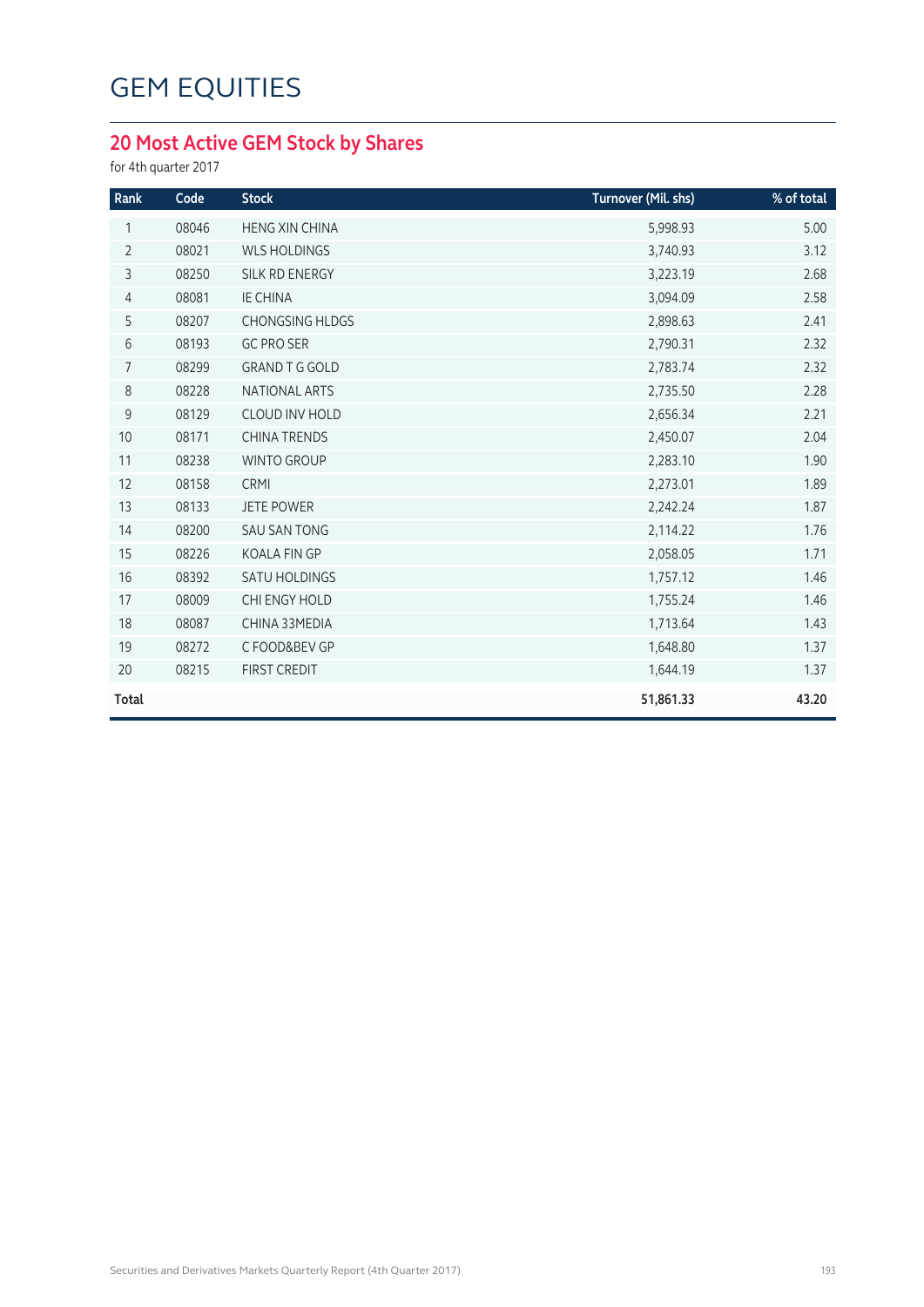#### **Market Capitalisation of Listed Companies for GEM**

as at the quarter end

|      |                | HK\$ mil.  |
|------|----------------|------------|
| 2016 | Q4             | 310,871.86 |
| 2017 | Q1             | 324,082.25 |
|      | Q <sub>2</sub> | 267,662.50 |
|      | Q3             | 271,598.42 |
|      | Q4             | 280,841.44 |

### **Market Capitalisation by Hang Seng Industry Classification System \* - GEM**

Quarter-end figures



\* Hang Seng Industry Classification System (HSICS) is provided by Hang Seng Indexes Company Limited.

Note: New Hang Seng Industry Classification System took effect on 9 September 2013.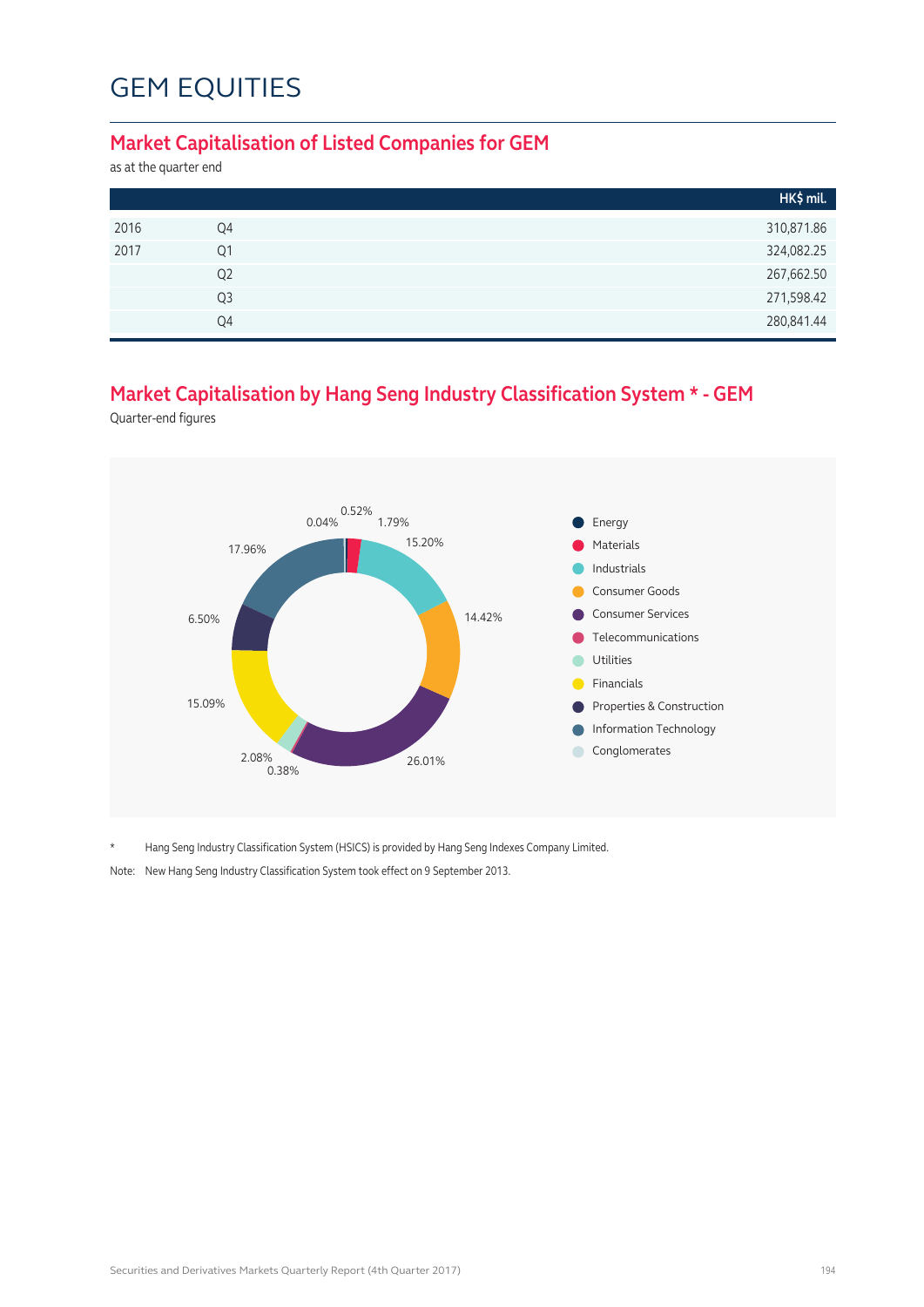### **50 Leading Companies by Market Capitalisation – GEM**

as at the 4th quarter end 2017

|                     |       |                                                             | <b>Market capitalisation</b> |                   |
|---------------------|-------|-------------------------------------------------------------|------------------------------|-------------------|
| Rank                |       | Company                                                     | $(HK$$ mil.)                 | % of market total |
| 1                   | 08207 | Chong Sing Holdings FinTech Group Ltd.                      | 23,036.24                    | 8.20              |
| 2                   | 08137 | Honbridge Holdings Ltd.                                     | 17,159.57                    | 6.11              |
| 3                   | 08008 | Sunevision Holdings Ltd.                                    | 13,796.97                    | 4.91              |
| 4                   | 08279 | AGTech Holdings Ltd.                                        | 13,608.46                    | 4.85              |
| 5                   | 08138 | Beijing Tong Ren Tang Chinese Medicine Co. Ltd.             | 8,890.00                     | 3.17              |
| 6                   | 08265 | China Trustful Group Ltd.                                   | 7,271.09                     | 2.59              |
| 7                   | 08032 | Viva China Holdings Ltd.                                    | 6,870.81                     | 2.45              |
| 8                   | 08057 | Madison Holdings Group Ltd.                                 | 6,840.00                     | 2.44              |
| 9                   | 08176 | SuperRobotics Ltd.                                          | 6,133.71                     | 2.18              |
| $10$                | 08407 | China Industrial Securities Int'l Financial Group Ltd.      | 5,400.00                     | 1.92              |
| 11                  | 08469 | Sheng Ye Capital Ltd.                                       | 5,157.80                     | 1.84              |
| 12                  | 08227 | Xi'an Haitiantian Holdings Co., Ltd. - H Shares             | 5,017.59                     | 1.79              |
| 13                  | 08446 | In Technical Productions Holdings Ltd.                      | 4,880.00                     | 1.74              |
| 14                  | 08293 | SingAsia Holdings Ltd.                                      | 4,465.00                     | 1.59              |
| 15                  | 08078 | HMV Digital China Group Ltd.                                | 3,315.04                     | 1.18              |
| 16                  | 08083 | China Innovationpay Group Ltd.                              | 3,000.95                     | 1.07              |
| 17                  | 08158 | China Regenerative Medicine International Ltd.              | 2,901.66                     | 1.03              |
| 18                  | 08261 | Haitian Energy International Ltd.                           | 2,832.16                     | 1.01              |
| 19                  | 08237 | Link Holdings Ltd.                                          | 2,652.40                     | 0.94              |
| 20                  | 08156 | China Vanguard You Champion Holdings Ltd.                   | 2,632.68                     | 0.94              |
| 21                  | 08167 | Neo Telemedia Ltd.                                          | 2,286.92                     | 0.81              |
| 22                  | 08050 | Quantum Thinking Ltd.                                       | 2,034.38                     | 0.72              |
| 23                  | 08053 | Pizu Group Holdings Ltd.                                    | 1,886.12                     | 0.67              |
| 24                  | 08228 | National Arts Entertainment and Culture Group Ltd.          | 1,828.24                     | 0.65              |
| 25                  | 08325 | China Smartpay Group Holdings Ltd.                          | 1,808.61                     | 0.64              |
| 26                  | 08090 | China Assurance Finance Group Ltd.                          | 1,775.39                     | 0.63              |
| 27                  | 08005 | Yuxing InfoTech Investment Holdings Ltd.                    | 1,767.03                     | 0.63              |
| 28                  | 08233 | CIG Yangtze Ports PLC                                       | 1,759.57                     | 0.63              |
| 29                  | 08022 | Evershine Group Holdings Ltd.                               | 1,719.56                     | 0.61              |
| 30                  | 08308 | Gudou Holdings Ltd.                                         | 1,715.00                     | 0.61              |
| 31                  | 08047 | China Ocean Fishing Holdings Ltd.                           | 1,682.55                     | 0.60              |
| 32                  | 08351 | Larry Jewelry International Co. Ltd.                        | 1,655.41                     | 0.59              |
| 33                  | 08410 | Edvance International Holdings Ltd.                         | 1,580.00                     | 0.56              |
| 34                  | 08326 | Tonking New Energy Group Holdings Ltd.                      | 1,578.74                     | 0.56              |
| 35                  | 08172 | Lajin Entertainment Network Group Ltd.                      | 1,557.38                     | 0.55              |
| 36                  | 08292 | Worldgate Global Logistics Ltd.                             | 1,520.00                     | 0.54              |
| 37                  | 08455 | Lai Group Holding Co. Ltd.                                  | 1,512.00                     | 0.54              |
| 38                  | 08030 | Flying Financial Service Holdings Ltd.                      | 1,471.72                     | 0.52              |
| 39                  | 08417 | Dadi Education Holdings Ltd.                                | 1,470.34                     | 0.52              |
| 40                  | 08039 | KNK Holdings Ltd.                                           | 1,412.84                     | 0.50              |
| 41                  | 08316 | Pak Wing Group (Holdings) Ltd.                              | 1,400.00                     | 0.50              |
| 42                  | 08029 | Sun International Group Ltd.                                | 1,363.57                     | 0.49              |
| 43                  | 08413 | Asia Grocery Distribution Ltd.                              | 1,313.06                     | 0.47              |
| 44                  | 08423 | Chi Ho Development Holdings Ltd.                            | 1,312.00                     | 0.47              |
| 45                  | 08016 | Changhong Jiahua Holdings Ltd.                              | 1,221.91                     | 0.44              |
| 46                  | 08328 | Xinyi Automobile Glass Hong Kong Enterprises Ltd.           | 1,182.85                     | 0.42              |
| 47                  | 08055 | China E-Information Technology Group Ltd.                   | 1,176.75                     | 0.42              |
| 48                  | 08260 | Yin He Holdings Ltd.                                        | 1,169.25                     | 0.42              |
| 49                  | 08095 | Beijing Beida Jade Bird Universal Sci-Tech Co. Ltd. - H Shs | 1,119.89                     | 0.40              |
| 50                  | 08246 | Northern New Energy Holdings Ltd.                           | 1,067.35                     | 0.38              |
| <b>Total</b>        |       |                                                             | 192,210.54                   | 68.44             |
| <b>Market Total</b> |       |                                                             | 280,841.44                   | 100.00            |

Securities and Derivatives Markets Quarterly Report (4th Quarter 2017) 195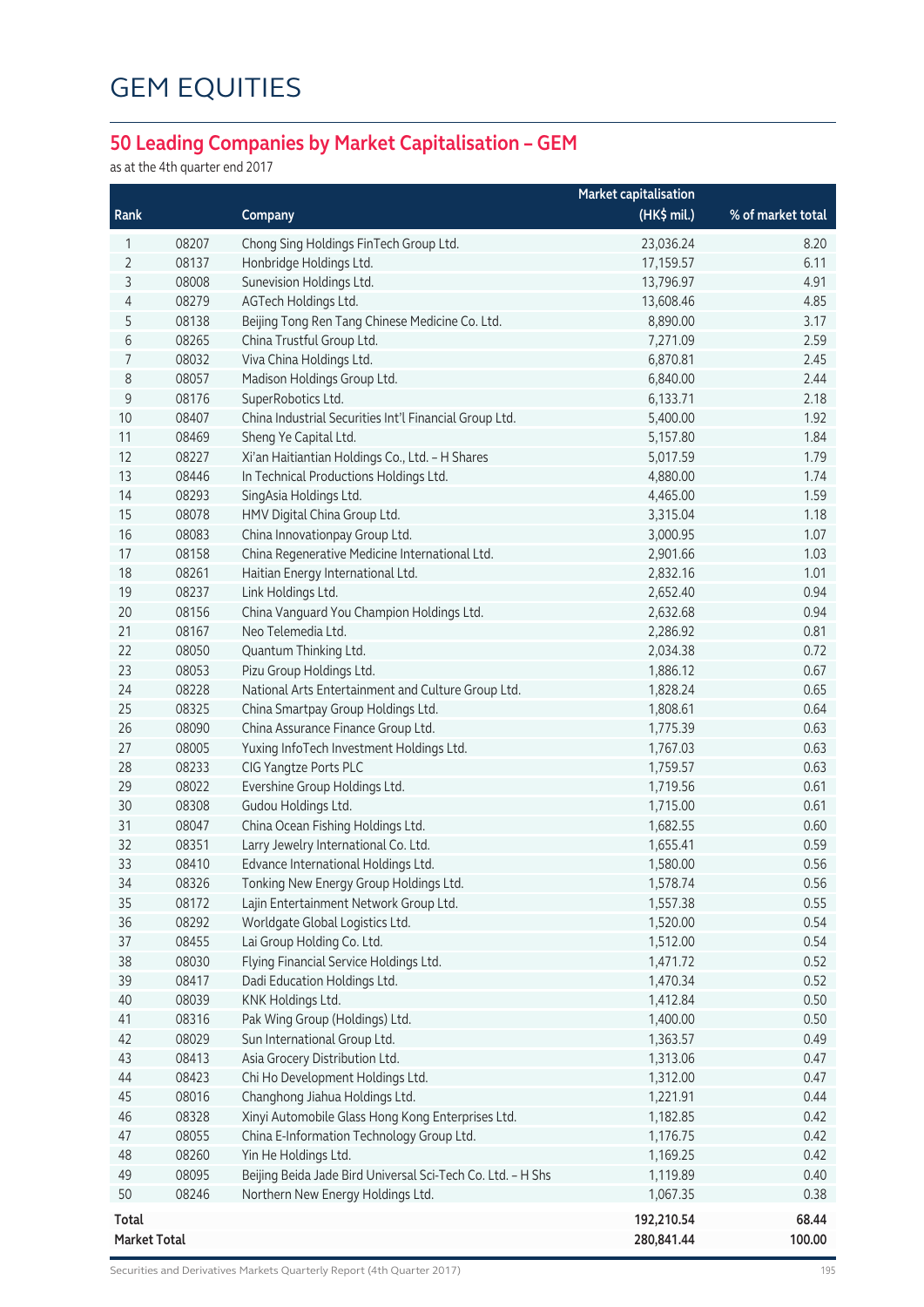### **New Listing Statistics – equities for GEM**

|      |                | No. of newly listed companies | Funds raised (HK\$ mil.) |
|------|----------------|-------------------------------|--------------------------|
| 2016 | Q4             | 20                            | 2,669.32                 |
| 2017 | Q1             | 19                            | 1,324.56                 |
|      | Q <sub>2</sub> | 16                            | 1,235.49                 |
|      | Q <sub>3</sub> | 20                            | 1,772.73                 |
|      | Q4             | 25                            | 1,605.50                 |

### **Newly Listed Companies for GEM**

for 4th quarter 2017

| Code  | Company                                   | <b>Listing date</b> | No. of issued shares | Funds raised (HK\$ mil.) |
|-------|-------------------------------------------|---------------------|----------------------|--------------------------|
| 08437 | RMH Holdings Ltd.                         | 2017/10/13          | 600,000,000          | 72.00                    |
| 08275 | Beaver Group (Holding) Co. Ltd.           | 2017/10/16          | 600,000,000          | 51.00                    |
| 08480 | Furniweb Holdings Ltd.                    | 2017/10/16          | 504,000,000          | 63.00                    |
| 08065 | KML Technology Group Ltd.                 | 2017/10/16          | 400,000,000          | 60.00                    |
| 08392 | Satu Holdings Ltd.                        | 2017/10/16          | 1,000,000,000        | 55.00                    |
| 08430 | C&N Holdings Ltd.                         | 2017/10/18          | 640,000,000          | 70.40                    |
| 08457 | Goal Rise Logistics (China) Holdings Ltd. | 2017/10/18          | 800,000,000          | 60.00                    |
| 08476 | Ocean One Holding Ltd.                    | 2017/10/19          | 280,000,000          | 85.40                    |
| 08470 | Lumina Group Ltd.                         | 2017/10/25          | 600,000,000          | 69.00                    |
| 08436 | Takbo Group Holdings Ltd.                 | 2017/10/27          | 400,000,000          | 69.00                    |
| 08426 | Modern Living Investments Holdings Ltd.   | 2017/11/10          | 800,000,000          | 60.00                    |
| 08375 | Vertical International Holdings Ltd.      | 2017/11/13          | 800,000,000          | 60.00                    |
| 08400 | Asia Pioneer Entertainment Holdings Ltd.  | 2017/11/15          | 1,000,000,000        | 70.00                    |
| 08376 | Fineland Real Estate Services Group Ltd.  | 2017/11/15          | 400,000,000          | 79.00                    |
| 08118 | Bortex Global Ltd.                        | 2017/11/16          | 500,000,000          | 60.00                    |
| 08373 | Indigo Star Holdings Ltd.                 | 2017/11/16          | 400,000,000          | 60.00                    |
| 08402 | GT Steel Construction Group Ltd.          | 2017/11/17          | 480,000,000          | 64.80                    |
| 08495 | 1957 & Co. (Hospitality) Ltd.             | 2017/12/05          | 320,000,000          | 50.40                    |
| 08406 | Alpha Era International Holdings Ltd.     | 2017/12/07          | 800,000,000          | 63.00                    |
| 08429 | Icicle Group Holdings Ltd.                | 2017/12/08          | 480,000,000          | 66.00                    |
| 08385 | Prosperous Printing Co. Ltd.              | 2017/12/13          | 800,000,000          | 70.00                    |
| 08377 | Shen You Holdings Ltd.                    | 2017/12/15          | 800,000,000          | 75.00                    |
| 08419 | AV Promotions Holdings Ltd.               | 2017/12/21          | 400,000,000          | 55.00                    |
| 08485 | Smart Globe Holdings Ltd.                 | 2017/12/28          | 1,000,000,000        | 62.50                    |
| 08422 | WT Group Holdings Ltd.                    | 2017/12/28          | 1,000,000,000        | 55.00                    |
| Total |                                           |                     |                      | 1,605.50                 |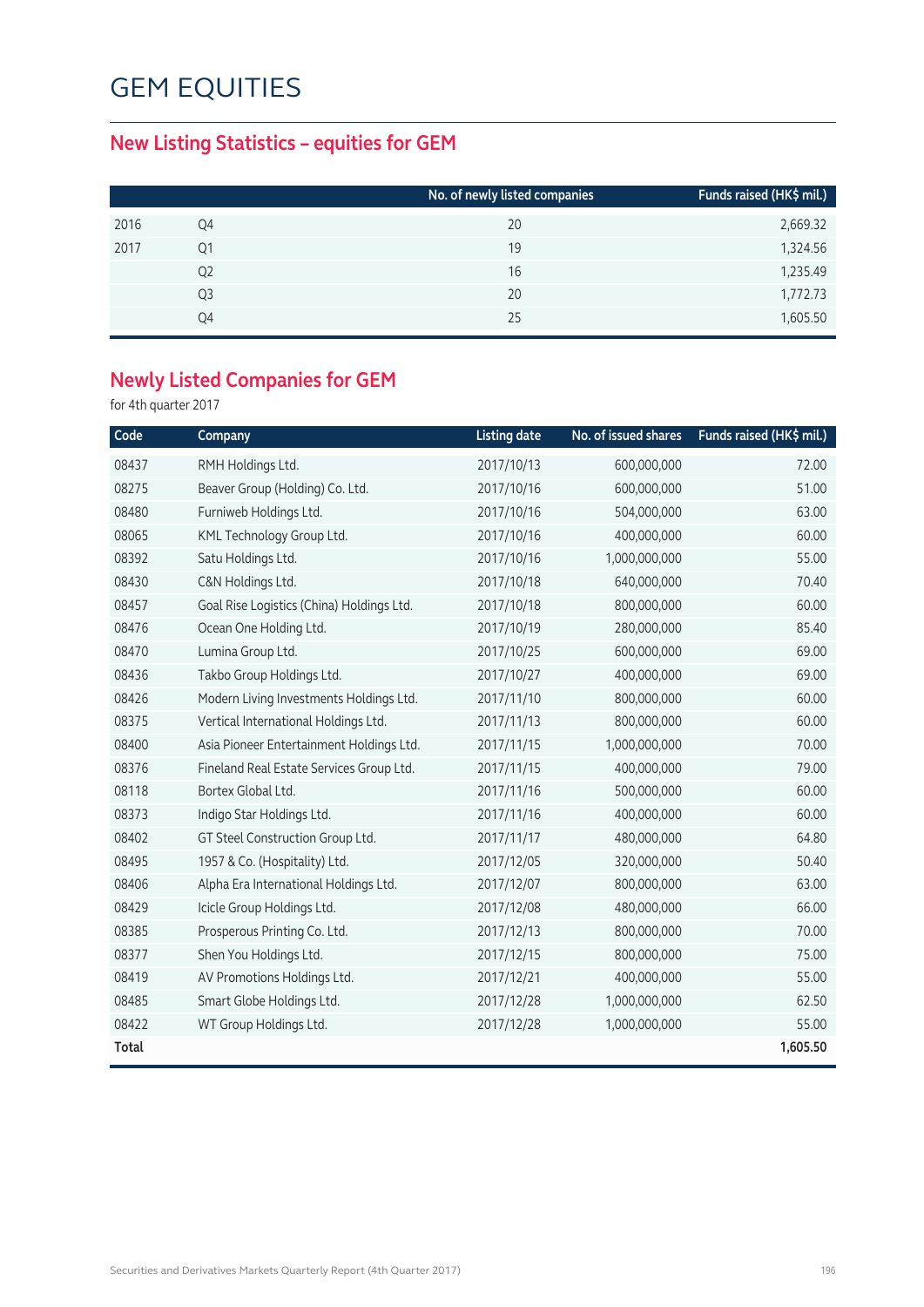#### **Withdrawal of Listed Companies – GEM**

for 4th quarter 2017

| Code  | Company                                    | Last trading date | <b>Delisted date</b> |
|-------|--------------------------------------------|-------------------|----------------------|
| 08141 | KPa-BM Holdings Ltd. *                     | 2017/10/23        | 2017/10/24<br>୍ବ     |
| 08122 | Thelloy Development Group Ltd. *           | 2017/10/25        | 2017/10/26<br>ξ      |
| 08038 | Golden Power Group Holdings Ltd. *         | 2017/11/09        | 2017/11/10<br>ξ      |
| 08012 | World-Link Logistics (Asia) Holding Ltd. * | 2017/11/14        | 2017/11/15<br>୍ବ     |
| 08077 | KVB Kunlun Financial Group Ltd. *          | 2017/12/14        | 2017/12/15<br>ξ      |

\* Transfers of listing from GEM to Main Board pursuant to the revised Rule 9.24 of the GEM Listing Rules and to the new Chapter 9A of the Main Board Listing Rules effective from 1 July 2008.

§ Effective date of the transfer of listing from GEM to Main Board.

### **Company Name Changes for GEM**

for 4th quarter 2017

| <b>Effective date</b> | <b>Adoption date</b> |
|-----------------------|----------------------|
| 2017/09/08            | 2017/10/10           |
| 2017/09/12            | 2017/10/30           |
| 2017/10/16            | 2017/11/13           |
| 2017/09/27            | 2017/11/14           |
| 2017/10/23            | 2017/11/29           |
| 2017/09/29            | 2017/12/12           |
| 2017/11/16            | 2017/12/12           |
|                       |                      |

### **Bonus Issues/Bonus Warrants for GEM**

for 4th quarter 2017

| Code  | Company                                | <b>Particulars</b> | Ex-date    |
|-------|----------------------------------------|--------------------|------------|
| 08326 | Tonking New Energy Group Holdings Ltd. | 1 for 1            | 2017/10/20 |

#### **Share Split/Consolidation for GEM**

for 4th quarter 2017

| Code  | Company                           | <b>Particulars</b>      | <b>Effective date</b> |
|-------|-----------------------------------|-------------------------|-----------------------|
| 08195 | L & A International Holdings Ltd. | Consolidation 20 into 1 | 2017/10/09            |
| 08072 | Roma Group Ltd.                   | Consolidation 4 into 1  | 2017/10/19            |

### **Rights Issues & Open Offers for GEM**

for 4th quarter 2017

| <b>Month</b> | Code  | Company                               | Ratio                          | Funds raised (HK\$ mil.) |
|--------------|-------|---------------------------------------|--------------------------------|--------------------------|
| Oct          | 08051 | CircuTech International Holdings Ltd. | Rts 2 for 5 @\$15.00           | 100.43                   |
| Nov          | 08072 | Roma Group Ltd.                       | Rts 3 for 2 @\$0.15            | 281.24                   |
|              |       |                                       | (after consolidation 4 into 1) |                          |
| Total        |       |                                       |                                | 381.67                   |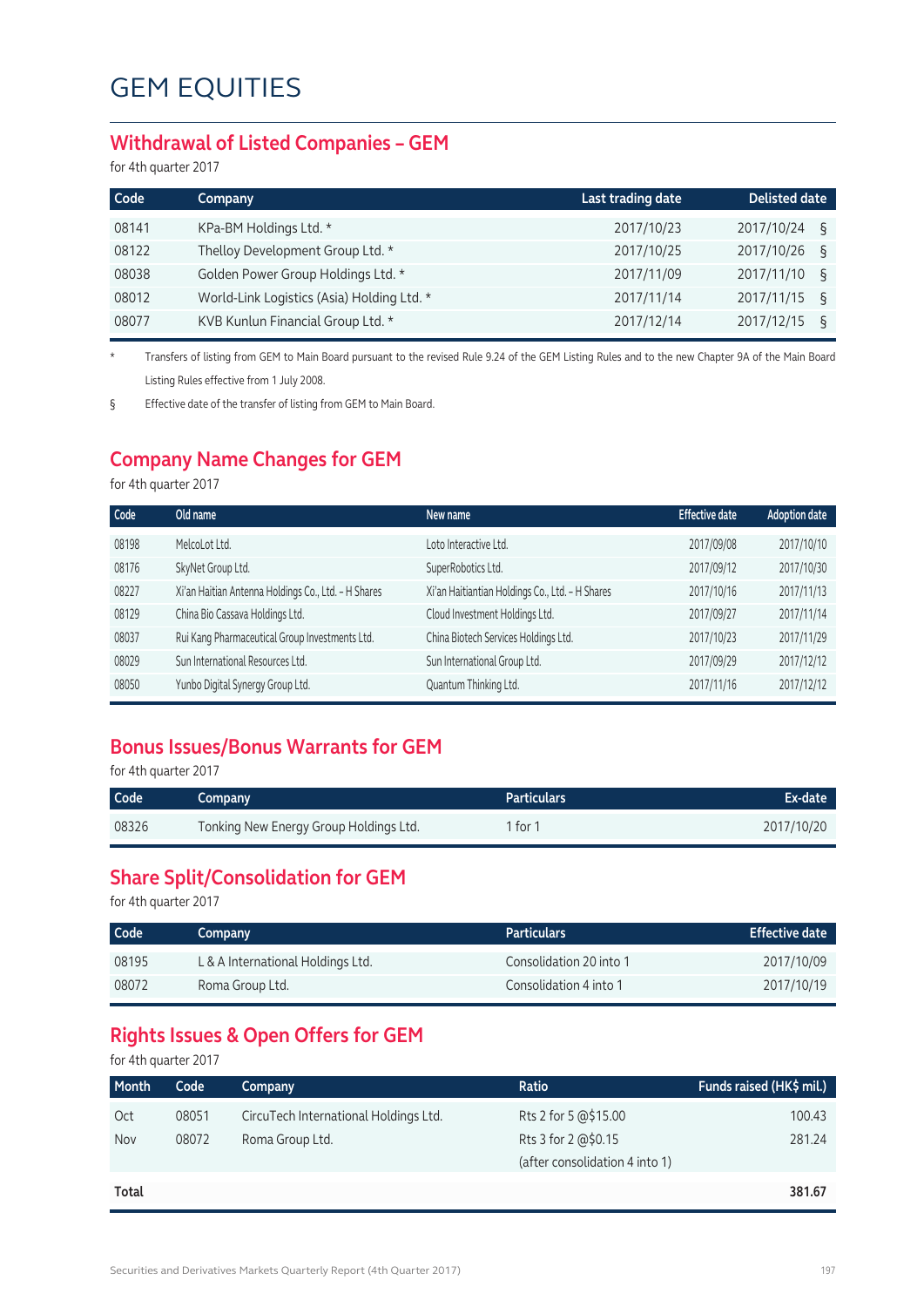### **Placing\***

|       |       |                        | No. of      |                      |                     |
|-------|-------|------------------------|-------------|----------------------|---------------------|
|       |       |                        | new shares  | <b>Placing price</b> | <b>Funds raised</b> |
| Month | Code  | Company                | placed      | (HK <sub>5</sub> )   | (HK\$ mil.)         |
| 2017  |       |                        |             |                      |                     |
| Oct   | 08037 | CH BIOTECH SER         | 68,000,000  | 0.7000               | 47.60               |
|       | 08047 | <b>CHINAOCEAN FISH</b> | 483,480,000 | 0.4800               | 232.07              |
|       | 08059 | <b>GLORY FLAME</b>     | 80,898,000  | 0.5000               | 40.45               |
|       | 08130 | <b>ZHI CHENG H</b>     | 450,000,000 | 0.1880               | 84.60               |
|       |       |                        |             |                      |                     |
| Nov   | 08089 | <b>CHINESE STRAT</b>   | 34,460,000  | 0.8000               | 27.57               |
|       | 08232 | <b>CLASSIFIED GP</b>   | 46,000,000  | 1.8600               | 85.56               |
|       | 08331 | <b>FS NONMETAL</b>     | 50,000,000  | 1.4500               | 72.50               |
|       | 08041 | <b>LUXEY INT'L</b>     | 700,000,000 | 0.1000               | 70.00               |
|       | 08045 | <b>NANDASOFT</b>       | 84,200,000  | 0.2260               | 19.03               |
|       |       |                        |             |                      |                     |
| Dec   | 08090 | <b>CHI ASSURANCE</b>   | 60,000,000  | 1.0000               | 60.00               |
|       | 08193 | <b>GC PRO SER</b>      | 971,590,000 | 0.0500               | 48.58               |
|       | 08006 | SINO SPLENDID          | 64,300,000  | 0.2000               | 12.86               |
| Total |       |                        |             |                      | 800.82              |

\* Due to the reporting time-lag, placing figures for the quarter are provisional.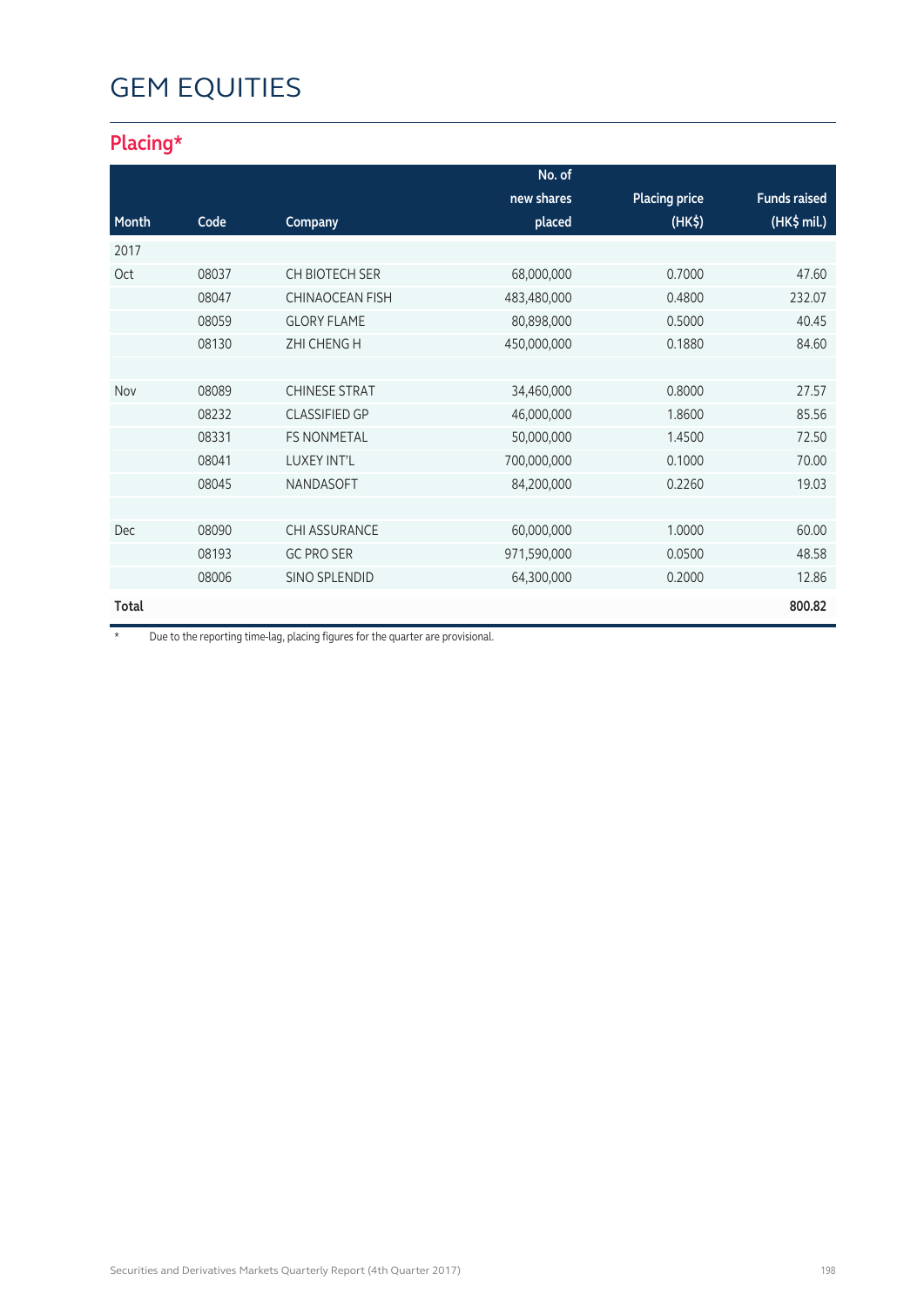## GEM WARRANTS

### **Warrant Trading and Market Value Statistics – GEM**

|      |    | <b>Number</b> | Turnover value (HK\$ mil.) | Market value (HK\$ mil.) |
|------|----|---------------|----------------------------|--------------------------|
| 2016 | Q4 |               | 2.54                       | 62.90                    |
| 2017 | Q1 |               | 0.54                       | 62.85                    |
|      | Q2 |               | 0.24                       | 62.84                    |
|      | Q3 |               | 0.02                       | 62.83                    |
|      | O4 |               | 0.04                       | 62.83                    |

## **Newly Listed Equity GEM Warrants**

for 4th quarter 2017

|             |                        | Initial issued |              |               | Amount raised |
|-------------|------------------------|----------------|--------------|---------------|---------------|
| <b>Code</b> | <b>Equity warrants</b> | amount (HK)    | Listing date | <b>Expiry</b> | (HK\$ mil.)   |
| Nil         |                        |                |              |               |               |
| Total       |                        |                |              |               | -             |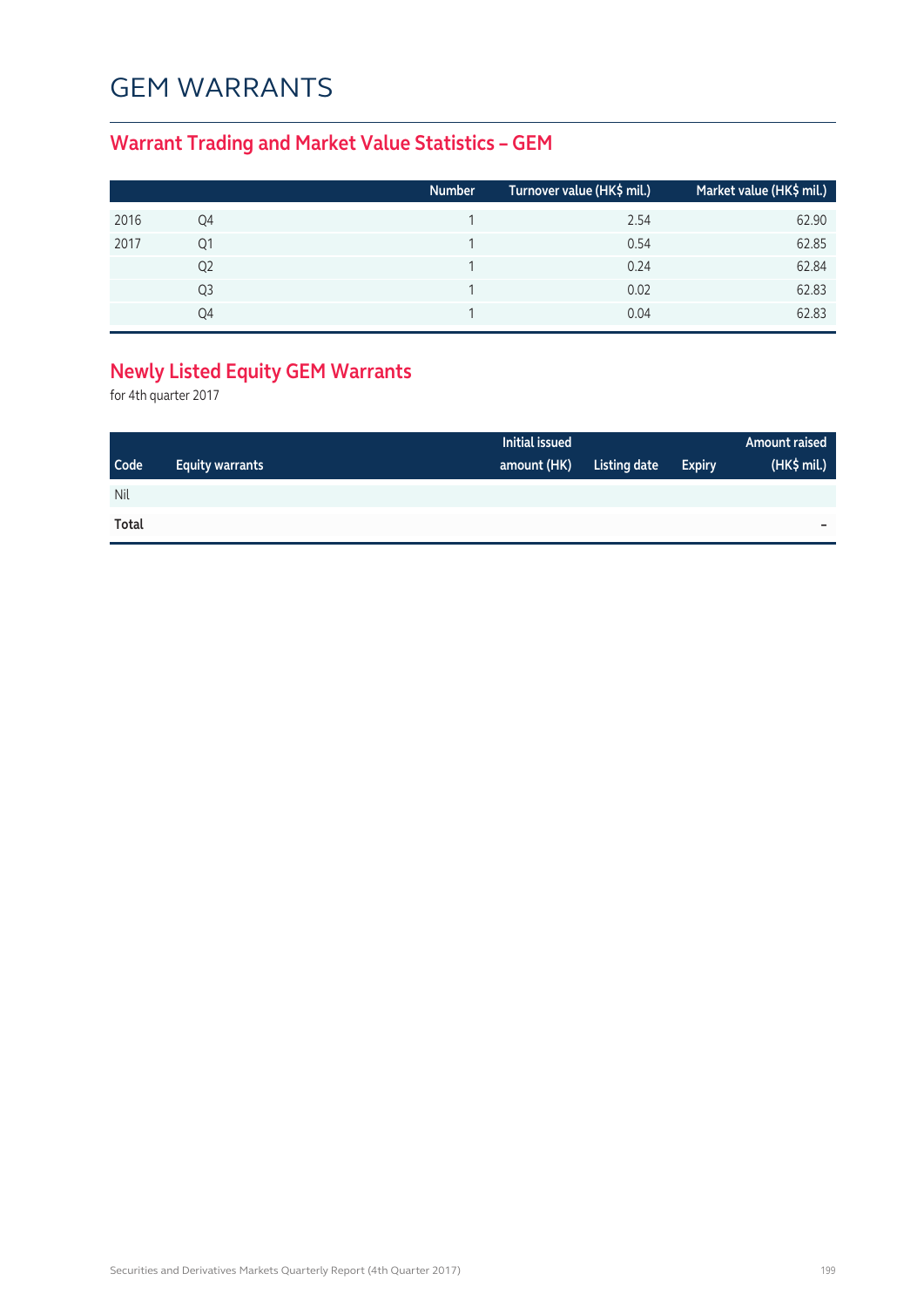## STOCK MARKET INDICES

#### **Hang Seng Index**



#### **S&P/HKEX LargeCap Index**



#### **S&P/HKEX GEM Index**

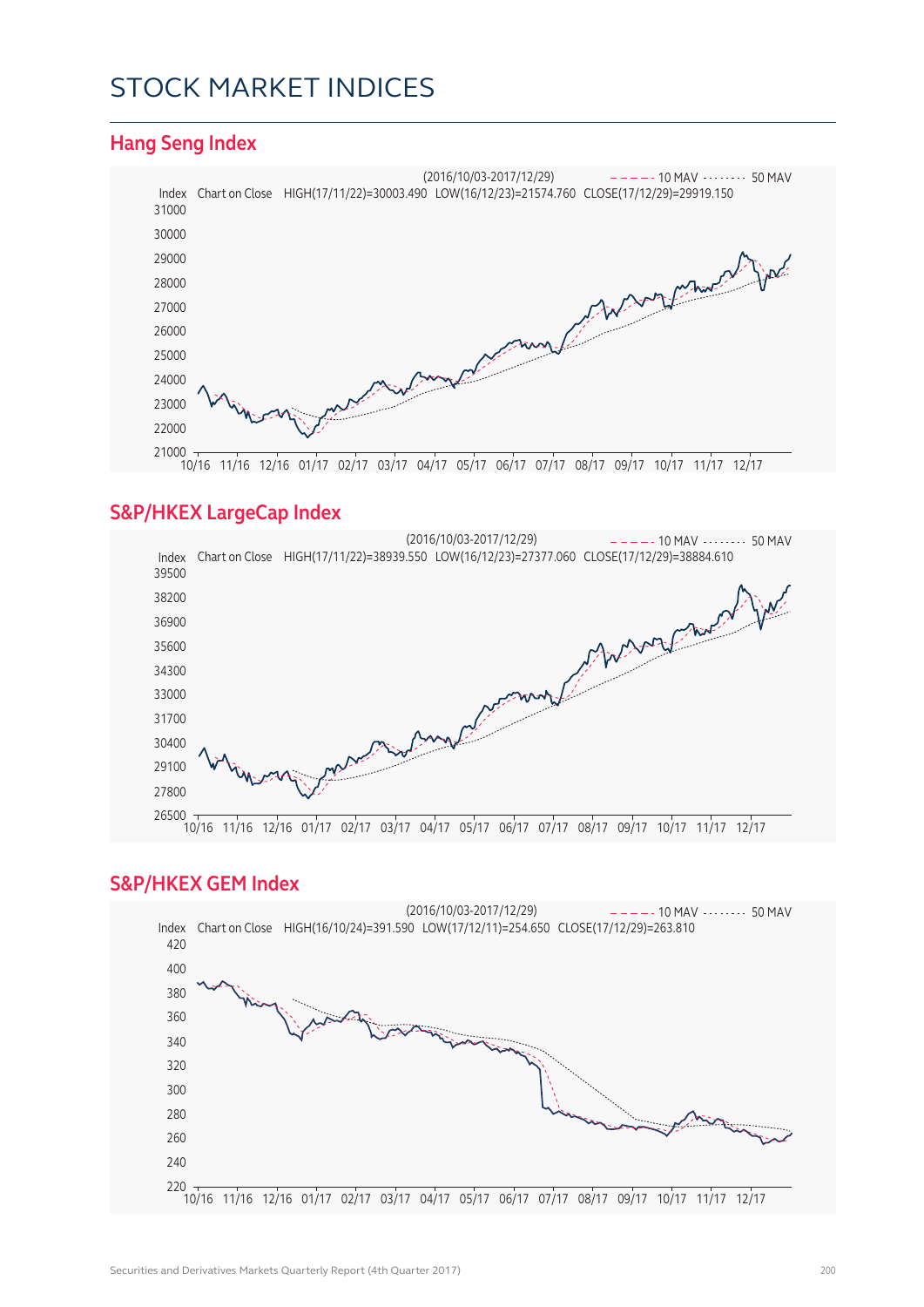# STOCK MARKET INDICES

### **Hong Kong Stock Market Indices**

|                                               | End of Dec 2017 | End of Sep 2017 |                                   |
|-----------------------------------------------|-----------------|-----------------|-----------------------------------|
| <b>Index</b>                                  | <b>Close</b>    | <b>Close</b>    | Change %                          |
| S&P/HKEX LargeCap Index                       | 38884.61        | 35398.29        | 9.85%<br>$+$                      |
|                                               |                 |                 |                                   |
| S&P/HKEX GEM Index                            | 263.81          | 267.76          | 1.48%<br>$\overline{\phantom{a}}$ |
|                                               |                 |                 |                                   |
| <b>HANG SENG INDEX</b>                        | 29919.15        | 27554.30        | 8.58%<br>$+$                      |
| <b>SECTORIAL INDICES</b>                      |                 |                 |                                   |
| Finance                                       | 40829.50        | 37006.78        | $+ 10.33%$                        |
| <b>Utilities</b>                              | 55654.73        | 55194.10        | 0.83%<br>$+$                      |
| Properties                                    | 40088.36        | 37744.85        | 6.21%<br>$+$                      |
| Commerce & Industry                           | 18156.20        | 16810.44        | 8.01%<br>$+$                      |
|                                               |                 |                 |                                   |
| HANG SENG CHINA-AFFILIATED CORPORATIONS INDEX | 4426.25         | 4298.97         | 2.96%<br>$+$                      |
| HANG SENG CHINA ENTERPRISES INDEX             | 11709.30        | 10910.04        | 7.33%<br>$^{+}$                   |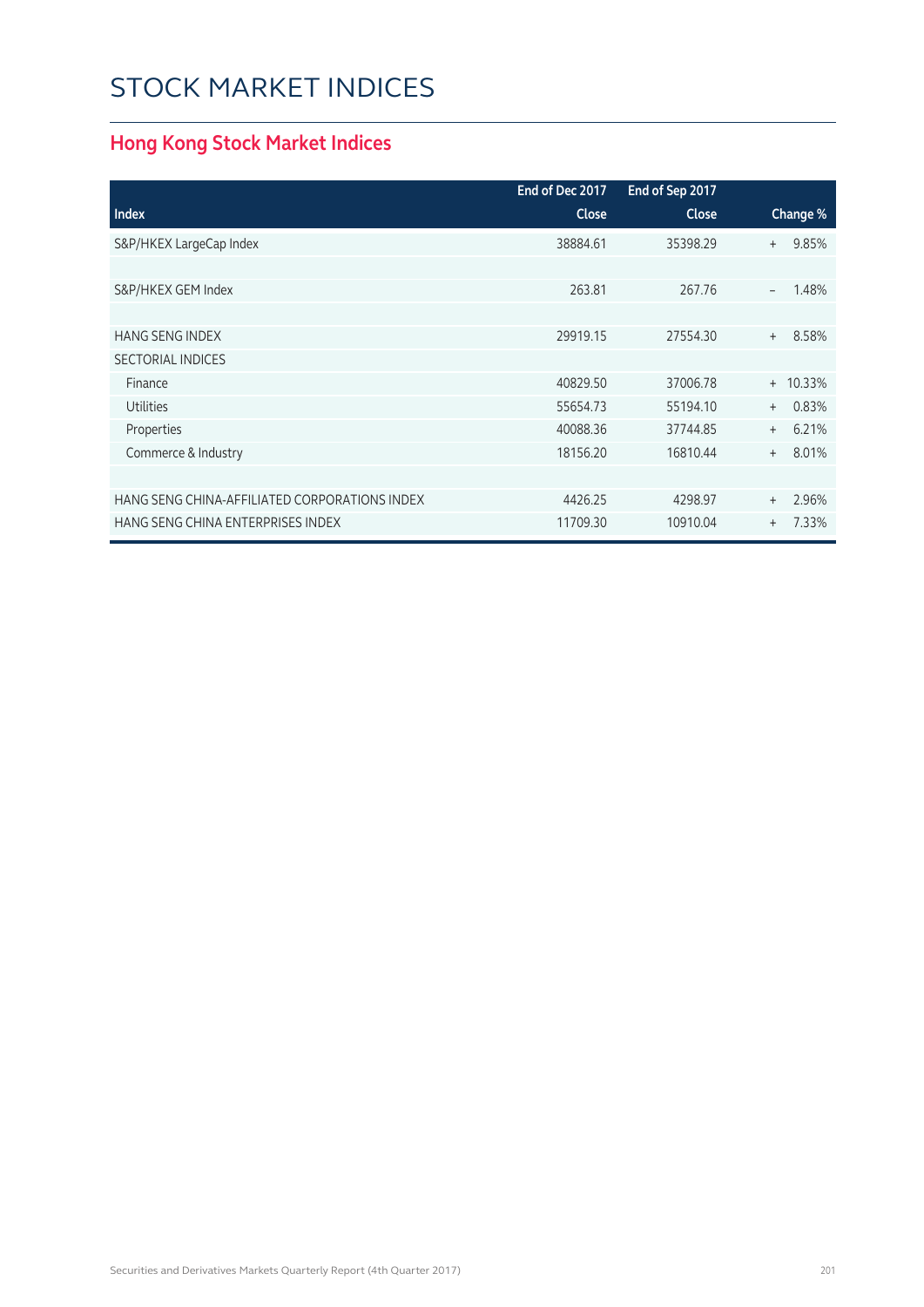# STOCK MARKET INDICES

### **World Indices**

|                             | End of Dec 2017 | End of Sep 2017 |                                           |
|-----------------------------|-----------------|-----------------|-------------------------------------------|
| Index                       | Close           | Close           | Change %                                  |
| <b>HONG KONG</b>            |                 |                 |                                           |
| S&P/HKEX LargeCap Index     | 38884.61        | 35398.29        | 9.85%<br>$\begin{array}{c} + \end{array}$ |
| Hang Seng Index             | 29919.15        | 27554.30        | 8.58%<br>$\begin{array}{c} + \end{array}$ |
| <b>AUSTRALIA</b>            |                 |                 |                                           |
| All Ordinaries Index        | 6167.30         | 5744.86         | 7.35%<br>$^{+}$                           |
| <b>JAKARTA</b>              |                 |                 |                                           |
| Composite Index             | 6355.65         | 5900.85         | 7.71%<br>$\begin{array}{c} + \end{array}$ |
| <b>JAPAN</b>                |                 |                 |                                           |
| Nikkei (225)                | 22764.94        | 20356.28        | + 11.83%                                  |
| <b>KOREA</b>                |                 |                 |                                           |
| KOSPI Index                 | 2467.49         | 2394.47         | 3.05%<br>$^{+}$                           |
| <b>KUALA LUMPUR</b>         |                 |                 |                                           |
| Composite Index             | 1796.81         | 1755.58         | 2.35%<br>$^{+}$                           |
| <b>MANILA</b>               |                 |                 |                                           |
| Composite Index             | 8558.42         | 8171.43         | 4.74%<br>$+$                              |
| <b>NEW ZEALAND</b>          |                 |                 |                                           |
| <b>NZSE (50)</b>            | 8398.08         | 7930.40         | 5.90%<br>$\, +$                           |
| SHANGHAI                    |                 |                 |                                           |
| A Shares Index              | 3463.48         | 3506.73         | 1.23%<br>$\qquad \qquad -$                |
| <b>B Shares Index</b>       | 341.81          | 361.63          | 5.48%<br>$\overline{\phantom{a}}$         |
| <b>SHENZHEN</b>             |                 |                 |                                           |
| A Shares Index              | 1986.42         | 2079.78         | 4.49%<br>$\overline{\phantom{a}}$         |
| <b>B Shares Index</b>       | 1163.44         | 1196.54         | 2.77%<br>$\qquad \qquad -$                |
| SINGAPORE                   |                 |                 |                                           |
| <b>Straits Times Index</b>  | 3402.92         | 3219.91         | 5.68%<br>$\begin{array}{c} + \end{array}$ |
| <b>TAIWAN</b>               |                 |                 |                                           |
| Taipei Weighted Stock Index | 10642.86        | 10383.94        | 2.49%<br>$^{+}$                           |
| THAILAND                    |                 |                 |                                           |
| SET Index                   | 1753.71         | 1673.16         | 4.81%<br>$+$                              |
| <b>NEW YORK</b>             |                 |                 |                                           |
| <b>DJIA</b>                 | 24719.22        | 22405.09        | + 10.33%                                  |
| Nasdaq Composite Index      | 6903.39         | 6495.96         | 6.27%<br>$^{+}$                           |
| <b>TORONTO</b>              |                 |                 |                                           |
| S&P/TSX Composite Index     | 16209.13        | 15634.94        | 3.67%<br>$^{+}$                           |
| <b>GERMANY</b>              |                 |                 |                                           |
| DAX Kursindex               | 6122.26         | 6080.19         | 0.69%<br>$^{+}$                           |
| LONDON                      |                 |                 |                                           |
| FTSE 100 Index              | 7687.77         | 7372.76         | 4.27%<br>$\begin{array}{c} + \end{array}$ |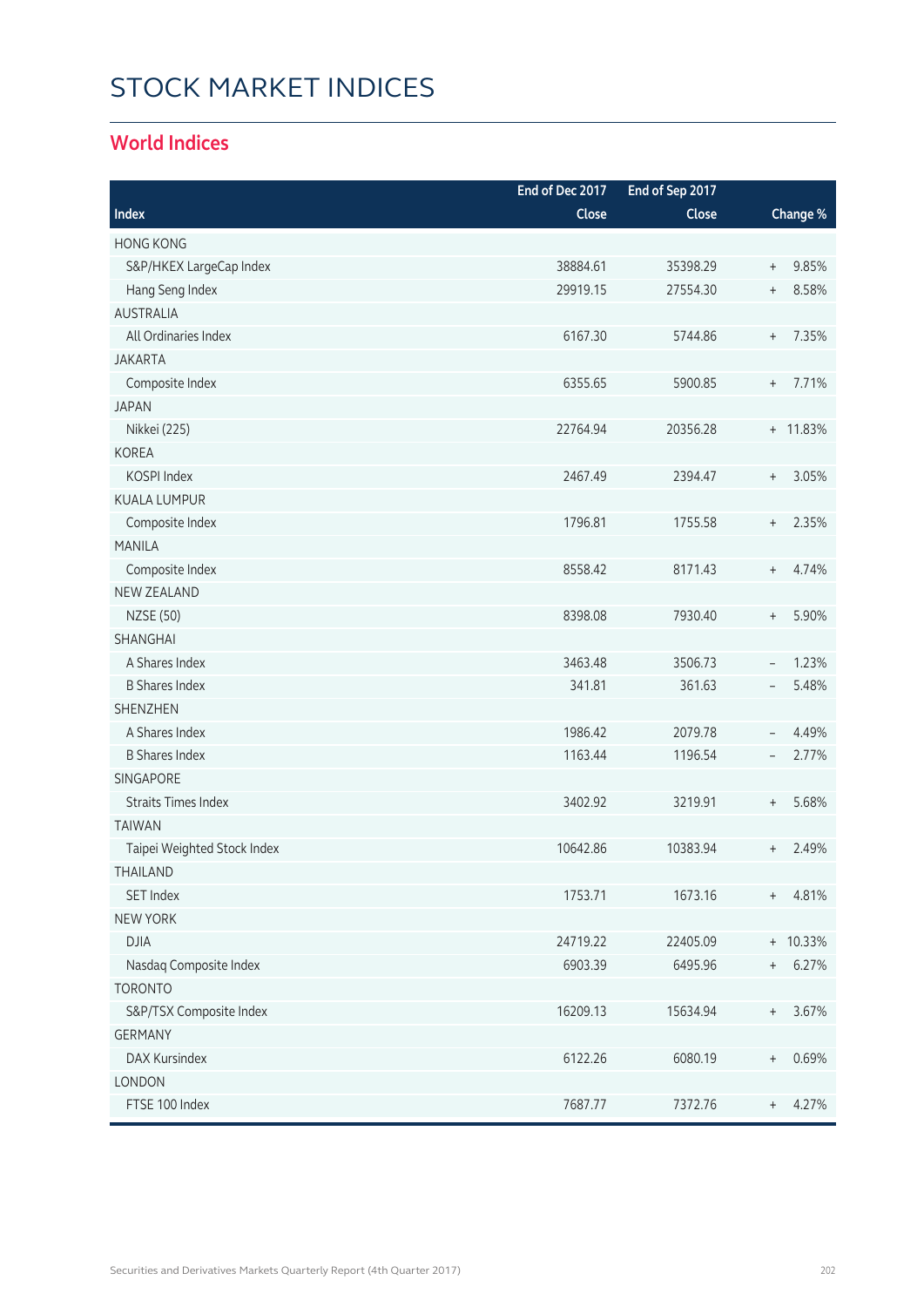#### **Contract Volume by Derivatives Products**

|                                                     |                  | <b>Contracts</b> |
|-----------------------------------------------------|------------------|------------------|
| <b>Derivatives product</b>                          | 4th Quarter 2017 | 4th Quarter 2016 |
| Hang Seng Index Futures                             | 9,365,175        | 7,378,971        |
| Hang Seng Index Options                             | 2,844,216        | 2,312,279        |
| Mini-Hang Seng Index Futures                        | 3,576,657        | 2,969,788        |
| Mini-Hang Seng Index Options                        | 444,636          | 421,244          |
| Hang Seng China Enterprises Index Futures           | 7,052,461        | 7,557,545        |
| Hang Seng China Enterprises Index Options           | 4,679,928        | 4,899,939        |
| Mini-Hang Seng China Enterprises Index Futures      | 1,069,826        | 1,048,696        |
| Mini-Hang Seng China Enterprises Index Options      | 113,509          | 137,811          |
| Flexible Hang Seng Index Options                    | 0                | 0                |
| Flexible Hang Seng China Enterprises Index Options  | 5,000            | 5,710            |
| HSI Dividend Point Index Futures                    | 6,815            | 1,420            |
| <b>HSCEI Dividend Point Index Futures</b>           | 56,104           | 92,050           |
| HSI Volatility Index Futures                        | 10               | 0                |
| CES China 120 Index Futures                         | 600              | 211              |
| CES Gaming Top 10 Index Futures                     | $\mathbf 0$      | $\theta$         |
| Hang Seng Mainland Oil & Gas Index Futures          | 1,260            | 6                |
| Hang Seng Mainland Banks Index Futures              | 4,149            | 194              |
| Hang Seng Mainland Healthcare Index Futures         | 2                | 0                |
| Hang Seng Mainland Properties Index Futures         | 1,555            | 5                |
| Hang Seng IT Hardware Index Futures                 | 0                | $\mathbf 0$      |
| Hang Seng Software & Services Index Futures         | 0                | $\mathbf 0$      |
| <b>IBOVESPA Futures</b>                             | 0                | $\mathbf 0$      |
| <b>MICEX Index Futures</b>                          | $\mathbf 0$      | $\mathbf 0$      |
| S&P BSE Sensex Index Futures                        | 0                | $\mathbf 0$      |
| FTSE/JSE Top40 Futures                              | $\Omega$         | $\Omega$         |
| <b>Stock Futures</b>                                | 24,443           | 40,813           |
| <b>Stock Options</b>                                | 32,091,870       | 18,636,926       |
| 5-Year MOF T-Bond Futures <sup>1</sup>              | 130              |                  |
| Three-month HIBOR Futures                           | 260              | 40               |
| One-month HIBOR Futures                             | 0                | $\Omega$         |
| RMB Currency Futures - USD/CNH Futures              | 197,032          | 198,244          |
| RMB Currency Options - USD/CNH Options <sup>2</sup> | 1,512            |                  |
| RMB Currency Futures - EUR/CNH Futures              | 382              | 350              |
| RMB Currency Futures - JPY/CNH Futures              | 248              | 18               |
| RMB Currency Futures - AUD/CNH Futures              | 164              | 26               |
| RMB Currency Futures - CNH/USD Futures              | 2,458            | 3,566            |
| USD Gold Futures <sup>3</sup>                       | 41,913           |                  |
| CNH Gold Futures <sup>4</sup>                       | 78,892           |                  |
| Iron Ore Futures - Monthly Contracts <sup>5</sup>   | 18,194           |                  |
| Iron Ore Futures - Quarterly Contracts <sup>6</sup> | 36               |                  |
| London Aluminium Mini Futures                       | 177              | 329              |
| London Zinc Mini Futures                            | 94               | 900              |
| London Copper Mini Futures                          | 188              | 233              |
| London Lead Mini Futures                            | 106              | $\mathbf 0$      |
| London Nickel Mini Futures                          | 47               | 1,444            |
| London Tin Mini Futures                             | $\mathbf{0}$     | $\Omega$         |
| <b>Total</b>                                        | 61,680,049       | 45,708,758       |

1 Trading in 5-Year MOF T-Bond Futures commenced on 10 Apr 2017 and suspended with effect from 08 Dec 2017

2 Trading in RMB Currency Options – USD/CNH Options commenced on 20 Mar 2017

3 Trading in USD Gold Futures commenced on 10 Jul 2017

4 Trading in CNH Gold Futures commenced on 10 Jul 2017

5 Trading in Iron Ore Futures – Monthly Contracts commenced on 13 Nov 2017

6 Trading in Iron Ore Futures – Quarterly Contracts commenced on 13 Nov 2017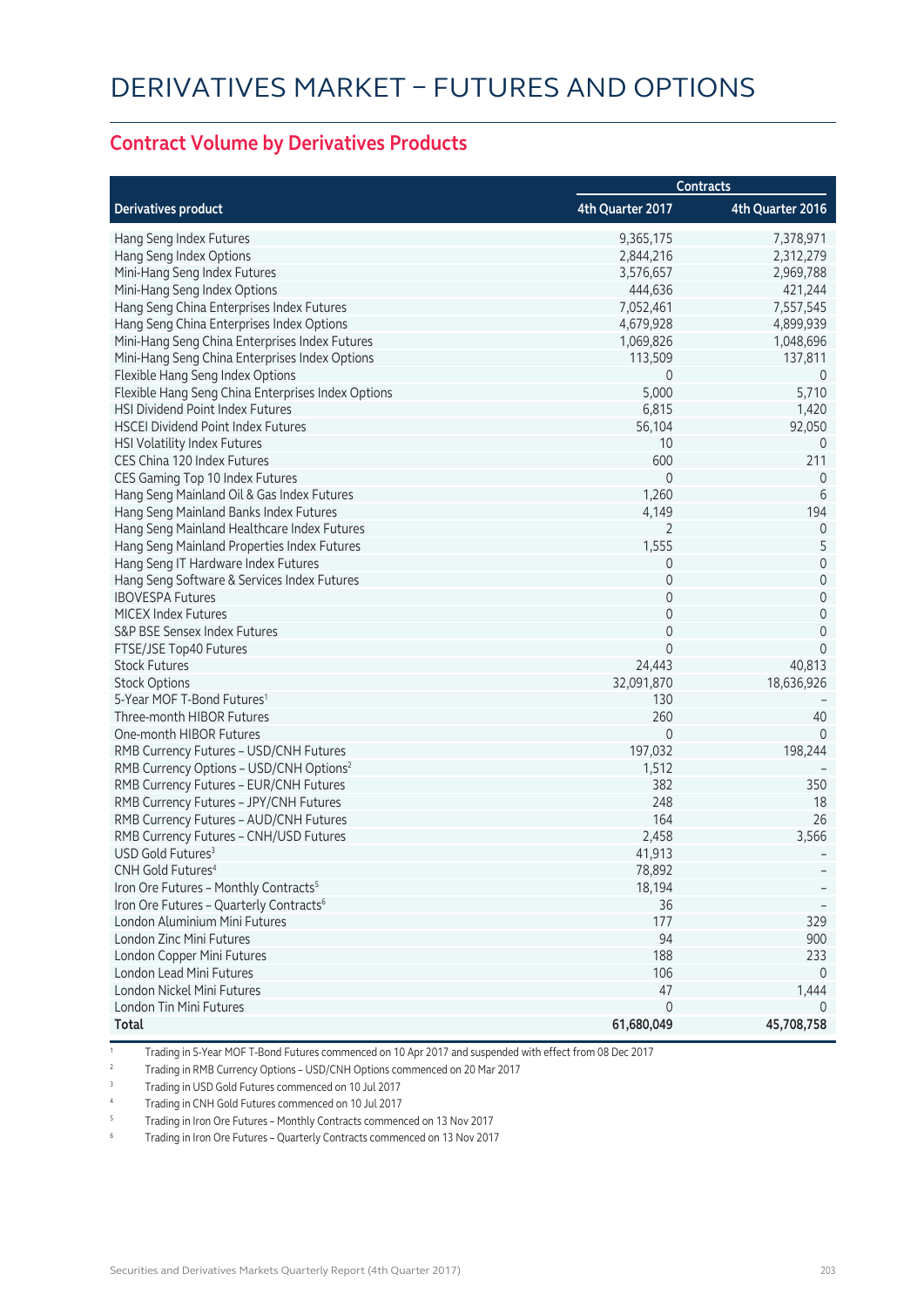## DERIVATIVES MARKET – FUTURES AND OPTIONS

#### **Hang Seng Index Futures – Contract Volume and Open Interest (contracts)**

|      |                | <b>Total</b><br>contract volume | Quarter-end<br>open interest |
|------|----------------|---------------------------------|------------------------------|
| 2016 | Q4             | 7,378,971                       | 123,004                      |
| 2017 | Q1             | 6,657,327                       | 158,358                      |
|      | Q <sub>2</sub> | 7,210,306                       | 154,581                      |
|      | Q <sub>3</sub> | 8,254,157                       | 161,569                      |
|      | Q4             | 9,365,175                       | 144,659                      |

#### **Mini Hang Seng Index Futures – Contract Volume and Open Interest (contracts)**

|      |                | <b>Total</b>    | Quarter-end   |
|------|----------------|-----------------|---------------|
|      |                | contract volume | open interest |
| 2016 | Q4             | 2,969,788       | 9,572         |
| 2017 | Q1             | 2,454,731       | 9,241         |
|      | Q <sub>2</sub> | 2,477,810       | 10,210        |
|      | Q <sub>3</sub> | 2,978,009       | 9,313         |
|      | Q4             | 3,576,657       | 9,863         |

#### **Hang Seng Index Options – Contract Volume and Open Interest (contracts)**

|      |                | <b>Total</b>    | Quarter-end   |
|------|----------------|-----------------|---------------|
|      |                | contract volume | open interest |
| 2016 | Q4             | 2,312,279       | 249,699       |
| 2017 | Q <sub>1</sub> | 2,312,202       | 327,038       |
|      | Q <sub>2</sub> | 2,157,317       | 352,037       |
|      | Q <sub>3</sub> | 2,815,590       | 408,078       |
|      | Q4             | 2,844,216       | 344,084       |

#### **Hang Seng China Enterprises Index Futures – Contract Volume and Open Interest (contracts)**

|      |                | <b>Total</b><br>contract volume | Quarter-end<br>open interest |
|------|----------------|---------------------------------|------------------------------|
| 2016 | Q4             | 7,557,545                       | 322,024                      |
| 2017 | Q1             | 7,299,370                       | 329,224                      |
|      | Q <sub>2</sub> | 7,255,529                       | 310,182                      |
|      | Q <sub>3</sub> | 7,245,295                       | 289,770                      |
|      | Q4             | 7,052,461                       | 233,591                      |

### **Stock Options Market Turnover and Open Interest (contracts)**

|      |                | <b>Total</b><br>Premium (HK\$ mil.) | <b>Total</b><br>contract volume | Quarter-end<br>open interest |
|------|----------------|-------------------------------------|---------------------------------|------------------------------|
| 2016 | Q4             | 9,144.11                            | 18,636,926                      | 6,327,503                    |
| 2017 | Q <sub>1</sub> | 8,727.09                            | 21,003,818                      | 6,673,563                    |
|      | Q <sub>2</sub> | 9,477.49                            | 21,947,446                      | 7,582,918                    |
|      | Q <sub>3</sub> | 17,345.28                           | 30,796,045                      | 7,937,540                    |
|      | Q4             | 26,473.83                           | 32,091,870                      | 8,304,697                    |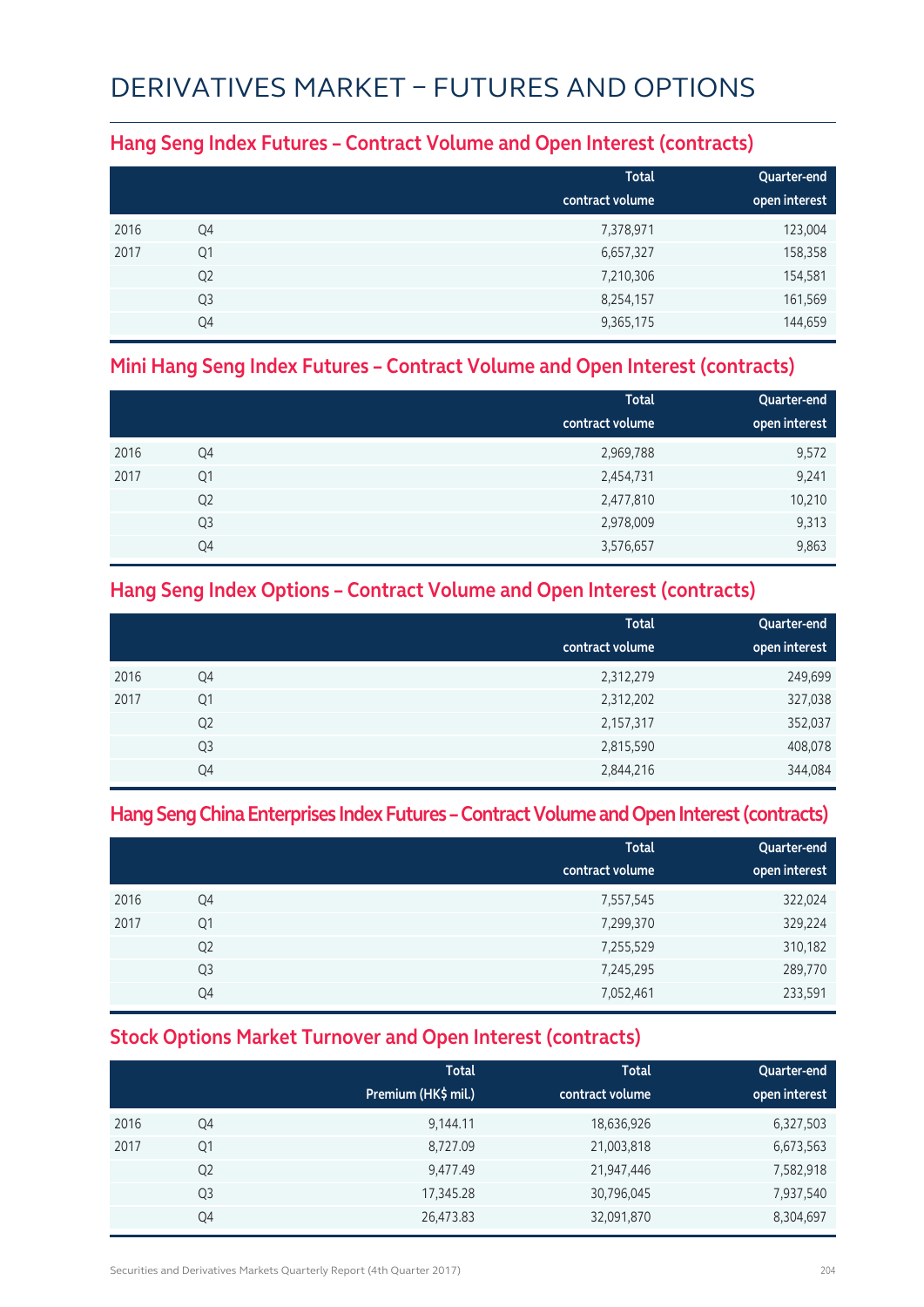### **Stock Options Premium by Class**

for 4th Quarter 2017

|                        |                 | Premium      |            |
|------------------------|-----------------|--------------|------------|
| <b>Options class</b>   |                 | $(HK\$ mil.) | % of total |
| <b>ISHARES A50</b>     | A50             | 363.17       | 1.37%      |
| AAC TECH               | AAC             | 303.43       | 1.15%      |
| <b>CONCH CEMENT</b>    | ACC             | 99.67        | 0.38%      |
| AIA                    | AIA             | 425.73       | 1.61%      |
| <b>CHALCO</b>          | <b>ALC</b>      | 81.30        | 0.31%      |
| CAM CSI300             | AMC             | 271.01       | 1.02%      |
| <b>BANKCOMM</b>        | <b>BCM</b>      | 6.99         | 0.03%      |
| <b>BANK OF E ASIA</b>  | <b>BEA</b>      | 3.78         | 0.01%      |
| <b>BOC HONG KONG</b>   | <b>BOC</b>      | 66.17        | 0.25%      |
| <b>BYD COMPANY</b>     | <b>BYD</b>      | 172.26       | 0.65%      |
| <b>CHINA COMM CONS</b> | CCC             | 48.91        | 0.18%      |
| <b>CHINA COAL</b>      | CCE             | 7.24         | 0.03%      |
| <b>COSCO SHIP HOLD</b> | CCS             | 5.27         | 0.02%      |
| CHINA CINDA            | CDA             | 18.43        | 0.07%      |
| <b>CGN POWER</b>       | CGN             | 9.64         | 0.04%      |
| <b>CHINA MOBILE</b>    | CHT             | 341.35       | 1.29%      |
| CHINA UNICOM           | <b>CHU</b>      | 133.22       | 0.50%      |
| <b>CITIC</b>           | <b>CIT</b>      | 7.94         | 0.03%      |
| <b>CKH HOLDINGS</b>    | <b>CKH</b>      | 76.19        | 0.29%      |
| <b>CK ASSET</b>        |                 |              | 0.49%      |
|                        | <b>CKP</b>      | 129.30       |            |
| <b>CHINA LIFE</b>      | <b>CLI</b>      | 749.91       | 2.83%      |
| <b>CLP HOLDINGS</b>    | <b>CLP</b>      | 13.84        | 0.05%      |
| <b>CM BANK</b>         | CMB             | 257.24       | 0.97%      |
| <b>CNOOC</b>           | <b>CNC</b>      | 187.99       | 0.71%      |
| <b>CHINA OVERSEAS</b>  | COL             | 171.04       | 0.65%      |
| <b>CATHAY PAC AIR</b>  | CPA             | 7.65         | 0.03%      |
| SINOPEC CORP           | CPC             | 78.82        | 0.30%      |
| <b>CPIC</b>            | CPI             | 248.37       | 0.94%      |
| <b>CHINA RAIL CONS</b> | CRC             | 9.37         | 0.04%      |
| <b>CHINA RAILWAY</b>   | CRG             | 18.96        | 0.07%      |
| CHINA RES LAND         | CRL             | 59.15        | 0.22%      |
| X WISECSI300ETF        | CS <sub>3</sub> | 0.00         | 0.00%      |
| CSOP A50 ETF           | <b>CSA</b>      | 526.24       | 1.99%      |
| CHINA SHENHUA          | <b>CSE</b>      | 108.20       | 0.41%      |
| <b>CITIC BANK</b>      | CTB             | 10.86        | 0.04%      |
| CHINA TELECOM          | CTC             | 9.21         | 0.03%      |
| <b>CITIC SEC</b>       | <b>CTS</b>      | 159.41       | 0.60%      |
| <b>DONGFENG GROUP</b>  | <b>DFM</b>      | 13.78        | 0.05%      |
| <b>ESPRIT HOLDINGS</b> | ESP.            | 0.00         | 0.00%      |
| <b>FIH</b>             | <b>FIH</b>      | 0.00         | 0.00%      |
| <b>GEELY AUTO</b>      | GAH             | 449.50       | 1.70%      |
| <b>GALAXY ENT</b>      | GLX             | 391.82       | 1.48%      |
| <b>GREATWALL MOTOR</b> | <b>GWM</b>      | 190.84       | 0.72%      |
| <b>HAITONG SEC</b>     | HAI             | 84.23        | 0.32%      |
| <b>HSHETF</b>          | <b>HCF</b>      | 32.51        | 0.12%      |
| POWER ASSETS           | <b>HEH</b>      | 13.90        | 0.05%      |
| <b>HKEX</b>            | <b>HEX</b>      | 1,452.88     | 5.49%      |
| <b>HENGAN INT'L</b>    | <b>HGN</b>      | 43.93        | 0.17%      |
| <b>HSBC HOLDINGS</b>   | <b>HKB</b>      | 843.64       | 3.19%      |
| HK & CHINA GAS         | <b>HKG</b>      | 5.38         | 0.02%      |
| <b>HENDERSON LAND</b>  | <b>HLD</b>      | 98.02        | 0.37%      |
| <b>HUANENG POWER</b>   | <b>HNP</b>      | 19.76        | 0.07%      |
| <b>HANG SENG BANK</b>  | <b>HSB</b>      | 15.13        | 0.06%      |
| <b>JIANGXI COPPER</b>  | <b>JXC</b>      | 45.68        | 0.17%      |
| <b>KUNLUN ENERGY</b>   | <b>KLE</b>      | 31.26        | 0.12%      |
| <b>KINGSOFT</b>        | <b>KSO</b>      | 126.37       | 0.48%      |
| LENOVO GROUP           | LEN             | 44.87        | 0.17%      |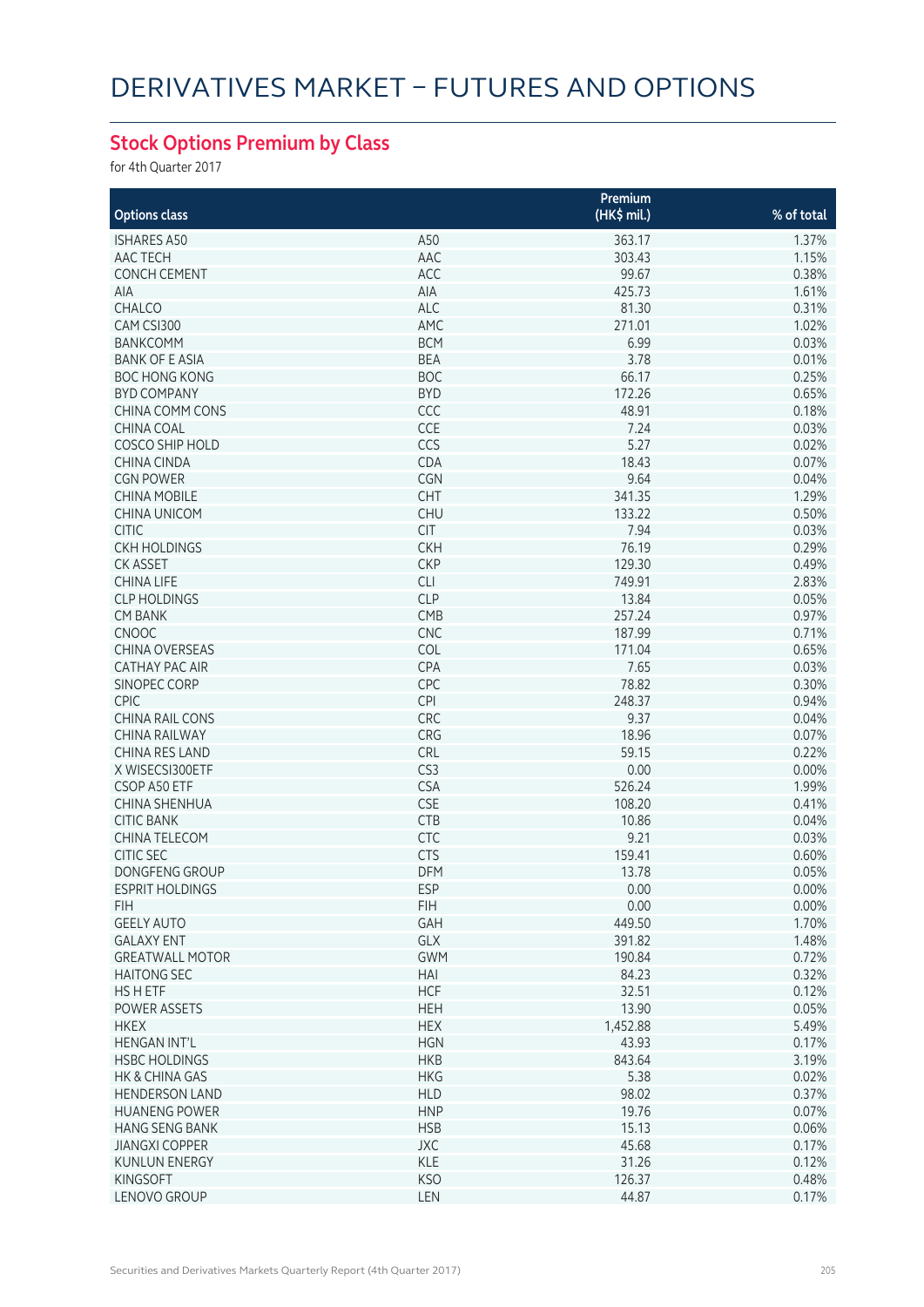## DERIVATIVES MARKET – FUTURES AND OPTIONS

| <b>Options class</b>      |            | Premium<br>(HK\$ mil.) | % of total |
|---------------------------|------------|------------------------|------------|
| LI & FUNG                 | LIF        | 22.15                  | 0.08%      |
| <b>LINK REIT</b>          | <b>LNK</b> | 39.62                  | 0.15%      |
| <b>MENGNIU DAIRY</b>      | <b>MEN</b> | 21.35                  | 0.08%      |
| MGM CHINA                 | <b>MGM</b> | 20.22                  | 0.08%      |
| MINSHENG BANK             | <b>MSB</b> | 79.78                  | 0.30%      |
| MTR CORPORATION           | <b>MTR</b> | 10.86                  | 0.04%      |
| <b>CNBM</b>               | <b>NBM</b> | 130.09                 | 0.49%      |
| <b>NCI</b>                | <b>NCL</b> | 180.22                 | 0.68%      |
| NEW WORLD DEV             | <b>NWD</b> | 52.35                  | 0.20%      |
| PING AN                   | PAI        | 6,350.43               | 23.99%     |
| PETROCHINA                | PEC        | 128.41                 | 0.49%      |
| PICC P&C                  | PIC        | 67.52                  | 0.26%      |
| PICC GROUP                | PIN        | 20.80                  | 0.08%      |
| <b>GCL-POLY ENERGY</b>    | PLE        | 31.34                  | 0.12%      |
| <b>R&amp;F PROPERTIES</b> | <b>RFP</b> | 7.86                   | 0.03%      |
| <b>SANDS CHINA LTD</b>    | SAN        | 154.13                 | 0.58%      |
| <b>SHK PPT</b>            | <b>SHK</b> | 332.14                 | 1.25%      |
| <b>STANCHART</b>          | <b>STC</b> | 4.57                   | 0.02%      |
| SWIRE PACIFIC A           | <b>SWA</b> | 13.39                  | 0.05%      |
| <b>TENCENT</b>            | <b>TCH</b> | 8,538.29               | 32.25%     |
| <b>TRACKER FUND</b>       | <b>TRF</b> | 3.98                   | 0.02%      |
| <b>WHARF HOLDINGS</b>     | WHL        | 351.67                 | 1.33%      |
| WANT WANT CHINA           | <b>WWC</b> | 8.80                   | 0.03%      |
| <b>ABC</b>                | XAB        | 71.24                  | 0.27%      |
| <b>BANK OF CHINA</b>      | XBC        | 103.67                 | 0.39%      |
| <b>CCB</b>                | <b>XCC</b> | 330.22                 | 1.25%      |
| <b>ICBC</b>               | <b>XIC</b> | 275.51                 | 1.04%      |
| YANZHOU COAL              | <b>YZC</b> | 24.71                  | 0.09%      |
| <b>ZIJIN MINING</b>       | <b>ZJM</b> | 7.79                   | 0.03%      |
| <b>Total</b>              |            | 26,473.83              | 100.00%    |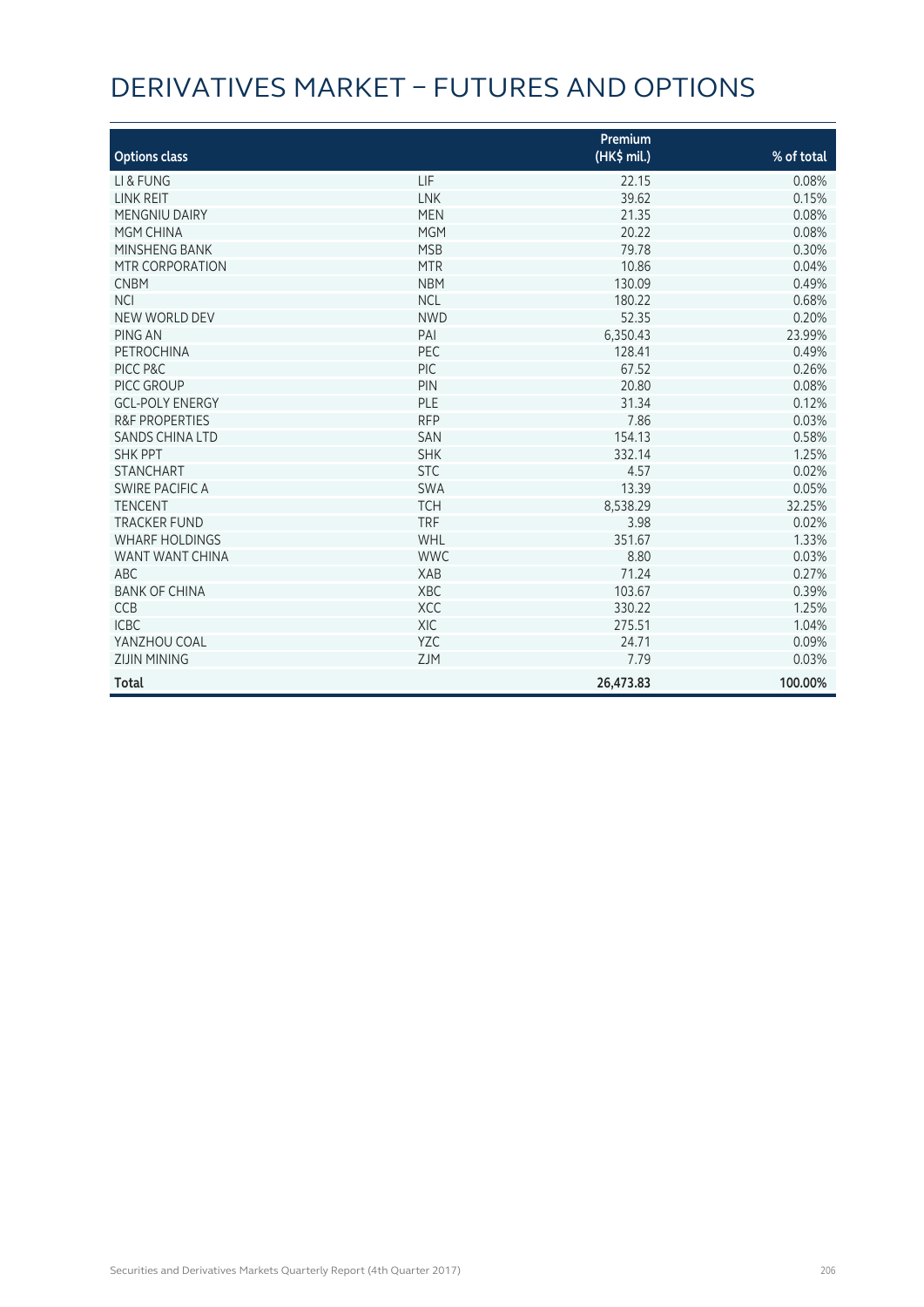### **Stock Options Contract Volume by Class**

for 4th Quarter 2017

|                                       |                          | Contract            |                |
|---------------------------------------|--------------------------|---------------------|----------------|
| <b>Options class</b>                  |                          | volume              | % of total     |
| <b>ISHARES A50</b>                    | A50                      | 282,664             | 0.88%          |
| AAC TECH                              | AAC                      | 71,047              | 0.22%          |
| <b>CONCH CEMENT</b>                   | ACC                      | 233,756             | 0.73%          |
| AIA                                   | AIA                      | 344,366             | 1.07%          |
| CHALCO                                | <b>ALC</b>               | 155,074             | 0.48%          |
| CAM CSI300                            | AMC                      | 198,142             | 0.62%          |
| <b>BANKCOMM</b>                       | <b>BCM</b>               | 71,399              | 0.22%          |
| <b>BANK OF E ASIA</b>                 | <b>BEA</b>               | 30,454              | 0.09%          |
| <b>BOC HONG KONG</b>                  | <b>BOC</b>               | 230,921             | 0.72%          |
| <b>BYD COMPANY</b>                    | <b>BYD</b>               | 156,651             | 0.49%          |
| <b>CHINA COMM CONS</b>                | CCC                      | 206,911             | 0.64%          |
| <b>CHINA COAL</b>                     | CCE                      | 73,156              | 0.23%          |
| <b>COSCO SHIP HOLD</b>                | CCS                      | 49,558              | 0.15%          |
| CHINA CINDA                           | CDA                      | 32,694              | 0.10%          |
| <b>CGN POWER</b>                      | CGN                      | 15,991              | 0.05%          |
| <b>CHINA MOBILE</b>                   | <b>CHT</b>               | 528,796             | 1.65%          |
| <b>CHINA UNICOM</b>                   | <b>CHU</b>               | 199,730             | 0.62%          |
| <b>CITIC</b>                          | <b>CIT</b>               | 30,027              | 0.09%          |
| <b>CKH HOLDINGS</b>                   | <b>CKH</b>               | 130,266             | 0.41%          |
| <b>CK ASSET</b>                       | <b>CKP</b>               | 93,946              | 0.29%          |
|                                       |                          |                     | 4.05%          |
| <b>CHINA LIFE</b>                     | <b>CLI</b><br><b>CLP</b> | 1,300,766           | 0.11%          |
| <b>CLP HOLDINGS</b>                   | CMB                      | 34,135              | 2.15%          |
| <b>CM BANK</b>                        | <b>CNC</b>               | 689,164<br>510,199  |                |
| <b>CNOOC</b><br><b>CHINA OVERSEAS</b> | COL                      |                     | 1.59%<br>0.48% |
|                                       |                          | 152,592             |                |
| <b>CATHAY PAC AIR</b>                 | CPA                      | 20,348              | 0.06%          |
| SINOPEC CORP                          | CPC                      | 238,020             | 0.74%          |
| <b>CPIC</b>                           | <b>CPI</b>               | 236,683             | 0.74%          |
| <b>CHINA RAIL CONS</b>                | CRC                      | 77,443              | 0.24%          |
| <b>CHINA RAILWAY</b>                  | CRG                      | 86,190              | 0.27%          |
| <b>CHINA RES LAND</b>                 | CRL                      | 48,983              | 0.15%          |
| X WISECSI300ETF                       | CS3                      | $\overline{2}$      | 0.00%          |
| CSOP A50 ETF                          | <b>CSA</b>               | 402,319             | 1.25%          |
| CHINA SHENHUA                         | <b>CSE</b>               | 330,330             | 1.03%          |
| <b>CITIC BANK</b>                     | CTB                      | 95,815              | 0.30%          |
| CHINA TELECOM                         | <b>CTC</b>               | 59,497              | 0.19%          |
| <b>CITIC SEC</b>                      | <b>CTS</b>               | 349,967             | 1.09%          |
| <b>DONGFENG GROUP</b>                 | <b>DFM</b>               | 24,781              | 0.08%          |
| <b>ESPRIT HOLDINGS</b>                | ESP                      | U                   | 0.00%          |
| <b>FIH</b>                            | <b>FIH</b>               | $\mathsf{O}\xspace$ | 0.00%          |
| <b>GEELY AUTO</b>                     | GAH                      | 110,278             | 0.34%          |
| <b>GALAXY ENT</b>                     | GLX                      | 255,558             | 0.80%          |
| <b>GREATWALL MOTOR</b>                | <b>GWM</b>               | 924,759             | 2.88%          |
| <b>HAITONG SEC</b>                    | HAI                      | 127,031             | 0.40%          |
| HS H ETF                              | <b>HCF</b>               | 30,563              | 0.10%          |
| POWER ASSETS                          | <b>HEH</b>               | 27,713              | 0.09%          |
| <b>HKEX</b>                           | <b>HEX</b>               | 2,848,018           | 8.87%          |
| <b>HENGAN INT'L</b>                   | <b>HGN</b>               | 52,680              | 0.16%          |
| <b>HSBC HOLDINGS</b>                  | <b>HKB</b>               | 1,757,504           | 5.48%          |
| HK & CHINA GAS                        | <b>HKG</b>               | 28,211              | 0.09%          |
| <b>HENDERSON LAND</b>                 | <b>HLD</b>               | 87,020              | 0.27%          |
| <b>HUANENG POWER</b>                  | <b>HNP</b>               | 93,327              | 0.29%          |
| <b>HANG SENG BANK</b>                 | <b>HSB</b>               | 67,775              | 0.21%          |
| <b>JIANGXI COPPER</b>                 | JXC                      | 149,641             | 0.47%          |
| <b>KUNLUN ENERGY</b>                  | <b>KLE</b>               | 69,754              | 0.22%          |
| <b>KINGSOFT</b>                       | <b>KSO</b>               | 158,445             | 0.49%          |
| LENOVO GROUP                          | LEN                      | 190,441             | 0.59%          |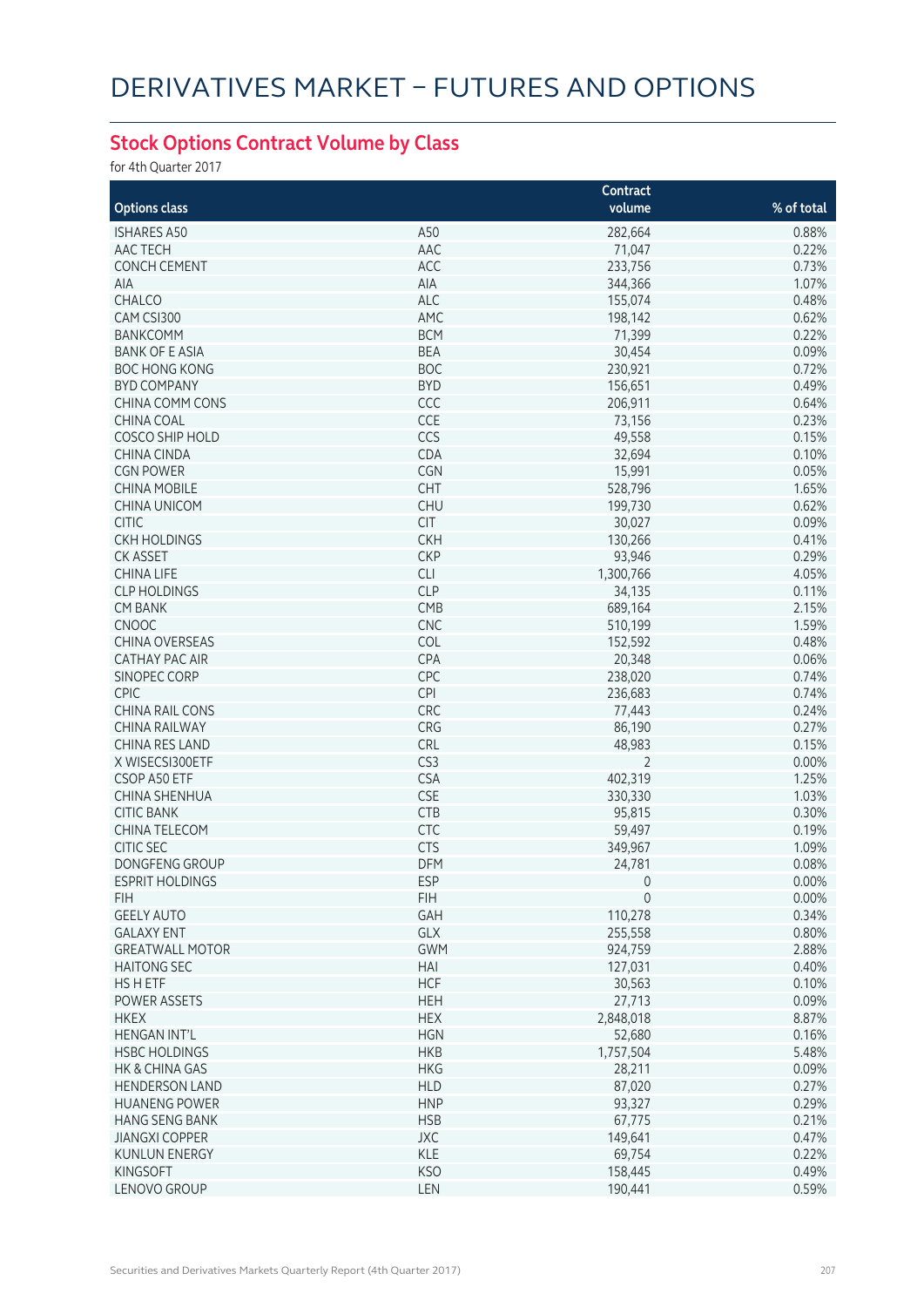# DERIVATIVES MARKET – FUTURES AND OPTIONS

| <b>Options class</b>      |            | Contract<br>volume | % of total |
|---------------------------|------------|--------------------|------------|
|                           |            |                    |            |
| LI & FUNG                 | LIF        | 82,569             | 0.26%      |
| <b>LINK REIT</b>          | <b>LNK</b> | 42,457             | 0.13%      |
| <b>MENGNIU DAIRY</b>      | <b>MEN</b> | 37,151             | 0.12%      |
| MGM CHINA                 | <b>MGM</b> | 57,804             | 0.18%      |
| MINSHENG BANK             | <b>MSB</b> | 150,462            | 0.47%      |
| MTR CORPORATION           | <b>MTR</b> | 32,488             | 0.10%      |
| <b>CNBM</b>               | <b>NBM</b> | 283,132            | 0.88%      |
| <b>NCI</b>                | <b>NCL</b> | 130,039            | 0.41%      |
| NEW WORLD DEV             | <b>NWD</b> | 137,462            | 0.43%      |
| PING AN                   | PAI        | 3,456,076          | 10.77%     |
| PETROCHINA                | PEC        | 456,776            | 1.42%      |
| PICC P&C                  | PIC        | 85,185             | 0.27%      |
| PICC GROUP                | PIN        | 42,829             | 0.13%      |
| <b>GCL-POLY ENERGY</b>    | PLE        | 68.964             | 0.21%      |
| <b>R&amp;F PROPERTIES</b> | <b>RFP</b> | 44,379             | 0.14%      |
| <b>SANDS CHINA LTD</b>    | SAN        | 412,789            | 1.29%      |
| <b>SHK PPT</b>            | <b>SHK</b> | 132,080            | 0.41%      |
| <b>STANCHART</b>          | <b>STC</b> | 90,422             | 0.28%      |
| SWIRE PACIFIC A           | <b>SWA</b> | 21,164             | 0.07%      |
| <b>TENCENT</b>            | <b>TCH</b> | 6,641,788          | 20.70%     |
| <b>TRACKER FUND</b>       | <b>TRF</b> | 16,493             | 0.05%      |
| <b>WHARF HOLDINGS</b>     | WHL        | 136,161            | 0.42%      |
| WANT WANT CHINA           | <b>WWC</b> | 49,188             | 0.15%      |
| <b>ABC</b>                | XAB        | 99,885             | 0.31%      |
| <b>BANK OF CHINA</b>      | <b>XBC</b> | 1,012,901          | 3.16%      |
| <b>CCB</b>                | <b>XCC</b> | 2,136,998          | 6.66%      |
| <b>ICBC</b>               | XIC        | 1,374,475          | 4.28%      |
| YANZHOU COAL              | <b>YZC</b> | 48,384             | 0.15%      |
| <b>ZIJIN MINING</b>       | <b>ZJM</b> | 39,868             | 0.12%      |
| <b>Total</b>              |            | 32,091,870         | 100.00%    |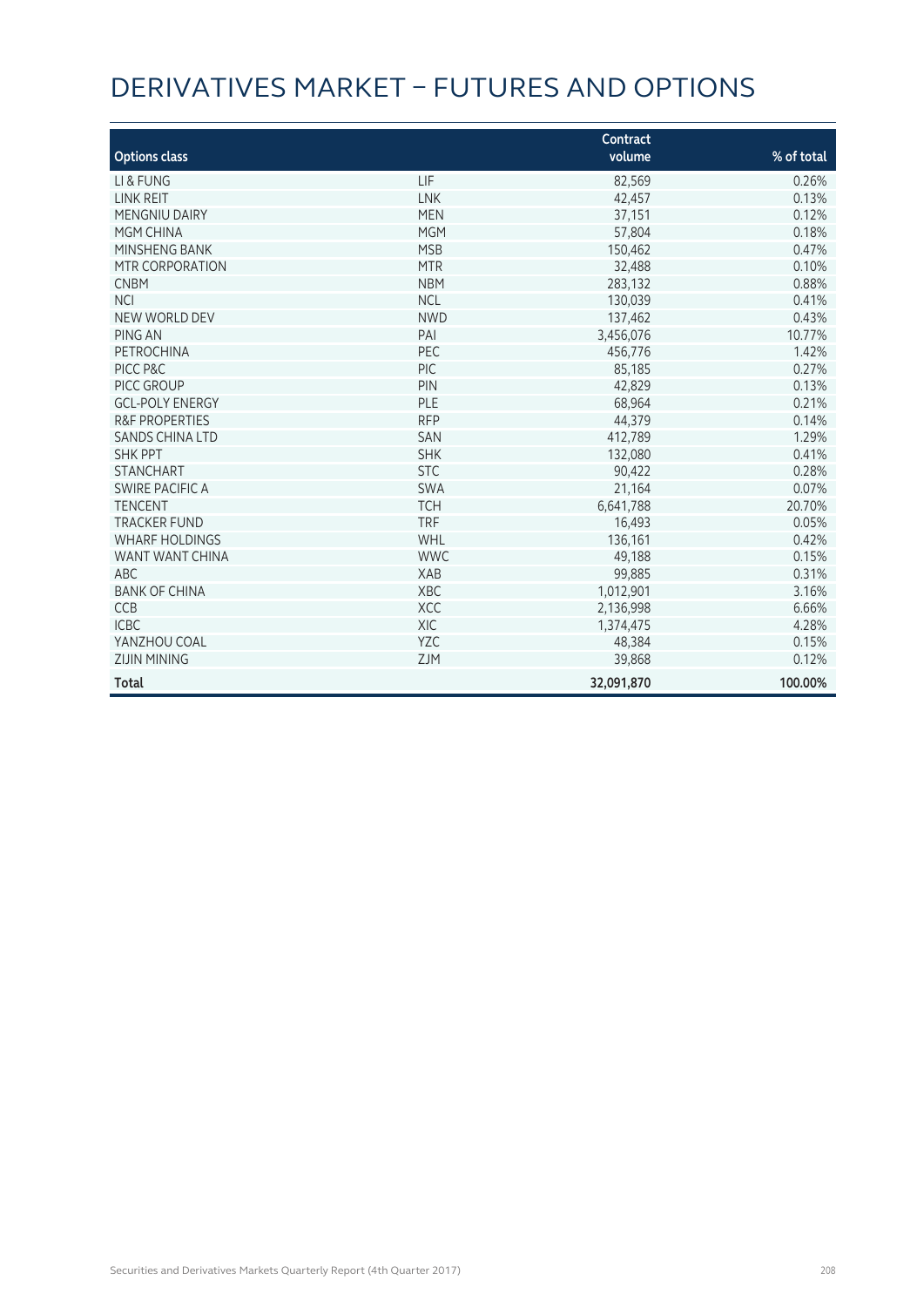#### **Average Daily Settlement Instructions (SIs) Settled in CCASS**

(both delivering and receiving SIs are counted)

|              |                |               | SIs by shares | SIs by value |
|--------------|----------------|---------------|---------------|--------------|
| Year \ Month |                | Number of SIs | (bil. shs)    | (HK\$bil.)   |
| 2016         | Q4             | 83,191        | 45.76         | 181.31       |
| 2017         | Q <sub>1</sub> | 86,101        | 44.09         | 183.38       |
|              | Q <sub>2</sub> | 89,205        | 48.85         | 224.77       |
|              | Q <sub>3</sub> | 92,762        | 47.05         | 223.72       |
|              | Q4             | 100,956       | 51.97         | 248.47       |

### **Average Daily Investor Settlement Instructions (ISIs) settled in CCASS**

(one sided ISIs are counted)

|                       |                |                       | <b>ISIs by shares</b> | <b>ISIs by value</b> |
|-----------------------|----------------|-----------------------|-----------------------|----------------------|
| $\forall$ ear \ month |                | <b>Number of ISIs</b> | (Mil shs)             | (HK\$ mil.)          |
| 2016                  | Q4             | 266                   | 55.54                 | 133.74               |
| 2017                  | Q1             | 294                   | 279.49                | 184.39               |
|                       | Q <sub>2</sub> | 321                   | 212.60                | 147.64               |
|                       | Q <sub>3</sub> | 373                   | 155.84                | 468.68               |
|                       | Q4             | 352                   | 80.73                 | 241.17               |

### **Securities under CCASS Custody**

(balances at quarter end)

|              |                |            | % of issued       |                     | % of market       |
|--------------|----------------|------------|-------------------|---------------------|-------------------|
|              |                | Number of  | shares of         |                     | capitalisation of |
|              |                | shares     | admitted          | <b>Market value</b> | admitted          |
| Year \ Month |                | (bil. shs) | <b>securities</b> | (HK\$ bil.)         | securities        |
| 2016         | Q4             | 5,878.89   | 74.27             | 15,381.54           | 56.60             |
| 2017         | Q <sub>1</sub> | 6,015.72   | 74.42             | 16,988.34           | 57.10             |
|              | Q <sub>2</sub> | 6,264.71   | 75.18             | 18,013.11           | 57.34             |
|              | Q <sub>3</sub> | 6,338.49   | 75.53             | 19,870.01           | 57.86             |
|              | Q4             | 6,404.15   | 75.30             | 21,768.65           | 58.70             |

Share quantity and market value of securities in non-HKD currency are included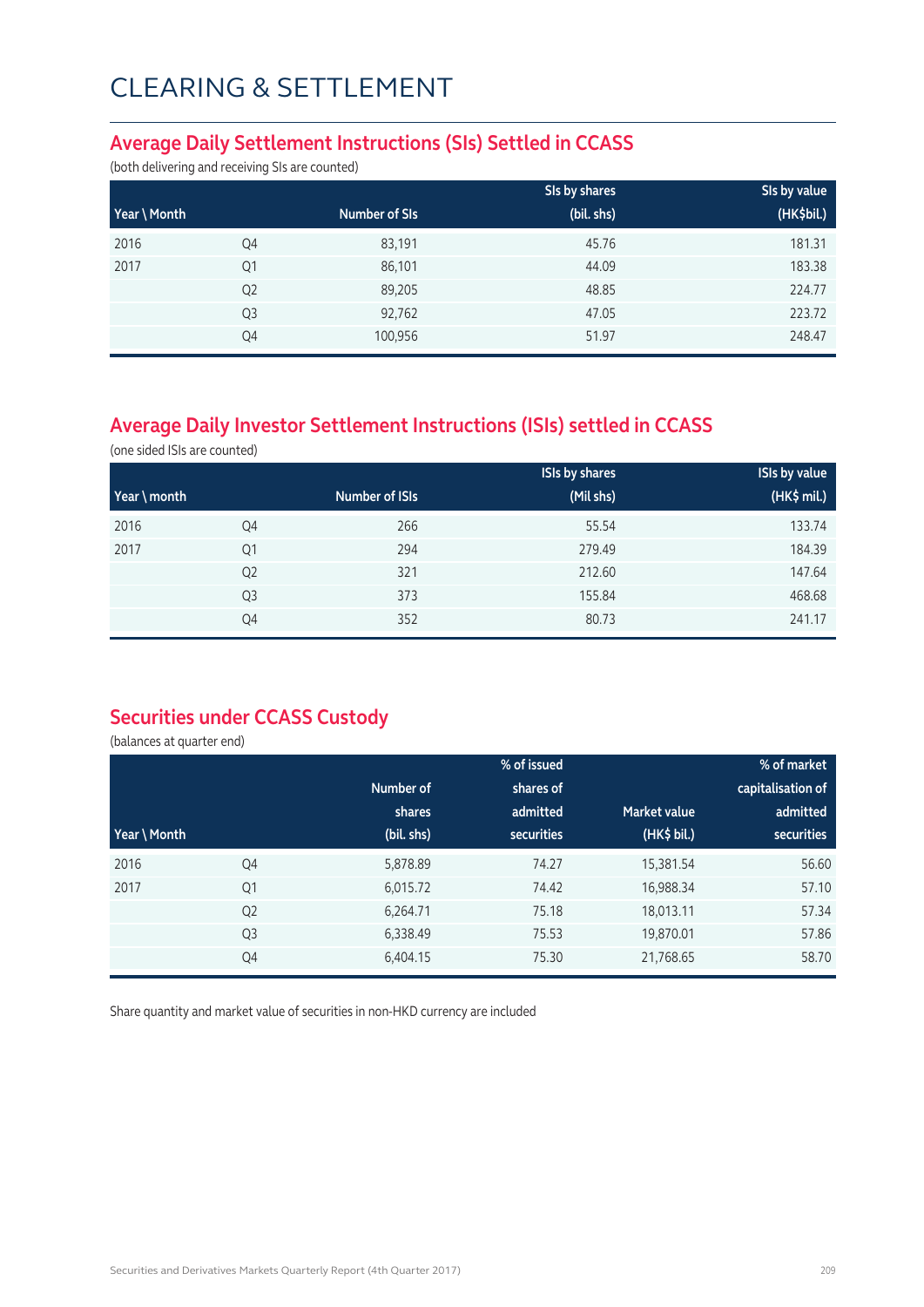#### **Average Daily Stock Exchange Trades Processed in CCASS**

(including CNS trades, isolated trades and cross trades)

|              |                | No. of CCASS | % of Exchange | No. of shares | % of market | Value of trades | % of market |
|--------------|----------------|--------------|---------------|---------------|-------------|-----------------|-------------|
| Year \ Month |                | trades       | trades        | (Mil. shs)    | turnover    | (HK\$ mil.)     | turnover    |
| 2016         | Q4             | 1,052,858    | 100           | 159.370.39    | 100         | 64.205.68       | 100         |
| 2017         | Q1             | 1,125,959    | 100           | 202.641.72    | 100         | 74.176.32       | 100         |
|              | Q <sub>2</sub> | 1,150,564    | 100           | 155.884.97    | 100         | 77.373.95       | 100         |
|              | Q <sub>3</sub> | 1,276,525    | 100           | 164.722.02    | 100         | 92,901.78       | 100         |
|              | Q4             | 1,402,286    | 100           | 196,368.46    | 100         | 107,078.39      | 100         |

### **Average Daily Netting Efficiency of CNS Trades**

(in stock positions and share quantity)

|              |                |                 | <b>Netting</b> | No. of shares due | <b>Netting</b> |
|--------------|----------------|-----------------|----------------|-------------------|----------------|
|              |                | No. of CNS      | efficiency     | for settlement    | efficiency     |
| Year \ Month |                | stock positions | $(\%)$         | (Mil. shs)        | $(\%)$         |
| 2016         | Q4             | 71,738          | 96.37          | 16,416.17         | 91.57          |
| 2017         | Q1             | 75,873          | 96.41          | 27,626.91         | 93.13          |
|              | Q <sub>2</sub> | 76,992          | 96.46          | 29,251.62         | 90.51          |
|              | Q <sub>3</sub> | 87,811          | 96.38          | 30,609.78         | 90.56          |
|              | Q4             | 94,849          | 96.43          | 33,382.69         | 91.27          |

### **Average Daily Settlement Efficiency of CNS Stock Positions**

|              |                |       | Settlement efficiency (%) |
|--------------|----------------|-------|---------------------------|
| Year \ Month |                | S day | $S + 1$ day               |
| 2016         | Q4             | 99.90 | 99.99                     |
| 2017         | Q1             | 99.92 | 99.99                     |
|              | Q <sub>2</sub> | 99.91 | 99.99                     |
|              | Q3             | 99.91 | 99.99                     |
|              | Q4             | 99.89 | 99.99                     |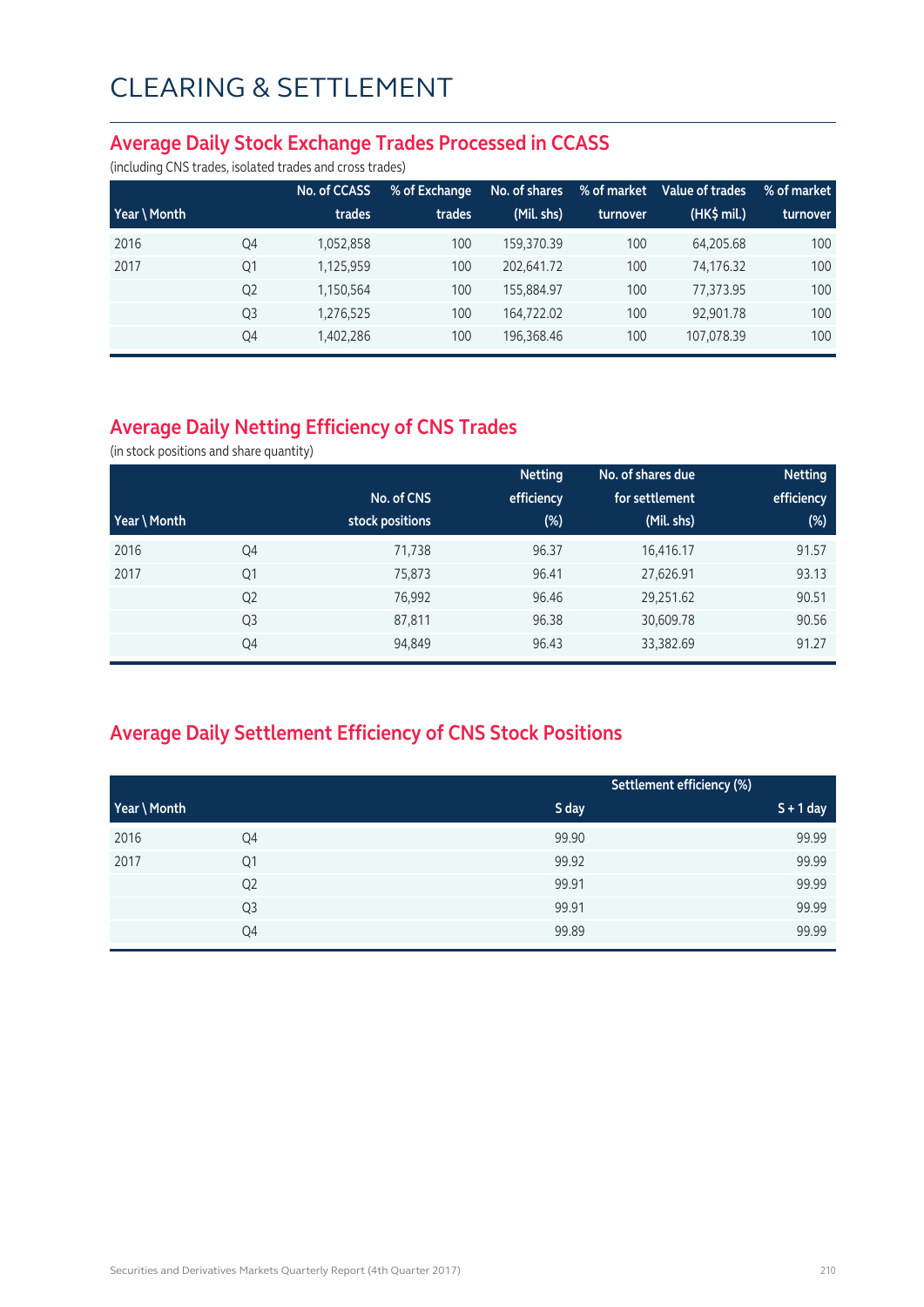#### **Open Interest by Derivatives Products**

|                                                                         | <b>Contracts</b> |                  |  |
|-------------------------------------------------------------------------|------------------|------------------|--|
| <b>Derivatives product</b>                                              | 4th Quarter 2017 | 4th Quarter 2016 |  |
| Hang Seng Index Futures                                                 | 144,659          | 123,004          |  |
| Hang Seng Index Options                                                 | 344,084          | 249,699          |  |
| Mini-Hang Seng Index Futures                                            | 9,863            | 9,572            |  |
| Mini-Hang Seng Index Options                                            | 9,108            | 11,917           |  |
| Hang Seng China Enterprises Index Futures                               | 233,591          | 322,024          |  |
| Hang Seng China Enterprises Index Options                               | 1,982,347        | 2,066,340        |  |
| Mini-Hang Seng China Enterprises Index Futures                          | 5,162            | 4,399            |  |
| Mini-Hang Seng China Enterprises Index Options                          | 5,154            | 3,265            |  |
| Flexible Hang Seng Index Options                                        | 0                | $\overline{0}$   |  |
| Flexible Hang Seng China Enterprises Index Options                      | $\mathbf 0$      | 11,930           |  |
| HSI Dividend Point Index Futures                                        | 9,052            | 4,621            |  |
| <b>HSCEI Dividend Point Index Futures</b>                               | 72,636           | 109,112          |  |
| HSI Volatility Index Futures                                            | 0                | $\overline{0}$   |  |
| CES China 120 Index Futures                                             | 11               | 16               |  |
| CES Gaming Top 10 Index Futures                                         | $\mathbf 0$      | $\mathbf 0$      |  |
| Hang Seng Mainland Oil & Gas Index Futures                              | 69               | 1                |  |
| Hang Seng Mainland Banks Index Futures                                  | 100              | 8                |  |
| Hang Seng Mainland Healthcare Index Futures                             | $\mathbf 0$      | $\mathbf 0$      |  |
| Hang Seng Mainland Properties Index Futures                             | 8                | $\mathbf 0$      |  |
| Hang Seng IT Hardware Index Futures                                     | $\mathbf 0$      | $\mathbf 0$      |  |
| Hang Seng Software & Services Index Futures                             | $\mathbf 0$      | $\mathbf 0$      |  |
| <b>IBOVESPA Futures</b>                                                 | 0                | $\mathbf 0$      |  |
| <b>MICEX Index Futures</b>                                              | $\mathbf 0$      | $\mathbf 0$      |  |
| S&P BSE Sensex Index Futures                                            | $\mathbf 0$      | $\mathbf 0$      |  |
| FTSE/JSE Top40 Futures                                                  | $\Omega$         | $\mathbf{0}$     |  |
| <b>Stock Futures</b>                                                    | 5,555            | 5,365            |  |
| <b>Stock Options</b>                                                    | 8,304,697        | 6,327,503        |  |
| 5-Year MOF T-Bond Futures <sup>1</sup>                                  |                  |                  |  |
| Three-month HIBOR Futures                                               | 470              | 40               |  |
| One-month HIBOR Futures                                                 | 0                | $\Omega$         |  |
| RMB Currency Futures - USD/CNH Futures                                  | 24,483           | 45,635           |  |
| RMB Currency Options - USD/CNH Options <sup>2</sup>                     | 3,113            |                  |  |
| RMB Currency Futures - EUR/CNH Futures                                  | 67               | 98               |  |
| RMB Currency Futures - JPY/CNH Futures                                  | 51               | 6                |  |
| RMB Currency Futures - AUD/CNH Futures                                  | 26               | 8                |  |
|                                                                         | 591              |                  |  |
| RMB Currency Futures - CNH/USD Futures<br>USD Gold Futures <sup>3</sup> | 236              | 1,494            |  |
|                                                                         |                  |                  |  |
| CNH Gold Futures <sup>4</sup>                                           | 186              |                  |  |
| Iron Ore Futures - Monthly Contracts <sup>5</sup>                       | 405              |                  |  |
| Iron Ore Futures - Quarterly Contracts <sup>6</sup>                     | 19               |                  |  |
| London Aluminium Mini Futures                                           | 20               | 2                |  |
| London Zinc Mini Futures                                                | $\mathbf 0$      | 17               |  |
| London Copper Mini Futures                                              | $\overline{2}$   | 3                |  |
| London Lead Mini Futures                                                | 4                | $\overline{0}$   |  |
| London Nickel Mini Futures                                              |                  | 31               |  |
| London Tin Mini Futures                                                 | $\mathbf{0}$     | $\Omega$         |  |
| <b>Total</b>                                                            | 11,155,770       | 9,296,110        |  |

1 Trading in 5-Year MOF T-Bond Futures commenced on 10 Apr 2017 and suspended with effect from 08 Dec 2017

2 Trading in RMB Currency Options – USD/CNH Options commenced on 20 Mar 2017

3 Trading in USD Gold Futures commenced on 10 Jul 2017

4 Trading in CNH Gold Futures commenced on 10 Jul 2017

5 Trading in Iron Ore Futures – Monthly Contracts commenced on 13 Nov 2017

6 Trading in Iron Ore Futures – Quarterly Contracts commenced on 13 Nov 2017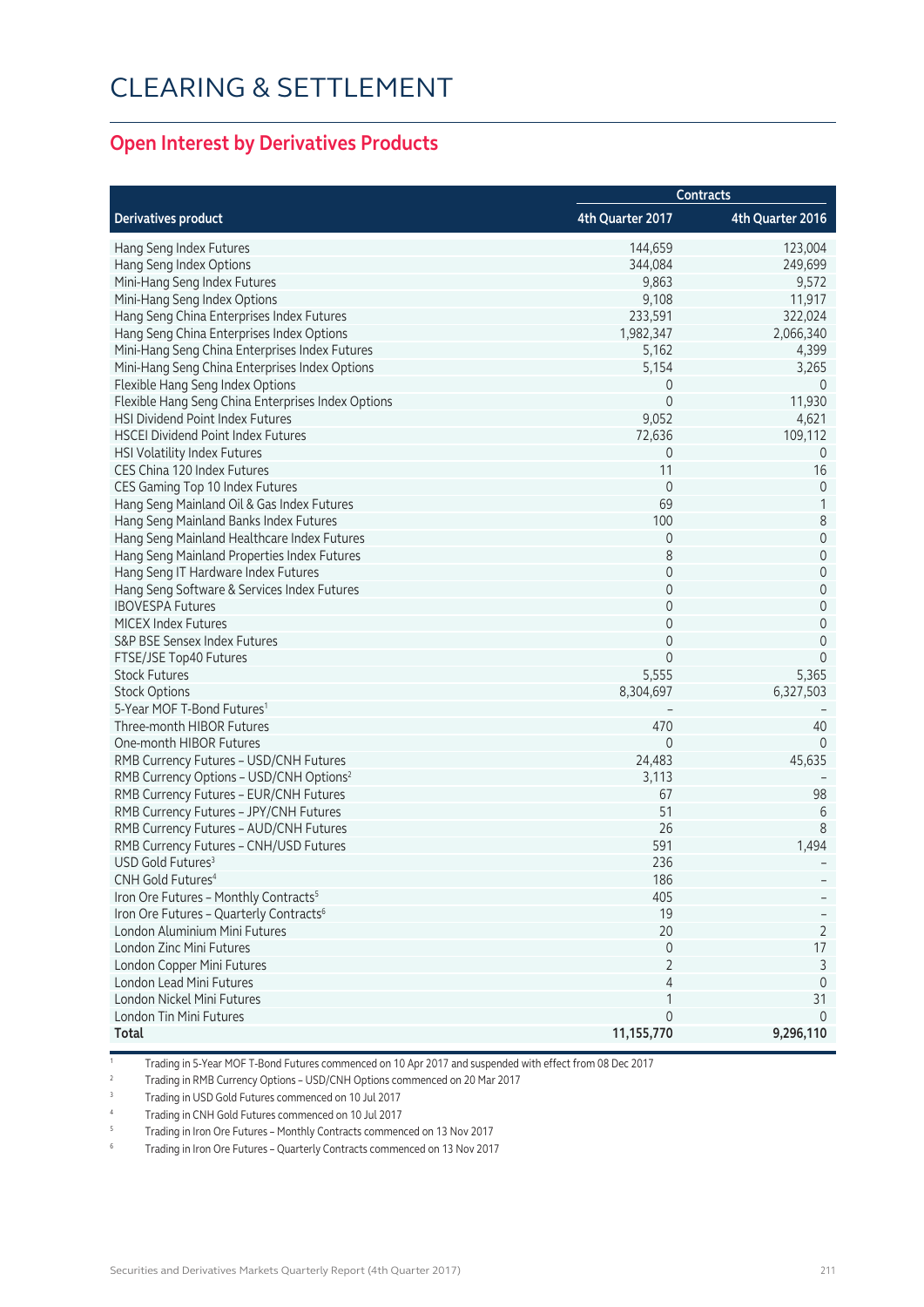### **Stock Options Open Interest by Class**

as at the end of 4th Quarter 2017

|                        |            | Open interest       |            |  |
|------------------------|------------|---------------------|------------|--|
| <b>Options class</b>   |            | (contracts)         | % of total |  |
| <b>ISHARES A50</b>     | A50        | 61,216              | 0.74       |  |
| AAC TECH               | AAC        | 9,469               | 0.11       |  |
| <b>CONCH CEMENT</b>    | ACC        | 31,644              | 0.38       |  |
| AIA                    | AIA        | 55,495              | 0.67       |  |
| CHALCO                 | <b>ALC</b> | 21,537              | 0.26       |  |
| CAM CSI300             | AMC        | 44,140              | 0.53       |  |
| BANKCOMM               | <b>BCM</b> | 23,934              | 0.29       |  |
| <b>BANK OF E ASIA</b>  | <b>BEA</b> | 8,097               | 0.10       |  |
| <b>BOC HONG KONG</b>   | <b>BOC</b> | 48,418              | 0.58       |  |
| <b>BYD COMPANY</b>     | <b>BYD</b> | 24,381              | 0.29       |  |
| CHINA COMM CONS        | CCC        | 50,855              | 0.61       |  |
| CHINA COAL             | CCE        | 15,229              | 0.18       |  |
| COSCO SHIP HOLD        | CCS        | 4,984               | 0.06       |  |
| CHINA CINDA            | CDA        | 17,911              | 0.22       |  |
| <b>CGN POWER</b>       | CGN        | 7,859               | 0.09       |  |
| <b>CHINA MOBILE</b>    | CHT        | 135,413             | 1.63       |  |
| <b>CHINA UNICOM</b>    | <b>CHU</b> | 75,976              | 0.91       |  |
| <b>CITIC</b>           | CIT        | 13,711              | 0.17       |  |
| <b>CKH HOLDINGS</b>    | <b>CKH</b> | 36,451              | 0.44       |  |
| CK ASSET               | <b>CKP</b> | 20,356              | 0.25       |  |
| <b>CHINA LIFE</b>      | CLI        | 273,459             | 3.29       |  |
| <b>CLP HOLDINGS</b>    | <b>CLP</b> | 7,084               | 0.09       |  |
| <b>CM BANK</b>         | CMB        | 158,378             | 1.91       |  |
| CNOOC                  | CNC        | 188,519             | 2.27       |  |
| CHINA OVERSEAS         | COL        | 41,592              | 0.50       |  |
| <b>CATHAY PAC AIR</b>  | CPA        | 5,854               | 0.07       |  |
| SINOPEC CORP           | CPC        | 134,054             | 1.61       |  |
| <b>CPIC</b>            | <b>CPI</b> | 53,642              | 0.65       |  |
| CHINA RAIL CONS        | CRC        | 33,773              | 0.41       |  |
| CHINA RAILWAY          | CRG        | 44,214              | 0.53       |  |
| CHINA RES LAND         | CRL        | 15,555              | 0.19       |  |
| X WISECSI300ETF        | CS3        | 0                   | 0.00       |  |
| CSOP A50 ETF           | <b>CSA</b> | 75,218              | 0.91       |  |
| CHINA SHENHUA          | CSE        | 64,628              | 0.78       |  |
| <b>CITIC BANK</b>      | <b>CTB</b> | 46,884              | 0.56       |  |
| CHINA TELECOM          | <b>CTC</b> | 30,215              | 0.36       |  |
| CITIC SEC              | <b>CTS</b> | 82,538              | 0.99       |  |
| DONGFENG GROUP         | DFM        | 2,837               | 0.03       |  |
| <b>ESPRIT HOLDINGS</b> | <b>ESP</b> | $\mathsf{O}$        | 0.00       |  |
| <b>FIH</b>             | <b>FIH</b> | $\mathsf{O}\xspace$ | 0.00       |  |
| <b>GEELY AUTO</b>      | GAH        | 17,954              | 0.22       |  |
| <b>GALAXY ENT</b>      | GLX        | 51,004              | 0.61       |  |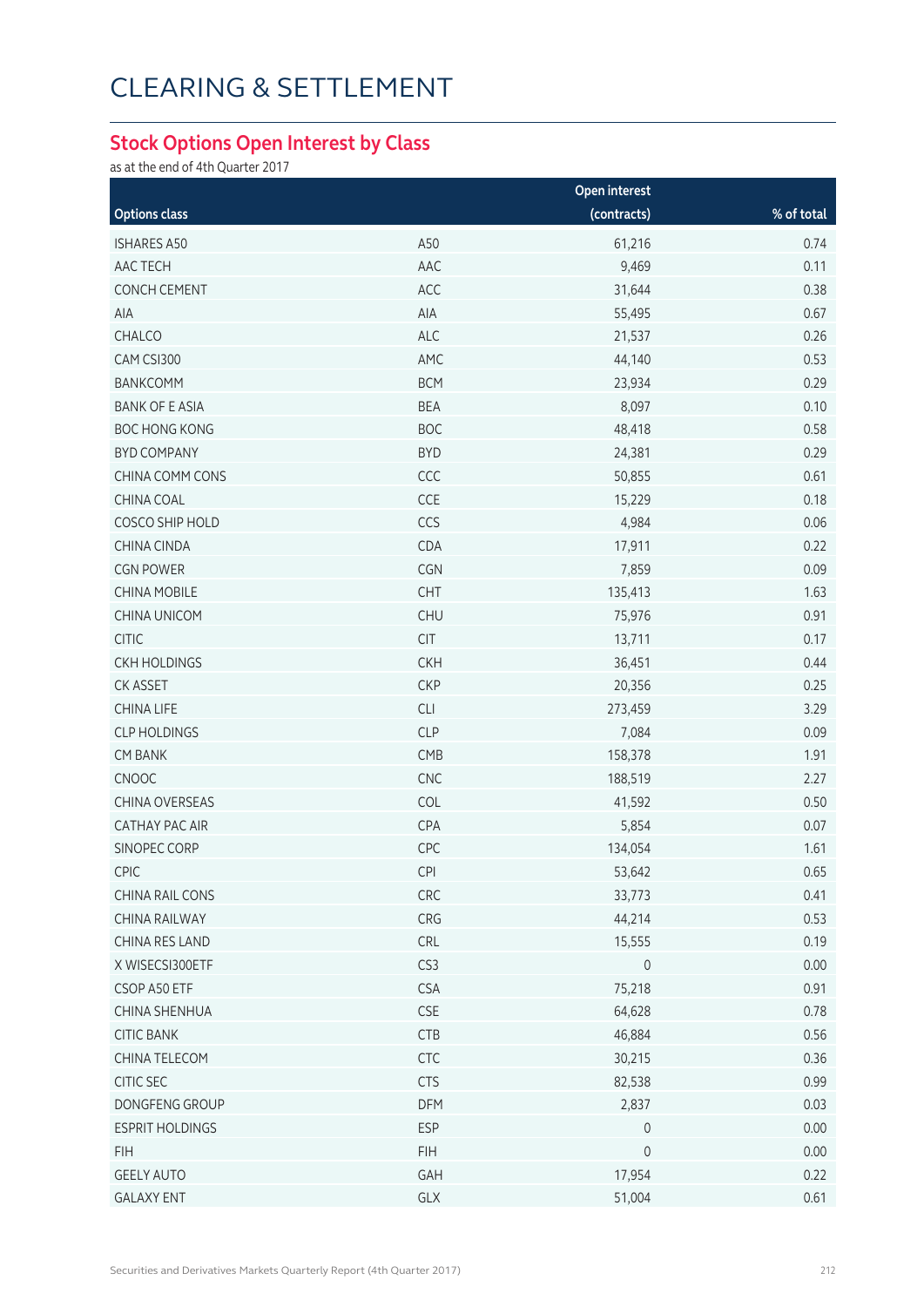| <b>Open interest</b>   |            |             |            |  |
|------------------------|------------|-------------|------------|--|
| <b>Options class</b>   |            | (contracts) | % of total |  |
| <b>GREATWALL MOTOR</b> | <b>GWM</b> | 270,559     | 3.26       |  |
| <b>HAITONG SEC</b>     | HAI        | 32,723      | 0.39       |  |
| HS H ETF               | <b>HCF</b> | 6,296       | 0.08       |  |
| POWER ASSETS           | <b>HEH</b> | 7,370       | 0.09       |  |
| <b>HKEX</b>            | <b>HEX</b> | 452,832     | 5.45       |  |
| <b>HENGAN INT'L</b>    | <b>HGN</b> | 5,663       | 0.07       |  |
| <b>HSBC HOLDINGS</b>   | <b>HKB</b> | 513,323     | 6.18       |  |
| HK & CHINA GAS         | <b>HKG</b> | 7,077       | 0.09       |  |
| <b>HENDERSON LAND</b>  | <b>HLD</b> | 10,118      | 0.12       |  |
| <b>HUANENG POWER</b>   | <b>HNP</b> | 40,099      | 0.48       |  |
| <b>HANG SENG BANK</b>  | <b>HSB</b> | 15,339      | 0.18       |  |
| <b>JIANGXI COPPER</b>  | <b>JXC</b> | 20,089      | 0.24       |  |
| <b>KUNLUN ENERGY</b>   | KLE        | 20,695      | 0.25       |  |
| <b>KINGSOFT</b>        | <b>KSO</b> | 33,135      | 0.40       |  |
| LENOVO GROUP           | LEN        | 87,325      | 1.05       |  |
| LI & FUNG              | LIF        | 18,199      | 0.22       |  |
| LINK REIT              | LNK        | 5,040       | 0.06       |  |
| MENGNIU DAIRY          | <b>MEN</b> | 5,494       | 0.07       |  |
| MGM CHINA              | <b>MGM</b> | 11,923      | 0.14       |  |
| MINSHENG BANK          | <b>MSB</b> | 36,864      | 0.44       |  |
| MTR CORPORATION        | <b>MTR</b> | 8,213       | 0.10       |  |
| <b>CNBM</b>            | <b>NBM</b> | 27,814      | 0.33       |  |
| <b>NCI</b>             | <b>NCL</b> | 14,037      | 0.17       |  |
| NEW WORLD DEV          | <b>NWD</b> | 33,385      | 0.40       |  |
| PING AN                | PAI        | 1,144,904   | 13.79      |  |
| PETROCHINA             | PEC        | 153,515     | 1.85       |  |
| PICC P&C               | PIC        | 20,093      | 0.24       |  |
| PICC GROUP             | PIN        | 9,574       | 0.12       |  |
| <b>GCL-POLY ENERGY</b> | PLE        | 18,586      | 0.22       |  |
| R&F PROPERTIES         | <b>RFP</b> | 7,631       | 0.09       |  |
| SANDS CHINA LTD        | SAN        | 93,806      | 1.13       |  |
| <b>SHK PPT</b>         | <b>SHK</b> | 17,917      | 0.22       |  |
| STANCHART              | <b>STC</b> | 14,644      | 0.18       |  |
| SWIRE PACIFIC A        | SWA        | 5,055       | 0.06       |  |
| <b>TENCENT</b>         | <b>TCH</b> | 1,413,394   | 17.02      |  |
| <b>TRACKER FUND</b>    | <b>TRF</b> | 3,330       | 0.04       |  |
| WHARF HOLDINGS         | WHL        | 22,357      | 0.27       |  |
| WANT WANT CHINA        | <b>WWC</b> | 4,899       | 0.06       |  |
| ABC                    | XAB        | 31,204      | 0.38       |  |
| <b>BANK OF CHINA</b>   | XBC        | 510,326     | 6.15       |  |
| CCB                    | XCC        | 616,883     | 7.43       |  |
| ICBC                   | XIC        | 477,075     | 5.74       |  |
| YANZHOU COAL           | YZC        | 6,597       | 0.08       |  |
| <b>ZIJIN MINING</b>    | ZJM        | 14,817      | 0.18       |  |
| <b>Total</b>           |            | 8,304,697   | 100.00     |  |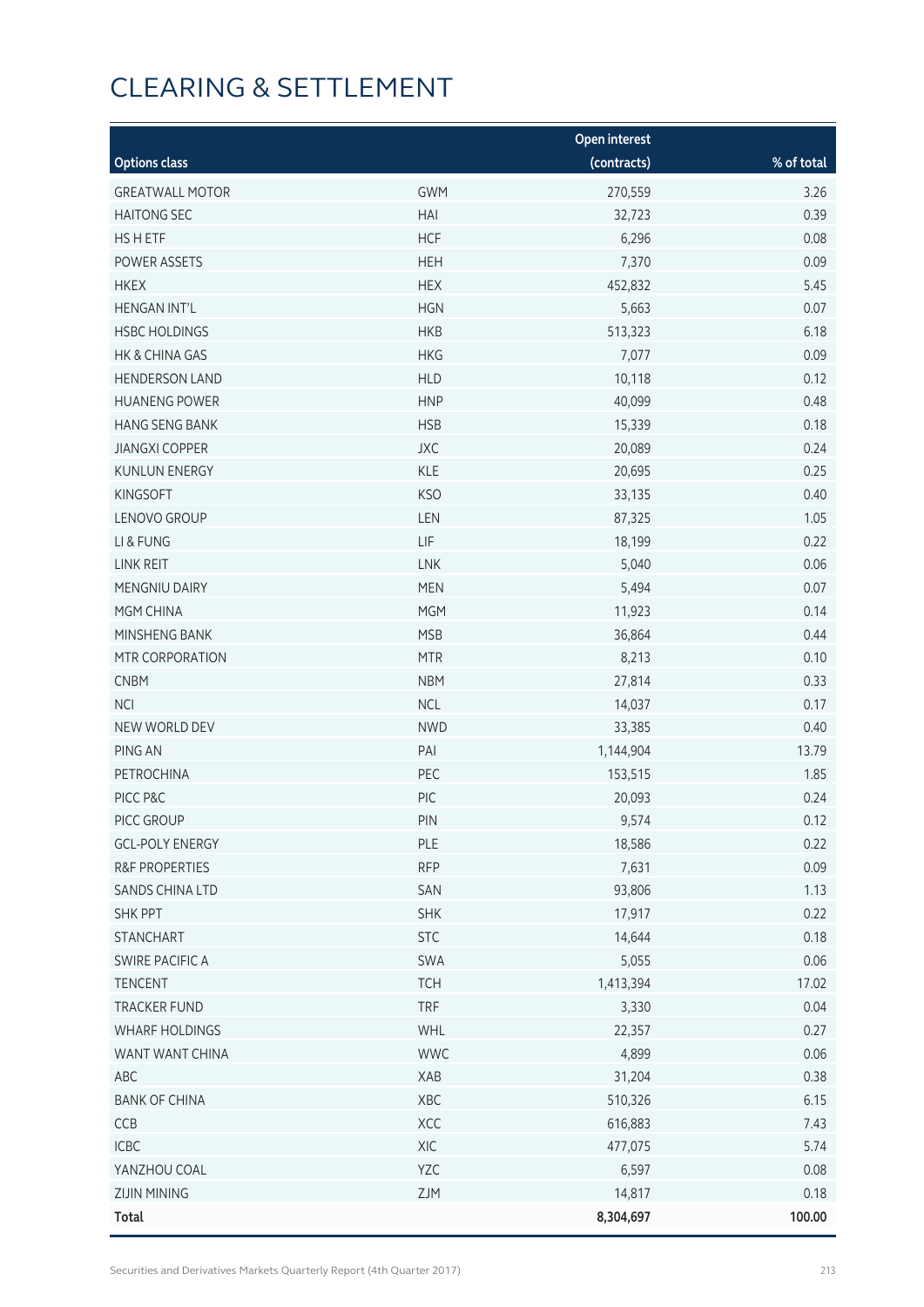## EXCHANGE PARTICIPANTS STATISTICS

### **Stock Exchange**

|      |                | No. of Trading<br><b>Right Holders</b> | Exchange<br><b>Participants -</b><br><b>Trading</b> | <b>Exchange</b><br>Participants -<br>Non-Trading | Non-Exchange<br><b>Participants</b> |
|------|----------------|----------------------------------------|-----------------------------------------------------|--------------------------------------------------|-------------------------------------|
| 2016 | Q4             | 608 (1011)                             | 556 (950)                                           | 36(45)                                           | 16 (16)                             |
| 2017 | Q1             | 626 (1024)                             | 575 (965)                                           | 35(43)                                           | 16 (16)                             |
|      | Q <sub>2</sub> | 639 (1035)                             | 589 (977)                                           | 34(42)                                           | 16(16)                              |
|      | Q3             | 657 (1053)                             | 608 (996)                                           | 33(41)                                           | 16(16)                              |
|      | Q4             | 669 (1066)                             | 622 (1013)                                          | 32(38)                                           | 15(15)                              |

( ) No. of trading rights

### **Futures Exchange**

|      |                | No. of Trading<br><b>Right Holders</b> | Exchange<br><b>Participants -</b><br><b>Trading</b> | Exchange<br>Participants -<br>Non-Trading | Non-Exchange<br><b>Participants</b> |
|------|----------------|----------------------------------------|-----------------------------------------------------|-------------------------------------------|-------------------------------------|
| 2016 | Q4             | 233 (256)                              | 180 (201)                                           | $\overline{\phantom{a}}$                  | 53 (55)                             |
| 2017 | Q1             | 234 (257)                              | 181 (202)                                           | $\overline{\phantom{a}}$                  | 53 (55)                             |
|      | Q <sub>2</sub> | 236 (259)                              | 184 (205)                                           | $\overline{\phantom{m}}$                  | 52 (54)                             |
|      | Q3             | 236 (259)                              | 185 (206)                                           | $\overline{\phantom{m}}$                  | 51(53)                              |
|      | Q4             | 238 (261)                              | 186 (207)                                           | $\overline{\phantom{m}}$                  | 52 (54)                             |

Notes:

(1) The figures in blanket is the number of trading rights held.

(2) An Exchange Participant is a corporation who may trade on or through the Exchange and is licensed under the Securities and Futures Ordinance to carry on securities/futures/options dealing activity.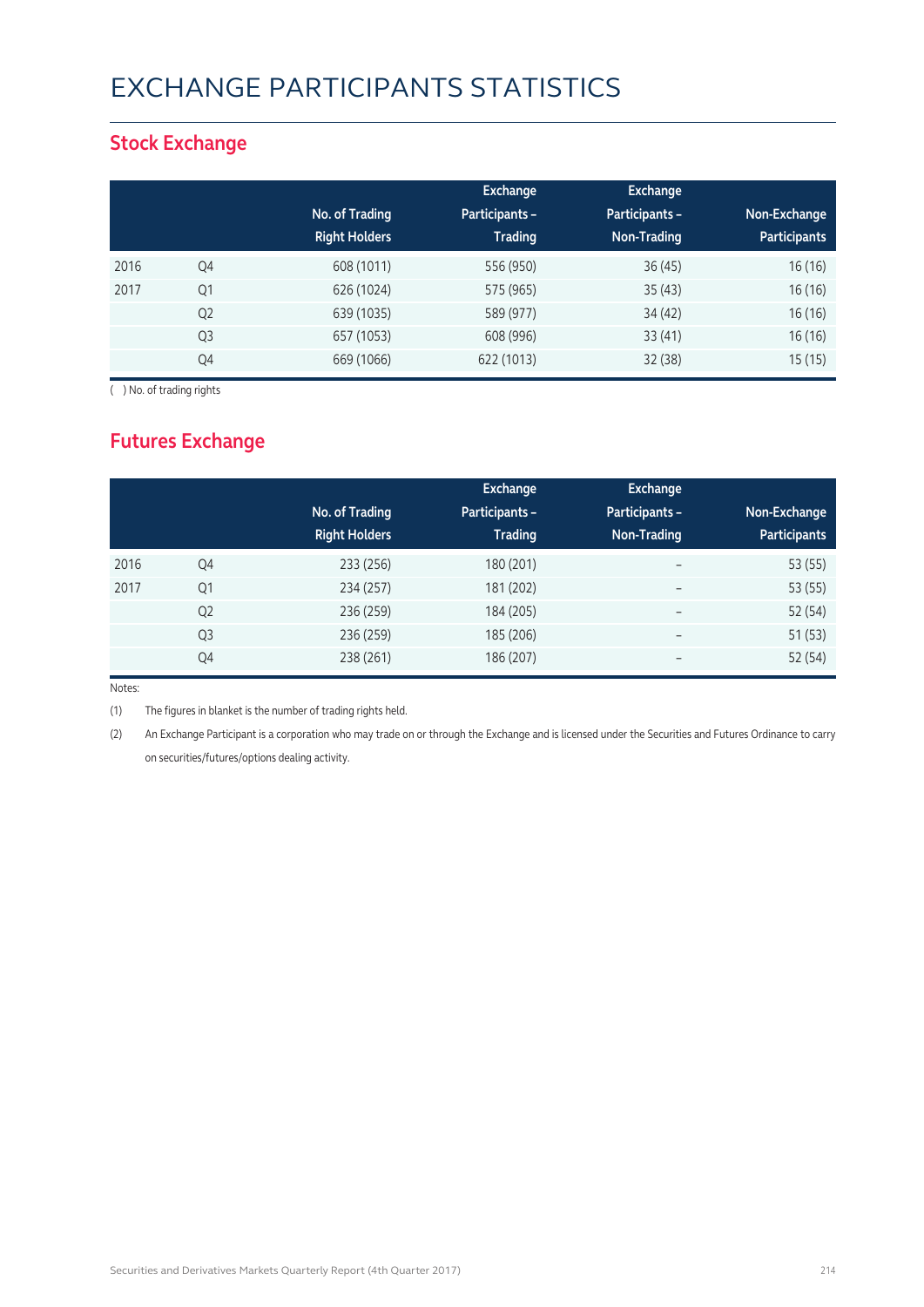## CLEARING PARTICIPANTS STATISTICS

### **HKCC Participants**

|              |                |                              | <b>General Clearing</b> |
|--------------|----------------|------------------------------|-------------------------|
| Year \ month |                | <b>Clearing Participants</b> | Participants            |
| 2016         | Q4             | 152                          | 9                       |
| 2017         | Q1             | 152                          | 9                       |
|              | Q <sub>2</sub> | 153                          | 9                       |
|              | Q <sub>3</sub> | 154                          | 9                       |
|              | Q4             | 155                          | Q                       |

### **SEOCH Participants**

|              |                |                                     | <b>General Clearing</b> |
|--------------|----------------|-------------------------------------|-------------------------|
| Year \ month |                | <b>Direct Clearing Participants</b> | Participants            |
| 2016         | Q4             | 65                                  | 9                       |
| 2017         | Q1             | 64                                  | 9                       |
|              | Q <sub>2</sub> | 63                                  | 9                       |
|              | Q <sub>3</sub> | 63                                  | 9                       |
|              | Q4             | 62                                  | 9                       |

### **HKSCC Participants**

|           |                | <b>Direct Clearing</b> | <b>General Clearing</b> | Non-broker     |
|-----------|----------------|------------------------|-------------------------|----------------|
| $Year \n$ |                | Participant            | Participant             | Participants * |
| 2016      | Q4             | 533                    | 9                       | 42             |
| 2017      | Q <sub>1</sub> | 552                    | 9                       | 45             |
|           | Q <sub>2</sub> | 566                    | 9                       | 45             |
|           | Q <sub>3</sub> | 582                    | 9                       | 46             |
|           | Q4             | 596                    | 9                       | 44             |

\* Non-broker participants include Clearing Agency Participants, Custodian Participants and Stock Pledgee Participants.